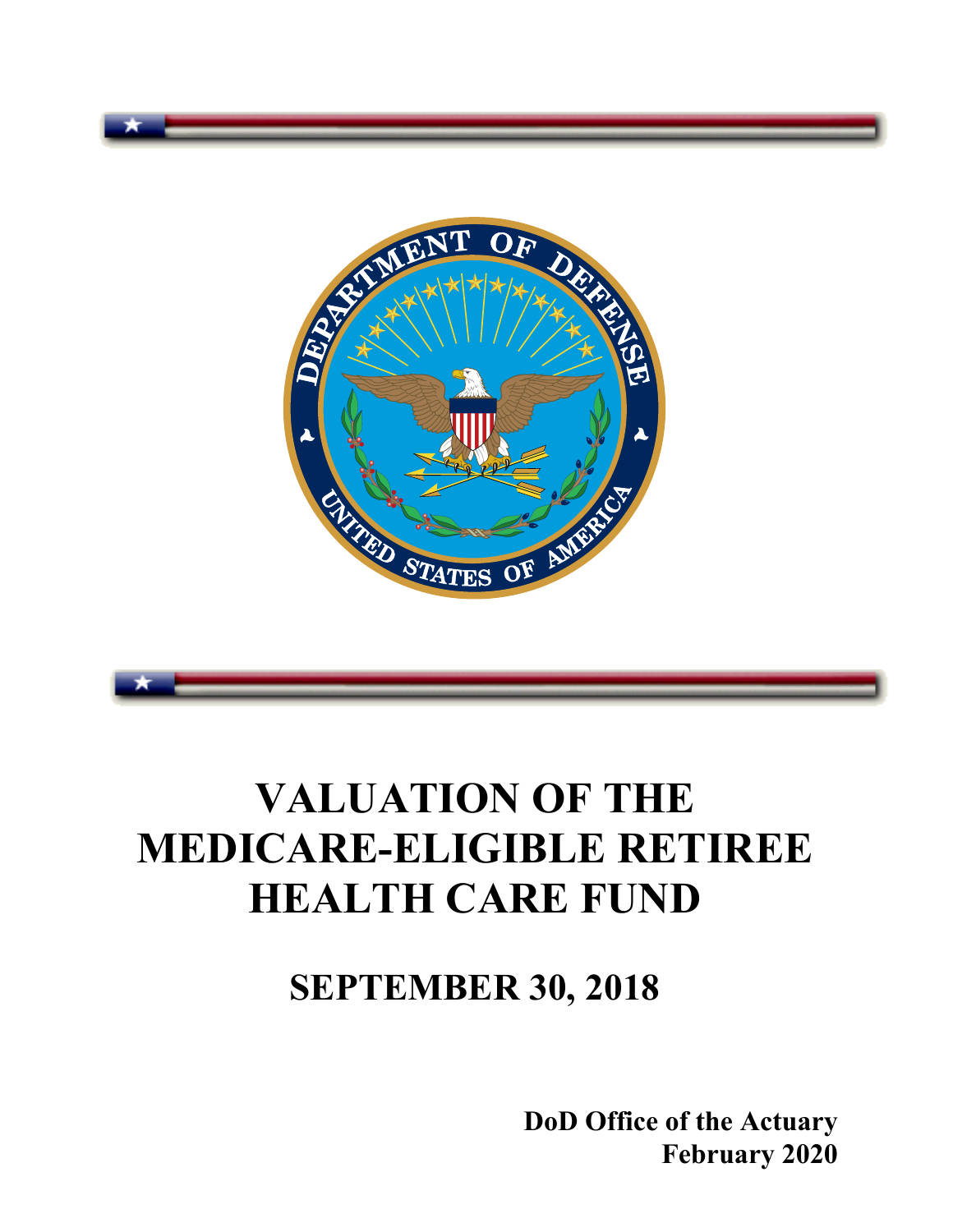#### **ACTUARIAL CERTIFICATION**

This report documents the results of an actuarial valuation of the postretirement medical benefits offered to Medicare-eligible retirees and dependents of the U.S. uniformed services. The primary purpose of this valuation is to determine the Actuarial Liability as of September 30, 2018, and certain funding requirements—the FY 2020 unfunded liability amortization payment and FY 2021 per capita normal costs for the Medicare-Eligible Retiree Health Care Fund (MERHCF), in support of the Secretary of Defense and the MERHCF Board of Actuaries (MERHCF Board). These valuation results meet the requirements of Chapter 56, Title 10, United States Code, and use of these results for other purposes may not be appropriate.

We have performed the valuation using methods and assumptions approved by the MERHCF Board and in accordance with generally accepted actuarial principles, standards, and practices. In general, the projected benefit costs and decrement rates used in the valuation are based on actual experience of the military and retired military population. The annual economic assumptions include a 2.75% inflation rate, 5.00% discount rate and 5.00% ultimate medical trend rate.

In our opinion, the actuarial assumptions are reasonably related to experience and future expectations for the MERHCF.

Pete zouras

Peter Zouras\* ChiaChun (Chelsea) Chu<sup>\*</sup> Chief Actuary **Health Actuary** Health Actuary ASA, EA FSA DoD Office of the Actuary DoD Office of the Actuary peter.m.zouras.civ@mail.mil chiachun.chu.civ@mail.mil

Clin Clem Club

Meets the qualification standards of the American Academy of Actuaries to render the actuarial opinion referenced above.

To contact the office by mail, you can write to: DoD Office of the Actuary

 4800 Mark Center Drive, STE 03E25 Alexandria, VA 22350-8000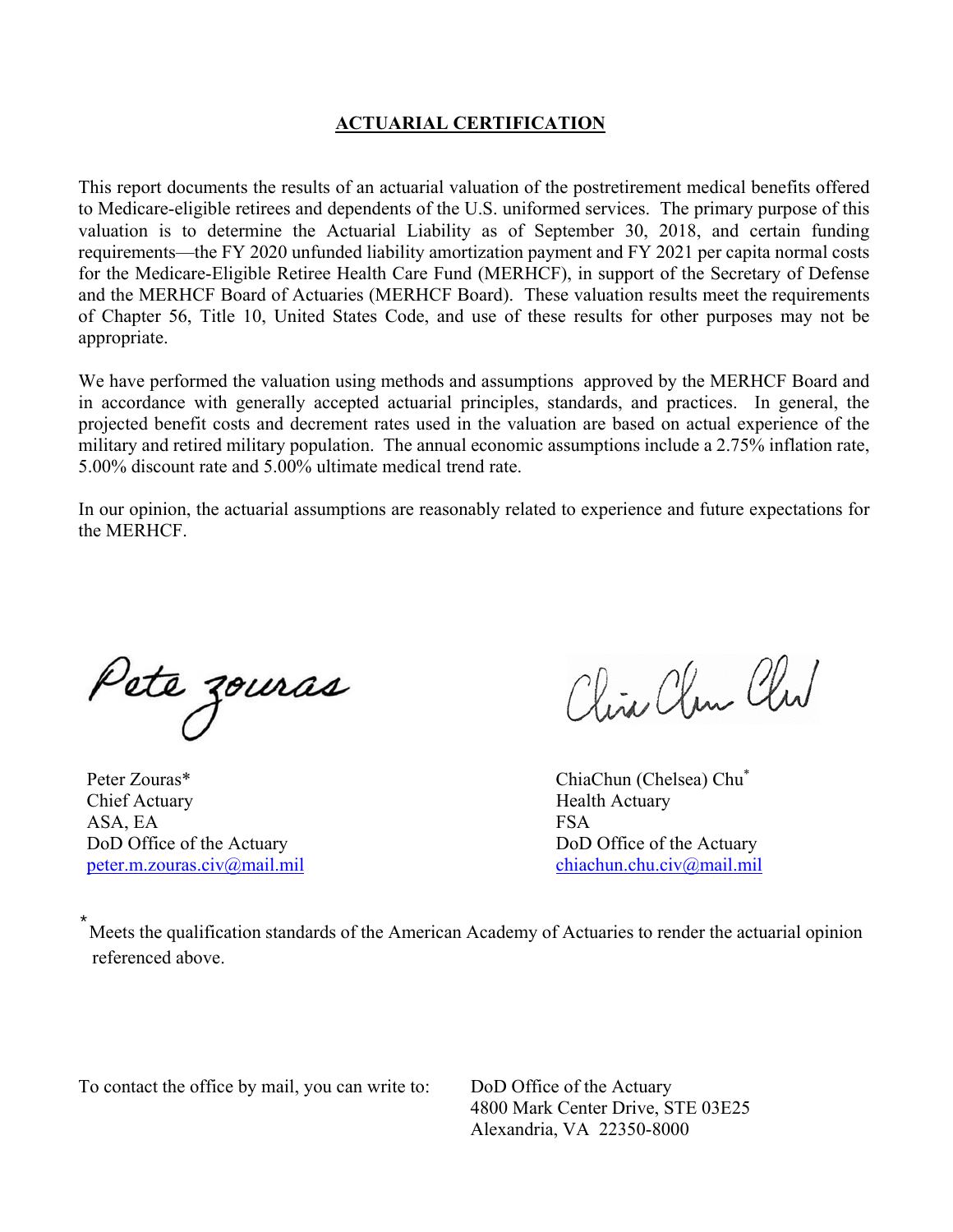#### **TABLE OF CONTENTS**

| Page |
|------|
|      |
|      |
|      |
|      |
|      |
|      |
|      |
|      |
|      |
|      |
|      |
|      |
|      |
|      |
|      |
|      |
|      |
|      |
|      |
|      |
|      |
|      |
|      |
|      |
|      |
|      |
|      |
|      |
|      |
|      |
|      |
|      |
|      |
|      |
|      |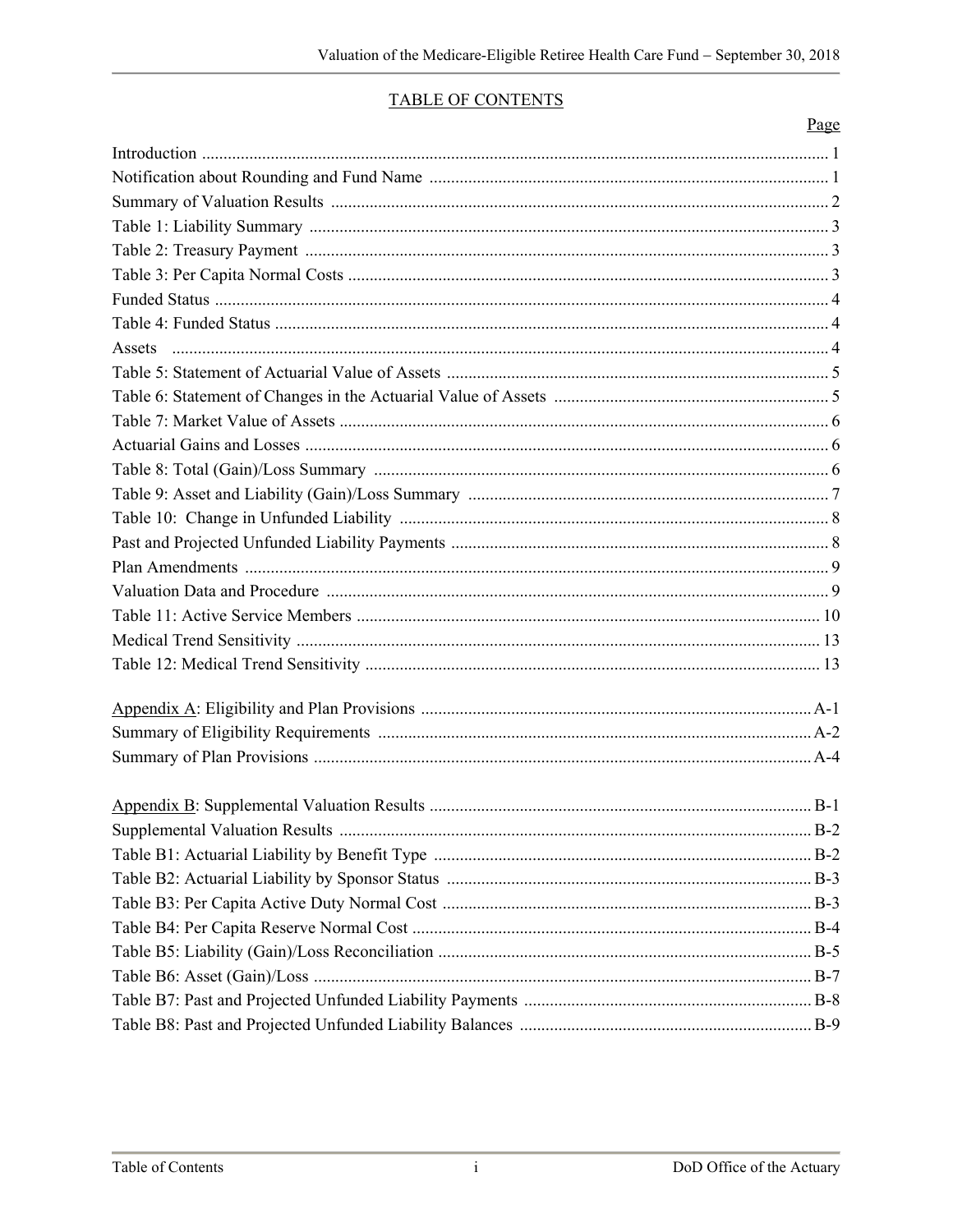#### TABLE OF CONTENTS (CONT'D**)**

|                                                             | Page |
|-------------------------------------------------------------|------|
|                                                             |      |
|                                                             |      |
|                                                             |      |
|                                                             |      |
| Active Duty and Reserve Tables by Age and Years of Service: |      |
|                                                             |      |
|                                                             |      |
|                                                             |      |
|                                                             |      |
|                                                             |      |
|                                                             |      |
|                                                             |      |
|                                                             |      |
|                                                             |      |
| Retiree Tables by Age:                                      |      |
|                                                             |      |
|                                                             |      |
|                                                             |      |
|                                                             |      |
|                                                             |      |
|                                                             |      |
|                                                             |      |
|                                                             |      |
|                                                             |      |
|                                                             |      |
|                                                             |      |
|                                                             |      |
|                                                             |      |
|                                                             |      |
|                                                             |      |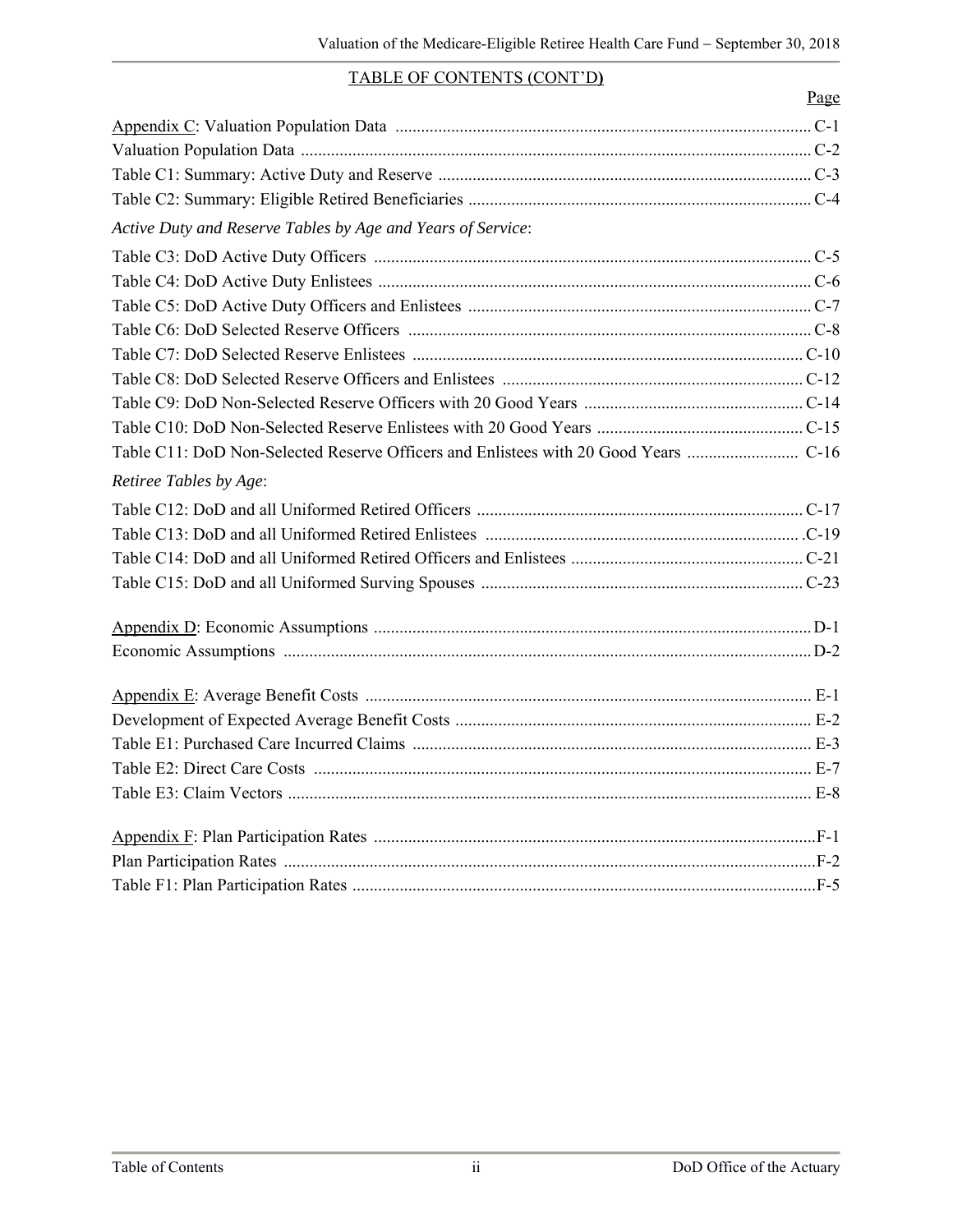#### TABLE OF CONTENTS (CONT'D**)**

| Page                                                                                                |
|-----------------------------------------------------------------------------------------------------|
|                                                                                                     |
|                                                                                                     |
|                                                                                                     |
|                                                                                                     |
|                                                                                                     |
| Table G3: Active Duty Officer Nondisability, Temporary Disability                                   |
|                                                                                                     |
| Table G4: Active Duty Enlistee Nondisability, Temporary Disability                                  |
|                                                                                                     |
|                                                                                                     |
|                                                                                                     |
|                                                                                                     |
|                                                                                                     |
|                                                                                                     |
|                                                                                                     |
|                                                                                                     |
|                                                                                                     |
|                                                                                                     |
|                                                                                                     |
|                                                                                                     |
| Table H5: Selected Reserve Enlistee Separation Rates (non-retirement causes) H-9                    |
| Table H6: Selected Reserve to Non-Selected Reserve with 20 Good Years Officer Transfer Rates  H-11  |
| Table H7: Selected Reserve to Non-Selected Reserve with 20 Good years Enlistee Transfer Rates  H-13 |
| Table H8: Non-Selected Reserve Officer with 20 Good Years Separation Rates H-15                     |
| Table H9: Non-Selected Reserve Enlistee with 20 Good Years Separation Rates H-17                    |
|                                                                                                     |
|                                                                                                     |
| Table H12: Non-Selected Reserve Officer with 20 Good Years Nondisability Retirement Rates  H-23     |
| Table H13: Non-Selected Reserve Enlistee with 20 Good Years Nondisability Retirement Rates  H-24    |
|                                                                                                     |
|                                                                                                     |
|                                                                                                     |
|                                                                                                     |
|                                                                                                     |
|                                                                                                     |
| Table H20: Non-Selected Reserve with 20 Good Years Nondisability Retirement Ratios  H-35            |
| Table H21: Selected Reserve Officer to Non-Selected Reserve Officer with 20 Good Years              |
|                                                                                                     |
| Table H22: Selected Reserve Enlistee to Non-Selected Reserve Enlistee with 20 Good Years            |
|                                                                                                     |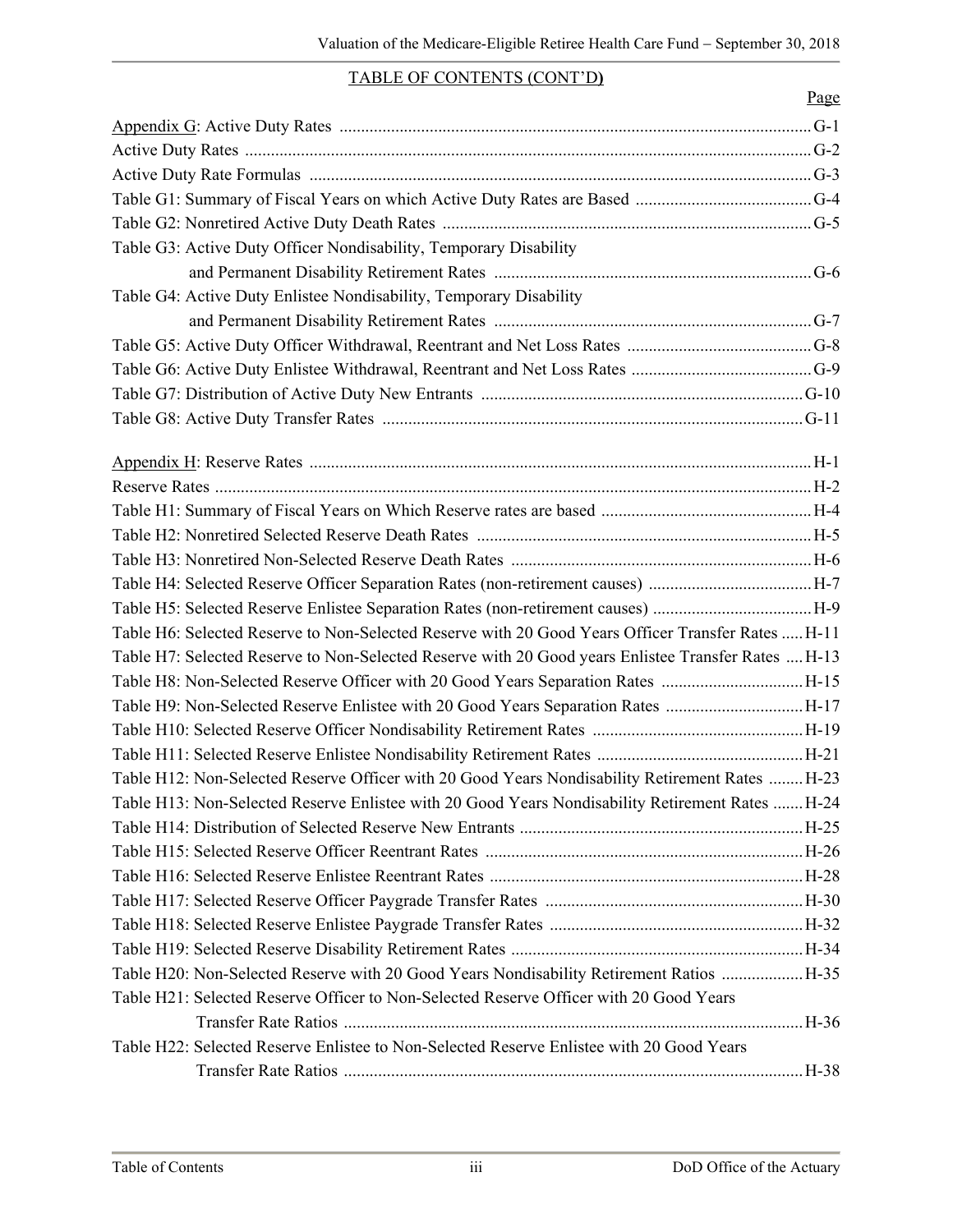#### TABLE OF CONTENTS (CONT'D**)**

| Page |
|------|
|      |
|      |
|      |
|      |
|      |
|      |
|      |
|      |
|      |
|      |
|      |
|      |
|      |
|      |
|      |
|      |
|      |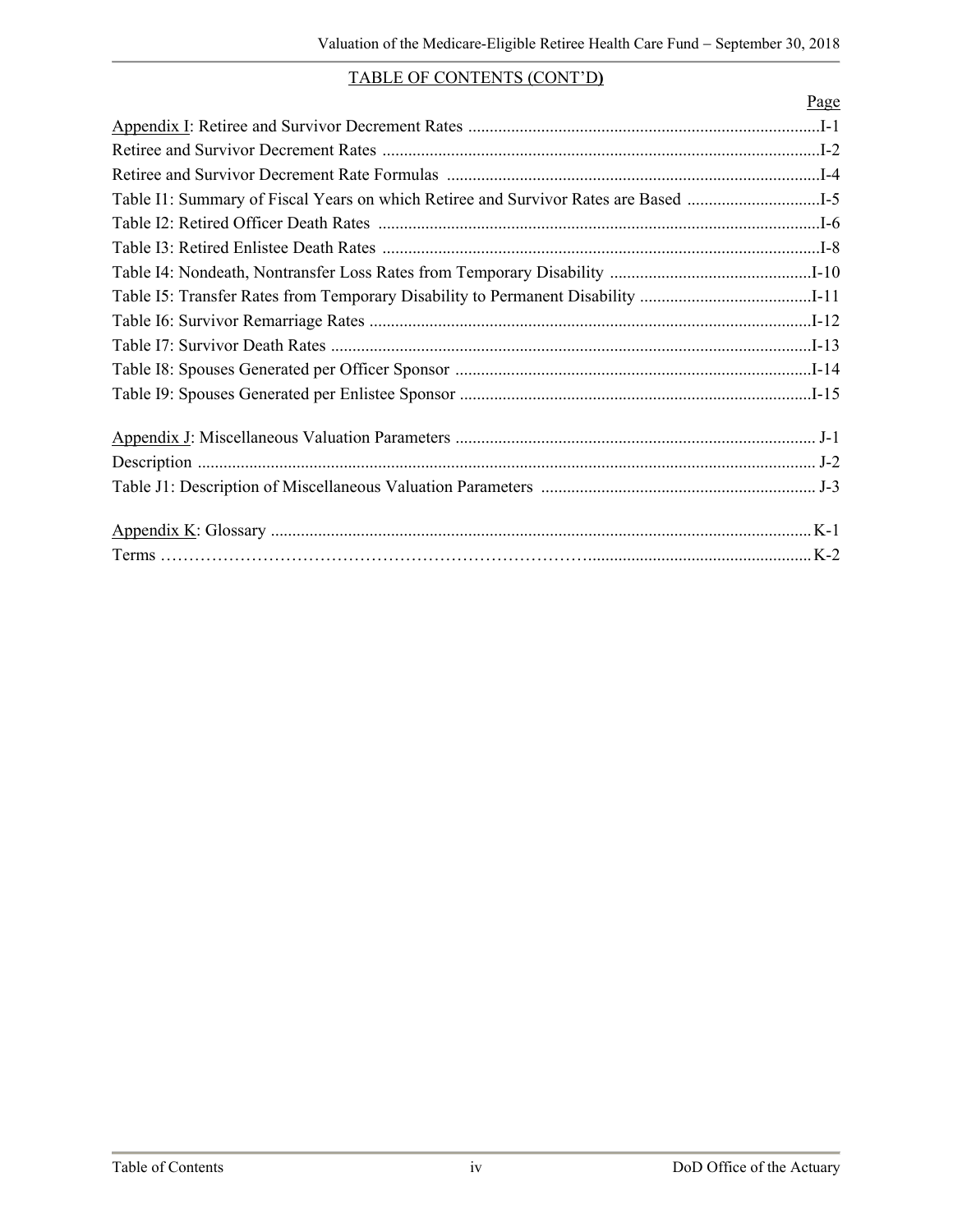#### **INTRODUCTION**

The Fiscal Year (FY) 2001 National Defense Authorization Act (NDAA) contained a provision for extending TRICARE coverage to Medicare-eligible members or former members of the uniformed services (and their Medicare-eligible dependents and survivors) entitled to retired or retainer pay. The Act also created a mechanism to fund benefits for these beneficiaries. Specifically, United States Code (U.S.C.), Chapter 56, Title 10 established the Department of Defense (DoD) Medicare-Eligible Retiree Health Care Fund (MERHCF), administered by the Secretary of the Treasury. The purpose of the MERHCF is to accumulate funds needed to finance liabilities associated with uniformed services retiree health care programs for Medicare-eligible beneficiaries on an actuarially sound basis. Medical benefits were provided to Medicare-eligible retirees and dependents of the uniformed services beginning October 2001, and the MERHCF was established October 2002.

A description of the medical benefits provided to Medicare-eligible retirees and their eligible dependents can be found in Appendix A.

Section 1114 of Title 10 created a Medicare-Eligible Retiree Health Care Board of Actuaries (Board). The three independent members who comprise the Board are appointed by the Secretary of Defense. The Board is required to approve methods and assumptions used in actuarial valuations of the MERHCF, to approve the method of amortizing unfunded liabilities, to report annually to the Secretary of Defense, and to report to the President and Congress on the status of the MERHCF at least every four years<sup>1</sup>. The DoD Office of the Actuary (OACT) provides technical and administrative support to the Board. The terms of the Board members are fifteen years (after staggered initial appointments of five, ten and fifteen years) and a member can be removed only for misconduct or failure to perform the duties of the office. The current (as of the public meeting) Board members are Lynette Trygstad (Chairperson), David Osterndorf, and Stuart Alden. The DoD Chief Actuary is the Executive Secretary for the Board.

Chapter 56 of Title 10, U.S.C. also requires that an actuarial valuation be performed at least once every four years, using the aggregate entry-age normal cost funding method. Under this law, the Treasury Department makes payments from general revenues to amortize the unfunded liability, including any gains or losses that have arisen from assumption or benefit changes, or from assumed experience differing from actual experience. On behalf of the uniformed services, the Treasury Department also deposits funds for the annual accrued benefits based on each current year of service (normal cost), and the uniformed services reflect these normal cost contributions in their budgets.

#### NOTIFICATION ABOUT ROUNDING AND FUND NAME

i<br>Li

Throughout this report (including the appendices), numbers in some cases may not appear to add; this is due to rounding. Throughout this report and appendices, the MERHCF is also referred to as the Fund.

<sup>1</sup>For access to the official transcripts from the August 2019 Board meeting, the purpose of which was to approve the September 30, 2018, valuation assumptions and confirm the FY 2020 MERHCF per capita normal costs, follow this link: https://actuary.defense.gov/External-Links/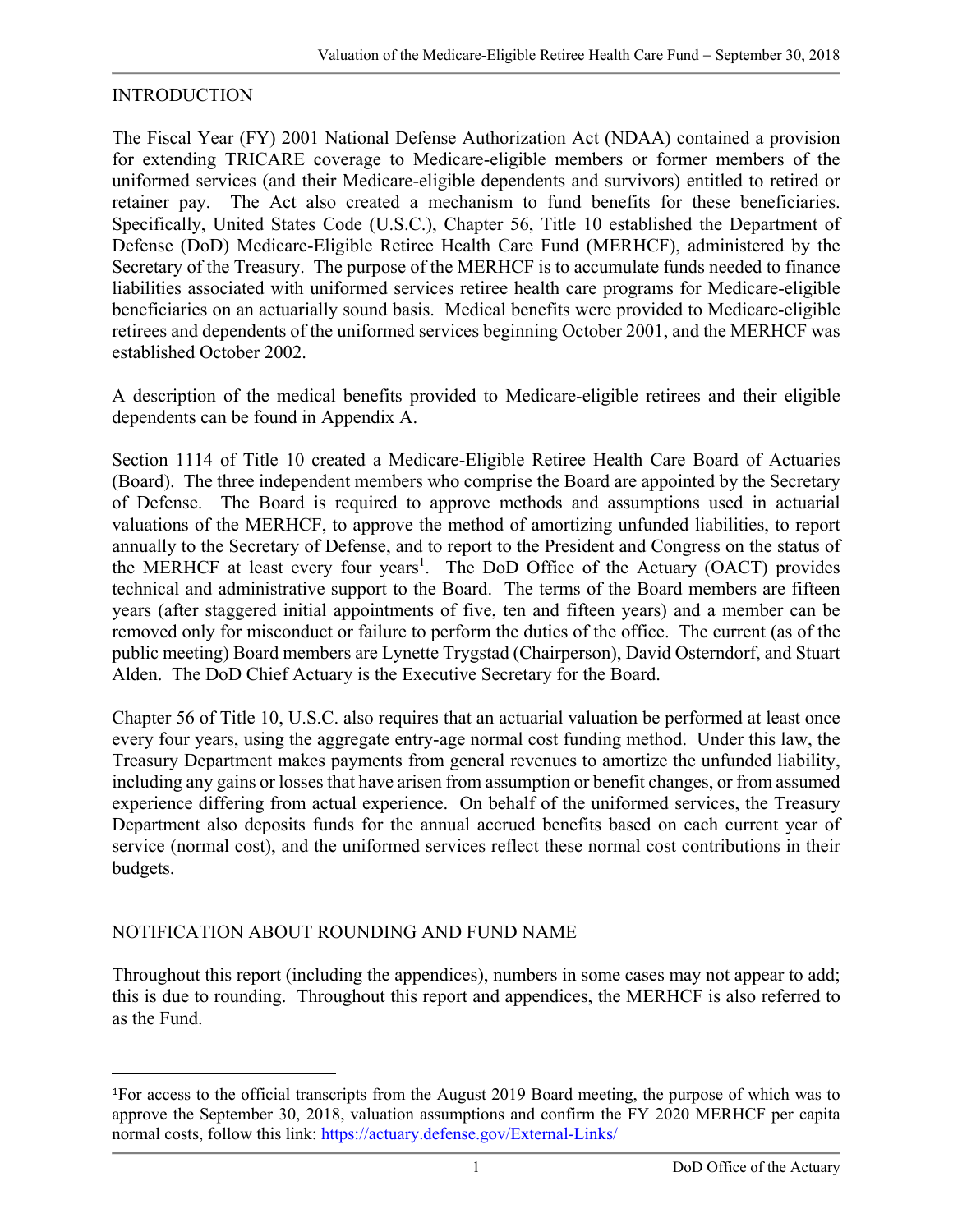#### SUMMARY OF VALUATION RESULTS

The purpose of the September 30, 2018, MERHCF valuation (2018 valuation) is to develop normal costs (NCs), actuarial accrued liabilities (ALs), unfunded accrued liabilities (UFLs), and UFL amortization payments associated with postretirement medical benefits payable from the MERHCF.

The 2018 valuation uses census population data as of September 30, 2018, aggregate claims data for FY2018, and detailed claims data from fiscal years 2015 to 2017 (each fiscal year runs from October  $1<sup>st</sup>$  through September  $30<sup>th</sup>$ ). The 2018 valuation produces AL and UFL figures as of September 30, 2018, an UFL amortization payment for October 1, 2019, and per capita NCs for FY 2019 that are projected to FY2021. The total October 1, 2019, Treasury payment is the sum of the October 1, 2019, UFL amortization payment and the October 1, 2019, Treasury NC payment. The October 1, 2019, NC payment is a function of FY 2020 per capita NC amounts promulgated by the Board in 2018, as well as budgeted average force strengths for FY 2020. The aggregate entry-age normal cost method is used to produce the per capita normal costs, as stated in the law. These per capita normal costs are contributed for each eligible full-time (active duty) and parttime (reserve) participant each year. The per capita normal costs are determined by projecting a new-entrant cohort and its expected benefit payments for 100 years.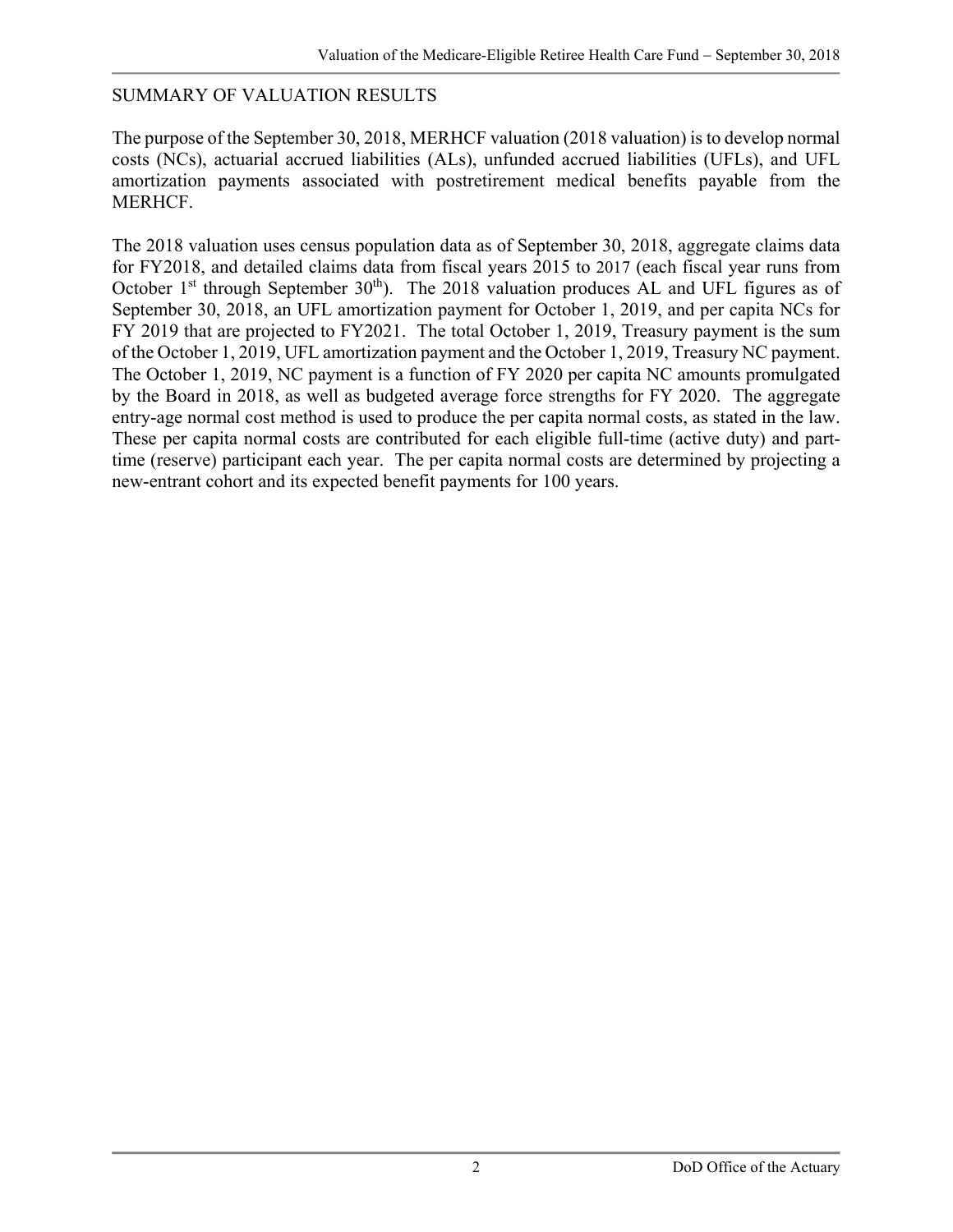#### TABLE 1

#### LIABILITY SUMMARY

#### (\$ millions)

|                          | AL        | Fund      | UFL       |
|--------------------------|-----------|-----------|-----------|
| As of September 30, 2018 | \$436,344 | \$265,700 | \$170,644 |

#### TABLE 2

## TREASURY PAYMENT

#### (\$ millions)

| Payable         | UFL Amortization | NС      | Total    |
|-----------------|------------------|---------|----------|
| October 1, 2019 | \$6,637          | \$8,053 | \$14,690 |

#### TABLE 3

#### PER CAPITA NORMAL COSTS FOR FY 2021

| Payable          | <b>Active Duty</b> | Reserve |
|------------------|--------------------|---------|
| October $1,2020$ | \$4,911            | \$1,952 |

Additional tables containing further breakdowns of the AL and per capita normal costs are presented in Appendix B.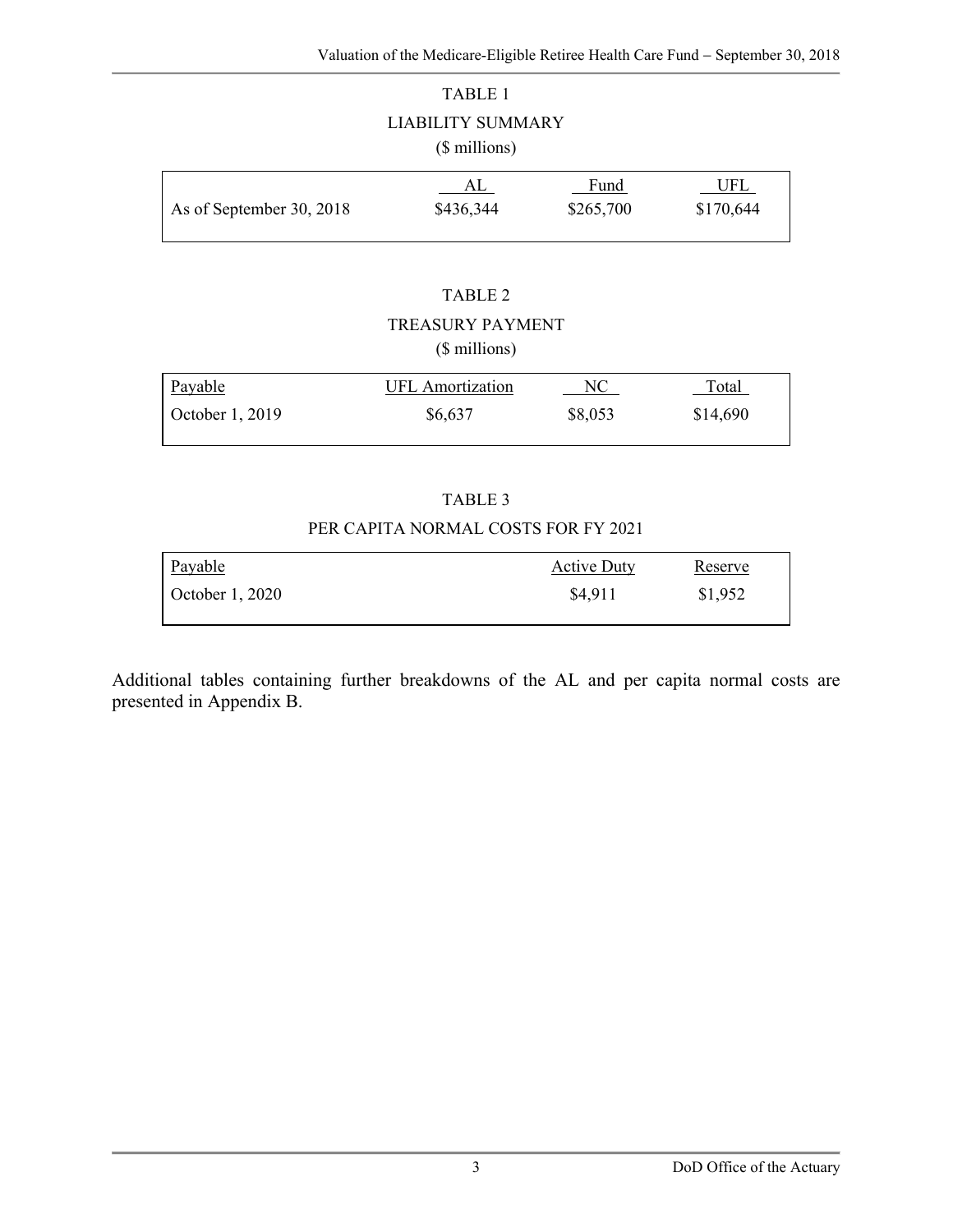#### FUNDED STATUS

The Actuarial Liability (AL) is defined as the Present Value of Future Benefits (PVFB) minus the Present Value of Future Normal Costs (PVFNC). The Unfunded Liability (UFL) is the AL minus the Fund balance. The MERHCF represents the actuarial (not market) value of assets, and is adjusted to subtract estimates of incurred-but-not-paid liabilities. This adjustment is made because the actuarial liabilities are valued on an incurred basis.

#### TABLE 4

#### FUNDED STATUS AS OF SEPTEMBER 30,2018 (\$ millions)

|              | $\overline{\phantom{a}}$ |
|--------------|--------------------------|
| <b>PVFB</b>  | \$498,012                |
| <b>PVFNC</b> | \$61,669                 |
| AL           | \$436,343                |
| Fund         | \$265,700                |
| <b>UFL</b>   | \$170,644                |

# ASSETS

The assets of the MERHCF are invested in special issue Treasury obligations bearing interest at rates determined by the Secretary of the Treasury, taking into consideration current market yields for outstanding marketable U.S. obligations of comparable maturities. Each security issued to the fund mirrors a security that has been issued to the public, i.e., it has the same maturity date and coupon rate. The special issue security that is mirrored may have been issued recently, or at any time in the past.

Under current procedures adopted by Treasury, the investment manager is permitted to redeem long-term special issue securities at any time before maturity for their fair market value, which is based on the bid price for the public issue with the same maturity date and coupon rate. However, Treasury policy encourages a buy-and-hold approach giving consideration to the needs of the Fund in determining the maturities of securities purchased.

For purposes of determining the unfunded liability, the assets of the fund are valued using the amortized cost method. Under this method, the yield to maturity of a security valued at any point in time is equal to the yield to maturity at the time of purchase. In the valuation of the MERHCF, the amortized cost value is referred to as the "actuarial value of assets." The actuarial value of assets is determined by amortizing premium and discount over the life of the securities. The total investment return includes: the interest coupons received, the change in the actuarial value of assets during the year, and the inflation compensation accrued from the holdings of Treasury Inflation-Protected Securities.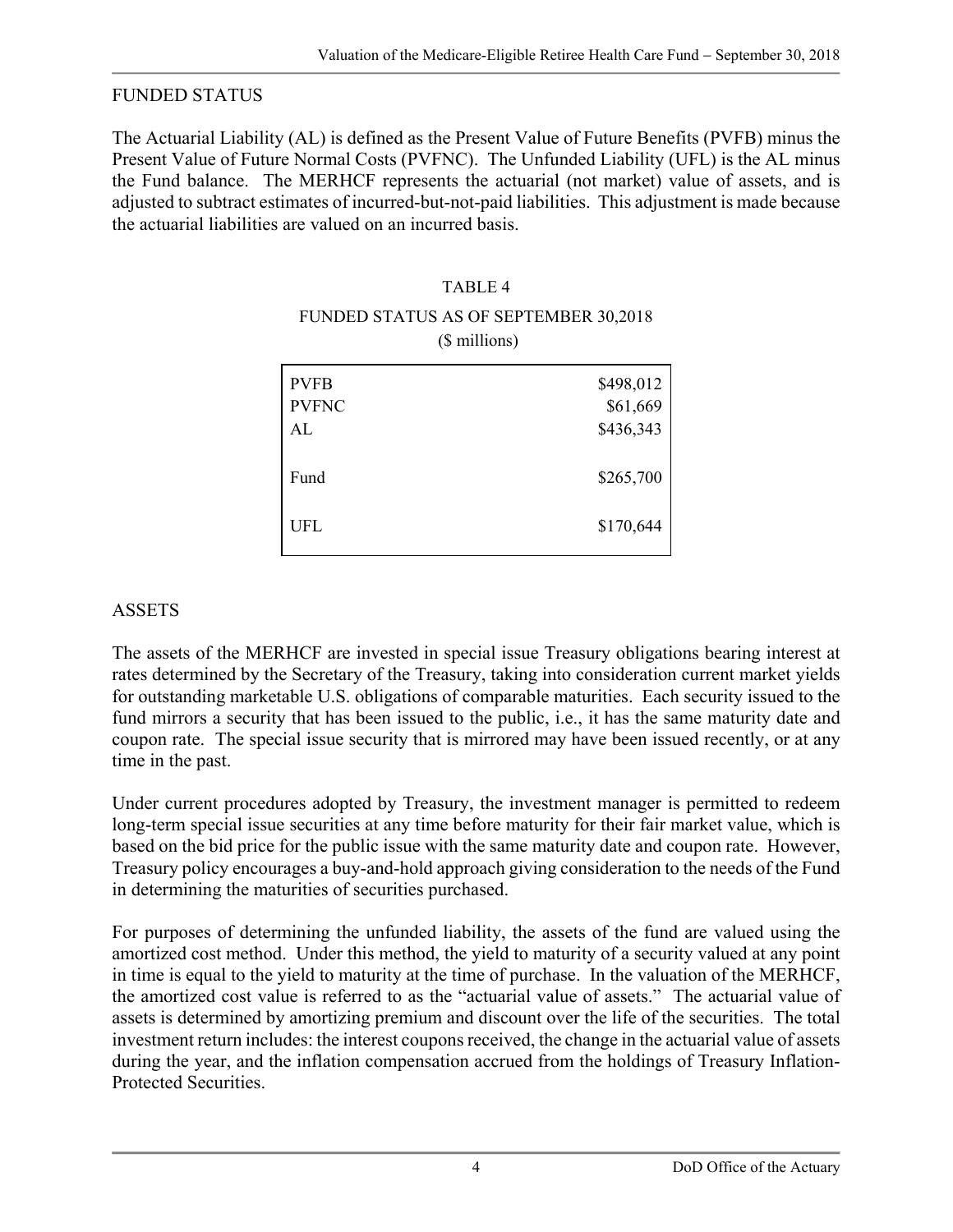The actuarial value of assets used in the determination of the unfunded liability includes the accrued interest, which is the amount of the next semiannual interest coupon payment that has accrued since the date of the last coupon payment. The amount of the accrued interest is determined by multiplying the coupon payment by the ratio of the time that has elapsed since the last coupon payment date to the total time between coupon payments. Table 5 presents a statement of the actuarial value of assets as of September 30, 2018; Table 6 presents a statement of changes in the actuarial value of assets.

#### TABLE 5

#### STATEMENT OF ACTUARIAL VALUE OF ASSETS AS OF SEPTEMBER 30, 2018 (\$ millions)

| Assets at Book Value             | \$266,642 |
|----------------------------------|-----------|
| Less: Accounts Payable           | \$311     |
| Less: IBNR                       | \$631     |
| <b>Actuarial Value of Assets</b> | \$265,700 |

#### TABLE 6

#### FY 2018 STATEMENT OF CHANGES IN THE ACTUARIAL VALUE OF ASSETS (\$ millions)

| Actuarial Value of Assets, Beginning of Year | \$250,187 |
|----------------------------------------------|-----------|
| Contributions                                |           |
| Amortization of UFL                          | \$6,567   |
| Normal Cost                                  | \$8,384   |
| Nonrecurring, other                          | \$0       |
| Investment Income                            | \$10,683  |
| Total Additions                              | \$25,635  |
|                                              |           |
| Less: Benefit Payments                       | \$10,122  |
|                                              |           |
| Actuarial Value of Assets, End of Year       | \$265,700 |
|                                              |           |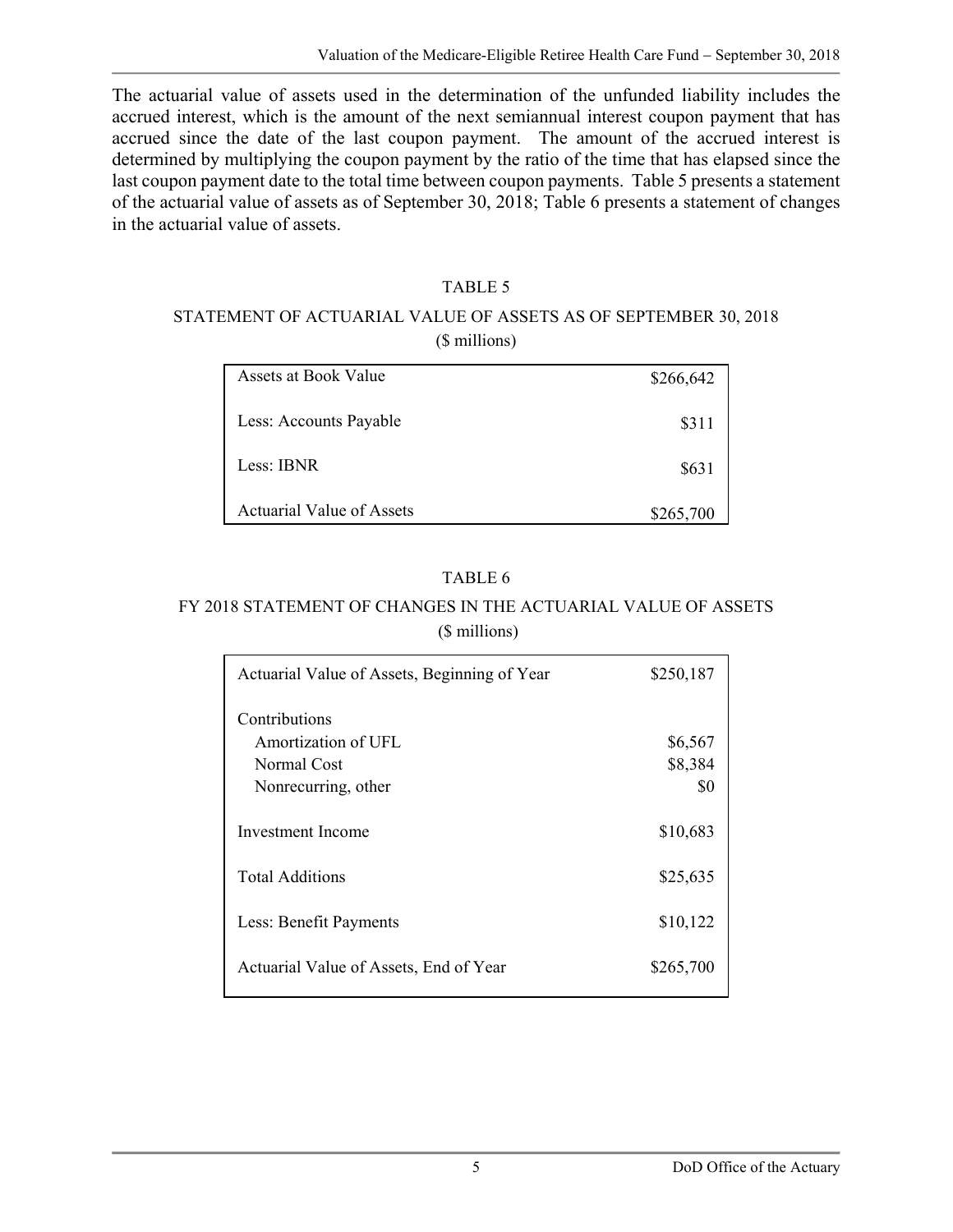The MERHCF financial statements are required to include the market value of assets. Table 7 shows the market value of assets for comparison purposes.

#### TABLE 7

#### MARKET VALUE OF ASSETS AS OF SEPTEMBER 30, 2018 (\$ millions)

| Non-marketable, Market-based Securities | \$284,354 |
|-----------------------------------------|-----------|
| <b>Fund Balance with Treasury</b>       | \$94      |
| Accounts Receivable                     | \$275     |
| Total Market-based Value of Assets      | \$284,723 |
|                                         |           |

## ACTUARIAL GAINS AND LOSSES

Gains and losses reflect the difference between expected results, based on rolling forward the prior year's valuation results, and actual results of the current year's valuation. The total gain or loss represents the difference between the actual and expected unfunded liabilities, including both asset and liability components of the gain or loss. The broad categories of gain/loss specified by Chapter 56 of Title 10 are:

- Experience (different from what was expected in the valuation model)
- Assumption changes, and
- Benefit changes.

Within the experience category, gains and losses are divided into an asset component and a liability component. Within the assumption and benefit change categories there are only liability components.

The following tables display summary level (gain)/loss information from the September 30, 2018, valuation. A more detailed display of the step-by-step liability gain/loss reconciliation is contained in Appendix B.

#### TABLE 8

#### TOTAL (GAIN) / LOSS SUMMARY

(\$ millions)

| AL        | Fund      | UFL       |
|-----------|-----------|-----------|
| \$406,372 | \$250,187 | \$156,186 |
| \$424,617 | \$267,144 | \$157,473 |
| \$436,343 | \$265,700 | \$170,644 |
|           |           | \$13,170  |
|           |           |           |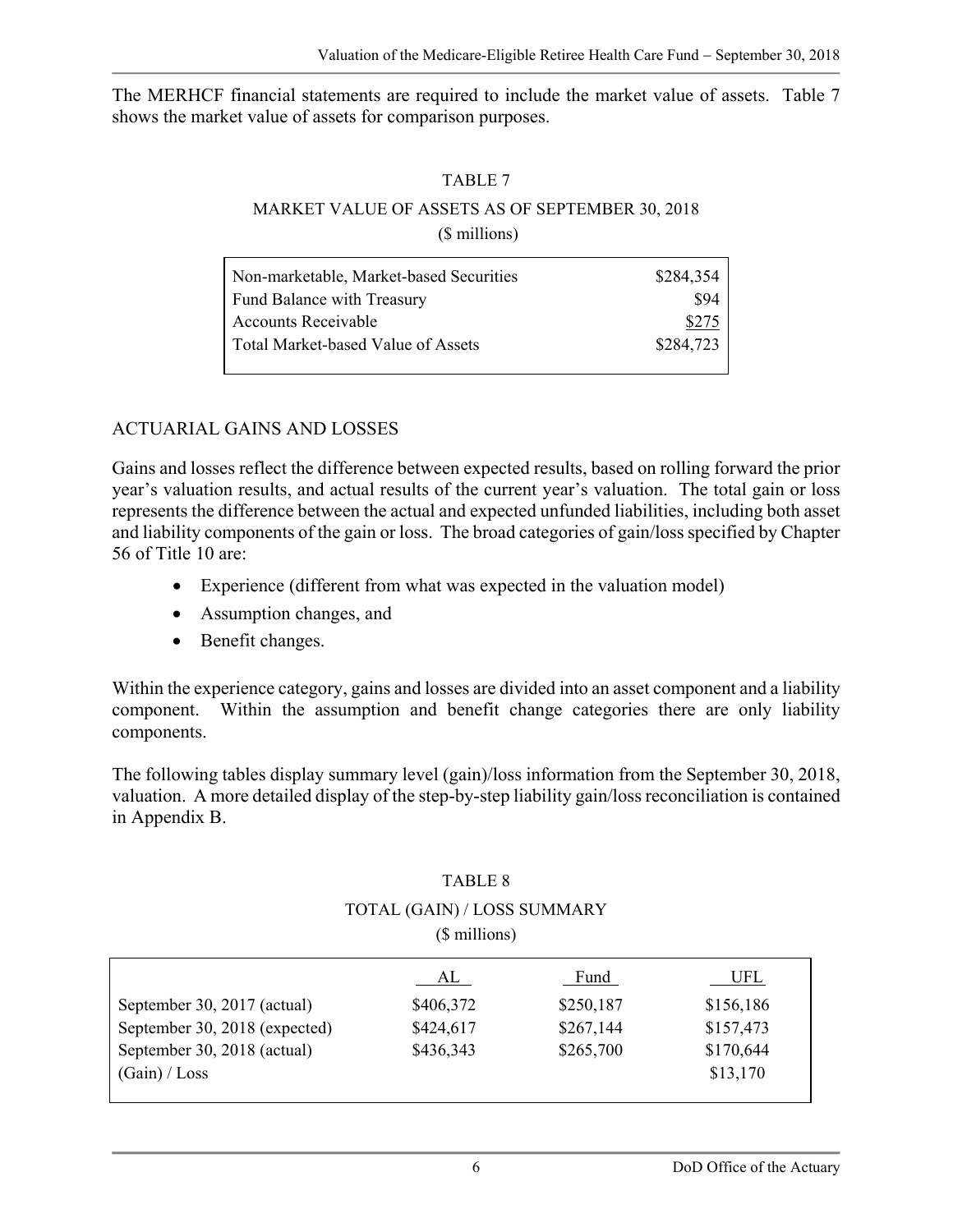## TABLE 9 SEPTEMBER 30, 2018 ASSET AND LIABILITY (GAIN) / LOSS SUMMARY (\$ millions)

|             | Liability            | Asset                                                                              | Total             |
|-------------|----------------------|------------------------------------------------------------------------------------|-------------------|
| Experience  | $(\$5,886)$          | \$1,444                                                                            | $(\$4,442)$       |
| Assumption  | \$17,613             |                                                                                    | \$17,613          |
| Plan Change | \$0                  |                                                                                    | \$0               |
| Total       | \$11,727             | \$1,444                                                                            | \$13,171          |
| Experience  | Liability<br>$-1.3%$ | (Gain) / Loss Expressed as a % of September 30, 2018 AL<br><b>Asset</b><br>$0.3\%$ | Total<br>$-1.0\%$ |
| Assumption  | $4.0\%$              |                                                                                    | 4.0%              |
|             |                      |                                                                                    |                   |
| Plan Change | $0.0\%$              |                                                                                    | $0.0\%$           |
| Total       | 2.7%                 | $0.3\%$                                                                            | $3.0\%$           |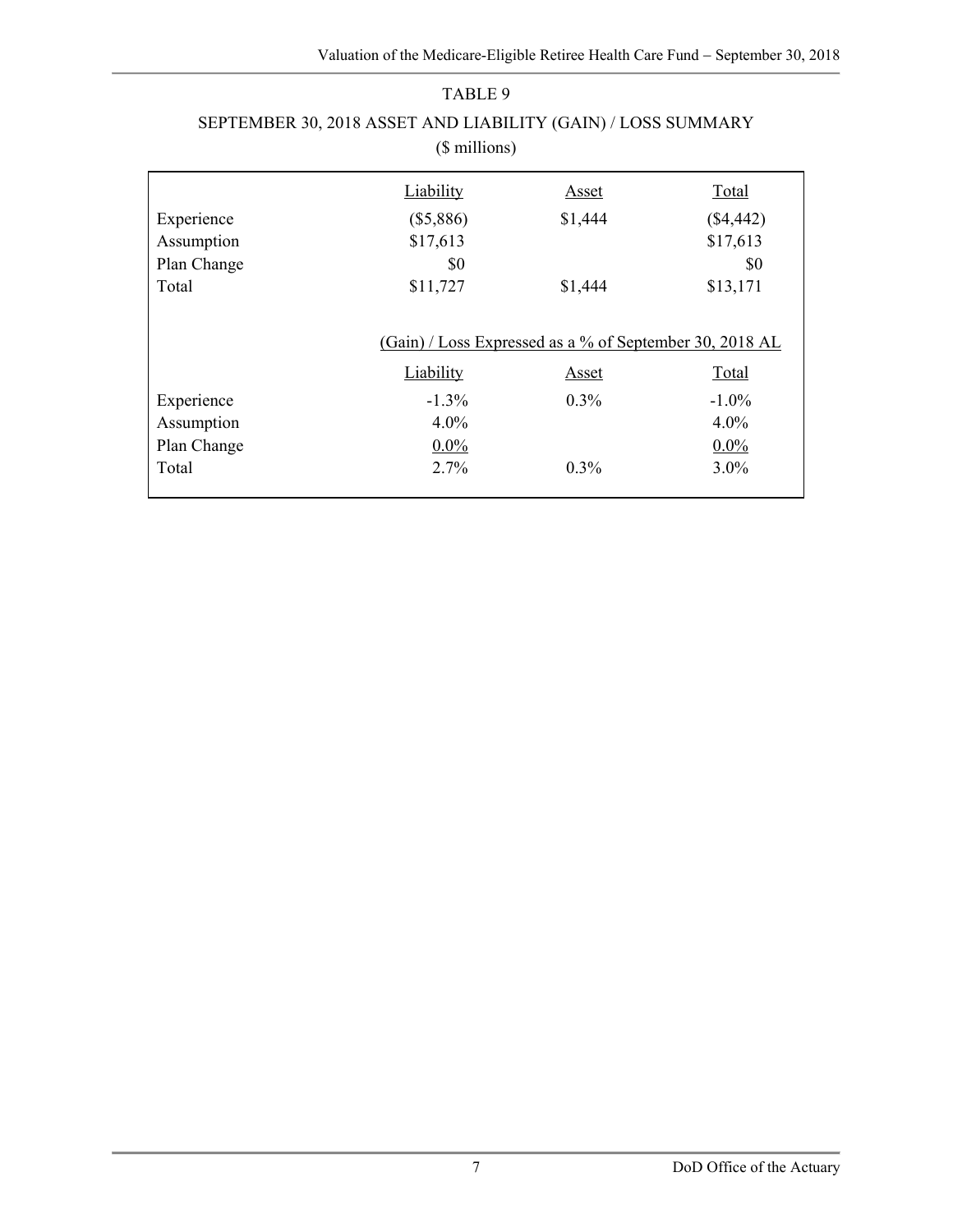#### TABLE 10

#### CHANGE IN UNFUNDED LIABILITY

(\$ millions)

| 1. |                | Actual Unfunded Accrued Liability, Sept. 30, 2018                                                            | \$170,644                                       | 39.1%                           |  |
|----|----------------|--------------------------------------------------------------------------------------------------------------|-------------------------------------------------|---------------------------------|--|
| 2. |                | Expected Unfunded Accrued Liability, Sept. 30, 2018                                                          | \$157,473                                       | 36.1%                           |  |
| 3. |                | Total (Gain) / Loss                                                                                          | \$13,170                                        | $3.0\%$                         |  |
|    | a.             | Total experience (gain) / loss                                                                               | $(\$4,443)$                                     | $1.0\%$                         |  |
|    |                | census<br>claims<br>asset                                                                                    | \$715<br>$(\$6,600)$<br>\$1,443                 | $0.2\%$<br>1.5%<br>0.5%         |  |
|    | $\mathbf b$ .  | Total benefit change (gain) / loss                                                                           | \$0                                             | $0.0\%$                         |  |
|    | $\mathbf{c}$ . | Total assumption $(gain) / loss$                                                                             | \$17,613                                        | $4.0\%$                         |  |
|    |                | medical trend rates<br>claim vectors, admin and Rx rebate %<br>mortality, other demographic<br>discount rate | $(\$4,523)$<br>(\$1,897)<br>\$1,469<br>\$22,564 | $1.0\%$<br>0.4%<br>0.3%<br>5.2% |  |
|    |                |                                                                                                              |                                                 |                                 |  |

(Percentages shown are ratios of absolute values of each gain or loss component to the actuarial accrued liability, except the percentage given for the asset (gain)/loss—it is the ratio of the gain or loss to the actuarial value of assets.)

#### PAST AND PROJECTED UNFUNDED LIABILITY PAYMENTS

The UFL is divided into four components: the initial UFL and the three categories of gain/loss previously mentioned, i.e., changes in the UFL arising from actuarial experience, actuarial assumption changes, and benefit changes. The Board chose to amortize the initial UFL over a 50 year period through the FY 2012 payment. At its meetings in August 2012 and July 2017, the Board decided to decrease the period over which the initial UFL is fully amortized by five years and seven years, respectively. The reason for the shorter amortization period is to ensure that the annual amortization payment covers, at a minimum, the interest growth on the initial unfunded liability. The last payment on the initial unfunded liability is expected to be made October 1, 2039, with payments increasing at the rate of assumed salary increases in OACT's Military Retirement Fund valuation, currently 3.25%. In addition, at its July 2017 meeting, the Board reduced the amortization period for all outstanding actuarial gains and losses to 20 years. New gains and losses in the other three categories are amortized over 20 years, with new gains and losses combined with existing unamortized balances on an aggregate basis and a weighted remaining period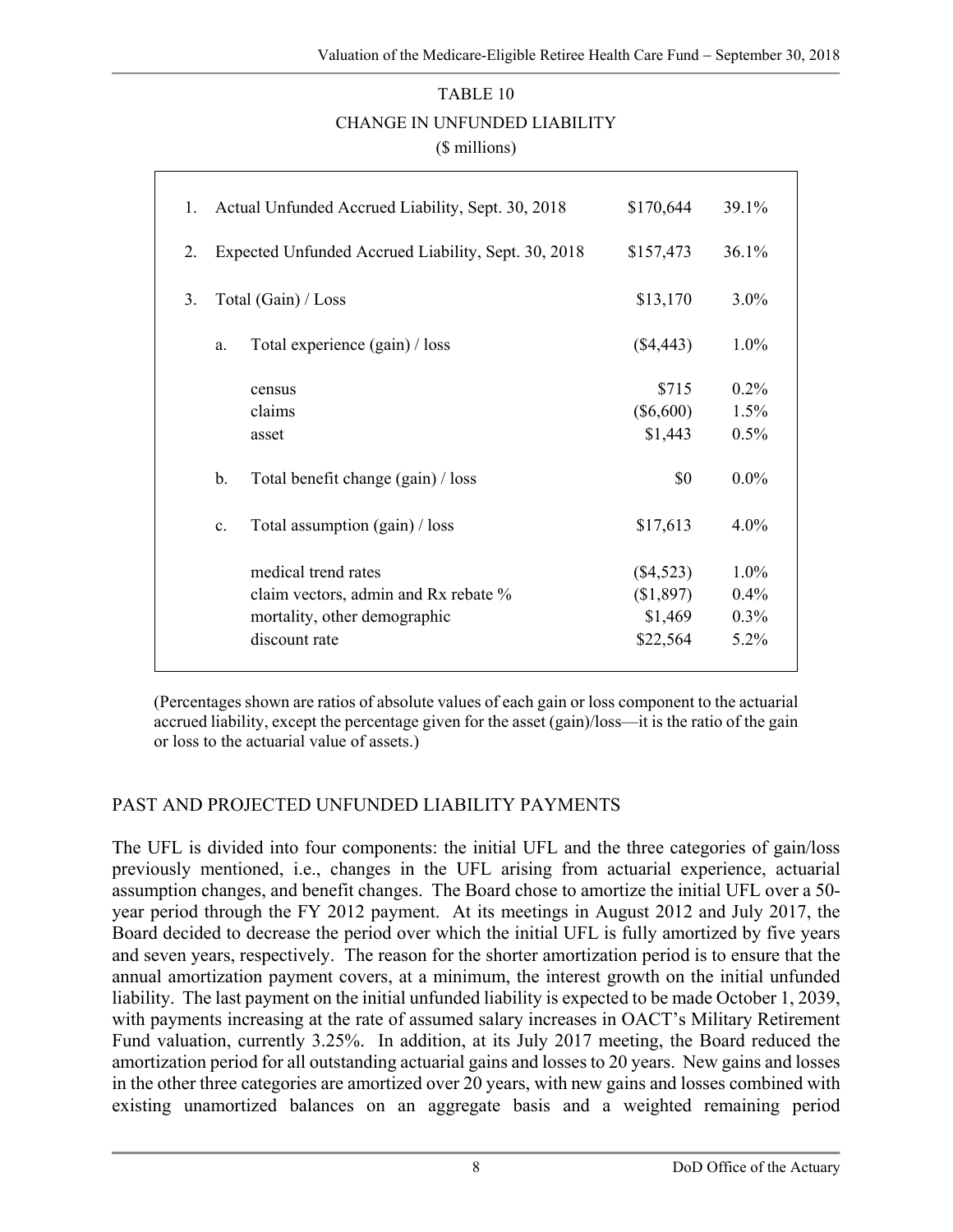determined—20 years weighted by the absolute value of the new gain/loss, and the remaining period weighted by the absolute value of the remaining unamortized balance**.**

Historical and projected components of the UFL amortization payments and UFL balances are shown in Appendix B.

#### PLAN AMENDMENTS

Benefit changes or plan amendments are amortized over 20 years. No new plan changes were reflected in the 2018 valuation.

#### VALUATION DATA AND PROCEDURE

#### Census Data

The active service member census data is the same as the active service member census data used for OACT's September 30, 2018, Military Retirement Fund (MRF) valuation for DoD members, supplemented by summary end-strength data provided by the other uniformed services. Several displays of summary census data are provided in Appendix C.

Retired sponsor counts for the MERHCF valuation are higher than counts in OACT's retirement pay valuation because of the inclusion of non-DoD uniformed services in the MERHCF valuation and because this valuation includes all retired sponsors, regardless of whether they are in "pay" status. For similar reasons, survivor counts are higher in this valuation. However, the number of eligible reserve retirees in the MERHCF is lower than the number of eligible reserve retirees in the MRF. This discrepancy results from P.L 110-181, enacted January 28, 2008, which reduces the retirement age (for retiree pay) below age 60 by three months for every 90 days of certain active service with a maximum age reduction of 10 years. This early reserve retirement does not apply to subsidized retiree health care eligibility age (which continues to be age 60 for reserves).

The valuation input census data were extracted from files maintained at the Defense Manpower Data Center. Data on individual retirees came from official files submitted by the Defense Finance and Accounting Service. Reserve data were obtained from the Reserve Component Common Personnel Data System, the official source for all reserve strengths and statistics. All eligible retirees and their eligible surviving spouses are included in the data. Data is matched to the Defense Eligibility and Enrollment System to obtain eligible spouses and children.

Active service member (active duty and reserve) data came from files provided by the four military personnel centers (Army, Navy, Air Force, Marines). Since the MERHCF provides benefits for retirees of additional uniformed services activities (as defined in section 1072(3) of Title 10), summary strength data is collected from the remaining units (Coast Guard, Public Health Service (PHS), and National Oceanic and Atmospheric Administration (NOAA)). The number of covered service members as of September 30, 2018, is shown in Table 11.

Adjustments were made to the classification of former spouse data so that some former spouses are valued as survivors and others are valued as dependents. Since the valuation model projects costs on a per-sponsor and per-survivor basis, it was necessary to treat former spouses who are not survivors as dependents (i.e., like spouses). Furthermore, since former spouses are represented in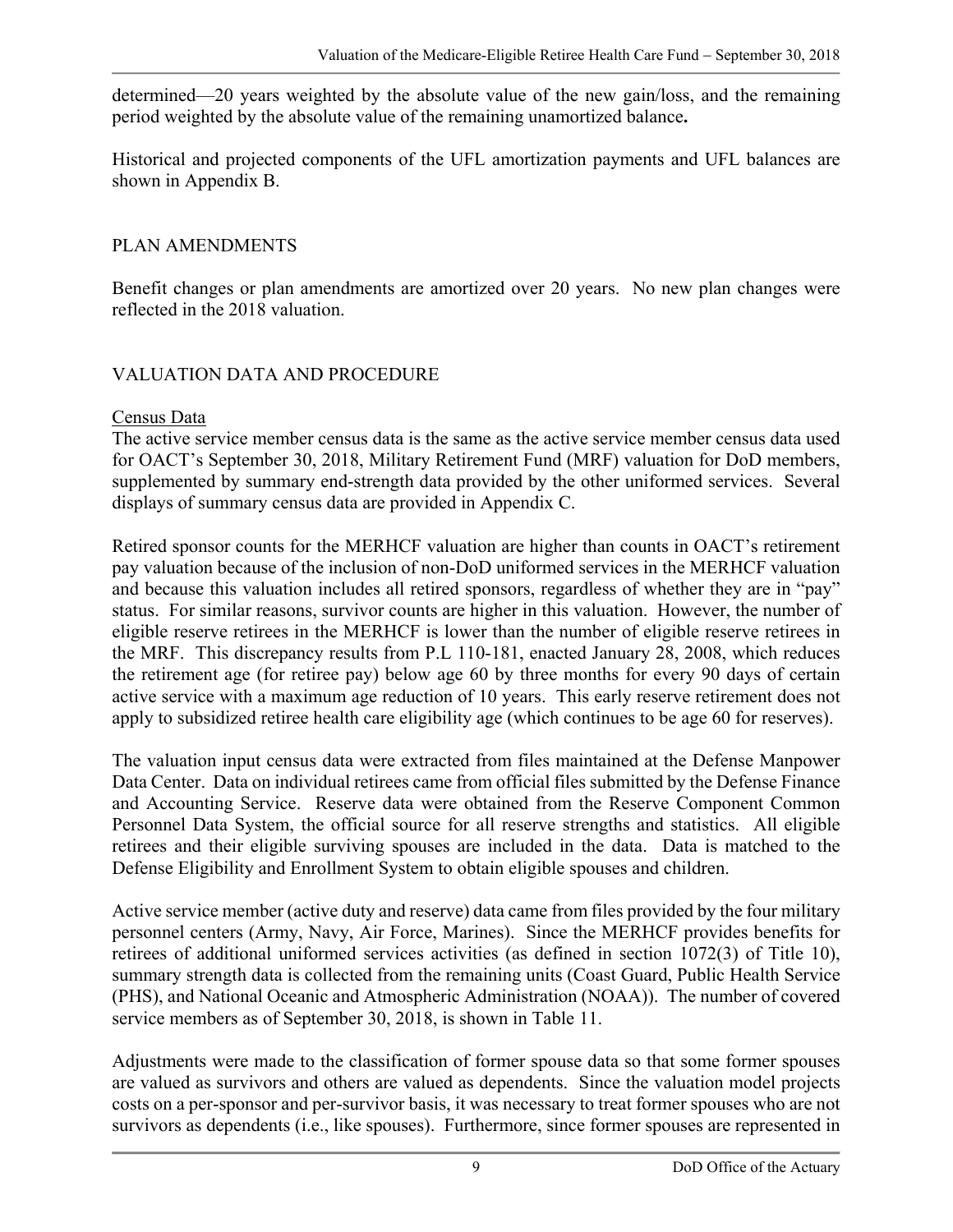the census under their own IDs (since FY 2004), they must be allocated between dependent spouses and surviving spouses, based on their prior representation in the data.

#### TABLE 11

#### ACTIVE SERVICE MEMBERS AS OF SEPTEMBER 30, 2018

| DoD                     |           |
|-------------------------|-----------|
| <b>Active Duty</b>      | 1,382,518 |
| Reserve                 | 716,997   |
|                         |           |
| Coast Guard             |           |
| <b>Active Duty</b>      | 40,990    |
| Reserve                 | 6,038     |
|                         |           |
| PHS Active Duty         | 6,343     |
| <b>NOAA Active Duty</b> | 322       |
|                         |           |
| Total                   |           |
| <b>Active Duty</b>      | 1,430,173 |
| Reserve                 | 723,035   |
|                         |           |

Population projections are generated by an actuarial projection model (called "HORGO" for the retiree medical valuation). The population projection structure used by OACT includes four broad categories of personnel, representing the starting status of the population. Each of the four categories is further divided into 12 subcategories, representing projected future status, for a total of 48 categories.

The four broad categories (starting status) are:

- 1 All Uniformed Services Retirees
- 2 DoD Retirees

i<br>Li

- 3 DoD Active Service Members (active duty and reserve)2
- 4 New Entrant Cohort

The 12 subcategories (future status) are:

- 1 Retiree, Active Duty Component, Nondisabled, Enlistee
- 2 Retiree, Active Duty Component, Nondisabled, Officer
- 3 Retiree, Active Duty Component, Disabled, Enlistee
- 4 Retiree, Active Duty Component, Disabled, Officer
- 5 Retiree, Reserve Component, Nondisabled, Enlistee

 $2$ This category includes non-Selected Reserves with 20 or more good years.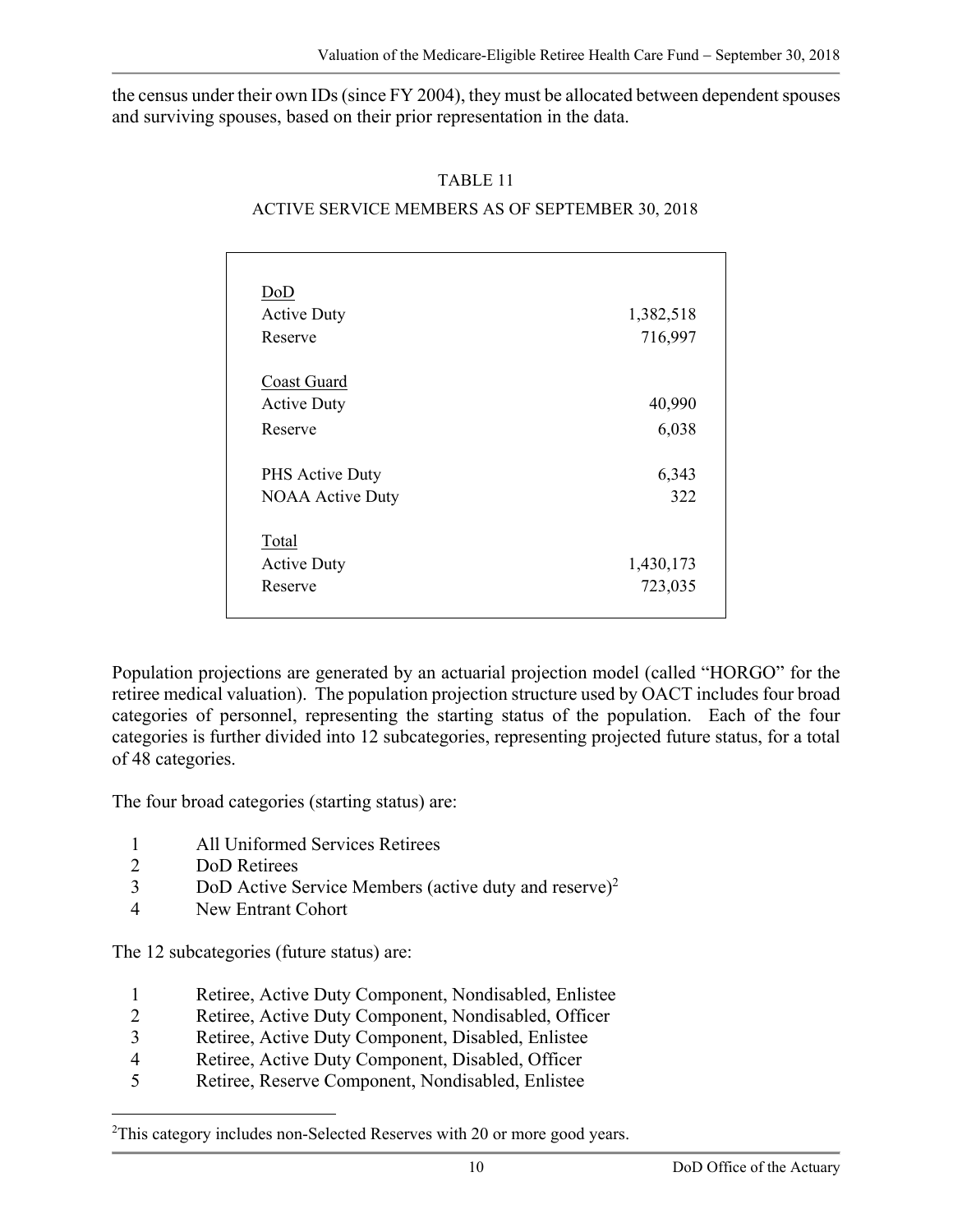- 6 Retiree, Reserve Component, Nondisabled, Officer
- 7 Retiree, Reserve Component, Disabled Enlistee
- 8 Retiree, Reserve Component, Disabled Officer
- 9 Survivor, Active Duty Component, Enlistee
- 10 Survivor, Active Duty Component, Officer
- 11 Survivor, Reserve Component, Enlistee
- 12 Survivor, Reserve Component, Officer

Separate data arrays are maintained in HORGO for each of the 48 population categories. These data are displayed in Appendix C.

The data on active duty service members and drilling reserves (also called Selected Reserves) are grouped into cells by age and number of years of service. Each cell contains the number of service members with that particular combination of age and length of service.

Non-Selected Reserves (with 20 or more good years) are reserves who have completed 20 good years of military service and have satisfied all requirements for retirement except for the minimum age needed to begin receiving the retired pay benefit. Reserves also are not eligible for subsidized retiree medical benefits before age 60. Data on non-Selected Reserves are grouped into cells by age and number of years of service.

Data on the retired population and surviving families are grouped into cells by age. All retiree and survivor census tables are contained in Appendix C.

In HORGO, these starting populations are projected year by year into the future. Each year personnel are moved from one population category to another (e.g., from active to disabled or nondisabled retiree, or dropped from the system altogether) by means of decrement rates such as withdrawal, nondisability retirement, temporary disability, permanent disability, transfer, death with and without survivors, etc. At the end of each year, the number of people is saved, and the population is aged. After 100 years, when none of the current active or retired personnel are left in the system, the present values of the series of future benefit payments are determined, using the valuation interest rate. Because no new entrants come into the system, the projection is a "closed group" model.

#### Claims Data

OACT pulled detailed claims data and workload files from the DoD's Medical Data Repository for fiscal years 2015, 2016, and 2017. The data were used to develop claim vectors (CVs), and completed aggregate 2018 incurred claims data were used to adjust the CVs to 2018 cost levels.

OACT processes detailed claims data and workload data by matching individual claims in the incurred period to members who met the eligibility requirements at the time of the claim. This data matching process achieves the goal of separating claims incurred when a member is Medicareeligible from claims incurred when a member is not Medicare-eligible. Since the MERHCF valuation only covers claims incurred when a member is Medicare-eligible, this step is essential. OACT also properly accounts for Medicare beneficiaries (and their claims) who turn Medicareeligible during the year.

Once the detailed claims and workload data are processed and matched to the retiree population, OACT produces average expected benefit costs per retired sponsor and per survivor. OACT also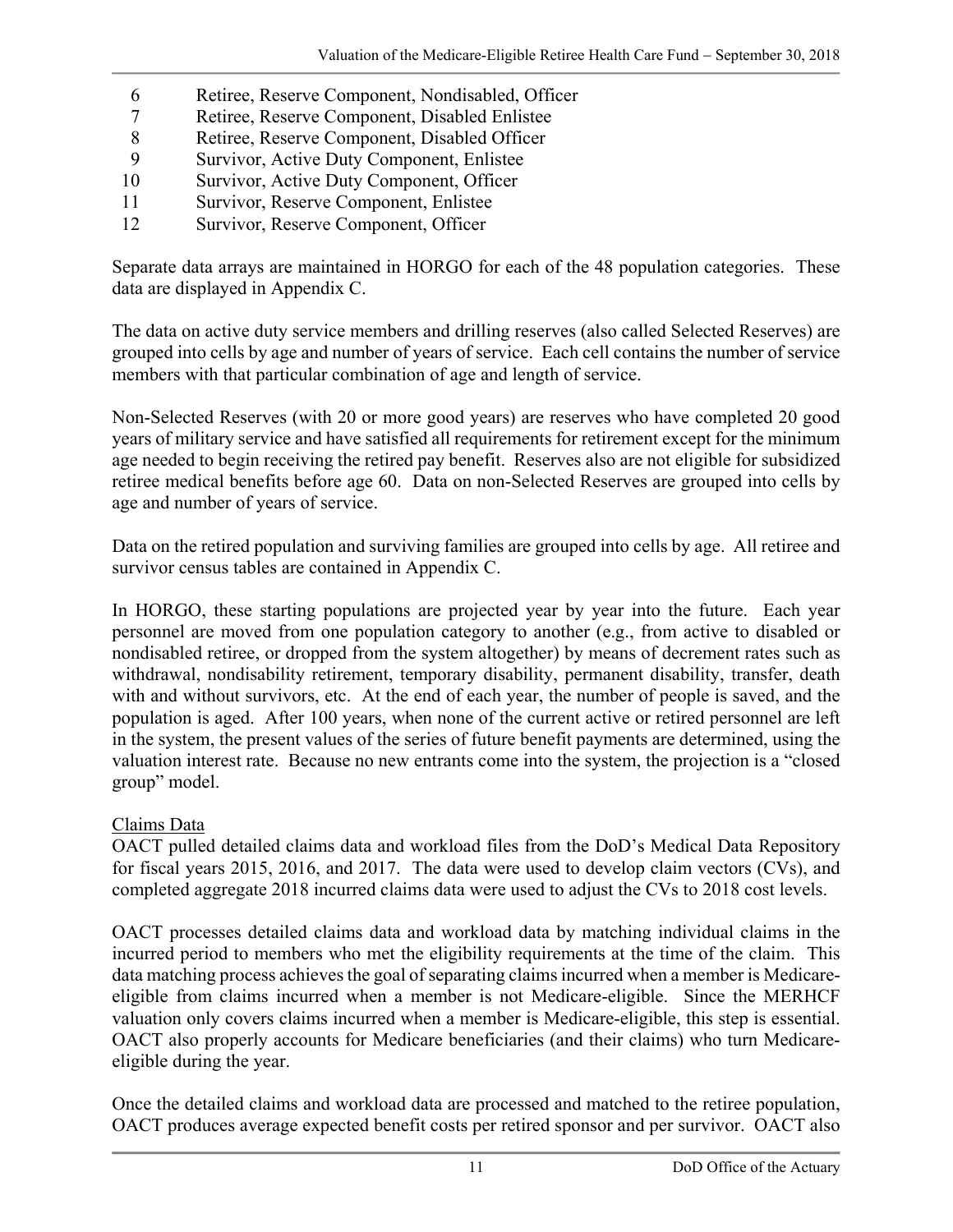produces average expected benefit costs associated with the US Family Health Plan, TRICARE's designated provider plan, a managed care plan which receives payments in the form of per capita rates and which provides comprehensive patient care (with no reimbursement from Medicare). A description of these average costs and how they are applied in the valuation model is contained in Appendix E.

Direct Care (DC) claims (workload data) are claims for care received in Military Treatment Facilities (MTFs). While DC comprises a relatively small portion of total medical care received by Medicare-eligible retirees (retirees are seen at MTFs on a space-available basis, and most retirees do not live near an MTF), OACT must rely on DC data that does not come from an audited, patient-level accounting system. Determining DC claims costs requires the application of adjustments to individual claims records (encounter data) that contain workloads (a measure of level of effort (LOE) for each procedure). The Defense Health Agency provides OACT with an annual cost-allocation analysis obtained from the MTFs' Medical Expense and Performance Reporting System. This "Level of Effort" analysis allows OACT to convert workloads into claims costs. However, OACT is unable to perform more than a high level review of the LOE analysis.

Purchased Care claims are for care obtained outside the MTFs.

## Participation

There is no requirement to enroll in TRICARE for Life (TFL) and there are no contributions. Retirees and their dependents become eligible for TFL upon becoming eligible for Medicare Part A and signing up for Medicare Part B. Since some retirees have coverage other than TFL and Medicare, OACT monitors several plan utilization statistics to determine any trends in plan participation, and sets assumptions for the ultimate level of plan usage within the Purchased Care and Direct Care environments. Changes identified in plan participation help explain changes in aggregate and per capita plan cost, and allow for reasonable medical trend estimates.

More details about plan participation assumptions and the rates used in the current valuation are contained in Appendix F.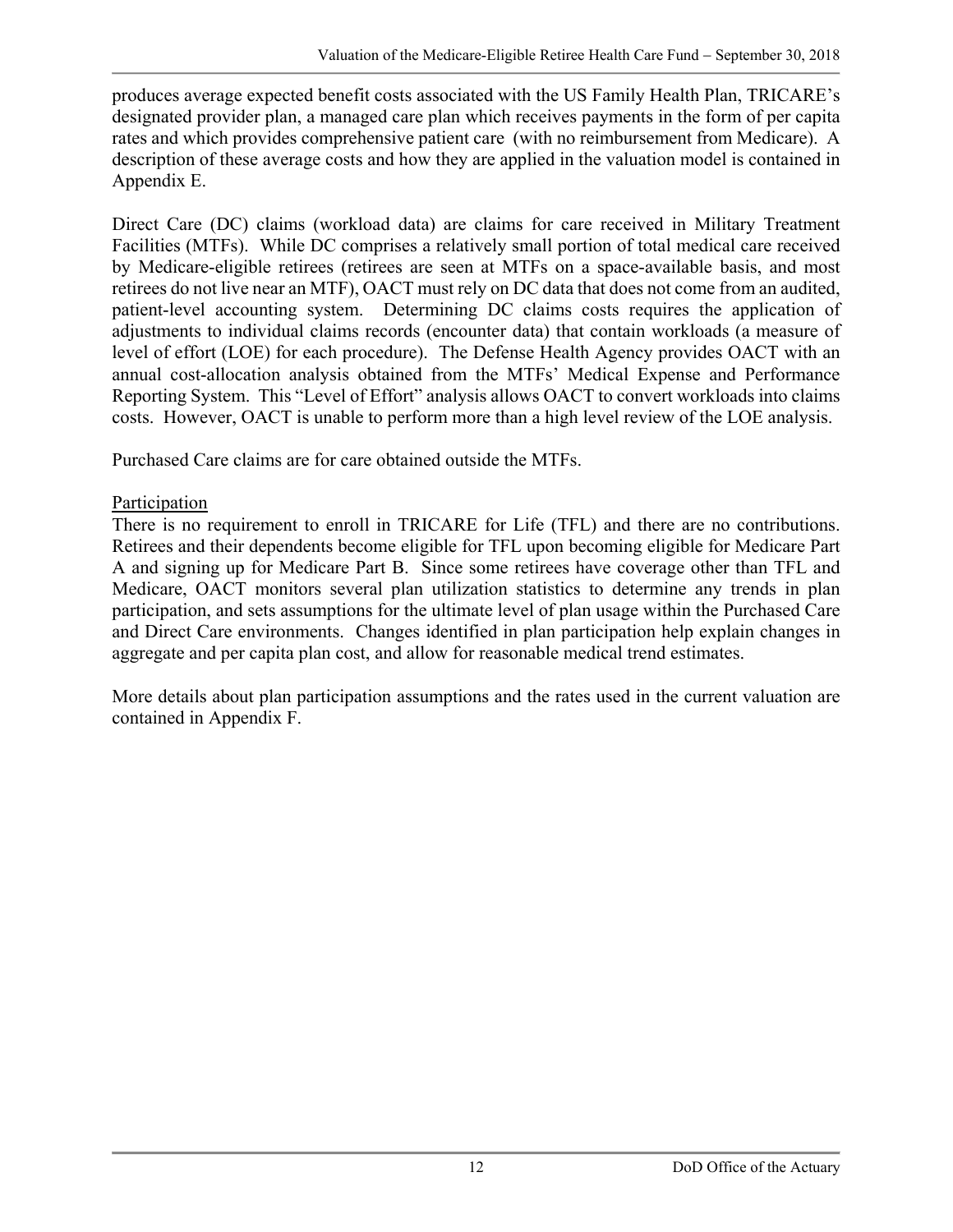#### Economic Assumptions

Economic assumptions, i.e., the annual rate of inflation, annual medical trend rates, and the annual valuation interest rate, were decided upon by the Board after analysis of past trends and future expectations. A discussion of these trends and other considerations is contained in Appendix D.

#### Decrement Rates

The decrement rates and other non-economic assumptions can be categorized as follows, and details are described in the Appendices as indicated:

- Active duty decrement rates (Appendix G)
- Drilling and non-drilling (with 20 good years) reserve decrement rates (Appendix H)
- Retiree and survivor decrement rates (Appendix I)
- Detailed miscellaneous valuation parameters (Appendix J)

## MEDICAL TREND SENSITIVITY

Future medical trend rates assumed in this valuation (described in Appendix D) represent an estimate of changes in the cost, mix, and utilization of medical treatment over the next 100 years. A one percentage point change in the assumed healthcare cost trend rates would have the following effects on the Actuarial Liability and per capita normal cost.

|                                                  | Assumed<br>Trend | 1% Higher<br>Trend | 1% Lower<br>Trend |
|--------------------------------------------------|------------------|--------------------|-------------------|
| Actuarial Liability as of 09/30/18 (\$ millions) | \$436,343        | \$548,119          | \$352,966         |
| Per Capita Normal Cost for FY 2021               |                  |                    |                   |
| <b>Active Duty</b>                               | \$4,911          | \$7,921            | \$3,053           |
| Reserve                                          | \$1,952          | \$3,089            | \$1,234           |
| Percentage Change in:                            |                  |                    |                   |
| Actuarial Liability as of 09/30/18               |                  | 25.6%              | $-19.1\%$         |
| Per Capita Normal Cost for FY 2021               |                  |                    |                   |
| <b>Active Duty</b>                               |                  | 61.3%              | $-37.8\%$         |
| Reserve                                          |                  | 58.2%              | $-36.8\%$         |
|                                                  |                  |                    |                   |

#### TABLE 12

#### MEDICAL TREND SENSITIVITY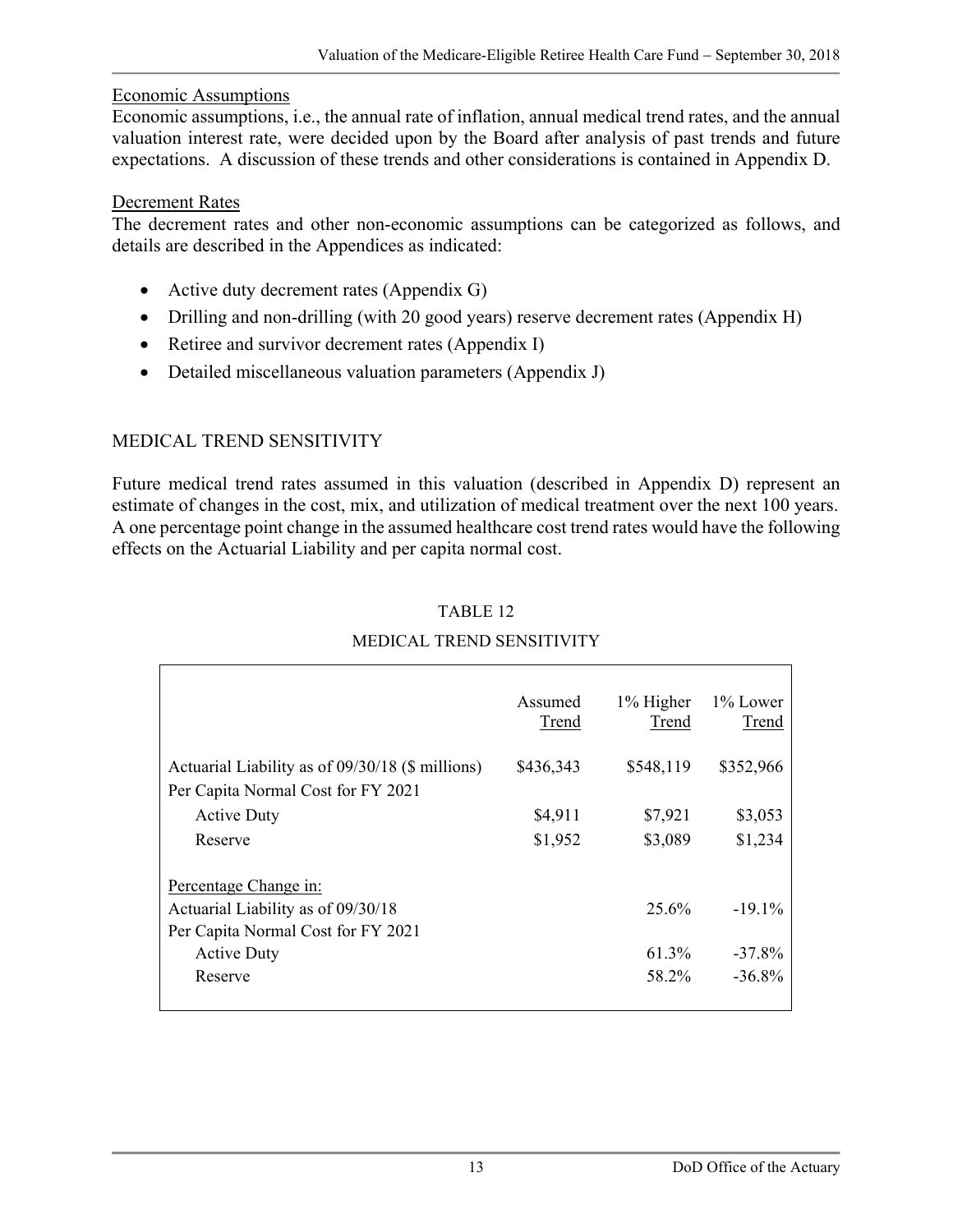#### APPENDIX A

#### ELIGIBILITY AND PLAN PROVISIONS

Page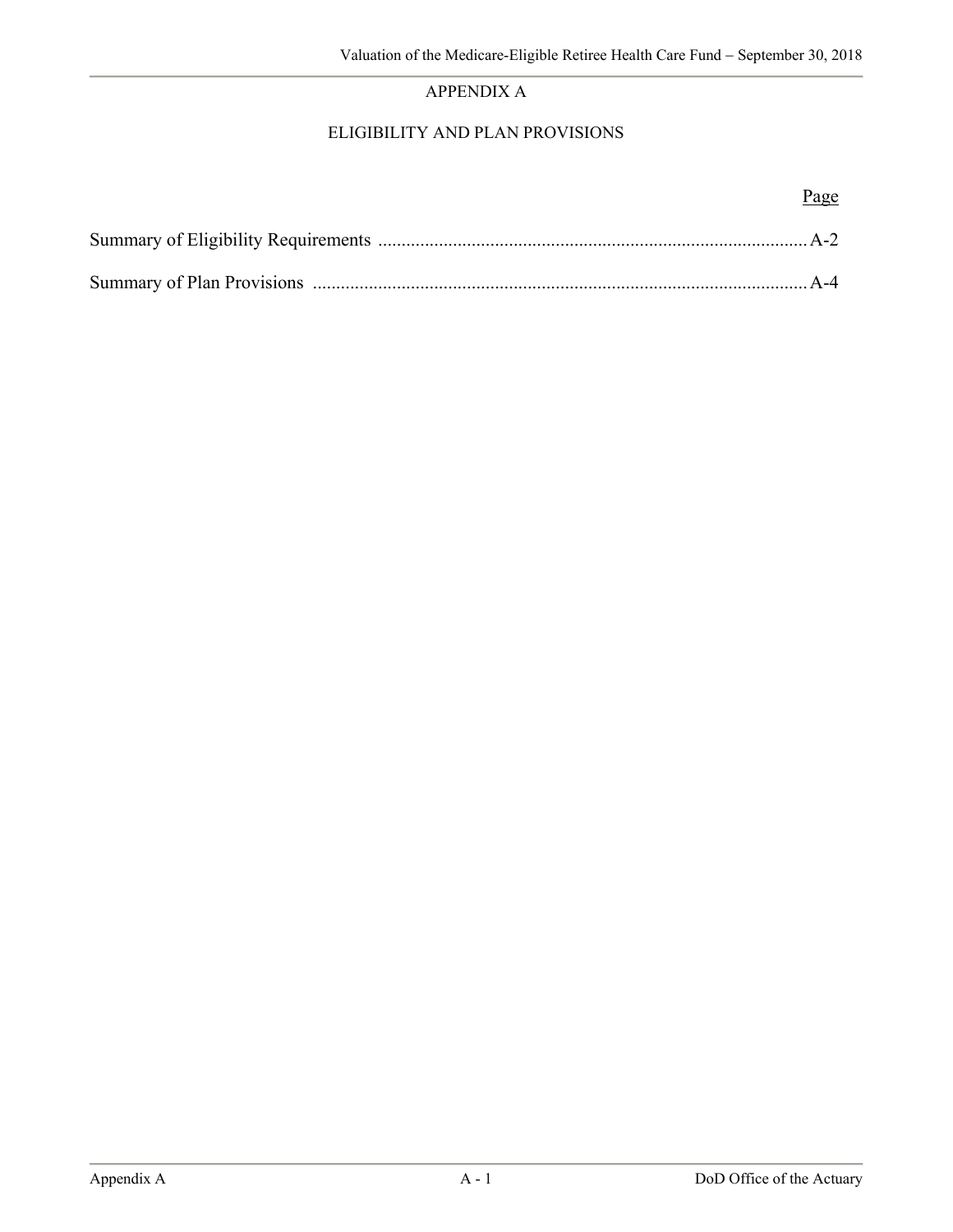#### SUMMARY OF ELIGIBILITY REQUIREMENTS

#### History

Military medical care for families dates back to the late 1700s. The program known today as TRICARE has gone through many changes over the years, and it continues to change each year according to provisions made in the NDAA. The 2001 NDAA expanded pharmacy benefits as well as TRICARE For Life (TFL), a benefit plan for Medicare-eligible retirees and their Medicare-eligible dependents. TFL is a Medicare wraparound plan, added by Congress with the provision that the plan be funded in an actuarially sound manner.

The information in this Appendix describes eligibility and benefit provisions assumed in this year's valuation. Future plan changes are included in this Appendix when such changes are incorporated into the valuation assumptions.

#### General Eligibility Requirements - TRICARE

Retired service members of the uniformed services and their family members (spouses and children) are eligible for TRICARE. The uniformed services include the U.S. Army, U.S. Air Force, U.S. Navy, U.S. Marine Corps, U.S. Coast Guard, the Commissioned Corps of the Public Health Service, and the Commissioned Corps of the National Oceanic and Atmospheric Administration.

Unmarried children remain eligible up to their  $21<sup>st</sup>$  birthday (or  $23<sup>rd</sup>$  birthday if a full-time student), or while severely disabled if disability occurs before one of these limiting ages and the child remains financially dependent on the TRICARE-eligible parent. Notwithstanding these requirements, unmarried children under age 26 who do not satisfy the eligibility conditions for subsidized TRICARE coverage and who do not have access to employer sponsored health care coverage may purchase nonsubsidized coverage as part of the TRICARE Young Adult program (which became effective May 1, 2011).

#### Survivors

Survivors retain coverage if the sponsor dies. Available health plan options and costs depend on the survivor's status: Survivor or Transitional Survivor. "Transitional Survivor" is a temporary status that refers to a survivor of a sponsor who dies while on active duty. Spouses retain their Transitional Survivor status for the first three years from the date of the member's death, and then the spouse transitions to Survivor status. Children remain Transitional Survivors until they age out of TRICARE (and then become eligible for TRICARE Young Adult coverage) or marry, if earlier. Surviving spouses maintain TRICARE eligibility for life unless they remarry a non-service member.

Transitional survivors pay costs and receive medical coverage equal to that of an active duty family member. Survivors pay costs and receive medical coverage equal to that of a retired family member.

DoD Office of the Actuary (OACT) does not distinguish between Transitional Survivors and other Survivors when developing the MERHCF retiree medical liabilities. Almost all of the survivors eligible for Medicare are no longer eligible for transitional benefits, and the medical plan that most Medicareeligible survivors use requires no contribution.

#### Medically-Retired Service Members (Disabled)

For a service member to be placed on the Temporary Disabled Retirement List (TDRL), the member's Service has determined that the member has a physical condition, injury or disease that renders the member unfit for military service, and the member must receive a disability rating from the service of at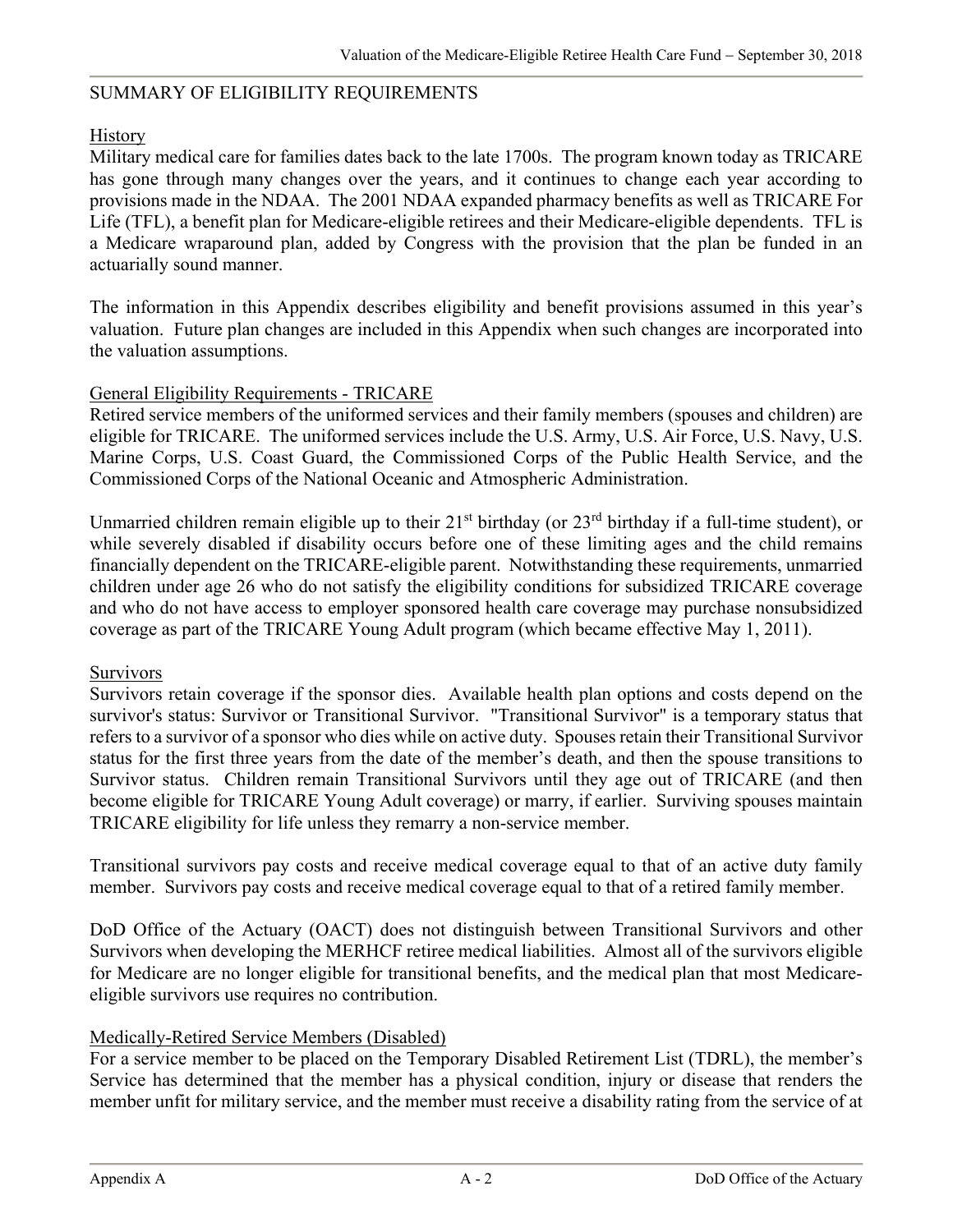least 30 percent. This rating is a separate rating from the one given by the Department of Veteran's Affairs (VA).

TDRL members are re-evaluated by the Service at least every 18 months for a period of up to either five years (for retirees placed on this list before January 1, 2017) or three years (for retirees placed on this list on or after January 1,  $2017$ <sup>1</sup>. At that time, the Service determines whether the situation has improved, remained the same, or has gotten worse. Depending on the outcome, the member can be retained on the TDRL, separated from service, returned to duty, or placed on the Permanent Disability Retirement List (PDRL).

As long as the member is on TDRL or PDRL, he or she is eligible for TRICARE retiree benefits as described (as long as they are registered in DEERS). Eligible family members (registered in DEERS) are also eligible for TRICARE benefits like any other family member of a retired service member.

#### Retired National Guard or Reserve Members

Retired members of the National Guard or Reserves are not eligible for subsidized<sup>2</sup> TRICARE health benefits until they reach age 60 and are eligible for retiree pay.

#### Former (Divorced) Spouses

Former (divorced) spouses of active, retired or former military members may be eligible for TRICARE if they meet the following requirements:

- 1. Must not have remarried. (If remarried, the loss of benefits remains applicable even if the remarriage ends in death or divorce.)
- 2. Must not be covered by an employer-sponsored health plan.
- 3. Must not be the former spouse of a North Atlantic Treaty Organization or Partners for Peace nation member.
- 4. Must meet the requirements of one of the following two situations:

#### *Situation 1 (20-20-20 Rule)*

Must have been married to the SAME member or former member for at least 20 years, and at least 20 of those years must have been creditable in determining the member's eligibility for retirement pay.

Eligibility of the former spouse continues as long as the preceding requirements continue to be met.

#### <sup>U</sup>*Situation 2 (20-20-15 Rule)*

Must have been married to the SAME member or former member for at least 20 years, and at least 15, but less than 20, of those years must have been creditable in determining the member's eligibility for retirement pay. The duration of benefit continuation (following divorce) depends on the date the marriage ended:

- For marriage end dates on or after September 29, 1988, coverage continues for one year
- For marriage end dates between April 1, 1985, and September 28, 1988, coverage continued for two years, or until December 31, 1988 if later

 $\overline{a}$ 

<sup>&</sup>lt;sup>1</sup> The change to a maximum TDRL duration of three years was made in NDAA 2017 P.L. 114-328 Sec. 525.<br><sup>2</sup> TRICARE Retired Reserve is unsubsidized coverage available to retired reserves (qualified for a non-regula

<sup>&</sup>lt;sup>2</sup> TRICARE Retired Reserve is unsubsidized coverage available to retired reserves (qualified for a non-regular retirement) who are under age 60 and not eligible for or covered by FEHB. Family members of qualified retired reserves are also eligible for TRICARE Retired Reserve coverage, also with no subsidy.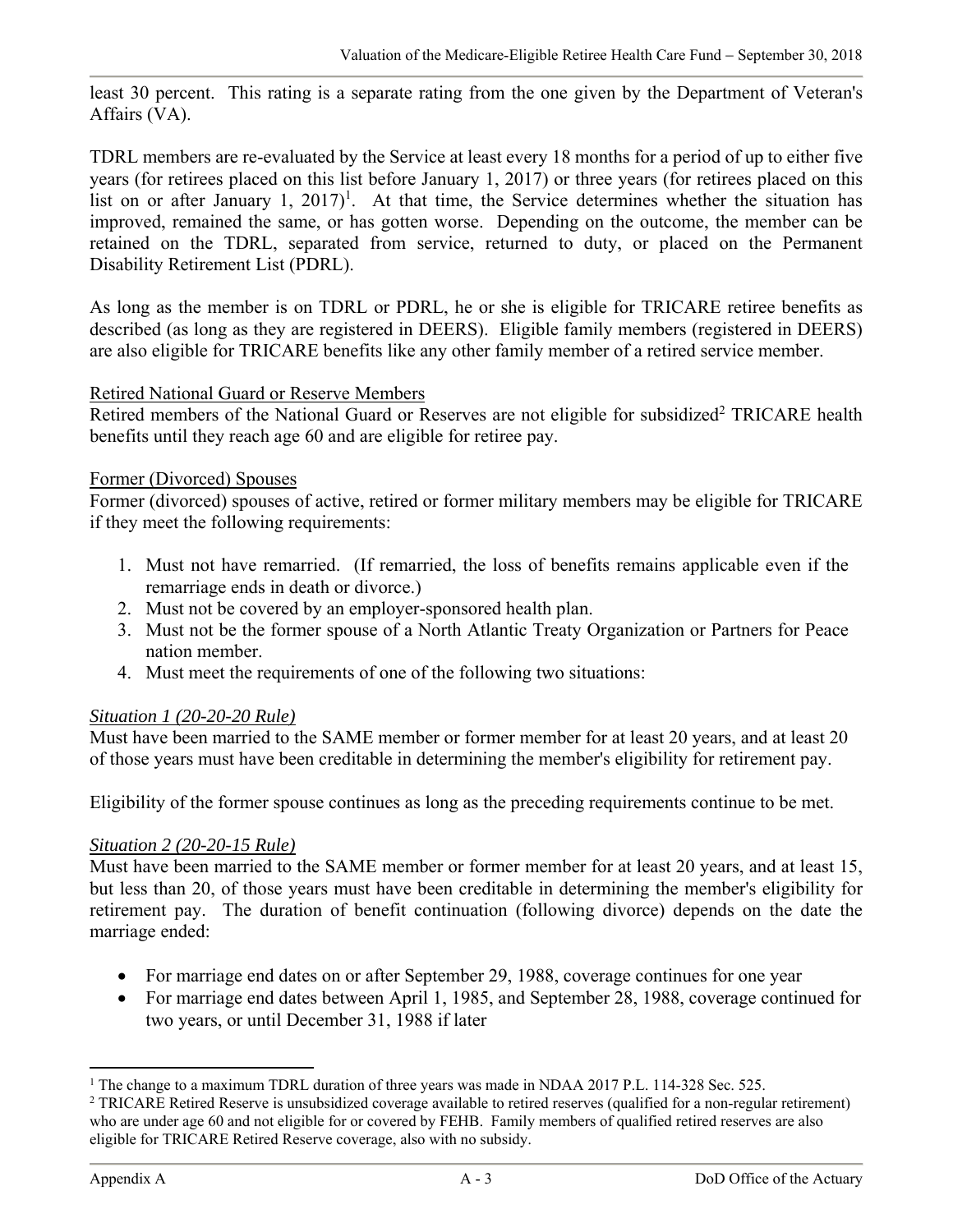For marriage end dates before April 1, 1985, coverage continues for life, as long as the preceding requirements continue to be met.

#### SUMMARY OF PLAN PROVISIONS

Plan Options and Plan Provisions for Retired Beneficiaries Eligible for Medicare Medicare-eligible retired service members and their Medicare-eligible family members and survivors are eligible for the following health plan options depending on where they live:

- $\blacksquare$  TRICARE Prime (if under age 65)
- $\blacksquare$  TRICARE Select (if under age 65)
- $\blacksquare$  US Family Health Plan (in specific U.S. locations)
- **FIRICARE For Life (with Medicare Part A & B coverage)**
- TRICARE Select Overseas

Note: Retired service members and their families are also eligible to purchase dental coverage. Beginning January 2019, this coverage is available from the Office of Personnel Management's Federal Employees Dental and Vision Insurance Program. Since military retirees are required to pay the full cost of retiree dental benefits, OACT excludes dental coverage and claims from the development of the postretirement health valuation. Only a small, immaterial group of survivors of uniformed personnel who die while on active duty are eligible for up to three years of subsidized dental benefits (from the TRICARE Active Duty Dental Program), and most, if not all, of these transitional survivors are not eligible for Medicare. Therefore, dental plan options are not described in this report.

#### Benefit Costs Payable from the MERHCF

Section 1113 of Title 10, U.S. Code states that the MERHCF is responsible for paying the costs of health care benefits for all eligible retirees of the uniformed services who are entitled to retired or retainer pay and who are eligible for Medicare Part A (and their eligible dependents who are eligible for Medicare Part A).

Medicare-eligible retirees and their Medicare-eligible dependents can receive benefits under TFL if they enroll in Medicare Part B (and continue to pay their Part B premium). There currently is no member contribution required for TFL. Instead of TFL, Medicare-eligible retirees can choose to enroll in (and pay for) a US Family Health Plan (USFHP), if the plan is available in the members' location. The member contribution and copayments for USFHP are waived if the member pays for Medicare Part B. Medicare-eligible retired beneficiaries who are under age 65 can also elect TRICARE Prime, and the member contribution is waived if the member pays for Medicare Part B. Eligibility for USFHP when a member is eligible for Medicare due to age has been restricted to a grandfathered group of beneficiaries who have been enrolled in USFHP since September 30, 2012.

#### Key Features of TRICARE For Life

TFL is a Medicare wrap-around plan that also covers prescription drugs. Therefore, Medicare is the primary payer for Medicare Part A and Part B services. If a member is covered by other health insurance (other than Medicaid), that other coverage pays second, and TFL pays last. TFL pays similarly to TRICARE Select when a member is overseas and Medicare is not available.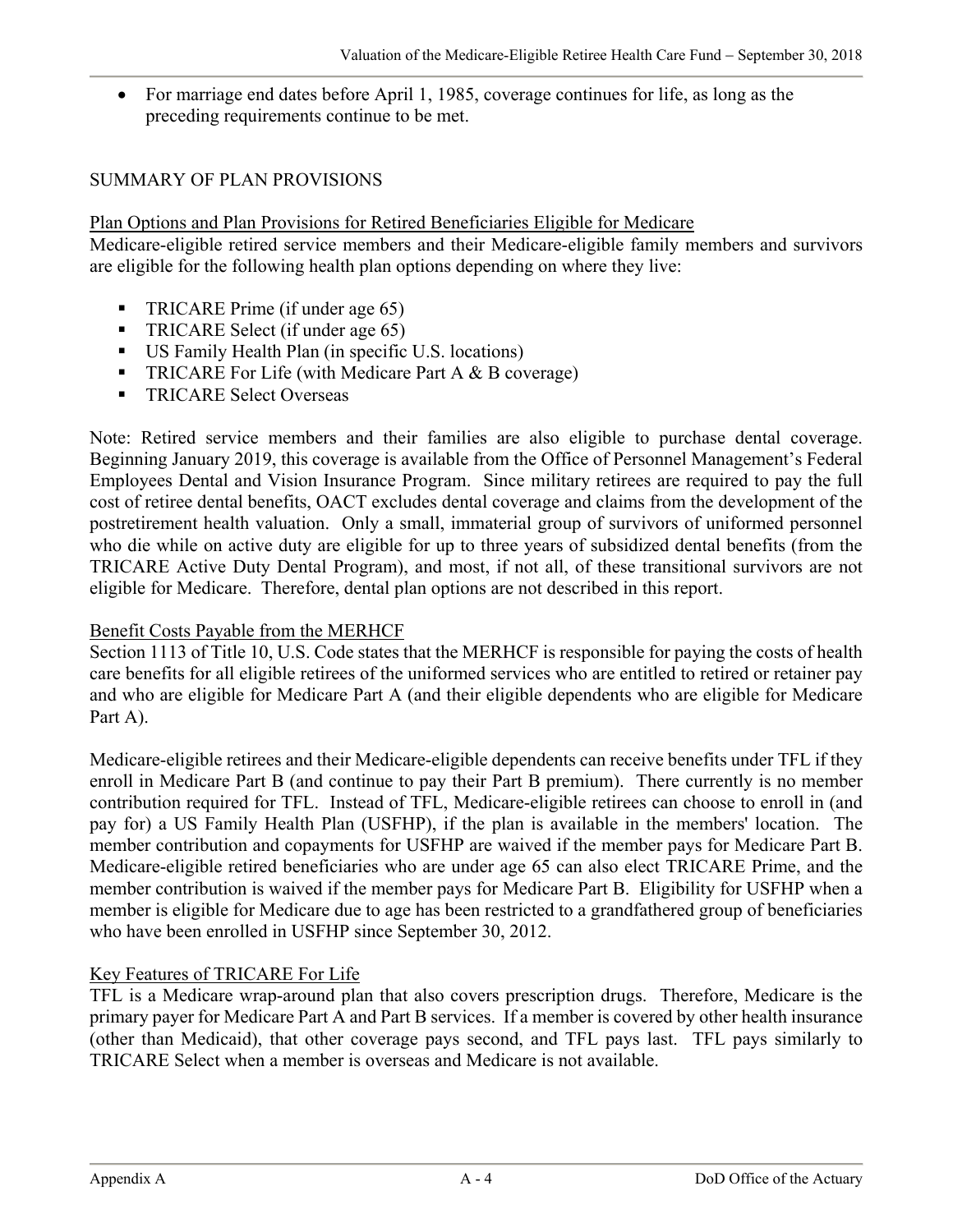Note: Further plan provisions and eligibility for Medicare-eligible retirees and their Medicare-eligible dependents can be found on the Tricare website, https://Tricare.mil. The website provides the latest information and does not necessarily reflect the benefits valued in this report.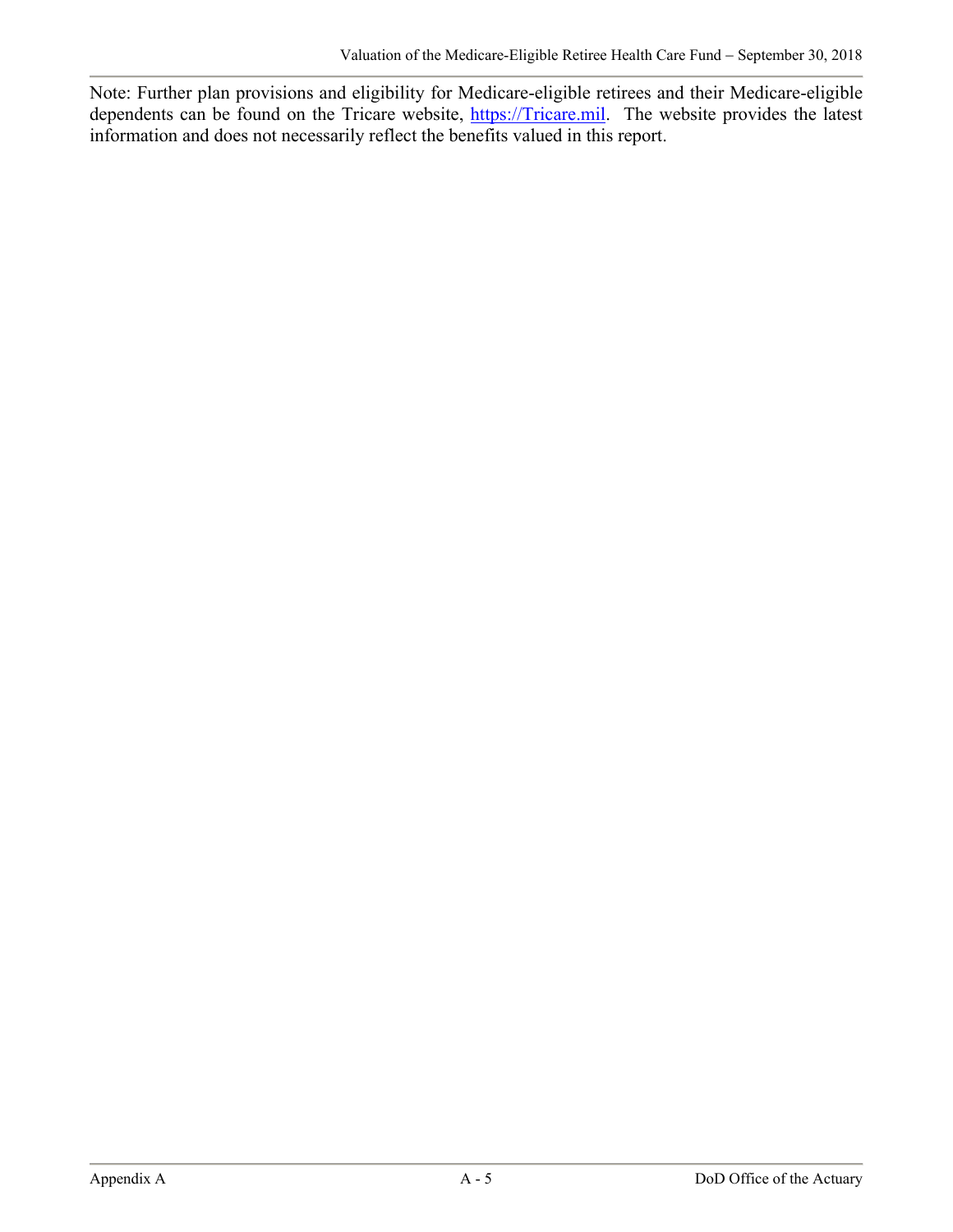## APPENDIX B

## SUPPLEMENTAL VALUATION RESULTS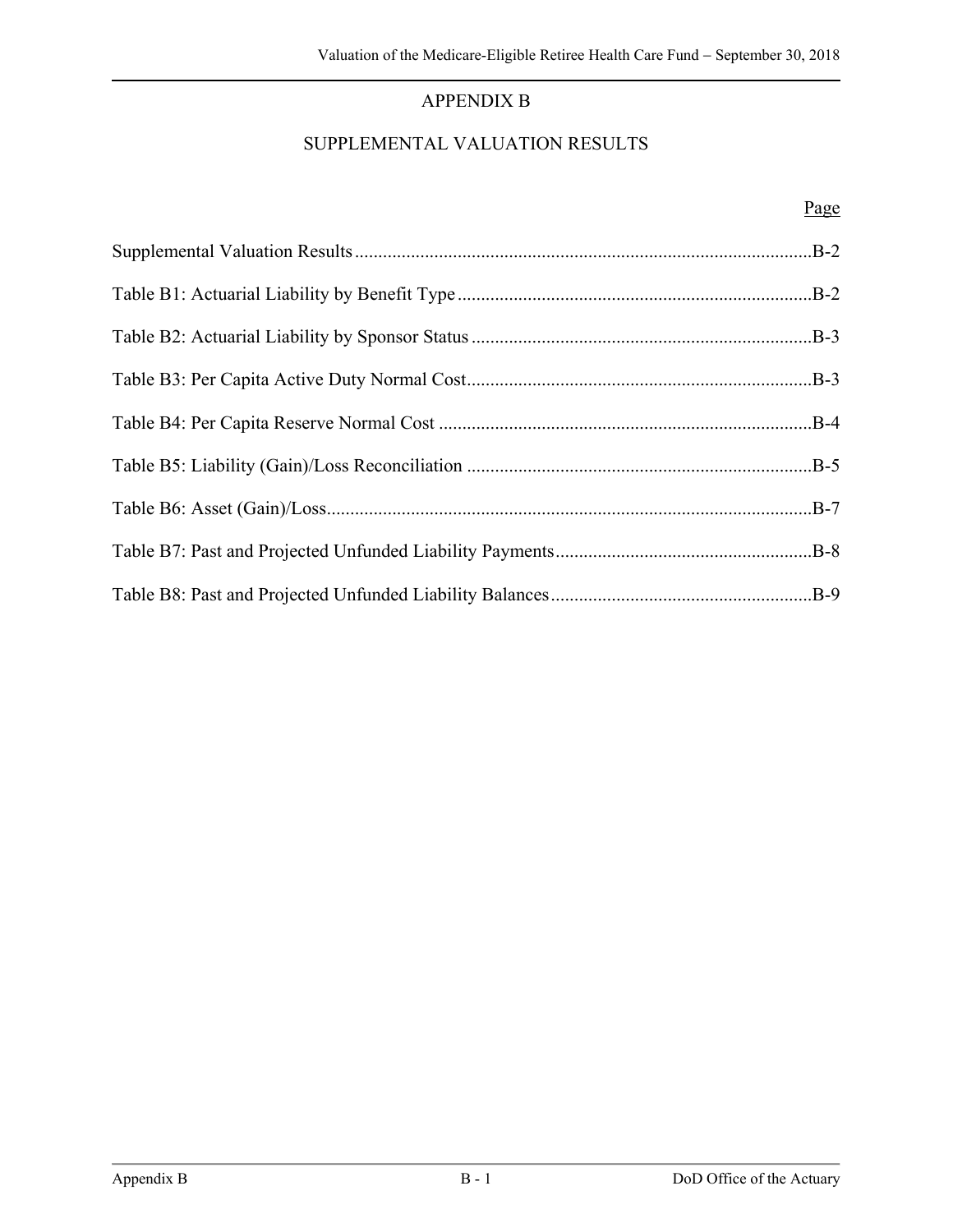#### SUPPLEMENTAL VALUATION RESULTS

Tables B1 through B4 provide additional breakdowns of the Actuarial Liability and per capita Normal Costs (NCs). Table B5 shows the reconciliation of the MERHCF liability gain/loss. Table B6 provides details regarding the MERHCF's asset gain.

Historical and projected components of the Unfunded Liability amortization payments are shown in Table B7. Historical and projected UFL balances are shown in Table B8. Note that:

- No future gains or losses are projected after the current valuation year.
- Gains are shown as negative numbers.
- The first UFL payment was determined from a preliminary AL calculation. Although the AL was later restated, the UFL payment remained unchanged.

#### TABLE B1

#### SEPTEMBER 30, 2018, ACTUARIAL LIABILITY BY BENEFIT TYPE (\$millions)

|              |                   |           |           |         | Proportion of Total |        |  |  |
|--------------|-------------------|-----------|-----------|---------|---------------------|--------|--|--|
|              | DC                | PC.       | Total     | DC      | PC                  | Total  |  |  |
| Inpatient    | \$27,086          | \$38,364  | \$65,450  | $6.2\%$ | 8.8%                | 15.0%  |  |  |
| Outpatient   | \$36,925          | \$153,884 | \$190,809 | 8.5%    | 35.3%               | 43.7%  |  |  |
| Pharmacy     | \$34,801          | \$130,385 | \$165,187 | $8.0\%$ | 29.9%               | 37.9%  |  |  |
| <b>USFHP</b> | $\underline{\$0}$ | \$14,898  | \$14,898  | $0.0\%$ | 3.4%                | 3.4%   |  |  |
| Total        | \$98,812          | \$337,532 | \$436,343 | 22.6%   | 77.4%               | 100.0% |  |  |
|              |                   |           |           |         |                     |        |  |  |

Table B2 shows the breakout of the AL by Active Duty and Reserve, by In-service (currently active duty or reserves (drilling or grey area<sup>1</sup>) and Inactive (currently retired, and their survivors and dependents), and by Direct Care (DC) and Purchased Care (PC).

 $\overline{a}$ 

<sup>&</sup>lt;sup>1</sup> In this report, unless stated otherwise the term "grey-area" reserves refers to the entire category of non-Selected Reservists with 20 good years.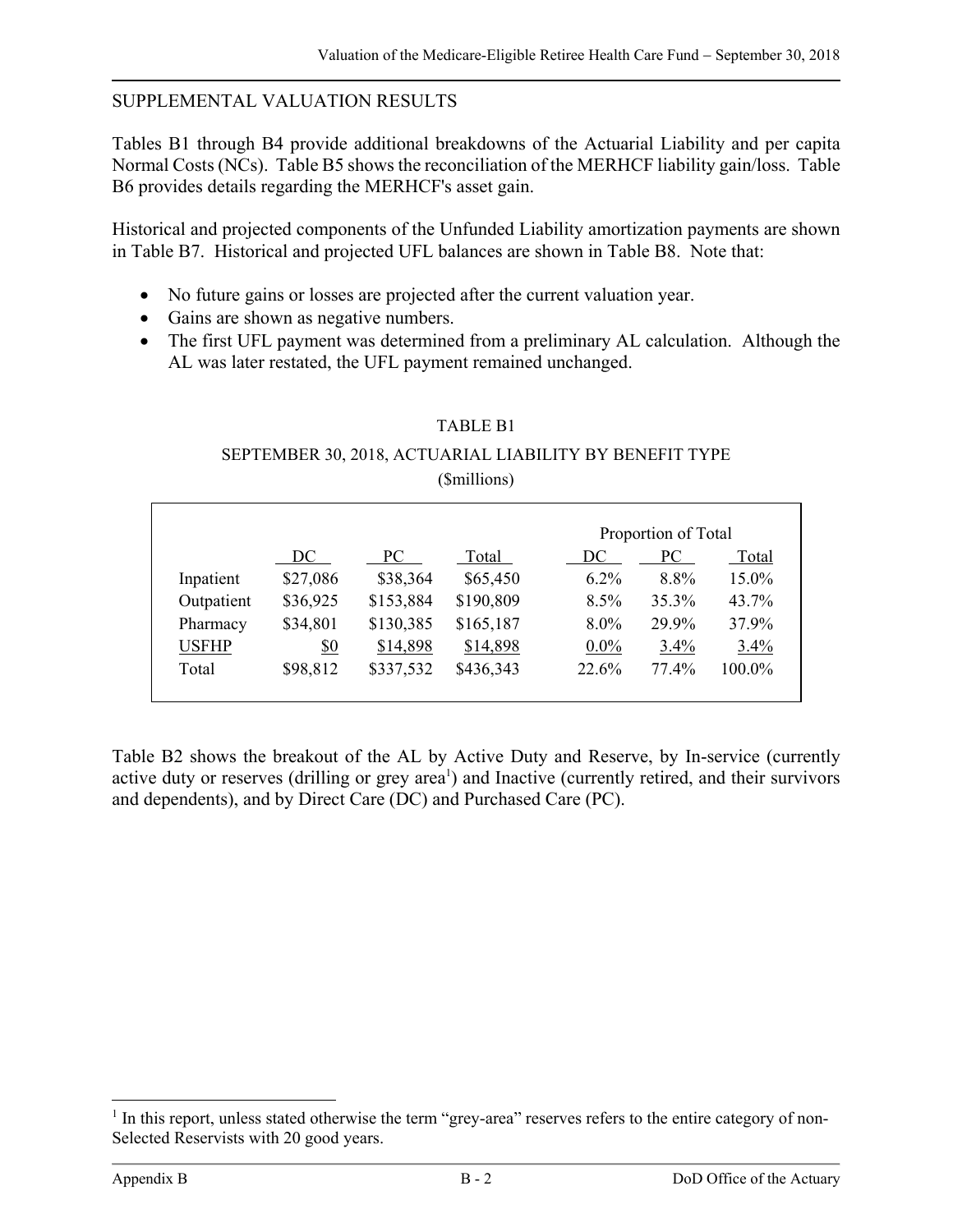## TABLE B2 SEPTEMBER 30, 2018 ACTUARIAL LIABILITY BY SPONSOR STATUS (\$millions)

|                                        |                                               | <b>Active Duty</b>                        |                                              |
|----------------------------------------|-----------------------------------------------|-------------------------------------------|----------------------------------------------|
| In-service<br>Inactive<br>Total        | DC<br>\$22,052<br>\$66,835<br>\$88,887        | PC<br>\$53,963<br>\$194,915<br>\$248,878  | Total<br>\$76,015<br>\$261,750<br>\$337,764  |
|                                        |                                               | Reserve                                   |                                              |
| In-service<br>Inactive<br>Total        | DC<br>\$6,068<br>\$3,857<br>\$9,925           | PC<br>\$50,125<br>\$38,529<br>\$88,654    | Total<br>\$56,193<br>\$42,386<br>\$98,579    |
|                                        |                                               | Total                                     |                                              |
| In-service<br><b>Inactive</b><br>Total | DC<br>\$28,120<br><u>\$70,692</u><br>\$98,812 | PC<br>\$104,087<br>\$233,444<br>\$337,532 | Total<br>\$132,208<br>\$304,136<br>\$436,343 |

#### TABLE B3

#### FY 2021 ACTIVE DUTY PER CAPITA NORMAL COST

|              |            |                   |            |         |          | Proportion of Total |          |        |
|--------------|------------|-------------------|------------|---------|----------|---------------------|----------|--------|
|              | DC         | PC                | Total      |         | DC       | PC                  | Total    |        |
| Inpatient    | \$354      | \$379             | \$733      |         | 7.2%     | 7.7%                | 14.9%    |        |
| Outpatient   | \$533      | \$1,767           | \$2,301    |         | 10.9%    | 36.0%               | 46.8%    |        |
| Pharmacy     | \$446      | \$1,430           | \$1,877    |         | 9.1%     | 29.1%               | 38.2%    |        |
| <b>USFHP</b> | <u>\$0</u> | $\underline{\$0}$ | <u>\$0</u> |         | $0.0\%$  | $0.0\%$             | $0.0\%$  |        |
| Total        | \$1,333    | \$3,577           | \$4,911    |         | 27.2%    | 72.8%               | 100.0%   |        |
|              |            |                   |            |         |          | Proportion of Total |          |        |
|              | Non-       |                   |            |         | Non-     |                     |          |        |
|              | disabled   | Disabled          |            |         | disabled | Disabled            |          |        |
|              | Retiree    | Retiree           | Survivor   | Total   | Retiree  | Retiree             | Survivor | Total  |
| Total        | \$3,404    | \$606             | \$900      | \$4,911 | 69.3%    | 12.3%               | 18.3%    | 100.0% |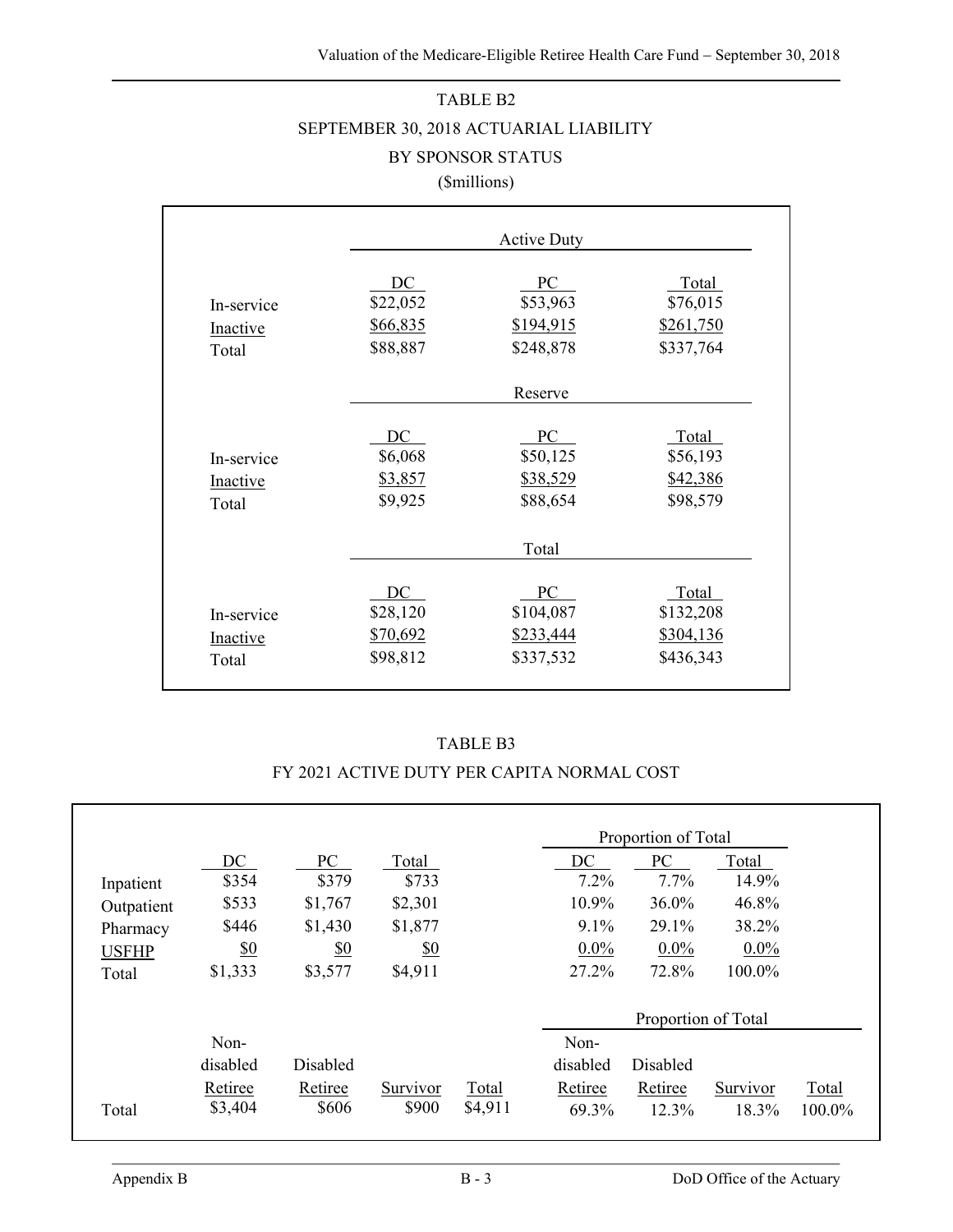|              |          |                   |            |              |          | Proportion of Total |          |        |
|--------------|----------|-------------------|------------|--------------|----------|---------------------|----------|--------|
|              | DC       | PC                | Total      |              | DC       | PC                  | Total    |        |
| Inpatient    | \$49     | \$170             | \$219      |              | 2.5%     | 8.7%                | 11.2%    |        |
| Outpatient   | \$75     | \$842             | \$917      |              | 3.9%     | 43.1%               | 47.0%    |        |
| Pharmacy     | \$105    | \$711             | \$816      |              | 5.4%     | $36.4\%$            | 41.8%    |        |
| <b>USFHP</b> | \$0      | $\underline{\$0}$ | <u>\$0</u> |              | $0.0\%$  | $0.0\%$             | $0.0\%$  |        |
| Total        | \$229    | \$1,723           | \$1,952    |              | 11.7%    | 88.3%               | 100.0%   |        |
|              |          |                   |            |              |          | Proportion of Total |          |        |
|              | Non-     |                   |            |              | Non-     |                     |          |        |
|              | disabled | Disabled          |            |              | disabled | Disabled            |          |        |
|              | Retiree  | Retiree           | Survivor   | <b>Total</b> | Retiree  | Retiree             | Survivor | Total  |
| Total        | \$1,451  | \$174             | \$327      | \$1,952      | 74.3%    | 8.9%                | 16.8%    | 100.0% |

## TABLE B4 FY 2021 RESERVE PER CAPITA NORMAL COST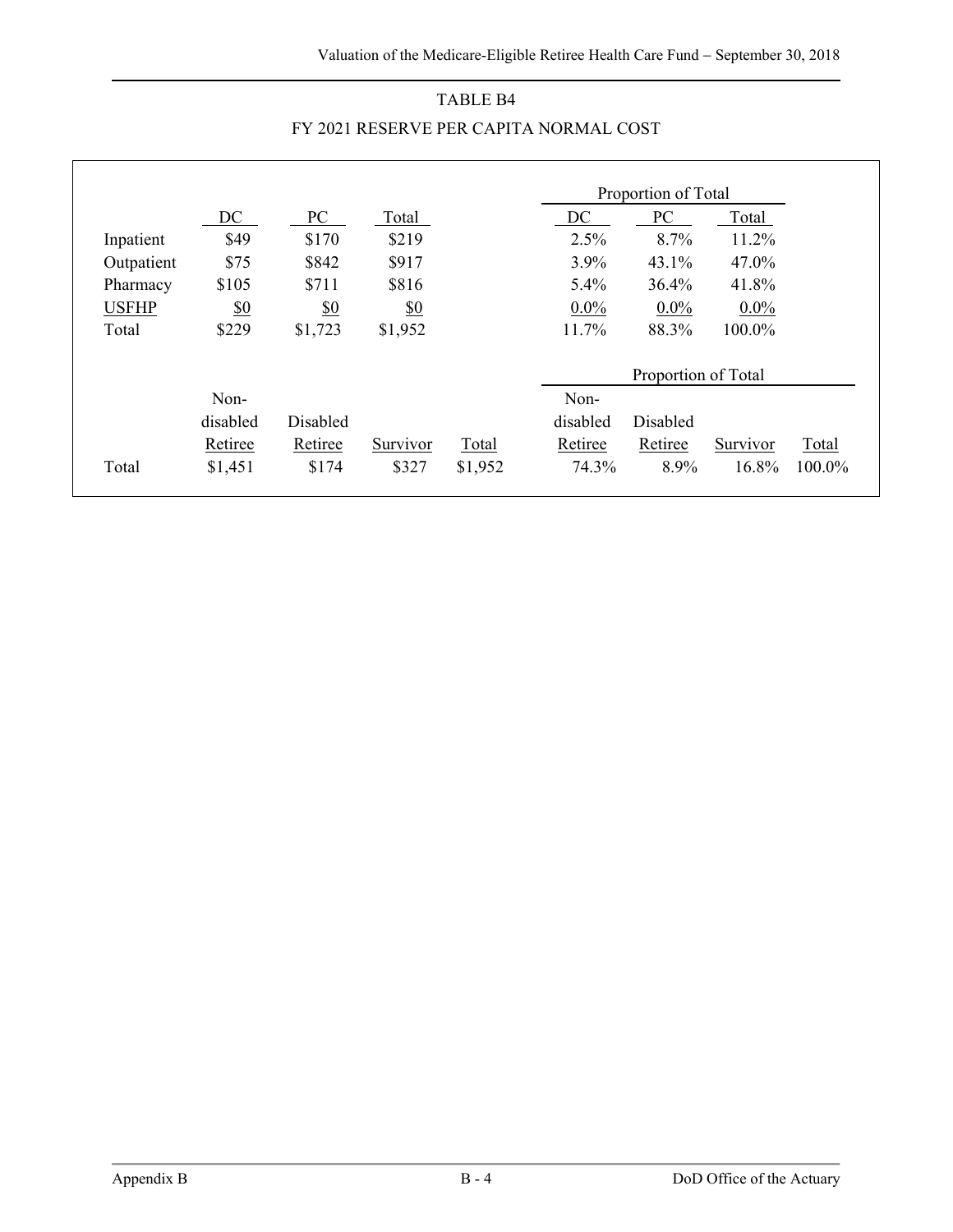#### TABLE B5

#### SEPTEMBER 30, 2018 LIABILITY (GAIN)/LOSS RECONCILIATION

|                  |          | <b>Actuarial Liability</b> |                                |             | Normal Cost    |                                |         |                                |                                                        |                         |
|------------------|----------|----------------------------|--------------------------------|-------------|----------------|--------------------------------|---------|--------------------------------|--------------------------------------------------------|-------------------------|
| <b>Step</b>      | As of    | Amount<br>(\$ millions)    | % Change<br>From<br>Prior Step | $FY$        | Active<br>Duty | % Change<br>From<br>Prior Step | Reserve | % Change<br>From<br>Prior Step | Actuarial<br>Liability<br>(Gain)/Loss<br>(\$ millions) | (Gain)/Loss<br>Category |
|                  | 09/30/17 | \$406,372                  |                                | <b>FY20</b> | \$4,621        |                                | \$1,847 |                                |                                                        |                         |
| $\boldsymbol{0}$ | 09/30/18 | \$424,616                  | 4.49%                          | FY21        | \$4,863        | 5.24%                          | \$1,944 | 5.27%                          | \$0                                                    | Expected                |
| 1                | 09/30/18 | \$425,331                  | 0.17%                          | <b>FY21</b> | \$4,855        | $-0.16%$                       | \$1,944 | 0.00%                          | \$715                                                  | Experience              |
| $\sqrt{2}$       | 09/30/18 | \$427,035                  | 0.40%                          | FY21        | \$4,880        | 0.51%                          | \$1,950 | 0.31%                          | \$1,704                                                | Assumption              |
| $\mathfrak{Z}$   | 09/30/18 | \$426,800                  | $-0.06%$                       | FY21        | \$4,878        | $-0.04%$                       | \$1,948 | $-0.10%$                       | (5235)                                                 | Assumption              |
| $\overline{4}$   | 09/30/18 | \$420,200                  | $-1.55%$                       | <b>FY21</b> | \$4,690        | $-3.85%$                       | \$1,866 | $-4.21%$                       | ( \$6,600)                                             | Experience              |
| 5                | 09/30/18 | \$420,049                  | $-0.04%$                       | FY21        | \$4,689        | $-0.02%$                       | \$1,866 | 0.00%                          | ( \$150)                                               | Assumption              |
| 6                | 09/30/18 | \$418,303                  | $-0.42%$                       | FY21        | \$4,672        | $-0.36%$                       | \$1,852 | $-0.75%$                       | (51, 746)                                              | Assumption              |
| $\overline{7}$   | 09/30/18 | \$413,779                  | $-1.08%$                       | FY21        | \$4,387        | $-6.10%$                       | \$1,752 | $-5.40%$                       | (54, 523)                                              | Assumption              |
| $\,8\,$          | 09/30/18 | \$436,343                  | 5.45%                          | <b>FY21</b> | \$4,911        | 11.94%                         | \$1,952 | 11.42%                         | \$22,564                                               | Assumption              |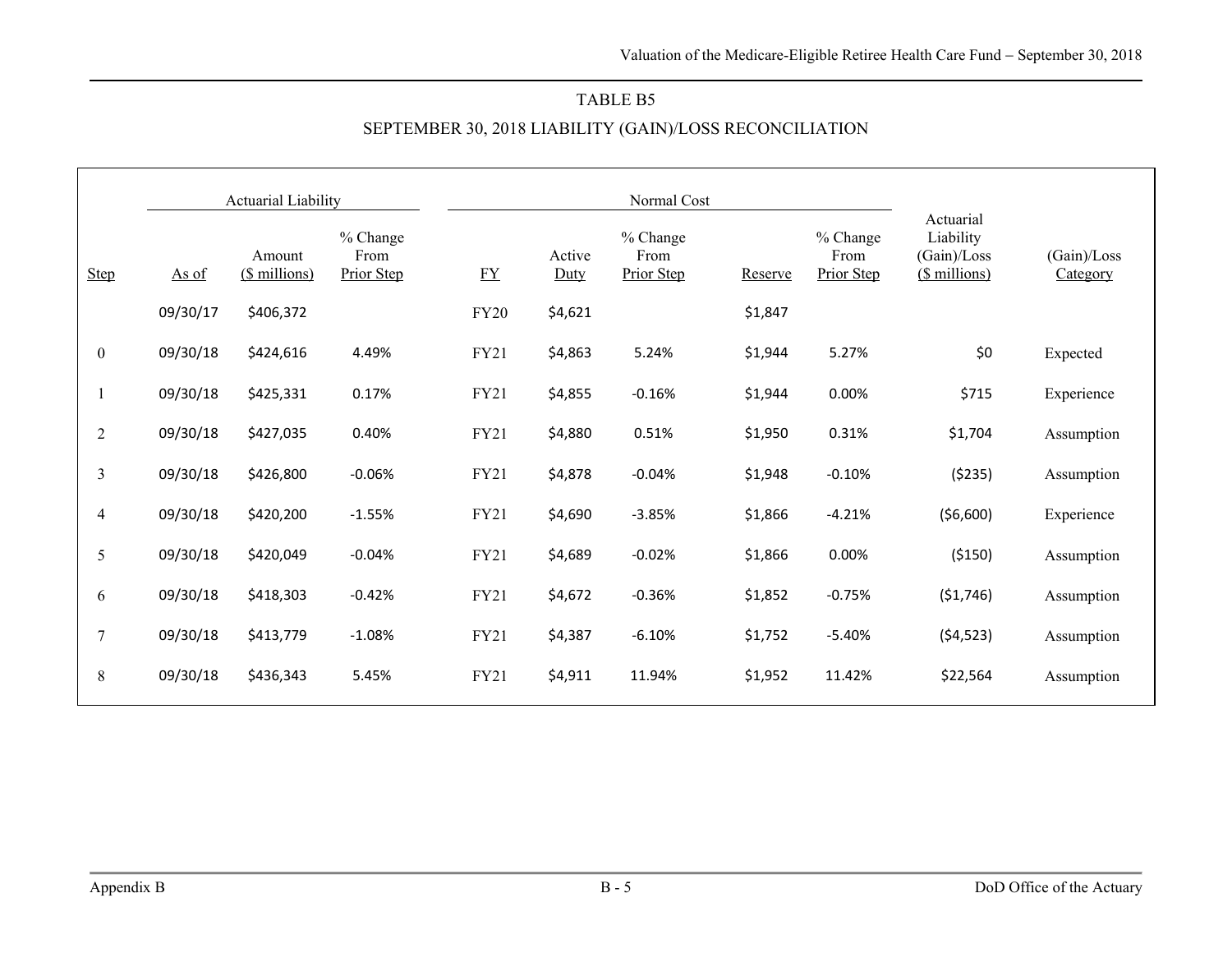## A description of the steps shown in Table B5 follows.

| 0. | Expected results on September 30, 2018, based on a roll forward of September<br>30, 2017, valuation results. |
|----|--------------------------------------------------------------------------------------------------------------|
| 1. | Update census (as of September 30, 2018).                                                                    |
| 2. | Add one more year of mortality improvement (MI). Mortality rates are improved<br>to the valuation date.      |
| 3. | Update spouses per sponsor rates.                                                                            |
| 4. | Claims True-up.                                                                                              |
| 5. | Update admin loads.                                                                                          |
| 6. | Update participation rates.                                                                                  |
| 7. | Update trend rates.                                                                                          |
| 8. | Update discount rates.                                                                                       |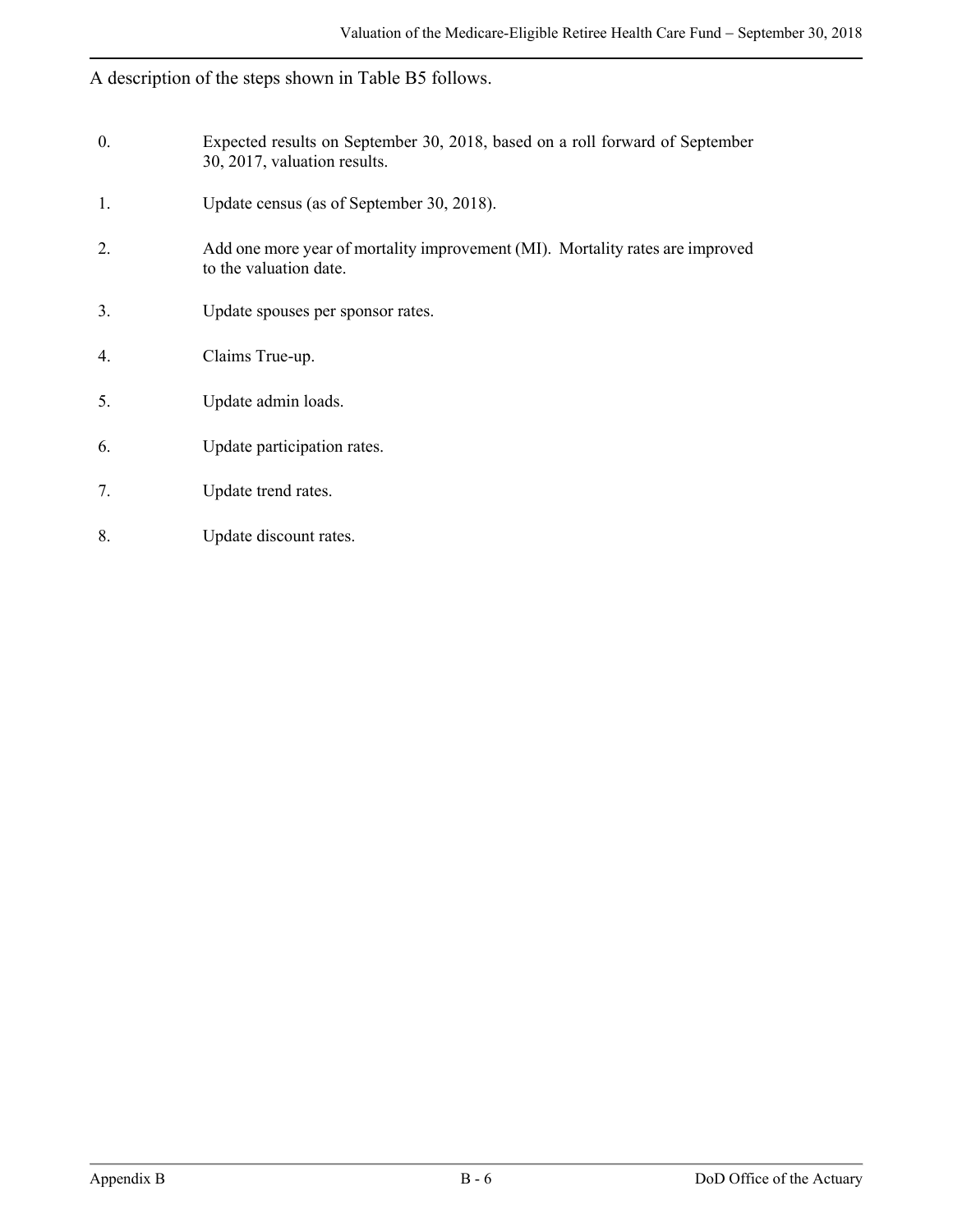## TABLE B6 SEPTEMBER 30, 2018 ASSET (GAIN)/LOSS (\$millions)

|                                            |             | % of              |
|--------------------------------------------|-------------|-------------------|
|                                            | (Gain)/Loss | 9/30/2018<br>Fund |
| 1. Incurred Benefit Payments vs. Expected  | (\$175)     | $-0.1\%$          |
| 2. Implemented Per Capita NCs vs. Expected | (\$1,288)   | $-0.5\%$          |
| 3. Force Strengths vs. Expected            | ( \$71)     | $0.0\%$           |
| 4. Unexpected, Nonrecurring Deposit        | \$0         | $0.0\%$           |
| 5. Yield vs. Expected                      | \$2,977     | 1.1%              |
| 6. Total                                   | \$1,444     | $0.5\%$           |

Percentages shown are ratios of absolute values of each gain or loss component to the actuarial value of the MERHCF.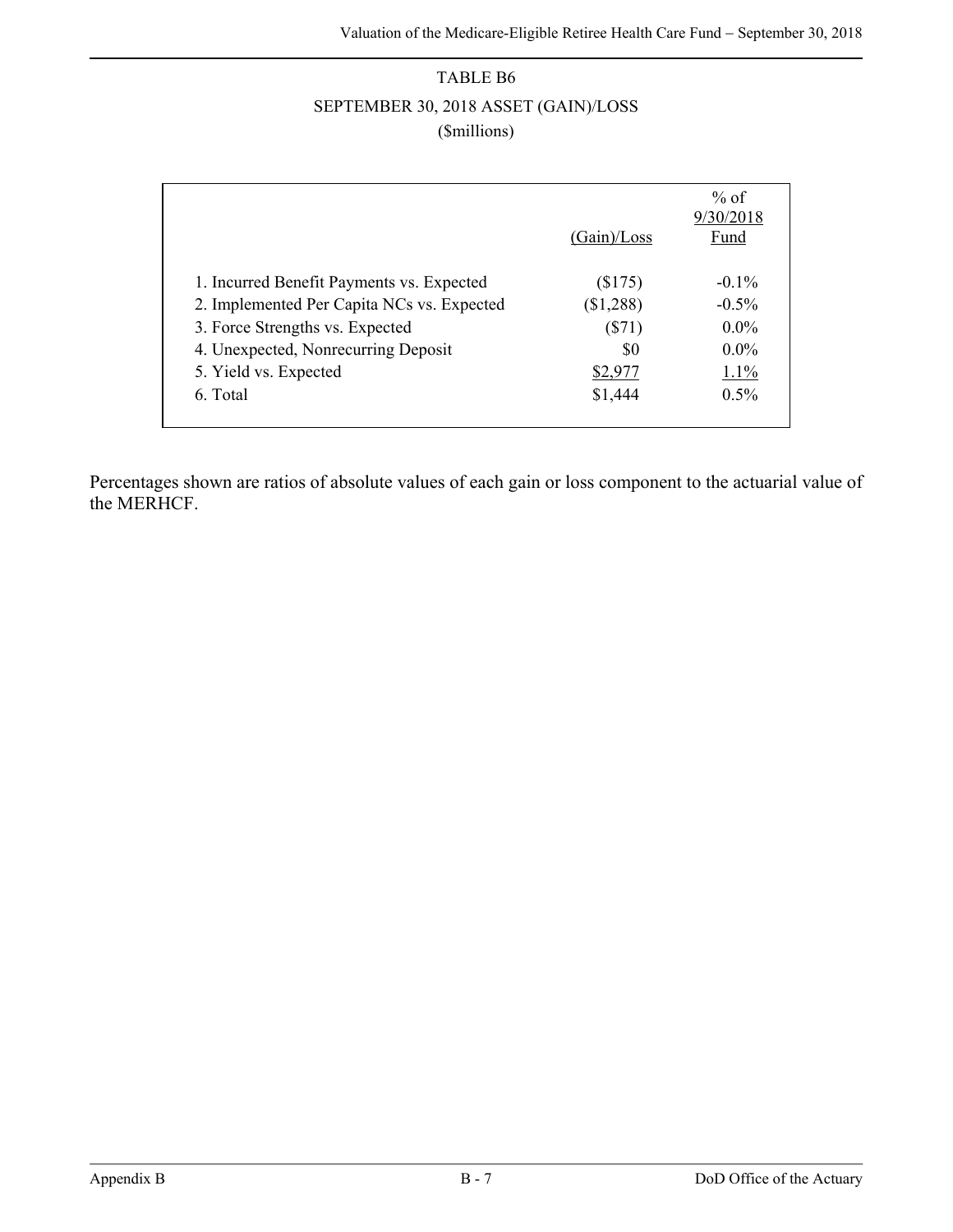## TABLE B7 PAST AND PROJECTED UNFUNDED LIABILITY PAYMENTS

#### ON OCTOBER 1

#### (\$millions)

| Calendar Year  | Original<br><b>UFL Pmt</b> | Assumption<br>Changes | Benefit<br>Changes | Actuarial<br>Experience | Total UFL<br>Pmt |
|----------------|----------------------------|-----------------------|--------------------|-------------------------|------------------|
| 2002 (prelim.) | \$14,369                   | \$0                   | \$0                | \$0                     | \$14,369         |
| 2002 (final)   | \$14,369                   | \$0                   | \$0                | \$0                     | \$14,369         |
| 2003           | \$16,260                   | \$0                   | \$0                | \$0                     | \$16,260         |
| 2004           | \$16,082                   | (\$1,014)             | \$0                | \$653                   | \$15,721         |
| 2005           | \$16,686                   | (\$973)               | \$0                | \$899                   | \$16,612         |
| 2006           | \$17,311                   | (\$1,968)             | \$0                | \$265                   | \$15,608         |
| 2007           | \$17,164                   | (\$3,256)             | \$0                | (\$978)                 | \$12,930         |
| 2008           | \$17,016                   | (\$4,239)             | \$0                | (\$2,117)               | \$10,660         |
| 2009           | \$17,654                   | (\$5,031)             | \$0                | (\$2,617)               | \$10,006         |
| 2010           | \$18,316                   | $(\$6,303)$           | \$0                | (\$2,228)               | \$9,785          |
| 2011           | \$19,003                   | (\$9,254)             | (\$478)            | $(\$2,555)$             | \$6,716          |
| 2012           | \$21,603                   | (\$10,919)            | (\$1,543)          | (\$2,999)               | \$6,142          |
| 2013           | \$23,214                   | (\$12,229)            | (\$3,209)          | (\$3,526)               | \$4,250          |
| 2014           | \$24,027                   | (\$13,113)            | (\$3,321)          | (\$3,588)               | \$4,005          |
| 2015           | \$24,827                   | (\$13,625)            | (\$3,789)          | (\$4,089)               | \$3,324          |
| 2016           | \$25,633                   | (\$13,420)            | (\$4,094)          | $(\$2,449)$             | \$5,670          |
| 2017           | \$31,404                   | (\$16,666)            | (\$5,026)          | (\$3,145)               | \$6,567          |
| 2018           | \$32,424                   | (\$17,219)            | $(\$6,102)$        | (\$3,383)               | \$5,720          |
| 2019           | \$32,665                   | (\$16,175)            | $(\$6,148)$        | (\$3,705)               | \$6,637          |
| 2020           | \$33,726                   | (\$16,700)            | $(\$6,348)$        | (\$3,825)               | \$6,853          |
| 2021           | \$34,823                   | (\$17,243)            | $(\$6,555)$        | $(\$3,949)$             | \$7,076          |
| 2022           | \$35,954                   | (\$17,803)            | $(\$6,768)$        | (\$4,078)               | \$7,305          |
| 2023           | \$37,123                   | (\$18,382)            | (\$6,988)          | $(\$4,210)$             | \$7,543          |
| 2024           | \$38,329                   | (\$18,980)            | (\$7,215)          | (\$4,347)               | \$7,787          |
| 2025           | \$39,575                   | (\$19,596)            | $(\$7,449)$        | (\$4,488)               | \$8,042          |
| 2026           | \$40,861                   | $(\$20,233)$          | (\$7,691)          | (\$4,634)               | \$8,303          |
| 2027           | \$42,189                   | $(\$20,891)$          | (\$7,941)          | (\$4,785)               | \$8,572          |
| 2028           | \$43,560                   | (\$21,570)            | $(\$8,199)$        | (\$4,940)               | \$8,851          |
| 2029           | \$44,976                   | $(\$22,271)$          | (\$8,466)          | (\$5,101)               | \$9,138          |
| 2030           | \$46,438                   | (\$22,995)            | $(\$8,741)$        | (\$5,266)               | \$9,436          |
| 2031           | \$47,947                   | (\$23,742)            | (\$9,025)          | (\$5,438)               | \$9,742          |
| 2032           | \$49,505                   | $(\$24,513)$          | (\$9,318)          | (\$5,614)               | \$10,060         |
| 2033           | \$51,114                   | $(\$25,310)$          | (\$9,621)          | (\$5,797)               | \$10,386         |
| 2034           | \$52,775                   | $(\$26,133)$          | (\$9,934)          | (\$5,985)               | \$10,723         |
| 2035           | \$54,491                   | (\$26,982)            | (\$10,256)         | (\$6,180)               | \$11,073         |
| 2036           | \$56,261                   | $(\$27,859)$          | (\$10,590)         | (\$6,380)               | \$11,432         |
| 2037           | \$58,090                   | (\$2,994)             | ( \$1,138)         | (\$686)                 | \$53,272         |
| 2038           | \$59,978                   | \$0                   | \$0                | \$0                     | \$59,978         |
| 2039           | \$61,928                   | \$0                   | \$0                | \$0                     | \$61,928         |
| 2040           | $\$0$                      | $\$0$                 | \$0                | \$0                     | \$0              |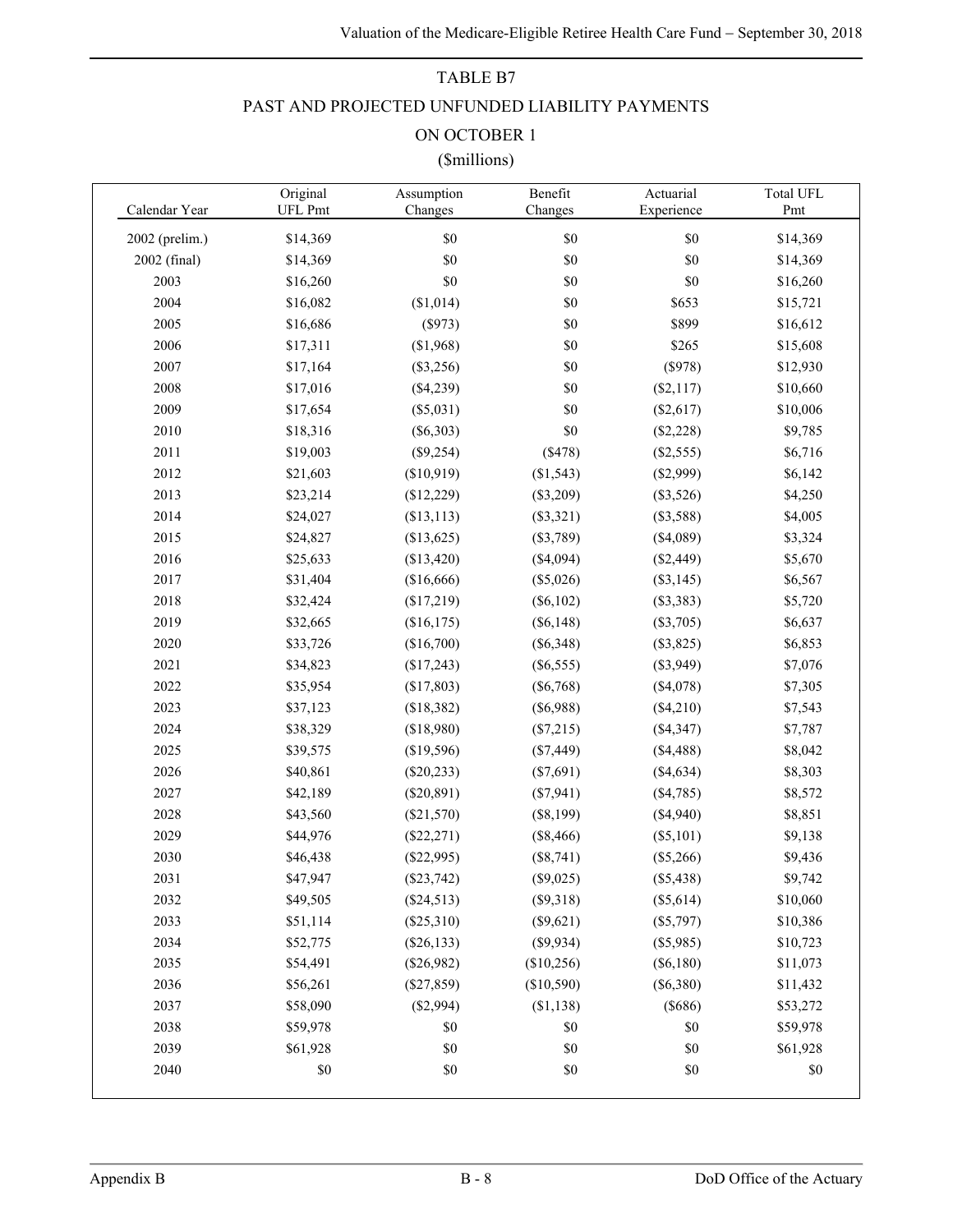#### TABLE B8

#### PAST AND PROJECTED UNFUNDED LIABLITY BALANCES ON SEPTEMBER 30

#### (BEFORE PAYMENT)

#### (\$millions)

|                | Original  | Assumption        | Benefit      | Actuarial    | Total     |
|----------------|-----------|-------------------|--------------|--------------|-----------|
| Calendar Year  | UFL       | Changes           | Changes      | Experience   | UFL       |
| 2002 (prelim.) | \$405,553 | $\$0$             | $\$0$        | \$0          | \$405,553 |
| 2002 (final)   | \$442,054 | $\$0$             | $\$0$        | \$0          | \$442,054 |
| 2003           | \$454,416 | (\$20,704)        | \$0          | \$13,339     | \$447,050 |
| 2004           | \$465,540 | $(\$20,454)$      | $\$0$        | \$18,703     | \$463,789 |
| 2005           | \$477,550 | $(\$40,252)$      | \$0          | \$6,187      | \$443,485 |
| 2006           | \$489,668 | $(\$68,708)$      | \$0          | (\$20,195)   | \$400,765 |
| 2007           | \$500,698 | (\$91,839)        | $\$0$        | (\$46,424)   | \$362,435 |
| 2008           | \$511,337 | (\$107,567)       | $\$0$        | $(\$57,265)$ | \$346,505 |
| 2009           | \$522,745 | $($ \$133,109 $)$ | \$0          | (\$48,757)   | \$340,879 |
| 2010           | \$534,133 | (\$195,223)       | (\$10,411)   | (\$54,141)   | \$274,358 |
| 2011           | \$545,477 | $(\$228,850)$     | (\$33,859)   | $(\$62,584)$ | \$220,184 |
| 2012           | \$556,746 | (\$244,824)       | $(\$68,265)$ | $(\$70,540)$ | \$173,116 |
| 2013           | \$565,914 | $(\$257,241)$     | $(\$70,559)$ | $(\$70,419)$ | \$167,695 |
| 2014           | \$573,905 | $(\$260,797)$     | $(\$78,848)$ | $(\$79,136)$ | \$155,125 |
| 2015           | \$580,121 | (\$251,805)       | $(\$83,580)$ | $(\$50,289)$ | \$194,448 |
| 2016           | \$585,836 | $(\$278,969)$     | (\$84,179)   | $(\$52,563)$ | \$170,124 |
| 2017           | \$589,613 | $(\$280,132)$     | (\$98,394)   | $(\$54,901)$ | \$156,186 |
| 2018           | \$587,515 | $(\$259,685)$     | $(\$98,270)$ | (\$58,916)   | \$170,644 |
| 2019           | \$582,846 | (\$254,590)       | $(\$96,777)$ | (\$58,310)   | \$173,170 |
| 2020           | \$577,690 | $(\$250,335)$     | (\$95,160)   | (\$57,335)   | \$174,860 |
| 2021           | \$571,162 | $(\$245,317)$     | (\$93,253)   | (\$56,185)   | \$176,407 |
| 2022           | \$563,156 | (\$239,478)       | $(\$91,033)$ | (\$54,848)   | \$177,797 |
| 2023           | \$553,562 | $(\$232,759)$     | (\$88,478)   | (\$53,309)   | \$179,017 |
| 2024           | \$542,261 | $(\$225,095)$     | $(\$85,564)$ | $(\$51,554)$ | \$180,048 |
| 2025           | \$529,129 | (\$216,421)       | $(\$82,267)$ | (\$49,567)   | \$180,874 |
| 2026           | \$514,031 | $(\$206,666)$     | $(*78,559)$  | (\$47,333)   | \$181,473 |
| 2027           | \$496,829 | (\$195,755)       | (\$74,411)   | (\$44,834)   | \$181,829 |
| 2028           | \$477,372 | (\$183,607)       | $(\$69,794)$ | (\$42,051)   | \$181,920 |
| 2029           | \$455,502 | (\$170, 139)      | $(\$64,674)$ | (\$38,967)   | \$181,722 |
| 2030           | \$431,053 | (\$155,262)       | (\$59,019)   | (\$35,559)   | \$181,213 |
| 2031           | \$403,845 | (\$138,880)       | $(\$52,792)$ | (\$31,808)   | \$180,366 |
| 2032           | \$373,693 | (\$120,895)       | $(\$45,955)$ | $(\$27,688)$ | \$179,155 |
| 2033           | \$340,398 | (\$101,201)       | (\$38,469)   | $(\$23,178)$ | \$177,550 |
| 2034           | \$303,748 | $(\$79,685)$      | $(\$30,290)$ | (\$18,250)   | \$175,522 |
| 2035           | \$263,521 | (\$56,230)        | (\$21,374)   | (\$12,878)   | \$173,039 |
| 2036           | \$219,482 | $(\$30,710)$      | (\$11,674)   | (\$7,033)    | \$170,065 |
| 2037           | \$171,382 | (\$2,994)         | ( \$1,138)   | (\$686)      | \$166,564 |
| 2038           | \$118,957 | \$0               | \$0          | \$0          | \$118,957 |
| 2039           | \$61,928  | $\$0$             | \$0          | \$0          | \$61,928  |
| 2040           | \$0       | $\$0$             | $\$0$        | \$0          | \$0       |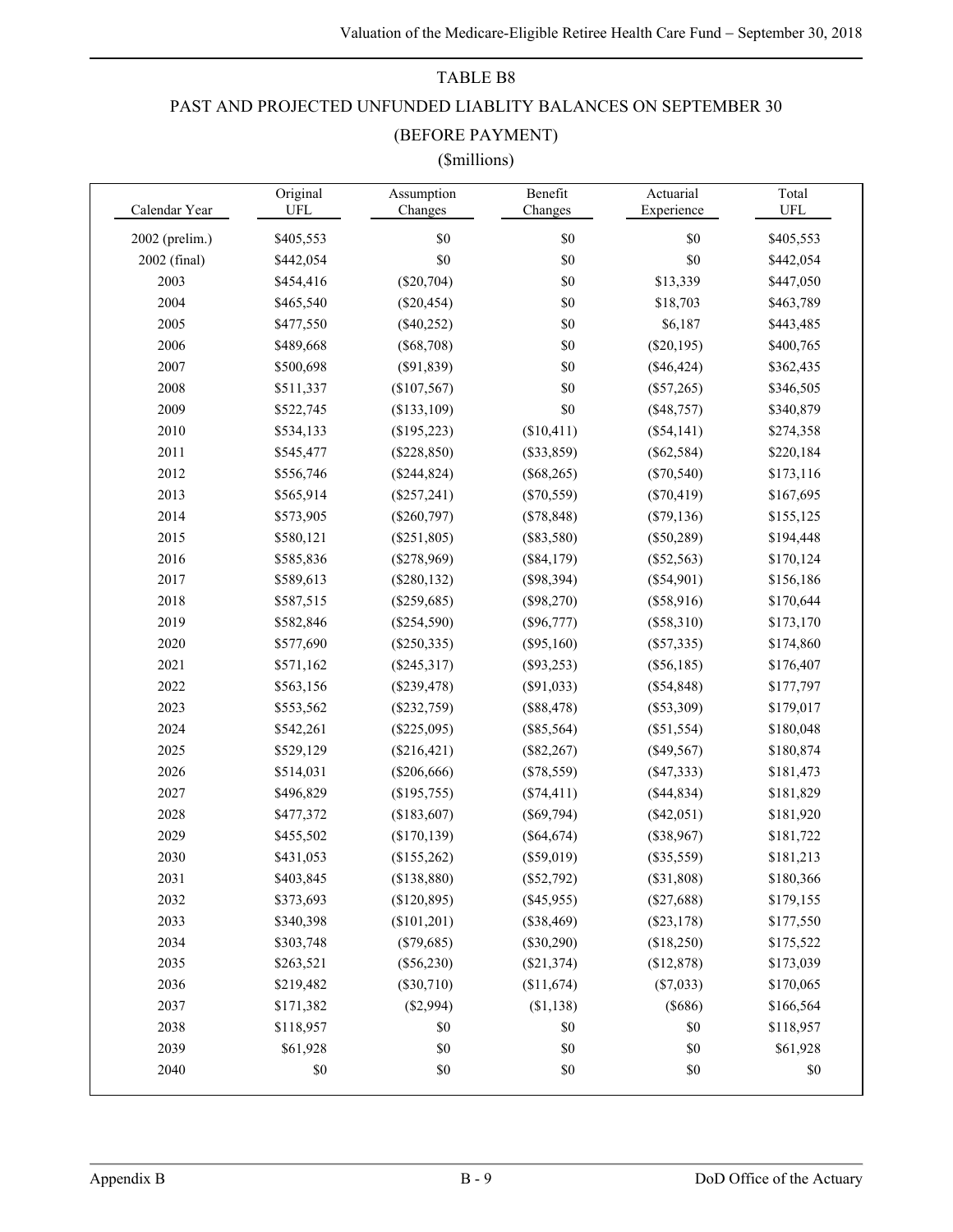## APPENDIX C

## VALUATION POPULATION DATA

| Active Duty and Reserve Tables by Age and Years of Service:                        |
|------------------------------------------------------------------------------------|
|                                                                                    |
|                                                                                    |
|                                                                                    |
|                                                                                    |
|                                                                                    |
|                                                                                    |
|                                                                                    |
|                                                                                    |
| Table C11: DoD Non-Selected Reserve Officers and Enlistees with 20 Good Years C-16 |
| Retiree Tables by Age:                                                             |
|                                                                                    |
|                                                                                    |
|                                                                                    |
|                                                                                    |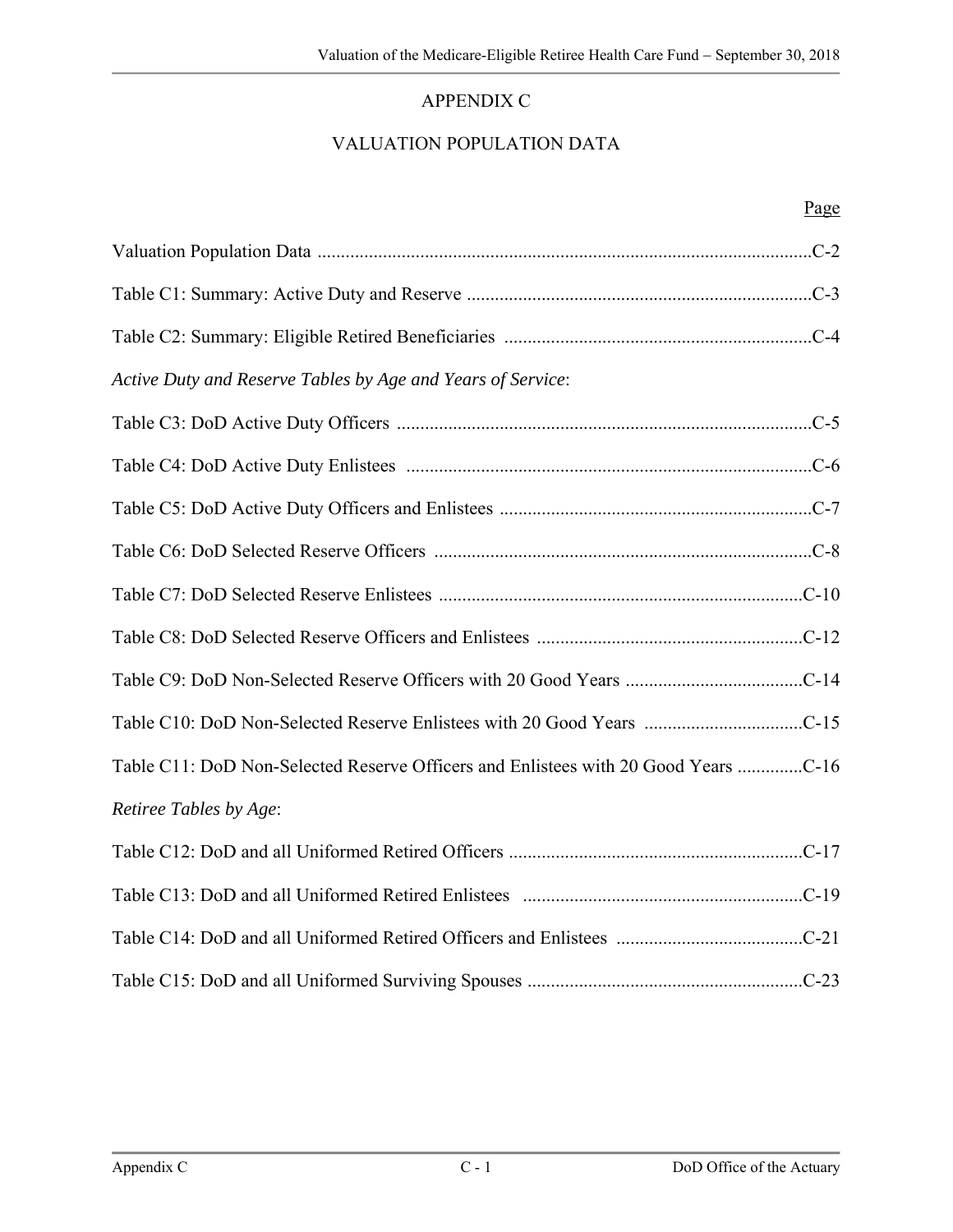#### VALUATION POPULATION DATA

The population data used in the MERHCF valuation includes military personnel, retirees, and their dependents. The 15 tables in this appendix provide an assortment of summary data.

#### DoD and All Uniformed Military Personnel

Tables C1 and C3 – C11 include summary data of active duty, Selected Reserve, and non-Selected Reserve military personnel. Dependents (spouses, children, and survivors) are not included in these tables. The MERHCF valuation includes assumptions about dependents and projects costs for dependents based on an analysis of retiree dependents and survivor data. Note that full-time Selected Reserves are included in the active duty counts, and only the part-time Selected Reserves are included in the Selected Reserve counts. Note also that non-Selected Reserves only include those with 20 or more good years.

#### *Table C1*

Active duty, Selected Reserve, and non-Selected Reserve strengths are shown for DoD, Coast Guard, PHS, and NOAA.

#### *Tables C3, C4, and C5*

Tables C3, C4, and C5 include DoD strengths of active duty officers, active duty enlistees, and active duty officers plus enlistees, respectively, by age and years of service as of the end of FY 2018. Note that the total active duty strength in Table C5 ties to the FY 2018 DoD active duty strength shown in Table C1.

#### *Tables C6, C7, and C8*

Tables C6, C7, and C8 include DoD strengths of Selected Reserve officers, Selected Reserve enlistees, and Selected Reserve officers plus enlistees, respectively, by age and years of service as of the end of FY 2018. For reserves, years of service is determined using Pay Entry Base Date (PEBD), the initial date of entry adjusted for breaks in service. Note that the total Selected Reserve strength in Table C8 ties to the FY 2018 DoD Selected Reserve strength shown in Table C1.

#### *Tables C9, C10, and C11*

Tables C9, C10 and C11 include DoD strengths of non-Selected Reserve officers, non-Selected Reserve enlistees, and non-Selected Reserve officers plus enlistees, respectively, by age and years of service as of the end of FY 2018. Note that the total non-Selected Reserve strength in Table C11 ties to the FY 2018 DoD non-Selected Reserve strength shown in Table C1.

#### DoD and All Uniformed Retirees and Surviving Spouses

Tables C2 and C12–C15 include summary data of military retirees and surviving spouses. Table C2 also includes a summary of dependent data (spouses, children, and other).

#### *Tables C2, C12, C13 and C14*

Tables C12, C13, and C14 include a summary of the number of DoD and All Uniformed retired officers, retired enlistees, and retired officers plus enlistees, respectively, by age and by disability vs. reserve status as of the end of FY 2018. Note that the total number of All Uniformed retirees in Table C14 ties to the total number of (All Uniformed) retired sponsors shown in Table C2.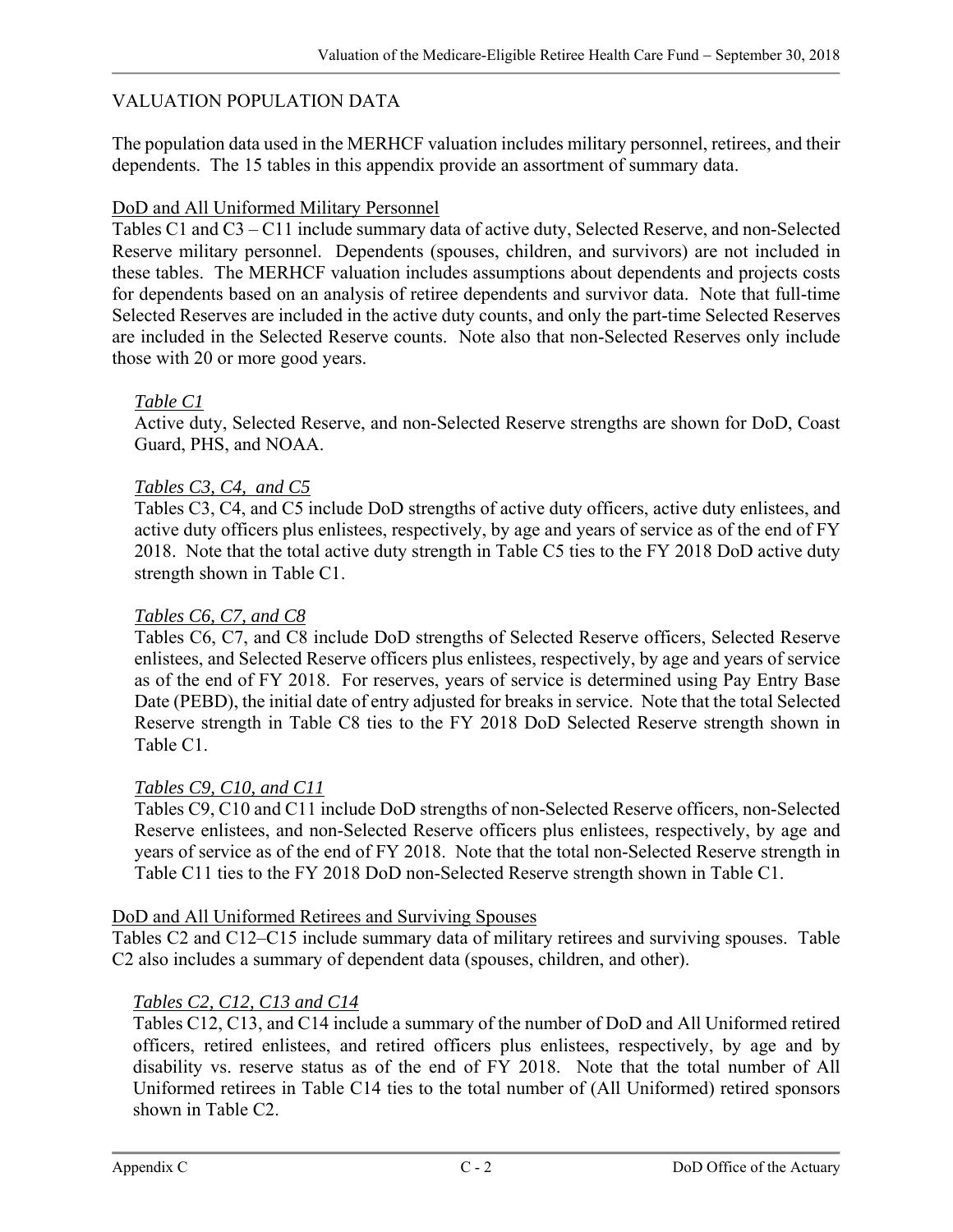#### *Table C15*

Table C15 includes a summary of DoD and All Uniformed surviving spouses by spouse age and by component (active duty, reserve) and paygrade (officer, enlistee) of the deceased military member. Note that the total number of All Uniformed surviving spouses in Table C15 ties to the total number of FY 2018 (All Uniformed) spouse survivors shown in Table C2.

#### TABLE C1

## ACTIVE DUTY AND RESERVE AS OF 9/30/2017 AND 9/30/2018

#### ALL UNIFORMED

|                         | <b>FYE 2017</b> | <b>FYE 2018</b> | '17 to '18<br>$%$ Change |
|-------------------------|-----------------|-----------------|--------------------------|
| DoD                     |                 |                 |                          |
| <b>Active Duty</b>      | 1,369,314       | 1,382,518       | $1.0\%$                  |
| <b>Selected Reserve</b> | 732,150         | 716,997         | $-2.1\%$                 |
| Non-Selected Reserve    | 208,353         | 204,737         | $-1.7%$                  |
| <b>Coast Guard</b>      |                 |                 |                          |
| <b>Active Duty</b>      | 40,484          | 40,990          | 1.2%                     |
| <b>Selected Reserve</b> | 6,332           | 6,038           | $-4.6%$                  |
| Non-Selected Reserve    | 2,321           | 2,336           | 0.6%                     |
| PHS Active Duty         | 6,488           | 6,343           | $-2.2\%$                 |
| <b>NOAA Active Duty</b> | 324             | 322             | $-0.6%$                  |
| <b>TOTAL</b>            |                 |                 |                          |
| <b>Active Duty</b>      | 1,416,610       | 1,430,173       | $1.0\%$                  |
| <b>Selected Reserve</b> | 738,482         | 723,035         | $-2.1\%$                 |
| Non-Selected Reserve    | 210,674         | 207,073         | $-1.7\%$                 |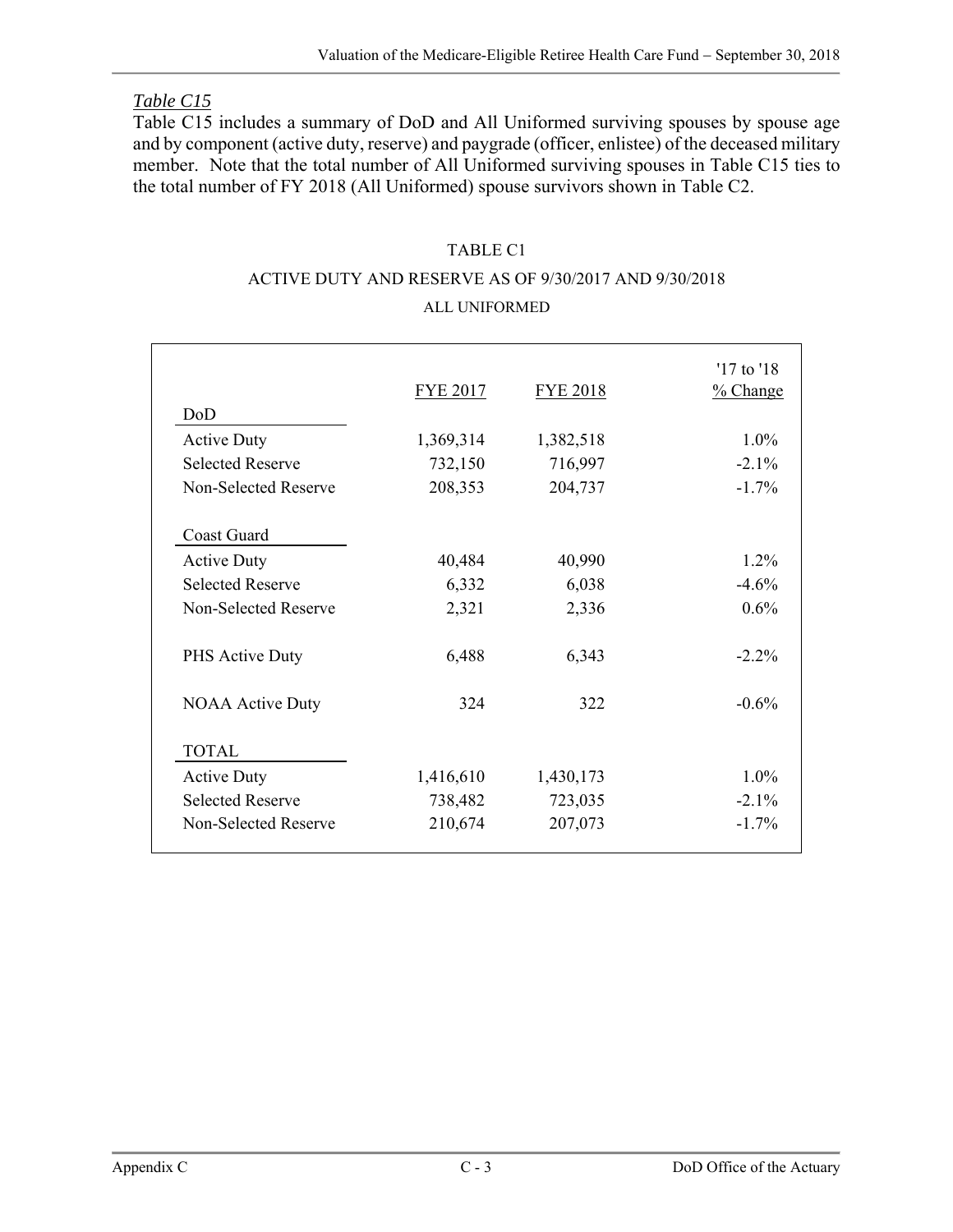# ELIGIBLE RETIRED BENEFICIARIES AS OF 9/30/2017 AND 9/30/2018 ALL UNIFORMED

|                                 | <b>FYE 2017</b> | <b>FYE 2018</b> | '17 to '18<br>% Change |
|---------------------------------|-----------------|-----------------|------------------------|
| <b>Retired Sponsors</b>         |                 |                 |                        |
| Non-Medicare-eligible           | 1,043,711       | 1,041,669       | $-0.2%$                |
| Medicare-eligible               | 1,162,480       | 1,176,601       | 1.2%                   |
| Total                           | 2,206,191       | 2,218,270       | 0.5%                   |
| Spouses of Retirees             |                 |                 |                        |
| Non-Medicare-eligible           | 935,680         | 940,117         | 0.5%                   |
| Medicare-eligible               | 709,039         | 721,004         | 1.7%                   |
| Total                           | 1,644,719       | 1,661,122       | 1.0%                   |
|                                 |                 |                 |                        |
| Children of Retirees            |                 |                 |                        |
| Non-Medicare-eligible           | 842,088         | 859,750         | 2.1%                   |
| Medicare-eligible               | 8,905           | 8,943           | 0.4%                   |
| Total                           | 850,993         | 868,693         | 2.1%                   |
|                                 |                 |                 |                        |
| Other Dependents of Retirees    |                 |                 |                        |
| Non-Medicare-eligible           | 2,098           | 2,424           | 15.5%                  |
| Medicare-eligible               | 4,785           | 4,847           | 1.3%                   |
| Total                           | 6,883           | 7,271           | 5.6%                   |
|                                 |                 |                 |                        |
| Survivors                       |                 |                 |                        |
| Non-Medicare-eligible Spouse    | 79,942          | 79,738          | $-0.3%$                |
| Non-Medicare-eligible Children  | 31,125          | 31,009          | $-0.4%$                |
| Non-Medicare-eligible Other     | 100             | 115             | 15.0%                  |
| Medicare-eligible Spouses       | 504,129         | 509,127         | 1.0%                   |
| Medicare-eligible Children      | 7,378           | 7,584           | 2.8%                   |
| Medicare-eligible Other         | 323             | 342             | 5.9%                   |
| <b>Total Spouses</b>            | 584,071         | 588,864         | 0.8%                   |
| <b>Total Children</b>           | 38,503          | 38,593          | 0.2%                   |
| <b>Total Other</b>              | 423             | 457             | 8.0%                   |
|                                 |                 |                 |                        |
|                                 |                 |                 |                        |
| Retirees, Dependents, Survivors |                 |                 |                        |
| Non-Medicare-eligible           | 2,934,744       | 2,954,822       | 0.7%                   |
| Medicare-eligible               | 2,397,039       | 2,428,448       | 1.3%                   |
| Total                           | 5,331,783       | 5,383,270       | 1.0%                   |
|                                 |                 |                 |                        |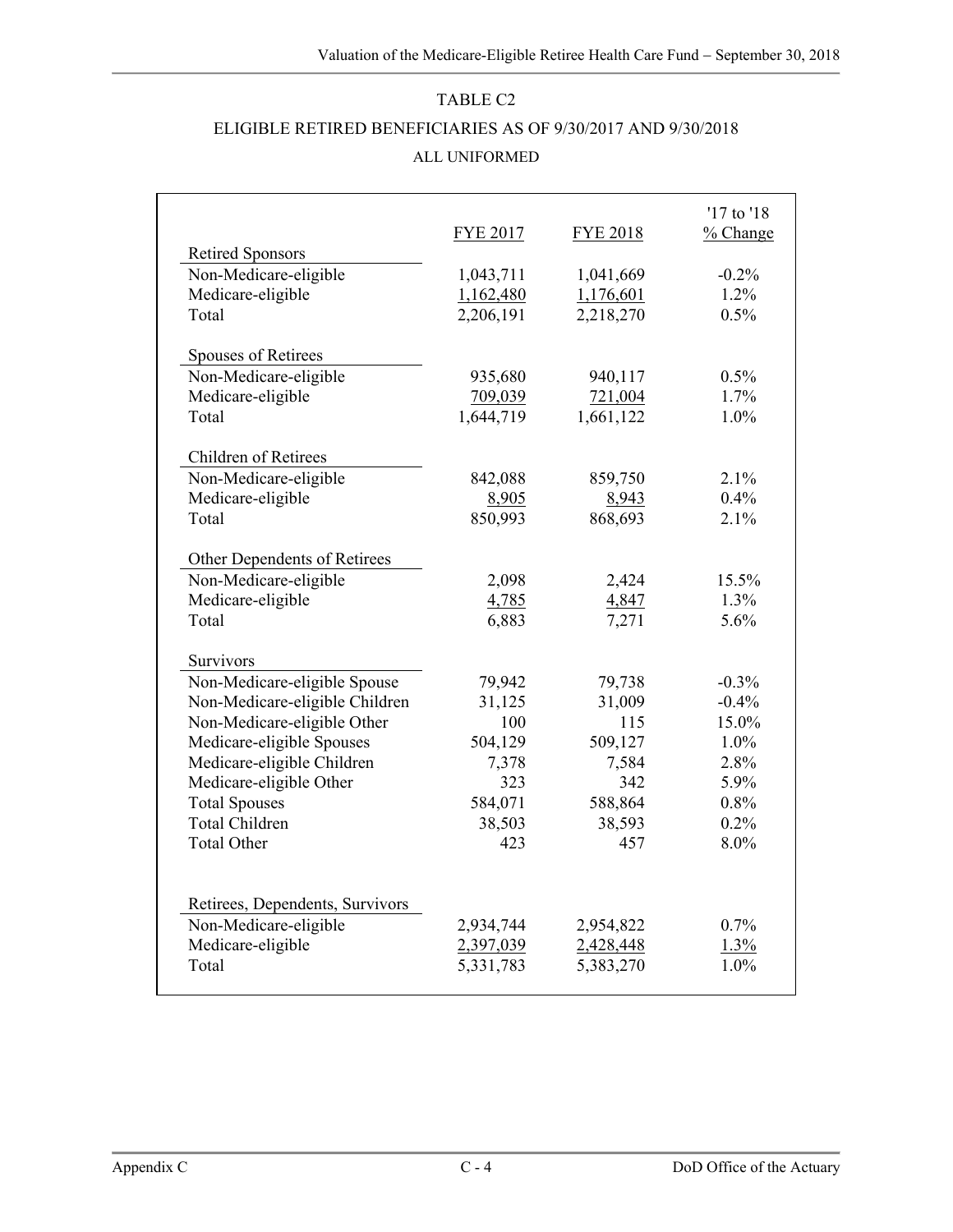#### DOD ACTIVE DUTY OFFICERS BY AGE AND YEARS OF SERVICE FOR THE FY 2018 VALUATION

#### YEARS OF ACTIVE SERVICE

| Age          | $\overline{0}$               |            | $\overline{2}$     | $\overline{3}$        | $\overline{4}$     | $\overline{5}$ | 6                                                                                | $\mathcal{I}$  | 8              | 9              | 10         | $\perp\!\!\!\perp$ | 12              | 13                             | 14                         | 15                               | 16                   | 17                   | 18                       | 19                   | 20                   | $21\,$               | 22                   | 23                   | 24                    | 25                   | 26                   | 27                   | 28         | 29             | $30+$      | Total                |
|--------------|------------------------------|------------|--------------------|-----------------------|--------------------|----------------|----------------------------------------------------------------------------------|----------------|----------------|----------------|------------|--------------------|-----------------|--------------------------------|----------------------------|----------------------------------|----------------------|----------------------|--------------------------|----------------------|----------------------|----------------------|----------------------|----------------------|-----------------------|----------------------|----------------------|----------------------|------------|----------------|------------|----------------------|
| 16           | $\overline{0}$               |            |                    |                       |                    |                |                                                                                  |                |                |                | $\theta$   | $\Omega$           | $\Omega$        | $\Omega$                       | $\theta$                   | $\overline{0}$                   | $\Omega$             | $\theta$             | $\Omega$                 | $\theta$             | $\theta$             | $\theta$             | $\Omega$             | $\theta$             | $\theta$              | $\theta$             | $\theta$             | $\theta$             |            |                |            | $\overline{0}$       |
| 17           | $\theta$                     |            |                    |                       |                    |                |                                                                                  |                |                |                |            |                    |                 |                                | $\Omega$                   | $\Omega$                         | $\Omega$             | $\Omega$             | $\Omega$                 | $\theta$             | $\theta$             | $\Omega$             | $\theta$             | $\theta$             | $\theta$              | $\theta$             | $\Omega$             | $\Omega$             |            |                |            | $\overline{0}$       |
| 18           | $\overline{0}$               |            |                    |                       |                    |                |                                                                                  |                |                |                |            |                    |                 |                                | $\Omega$                   | $\Omega$                         | $\Omega$             | $\theta$             | $\theta$                 | $\theta$             |                      |                      | $\theta$             | $\theta$             |                       | $\Omega$             | $\Omega$             | $\Omega$             |            |                |            | $\theta$             |
| 19<br>$20\,$ | 5                            |            | $\sim$             |                       |                    |                |                                                                                  |                |                |                |            |                    |                 |                                | $\Omega$<br>$\theta$       | $\Omega$<br>$\Omega$             | $\Omega$             | $\Omega$<br>$\theta$ | $\Omega$<br>$\Omega$     | $\theta$<br>$\theta$ | $\Omega$<br>$\theta$ | $\Omega$<br>$\Omega$ | $\Omega$<br>$\theta$ | $\theta$<br>$\theta$ | $\Omega$              | $\Omega$<br>$\Omega$ | $\Omega$<br>$\Omega$ | $\Omega$<br>$\Omega$ |            | $\Omega$       |            | $\overline{2}$<br>12 |
| 21           | 37                           | 10         | $\overline{4}$     |                       |                    |                |                                                                                  |                |                |                |            |                    |                 | $\Omega$                       | $\Omega$                   | $\theta$                         | $\Omega$             | $\Omega$             | $\Omega$                 | $\theta$             | $\Omega$             | $\Omega$             | $\Omega$             | $\theta$             | $\Omega$              | $\theta$             | $\Omega$             | $\Omega$             |            | $\Omega$       |            | 52                   |
| 22           | 2,249                        | 68         | 27                 | $\mathbf{8}$          | $\overline{2}$     |                |                                                                                  |                |                |                |            |                    |                 |                                | $\Omega$                   | $\Omega$                         |                      | $\theta$             | $\Omega$                 | $\theta$             | $\Omega$             | $\Omega$             | $\Omega$             | $\Omega$             |                       | $\Omega$             | $\Omega$             | $\Omega$             |            |                |            | 2,354                |
| 23           | 4,259                        | 2,496      | 89                 | 35                    |                    |                |                                                                                  |                |                |                |            |                    |                 |                                | $\bf{0}$                   | $\overline{0}$                   | $\Omega$             | $\bf{0}$             | $\bf{0}$                 | $\ddot{\phantom{0}}$ | $\theta$             | $\theta$             | $\theta$             | $\overline{0}$       | $\Omega$              | $\overline{0}$       | $\Omega$             | $\Omega$             |            |                |            | 6,894                |
| 24           | 2,009                        | 4,783      | 2,246              | 74                    | 26                 | $30^{\circ}$   |                                                                                  |                |                |                |            |                    |                 |                                | $\Omega$                   | $\Omega$                         |                      |                      | $\Omega$                 |                      | $\theta$             | $\Omega$             | $\theta$             | $\theta$             |                       | $\Omega$             | $\Omega$             | $\Omega$             |            |                |            | 9,175                |
| 25           | 783                          | 2,484      | 4,243              | 2,288                 | 88                 | 42             | 34                                                                               | 17             |                |                |            |                    |                 |                                | $\Omega$                   | $\Omega$                         |                      | $\theta$             | $\bf{0}$                 | $\theta$             | $\theta$             | $\Omega$             | $\Omega$             | $\theta$             | $\Omega$              | $\theta$             | $\Omega$             | $\Omega$             |            |                |            | 9,979                |
| 26           | 664                          | 1.056      | 2,207              | 4,284                 | 2,004              | 84             | 53                                                                               | 65             | 26             |                | $\Omega$   |                    |                 |                                | $\Omega$                   | $\Omega$                         | $\Omega$             | $\theta$             | $\Omega$                 | $\theta$             | $\theta$             | $\Omega$             | $\Omega$             | $\Omega$             | $\Omega$              | $\theta$             | $\Omega$             | $\Omega$             |            |                |            | 10,444               |
| 27           | 650                          | 806        | 931                | 2,398                 | 3,898              | 1,837          | 110                                                                              | 69             | 61             | 41             |            |                    |                 |                                | $\Omega$                   | $\Omega$                         | $\Omega$             | $\theta$             | $\Omega$                 | $\theta$             |                      | $\Omega$             | $\theta$             | $\theta$             |                       | $\Omega$             | $\Omega$             |                      |            |                |            | 10,803               |
| 28           | 502                          | 834        | 810                | 969                   | 2,086              | 3,664          | 1,818                                                                            | 129            | 116            | 101            | 62         | $\theta$           | $\Omega$        |                                | $\Omega$                   | $\Omega$                         | $\Omega$             | $\theta$             | $\Omega$                 | $\theta$             | $\theta$             | $\theta$             | $\theta$             | $\theta$             | $\Omega$              | $\theta$             | $\Omega$             | $\Omega$             |            |                |            | 11,092               |
| 29           | 370                          | 530        | 832                | 740                   | 836                | 1,977          | 3,480                                                                            | 1,543          | 159            | 114            | 149        | $100\,$            | $\overline{1}$  | $\theta$                       | $\Omega$                   | $\overline{0}$                   | $\Omega$             | $\theta$             | $\Omega$                 | $\theta$             | $\theta$             | $\Omega$             | $\Omega$             | $\theta$             | $\Omega$              | $\Omega$             | $\Omega$             | $\Omega$             |            |                |            | 10,831               |
| 30<br>31     | 290<br>211                   | 415<br>295 | 542<br>444         | 737<br>507            | 665<br>682         | 870<br>754     | 1,816<br>883                                                                     | 2,942<br>1,618 | 1,376<br>2,566 | 159<br>1,337   | 154<br>201 | 211<br>211         | 142<br>327      | $\overline{\mathbf{3}}$<br>179 | $\theta$<br>$\overline{2}$ | $\overline{0}$<br>$\overline{0}$ | $\bf{0}$<br>$\Omega$ | $\Omega$<br>$\theta$ | $\mathbf{0}$<br>$\Omega$ | $\theta$<br>$\theta$ | $\Omega$<br>$\theta$ | $\theta$<br>$\Omega$ | $\theta$<br>$\Omega$ | $\theta$<br>$\theta$ | $\Omega$<br>$\Omega$  | $\theta$<br>$\Omega$ | $\theta$<br>$\Omega$ | $\theta$<br>$\Omega$ | $\Omega$   | $\Omega$       | $\Omega$   | 10,321<br>10,216     |
| 32           | 142                          | 222        | 273                | 396                   | 472                | 745            | 714                                                                              | 873            | 1,530          | 2,560          | 1,280      | 241                | 294             | 384                            | 221                        | $\overline{4}$                   | $\bf{0}$             | $\theta$             | $\Omega$                 | $\theta$             | $\Omega$             | $\Omega$             | $\Omega$             | $\Omega$             | $\Omega$              | $\Omega$             | $\Omega$             | $\Omega$             | $\theta$   |                |            | 10,351               |
| 33           | 122                          | 186        | 243                | 277                   | 375                | 504            | 697                                                                              | 721            | 848            | 1,418          | 2,367      | 1,328              | 276             | 350                            | 529                        | 269                              | $\overline{2}$       | $\overline{c}$       | $\mathbf{0}$             | $\theta$             | $\theta$             | $\Omega$             | $\theta$             | $\overline{0}$       | $\Omega$              | $\Omega$             | $\Omega$             | $\theta$             |            |                |            | 10,515               |
| 34           | 96                           | 111        | 162                | 186                   | 251                | 386            | 512                                                                              | 652            | 708            | 821            | 1,211      | 2,217              | 1,280           | 332                            | 476                        | 562                              | 352                  | -6                   | $\theta$                 | $\mathbf{0}$         | $\overline{0}$       | $\Omega$             | $\overline{0}$       | $\overline{0}$       | $\theta$              | $\overline{0}$       | $\Omega$             | $\theta$             | $\theta$   |                | $\Omega$   | 10,321               |
| 35           | 68                           | 115        | 141                | 149                   | 189                | 248            | 344                                                                              | 454            | 641            | 594            | 671        | 1,156              | 2,105           | 1,161                          | 401                        | 497                              | 604                  | 337                  | 5                        | $\theta$             | $\Omega$             | $\Omega$             | $\theta$             | $\theta$             | $\Omega$              | $\Omega$             | $\Omega$             | $\Omega$             |            |                |            | 9,879                |
| 36           | 43                           | 70         | 97                 | 126                   | 148                | 207            | 245                                                                              | 365            | 460            | 607            | 563        | 614                | 1,100           | 1,997                          | 1,214                      | 438                              | 474                  | 663                  | 382                      | $\sim$               | $\bf{0}$             | $\Omega$             | $\Omega$             | $\overline{0}$       | $\Omega$              | $\Omega$             | $\Omega$             | $\Omega$             | $\Omega$   |                |            | 9,817                |
| 37           | 49                           | 51         | 88                 | 101                   | 96                 | 150            | 216                                                                              | 251            | 336            | 405            | 519        | 519                | 576             | 1.064                          | 1,843                      | 1,162                            | 373                  | 457                  | 695                      | 408                  | $\overline{4}$       | $\theta$             | $\Omega$             | $\theta$             | $\Omega$              | $\Omega$             | $\Omega$             | $\Omega$             |            |                |            | 9,362                |
| 38           | 29                           | 39         | 50                 | 77                    | 89                 | 126            | 143                                                                              | 180            | 232            | 326            | 362        | 513                | 539             | 592                            | 1,108                      | 1,754                            | 1,152                | 381                  | 490                      | 670                  | 379                  | $\overline{1}$       | $\theta$             | $\theta$             | $\Omega$              | $\theta$             | $\Omega$             | $\Omega$             | $\theta$   |                |            | 9,232                |
| 39           | 21                           | 34         | 33                 | 51                    | 50                 | 97             | 134                                                                              | 145            | 199            | 229            | 261        | 348                | 444             | 543                            | 731                        | 1,151                            | 1,650                | 1,075                | 454                      | 542                  | 665                  | 310                  | $\theta$             | $\theta$             | $\Omega$              | $\theta$             | $\Omega$             | $\Omega$             |            |                |            | 9,168                |
| 40<br>41     | 27<br>24                     | 22<br>30   | 39                 | 34<br>30 <sup>2</sup> | 49<br>40           | 67<br>49       | 91<br>69                                                                         | 113<br>90      | 149            | 155            | 215        | 247<br>154         | 343             | 418<br>291                     | 545<br>462                 | 666<br>560                       | 1,029                | 1.643<br>1,005       | 1,110<br>1,621           | 359                  | 400                  | 526<br>391           | 209<br>384           | $\overline{1}$       | $\Omega$              | $\theta$<br>$\theta$ | $\Omega$<br>$\Omega$ | $\Omega$<br>$\Omega$ |            |                |            | 8,459<br>8,099       |
| 42           | 22                           | $22\,$     | 34<br>34           | 31                    | 25                 | 46             | 43                                                                               | 70             | 116<br>79      | 132<br>89      | 167<br>110 | 138                | 242<br>198      | 254                            | 326                        | 445                              | 678<br>495           | 621                  | 994                      | 1,060<br>1,477       | 312<br>826           | 312                  | 348                  | 155<br>329           | $\overline{2}$<br>127 | $\theta$             | $\theta$             | $\Omega$             | $\theta$   |                |            | 7,462                |
| 43           | 7                            | 24         | 19                 | 27                    | 27                 | 39             | 56                                                                               | 58             | 74             | 73             | 90         | 103                | 139             | 189                            | 266                        | 335                              | 441                  | 468                  | 569                      | 953                  | 1,145                | 779                  | 286                  | 281                  | 301                   | 136                  | $\overline{2}$       | $\Omega$             |            |                |            | 6,887                |
| 44           | -8                           | 21         | 18                 | 25                    | 42                 | 27             | 40                                                                               | 51             | 83             | 63             | 82         | 104                | 119             | 145                            | 217                        | 281                              | 325                  | 438                  | 483                      | 526                  | 731                  | 946                  | 676                  | 211                  | 250                   | 272                  | 107                  | $\overline{0}$       | $\Omega$   | $\Omega$       |            | 6,291                |
| 45           | -8                           | 13         | 13                 | 15                    | 27                 | 27             | 18                                                                               | 35             | 49             | 60             | 68         | 78                 | 111             | 132                            | 173                        | 197                              | 272                  | 306                  | 395                      | 464                  | 433                  | 577                  | 857                  | 607                  | 200                   | 248                  | 263                  | 102                  | $\Omega$   | $\Omega$       |            | 5,750                |
| 46           | $\overline{4}$               |            | 7                  | 12                    | 18                 | 26             | 33                                                                               | 37             | 45             | 49             | 61         | 65                 | 86              | 105                            | 156                        | 161                              | 225                  | 248                  | 288                      | 389                  | 349                  | 382                  | 558                  | 816                  | 539                   | 188                  | 223                  | 227                  | 127        | $\overline{0}$ |            | 5,430                |
| 47           | 7                            |            |                    |                       | 18                 | 18             | 33                                                                               | 31             | 42             | 52             | 47         | 52                 | 83              | 120                            | 104                        | 146                              | 193                  | 202                  | 230                      | 259                  | 285                  | 323                  | 358                  | 483                  | 782                   | 543                  | 188                  | 166                  | 232        | 113            |            | 5,137                |
| 48           | $\sim$                       |            | $\sim$             | 11                    | 12                 | 21             | 40                                                                               | 38             | 44             | 35             | 61         | 61                 | 67              | 89                             | 123                        | 127                              | 163                  | 162                  | 211                      | 271                  | 194                  | 236                  | 296                  | 307                  | 470                   | 724                  | 471                  | 154                  | 161        | 232            |            | 4,897                |
| 49           | $\overline{1}$               |            |                    |                       | $\mathbf{\hat{x}}$ | 12             | 25                                                                               | 29             | 36             | 41             | 54         | 46                 | 76              | 69                             | 101                        | 128                              | 137                  | 134                  | 161                      | 175                  | 172                  | 172                  | 183                  | 206                  | 261                   | 413                  | 508                  | 382                  | 127        | 148            | 204        | 4,025                |
| 50<br>51     | $\ddot{3}$<br>$\overline{0}$ |            | $\mathbf{R}$       |                       | 7<br>11            | 14             | 13<br>14                                                                         | 15<br>$\cdot$  | 22<br>17       | 33<br>26       | 32<br>35   | 31<br>32           | 57<br>35        | 59<br>45                       | 78<br>60                   | 100<br>58                        | 130<br>101           | 116<br>124           | 152<br>117               | 110<br>115           | 130<br>97            | 105<br>96            | 129<br>89            | 145<br>93            | 182<br>91             | 217<br>155           | 317<br>159           | 400<br>254           | 299<br>307 | 89<br>238      | 260<br>244 | 3,258<br>2,640       |
| 52           | $\mathbf{1}$                 |            | $\mathbf{\Lambda}$ |                       |                    |                | 12                                                                               | 11             | 17             | 26             | 27         | 33                 | 30              | 36                             | 44                         | 69                               | 84                   | 88                   | 94                       | 87                   | 68                   | 50                   | 60                   | 75                   | 93                    | 99                   | 117                  | 148                  | 177        | 305            | 296        | 2,169                |
| 53           | $\overline{0}$               |            |                    |                       |                    |                |                                                                                  | 16             | 12             | 11             | 23         | 20                 | 30 <sup>°</sup> | 32                             | 44                         | 46                               | 39                   | 46                   | 82                       | 73                   | 57                   | 51                   | 45                   | 65                   | 44                    | 78                   | 97                   | 94                   | 87         | 188            | 345        | 1,651                |
| 54           |                              |            | $\overline{4}$     |                       |                    |                |                                                                                  |                | 9              | 14             | 11         | 23                 | 24              | 26                             | 34                         | 54                               | 45                   | 56                   | 54                       | 64                   | 44                   | 46                   | 39                   | 54                   | 46                    | 46                   | 61                   | 63                   | 76         | 75             | 334        | 1,337                |
| 55           | $\mathbf{1}$                 |            |                    |                       |                    |                |                                                                                  |                | 17             |                |            | 15                 | 12              | 19                             | 25                         | 35                               | 36                   | 34                   | 41                       | 38                   | 40                   | 36                   | 30                   | 35                   | 28                    | 21                   | 36                   | 50                   | 52         | 63             | 248        | 954                  |
| 56           | $\mathbf{1}$                 |            |                    |                       |                    |                |                                                                                  |                |                |                | 11         |                    | 11              | 17                             | 20                         | 25                               | 27                   | 30                   | 40                       | 51                   | 32                   | 25                   | 29                   | 28                   | 22                    | 37                   | 25                   | 31                   | 34         | 43             | 187        | 765                  |
| 57           | $\overline{0}$               |            |                    |                       |                    |                |                                                                                  |                |                |                |            |                    | 12              |                                | 13                         | 23                               | 14                   | 34                   | 29                       | 38                   | 14                   | 11                   | 25                   | 19                   | 15                    | 16                   | 19                   | 36                   | 22         | 37             | 140        | 570                  |
| 58           | $\mathbf{1}$                 |            |                    |                       |                    |                |                                                                                  |                |                |                |            |                    | 12              | 11                             | 12                         | 12                               | -8                   | 10                   | 29                       | 28                   | 21                   | 18                   | 14                   | 15                   | 14                    | $22\,$               | 19                   | 14                   | 15         | 19             | 112        | 438                  |
| 59           | $\mathbf{1}$                 |            | $\theta$           |                       | $\Omega$           |                | $\overline{3}$                                                                   |                | $\overline{2}$ | $\overline{0}$ | -1         | 7                  | $\overline{4}$  | $\overline{2}$                 | 11                         | - 9                              | 9                    | 17                   | 21                       | 21                   | 12                   | $\mathbf{\hat{z}}$   | 13                   | $\overline{4}$       | 10                    | 13                   | 20                   | 11                   | 7          | 10             | 77         | 295                  |
| 60+          | $\theta$                     |            | $\overline{2}$     |                       |                    |                | $\overline{4}$                                                                   |                | $\mathcal{L}$  | $\overline{4}$ | $\sim$     |                    | Q               | 11                             | 11                         | 16                               | 18                   | 20                   | 26                       | 33                   | 28                   | 20                   | 27                   | 25                   | 13                    | 23                   | 28                   | 20                   | 23         | 25             | 123        | 534                  |
| Total        |                              |            |                    |                       |                    |                | 12,725 14,774 13,674 13,630 12,276 12,108 11,732 10,664 10,088 9,603 8,924 8,698 |                |                |                |            |                    | 8,784           | 8,684                          | 9,352                      |                                  | 9,330 9,076          | 8,722                | 8,772                    | 8,215                | 6,439                | 5,423                | 4,657                | 3,955                | 3,492                 |                      | 3,252 2,662 2,152    |                      | 1,749      | 1,587          |            | 2,668 247,868        |

Note: Extracted from files maintained by the Defense Manpower Data Center (DMDC).

Age is age nearest birthday as of the end of the fiscal year.

Average Age 35.5

Average Years of Active Service 10.9 Department of Defense - Office of the Actuary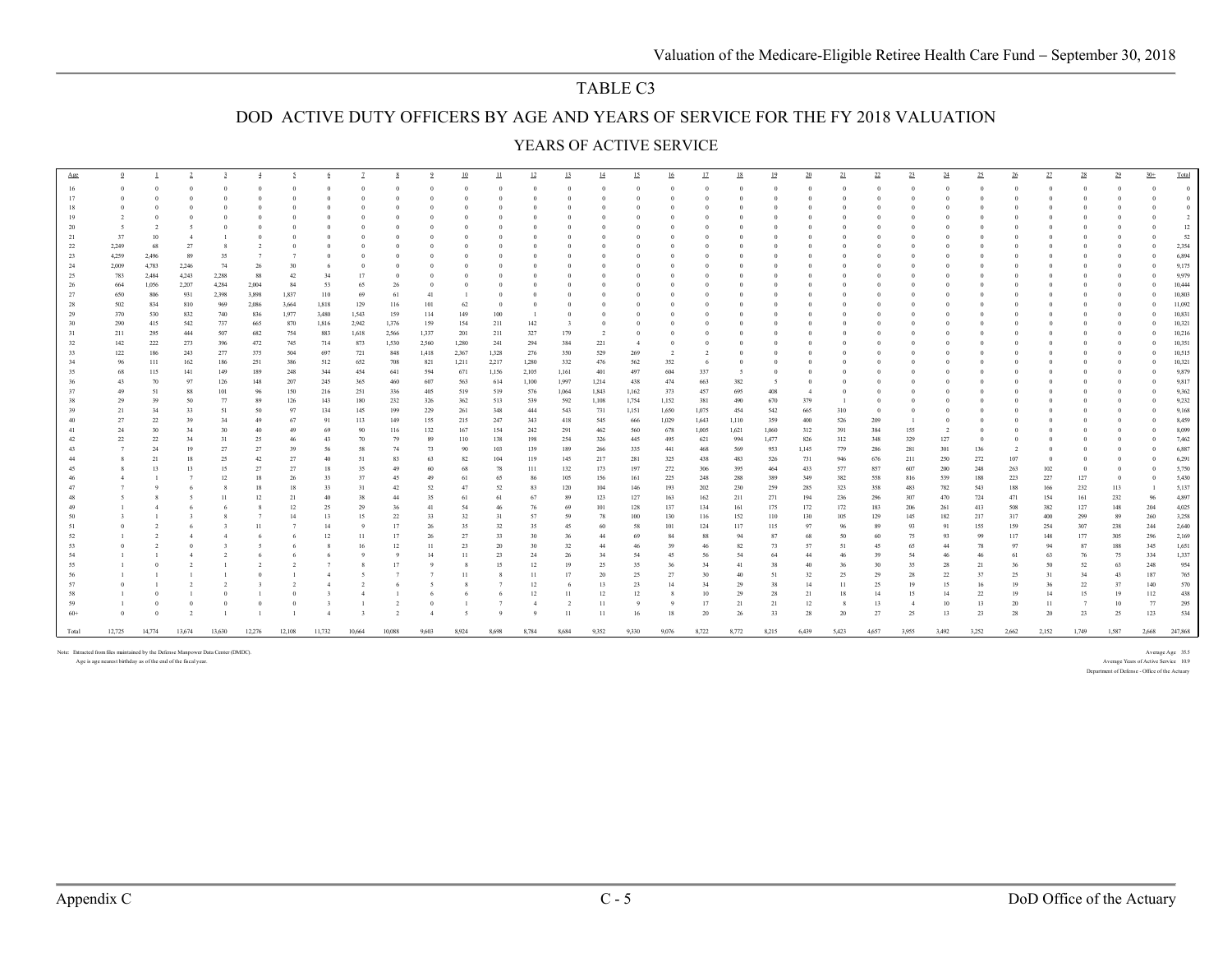#### DOD ACTIVE DUTY ENLISTEES BY AGE AND YEARS OF SERVICE FOR THE FY 2018 VALUATION

#### YEARS OF ACTIVE SERVICE

| Age          | $\Omega$        |                      | $\overline{2}$   | $\overline{\mathbf{3}}$ | $\overline{4}$  |                | 6                          | 7                                               | 8                    | - 9                      | 10                   | $\underline{11}$ | 12             | 13         | 14                   | 15                   | 16                   | 17         | 18         | 19         | 20                                                                                                                                             | 21             | $22\,$     | 23             | 24          | 25                 | 26                | 27                      | 28       | 29                   | $30+$         | Total            |
|--------------|-----------------|----------------------|------------------|-------------------------|-----------------|----------------|----------------------------|-------------------------------------------------|----------------------|--------------------------|----------------------|------------------|----------------|------------|----------------------|----------------------|----------------------|------------|------------|------------|------------------------------------------------------------------------------------------------------------------------------------------------|----------------|------------|----------------|-------------|--------------------|-------------------|-------------------------|----------|----------------------|---------------|------------------|
| 16           | $\overline{0}$  | $\theta$             | $\theta$         | $\Omega$                | $\Omega$        | $\theta$       | $\theta$                   | $\overline{0}$                                  | $\theta$             | $\Omega$                 | $\Omega$             | $\theta$         | $\theta$       | $\sqrt{ }$ | $\theta$             | $\overline{0}$       | $\Omega$             | $\Omega$   | $\theta$   | $\theta$   | $\Omega$                                                                                                                                       | $\theta$       | $\Omega$   | $\overline{0}$ | $\Omega$    | $\theta$           | $\theta$          | $\theta$                |          |                      |               | $\sqrt{ }$       |
| 17           | 106             | $\theta$             | $\theta$         |                         |                 |                | $\Omega$                   |                                                 | $\Omega$             |                          |                      |                  |                |            | $\Omega$             | $\Omega$             |                      |            |            |            |                                                                                                                                                |                | $\Omega$   | $\theta$       | $\Omega$    |                    |                   |                         |          |                      |               | 106              |
| 18           | 16,616          | 61                   | $\theta$         |                         |                 |                | $\Omega$                   | $\Omega$                                        | $\Omega$             |                          | $\Omega$             |                  |                |            | $\Omega$             | $\Omega$             |                      |            | $\Omega$   |            |                                                                                                                                                |                |            | $\theta$       |             |                    |                   |                         |          |                      |               | 16,677           |
| 19           | 40,872          | 14,017               | 38               | $\Omega$                | $\Omega$        |                | $\Omega$                   | $\Omega$                                        | $\Omega$             |                          | $\Omega$             |                  |                |            | $\Omega$             | $\Omega$             | $\Omega$             |            |            |            |                                                                                                                                                |                | $\Omega$   | - 0            | $\Omega$    |                    |                   |                         |          |                      |               | 54,927           |
| 20           | 28,708          | 36,669               | 11,807           | 24                      | $\overline{0}$  |                | $\Omega$                   | $\Omega$                                        |                      |                          | $\Omega$             |                  |                |            | $\Omega$             |                      |                      |            |            |            |                                                                                                                                                |                | -0         | $\Omega$       |             |                    |                   |                         |          |                      |               | 77,208           |
| 21           | 16,997          | 27,821               | 31,593           | 10,203                  | $\sim$          | $\theta$       | $\Omega$                   | $\Omega$                                        | $\Omega$             |                          | $\Omega$             |                  | $\Omega$       |            | $\Omega$             |                      | $\Omega$             |            | $\Omega$   |            |                                                                                                                                                |                | $\Omega$   | - 0            | $\Omega$    |                    |                   | $\Omega$                | $\Omega$ | $\Omega$             |               | 86,618           |
| $22\,$<br>23 | 11,448<br>8,736 | 16,405               | 24,672           | 27,761                  | 5,756<br>17,238 | - 6<br>4,791   | $\theta$<br>$\overline{5}$ | $\ddot{\phantom{0}}$                            | $\Omega$<br>$\theta$ |                          | $\Omega$<br>$\Omega$ |                  |                |            | $\Omega$<br>$\Omega$ | $\Omega$             | $\Omega$<br>$\Omega$ |            |            |            |                                                                                                                                                |                | $\Omega$   | -0             |             |                    |                   |                         |          | -0<br>$\Omega$       |               | 86,048<br>78,426 |
| 24           | 7,006           | 11,189<br>8,551      | 14,922<br>10,287 | 21,544<br>13,052        | 15,046          | 14,487         | 3,259                      | $\ddot{\phantom{0}}$<br>$\overline{\mathbf{3}}$ | $\theta$             |                          | $\Omega$             |                  |                |            | $\Omega$             |                      |                      |            |            |            |                                                                                                                                                |                |            |                |             |                    |                   |                         |          | $\Omega$             |               | 71,691           |
| 25           | 5,415           | 6,808                | 8,009            | 8,955                   | 9,872           | 13,539         | 10,246                     | 2,376                                           | $\overline{2}$       | $\Omega$                 | $\Omega$             | $\Omega$         |                |            | $\Omega$             |                      | $\Omega$             |            |            |            |                                                                                                                                                |                | $\Omega$   | -0             |             |                    |                   | $\Omega$                |          |                      |               | 65,223           |
| 26           | 3,994           | 5,206                | 6,376            | 6,861                   | 7,198           | 9,250          | 10,015                     | 7,843                                           | 1,799                | $\overline{\phantom{a}}$ | $\theta$             |                  |                |            | $\Omega$             |                      |                      |            |            |            |                                                                                                                                                |                |            | -0             |             |                    |                   |                         |          | $\Omega$             |               | 58,545           |
| $27\,$       | 2,961           | 3,979                | 4,922            | 5,434                   | 5,475           | 6,852          | 7,017                      | 8,129                                           | 5,829                | 1,966                    | 20                   |                  | $\Omega$       |            | $\Omega$             | $\Omega$             | $\Omega$             |            |            |            |                                                                                                                                                |                | $\Omega$   | - 0            | $\Omega$    |                    |                   | $\Omega$                | $\Omega$ | $\Omega$             |               | 52,586           |
| 28           | 2,169           | 2,856                | 3,679            | 4,238                   | 4,555           | 5,331          | 5,151                      | 5,684                                           | 6,788                | 5,652                    | 2,248                | 25               | $\Omega$       | $\Omega$   | $\Omega$             |                      |                      |            |            |            |                                                                                                                                                |                | $\Omega$   | -0             |             |                    |                   | $\Omega$                | $\Omega$ | $\Omega$             |               | 48,376           |
| 29           | 1,595           | 2,161                | 2,621            | 3,160                   | 3,446           | 4,180          | 4,053                      | 4,220                                           | 5,176                | 5,634                    | 5,555                | 2,108            | 17             | $\Omega$   | $\Omega$             | $\Omega$             | $\Omega$             |            | $\Omega$   |            |                                                                                                                                                |                | $\Omega$   | - 0            | $\Omega$    |                    |                   | -0                      | $\Omega$ | $\Omega$             |               | 43,925           |
| 30           | 1,092           | 1,567                | 1,767            | 2,081                   | 2,518           | 3,199          | 3,389                      | 3,352                                           | 3,870                | 4,205                    | 4,882                | 5,294            | 2,144          | 17         | $\Omega$             | $\Omega$             |                      |            |            |            |                                                                                                                                                |                | $\Omega$   |                |             |                    |                   |                         |          |                      |               | 39,377           |
| 31           | 781             | 1,148                | 1,399            | 1,616                   | 1,822           | 2,327          | 2,557                      | 2,865                                           | 3,234                | 3,380                    | 3,614                | 4,529            | 5,387          | 1,813      | 11                   | $\ddot{\phantom{0}}$ | $\Omega$             |            |            |            |                                                                                                                                                |                | $\Omega$   | - 0            |             |                    |                   | $\Omega$                | $\Omega$ | $\Omega$             |               | 36,483           |
| 32           | 588             | 827                  | 976              | 1,102                   | 1,374           | 1,754          | 1,949                      | 2,104                                           | 2,696                | 2.617                    | 2,820                | 3,408            | 4.866          | 4,892      | 2,095                | 5                    | $\theta$             |            |            |            |                                                                                                                                                |                |            | $\theta$       |             |                    |                   |                         |          |                      |               | 34,074           |
| 33           | 432             | 657                  | 686              | 757                     | 962             | 1,260          | 1,445                      | 1,648                                           | 2,177                | 2,209                    | 2,313                | 2,652            | 3,665          | 4,360      | 5,389                | 2,189                | $\mathbf{\hat{x}}$   | $\theta$   | $\Omega$   | $\theta$   |                                                                                                                                                |                | $\Omega$   | $\theta$       | $\Omega$    |                    |                   | $\Omega$                | $\Omega$ |                      |               | 32,811           |
| 34           | 367             | 543                  | 545              | 567                     | 628             | 901            | 1,107                      | 1,228                                           | 1,555                | 1,772                    | 1,770                | 2,181            | 2,716          | 2,787      | 4,766                | 5,170                | 2,265                | 13         | $\Omega$   |            |                                                                                                                                                |                |            |                |             |                    |                   |                         |          |                      |               | 30,880           |
| 35           | 285             | 434                  | 429              | 442                     | 440             | 635            | 796                        | 998                                             | 1,252                | 1.217                    | 1,320                | 1,704            | 2.014          | 2.198      | 3,238                | 4,106                | 5.066                | 2,482      | 22         | $\theta$   | $\Omega$                                                                                                                                       |                | $\Omega$   | $\theta$       |             |                    |                   |                         |          |                      |               | 29,077           |
| 36           | 135             | 377                  | 337              | 357                     | 380             | 491            | 563                        | 734                                             | 976                  | 1,001                    | 1,062                | 1,288            | 1,695          | 1,719      | 2,476                | 2,944                | 3,796                | 5,137      | 2,636      | 17         | $\Omega$                                                                                                                                       |                |            |                |             |                    |                   |                         |          |                      |               | 28,121           |
| 37           | 86              | 143                  | 293              | 260                     | 327             | 392            | 422                        | 492                                             | 723                  | 756                      | 859                  | 1,022            | 1,240          | 1,371      | 1,847                | 2,149                | 2,595                | 3,786      | 5,139      | 2,339      |                                                                                                                                                | $\Omega$       | $\Omega$   | $\theta$       |             |                    |                   |                         |          |                      |               | 26,250           |
| 38           | 49              | 69                   | 145              | 232                     | 236             | 321            | 310                        | 370                                             | 551                  | 556                      | 647                  | 732              | 975            | 1,048      | 1,486                | 1,600                | 1,921                | 2,504      | 3,712      | 5,058      | 1,553                                                                                                                                          | $\overline{4}$ | $\sqrt{ }$ |                |             |                    |                   |                         |          |                      |               | 24,080           |
|              | 50              | 73                   | 79               | 100                     | 217             | 243            | 262                        | 306                                             | 408                  | 385                      | 502                  | 579              | 730            | 795        | 1,133                | 1,266                | 1,558                | 1,796      | 2,459      | 3,773      | 3,154                                                                                                                                          | 975            |            | $\theta$       |             |                    |                   |                         |          |                      |               | 20,848           |
|              | 38              | 49                   | 60               | 41                      | 74              | 190            | 208                        | 234                                             | 336                  | 346                      | 335                  | 455              | 572            | 596        | 882                  | 991                  | 1,176                | 1,329      | 1,689      | 2,374      | 2,178                                                                                                                                          | 2,097          | 683        | $\theta$       | $\theta$    |                    |                   |                         |          |                      |               | 16,934           |
| 41           | 18              | 42                   | 50               | 32                      | 44              | 87             | 203                        | 190                                             | 265                  | 240                      | 281                  | 320              | 416            | 506        | 658                  | 778                  | 886                  | 964        | 1,227      | 1,638      | 1,387                                                                                                                                          | 1,661          | 1,521      | 473            |             | $\theta$           |                   |                         |          |                      |               | 13,893           |
| 42           | $\overline{2}$  | 30                   | 50               | 38                      | 43              | 49             | 97                         | 180                                             | 204                  | 195                      | 223                  | 286              | 310            | 375        | 512                  | 529                  | 685                  | 790        | 922        | 1,211      | 953                                                                                                                                            | 1,081          | 1,240      | 1,126          | 311         |                    |                   | $\Omega$                |          |                      |               | 11,445           |
| 43           |                 | 13                   | 25               | 25                      | 39              | 43             | 56                         | 145                                             | 211                  | 156                      | 174                  | 204              | 256            | 268        | 397                  | 438                  | 567                  | 652        | 728        | 874        | 633                                                                                                                                            | 668            | 768        | 917            | 700         | 284                |                   | $\Omega$                |          | $\Omega$             |               | 9,251            |
| 44<br>45     |                 | 13                   | 11<br>12         | 21                      | 29<br>23        | 32<br>26       | 54<br>40                   | 100                                             | 130                  | 144<br>109               | 166                  | 209<br>167       | 202            | 253<br>183 | 324<br>274           | 383<br>303           | 417                  | 496        | 551<br>436 | 731<br>518 | 498                                                                                                                                            | 510<br>359     | 568        | 557<br>385     | 567         | 634<br>504         | 181<br>373        | $\Omega$<br>115         | $\Omega$ | $\Omega$<br>$\theta$ |               | 7,784<br>6,251   |
|              |                 |                      |                  | 12                      | 23              | 21             | 35                         | 89<br>69                                        | 113<br>92            | 113                      | 132<br>93            | 163              | 202<br>168     | 200        | 218                  | 258                  | 355<br>258           | 376<br>321 | 351        | 407        | 397<br>242                                                                                                                                     | 304            | 379<br>290 | 296            | 362<br>259  | 315                | 285               | 302                     | 133      | $\overline{2}$       |               | 5,243            |
| 47           |                 |                      | 11               | 15                      | 16              | 16             | 27                         | 65                                              | 91                   | 95                       | 94                   | 136              | 151            | 201        | 221                  | 214                  | 240                  | 277        | 311        | 361        | 212                                                                                                                                            | 215            | 237        | 217            | 141         | 185                | 182               | 228                     | 289      | 155                  |               | 4,613            |
| 48           |                 |                      | 12               | 10                      | 14              | 15             | 29                         | 51                                              | 70                   | 78                       | 78                   | 121              | 117            | 172        | 175                  | 232                  | 241                  | 255        | 256        | 287        | 201                                                                                                                                            | 167            | 182        | 146            | 146         | 134                | 122               | 138                     | 232      | 286                  |               | 4,011            |
| 49           |                 | 11                   |                  |                         | 23              | 30             | 19                         | 47                                              | 49                   | 73                       | 70                   | 91               | 97             | 116        | 166                  | 188                  | 214                  | 223        | 250        | 232        | 126                                                                                                                                            | 139            | 129        | 121            | 92          | 91                 | 75                | 79                      | 137      | 204                  |               | 3,192            |
| 50           |                 |                      |                  |                         |                 | 20             | $\overline{11}$            | 29                                              | 53                   | 54                       | 46                   | 78               | 76             | 74         | 102                  | 182                  | 160                  | 154        | 186        | 186        | 118                                                                                                                                            | 104            | 106        | 84             | 54          | 70                 | 68                | 50                      | 76       | 111                  | 67            | 2,337            |
| 51           |                 |                      |                  |                         |                 |                | 13                         | 15                                              | 22                   | 40                       | 49                   | 59               | 53             | 67         | 87                   | 103                  | 147                  | 175        | 169        | 156        | 79                                                                                                                                             | 66             | 75         | 62             | 49          | 49                 | 36                | 60                      | 57       | 50                   |               | 1,824            |
| 52           |                 |                      |                  |                         |                 |                |                            | 11                                              | 21                   | 22                       | 45                   | 61               | 60             | 54         | 54                   | 81                   | 90                   | 113        | 138        | 124        | 93                                                                                                                                             | 62             | 58         | $52\,$         | 34          | 29                 | 35                | 34                      | 37       | 35                   | 35            | 1.403            |
| 53           |                 |                      | $\tau$           |                         |                 |                | 10                         | $\overline{7}$                                  | 11                   | 15                       | 29                   | 32               | 23             | 28         | 54                   | 56                   | 86                   | 108        | 124        | 112        | 78                                                                                                                                             | 56             | 39         | 46             | 20          | 30                 | 19                | 18                      | 21       | 33                   | 15            | 1,094            |
| 54           | $\theta$        |                      |                  |                         |                 |                |                            |                                                 | $\mathbf Q$          |                          | 18                   | 23               | 34             | 35         | 44                   | 63                   | 70                   | 74         | 97         | 97         | 60                                                                                                                                             | 46             | 36         | 32             | 31          | 27                 | 20                | 18                      | 16       | 23                   | $\mathcal{D}$ | 935              |
| 55           | $\Omega$        |                      |                  |                         |                 |                |                            |                                                 |                      | 15                       | 12                   | 17               | 13             | 32         | 39                   | 40                   | 53                   | 67         | 77         | 61         | 54                                                                                                                                             | 29             | 28         | 21             | 23          | 16                 | 12                | 12                      | 16       | 18                   | 13            | 707              |
| 56           |                 |                      |                  |                         |                 |                |                            |                                                 |                      | $\sim$                   | $\circ$              | 15               | 16             | 20         | 32                   | 48                   | 39                   | 49         | 44         | 53         | 25                                                                                                                                             | 27             | 26         | 17             | 11          | $\mathbf{\hat{z}}$ | 10                | 6                       | 11       | $\cdot$              |               | 517              |
| 57           |                 |                      |                  |                         |                 |                | $\overline{2}$             | $\overline{4}$                                  |                      |                          |                      | $\mathbf{q}$     | $\sim$         | 17         | 15                   | 29                   | 29                   | 33         | 42         | 28         | 14                                                                                                                                             | 14             | 17         | 14             | $\mathbf Q$ | 10                 |                   | $\overline{\mathbf{3}}$ |          |                      |               | 331              |
| 58           | $\theta$        |                      |                  |                         |                 |                |                            |                                                 |                      |                          |                      |                  |                | 12         |                      | 19                   | 19                   | 31         | 30         | 23         | 12                                                                                                                                             | 13             |            | 13             |             |                    |                   |                         |          |                      |               | 251              |
|              | $\theta$        | $\ddot{\phantom{0}}$ | $\theta$         |                         |                 | $\overline{0}$ |                            | $\overline{2}$                                  | $\theta$             | $\overline{2}$           | $\overline{2}$       |                  | $\overline{2}$ | 6          | 6                    | 14                   | 21                   | 17         | 19         | 22         | 13                                                                                                                                             |                | 8          | $\overline{4}$ | 11          | $\overline{4}$     |                   |                         |          |                      |               | 185              |
| 60+          | $\theta$        | $\theta$             | $\theta$         | $\Omega$                | $\Omega$        |                |                            | $\Omega$                                        |                      | $\mathbf{R}$             |                      |                  |                | $\theta$   |                      |                      | $\mathcal{I}$        | $\ddot{q}$ | 15         | 10         | $\mathbf{\hat{x}}$                                                                                                                             | $\overline{3}$ |            |                | $\Omega$    |                    |                   |                         |          |                      |               | 92               |
| Total        |                 | 150,581 141,739      | 125,850 108,991  |                         |                 |                |                            |                                                 |                      |                          |                      |                  |                |            |                      |                      |                      |            |            |            | 77,858 70,519 53,381 43,611 38,739 33,076 29,482 27,978 28,227 24,217 26,715 24,382 22,971 22,233 21,633 20,695 12,096 8,608 6,408 4,583 2,827 |                |            |                |             |                    | 2,402 1,428 1,075 |                         | 1,040    | 944                  |               | 360 1,134,650    |
|              |                 |                      |                  |                         |                 |                |                            |                                                 |                      |                          |                      |                  |                |            |                      |                      |                      |            |            |            |                                                                                                                                                |                |            |                |             |                    |                   |                         |          |                      |               |                  |

Note: Extracted from files maintained by the Defense Manpower Data Center (DMDC). Age is age nearest birthday as of the end of the fiscal year.

Average Age 27.9 Average Years of Active Service 6.2

Department of Defense - Office of the Actuary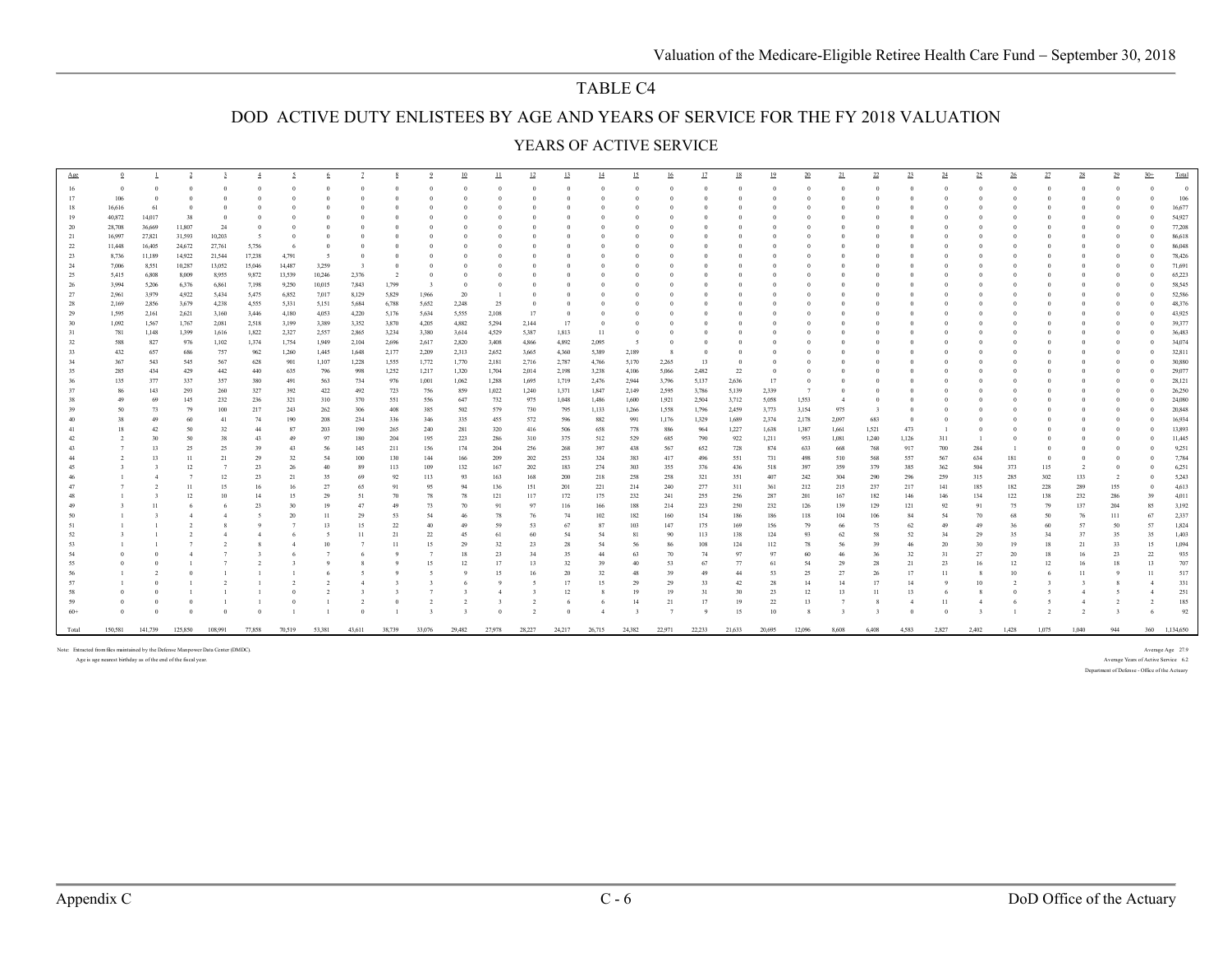#### DOD ACTIVE DUTY OFFICERS AND ENLISTEES BY AGE AND YEARS OF SERVICE FOR THE FY 2018 VALUATION

#### YEARS OF ACTIVE SERVICE

| Age      | $\bf{0}$         |                                | $\overline{2}$   | $\overline{\mathbf{3}}$ | $\overline{4}$  | 5              |                                                                                                              | $7\phantom{.0}$         | 8                    | 9                    | 10                   | $\overline{11}$      | 12                   | 13                   | 14                   | 15                   | 16                   | 17                   | 18                   | 19                   | 20                                        | $\overline{21}$ | $\overline{22}$         | $\overline{23}$ | 24                   | 25         | $\overline{26}$         | 27         | 28                           | $\overline{29}$                  | $30+$      | Total            |
|----------|------------------|--------------------------------|------------------|-------------------------|-----------------|----------------|--------------------------------------------------------------------------------------------------------------|-------------------------|----------------------|----------------------|----------------------|----------------------|----------------------|----------------------|----------------------|----------------------|----------------------|----------------------|----------------------|----------------------|-------------------------------------------|-----------------|-------------------------|-----------------|----------------------|------------|-------------------------|------------|------------------------------|----------------------------------|------------|------------------|
| 16       | $\Omega$         | $\Omega$                       | $\Omega$         | $\theta$                | $\theta$        | $\Omega$       |                                                                                                              | $\Omega$                | $\Omega$             | $\Omega$             | $\Omega$             | $\Omega$             | $\theta$             | $\theta$             | $\Omega$             | $\theta$             | $\theta$             | $\Omega$             | $\Omega$             | $\Omega$             | $\theta$                                  | $\Omega$        | $\theta$                | $\theta$        | $\Omega$             | $\Omega$   |                         |            | $\theta$                     | $\Omega$                         |            |                  |
| 17       | 106              | $\Omega$                       | $\Omega$         | $\Omega$                |                 |                |                                                                                                              |                         |                      |                      |                      | $\Omega$             | $\Omega$             | $\Omega$             | $\Omega$             | $\Omega$             | $\Omega$             |                      | $\Omega$             | $\Omega$             | $\Omega$                                  |                 |                         |                 | $\Omega$             |            |                         |            | $\Omega$                     |                                  |            | 106              |
| 18       | 16,616           | 61                             | $\Omega$         | $\theta$                |                 | $\Omega$       |                                                                                                              | $\Omega$                | $\Omega$             | $\Omega$             | $\Omega$             | $\Omega$             | $\Omega$             | $\theta$             | $\Omega$             | $\Omega$             | $\theta$             | $\Omega$             | $\Omega$             | $\Omega$             | $\theta$                                  | $\Omega$        | $\Omega$                |                 | $\Omega$             |            |                         |            | $\Omega$                     | $\Omega$                         |            | 16,677           |
| 19       | 40,874           | 14,017                         | 38               | $\theta$                | $\Omega$        | $\Omega$       |                                                                                                              |                         | $\Omega$             | $\Omega$             |                      | $\Omega$             | $\Omega$             | $\theta$             | $\Omega$             | $\theta$             | $\theta$             |                      | $\Omega$             |                      | $\theta$                                  |                 | $\Omega$                |                 | $\Omega$             |            |                         |            | $\Omega$                     | $\Omega$                         |            | 54,929           |
| 20       | 28,713           | 36,671                         | 11,812           | 24                      |                 | $\Omega$       |                                                                                                              |                         | $\Omega$             | $\Omega$             |                      | $\mathbf{0}$         | $\Omega$             | $\Omega$             | $\Omega$             | $\Omega$             | $\Omega$             |                      | $\Omega$             |                      | $\theta$                                  |                 |                         |                 | $\Omega$             |            |                         |            | $\Omega$                     | $\mathbf{0}$                     |            | 77,220           |
| 21       | 17,033           | 27,830                         | 31,597           | 10,204                  | -5              | $\Omega$       |                                                                                                              |                         | $\Omega$             | $\mathbf{0}$         |                      | $\Omega$             | $\Omega$             | $\theta$             | $\Omega$             | $\Omega$             | $\theta$             |                      | $\Omega$             |                      | $\theta$                                  |                 | $\Omega$                |                 | $\Omega$             |            |                         |            | $\theta$                     | $\mathbf{0}$                     |            | 86,670           |
| 22<br>23 | 13,697<br>12,995 | 16,472<br>13,686               | 24,700<br>15,010 | 27,768<br>21,579        | 5,758<br>17,246 | -6<br>4,799    | -5                                                                                                           | $\Omega$<br>$\Omega$    | $\Omega$<br>$\Omega$ | $\Omega$<br>$\Omega$ | $\Omega$<br>$\theta$ | $\Omega$<br>$\Omega$ | $\Omega$<br>$\Omega$ | $\theta$<br>$\theta$ | $\Omega$<br>$\Omega$ | $\Omega$<br>$\Omega$ | $\theta$<br>$\theta$ | $\Omega$<br>$\Omega$ | $\Omega$<br>$\Omega$ | $\Omega$<br>$\Omega$ | $\theta$<br>$\theta$                      | $\Omega$        | $\Omega$<br>$\Omega$    |                 | $\Omega$<br>$\Omega$ |            |                         |            | $\Omega$<br>$\Omega$         | $\Omega$<br>$\Omega$             |            | 88,402<br>85,320 |
| 24       | 9,015            | 13,334                         | 12,533           | 13,126                  | 15,072          | 14,517         | 3,266                                                                                                        | $\overline{\mathbf{3}}$ | $\mathbf{0}$         | $\mathbf{0}$         | $\Omega$             | $\mathbf{0}$         | $\Omega$             | $\theta$             | $\Omega$             | $\theta$             | $\theta$             | $\Omega$             | $\Omega$             | $\Omega$             | $\theta$                                  |                 | $\Omega$                |                 | $\Omega$             |            |                         |            | $\theta$                     | $\Omega$                         |            | 80,866           |
| 25       | 6,198            | 9,292                          | 12,252           | 11,243                  | 9,960           | 13,582         | 10,280                                                                                                       | 2,393                   | $\overline{2}$       | $\bf{0}$             | $\Omega$             | $\mathbf{0}$         | $\mathbf{0}$         | $\overline{0}$       | $\theta$             | $\Omega$             | $\theta$             | $\theta$             | $\Omega$             | $\Omega$             | $\overline{0}$                            | $\Omega$        | $\theta$                |                 | $\Omega$             |            |                         |            | $\mathbf{0}$                 | $\bf{0}$                         |            | 75,202           |
| 26       | 4,658            | 6,262                          | 8,583            | 11,145                  | 9,202           | 9,335          | 10,068                                                                                                       | 7,908                   | 1,825                | 3                    | $\mathbf{0}$         | $\mathbf{0}$         | $\Omega$             | $\theta$             | $\Omega$             | $\Omega$             | $\theta$             | $\Omega$             | $\Omega$             | $\Omega$             | $\theta$                                  |                 | $\Omega$                |                 | $\Omega$             |            |                         |            | $\mathbf{0}$                 | $\Omega$                         |            | 68,989           |
| $27\,$   | 3,611            | 4,785                          | 5,853            | 7,832                   | 9,373           | 8,689          | 7,127                                                                                                        | 8,198                   | 5,890                | 2,008                | 21                   |                      | $\overline{0}$       | $\ddot{\phantom{0}}$ | $\theta$             | $\mathbf{0}$         | $\theta$             | $\Omega$             | $\theta$             |                      | $\theta$                                  |                 |                         |                 | $\Omega$             |            |                         |            | $\mathbf{0}$                 | $\mathbf{0}$                     |            | 63,389           |
| 28       | 2,671            | 3,690                          | 4,489            | 5,207                   | 6,641           | 8,994          | 6,969                                                                                                        | 5,812                   | 6,905                | 5,753                | 2,311                | 25                   | $\overline{0}$       | $\ddot{\phantom{0}}$ | $\theta$             | $\Omega$             | $\theta$             |                      |                      |                      | $\theta$                                  |                 |                         |                 | $\Omega$             |            |                         |            | $\Omega$                     | $\Omega$                         |            | 59,468           |
| 29       | 1,964            | 2,691                          | 3,453            | 3,901                   | 4,282           | 6,157          | 7,532                                                                                                        | 5,763                   | 5,335                | 5,749                | 5,703                | 2,209                | 18                   | $\Omega$             | $\Omega$             | $\Omega$             | $\theta$             | $\Omega$             | $\Omega$             | $\Omega$             | $\Omega$                                  | $\Omega$        | $\Omega$                |                 | $\Omega$             |            |                         |            | $\Omega$                     | $\Omega$                         |            | 54,756           |
| 30       | 1,383            | 1,983                          | 2,309            | 2,817                   | 3,183           | 4,068          | 5,205                                                                                                        | 6,293                   | 5,246                | 4,364                | 5,036                | 5,505                | 2,286                | 20                   | $\Omega$             | $\Omega$             | $\theta$             |                      | $\Omega$             | $\Omega$             | $\theta$                                  |                 | $\Omega$                |                 | $\Omega$             |            |                         |            | $\Omega$                     | $\Omega$                         |            | 49,698           |
| 31       | 992              | 1,443                          | 1,843            | 2,122                   | 2,504           | 3,081          | 3,440                                                                                                        | 4,483                   | 5,799                | 4,717                | 3,815                | 4,740                | 5,714                | 1,992                | 13                   | $\theta$             | $\theta$             | $\Omega$             | $\Omega$             | $\Omega$             | $\overline{0}$                            |                 | $\Omega$                |                 | $\Omega$             |            |                         |            | $\Omega$                     | $\mathbf{0}$                     |            | 46,699           |
| 32       | 731              | 1,049                          | 1,249            | 1,498                   | 1,846           | 2,499          | 2,663                                                                                                        | 2,977                   | 4,226                | 5,177                | 4,100                | 3,649                | 5,160                | 5,276                | 2,317                | $\overline{9}$       | $\theta$             | $\Omega$             | $\Omega$             | $\Omega$             | $\theta$                                  |                 | $\theta$                |                 | $\Omega$             |            |                         |            | $\Omega$                     | $\Omega$                         |            | 44,425           |
| 33       | 555              | 843                            | 930              | 1,033                   | 1,337           | 1,765          | 2,141                                                                                                        | 2,369                   | 3,026                | 3,627                | 4,680                | 3,980                | 3,941                | 4,710                | 5,919                | 2,458                | 10                   | $\overline{2}$       | $\overline{0}$       | $\Omega$             | $\theta$                                  | $\Omega$        | $\theta$                |                 | $\Omega$             |            |                         |            | $\mathbf{0}$                 | $\overline{0}$                   |            | 43,326           |
| 34       | 463              | 654                            | 707              | 753                     | 879             | 1,287          | 1,619                                                                                                        | 1,880                   | 2,263                | 2,593                | 2,981                | 4,397                | 3,996                | 3,119                | 5,242                | 5,732                | 2,617                | 19                   | $\Omega$             |                      | $\theta$                                  |                 |                         |                 | $\Omega$             |            |                         |            | $\Omega$                     | $\Omega$                         |            | 41,201           |
| 35       | 353              | 549                            | 570              | 591                     | 629             | 882            | 1,140                                                                                                        | 1,452                   | 1,893                | 1,810                | 1,991                | 2,860                | 4,118                | 3,359                | 3,640                | 4,603                | 5,670                | 2,819                | 27                   | $\Omega$             | $\theta$                                  |                 |                         |                 | $\Omega$             |            |                         |            | $\Omega$                     | $\Omega$                         |            | 38,956           |
| 36       | 178              | 448                            | 434              | 483                     | 528             | 698            | 808                                                                                                          | 1,099                   | 1,436                | 1,608                | 1,625                | 1,901                | 2,794                | 3,716                | 3,690                | 3,382                | 4,270                | 5,800                | 3,018                | $22\,$               | $\theta$                                  | $\Omega$        | $\theta$<br>$\theta$    |                 | $\Omega$<br>$\Omega$ |            |                         |            | $\theta$<br>$\theta$         | $\theta$<br>$\Omega$             |            | 37,938           |
| 37<br>38 | 135<br>78        | 194                            | 381<br>195       | 361<br>309              | 423<br>325      | 542<br>447     | 638<br>453                                                                                                   | 743<br>550              | 1,059<br>782         | 1,161                | 1,378<br>1,009       | 1,541<br>1,246       | 1,816<br>1,514       | 2,436                | 3,691<br>2,594       | 3,311<br>3,354       | 2,968<br>3,073       | 4,242<br>2,885       | 5,834<br>4,201       | 2,747<br>5,728       | 11<br>1,933                               | $\Omega$<br>5   | $\overline{0}$          |                 | $\Omega$             |            |                         |            |                              |                                  | $\Omega$   | 35,612<br>33,312 |
| 39       | 71               | 108<br>107                     | 112              | 152                     | 268             | 340            | 396                                                                                                          | 451                     | 607                  | 882<br>615           | 763                  | 927                  | 1,173                | 1,641<br>1,338       | 1,864                | 2,417                | 3,209                | 2,871                | 2,913                | 4,315                | 3,820                                     | 1,285           | $\overline{\mathbf{3}}$ | $\theta$        | $\Omega$             |            |                         |            | $\mathbf{0}$<br>$\mathbf{0}$ | $\overline{0}$<br>$\overline{0}$ |            | 30,016           |
| 40       | 65               | 71                             | 99               | 75                      | 123             | 257            | 299                                                                                                          | 347                     | 485                  | 502                  | 550                  | 703                  | 915                  | 1,014                | 1,426                | 1,657                | 2,205                | 2,972                | 2,799                | 2,733                | 2,579                                     | 2,624           | 892                     |                 | $\Omega$             |            |                         |            | $\mathbf{0}$                 | $\mathbf{0}$                     |            | 25,393           |
| 41       | 42               | 72                             | 84               | 62                      | 85              | 136            | 272                                                                                                          | 280                     | 381                  | 372                  | 448                  | 474                  | 659                  | 798                  | 1,120                | 1,339                | 1,565                | 1,969                | 2,848                | 2,698                | 1,699                                     | 2,052           | 1,905                   | 628             | $\mathbf{3}$         |            |                         |            | $\Omega$                     | $\Omega$                         |            | 21,992           |
| 42       | 24               | 52                             | 84               | 69                      | 68              | 95             | 140                                                                                                          | 250                     | 283                  | 284                  | 333                  | 424                  | 508                  | 629                  | 838                  | 974                  | 1,180                | 1,411                | 1,916                | 2,688                | 1,779                                     | 1.393           | 1,588                   | 1,455           | 438                  |            | $\Omega$                |            | $\Omega$                     | $\Omega$                         |            | 18,907           |
| 43       | 14               | 37                             | 44               | 52                      | 66              | 82             | 112                                                                                                          | 204                     | 285                  | 229                  | 264                  | 307                  | 395                  | 457                  | 663                  | 773                  | 1,008                | 1,120                | 1,297                | 1,827                | 1,778                                     | 1,447           | 1,054                   | 1,198           | 1,001                | 420        | $\overline{\mathbf{3}}$ |            | $\theta$                     | $\Omega$                         |            | 16,138           |
| 44       | 10               | 34                             | 29               | 46                      | 71              | 59             | 94                                                                                                           | 151                     | 213                  | 207                  | 248                  | 313                  | 321                  | 398                  | 542                  | 664                  | 742                  | 935                  | 1,034                | 1,257                | 1,229                                     | 1,456           | 1,244                   | 768             | 817                  | 906        | 288                     |            | $\theta$                     | $\theta$                         |            | 14,075           |
| 45       | 11               | 16                             | 25               | $22\,$                  | 50              | 53             | 58                                                                                                           | 124                     | 162                  | 170                  | 201                  | 245                  | 313                  | 316                  | 447                  | 500                  | 627                  | 683                  | 832                  | 983                  | 830                                       | 937             | 1,236                   | 992             | 562                  | 752        | 636                     | 217        | $\overline{2}$               | $\mathbf{0}$                     |            | 12,001           |
| 46       | $\sim$           | $\sim$                         | 14               | 24                      | 41              | 47             | 68                                                                                                           | 106                     | 137                  | 163                  | 154                  | 228                  | 254                  | 306                  | 374                  | 419                  | 483                  | 569                  | 640                  | 796                  | 591                                       | 686             | 848                     | 1,112           | 798                  | 503        | 508                     | 529        | 260                          | 2                                |            | 10,673           |
| 47       | 14               | 11                             | 17               | 23                      | 34              | 34             | 60                                                                                                           | 96                      | 134                  | 147                  | 141                  | 188                  | 234                  | 321                  | 325                  | 360                  | 433                  | 479                  | 542                  | 620                  | 497                                       | 538             | 595                     | 700             | 923                  | 728        | 370                     | 394        | 521                          | 268                              |            | 9,750            |
| 48       |                  | 11                             | 17               | 21                      | 26              | 36             | 69                                                                                                           | 90                      | 114                  | 113                  | 139                  | 182                  | 184                  | 261                  | 298                  | 359                  | 404                  | 417                  | 467                  | 558                  | 395                                       | 403             | 478                     | 453             | 616                  | 858        | 593                     | 292        | 393                          | 518                              | 135        | 8,908            |
| 49       | $\overline{4}$   | 15                             | 12               | 12                      | 31              | 42             | 44                                                                                                           | 76                      | 85                   | 114                  | 124                  | 137                  | 173                  | 185                  | 267                  | 316                  | 351                  | 357                  | 411                  | 407                  | 298                                       | 311             | 312                     | 327             | 353                  | 504        | 583                     | 461        | 264                          | 352                              | 289        | 7,217            |
| 50       | $\overline{4}$   | $\overline{4}$<br>$\mathbf{R}$ |                  | 12<br>11                | 12<br>20        | 34<br>14       | 24<br>27                                                                                                     | 44<br>24                | 75<br>39             | 87                   | 78                   | 109                  | 134                  | 133<br>112           | 180<br>147           | 282<br>161           | 291                  | 270                  | 338                  | 296<br>271           | 248                                       | 209<br>162      | 235<br>164              | 229<br>155      | 236<br>140           | 287        | 385                     | 450<br>314 | 375<br>364                   | 200<br>288                       | 327<br>301 | 5,595            |
| 51<br>52 |                  | $\mathbf{3}$                   |                  | $\mathbf{\hat{z}}$      | 10              | 12             | 17                                                                                                           | 22                      | 38                   | 66<br>48             | 84<br>72             | 91<br>94             | 88<br>90             | 90                   | 98                   | 150                  | 248<br>174           | 299<br>201           | 286<br>232           | 211                  | 176<br>161                                | 112             | 118                     | 127             | 127                  | 204<br>128 | 195<br>152              | 182        | 214                          | 340                              | 331        | 4,464<br>3,572   |
| 53       |                  | $\mathbf{3}$                   |                  | 5                       | 13              | $10\,$         | 18                                                                                                           | 23                      | 23                   | 26                   | 52                   | 52                   | 53                   | 60                   | 98                   | 102                  | 125                  | 154                  | 207                  | 185                  | 135                                       | 107             | 84                      | 111             | 64                   | 108        | 116                     | 112        | 108                          | 221                              | 360        | 2,745            |
| 54       |                  |                                |                  | 9                       |                 | 12             | 13                                                                                                           | 15                      | 18                   | 21                   | 29                   | 46                   | 58                   | 61                   | 78                   | 117                  | 115                  | 130                  | 151                  | 161                  | 104                                       | 92              | 75                      | 86              | 77                   | 73         | 81                      | 81         | 92                           | 98                               | 356        | 2,272            |
| 55       |                  | $\Omega$                       |                  | $\boldsymbol{8}$        |                 | 5              | 16                                                                                                           | 16                      | 26                   | 24                   | 20                   | 32                   | 25                   | 51                   | 64                   | 75                   | 89                   | 101                  | 118                  | 99                   | 94                                        | 65              | 58                      | 56              | 51                   | 37         | 48                      | 62         | 68                           | 81                               | 261        | 1,661            |
| 56       | $\mathcal{D}$    |                                |                  |                         |                 |                | 10                                                                                                           | 10                      | 16                   | 12                   | 20                   | 23                   | 27                   | 37                   | 52                   | 73                   | 66                   | 79                   | 84                   | 104                  | 57                                        | 52              | 55                      | 45              | 33                   | 45         | 35                      | 37         | 45                           | 52                               | 198        | 1,282            |
| 57       |                  |                                | 3                | $\overline{4}$          |                 | $\overline{4}$ |                                                                                                              | -6                      | $\overline{9}$       | 8                    | 14                   | 16                   | 17                   | 23                   | 28                   | 52                   | 43                   | 67                   | 72                   | 67                   | 28                                        | 25              | 42                      | 33              | 24                   | 26         | 21                      | 39         | 25                           | 45                               | 144        | 901              |
| 58       |                  | $\Omega$                       |                  |                         |                 |                | $\sim$                                                                                                       |                         | $\overline{4}$       | 13                   | $\overline{9}$       | 10                   | 15                   | 23                   | 20                   | 31                   | 27                   | 41                   | 59                   | 51                   | 33                                        | 31              | 25                      | 28              | 20                   | 30         | 19                      | 19         | 19                           | 24                               | 116        | 689              |
| 59       |                  | $\Omega$                       | $\Omega$         |                         |                 | $\Omega$       | $\overline{4}$                                                                                               | $\overline{\mathbf{3}}$ | 2                    | 2                    | 3                    | 10                   | -6                   | 8                    | 17                   | 23                   | 30                   | 34                   | 40                   | 43                   | 25                                        | 15              | 21                      | -8              | 21                   | 17         | 26                      | 16         | 11                           | 12                               | 79         | 480              |
| $60+$    | $\Omega$         | $\Omega$                       | $\mathcal{L}$    |                         |                 | $\gamma$       | -5                                                                                                           | $\overline{\mathbf{3}}$ | $\mathcal{R}$        | $\tau$               | $\mathbf{\hat{z}}$   | $\mathbf{Q}$         | 11                   | 11                   | 15                   | 19                   | 25                   | 29                   | 41                   | 44                   | 36                                        | 23              | 30                      | 25              | 13                   | 26         | 29                      | 22         | 25                           | 28                               | 130        | 626              |
| Total    |                  |                                |                  |                         |                 |                | 163,306 156,512 139,524 122,620 90,134 82,627 65,113 54,275 48,828 42,679 38,406 36,676 37,011 32,901 36,068 |                         |                      |                      |                      |                      |                      |                      |                      |                      |                      |                      |                      |                      | 33,712 32,046 30,955 30,405 28,910 18,536 | 14,031          | 11,065                  | 8,539           | 6.319 5,655          |            | 4,090                   | 3,227      | 2,789                        | 2,531                            | 3.029      | 1,382,518        |

Note: Extracted from files maintained by the Defense Manpower Data Center (DMDC).

Age is age nearest birthday as of the end of the fiscal year.

Average Age 29.3 Average Years of Active Service 7.1 Department of Defense - Office of the Actuary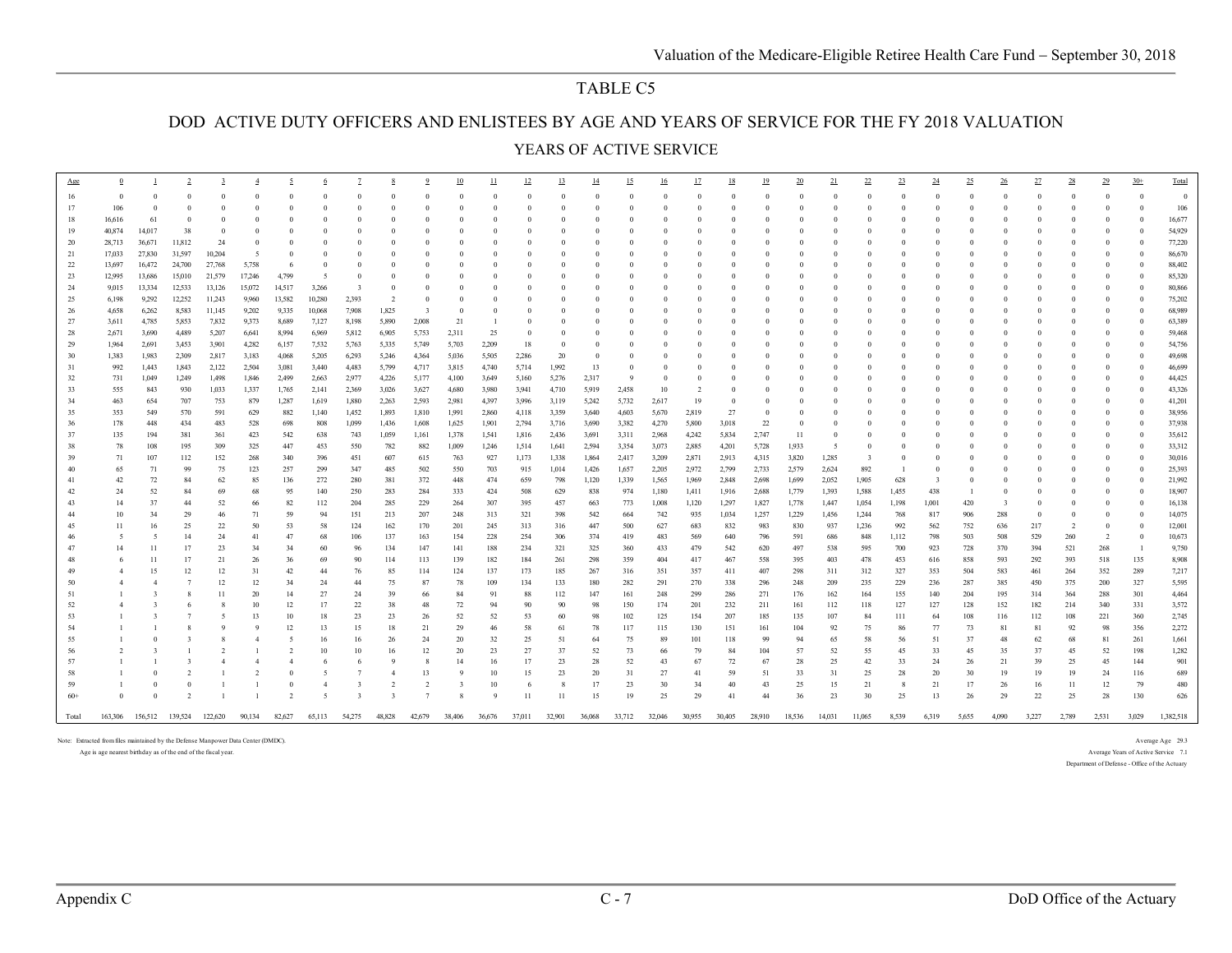#### DOD SELECTED RESERVE OFFICERS BY AGE AND YEARS OF SERVICE FOR THE FY 2018 VALUATION

|          |                              |                                         |                                |                     |                     |                              |                                            |                                  |                     |                  |                     |                     |                     | CONIFECTED FAT ENTINT DASE DATE (FEBD) TEANS OF SENVICE |                              |                     |                  |                   |                     |                  |                 |                  |
|----------|------------------------------|-----------------------------------------|--------------------------------|---------------------|---------------------|------------------------------|--------------------------------------------|----------------------------------|---------------------|------------------|---------------------|---------------------|---------------------|---------------------------------------------------------|------------------------------|---------------------|------------------|-------------------|---------------------|------------------|-----------------|------------------|
| Age      | $\boldsymbol{0}$             | $\mathbf{1}$                            | $\overline{2}$                 | $\overline{3}$      | $\overline{4}$      | $\overline{2}$               | $6\phantom{.}6$                            | $\mathcal{I}$                    | $\underline{8}$     | $\overline{9}$   | 10                  | $11\,$              | 12                  | 13                                                      | 14                           | 15                  | 16               | 17                | 18                  | 19               | 20              | $0 - 20$         |
| 16       | $\boldsymbol{0}$             | $\bf{0}$                                | $\boldsymbol{0}$               | $\mathbf{0}$        | $\boldsymbol{0}$    | $\mathbf{0}$                 | $\boldsymbol{0}$                           | $\bf{0}$                         | $\boldsymbol{0}$    | $\boldsymbol{0}$ | $\boldsymbol{0}$    | $\bf 0$             | $\mathbf{0}$        | $\mathbf{0}$                                            | $\mathbf{0}$                 | $\boldsymbol{0}$    | $\boldsymbol{0}$ | $\bf{0}$          | $\boldsymbol{0}$    | $\boldsymbol{0}$ | $\theta$        | $\boldsymbol{0}$ |
| 17       | $\bf{0}$                     | $\mathbf{0}$                            | $\bf{0}$                       | $\Omega$            | $\theta$            | $\theta$                     | $\theta$                                   | $\mathbf{0}$                     | $\mathbf{0}$        | $\mathbf{0}$     | $\theta$            | $\mathbf{0}$        | $\bf{0}$            | $\theta$                                                | $\mathbf{0}$                 | $\mathbf{0}$        | $\boldsymbol{0}$ | $\mathbf{0}$      | $\mathbf{0}$        | $\bf{0}$         | $\mathbf{0}$    | $\boldsymbol{0}$ |
| 18       | $\mathbf{0}$                 | $\Omega$                                | $\mathbf{0}$                   | $\Omega$            | $\theta$            | $\Omega$                     | $\theta$                                   | $\mathbf{0}$                     | $\mathbf{0}$        | $\mathbf{0}$     | $\theta$            | $\Omega$            | $\theta$            | $\theta$                                                | $\Omega$                     | $\Omega$            | $\theta$         | $\Omega$          | $\Omega$            | $\mathbf{0}$     | $\theta$        | $\boldsymbol{0}$ |
| 19       | $\Omega$                     | $\mathbf{0}$                            | $\overline{1}$                 |                     | $\Omega$            | $\Omega$                     | $\theta$                                   | $\Omega$                         | $\Omega$            | $\mathbf{0}$     | $\mathbf{0}$        | $\Omega$            | $\Omega$            | $\theta$                                                | $\Omega$                     | $\theta$            | $\theta$         | $\theta$          | $\Omega$            | $\Omega$         | $\theta$        | $\mathbf{1}$     |
| 20       | 8                            | 14                                      | $7\phantom{.0}$                | $\Omega$            | $\boldsymbol{0}$    | $\Omega$                     | $\Omega$                                   | $\mathbf{0}$                     | $\Omega$            | $\theta$         | $\Omega$            | $\mathbf{0}$        | $\overline{0}$      | $\theta$                                                | $\Omega$                     | $\mathbf{0}$        | $\theta$         | $\theta$          | $\Omega$            | $\mathbf{0}$     | $\theta$        | $29\,$           |
| 21       | 10                           | 29                                      | 28                             | 14                  | 5                   | $\mathbf{0}$                 | $\mathbf{0}$                               | $\Omega$                         | $\mathbf{0}$        | $\theta$         | $\bf{0}$            | $\bf{0}$            | $\theta$            | $\bf{0}$                                                | $\Omega$                     | $\bf{0}$            | $\mathbf{0}$     | $\bf{0}$          | $\Omega$            | $\mathbf{0}$     | $\theta$        | 86               |
| 22       | 78                           | 36                                      | 116                            | 165                 | 64                  | 13                           | $\bf{0}$                                   | $\bf{0}$                         | $\bf{0}$            | $\mathbf{0}$     | $\bf{0}$            | $\bf{0}$            | $\bf{0}$            | $\bf{0}$                                                | $\Omega$                     | $\mathbf{0}$        | $\bf{0}$         | $\bf{0}$          | $\bf{0}$            | $\bf{0}$         | $\theta$        | 473              |
| 23       | 152                          | 156                                     | 187                            | 316                 | 266                 | 149                          | 19                                         | $\bf{0}$                         | $\boldsymbol{0}$    | $\mathbf{0}$     | $\bf{0}$            | $\Omega$            | $\mathbf{0}$        | $\mathbf{0}$                                            | $\theta$                     | $\bf{0}$            | $\theta$         | $\bf{0}$          | $\Omega$            | $\bf{0}$         | $\Omega$        | 1,245            |
| 24       | 107                          | 290                                     | 238                            | 228                 | 398                 | 394                          | 171                                        | 24                               | $\boldsymbol{0}$    | $\mathbf{0}$     | $\bf{0}$            | $\bf{0}$            | $\bf{0}$            | $\theta$                                                | $\Omega$                     | $\mathbf{0}$        | $\theta$         | $\Omega$          | $\Omega$            | $\bf{0}$         | $\Omega$        | 1,850            |
| 25       | 56                           | 173                                     | 325                            | 307                 | 293                 | 460                          | 326                                        | 174                              | 11                  | $\mathbf{0}$     | $\bf{0}$            |                     | $\theta$            | $\bf{0}$                                                | $\Omega$                     | $\theta$            | $\mathbf{0}$     | $\bf{0}$          | $\Omega$            | $\Omega$         | $\theta$        | 2,125            |
| 26       | 44                           | 90                                      | 211                            | 469                 | 440                 | 300                          | 390                                        | 336                              | 157                 | $7\phantom{.0}$  | $\bf{0}$            | $\mathbf{0}$        | $\overline{0}$      | $\theta$                                                | $\Omega$                     | $\bf{0}$            | $\mathbf{0}$     | $\theta$          | $\Omega$            | $\bf{0}$         | $\Omega$        | 2,444            |
| 27       | 44                           | 90                                      | 144                            | 287                 | 667                 | 420                          | 277                                        | 417                              | 308                 | 176              | 26                  | $\mathbf{0}$        | $\mathbf{0}$        | $\theta$                                                | $\Omega$                     | $\theta$            | $\theta$         | $\Omega$          | $\Omega$            | $\mathbf{0}$     | $\Omega$        | 2,856            |
| 28       | 53                           | 76                                      | 122                            | 170                 | 355                 | 621                          | 494                                        | 321                              | 378                 | 268              | 201                 | 30                  | $\mathbf{0}$        | $\theta$                                                | $\theta$                     | $\theta$            | $\theta$         | $\theta$          | $\Omega$            | $\theta$         | $\theta$        | 3,090            |
| 29       | 53                           | 81                                      | 113                            | 157                 | 232                 | 382                          | 667                                        | 522                              | 356                 | 326              | 280                 | 195                 | 34                  | $\mathbf{0}$                                            | $\theta$                     | $\theta$            | $\theta$         | $\theta$          | $\Omega$            | $\theta$         | $\theta$        | 3,398            |
| 30       | 63                           | 84                                      | 97                             | 128                 | 176                 | 234                          | 428                                        | 741                              | 516                 | 292              | 291                 | 286                 | 242                 | 29                                                      | $\theta$                     | $\theta$            | $\theta$         | $\theta$          | $\Omega$            | $\theta$         | $\theta$        | 3,608            |
| 31       | 43                           | 79                                      | 103                            | 121                 | 156                 | 222                          | 296                                        | 451                              | 682                 | 514              | 270                 | 299                 | 369                 | 208                                                     | 44                           | $\bf{0}$            | $\mathbf{0}$     | $\theta$          | $\mathbf{0}$        | $\mathbf{0}$     | $\theta$        | 3,859            |
| 32       | 57                           | 53                                      | 91                             | 122                 | 162                 | 189                          | 256                                        | 320                              | 431                 | 634              | 483                 | 288                 | 343                 | 279                                                     | 270                          | 32                  | $\bf{0}$         | $\mathbf{0}$      | $\Omega$            | $\mathbf{0}$     | $\theta$        | 4,011            |
| 33       | 41                           | 75                                      | 68                             | 89                  | 123                 | 158                          | 194                                        | 271                              | 310                 | 380              | 621                 | 548                 | 283                 | 306                                                     | 404                          | 362                 | 53               | $\mathbf{0}$      | $\mathbf{0}$        | $\mathbf{0}$     | $\theta$        | 4,286            |
| 34       | 45                           | 72                                      | 65                             | 76                  | 118                 | 141                          | 182                                        | 230                              | 250                 | 264              | 377                 | 752                 | 583                 | 282                                                     | 325                          | 438                 | 423              | 59                | $\bf{0}$            | $\mathbf{0}$     | $\theta$        | 4,682            |
| 35       | 36                           | 56                                      | 64                             | 69                  | 116                 | 134                          | 171                                        | 192                              | 210                 | 229              | 207                 | 364                 | 786                 | 561                                                     | 281                          | 373                 | 492              | 486               | 62                  | $\mathbf{0}$     | $\theta$        | 4,889            |
| 36       | 31                           | 59                                      | 49                             | 59                  | 52                  | 98                           | 135                                        | 171                              | 193                 | 201              | 183                 | 229                 | 379                 | 862                                                     | 598                          | 339                 | 431              | 579               | 459                 | 62               | $\theta$        | 5,169            |
| 37       | 30                           | 39                                      | 48                             | 49                  | 69                  | 94                           | 96                                         | 135                              | 166                 | 189              | 179                 | 164                 | 227                 | 447                                                     | 801                          | 608                 | 346              | 429               | 555                 | 422              | 45              | 5,138            |
| 38       | 29                           | 52                                      | 38                             | 60                  | 62                  | 78                           | 116                                        | 129                              | 135                 | 133              | 149                 | 168                 | 173                 | 220                                                     | 427                          | 786                 | 608              | 311               | 380                 | 461              | 379             | 4,894            |
| 39       | 32                           | 37                                      | 29                             | 39                  | 72                  | 67                           | 92                                         | 103                              | 110                 | 122              | 116                 | 122                 | 182                 | 194                                                     | 269                          | 435                 | 737              | 540               | 283                 | 293              | 407             | 4,281            |
| 40       | 21                           | 40                                      | 28                             | 28                  | 39                  | 64                           | 70                                         | 89                               | 98                  | 121              | 82                  | 87                  | 113                 | 157                                                     | 205                          | 265                 | 381              | 623               | 448                 | 236              | 274             | 3,469            |
| 41       | 19                           | 30                                      | 36                             | 18                  | 32                  | 41                           | 56                                         | 74                               | 67                  | 88               | 65                  | 81                  | 99                  | 140                                                     | 187                          | 220                 | 301              | 380               | 558                 | 391              | 218             | 3,101            |
| 42       | 21                           | 29                                      | 28                             | 21                  | 31                  | 39                           | 41                                         | $71\,$                           | 82                  | 70               | 59                  | 61                  | $90\,$              | 98                                                      | 140                          | 193                 | 246              | 253               | 339                 | 478              | 349             | 2,739            |
| 43       | 17                           | 16                                      | 24                             | $18\,$              | 31                  | 29                           | 36                                         | 53                               | 84                  | 65               | 66                  | 57                  | 65                  | 82                                                      | 106                          | 149                 | 202              | 195               | 216                 | 283              | 412             | 2,206            |
| 44       | 13                           | 15                                      | 23                             | 20                  | 39                  | 30                           | 28                                         | 51                               | 50                  | 64               | 54                  | 52                  | 51                  | 67                                                      | 95                           | 139                 | 164              | 177               | 169                 | 209              | 248             | 1,758            |
| 45       | $\overline{9}$               | 15                                      | 17                             | 10                  | 29                  | 28                           | 41                                         | 47                               | 47                  | 43               | 52                  | 34                  | 50                  | 55                                                      | 69                           | 105                 | 124              | 135               | 148                 | 167              | 159             | 1,384            |
| 46       | $\,$ 8 $\,$                  | 22                                      | 14                             | 11                  | 29                  | 25                           | 32                                         | 56                               | 41                  | 53               | 38                  | 47                  | 50                  | 59                                                      | 60                           | 97                  | 96               | 105               | 119                 | 162              | 144             | 1,268            |
| 47       | 13                           | 13                                      | 14                             | $7\phantom{.0}$     | 23                  | 21                           | 23                                         | 35                               | 50                  | 39               | 37                  | 36                  | 35                  | 46                                                      | 72                           | 96                  | 106              | 92                | 114                 | 101              | 122             | 1,095            |
| 48       | 12                           | 15                                      | 15                             | 8                   | 13                  | 18                           | 30                                         | 55                               | 33                  | 56               | 45                  | 37                  | 38                  | 56                                                      | 56                           | 95                  | 93               | 107               | 101                 | 105              | 121             | 1,109            |
| 49       | 6                            | 10                                      | 10                             | $\tau$              | 12                  | 15                           | 27                                         | 38                               | 38                  | 42               | 42                  | 35                  | 32                  | 48                                                      | 59                           | 68                  | 88               | 72                | 81                  | 76               | 81              | 887              |
| 50       | 3                            | $\overline{4}$                          | 9                              | 14                  | 19                  | 15                           | 14                                         | 25                               | 25                  | 31               | 35                  | 33                  | 33                  | 29                                                      | 39                           | 77                  | 73               | 73                | 66                  | 66               | 92              | 775              |
| 51       | 4                            | 6                                       | 6                              | 9                   | 5                   | $\tau$                       | 11                                         | 29                               | 23                  | $28\,$           | 25                  | 24                  | 31                  | 29                                                      | 29                           | 52                  | 58               | 65                | 59                  | 53               | 53              | 606              |
| 52       | $\mathbf{1}$                 | 6                                       | 5                              | 3                   | $\mathbf{3}$        | 5                            | 12                                         | $20\,$                           | 15                  | 21               | 26                  | 21                  | 14                  | 31                                                      | 24                           | 36                  | 58               | 55                | 57                  | 55               | 54              | 522              |
| 53       | $\bf{0}$                     | $\mathbf{1}$<br>$\overline{\mathbf{3}}$ | 5                              | $\mathbf{0}$<br>5   | $\overline{4}$<br>2 | 11                           | 9                                          | $12\,$<br>17                     | 15                  | 14               | 25                  | 14                  | 15                  | $20\,$                                                  | $22\,$                       | 36                  | 31               | 52                | 60                  | 56               | 46              | 448              |
| 54       | $\overline{c}$               | $\overline{c}$                          | 3<br>1                         |                     |                     | 8                            | 10                                         | 9                                | 15                  | 15               | 17                  | 19<br>8             | 17                  | $10\,$                                                  | 27                           | $27\,$              | 31               | 41                | 48                  | 46               | 45              | 408              |
| 55       | 3                            | $\overline{c}$                          |                                | -1                  | 1                   | $\Omega$                     | 6                                          |                                  | 15                  | 12               | 11                  |                     | 14                  | 12<br>$\overline{9}$                                    | 17                           | 33                  | 33               | 24                | 27                  | 38               | 32<br>39        | 303              |
| 56       | 3<br>$\mathbf{1}$            | $\overline{\mathbf{3}}$                 | $\overline{2}$<br>$\mathbf{1}$ | $\overline{c}$<br>2 | 3<br>3              | -1                           | $7\phantom{.0}$<br>$\overline{\mathbf{3}}$ | 8                                | 17<br>6             | 18<br>13         | 10<br>8             | 5<br>9              | 6<br>8              | 6                                                       | 17<br>9                      | $22\,$<br>12        | $27\,$<br>21     | 28<br>25          | 23<br>25            | 25<br>21         |                 | 273<br>212       |
| 57       | 3                            | -1                                      | 5                              | 1                   | $\overline{c}$      | -1                           | $\overline{2}$                             | 7<br>5                           | $7\phantom{.0}$     | $7\phantom{.0}$  | 11                  |                     | 9                   | 9                                                       | 10                           | 9                   |                  | 22                |                     | 25               | 28              | 184              |
| 58       | $\overline{2}$               | $\mathbf{1}$                            | 3                              |                     | $\overline{c}$      | 3                            | 6                                          | 6                                |                     | $\overline{2}$   | 8                   | 3                   | 5                   | 6                                                       |                              |                     | 15<br>8          | 9                 | 22<br>12            | 17               | 15<br>20        | 147              |
| 59       |                              |                                         |                                | 3                   |                     |                              |                                            |                                  | 6                   |                  |                     | 6                   |                     |                                                         | 11                           | 11                  |                  |                   |                     |                  |                 |                  |
| 60       | $\mathbf{1}$<br>$\mathbf{0}$ | $\overline{c}$<br>3                     | 4                              | 1<br>$\Omega$       | 2<br>2              | $\overline{c}$               | 2<br>$\overline{3}$                        | $\overline{4}$                   | $\overline{3}$<br>2 | $\overline{4}$   | 5<br>$\overline{2}$ | 2<br>$\overline{2}$ | 5<br>$\overline{2}$ | $\overline{4}$<br>$\overline{2}$                        | 8                            | 11                  | 9<br>8           | $\tau$<br>$\bf 8$ | 13                  | 10               | 21              | 120              |
| 61       | $\mathbf{0}$                 | $\overline{c}$                          | $\overline{4}$<br>$\bf{0}$     | $\mathbf{0}$        | $\mathbf 2$         | $\mathbf{0}$<br>$\mathbf{1}$ | 2                                          | $\overline{4}$<br>$\overline{2}$ | $\overline{2}$      | 3<br>3           | 5                   | $\bf{0}$            | $\overline{4}$      | $\mathbf{1}$                                            | 6<br>$\overline{\mathbf{3}}$ | 8<br>$\overline{4}$ |                  | 3                 | 5<br>$\overline{4}$ | 6<br>5           | 6<br>5          | 76<br>54         |
| 62<br>63 | $\overline{c}$               | $\overline{\mathbf{3}}$                 | $\tau$                         | $\overline{4}$      | $\overline{4}$      | $\overline{4}$               | $\overline{7}$                             | 13                               | 12                  | 13               | $\overline{4}$      | $7\phantom{.0}$     | $\overline{2}$      | $\overline{2}$                                          | $\overline{\mathbf{3}}$      | 9                   | 6<br>13          | 19                | 23                  | 17               | $7\phantom{.0}$ | 175              |
|          |                              |                                         |                                |                     |                     |                              |                                            |                                  |                     |                  |                     |                     |                     |                                                         |                              |                     |                  |                   |                     |                  |                 |                  |
| Total    | 1,176                        | 1,885                                   | 2,408                          | 3,119               | 4,158               | 4,526                        | 4,789                                      | 5,268                            | 4.967               | 4,561            | 4,115               | 4,125               | 4,389               | 4,366                                                   | 4,693                        | 5,147               | 5,282            | 4,974             | 4,476               | 3,886            | 3,422           | 85,734           |

#### COMPLETED PAY ENTRY BASE DATE (PEBD) YEARS OF SERVICE

Note: Extracted from files maintained by the Defense Manpower Data Center (DMDC). Average Age 39.2 Age is age nearest birthday as of the end of the fiscal year. Average PEBD Years of Service 14.8

Department of Defense - Office of the Actuary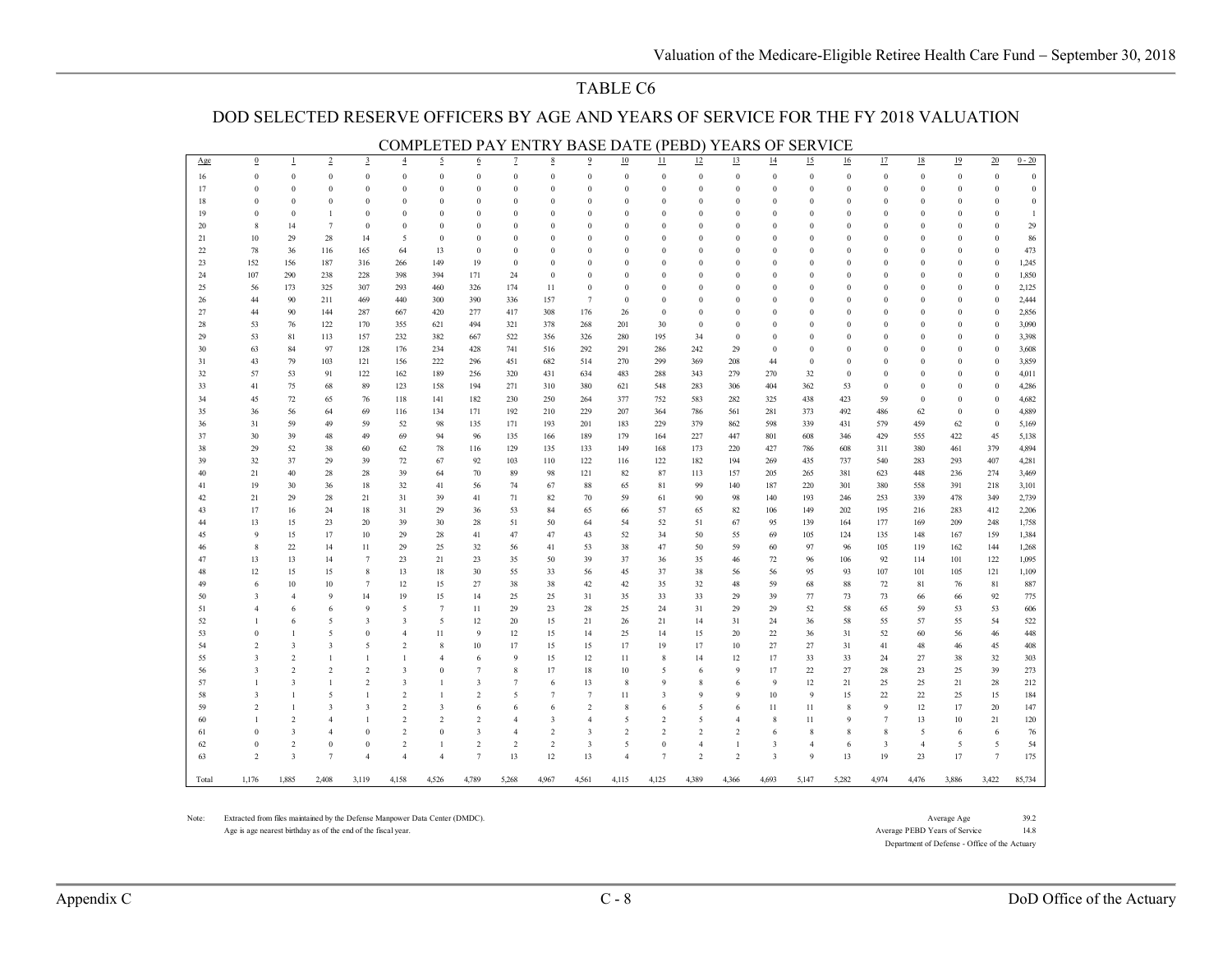### TABLE C6 (CONT'D)

#### DOD SELECTED RESERVE OFFICERS BY AGE AND YEARS OF SERVICE FOR THE FY 2018 VALUATION

| Age      | 21                   | $\overline{22}$          | $\overline{23}$              | $\overline{24}$      | 25                                   | $\underline{26}$     | 27                           | $\overline{28}$      | 29                       | 30                   | 31                       | 32                       | $\overline{33}$              | 34                       | 35                       | 36                   | 37                           | $\frac{38}{5}$               | 39                           | 40                       | 41                       | $21 - 41$                | Total          |
|----------|----------------------|--------------------------|------------------------------|----------------------|--------------------------------------|----------------------|------------------------------|----------------------|--------------------------|----------------------|--------------------------|--------------------------|------------------------------|--------------------------|--------------------------|----------------------|------------------------------|------------------------------|------------------------------|--------------------------|--------------------------|--------------------------|----------------|
| 16       | $\bf{0}$             | $\bf{0}$                 | $\bf{0}$                     | $\boldsymbol{0}$     | $\bf{0}$                             | $\bf{0}$             | $\theta$                     | $\bf{0}$             | $\bf{0}$                 | $\bf{0}$             | $\boldsymbol{0}$         | $\bf{0}$                 | $\bf{0}$                     | $\bf{0}$                 | $\bf{0}$                 | $\boldsymbol{0}$     | $\bf{0}$                     | $\boldsymbol{0}$             | $\mathbf{0}$                 | $\bf{0}$                 | $\bf{0}$                 | $\mathbf{0}$             | $\mathbf{0}$   |
| 17       | $\bf{0}$             | $\bf{0}$                 | $\bf{0}$                     | $\bf{0}$             | $\bf{0}$                             | $\bf{0}$             | $\mathbf{0}$                 | $\bf{0}$             | $\bf{0}$                 | $\bf{0}$             | $\bf{0}$                 | $\bf{0}$                 | $\bf{0}$                     | $\bf{0}$                 | $\mathbf{0}$             | $\bf{0}$             | $\bf{0}$                     | $\boldsymbol{0}$             | $\bf{0}$                     | $\bf{0}$                 | $\bf{0}$                 | $\bf{0}$                 | $\mathbf 0$    |
| 18       | $\mathbf{0}$         | $\bf{0}$                 | $\mathbf{0}$                 | $\bf{0}$             | $\boldsymbol{0}$                     | $\mathbf{0}$         | $\mathbf{0}$                 | $\mathbf{0}$         | $\bf{0}$                 | $\theta$             | $\bf{0}$                 | $\mathbf{0}$             | $\theta$                     | $\bf{0}$                 | $\mathbf{0}$             | $\bf{0}$             | $\bf{0}$                     | $\mathbf{0}$                 | $\bf{0}$                     | $\mathbf{0}$             | $\mathbf{0}$             | $\Omega$                 | $\mathbf{0}$   |
| 19       | $\mathbf{0}$         | $\bf{0}$                 | $\bf{0}$                     | $\bf{0}$             | $\boldsymbol{0}$                     | $\bf{0}$             | $\mathbf{0}$                 | $\bf{0}$             | $\bf{0}$                 | $\bf{0}$             | $\bf{0}$                 | $\bf{0}$                 | $\bf{0}$                     | $\bf{0}$                 | $\mathbf{0}$             | $\bf{0}$             | $\bf{0}$                     | $\bf{0}$                     | $\bf{0}$                     | $\bf{0}$                 | $\bf{0}$                 | $\bf{0}$                 | $\mathbf{1}$   |
| 20       | $\Omega$             | $\bf{0}$                 | $\theta$                     | $\theta$             | $\bf{0}$                             | $\mathbf{0}$         | $\mathbf{0}$                 | $\theta$             | $\bf{0}$                 | $\bf{0}$             | $\bf{0}$                 | $\bf{0}$                 | $\mathbf{0}$                 | $\bf{0}$                 | $\Omega$                 | $\bf{0}$             | $\bf{0}$                     | $\mathbf{0}$                 | $\mathbf{0}$                 | $\bf{0}$                 | $\theta$                 | $\Omega$                 | 29             |
| 21       | $\bf{0}$             | $\mathbf{0}$             | $\mathbf{0}$                 | $\bf{0}$             | $\bf{0}$                             | $\bf{0}$             | $\mathbf{0}$                 | $\mathbf{0}$         | $\mathbf{0}$             | $\bf{0}$             | $\,0\,$                  | $\mathbf{0}$             | $\mathbf{0}$                 | $\mathbf{0}$             | $\mathbf{0}$             | $\bf{0}$             | $\bf{0}$                     | $\mathbf{0}$                 | $\mathbf{0}$                 | $\mathbf{0}$             | $\mathbf{0}$             | $\mathbf{0}$             | 86             |
| 22       | $\bf{0}$             | $\bf{0}$                 | $\mathbf{0}$                 | $\boldsymbol{0}$     | $\bf{0}$                             | $\bf{0}$             | $\boldsymbol{0}$             | $\bf{0}$             | $\bf{0}$                 | $\bf{0}$             | $\bf{0}$                 | $\bf{0}$                 | $\bf{0}$                     | $\bf{0}$                 | $\mathbf{0}$             | $\bf{0}$             | $\boldsymbol{0}$             | $\bf{0}$                     | $\boldsymbol{0}$             | $\bf{0}$                 | $\mathbf{0}$             | $\mathbf{0}$             | 473            |
| 23       | $\bf{0}$             | $\mathbf{0}$             | $\mathbf{0}$                 | $\bf{0}$             | $\mathbf{0}$                         | $\bf{0}$             | $\mathbf{0}$                 | $\mathbf{0}$         | $\bf{0}$                 | $\bf{0}$             | $\,0\,$                  | $\bf{0}$                 | $\mathbf{0}$                 | $\boldsymbol{0}$         | $\mathbf{0}$             | $\bf{0}$             | $\boldsymbol{0}$             | $\mathbf{0}$                 | $\bf{0}$                     | $\mathbf{0}$             | $\mathbf{0}$             | $\mathbf{0}$             | 1,245          |
| 24       | $\bf{0}$             | $\bf{0}$                 | $\bf{0}$                     | $\bf{0}$             | $\boldsymbol{0}$                     | $\bf{0}$             | $\boldsymbol{0}$             | $\bf{0}$             | $\bf{0}$                 | $\bf{0}$             | $\bf{0}$                 | $\bf{0}$                 | $\mathbf{0}$                 | $\bf{0}$                 | $\Omega$                 | $\bf{0}$             | $\bf{0}$                     | $\bf{0}$                     | $\boldsymbol{0}$             | $\bf{0}$                 | $\bf{0}$                 | $\bf{0}$                 | 1,850          |
| 25       | $\bf{0}$<br>$\bf{0}$ | $\mathbf{0}$<br>$\bf{0}$ | $\mathbf{0}$<br>$\mathbf{0}$ | $\bf{0}$<br>$\bf{0}$ | $\boldsymbol{0}$<br>$\boldsymbol{0}$ | $\bf{0}$<br>$\bf{0}$ | $\mathbf{0}$<br>$\mathbf{0}$ | $\theta$<br>$\theta$ | $\mathbf{0}$             | $\bf{0}$<br>$\bf{0}$ | $\mathbf{0}$<br>$\bf{0}$ | $\mathbf{0}$             | $\mathbf{0}$<br>$\mathbf{0}$ | $\mathbf{0}$<br>$\bf{0}$ | $\mathbf{0}$<br>$\Omega$ | $\bf{0}$<br>$\bf{0}$ | $\bf{0}$<br>$\bf{0}$         | $\mathbf{0}$<br>$\bf{0}$     | $\mathbf{0}$<br>$\bf{0}$     | $\mathbf{0}$<br>$\bf{0}$ | $\mathbf{0}$             | $\mathbf{0}$<br>$\Omega$ | 2,125<br>2,444 |
| 26<br>27 | $\Omega$             | $\mathbf{0}$             | $\theta$                     | $\bf{0}$             | $\mathbf{0}$                         | $\theta$             | $\theta$                     | $\theta$             | $\bf{0}$<br>$\mathbf{0}$ | $\theta$             | $\mathbf{0}$             | $\bf{0}$<br>$\mathbf{0}$ | $\theta$                     | $\mathbf{0}$             | $\Omega$                 | $\mathbf{0}$         | $\bf{0}$                     | $\Omega$                     | $\theta$                     | $\mathbf{0}$             | $\bf{0}$<br>$\mathbf{0}$ | $\theta$                 | 2,856          |
| 28       | $\mathbf{0}$         | $\bf{0}$                 | $\bf{0}$                     | $\bf{0}$             | $\boldsymbol{0}$                     | $\bf{0}$             | $\mathbf{0}$                 | $\bf{0}$             | $\bf{0}$                 | $\bf{0}$             | $\bf{0}$                 | $\bf{0}$                 | $\mathbf{0}$                 | $\bf{0}$                 | $\Omega$                 | $\bf{0}$             | $\bf{0}$                     | $\theta$                     | $\bf{0}$                     | $\bf{0}$                 | $\bf{0}$                 | $\theta$                 | 3,090          |
| 29       | $\mathbf{0}$         | $\bf{0}$                 | $\theta$                     | $\bf{0}$             | $\boldsymbol{0}$                     | $\theta$             | $\mathbf{0}$                 | $\mathbf{0}$         | $\bf{0}$                 | $\theta$             | $\bf{0}$                 | $\bf{0}$                 | $\theta$                     | $\bf{0}$                 | $\Omega$                 | $\bf{0}$             | $\bf{0}$                     | $\mathbf{0}$                 | $\mathbf{0}$                 | $\mathbf{0}$             | $\mathbf{0}$             | $\Omega$                 | 3,398          |
| 30       | $\mathbf{0}$         | $\bf{0}$                 | $\bf{0}$                     | $\bf{0}$             | $\boldsymbol{0}$                     | $\bf{0}$             | $\mathbf{0}$                 | $\bf{0}$             | $\bf{0}$                 | $\bf{0}$             | $\bf{0}$                 | $\bf{0}$                 | $\bf{0}$                     | $\bf{0}$                 | $\Omega$                 | $\bf{0}$             | $\bf{0}$                     | $\bf{0}$                     | $\bf{0}$                     | $\bf{0}$                 | $\bf{0}$                 | $\mathbf{0}$             | 3,608          |
| 31       | $\mathbf{0}$         | $\mathbf{0}$             | $\theta$                     | $\theta$             | $\boldsymbol{0}$                     | $\bf{0}$             | $\mathbf{0}$                 | $\mathbf{0}$         | $\bf{0}$                 | $\bf{0}$             | $\bf{0}$                 | $\bf{0}$                 | $\mathbf{0}$                 | $\mathbf{0}$             | $\Omega$                 | $\bf{0}$             | $\bf{0}$                     | $\mathbf{0}$                 | $\mathbf{0}$                 | $\mathbf{0}$             | $\mathbf{0}$             | $\theta$                 | 3,859          |
| 32       | $\mathbf{0}$         | $\bf{0}$                 | $\bf{0}$                     | $\bf{0}$             | $\boldsymbol{0}$                     | $\bf{0}$             | $\mathbf{0}$                 | $\theta$             | $\bf{0}$                 | $\bf{0}$             | $\bf{0}$                 | $\bf{0}$                 | $\mathbf{0}$                 | $\bf{0}$                 | $\Omega$                 | $\bf{0}$             | $\bf{0}$                     | $\bf{0}$                     | $\mathbf{0}$                 | $\bf{0}$                 | $\bf{0}$                 | $\mathbf{0}$             | 4,011          |
| 33       | $\bf{0}$             | $\bf{0}$                 | $\Omega$                     | $\theta$             | $\boldsymbol{0}$                     | $\Omega$             | $\boldsymbol{0}$             | $\theta$             | $\mathbf{0}$             | $\mathbf{0}$         | $\bf{0}$                 | $\bf{0}$                 | $\mathbf{0}$                 | $\boldsymbol{0}$         | $\Omega$                 | $\theta$             | $\boldsymbol{0}$             | $\mathbf{0}$                 | $\mathbf{0}$                 | $\mathbf{0}$             | $\mathbf{0}$             | $\theta$                 | 4,286          |
| 34       | $\bf{0}$             | $\mathbf{0}$             | $\mathbf{0}$                 | $\bf{0}$             | $\bf{0}$                             | $\bf{0}$             | $\mathbf{0}$                 | $\mathbf{0}$         | $\bf{0}$                 | $\bf{0}$             | $\boldsymbol{0}$         | $\bf{0}$                 | $\mathbf{0}$                 | $\boldsymbol{0}$         | $\mathbf{0}$             | $\bf{0}$             | $\bf{0}$                     | $\mathbf{0}$                 | $\bf{0}$                     | $\mathbf{0}$             | $\mathbf{0}$             | $\mathbf{0}$             | 4,682          |
| 35       | $\bf{0}$             | $\bf{0}$                 | $\bf{0}$                     | $\bf{0}$             | $\boldsymbol{0}$                     | $\bf{0}$             | $\boldsymbol{0}$             | $\bf{0}$             | $\bf{0}$                 | $\bf{0}$             | $\bf{0}$                 | $\bf{0}$                 | $\mathbf{0}$                 | $\bf{0}$                 | $\mathbf{0}$             | $\bf{0}$             | $\bf{0}$                     | $\boldsymbol{0}$             | $\bf{0}$                     | $\bf{0}$                 | $\bf{0}$                 | $\theta$                 | 4,889          |
| 36       | $\bf{0}$             | $\mathbf{0}$             | $\mathbf{0}$                 | $\bf{0}$             | $\boldsymbol{0}$                     | $\mathbf{0}$         | $\mathbf{0}$                 | $\theta$             | $\bf{0}$                 | $\bf{0}$             | $\mathbf{0}$             | $\mathbf{0}$             | $\mathbf{0}$                 | $\mathbf{0}$             | $\mathbf{0}$             | $\boldsymbol{0}$     | $\boldsymbol{0}$             | $\mathbf{0}$                 | $\bf{0}$                     | $\mathbf{0}$             | $\mathbf{0}$             | $\mathbf{0}$             | 5,169          |
| 37       | $\bf{0}$             | $\bf{0}$                 | $\mathbf{0}$                 | $\bf{0}$             | $\mathbf{0}$                         | $\bf{0}$             | $\mathbf{0}$                 | $\theta$             | $\bf{0}$                 | $\bf{0}$             | $\bf{0}$                 | $\bf{0}$                 | $\mathbf{0}$                 | $\bf{0}$                 | $\Omega$                 | $\bf{0}$             | $\bf{0}$                     | $\Omega$                     | $\bf{0}$                     | $\bf{0}$                 | $\bf{0}$                 | $\Omega$                 | 5,138          |
| 38       | 32                   | $\mathbf{0}$             | $\Omega$                     | $\bf{0}$             | $\theta$                             | $\theta$             | $\theta$                     | $\theta$             | $\mathbf{0}$             | $\mathbf{0}$         | $\mathbf{0}$             | $\mathbf{0}$             | $\theta$                     | $\mathbf{0}$             | $\Omega$                 | $\mathbf{0}$         | $\bf{0}$                     | $\theta$                     | $\theta$                     | $\mathbf{0}$             | $\mathbf{0}$             | 32                       | 4,926          |
| 39       | 277                  | 34                       | $\bf{0}$                     | $\bf{0}$             | $\mathbf{0}$                         | $\bf{0}$             | $\mathbf{0}$                 | $\theta$             | $\mathbf{0}$             | 0                    | $\bf{0}$                 | $\bf{0}$                 | $\mathbf{0}$                 | $\bf{0}$                 | $\Omega$                 | $\bf{0}$             | $\boldsymbol{0}$             | $\Omega$                     | $\mathbf{0}$                 | $\bf{0}$                 | $\bf{0}$                 | 311                      | 4,592          |
| 40       | 333                  | 240                      | 23                           | $\bf{0}$             | $\mathbf{0}$                         | $\theta$             | $\bf{0}$                     | $\mathbf{0}$         | $\bf{0}$                 | $\theta$             | $\bf{0}$                 | $\mathbf{0}$             | $\theta$                     | $\mathbf{0}$             | $\Omega$                 | $\bf{0}$             | $\bf{0}$                     | $\mathbf{0}$                 | $\mathbf{0}$                 | $\mathbf{0}$             | $\bf{0}$                 | 596                      | 4,065          |
| 41       | 238                  | 280                      | 212                          | 18                   | $\bf{0}$                             | $\bf{0}$             | $\bf{0}$                     | $\bf{0}$             | $\bf{0}$                 | $\bf{0}$             | $\bf{0}$                 | $\bf{0}$                 | $\bf{0}$                     | $\bf{0}$                 | $\Omega$                 | $\bf{0}$             | $\bf{0}$                     | $\bf{0}$                     | $\bf{0}$                     | $\bf{0}$                 | $\bf{0}$                 | 748                      | 3,849          |
| 42       | 195                  | 181                      | 223                          | 183                  | 17                                   | $\bf{0}$             | $\bf{0}$                     | $\theta$             | $\bf{0}$                 | $\mathbf{0}$         | $\bf{0}$                 | $\bf{0}$                 | $\mathbf{0}$                 | $\mathbf{0}$             | $\Omega$                 | $\bf{0}$             | $\bf{0}$                     | $\mathbf{0}$                 | $\mathbf{0}$                 | $\mathbf{0}$             | $\bf{0}$                 | 799                      | 3,538          |
| 43       | 308                  | 177                      | 178                          | 221                  | 182                                  | 20                   | $\bf{0}$                     | $\bf{0}$             | $\bf{0}$                 | $\bf{0}$             | $\bf{0}$                 | $\bf{0}$                 | $\mathbf{0}$                 | $\bf{0}$                 | $\Omega$                 | $\bf{0}$             | $\bf{0}$                     | $\bf{0}$                     | $\mathbf{0}$                 | $\bf{0}$                 | $\bf{0}$                 | 1,086                    | 3,292          |
| 44       | 355                  | 308                      | 166                          | 177                  | 228                                  | 207                  | 16                           | $\bf{0}$             | $\bf{0}$                 | $\mathbf{0}$         | $\bf{0}$                 | $\mathbf{0}$             | $\mathbf{0}$<br>$\mathbf{0}$ | $\boldsymbol{0}$         | $\Omega$<br>$\Omega$     | $\bf{0}$             | $\bf{0}$                     | $\mathbf{0}$                 | $\mathbf{0}$<br>$\mathbf{0}$ | $\mathbf{0}$             | $\boldsymbol{0}$         | 1,457                    | 3,215          |
| 45       | 213<br>167           | 370<br>196               | 269<br>269                   | 165<br>265           | 194<br>168                           | 280<br>221           | 137<br>190                   | 22<br>207            | $\bf{0}$<br>29           | $\bf{0}$<br>$\bf{0}$ | $\bf{0}$<br>$\bf{0}$     | $\bf{0}$<br>$\bf{0}$     | $\mathbf{0}$                 | $\bf{0}$<br>$\bf{0}$     | $\mathbf{0}$             | $\bf{0}$<br>$\theta$ | $\bf{0}$<br>$\boldsymbol{0}$ | $\boldsymbol{0}$<br>$\bf{0}$ | $\boldsymbol{0}$             | $\bf{0}$<br>$\bf{0}$     | $\bf{0}$<br>$\bf{0}$     | 1,650<br>1,712           | 3,034<br>2,980 |
| 46<br>47 | 154                  | 161                      | 188                          | 279                  | 264                                  | 174                  | 202                          | 270                  | 253                      | 27                   | $\bf{0}$                 | $\mathbf{0}$             | $\mathbf{0}$                 | $\mathbf{0}$             | $\mathbf{0}$             | $\boldsymbol{0}$     | $\boldsymbol{0}$             | $\mathbf{0}$                 | $\mathbf{0}$                 | $\mathbf{0}$             | $\boldsymbol{0}$         | 1,972                    | 3,067          |
| 48       | 159                  | 133                      | 138                          | 200                  | 305                                  | 287                  | 164                          | 206                  | 348                      | 253                  | 10                       | $\bf{0}$                 | $\bf{0}$                     | $\bf{0}$                 | $\Omega$                 | $\bf{0}$             | $\bf{0}$                     | $\bf{0}$                     | $\bf{0}$                     | $\bf{0}$                 | $\bf{0}$                 | 2,203                    | 3,312          |
| 49       | 102                  | 122                      | 112                          | 143                  | 194                                  | 347                  | 274                          | 162                  | 233                      | 282                  | 260                      | 25                       | $\mathbf{0}$                 | $\mathbf{0}$             | $\mathbf{0}$             | $\mathbf{0}$         | $\bf{0}$                     | $\bf{0}$                     | $\mathbf{0}$                 | $\mathbf{0}$             | $\boldsymbol{0}$         | 2,257                    | 3,144          |
| 50       | 74                   | 82                       | 86                           | 90                   | 114                                  | 168                  | 264                          | 287                  | 180                      | 198                  | 248                      | 199                      | 20                           | $\boldsymbol{0}$         | $\Omega$                 | $\bf{0}$             | $\boldsymbol{0}$             | $\Omega$                     | $\mathbf{0}$                 | $\bf{0}$                 | $\bf{0}$                 | 2,010                    | 2,785          |
| 51       | 74                   | 61                       | 76                           | 91                   | 104                                  | 100                  | 146                          | 222                  | 253                      | 143                  | 201                      | 227                      | 153                          | 26                       | $\mathbf{0}$             | $\bf{0}$             | $\bf{0}$                     | $\mathbf{0}$                 | $\mathbf{0}$                 | $\mathbf{0}$             | $\bf{0}$                 | 1,877                    | 2,483          |
| 52       | 40                   | $48\,$                   | 64                           | 87                   | $80\,$                               | 104                  | 96                           | 138                  | 251                      | 171                  | 143                      | 182                      | 163                          | 181                      | 18                       | $\bf{0}$             | $\bf{0}$                     | $\mathbf{0}$                 | $\bf{0}$                     | $\bf{0}$                 | $\bf{0}$                 | 1,766                    | 2,288          |
| 53       | 42                   | 34                       | 41                           | 51                   | 54                                   | 78                   | 85                           | 84                   | 140                      | 163                  | 164                      | 118                      | 110                          | 154                      | 117                      | 16                   | $\bf{0}$                     | $\mathbf{0}$                 | $\mathbf{0}$                 | $\mathbf{0}$             | $\,0\,$                  | 1,452                    | 1,900          |
| 54       | 42                   | 48                       | 41                           | 52                   | 39                                   | 56                   | 69                           | 81                   | 99                       | 109                  | 133                      | 120                      | 80                           | 116                      | 140                      | 94                   | 11                           | $\boldsymbol{0}$             | $\bf{0}$                     | $\bf{0}$                 | $\bf{0}$                 | 1.330                    | 1,738          |
| 55       | 45                   | 38                       | 39                           | 39                   | 37                                   | $62\,$               | 54                           | 64                   | 79                       | 81                   | 83                       | 115                      | 95                           | 75                       | 102                      | 112                  | 97                           | $10\,$                       | $\bf{0}$                     | $\bf{0}$                 | $\,0\,$                  | 1,227                    | 1,530          |
| 56       | 32                   | 29                       | 25                           | 31                   | 39                                   | $37\,$               | 41                           | 44                   | 51                       | 56                   | 40                       | 63                       | 83                           | 75                       | 64                       | 68                   | 79                           | 70                           | $\,$ 8 $\,$                  | $\bf{0}$                 | $\bf{0}$                 | 935                      | 1,208          |
| 57       | 30                   | 36                       | $18\,$                       | 22                   | 24                                   | $32\,$               | 31                           | 51                   | 47                       | 52                   | 36                       | 37                       | 54                           | 80                       | 69                       | 58                   | 49                           | 69                           | 33                           | 5                        | $\boldsymbol{0}$         | 833                      | 1,045          |
| 58       | 23                   | 18                       | 22                           | 18                   | 16                                   | 16                   | 24                           | 38                   | 35                       | 28                   | 23                       | 30                       | 39                           | 31                       | 56                       | 34                   | 28                           | 29                           | 56                           | 34                       | $\overline{\mathbf{3}}$  | 601                      | 785            |
| 59       | 18                   | 16                       | 14                           | 16                   | $22\,$                               | $17\,$               | 25                           | 31                   | 20                       | 23                   | 19                       | 31                       | 19                           | 28                       | 24                       | 39                   | 30                           | 30                           | 23                           | 26                       | 31                       | 502                      | 649            |
| 60       | 18                   | 11                       | 9                            | 10                   | 14                                   | 10                   | 14                           | 20                   | 20                       | 15                   | 11                       | 9                        | 10                           | 10                       | 12                       | 12                   | 12                           | 21                           | $7\phantom{.0}$              | 14                       | 27                       | 286                      | 406            |
| 61       | 10                   | 8                        | 6                            | $\mathbf{1}$         | $\overline{4}$                       | $7\phantom{.0}$      | $\overline{2}$               | 8                    | $7\phantom{.0}$          | $\tau$               | $\mathbf{3}$             | $\bf{0}$                 | 3                            | $\sqrt{2}$               | $\mathbf{3}$             | $\mathbf{3}$         | $\boldsymbol{7}$             | 5                            | 5                            | $\overline{3}$           | 9                        | 103                      | 179            |
|          |                      |                          |                              |                      |                                      |                      |                              |                      |                          |                      |                          |                          |                              |                          |                          |                      |                              |                              |                              |                          |                          |                          |                |

#### COMPLETED PAY ENTRY BASE DATE (PEBD) YEARS OF SERVICE

Note: Extracted from files maintained by the Defense Manpower Data Center (DMDC). Average Age 39.2<br>Average PEBD Years of Service 14.8<br>Average PEBD Years of Service 14.8

Age is age nearest birthday as of the end of the fiscal year. Average PEBD Years of Service 14.8

Department of Defense - Office of the Actuary

 7 2 1 4 1 5 4 3 4 5 4 9 3 0 3 1 3 2 2 6 9 78 132 8 9 5 1 3 5 5 4 10 4 11 4 3 4 2 1 5 1 1 3 14 103 278 Total 2,996 2,642 2,225 2,164 2,103 2,233 1,843 1,942 2,059 1,617 1,389 1,169 835 782 610 438 321 237 135 91 93 27,925 113,659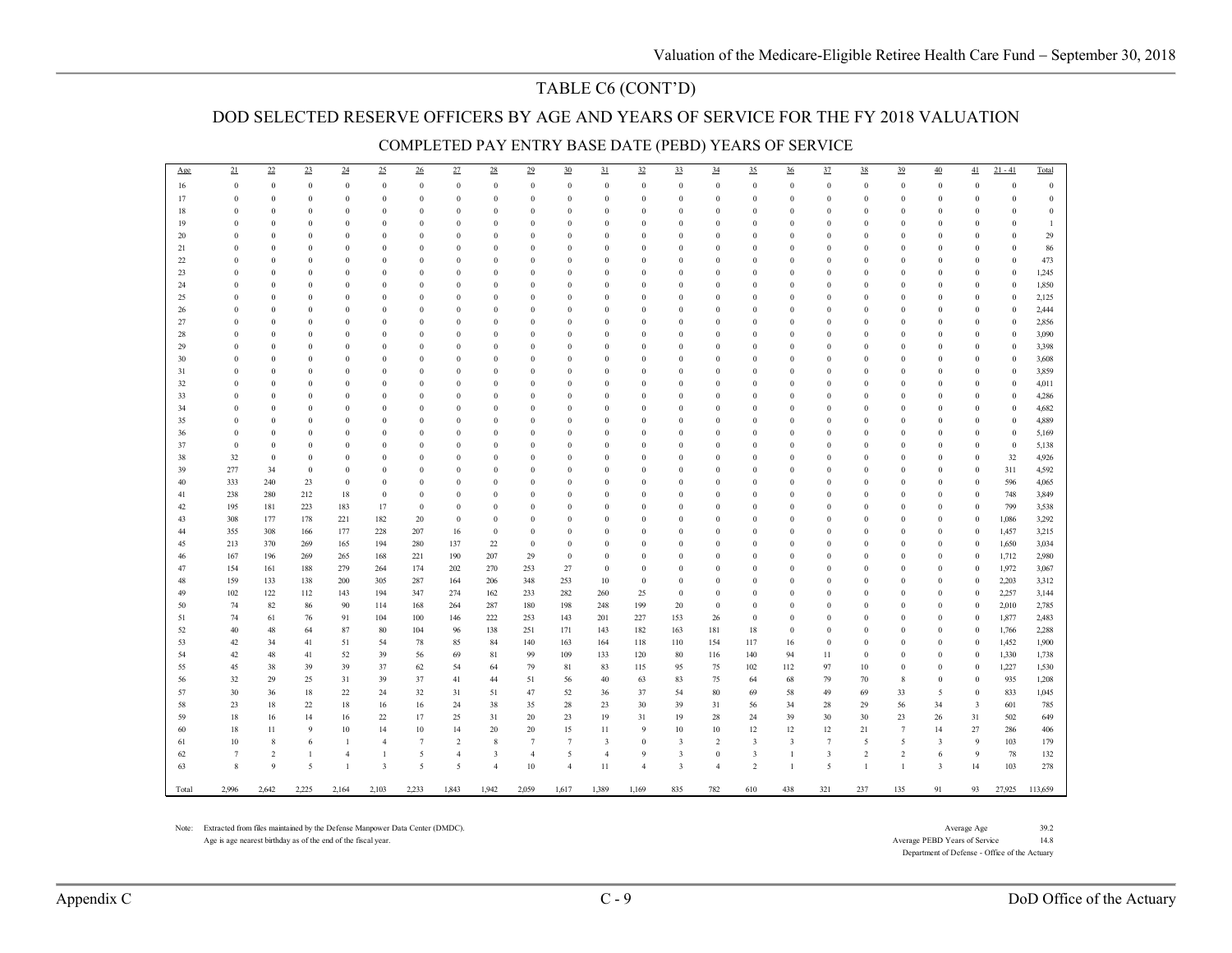#### DOD SELECTED RESERVE ENLISTEES BY AGE AND YEARS OF SERVICE FOR THE FY 2018 VALUATION

COMPLETED PAY ENTRY BASE DATE (PEBD) YEARS OF SERVICE

| Age   | $\underline{0}$         | $\perp$        | $\overline{2}$          | $\overline{3}$ | $\overline{4}$  | $\overline{5}$  | $6\phantom{.}6$         | $\mathcal{I}$  | $\mathbf{8}$   | $\overline{2}$          | $10\,$        | $11\,$         | 12               | 13             | 14             | 15                      | 16           | 17             | $18\,$       | 19                      | 20                 | $0 - 20$     |
|-------|-------------------------|----------------|-------------------------|----------------|-----------------|-----------------|-------------------------|----------------|----------------|-------------------------|---------------|----------------|------------------|----------------|----------------|-------------------------|--------------|----------------|--------------|-------------------------|--------------------|--------------|
|       |                         |                |                         |                |                 |                 |                         |                |                |                         |               |                |                  |                |                |                         |              |                |              |                         |                    |              |
| 16    | $\bf{0}$                | $\bf{0}$       | $\bf{0}$                | $\mathbf{0}$   | $\bf{0}$        | $\bf{0}$        | $\overline{0}$          | $\mathbf{0}$   | $\mathbf{0}$   | $\bf{0}$                | $\theta$      | $\overline{0}$ | $\mathbf{0}$     | $\bf{0}$       | $\mathbf{0}$   | $\theta$                | $\bf{0}$     | $\bf{0}$       | $\bf{0}$     | $\bf{0}$                | $\mathbf{0}$       | $\bf{0}$     |
| 17    | 1,201                   | $\mathbf{0}$   | $\mathbf{0}$            | $\mathbf{0}$   | $\theta$        | $\mathbf{0}$    | $\overline{0}$          | $\mathbf{0}$   | $\mathbf{0}$   | $\mathbf{0}$            | $\theta$      | $\mathbf{0}$   | $\mathbf{0}$     | $\mathbf{0}$   | $\overline{0}$ | $\theta$                | $\mathbf{0}$ | $\mathbf{0}$   | $\mathbf{0}$ | $\mathbf{0}$            | $\mathbf{0}$       | 1,201        |
| 18    | 11,292                  | 1,131          | $\bf{0}$                | $\bf{0}$       | $\mathbf{0}$    | $\Omega$        | $\overline{0}$          | $\theta$       | $\mathbf{0}$   | $\mathbf{0}$            | $\theta$      | $\theta$       | $\mathbf{0}$     | $\theta$       | $\mathbf{0}$   | $\theta$                | $\mathbf{0}$ | $\mathbf{0}$   | $\bf{0}$     | $\mathbf{0}$            | $\Omega$           | 12,423       |
| 19    | 13,243                  | 9,847          | 906                     | $\bf{0}$       | $\mathbf{0}$    | $\Omega$        | $\theta$                | $\mathbf{0}$   | $\mathbf{0}$   | $\bf{0}$                | $\theta$      | $\theta$       | $\mathbf{0}$     | $\Omega$       | $\theta$       | $\Omega$                | $\theta$     | $\Omega$       | $\theta$     | $\theta$                | $\theta$           | 23,996       |
| 20    | 7,650                   | 11,761         | 8,402                   | 872            | $\mathbf{0}$    | $\Omega$        | $\theta$                | $\Omega$       | $\theta$       | $\bf{0}$                | $\theta$      | $\Omega$       | $\Omega$         | $\theta$       | $\theta$       | $\Omega$                | $\bf{0}$     | $\Omega$       | $\theta$     | $\theta$                | $\theta$           | 28,685       |
| 21    | 4,715                   | 7,292          | 10,769                  | 8,150          | 820             | $\mathbf{0}$    | $\overline{0}$          | $\mathbf{0}$   | $\mathbf{0}$   | $\Omega$                | $\theta$      | $\Omega$       | $\mathbf{0}$     | $\Omega$       | $\Omega$       | $\theta$                | $\bf{0}$     | $\Omega$       | $\theta$     | $\theta$                |                    | 31,746       |
| 22    | 3,005                   | 4,585          | 6,965                   | 10,389         | 8,204           | 836             | $\overline{0}$          | $\mathbf{0}$   | $\theta$       | $\theta$                | $\mathbf{0}$  | $\theta$       | $\mathbf{0}$     | $\mathbf{0}$   | $\mathbf{0}$   | $\theta$                | $\bf{0}$     | $\Omega$       | $\mathbf{0}$ | $\mathbf{0}$            | $\theta$           | 33,985       |
| 23    | 2,321                   | 3,083          | 4,408                   | 7,010          | 10,744          | 7,675           | 461                     | $\Omega$       | $\mathbf{0}$   | $\Omega$                | $\theta$      | $\Omega$       | $\Omega$         | $\theta$       | $\Omega$       | $\theta$                | $\theta$     | $\Omega$       | $\Omega$     | $\theta$                | $\Omega$           | 35,703       |
|       |                         |                |                         |                |                 |                 |                         |                |                |                         |               |                |                  |                |                |                         |              |                |              |                         |                    |              |
| 24    | 1,844                   | 2,277          | 3,004                   | 4,575          | 7,111           | 10,437          | 3,973                   | 262            | $\mathbf{0}$   | $\bf{0}$                | $\theta$      | $\Omega$       | $\Omega$         | $\Omega$       | $\theta$       | $\theta$                | $\theta$     | $\Omega$       | $\theta$     | $\theta$                | $\Omega$           | 33,483       |
| 25    | 1,529                   | 1,836          | 2,376                   | 3,121          | 4,837           | 7,829           | 6,558                   | 3,230          | 184            | $\mathbf{0}$            | $\mathbf{0}$  | $\theta$       | $\Omega$         | $\Omega$       | $\theta$       | $\Omega$                | $\theta$     | $\overline{0}$ | $\theta$     | $\theta$                | $\theta$           | 31,501       |
| 26    | 1,187                   | 1,519          | 1,937                   | 2,236          | 3,243           | 5,223           | 5,208                   | 5,392          | 2,404          | 161                     | $\bf{0}$      | $\theta$       | $\Omega$         | $\Omega$       | $\theta$       | $\theta$                | $\bf{0}$     | $\Omega$       | $\Omega$     | $\mathbf{0}$            | $\theta$           | 28,512       |
| 27    | 1,039                   | 1,265          | 1,638                   | 1,781          | 2,473           | 3,651           | 3,704                   | 4,829          | 4,376          | 2,545                   | 339           | $\bf{0}$       | $\mathbf{0}$     | $\theta$       | $\theta$       | $\Omega$                | $\theta$     | $\overline{0}$ | $\theta$     | $\theta$                | $\theta$           | 27,640       |
| 28    | 896                     | 1,009          | 1,377                   | 1,465          | 1,913           | 2,772           | 2,712                   | 3,527          | 4,009          | 4,116                   | 2,933         | 374            | $\boldsymbol{0}$ | $\mathbf{0}$   | $\theta$       | $\theta$                | $\mathbf{0}$ | $\mathbf{0}$   | $\theta$     | $\theta$                | $\theta$           | 27,104       |
| 29    | 684                     | 813            | 1,196                   | 1,176          | 1,473           | 2,144           | 2,014                   | 2,408          | 2,966          | 3,461                   | 4,047         | 2,617          | 292              | $\bf{0}$       | $\mathbf{0}$   | $\theta$                | $\mathbf{0}$ | $\overline{0}$ | $\theta$     | $\mathbf{0}$            | $\theta$           | 25,292       |
| 30    | 526                     | 692            | 974                     | 919            | 1,126           | 1,653           | 1,605                   | 1,921          | 2,186          | 2,677                   | 3,323         | 3,372          | 2,277            | 187            | $\bf{0}$       | $\theta$                | $\theta$     | $\Omega$       | $\theta$     | $\theta$                | $\theta$           | 23,439       |
| 31    | 446                     | 565            | 816                     | 731            | 880             | 1,221           | 1,223                   | 1,538          | 1,755          | 1,977                   | 2,390         | 2,537          | 3,119            | 1,666          | 181            | $\theta$                | $\mathbf{0}$ | $\Omega$       | $\mathbf{0}$ | $\theta$                | $\theta$           | 21,046       |
| 32    | 367                     | 456            | 678                     | 593            | 702             | 966             | 909                     | 1,215          | 1,409          | 1,633                   | 1,747         | 1,948          | 2,476            | 2,325          | 1,658          | 199                     | $\Omega$     | $\Omega$       | $\theta$     | $\theta$                |                    | 19,281       |
| 33    | 308                     | 387            | 536                     | 479            | 571             | 800             | 739                     | 927            | 1,093          | 1,310                   | 1,376         | 1,457          | 1,704            | 1,762          | 2,373          | 1,832                   | 218          | $\Omega$       | $\theta$     | $\theta$                | $\theta$           | 17,872       |
|       |                         |                |                         |                |                 |                 |                         |                |                |                         |               |                |                  |                |                |                         |              |                |              | $\theta$                | $\theta$           |              |
| 34    | 293                     | 307            | 440                     | 393            | 491             | 625             | 612                     | 690            | 891            | 1,021                   | 1,115         | 1,138          | 1,230            | 1,201          | 2,006          | 2,600                   | 1,965        | 193            | $\mathbf{0}$ |                         |                    | 17,213       |
| 35    | 281                     | 300            | 373                     | 306            | 378             | 468             | 518                     | 591            | 714            | 826                     | 822           | 867            | 999              | 904            | 1,334          | 1,957                   | 2,689        | 1,928          | 224          | $\bf{0}$                | $\theta$           | 16,479       |
| 36    | 145                     | 286            | 371                     | 295            | 291             | 393             | 390                     | 512            | 586            | 677                     | 672           | 682            | 723              | 698            | 963            | 1,375                   | 1.935        | 2,836          | 1,798        | 157                     | $\theta$           | 15,786       |
| 37    | 75                      | 140            | 390                     | 245            | 216             | 362             | 283                     | 349            | 472            | 544                     | 522           | 550            | 583              | 619            | 794            | 1,005                   | 1,251        | 1,809          | 2,353        | 1,402                   | 101                | 14,066       |
| 38    | 62                      | 79             | 176                     | 278            | 235             | 264             | 267                     | 325            | 400            | 464                     | 439           | 458            | 464              | 440            | 600            | 777                     | 986          | 1,218          | 1,605        | 1,869                   | 1,108              | 12,515       |
| 39    | $70\,$                  | 87             | 97                      | 142            | 279             | 247             | 234                     | 262            | 314            | 361                     | 356           | 342            | 370              | 358            | 515            | 601                     | 764          | 862            | 1,060        | 1,364                   | 1,513              | 10,199       |
| 40    | 70                      | 93             | 66                      | 79             | 132             | 273             | 189                     | 208            | 260            | 300                     | 311           | 299            | 299              | 302            | 373            | 534                     | 600          | 652            | 756          | 895                     | 1,085              | 7,776        |
| 41    | 18                      | 71             | 70                      | 57             | 60              | 111             | 187                     | 196            | 247            | 258                     | 271           | 232            | 247              | 228            | 310            | 441                     | 481          | 555            | 611          | 663                     | 748                | 6,063        |
| 42    | $\overline{a}$          | 16             | $62\,$                  | 59             | 40              | 63              | 112                     | 208            | 181            | 235                     | 221           | 209            | 214              | 227            | 274            | 315                     | 405          | 445            | 503          | 492                     | 500                | 4,785        |
| 43    |                         | $\overline{2}$ | 14                      | 54             | 63              | 66              | 61                      | 121            | 202            | 179                     | 195           | 201            | 182              | 182            | 228            | 294                     | 356          | 366            | 388          | 372                     | 396                | 3,926        |
| 44    |                         | -1             | $\overline{4}$          | 21             | 51              | 57              | 49                      | 107            | 150            | 194                     | 163           | 158            | 190              | 169            | 218            | 230                     | 318          | 326            | 311          | 324                     | 342                | 3,384        |
| 45    | $\Omega$                | $\mathbf{3}$   | $\overline{\mathbf{3}}$ | $\bf{0}$       | 10 <sup>°</sup> | 54              | 34                      | 91             | 121            | 140                     | 174           | 137            | 146              | 154            | 166            | 229                     | 282          | 273            | 317          | 284                     | 294                | 2,912        |
| 46    | $\overline{\mathbf{3}}$ | $\overline{2}$ | $\mathfrak{D}$          | $\mathbf{1}$   | $\Omega$        | 10 <sup>2</sup> | 32                      | 84             | 122            | 128                     | 135           | 165            | 134              | 129            | 160            | 244                     | 274          | 287            | 280          | 280                     | 315                | 2,787        |
|       |                         |                | $\mathbf{1}$            |                |                 |                 |                         |                |                |                         |               |                |                  |                |                |                         |              |                |              |                         |                    |              |
| 47    |                         | $\mathbf{0}$   |                         | $\mathbf{1}$   | $\overline{2}$  | $\mathbf{1}$    | 13                      | 71             | 96             | 149                     | 118           | 132            | 143              | 131            | 167            | 213                     | 269          | 261            | 260          | 280                     | 269                | 2,578        |
| 48    | $\overline{\mathbf{3}}$ | $\theta$       | $\theta$                | $\mathbf{1}$   | $\mathbf{1}$    | $\mathbf{1}$    | $\overline{\mathbf{3}}$ | 58             | 90             | 99                      | 98            | 105            | 133              | 131            | 158            | 191                     | 249          | 235            | 244          | 249                     | 281                | 2,330        |
| 49    | $\theta$                | $\bf{0}$       | $\overline{2}$          | $\mathbf{0}$   | $\mathbf{1}$    | $\overline{2}$  | $\overline{0}$          | 42             | 58             | 100                     | 82            | 107            | 101              | 107            | 146            | 172                     | 219          | 217            | 234          | 258                     | 220                | 2,068        |
| 50    | $\Omega$                | $\overline{2}$ | $\theta$                | $\mathbf{0}$   | $\mathbf{1}$    | $\overline{2}$  | 1                       | 18             | 52             | 49                      | 82            | 82             | 96               | 90             | 108            | 150                     | 178          | 198            | 178          | 211                     | 206                | 1,704        |
| 51    |                         | $\mathbf{0}$   | $\theta$                | $\mathbf{1}$   | $\theta$        | $\Omega$        | $\mathbf{1}$            | $\overline{2}$ | 21             | 49                      | 55            | 86             | 59               | 57             | 65             | 164                     | 204          | 175            | 168          | 160                     | 197                | 1,465        |
| 52    | $\Omega$                | $\theta$       | $\mathbf{1}$            | $\Omega$       | $\theta$        | $\theta$        | $\mathbf{1}$            | $\overline{1}$ | $\overline{2}$ | 17                      | 55            | 49             | 76               | 60             | 63             | 115                     | 171          | 176            | 136          | 175                     | 173                | 1,271        |
| 53    |                         | $\theta$       | $\Omega$                | $\mathbf{1}$   | $\theta$        | $\mathbf{1}$    | $\mathbf{1}$            | $\overline{2}$ | 1              | $\overline{\mathbf{3}}$ | 10            | 55             | 29               | 58             | 51             | 71                      | 127          | 138            | 176          | 160                     | 150                | 1,035        |
| 54    | $\Omega$                | $\theta$       | $\Omega$                | $\mathbf{0}$   | $\theta$        | -1              | $\overline{0}$          | $\theta$       | $\mathbf{0}$   | $\bf{0}$                | -1            | 19             | 14               | 21             | 38             | 74                      | 93           | 110            | 140          | 148                     | 156                | 815          |
| 55    | $\Omega$                | -1             | $\theta$                | $\theta$       | $\Omega$        | $\Omega$        | $\Omega$                | $\theta$       | $\theta$       | $\theta$                | $\Omega$      | 2              | 3                | 6              | 17             | 54                      | 63           | 99             | 118          | 145                     | 142                | 650          |
| 56    | $\Omega$                | $\Omega$       | $\Omega$                | $\Omega$       | $\Omega$        | $\Omega$        | $\theta$                | $\theta$       | $\mathbf{1}$   | $\Omega$                | $\theta$      | $\overline{3}$ | 2                | $\mathbf{3}$   | 8              | 18                      | 54           | 56             | 95           | 104                     | 96                 | 440          |
| 57    | $\Omega$                | $\theta$       | $\Omega$                | $\theta$       | $\theta$        | $\Omega$        | $\theta$                | $\theta$       | $\theta$       | $\theta$                | $\mathcal{L}$ | $\Omega$       | $\mathbf{1}$     | $\mathfrak{D}$ | $\overline{5}$ | $\overline{8}$          | 20           | 28             | 59           | 58                      | 76                 | 259          |
| 58    | $\Omega$                | $\theta$       | $\Omega$                | $\theta$       | $\theta$        | $\theta$        | $\Omega$                | $\Omega$       | $\theta$       | $\theta$                | $\mathbf{1}$  | $\theta$       | $\Omega$         | $\mathbf{1}$   | 2              | $\overline{\mathbf{3}}$ | 8            | 23             | 51           | 47                      | 47                 | 183          |
| 59    | $\Omega$                | $\mathbf{0}$   | $\Omega$                | $\mathbf{0}$   | $\Omega$        | $\theta$        | $\mathbf{0}$            | $\bf{0}$       | $\mathbf{0}$   | $\theta$                | $\theta$      | $\theta$       | $\boldsymbol{0}$ | $\mathbf{1}$   | 1              | $\theta$                | 5            | 13             | 10           | 30                      | 20                 | $80\,$       |
|       | $\Omega$                |                |                         |                |                 |                 |                         |                |                |                         | $\theta$      |                |                  |                |                | $\overline{2}$          |              |                |              |                         | 12                 |              |
| 60    |                         | $\mathbf{0}$   | $\Omega$                | $\mathbf{0}$   | $\Omega$        | $\mathbf{0}$    | $\overline{0}$          | $\bf{0}$       | $\bf{0}$       | $\bf{0}$                |               |                | $\mathbf{0}$     | $\mathbf{0}$   | $\mathbf{0}$   |                         | -1           | $\overline{2}$ | 10           | 14                      |                    | $42\,$       |
| 61    |                         | $\theta$       | $\Omega$                | $\Omega$       | $\Omega$        | $\theta$        | $\theta$                | $\theta$       | $\theta$       | $\Omega$                | $\Omega$      | $\theta$       | $\theta$         | $\Omega$       | $\theta$       | $\Omega$                | $\theta$     | 1              | $\mathbf{1}$ | $\overline{\mathbf{3}}$ | $\mathbf{\hat{z}}$ | 14           |
| 62    | $\Omega$                | $\theta$       | $\Omega$                | $\Omega$       | $\Omega$        | $\theta$        | $\theta$                | $\theta$       | $\theta$       | $\Omega$                | $\Omega$      | $\theta$       | $\theta$         | $\theta$       | $\theta$       | $\theta$                | $\theta$     | $\theta$       | $\mathbf{1}$ | $\mathbf{1}$            | 5                  | $\tau$       |
| 63    | $\Omega$                | $\theta$       | $\Omega$                | $\Omega$       | $\Omega$        | $\theta$        | $\theta$                | $\theta$       | $\theta$       | $\theta$                | $\theta$      | $\theta$       | $\Omega$         | $\theta$       | $\theta$       | $\theta$                | $\theta$     | $\theta$       | $\mathbf{0}$ |                         | $\Omega$           | $\mathbf{1}$ |
|       |                         |                |                         |                |                 |                 |                         |                |                |                         |               |                |                  |                |                |                         |              |                |              |                         |                    |              |
| Total | 53,286                  | 49,909         | 48,055                  | 45,432         | 46,349          | 48,210          | 32,095                  | 29,188         | 25,364         | 23,674                  | 22,056        | 18,385         | 16,307           | 12,219         | 12,982         | 13,869                  | 14,186       | 13,483         | 12,088       | 10,147                  | 8,460              | 555,742      |

Note: Extracted from files maintained by the Defense Manpower Data Center (DMDC). Average Age 30.2

A verage PEBD Years of the end of the fiscal year. A verage PEBD Years of Service 8.3

Department of Defense - Office of the Actuary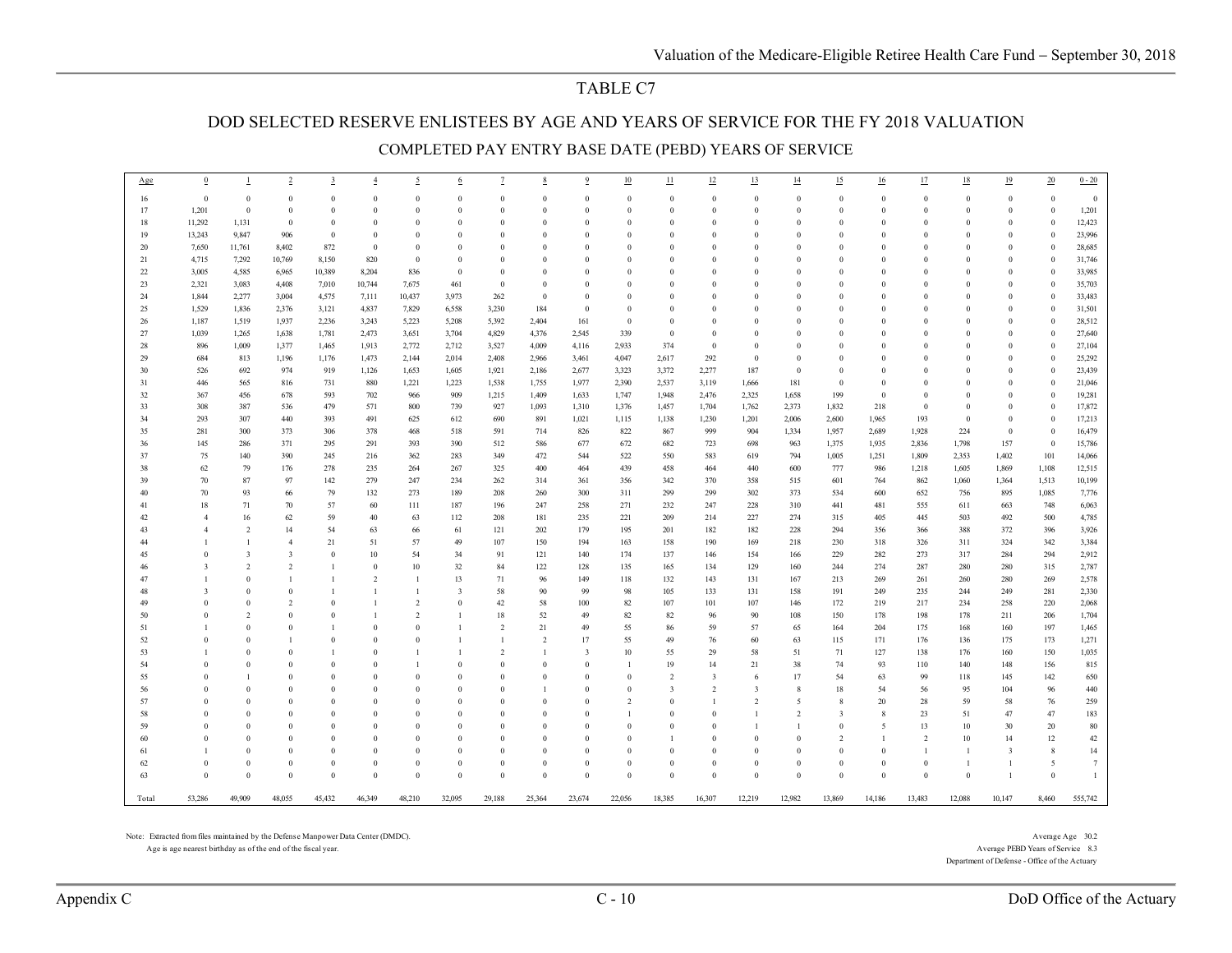### TABLE C7 (CONT'D)

#### DOD SELECTED RESERVE ENLISTEES BY AGE AND YEARS OF SERVICE FOR THE FY 2018 VALUATION

COMPLETED PAY ENTRY BASE DATE (PEBD) YEARS OF SERVICE

| Age      | $21\,$         | $22\,$               | 23                   | 24                   | 25                      | 26                      | 27                   | $28\,$               | $29\,$               | 30                   | 31                   | 32                   | 33                   | 34                   | 35                   | 36                   | 37                       | 38                           | 39                           | $40\,$                  | 41                      | $21 - 41$                    | Total           |
|----------|----------------|----------------------|----------------------|----------------------|-------------------------|-------------------------|----------------------|----------------------|----------------------|----------------------|----------------------|----------------------|----------------------|----------------------|----------------------|----------------------|--------------------------|------------------------------|------------------------------|-------------------------|-------------------------|------------------------------|-----------------|
| 16       | $\mathbf{0}$   | $\bf{0}$             | $\theta$             | $\bf{0}$             | $\boldsymbol{0}$        | $\bf{0}$                | $\bf{0}$             | $\mathbf{0}$         | $\bf{0}$             | $\mathbf{0}$         | $\bf{0}$             | $\theta$             | $\bf{0}$             | $\overline{0}$       | $\bf{0}$             | $\mathbf{0}$         | $\mathbf{0}$             | $\boldsymbol{0}$             | $\boldsymbol{0}$             | $\bf{0}$                | $\theta$                | $\boldsymbol{0}$             | $\overline{0}$  |
| 17       | $\theta$       | $\mathbf{0}$         | $\theta$             | $\mathbf{0}$         | $\mathbf{0}$            | $\theta$                | $\mathbf{0}$         | $\Omega$             | $\mathbf{0}$         | $\theta$             | $\theta$             | $\Omega$             | $\theta$             | $\Omega$             | $\theta$             | $\mathbf{0}$         | $\mathbf{0}$             | $\mathbf{0}$                 | $\mathbf{0}$                 | $\mathbf{0}$            | $\theta$                | $\overline{0}$               | 1,201           |
| 18       | $\Omega$       | $\theta$             | $\theta$             | $\theta$             | $\mathbf{0}$            | $\theta$                | $\theta$             | $\Omega$             | $\theta$             | $\theta$             | $\theta$             | $\theta$             | $\theta$             | $\theta$             | $\theta$             | $\Omega$             | $\mathbf{0}$             | $\mathbf{0}$                 | $\theta$                     | $\theta$                | $\Omega$                | $\Omega$                     | 12,423          |
| 19       | $\mathbf{0}$   | $\bf{0}$             | $\mathbf{0}$         | $\mathbf{0}$         | $\overline{0}$          | $\theta$                | $\theta$             | $\theta$             | $\theta$             | $\theta$             | $\theta$             | $\theta$             | $\theta$             | $\theta$             | $\Omega$             | $\mathbf{0}$         | $\bf{0}$                 | $\overline{0}$               | $\mathbf{0}$                 | $\theta$                | $\Omega$                | $\Omega$                     | 23,996          |
| 20       | $\mathbf{0}$   | $\mathbf{0}$         | $\mathbf{0}$         | $\mathbf{0}$         | $\bf{0}$                | $\theta$                | $\mathbf{0}$         | $\mathbf{0}$         | $\mathbf{0}$         | $\overline{0}$       | $\theta$             | $\mathbf{0}$         | $\mathbf{0}$         | $\overline{0}$       | $\theta$             | $\mathbf{0}$         | $\bf{0}$                 | $\bf{0}$                     | $\mathbf{0}$                 | $\Omega$                | $\mathbf{0}$            | $\theta$                     | 28,685          |
| 21       | $\mathbf{0}$   | $\mathbf{0}$         | $\bf{0}$             | $\mathbf{0}$         | $\bf{0}$                | $\theta$                | $\theta$             | $\mathbf{0}$         | $\theta$             | $\theta$             | $\theta$             | $\bf{0}$             | $\bf{0}$             | $\overline{0}$       | $\Omega$             | $\mathbf{0}$         | $\bf{0}$                 | $\bf{0}$                     | $\bf{0}$                     | $\theta$                | $\mathbf{0}$            | $\theta$                     | 31,746          |
| $22\,$   | $\mathbf{0}$   | $\theta$             | $\mathbf{0}$         | $\mathbf{0}$         | $\bf{0}$                | $\theta$                | $\mathbf{0}$         | $\Omega$             | $\theta$             | $\overline{0}$       | $\Omega$             | $\theta$             | $\theta$             | $\overline{0}$       | $\Omega$             | $\mathbf{0}$         | $\bf{0}$                 | $\bf{0}$                     | $\mathbf{0}$                 | $\Omega$                | $\theta$                | $\theta$                     | 33,985          |
| 23       | $\theta$       | $\mathbf{0}$         | $\mathbf{0}$         | $\mathbf{0}$         | $\overline{0}$          | $\theta$                | $\theta$             | $\Omega$             | $\theta$             | $\theta$             | $\Omega$             | $\theta$             | $\mathbf{0}$         | $\theta$             | $\theta$             | $\mathbf{0}$         | $\mathbf{0}$             | $\overline{0}$               | $\mathbf{0}$                 | $\theta$                | $\mathbf{0}$            | $\theta$                     | 35,703          |
| 24       | $\Omega$       | $\Omega$             | $\theta$             | $\theta$             | $\mathbf{0}$            | $\theta$                | $\theta$             | $\Omega$             | $\theta$             | $\theta$             | $\Omega$             | $\theta$             | $\theta$             | $\Omega$             | $\Omega$             | $\Omega$             | $\mathbf{0}$             | $\theta$                     | $\mathbf{0}$                 | $\theta$                | $\Omega$                | $\Omega$                     | 33,483          |
| 25       | $\theta$       | $\theta$             | $\theta$             | $\theta$             | $\bf{0}$                | $\theta$                | $\theta$             | $\Omega$             | $\theta$             | $\theta$             | $\Omega$             | $\theta$             | $\theta$             | $\theta$             | $\Omega$             | $\Omega$             | $\mathbf{0}$             | $\theta$                     | $\mathbf{0}$                 | $\Omega$                | $\Omega$                | $\theta$                     | 31,501          |
| 26       | $\theta$       | $\Omega$             | $\theta$             | $\theta$             | $\mathbf{0}$            | $\theta$                | $\theta$             | $\Omega$             | $\theta$             | $\theta$             | $\Omega$             | $\Omega$             | $\Omega$             | $\theta$             | $\Omega$             | $\Omega$             | $\theta$                 | $\mathbf{0}$                 | $\mathbf{0}$                 | $\theta$                | $\Omega$                | $\theta$                     | 28,512          |
| 27       | $\theta$       | $\theta$             | $\mathbf{0}$         | $\theta$             | $\bf{0}$                | $\theta$                | $\theta$             | $\theta$             | $\theta$             | $\theta$             | $\theta$             | $\theta$             | $\theta$             | $\Omega$             | $\Omega$             | $\Omega$             | $\mathbf{0}$             | $\mathbf{0}$                 | $\mathbf{0}$                 | $\Omega$                | $\theta$                | $\theta$                     | 27,640          |
| 28       | $\mathbf{0}$   | $\bf{0}$             | $\mathbf{0}$         | $\mathbf{0}$         | $\bf{0}$                | $\mathbf{0}$            | $\theta$             | $\bf{0}$             | $\theta$             | $\theta$             | $\Omega$             | $\mathbf{0}$         | $\mathbf{0}$         | $\mathbf{0}$         | $\Omega$             | 0                    | $\bf{0}$                 | $\bf{0}$                     | $\mathbf{0}$                 | $\theta$                | $\mathbf{0}$            | $\mathbf{0}$                 | 27,104          |
| 29       | $\theta$       | $\Omega$             | $\theta$             | $\theta$             | $\theta$                | $\theta$                | $\theta$             | $\theta$             | $\theta$             | $\theta$             | $\Omega$             | $\theta$             | $\theta$             | $\theta$             | $\Omega$             | $\Omega$             | $\mathbf{0}$             | $\theta$                     | $\theta$                     | $\theta$                | $\theta$                | $\theta$                     | 25,292          |
| 30       | $\Omega$       | $\Omega$             | $\mathbf{0}$         | $\mathbf{0}$         | $\mathbf{0}$            | $\theta$                | $\theta$             | $\theta$             | $\theta$             | $\theta$             | $\Omega$             | $\theta$             | $\theta$             | $\theta$             | $\Omega$             | $\Omega$             | $\bf{0}$                 | $\overline{0}$               | $\mathbf{0}$                 | $\theta$                | $\Omega$                | $\Omega$                     | 23,439          |
| 31       | $\mathbf{0}$   | $\theta$             | $\mathbf{0}$         | $\theta$             | $\bf{0}$                | $\theta$                | $\mathbf{0}$         | $\Omega$             | $\mathbf{0}$         | $\overline{0}$       | $\theta$             | $\mathbf{0}$         | $\theta$             | $\overline{0}$       | $\theta$             | $\mathbf{0}$         | $\bf{0}$                 | $\bf{0}$                     | $\bf{0}$                     | $\Omega$                | $\mathbf{0}$            | $\Omega$                     | 21,046          |
| 32       | $\mathbf{0}$   | $\mathbf{0}$         | $\bf{0}$             | $\mathbf{0}$         | $\bf{0}$                | $\theta$                | $\theta$             | $\theta$             | $\mathbf{0}$         | $\overline{0}$       | $\Omega$             | $\boldsymbol{0}$     | $\bf{0}$             | $\overline{0}$       | $\Omega$             | $\mathbf{0}$         | $\bf{0}$                 | $\bf{0}$                     | $\mathbf{0}$                 | $\Omega$                | $\mathbf{0}$            | $\theta$                     | 19,281          |
| 33       | $\mathbf{0}$   | $\theta$             | $\mathbf{0}$         | $\theta$             | $\bf{0}$                | $\theta$                | $\mathbf{0}$         | $\Omega$             | $\theta$             | $\overline{0}$       | $\Omega$             | $\theta$             | $\theta$             | $\theta$             | $\Omega$             | $\mathbf{0}$         | $\bf{0}$                 | $\bf{0}$                     | $\mathbf{0}$                 | $\theta$                | $\theta$                | $\theta$                     | 17,872          |
| 34       | $\theta$       | $\theta$             | $\mathbf{0}$         | $\mathbf{0}$         | $\overline{0}$          | $\theta$                | $\theta$             | $\Omega$             | $\theta$             | $\theta$             | $\Omega$             | $\boldsymbol{0}$     | $\mathbf{0}$         | $\theta$             | $\Omega$             | $\mathbf{0}$         | $\bf{0}$                 | $\overline{0}$               | $\mathbf{0}$                 | $\Omega$                | $\mathbf{0}$            | $\mathbf{0}$                 | 17,213          |
| 35       | $\theta$       | $\Omega$             | $\theta$             | $\theta$             | $\mathbf{0}$            | $\theta$                | $\theta$             | $\Omega$             | $\theta$             | $\theta$             | $\theta$             | $\Omega$             | $\theta$             | $\theta$             | $\Omega$             | $\Omega$             | $\mathbf{0}$             | $\theta$                     | $\mathbf{0}$                 | $\theta$                | $\theta$                | $\theta$                     | 16,479          |
| 36       | $\theta$       | $\theta$<br>$\theta$ | $\theta$<br>$\theta$ | $\theta$<br>$\theta$ | $\mathbf{0}$            | $\Omega$<br>$\Omega$    | $\theta$             | $\Omega$             | $\theta$             | $\theta$<br>$\theta$ | $\Omega$<br>$\Omega$ | $\theta$<br>$\theta$ | $\theta$<br>$\Omega$ | $\theta$<br>$\Omega$ | $\Omega$             | $\Omega$             | $\mathbf{0}$<br>$\theta$ | $\theta$                     | $\mathbf{0}$                 | $\Omega$<br>$\Omega$    | $\Omega$<br>$\Omega$    | $\mathbf{0}$<br>$\mathbf{0}$ | 15,786          |
| 37       | $\theta$<br>57 | $\theta$             | $\theta$             | $\theta$             | $\mathbf{0}$            | $\theta$                | $\Omega$<br>$\theta$ | $\Omega$<br>$\Omega$ | $\theta$<br>$\theta$ | $\theta$             | $\Omega$             | $\theta$             | $\theta$             | $\theta$             | $\Omega$             | $\Omega$<br>$\Omega$ | $\mathbf{0}$             | $\mathbf{0}$<br>$\mathbf{0}$ | $\theta$                     | $\Omega$                | $\theta$                |                              | 14,066          |
| 38<br>39 | 757            | 46                   | $\theta$             | $\mathbf{0}$         | $\bf{0}$<br>$\bf{0}$    | $\theta$                | $\theta$             | $\bf{0}$             | $\theta$             | $\theta$             | $\Omega$             | $\theta$             | $\mathbf{0}$         | $\mathbf{0}$         | $\Omega$<br>$\Omega$ | $\mathbf{0}$         |                          | $\overline{0}$               | $\mathbf{0}$<br>$\mathbf{0}$ | $\theta$                | $\mathbf{0}$            | 57<br>803                    | 12,572          |
| 40       | 1,134          | 570                  | 42                   | $\bf{0}$             | $\bf{0}$                | $\mathbf{0}$            | $\theta$             | $\mathbf{0}$         | $\theta$             | $\theta$             | $\Omega$             | $\theta$             | $\mathbf{0}$         | $\mathbf{0}$         | $\bf{0}$             | $\mathbf{0}$         | $\bf{0}$<br>$\bf{0}$     | $\overline{0}$               | $\mathbf{0}$                 | $\theta$                | $\mathbf{0}$            | 1,746                        | 11,002<br>9,522 |
| 41       | 890            | 833                  | 420                  | 28                   | $\bf{0}$                | $\theta$                | $\mathbf{0}$         | $\Omega$             | $\theta$             | $\theta$             | $\theta$             | $\mathbf{0}$         | $\mathbf{0}$         | $\Omega$             | $\Omega$             | $\Omega$             | $\mathbf{0}$             | $\bf{0}$                     | $\mathbf{0}$                 | $\bf{0}$                | $\mathbf{0}$            | 2,171                        | 8,234           |
| 42       | 635            | 665                  | 606                  | 344                  | 28                      | $\theta$                | $\mathbf{0}$         | $\Omega$             | $\theta$             | $\overline{0}$       | $\Omega$             | $\theta$             | $\theta$             | $\Omega$             | $\Omega$             | $\mathbf{0}$         | $\bf{0}$                 | $\bf{0}$                     | $\mathbf{0}$                 | $\bf{0}$                | $\theta$                | 2,278                        | 7,063           |
| 43       | 469            | 478                  | 509                  | 553                  | 335                     | 33                      | $\mathbf{0}$         | $\theta$             | $\theta$             | $\theta$             | $\Omega$             | $\theta$             | $\theta$             | $\Omega$             | $\theta$             | $\Omega$             | $\mathbf{0}$             | $\theta$                     | $\mathbf{0}$                 | $\Omega$                | $\theta$                | 2,377                        | 6,303           |
| 44       | 364            | 353                  | 365                  | 417                  | 532                     | 321                     | $27\,$               | $\mathbf{0}$         | $\theta$             | $\theta$             | $\Omega$             | $\mathbf{0}$         | $\theta$             | $\theta$             |                      | $\Omega$             | $\bf{0}$                 | $\overline{0}$               | $\mathbf{0}$                 | $\theta$                | $\theta$                | 2,379                        | 5,763           |
| 45       | 327            | 268                  | 293                  | 335                  | 411                     | 476                     | 238                  | 23                   | $\bf{0}$             | $\overline{0}$       | $\theta$             | $\theta$             | $\theta$             | $\mathbf{0}$         | $\Omega$             | $\Omega$             | $\bf{0}$                 | $\overline{0}$               | $\mathbf{0}$                 | $\bf{0}$                | $\theta$                | 2,371                        | 5,283           |
| 46       | 258            | 265                  | 231                  | 257                  | 318                     | 391                     | 409                  | 332                  | 35                   | $\mathbf{0}$         | $\theta$             | $\mathbf{0}$         | $\theta$             | $\Omega$             | $\Omega$             | $\Omega$             | $\bf{0}$                 | $\bf{0}$                     | $\mathbf{0}$                 | $\bf{0}$                | $\theta$                | 2,496                        | 5,283           |
| 47       | 232            | 208                  | 216                  | 200                  | 247                     | 313                     | 387                  | 498                  | 363                  | 30                   | $\bf{0}$             | $\theta$             | $\theta$             | $\mathbf{0}$         | $\Omega$             | $\Omega$             | $\mathbf{0}$             | $\bf{0}$                     | $\mathbf{0}$                 | $\theta$                | $\Omega$                | 2,694                        | 5,272           |
| 48       | 272            | 208                  | 218                  | 197                  | 224                     | 320                     | 316                  | 442                  | 548                  | 329                  | 23                   | $\theta$             | $\theta$             | $\Omega$             | $\Omega$             | $\Omega$             | $\mathbf{0}$             | $\mathbf{0}$                 | $\theta$                     | $\mathbf{0}$            | $\Omega$                | 3,097                        | 5,427           |
| 49       | 199            | 189                  | 186                  | 177                  | 179                     | 223                     | 206                  | 282                  | 459                  | 509                  | 307                  | 30                   | $\bf{0}$             | $\theta$             | $\theta$             | $\mathbf{0}$         | $\bf{0}$                 | $\overline{0}$               | $\mathbf{0}$                 | $\theta$                | $\theta$                | 2,946                        | 5,014           |
| 50       | 192            | 143                  | 166                  | 167                  | 152                     | 155                     | 196                  | 187                  | 302                  | 339                  | 478                  | 304                  | $20\,$               | $\mathbf{0}$         | $\Omega$             | $\mathbf{0}$         | $\bf{0}$                 | $\overline{0}$               | $\mathbf{0}$                 | $\bf{0}$                | $\mathbf{0}$            | 2,801                        | 4,505           |
| 51       | 163            | 153                  | 155                  | 123                  | 139                     | 120                     | 157                  | 158                  | 194                  | 248                  | 360                  | 449                  | 242                  | $38\,$               | $\bf{0}$             | $\mathbf{0}$         | $\bf{0}$                 | $\bf{0}$                     | $\mathbf{0}$                 | $\theta$                | $\theta$                | 2,699                        | 4,164           |
| 52       | 151            | 120                  | 130                  | 130                  | 112                     | 125                     | 123                  | 130                  | 161                  | 188                  | 271                  | 354                  | 301                  | 276                  | 29                   | $\mathbf{0}$         | $\bf{0}$                 | $\bf{0}$                     | $\mathbf{0}$                 | $\bf{0}$                | $\mathbf{0}$            | 2,601                        | 3,872           |
| 53       | 143            | 113                  | 121                  | 128                  | 107                     | 110                     | 96                   | 99                   | 149                  | 137                  | 198                  | 253                  | 225                  | 362                  | 241                  | 11                   | $\mathbf{0}$             | $\overline{0}$               | $\mathbf{0}$                 | $\theta$                | $\mathbf{0}$            | 2,493                        | 3,528           |
| 54       | 126            | 128                  | 117                  | 106                  | 98                      | 99                      | 100                  | 101                  | 128                  | 120                  | 161                  | 204                  | 173                  | 265                  | 307                  | 216                  | 18                       | $\overline{0}$               | $\mathbf{0}$                 | $\mathbf{0}$            | $\theta$                | 2,467                        | 3,282           |
| 55       | 127            | 114                  | 81                   | 93                   | 92                      | 62                      | 80                   | 99                   | 101                  | 125                  | 121                  | 144                  | 125                  | 180                  | 213                  | 301                  | 199                      | 24                           | $\bf{0}$                     | $\mathbf{0}$            | $\Omega$                | 2,281                        | 2,931           |
| 56       | 118            | 113                  | 79                   | 61                   | 63                      | $81\,$                  | 91                   | 77                   | 75                   | 78                   | 96                   | 138                  | 111                  | 134                  | 142                  | 184                  | 250                      | 193                          | 11                           | $\bf{0}$                | $\mathbf{0}$            | 2,095                        | 2,535           |
| 57       | 110            | 98                   | 83                   | 72                   | 55                      | 56                      | 57                   | 73                   | 56                   | 65                   | 68                   | 85                   | 80                   | 103                  | 97                   | 111                  | 127                      | 203                          | 135                          | 9                       | $\theta$                | 1,743                        | 2,002           |
| 58       | 75             | 69                   | 54                   | 58                   | 41                      | 53                      | 40                   | 52                   | 51                   | 53                   | 50                   | 69                   | 56                   | 67                   | 75                   | 62                   | 85                       | 126                          | 136                          | 79                      | $7\overline{ }$         | 1,358                        | 1,541           |
| 59       | 47             | 32                   | 38                   | 34                   | 39                      | 34                      | 29                   | 24                   | 27                   | 47                   | 52                   | 43                   | 35                   | 47                   | 54                   | 59                   | 70                       | 78                           | 80                           | 109                     | 64                      | 1,042                        | 1,122           |
| 60       | 21             | 32                   | 20                   | 34                   | 18                      | 16                      | 24                   | 12                   | 21                   | 29                   | 20                   | 21                   | 21                   | 23                   | 19                   | 30                   | 16                       | 21                           | 30                           | 33                      | 74                      | 535                          | 577             |
| 61       | $\overline{4}$ | $\sqrt{5}$           | $\overline{5}$       | $\overline{2}$       | $\overline{2}$          | $\overline{\mathbf{3}}$ | $\overline{2}$       | $\overline{2}$       | $\overline{2}$       | $\overline{2}$       | $\mathbf{1}$         | $\mathbf{1}$         | $\boldsymbol{0}$     | $\sqrt{2}$           | $\overline{1}$       | $\mathbf{0}$         | $\overline{c}$           | $\sqrt{2}$                   | $\overline{1}$               | $\overline{\mathbf{3}}$ | $\overline{\mathbf{3}}$ | 45                           | 59              |
| 62       | $\sqrt{2}$     | $\overline{2}$       | $\mathbf{0}$         | $\overline{2}$       | $\overline{\mathbf{3}}$ | $\theta$                | $\mathbf{1}$         | -1                   | $\bf{0}$             | $\overline{0}$       | $\bf{0}$             | $\sqrt{2}$           | $\mathbf{1}$         | $\theta$             | $\mathbf{1}$         | $\mathbf{0}$         | $\bf{0}$                 | $\boldsymbol{0}$             | $\bf{0}$                     | $\theta$                | $\mathbf{1}$            | $16\,$                       | $23\,$          |
| 63       | $\overline{1}$ | $\mathbf{0}$         | $\mathbf{1}$         | $\mathbf{0}$         | $\boldsymbol{0}$        | $\theta$                | $\boldsymbol{0}$     | $\mathbf{0}$         | $\boldsymbol{0}$     | $\overline{0}$       | $\mathbf{0}$         | $\theta$             | $\mathbf{1}$         | $\mathbf{0}$         | $\boldsymbol{0}$     | $\mathbf{1}$         | $\mathbf{0}$             | $\theta$                     | $\mathbf{0}$                 | $\theta$                | $\mathbf{0}$            | 5                            | 6               |
| Total    | 6,874          | 5,205                | 4,136                | 3,518                | 3,195                   | 2,991                   | 2,579                | 2,592                | 2,672                | 2,299                | 2,206                | 2,097                | 1,391                | 1,497                | 1,179                | 975                  | 767                      | 647                          | 393                          | 233                     | 149                     | 47,596                       | 603,338         |

Note: Extracted from files maintained by the Defense Manpower Data Center (DMDC).

Age is age nearest birthday as of the end of the fiscal year.

Average Age 30.2

Average PEBD Years of Service 8.3

Department of Defense - Office of the Actuary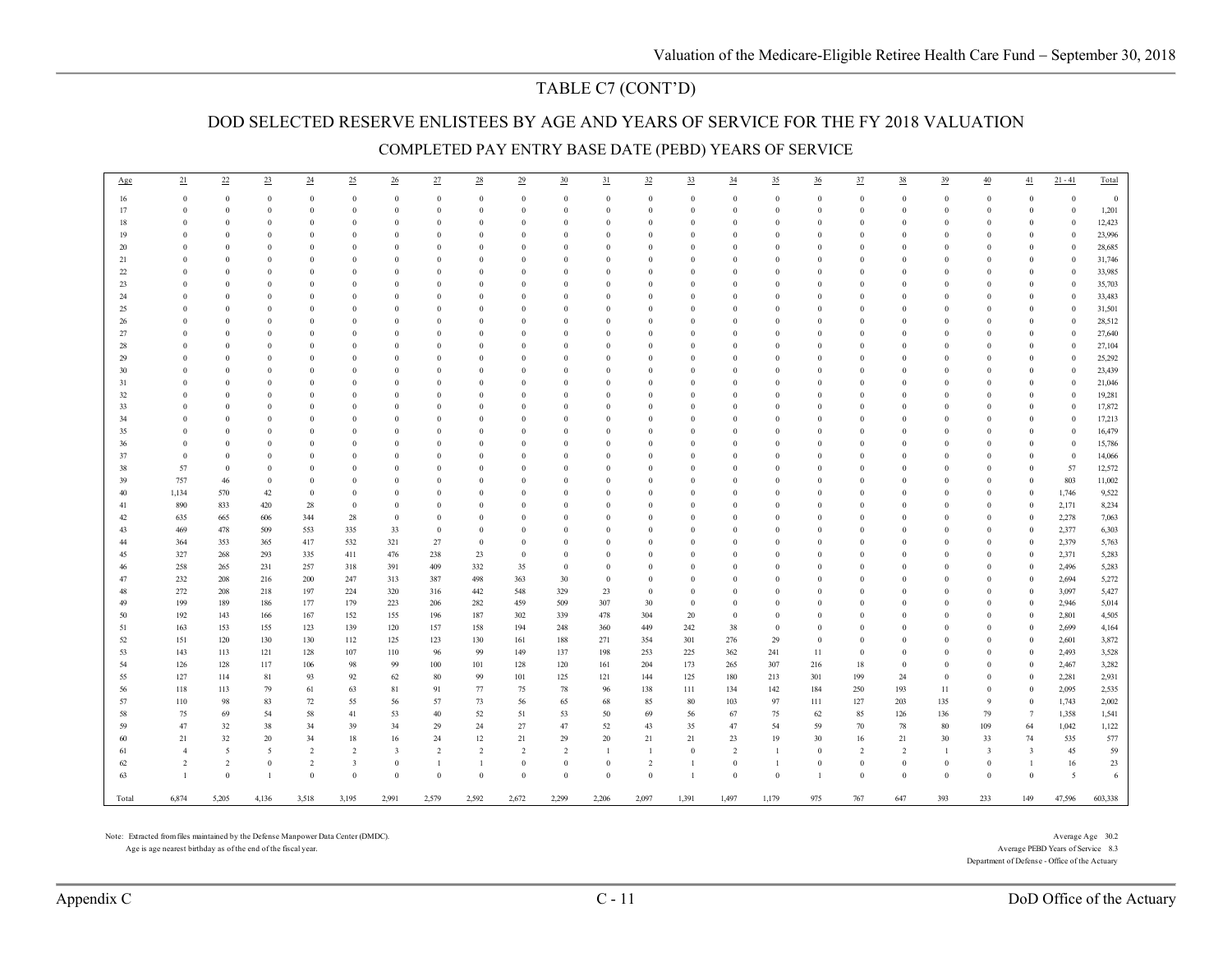#### DOD SELECTED RESERVE OFFICERS AND ENLISTEES BY AGE AND YEARS OF SERVICE FOR THE FY 2018 VALUATION

COMPLETED PAY ENTRY BASE DATE (PEBD) YEARS OF SERVICE

| Age      | $\overline{0}$            | $\perp$                                   | $\overline{2}$                 | $\overline{3}$             | $\overline{4}$                          | $\mathfrak{s}$                   | 6                        | $\mathcal{I}$        | 8                    | $\overline{9}$                | 10                  | 11                         | 12                                          | 13                | 14                                                 | 15                             | 16                   | 17                            | 18            | 19                       | 20                   | $0 - 20$         |
|----------|---------------------------|-------------------------------------------|--------------------------------|----------------------------|-----------------------------------------|----------------------------------|--------------------------|----------------------|----------------------|-------------------------------|---------------------|----------------------------|---------------------------------------------|-------------------|----------------------------------------------------|--------------------------------|----------------------|-------------------------------|---------------|--------------------------|----------------------|------------------|
| 16       | $\theta$                  | $\bf{0}$                                  | $\Omega$                       | $\Omega$                   | $\theta$                                | $\Omega$                         | $\theta$                 | $\theta$             | $\theta$             | $\Omega$                      | $\theta$            | $\theta$                   | $\theta$                                    | $\theta$          | $\theta$                                           | $\mathbf{0}$                   | $\theta$             | $\mathbf{0}$                  | $\mathbf{0}$  | $\theta$                 | $\theta$             | $\Omega$         |
| 17       | 1,201                     | $\mathbf{0}$                              | $\mathbf{0}$                   | $\theta$                   | $\theta$                                | $\Omega$                         | $\theta$                 | $\theta$             | $\mathbf{0}$         | $\Omega$                      | $\theta$            | $\theta$                   | $\theta$                                    | $\theta$          | $\theta$                                           | $\theta$                       | $\theta$             | $\theta$                      | $\theta$      | $\mathbf{0}$             | $\theta$             | 1,201            |
| 18       | 11,292                    | 1,131                                     | $\mathbf{0}$                   | $\theta$                   | $\theta$                                | $\Omega$                         | $\theta$                 | $\theta$             | $\theta$             | $\Omega$                      | $\theta$            | $\Omega$                   | $\theta$                                    | $\theta$          | $\theta$                                           | $\theta$                       | $\theta$             | $\theta$                      | $\theta$      | $\mathbf{0}$             | $\Omega$             | 12,423           |
| 19       | 13,243                    | 9,847                                     | 907                            | $\mathbf{0}$               | $\theta$                                | $\Omega$                         | $\Omega$                 | $\theta$             | $\theta$             | $\Omega$                      | $\theta$            | $\Omega$                   | $\theta$                                    | $\theta$          | $\Omega$                                           | $\theta$                       | $\Omega$             | $\bf{0}$                      | $\theta$      | $\mathbf{0}$             |                      | 23,997           |
| 20       | 7,658                     | 11,775                                    | 8,409                          | 872                        | $\theta$                                | $\Omega$                         | $\Omega$                 | $\theta$             | $\theta$             | $\Omega$                      | $\Omega$            | $\theta$                   | $\Omega$                                    | $\theta$          | $\Omega$                                           | $\Omega$                       | $\Omega$             | $\Omega$                      | $\theta$      | $\theta$                 |                      | 28,714           |
| 21       | 4,725                     | 7,321                                     | 10,797                         | 8,164                      | 825                                     | $\theta$                         | $\theta$                 | $\Omega$             | $\theta$             | $\Omega$                      | $\theta$            | $\Omega$                   | $\theta$                                    | $\theta$          | $\Omega$                                           | $\theta$                       | $\Omega$             | $\theta$                      | $\theta$      | $\theta$                 |                      | 31,832           |
| 22       | 3,083                     | 4,621                                     | 7,081                          | 10,555                     | 8,268                                   | 849                              | $\mathbf{0}$             | $\theta$             | $\theta$             | $\Omega$                      | $\Omega$            | $\theta$                   | $\theta$                                    | $\theta$          | $\Omega$                                           | $\theta$                       | $\theta$             | $\theta$                      | $\Omega$      | $\theta$                 | $\theta$             | 34,458           |
| 23       | 2,473                     | 3,239                                     | 4,595                          | 7,326                      | 11,010                                  | 7,824                            | 480                      | $\bf{0}$             | $\bf{0}$             | $\Omega$                      | $\mathbf{0}$        | $\theta$                   | $\theta$                                    | $\mathbf{0}$      | $\mathbf{0}$                                       | $\mathbf{0}$                   | $\mathbf{0}$         | $\Omega$                      | $\mathbf{0}$  | $\bf{0}$                 | $\Omega$             | 36,948           |
| 24       | 1,951                     | 2,567                                     | 3,242                          | 4,803                      | 7,509                                   | 10,831                           | 4,144                    | 286                  | $\mathbf{0}$         | $\Omega$                      | $\mathbf{0}$        | $\theta$                   | $\theta$                                    | $\theta$          | $\Omega$                                           | $\theta$                       | $\mathbf{0}$         | $\theta$                      | $^{0}$        | $\mathbf{0}$             | $\Omega$             | 35,333           |
| 25       | 1,585                     | 2,009                                     | 2,701                          | 3,428                      | 5,130                                   | 8,289                            | 6,884                    | 3,404                | 195                  | $\Omega$                      | $\theta$            | $\theta$                   | $\Omega$                                    | $\theta$          | $\Omega$                                           | $\theta$                       | $\theta$             | $\theta$                      | $\theta$      | $\theta$                 |                      | 33,626           |
| 26       | 1,231                     | 1,609                                     | 2,148                          | 2,705                      | 3,683                                   | 5,523                            | 5,598                    | 5,728                | 2,561                | 168                           | $\theta$            | $\theta$                   | $\theta$                                    | $\theta$          | $\Omega$                                           | $\theta$                       | $\theta$             | $\Omega$                      | $\Omega$      | $\theta$                 | $\Omega$             | 30,956           |
| 27       | 1,083                     | 1,355                                     | 1,782                          | 2,068                      | 3,140                                   | 4,071                            | 3,981                    | 5,246                | 4,684                | 2,721                         | 365                 | $\bf{0}$                   | $\theta$                                    | $\mathbf{0}$      | $\Omega$                                           | $\theta$                       | $\theta$             | $\theta$                      | $\theta$      | $\theta$                 | $\theta$             | 30,496           |
| 28       | 949                       | 1,085                                     | 1,499                          | 1,635                      | 2,268                                   | 3,393                            | 3,206                    | 3,848                | 4,387                | 4,384                         | 3,134               | 404                        | $\theta$                                    | $\mathbf{0}$      | $\Omega$<br>$\Omega$                               | $\Omega$<br>$\theta$           | $\Omega$<br>$\Omega$ | $\Omega$<br>$\Omega$          | 0<br>$\Omega$ | $\theta$<br>$\mathbf{0}$ | $\Omega$             | 30,194           |
| 29<br>30 | 737<br>589                | 894<br>776                                | 1,309<br>1,071                 | 1,333<br>1,047             | 1,705<br>1,302                          | 2,526<br>1,887                   | 2,681<br>2,033           | 2,930<br>2,662       | 3,322<br>2,702       | 3,787<br>2,969                | 4,327<br>3,614      | 2,812<br>3,658             | 326<br>2,519                                | $\bf{0}$<br>216   | $\Omega$                                           | $\theta$                       | $\theta$             | $\Omega$                      | $\Omega$      | $\mathbf{0}$             | $\Omega$             | 28,690<br>27,047 |
| 31       | 489                       | 644                                       | 919                            | 852                        | 1,036                                   | 1,443                            | 1,519                    | 1,989                | 2,437                | 2,491                         | 2,660               | 2,836                      | 3,488                                       | 1,874             | 225                                                | $\theta$                       | $\theta$             | $\theta$                      | $\theta$      | $\theta$                 |                      | 24,905           |
| 32       | 424                       | 509                                       | 769                            | 715                        | 864                                     | 1,155                            | 1,165                    | 1,535                | 1,840                | 2,267                         | 2,230               | 2,236                      | 2,819                                       | 2,604             | 1,928                                              | 231                            | $\bf{0}$             | $\overline{0}$                | $\theta$      | $\mathbf{0}$             |                      | 23,292           |
| 33       | 349                       | 462                                       | 604                            | 568                        | 694                                     | 958                              | 933                      | 1,198                | 1,403                | 1,690                         | 1,997               | 2,005                      | 1,987                                       | 2,068             | 2,777                                              | 2,194                          | 271                  | $\bf{0}$                      | $\mathbf{0}$  | $\bf{0}$                 | $\theta$             | 22,158           |
| 34       | 338                       | 379                                       | 505                            | 469                        | 609                                     | 766                              | 794                      | 920                  | 1,141                | 1,285                         | 1,492               | 1,890                      | 1,813                                       | 1,483             | 2,331                                              | 3,038                          | 2,388                | 252                           | $\bf{0}$      | $\boldsymbol{0}$         | $\Omega$             | 21,895           |
| 35       | 317                       | 356                                       | 437                            | 375                        | 494                                     | 602                              | 689                      | 783                  | 924                  | 1,055                         | 1,029               | 1,231                      | 1,785                                       | 1,465             | 1,615                                              | 2,330                          | 3,181                | 2,414                         | 286           | $\mathbf{0}$             | $\Omega$             | 21,368           |
| 36       | 176                       | 345                                       | 420                            | 354                        | 343                                     | 491                              | 525                      | 683                  | 779                  | 878                           | 855                 | 911                        | 1,102                                       | 1,560             | 1,561                                              | 1,714                          | 2,366                | 3,415                         | 2,257         | 219                      | $\Omega$             | 20,955           |
| 37       | 105                       | 179                                       | 438                            | 294                        | 285                                     | 456                              | 379                      | 484                  | 638                  | 733                           | 701                 | 714                        | 810                                         | 1,066             | 1,595                                              | 1,613                          | 1,597                | 2,238                         | 2,908         | 1,824                    | 146                  | 19,204           |
| 38       | 91                        | 131                                       | 214                            | 338                        | 297                                     | 342                              | 383                      | 454                  | 535                  | 597                           | 588                 | 626                        | 637                                         | 660               | 1,027                                              | 1,563                          | 1,594                | 1,529                         | 1,985         | 2,330                    | 1,487                | 17,409           |
| 39       | 102                       | 124                                       | 126                            | 181                        | 351                                     | 314                              | 326                      | 365                  | 424                  | 483                           | 472                 | 464                        | 552                                         | 552               | 784                                                | 1,036                          | 1,501                | 1,402                         | 1,343         | 1,657                    | 1,920                | 14,480           |
| 40       | 91                        | 133                                       | 94                             | 107                        | 171                                     | 337                              | 259                      | 297                  | 358                  | 421                           | 393                 | 386                        | 412                                         | 459               | 578                                                | 799                            | 981                  | 1,275                         | 1,204         | 1,131                    | 1,359                | 11,245           |
| 41       | 37                        | 101                                       | 106                            | 75                         | 92                                      | 152                              | 243                      | 270                  | 314                  | 346                           | 336                 | 313                        | 346                                         | 368               | 497                                                | 661                            | 782                  | 935                           | 1,169         | 1,054                    | 966                  | 9,164            |
| 42       | 25                        | 45                                        | 90                             | 80                         | 71                                      | 102                              | 153                      | 279                  | 263                  | 305                           | 280                 | 270                        | 304                                         | 325               | 414                                                | 508                            | 651                  | 698                           | 842           | 970                      | 849                  | 7,524            |
| 43       | 21                        | 18                                        | 38                             | 72                         | 94                                      | 95                               | 97                       | 174                  | 286                  | 244                           | 261                 | 258                        | 247                                         | 264               | 334                                                | 443                            | 558                  | 561                           | 604           | 655                      | 808                  | 6,132            |
| 44       | 14                        | 16                                        | 27                             | 41                         | 90                                      | 87                               | 77                       | 158                  | 200                  | 258                           | 217                 | 210                        | 241                                         | 236               | 313                                                | 369                            | 482                  | 503                           | 480           | 533                      | 590                  | 5,142            |
| 45       | 9                         | 18                                        | 20                             | 10                         | 39<br>29                                | 82<br>35                         | 75                       | 138                  | 168                  | 183                           | 226                 | 171                        | 196                                         | 209               | 235                                                | 334                            | 406                  | 408                           | 465           | 451                      | 453                  | 4,296            |
| 46<br>47 | 11<br>14                  | 24<br>13                                  | 16<br>15                       | 12<br>8                    | 25                                      | $22\,$                           | 64<br>36                 | 140<br>106           | 163<br>146           | 181<br>188                    | 173<br>155          | 212<br>168                 | 184<br>178                                  | 188<br>177        | 220<br>239                                         | 341<br>309                     | 370<br>375           | 392<br>353                    | 399<br>374    | 442<br>381               | 459<br>391           | 4,055<br>3,673   |
| 48       | 15                        | 15                                        | 15                             | 9                          | 14                                      | 19                               | 33                       | 113                  | 123                  | 155                           | 143                 | 142                        | 171                                         | 187               | 214                                                | 286                            | 342                  | 342                           | 345           | 354                      | 402                  | 3,439            |
| 49       | 6                         | 10 <sup>°</sup>                           | 12                             | $7\phantom{.0}$            | 13                                      | 17                               | 27                       | $80\,$               | 96                   | 142                           | 124                 | 142                        | 133                                         | 155               | 205                                                | 240                            | 307                  | 289                           | 315           | 334                      | 301                  | 2,955            |
| 50       | 3                         | 6                                         | $\overline{Q}$                 | 14                         | 20                                      | 17                               | 15                       | 43                   | 77                   | 80                            | 117                 | 115                        | 129                                         | 119               | 147                                                | 227                            | 251                  | 271                           | 244           | 277                      | 298                  | 2,479            |
| 51       | 5                         | 6                                         | 6                              | 10                         | 5                                       | $7\phantom{.0}$                  | 12                       | 31                   | 44                   | 77                            | 80                  | 110                        | 90                                          | 86                | 94                                                 | 216                            | 262                  | 240                           | 227           | 213                      | 250                  | 2,071            |
| 52       | $\overline{1}$            | 6                                         | 6                              | 3                          | $\overline{3}$                          | 5                                | 13                       | 21                   | 17                   | 38                            | 81                  | 70                         | 90                                          | 91                | 87                                                 | 151                            | 229                  | 231                           | 193           | 230                      | 227                  | 1,793            |
| 53       |                           |                                           | 5                              |                            | $\boldsymbol{\Delta}$                   | 12                               | 10                       | 14                   | 16                   | 17                            | 35                  | 69                         | 44                                          | 78                | 73                                                 | 107                            | 158                  | 190                           | 236           | 216                      | 196                  | 1,483            |
| 54       | $\overline{2}$            | $\overline{3}$                            | $\overline{\mathbf{3}}$        | $\overline{5}$             | $\mathfrak{D}$                          | 9                                | 10                       | 17                   | 15                   | 15                            | 18                  | 38                         | 31                                          | 31                | 65                                                 | 101                            | 124                  | 151                           | 188           | 194                      | 201                  | 1,223            |
| 55       | 3                         | $\overline{\mathbf{3}}$                   | $\mathbf{1}$                   |                            | $\mathbf{1}$                            | $\overline{4}$                   | 6                        | 9                    | 15                   | 12                            | 11                  | 10                         | 17                                          | 18                | 34                                                 | 87                             | 96                   | 123                           | 145           | 183                      | 174                  | 953              |
| 56       | 3                         | $\overline{2}$                            | $\overline{2}$                 | 2                          | 3                                       | $\mathbf{0}$                     | $7\phantom{.0}$          | 8                    | 18                   | 18                            | 10                  | -8                         | 8                                           | 12                | 25                                                 | 40                             | 81                   | 84                            | 118           | 129                      | 135                  | 713              |
| 57       | $\overline{1}$            | $\overline{\mathbf{3}}$                   | $\mathbf{1}$                   | $\overline{2}$             | $\overline{3}$                          | $\overline{1}$                   | 3                        | 7                    | 6                    | 13                            | 10                  | 9                          | 9                                           | 8                 | 14                                                 | 20                             | 41                   | 53                            | 84            | 79                       | 104                  | 471              |
| 58       | $\overline{\mathbf{3}}$   | $\overline{1}$                            | 5                              |                            | $\overline{c}$                          | $\overline{1}$                   | $\overline{c}$           | 5                    | $7\phantom{.0}$      | $7\phantom{.0}$               | 12                  | $\overline{3}$             | 9                                           | 10                | 12                                                 | 12                             | 23                   | 45                            | 73            | 72                       | $62\,$               | 367              |
| 59       | 2                         |                                           | $\overline{\mathbf{3}}$        | $\overline{3}$             | $\overline{\mathfrak{Z}}$               | $\overline{3}$                   | 6                        | 6                    | 6                    | $\overline{2}$                | $\boldsymbol{8}$    | 6                          | 5                                           | $\overline{7}$    | 12                                                 | 11                             | 13                   | 22                            | 22            | 47                       | 40                   | 227              |
| 60       |                           | $\overline{2}$                            | $\overline{4}$                 |                            | $\overline{c}$                          | 2                                | $\overline{c}$           | $\overline{4}$       | 3                    | $\overline{4}$                | 5                   | $\overline{\mathbf{3}}$    | 5                                           | $\overline{4}$    | 8                                                  | 13                             | 10                   | 9                             | 23            | 24                       | 33                   | 162              |
| 61       |                           | 3                                         | $\overline{4}$                 | $\theta$                   | $\overline{c}$                          | $\theta$                         | 3                        | $\overline{4}$       | $\overline{c}$       | 3                             | $\overline{c}$      | $\overline{2}$             | $\overline{2}$                              | $\overline{2}$    | 6                                                  | 8                              | 8                    | 9                             | 6             | $\mathbf Q$              | 14                   | $90\,$           |
| 62<br>63 | $\theta$<br>$\mathcal{D}$ | $\overline{2}$<br>$\overline{\mathbf{3}}$ | $\mathbf{0}$<br>$\overline{7}$ | $\theta$<br>$\overline{A}$ | $\overline{2}$<br>$\boldsymbol{\Delta}$ | $\overline{1}$<br>$\overline{A}$ | $\overline{2}$<br>$\tau$ | $\overline{2}$<br>13 | $\overline{c}$<br>12 | $\overline{\mathbf{3}}$<br>13 | 5<br>$\overline{A}$ | $\theta$<br>$\overline{7}$ | $\overline{4}$<br>$\overline{\mathfrak{Z}}$ | $\mathbf{1}$<br>2 | $\overline{\mathbf{3}}$<br>$\overline{\mathbf{3}}$ | $\overline{4}$<br>$\mathbf{Q}$ | 6<br>13              | $\overline{\mathbf{3}}$<br>19 | 5<br>23       | 6<br>18                  | 10<br>$\overline{7}$ | 61<br>176        |
|          |                           |                                           |                                |                            |                                         |                                  |                          |                      |                      |                               |                     |                            |                                             |                   |                                                    |                                |                      |                               |               |                          |                      |                  |
| Total    | 54,462                    | 51,794                                    | 50,463                         | 48,551                     | 50,507                                  | 52,736                           | 36,884                   | 34,456               | 30,331               | 28,234                        | 26,171              | 22,510                     | 20,696                                      | 16,586            | 17,676                                             | 19,016                         | 19,468               | 18,457                        | 16,564        | 14,033                   | 11,882               | 641,475          |

Note: Extracted from files maintained by the Defense Manpower Data Center (DMDC).

Age is age nearest birthday as of the end of the fiscal year.

Average Age 31.6

Department of Defense - Office of the Actuary Average PEBD Years of Service 9.3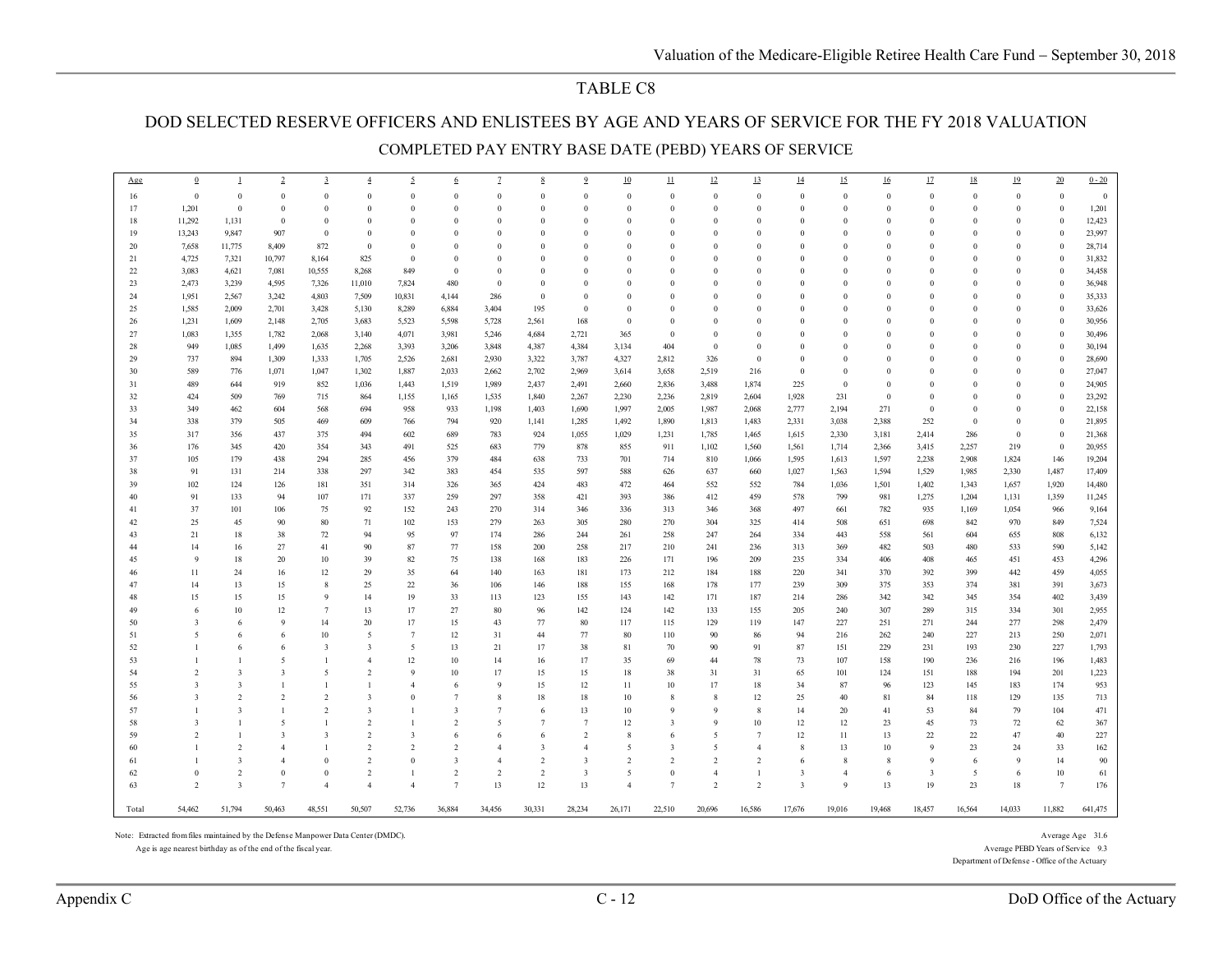### TABLE C8 (CONT'D)

#### DOD SELECTED RESERVE OFFICERS AND ENLISTEES BY AGE AND YEARS OF SERVICE FOR THE FY 2018 VALUATION

COMPLETED PAY ENTRY BASE DATE (PEBD) YEARS OF SERVICE

| Age      | 21                   | 22                           | 23                           | 24                            | 25                   | 26                       | 27                   | 28                   | 29                   | 30                   | 31                       | 32                   | 33                            | 34                       | 35                   | 36                            | 37                       | 38                           | 39                             | 40                   | 41                           | $21 - 41$                | Total            |
|----------|----------------------|------------------------------|------------------------------|-------------------------------|----------------------|--------------------------|----------------------|----------------------|----------------------|----------------------|--------------------------|----------------------|-------------------------------|--------------------------|----------------------|-------------------------------|--------------------------|------------------------------|--------------------------------|----------------------|------------------------------|--------------------------|------------------|
| 16       | $\theta$             | $\theta$                     | $\theta$                     | $\Omega$                      | $\theta$             | $\theta$                 | $\theta$             | $\bf{0}$             | $\mathbf{0}$         | $\theta$             | $\theta$                 | $\theta$             | $\mathbf{0}$                  | $\theta$                 | $\theta$             | $\Omega$                      | $\mathbf{0}$             | $\mathbf{0}$                 | $\mathbf{0}$                   | $\Omega$             | $\Omega$                     | $\theta$                 | $\mathbf{0}$     |
| 17       | $\theta$             | $\theta$                     | $\theta$                     | $\theta$                      | $\Omega$             | $\mathbf{0}$             | $\theta$             | $\mathbf{0}$         | $\theta$             | $\theta$             | $\bf{0}$                 | $\mathbf{0}$         | $\mathbf{0}$                  | $\theta$                 | $\Omega$             | $\theta$                      | $\theta$                 | $\mathbf{0}$                 | $\mathbf{0}$                   | $\Omega$             | $\mathbf{0}$                 | $\theta$                 | 1,201            |
| 18       | $\theta$             | $\theta$                     | $\theta$                     | $\Omega$                      | $\Omega$             | $\Omega$                 | $\theta$             | $\bf{0}$             | $\Omega$             | $\theta$             | $\Omega$                 | $\theta$             | $\Omega$                      | $\theta$                 | $\Omega$             | $\Omega$                      | $\Omega$                 | $\mathbf{0}$                 | $\mathbf{0}$                   | $\Omega$             | $\theta$                     | $\theta$                 | 12,423           |
| 19       | $\Omega$             | $\mathbf{0}$                 | $\mathbf{0}$                 | $\theta$                      | $\Omega$             | $\mathbf{0}$             | $\theta$             | $\overline{0}$       | $\mathbf{0}$         | $\theta$             | $\mathbf{0}$             | $\bf{0}$             | $\overline{0}$                | $\theta$                 | $\Omega$             | $\mathbf{0}$                  | $\mathbf{0}$             | $\theta$                     | $\mathbf{0}$                   | $\Omega$             | $\mathbf{0}$                 | $\theta$                 | 23,997           |
| 20       | $\theta$             | $\theta$                     | $\mathbf{0}$                 | $\Omega$                      |                      | $\Omega$                 | $\theta$             | $\mathbf{0}$         | $\Omega$             |                      | $\mathbf{0}$             | $\bf{0}$             | $\Omega$                      | $\theta$                 |                      | $\Omega$                      | $\mathbf{0}$             | $\theta$                     | $\mathbf{0}$                   |                      | $\mathbf{0}$                 | $\mathbf{0}$             | 28,714           |
| 21       | $\theta$             | $\theta$                     | $\theta$                     | $\theta$                      | $\Omega$             | $\mathbf{0}$             | $\theta$             | $\mathbf{0}$         | $\theta$             | $\theta$             | $\mathbf{0}$             | $\bf{0}$             | $\theta$                      | $\theta$                 | $\Omega$             | $\Omega$                      | $\mathbf{0}$             | $\theta$                     | $\mathbf{0}$                   | $\Omega$             | $\mathbf{0}$                 | $\theta$                 | 31,832           |
| $22\,$   | $\theta$             | $\mathbf{0}$                 | $\mathbf{0}$                 | $\theta$                      |                      | $\mathbf{0}$             | $\mathbf{0}$         | $\mathbf{0}$         | $\theta$             | $\mathbf{0}$         | $\bf{0}$                 | $\bf{0}$             | $\overline{0}$                | $\mathbf{0}$             | $\Omega$             | $\mathbf{0}$                  | $\mathbf{0}$             | $\mathbf{0}$                 | $\mathbf{0}$                   | $\Omega$             | $\mathbf{0}$                 | $\mathbf{0}$             | 34,458           |
| 23       | $\Omega$             | $\theta$                     | $\mathbf{0}$                 | $\theta$                      | $\Omega$             | $\mathbf{0}$             | $\theta$             | $\bf{0}$             | $\theta$             | $\theta$             | $\mathbf{0}$             | $\theta$             | $\overline{0}$                | $\theta$                 | $\Omega$             | $\mathbf{0}$                  | $\mathbf{0}$             | $\mathbf{0}$                 | $\overline{0}$                 | $\Omega$             | $\mathbf{0}$                 | $\theta$                 | 36,948           |
| 24       | $\theta$             | $\mathbf{0}$                 | $\mathbf{0}$                 | $\Omega$                      |                      | $\Omega$                 | $\theta$             | $\mathbf{0}$         | $\Omega$             | $\theta$             | $\bf{0}$                 | $\bf{0}$             | $\theta$                      | $\theta$                 | $\Omega$             | $\Omega$                      | $\Omega$                 | $\theta$                     | $\mathbf{0}$                   | $\Omega$             | $\mathbf{0}$                 | $\theta$                 | 35,333           |
| 25       | $\theta$             | $\theta$                     | $\theta$                     | $\Omega$                      |                      | $\Omega$                 | $\theta$             | $\theta$             | $\theta$             | $\theta$             | $\theta$                 | $\theta$             | $\theta$                      | $\theta$                 |                      |                               | $\theta$                 | $\theta$                     | $\mathbf{0}$                   |                      | $\Omega$                     | $\theta$                 | 33,626           |
| 26       | $\theta$             | $\theta$                     | $\theta$                     | $\Omega$                      |                      | $\Omega$                 | $\theta$             | $\theta$             | $\theta$             | $\Omega$             | $\theta$                 | $\mathbf{0}$         | $\theta$                      | $\theta$                 |                      | $\Omega$                      | $\theta$                 | $\theta$                     | $\theta$                       | $\Omega$             | $\theta$                     | $\theta$                 | 30,956           |
| 27       | $\theta$             | $\theta$                     | $\theta$                     | $\theta$                      | $\Omega$             | $\mathbf{0}$             | $\theta$             | $\bf{0}$             | $\Omega$             | $\theta$             | $\Omega$                 | $\bf{0}$             | $\Omega$                      | $\theta$                 | $\Omega$             | $\Omega$                      | $\Omega$                 | $\mathbf{0}$                 | $\mathbf{0}$                   | $\Omega$             | $\theta$                     | $\theta$                 | 30,496           |
| 28       | $\Omega$             | $\theta$                     | $\Omega$                     | $\Omega$                      |                      | $\Omega$                 | $\theta$             | $\bf{0}$             | $\Omega$             | $\Omega$             | $\Omega$                 | $\theta$             | $\Omega$                      | $\theta$                 | $\Omega$             | $\Omega$                      | $\Omega$                 | $\theta$                     | $\theta$                       | $\Omega$             | $\mathbf{0}$                 | $\theta$                 | 30,194           |
| 29       | $\theta$             | $\theta$                     | $\theta$                     | $\Omega$                      | $\Omega$             | $\Omega$                 | $\theta$             | $\theta$             | $\Omega$             | $\theta$             | $\Omega$                 | $\theta$             | $\Omega$                      | $\theta$                 |                      | $\Omega$                      | $\theta$                 | $\theta$                     | $\theta$                       | $\Omega$             | $\Omega$                     | $\theta$                 | 28,690           |
| 30       | $\theta$             | $\theta$                     | $\theta$                     | $\theta$                      | $\Omega$             | $\Omega$                 | $\theta$             | $\theta$             | $\theta$             | $\theta$             | $\Omega$                 | $\theta$             | $\Omega$                      | $\theta$                 | $\Omega$             | $\Omega$                      | $\Omega$                 | $\theta$                     | $\theta$                       | $\Omega$             | $\Omega$                     |                          | 27,047           |
| 31       | $\theta$             | $\mathbf{0}$                 | $\mathbf{0}$                 | $\theta$                      |                      | $\mathbf{0}$             | $\mathbf{0}$         | $\overline{0}$       | $\theta$             | $\mathbf{0}$         | $\bf{0}$                 | $\mathbf{0}$         | $\overline{0}$                | $\mathbf{0}$             |                      | 0                             | $\mathbf{0}$             | $\mathbf{0}$                 | $\mathbf{0}$                   | $\Omega$             | $\mathbf{0}$                 | $\mathbf{0}$             | 24,905           |
| 32       | $\mathbf{0}$         | $\mathbf{0}$                 | $\mathbf{0}$                 | $\mathbf{0}$                  |                      | $\mathbf{0}$             | $\mathbf{0}$         | $\bf{0}$             | $\mathbf{0}$         | $\theta$             | $\mathbf{0}$             | $\bf{0}$             | $\overline{0}$                | $\theta$                 | $\Omega$             | $\mathbf{0}$                  | $\mathbf{0}$             | $\mathbf{0}$                 | $\mathbf{0}$                   | $\Omega$             | $\mathbf{0}$                 | $\theta$                 | 23,292           |
| 33       | $\theta$<br>$\theta$ | $\mathbf{0}$<br>$\mathbf{0}$ | $\mathbf{0}$<br>$\mathbf{0}$ | $\Omega$<br>$\theta$          | $\Omega$<br>$\Omega$ | $\mathbf{0}$             | $\theta$<br>$\theta$ | $\bf{0}$             | $\theta$<br>$\theta$ | $\theta$<br>$\theta$ | $\bf{0}$                 | $\bf{0}$             | $\overline{0}$                | $\mathbf{0}$<br>$\theta$ | $\Omega$             | $\Omega$                      | $\mathbf{0}$             | $\mathbf{0}$<br>$\mathbf{0}$ | $\mathbf{0}$<br>$\overline{0}$ | $\Omega$             | $\mathbf{0}$<br>$\mathbf{0}$ | $\mathbf{0}$<br>$\theta$ | 22,158           |
| 34<br>35 | $\theta$             | $\theta$                     | $\theta$                     | $\Omega$                      |                      | $\mathbf{0}$<br>$\Omega$ | $\theta$             | $\bf{0}$<br>$\theta$ | $\theta$             | $\theta$             | $\mathbf{0}$<br>$\theta$ | $\bf{0}$<br>$\theta$ | $\bf{0}$<br>$\theta$          | $\theta$                 | $\Omega$             | $\mathbf{0}$<br>$\theta$      | $\mathbf{0}$<br>$\theta$ | $\theta$                     | $\mathbf{0}$                   | $\Omega$<br>$\Omega$ | $\mathbf{0}$                 | $\theta$                 | 21,895<br>21,368 |
| 36       | $\theta$             | $\mathbf{0}$                 | $\overline{0}$               | $\theta$                      |                      | $\mathbf{0}$             | $\mathbf{0}$         | $\overline{0}$       | $\theta$             |                      | $\bf{0}$                 | $\mathbf{0}$         | $\mathbf{0}$                  | $\theta$                 |                      | $\mathbf{0}$                  | $\mathbf{0}$             | $\mathbf{0}$                 | $\mathbf{0}$                   | $\Omega$             | $\mathbf{0}$                 | $\theta$                 | 20,955           |
| 37       | $\theta$             | $\bf{0}$                     | $\mathbf{0}$                 | $\Omega$                      |                      | $\Omega$                 | $\theta$             | $\theta$             | $\Omega$             | $\theta$             | $\theta$                 | $\bf{0}$             | $\Omega$                      | $\theta$                 |                      | $\Omega$                      | $\theta$                 | $\theta$                     | $\mathbf{0}$                   | $\Omega$             | $\mathbf{0}$                 | $\mathbf{0}$             | 19,204           |
| 38       | 89                   | $\mathbf{0}$                 | $\mathbf{0}$                 | $\Omega$                      |                      | $\Omega$                 | $\theta$             | $\Omega$             | $\Omega$             | $\theta$             | $\theta$                 | $\theta$             | $\Omega$                      | $\theta$                 |                      | $\Omega$                      | $\theta$                 | $\theta$                     | $\mathbf{0}$                   | $\Omega$             | $\theta$                     | 89                       | 17,498           |
| 39       | 1,034                | 80                           | $\bf{0}$                     | $\Omega$                      | $\Omega$             | $\Omega$                 | $\Omega$             | $\bf{0}$             | $\Omega$             | $\Omega$             | $\theta$                 | $\theta$             | $\theta$                      | $\Omega$                 | $\Omega$             | $\Omega$                      | $\Omega$                 | $\theta$                     | $\theta$                       | $\Omega$             | $\theta$                     | 1,114                    | 15,594           |
| 40       | 1,467                | 810                          | 65                           | $\theta$                      | $\Omega$             | $\Omega$                 | $\theta$             | $\theta$             | $\theta$             | $\theta$             | $\theta$                 | $\theta$             | $\theta$                      | $\theta$                 | $\Omega$             | $\Omega$                      | $\theta$                 | $\theta$                     | $\theta$                       | $\Omega$             | $\Omega$                     | 2,342                    | 13,587           |
| 41       | 1,128                | 1,113                        | 632                          | 46                            | $\mathbf{0}$         | $\theta$                 | $\mathbf{0}$         | $\mathbf{0}$         | $\mathbf{0}$         | $\mathbf{0}$         | $\mathbf{0}$             | $\mathbf{0}$         | $\overline{0}$                | $\bf{0}$                 | $\Omega$             | $\mathbf{0}$                  | $\mathbf{0}$             | $\mathbf{0}$                 | $\mathbf{0}$                   | $\theta$             | $\theta$                     | 2,919                    | 12,083           |
| 42       | 830                  | 846                          | 829                          | 527                           | 45                   | $\theta$                 | $\mathbf{0}$         | $\mathbf{0}$         | $\mathbf{0}$         | $\theta$             | $\mathbf{0}$             | $\mathbf{0}$         | $\overline{0}$                | $\theta$                 |                      | $\Omega$                      | $\mathbf{0}$             | $\mathbf{0}$                 | $\mathbf{0}$                   | $\theta$             | $\mathbf{0}$                 | 3,077                    | 10,601           |
| 43       | 777                  | 655                          | 687                          | 774                           | 517                  | 53                       | $\bf{0}$             | $\bf{0}$             | $\theta$             | $\Omega$             | $\mathbf{0}$             | $\bf{0}$             | $\overline{0}$                | $\theta$                 | $\Omega$             | $\Omega$                      | $\mathbf{0}$             | $\mathbf{0}$                 | $\mathbf{0}$                   | $\theta$             | $\theta$                     | 3,463                    | 9,595            |
| 44       | 719                  | 661                          | 531                          | 594                           | 760                  | 528                      | 43                   | $\bf{0}$             | $\theta$             | $\theta$             | $\bf{0}$                 | $\bf{0}$             | $\theta$                      | $\theta$                 | $\Omega$             | $\Omega$                      | $\Omega$                 | $\theta$                     | $\mathbf{0}$                   | $\Omega$             | $\mathbf{0}$                 | 3,836                    | 8,978            |
| 45       | 540                  | 638                          | 562                          | 500                           | 605                  | 756                      | 375                  | 45                   | $\overline{0}$       | $\theta$             | $\bf{0}$                 | $\mathbf{0}$         | $\mathbf{0}$                  | $\theta$                 | $\Omega$             | $\mathbf{0}$                  | $\mathbf{0}$             | $\mathbf{0}$                 | $\mathbf{0}$                   | $\mathbf{0}$         | $\Omega$                     | 4,021                    | 8,317            |
| 46       | 425                  | 461                          | 500                          | 522                           | 486                  | 612                      | 599                  | 539                  | 64                   | $\overline{0}$       | $\mathbf{0}$             | $\bf{0}$             | $\overline{0}$                | $\theta$                 | $\Omega$             | $\theta$                      | $\Omega$                 | $\mathbf{0}$                 | $\mathbf{0}$                   | $\Omega$             | $\mathbf{0}$                 | 4,208                    | 8,263            |
| 47       | 386                  | 369                          | 404                          | 479                           | 511                  | 487                      | 589                  | 768                  | 616                  | 57                   | $\overline{0}$           | $\bf{0}$             | $\Omega$                      | $\theta$                 |                      |                               | $\mathbf{0}$             | $\theta$                     | $\mathbf{0}$                   | $\Omega$             | $\theta$                     | 4,666                    | 8,339            |
| 48       | 431                  | 341                          | 356                          | 397                           | 529                  | 607                      | 480                  | 648                  | 896                  | 582                  | 33                       | $\bf{0}$             | $\theta$                      | $\theta$                 |                      |                               | $\theta$                 | $\theta$                     | $\mathbf{0}$                   | $\Omega$             | $\theta$                     | 5,300                    | 8,739            |
| 49       | 301                  | 311                          | 298                          | 320                           | 373                  | 570                      | 480                  | 444                  | 692                  | 791                  | 567                      | 55                   | $\mathbf{0}$                  | $\theta$                 | $\Omega$             | $\Omega$                      | $\Omega$                 | $\theta$                     | $\theta$                       | $\theta$             | $\Omega$                     | 5,203                    | 8,158            |
| 50       | 266                  | 225                          | 252                          | 257                           | 266                  | 323                      | 460                  | 474                  | 482                  | 537                  | 726                      | 503                  | 40                            | $\theta$                 | $\Omega$             | $\Omega$                      | $\theta$                 | $\theta$                     | $\mathbf{0}$                   | $\theta$             | $\theta$                     | 4,811                    | 7,290            |
| 51       | 237                  | 214                          | 231                          | 214                           | 243                  | 220                      | 303                  | 380                  | 447                  | 391                  | 561                      | 676                  | 395                           | 64                       | $\Omega$             | $\Omega$                      | $\Omega$                 | $\theta$                     | $\mathbf{0}$                   | $\Omega$             | $\theta$                     | 4,576                    | 6,647            |
| 52       | 191                  | 168                          | 194                          | 217                           | 192                  | 229                      | 219                  | 268                  | 412                  | 359                  | 414                      | 536                  | 464                           | 457                      | 47                   | $\mathbf{0}$                  | $\Omega$                 | $\theta$                     | $\theta$                       | $\Omega$             | $\theta$                     | 4,367                    | 6,160            |
| 53       | 185                  | 147                          | 162                          | 179                           | 161                  | 188                      | 181                  | 183                  | 289                  | 300                  | 362                      | 371                  | 335                           | 516                      | 358                  | 27                            | $\mathbf{0}$             | $\theta$                     | $\theta$                       | $\Omega$             | $\theta$                     | 3,945                    | 5,428            |
| 54       | 168                  | 176                          | 158                          | 158                           | 137                  | 155                      | 169                  | 182                  | 227                  | 229                  | 294                      | 324                  | 253                           | 381                      | 447                  | 310                           | 29                       | $\theta$                     | $\overline{0}$                 | $\Omega$             | $\theta$                     | 3,797                    | 5,020            |
| 55       | 172                  | 152                          | 120                          | 132                           | 129                  | 124                      | 134                  | 163                  | 180                  | 206                  | 204                      | 259                  | 220                           | 255                      | 315                  | 413                           | 296                      | 34                           | $\bf{0}$                       | $\bf{0}$             | $\mathbf{0}$                 | 3,508                    | 4,461            |
| 56       | 150                  | 142                          | 104                          | 92                            | $102\,$              | 118                      | 132                  | 121                  | 126                  | 134                  | 136                      | 201                  | 194                           | 209                      | 206                  | 252                           | 329                      | 263                          | 19                             | $\bf{0}$             | $\mathbf{0}$                 | 3,030                    | 3,743            |
| 57       | 140                  | 134                          | 101                          | 94                            | 79                   | $88\,$                   | $88\,$               | 124                  | 103                  | 117                  | 104                      | $122\,$              | 134                           | 183                      | 166                  | 169                           | 176                      | $272\,$                      | 168                            | 14                   | $\mathbf{0}$                 | 2,576                    | 3,047            |
| 58<br>59 | 98<br>65             | 87<br>48                     | 76<br>52                     | 76<br>50                      | 57<br>61             | 69<br>51                 | 64<br>54             | 90<br>55             | 86<br>47             | 81<br>70             | 73<br>71                 | 99<br>74             | 95<br>54                      | 98<br>75                 | 131<br>78            | 96<br>98                      | 113<br>100               | 155<br>108                   | 192<br>103                     | 113<br>135           | 10<br>95                     | 1,959<br>1,544           | 2,326<br>1,771   |
|          |                      |                              |                              |                               |                      |                          |                      |                      |                      |                      |                          |                      |                               |                          |                      |                               |                          |                              |                                |                      |                              |                          |                  |
| 60<br>61 | 39<br>14             | 43<br>13                     | 29<br>11                     | 44<br>$\overline{\mathbf{3}}$ | 32<br>6              | 26<br>$10\,$             | 38<br>$\overline{4}$ | 32<br>10             | 41<br>- 9            | 44<br>9              | 31<br>$\overline{4}$     | 30<br>$\mathbf{1}$   | 31<br>$\overline{\mathbf{3}}$ | 33<br>$\overline{4}$     | 31<br>$\overline{4}$ | 42<br>$\overline{\mathbf{3}}$ | 28<br>9                  | 42<br>$7\phantom{.0}$        | 37<br>6                        | 47<br>6              | 101<br>12                    | 821<br>148               | 983<br>238       |
| 62       | $\overline{9}$       | $\overline{4}$               | $\mathbf{1}$                 | 6                             | $\overline{4}$       | 5                        | 5                    | $\overline{4}$       | $\overline{4}$       | 5                    | $\overline{4}$           | 11                   | $\overline{4}$                | $\overline{0}$           | $\overline{4}$       | -1                            | $\overline{\mathbf{3}}$  | $\overline{c}$               | $\overline{\mathbf{c}}$        | 6                    | 10                           | 94                       | 155              |
| 63       | $\mathbf{Q}$         | $\overline{9}$               | 6                            | $\mathbf{1}$                  | $\overline{3}$       | $\overline{5}$           | 5                    | $\overline{4}$       | 10                   | $\overline{4}$       | 11                       | $\overline{4}$       | $\overline{4}$                | $\overline{4}$           | $\sqrt{2}$           | $\overline{c}$                | 5                        | $\mathbf{1}$                 | $\overline{1}$                 | $\overline{3}$       | 14                           | 108                      | 284              |
|          |                      |                              |                              |                               |                      |                          |                      |                      |                      |                      |                          |                      |                               |                          |                      |                               |                          |                              |                                |                      |                              |                          |                  |
| Total    | 9,870                | 7,847                        | 6,361                        | 5,682                         | 5,298                | 5,224                    | 4,422                | 4,534                | 4,731                | 3,916                | 3,595                    | 3,266                | 2,226                         | 2,279                    | 1,789                | 1,413                         | 1,088                    | 884                          | 528                            | 324                  | 242                          | 75,522                   | 716,997          |

Note: Extracted from files maintained by the Defense Manpower Data Center (DMDC).

Age is age nearest birthday as of the end of the fiscal year.

Average Age 31.6 Average PEBD Years of Service 9.3

Department of Defense - Office of the Actuary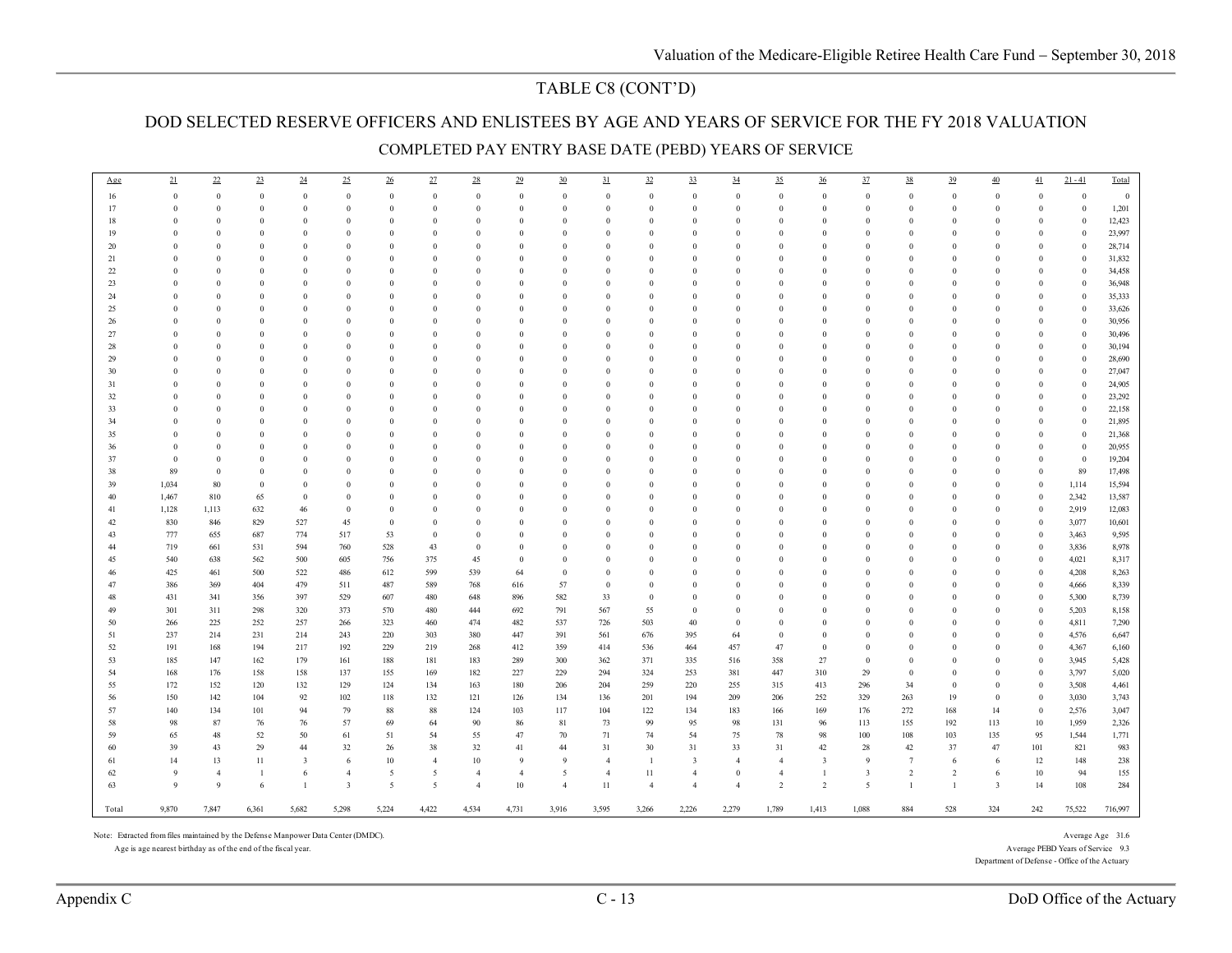## DOD NON-SELECTED RESERVE OFFICERS WITH 20 GOOD YEARS BY AGE AND YEARS OF SERVICE FOR THE FY 2018 VALUATION

| Age<br>$\leq$ 37 | $\leq$ 19      | 19             | 20                    | 21                      |          |                 |                |          |                 |          |                        |                |                |                |                |          |                 |                |                 |          |                |              |          |     |        |
|------------------|----------------|----------------|-----------------------|-------------------------|----------|-----------------|----------------|----------|-----------------|----------|------------------------|----------------|----------------|----------------|----------------|----------|-----------------|----------------|-----------------|----------|----------------|--------------|----------|-----|--------|
|                  |                |                |                       |                         | 22       | $\overline{23}$ | 24             | 25       | $\overline{26}$ | 27       | $\overline{28}$        | 29             | 30             | 31             | 32             | 33       | $\overline{34}$ | 35             | $\overline{36}$ | 37       | $\frac{38}{5}$ | 39           | 40       | 41  | Total  |
|                  | $\Omega$       | $\theta$       | $\theta$              | $\Omega$                | 0        | $\Omega$        | $\theta$       | $\Omega$ | $\Omega$        | $\Omega$ | $\Omega$               | $\theta$       | $\Omega$       | $\theta$       |                | $\theta$ |                 | $\Omega$       | $\Omega$        | $\Omega$ | $\Omega$       | $\Omega$     |          |     |        |
| 37               | $\Omega$       | 11             | $\Omega$              | $\Omega$                | $\Omega$ | $\Omega$        | $\Omega$       |          |                 | $\Omega$ | $\theta$               | $\Omega$       | $\Omega$       | $\Omega$       |                | $\Omega$ |                 |                |                 | $\Omega$ | $\Omega$       | $\Omega$     |          |     | 11     |
| 38               |                |                | 22                    |                         |          |                 | $\Omega$       |          |                 |          | $\Omega$               |                |                |                |                | $\Omega$ |                 |                |                 | $\Omega$ |                |              |          |     | 28     |
| 39               |                |                | 26                    | 38                      |          |                 | $\Omega$       |          |                 |          | $\theta$               |                | $\Omega$       |                |                | $\Omega$ |                 |                |                 | $\Omega$ | $\Omega$       | $\Omega$     |          |     | 69     |
|                  |                | $\gamma$       | 13                    | 37                      | 36       | $\overline{7}$  | $\Omega$       |          |                 |          | $\theta$               | $\Omega$       | $\theta$       |                |                | $\Omega$ |                 |                |                 | $\Omega$ | $\Omega$       | $\Omega$     |          |     | 96     |
|                  |                |                | 13                    | 42                      | 52       | 42              | $\overline{2}$ | $\Omega$ |                 |          | $\Omega$               |                | $\theta$       |                |                | $\Omega$ |                 |                |                 | $\Omega$ |                | $\Omega$     |          |     | 153    |
| 42               |                |                | 38                    | 26                      | 36       | 60              | 60             | 12       | $\Omega$        |          | $\Omega$               | $\Omega$       | $\Omega$       |                |                | $\theta$ |                 |                |                 | $\Omega$ | $\Omega$       | $\Omega$     |          |     | 234    |
|                  |                | $\mathbf{3}$   | 61                    | 70                      | 33       | 41              | 89             | 78       | 8               |          | $\mathbf{0}$           |                | $\theta$       |                |                | $\Omega$ |                 |                |                 | $\Omega$ | $\Omega$       | $\Omega$     |          |     | 383    |
|                  |                | $\Omega$       | 29                    | 96                      | 91       | 59              | 82             | 107      | 95              | 12       | $\theta$               |                | $\Omega$       |                |                | $\theta$ |                 |                |                 | $\Omega$ |                | $\Omega$     |          |     | 570    |
| 45               |                | $\mathbf{3}$   | 18                    | 46                      | 152      | 140             | 55             | 83       | 135             | 80       | 13                     | $\Omega$       | $\Omega$       |                |                | $\Omega$ |                 |                |                 | $\Omega$ |                | $\Omega$     |          |     | 725    |
|                  |                |                | 24                    | 35                      | 81       | 165             | 124            | 82       | 117             | 136      | 130                    | 19             | $\mathbf{0}$   | $\Omega$       |                | $\Omega$ |                 |                |                 | $\Omega$ |                | $\Omega$     |          |     | 919    |
|                  |                |                | 11                    | 37                      | 48       | 74              | 168            | 211      | 114             | 122      | 197                    | 217            | 31             | $\Omega$       |                | $\theta$ |                 |                |                 | $\Omega$ |                | $\theta$     |          |     | 1,232  |
|                  |                | $\Omega$       | Q                     | 31                      | 42       | 54              | 145            | 248      | 258             | 135      | 184                    | 267            | 231            | 17             | $\Omega$       | $\Omega$ |                 |                |                 | $\Omega$ |                | $\Omega$     | $^{0}$   |     | 1,624  |
| 49               |                |                | $\overline{7}$        | 17                      | 35       | 45              | 52             | 130      | 304             | 381      | 160                    | 227            | 259            | 281            | 32             | $\Omega$ |                 |                |                 | $\Omega$ | $\Omega$       | $\theta$     | $\Omega$ |     | 1,934  |
| 50               |                |                | 6                     | 10 <sup>10</sup>        | 19       | 40              | 49             | 61       | 151             | 357      | 477                    | 193            | 223            | 371            | 299            | 36       |                 |                |                 | $\Omega$ | $\Omega$       | $\theta$     | $\Omega$ |     | 2,293  |
| 51               |                | $\overline{2}$ | -5                    | 5                       | 14       | 24              | 39             | 48       | 73              | 184      | 494                    | 582            | 220            | 303            | 397            | 314      | 58              | $\Omega$       |                 | $\Omega$ |                |              |          |     | 2,763  |
| 52               |                | $\Omega$       | $\tilde{\mathcal{L}}$ | 11                      | 11       | 17              | 22             | 50       | 71              | 105      | 255                    | 639            | 691            | 298            | 369            | 332      | 339             | 36             |                 | $\bf{0}$ |                | $\Omega$     |          |     | 3,252  |
| 53               |                | $\Omega$       | $\mathbf{a}$          | 6                       | 10       | 22              | 21             | 33       | 58              | 101      | 123                    | 330            | 687            | 754            | 344            | 315      | 375             | 367            | 40              | $\Omega$ | $\Omega$       | $\theta$     |          |     | 3,591  |
| 54               |                |                |                       | 6                       |          | 15              | 20             | 34       | $44\,$          | 64       | 103                    | 200            | 378            | 828            | 878            | 292      | 347             | 442            | 373             | 45       | $\Omega$       | $\Omega$     |          |     | 4,079  |
| 55               |                |                |                       | $\overline{7}$          | 5        | 10              | 16             | 27       | 37              | 60       | 95                     | 151            | 239            | 473            | 960            | 884      | 342             | 392            | 437             | 426      | 36             | $\mathbf{0}$ | $\Omega$ |     | 4,602  |
| 56               |                | $\Omega$       |                       |                         | 10       | 10              | 13             | 19       | 26              | 23       | 56                     | 117            | 168            | 229            | 476            | 1,046    | 858             | 298            | 361             | 392      | 311            | 35           | $\theta$ |     | 4,455  |
| 57               |                | $\Omega$       | $\mathcal{L}$         | $\overline{\mathbf{3}}$ | 18       | 12              | 12             | 13       | 26              | 29       | 47                     | 87             | 121            | 188            | 298            | 502      | 825             | 1,041          | 381             | 395      | 373            | 257          | 18       |     | 4,650  |
| 58               |                | $\Omega$       |                       | 6                       | 6        |                 | 15             | 13       | $22\,$          | 24       | 49                     | 55             | 73             | 137            | 221            | 289      | 420             | 1,154          | 862             | 332      | 330            | 323          | 220      | 16  | 4,575  |
| 59               |                | $\Omega$       |                       | $\overline{\mathbf{3}}$ | 6        | 4               | 11             | 13       | 14              | 29       | 32                     | 56             | 54             | 87             | 151            | 215      | 243             | 506            | 805             | 1,231    | 302            | 262          | 287      | 251 | 4,566  |
| 60               |                |                |                       |                         | 2        |                 | -5             | 11       | 10              | 12       | 23                     | 25             | 35             | 36             | 55             | 96       | 129             | 193            | 281             | 530      | 374            | 127          | 125      | 268 | 2,343  |
| 61               |                | $\Omega$       |                       |                         |          | $\Omega$        | $\theta$       | $\Omega$ | -3              |          | $\overline{0}$         | $\overline{4}$ | $\overline{4}$ | $\overline{2}$ | 5              | -6       | -8              | 7              | 14              | 20       | 32             | 25           | 8        | 15  | 156    |
| 62               |                | $\Omega$       |                       | $\Omega$                | 0        | $\Omega$        |                |          | $\Omega$        |          | $\theta$               | $\Omega$       |                |                | $\Omega$       |          |                 | 5              |                 | 2        | 10             | 16           | 15       | 13  | 72     |
| 63               |                | $\Omega$       |                       | $\Omega$                | 0        | $\theta$        | $\overline{0}$ | 2        | $\Omega$        |          | $\boldsymbol{\Lambda}$ | $\mathcal{L}$  | 5              | $\mathbf Q$    | $\overline{4}$ | 5        | 5               | $\overline{2}$ | 5               | 7        | $\overline{7}$ | 24           | 36       | 224 | 346    |
| Total            | $\overline{0}$ | 37             | 301                   | 543                     | 720      | 847             | 1,002          | 1,276    | 1,567           | 1,862    | 2,443                  | 3,171          | 3,425          | 4,017          | 4,491          | 4,335    | 3,951           | 4,443          | 3,563           | 3,382    | 1,776          | 1,070        | 710      | 788 | 49,721 |

#### COMPLETED PAY ENTRY BASE DATE (PEBD) YEARS OF SERVICE

Note: Extracted from files maintained by the Defense Manpower Data Center (DMDC). Average Age 54 and the Second Average Age 54 and the Second Average Age 54 and the Second Average Age 54 and the Second Average Age 54 and t

Age is age nearest birthday as of the end of the fiscal year.

Average PEBD Years of Service 31.9 Department of Defense - Office of the Actuary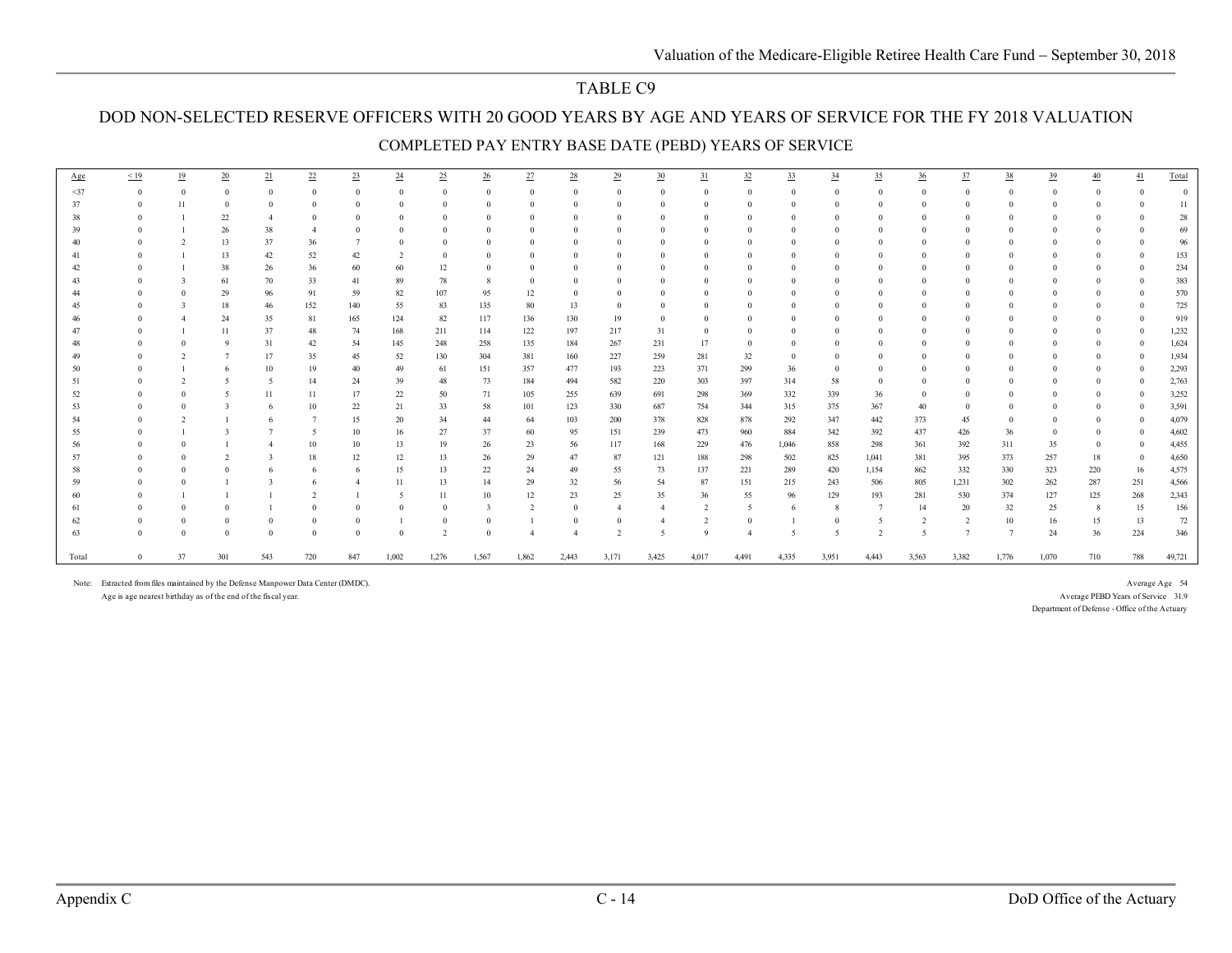## DOD NON-SELECTED RESERVE ENLISTEES WITH 20 GOOD YEARS BY AGE AND YEARS OF SERVICE FOR THE FY 2018 VALUATION

| Age    | $\leq$ 19      | 19             | 20             | 21           | 22       | 23       | 24             | 25       | 26           | 27                       | 28                 | 29       | 30       | 31    | 32       | 33                      | 34             | 35 <sub>2</sub> | 36       | 37             | 38       | 39           | 40       | 41    | Total   |
|--------|----------------|----------------|----------------|--------------|----------|----------|----------------|----------|--------------|--------------------------|--------------------|----------|----------|-------|----------|-------------------------|----------------|-----------------|----------|----------------|----------|--------------|----------|-------|---------|
| $<$ 37 | $\theta$       | $\theta$       | $\Omega$       | $\Omega$     |          |          |                | $\theta$ | $\Omega$     | $\Omega$                 | $\theta$           |          |          |       | $\theta$ | $\Omega$                | $\Omega$       |                 |          | $\sqrt{ }$     |          | $\Omega$     |          |       |         |
| 37     | $\Omega$       | 113            | 16             | $\mathbf{0}$ | $\Omega$ |          | $\Omega$       | $\Omega$ | $\mathbf{0}$ | $\Omega$                 | $\Omega$           |          |          |       | $\Omega$ | $\Omega$                | $\Omega$       | $\theta$        |          | $\Omega$       |          | $\Omega$     |          |       | 129     |
| 38     | $\theta$       | 37             | 162            | 34           | $\Omega$ |          |                |          | $\Omega$     | $\Omega$                 | $\Omega$           |          |          |       | $\theta$ | $\Omega$                | $\Omega$       |                 |          | $\Omega$       |          | $\Omega$     |          |       | 233     |
| 39     | $\Omega$       | 32             | 245            | 344          | 40       | $\Omega$ | $\Omega$       |          | 0            | $\Omega$                 | $\theta$           |          |          |       | $\theta$ | $\Omega$                |                |                 |          | $\Omega$       |          | $\Omega$     |          |       | 660     |
| 40     | $\Omega$       | 18             | 158            | 432          | 386      | 35       | $\Omega$       | $\Omega$ | $^{0}$       | $\Omega$                 | $\Omega$           |          |          |       | $\theta$ | $\Omega$                | $\Omega$       | $\theta$        |          | $\Omega$       |          | $\Omega$     |          |       | 1,029   |
|        | $\Omega$       | 16             | 113            | 326          | 515      | 358      | 31             | $\theta$ | $\mathbf{0}$ | $\Omega$                 | $\Omega$           |          |          |       | $\theta$ | $\Omega$                | $\theta$       | 0               |          | $\Omega$       |          | $\Omega$     | $\Omega$ |       | 1,360   |
| 42     | $\Omega$       |                | 86             | 197          | 430      | 571      | 404            | 47       | $\mathbf{0}$ | $\Omega$                 | $\Omega$           |          |          |       | $\theta$ | $\Omega$                | $\Omega$       |                 |          | $\Omega$       |          | $\Omega$     | $\Omega$ |       | 1,740   |
| 43     | $\Omega$       | $\mathbf Q$    | 52             | 168          | 272      | 407      | 660            | 486      | 49           | $\Omega$                 | $\Omega$           |          |          |       |          | $\Omega$                |                |                 |          | $\Omega$       |          | $\Omega$     |          |       | 2,104   |
|        | $\Omega$       | $\overline{4}$ | 50             | 113          | 191      | 269      | 603            | 769      | 585          | 44                       | $\mathbf{0}$       |          |          |       |          | $\Omega$                | $\theta$       | $\theta$        |          | $\Omega$       |          | $\Omega$     | $^{0}$   |       | 2,629   |
| 45     | $\Omega$       | 12             | 35             | 113          | 148      | 200      | 388            | 640      | 877          | 481                      | 67                 | $\Omega$ |          |       | $\theta$ | $\Omega$                | $\theta$       |                 |          | $\Omega$       |          | $\Omega$     | $\theta$ |       | 2,962   |
| 46     | $\Omega$       | -5             | 34             | 78           | 132      | 181      | 271            | 470      | 742          | 895                      | 812                | 101      | $\Omega$ |       | $\theta$ | $\Omega$                | $\theta$       |                 |          | $\Omega$       |          | $\Omega$     |          |       | 3,721   |
|        | $\Omega$       | $\mathbf{3}$   | 32             | 87           | 113      | 181      | 228            | 358      | 584          | 893                      | 1,291              | 1,085    | 112      |       | $\theta$ | $\mathbf{0}$            | $\Omega$       | $\theta$        |          | $\Omega$       |          | $\Omega$     | $\Omega$ |       | 4,968   |
| 48     | $\Omega$       | $\mathcal{I}$  | 36             | 73           | 117      | 161      | 228            | 351      | 439          | 696                      | 1,102              | 1,632    | 1,236    | 70    | $\Omega$ | $\Omega$                | $\Omega$       | 0               |          | $\Omega$       | $\Omega$ | $\Omega$     | $\Omega$ |       | 6,149   |
| 49     | $\Omega$       | -5             | 25             | 56           | 88       | 118      | 183            | 286      | 387          | 467                      | 720                | 1,274    | 1,727    | 1,298 | 113      | $\overline{0}$          | $\Omega$       | $\theta$        |          | $\Omega$       |          | $\Omega$     |          |       | 6,748   |
| 50     | $\Omega$       | $\mathbf Q$    | 20             | 58           | 100      | 108      | 148            | 203      | 288          | 394                      | 570                | 920      | 1,335    | 1,977 | 1,422    | 131                     | $\Omega$       | $\mathbf{0}$    |          | $\Omega$       |          | $\Omega$     | $\Omega$ |       | 7,683   |
| 51     | $\Omega$       | $\tau$         | 16             | 42           | 59       | 96       | 139            | 210      | 227          | 311                      | 392                | 614      | 902      | 1,513 | 2,050    | 1,456                   | 259            | $\mathbf{0}$    |          | $\Omega$       |          | $\Omega$     | $\Omega$ |       | 8,294   |
| 52     |                |                | 24             | 37           | 69       | 85       | 126            | 177      | 218          | 276                      | 352                | 537      | 699      | 1,134 | 1,668    | 1,760                   | 1,799          | 183             | $\Omega$ | $\Omega$       |          | $\Omega$     |          |       | 9,150   |
| 53     | $\Omega$       |                | 21             | 31           | 62       | 84       | 125            | 151      | 201          | 237                      | 358                | 456      | 582      | 811   | 1,206    | 1,423                   | 2,312          | 1,744           | 174      | $\overline{0}$ | $\Omega$ | $\Omega$     | $^{0}$   |       | 9,982   |
| 54     | $\Omega$       |                | 24             | 44           | 63       | 71       | 120            | 162      | 188          | 224                      | 291                | 369      | 491      | 694   | 967      | 1,106                   | 1,892          | 2,517           | 1,976    | 251            | $\theta$ | $\mathbf{0}$ | $\Omega$ |       | 11,457  |
| 55     | $\Omega$       |                | 10             | 32           | 70       | 77       | 120            | 126      | 186          | 229                      | 253                | 380      | 455      | 597   | 807      | 948                     | 1,349          | 1,985           | 2,610    | 2,142          | 232      | $\Omega$     | $\theta$ |       | 12,612  |
| 56     | $\Omega$       | $\mathcal{Z}$  | 14             | 52           | 66       | 74       | 96             | 134      | 172          | 207                      | 246                | 270      | 370      | 510   | 652      | 778                     | 1,070          | 1,418           | 1,991    | 2,749          | 2,118    | 157          | $\Omega$ |       | 13,148  |
| 57     | $\Omega$       | $\mathcal{L}$  | 10             | 34           | 65       | 89       | 88             | 104      | 135          | 181                      | 193                | 243      | 324      | 414   | 517      | 580                     | 864            | 1,122           | 1,522    | 1,957          | 3,000    | 1,860        | 129      |       | 13,435  |
| 58     | $\Omega$       | $\gamma$       | $\overline{7}$ | 22           | 50       | 83       | 71             | 86       | 123          | 200                      | 197                | 221      | 262      | 363   | 421      | 513                     | 720            | 936             | 1,159    | 1,528          | 2,200    | 2,579        | 1,509    | 137   | 13,390  |
| 59     | $\Omega$       |                | $\overline{7}$ | 10           | 31       | 45       | 74             | 81       | 112          | 111                      | 153                | 167      | 182      | 274   | 334      | 432                     | 557            | 653             | 842      | 1,030          | 1,497    | 1,804        | 2,479    | 1,705 | 12,583  |
| 60     | $\Omega$       | $\Omega$       | $\mathbf{3}$   |              | 11       | 29       | 32             | 40       | 51           | 64                       | 74                 | 74       | 103      | 155   | 178      | 211                     | 249            | 320             | 417      | 541            | 620      | 733          | 997      | 1,993 | 6,902   |
| 61     | $\Omega$       |                | $\Omega$       | $\theta$     |          |          | $\Omega$       | 3        | -6           | 3                        |                    |          | 12       | 14    | 8        | 22                      | 15             | 22              | 21       | 33             | 36       | 41           | 57       | 188   | 495     |
| 62     | $\Omega$       |                | $^{\circ}$     | $\Omega$     | $\Omega$ |          | $\bf{0}$       | $\theta$ |              | $\overline{2}$           | $\overline{4}$     |          |          |       | 9        | $\overline{\mathbf{3}}$ | $\overline{2}$ | 9               | 18       | 13             | 17       | 19           | 22       | 135   | 262     |
| 63     | $\Omega$       | $\Omega$       | $\Omega$       | $\Omega$     | $\Omega$ | $\theta$ | $\overline{2}$ | $\theta$ | $\Omega$     | $\overline{\phantom{a}}$ | $\mathbf{\hat{x}}$ |          | 8        | 10    | 18       | 24                      | 31             | 39              | 37       | 29             | 64       | 64           | 82       | 764   | 1,191   |
| Total  | $\overline{0}$ | 306            | 1,202          | 2,391        | 3,081    | 3.330    | 4,139          | 4,887    | 5,574        | 5,922                    | 7,089              | 8,355    | 8,802    | 9,837 | 10,369   | 9,387                   | 11,119         | 10,948          | 10,767   | 10,272         | 9,784    | 7,257        | 5,275    | 4,923 | 155,016 |
|        |                |                |                |              |          |          |                |          |              |                          |                    |          |          |       |          |                         |                |                 |          |                |          |              |          |       |         |

### COMPLETED PAY ENTRY BASE DATE (PEBD) YEARS OF SERVICE

Note: Extracted from files maintained by the Defense Manpower Data Center (DMDC). Average Age 53.3

Age is age nearest birthday as of the end of the fiscal year.

Average PEBD Years of Service 32.2 Department of Defense - Office of the Actuary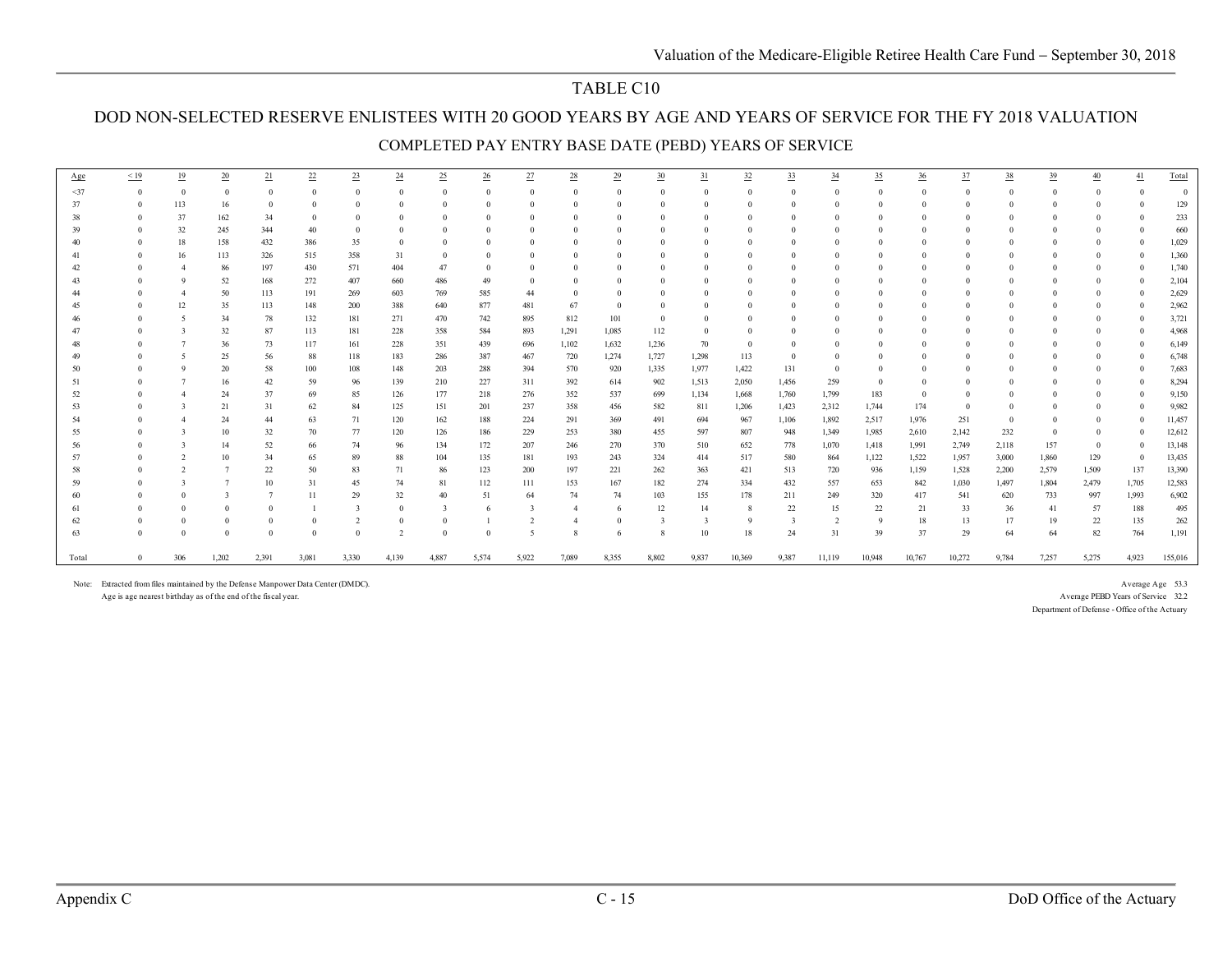#### DOD NON-SELECTED RESERVE OFFICERS AND ENLISTEES WITH 20 GOOD YEARS BY AGE AND YEARS OF SERVICE FOR THE FY 2018 VALUATION

#### COMPLETED YEARS OF ACTIVE DUTY SERVICE

| $\overline{22}$<br>$\overline{23}$<br>$\overline{24}$<br>$\overline{25}$<br>$\frac{27}{2}$<br>$\underline{28}$<br>$\overline{29}$<br>$\frac{30}{2}$<br>$\frac{32}{2}$<br>$\frac{34}{5}$<br>35<br>36<br>37<br>$38\,$<br>40<br>19<br>$\overline{20}$<br>$\overline{26}$<br>$\overline{31}$<br>$\overline{33}$<br>$\frac{39}{2}$<br>41<br>$\leq$ 19<br>$\overline{21}$<br>Age<br>$37$<br>$\Omega$<br>$\overline{0}$<br>$\theta$<br>$\Omega$<br>$\Omega$<br>$\theta$<br>$\theta$<br>$\mathbf{0}$<br>$\Omega$<br>$\Omega$<br>37<br>124<br>16<br>$\theta$<br>$\Omega$<br>$\Omega$<br>$\Omega$<br>$\Omega$<br>$\Omega$<br>$\Omega$<br>$\Omega$<br>185<br>38<br>38<br>38<br>$\Omega$<br>271<br>33<br>381<br>44<br>39<br>$\Omega$<br>$\Omega$<br>$\Omega$<br>$\Omega$<br>$\Omega$<br>$\Omega$<br>$\Omega$<br>20<br>469<br>423<br>42<br>171<br>$\Omega$<br>$\Omega$<br>$\theta$<br>40<br>$\Omega$<br>$\Omega$<br>0<br>$\Omega$<br>$\Omega$<br>126<br>368<br>567<br>33<br>17<br>401<br>$\overline{0}$<br>$\bf{0}$<br>$\Omega$<br>$\Omega$<br>$\sqrt{ }$<br>41<br>$\Omega$<br>$\Omega$<br>125<br>467<br>464<br>5<br>223<br>631<br>59<br>$\Omega$<br>42<br>$\Omega$<br>113<br>448<br>564<br>57<br>12<br>238<br>305<br>749<br>43<br>$\Omega$<br>$\Omega$<br>79<br>327<br>876<br>680<br>209<br>282<br>685<br>56<br>$\Omega$<br>44<br>$\overline{4}$<br>723<br>561<br>53<br>159<br>300<br>340<br>15<br>443<br>1,012<br>80<br>$\Omega$<br>45<br>$\Omega$<br>58<br>552<br>113<br>213<br>346<br>1,031<br>942<br>120<br>396<br>859<br>$\overline{0}$<br>9<br>$\Omega$<br>46<br>$\Omega$<br>$\Omega$<br>568<br>43<br>124<br>161<br>256<br>396<br>699<br>1,015<br>1,489<br>1,301<br>143<br>47<br>$\overline{4}$<br>$\Omega$<br>1,287<br>1,900<br>1,467<br>45<br>104<br>159<br>215<br>374<br>600<br>697<br>831<br>87<br>$\overline{7}$<br>48<br>$\Omega$<br>$\Omega$<br>$\Omega$<br>32<br>1,986<br>1,580<br>73<br>123<br>163<br>235<br>417<br>691<br>847<br>1,501<br>145<br>$\tau$<br>880<br>$\theta$<br>49<br>1,558<br>167<br>26<br>68<br>197<br>264<br>439<br>751<br>1,113<br>2,348<br>1,721<br>50<br>119<br>148<br>1,047<br>10<br>$\theta$<br>21<br>120<br>258<br>496<br>1,195<br>1,122<br>2,448<br>1,770<br>317<br>47<br>73<br>178<br>300<br>886<br>1,816<br>$\overline{0}$<br>9<br>$\Omega$<br>-51<br>$\Omega$<br>29<br>80<br>227<br>1,175<br>1,389<br>2,037<br>2,092<br>2,138<br>219<br>48<br>102<br>381<br>1,433<br>52<br>148<br>289<br>608<br>$\theta$<br>$\overline{4}$<br>$\bf{0}$<br>$\Omega$<br>24<br>37<br>72<br>184<br>338<br>786<br>1,269<br>1,566<br>1,550<br>2,687<br>2,111<br>106<br>146<br>259<br>481<br>1,738<br>214<br>53<br>3<br>$\bf{0}$<br>$\Omega$<br>$\bf{0}$<br>$\Omega$<br>196<br>2,239<br>2,959<br>25<br>50<br>232<br>288<br>569<br>869<br>1,522<br>1,845<br>2,349<br>296<br>70<br>140<br>394<br>1,398<br>54<br>86<br>6<br>$\Omega$<br>$\Omega$<br>$\Omega$<br>1,691<br>2,377<br>2,568<br>13<br>39<br>75<br>136<br>153<br>223<br>289<br>348<br>531<br>694<br>1,071<br>1,767<br>1,832<br>3,047<br>268<br>55<br>87<br>$\theta$<br>$\overline{4}$<br>$\Omega$<br>3,141<br>192<br>15<br>56<br>76<br>84<br>109<br>153<br>198<br>230<br>387<br>539<br>1,128<br>1,824<br>1,928<br>1,716<br>2,352<br>2,429<br>$\mathbf{0}$<br>56<br>302<br>739<br>1,689<br>1,903<br>2,352<br>12<br>37<br>117<br>161<br>210<br>330<br>445<br>816<br>1,082<br>2,163<br>3,373<br>2,118<br>147<br>57<br>2<br>83<br>101<br>100<br>241<br>602<br>1,140<br>1,860<br>1,730<br>154<br>58<br>28<br>56<br>86<br>99<br>145<br>224<br>246<br>276<br>335<br>642<br>802<br>2,090<br>2,021<br>2,530<br>2,902<br>$\overline{\mathcal{L}}$<br>89<br>500<br>485<br>2,766<br>13<br>37<br>85<br>94<br>126<br>140<br>185<br>223<br>236<br>361<br>647<br>800<br>1,159<br>1,647<br>2,261<br>1,799<br>2,066<br>1,957<br>59<br>49<br>8<br>233<br>1,071<br>1,122<br>2,262<br>13<br>37<br>51<br>61<br>76<br>97<br>99<br>138<br>191<br>307<br>378<br>513<br>698<br>994<br>860<br>-8<br>30<br>60<br>203<br>28<br>29<br>35<br>66<br>65<br>9<br>10<br>16<br>13<br>23<br>53<br>68<br>$\theta$<br>$\mathbf{3}$<br>$\sim$<br>$\overline{4}$<br>16<br>-61<br>$\Omega$<br>37<br>14<br>20<br>35<br>148<br>62<br>$\theta$<br>$\theta$<br>5<br>-9<br>15<br>27<br>$\Omega$<br>$\overline{4}$<br>12<br>30<br>36<br>41<br>43<br>119<br><sup>2</sup><br>$\mathbf{0}$<br>14<br>19<br>21<br>36<br>72<br>88<br>988<br>63<br>$\Omega$<br>$\theta$<br>$\Omega$<br>$\overline{2}$<br>1,502<br>2,934<br>4,177<br>6,162<br>11,526<br>12,228<br>14,330<br>13,653<br>11,561<br>8,327<br>343<br>3,801<br>5,141<br>7,142<br>7,784<br>9,532<br>13,854<br>14,860<br>13,722<br>15,070<br>15,391<br>5,986<br>5,711<br>Total |  |  |  |  |  |  |  |  |  |  |  |  |                                         |
|-----------------------------------------------------------------------------------------------------------------------------------------------------------------------------------------------------------------------------------------------------------------------------------------------------------------------------------------------------------------------------------------------------------------------------------------------------------------------------------------------------------------------------------------------------------------------------------------------------------------------------------------------------------------------------------------------------------------------------------------------------------------------------------------------------------------------------------------------------------------------------------------------------------------------------------------------------------------------------------------------------------------------------------------------------------------------------------------------------------------------------------------------------------------------------------------------------------------------------------------------------------------------------------------------------------------------------------------------------------------------------------------------------------------------------------------------------------------------------------------------------------------------------------------------------------------------------------------------------------------------------------------------------------------------------------------------------------------------------------------------------------------------------------------------------------------------------------------------------------------------------------------------------------------------------------------------------------------------------------------------------------------------------------------------------------------------------------------------------------------------------------------------------------------------------------------------------------------------------------------------------------------------------------------------------------------------------------------------------------------------------------------------------------------------------------------------------------------------------------------------------------------------------------------------------------------------------------------------------------------------------------------------------------------------------------------------------------------------------------------------------------------------------------------------------------------------------------------------------------------------------------------------------------------------------------------------------------------------------------------------------------------------------------------------------------------------------------------------------------------------------------------------------------------------------------------------------------------------------------------------------------------------------------------------------------------------------------------------------------------------------------------------------------------------------------------------------------------------------------------------------------------------------------------------------------------------------------------------------------------------------------------------------------------------------------------------------------------------------------------------------------------------------------------------------------------------------------------------------------------------------------------------------------------------------------------------------------------------------------------------------------------------------------------------------------------------------------------------------------------------------------------------------------------------------------------------------------------------------------------------------------------------------------------------------------------------------------------------------------------------------------------------------------------------------------------------------------------------------------------------------------------------------------------------------------------------------------------------------------------------------------------------|--|--|--|--|--|--|--|--|--|--|--|--|-----------------------------------------|
|                                                                                                                                                                                                                                                                                                                                                                                                                                                                                                                                                                                                                                                                                                                                                                                                                                                                                                                                                                                                                                                                                                                                                                                                                                                                                                                                                                                                                                                                                                                                                                                                                                                                                                                                                                                                                                                                                                                                                                                                                                                                                                                                                                                                                                                                                                                                                                                                                                                                                                                                                                                                                                                                                                                                                                                                                                                                                                                                                                                                                                                                                                                                                                                                                                                                                                                                                                                                                                                                                                                                                                                                                                                                                                                                                                                                                                                                                                                                                                                                                                                                                                                                                                                                                                                                                                                                                                                                                                                                                                                                                                                                                                               |  |  |  |  |  |  |  |  |  |  |  |  | $\ensuremath{\underline{\text{Total}}}$ |
|                                                                                                                                                                                                                                                                                                                                                                                                                                                                                                                                                                                                                                                                                                                                                                                                                                                                                                                                                                                                                                                                                                                                                                                                                                                                                                                                                                                                                                                                                                                                                                                                                                                                                                                                                                                                                                                                                                                                                                                                                                                                                                                                                                                                                                                                                                                                                                                                                                                                                                                                                                                                                                                                                                                                                                                                                                                                                                                                                                                                                                                                                                                                                                                                                                                                                                                                                                                                                                                                                                                                                                                                                                                                                                                                                                                                                                                                                                                                                                                                                                                                                                                                                                                                                                                                                                                                                                                                                                                                                                                                                                                                                                               |  |  |  |  |  |  |  |  |  |  |  |  | $\theta$                                |
|                                                                                                                                                                                                                                                                                                                                                                                                                                                                                                                                                                                                                                                                                                                                                                                                                                                                                                                                                                                                                                                                                                                                                                                                                                                                                                                                                                                                                                                                                                                                                                                                                                                                                                                                                                                                                                                                                                                                                                                                                                                                                                                                                                                                                                                                                                                                                                                                                                                                                                                                                                                                                                                                                                                                                                                                                                                                                                                                                                                                                                                                                                                                                                                                                                                                                                                                                                                                                                                                                                                                                                                                                                                                                                                                                                                                                                                                                                                                                                                                                                                                                                                                                                                                                                                                                                                                                                                                                                                                                                                                                                                                                                               |  |  |  |  |  |  |  |  |  |  |  |  | 140                                     |
|                                                                                                                                                                                                                                                                                                                                                                                                                                                                                                                                                                                                                                                                                                                                                                                                                                                                                                                                                                                                                                                                                                                                                                                                                                                                                                                                                                                                                                                                                                                                                                                                                                                                                                                                                                                                                                                                                                                                                                                                                                                                                                                                                                                                                                                                                                                                                                                                                                                                                                                                                                                                                                                                                                                                                                                                                                                                                                                                                                                                                                                                                                                                                                                                                                                                                                                                                                                                                                                                                                                                                                                                                                                                                                                                                                                                                                                                                                                                                                                                                                                                                                                                                                                                                                                                                                                                                                                                                                                                                                                                                                                                                                               |  |  |  |  |  |  |  |  |  |  |  |  | 261                                     |
|                                                                                                                                                                                                                                                                                                                                                                                                                                                                                                                                                                                                                                                                                                                                                                                                                                                                                                                                                                                                                                                                                                                                                                                                                                                                                                                                                                                                                                                                                                                                                                                                                                                                                                                                                                                                                                                                                                                                                                                                                                                                                                                                                                                                                                                                                                                                                                                                                                                                                                                                                                                                                                                                                                                                                                                                                                                                                                                                                                                                                                                                                                                                                                                                                                                                                                                                                                                                                                                                                                                                                                                                                                                                                                                                                                                                                                                                                                                                                                                                                                                                                                                                                                                                                                                                                                                                                                                                                                                                                                                                                                                                                                               |  |  |  |  |  |  |  |  |  |  |  |  | 729                                     |
|                                                                                                                                                                                                                                                                                                                                                                                                                                                                                                                                                                                                                                                                                                                                                                                                                                                                                                                                                                                                                                                                                                                                                                                                                                                                                                                                                                                                                                                                                                                                                                                                                                                                                                                                                                                                                                                                                                                                                                                                                                                                                                                                                                                                                                                                                                                                                                                                                                                                                                                                                                                                                                                                                                                                                                                                                                                                                                                                                                                                                                                                                                                                                                                                                                                                                                                                                                                                                                                                                                                                                                                                                                                                                                                                                                                                                                                                                                                                                                                                                                                                                                                                                                                                                                                                                                                                                                                                                                                                                                                                                                                                                                               |  |  |  |  |  |  |  |  |  |  |  |  | 1,125                                   |
|                                                                                                                                                                                                                                                                                                                                                                                                                                                                                                                                                                                                                                                                                                                                                                                                                                                                                                                                                                                                                                                                                                                                                                                                                                                                                                                                                                                                                                                                                                                                                                                                                                                                                                                                                                                                                                                                                                                                                                                                                                                                                                                                                                                                                                                                                                                                                                                                                                                                                                                                                                                                                                                                                                                                                                                                                                                                                                                                                                                                                                                                                                                                                                                                                                                                                                                                                                                                                                                                                                                                                                                                                                                                                                                                                                                                                                                                                                                                                                                                                                                                                                                                                                                                                                                                                                                                                                                                                                                                                                                                                                                                                                               |  |  |  |  |  |  |  |  |  |  |  |  | 1,513                                   |
|                                                                                                                                                                                                                                                                                                                                                                                                                                                                                                                                                                                                                                                                                                                                                                                                                                                                                                                                                                                                                                                                                                                                                                                                                                                                                                                                                                                                                                                                                                                                                                                                                                                                                                                                                                                                                                                                                                                                                                                                                                                                                                                                                                                                                                                                                                                                                                                                                                                                                                                                                                                                                                                                                                                                                                                                                                                                                                                                                                                                                                                                                                                                                                                                                                                                                                                                                                                                                                                                                                                                                                                                                                                                                                                                                                                                                                                                                                                                                                                                                                                                                                                                                                                                                                                                                                                                                                                                                                                                                                                                                                                                                                               |  |  |  |  |  |  |  |  |  |  |  |  | 1,974                                   |
|                                                                                                                                                                                                                                                                                                                                                                                                                                                                                                                                                                                                                                                                                                                                                                                                                                                                                                                                                                                                                                                                                                                                                                                                                                                                                                                                                                                                                                                                                                                                                                                                                                                                                                                                                                                                                                                                                                                                                                                                                                                                                                                                                                                                                                                                                                                                                                                                                                                                                                                                                                                                                                                                                                                                                                                                                                                                                                                                                                                                                                                                                                                                                                                                                                                                                                                                                                                                                                                                                                                                                                                                                                                                                                                                                                                                                                                                                                                                                                                                                                                                                                                                                                                                                                                                                                                                                                                                                                                                                                                                                                                                                                               |  |  |  |  |  |  |  |  |  |  |  |  | 2,487                                   |
|                                                                                                                                                                                                                                                                                                                                                                                                                                                                                                                                                                                                                                                                                                                                                                                                                                                                                                                                                                                                                                                                                                                                                                                                                                                                                                                                                                                                                                                                                                                                                                                                                                                                                                                                                                                                                                                                                                                                                                                                                                                                                                                                                                                                                                                                                                                                                                                                                                                                                                                                                                                                                                                                                                                                                                                                                                                                                                                                                                                                                                                                                                                                                                                                                                                                                                                                                                                                                                                                                                                                                                                                                                                                                                                                                                                                                                                                                                                                                                                                                                                                                                                                                                                                                                                                                                                                                                                                                                                                                                                                                                                                                                               |  |  |  |  |  |  |  |  |  |  |  |  | 3,199                                   |
|                                                                                                                                                                                                                                                                                                                                                                                                                                                                                                                                                                                                                                                                                                                                                                                                                                                                                                                                                                                                                                                                                                                                                                                                                                                                                                                                                                                                                                                                                                                                                                                                                                                                                                                                                                                                                                                                                                                                                                                                                                                                                                                                                                                                                                                                                                                                                                                                                                                                                                                                                                                                                                                                                                                                                                                                                                                                                                                                                                                                                                                                                                                                                                                                                                                                                                                                                                                                                                                                                                                                                                                                                                                                                                                                                                                                                                                                                                                                                                                                                                                                                                                                                                                                                                                                                                                                                                                                                                                                                                                                                                                                                                               |  |  |  |  |  |  |  |  |  |  |  |  | 3,687                                   |
|                                                                                                                                                                                                                                                                                                                                                                                                                                                                                                                                                                                                                                                                                                                                                                                                                                                                                                                                                                                                                                                                                                                                                                                                                                                                                                                                                                                                                                                                                                                                                                                                                                                                                                                                                                                                                                                                                                                                                                                                                                                                                                                                                                                                                                                                                                                                                                                                                                                                                                                                                                                                                                                                                                                                                                                                                                                                                                                                                                                                                                                                                                                                                                                                                                                                                                                                                                                                                                                                                                                                                                                                                                                                                                                                                                                                                                                                                                                                                                                                                                                                                                                                                                                                                                                                                                                                                                                                                                                                                                                                                                                                                                               |  |  |  |  |  |  |  |  |  |  |  |  | 4,640                                   |
|                                                                                                                                                                                                                                                                                                                                                                                                                                                                                                                                                                                                                                                                                                                                                                                                                                                                                                                                                                                                                                                                                                                                                                                                                                                                                                                                                                                                                                                                                                                                                                                                                                                                                                                                                                                                                                                                                                                                                                                                                                                                                                                                                                                                                                                                                                                                                                                                                                                                                                                                                                                                                                                                                                                                                                                                                                                                                                                                                                                                                                                                                                                                                                                                                                                                                                                                                                                                                                                                                                                                                                                                                                                                                                                                                                                                                                                                                                                                                                                                                                                                                                                                                                                                                                                                                                                                                                                                                                                                                                                                                                                                                                               |  |  |  |  |  |  |  |  |  |  |  |  | 6,200                                   |
|                                                                                                                                                                                                                                                                                                                                                                                                                                                                                                                                                                                                                                                                                                                                                                                                                                                                                                                                                                                                                                                                                                                                                                                                                                                                                                                                                                                                                                                                                                                                                                                                                                                                                                                                                                                                                                                                                                                                                                                                                                                                                                                                                                                                                                                                                                                                                                                                                                                                                                                                                                                                                                                                                                                                                                                                                                                                                                                                                                                                                                                                                                                                                                                                                                                                                                                                                                                                                                                                                                                                                                                                                                                                                                                                                                                                                                                                                                                                                                                                                                                                                                                                                                                                                                                                                                                                                                                                                                                                                                                                                                                                                                               |  |  |  |  |  |  |  |  |  |  |  |  | 7,773                                   |
|                                                                                                                                                                                                                                                                                                                                                                                                                                                                                                                                                                                                                                                                                                                                                                                                                                                                                                                                                                                                                                                                                                                                                                                                                                                                                                                                                                                                                                                                                                                                                                                                                                                                                                                                                                                                                                                                                                                                                                                                                                                                                                                                                                                                                                                                                                                                                                                                                                                                                                                                                                                                                                                                                                                                                                                                                                                                                                                                                                                                                                                                                                                                                                                                                                                                                                                                                                                                                                                                                                                                                                                                                                                                                                                                                                                                                                                                                                                                                                                                                                                                                                                                                                                                                                                                                                                                                                                                                                                                                                                                                                                                                                               |  |  |  |  |  |  |  |  |  |  |  |  | 8,682                                   |
|                                                                                                                                                                                                                                                                                                                                                                                                                                                                                                                                                                                                                                                                                                                                                                                                                                                                                                                                                                                                                                                                                                                                                                                                                                                                                                                                                                                                                                                                                                                                                                                                                                                                                                                                                                                                                                                                                                                                                                                                                                                                                                                                                                                                                                                                                                                                                                                                                                                                                                                                                                                                                                                                                                                                                                                                                                                                                                                                                                                                                                                                                                                                                                                                                                                                                                                                                                                                                                                                                                                                                                                                                                                                                                                                                                                                                                                                                                                                                                                                                                                                                                                                                                                                                                                                                                                                                                                                                                                                                                                                                                                                                                               |  |  |  |  |  |  |  |  |  |  |  |  | 9,976                                   |
|                                                                                                                                                                                                                                                                                                                                                                                                                                                                                                                                                                                                                                                                                                                                                                                                                                                                                                                                                                                                                                                                                                                                                                                                                                                                                                                                                                                                                                                                                                                                                                                                                                                                                                                                                                                                                                                                                                                                                                                                                                                                                                                                                                                                                                                                                                                                                                                                                                                                                                                                                                                                                                                                                                                                                                                                                                                                                                                                                                                                                                                                                                                                                                                                                                                                                                                                                                                                                                                                                                                                                                                                                                                                                                                                                                                                                                                                                                                                                                                                                                                                                                                                                                                                                                                                                                                                                                                                                                                                                                                                                                                                                                               |  |  |  |  |  |  |  |  |  |  |  |  | 11,057                                  |
|                                                                                                                                                                                                                                                                                                                                                                                                                                                                                                                                                                                                                                                                                                                                                                                                                                                                                                                                                                                                                                                                                                                                                                                                                                                                                                                                                                                                                                                                                                                                                                                                                                                                                                                                                                                                                                                                                                                                                                                                                                                                                                                                                                                                                                                                                                                                                                                                                                                                                                                                                                                                                                                                                                                                                                                                                                                                                                                                                                                                                                                                                                                                                                                                                                                                                                                                                                                                                                                                                                                                                                                                                                                                                                                                                                                                                                                                                                                                                                                                                                                                                                                                                                                                                                                                                                                                                                                                                                                                                                                                                                                                                                               |  |  |  |  |  |  |  |  |  |  |  |  | 12,402                                  |
|                                                                                                                                                                                                                                                                                                                                                                                                                                                                                                                                                                                                                                                                                                                                                                                                                                                                                                                                                                                                                                                                                                                                                                                                                                                                                                                                                                                                                                                                                                                                                                                                                                                                                                                                                                                                                                                                                                                                                                                                                                                                                                                                                                                                                                                                                                                                                                                                                                                                                                                                                                                                                                                                                                                                                                                                                                                                                                                                                                                                                                                                                                                                                                                                                                                                                                                                                                                                                                                                                                                                                                                                                                                                                                                                                                                                                                                                                                                                                                                                                                                                                                                                                                                                                                                                                                                                                                                                                                                                                                                                                                                                                                               |  |  |  |  |  |  |  |  |  |  |  |  | 13,573                                  |
|                                                                                                                                                                                                                                                                                                                                                                                                                                                                                                                                                                                                                                                                                                                                                                                                                                                                                                                                                                                                                                                                                                                                                                                                                                                                                                                                                                                                                                                                                                                                                                                                                                                                                                                                                                                                                                                                                                                                                                                                                                                                                                                                                                                                                                                                                                                                                                                                                                                                                                                                                                                                                                                                                                                                                                                                                                                                                                                                                                                                                                                                                                                                                                                                                                                                                                                                                                                                                                                                                                                                                                                                                                                                                                                                                                                                                                                                                                                                                                                                                                                                                                                                                                                                                                                                                                                                                                                                                                                                                                                                                                                                                                               |  |  |  |  |  |  |  |  |  |  |  |  | 15,536                                  |
|                                                                                                                                                                                                                                                                                                                                                                                                                                                                                                                                                                                                                                                                                                                                                                                                                                                                                                                                                                                                                                                                                                                                                                                                                                                                                                                                                                                                                                                                                                                                                                                                                                                                                                                                                                                                                                                                                                                                                                                                                                                                                                                                                                                                                                                                                                                                                                                                                                                                                                                                                                                                                                                                                                                                                                                                                                                                                                                                                                                                                                                                                                                                                                                                                                                                                                                                                                                                                                                                                                                                                                                                                                                                                                                                                                                                                                                                                                                                                                                                                                                                                                                                                                                                                                                                                                                                                                                                                                                                                                                                                                                                                                               |  |  |  |  |  |  |  |  |  |  |  |  | 17,214                                  |
|                                                                                                                                                                                                                                                                                                                                                                                                                                                                                                                                                                                                                                                                                                                                                                                                                                                                                                                                                                                                                                                                                                                                                                                                                                                                                                                                                                                                                                                                                                                                                                                                                                                                                                                                                                                                                                                                                                                                                                                                                                                                                                                                                                                                                                                                                                                                                                                                                                                                                                                                                                                                                                                                                                                                                                                                                                                                                                                                                                                                                                                                                                                                                                                                                                                                                                                                                                                                                                                                                                                                                                                                                                                                                                                                                                                                                                                                                                                                                                                                                                                                                                                                                                                                                                                                                                                                                                                                                                                                                                                                                                                                                                               |  |  |  |  |  |  |  |  |  |  |  |  | 17,603                                  |
|                                                                                                                                                                                                                                                                                                                                                                                                                                                                                                                                                                                                                                                                                                                                                                                                                                                                                                                                                                                                                                                                                                                                                                                                                                                                                                                                                                                                                                                                                                                                                                                                                                                                                                                                                                                                                                                                                                                                                                                                                                                                                                                                                                                                                                                                                                                                                                                                                                                                                                                                                                                                                                                                                                                                                                                                                                                                                                                                                                                                                                                                                                                                                                                                                                                                                                                                                                                                                                                                                                                                                                                                                                                                                                                                                                                                                                                                                                                                                                                                                                                                                                                                                                                                                                                                                                                                                                                                                                                                                                                                                                                                                                               |  |  |  |  |  |  |  |  |  |  |  |  | 18,085                                  |
|                                                                                                                                                                                                                                                                                                                                                                                                                                                                                                                                                                                                                                                                                                                                                                                                                                                                                                                                                                                                                                                                                                                                                                                                                                                                                                                                                                                                                                                                                                                                                                                                                                                                                                                                                                                                                                                                                                                                                                                                                                                                                                                                                                                                                                                                                                                                                                                                                                                                                                                                                                                                                                                                                                                                                                                                                                                                                                                                                                                                                                                                                                                                                                                                                                                                                                                                                                                                                                                                                                                                                                                                                                                                                                                                                                                                                                                                                                                                                                                                                                                                                                                                                                                                                                                                                                                                                                                                                                                                                                                                                                                                                                               |  |  |  |  |  |  |  |  |  |  |  |  | 17,965                                  |
|                                                                                                                                                                                                                                                                                                                                                                                                                                                                                                                                                                                                                                                                                                                                                                                                                                                                                                                                                                                                                                                                                                                                                                                                                                                                                                                                                                                                                                                                                                                                                                                                                                                                                                                                                                                                                                                                                                                                                                                                                                                                                                                                                                                                                                                                                                                                                                                                                                                                                                                                                                                                                                                                                                                                                                                                                                                                                                                                                                                                                                                                                                                                                                                                                                                                                                                                                                                                                                                                                                                                                                                                                                                                                                                                                                                                                                                                                                                                                                                                                                                                                                                                                                                                                                                                                                                                                                                                                                                                                                                                                                                                                                               |  |  |  |  |  |  |  |  |  |  |  |  | 17,149                                  |
|                                                                                                                                                                                                                                                                                                                                                                                                                                                                                                                                                                                                                                                                                                                                                                                                                                                                                                                                                                                                                                                                                                                                                                                                                                                                                                                                                                                                                                                                                                                                                                                                                                                                                                                                                                                                                                                                                                                                                                                                                                                                                                                                                                                                                                                                                                                                                                                                                                                                                                                                                                                                                                                                                                                                                                                                                                                                                                                                                                                                                                                                                                                                                                                                                                                                                                                                                                                                                                                                                                                                                                                                                                                                                                                                                                                                                                                                                                                                                                                                                                                                                                                                                                                                                                                                                                                                                                                                                                                                                                                                                                                                                                               |  |  |  |  |  |  |  |  |  |  |  |  | 9,245                                   |
|                                                                                                                                                                                                                                                                                                                                                                                                                                                                                                                                                                                                                                                                                                                                                                                                                                                                                                                                                                                                                                                                                                                                                                                                                                                                                                                                                                                                                                                                                                                                                                                                                                                                                                                                                                                                                                                                                                                                                                                                                                                                                                                                                                                                                                                                                                                                                                                                                                                                                                                                                                                                                                                                                                                                                                                                                                                                                                                                                                                                                                                                                                                                                                                                                                                                                                                                                                                                                                                                                                                                                                                                                                                                                                                                                                                                                                                                                                                                                                                                                                                                                                                                                                                                                                                                                                                                                                                                                                                                                                                                                                                                                                               |  |  |  |  |  |  |  |  |  |  |  |  | 651                                     |
|                                                                                                                                                                                                                                                                                                                                                                                                                                                                                                                                                                                                                                                                                                                                                                                                                                                                                                                                                                                                                                                                                                                                                                                                                                                                                                                                                                                                                                                                                                                                                                                                                                                                                                                                                                                                                                                                                                                                                                                                                                                                                                                                                                                                                                                                                                                                                                                                                                                                                                                                                                                                                                                                                                                                                                                                                                                                                                                                                                                                                                                                                                                                                                                                                                                                                                                                                                                                                                                                                                                                                                                                                                                                                                                                                                                                                                                                                                                                                                                                                                                                                                                                                                                                                                                                                                                                                                                                                                                                                                                                                                                                                                               |  |  |  |  |  |  |  |  |  |  |  |  | 334                                     |
|                                                                                                                                                                                                                                                                                                                                                                                                                                                                                                                                                                                                                                                                                                                                                                                                                                                                                                                                                                                                                                                                                                                                                                                                                                                                                                                                                                                                                                                                                                                                                                                                                                                                                                                                                                                                                                                                                                                                                                                                                                                                                                                                                                                                                                                                                                                                                                                                                                                                                                                                                                                                                                                                                                                                                                                                                                                                                                                                                                                                                                                                                                                                                                                                                                                                                                                                                                                                                                                                                                                                                                                                                                                                                                                                                                                                                                                                                                                                                                                                                                                                                                                                                                                                                                                                                                                                                                                                                                                                                                                                                                                                                                               |  |  |  |  |  |  |  |  |  |  |  |  | 1,537                                   |
|                                                                                                                                                                                                                                                                                                                                                                                                                                                                                                                                                                                                                                                                                                                                                                                                                                                                                                                                                                                                                                                                                                                                                                                                                                                                                                                                                                                                                                                                                                                                                                                                                                                                                                                                                                                                                                                                                                                                                                                                                                                                                                                                                                                                                                                                                                                                                                                                                                                                                                                                                                                                                                                                                                                                                                                                                                                                                                                                                                                                                                                                                                                                                                                                                                                                                                                                                                                                                                                                                                                                                                                                                                                                                                                                                                                                                                                                                                                                                                                                                                                                                                                                                                                                                                                                                                                                                                                                                                                                                                                                                                                                                                               |  |  |  |  |  |  |  |  |  |  |  |  | 204,737                                 |

Note: Extracted from files maintained by the Defense Manpower Data Center (DMDC).

Age is age nearest birthday as of the end of the fiscal year.

Average PEBD Years of Service 32.2 Department of Defense - Office of the Actuary Average Age 53.5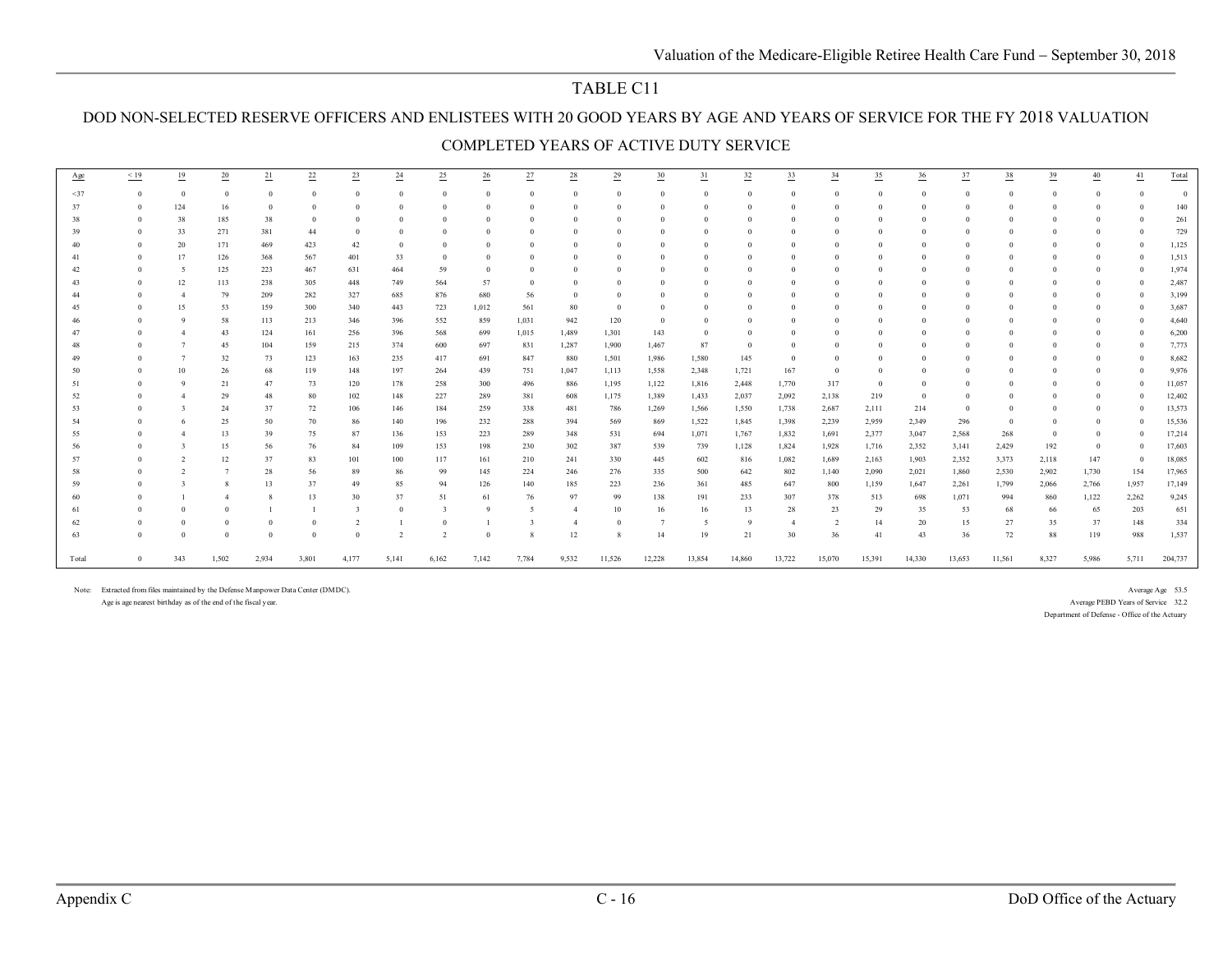| DOD AND ALL UNIFORMED RETIRED OFFICERS AS OF 9/30/2018 |  |  |
|--------------------------------------------------------|--|--|
|                                                        |  |  |

|        |                  |                  | DoD Only         |                  |                  | All Uniformed    |                  |                  |                  |                  |  |
|--------|------------------|------------------|------------------|------------------|------------------|------------------|------------------|------------------|------------------|------------------|--|
|        | Active           | Reserve          | Perm             | Temp             |                  | Active           | Reserve          | Perm             | Temp             |                  |  |
| Age    | Nondisabled      | Nondisabled      | Disabled         | Disabled         | Total            | Nondisabled      | Nondisabled      | Disabled         | Disabled         | Total            |  |
| 16     | $\boldsymbol{0}$ | $\boldsymbol{0}$ | $\boldsymbol{0}$ | $\boldsymbol{0}$ | $\boldsymbol{0}$ | $\boldsymbol{0}$ | $\boldsymbol{0}$ | $\boldsymbol{0}$ | $\boldsymbol{0}$ | $\boldsymbol{0}$ |  |
| 17     | $\boldsymbol{0}$ | $\boldsymbol{0}$ | $\boldsymbol{0}$ | $\boldsymbol{0}$ | $\boldsymbol{0}$ | $\boldsymbol{0}$ | $\boldsymbol{0}$ | $\boldsymbol{0}$ | $\boldsymbol{0}$ | $\boldsymbol{0}$ |  |
| $18\,$ | $\boldsymbol{0}$ | $\boldsymbol{0}$ | $\boldsymbol{0}$ | $\boldsymbol{0}$ | $\boldsymbol{0}$ | $\boldsymbol{0}$ | $\boldsymbol{0}$ | $\boldsymbol{0}$ | $\boldsymbol{0}$ | $\boldsymbol{0}$ |  |
| 19     | $\boldsymbol{0}$ | $\boldsymbol{0}$ | $\boldsymbol{0}$ | $\boldsymbol{0}$ | $\boldsymbol{0}$ | $\boldsymbol{0}$ | $\boldsymbol{0}$ | $\boldsymbol{0}$ | $\boldsymbol{0}$ | $\boldsymbol{0}$ |  |
| 20     | $\boldsymbol{0}$ | $\boldsymbol{0}$ | $\boldsymbol{0}$ | $\boldsymbol{0}$ | $\boldsymbol{0}$ | $\boldsymbol{0}$ | $\boldsymbol{0}$ | $\boldsymbol{0}$ | $\boldsymbol{0}$ | $\boldsymbol{0}$ |  |
| 21     | $\mathbf{0}$     | $\boldsymbol{0}$ | $\boldsymbol{0}$ | $\boldsymbol{0}$ | $\boldsymbol{0}$ | $\boldsymbol{0}$ | $\boldsymbol{0}$ | $\boldsymbol{0}$ | $\boldsymbol{0}$ | $\boldsymbol{0}$ |  |
| $22\,$ | $\boldsymbol{0}$ | $\boldsymbol{0}$ | $\mathbf{1}$     | $\boldsymbol{0}$ | 1                | $\boldsymbol{0}$ | $\boldsymbol{0}$ | $\mathbf{1}$     | $\boldsymbol{0}$ | $\mathbf{1}$     |  |
| 23     | $\boldsymbol{0}$ | $\boldsymbol{0}$ | $\mathbf{2}$     | $\mathbf{1}$     | 3                | $\boldsymbol{0}$ | $\boldsymbol{0}$ | $\sqrt{2}$       | $\mathbf{1}$     | $\sqrt{3}$       |  |
| 24     | $\boldsymbol{0}$ | $\boldsymbol{0}$ | $10\,$           | $\sqrt{3}$       | 13               | $\boldsymbol{0}$ | $\boldsymbol{0}$ | $11\,$           | $\overline{4}$   | 15               |  |
| 25     | $\boldsymbol{0}$ | $\boldsymbol{0}$ | $18\,$           | 12               | 30               | $\boldsymbol{0}$ | $\boldsymbol{0}$ | 19               | 12               | $3\sqrt{1}$      |  |
| 26     | $\boldsymbol{0}$ | $\boldsymbol{0}$ | 30               | 31               | 61               | $\boldsymbol{0}$ | $\boldsymbol{0}$ | 32               | 31               | 63               |  |
| 27     | $\mathbf{0}$     | $\boldsymbol{0}$ | 51               | 39               | 90               | $\boldsymbol{0}$ | $\boldsymbol{0}$ | 55               | 39               | 94               |  |
| 28     | $\boldsymbol{0}$ | $\boldsymbol{0}$ | 74               | 37               | 111              | $\boldsymbol{0}$ | $\boldsymbol{0}$ | 77               | 37               | 114              |  |
| 29     | $\boldsymbol{0}$ | $\boldsymbol{0}$ | 142              | 45               | 187              | $\boldsymbol{0}$ | $\boldsymbol{0}$ | 145              | 46               | 191              |  |
| 30     | $\boldsymbol{0}$ | $\boldsymbol{0}$ | 130              | 37               | 167              | $\boldsymbol{0}$ | $\boldsymbol{0}$ | 131              | 38               | 169              |  |
| $31\,$ | $\boldsymbol{0}$ | $\boldsymbol{0}$ | 155              | 39               | 194              | $\boldsymbol{0}$ | $\boldsymbol{0}$ | 160              | 39               | 199              |  |
| 32     | $\boldsymbol{0}$ | $\boldsymbol{0}$ | 212              | 38               | 250              | $\boldsymbol{0}$ | $\boldsymbol{0}$ | 212              | 39               | 251              |  |
| 33     | $\boldsymbol{0}$ | $\boldsymbol{0}$ | 247              | 55               | 302              | $\boldsymbol{0}$ | $\boldsymbol{0}$ | 255              | 55               | 310              |  |
| 34     | $\boldsymbol{0}$ | $\boldsymbol{0}$ | 276              | 52               | 328              | $\boldsymbol{0}$ | $\boldsymbol{0}$ | 280              | 52               | 332              |  |
| 35     | 4                | $\boldsymbol{0}$ | 339              | 62               | 405              | $\overline{4}$   | $\boldsymbol{0}$ | 349              | 63               | 416              |  |
| 36     | $\tau$           | $\boldsymbol{0}$ | 351              | 62               | 420              | $\tau$           | $\boldsymbol{0}$ | 353              | 64               | 424              |  |
| 37     | 15               | $\boldsymbol{0}$ | 361              | 60               | 436              | 16               | $\boldsymbol{0}$ | 364              | 62               | 442              |  |
| 38     | 66               | $\boldsymbol{0}$ | 407              | 58               | 531              | 68               | $\boldsymbol{0}$ | 413              | 59               | 540              |  |
| 39     | 268              | $\boldsymbol{0}$ | 433              | 61               | 762              | 273              | $\boldsymbol{0}$ | 437              | 61               | 771              |  |
| 40     | 493              | $\boldsymbol{0}$ | 390              | 52               | 935              | 509              | $\boldsymbol{0}$ | 399              | 52               | 960              |  |
| 41     | 799              | $\boldsymbol{0}$ | 465              | 50               | 1,314            | 840              | $\boldsymbol{0}$ | 474              | 50               | 1,364            |  |
| 42     | 1,287            | $\boldsymbol{0}$ | 396              | 54               | 1,737            | 1,346            | $\boldsymbol{0}$ | 405              | 54               | 1,805            |  |
| 43     | 1,990            | $\boldsymbol{0}$ | 421              | 51               | 2,462            | 2,060            | $\boldsymbol{0}$ | 431              | 51               | 2,542            |  |
| 44     | 2,680            | $\boldsymbol{0}$ | 445              | 62               | 3,187            | 2,805            | $\boldsymbol{0}$ | 451              | 64               | 3,320            |  |
| 45     | 3,339            | $\boldsymbol{0}$ | 476              | 50               | 3,865            | 3,495            | $\boldsymbol{0}$ | 481              | 50               | 4,026            |  |
| 46     | 3,884            | $\boldsymbol{0}$ | 531              | 44               | 4,459            | 4,065            | $\boldsymbol{0}$ | 541              | 45               | 4,651            |  |
| 47     | 4,776            | $\boldsymbol{0}$ | 539              | 43               | 5,358            | 4,994            | $\boldsymbol{0}$ | 548              | 44               | 5,586            |  |
| 48     | 5,685            | $\boldsymbol{0}$ | 602              | 45               | 6,332            | 5,940            | $\boldsymbol{0}$ | 612              | 45               | 6,597            |  |
| 49     | 6,210            | $\boldsymbol{0}$ | 572              | 28               | 6,810            | 6,472            | $\boldsymbol{0}$ | 577              | 28               | 7,077            |  |
| 50     | 6,420            | $\boldsymbol{0}$ | 513              | 34               | 6,967            | 6,734            | $\boldsymbol{0}$ | 527              | 36               | 7,297            |  |
| 51     | 6,891            | $\boldsymbol{0}$ | 495              | 20               | 7,406            | 7,208            | $\boldsymbol{0}$ | 512              | 21               | 7,741            |  |
| 52     | 7,390            | $\boldsymbol{0}$ | 480              | 23               | 7,893            | 7,777            | $\boldsymbol{0}$ | 493              | 24               | 8,294            |  |
| 53     | 8,084            | $\mathbf{0}$     | 501              | 16               | 8,601            | 8,466            | $\mathbf{0}$     | 515              | 16               | 8,997            |  |
| 54     | 8,726            | $\boldsymbol{0}$ | 514              | 15               | 9,255            | 9,176            | $\boldsymbol{0}$ | 541              | 16               | 9,733            |  |
| 55     | 9,072            | $\boldsymbol{0}$ | 482              | $16\,$           | 9,570            | 9,541            | $\boldsymbol{0}$ | 494              | 16               | 10,051           |  |
| 56     | 8,897            | $\boldsymbol{0}$ | 476              | $\,$ 8 $\,$      | 9,381            | 9,477            | $\boldsymbol{0}$ | 499              | $\,8\,$          | 9,984            |  |
| 57     | 8,875            | $\boldsymbol{0}$ | 446              | $10\,$           | 9,331            | 9,518            | $\boldsymbol{0}$ | 457              | 11               | 9,986            |  |
| 58     | 8,910            | $\boldsymbol{0}$ | 414              | 6                | 9,330            | 9,513            | $\boldsymbol{0}$ | 429              | 6                | 9,948            |  |
| 59     | 9,041            | $\boldsymbol{0}$ | 412              | $\mathbf{1}$     | 9,454            | 9,649            | $\boldsymbol{0}$ | 436              | $\overline{c}$   | 10,087           |  |
| 60     | 9,326            | 1,753            | 388              | $\boldsymbol{7}$ | 11,474           | 9,901            | 1,751            | 410              | 7                | 12,069           |  |
| 61     | 9,747            | 4,956            | 404              | $\boldsymbol{0}$ | 15,107           | 10,344           | 5,012            | 434              | $\boldsymbol{0}$ | 15,790           |  |
| 62     | 9,917            | 5,260            | 394              | 3                | 15,574           | 10,534           | 5,338            | 412              | 3                | 16,287           |  |
| 63     | 10,266           | 5,436            | 339              | $\boldsymbol{2}$ | 16,043           | 10,905           | 5,530            | 363              | 2                | 16,800           |  |
| 64     | 10,280           | 5,281            | 370              | $\boldsymbol{0}$ | 15,931           | 10,925           | 5,365            | 393              | $\boldsymbol{0}$ | 16,683           |  |
| 65     | 10,496           | 5,296            | 384              | $\boldsymbol{0}$ | 16,176           | 11,079           | 5,385            | 405              | $\mathbf{0}$     | 16,869           |  |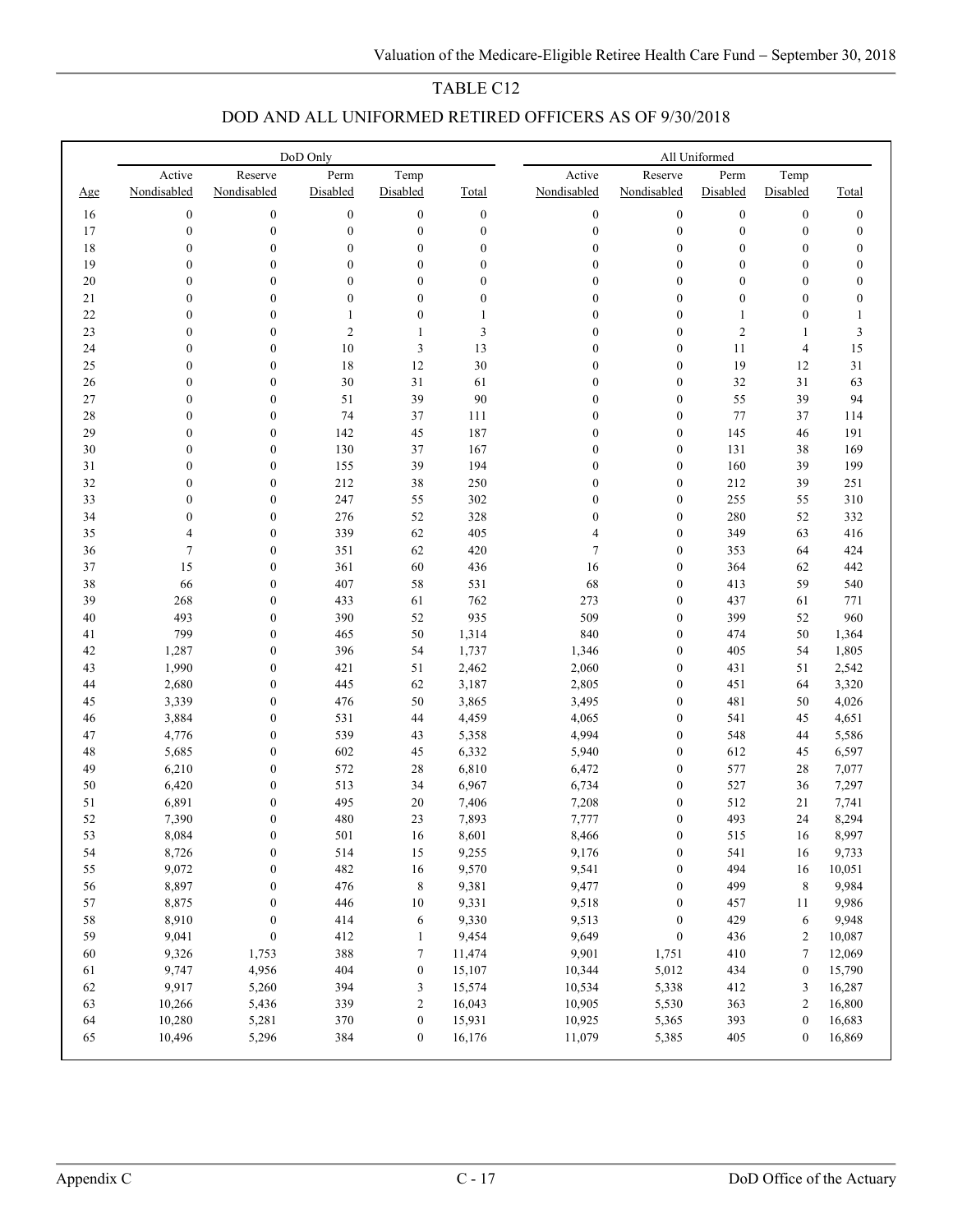## TABLE C12 (CONT'D)

# DOD AND ALL UNIFORMED RETIRED OFFICERS AS OF 9/30/2018

|             |                  |                  | DoD Only         |                                      |                  | All Uniformed    |                  |                   |                                      |                  |  |
|-------------|------------------|------------------|------------------|--------------------------------------|------------------|------------------|------------------|-------------------|--------------------------------------|------------------|--|
|             | Active           | Reserve          | Perm             | Temp                                 |                  | Active           | Reserve          | Perm              | Temp                                 |                  |  |
| Age         | Nondisabled      | Nondisabled      | Disabled         | Disabled                             | Total            | Nondisabled      | Nondisabled      | Disabled          | Disabled                             | Total            |  |
| 66          | 10,455           | 5,662            | 367              | $\boldsymbol{0}$                     | 16,484           | 11,133           | 5,748            | 383               | $\boldsymbol{0}$                     | 17,264           |  |
| 67          | 10,205           | 5,513            | 336              | $\boldsymbol{0}$                     | 16,054           | 10,792           | 5,591            | 367               | $\overline{0}$                       | 16,750           |  |
| 68          | 10,366           | 5,990            | 360              | $\boldsymbol{0}$                     | 16,716           | 11,025           | 6,089            | 385               | $\overline{0}$                       | 17,499           |  |
| 69          | 10,896           | 6,839            | 394              | $\boldsymbol{0}$                     | 18,129           | 11,505           | 6,938            | 421               | $\overline{0}$                       | 18,864           |  |
| $70\,$      | 11,592           | 7,874            | 404              | $\boldsymbol{0}$                     | 19,870           | 12,208           | 8,008            | 431               | $\boldsymbol{0}$                     | 20,647           |  |
| 71          | 12,383           | 8,607            | 535              | $\boldsymbol{0}$                     | 21,525           | 13,048           | 8,758            | 556               | $\boldsymbol{0}$                     | 22,362           |  |
| $72\,$      | 13,025           | 9,076            | 629              | $\boldsymbol{0}$                     | 22,730           | 13,689           | 9,231            | 663               | $\boldsymbol{0}$                     | 23,583           |  |
| 73          | 8,984            | 6,468            | 466              | $\boldsymbol{0}$                     | 15,918           | 9,430            | 6,582            | 485               | $\boldsymbol{0}$                     | 16,497           |  |
| 74          | 8,988            | 6,320            | 473              | $\boldsymbol{0}$                     | 15,781           | 9,438            | 6,401            | 490               | $\boldsymbol{0}$                     | 16,329           |  |
| 75          | 9,015            | 5,920            | 447              | $\boldsymbol{0}$                     | 15,382           | 9,488            | 6,043            | 463               | $\boldsymbol{0}$                     | 15,994           |  |
| 76          | 8,836            | 5,813            | 451              | $\boldsymbol{0}$                     | 15,100           | 9,303            | 5,918            | 461               | $\boldsymbol{0}$                     | 15,682           |  |
| 77          | 7,585            | 4,604            | 316              | $\boldsymbol{0}$                     | 12,505           | 7,993            | 4,683            | 332               | $\overline{0}$                       | 13,008           |  |
| 78          | 7,539            | 4,048            | 308              | $\boldsymbol{0}$                     | 11,895           | 7,893            | 4,127            | 328               | $\boldsymbol{0}$                     | 12,348           |  |
| 79          | 7,443            | 3,733            | 257              | $\boldsymbol{0}$                     | 11,433           | 7,790            | 3,813            | 272               | $\overline{0}$                       | 11,875           |  |
| $80\,$      | 6,907            | 3,656            | 219              | $\boldsymbol{0}$                     | 10,782           | 7,228            | 3,744            | 229               | $\boldsymbol{0}$                     | 11,201           |  |
| $8\sqrt{1}$ | 6,483            | 3,433            | 200              | $\boldsymbol{0}$                     | 10,116           | 6,763            | 3,509            | 208               | $\boldsymbol{0}$                     | 10,480           |  |
| 82          | 6,026            | 3,164            | 179              | $\boldsymbol{0}$                     | 9,369            | 6,295            | 3,235            | 188               | $\boldsymbol{0}$                     | 9,718            |  |
| 83          | 5,584            | 2,931            | 170              | $\boldsymbol{0}$                     | 8,685            | 5,792            | 2,994            | 178               | $\boldsymbol{0}$                     | 8,964            |  |
| 84          | 5,628            | 2,874            | 165              | $\boldsymbol{0}$                     | 8,667            | 5,844            | 2,936            | 173               | $\boldsymbol{0}$                     | 8,953            |  |
| 85          | 5,016            | 2,491            | 141              | $\boldsymbol{0}$                     | 7,648            | 5,166            | 2,540            | 147               | $\boldsymbol{0}$                     | 7,853            |  |
| 86          | 4,767            | 2,404            | 148              | $\boldsymbol{0}$                     | 7,319            | 4,895            | 2,451            | 155               | $\boldsymbol{0}$                     | 7,501            |  |
| 87          | 4,204            | 2,325            | 150              | $\boldsymbol{0}$                     | 6,679            | 4,350            | 2,367            | 156               | $\boldsymbol{0}$                     | 6,873            |  |
| 88          | 3,818            | 2,328            | 128              | $\boldsymbol{0}$                     | 6,274            | 3,932            | 2,369            | 139               | $\boldsymbol{0}$                     | 6,440            |  |
| 89          | 3,099            | 1,992            | 150              | $\boldsymbol{0}$                     | 5,241            | 3,189            | 2,037            | 156               | $\boldsymbol{0}$                     | 5,382            |  |
| 90          | 2,422            | 1,543            | 117              | $\boldsymbol{0}$                     | 4,082            | 2,500            | 1,565            | 123               | $\boldsymbol{0}$                     | 4,188            |  |
| 91          | 1,590            | 956              | 77               | $\boldsymbol{0}$                     | 2,623            | 1,656            | 980              | 82                | $\boldsymbol{0}$                     | 2,718            |  |
| 92          | 1,059            | 792              | 61               | $\boldsymbol{0}$                     | 1,912            | 1,103            | 804              | 61                | $\boldsymbol{0}$                     | 1,968            |  |
| 93          | 995              | 817              | 59               | $\boldsymbol{0}$                     | 1,871            | 1,027            | 822              | 60                | $\boldsymbol{0}$                     | 1,909            |  |
| 94          | 969              | 891              | 68               | $\boldsymbol{0}$                     | 1,928            | 1,007            | 898              | 68                | $\boldsymbol{0}$                     | 1,973            |  |
| 95          | 817              | 725              | 95               | $\boldsymbol{0}$                     | 1,637            | 840              | 729              | 95                | $\boldsymbol{0}$                     | 1,664            |  |
| 96          | 668              | 628              | 87               | $\boldsymbol{0}$                     | 1,383            | 690              | 637              | 90                | $\boldsymbol{0}$                     | 1,417            |  |
| 97          | 570              | 471              | 86               | $\boldsymbol{0}$                     | 1,127            | 583              | 475              | 87                | $\boldsymbol{0}$                     | 1,145            |  |
| 98          | 430              | 365              | 76               | $\boldsymbol{0}$                     | 871              | 442              | 368              | 76                | $\boldsymbol{0}$                     | 886              |  |
| 99          | 277              | 246              | 47               | $\boldsymbol{0}$                     | 570<br>377       | 280              | 246              | 47                | $\boldsymbol{0}$                     | 573              |  |
| 100         | 176              | 171              | 30               | $\boldsymbol{0}$                     |                  | 181              | 173              | 30                | $\boldsymbol{0}$                     | 384<br>187       |  |
| 101<br>102  | 93<br>41         | 74<br>46         | 16               | $\boldsymbol{0}$<br>$\boldsymbol{0}$ | 183<br>95        | 96<br>42         | 75<br>48         | 16<br>$\,$ 8 $\,$ | $\boldsymbol{0}$<br>$\boldsymbol{0}$ | 98               |  |
| 103         | 33               | 23               | $\,$ 8 $\,$<br>4 | $\Omega$                             | 60               | 33               | 25               | 4                 | $\Omega$                             | 62               |  |
| 104         | 14               | 11               | 3                | $\boldsymbol{0}$                     | 28               | 14               | 12               | 3                 | $\boldsymbol{0}$                     | 29               |  |
| 105         | $\,$ $\,$        | $\boldsymbol{7}$ | $\boldsymbol{0}$ | $\boldsymbol{0}$                     | 15               | 9                | $\boldsymbol{7}$ | $\boldsymbol{0}$  | $\boldsymbol{0}$                     | 16               |  |
| 106         | 1                | $\sqrt{3}$       | 1                | $\boldsymbol{0}$                     | $\sqrt{5}$       | $\mathfrak{2}$   | $\mathfrak z$    | 1                 | $\boldsymbol{0}$                     | 6                |  |
| 107         | $\boldsymbol{0}$ | $\boldsymbol{0}$ | $\boldsymbol{0}$ | $\boldsymbol{0}$                     | $\boldsymbol{0}$ | $\boldsymbol{0}$ | $\boldsymbol{0}$ | $\boldsymbol{0}$  | $\boldsymbol{0}$                     | $\boldsymbol{0}$ |  |
| 108         | 1                | $\overline{c}$   | $\boldsymbol{0}$ | $\boldsymbol{0}$                     | 3                | 1                | $\mathbf{2}$     | $\boldsymbol{0}$  | $\boldsymbol{0}$                     | 3                |  |
| 109         | $\boldsymbol{0}$ | $\boldsymbol{0}$ | $\boldsymbol{0}$ | $\boldsymbol{0}$                     | $\boldsymbol{0}$ | $\boldsymbol{0}$ | $\boldsymbol{0}$ | $\boldsymbol{0}$  | $\boldsymbol{0}$                     | $\boldsymbol{0}$ |  |
| 110         | $\boldsymbol{0}$ | $\boldsymbol{0}$ | $\boldsymbol{0}$ | $\boldsymbol{0}$                     | $\boldsymbol{0}$ | $\boldsymbol{0}$ | $\boldsymbol{0}$ | $\boldsymbol{0}$  | $\boldsymbol{0}$                     | $\boldsymbol{0}$ |  |
|             |                  |                  |                  |                                      |                  |                  |                  |                   |                                      |                  |  |
| Total       | 372,849          | 149,818          | 23,316           | 1,332                                | 547,315          | 392,336          | 152,362          | 24,152            | 1,353                                | 570,203          |  |
| $60+$       | 259,040          | 149,818          | 10,507           | $12\,$                               | 419,377          | 272,383          | 152,362          | 11,034            | 12                                   | 435,791          |  |
| $62+$       | 239,967          | 143,109          | 9,715            | 5                                    | 392,796          | 252,138          | 145,599          | 10,190            | 5                                    | 407,932          |  |
| $65+$       | 209,504          | 127,132          | 8,612            | $\boldsymbol{0}$                     | 345,248          | 219,774          | 129,366          | 9,022             | $\boldsymbol{0}$                     | 358,162          |  |
|             |                  |                  |                  |                                      |                  |                  |                  |                   |                                      |                  |  |

Note: Age is retiree's current age nearest birthday at end of fiscal year.

60+ is total for ages 60 and over.

62+ is total for ages 62 and over.

65+ is total for ages 65 and over.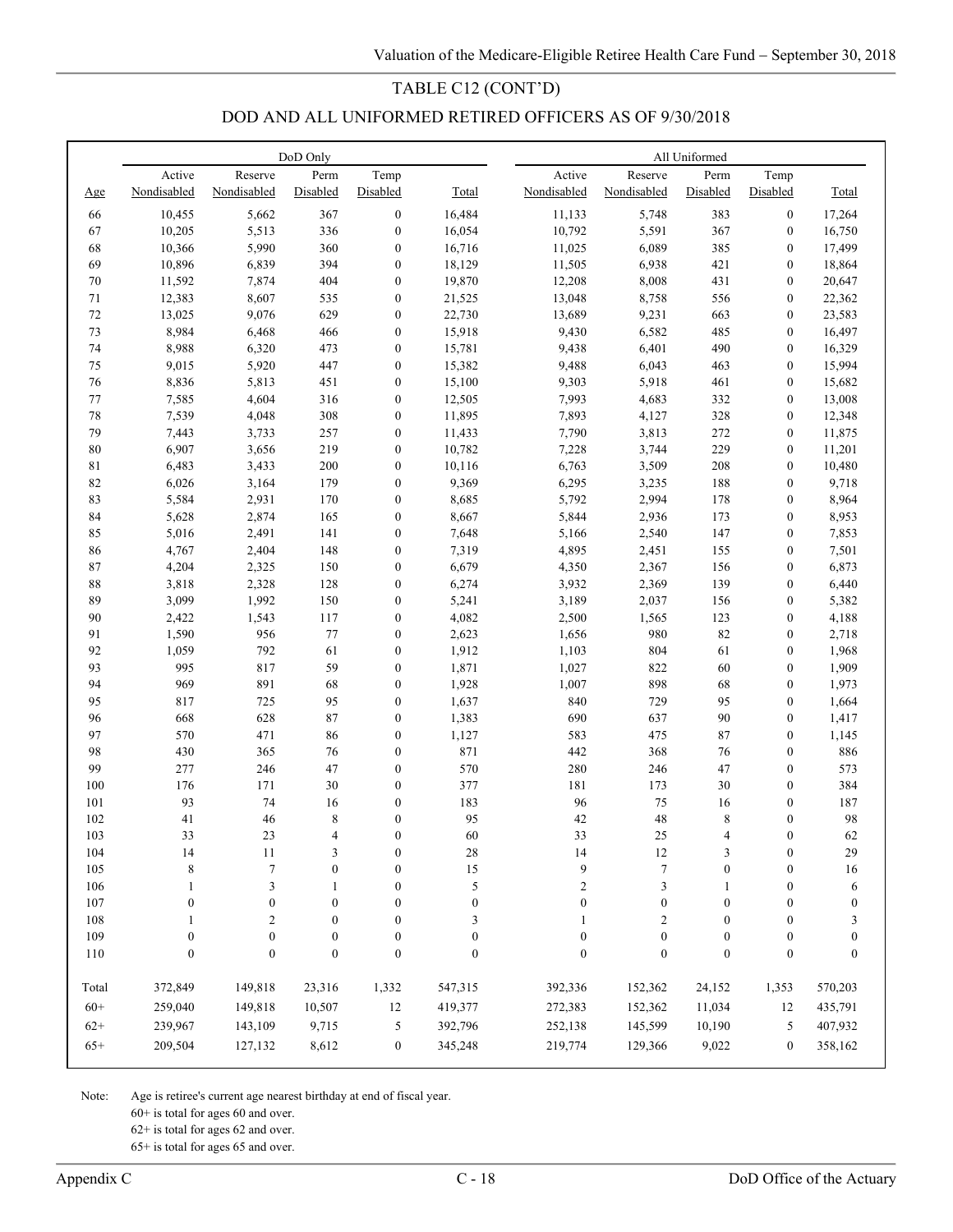# TABLE C13 DOD AND ALL UNIFORMED RETIRED ENLISTEES AS OF 9/30/2018

|          |                  |                                  | DoD Only         |                  |                  | All Uniformed    |                                      |                  |                  |                  |  |
|----------|------------------|----------------------------------|------------------|------------------|------------------|------------------|--------------------------------------|------------------|------------------|------------------|--|
|          | Active           | Reserve                          | Perm             | Temp             |                  | Active           | Reserve                              | Perm             | Temp             |                  |  |
| Age      | Nondisabled      | Nondisabled                      | Disabled         | Disabled         | Total            | Nondisabled      | Nondisabled                          | Disabled         | Disabled         | Total            |  |
| 16       | $\boldsymbol{0}$ | $\boldsymbol{0}$                 | $\boldsymbol{0}$ | $\boldsymbol{0}$ | $\boldsymbol{0}$ | $\boldsymbol{0}$ | $\boldsymbol{0}$                     | $\boldsymbol{0}$ | $\boldsymbol{0}$ | $\boldsymbol{0}$ |  |
| 17       | $\boldsymbol{0}$ | $\boldsymbol{0}$                 | $\boldsymbol{0}$ | $\boldsymbol{0}$ | $\boldsymbol{0}$ | $\boldsymbol{0}$ | $\boldsymbol{0}$                     | $\boldsymbol{0}$ | $\boldsymbol{0}$ | $\boldsymbol{0}$ |  |
| 18       | $\boldsymbol{0}$ | $\boldsymbol{0}$                 | $\boldsymbol{0}$ | $\boldsymbol{0}$ | $\boldsymbol{0}$ | $\boldsymbol{0}$ | $\boldsymbol{0}$                     | $\boldsymbol{0}$ | $\boldsymbol{0}$ | $\boldsymbol{0}$ |  |
| 19       | $\boldsymbol{0}$ | $\boldsymbol{0}$                 | $\mathfrak{Z}$   | 13               | 16               | $\boldsymbol{0}$ | $\boldsymbol{0}$                     | $\mathfrak{Z}$   | 13               | 16               |  |
| $20\,$   | $\boldsymbol{0}$ | $\boldsymbol{0}$                 | 38               | 64               | 102              | $\boldsymbol{0}$ | $\boldsymbol{0}$                     | 38               | 64               | 102              |  |
| 21       | $\boldsymbol{0}$ | $\boldsymbol{0}$                 | 153              | 205              | 358              | $\boldsymbol{0}$ | $\boldsymbol{0}$                     | 158              | 205              | 363              |  |
| $22\,$   | $\boldsymbol{0}$ | $\boldsymbol{0}$                 | 307              | 448              | 755              | $\boldsymbol{0}$ | $\boldsymbol{0}$                     | 311              | 450              | 761              |  |
| 23       | $\boldsymbol{0}$ | $\boldsymbol{0}$                 | 581              | 698              | 1,279            | $\boldsymbol{0}$ | $\boldsymbol{0}$                     | 587              | 700              | 1,287            |  |
| 24       | $\boldsymbol{0}$ | $\boldsymbol{0}$                 | 1,054            | 830              | 1,884            | $\boldsymbol{0}$ | $\boldsymbol{0}$                     | 1,068            | 831              | 1,899            |  |
| 25       | $\boldsymbol{0}$ | $\boldsymbol{0}$                 | 1,553            | 932              | 2,485            | $\boldsymbol{0}$ | $\boldsymbol{0}$                     | 1,574            | 936              | 2,510            |  |
| 26       | $\boldsymbol{0}$ | $\boldsymbol{0}$                 | 2,123            | 961              | 3,084            | $\boldsymbol{0}$ | $\boldsymbol{0}$                     | 2,143            | 968              | 3,111            |  |
| $27\,$   | 1                | $\boldsymbol{0}$                 | 2,913            | 958              | 3,872            | 1                | $\boldsymbol{0}$                     | 2,943            | 974              | 3,918            |  |
| $28\,$   | $\boldsymbol{0}$ | $\boldsymbol{0}$                 | 3,632            | 953              | 4,585            | $\boldsymbol{0}$ | $\boldsymbol{0}$                     | 3,671            | 981              | 4,652            |  |
| 29       | $\boldsymbol{0}$ | $\boldsymbol{0}$                 | 4,422            | 907              | 5,329            | $\boldsymbol{0}$ | $\boldsymbol{0}$                     | 4,476            | 911              | 5,387            |  |
| $30\,$   | $\boldsymbol{0}$ | $\boldsymbol{0}$                 | 4,965            | 848              | 5,813            | $\boldsymbol{0}$ | $\boldsymbol{0}$                     | 5,030            | 856              | 5,886            |  |
| 31       | 1                | $\boldsymbol{0}$                 | 5,740            | 803              | 6,544            | $\mathbf{1}$     | $\boldsymbol{0}$                     | 5,806            | 808              | 6,615            |  |
| 32       | $\boldsymbol{0}$ | $\boldsymbol{0}$                 | 6,535            | 821              | 7,356            | $\boldsymbol{0}$ | $\boldsymbol{0}$                     | 6,598            | 827              | 7,425            |  |
| 33       | 3                | $\boldsymbol{0}$                 | 6,922            | 792              | 7,717            | 3                | $\boldsymbol{0}$                     | 6,995            | 802              | 7,800            |  |
| 34       | 12               | $\boldsymbol{0}$                 | 7,276            | 731              | 8,019            | $12\,$           | $\boldsymbol{0}$                     | 7,363            | 736              | 8,111            |  |
| 35       | $70\,$           | $\boldsymbol{0}$                 | 7,164            | 669              | 7,903            | $70\,$           | $\boldsymbol{0}$                     | 7,250            | 677              | 7,997            |  |
| 36       | 148              | $\boldsymbol{0}$                 | 7,090            | 616              | 7,854            | 148              | $\boldsymbol{0}$                     | 7,180            | 627              | 7,955            |  |
| 37       | 324              | $\boldsymbol{0}$                 | 6,417            | 548              | 7,289            | 325              | $\boldsymbol{0}$                     | 6,513            | 551              | 7,389            |  |
| 38       | 1,257            | $\boldsymbol{0}$                 | 5,978            | 495              | 7,730            | 1,266            | $\boldsymbol{0}$                     | 6,080            | 503              | 7,849            |  |
| 39       | 3,668            | $\boldsymbol{0}$                 | 5,610            | 405              | 9,683            | 3,730            | $\boldsymbol{0}$                     | 5,697            | 408              | 9,835            |  |
| $40\,$   | 6,243            | $\boldsymbol{0}$                 | 5,094            | 372              | 11,709           | 6,360            | $\boldsymbol{0}$                     | 5,178            | 374              | 11,912           |  |
| 41       | 8,195            | $\boldsymbol{0}$                 | 4,810            | 334              | 13,339           | 8,384            | $\boldsymbol{0}$                     | 4,898            | 340              | 13,622           |  |
| 42       | 9,698            | $\boldsymbol{0}$                 | 4,586            | 298              | 14,582           | 9,909            | $\boldsymbol{0}$                     | 4,646            | 302              | 14,857           |  |
| 43       | 11,534           | $\boldsymbol{0}$                 | 4,275            | 256              | 16,065           | 11,787           | $\boldsymbol{0}$                     | 4,350            | 260              | 16,397           |  |
| 44       | 13,478           | $\boldsymbol{0}$                 | 4,182            | 237              | 17,897           | 13,779           | $\boldsymbol{0}$                     | 4,257            | 240              | 18,276           |  |
| 45       | 15,154           | $\boldsymbol{0}$                 | 4,058            | 193              | 19,405           | 15,449           | $\boldsymbol{0}$                     | 4,130            | 196              | 19,775           |  |
| 46       | 16,866           | $\boldsymbol{0}$                 | 4,244            | 177              | 21,287           | 17,217           | $\boldsymbol{0}$                     | 4,308            | 180              | 21,705           |  |
| 47       | 19,340           | $\boldsymbol{0}$                 | 4,302            | 146              | 23,788           | 19,741           | $\boldsymbol{0}$                     | 4,379            | 147              | 24,267           |  |
| 48       | 21,347           | $\boldsymbol{0}$                 | 4,454            | 155              | 25,956           | 21,778           | $\boldsymbol{0}$                     | 4,516            | 155              | 26,449           |  |
| 49       | 21,507           | $\boldsymbol{0}$                 | 4,083            | 105              | 25,695           | 21,960           | $\boldsymbol{0}$                     | 4,174            | 106              | 26,240           |  |
| 50       | 22,665           | $\boldsymbol{0}$                 | 3,864            | 100              | 26,629           | 23,149           | $\boldsymbol{0}$                     | 3,942            | 101              | 27,192           |  |
| 51<br>52 | 24,453<br>26,903 | $\boldsymbol{0}$                 | 3,558<br>3,598   | 69<br>74         | 28,080           | 24,895           | $\boldsymbol{0}$<br>$\boldsymbol{0}$ | 3,636            | 70<br>74         | 28,601           |  |
| 53       | 29,247           | $\boldsymbol{0}$<br>$\mathbf{0}$ | 3,671            | 49               | 30,575<br>32,967 | 27,406<br>29,763 | $\mathbf{0}$                         | 3,691<br>3,768   | 50               | 31,171           |  |
| 54       | 32,047           | $\boldsymbol{0}$                 | 3,659            | 44               | 35,750           | 32,660           | $\boldsymbol{0}$                     | 3,765            | 44               | 33,581<br>36,469 |  |
| 55       | 34,043           | $\boldsymbol{0}$                 | 3,601            | 35               | 37,679           | 34,764           | $\boldsymbol{0}$                     | 3,721            | 35               | 38,520           |  |
| 56       | 35,669           | $\boldsymbol{0}$                 | 3,683            | 24               | 39,376           | 36,485           | $\boldsymbol{0}$                     | 3,838            | 24               | 40,347           |  |
| 57       | 36,948           | $\boldsymbol{0}$                 | 3,525            | 20               | 40,493           | 37,947           | $\boldsymbol{0}$                     | 3,651            | 20               | 41,618           |  |
| 58       | 37,558           | $\boldsymbol{0}$                 | 3,450            | 13               | 41,021           | 38,583           | $\boldsymbol{0}$                     | 3,604            | 13               | 42,200           |  |
| 59       | 36,853           | $\boldsymbol{0}$                 | 3,435            | 6                | 40,294           | 37,741           | $\boldsymbol{0}$                     | 3,578            | 6                | 41,325           |  |
| 60       | 35,607           | 3,517                            | 3,187            | $10\,$           | 42,321           | 36,387           | 3,561                                | 3,325            | 10               | 43,283           |  |
| 61       | 34,638           | 11,809                           | 3,286            | $\sqrt{5}$       | 49,738           | 35,366           | 11,941                               | 3,417            | 5                | 50,729           |  |
| 62       | 32,875           | 12,337                           | 3,059            | 3                | 48,274           | 33,542           | 12,495                               | 3,193            | 3                | 49,233           |  |
| 63       | 31,777           | 12,031                           | 3,022            | 3                | 46,833           | 32,389           | 12,180                               | 3,130            | 3                | 47,702           |  |
| 64       | 31,186           | 11,303                           | 3,009            | $\sqrt{2}$       | 45,500           | 31,692           | 11,474                               | 3,084            | $\mathbf{2}$     | 46,252           |  |
| 65       | 29,764           | 11,484                           | 2,889            | $\boldsymbol{0}$ | 44,137           | 30,231           | 11,643                               | 2,968            | $\boldsymbol{0}$ | 44,842           |  |
|          |                  |                                  |                  |                  |                  |                  |                                      |                  |                  |                  |  |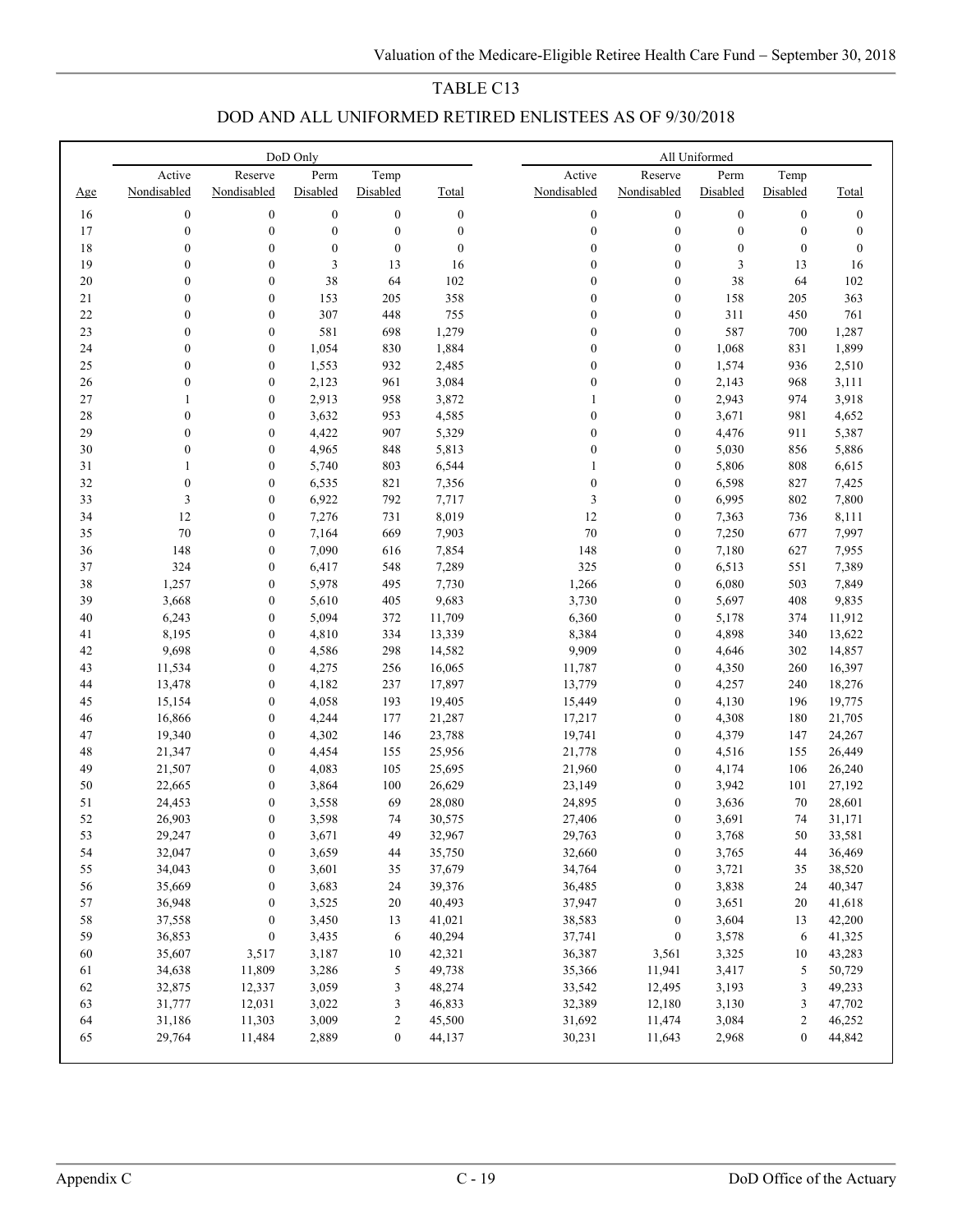# TABLE C13 (CONT'D) DOD AND ALL UNIFORMED RETIRED ENLISTEES AS OF 9/30/2018

| Reserve<br>Active<br>Temp<br>Active<br>Reserve<br>Temp<br>Perm<br>Perm<br>Nondisabled<br>Nondisabled<br>Disabled<br>Disabled<br>Nondisabled<br>Nondisabled<br>Disabled<br>Disabled<br>Total<br>Total<br>Age<br>13,074<br>2,917<br>$\boldsymbol{0}$<br>45,515<br>29,941<br>3,017<br>$\boldsymbol{0}$<br>46,199<br>66<br>29,524<br>13,241<br>$\boldsymbol{0}$<br>$\boldsymbol{0}$<br>67<br>26,813<br>13,052<br>2,935<br>42,800<br>27,181<br>13,268<br>3,028<br>43,477<br>$\mathbf{0}$<br>3,939<br>$\boldsymbol{0}$<br>68<br>25,528<br>13,783<br>3,864<br>43,175<br>25,895<br>13,997<br>43,831<br>$\boldsymbol{0}$<br>69<br>25,563<br>15,025<br>5,111<br>$\mathbf{0}$<br>45,699<br>25,893<br>15,267<br>5,193<br>46,353<br>$70\,$<br>25,737<br>6,256<br>25,410<br>15,734<br>6,183<br>$\boldsymbol{0}$<br>47,327<br>15,977<br>$\boldsymbol{0}$<br>47,970<br>16,558<br>$\boldsymbol{0}$<br>48,055<br>16,814<br>6,433<br>$\boldsymbol{0}$<br>48,710<br>71<br>25,145<br>6,352<br>25,463<br>72<br>$\mathbf{0}$<br>45,969<br>5,288<br>$\boldsymbol{0}$<br>24,473<br>16,275<br>5,221<br>24,766<br>16,568<br>46,622<br>73<br>$\mathbf{0}$<br>$\boldsymbol{0}$<br>16,819<br>11,152<br>3,113<br>31,084<br>17,034<br>11,347<br>3,157<br>31,538<br>74<br>$\mathbf{0}$<br>$\boldsymbol{0}$<br>16,817<br>10,190<br>2,458<br>29,465<br>17,053<br>10,375<br>2,506<br>29,934<br>75<br>$\boldsymbol{0}$<br>2,076<br>$\boldsymbol{0}$<br>17,877<br>9,520<br>2,041<br>29,438<br>18,110<br>9,703<br>29,889<br>76<br>19,221<br>$\boldsymbol{0}$<br>29,936<br>1,785<br>$\boldsymbol{0}$<br>8,962<br>1,753<br>19,465<br>9,153<br>30,403<br>77<br>$\mathbf{0}$<br>1,434<br>$\boldsymbol{0}$<br>17,473<br>6,948<br>1,399<br>25,820<br>17,715<br>7,094<br>26,243<br>$78\,$<br>$\mathbf{0}$<br>$\boldsymbol{0}$<br>16,646<br>5,823<br>23,615<br>16,913<br>5,962<br>1,179<br>24,054<br>1,146<br>$\mathbf{0}$<br>5,769<br>964<br>$\boldsymbol{0}$<br>79<br>16,146<br>5,627<br>932<br>22,705<br>16,424<br>23,157<br>80<br>961<br>22,713<br>16,680<br>5,499<br>994<br>16,380<br>5,372<br>$\boldsymbol{0}$<br>$\boldsymbol{0}$<br>23,173<br>825<br>$\boldsymbol{0}$<br>23,006<br>17,316<br>5,224<br>854<br>$\boldsymbol{0}$<br>81<br>17,036<br>5,145<br>23,394<br>82<br>4,677<br>753<br>$\mathbf{0}$<br>785<br>$\boldsymbol{0}$<br>16,129<br>21,559<br>16,367<br>4,756<br>21,908<br>709<br>$\mathbf{0}$<br>724<br>$\boldsymbol{0}$<br>83<br>14,892<br>4,291<br>19,892<br>15,057<br>4,359<br>20,140<br>699<br>$\mathbf{0}$<br>719<br>$\boldsymbol{0}$<br>84<br>13,051<br>3,544<br>17,294<br>13,237<br>3,613<br>17,569<br>85<br>698<br>$\boldsymbol{0}$<br>11,694<br>2,882<br>715<br>$\boldsymbol{0}$<br>11,555<br>2,819<br>15,072<br>15,291<br>10,378<br>$\boldsymbol{0}$<br>2,539<br>888<br>$\boldsymbol{0}$<br>86<br>2,513<br>865<br>13,756<br>10,518<br>13,945<br>87<br>$\mathbf{0}$<br>918<br>$\boldsymbol{0}$<br>9,365<br>2,331<br>898<br>12,594<br>9,455<br>2,371<br>12,744<br>88<br>899<br>$\mathbf{0}$<br>912<br>$\boldsymbol{0}$<br>8,660<br>2,053<br>11,612<br>8,736<br>2,083<br>11,731<br>$\mathbf{0}$<br>$\boldsymbol{0}$<br>9,570<br>89<br>7,197<br>1,525<br>745<br>9,467<br>7,276<br>1,538<br>756<br>90<br>5,133<br>556<br>$\boldsymbol{0}$<br>5,197<br>558<br>6,873<br>1,103<br>6,792<br>1,118<br>$\boldsymbol{0}$<br>3,711<br>649<br>353<br>$\boldsymbol{0}$<br>4,713<br>3,759<br>656<br>359<br>$\boldsymbol{0}$<br>4,774<br>91<br>92<br>2,409<br>146<br>$\boldsymbol{0}$<br>3,091<br>2,444<br>541<br>149<br>$\boldsymbol{0}$<br>3,134<br>536<br>402<br>$\boldsymbol{0}$<br>409<br>$\boldsymbol{0}$<br>2,304<br>93<br>1,761<br>108<br>2,271<br>1,786<br>109<br>92<br>$\boldsymbol{0}$<br>$\boldsymbol{0}$<br>94<br>1,374<br>315<br>1,781<br>1,396<br>317<br>92<br>1,805<br>95<br>1,027<br>212<br>48<br>$\boldsymbol{0}$<br>1,287<br>214<br>$50\,$<br>1,302<br>1,038<br>$\boldsymbol{0}$<br>705<br>48<br>$\boldsymbol{0}$<br>894<br>141<br>49<br>$\boldsymbol{0}$<br>904<br>96<br>141<br>714<br>97<br>457<br>33<br>$\boldsymbol{0}$<br>605<br>33<br>$\boldsymbol{0}$<br>616<br>115<br>467<br>116<br>70<br>18<br>$\boldsymbol{0}$<br>70<br>18<br>$\boldsymbol{0}$<br>427<br>98<br>335<br>423<br>339<br>44<br>$\mathbf{0}$<br>293<br>19<br>$\boldsymbol{0}$<br>296<br>99<br>230<br>19<br>233<br>44<br>9<br>119<br>24<br>$\boldsymbol{0}$<br>152<br>120<br>25<br>9<br>$\boldsymbol{0}$<br>154<br>100<br>82<br>65<br>15<br>$\boldsymbol{2}$<br>$\boldsymbol{0}$<br>65<br>15<br>$\boldsymbol{2}$<br>$\boldsymbol{0}$<br>82<br>101<br>9<br>$\boldsymbol{0}$<br>46<br>9<br>102<br>36<br>$\mathbf{1}$<br>36<br>$\mathbf{1}$<br>$\boldsymbol{0}$<br>46<br>22<br>$\mathbf{0}$<br>29<br>30<br>103<br>6<br>23<br>6<br>0<br>$\overline{\mathbf{c}}$<br>26<br>$21\,$<br>104<br>21<br>3<br>$\boldsymbol{0}$<br>$\overline{c}$<br>3<br>$\boldsymbol{0}$<br>26<br>$\epsilon$<br>$\boldsymbol{0}$<br>$\tau$<br>6<br>$\tau$<br>105<br>$\boldsymbol{0}$<br>$\boldsymbol{0}$<br>1<br>$\boldsymbol{0}$<br>1<br>7<br>$\boldsymbol{0}$<br>$\,$ 8 $\,$<br>8<br>106<br>$\mathbf{1}$<br>$\boldsymbol{0}$<br>7<br>$\boldsymbol{0}$<br>0<br>1<br>$\boldsymbol{0}$<br>107<br>$\boldsymbol{0}$<br>$\boldsymbol{0}$<br>$\mathbf{1}$<br>$\boldsymbol{0}$<br>$\boldsymbol{0}$<br>$\boldsymbol{0}$<br>1<br>1<br>1<br>$\mathbf{0}$<br>$\boldsymbol{0}$<br>108<br>$\boldsymbol{0}$<br>$\boldsymbol{0}$<br>$\boldsymbol{0}$<br>$\mathbf{0}$<br>$\mathbf{0}$<br>$\boldsymbol{0}$<br>$\boldsymbol{0}$<br>$\boldsymbol{0}$<br>109<br>$\boldsymbol{0}$<br>$\boldsymbol{0}$<br>$\boldsymbol{0}$<br>$\boldsymbol{0}$<br>$\boldsymbol{0}$<br>$\boldsymbol{0}$<br>$\boldsymbol{0}$<br>$\boldsymbol{0}$<br>$\boldsymbol{0}$<br>0<br>$\boldsymbol{0}$<br>$\boldsymbol{0}$<br>$\boldsymbol{0}$<br>$\boldsymbol{0}$<br>$\boldsymbol{0}$<br>$\boldsymbol{0}$<br>$\boldsymbol{0}$<br>$\boldsymbol{0}$<br>$\boldsymbol{0}$<br>110<br>$\boldsymbol{0}$<br>233,976<br>1,106,596<br>262,117<br>16,427<br>1,619,116<br>1,126,498<br>266,376<br>238,605<br>16,588<br>1,648,067<br>Total<br>$60+$<br>641,364<br>262,117<br>73,368<br>23<br>976,872<br>75,091<br>23<br>992,675<br>651,185<br>266,376<br>$62+$<br>571,119<br>246,791<br>66,895<br>8<br>579,432<br>250,874<br>68,349<br>8<br>898,663<br>884,813<br>$65+$<br>475,281<br>57,805<br>$\boldsymbol{0}$<br>744,206<br>481,809<br>214,725<br>58,942<br>$\boldsymbol{0}$<br>755,476<br>211,120 |  | DoD Only |  |  | All Uniformed |  |
|-------------------------------------------------------------------------------------------------------------------------------------------------------------------------------------------------------------------------------------------------------------------------------------------------------------------------------------------------------------------------------------------------------------------------------------------------------------------------------------------------------------------------------------------------------------------------------------------------------------------------------------------------------------------------------------------------------------------------------------------------------------------------------------------------------------------------------------------------------------------------------------------------------------------------------------------------------------------------------------------------------------------------------------------------------------------------------------------------------------------------------------------------------------------------------------------------------------------------------------------------------------------------------------------------------------------------------------------------------------------------------------------------------------------------------------------------------------------------------------------------------------------------------------------------------------------------------------------------------------------------------------------------------------------------------------------------------------------------------------------------------------------------------------------------------------------------------------------------------------------------------------------------------------------------------------------------------------------------------------------------------------------------------------------------------------------------------------------------------------------------------------------------------------------------------------------------------------------------------------------------------------------------------------------------------------------------------------------------------------------------------------------------------------------------------------------------------------------------------------------------------------------------------------------------------------------------------------------------------------------------------------------------------------------------------------------------------------------------------------------------------------------------------------------------------------------------------------------------------------------------------------------------------------------------------------------------------------------------------------------------------------------------------------------------------------------------------------------------------------------------------------------------------------------------------------------------------------------------------------------------------------------------------------------------------------------------------------------------------------------------------------------------------------------------------------------------------------------------------------------------------------------------------------------------------------------------------------------------------------------------------------------------------------------------------------------------------------------------------------------------------------------------------------------------------------------------------------------------------------------------------------------------------------------------------------------------------------------------------------------------------------------------------------------------------------------------------------------------------------------------------------------------------------------------------------------------------------------------------------------------------------------------------------------------------------------------------------------------------------------------------------------------------------------------------------------------------------------------------------------------------------------------------------------------------------------------------------------------------------------------------------------------------------------------------------------------------------------------------------------------------------------------------------------------------------------------------------------------------------------------------------------------------------------------------------------------------------------------------------------------------------------------------------------------------------------------------------------------------------------------------------------------------------------------------------------------------------------------------------------------------------------------------------------------------------------------------------------------------------------------------------------------------------------------------------------------------------------------------------------------------------------------------------------------------------------------------------------------------------------------------------------------------------------------------------------------------------------------------------------------------------------------------------------------------------------------------------------------------------------------------------------------------------------------------------------------------------------------------------------------------------------------------------------------------------------------------------------------------------------------------------------------------------------------------------------------------------------------------------------------------------------------------------------------------------------------------------------------------------------|--|----------|--|--|---------------|--|
|                                                                                                                                                                                                                                                                                                                                                                                                                                                                                                                                                                                                                                                                                                                                                                                                                                                                                                                                                                                                                                                                                                                                                                                                                                                                                                                                                                                                                                                                                                                                                                                                                                                                                                                                                                                                                                                                                                                                                                                                                                                                                                                                                                                                                                                                                                                                                                                                                                                                                                                                                                                                                                                                                                                                                                                                                                                                                                                                                                                                                                                                                                                                                                                                                                                                                                                                                                                                                                                                                                                                                                                                                                                                                                                                                                                                                                                                                                                                                                                                                                                                                                                                                                                                                                                                                                                                                                                                                                                                                                                                                                                                                                                                                                                                                                                                                                                                                                                                                                                                                                                                                                                                                                                                                                                                                                                                                                                                                                                                                                                                                                                                                                                                                                                                                                                                                                                                                                                                                                                                                                                                                                                                                                                                                                                                                                                                                                   |  |          |  |  |               |  |
|                                                                                                                                                                                                                                                                                                                                                                                                                                                                                                                                                                                                                                                                                                                                                                                                                                                                                                                                                                                                                                                                                                                                                                                                                                                                                                                                                                                                                                                                                                                                                                                                                                                                                                                                                                                                                                                                                                                                                                                                                                                                                                                                                                                                                                                                                                                                                                                                                                                                                                                                                                                                                                                                                                                                                                                                                                                                                                                                                                                                                                                                                                                                                                                                                                                                                                                                                                                                                                                                                                                                                                                                                                                                                                                                                                                                                                                                                                                                                                                                                                                                                                                                                                                                                                                                                                                                                                                                                                                                                                                                                                                                                                                                                                                                                                                                                                                                                                                                                                                                                                                                                                                                                                                                                                                                                                                                                                                                                                                                                                                                                                                                                                                                                                                                                                                                                                                                                                                                                                                                                                                                                                                                                                                                                                                                                                                                                                   |  |          |  |  |               |  |
|                                                                                                                                                                                                                                                                                                                                                                                                                                                                                                                                                                                                                                                                                                                                                                                                                                                                                                                                                                                                                                                                                                                                                                                                                                                                                                                                                                                                                                                                                                                                                                                                                                                                                                                                                                                                                                                                                                                                                                                                                                                                                                                                                                                                                                                                                                                                                                                                                                                                                                                                                                                                                                                                                                                                                                                                                                                                                                                                                                                                                                                                                                                                                                                                                                                                                                                                                                                                                                                                                                                                                                                                                                                                                                                                                                                                                                                                                                                                                                                                                                                                                                                                                                                                                                                                                                                                                                                                                                                                                                                                                                                                                                                                                                                                                                                                                                                                                                                                                                                                                                                                                                                                                                                                                                                                                                                                                                                                                                                                                                                                                                                                                                                                                                                                                                                                                                                                                                                                                                                                                                                                                                                                                                                                                                                                                                                                                                   |  |          |  |  |               |  |
|                                                                                                                                                                                                                                                                                                                                                                                                                                                                                                                                                                                                                                                                                                                                                                                                                                                                                                                                                                                                                                                                                                                                                                                                                                                                                                                                                                                                                                                                                                                                                                                                                                                                                                                                                                                                                                                                                                                                                                                                                                                                                                                                                                                                                                                                                                                                                                                                                                                                                                                                                                                                                                                                                                                                                                                                                                                                                                                                                                                                                                                                                                                                                                                                                                                                                                                                                                                                                                                                                                                                                                                                                                                                                                                                                                                                                                                                                                                                                                                                                                                                                                                                                                                                                                                                                                                                                                                                                                                                                                                                                                                                                                                                                                                                                                                                                                                                                                                                                                                                                                                                                                                                                                                                                                                                                                                                                                                                                                                                                                                                                                                                                                                                                                                                                                                                                                                                                                                                                                                                                                                                                                                                                                                                                                                                                                                                                                   |  |          |  |  |               |  |
|                                                                                                                                                                                                                                                                                                                                                                                                                                                                                                                                                                                                                                                                                                                                                                                                                                                                                                                                                                                                                                                                                                                                                                                                                                                                                                                                                                                                                                                                                                                                                                                                                                                                                                                                                                                                                                                                                                                                                                                                                                                                                                                                                                                                                                                                                                                                                                                                                                                                                                                                                                                                                                                                                                                                                                                                                                                                                                                                                                                                                                                                                                                                                                                                                                                                                                                                                                                                                                                                                                                                                                                                                                                                                                                                                                                                                                                                                                                                                                                                                                                                                                                                                                                                                                                                                                                                                                                                                                                                                                                                                                                                                                                                                                                                                                                                                                                                                                                                                                                                                                                                                                                                                                                                                                                                                                                                                                                                                                                                                                                                                                                                                                                                                                                                                                                                                                                                                                                                                                                                                                                                                                                                                                                                                                                                                                                                                                   |  |          |  |  |               |  |
|                                                                                                                                                                                                                                                                                                                                                                                                                                                                                                                                                                                                                                                                                                                                                                                                                                                                                                                                                                                                                                                                                                                                                                                                                                                                                                                                                                                                                                                                                                                                                                                                                                                                                                                                                                                                                                                                                                                                                                                                                                                                                                                                                                                                                                                                                                                                                                                                                                                                                                                                                                                                                                                                                                                                                                                                                                                                                                                                                                                                                                                                                                                                                                                                                                                                                                                                                                                                                                                                                                                                                                                                                                                                                                                                                                                                                                                                                                                                                                                                                                                                                                                                                                                                                                                                                                                                                                                                                                                                                                                                                                                                                                                                                                                                                                                                                                                                                                                                                                                                                                                                                                                                                                                                                                                                                                                                                                                                                                                                                                                                                                                                                                                                                                                                                                                                                                                                                                                                                                                                                                                                                                                                                                                                                                                                                                                                                                   |  |          |  |  |               |  |
|                                                                                                                                                                                                                                                                                                                                                                                                                                                                                                                                                                                                                                                                                                                                                                                                                                                                                                                                                                                                                                                                                                                                                                                                                                                                                                                                                                                                                                                                                                                                                                                                                                                                                                                                                                                                                                                                                                                                                                                                                                                                                                                                                                                                                                                                                                                                                                                                                                                                                                                                                                                                                                                                                                                                                                                                                                                                                                                                                                                                                                                                                                                                                                                                                                                                                                                                                                                                                                                                                                                                                                                                                                                                                                                                                                                                                                                                                                                                                                                                                                                                                                                                                                                                                                                                                                                                                                                                                                                                                                                                                                                                                                                                                                                                                                                                                                                                                                                                                                                                                                                                                                                                                                                                                                                                                                                                                                                                                                                                                                                                                                                                                                                                                                                                                                                                                                                                                                                                                                                                                                                                                                                                                                                                                                                                                                                                                                   |  |          |  |  |               |  |
|                                                                                                                                                                                                                                                                                                                                                                                                                                                                                                                                                                                                                                                                                                                                                                                                                                                                                                                                                                                                                                                                                                                                                                                                                                                                                                                                                                                                                                                                                                                                                                                                                                                                                                                                                                                                                                                                                                                                                                                                                                                                                                                                                                                                                                                                                                                                                                                                                                                                                                                                                                                                                                                                                                                                                                                                                                                                                                                                                                                                                                                                                                                                                                                                                                                                                                                                                                                                                                                                                                                                                                                                                                                                                                                                                                                                                                                                                                                                                                                                                                                                                                                                                                                                                                                                                                                                                                                                                                                                                                                                                                                                                                                                                                                                                                                                                                                                                                                                                                                                                                                                                                                                                                                                                                                                                                                                                                                                                                                                                                                                                                                                                                                                                                                                                                                                                                                                                                                                                                                                                                                                                                                                                                                                                                                                                                                                                                   |  |          |  |  |               |  |
|                                                                                                                                                                                                                                                                                                                                                                                                                                                                                                                                                                                                                                                                                                                                                                                                                                                                                                                                                                                                                                                                                                                                                                                                                                                                                                                                                                                                                                                                                                                                                                                                                                                                                                                                                                                                                                                                                                                                                                                                                                                                                                                                                                                                                                                                                                                                                                                                                                                                                                                                                                                                                                                                                                                                                                                                                                                                                                                                                                                                                                                                                                                                                                                                                                                                                                                                                                                                                                                                                                                                                                                                                                                                                                                                                                                                                                                                                                                                                                                                                                                                                                                                                                                                                                                                                                                                                                                                                                                                                                                                                                                                                                                                                                                                                                                                                                                                                                                                                                                                                                                                                                                                                                                                                                                                                                                                                                                                                                                                                                                                                                                                                                                                                                                                                                                                                                                                                                                                                                                                                                                                                                                                                                                                                                                                                                                                                                   |  |          |  |  |               |  |
|                                                                                                                                                                                                                                                                                                                                                                                                                                                                                                                                                                                                                                                                                                                                                                                                                                                                                                                                                                                                                                                                                                                                                                                                                                                                                                                                                                                                                                                                                                                                                                                                                                                                                                                                                                                                                                                                                                                                                                                                                                                                                                                                                                                                                                                                                                                                                                                                                                                                                                                                                                                                                                                                                                                                                                                                                                                                                                                                                                                                                                                                                                                                                                                                                                                                                                                                                                                                                                                                                                                                                                                                                                                                                                                                                                                                                                                                                                                                                                                                                                                                                                                                                                                                                                                                                                                                                                                                                                                                                                                                                                                                                                                                                                                                                                                                                                                                                                                                                                                                                                                                                                                                                                                                                                                                                                                                                                                                                                                                                                                                                                                                                                                                                                                                                                                                                                                                                                                                                                                                                                                                                                                                                                                                                                                                                                                                                                   |  |          |  |  |               |  |
|                                                                                                                                                                                                                                                                                                                                                                                                                                                                                                                                                                                                                                                                                                                                                                                                                                                                                                                                                                                                                                                                                                                                                                                                                                                                                                                                                                                                                                                                                                                                                                                                                                                                                                                                                                                                                                                                                                                                                                                                                                                                                                                                                                                                                                                                                                                                                                                                                                                                                                                                                                                                                                                                                                                                                                                                                                                                                                                                                                                                                                                                                                                                                                                                                                                                                                                                                                                                                                                                                                                                                                                                                                                                                                                                                                                                                                                                                                                                                                                                                                                                                                                                                                                                                                                                                                                                                                                                                                                                                                                                                                                                                                                                                                                                                                                                                                                                                                                                                                                                                                                                                                                                                                                                                                                                                                                                                                                                                                                                                                                                                                                                                                                                                                                                                                                                                                                                                                                                                                                                                                                                                                                                                                                                                                                                                                                                                                   |  |          |  |  |               |  |
|                                                                                                                                                                                                                                                                                                                                                                                                                                                                                                                                                                                                                                                                                                                                                                                                                                                                                                                                                                                                                                                                                                                                                                                                                                                                                                                                                                                                                                                                                                                                                                                                                                                                                                                                                                                                                                                                                                                                                                                                                                                                                                                                                                                                                                                                                                                                                                                                                                                                                                                                                                                                                                                                                                                                                                                                                                                                                                                                                                                                                                                                                                                                                                                                                                                                                                                                                                                                                                                                                                                                                                                                                                                                                                                                                                                                                                                                                                                                                                                                                                                                                                                                                                                                                                                                                                                                                                                                                                                                                                                                                                                                                                                                                                                                                                                                                                                                                                                                                                                                                                                                                                                                                                                                                                                                                                                                                                                                                                                                                                                                                                                                                                                                                                                                                                                                                                                                                                                                                                                                                                                                                                                                                                                                                                                                                                                                                                   |  |          |  |  |               |  |
|                                                                                                                                                                                                                                                                                                                                                                                                                                                                                                                                                                                                                                                                                                                                                                                                                                                                                                                                                                                                                                                                                                                                                                                                                                                                                                                                                                                                                                                                                                                                                                                                                                                                                                                                                                                                                                                                                                                                                                                                                                                                                                                                                                                                                                                                                                                                                                                                                                                                                                                                                                                                                                                                                                                                                                                                                                                                                                                                                                                                                                                                                                                                                                                                                                                                                                                                                                                                                                                                                                                                                                                                                                                                                                                                                                                                                                                                                                                                                                                                                                                                                                                                                                                                                                                                                                                                                                                                                                                                                                                                                                                                                                                                                                                                                                                                                                                                                                                                                                                                                                                                                                                                                                                                                                                                                                                                                                                                                                                                                                                                                                                                                                                                                                                                                                                                                                                                                                                                                                                                                                                                                                                                                                                                                                                                                                                                                                   |  |          |  |  |               |  |
|                                                                                                                                                                                                                                                                                                                                                                                                                                                                                                                                                                                                                                                                                                                                                                                                                                                                                                                                                                                                                                                                                                                                                                                                                                                                                                                                                                                                                                                                                                                                                                                                                                                                                                                                                                                                                                                                                                                                                                                                                                                                                                                                                                                                                                                                                                                                                                                                                                                                                                                                                                                                                                                                                                                                                                                                                                                                                                                                                                                                                                                                                                                                                                                                                                                                                                                                                                                                                                                                                                                                                                                                                                                                                                                                                                                                                                                                                                                                                                                                                                                                                                                                                                                                                                                                                                                                                                                                                                                                                                                                                                                                                                                                                                                                                                                                                                                                                                                                                                                                                                                                                                                                                                                                                                                                                                                                                                                                                                                                                                                                                                                                                                                                                                                                                                                                                                                                                                                                                                                                                                                                                                                                                                                                                                                                                                                                                                   |  |          |  |  |               |  |
|                                                                                                                                                                                                                                                                                                                                                                                                                                                                                                                                                                                                                                                                                                                                                                                                                                                                                                                                                                                                                                                                                                                                                                                                                                                                                                                                                                                                                                                                                                                                                                                                                                                                                                                                                                                                                                                                                                                                                                                                                                                                                                                                                                                                                                                                                                                                                                                                                                                                                                                                                                                                                                                                                                                                                                                                                                                                                                                                                                                                                                                                                                                                                                                                                                                                                                                                                                                                                                                                                                                                                                                                                                                                                                                                                                                                                                                                                                                                                                                                                                                                                                                                                                                                                                                                                                                                                                                                                                                                                                                                                                                                                                                                                                                                                                                                                                                                                                                                                                                                                                                                                                                                                                                                                                                                                                                                                                                                                                                                                                                                                                                                                                                                                                                                                                                                                                                                                                                                                                                                                                                                                                                                                                                                                                                                                                                                                                   |  |          |  |  |               |  |
|                                                                                                                                                                                                                                                                                                                                                                                                                                                                                                                                                                                                                                                                                                                                                                                                                                                                                                                                                                                                                                                                                                                                                                                                                                                                                                                                                                                                                                                                                                                                                                                                                                                                                                                                                                                                                                                                                                                                                                                                                                                                                                                                                                                                                                                                                                                                                                                                                                                                                                                                                                                                                                                                                                                                                                                                                                                                                                                                                                                                                                                                                                                                                                                                                                                                                                                                                                                                                                                                                                                                                                                                                                                                                                                                                                                                                                                                                                                                                                                                                                                                                                                                                                                                                                                                                                                                                                                                                                                                                                                                                                                                                                                                                                                                                                                                                                                                                                                                                                                                                                                                                                                                                                                                                                                                                                                                                                                                                                                                                                                                                                                                                                                                                                                                                                                                                                                                                                                                                                                                                                                                                                                                                                                                                                                                                                                                                                   |  |          |  |  |               |  |
|                                                                                                                                                                                                                                                                                                                                                                                                                                                                                                                                                                                                                                                                                                                                                                                                                                                                                                                                                                                                                                                                                                                                                                                                                                                                                                                                                                                                                                                                                                                                                                                                                                                                                                                                                                                                                                                                                                                                                                                                                                                                                                                                                                                                                                                                                                                                                                                                                                                                                                                                                                                                                                                                                                                                                                                                                                                                                                                                                                                                                                                                                                                                                                                                                                                                                                                                                                                                                                                                                                                                                                                                                                                                                                                                                                                                                                                                                                                                                                                                                                                                                                                                                                                                                                                                                                                                                                                                                                                                                                                                                                                                                                                                                                                                                                                                                                                                                                                                                                                                                                                                                                                                                                                                                                                                                                                                                                                                                                                                                                                                                                                                                                                                                                                                                                                                                                                                                                                                                                                                                                                                                                                                                                                                                                                                                                                                                                   |  |          |  |  |               |  |
|                                                                                                                                                                                                                                                                                                                                                                                                                                                                                                                                                                                                                                                                                                                                                                                                                                                                                                                                                                                                                                                                                                                                                                                                                                                                                                                                                                                                                                                                                                                                                                                                                                                                                                                                                                                                                                                                                                                                                                                                                                                                                                                                                                                                                                                                                                                                                                                                                                                                                                                                                                                                                                                                                                                                                                                                                                                                                                                                                                                                                                                                                                                                                                                                                                                                                                                                                                                                                                                                                                                                                                                                                                                                                                                                                                                                                                                                                                                                                                                                                                                                                                                                                                                                                                                                                                                                                                                                                                                                                                                                                                                                                                                                                                                                                                                                                                                                                                                                                                                                                                                                                                                                                                                                                                                                                                                                                                                                                                                                                                                                                                                                                                                                                                                                                                                                                                                                                                                                                                                                                                                                                                                                                                                                                                                                                                                                                                   |  |          |  |  |               |  |
|                                                                                                                                                                                                                                                                                                                                                                                                                                                                                                                                                                                                                                                                                                                                                                                                                                                                                                                                                                                                                                                                                                                                                                                                                                                                                                                                                                                                                                                                                                                                                                                                                                                                                                                                                                                                                                                                                                                                                                                                                                                                                                                                                                                                                                                                                                                                                                                                                                                                                                                                                                                                                                                                                                                                                                                                                                                                                                                                                                                                                                                                                                                                                                                                                                                                                                                                                                                                                                                                                                                                                                                                                                                                                                                                                                                                                                                                                                                                                                                                                                                                                                                                                                                                                                                                                                                                                                                                                                                                                                                                                                                                                                                                                                                                                                                                                                                                                                                                                                                                                                                                                                                                                                                                                                                                                                                                                                                                                                                                                                                                                                                                                                                                                                                                                                                                                                                                                                                                                                                                                                                                                                                                                                                                                                                                                                                                                                   |  |          |  |  |               |  |
|                                                                                                                                                                                                                                                                                                                                                                                                                                                                                                                                                                                                                                                                                                                                                                                                                                                                                                                                                                                                                                                                                                                                                                                                                                                                                                                                                                                                                                                                                                                                                                                                                                                                                                                                                                                                                                                                                                                                                                                                                                                                                                                                                                                                                                                                                                                                                                                                                                                                                                                                                                                                                                                                                                                                                                                                                                                                                                                                                                                                                                                                                                                                                                                                                                                                                                                                                                                                                                                                                                                                                                                                                                                                                                                                                                                                                                                                                                                                                                                                                                                                                                                                                                                                                                                                                                                                                                                                                                                                                                                                                                                                                                                                                                                                                                                                                                                                                                                                                                                                                                                                                                                                                                                                                                                                                                                                                                                                                                                                                                                                                                                                                                                                                                                                                                                                                                                                                                                                                                                                                                                                                                                                                                                                                                                                                                                                                                   |  |          |  |  |               |  |
|                                                                                                                                                                                                                                                                                                                                                                                                                                                                                                                                                                                                                                                                                                                                                                                                                                                                                                                                                                                                                                                                                                                                                                                                                                                                                                                                                                                                                                                                                                                                                                                                                                                                                                                                                                                                                                                                                                                                                                                                                                                                                                                                                                                                                                                                                                                                                                                                                                                                                                                                                                                                                                                                                                                                                                                                                                                                                                                                                                                                                                                                                                                                                                                                                                                                                                                                                                                                                                                                                                                                                                                                                                                                                                                                                                                                                                                                                                                                                                                                                                                                                                                                                                                                                                                                                                                                                                                                                                                                                                                                                                                                                                                                                                                                                                                                                                                                                                                                                                                                                                                                                                                                                                                                                                                                                                                                                                                                                                                                                                                                                                                                                                                                                                                                                                                                                                                                                                                                                                                                                                                                                                                                                                                                                                                                                                                                                                   |  |          |  |  |               |  |
|                                                                                                                                                                                                                                                                                                                                                                                                                                                                                                                                                                                                                                                                                                                                                                                                                                                                                                                                                                                                                                                                                                                                                                                                                                                                                                                                                                                                                                                                                                                                                                                                                                                                                                                                                                                                                                                                                                                                                                                                                                                                                                                                                                                                                                                                                                                                                                                                                                                                                                                                                                                                                                                                                                                                                                                                                                                                                                                                                                                                                                                                                                                                                                                                                                                                                                                                                                                                                                                                                                                                                                                                                                                                                                                                                                                                                                                                                                                                                                                                                                                                                                                                                                                                                                                                                                                                                                                                                                                                                                                                                                                                                                                                                                                                                                                                                                                                                                                                                                                                                                                                                                                                                                                                                                                                                                                                                                                                                                                                                                                                                                                                                                                                                                                                                                                                                                                                                                                                                                                                                                                                                                                                                                                                                                                                                                                                                                   |  |          |  |  |               |  |
|                                                                                                                                                                                                                                                                                                                                                                                                                                                                                                                                                                                                                                                                                                                                                                                                                                                                                                                                                                                                                                                                                                                                                                                                                                                                                                                                                                                                                                                                                                                                                                                                                                                                                                                                                                                                                                                                                                                                                                                                                                                                                                                                                                                                                                                                                                                                                                                                                                                                                                                                                                                                                                                                                                                                                                                                                                                                                                                                                                                                                                                                                                                                                                                                                                                                                                                                                                                                                                                                                                                                                                                                                                                                                                                                                                                                                                                                                                                                                                                                                                                                                                                                                                                                                                                                                                                                                                                                                                                                                                                                                                                                                                                                                                                                                                                                                                                                                                                                                                                                                                                                                                                                                                                                                                                                                                                                                                                                                                                                                                                                                                                                                                                                                                                                                                                                                                                                                                                                                                                                                                                                                                                                                                                                                                                                                                                                                                   |  |          |  |  |               |  |
|                                                                                                                                                                                                                                                                                                                                                                                                                                                                                                                                                                                                                                                                                                                                                                                                                                                                                                                                                                                                                                                                                                                                                                                                                                                                                                                                                                                                                                                                                                                                                                                                                                                                                                                                                                                                                                                                                                                                                                                                                                                                                                                                                                                                                                                                                                                                                                                                                                                                                                                                                                                                                                                                                                                                                                                                                                                                                                                                                                                                                                                                                                                                                                                                                                                                                                                                                                                                                                                                                                                                                                                                                                                                                                                                                                                                                                                                                                                                                                                                                                                                                                                                                                                                                                                                                                                                                                                                                                                                                                                                                                                                                                                                                                                                                                                                                                                                                                                                                                                                                                                                                                                                                                                                                                                                                                                                                                                                                                                                                                                                                                                                                                                                                                                                                                                                                                                                                                                                                                                                                                                                                                                                                                                                                                                                                                                                                                   |  |          |  |  |               |  |
|                                                                                                                                                                                                                                                                                                                                                                                                                                                                                                                                                                                                                                                                                                                                                                                                                                                                                                                                                                                                                                                                                                                                                                                                                                                                                                                                                                                                                                                                                                                                                                                                                                                                                                                                                                                                                                                                                                                                                                                                                                                                                                                                                                                                                                                                                                                                                                                                                                                                                                                                                                                                                                                                                                                                                                                                                                                                                                                                                                                                                                                                                                                                                                                                                                                                                                                                                                                                                                                                                                                                                                                                                                                                                                                                                                                                                                                                                                                                                                                                                                                                                                                                                                                                                                                                                                                                                                                                                                                                                                                                                                                                                                                                                                                                                                                                                                                                                                                                                                                                                                                                                                                                                                                                                                                                                                                                                                                                                                                                                                                                                                                                                                                                                                                                                                                                                                                                                                                                                                                                                                                                                                                                                                                                                                                                                                                                                                   |  |          |  |  |               |  |
|                                                                                                                                                                                                                                                                                                                                                                                                                                                                                                                                                                                                                                                                                                                                                                                                                                                                                                                                                                                                                                                                                                                                                                                                                                                                                                                                                                                                                                                                                                                                                                                                                                                                                                                                                                                                                                                                                                                                                                                                                                                                                                                                                                                                                                                                                                                                                                                                                                                                                                                                                                                                                                                                                                                                                                                                                                                                                                                                                                                                                                                                                                                                                                                                                                                                                                                                                                                                                                                                                                                                                                                                                                                                                                                                                                                                                                                                                                                                                                                                                                                                                                                                                                                                                                                                                                                                                                                                                                                                                                                                                                                                                                                                                                                                                                                                                                                                                                                                                                                                                                                                                                                                                                                                                                                                                                                                                                                                                                                                                                                                                                                                                                                                                                                                                                                                                                                                                                                                                                                                                                                                                                                                                                                                                                                                                                                                                                   |  |          |  |  |               |  |
|                                                                                                                                                                                                                                                                                                                                                                                                                                                                                                                                                                                                                                                                                                                                                                                                                                                                                                                                                                                                                                                                                                                                                                                                                                                                                                                                                                                                                                                                                                                                                                                                                                                                                                                                                                                                                                                                                                                                                                                                                                                                                                                                                                                                                                                                                                                                                                                                                                                                                                                                                                                                                                                                                                                                                                                                                                                                                                                                                                                                                                                                                                                                                                                                                                                                                                                                                                                                                                                                                                                                                                                                                                                                                                                                                                                                                                                                                                                                                                                                                                                                                                                                                                                                                                                                                                                                                                                                                                                                                                                                                                                                                                                                                                                                                                                                                                                                                                                                                                                                                                                                                                                                                                                                                                                                                                                                                                                                                                                                                                                                                                                                                                                                                                                                                                                                                                                                                                                                                                                                                                                                                                                                                                                                                                                                                                                                                                   |  |          |  |  |               |  |
|                                                                                                                                                                                                                                                                                                                                                                                                                                                                                                                                                                                                                                                                                                                                                                                                                                                                                                                                                                                                                                                                                                                                                                                                                                                                                                                                                                                                                                                                                                                                                                                                                                                                                                                                                                                                                                                                                                                                                                                                                                                                                                                                                                                                                                                                                                                                                                                                                                                                                                                                                                                                                                                                                                                                                                                                                                                                                                                                                                                                                                                                                                                                                                                                                                                                                                                                                                                                                                                                                                                                                                                                                                                                                                                                                                                                                                                                                                                                                                                                                                                                                                                                                                                                                                                                                                                                                                                                                                                                                                                                                                                                                                                                                                                                                                                                                                                                                                                                                                                                                                                                                                                                                                                                                                                                                                                                                                                                                                                                                                                                                                                                                                                                                                                                                                                                                                                                                                                                                                                                                                                                                                                                                                                                                                                                                                                                                                   |  |          |  |  |               |  |
|                                                                                                                                                                                                                                                                                                                                                                                                                                                                                                                                                                                                                                                                                                                                                                                                                                                                                                                                                                                                                                                                                                                                                                                                                                                                                                                                                                                                                                                                                                                                                                                                                                                                                                                                                                                                                                                                                                                                                                                                                                                                                                                                                                                                                                                                                                                                                                                                                                                                                                                                                                                                                                                                                                                                                                                                                                                                                                                                                                                                                                                                                                                                                                                                                                                                                                                                                                                                                                                                                                                                                                                                                                                                                                                                                                                                                                                                                                                                                                                                                                                                                                                                                                                                                                                                                                                                                                                                                                                                                                                                                                                                                                                                                                                                                                                                                                                                                                                                                                                                                                                                                                                                                                                                                                                                                                                                                                                                                                                                                                                                                                                                                                                                                                                                                                                                                                                                                                                                                                                                                                                                                                                                                                                                                                                                                                                                                                   |  |          |  |  |               |  |
|                                                                                                                                                                                                                                                                                                                                                                                                                                                                                                                                                                                                                                                                                                                                                                                                                                                                                                                                                                                                                                                                                                                                                                                                                                                                                                                                                                                                                                                                                                                                                                                                                                                                                                                                                                                                                                                                                                                                                                                                                                                                                                                                                                                                                                                                                                                                                                                                                                                                                                                                                                                                                                                                                                                                                                                                                                                                                                                                                                                                                                                                                                                                                                                                                                                                                                                                                                                                                                                                                                                                                                                                                                                                                                                                                                                                                                                                                                                                                                                                                                                                                                                                                                                                                                                                                                                                                                                                                                                                                                                                                                                                                                                                                                                                                                                                                                                                                                                                                                                                                                                                                                                                                                                                                                                                                                                                                                                                                                                                                                                                                                                                                                                                                                                                                                                                                                                                                                                                                                                                                                                                                                                                                                                                                                                                                                                                                                   |  |          |  |  |               |  |
|                                                                                                                                                                                                                                                                                                                                                                                                                                                                                                                                                                                                                                                                                                                                                                                                                                                                                                                                                                                                                                                                                                                                                                                                                                                                                                                                                                                                                                                                                                                                                                                                                                                                                                                                                                                                                                                                                                                                                                                                                                                                                                                                                                                                                                                                                                                                                                                                                                                                                                                                                                                                                                                                                                                                                                                                                                                                                                                                                                                                                                                                                                                                                                                                                                                                                                                                                                                                                                                                                                                                                                                                                                                                                                                                                                                                                                                                                                                                                                                                                                                                                                                                                                                                                                                                                                                                                                                                                                                                                                                                                                                                                                                                                                                                                                                                                                                                                                                                                                                                                                                                                                                                                                                                                                                                                                                                                                                                                                                                                                                                                                                                                                                                                                                                                                                                                                                                                                                                                                                                                                                                                                                                                                                                                                                                                                                                                                   |  |          |  |  |               |  |
|                                                                                                                                                                                                                                                                                                                                                                                                                                                                                                                                                                                                                                                                                                                                                                                                                                                                                                                                                                                                                                                                                                                                                                                                                                                                                                                                                                                                                                                                                                                                                                                                                                                                                                                                                                                                                                                                                                                                                                                                                                                                                                                                                                                                                                                                                                                                                                                                                                                                                                                                                                                                                                                                                                                                                                                                                                                                                                                                                                                                                                                                                                                                                                                                                                                                                                                                                                                                                                                                                                                                                                                                                                                                                                                                                                                                                                                                                                                                                                                                                                                                                                                                                                                                                                                                                                                                                                                                                                                                                                                                                                                                                                                                                                                                                                                                                                                                                                                                                                                                                                                                                                                                                                                                                                                                                                                                                                                                                                                                                                                                                                                                                                                                                                                                                                                                                                                                                                                                                                                                                                                                                                                                                                                                                                                                                                                                                                   |  |          |  |  |               |  |
|                                                                                                                                                                                                                                                                                                                                                                                                                                                                                                                                                                                                                                                                                                                                                                                                                                                                                                                                                                                                                                                                                                                                                                                                                                                                                                                                                                                                                                                                                                                                                                                                                                                                                                                                                                                                                                                                                                                                                                                                                                                                                                                                                                                                                                                                                                                                                                                                                                                                                                                                                                                                                                                                                                                                                                                                                                                                                                                                                                                                                                                                                                                                                                                                                                                                                                                                                                                                                                                                                                                                                                                                                                                                                                                                                                                                                                                                                                                                                                                                                                                                                                                                                                                                                                                                                                                                                                                                                                                                                                                                                                                                                                                                                                                                                                                                                                                                                                                                                                                                                                                                                                                                                                                                                                                                                                                                                                                                                                                                                                                                                                                                                                                                                                                                                                                                                                                                                                                                                                                                                                                                                                                                                                                                                                                                                                                                                                   |  |          |  |  |               |  |
|                                                                                                                                                                                                                                                                                                                                                                                                                                                                                                                                                                                                                                                                                                                                                                                                                                                                                                                                                                                                                                                                                                                                                                                                                                                                                                                                                                                                                                                                                                                                                                                                                                                                                                                                                                                                                                                                                                                                                                                                                                                                                                                                                                                                                                                                                                                                                                                                                                                                                                                                                                                                                                                                                                                                                                                                                                                                                                                                                                                                                                                                                                                                                                                                                                                                                                                                                                                                                                                                                                                                                                                                                                                                                                                                                                                                                                                                                                                                                                                                                                                                                                                                                                                                                                                                                                                                                                                                                                                                                                                                                                                                                                                                                                                                                                                                                                                                                                                                                                                                                                                                                                                                                                                                                                                                                                                                                                                                                                                                                                                                                                                                                                                                                                                                                                                                                                                                                                                                                                                                                                                                                                                                                                                                                                                                                                                                                                   |  |          |  |  |               |  |
|                                                                                                                                                                                                                                                                                                                                                                                                                                                                                                                                                                                                                                                                                                                                                                                                                                                                                                                                                                                                                                                                                                                                                                                                                                                                                                                                                                                                                                                                                                                                                                                                                                                                                                                                                                                                                                                                                                                                                                                                                                                                                                                                                                                                                                                                                                                                                                                                                                                                                                                                                                                                                                                                                                                                                                                                                                                                                                                                                                                                                                                                                                                                                                                                                                                                                                                                                                                                                                                                                                                                                                                                                                                                                                                                                                                                                                                                                                                                                                                                                                                                                                                                                                                                                                                                                                                                                                                                                                                                                                                                                                                                                                                                                                                                                                                                                                                                                                                                                                                                                                                                                                                                                                                                                                                                                                                                                                                                                                                                                                                                                                                                                                                                                                                                                                                                                                                                                                                                                                                                                                                                                                                                                                                                                                                                                                                                                                   |  |          |  |  |               |  |
|                                                                                                                                                                                                                                                                                                                                                                                                                                                                                                                                                                                                                                                                                                                                                                                                                                                                                                                                                                                                                                                                                                                                                                                                                                                                                                                                                                                                                                                                                                                                                                                                                                                                                                                                                                                                                                                                                                                                                                                                                                                                                                                                                                                                                                                                                                                                                                                                                                                                                                                                                                                                                                                                                                                                                                                                                                                                                                                                                                                                                                                                                                                                                                                                                                                                                                                                                                                                                                                                                                                                                                                                                                                                                                                                                                                                                                                                                                                                                                                                                                                                                                                                                                                                                                                                                                                                                                                                                                                                                                                                                                                                                                                                                                                                                                                                                                                                                                                                                                                                                                                                                                                                                                                                                                                                                                                                                                                                                                                                                                                                                                                                                                                                                                                                                                                                                                                                                                                                                                                                                                                                                                                                                                                                                                                                                                                                                                   |  |          |  |  |               |  |
|                                                                                                                                                                                                                                                                                                                                                                                                                                                                                                                                                                                                                                                                                                                                                                                                                                                                                                                                                                                                                                                                                                                                                                                                                                                                                                                                                                                                                                                                                                                                                                                                                                                                                                                                                                                                                                                                                                                                                                                                                                                                                                                                                                                                                                                                                                                                                                                                                                                                                                                                                                                                                                                                                                                                                                                                                                                                                                                                                                                                                                                                                                                                                                                                                                                                                                                                                                                                                                                                                                                                                                                                                                                                                                                                                                                                                                                                                                                                                                                                                                                                                                                                                                                                                                                                                                                                                                                                                                                                                                                                                                                                                                                                                                                                                                                                                                                                                                                                                                                                                                                                                                                                                                                                                                                                                                                                                                                                                                                                                                                                                                                                                                                                                                                                                                                                                                                                                                                                                                                                                                                                                                                                                                                                                                                                                                                                                                   |  |          |  |  |               |  |
|                                                                                                                                                                                                                                                                                                                                                                                                                                                                                                                                                                                                                                                                                                                                                                                                                                                                                                                                                                                                                                                                                                                                                                                                                                                                                                                                                                                                                                                                                                                                                                                                                                                                                                                                                                                                                                                                                                                                                                                                                                                                                                                                                                                                                                                                                                                                                                                                                                                                                                                                                                                                                                                                                                                                                                                                                                                                                                                                                                                                                                                                                                                                                                                                                                                                                                                                                                                                                                                                                                                                                                                                                                                                                                                                                                                                                                                                                                                                                                                                                                                                                                                                                                                                                                                                                                                                                                                                                                                                                                                                                                                                                                                                                                                                                                                                                                                                                                                                                                                                                                                                                                                                                                                                                                                                                                                                                                                                                                                                                                                                                                                                                                                                                                                                                                                                                                                                                                                                                                                                                                                                                                                                                                                                                                                                                                                                                                   |  |          |  |  |               |  |
|                                                                                                                                                                                                                                                                                                                                                                                                                                                                                                                                                                                                                                                                                                                                                                                                                                                                                                                                                                                                                                                                                                                                                                                                                                                                                                                                                                                                                                                                                                                                                                                                                                                                                                                                                                                                                                                                                                                                                                                                                                                                                                                                                                                                                                                                                                                                                                                                                                                                                                                                                                                                                                                                                                                                                                                                                                                                                                                                                                                                                                                                                                                                                                                                                                                                                                                                                                                                                                                                                                                                                                                                                                                                                                                                                                                                                                                                                                                                                                                                                                                                                                                                                                                                                                                                                                                                                                                                                                                                                                                                                                                                                                                                                                                                                                                                                                                                                                                                                                                                                                                                                                                                                                                                                                                                                                                                                                                                                                                                                                                                                                                                                                                                                                                                                                                                                                                                                                                                                                                                                                                                                                                                                                                                                                                                                                                                                                   |  |          |  |  |               |  |
|                                                                                                                                                                                                                                                                                                                                                                                                                                                                                                                                                                                                                                                                                                                                                                                                                                                                                                                                                                                                                                                                                                                                                                                                                                                                                                                                                                                                                                                                                                                                                                                                                                                                                                                                                                                                                                                                                                                                                                                                                                                                                                                                                                                                                                                                                                                                                                                                                                                                                                                                                                                                                                                                                                                                                                                                                                                                                                                                                                                                                                                                                                                                                                                                                                                                                                                                                                                                                                                                                                                                                                                                                                                                                                                                                                                                                                                                                                                                                                                                                                                                                                                                                                                                                                                                                                                                                                                                                                                                                                                                                                                                                                                                                                                                                                                                                                                                                                                                                                                                                                                                                                                                                                                                                                                                                                                                                                                                                                                                                                                                                                                                                                                                                                                                                                                                                                                                                                                                                                                                                                                                                                                                                                                                                                                                                                                                                                   |  |          |  |  |               |  |
|                                                                                                                                                                                                                                                                                                                                                                                                                                                                                                                                                                                                                                                                                                                                                                                                                                                                                                                                                                                                                                                                                                                                                                                                                                                                                                                                                                                                                                                                                                                                                                                                                                                                                                                                                                                                                                                                                                                                                                                                                                                                                                                                                                                                                                                                                                                                                                                                                                                                                                                                                                                                                                                                                                                                                                                                                                                                                                                                                                                                                                                                                                                                                                                                                                                                                                                                                                                                                                                                                                                                                                                                                                                                                                                                                                                                                                                                                                                                                                                                                                                                                                                                                                                                                                                                                                                                                                                                                                                                                                                                                                                                                                                                                                                                                                                                                                                                                                                                                                                                                                                                                                                                                                                                                                                                                                                                                                                                                                                                                                                                                                                                                                                                                                                                                                                                                                                                                                                                                                                                                                                                                                                                                                                                                                                                                                                                                                   |  |          |  |  |               |  |
|                                                                                                                                                                                                                                                                                                                                                                                                                                                                                                                                                                                                                                                                                                                                                                                                                                                                                                                                                                                                                                                                                                                                                                                                                                                                                                                                                                                                                                                                                                                                                                                                                                                                                                                                                                                                                                                                                                                                                                                                                                                                                                                                                                                                                                                                                                                                                                                                                                                                                                                                                                                                                                                                                                                                                                                                                                                                                                                                                                                                                                                                                                                                                                                                                                                                                                                                                                                                                                                                                                                                                                                                                                                                                                                                                                                                                                                                                                                                                                                                                                                                                                                                                                                                                                                                                                                                                                                                                                                                                                                                                                                                                                                                                                                                                                                                                                                                                                                                                                                                                                                                                                                                                                                                                                                                                                                                                                                                                                                                                                                                                                                                                                                                                                                                                                                                                                                                                                                                                                                                                                                                                                                                                                                                                                                                                                                                                                   |  |          |  |  |               |  |
|                                                                                                                                                                                                                                                                                                                                                                                                                                                                                                                                                                                                                                                                                                                                                                                                                                                                                                                                                                                                                                                                                                                                                                                                                                                                                                                                                                                                                                                                                                                                                                                                                                                                                                                                                                                                                                                                                                                                                                                                                                                                                                                                                                                                                                                                                                                                                                                                                                                                                                                                                                                                                                                                                                                                                                                                                                                                                                                                                                                                                                                                                                                                                                                                                                                                                                                                                                                                                                                                                                                                                                                                                                                                                                                                                                                                                                                                                                                                                                                                                                                                                                                                                                                                                                                                                                                                                                                                                                                                                                                                                                                                                                                                                                                                                                                                                                                                                                                                                                                                                                                                                                                                                                                                                                                                                                                                                                                                                                                                                                                                                                                                                                                                                                                                                                                                                                                                                                                                                                                                                                                                                                                                                                                                                                                                                                                                                                   |  |          |  |  |               |  |
|                                                                                                                                                                                                                                                                                                                                                                                                                                                                                                                                                                                                                                                                                                                                                                                                                                                                                                                                                                                                                                                                                                                                                                                                                                                                                                                                                                                                                                                                                                                                                                                                                                                                                                                                                                                                                                                                                                                                                                                                                                                                                                                                                                                                                                                                                                                                                                                                                                                                                                                                                                                                                                                                                                                                                                                                                                                                                                                                                                                                                                                                                                                                                                                                                                                                                                                                                                                                                                                                                                                                                                                                                                                                                                                                                                                                                                                                                                                                                                                                                                                                                                                                                                                                                                                                                                                                                                                                                                                                                                                                                                                                                                                                                                                                                                                                                                                                                                                                                                                                                                                                                                                                                                                                                                                                                                                                                                                                                                                                                                                                                                                                                                                                                                                                                                                                                                                                                                                                                                                                                                                                                                                                                                                                                                                                                                                                                                   |  |          |  |  |               |  |
|                                                                                                                                                                                                                                                                                                                                                                                                                                                                                                                                                                                                                                                                                                                                                                                                                                                                                                                                                                                                                                                                                                                                                                                                                                                                                                                                                                                                                                                                                                                                                                                                                                                                                                                                                                                                                                                                                                                                                                                                                                                                                                                                                                                                                                                                                                                                                                                                                                                                                                                                                                                                                                                                                                                                                                                                                                                                                                                                                                                                                                                                                                                                                                                                                                                                                                                                                                                                                                                                                                                                                                                                                                                                                                                                                                                                                                                                                                                                                                                                                                                                                                                                                                                                                                                                                                                                                                                                                                                                                                                                                                                                                                                                                                                                                                                                                                                                                                                                                                                                                                                                                                                                                                                                                                                                                                                                                                                                                                                                                                                                                                                                                                                                                                                                                                                                                                                                                                                                                                                                                                                                                                                                                                                                                                                                                                                                                                   |  |          |  |  |               |  |
|                                                                                                                                                                                                                                                                                                                                                                                                                                                                                                                                                                                                                                                                                                                                                                                                                                                                                                                                                                                                                                                                                                                                                                                                                                                                                                                                                                                                                                                                                                                                                                                                                                                                                                                                                                                                                                                                                                                                                                                                                                                                                                                                                                                                                                                                                                                                                                                                                                                                                                                                                                                                                                                                                                                                                                                                                                                                                                                                                                                                                                                                                                                                                                                                                                                                                                                                                                                                                                                                                                                                                                                                                                                                                                                                                                                                                                                                                                                                                                                                                                                                                                                                                                                                                                                                                                                                                                                                                                                                                                                                                                                                                                                                                                                                                                                                                                                                                                                                                                                                                                                                                                                                                                                                                                                                                                                                                                                                                                                                                                                                                                                                                                                                                                                                                                                                                                                                                                                                                                                                                                                                                                                                                                                                                                                                                                                                                                   |  |          |  |  |               |  |
|                                                                                                                                                                                                                                                                                                                                                                                                                                                                                                                                                                                                                                                                                                                                                                                                                                                                                                                                                                                                                                                                                                                                                                                                                                                                                                                                                                                                                                                                                                                                                                                                                                                                                                                                                                                                                                                                                                                                                                                                                                                                                                                                                                                                                                                                                                                                                                                                                                                                                                                                                                                                                                                                                                                                                                                                                                                                                                                                                                                                                                                                                                                                                                                                                                                                                                                                                                                                                                                                                                                                                                                                                                                                                                                                                                                                                                                                                                                                                                                                                                                                                                                                                                                                                                                                                                                                                                                                                                                                                                                                                                                                                                                                                                                                                                                                                                                                                                                                                                                                                                                                                                                                                                                                                                                                                                                                                                                                                                                                                                                                                                                                                                                                                                                                                                                                                                                                                                                                                                                                                                                                                                                                                                                                                                                                                                                                                                   |  |          |  |  |               |  |
|                                                                                                                                                                                                                                                                                                                                                                                                                                                                                                                                                                                                                                                                                                                                                                                                                                                                                                                                                                                                                                                                                                                                                                                                                                                                                                                                                                                                                                                                                                                                                                                                                                                                                                                                                                                                                                                                                                                                                                                                                                                                                                                                                                                                                                                                                                                                                                                                                                                                                                                                                                                                                                                                                                                                                                                                                                                                                                                                                                                                                                                                                                                                                                                                                                                                                                                                                                                                                                                                                                                                                                                                                                                                                                                                                                                                                                                                                                                                                                                                                                                                                                                                                                                                                                                                                                                                                                                                                                                                                                                                                                                                                                                                                                                                                                                                                                                                                                                                                                                                                                                                                                                                                                                                                                                                                                                                                                                                                                                                                                                                                                                                                                                                                                                                                                                                                                                                                                                                                                                                                                                                                                                                                                                                                                                                                                                                                                   |  |          |  |  |               |  |
|                                                                                                                                                                                                                                                                                                                                                                                                                                                                                                                                                                                                                                                                                                                                                                                                                                                                                                                                                                                                                                                                                                                                                                                                                                                                                                                                                                                                                                                                                                                                                                                                                                                                                                                                                                                                                                                                                                                                                                                                                                                                                                                                                                                                                                                                                                                                                                                                                                                                                                                                                                                                                                                                                                                                                                                                                                                                                                                                                                                                                                                                                                                                                                                                                                                                                                                                                                                                                                                                                                                                                                                                                                                                                                                                                                                                                                                                                                                                                                                                                                                                                                                                                                                                                                                                                                                                                                                                                                                                                                                                                                                                                                                                                                                                                                                                                                                                                                                                                                                                                                                                                                                                                                                                                                                                                                                                                                                                                                                                                                                                                                                                                                                                                                                                                                                                                                                                                                                                                                                                                                                                                                                                                                                                                                                                                                                                                                   |  |          |  |  |               |  |
|                                                                                                                                                                                                                                                                                                                                                                                                                                                                                                                                                                                                                                                                                                                                                                                                                                                                                                                                                                                                                                                                                                                                                                                                                                                                                                                                                                                                                                                                                                                                                                                                                                                                                                                                                                                                                                                                                                                                                                                                                                                                                                                                                                                                                                                                                                                                                                                                                                                                                                                                                                                                                                                                                                                                                                                                                                                                                                                                                                                                                                                                                                                                                                                                                                                                                                                                                                                                                                                                                                                                                                                                                                                                                                                                                                                                                                                                                                                                                                                                                                                                                                                                                                                                                                                                                                                                                                                                                                                                                                                                                                                                                                                                                                                                                                                                                                                                                                                                                                                                                                                                                                                                                                                                                                                                                                                                                                                                                                                                                                                                                                                                                                                                                                                                                                                                                                                                                                                                                                                                                                                                                                                                                                                                                                                                                                                                                                   |  |          |  |  |               |  |
|                                                                                                                                                                                                                                                                                                                                                                                                                                                                                                                                                                                                                                                                                                                                                                                                                                                                                                                                                                                                                                                                                                                                                                                                                                                                                                                                                                                                                                                                                                                                                                                                                                                                                                                                                                                                                                                                                                                                                                                                                                                                                                                                                                                                                                                                                                                                                                                                                                                                                                                                                                                                                                                                                                                                                                                                                                                                                                                                                                                                                                                                                                                                                                                                                                                                                                                                                                                                                                                                                                                                                                                                                                                                                                                                                                                                                                                                                                                                                                                                                                                                                                                                                                                                                                                                                                                                                                                                                                                                                                                                                                                                                                                                                                                                                                                                                                                                                                                                                                                                                                                                                                                                                                                                                                                                                                                                                                                                                                                                                                                                                                                                                                                                                                                                                                                                                                                                                                                                                                                                                                                                                                                                                                                                                                                                                                                                                                   |  |          |  |  |               |  |

Note: Age is retiree's current age nearest birthday at end of fiscal year.

60+ is total for ages 60 and over.

62+ is total for ages 62 and over.

65+ is total for ages 65 and over.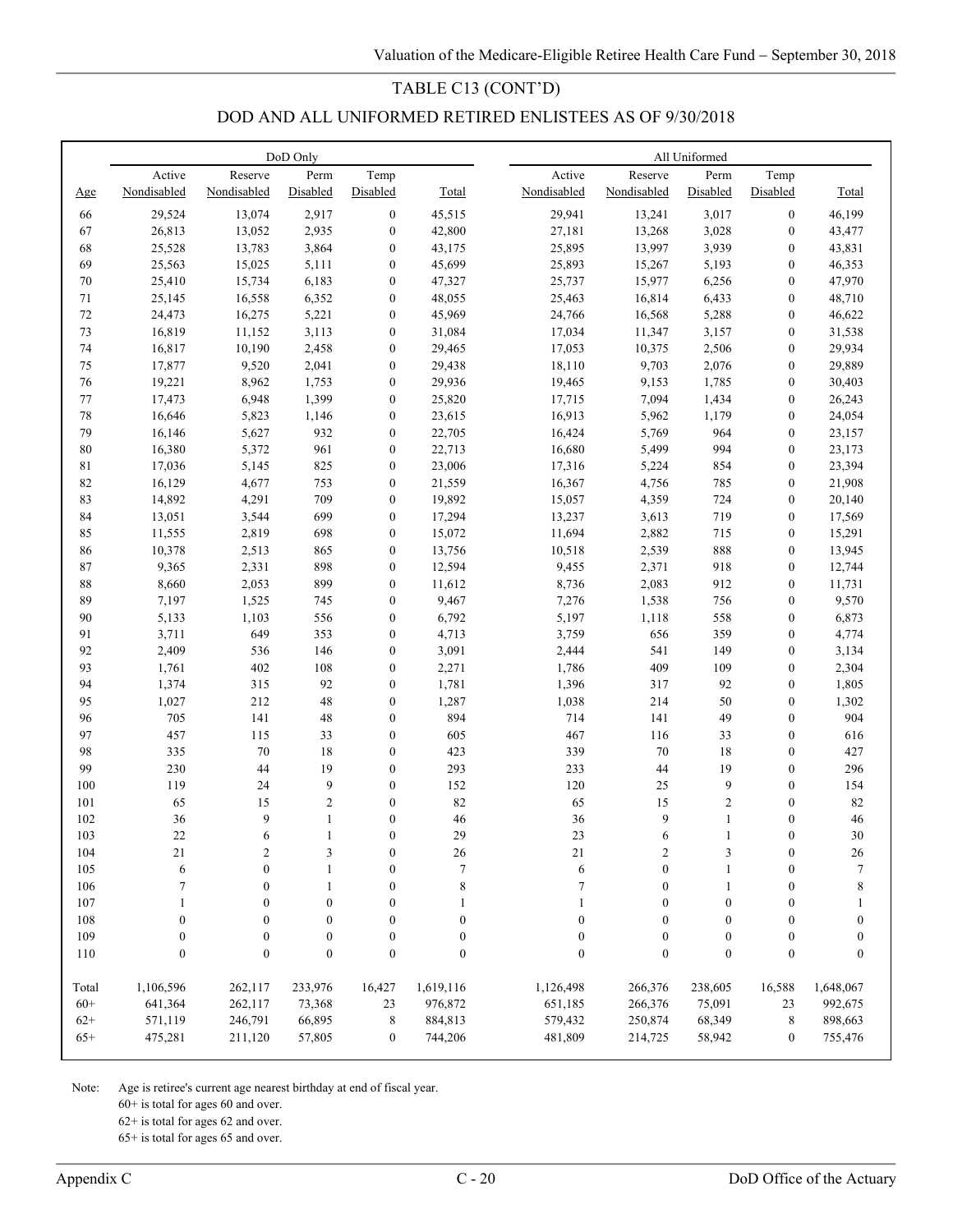### DOD AND ALL UNIFORMED RETIRED OFFICERS AND ENLISTEES AS OF 9/30/2018

|          |                  |                                  | DoD Only         |                  |                  | All Uniformed |                  |                              |                  |                  |                  |
|----------|------------------|----------------------------------|------------------|------------------|------------------|---------------|------------------|------------------------------|------------------|------------------|------------------|
|          | Active           | Reserve                          | Perm             | Temp             |                  |               | Active           | Reserve                      | Perm             | Temp             |                  |
| Age      | Nondisabled      | Nondisabled                      | Disabled         | Disabled         | Total            |               | Nondisabled      | Nondisabled                  | Disabled         | Disabled         | Total            |
| 16       | $\boldsymbol{0}$ | $\boldsymbol{0}$                 | $\boldsymbol{0}$ | $\boldsymbol{0}$ | $\boldsymbol{0}$ |               | $\boldsymbol{0}$ | $\boldsymbol{0}$             | $\boldsymbol{0}$ | $\boldsymbol{0}$ | $\boldsymbol{0}$ |
| 17       | $\boldsymbol{0}$ | $\boldsymbol{0}$                 | $\boldsymbol{0}$ | $\boldsymbol{0}$ | $\boldsymbol{0}$ |               | $\boldsymbol{0}$ | $\boldsymbol{0}$             | $\boldsymbol{0}$ | $\boldsymbol{0}$ | $\boldsymbol{0}$ |
| 18       | $\boldsymbol{0}$ | $\mathbf{0}$                     | $\boldsymbol{0}$ | $\mathbf{0}$     | $\boldsymbol{0}$ |               | $\boldsymbol{0}$ | $\boldsymbol{0}$             | $\mathbf{0}$     | $\mathbf{0}$     | $\boldsymbol{0}$ |
| 19       | $\boldsymbol{0}$ | $\mathbf{0}$                     | 3                | 13               | 16               |               | $\boldsymbol{0}$ | $\boldsymbol{0}$             | 3                | 13               | 16               |
| 20       | $\boldsymbol{0}$ | $\mathbf{0}$                     | 38               | 64               | 102              |               | $\boldsymbol{0}$ | $\boldsymbol{0}$             | 38               | 64               | 102              |
| 21       | $\boldsymbol{0}$ | $\boldsymbol{0}$                 | 153              | 205              | 358              |               | $\boldsymbol{0}$ | $\boldsymbol{0}$             | 158              | 205              | 363              |
| 22       | $\boldsymbol{0}$ | $\mathbf{0}$                     | 308              | 448              | 756              |               | $\boldsymbol{0}$ | $\boldsymbol{0}$             | 312              | 450              | 762              |
| 23       | $\boldsymbol{0}$ | $\mathbf{0}$                     | 583              | 699              | 1,282            |               | $\boldsymbol{0}$ | $\boldsymbol{0}$             | 589              | 701              | 1,290            |
| 24       | $\boldsymbol{0}$ | $\mathbf{0}$                     | 1,064            | 833              | 1,897            |               | $\boldsymbol{0}$ | $\boldsymbol{0}$             | 1,079            | 835              | 1,914            |
| 25       | $\boldsymbol{0}$ | $\mathbf{0}$                     | 1,571            | 944              | 2,515            |               | $\boldsymbol{0}$ | $\boldsymbol{0}$             | 1,593            | 948              | 2,541            |
| 26       | $\boldsymbol{0}$ | $\mathbf{0}$                     | 2,153            | 992              | 3,145            |               | $\boldsymbol{0}$ | $\boldsymbol{0}$             | 2,175            | 999              | 3,174            |
| 27       | 1                | $\mathbf{0}$                     | 2,964            | 997              | 3,962            |               | $\mathbf{1}$     | $\boldsymbol{0}$             | 2,998            | 1,013            | 4,012            |
| 28       | $\mathbf{0}$     | $\mathbf{0}$                     | 3,706            | 990              | 4,696            |               | $\mathbf{0}$     | $\boldsymbol{0}$             | 3,748            | 1,018            | 4,766            |
| 29       | $\boldsymbol{0}$ | $\boldsymbol{0}$                 | 4,564            | 952              | 5,516            |               | $\boldsymbol{0}$ | $\boldsymbol{0}$             | 4,621            | 957              | 5,578            |
| 30       | $\boldsymbol{0}$ | $\mathbf{0}$                     | 5,095            | 885              | 5,980            |               | $\boldsymbol{0}$ | $\boldsymbol{0}$             | 5,161            | 894              | 6,055            |
| 31       | $\mathbf{1}$     | $\mathbf{0}$                     | 5,895            | 842              | 6,738            |               | $\mathbf{1}$     | $\boldsymbol{0}$             | 5,966            | 847              | 6,814            |
| 32       | $\boldsymbol{0}$ | $\mathbf{0}$                     | 6,747            | 859              | 7,606            |               | $\boldsymbol{0}$ | $\boldsymbol{0}$             | 6,810            | 866              | 7,676            |
| 33       | 3                | $\mathbf{0}$                     | 7,169            | 847              | 8,019            |               | 3                | $\boldsymbol{0}$             | 7,250            | 857              | 8,110            |
| 34       | 12               | $\boldsymbol{0}$                 | 7,552            | 783              | 8,347            |               | 12               | $\boldsymbol{0}$             | 7,643            | 788              | 8,443            |
| 35       | 74               | $\boldsymbol{0}$                 | 7,503            | 731              | 8,308            |               | 74               | $\boldsymbol{0}$             | 7,599            | 740              | 8,413            |
| 36       | 155              | $\mathbf{0}$                     | 7,441            | 678              | 8,274            |               | 155              | $\boldsymbol{0}$             | 7,533            | 691              | 8,379            |
| 37       | 339              | $\mathbf{0}$                     | 6,778            | 608              | 7,725            |               | 341              | $\boldsymbol{0}$             | 6,877            | 613              | 7,831            |
| 38       | 1,323            | $\mathbf{0}$                     | 6,385            | 553              | 8,261            |               | 1,334            | $\boldsymbol{0}$             | 6,493            | 562              | 8,389            |
| 39       | 3,936            | $\mathbf{0}$                     | 6,043            | 466              | 10,445           |               | 4,003            | $\boldsymbol{0}$             | 6,134            | 469              | 10,606           |
| 40       | 6,736            | $\boldsymbol{0}$                 | 5,484            | 424              | 12,644           |               | 6,869            | $\boldsymbol{0}$             | 5,577            | 426              | 12,872           |
| 41       | 8,994            | $\mathbf{0}$                     | 5,275            | 384              | 14,653           |               | 9,224            | $\boldsymbol{0}$             | 5,372            | 390              | 14,986           |
| 42       | 10,985           | $\mathbf{0}$                     | 4,982            | 352              | 16,319           |               | 11,255           | $\boldsymbol{0}$             | 5,051            | 356              | 16,662           |
| 43       | 13,524           | $\mathbf{0}$                     | 4,696            | 307              | 18,527           |               | 13,847           | $\boldsymbol{0}$             | 4,781            | 311              | 18,939           |
| 44       | 16,158           | $\boldsymbol{0}$                 | 4,627            | 299              | 21,084           |               | 16,584           | $\boldsymbol{0}$             | 4,708            | 304              | 21,596           |
| 45       | 18,493           | $\mathbf{0}$                     | 4,534            | 243              | 23,270           |               | 18,944           | $\boldsymbol{0}$             | 4,611            | 246              | 23,801           |
| 46       | 20,750           | $\mathbf{0}$                     | 4,775            | 221              | 25,746           |               | 21,282           | $\boldsymbol{0}$             | 4,849            | 225              | 26,356           |
| 47       | 24,116           | $\mathbf{0}$                     | 4,841            | 189              | 29,146           |               | 24,735           | $\boldsymbol{0}$             | 4,927            | 191              | 29,853           |
| 48       | 27,032           | $\mathbf{0}$                     | 5,056            | 200              | 32,288           |               | 27,718           | $\boldsymbol{0}$             | 5,128            | 200              | 33,046           |
| 49       | 27,717           | $\boldsymbol{0}$                 | 4,655            | 133              | 32,505           |               | 28,432           | $\boldsymbol{0}$             | 4,751            | 134              | 33,317           |
| 50       | 29,085           | $\boldsymbol{0}$                 | 4,377            | 134              | 33,596           |               | 29,883           | $\boldsymbol{0}$             | 4,469            | 137              | 34,489           |
| 51<br>52 | 31,344           | $\boldsymbol{0}$                 | 4,053            | 89               | 35,486           |               | 32,103           | $\boldsymbol{0}$             | 4,148            | 91               | 36,342           |
|          | 34,293           | $\boldsymbol{0}$<br>$\mathbf{0}$ | 4,078            | 97               | 38,468           |               | 35,183           | $\boldsymbol{0}$<br>$\Omega$ | 4,184            | 98               | 39,465           |
| 53<br>54 | 37,331<br>40,773 | $\boldsymbol{0}$                 | 4,172<br>4,173   | 65<br>59         | 41,568<br>45,005 |               | 38,229<br>41,836 | $\boldsymbol{0}$             | 4,283<br>4,306   | 66<br>60         | 42,578<br>46,202 |
| 55       | 43,115           | $\boldsymbol{0}$                 | 4,083            | 51               | 47,249           |               | 44,305           | $\boldsymbol{0}$             | 4,215            | 51               | 48,571           |
| 56       | 44,566           | $\boldsymbol{0}$                 | 4,159            | 32               | 48,757           |               | 45,962           | $\boldsymbol{0}$             | 4,337            | 32               | 50,331           |
| 57       | 45,823           | $\boldsymbol{0}$                 | 3,971            | 30               | 49,824           |               | 47,465           | 0                            | 4,108            |                  |                  |
| 58       | 46,468           | $\boldsymbol{0}$                 | 3,864            | 19               | 50,351           |               | 48,096           | $\boldsymbol{0}$             | 4,033            | 31<br>19         | 51,604<br>52,148 |
| 59       | 45,894           | $\boldsymbol{0}$                 | 3,847            | $7\phantom{.0}$  | 49,748           |               | 47,390           | $\boldsymbol{0}$             | 4,014            | 8                | 51,412           |
| 60       | 44,933           | 5,270                            | 3,575            | 17               | 53,795           |               | 46,288           | 5,312                        | 3,735            | 17               | 55,352           |
| 61       | 44,385           | 16,765                           | 3,690            | 5                | 64,845           |               | 45,710           | 16,953                       | 3,851            | 5                | 66,519           |
| 62       | 42,792           | 17,597                           | 3,453            | 6                | 63,848           |               | 44,076           | 17,833                       | 3,605            | 6                | 65,520           |
| 63       | 42,043           | 17,467                           | 3,361            | 5                | 62,876           |               | 43,294           | 17,710                       | 3,493            | 5                | 64,502           |
| 64       | 41,466           | 16,584                           | 3,379            | $\overline{c}$   | 61,431           |               | 42,617           | 16,839                       | 3,477            | 2                | 62,935           |
| 65       | 40,260           | 16,780                           | 3,273            | $\mathbf{0}$     | 60,313           |               | 41,310           | 17,028                       | 3,373            | $\mathbf{0}$     | 61,711           |
|          |                  |                                  |                  |                  |                  |               |                  |                              |                  |                  |                  |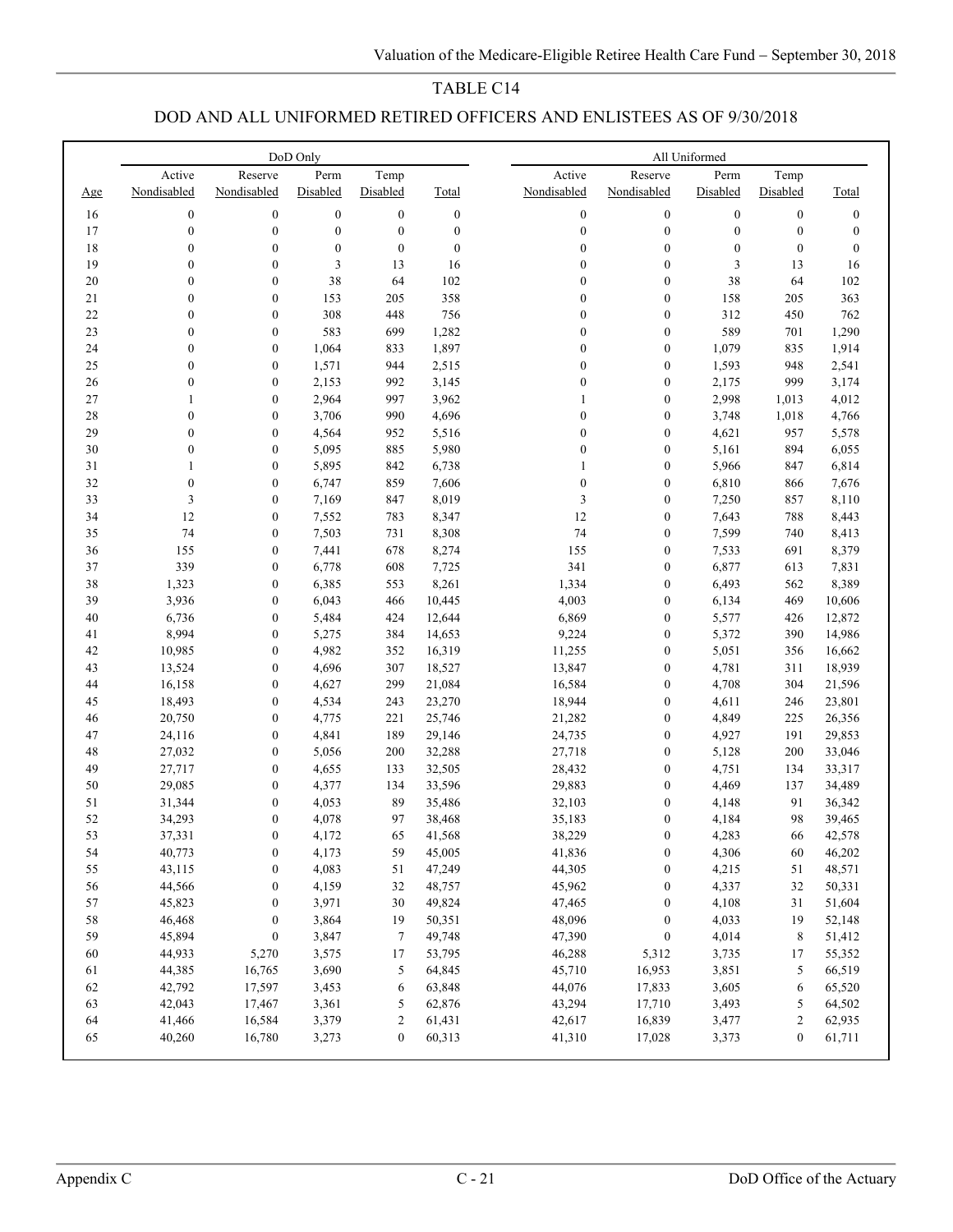### TABLE C14 (CONT'D)

# DOD AND ALL UNIFORMED RETIRED OFFICERS AND ENLISTEES AS OF 9/30/2018

|          |                  |                  | DoD Only         |                                      |                  |                  |                  | All Uniformed    |                                      |                  |
|----------|------------------|------------------|------------------|--------------------------------------|------------------|------------------|------------------|------------------|--------------------------------------|------------------|
|          | Active           | Reserve          | Perm             | Temp                                 |                  | Active           | Reserve          | Perm             | Temp                                 |                  |
| Age      | Nondisabled      | Nondisabled      | Disabled         | Disabled                             | Total            | Nondisabled      | Nondisabled      | Disabled         | Disabled                             | Total            |
| 66       | 39,979           | 18,736           | 3,284            | $\boldsymbol{0}$                     | 61,999           | 41,074           | 18,989           | 3,400            | $\boldsymbol{0}$                     | 63,463           |
| 67       | 37,018           | 18,565           | 3,271            | $\boldsymbol{0}$                     | 58,854           | 37,973           | 18,859           | 3,395            | $\boldsymbol{0}$                     | 60,227           |
| 68       | 35,894           | 19,773           | 4,224            | $\boldsymbol{0}$                     | 59,891           | 36,920           | 20,086           | 4,324            | $\boldsymbol{0}$                     | 61,330           |
| 69       | 36,459           | 21,864           | 5,505            | $\boldsymbol{0}$                     | 63,828           | 37,398           | 22,205           | 5,614            | $\overline{0}$                       | 65,217           |
| $70\,$   | 37,002           | 23,608           | 6,587            | $\boldsymbol{0}$                     | 67,197           | 37,945           | 23,985           | 6,687            | $\boldsymbol{0}$                     | 68,617           |
| 71       | 37,528           | 25,165           | 6,887            | $\boldsymbol{0}$                     | 69,580           | 38,511           | 25,572           | 6,989            | $\boldsymbol{0}$                     | 71,072           |
| $72\,$   | 37,498           | 25,351           | 5,850            | $\boldsymbol{0}$                     | 68,699           | 38,455           | 25,799           | 5,951            | $\boldsymbol{0}$                     | 70,205           |
| 73       | 25,803           | 17,620           | 3,579            | $\boldsymbol{0}$                     | 47,002           | 26,464           | 17,929           | 3,642            | $\boldsymbol{0}$                     | 48,035           |
| 74       | 25,805           | 16,510           | 2,931            | $\boldsymbol{0}$                     | 45,246           | 26,491           | 16,776           | 2,996            | $\boldsymbol{0}$                     | 46,263           |
| 75       | 26,892           | 15,440           | 2,488            | $\boldsymbol{0}$                     | 44,820           | 27,598           | 15,746           | 2,539            | $\boldsymbol{0}$                     | 45,883           |
| 76       | 28,057           | 14,775           | 2,204            | $\boldsymbol{0}$                     | 45,036           | 28,768           | 15,071           | 2,246            | $\boldsymbol{0}$                     | 46,085           |
| $77\,$   | 25,058           | 11,552           | 1,715            | $\boldsymbol{0}$                     | 38,325           | 25,708           | 11,777           | 1,766            | $\boldsymbol{0}$                     | 39,251           |
| 78       | 24,185           | 9,871            | 1,454            | $\boldsymbol{0}$                     | 35,510           | 24,806           | 10,089           | 1,507            | $\boldsymbol{0}$                     | 36,402           |
| 79       | 23,589           | 9,360            | 1,189            | $\boldsymbol{0}$                     | 34,138           | 24,214           | 9,582            | 1,236            | $\boldsymbol{0}$                     | 35,032           |
| $80\,$   | 23,287           | 9,028            | 1,180            | $\boldsymbol{0}$                     | 33,495           | 23,908           | 9,243            | 1,223            | $\boldsymbol{0}$                     | 34,374           |
| $81\,$   | 23,519           | 8,578            | 1,025            | $\boldsymbol{0}$                     | 33,122           | 24,079           | 8,733            | 1,062            | $\boldsymbol{0}$                     | 33,874           |
| 82       | 22,155           | 7,841            | 932              | $\boldsymbol{0}$                     | 30,928           | 22,662           | 7,991            | 973              | $\boldsymbol{0}$                     | 31,626           |
| 83       | 20,476           | 7,222            | 879              | $\boldsymbol{0}$                     | 28,577           | 20,849           | 7,353            | 902              | $\boldsymbol{0}$                     | 29,104           |
| 84       | 18,679           | 6,418            | 864              | $\boldsymbol{0}$                     | 25,961           | 19,081           | 6,549            | 892              | $\boldsymbol{0}$                     | 26,522           |
| 85       | 16,571           | 5,310            | 839              | $\boldsymbol{0}$                     | 22,720           | 16,860           | 5,422            | 862              | $\boldsymbol{0}$                     | 23,144           |
| 86       | 15,145           | 4,917            | 1,013            | $\boldsymbol{0}$                     | 21,075           | 15,413           | 4,990            | 1,043            | $\boldsymbol{0}$                     | 21,446           |
| $\bf 87$ | 13,569           | 4,656            | 1,048            | $\boldsymbol{0}$                     | 19,273           | 13,805           | 4,738            | 1,074            | $\boldsymbol{0}$                     | 19,617           |
| $\bf 88$ | 12,478           | 4,381            | 1,027            | $\boldsymbol{0}$                     | 17,886           | 12,668           | 4,452            | 1,051            | $\boldsymbol{0}$                     | 18,171           |
| 89       | 10,296           | 3,517            | 895              | $\boldsymbol{0}$                     | 14,708           | 10,465           | 3,575            | 912              | $\boldsymbol{0}$                     | 14,952           |
| 90       | 7,555            | 2,646            | 673              | $\boldsymbol{0}$                     | 10,874           | 7,697            | 2,683            | 681              | $\boldsymbol{0}$                     | 11,061           |
| 91       | 5,301            | 1,605            | 430              | $\boldsymbol{0}$                     | 7,336            | 5,415            | 1,636            | 441              | $\boldsymbol{0}$                     | 7,492            |
| 92       | 3,468            | 1,328            | 207              | $\boldsymbol{0}$                     | 5,003            | 3,547            | 1,345            | 210              | $\boldsymbol{0}$                     | 5,102            |
| 93       | 2,756            | 1,219            | 167              | $\boldsymbol{0}$                     | 4,142            | 2,813            | 1,231            | 169              | $\boldsymbol{0}$                     | 4,213            |
| 94       | 2,343            | 1,206            | 160              | $\boldsymbol{0}$                     | 3,709            | 2,403            | 1,215            | 160              | $\boldsymbol{0}$                     | 3,778            |
| 95       | 1,844            | 937              | 143              | $\boldsymbol{0}$                     | 2,924            | 1,878            | 943              | 145              | $\boldsymbol{0}$<br>$\boldsymbol{0}$ | 2,966            |
| 96       | 1,373            | 769              | 135              | $\boldsymbol{0}$                     | 2,277            | 1,404            | 778              | 139              |                                      | 2,321            |
| 97<br>98 | 1,027<br>765     | 586<br>435       | 119<br>94        | $\boldsymbol{0}$<br>$\boldsymbol{0}$ | 1,732<br>1,294   | 1,050<br>781     | 591<br>438       | 120<br>94        | 0<br>$\boldsymbol{0}$                | 1,761<br>1,313   |
| 99       | 507              | 290              | 66               | $\boldsymbol{0}$                     | 863              | 513              | 290              | 66               | $\boldsymbol{0}$                     | 869              |
| 100      | 295              | 195              | 39               | $\boldsymbol{0}$                     | 529              | 301              | 198              | 39               | $\boldsymbol{0}$                     | 538              |
| 101      | 158              | 89               | 18               | $\boldsymbol{0}$                     | 265              | 161              | 90               | 18               | $\boldsymbol{0}$                     | 269              |
| 102      | 77               | 55               | 9                | $\boldsymbol{0}$                     | 141              | $78\,$           | 57               | 9                | $\boldsymbol{0}$                     | 144              |
| 103      | 55               | 29               | 5                | $\theta$                             | 89               | 56               | 31               | 5                | $\theta$                             | 92               |
| 104      | 35               | 13               | 6                | $\boldsymbol{0}$                     | 54               | 35               | 14               | 6                | $\boldsymbol{0}$                     | 55               |
| 105      | 14               | $\tau$           | 1                | $\boldsymbol{0}$                     | $22\,$           | 15               | $\tau$           | 1                | $\boldsymbol{0}$                     | 23               |
| 106      | $\,$ 8 $\,$      | 3                | $\boldsymbol{2}$ | $\boldsymbol{0}$                     | 13               | 9                | 3                | $\boldsymbol{2}$ | $\boldsymbol{0}$                     | $14\,$           |
| 107      | 1                | $\boldsymbol{0}$ | $\boldsymbol{0}$ | $\boldsymbol{0}$                     | 1                | 1                | $\boldsymbol{0}$ | $\boldsymbol{0}$ | 0                                    | 1                |
| 108      | 1                | 2                | $\boldsymbol{0}$ | $\boldsymbol{0}$                     | 3                |                  | 2                | $\boldsymbol{0}$ | 0                                    | 3                |
| 109      | $\boldsymbol{0}$ | $\boldsymbol{0}$ | $\mathbf{0}$     | $\boldsymbol{0}$                     | $\boldsymbol{0}$ | $\boldsymbol{0}$ | $\boldsymbol{0}$ | $\boldsymbol{0}$ | $\boldsymbol{0}$                     | $\boldsymbol{0}$ |
| 110      | $\boldsymbol{0}$ | $\boldsymbol{0}$ | $\boldsymbol{0}$ | $\boldsymbol{0}$                     | $\boldsymbol{0}$ | $\boldsymbol{0}$ | $\boldsymbol{0}$ | $\boldsymbol{0}$ | $\boldsymbol{0}$                     | $\boldsymbol{0}$ |
|          |                  |                  |                  |                                      |                  |                  |                  |                  |                                      |                  |
| Total    | 1,479,445        | 411,935          | 257,292          | 17,759                               | 2,166,431        | 1,518,834        | 418,738          | 262,757          | 17,941                               | 2,218,270        |
| $60+$    | 900,404          | 411,935          | 83,875           | 35                                   | 1,396,249        | 923,568          | 418,738          | 86,125           | 35                                   | 1,428,466        |
| $62+$    | 811,086          | 389,900          | 76,610           | 13                                   | 1,277,609        | 831,570          | 396,473          | 78,539           | 13                                   | 1,306,595        |
| $65+$    | 684,785          | 338,252          | 66,417           | $\boldsymbol{0}$                     | 1,089,454        | 701,583          | 344,091          | 67,964           | $\boldsymbol{0}$                     | 1,113,638        |
|          |                  |                  |                  |                                      |                  |                  |                  |                  |                                      |                  |

Note: Age is retiree's current age nearest birthday at end of fiscal year.

60+ is total for ages 60 and over.

62+ is total for ages 62 and over.

65+ is total for ages 65 and over.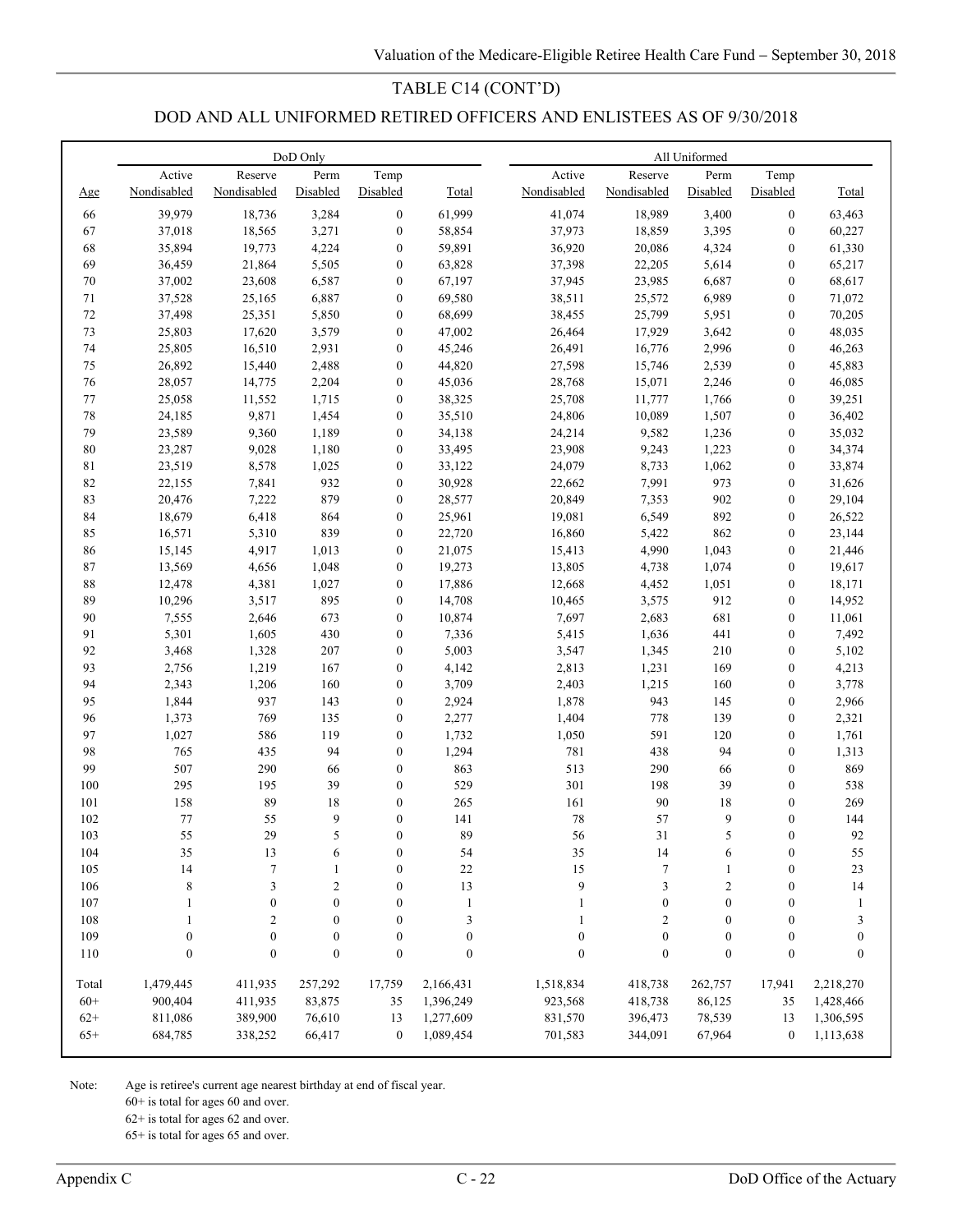### DOD AND ALL UNIFORMED SURVIVING SPOUSES AS OF 9/30/2018

|      |                  |                  | DoD Only         |                  |                  |                  |                  | All Uniformed    |                  |                  |
|------|------------------|------------------|------------------|------------------|------------------|------------------|------------------|------------------|------------------|------------------|
|      | Active<br>Duty   | Active<br>Duty   | Reserve          | Reserve          |                  | Active<br>Duty   | Active<br>Duty   | Reserve          | Reserve          |                  |
| Age  | Officer          | Enlistee         | Officer          | Enlistee         | Total            | Officer          | Enlistee         | Officer          | Enlistee         | Total            |
| < 18 | $\boldsymbol{0}$ | $\boldsymbol{0}$ | $\boldsymbol{0}$ | $\boldsymbol{0}$ | $\boldsymbol{0}$ | $\boldsymbol{0}$ | $\boldsymbol{0}$ | $\boldsymbol{0}$ | $\boldsymbol{0}$ | $\boldsymbol{0}$ |
| 18   | $\boldsymbol{0}$ | $\boldsymbol{0}$ | $\boldsymbol{0}$ | $\boldsymbol{0}$ | $\boldsymbol{0}$ | $\boldsymbol{0}$ | $\boldsymbol{0}$ | $\boldsymbol{0}$ | $\boldsymbol{0}$ | $\boldsymbol{0}$ |
| 19   | $\boldsymbol{0}$ | $\boldsymbol{0}$ | $\boldsymbol{0}$ | $\boldsymbol{0}$ | $\boldsymbol{0}$ | $\boldsymbol{0}$ | $\boldsymbol{0}$ | $\boldsymbol{0}$ | $\boldsymbol{0}$ | $\boldsymbol{0}$ |
| 20   | $\boldsymbol{0}$ | 8                | $\mathbf{0}$     | $\boldsymbol{0}$ | $\,$ $\,$        | $\boldsymbol{0}$ | $\,$ $\,$        | $\boldsymbol{0}$ | $\boldsymbol{0}$ | $\,$ $\,$        |
| 21   | $\boldsymbol{0}$ | 26               | $\boldsymbol{0}$ | $\boldsymbol{0}$ | 26               | $\boldsymbol{0}$ | 26               | $\boldsymbol{0}$ | $\boldsymbol{0}$ | 26               |
| 22   | $\boldsymbol{0}$ | 45               | $\boldsymbol{0}$ | $\boldsymbol{0}$ | 45               | $\boldsymbol{0}$ | 45               | $\boldsymbol{0}$ | $\boldsymbol{0}$ | 45               |
| 23   | $\boldsymbol{0}$ | 50               | $\boldsymbol{0}$ | $\boldsymbol{0}$ | 50               | $\boldsymbol{0}$ | 50               | $\boldsymbol{0}$ | $\boldsymbol{0}$ | 50               |
| 24   | $\boldsymbol{0}$ | 87               | $\boldsymbol{0}$ | $\boldsymbol{0}$ | 87               | $\boldsymbol{0}$ | 87               | $\boldsymbol{0}$ | $\boldsymbol{0}$ | $\bf 87$         |
| 25   | $\boldsymbol{0}$ | 101              | $\boldsymbol{0}$ | $\boldsymbol{0}$ | 101              | $\boldsymbol{0}$ | 101              | $\boldsymbol{0}$ | $\boldsymbol{0}$ | 101              |
| 26   | $\sqrt{2}$       | 125              | $\boldsymbol{0}$ | $\boldsymbol{0}$ | 127              | $\overline{c}$   | 126              | $\boldsymbol{0}$ | $\boldsymbol{0}$ | 128              |
| 27   | $\boldsymbol{7}$ | 172              | $\boldsymbol{0}$ | $\mathbf{1}$     | 180              | $\tau$           | 173              | $\boldsymbol{0}$ | $\mathbf{1}$     | 181              |
| 28   | $\boldsymbol{7}$ | 231              | $\boldsymbol{0}$ | $\boldsymbol{0}$ | 238              | $\tau$           | 235              | $\boldsymbol{0}$ | $\boldsymbol{0}$ | 242              |
| 29   | $\boldsymbol{7}$ | 306              | $\boldsymbol{0}$ | $\overline{3}$   | 316              | $\tau$           | 308              | $\boldsymbol{0}$ | 3                | 318              |
| 30   | 15               | 318              | $\boldsymbol{0}$ | $\mathbf{1}$     | 334              | 15               | 319              | $\boldsymbol{0}$ | $\mathbf{1}$     | 335              |
| 31   | 18               | 348              | $\mathbf{2}$     | $\mathbf{1}$     | 369              | 18               | 350              | $\mathfrak{2}$   | $\mathbf{1}$     | 371              |
| 32   | 34               | 438              | $\boldsymbol{0}$ | $\mathfrak{Z}$   | 475              | 34               | 445              | $\boldsymbol{0}$ | 3                | 482              |
| 33   | 27               | 476              | $\mathbf{1}$     | $\mathbf{1}$     | 505              | 30               | 480              | $\mathbf{1}$     | $\mathbf{1}$     | 512              |
| 34   | 46               | 514              | 1                | $\,$ 8 $\,$      | 569              | 47               | 518              | $\mathbf{1}$     | 8                | 574              |
| 35   | 35               | 540              | $\mathbf{1}$     | 9                | 585              | 35               | 542              | $\mathbf{1}$     | 9                | 587              |
| 36   | 40               | 530              | $\mathbf{2}$     | $\,$ 8 $\,$      | 580              | $40\,$           | 544              | $\mathfrak{2}$   | $\,$ $\,$        | 594              |
| 37   | 53               | 541              | $\boldsymbol{0}$ | 10               | 604              | 56               | 549              | $\boldsymbol{0}$ | 10               | 615              |
| 38   | 59               | 540              | $\boldsymbol{0}$ | 6                | 605              | 61               | 553              | $\boldsymbol{0}$ | 6                | 620              |
| 39   | 65               | 536              | 3                | 12               | 616              | 68               | 547              | 3                | 12               | 630              |
| 40   | 68               | 503              | 5                | 10               | 586              | 69               | 513              | 5                | $10\,$           | 597              |
| 41   | 68               | 547              | $\overline{c}$   | 15               | 632              | 73               | 555              | $\sqrt{2}$       | 15               | 645              |
| 42   | 81               | 558              | 8                | 23               | 670              | 84               | 567              | $\,$ $\,$        | 23               | 682              |
| 43   | 89               | 589              | 5                | 15               | 698              | 93               | 602              | $\sqrt{5}$       | 15               | 715              |
| 44   | 122              | 638              | 7                | 23               | 790              | 125              | 649              | $\tau$           | 23               | 804              |
| 45   | 104              | 689              | 13               | 23               | 829              | 109              | 704              | 13               | 25               | 851              |
| 46   | 130              | 754              | $\,$ 8 $\,$      | $28\,$           | 920              | 134              | 772              | $\,8\,$          | 30               | 944              |
| 47   | 126              | 896              | $\,$ 8 $\,$      | $28\,$           | 1,058            | 136              | 916              | $\,$ 8 $\,$      | 28               | 1,088            |
| 48   | 188              | 1,071            | 20               | 46               | 1,325            | 192              | 1,092            | 20               | 46               | 1,350            |
| 49   | 182              | 1,181            | 15               | 49               | 1,427            | 192              | 1,211            | 15               | 49               | 1,467            |
| 50   | 164              | 1,226            | 24               | 53               | 1,467            | 171              | 1,247            | 24               | 55               | 1,497            |
| 51   | 208              | 1,271            | 34               | 69               | 1,582            | 218              | 1,297            | 34               | 69               | 1,618            |
| 52   | 225              | 1,470            | 28               | $80\,$           | 1,803            | 241              | 1,492            | 30               | 80               | 1,843            |
| 53   | 257              | 1,787            | $27\,$           | 110              | 2,181            | 268              | 1,812            | 27               | 110              | 2,217            |
| 54   | 304              | 2,114            | $46\,$           | 123              | 2,587            | 325              | 2,142            | 46               | 126              | 2,639            |
| 55   | 354              | 2,408            | 54               | 156              | 2,972            | 367              | 2,448            | 56               | 159              | 3,030            |
| 56   | 381              | 2,701            | 61               | 205              | 3,348            | 400              | 2,739            | 63               | $208\,$          | 3,410            |
| 57   | 466              | 3,063            | $74\,$           | 239              | 3,842            | 478              | 3,125            | 74               | 242              | 3,919            |
| 58   | 538              | 3,320            | $78\,$           | 290              | 4,226            | 566              | 3,377            | 80               | 292              | 4,315            |
| 59   | 586              | 3,769            | 122              | 333              | 4,810            | 610              | 3,847            | 126              | 336              | 4,919            |
| 60   | 613              | 4,071            | 124              | 375              | 5,183            | 644              | 4,144            | 128              | 382              | 5,298            |
| 61   | 687              | 4,483            | 168              | 482              | 5,820            | 711              | 4,560            | 172              | 495              | 5,938            |
| 62   | 808              | 4,963            | 200              | 545              | 6,516            | 841              | 5,037            | 203              | 552              | 6,633            |
| 63   | 900              | 5,356            | 231              | 655              | 7,142            | 928              | 5,445            | 234              | 668              | 7,275            |
| 64   | 1,077            | 5,833            | 282              | 807              | 7,999            | 1,123            | 5,909            | 287              | 818              | 8,137            |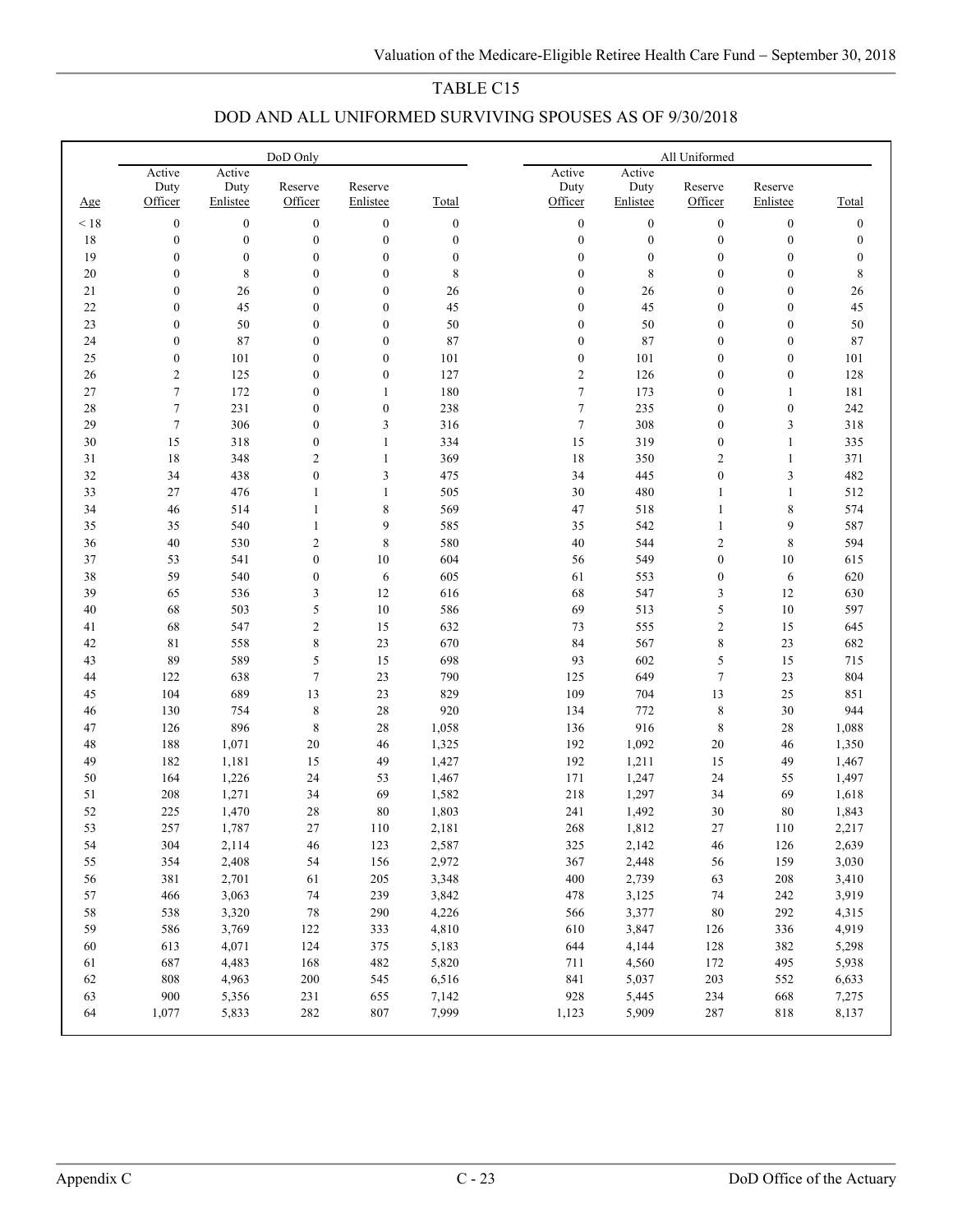### TABLE C15 (CONT'D)

### DOD AND ALL UNIFORMED SURVIVING SPOUSES AS OF 9/30/2018

|                |                   |                    | DoD Only |                  |         |                    |                    | All Uniformed |                  |         |
|----------------|-------------------|--------------------|----------|------------------|---------|--------------------|--------------------|---------------|------------------|---------|
|                | Active            | Active             |          |                  |         | Active             | Active             |               |                  |         |
|                | Duty              | Duty               | Reserve  | Reserve          |         | Duty               | Duty               | Reserve       | Reserve          |         |
| Age            | Officer           | Enlistee           | Officer  | Enlistee         | Total   | Officer            | Enlistee           | Officer       | Enlistee         | Total   |
| 65             | 1,100             | 6,342              | 331      | 912              | 8,685   | 1,145              | 6,433              | 336           | 921              | 8,835   |
| 66             | 1,225             | 6,699              | 394      | 1,027            | 9,345   | 1,284              | 6,800              | 403           | 1,035            | 9,522   |
| 67             | 1,409             | 7,089              | 443      | 1,182            | 10,123  | 1,466              | 7,171              | 448           | 1,198            | 10,283  |
| 68             | 1,520             | 7,723              | 500      | 1,301            | 11,044  | 1,591              | 7,837              | 510           | 1,320            | 11,258  |
| 69             | 1,798             | 8,371              | 565      | 1,492            | 12,226  | 1,881              | 8,468              | 573           | 1,510            | 12,432  |
| $70\,$         | 2,019             | 9,144              | 653      | 1,671            | 13,487  | 2,093              | 9,271              | 669           | 1,694            | 13,727  |
| 71             | 2,279             | 10,045             | 829      | 1,863            | 15,016  | 2,376              | 10,194             | 842           | 1,899            | 15,311  |
| $72\,$         | 2,617             | 10,594             | 956      | 1,942            | 16,109  | 2,715              | 10,764             | 970           | 1,966            | 16,415  |
| $73\,$         | 2,143             | 8,978              | 856      | 1,539            | 13,516  | 2,242              | 9,112              | 867           | 1,564            | 13,785  |
| 74             | 2,485             | 10,120             | 897      | 1,690            | 15,192  | 2,578              | 10,271             | 911           | 1,720            | 15,480  |
| $75\,$         | 2,749             | 11,230             | 1,043    | 1,826            | 16,848  | 2,852              | 11,436             | 1,062         | 1,856            | 17,206  |
| 76             | 3,120             | 12,060             | 1,171    | 1,946            | 18,297  | 3,238              | 12,232             | 1,195         | 1,973            | 18,638  |
| $77 \,$        | 3,074             | 12,178             | 1,080    | 1,922            | 18,254  | 3,218              | 12,365             | 1,104         | 1,948            | 18,635  |
| $78\,$         | 3,228             | 12,462             | 1,130    | 1,864            | 18,684  | 3,328              | 12,642             | 1,162         | 1,901            | 19,033  |
| 79             | 3,253             | 13,209             | 1,221    | 1,892            | 19,575  | 3,370              | 13,386             | 1,243         | 1,917            | 19,916  |
| $80\,$         | 3,542             | 13,800             | 1,253    | 2,096            | 20,691  | 3,659              | 13,992             | 1,275         | 2,129            | 21,055  |
| $8\sqrt{1}$    | 3,622             | 14,185             | 1,391    | 1,904            | 21,102  | 3,723              | 14,338             | 1,413         | 1,930            | 21,404  |
| 82             | 3,700             | 14,438             | 1,508    | 1,939            | 21,585  | 3,816              | 14,586             | 1,532         | 1,966            | 21,900  |
| 83             | 3,978             | 14,369             | 1,572    | 1,951            | 21,870  | 4,081              | 14,522             | 1,608         | 1,966            | 22,177  |
| 84             | 4,025             | 14,197             | 1,638    | 1,811            | 21,671  | 4,126              | 14,351             | 1,667         | 1,835            | 21,979  |
| 85             | 3,834             | 12,820             | 1,596    | 1,676            | 19,926  | 3,937              | 12,949             | 1,625         | 1,696            | 20,207  |
| 86             | 4,047             | 12,484             | 1,719    | 1,579            | 19,829  | 4,130              | 12,621             | 1,740         | 1,597            | 20,088  |
| 87             | 3,847             | 11,485             | 1,745    | 1,382            | 18,459  | 3,928              | 11,615             | 1,773         | 1,406            | 18,722  |
| $\bf 88$       | 3,737             | 10,315             | 1,701    | 1,258            | 17,011  | 3,848              | 10,418             | 1,729         | 1,277            | 17,272  |
| 89             | 3,352             | 8,818              | 1,578    | 1,113            | 14,861  | 3,441              | 8,925              | 1,608         | 1,125            | 15,099  |
| $90\,$         | 3,117             | 7,535              | 1,612    | 962              | 13,226  | 3,188              | 7,622              | 1,625         | 976              | 13,411  |
| 91             | 2,928             | 6,525              | 1,586    | 763              | 11,802  | 2,994              | 6,607              | 1,609         | 766              | 11,976  |
| 92             | 2,991             | 5,699              | 1,628    | 659              | 10,977  | 3,056              | 5,767              | 1,641         | 664              | 11,128  |
| 93             | 3,024             | 4,711              | 1,578    | 584              | 9,897   | 3,087              | 4,761              | 1,592         | 590              | 10,030  |
| 94             | 2,937             | 3,805              | 1,462    | 513              | 8,717   | 2,996              | 3,858              | 1,474         | 521              | 8,849   |
| 95             | 2,836             | 3,227              | 1,388    | 401              | 7,852   | 2,888              | 3,262              | 1,399         | 405              | 7,954   |
| 96             | 2,445             | 2,503              | 1,154    | 275              | 6,377   | 2,478              | 2,538              | 1,166         | 278              | 6,460   |
| 97             | 2,045             | 1,911              | 1,063    | 264              | 5,283   | 2,072              | 1,942              | 1,073         | 266              | 5,353   |
| 98             | 1,559             | 1,486              | 820      | 167              | 4,032   | 1,593              | 1,505              | 830           | 167              | 4,095   |
| 99             | 1,086             | 1,046              | 609      | 100              | 2,841   | 1,097              | 1,063              | 617           | 106              | 2,883   |
| 100            | 757               | 713                | 363      | 85               | 1,918   | 769                | 724                | 366           | 87               | 1,946   |
| 101            | 615               | 560                | 276      | 67               | 1,518   | 621                | 568                | 276           | 69               | 1,534   |
| 102            | 414               | 412                | 212      | 46               | 1,084   | 425                | 415                | $214\,$       | 46               | 1,100   |
| 103            | 323               | 325                | 157      | 25               | 830     | 327                | 334                | 157           | 25               | 843     |
| 104            | 263               | 270                | 129      | $16\,$           | 678     | 270                | 276                | 131           | 16               | 693     |
| 105            | 214               | 236                | 91       | 11               | 552     | 219                | 240                | 91            | 11               | 561     |
| 106            | 172               | 183                | 95       | 9                | 459     | 177                | 189                | 95            | 9                | 470     |
| 107            | 143               | 136                | 39       | $\,$ 8 $\,$      | 326     | 146                | 139                | 39            | $\,$ 8 $\,$      | 332     |
| 108            | 125               | 111                | 36       | 5                | 277     | 129                | 114                | 36            | 5                | 284     |
| 109            | 92                | 114                | 27       | 6                | 239     | 97                 | 116                | 27            | 6                | 246     |
|                |                   |                    |          |                  |         |                    |                    |               |                  |         |
| Total          | 108,930           | 375,856            | 43,749   | 50,589           | 579,124 | 112,220            | 380,947            | 44,408        | 51,289           | 588,864 |
| $60+$          | 103,874           | 339,369            | 43,100   | 48,608           | 534,951 | 106,942            | 343,834            | 43,747        | 49,285           | 543,808 |
| $62+$<br>$65+$ | 102,574<br>99,789 | 330,815<br>314,663 | 42,808   | 47,751<br>45,744 | 523,948 | 105,587<br>102,695 | 335,130<br>318,739 | 43,447        | 48,408<br>46,370 | 532,572 |
|                |                   |                    | 42,095   |                  | 502,291 |                    |                    | 42,723        |                  | 510,527 |

Note: Age is survivor's current age nearest birthday at end of fiscal year.

60+ is total for ages 60 and over.

62+ is total for ages 62 and over.

65+ is total for ages 65 and over.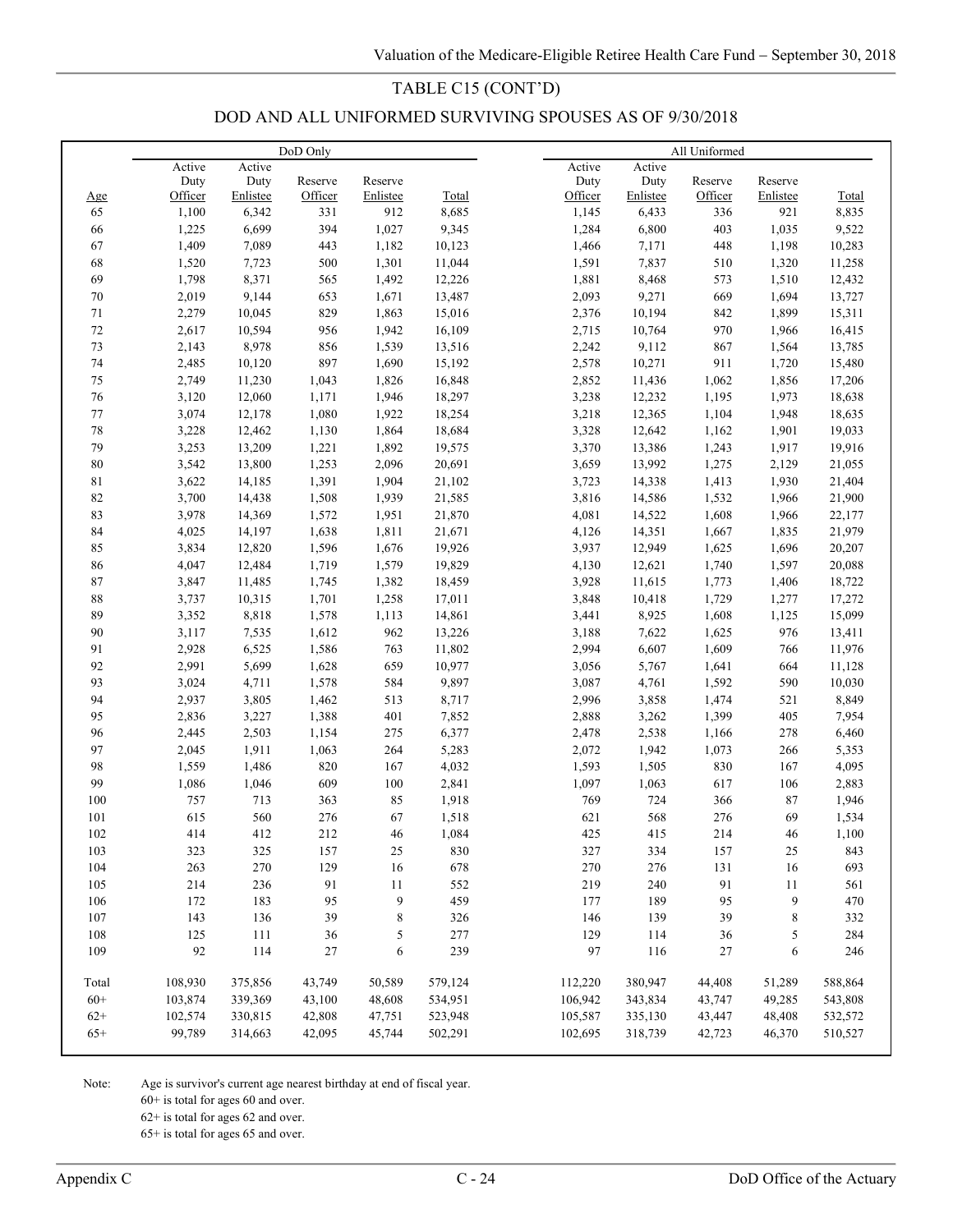# APPENDIX D

# ECONOMIC ASSUMPTIONS

Page

|--|--|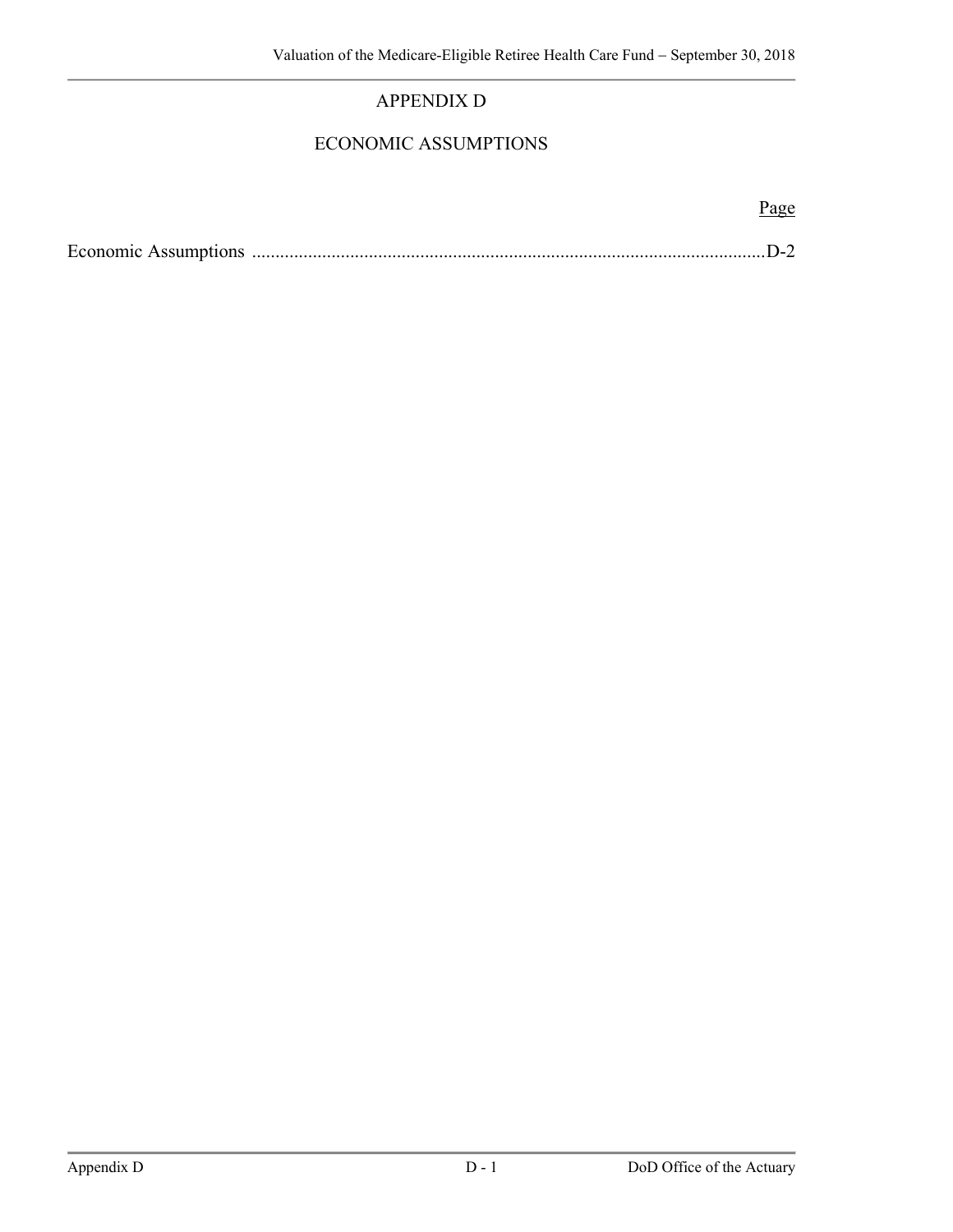## ECONOMIC ASSUMPTIONS

In August 2019, the Board adopted the following economic assumptions for use in the valuation as of September 30, 2018:

- General inflation rate  $= 2.75\%$ ;
- Valuation discount rate  $= 5.00\%$ ;
- Ultimate medical trend rate  $= 5.00\%$ .

To view the select medical trend rate assumptions, and associated economic assumption rationale, see meeting minutes found in this link: https://actuary.defense.gov/External-Links/

As background for determining the economic assumptions, DoD Office of the Actuary (OACT) presents the Board with a number of external and internal analyses prepared by economists and actuaries, and provides the Board with extensive historical data on inflation, interest rates, and health care cost trends. The Board also considers the analysis and assumptions developed by the Center for Medicare and Medicaid Services as well as the assumptions made by the DoD Board of Actuaries for the actuarial valuation of the Military Retirement Fund.

## Inflation

The CPI is used as an inflation assumption, a component of nominal interest, and also of long term-medical trend.

The CPI assumption chosen in 2019 by the Board is 2.75%, unchanged from last year and the same as the CPI assumption selected in 2019 by the DoD Board of Actuaries for the Military Retirement Fund. This assumption is reasonably consistent with the 2.60% intermediate CPI assumption selected by both the Trustees of the Center for Medicare and Medicaid Services and the Trustees of the Social Security Administration in their 2019 Trustees' Reports.

# Interest Rate

The Board analyzed the real interest rate data, as well as financial forecasts, when setting the interest rate assumption. The real interest rate is defined as the difference between the nominal interest rate and the CPI. Other things being equal, a lower element of risk in an investment will give a lower real interest rate. Because the MERHCF must be invested in obligations of the U.S. Government, a highly secure investment, the real interest rates are expected to be relatively low. The Board examines past real interest rates that would have been earned by the types of public debt securities in which the military retirement funds are invested. The Board members recognize the importance of selecting a real interest rate that would prevail on the average over a long period of time and that would not unduly weight recent experience or expected results during the nearterm.

The rate of real interest chosen by the Board is 2.25%, 25 basis points lower than last year. Since 2.75% had been adopted as the inflation rate, the nominal rate of interest is 5.00%. (In this case, the real interest assumption is expressed in the arithmetic sense such that real interest plus inflation equals nominal interest.) This rate reflects the expected long-term rate of return on the MERHCF's assets.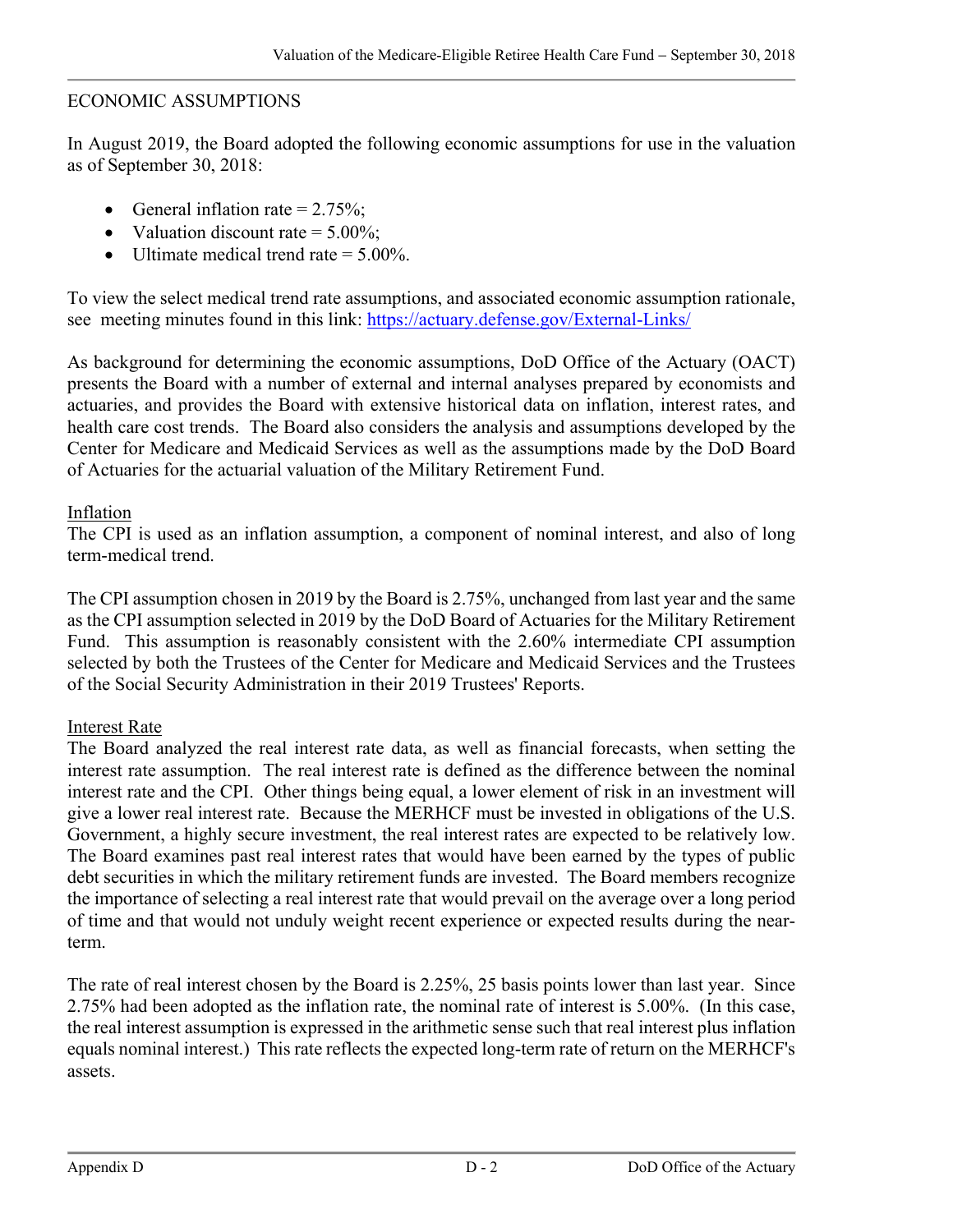It is relevant to note the real interest rate being assumed by two other major public benefit systems. The Trustees of the Center for Medicare and Medicaid Services and the Trustees of the Social Security Administration both used an intermediate ultimate real interest rate assumption of 2.50% in their 2019 Trustees' reports.

The comparisons to Medicare and Social Security are not meant to imply an expectation that all three systems should use the same assumptions.

# Medical Trend Rates

Medical trend rates are used in the actuarial valuation to project the starting average plan costs to each future year's cost level. During a 25-year select period, there are separate trend rate assumptions for Inpatient costs (IP), Outpatient costs (OP), pharmacy costs (Rx), and USFHP costs. In addition, these trend rates are determined separately for Purchased Care (PC) and Direct Care (DC) costs. All costs grow at the same ultimate trend rate, since over the long term, all plan costs are assumed to experience the same growth in prices and utilization of services.

In August 2019, the Board approved the use of the medical trend rates for the MERHCF actuarial valuation as of September 30, 2018. Consistent across all benefit trends (IP, OP, Rx, and USFHP), the Board maintained its original position that there be a 25-year select period. In addition, the Board decided to update the ultimate medical trend rate to 5.00%, changed from last year's assumption of 5.25%.

# *Inpatient Medical Trend*

Following the Board's recommendation, OACT based preliminary inpatient medical trend for PC benefits on the trend assumptions implied in the projections of Medicare Part A deductibles and copayments, produced by the Centers for Medicaid and Medicare Services Office of the Actuary (CMS OACT). In particular, CMS OACT provided:

- Table V.C1 HI Cost Sharing and Premium Amounts, from its 2019 Medicare Trustees Report, and
- Projected Medicare Part A utilization and enrollment

From this data, which included projections through 2028, OACT developed inpatient medical trends on a fiscal year basis through 2028. For the remainder of the 25-year select period, the inpatient trend rates grade linearly to the ultimate assumption of 5.00%. Adjustments were made to obtain the final IP trend rates for PC and DC costs:

- PC and DC IP trends for years  $2018 2028$  were increased 0.25% during the first ten years to reflect the higher expected growth in the TRICARE IP utilization component of trend compared to the lower expected growth in the Medicare Part A utilization component of trend due to the impending influx of baby boomers into Medicare. Military member strength did not increase commensurate with general population increases caused by the baby boom generation. CMS OACT assumed that the reduction in the average age of Medicare-eligible retirees resulting from baby boomers aging into Medicare would result in a reduction in the utilization component of the CMS trend rates (utilization of services increases with age).
- After the above adjustments, PC IP trends were multiplied by a scalar for years two through ten (0.8 in this year's valuation), and the first year PC IP trend was set to 1.0%,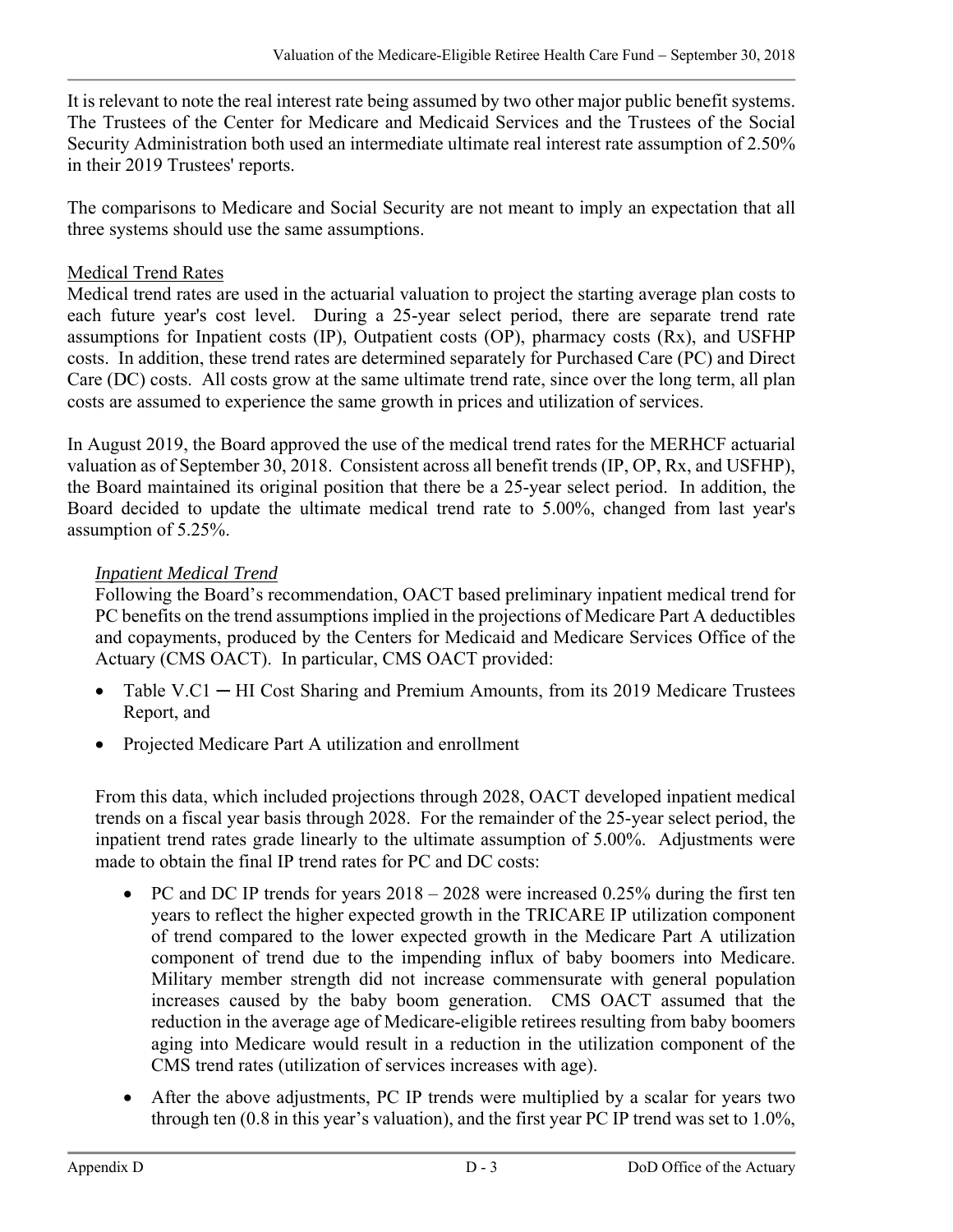to account for recent and expected near-term TFL PC IP experience. DC IP trends were multiplied by a scalar for years three through ten (1.07 in this year's valuation), and the first two years of DC IP trend were set to 2.5% and 3.0%, to account for recent and expected near-term TFL DC IP experience.

# *Outpatient Medical Trend*

Following the Board's recommendation, OACT based preliminary outpatient medical trend for PC on the trend assumptions implied in the projections of Medicare Part B out-of-pocket costs for Part B enrollees, produced by CMS OACT. In particular, CMS OACT provided:

- Table IV.B1 Components of increases in Total Allowed Charges per Fee-for-Service Enrollee for Carrier Services, from its 2019 Medicare Trustees Report,
- Table IV.B2 Incurred Reimbursement Amounts per Fee-for-Service Enrollee for Carrier Services, from its 2019 Medicare Trustees Report, and
- Table IV.B4 ─ Incurred Reimbursement Amounts per Fee-for-Service Enrollee for Intermediary Services, from its 2019 Medicare Trustees Report
- Projected per capita Medicare Part B deductible and coinsurance payments for fee-forservice enrollees

From this data, which included projections through 2028, OACT developed outpatient medical trend on a fiscal year basis through 2028. For the remainder of the 25-year select period, the outpatient trend rates grade linearly to the ultimate assumption of 5.00%. Similar to the IP trend development, adjustments were made to obtain the final OP trend rates for PC and DC costs:

- PC and DC OP trends for years  $2018 2028$  were increased 0.25% during the first ten years to reflect the higher expected growth in the TRICARE OP utilization component of trend compared to the lower expected growth in the Medicare Part B utilization component of trend due to the impending influx of baby boomers into Medicare. Military member strength did not increase commensurate with general population increases caused by the "baby boom" generation. CMS OACT assumed that the reduction in the average age of Medicare-eligible retirees resulting from baby boomers aging into Medicare would result in a reduction in the utilization component of the CMS trend rates (utililization of services increases with age).
- After the above adjustments, PC and DC OP trends were multiplied by a scalar for years three through ten (1.0 in this year's valuation).The first two years of PC OP trend were set to 4.0% and the DC OP trends were set to 4.0% and 4.5% to account for recent and expected near-term TFL experience.

# *Prescription Drug Trend*

After reviewing OACT's analyses, the Board approved a set of prescription drug trends for the September 30, 2018, MERHCF actuarial valuation.

OACT analyzed FY 2016, FY 2017, and FY 2018 PC and DC prescription drug data and determined per capita trends in drug cost and utilization. Items noted include increases in generic dispense rates, popular brand drugs coming off patent, efforts to convert retail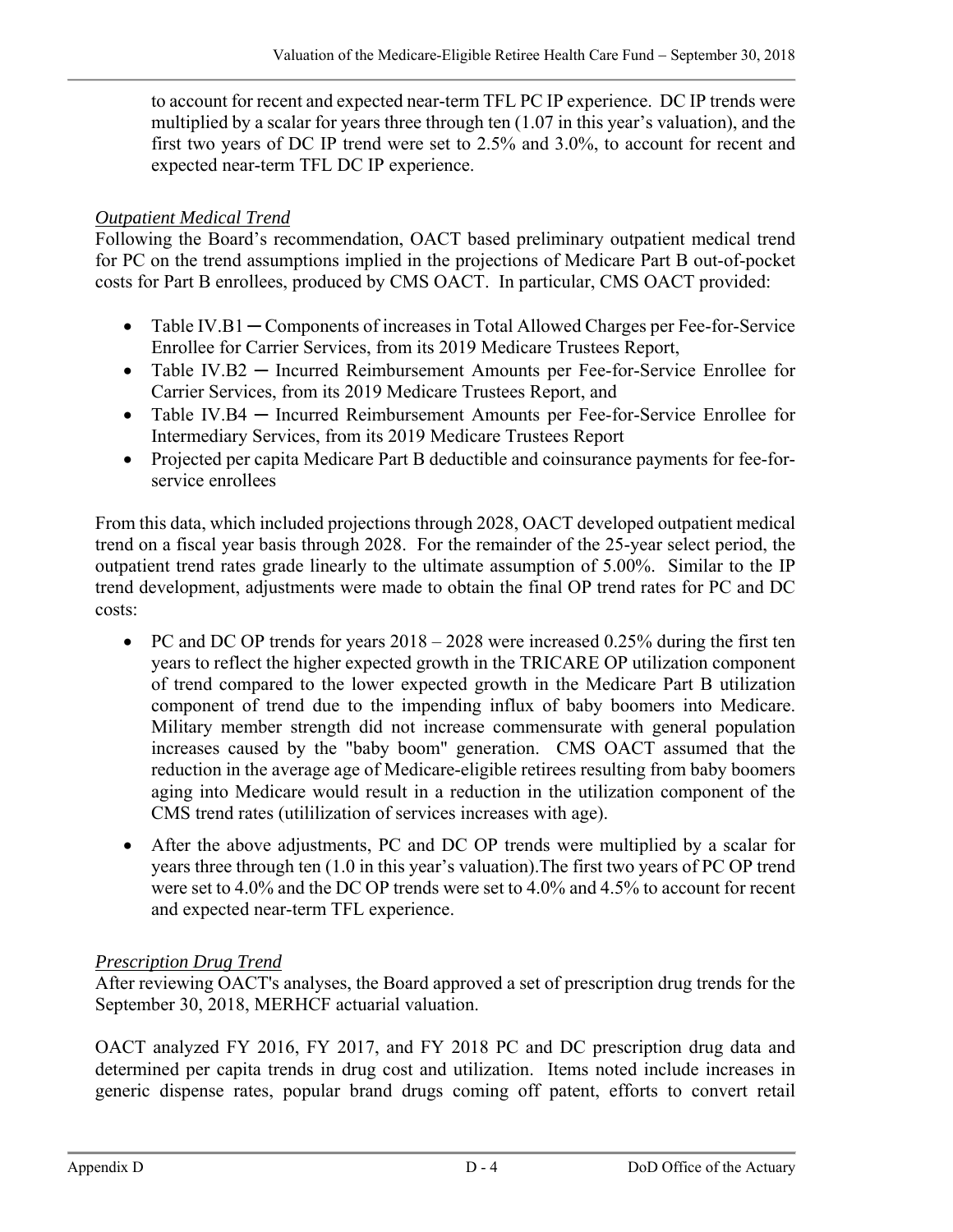maintenance perscriptions to mail order or DC pharmacy, increasing specialty drug utilization, and the effect of Medicare Part D enrollment on net plan cost.

OACT developed PC and DC drug trend rates that consider recent experience, near-term industry projections, federal drug pricing rules, and DoD's drug utilization mix. The Board approved DC Rx trend rates of 5.68%, 4.00%, and 3.98% and PC Rx trend rates of 5.67%, 3.87%. and 3.87% in the first three years. Consistent with the Board's recommendations for long-term trend, the aggregate rate was graded linearly to an ultimate 5.00% over the next 22 years.

In general, drug prices are expected to rise more slowly than industry forecasts because retail, mail order, and MTF pharmacy prescriptions under TRICARE are subject to federal drug pricing formulas that limit the annual rate of increase in individual drug prices to inflation rates. However, it is expected that drug prices will rise somewhat higher than inflation over the long term due to provisions in the federal drug pricing system that allow price renegotiations every five years. In addition, specialty drugs are having a similar impact on TRICARE pharmacy drug trend as they have on other drug plans. The trend assumptions adopted by the Board incorporate assumed inflation in drug prices, utilization increases (in PC), the introduction of new brand drugs (specialty and nonspecialty), and the expiration of patent protections.

# *USFHP Trend*

OACT received the full set of USFHP capitation rates<sup>1</sup> by age, gender, and designated provider plan (or location) for the contract periods contained in October 2015 to September 2019. The Board agreed that the ultimate trend rate applied to each of the fee-for-service benefits should also apply to USFHP capitation rates. For the initial trend rate, the Board agreed that the rate should be a weighted average of PC and DC trends, using the TFL cost components of DC pharmacy and PC pharmacy, PC inpatient and PC outpatient, and of Medicare Parts A and B, as weights. This weighting was used during each of the 25 years in the select period to produce the USFHP trend rates.

i

<sup>&</sup>lt;sup>1</sup> The USFHP statute calls for an annual determination of the capitation rates, involving a negotiation and mutual agreement between the Secretary of Defense and the designated providers. The statute provides a number of parameters for determining the rates, including: (1) consideration of "competitive market rates" applied to the utilization experience of USFHP enrollees, (2) a "ceiling rate" limitation under which capitation payments to designated providers shall not exceed "the cost that would have been incurred by the Government if the enrollees had received such health care services through a military treatment facility, the TRICARE program, or the Medicare program, as the case may be," (3) taking into account "health status" in establishing the ceiling rate, (4) a requirement that the rates are subject to periodic review for actuarial soundness and to adjustment for any anticipated adverse or favorable selection, and (5) an allowance for an alternative basis for calculating capitation payments if mutually agreed to by the Secretary of Defense and the designated provider.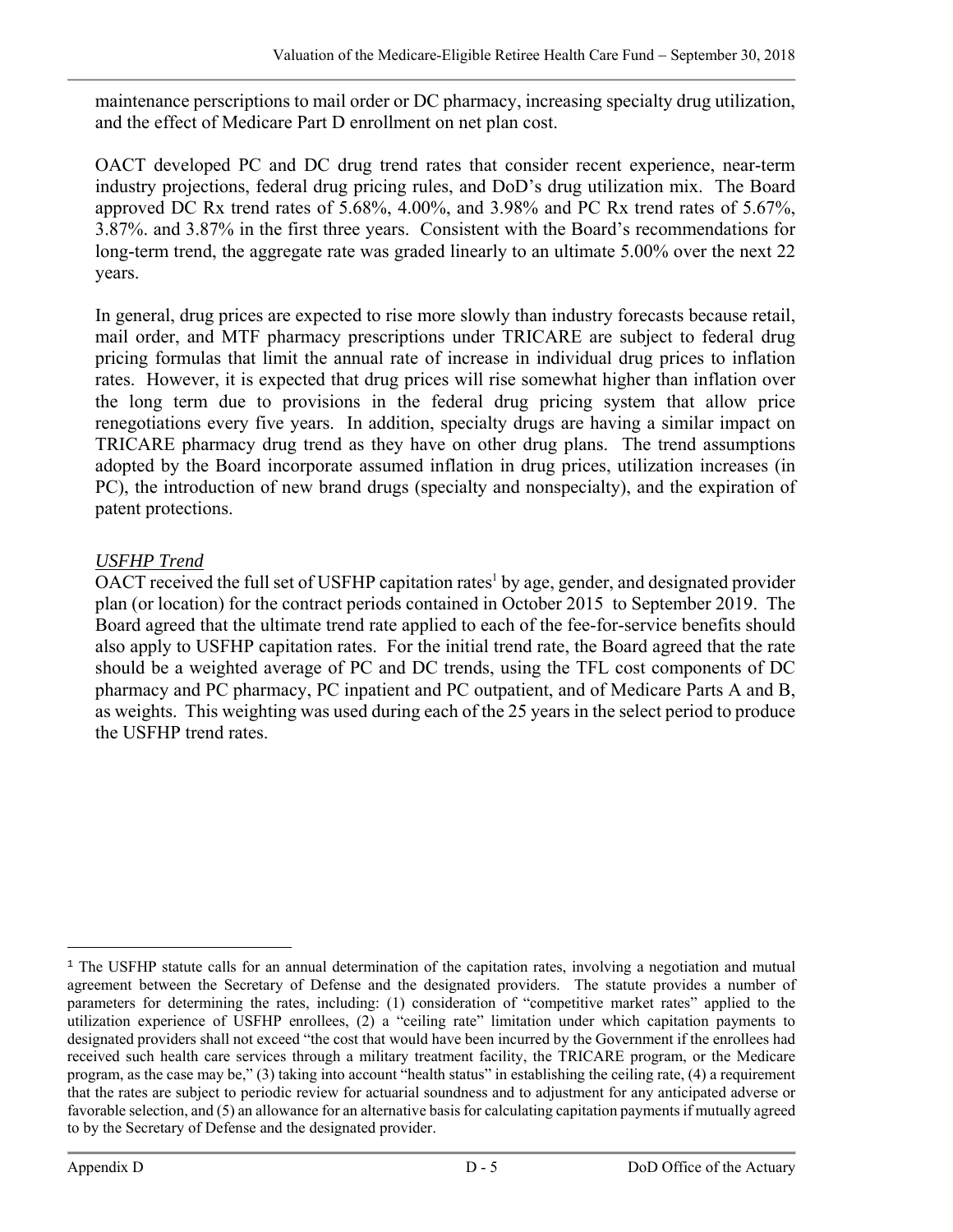# APPENDIX E

# AVERAGE BENEFIT COSTS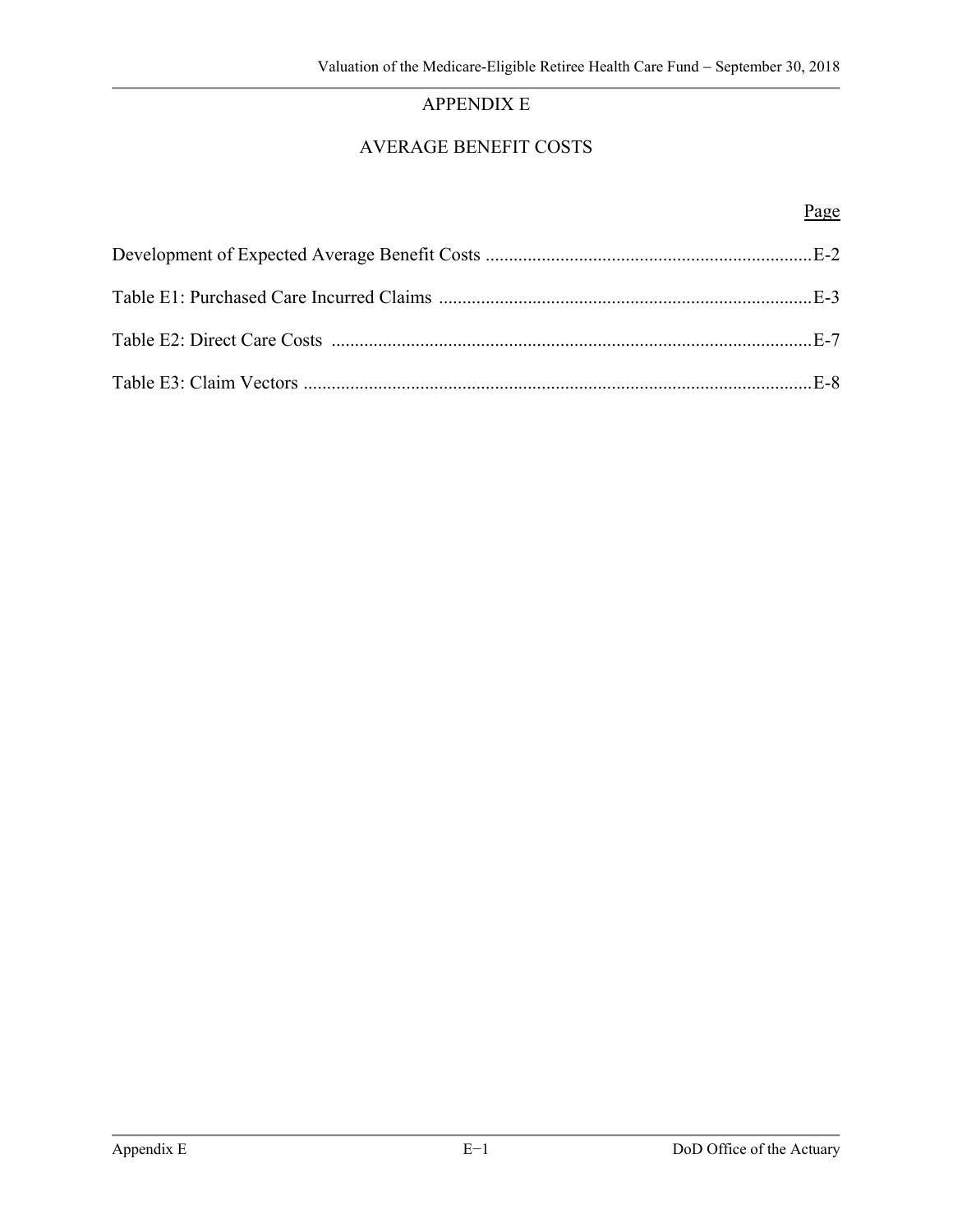## DEVELOPMENT OF EXPECTED AVERAGE BENEFIT COSTS

The average expected claim costs in this model are stored in claim vectors (CVs) and represent average family costs per retired sponsor (or survivor), by sponsor age (or survivor age), where the retiree is the sponsor for the retiree CVs and the surviving spouse is the sponsor for the survivor CVs. A CV is computed as the ratio of the total cost to the government (DoD) to the total number of retired (or survivor) sponsors of the specified age, regardless of which plan they use. Separate CVs are developed for:

- (i) average family costs derived from claims incurred while the patient was Medicareeligible (Medicare-eligible CVs), and from
- (ii) average family costs derived from claims incurred while the patient was not Medicareeligible (non-Medicare-eligible CVs).

Since the MERHCF valuation projects the liability associated with claims incurred by Medicareeligible beneficiaries, only the CVs in (i) are used for this valuation.

As an example, the Medicare-eligible sponsor (or survivor) CVs contain a value for age 80 that represents the plan's average annual claims cost for claims incurred by Medicare-eligible beneficiaries associated with an 80-year-old retired sponsor (or survivor):

(Annual costs for all Medicare-eligible, retiree-related beneficiaries associated with 80 year-old sponsors (or survivors))  $\div$  (total number of 80-year-old retired (or survivor) sponsors, both Medicare and non-Medicare-eligible)

The Medicare-eligible CVs include average costs by each retired (or survivor) sponsor age from 18 to 118.

The MERHCF valuation uses 84 claim vectors, derived from seven benefit categories and 12 population subcategories. The seven benefit categories are:

- Direct Care inpatient (DC IP)
- Direct Care outpatient  $(DC OP)$
- Direct Care prescription drugs (DC Rx)
- Purchased Care inpatient  $(PC IP)$
- Purchased Care outpatient (PC OP)
- Purchased Care prescription drugs  $(PC Rx)$
- Purchased Care USFHP

Direct Care (DC) refers to care obtained at a military treatment facility (MTF), and Purchased Care (PC) refers to care obtained outside the MTFs. USFHP refers to the managed care program run by US Family Health Plans. While USFHP is considered PC, the USFHP CV development is described in its own section (below) because USFHP CVs are based on global rates and not experience claims.

The 12 population subcategories correspond to the 12 population subcategories identified in the "Valuation Data and Procedure" section of this report.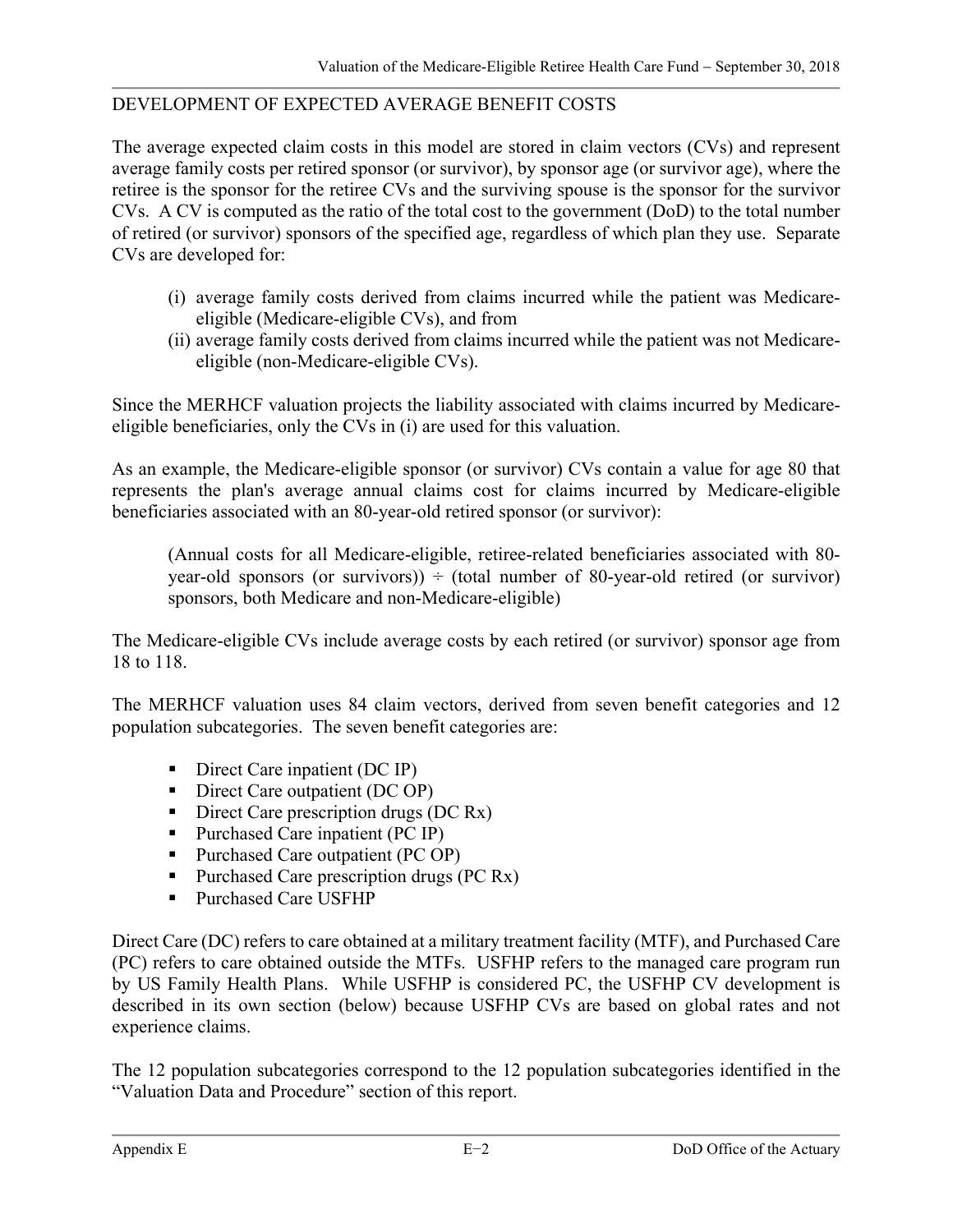CV values represent starting costs in the valuation year. These CVs are multiplied by cumulative trend rates in each projection year of the model.

### Purchased Care Starting Costs

Purchased Care benefit CVs were developed on a "claims-only" basis. Initial, "input" CVs were used to compute preliminary PVFB amounts, and then loads were applied to calibrate costs to aggregate incurred claim levels and to account for administrative costs.

PC CVs for the September 30, 2018, valuation were developed by blending detail data from fiscal years 2015–2017 (no blending was needed for retail and mail order Rx, where only 2017 claims were used). Before blending, the claims in each age cell for 2015 and 2017 were brought to 2016 claim cost levels by multiplying each element by the following ratio:

Adjustment to 2015 claim cells before blending:

2016 weighted average cost per 2016 sponsor and family 2015 weighted average cost per 2015 sponsor and family

Adjustment to 2017 claim cells before blending:

2016 weighted average cost per 2016 sponsor and family 2017 weighted average cost per 2017 sponsor and family

The adjustments shown above use "sponsor and family" CVs as an illustration. The same adjustments apply to all CVs, including the survivor CVs.

The September 30, 2018, input CVs were smoothed with a combination of formulaic and manual methods.

The IP, OP, and Rx CVs were adjusted to reflect aggregate 2018 incurred PC claims levels for IP, OP, and Rx benefits, respectively. Estimates of 2018 incurred PC claims were produced from aggregate claims paid through March 2019. 2018 incurred PC claims (completed) are shown in Table E1.

## TABLE E1

### FY 2018 MERHCF PURCHASED CARE INCURRED CLAIMS (\$ millions)

| Inpatient Hospital | \$885   |
|--------------------|---------|
| Outpatient         | \$2,831 |
| Pharmacy           | \$3,725 |
| Total              | \$7,441 |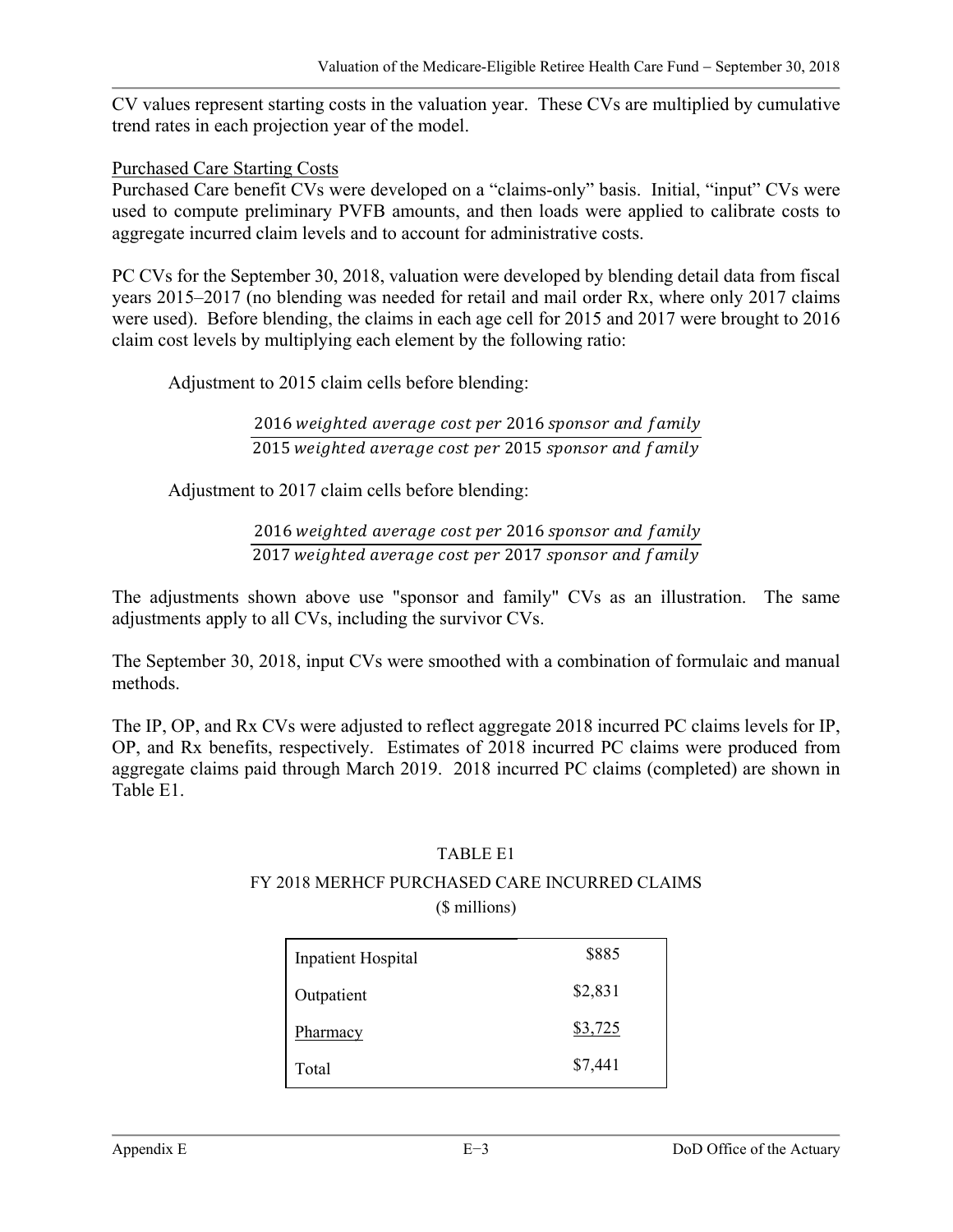Incurred pharmacy claims in Table E1 have not been adjusted to reflect rebates on retail brand prescriptions incurred during FY 2018.

Additional adjustments to PC costs are made to account for administrative costs, ultimate plan participation, retail pharmacy rebates, and adjustments to mail order pharmacy ingredient costs.

## *Administrative Costs*

PC costs associated with plan administration, including claims processing, were added to the average claims costs in the form of a CV load. For the September 30, 2018, valuation, the MERHCF Board approved PC claim loads for administrative costs of 2.15% (IP and OP) and 1.63% (Rx). These loads are based on amounts paid for claims administration that were not already reflected in the claims data.

## *Adjustment for Ultimate Plan Participation*

As described in Appendix F (Participation Rates), the PC CVs are adjusted to reflect the ultimate assumed level of plan participation. Therefore, it is necessary to make an adjustment to the PC cash flow in years prior to 2021, when ultimate participation is assumed to be reached. For each year prior to 2021, the PC cash flow generated by the valuation model is adjusted to back out the difference between full participation levels and the assumed level of plan participation in each year.

# *Adjustment for Retail Brand Drug Rebates*

Expected retail pharmacy rebates were subtracted from each future year's projected cash flow. The National Defense Authorization Act for Fiscal Year 2008 included a law requiring that prescriptions dispensed under TRICARE's retail pharmacy program be subject to federal ceiling prices. The final ruling on this law was effective May 26, 2009. In addition, prior voluntary drug rebate arrangements, implemented in FY 2007, are also in effect. More information regarding the details and status of these DoD retail drug rebate programs is available in the Management's Discussion and Analysis of the DoD Medicare-Eligible Retiree Health Care Fund year-end financial statement.

As with most drug rebate programs, the reduced drug price comes in the form of rebates or refunds (i.e., not in the claims), so an explicit assumption is applied to the PC pharmacy CVs to reflect this discount. An estimate of annual incurred pharmacy rebates under the voluntary and mandatory rebate arrangements was determined by analyzing rebate data supplied by DHA. Accounting reports of expected rebates and rebate payments received in each incurred fiscal quarter were studied to estimate future actual-to-expected collection ratios. These estimates were converted to an effective PC pharmacy refund rate in the first valuation year. This refund rate represents the expected discounts on retail brand prescriptions as a percentage of total PC Rx (retail plus mail order Rx) net plan payments. For the September 30, 2018, MERHCF valuation, that effective rate was approximately 12.41%. This rate was adjusted over the next 20 years to incorporate assumed future trends in drug dispensing venues (mail order vs. retail vs. MTF), changes in generic dispense rates, patent expirations, and new traditional and specialty drugs. The effective pharmacy rebate factor in year 20 of the valuation is projected to be approximately 12.80% for non-exempt and 11.98% for exempt retired beneficiaries, respectively<sup>1</sup>. Since the refund rate is applied to the CVs

 $\overline{a}$ <sup>1</sup> The projected pharmacy rebate factors for pharmacy claims incurred by beneficiaries who are exempt from the copay increases specified in the 2018 NDAA are a little lower than for non-exempt beneficiaries. The reason is that the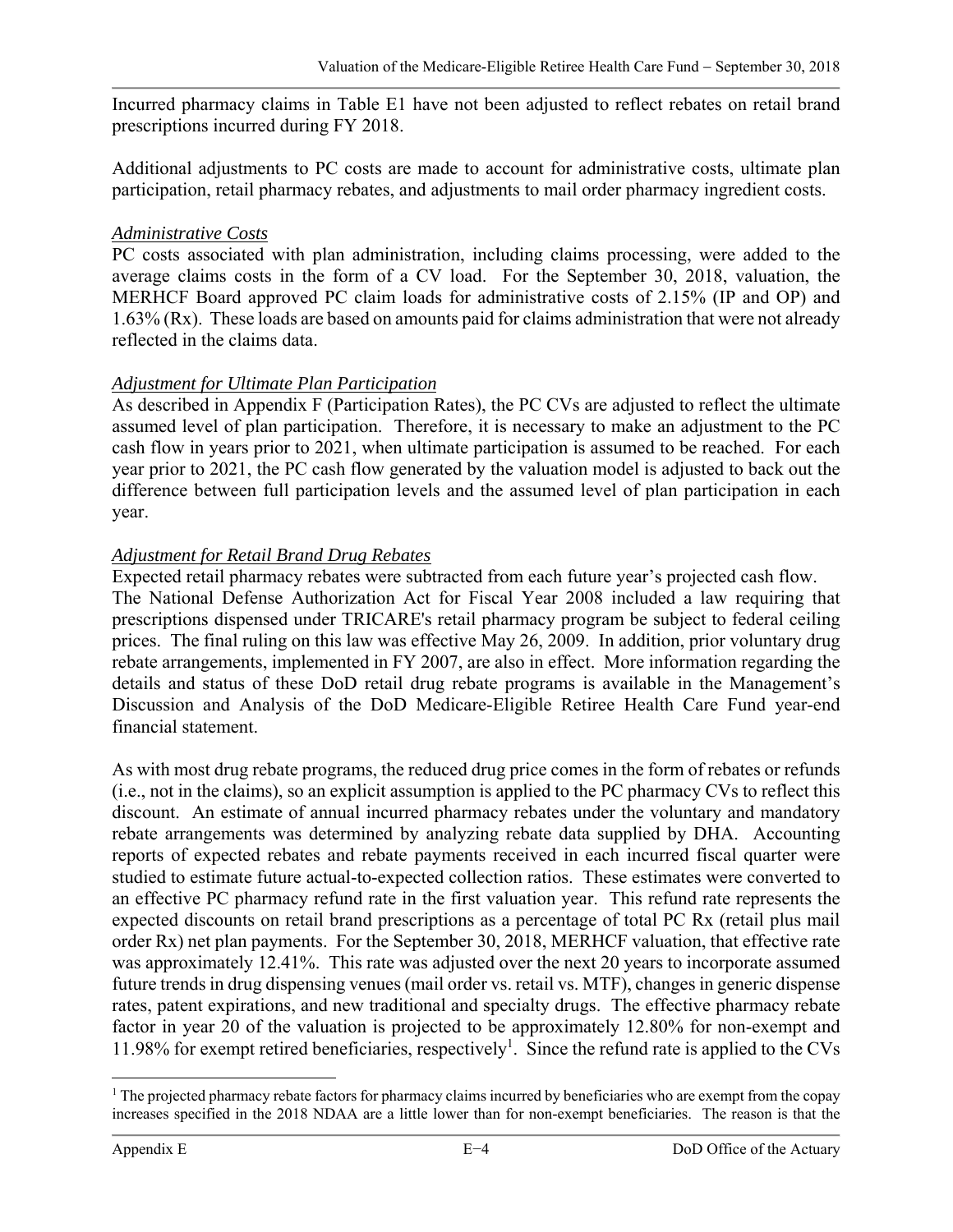that have been loaded for administration costs, the effective drug refund rate must be divided by one plus the drug admin load in order to preserve the expected level of administration costs on pharmacy claims.

## *Adjustments to Mail Order Pharmacy Ingredient Costs*

DoD pays to replenish its mail order warehouse supplies, and in doing so, obtains favorable federal drug pricing as well as additional savings and credits. The replenishment costs have been lower than the total of ingredient costs found in the claim records, so an adjustment is made to aggregate mail order pharmacy costs in order to reflect the actual amount DoD paid.

### U.S. Family Health Plan (USFHP) Starting Costs

Approximately 2.00% of the MERHCF-eligible population enrolls in a USFHP plan. USFHP is a managed care plan, offered in six US locations, that is funded on a fully capitated or global rate basis. Average costs for USFHP enrollees are higher than costs for other enrollees primarily because USFHP is primary payer (enrollees' costs are not offset first by Medicare, and perhaps other health insurance, as is the case with TRICARE For Life).

OACT produced USFHP CVs<sup>2</sup> based on the average family global rate per retired sponsor or survivor who is Medicare-eligible and enrolled in USFHP. Actual monthly rates for each of the six USFHP locations were weighted by monthly USFHP enrollment of retired members eligible for Medicare to compute average global rates by age and gender. The smoothing techniques that were used to develop the PC CVs were also used to develop the USFHP CVs. Since the USFHP global rates are all inclusive (all benefits), only  $12 \text{ CVs}$  were produced — one for each population subcategory.

The USFHP CVs were adjusted to calibrate the initial MERHCF valuation year's cash flow to aggregate incurred global rate payments (\$704 million for FY 2018). Estimates of FY 2018 incurred USFHP payments were obtained from the Military Health System Data Mart (M2), and verified against DHA's Contract Resource Management MERHCF Trust Fund Reports.

The valuation model includes adjustments in each projection year to account for future changes in USFHP enrollment patterns for Medicare-eligible members. This change in enrollment, a slow decrease in the percent of Medicare-eligible members who are enrolled in USFHP, will result over the next several years as the proportion of USFHP retired members who are grandfathered (i.e., may stay in the plan after turning age 65) decreases. This adjustment affects the current retiree populations only. USFHP eligibility for future retirees will remain unchanged for pre-65 coverage, and will terminate upon attainment of age 65.

No plan participation adjustment is made to the CVs. This is discussed further in the "Plan Participation Rates" appendix.

 $\overline{a}$ 

rebate dollars are a smaller percent of exempt beneficiaries' net pharmacy claims since their copays are not increasing. Exempt beneficiaries include medically retired sponsors and their dependents, and survivors of sponsors who died while on active duty.

<sup>&</sup>lt;sup>2</sup> In the case of USFHP, CV refers to the age-based vector of capitation rates. "Capitation rate" and "global rate" are used interchangeably.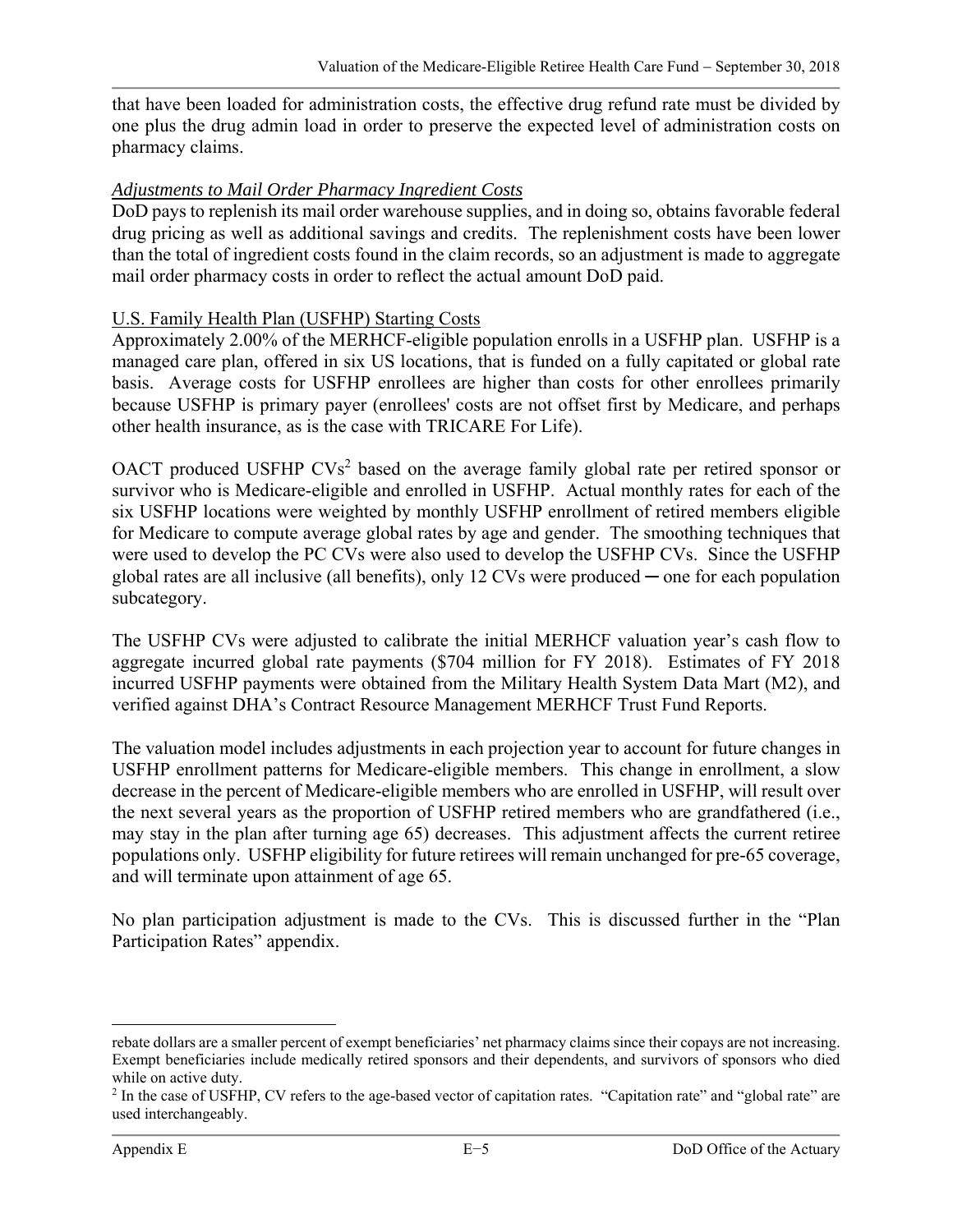# *Administrative Costs*

Most of the administrative costs for this program are incorporated in the USFHP capitation rates. There is a small, additional administrative cost associated with enrollment administration and billing consolidation. For the September 30, 2018, valuation, the MERHCF Board approved an administration cost load of 0.36% for the USFHP CVs.

## Direct Care Starting Costs

Direct Care benefit CVs were developed from workload units rather than claim costs (workload for prescription drugs is measured by ingredient cost). DC inpatient workloads are based on Relative Weighted Products (RWPs), and DC outpatient workloads are based on Comprehensive Ambulatory Provider Encounter Records (CAPERs). RWPs and CAPERs reflect the relative intensity of a treatment with RWPs focused on facilities and CAPERs focused on professional services. These initial "input" CVs were used to compute preliminary first year outlays in terms of workloads. The ratio of 2018 aggregate incurred claims levels to the preliminary first year outlays (based on workloads in the input CVs) was used to convert workload-based CVs to costbased CVs. Unlike PC CVs, the DC CVs have no loads applied for administrative costs, since the DC calibrated values already include the applicable overhead costs.

DC CVs for the September 30, 2018, valuation were developed by blending detail data from fiscal years 2015–2017. Before blending, the workloads in each age cell for 2015 and 2017 were brought to 2016 workload levels by multiplying each element by the following ratio:

Adjustment to 2015 workload cells before blending:

2016 weighted average workload per 2016 sponsor and family 2015 weighted average workload per 2015 sponsor and family

Adjustment to 2017 workload cells before blending:

2016 weighted average workload per 2016 sponsor and family 2017 weighted average workload per 2017 sponsor and family

The adjustments shown above use "sponsor and family" CVs as an illustration. The same adjustments apply to all CVs, including the survivor CVs.

The September 30, 2018, input CVs were smoothed with a combination of formulaic and manual methods.

The IP, OP, and Rx CVs were adjusted to reflect aggregate 2018 incurred DC claims levels for IP, OP, and Rx benefits, respectively. Estimates of 2018 incurred DC claims were provided by DHA in their annual "level of effort" (LOE) analysis of Military Treatment Facilities. The LOE values are shown in Table E2. For more information about DC data, please refer to the VALUATION DATA AND PROCEDURE, Claims Data section of this valuation report.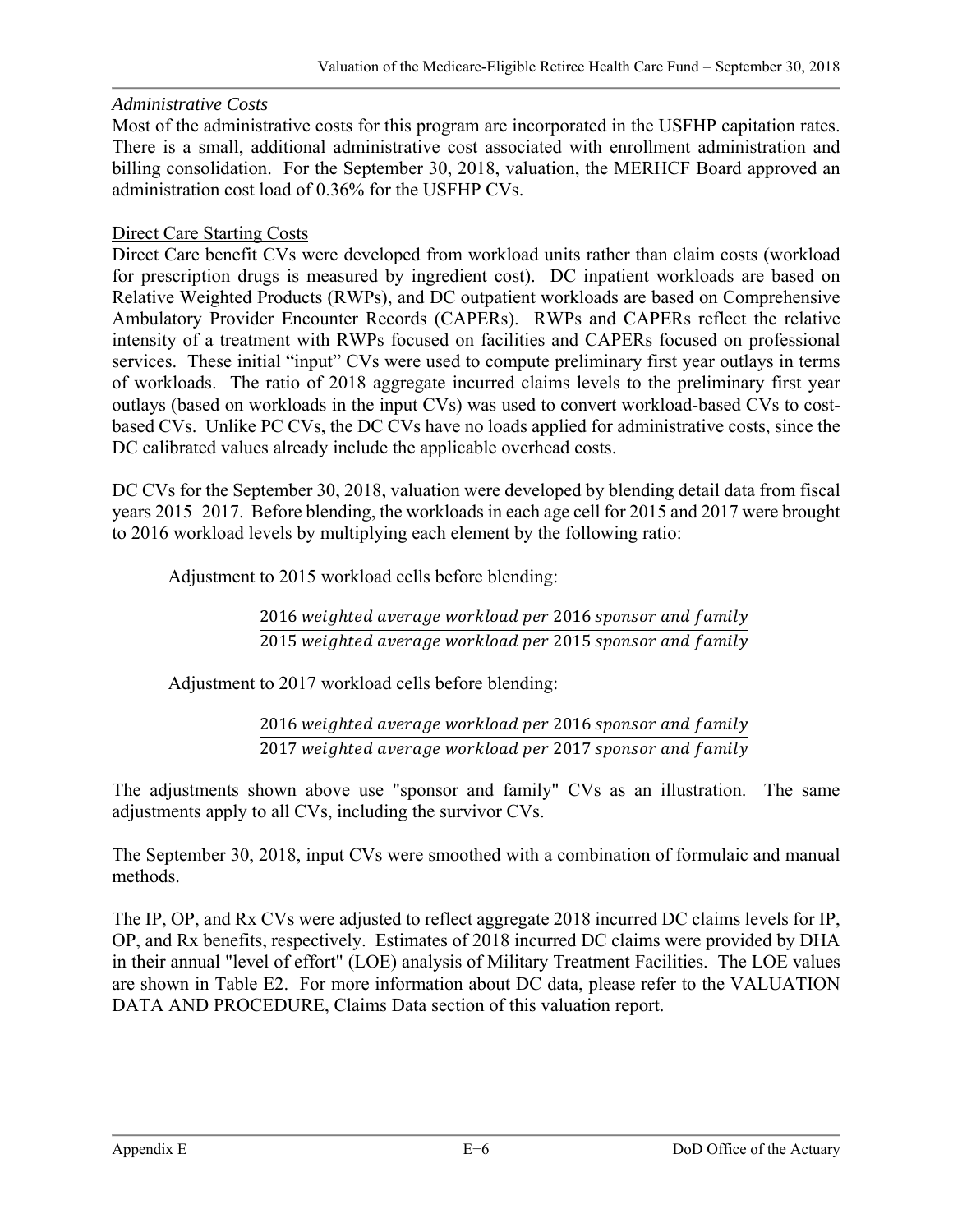# TABLE E2 FY 2018 MERHCF DIRECT CARE COSTS (\$ millions)

| <b>Inpatient Hospital</b> | \$627   |
|---------------------------|---------|
| Outpatient                | \$760   |
| Pharmacy                  | \$841   |
| Total                     | \$2,228 |

## *Adjustment for Ultimate Plan Participation*

As described in Appendix F (Participation Rates), the DC CVs are adjusted to reflect the ultimate level of plan participation. Therefore, it is necessary to back out this adjustment in years prior to 2021, when ultimate participation is assumed to be reached.

For each year prior to 2021, the DC cash flow generated by the valuation model is adjusted to back out the difference between full participation levels and the assumed level of plan participation in each year.

Table E3 contains the 84 PC and DC CVs, in abbreviated form (quinquennial ages). All values are in dollars.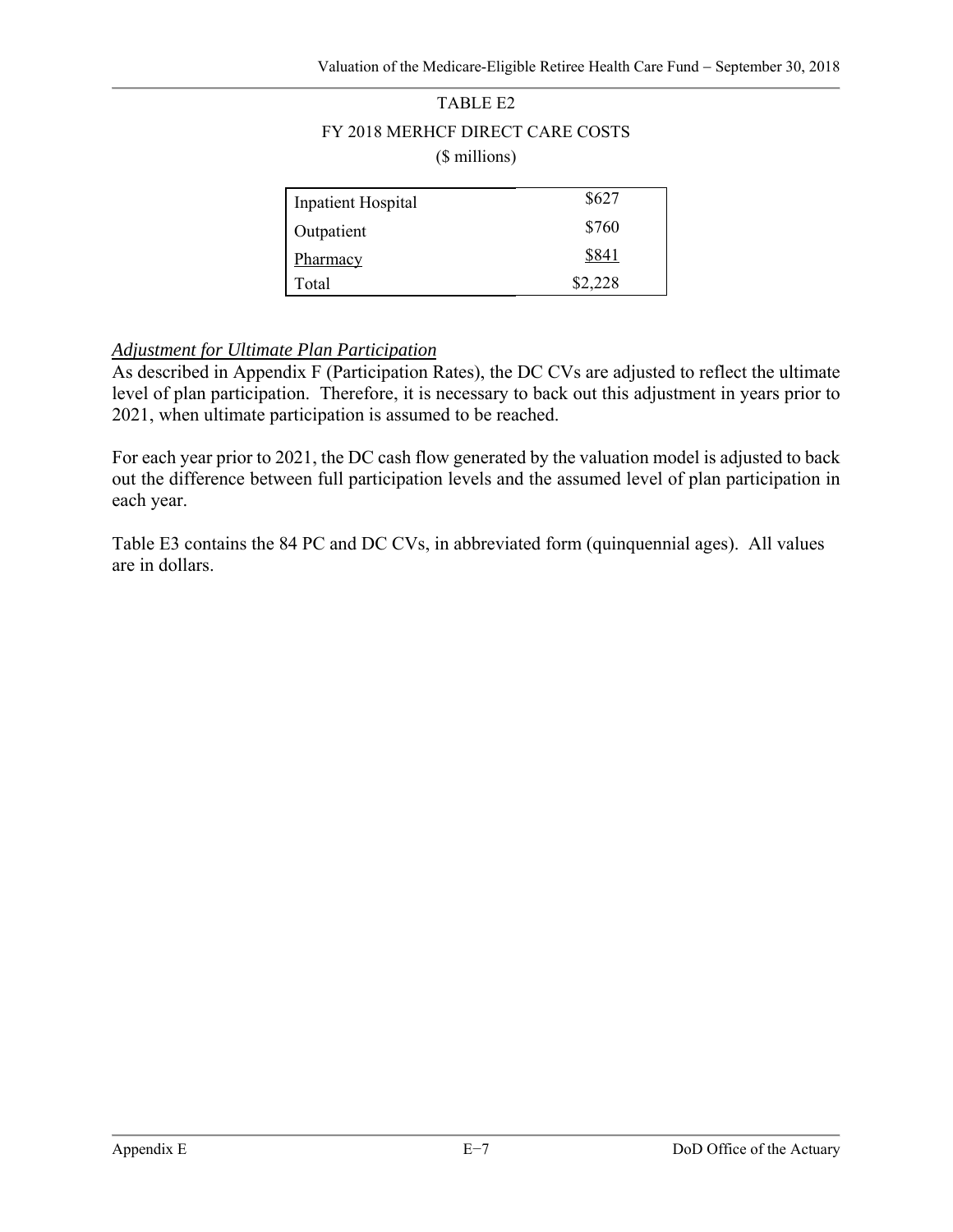| TABLE E3                     |
|------------------------------|
| FY 2018 MERHCF CLAIM VECTORS |

|     |                    |                   |                     |                    |                    | Direct Care       |                     |                    |                    |                   |                     |                   |  |
|-----|--------------------|-------------------|---------------------|--------------------|--------------------|-------------------|---------------------|--------------------|--------------------|-------------------|---------------------|-------------------|--|
|     | Inpatient          | Inpatient         | Inpatient           | Inpatient          | Inpatient          | Inpatient         | Inpatient           | Inpatient          | Inpatient          | Inpatient         | Inpatient           | Inpatient         |  |
|     | Retiree            | Retiree           | Retiree             | Retiree            | Retiree            | Retiree           | Retiree             | Retiree            | Survivor           | Survivor          | Survivor            | Survivor          |  |
|     | Act. Duty          | Act. Duty         | Act. Duty           | Act. Duty          | Reserve            | Reserve           | Reserve             | Reserve            | Act. Duty          | Act. Duty         | Reserve             | Reserve           |  |
|     | Nondis.            | Nondis.           | Disabled            | Disabled           | Nondis.            | Nondis.           | Disabled            | Disabled           |                    |                   |                     |                   |  |
| Age | Enlistee<br>\$0.00 | Officer<br>\$0.00 | Enlistee<br>\$49.37 | Officer<br>\$87.23 | Enlistee<br>\$0.00 | Officer<br>\$0.00 | Enlistee<br>\$49.37 | Officer<br>\$87.23 | Enlistee<br>\$6.70 | Officer<br>\$0.00 | Enlistee<br>\$13.62 | Officer<br>\$3.90 |  |
| 20  | \$0.00             | \$0.00            | \$49.37             | \$87.23            | \$0.00             | \$0.00            | \$49.37             | \$87.23            | \$6.70             | \$0.00            | \$13.62             | \$3.90            |  |
| 25  | \$0.00             | \$0.00            | \$49.37             | \$87.23            | \$0.00             | \$0.00            | \$49.37             | \$87.23            | \$6.70             | \$0.00            | \$13.62             | \$3.90            |  |
| 30  |                    |                   |                     |                    |                    |                   |                     |                    |                    |                   |                     |                   |  |
| 35  | \$14.77            | \$14.48           | \$68.66             | \$87.23            | \$0.00             | \$0.00            | \$68.66             | \$87.23            | \$6.70             | \$0.00            | \$13.62             | \$3.90            |  |
| 40  | \$14.77            | \$14.48           | \$81.24             | \$87.23            | \$0.00             | \$0.00            | \$81.24             | \$87.23            | \$6.70             | \$0.00            | \$13.62             | \$3.90            |  |
| 45  | \$14.77            | \$14.48           | \$95.56             | \$87.23            | \$0.00             | \$0.00            | \$95.56             | \$87.23            | \$5.91             | \$0.59            | \$13.62             | \$3.90            |  |
| 50  | \$20.95            | \$14.48           | \$115.15            | \$87.23            | \$17.71            | \$1.00            | \$115.15            | \$87.23            | \$9.53             | \$4.10            | \$13.62             | \$3.90            |  |
| 55  | \$39.52            | \$14.48           | \$145.68            | \$138.03           | \$17.71            | \$1.00            | \$145.68            | \$138.03           | \$21.89            | \$10.90           | \$13.62             | \$3.90            |  |
| 60  | \$83.44            | \$14.48           | \$195.49            | \$221.29           | \$17.71            | \$1.00            | \$195.49            | \$221.29           | \$50.27            | \$22.63           | \$13.62             | \$3.90            |  |
| 65  | \$181.53           | \$106.71          | \$275.97            | \$273.05           | \$51.15            | \$38.24           | \$275.97            | \$273.05           | \$104.66           | \$41.41           | \$13.97             | \$3.90            |  |
| 70  | \$551.67           | \$377.47          | \$304.80            | \$390.66           | \$81.25            | \$74.79           | \$304.80            | \$390.66           | \$201.23           | \$135.57          | \$19.21             | \$29.39           |  |
| 75  | \$617.19           | \$437.82          | \$479.20            | \$606.00           | \$102.70           | \$88.74           | \$479.20            | \$606.00           | \$230.29           | \$159.87          | \$29.18             | \$43.76           |  |
| 80  | \$681.65           | \$537.66          | \$607.46            | \$794.37           | \$130.02           | \$108.26          | \$607.46            | \$794.37           | \$251.41           | \$188.36          | \$35.28             | \$49.83           |  |
| 85  | \$742.63           | \$641.07          | \$641.30            | \$914.86           | \$154.06           | \$132.86          | \$641.30            | \$914.86           | \$260.87           | \$212.12          | \$37.37             | \$51.34           |  |
| 90  | \$797.12           | \$720.87          | \$921.62            | \$914.82           | \$164.57           | \$162.09          | \$921.62            | \$914.82           | \$254.57           | \$223.30          | \$35.31             | \$49.77           |  |
| 95  | \$846.46           | \$765.73          | \$921.62            | \$586.97           | \$134.76           | \$214.65          | \$921.62            | \$586.97           | \$227.99           | \$214.87          | \$24.31             | \$38.63           |  |
| 100 | \$846.46           | \$765.73          | \$921.62            | \$586.97           | \$134.76           | \$214.65          | \$921.62            | \$586.97           | \$131.83           | \$136.38          | \$24.31             | \$38.63           |  |
| 105 | \$846.46           | \$765.73          | \$921.62            | \$586.97           | \$134.76           | \$214.65          | \$921.62            | \$586.97           | \$131.83           | \$136.38          | \$24.31             | \$38.63           |  |
| 110 | \$846.46           | \$765.73          | \$921.62            | \$586.97           | \$134.76           | \$214.65          | \$921.62            | \$586.97           | \$131.83           | \$136.38          | \$24.31             | \$38.63           |  |
| 115 | \$846.46           | \$765.73          | \$921.62            | \$586.97           | \$134.76           | \$214.65          | \$921.62            | \$586.97           | \$131.83           | \$136.38          | \$24.31             | \$38.63           |  |

Act. Duty = Active Duty

Nondis. = Nondisabled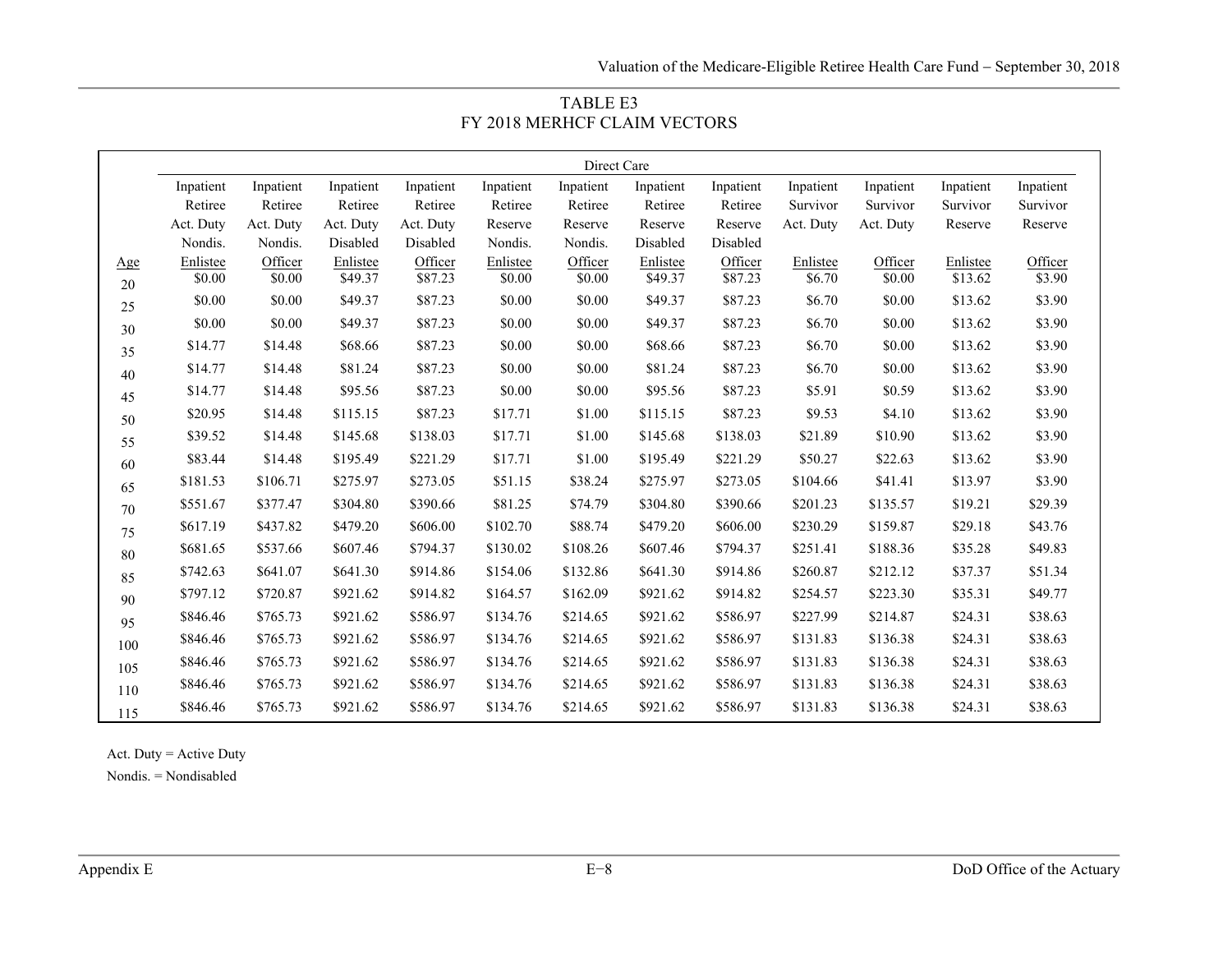### TABLE E3 (CONT'D) FY 2018 MERHCF CLAIM VECTORS

|        |            |            |            |            |            | Direct Care |            |            |            |            |            |            |  |
|--------|------------|------------|------------|------------|------------|-------------|------------|------------|------------|------------|------------|------------|--|
|        | Outpatient | Outpatient | Outpatient | Outpatient | Outpatient | Outpatient  | Outpatient | Outpatient | Outpatient | Outpatient | Outpatient | Outpatient |  |
|        | Retiree    | Retiree    | Retiree    | Retiree    | Retiree    | Retiree     | Retiree    | Retiree    | Survivor   | Survivor   | Survivor   | Survivor   |  |
|        | Act. Duty  | Act. Duty  | Act. Duty  | Act. Duty  | Reserve    | Reserve     | Reserve    | Reserve    | Act. Duty  | Act. Duty  | Reserve    | Reserve    |  |
|        | Nondis.    | Nondis.    | Disabled   | Disabled   | Nondis.    | Nondis.     | Disabled   | Disabled   |            |            |            |            |  |
| Age    | Enlistee   | Officer    | Enlistee   | Officer    | Enlistee   | Officer     | Enlistee   | Officer    | Enlistee   | Officer    | Enlistee   | Officer    |  |
| $20\,$ | \$0.00     | \$0.00     | \$70.52    | \$178.94   | \$0.00     | \$0.00      | \$70.52    | \$178.94   | \$5.95     | \$2.53     | \$24.81    | \$8.48     |  |
| 25     | \$0.00     | \$0.00     | \$70.52    | \$178.94   | \$0.00     | \$0.00      | \$70.52    | \$178.94   | \$5.95     | \$2.53     | \$24.81    | \$8.48     |  |
| 30     | \$0.00     | \$0.00     | \$70.52    | \$178.94   | \$0.00     | \$0.00      | \$70.52    | \$178.94   | \$5.95     | \$2.53     | \$24.81    | \$8.48     |  |
| 35     | \$29.88    | \$22.96    | \$115.11   | \$178.94   | \$0.00     | \$0.00      | \$115.11   | \$178.94   | \$5.95     | \$2.53     | \$24.81    | \$8.48     |  |
| $40\,$ | \$29.88    | \$22.96    | \$142.47   | \$178.94   | \$0.00     | \$0.00      | \$142.47   | \$178.94   | \$5.95     | \$2.53     | \$24.81    | \$8.48     |  |
| 45     | \$29.88    | \$22.96    | \$165.19   | \$229.98   | \$0.00     | \$0.00      | \$165.19   | \$229.98   | \$8.04     | \$7.39     | \$24.81    | \$8.48     |  |
| 50     | \$32.98    | \$22.96    | \$183.38   | \$266.43   | \$14.22    | \$4.58      | \$183.38   | \$266.43   | \$19.58    | \$9.86     | \$24.81    | \$8.48     |  |
| 55     | \$56.10    | \$22.96    | \$200.74   | \$309.87   | \$14.22    | \$4.58      | \$200.74   | \$309.87   | \$38.37    | \$17.47    | \$24.81    | \$8.48     |  |
| 60     | \$120.72   | \$22.96    | \$225.99   | \$359.76   | \$14.22    | \$4.58      | \$225.99   | \$359.76   | \$65.05    | \$35.29    | \$24.81    | \$8.48     |  |
| 65     | \$289.30   | \$182.33   | \$274.26   | \$415.65   | \$42.34    | \$48.97     | \$274.26   | \$415.65   | \$100.20   | \$70.68    | \$24.81    | \$8.48     |  |
| 70     | \$738.29   | \$761.18   | \$343.60   | \$615.51   | \$118.14   | \$148.99    | \$343.60   | \$615.51   | \$257.94   | \$260.90   | \$45.93    | \$70.86    |  |
| 75     | \$720.11   | \$733.12   | \$402.27   | \$701.45   | \$129.75   | \$154.11    | \$402.27   | \$701.45   | \$247.47   | \$243.57   | \$42.41    | \$57.81    |  |
| 80     | \$690.30   | \$723.07   | \$447.99   | \$754.30   | \$138.34   | \$158.01    | \$447.99   | \$754.30   | \$253.16   | \$222.87   | \$38.51    | \$46.80    |  |
| 85     | \$644.96   | \$707.16   | \$480.71   | \$751.72   | \$141.71   | \$159.77    | \$480.71   | \$751.72   | \$236.67   | \$198.17   | \$34.23    | \$37.63    |  |
| 90     | \$579.42   | \$660.73   | \$500.41   | \$665.77   | \$137.13   | \$158.23    | \$500.41   | \$665.77   | \$191.68   | \$168.78   | \$29.56    | \$30.15    |  |
| 95     | \$488.21   | \$558.43   | \$503.16   | \$366.89   | \$111.96   | \$152.00    | \$503.16   | \$366.89   | \$131.03   | \$133.98   | \$22.01    | \$21.20    |  |
| 100    | \$317.34   | \$318.51   | \$503.16   | \$366.89   | \$111.96   | \$142.52    | \$503.16   | \$366.89   | \$60.55    | \$69.69    | \$22.01    | \$21.20    |  |
| 105    | \$317.34   | \$318.51   | \$503.16   | \$366.89   | \$111.96   | \$142.52    | \$503.16   | \$366.89   | \$60.55    | \$69.69    | \$22.01    | \$21.20    |  |
| 110    | \$317.34   | \$318.51   | \$503.16   | \$366.89   | \$111.96   | \$142.52    | \$503.16   | \$366.89   | \$60.55    | \$69.69    | \$22.01    | \$21.20    |  |
| 115    | \$317.34   | \$318.51   | \$503.16   | \$366.89   | \$111.96   | \$142.52    | \$503.16   | \$366.89   | \$60.55    | \$69.69    | \$22.01    | \$21.20    |  |

Act. Duty = Active Duty

Nondis. = Nondisabled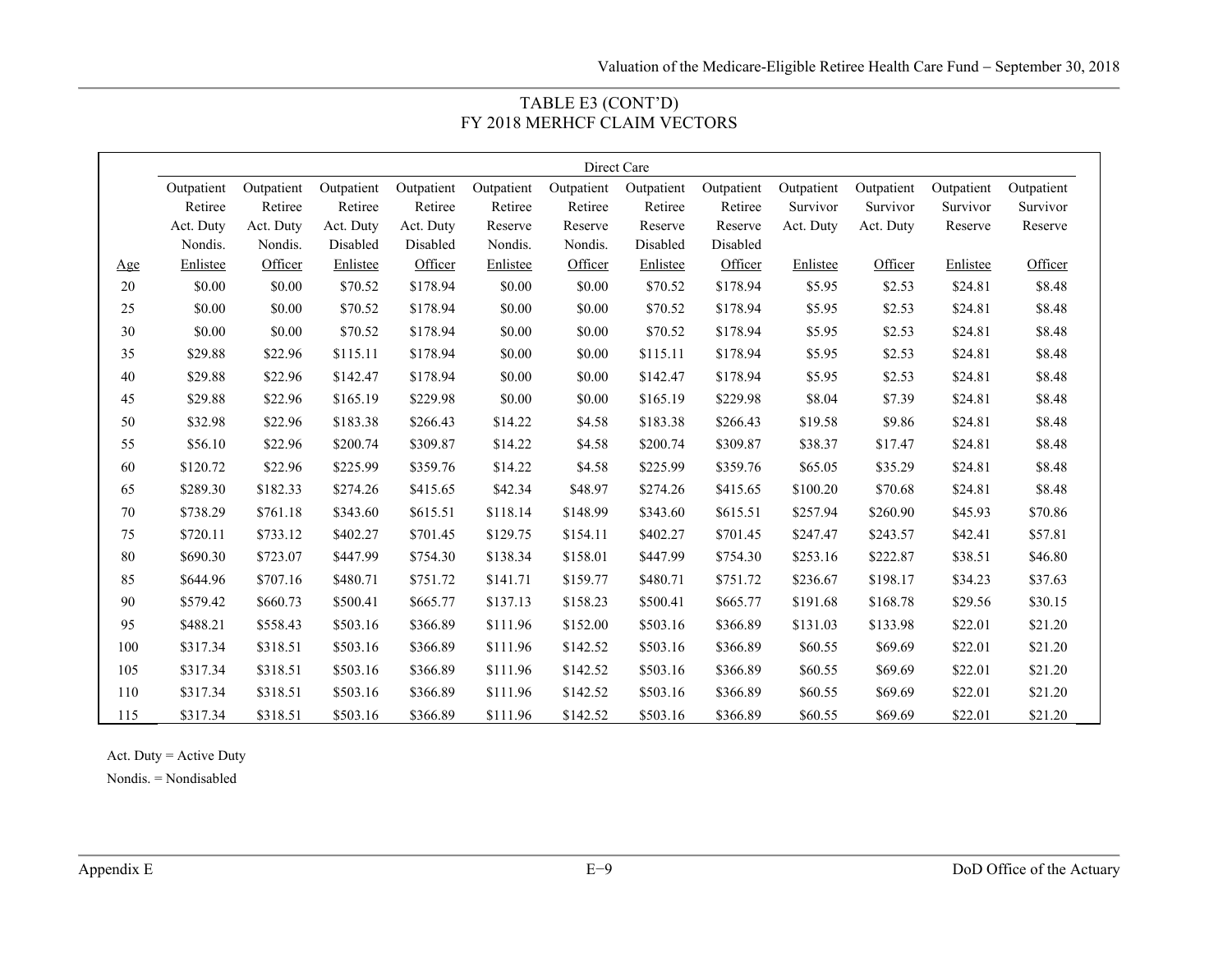| TABLE E3 (CONT'D)            |
|------------------------------|
| FY 2018 MERHCF CLAIM VECTORS |

|     |           |           |           |           |          | Direct Care |          |          |           |           |          |          |
|-----|-----------|-----------|-----------|-----------|----------|-------------|----------|----------|-----------|-----------|----------|----------|
|     | Pharmacy  | Pharmacy  | Pharmacy  | Pharmacy  | Pharmacy | Pharmacy    | Pharmacy | Pharmacy | Pharmacy  | Pharmacy  | Pharmacy | Pharmacy |
|     | Retiree   | Retiree   | Retiree   | Retiree   | Retiree  | Retiree     | Retiree  | Retiree  | Survivor  | Survivor  | Survivor | Survivor |
|     | Act. Duty | Act. Duty | Act. Duty | Act. Duty | Reserve  | Reserve     | Reserve  | Reserve  | Act. Duty | Act. Duty | Reserve  | Reserve  |
|     | Nondis.   | Nondis.   | Disabled  | Disabled  | Nondis.  | Nondis.     | Disabled | Disabled |           |           |          |          |
| Age | Enlistee  | Officer   | Enlistee  | Officer   | Enlistee | Officer     | Enlistee | Officer  | Enlistee  | Officer   | Enlistee | Officer  |
| 20  | \$0.00    | \$0.00    | \$15.32   | \$92.37   | \$0.00   | \$0.00      | \$15.32  | \$92.37  | \$1.05    | \$0.31    | \$57.73  | \$21.91  |
| 25  | \$0.00    | \$0.00    | \$15.32   | \$92.37   | \$0.00   | \$0.00      | \$15.32  | \$92.37  | \$1.05    | \$0.31    | \$57.73  | \$21.91  |
| 30  | \$0.00    | \$0.00    | \$15.32   | \$92.37   | \$0.00   | \$0.00      | \$15.32  | \$92.37  | \$1.05    | \$0.31    | \$57.73  | \$21.91  |
| 35  | \$22.33   | \$21.97   | \$51.53   | \$92.37   | \$0.00   | \$0.00      | \$51.53  | \$92.37  | \$1.05    | \$0.31    | \$57.73  | \$21.91  |
| 40  | \$22.33   | \$21.97   | \$90.21   | \$92.37   | \$0.00   | \$0.00      | \$90.21  | \$92.37  | \$1.05    | \$0.31    | \$57.73  | \$21.91  |
| 45  | \$22.33   | \$21.97   | \$137.86  | \$195.55  | \$0.00   | \$0.00      | \$137.86 | \$195.55 | \$13.64   | \$8.22    | \$57.73  | \$21.91  |
| 50  | \$28.67   | \$21.97   | \$188.66  | \$229.10  | \$10.30  | \$7.89      | \$188.66 | \$229.10 | \$28.02   | \$12.94   | \$57.73  | \$21.91  |
| 55  | \$52.55   | \$21.97   | \$211.18  | \$292.78  | \$10.30  | \$7.89      | \$211.18 | \$292.78 | \$49.35   | \$18.67   | \$57.73  | \$21.91  |
| 60  | \$112.36  | \$21.97   | \$216.96  | \$311.14  | \$10.30  | \$7.89      | \$216.96 | \$311.14 | \$78.92   | \$33.40   | \$57.73  | \$21.91  |
| 65  | \$265.38  | \$165.05  | \$292.75  | \$353.30  | \$76.24  | \$46.24     | \$292.75 | \$353.30 | \$117.79  | \$72.98   | \$57.73  | \$21.91  |
| 70  | \$846.68  | \$698.31  | \$405.25  | \$596.56  | \$254.98 | \$235.73    | \$405.25 | \$596.56 | \$364.42  | \$290.25  | \$157.13 | \$151.25 |
| 75  | \$892.32  | \$749.37  | \$404.09  | \$582.18  | \$354.29 | \$313.33    | \$404.09 | \$582.18 | \$348.50  | \$283.71  | \$137.55 | \$134.63 |
| 80  | \$823.26  | \$727.82  | \$402.93  | \$579.68  | \$381.29 | \$339.09    | \$402.93 | \$579.68 | \$308.58  | \$257.88  | \$117.46 | \$110.64 |
| 85  | \$681.58  | \$645.71  | \$374.76  | \$551.50  | \$331.15 | \$308.12    | \$374.76 | \$551.50 | \$247.51  | \$213.41  | \$94.80  | \$81.23  |
| 90  | \$502.33  | \$513.19  | \$306.16  | \$462.44  | \$228.56 | \$228.58    | \$306.16 | \$462.44 | \$171.73  | \$153.95  | \$67.60  | \$49.52  |
| 95  | \$314.96  | \$338.86  | \$45.90   | \$168.52  | \$83.19  | \$126.35    | \$45.90  | \$168.52 | \$91.99   | \$86.92   | \$19.54  | \$9.99   |
| 100 | \$126.26  | \$67.66   | \$45.90   | \$168.52  | \$83.19  | \$36.68     | \$45.90  | \$168.52 | \$9.18    | \$11.40   | \$19.54  | \$9.99   |
| 105 | \$126.26  | \$67.66   | \$45.90   | \$168.52  | \$83.19  | \$36.68     | \$45.90  | \$168.52 | \$9.18    | \$11.40   | \$19.54  | \$9.99   |
| 110 | \$126.26  | \$67.66   | \$45.90   | \$168.52  | \$83.19  | \$36.68     | \$45.90  | \$168.52 | \$9.18    | \$11.40   | \$19.54  | \$9.99   |
| 115 | \$126.26  | \$67.66   | \$45.90   | \$168.52  | \$83.19  | \$36.68     | \$45.90  | \$168.52 | \$9.18    | \$11.40   | \$19.54  | \$9.99   |

Act. Duty = Active Duty

Nondis. = Nondisabled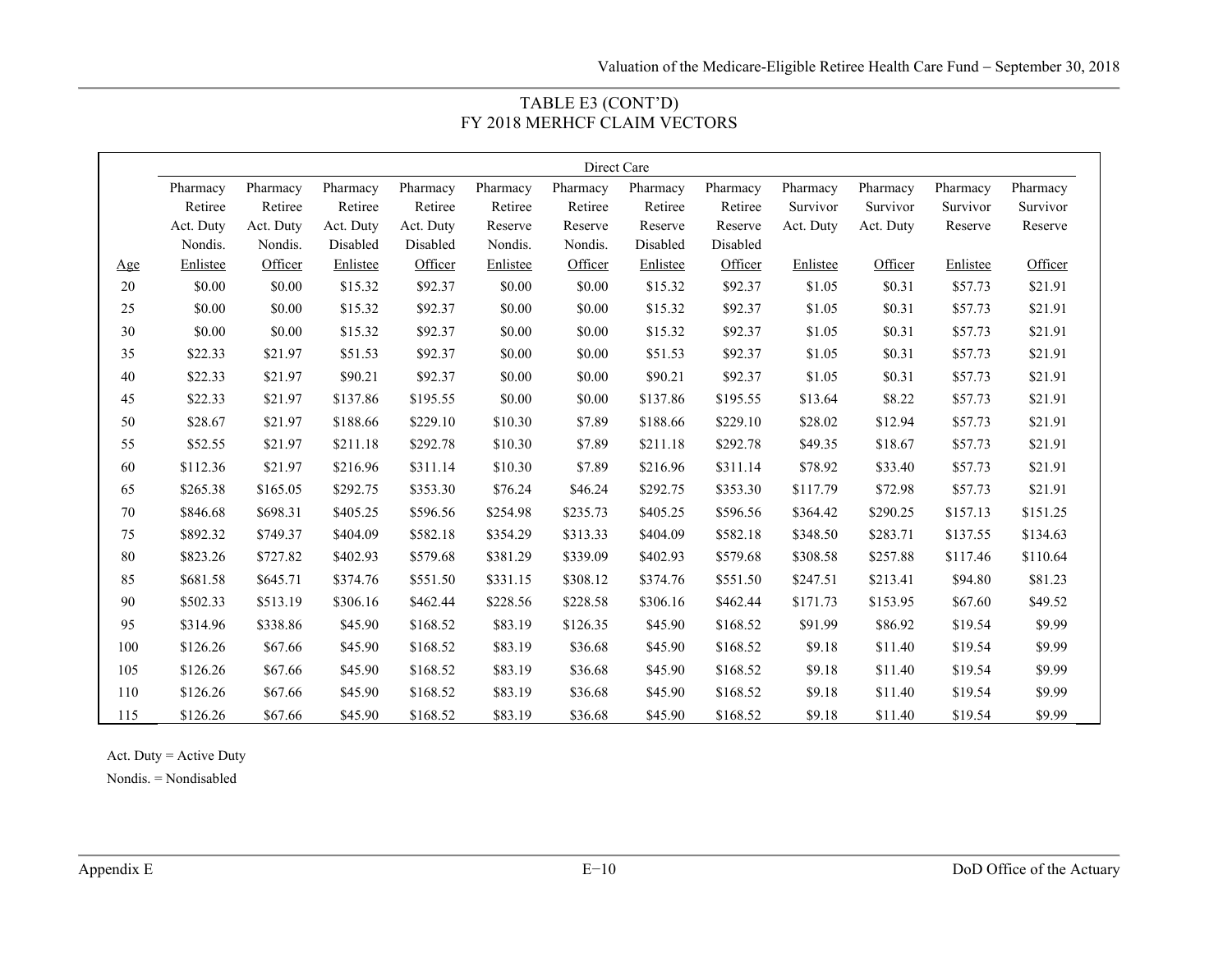| TABLE E3 (CONT'D)            |
|------------------------------|
| FY 2018 MERHCF CLAIM VECTORS |

|        | <b>Purchased Care</b> |            |           |            |           |            |           |            |           |           |           |           |
|--------|-----------------------|------------|-----------|------------|-----------|------------|-----------|------------|-----------|-----------|-----------|-----------|
|        | Inpatient             | Inpatient  | Inpatient | Inpatient  | Inpatient | Inpatient  | Inpatient | Inpatient  | Inpatient | Inpatient | Inpatient | Inpatient |
|        | Retiree               | Retiree    | Retiree   | Retiree    | Retiree   | Retiree    | Retiree   | Retiree    | Survivor  | Survivor  | Survivor  | Survivor  |
|        | Act. Duty             | Act. Duty  | Act. Duty | Act. Duty  | Reserve   | Reserve    | Reserve   | Reserve    | Act. Duty | Act. Duty | Reserve   | Reserve   |
|        | Nondis.               | Nondis.    | Disabled  | Disabled   | Nondis.   | Nondis.    | Disabled  | Disabled   |           |           |           |           |
| Age    | Enlistee              | Officer    | Enlistee  | Officer    | Enlistee  | Officer    | Enlistee  | Officer    | Enlistee  | Officer   | Enlistee  | Officer   |
| $20\,$ | \$0.00                | \$0.00     | \$43.66   | \$36.25    | \$0.00    | \$0.00     | \$43.66   | \$36.25    | \$17.20   | \$0.82    | \$86.87   | \$186.11  |
| 25     | \$0.00                | \$0.00     | \$43.66   | \$36.25    | \$0.00    | \$0.00     | \$43.66   | \$36.25    | \$17.20   | \$0.82    | \$86.87   | \$186.11  |
| 30     | \$0.00                | \$0.00     | \$43.66   | \$36.25    | \$0.00    | \$0.00     | \$43.66   | \$36.25    | \$17.20   | \$0.82    | \$86.87   | \$186.11  |
| 35     | \$6.01                | \$7.14     | \$31.03   | \$36.25    | \$0.00    | \$0.00     | \$31.03   | \$36.25    | \$17.20   | \$0.82    | \$86.87   | \$186.11  |
| 40     | \$6.01                | \$7.14     | \$35.02   | \$36.25    | \$0.00    | \$0.00     | \$35.02   | \$36.25    | \$17.20   | \$0.82    | \$86.87   | \$186.11  |
| 45     | \$6.01                | \$7.14     | \$50.13   | \$36.25    | \$0.00    | \$0.00     | \$50.13   | \$36.25    | \$34.02   | \$8.82    | \$86.87   | \$186.11  |
| 50     | \$10.61               | \$7.14     | \$78.01   | \$36.25    | \$27.48   | \$16.38    | \$78.01   | \$36.25    | \$46.15   | \$14.32   | \$86.87   | \$186.11  |
| 55     | \$23.44               | \$7.14     | \$120.50  | \$96.99    | \$27.48   | \$16.38    | \$120.50  | \$96.99    | \$65.25   | \$23.11   | \$86.87   | \$186.11  |
| 60     | \$52.03               | \$7.14     | \$179.55  | \$126.95   | \$27.48   | \$16.38    | \$179.55  | \$126.95   | \$96.51   | \$36.84   | \$86.87   | \$186.11  |
| 65     | \$114.78              | \$39.54    | \$257.25  | \$159.77   | \$60.94   | \$22.62    | \$257.25  | \$159.77   | \$147.48  | \$57.70   | \$86.87   | \$186.11  |
| 70     | \$414.41              | \$226.24   | \$433.53  | \$376.21   | \$286.75  | \$206.43   | \$433.53  | \$376.21   | \$343.84  | \$192.29  | \$293.82  | \$192.01  |
| 75     | \$640.71              | \$372.69   | \$580.87  | \$631.75   | \$474.42  | \$329.91   | \$580.87  | \$631.75   | \$453.99  | \$348.98  | \$403.12  | \$248.06  |
| 80     | \$824.53              | \$575.50   | \$709.82  | \$841.30   | \$671.91  | \$509.27   | \$709.82  | \$841.30   | \$579.13  | \$496.69  | \$505.22  | \$355.49  |
| 85     | \$978.62              | \$820.89   | \$808.29  | \$990.75   | \$852.15  | \$721.58   | \$808.29  | \$990.75   | \$709.28  | \$618.89  | \$583.41  | \$492.85  |
| 90     | \$1,117.84            | \$1,078.55 | \$850.08  | \$1,065.76 | \$976.62  | \$920.08   | \$850.08  | \$1,065.76 | \$783.15  | \$696.20  | \$615.86  | \$593.15  |
| 95     | \$1,164.69            | \$1,385.98 | \$850.08  | \$1,051.77 | \$944.85  | \$1,002.21 | \$850.08  | \$1,051.77 | \$732.52  | \$706.40  | \$472.46  | \$491.76  |
| 100    | \$1,164.69            | \$1,385.98 | \$850.08  | \$879.27   | \$944.85  | \$1,002.21 | \$850.08  | \$879.27   | \$389.96  | \$504.96  | \$472.46  | \$491.76  |
| 105    | \$1,164.69            | \$1,385.98 | \$850.08  | \$879.27   | \$944.85  | \$1,002.21 | \$850.08  | \$879.27   | \$389.96  | \$504.96  | \$472.46  | \$491.76  |
| 110    | \$1,164.69            | \$1,385.98 | \$850.08  | \$879.27   | \$944.85  | \$1,002.21 | \$850.08  | \$879.27   | \$389.96  | \$504.96  | \$472.46  | \$491.76  |
| 115    | \$1,164.69            | \$1,385.98 | \$850.08  | \$879.27   | \$944.85  | \$1,002.21 | \$850.08  | \$879.27   | \$389.96  | \$504.96  | \$472.46  | \$491.76  |

Act. Duty = Active Duty

Nondis. = Nondisabled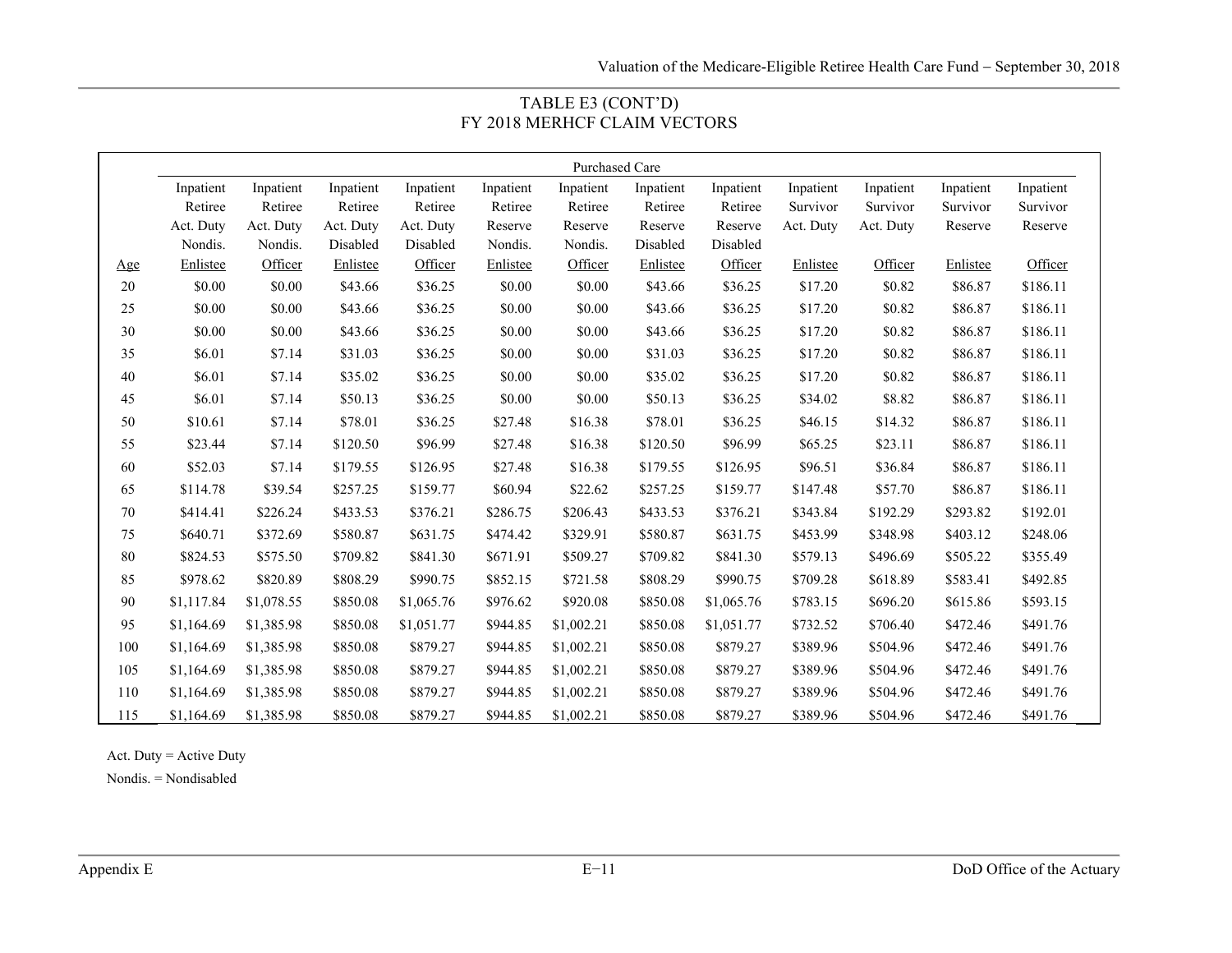### TABLE E3 (CONT'D) FY 2018 MERHCF CLAIM VECTORS

|     | Purchased Care |            |            |            |            |            |            |            |            |            |            |            |
|-----|----------------|------------|------------|------------|------------|------------|------------|------------|------------|------------|------------|------------|
|     | Outpatient     | Outpatient | Outpatient | Outpatient | Outpatient | Outpatient | Outpatient | Outpatient | Outpatient | Outpatient | Outpatient | Outpatient |
|     | Retiree        | Retiree    | Retiree    | Retiree    | Retiree    | Retiree    | Retiree    | Retiree    | Survivor   | Survivor   | Survivor   | Survivor   |
|     | Act. Duty      | Act. Duty  | Act. Duty  | Act. Duty  | Reserve    | Reserve    | Reserve    | Reserve    | Act. Duty  | Act. Duty  | Reserve    | Reserve    |
|     | Nondis.        | Nondis.    | Disabled   | Disabled   | Nondis.    | Nondis.    | Disabled   | Disabled   |            |            |            |            |
| Age | Enlistee       | Officer    | Enlistee   | Officer    | Enlistee   | Officer    | Enlistee   | Officer    | Enlistee   | Officer    | Enlistee   | Officer    |
| 20  | \$0.00         | \$0.00     | \$67.08    | \$281.93   | \$0.00     | \$0.00     | \$67.08    | \$281.93   | \$8.06     | \$16.82    | \$299.73   | \$157.54   |
| 25  | \$0.00         | \$0.00     | \$67.08    | \$281.93   | \$0.00     | \$0.00     | \$67.08    | \$281.93   | \$8.06     | \$16.82    | \$299.73   | \$157.54   |
| 30  | \$0.00         | \$0.00     | \$67.08    | \$281.93   | \$0.00     | \$0.00     | \$67.08    | \$281.93   | \$8.06     | \$16.82    | \$299.73   | \$157.54   |
| 35  | \$43.52        | \$49.36    | \$181.66   | \$281.93   | \$0.00     | \$0.00     | \$181.66   | \$281.93   | \$8.06     | \$16.82    | \$299.73   | \$157.54   |
| 40  | \$43.52        | \$49.36    | \$267.72   | \$281.93   | \$0.00     | \$0.00     | \$267.72   | \$281.93   | \$8.06     | \$16.82    | \$299.73   | \$157.54   |
| 45  | \$43.52        | \$49.36    | \$357.90   | \$281.93   | \$0.00     | \$0.00     | \$357.90   | \$281.93   | \$102.76   | \$229.39   | \$299.73   | \$157.54   |
| 50  | \$79.77        | \$49.36    | \$448.31   | \$281.93   | \$98.74    | \$41.81    | \$448.31   | \$281.93   | \$182.04   | \$229.39   | \$299.73   | \$157.54   |
| 55  | \$140.78       | \$49.36    | \$534.07   | \$586.93   | \$98.74    | \$41.81    | \$534.07   | \$586.93   | \$265.10   | \$229.39   | \$299.73   | \$157.54   |
| 60  | \$251.57       | \$49.36    | \$609.23   | \$714.58   | \$98.74    | \$41.81    | \$609.23   | \$714.58   | \$330.22   | \$229.39   | \$299.73   | \$157.54   |
| 65  | \$402.14       | \$275.16   | \$666.66   | \$825.04   | \$298.91   | \$240.10   | \$666.66   | \$825.04   | \$344.33   | \$229.39   | \$299.73   | \$157.54   |
| 70  | \$1,793.20     | \$1,708.87 | \$1,470.33 | \$1,838.05 | \$1,466.87 | \$1,462.04 | \$1,470.33 | \$1,838.05 | \$1,160.74 | \$1,130.15 | \$1,067.00 | \$1,111.44 |
| 75  | \$2,310.96     | \$2,335.58 | \$1,855.77 | \$2,365.68 | \$1,919.68 | \$1,958.38 | \$1,855.77 | \$2,365.68 | \$1,283.50 | \$1,300.84 | \$1,140.69 | \$1,226.48 |
| 80  | \$2,469.57     | \$2,662.43 | \$2,020.72 | \$2,668.64 | \$2,147.12 | \$2,266.74 | \$2,020.72 | \$2,668.64 | \$1,279.98 | \$1,326.67 | \$1,145.08 | \$1,205.57 |
| 85  | \$2,357.15     | \$2,706.27 | \$1,971.42 | \$2,718.42 | \$2,098.96 | \$2,355.71 | \$1,971.42 | \$2,718.42 | \$1,195.29 | \$1,290.30 | \$1,070.67 | \$1,137.04 |
| 90  | \$2,054.12     | \$2,507.98 | \$1,712.95 | \$2,482.81 | \$1,752.20 | \$2,175.63 | \$1,712.95 | \$2,482.81 | \$1,037.11 | \$1,187.58 | \$906.83   | \$1,016.56 |
| 95  | \$1,634.82     | \$2,135.95 | \$1,378.43 | \$1,925.87 | \$1,174.11 | \$1,779.34 | \$1,378.43 | \$1,925.87 | \$805.39   | \$977.73   | \$498.45   | \$645.15   |
| 100 | \$948.42       | \$1,556.93 | \$1,378.43 | \$1,404.69 | \$1,174.11 | \$1,251.60 | \$1,378.43 | \$1,404.69 | \$364.91   | \$453.02   | \$498.45   | \$645.15   |
| 105 | \$948.42       | \$1,556.93 | \$1,378.43 | \$1,404.69 | \$1,174.11 | \$1,251.60 | \$1,378.43 | \$1,404.69 | \$364.91   | \$453.02   | \$498.45   | \$645.15   |
| 110 | \$948.42       | \$1,556.93 | \$1,378.43 | \$1,404.69 | \$1,174.11 | \$1,251.60 | \$1,378.43 | \$1,404.69 | \$364.91   | \$453.02   | \$498.45   | \$645.15   |
| 115 | \$948.42       | \$1,556.93 | \$1,378.43 | \$1,404.69 | \$1,174.11 | \$1,251.60 | \$1,378.43 | \$1,404.69 | \$364.91   | \$453.02   | \$498.45   | \$645.15   |

Act. Duty = Active Duty

Nondis. = Nondisabled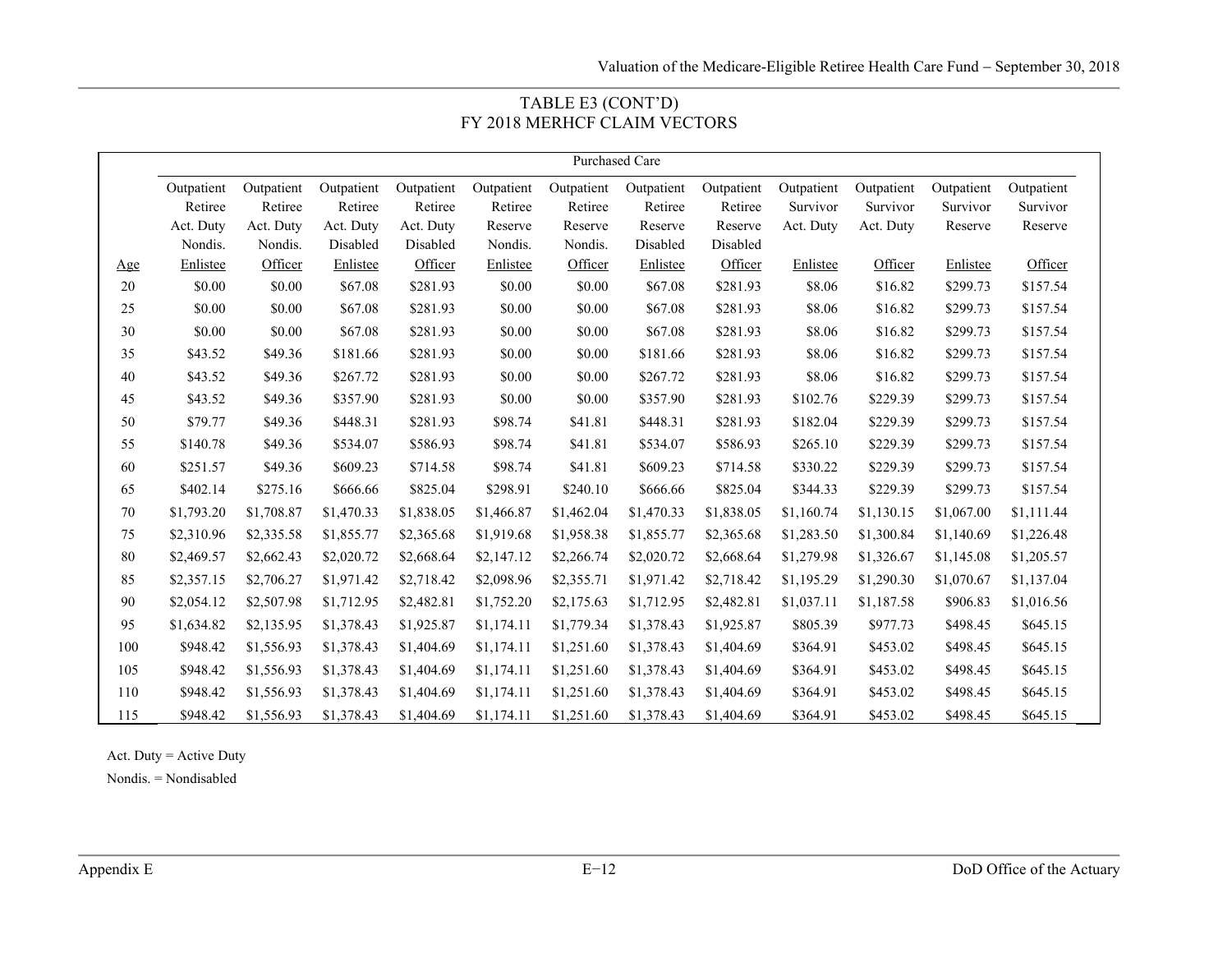### TABLE E3 (CONT'D) FY 2018 MERHCF CLAIM VECTORS

|     |            |            |            |            |            | Purchased Care |            |            |            |            |            |            |
|-----|------------|------------|------------|------------|------------|----------------|------------|------------|------------|------------|------------|------------|
|     | Pharmacy   | Pharmacy   | Pharmacy   | Pharmacy   | Pharmacy   | Pharmacy       | Pharmacy   | Pharmacy   | Pharmacy   | Pharmacy   | Pharmacy   | Pharmacy   |
|     | Retiree    | Retiree    | Retiree    | Retiree    | Retiree    | Retiree        | Retiree    | Retiree    | Survivor   | Survivor   | Survivor   | Survivor   |
|     | Act. Duty  | Act. Duty  | Act. Duty  | Act. Duty  | Reserve    | Reserve        | Reserve    | Reserve    | Act. Duty  | Act. Duty  | Reserve    | Reserve    |
|     | Nondis.    | Nondis.    | Disabled   | Disabled   | Nondis.    | Nondis.        | Disabled   | Disabled   |            |            |            |            |
| Age | Enlistee   | Officer    | Enlistee   | Officer    | Enlistee   | Officer        | Enlistee   | Officer    | Enlistee   | Officer    | Enlistee   | Officer    |
| 20  | \$0.00     | \$0.00     | \$78.86    | \$391.70   | \$0.00     | \$0.00         | \$78.86    | \$391.70   | \$23.08    | \$9.05     | \$494.95   | \$353.42   |
| 25  | \$0.00     | \$0.00     | \$78.86    | \$391.70   | \$0.00     | \$0.00         | \$78.86    | \$391.70   | \$23.08    | \$9.05     | \$494.95   | \$353.42   |
| 30  | \$0.00     | \$0.00     | \$78.86    | \$391.70   | \$0.00     | \$0.00         | \$78.86    | \$391.70   | \$23.08    | \$9.05     | \$494.95   | \$353.42   |
| 35  | \$59.67    | \$97.47    | \$209.53   | \$391.70   | \$0.00     | \$0.00         | \$209.53   | \$391.70   | \$23.08    | \$9.05     | \$494.95   | \$353.42   |
| 40  | \$59.67    | \$97.47    | \$344.79   | \$391.70   | \$0.00     | \$0.00         | \$344.79   | \$391.70   | \$23.08    | \$9.05     | \$494.95   | \$353.42   |
| 45  | \$59.67    | \$97.47    | \$512.59   | \$391.70   | \$0.00     | \$0.00         | \$512.59   | \$391.70   | \$174.85   | \$91.24    | \$494.95   | \$353.42   |
| 50  | \$125.86   | \$97.47    | \$698.68   | \$391.70   | \$95.71    | \$51.18        | \$698.68   | \$391.70   | \$271.53   | \$205.82   | \$494.95   | \$353.42   |
| 55  | \$219.00   | \$97.47    | \$876.82   | \$1,186.87 | \$95.71    | \$51.18        | \$876.82   | \$1,186.87 | \$370.06   | \$315.86   | \$494.95   | \$353.42   |
| 60  | \$369.37   | \$97.47    | \$1,006.10 | \$1,478.29 | \$95.71    | \$51.18        | \$1,006.10 | \$1,478.29 | \$460.94   | \$379.43   | \$494.95   | \$353.42   |
| 65  | \$537.55   | \$419.35   | \$1,028.26 | \$1,605.27 | \$485.11   | \$316.98       | \$1,028.26 | \$1,605.27 | \$531.94   | \$378.72   | \$494.95   | \$353.42   |
| 70  | \$2,310.85 | \$2,381.89 | \$2,006.12 | \$3,025.15 | \$2,051.45 | \$2,258.59     | \$2,006.12 | \$3,025.15 | \$1,576.85 | \$1,717.44 | \$1,601.16 | \$1,863.24 |
| 75  | \$2,903.75 | \$3,129.67 | \$2,479.22 | \$3,347.91 | \$2,564.19 | \$2,987.43     | \$2,479.22 | \$3,347.91 | \$1,667.38 | \$1,917.17 | \$1,649.55 | \$1,831.51 |
| 80  | \$2,984.95 | \$3,573.20 | \$2,555.15 | \$3,503.00 | \$2,684.35 | \$3,208.51     | \$2,555.15 | \$3,503.00 | \$1,626.02 | \$1,951.05 | \$1,602.67 | \$1,723.15 |
| 85  | \$2,662.53 | \$3,447.07 | \$2,253.89 | \$3,423.40 | \$2,456.85 | \$3,021.12     | \$2,253.89 | \$3,423.40 | \$1,460.98 | \$1,806.77 | \$1,447.07 | \$1,535.35 |
| 90  | \$2,078.97 | \$2,804.19 | \$1,665.73 | \$3,000.80 | \$1,975.36 | \$2,533.73     | \$1,665.73 | \$3,000.80 | \$1,179.39 | \$1,495.73 | \$1,167.70 | \$1,269.59 |
| 95  | \$1,413.86 | \$2,017.19 | \$1,031.82 | \$2,032.63 | \$1,186.62 | \$1,863.53     | \$1,031.82 | \$2,032.63 | \$787.54   | \$1,058.63 | \$510.67   | \$932.42   |
| 100 | \$738.98   | \$1,512.58 | \$1,031.82 | \$2,032.63 | \$1,186.62 | \$997.22       | \$1,031.82 | \$2,032.63 | \$111.27   | \$361.42   | \$510.67   | \$330.91   |
| 105 | \$738.98   | \$1,512.58 | \$1,031.82 | \$2,032.63 | \$1,186.62 | \$997.22       | \$1,031.82 | \$2,032.63 | \$111.27   | \$361.42   | \$510.67   | \$330.91   |
| 110 | \$738.98   | \$1,512.58 | \$1,031.82 | \$2,032.63 | \$1,186.62 | \$997.22       | \$1,031.82 | \$2,032.63 | \$111.27   | \$361.42   | \$510.67   | \$330.91   |
| 115 | \$738.98   | \$1,512.58 | \$1,031.82 | \$2,032.63 | \$1,186.62 | \$997.22       | \$1,031.82 | \$2,032.63 | \$111.27   | \$361.42   | \$510.67   | \$330.91   |

Act. Duty = Active Duty

Nondis. = Nondisabled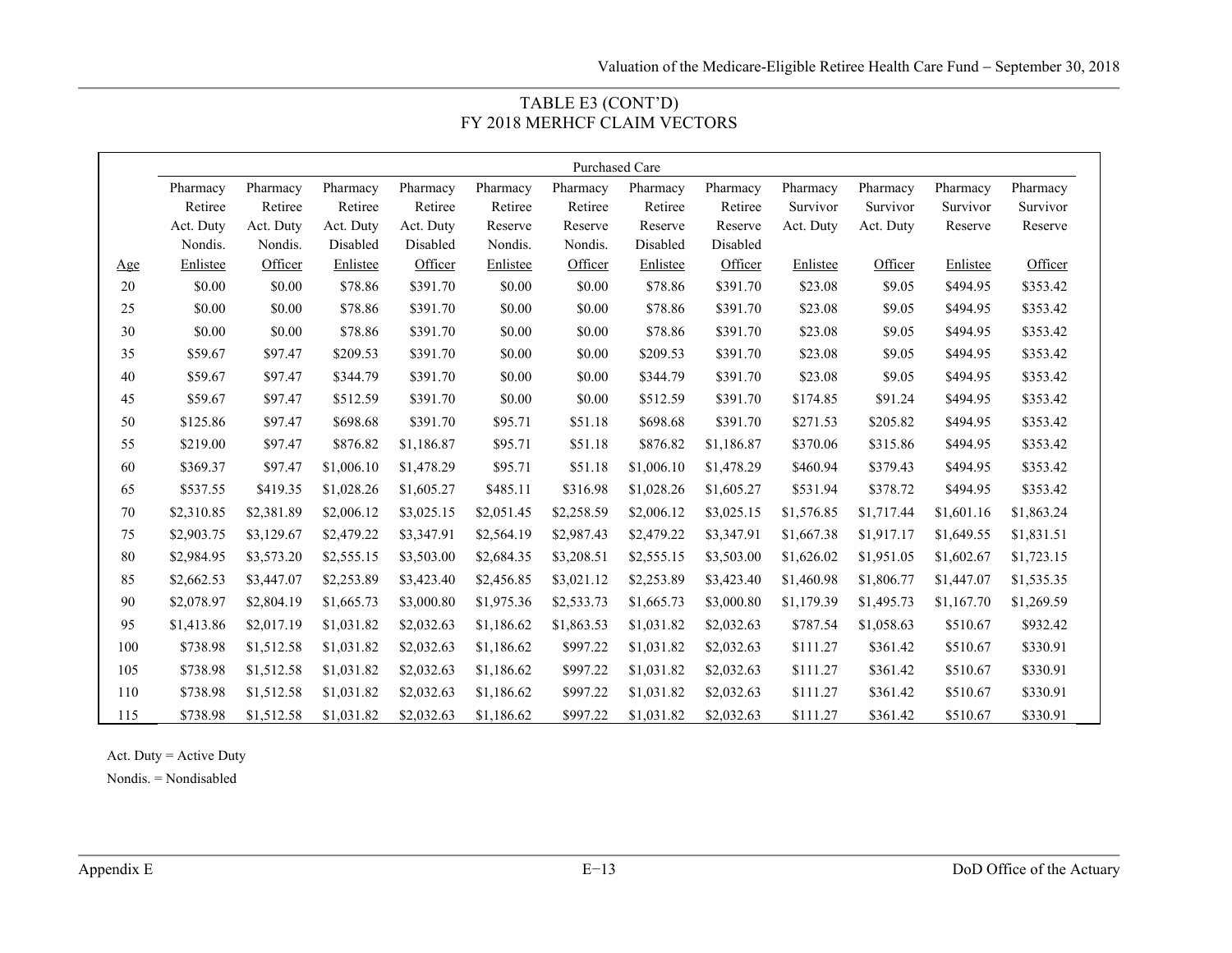| TABLE E3 (CONT'D)            |
|------------------------------|
| FY 2018 MERHCF CLAIM VECTORS |

|     | Purchased Care |              |              |              |              |              |              |              |              |              |              |              |
|-----|----------------|--------------|--------------|--------------|--------------|--------------|--------------|--------------|--------------|--------------|--------------|--------------|
|     | <b>USFHP</b>   | <b>USFHP</b> | <b>USFHP</b> | <b>USFHP</b> | <b>USFHP</b> | <b>USFHP</b> | <b>USFHP</b> | <b>USFHP</b> | <b>USFHP</b> | <b>USFHP</b> | <b>USFHP</b> | <b>USFHP</b> |
|     | Retiree        | Retiree      | Retiree      | Retiree      | Retiree      | Retiree      | Retiree      | Retiree      | Survivor     | Survivor     | Survivor     | Survivor     |
|     | Act. Duty      | Act. Duty    | Act. Duty    | Act. Duty    | Reserve      | Reserve      | Reserve      | Reserve      | Act. Duty    | Act. Duty    | Reserve      | Reserve      |
|     | Nondis.        | Nondis.      | Disabled     | Disabled     | Nondis.      | Nondis.      | Disabled     | Disabled     |              |              |              |              |
| Age | Enlistee       | Officer      | Enlistee     | Officer      | Enlistee     | Officer      | Enlistee     | Officer      | Enlistee     | Officer      | Enlistee     | Officer      |
| 20  | \$0.00         | \$0.00       | \$39.60      | \$34.32      | \$0.00       | \$0.00       | \$39.60      | \$34.32      | \$13.85      | \$14.68      | \$22.02      | \$20.20      |
| 25  | \$0.00         | \$0.00       | \$39.60      | \$34.32      | \$0.00       | \$0.00       | \$39.60      | \$34.32      | \$13.85      | \$14.68      | \$22.02      | \$20.20      |
| 30  | \$0.00         | \$0.00       | \$39.60      | \$34.32      | \$0.00       | \$0.00       | \$39.60      | \$34.32      | \$13.85      | \$14.68      | \$22.02      | \$20.20      |
| 35  | \$3.05         | \$1.78       | \$39.60      | \$34.32      | \$0.00       | \$0.00       | \$39.60      | \$34.32      | \$13.85      | \$14.68      | \$22.02      | \$20.20      |
| 40  | \$3.05         | \$1.78       | \$39.60      | \$34.32      | \$0.00       | \$0.00       | \$39.60      | \$34.32      | \$13.85      | \$14.68      | \$22.02      | \$20.20      |
| 45  | \$3.05         | \$1.78       | \$39.60      | \$34.32      | \$0.00       | \$0.00       | \$39.60      | \$34.32      | \$13.85      | \$14.68      | \$22.02      | \$20.20      |
| 50  | \$3.05         | \$1.78       | \$39.60      | \$34.32      | \$25.03      | \$16.07      | \$39.60      | \$34.32      | \$13.85      | \$14.68      | \$22.02      | \$20.20      |
| 55  | \$3.05         | \$1.78       | \$39.60      | \$34.32      | \$25.03      | \$16.07      | \$39.60      | \$34.32      | \$13.85      | \$14.68      | \$22.02      | \$20.20      |
| 60  | \$20.27        | \$1.78       | \$39.60      | \$34.32      | \$25.03      | \$16.07      | \$39.60      | \$34.32      | \$13.85      | \$14.68      | \$22.02      | \$20.20      |
| 65  | \$61.77        | \$50.26      | \$39.89      | \$34.32      | \$25.03      | \$16.07      | \$39.89      | \$34.32      | \$41.56      | \$14.68      | \$22.02      | \$20.20      |
| 70  | \$381.96       | \$396.41     | \$372.93     | \$463.64     | \$371.40     | \$372.78     | \$372.93     | \$463.64     | \$242.85     | \$257.76     | \$320.60     | \$352.57     |
| 75  | \$499.54       | \$513.12     | \$541.57     | \$463.64     | \$484.85     | \$500.02     | \$541.57     | \$463.64     | \$295.17     | \$300.60     | \$320.60     | \$352.57     |
| 80  | \$585.64       | \$601.87     | \$541.57     | \$463.64     | \$567.59     | \$617.62     | \$541.57     | \$463.64     | \$344.28     | \$343.55     | \$320.60     | \$352.57     |
| 85  | \$643.36       | \$677.52     | \$541.57     | \$463.64     | \$596.89     | \$617.62     | \$541.57     | \$463.64     | \$384.55     | \$386.55     | \$320.60     | \$352.57     |
| 90  | \$622.34       | \$641.80     | \$541.57     | \$463.64     | \$596.89     | \$617.62     | \$541.57     | \$463.64     | \$406.43     | \$404.10     | \$320.60     | \$352.57     |
| 95  | \$622.34       | \$641.80     | \$541.57     | \$463.64     | \$596.89     | \$617.62     | \$541.57     | \$463.64     | \$406.43     | \$404.10     | \$320.60     | \$352.57     |
| 100 | \$622.34       | \$641.80     | \$541.57     | \$463.64     | \$596.89     | \$617.62     | \$541.57     | \$463.64     | \$406.43     | \$404.10     | \$320.60     | \$352.57     |
| 105 | \$622.34       | \$641.80     | \$541.57     | \$463.64     | \$596.89     | \$617.62     | \$541.57     | \$463.64     | \$406.43     | \$404.10     | \$320.60     | \$352.57     |
| 110 | \$622.34       | \$641.80     | \$541.57     | \$463.64     | \$596.89     | \$617.62     | \$541.57     | \$463.64     | \$406.43     | \$404.10     | \$320.60     | \$352.57     |
| 115 | \$622.34       | \$641.80     | \$541.57     | \$463.64     | \$596.89     | \$617.62     | \$541.57     | \$463.64     | \$406.43     | \$404.10     | \$320.60     | \$352.57     |

Act. Duty = Active Duty

Nondis. = Nondisabled

Since the USFHP CVs are developed by dividing aggregate USFHP costs by the total number of retired (or survivor) sponsors, and only approximately 2% of retirees enroll in USFHP, the CVs are not a fair representation of USFHP global rates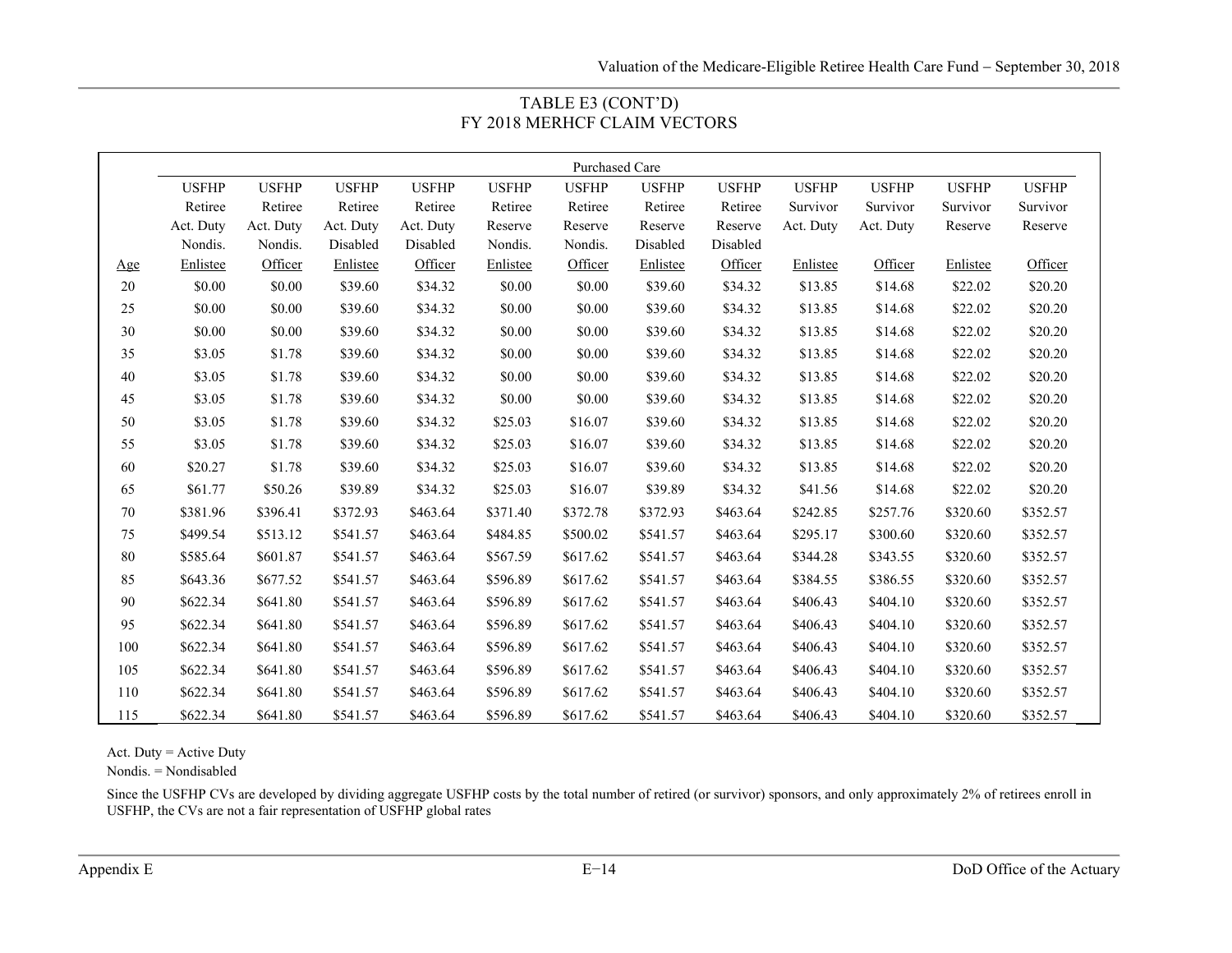# APPENDIX F

# PLAN PARTICIPATION RATES

#### Page **Page**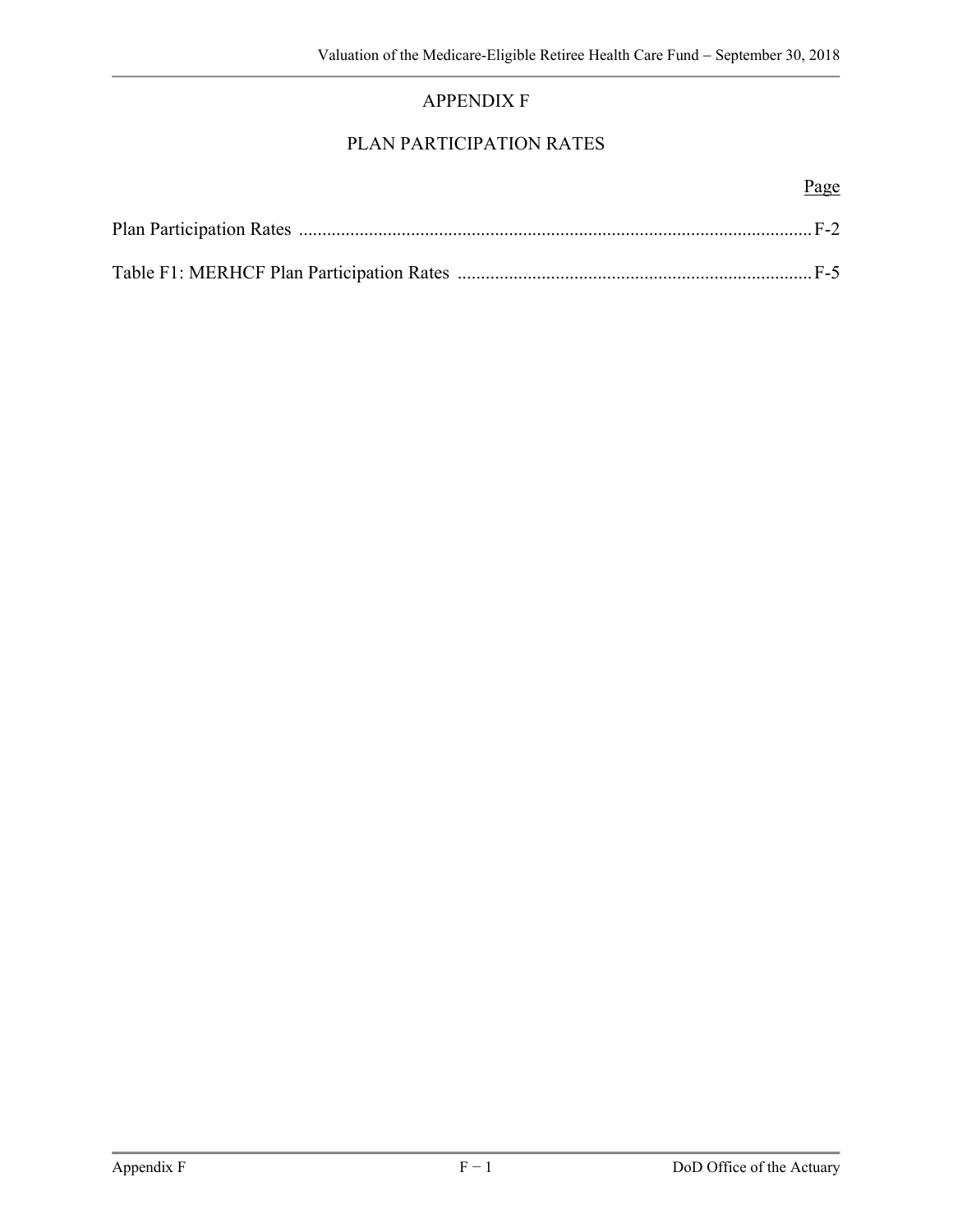### PLAN PARTICIPATION RATES

Normally, medical plan management and administration includes an annual plan election to enroll members in coverage. Annual enrollments serve many purposes, including updating member eligibility and key demographic information (including dependents), determining enrollment for billing purposes, and communicating important plan information to members. When TRICARE for Life (TFL) was introduced without a contribution requirement, military retirees were supplied with educational communications and an invitation to use the plan. Participation was voluntary and there was no need to enroll in the plan. To date, there has been no enrollment in TFL. Only retirees who participate in TRICARE Prime or USFHP must enroll. However, once a retiree or survivor turns age 65 and becomes eligible for Medicare, TRICARE Prime is no longer available, and only a small, grandfathered enrolled group is eligible to sign up for USFHP after reaching age 65 (about 2%). Therefore, the bulk of Medicare-eligible retirees and survivors are given free coverage in TFL, and it is up to the retiree and survivors to update their information in the Defense Eligibility and Enrollment System.

Analysis of per capita claims and utilization within both the Direct Care (DC) and Purchased Care (PC) environments indicates that TFL's current utilization levels generally fall below expected utilization levels for similar populations. One reason for the lower utilization is other health insurance (OHI). Without an annual enrollment, retirees don't have an opportunity to either elect or opt out of TFL. It's possible that some retirees prefer health insurance from another former employer or from a spouse's former employer.

In the case of TFL, the denominator of a per capita cost is the eligible population, not the enrolled population. As more claims are filed with TFL from members with other health plans, the per capita cost increases even if the population doesn't change and even if the new users of TFL are healthier and incur lower average costs.

There is a common belief within DoD Health Affairs, OACT, and the MERHCF Board that eligible retirees will migrate away from their other coverage and use the TRICARE and TFL programs more exclusively over time. This belief is based on the following:

- Reduction in alternative, viable sources of medical coverage (employers restricting or terminating eligibility and/or subsidy)
- Military retirees will learn of the TRICARE and TFL programs' great value
- Over time, military families will "grow up" with a greater awareness of the significance TRICARE and TFL play in financial well-being during retirement (similar to an awareness of Medicare)
- Annual surveys of military personnel and retirees have shown a decline in both the percentage of military retirees who are offered OHI and the percentage of those military retirees offered OHI who elect OHI coverage.

At the same time, analysis of DC plan utilization indicates a general decline in use of Military Treatment Facilities (MTFs) among beneficiaries eligible for TFL. Medicare-eligible retirees are using MTF services less, likely since they are seen at MTFs on a space available basis, and the majority of them don't live near an MTF. One of the reasons recent DC medical trends have increased is the increased cost allocation to retirees at the same time as flat or decreasing utilization experience. The decline in DC utilization can also help explain the higher utilization trends in PC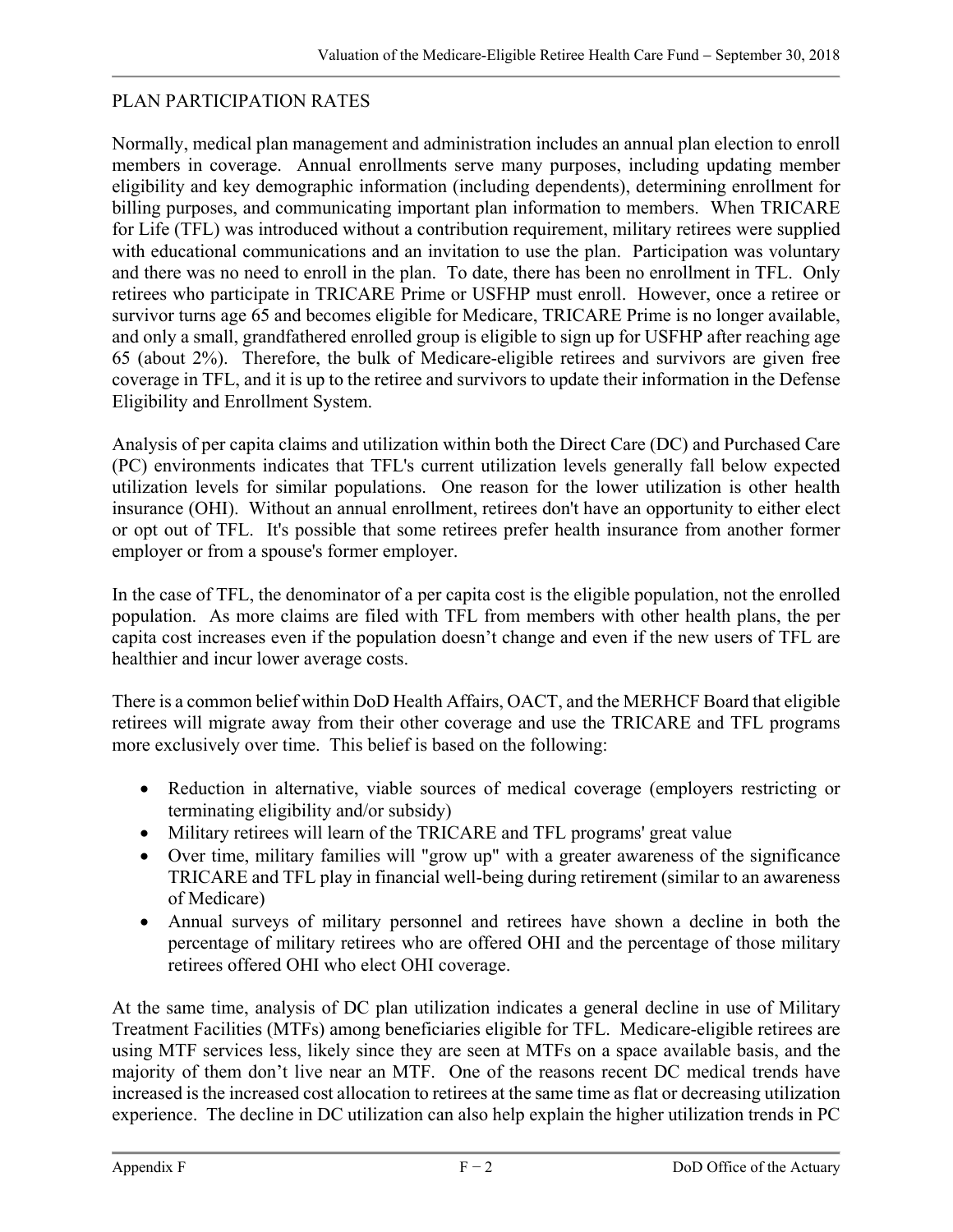(due to a change in venue). OACT reflects this decline in DC usage in order to avoid an overstatement of plan cost. Similarly, OACT reflects the shift to PC appropriately.

Participation rates were created to account for the annual change in plan usage as retirees drop their other coverage in favor of TFL (external participation effects) and as retirees change their relative utilization of services within the plan (internal participation effects, or the shift out of direct care services and into purchased care services). Separate plan participation rates are applied through 2021 to recognize an assumed slow but steady shift in availability of alternate coverage and retiree preferences. Since the enrollment in USFHP has been fairly stable over the past several years, and retirees enrolling in USFHP agree to receive almost all their health care services through USFHP, plan participation rates are not applied to USFHP costs.

OACT did not incorporate the impact of these events into the medical trend rates so that the MERHCF trend rates would remain comparable to other industry medical trends.

### Development of Participation Rates

Combined participation rates (PC and DC) were determined after analyzing two data sources:

- TRICARE user rate and utilization data
	- o Percent of members who file a claim (separate for IP, OP, Rx)
	- o Average utilization of services (separate for IP, OP, Rx)
- Tabulated survey responses contained in DHA's annual survey data. The survey included questions related to OHI.

These combined participation rates were graded to ultimate assumed participation rates over 15 years, beginning with the September 30, 2006, valuation (previously, participation rates were used over a shorter time horizon). The MERHCF Board decided to reduce the select period of the participation rates so that the participation rates disappear after 15 years (in FY 2021).

OACT set ultimate plan participation at 90% for the eligible MERHCF population (combined DC and PC), which means there is an expectation that 10% of the Medicare-eligible retirees will continue to retain OHI in the long run. This assumption is based on the fact that there are few opportunities to obtain free or low-cost Medicare supplement coverage besides TFL, but that there will always be some members who prefer to buy other coverage to help defray the out-of-pocket costs of TFL (up to \$3,000 per year).

The initial total participation rates were developed by adding together two components:

- Full participation, measured as one minus the assumed percentage of retirees with OHI
- Partial participation by the retirees who have OHI, measured by estimating the adjusted plan value of TFL after the OHI pays first

Next, the overall participation rates were normalized so that the ultimate participation rate is 100%. Therefore, in determining the starting rates of plan participation for DC and PC, initial DC participation is greater than 100% (since it is declining), and initial PC participation rate is less than 100% (since it is increasing).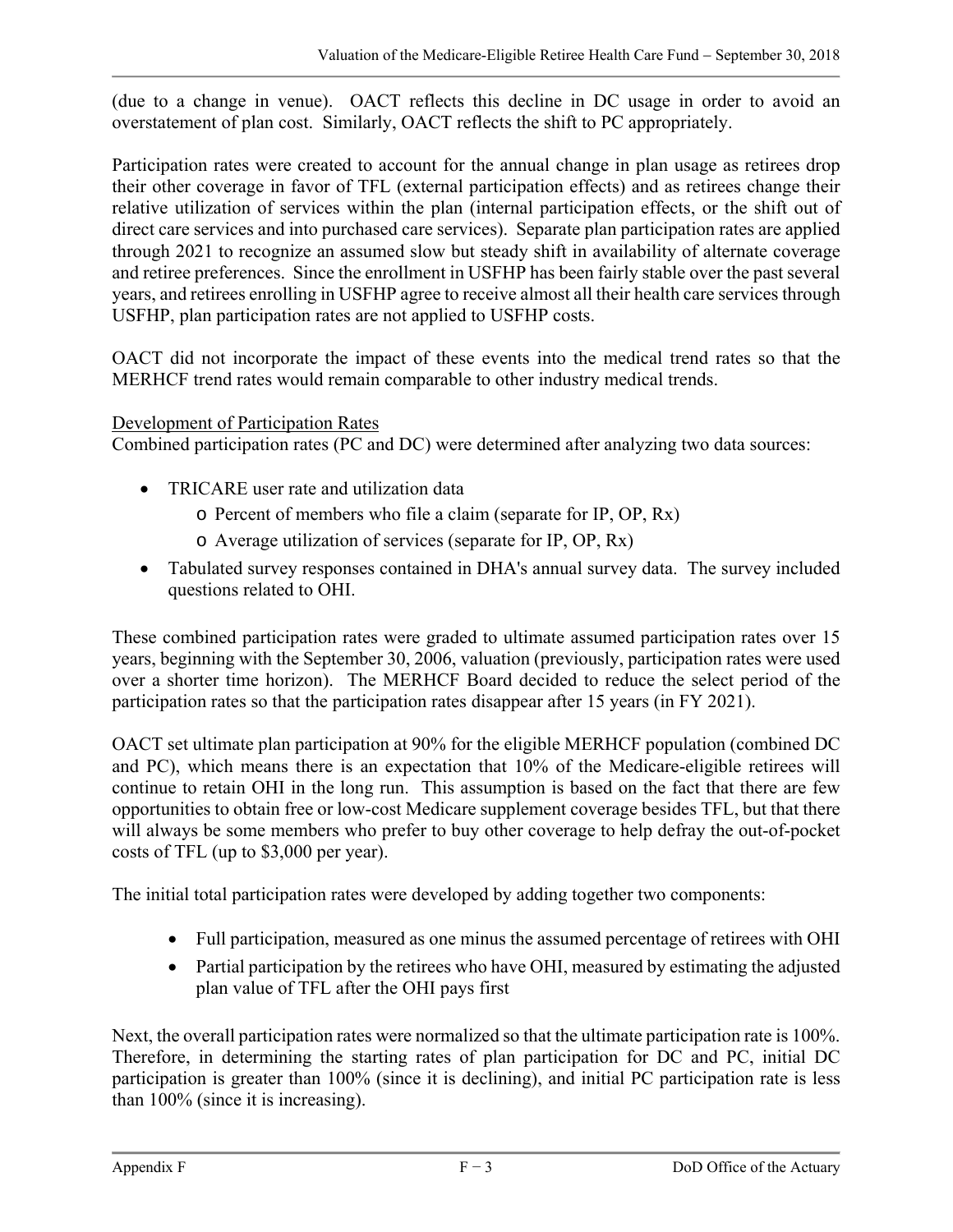For each benefit component (IP, OP, Rx), PC participation rates were derived from the following formula that sets PC per capita claims costs at the ultimate participation level equal to Total per capita claims cost at the ultimate participation level minus DC per capita claims cost at the ultimate participation level:

$$
PC$ / PCP = (T$ / TP) - (DC$ / DCP)
$$

Where:

- PC\$ = Purchased Care per capita claims cost (including costs absorbed by Medicare)
- PCP = initial Purchased Care participation rate (the variable to solve for)
- $TS = total$  (Purchased + Direct Care) per capita claims cost (including costs absorbed by Medicare)

 $TP = total$  (Purchased + Direct Care) initial participation rate

DC\$ = Direct Care per capita claims cost

DCP = initial Direct Care participation rate

## Application of Participation Rates

The claim vectors are adjusted by dividing the average cost in each PC and DC CV by the valuation year's participation rate for the respective benefit (IP, OP, Rx). This adjustment converts current costs to what they would be at ultimate participation levels. For each year prior to 2021, the PC cash flow generated by the valuation model is also adjusted to back out the difference between full participation levels and the assumed level of plan participation in each year. The cash flow adjustment for each year prior to 2021 is achieved by multiplying by:

 $P(n, x, y)$ 

Where:

 $P(n, x, y)$  = participation rate in year n for benefit x and place of service y  $n =$  future year between valuation year and 2021  $x = IP$ , OP, or Rx  $y = DC$  or PC

Ultimate participation rates are not applied to USFHP CVs. Members must enroll in USFHP, and the global rates that apply to USFHP are based on full participation. USFHP is a designated provider plan that is designed to encourage members to receive all their care from this plan.

In August 2019, the Board approved removing the remaining three years of participation rates (FY 2018 to FY2020) for use in the valuation as of September 30, 2018 (i.e., participation rates set to 100%). This decision was based on an OACT study that showed MERHCF medical trends to be more consistent with the industry medical trends. Therefore, the application of participation rates (in addition to the medical trend rates) is no longer needed.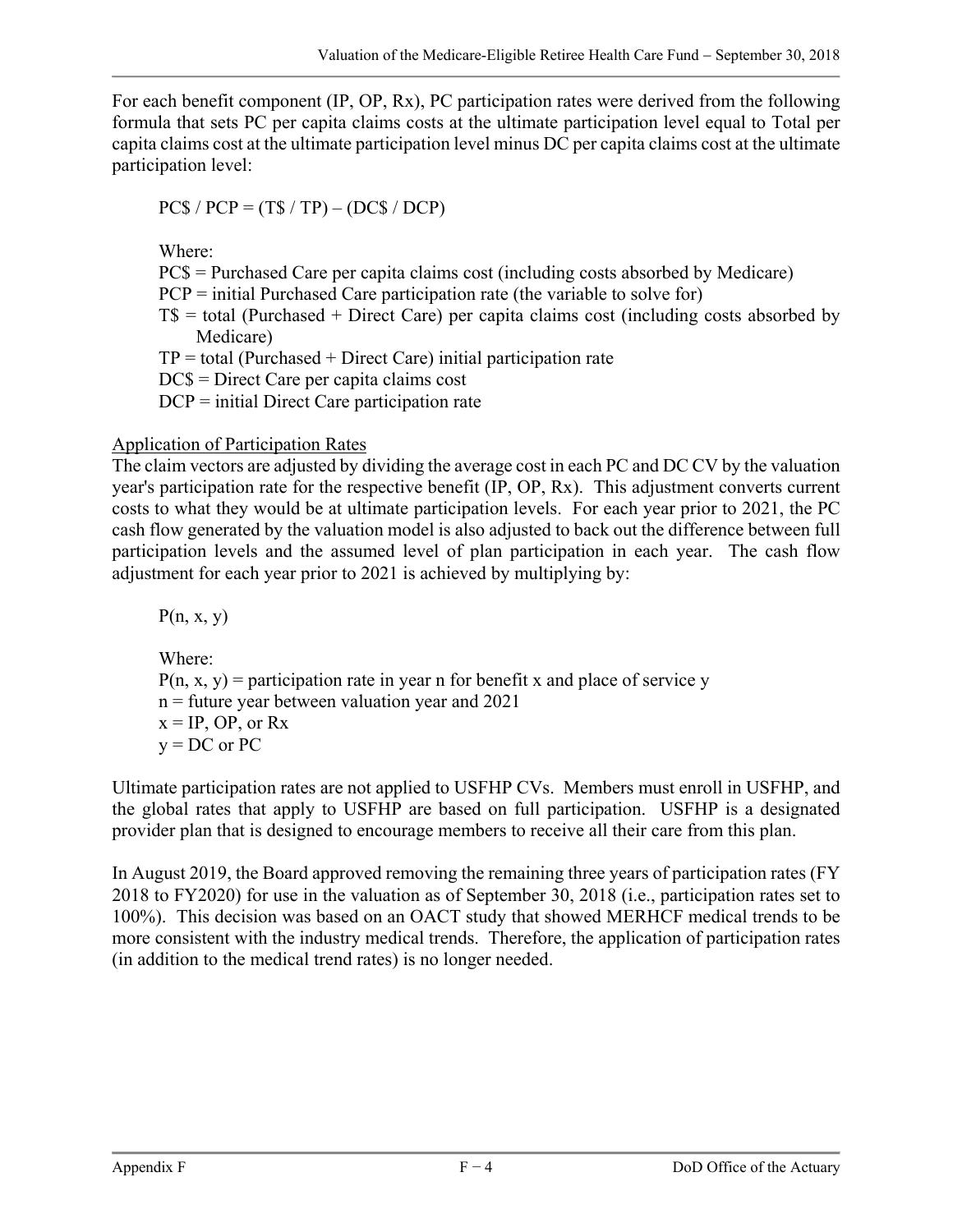| Fiscal |           | DC        |           |           | PC        |           |
|--------|-----------|-----------|-----------|-----------|-----------|-----------|
| Year   | IP        | <b>OP</b> | RX.       | IP        | <b>OP</b> | RX.       |
| 2017   | $102.0\%$ | $102.0\%$ | 101.0%    | 98.8%     | 98.8%     | 98.7%     |
| 2018   | 100.0%    | $100.0\%$ | $100.0\%$ | $100.0\%$ | $100.0\%$ | 100.0%    |
| 2019   | $100.0\%$ | $100.0\%$ | 100.0%    | 100.0%    | $100.0\%$ | $100.0\%$ |
| 2020   | 100.0%    | $100.0\%$ | 100.0%    | $100.0\%$ | $100.0\%$ | 100.0%    |
| 2021   | 100.0%    | $100.0\%$ | $100.0\%$ | $100.0\%$ | $100.0\%$ | $100.0\%$ |
| 2022   | $100.0\%$ | $100.0\%$ | $100.0\%$ | $100.0\%$ | $100.0\%$ | $100.0\%$ |
|        |           |           |           |           |           |           |

# TABLE F1 MERHCF PLAN PARTICIPATION RATES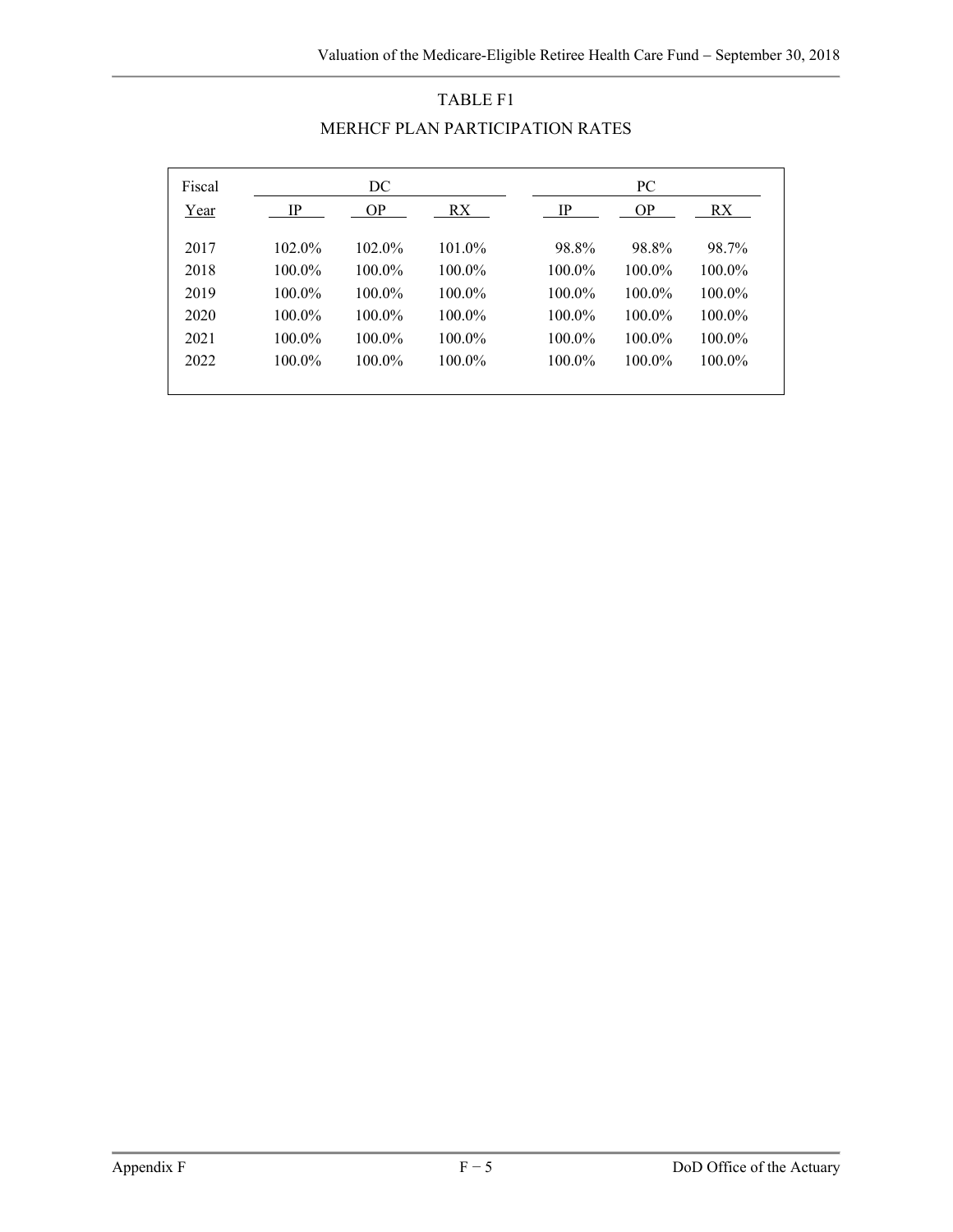# APPENDIX G

# ACTIVE DUTY RATES

### Page

| Table G1: Summary of Fiscal Years on which Active Duty Rates are Based  G-4  |
|------------------------------------------------------------------------------|
|                                                                              |
| Table G3: Active Duty Officer Nondisability, Temporary Disability            |
| Table G4: Active Duty Enlistee Nondisability, Temporary Disability           |
|                                                                              |
| Table G6: Active Duty Enlistee Withdrawal, Reentrant and Net Loss Rates  G-9 |
|                                                                              |
|                                                                              |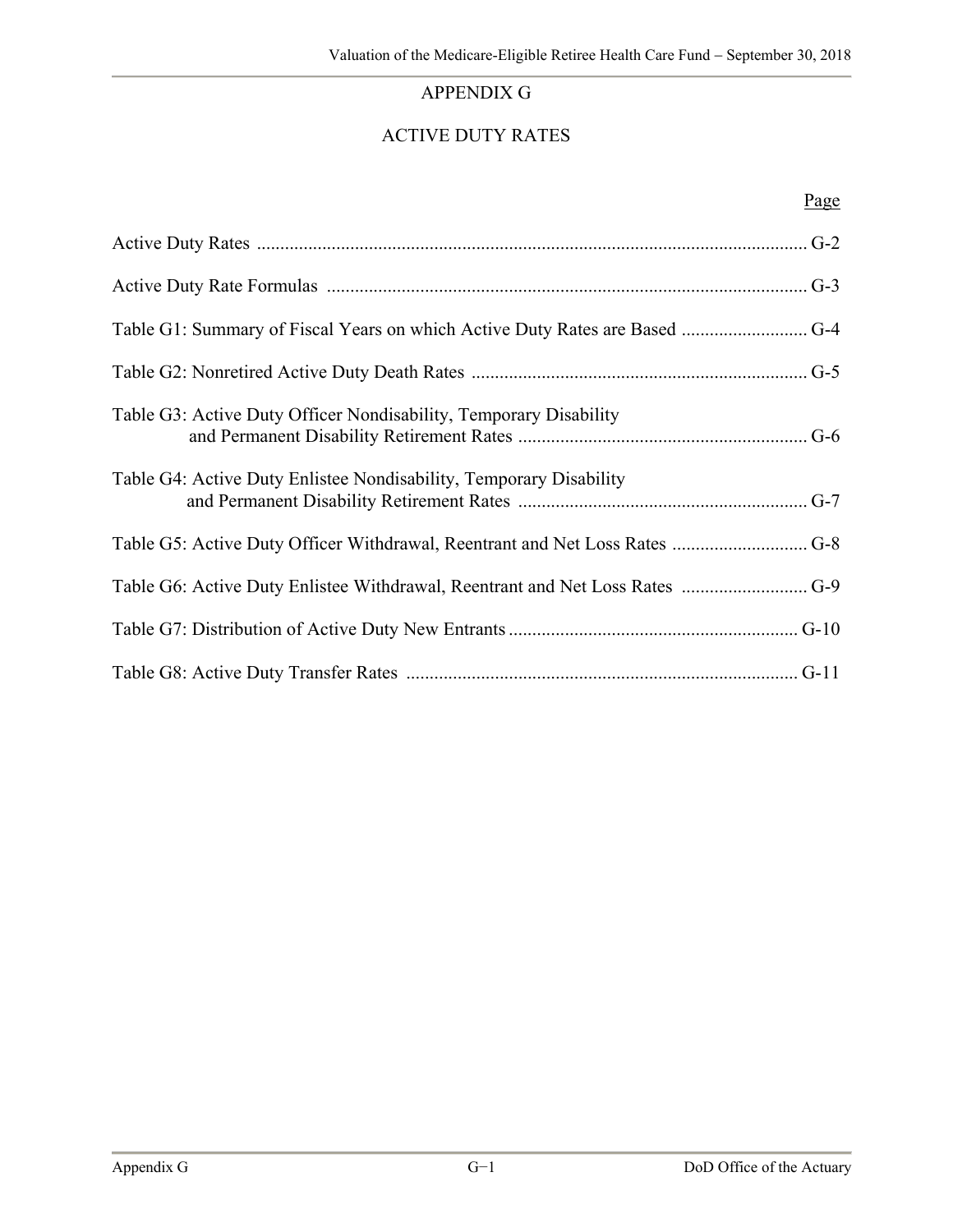## ACTIVE DUTY RATES

The active duty rates consist principally of decrement rates related to the probabilities of a member leaving a category of military service for a specific reason. In addition, they include a new entrant distribution and a set of reentrant ratios. The active duty decrement rates are used to project active duty deaths, temporary and permanent disability retirements, nondisability retirements, and withdrawals (i.e., other active duty losses). The active duty decrements also include rates of transfer between officer and enlisted status.

Death rates for non-retired active duty members were updated in the September 30, 2015, valuation using an underlying experience period from FY 2010–FY 2015. The death rates are given by age nearest birthday for officers and enlistees separately. In addition, the death rates are updated each year to reflect another year of mortality improvement (MI) (from the midpoint of the experience period used to develop the death rates to the valuation date), using a military MI scale that is based on FY 2000 - FY 2016 military data, applying methods and assumptions underlying the Society of Actuaries' recent MI scales.

The remaining rates are given by completed years of active service for officers and enlistees separately. The formulas used to create the active duty rates are shown on page G-3. Table G1 shows the fiscal years on which various rates are based. The experience period of the rates was selected such that the net change in the active duty force size during the years covered by the period was roughly zero. Because of the large number of cases available and the need to avoid smoothing through real discontinuities, the nondisability retirement and withdrawal rates were not graduated (smoothed). The remaining rates were broken into ranges where assumptions of continuity were reasonable. Except for a few of these ranges where means or ungraduated rates were used, the rates were smoothed using Whittaker-Henderson graduations.

A reentrant is defined as someone who is on active duty at year end, who was not on active duty a year earlier, and who is not a new entrant. The reentrant ratios give the expected number of reentrants per year, per active member, in each cell. The cells are defined by length of service and by officer/enlisted.

The new entrant distribution gives the percentages of new entrants to the Services by age and by officer/enlisted status.

Active duty disability retirement rates were updated in the September 30, 2014, valuation using an underlying experience period from FY 2010–FY 2014 for years of service (YOS) less than 19. These rates recognize the increase in disability retirements resulting from implementing the Integrated Disability Evaluation System (IDES, operated jointly by DoD and the VA since 2007) as well as a notable increase in combat-related disability retirements. The data available for study could not fully explain the reasons for the increased disability retirement experience (i.e., the inability to separate combat-related injuries by incidence year due to some backlogs created by moving to the IDES). In order to recognize this inherent uncertainty in the data, and also to acknowledge potential future improvements to reduce the severity of combat-related injuries and potential reductions to combat exposure, the Board agreed to remove half of the combat-related disabilities from the FY 2010–FY 2014 experience period. However, the Board also agreed that OACT should add an additional amount of AL to recognize the higher number of disability retirements expected in the near term (originally over the next five years, and now two years) compared to what the new disability rates produce.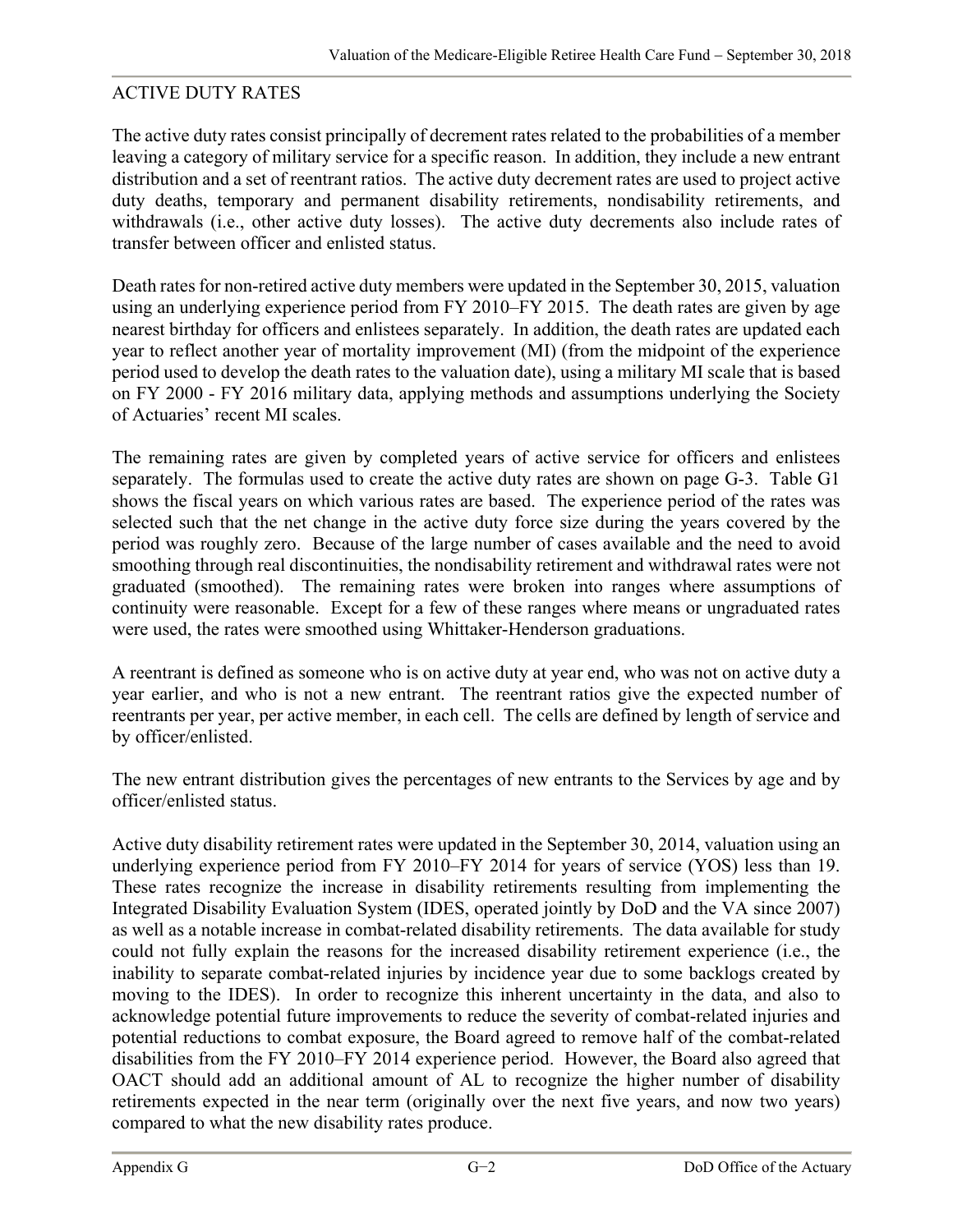### ACTIVE DUTY RATE FORMULAS

WITHDRAWAL FROM ACTIVE DUTY (by completed years of service)

Withdrawals during the year Number at beginning of year

REENTRANT RATIOS (by completed years of service)

Number reentering during the year Number at beginning of year

ACTIVE DEATH (by age nearest birthday)

Deaths during the year

[Number at beginning of year  $-\frac{1}{2} \times$  (Withdrawals + Nondisability retirements during the year)]

NONDISABILITY RETIREMENT (by completed years of service)

New retirees during the year Number at beginning of year

TEMPORARY DISABILITY RETIREMENT (by completed years of service)

New temporary disabilities during the year

[Number at beginning of year  $-\frac{1}{2} \times$  (Withdrawals + Nondisability retirments during the year)]

PERMANENT DISABILITY RETIREMENT (by completed years of service)

New permanent disabilities during the year [Number at beginning of year  $-\frac{1}{2} \times$  (Withdrawals + Nondisability retirements during the year)]

TRANSFER (by completed years of service)

Transfers to category during the year

[Number at beginning of year  $-\frac{1}{2} \times$  (Withdrawals + Nondisability retirements during the year)]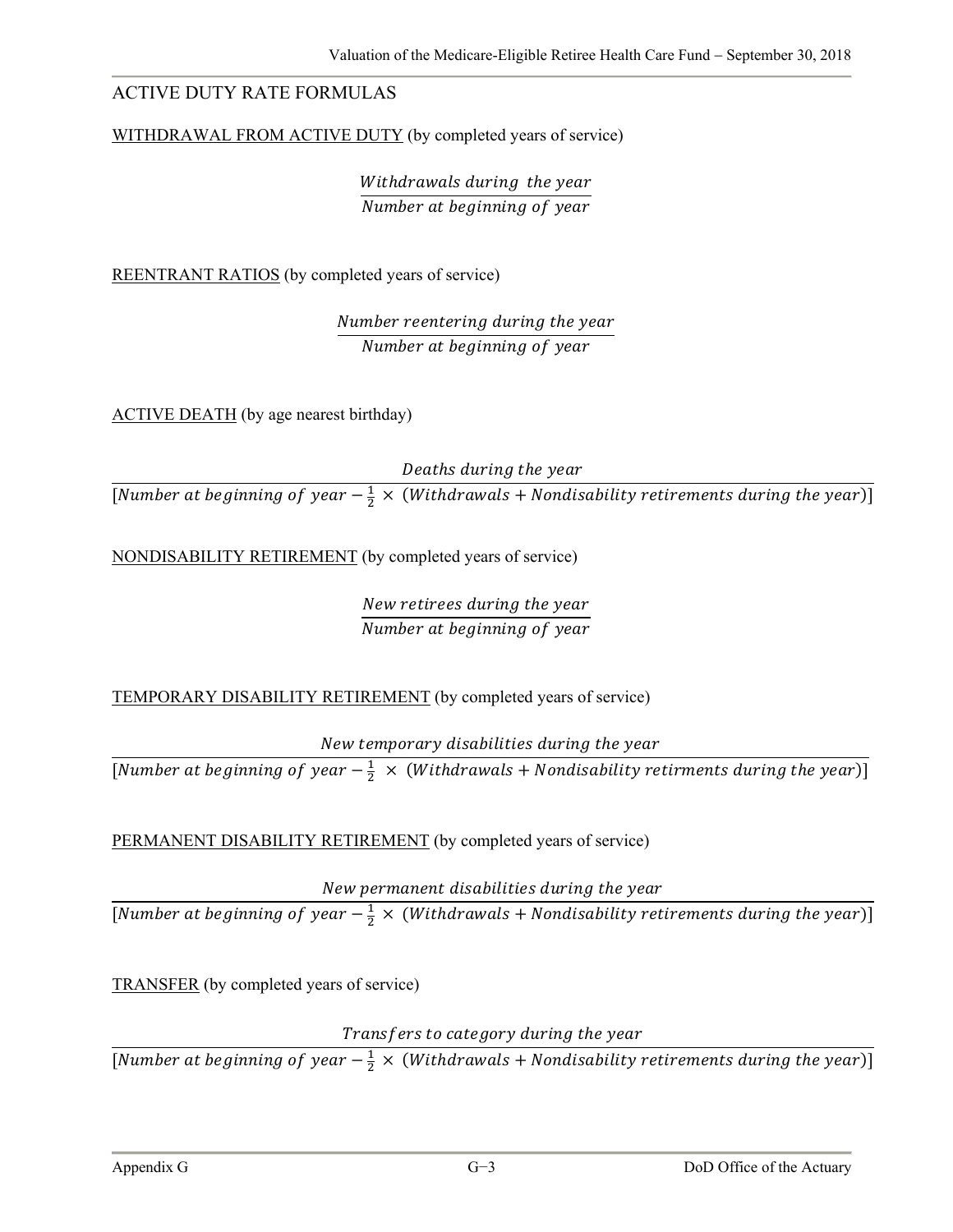#### TABLE G1

| <b>RATE</b>                     | 1982-1989        | 1997-1999        | 2000-2008        | 2010-2014 | 2015 |
|---------------------------------|------------------|------------------|------------------|-----------|------|
| Death                           |                  |                  |                  | X         | X    |
| Nondisability Retirement        | $\mathbf X$      | X                | $\boldsymbol{X}$ |           |      |
| Temporary Disability Retirement | $\mathbf X$      | X                | X                | X         |      |
| Permanent Disability Retirement | $\mathbf X$      | X                | $\mathbf X$      | X         |      |
| Withdrawal (other losses)       | $\boldsymbol{X}$ | $\boldsymbol{X}$ | $\mathbf X$      |           |      |
| <b>Reentrant Ratios</b>         | X                | X                | $\mathbf X$      |           |      |
| New Entrant Distribution        | X                | $\boldsymbol{X}$ | $\boldsymbol{X}$ |           |      |
| Paygrade Transfer               | $\mathbf X$      | $\boldsymbol{X}$ | $\boldsymbol{X}$ |           |      |
|                                 |                  |                  |                  |           |      |

### SUMMARY OF FISCAL YEARS ON WHICH ACTIVE DUTY RATES ARE BASED

Note: For YOS greater than 18, the 2010 - 2014 experience period was not used in developing temporary and permanent disability retirement rates. For YOS less than 19, only the 2010 - 2014 experience period was used in developing temporary and permanent disability retirement rates.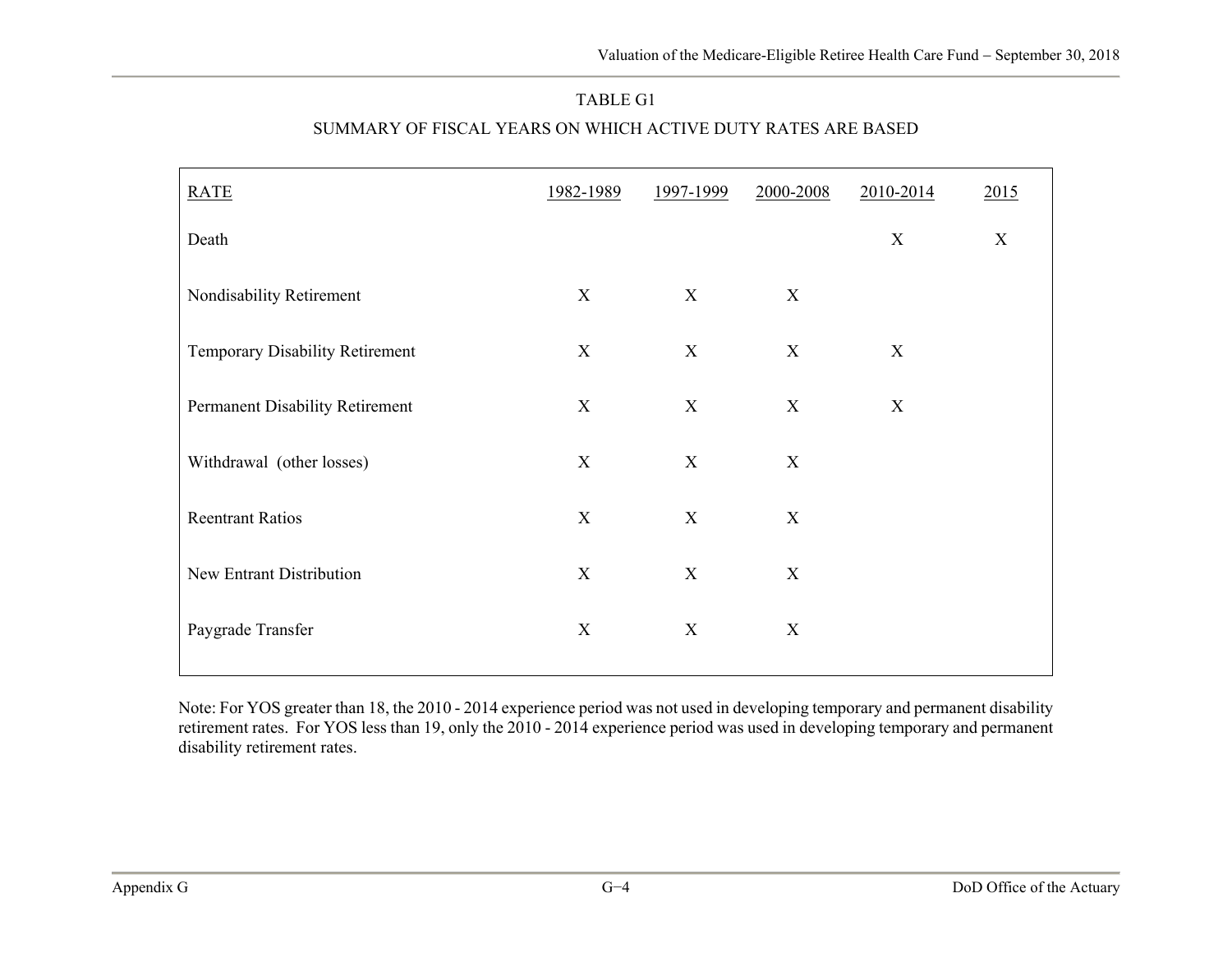# TABLE G2 NONRETIRED ACTIVE DUTY DEATH RATES BY AGE AND PAY GRADE

| <u>Age</u> | Officer | Enlistee | Age | Officer | Enlistee |
|------------|---------|----------|-----|---------|----------|
| 16         | 0.00045 | 0.00063  | 39  | 0.00038 | 0.00060  |
| 17         | 0.00044 | 0.00064  | 40  | 0.00038 | 0.00060  |
| 18         | 0.00043 | 0.00065  | 41  | 0.00039 | 0.00061  |
| 19         | 0.00042 | 0.00066  | 42  | 0.00039 | 0.00061  |
| 20         | 0.00041 | 0.00068  | 43  | 0.00040 | 0.00063  |
| 21         | 0.00041 | 0.00069  | 44  | 0.00042 | 0.00065  |
| 22         | 0.00040 | 0.00070  | 45  | 0.00044 | 0.00067  |
| 23         | 0.00040 | 0.00070  | 46  | 0.00047 | 0.00070  |
| 24         | 0.00039 | 0.00069  | 47  | 0.00049 | 0.00073  |
| 25         | 0.00039 | 0.00068  | 48  | 0.00053 | 0.00077  |
| 26         | 0.00038 | 0.00067  | 49  | 0.00056 | 0.00081  |
| 27         | 0.00037 | 0.00065  | 50  | 0.00060 | 0.00085  |
| 28         | 0.00037 | 0.00063  | 51  | 0.00065 | 0.00090  |
| 29         | 0.00037 | 0.00062  | 52  | 0.00070 | 0.00095  |
| 30         | 0.00036 | 0.00061  | 53  | 0.00075 | 0.00101  |
| 31         | 0.00036 | 0.00061  | 54  | 0.00081 | 0.00106  |
| 32         | 0.00036 | 0.00059  | 55  | 0.00086 | 0.00113  |
| 33         | 0.00036 | 0.00059  | 56  | 0.00092 | 0.00119  |
| 34         | 0.00036 | 0.00059  | 57  | 0.00098 | 0.00126  |
| 35         | 0.00036 | 0.00060  | 58  | 0.00104 | 0.00132  |
| 36         | 0.00037 | 0.00060  | 59  | 0.00111 | 0.00139  |
| 37         | 0.00037 | 0.00059  | 60  | 0.00117 | 0.00145  |
| 38         | 0.00037 | 0.00060  |     |         |          |
|            |         |          |     |         |          |

Note: These death rates should not be compared to other published rates or used for other purposes without examining the exposure formula used in the derivation.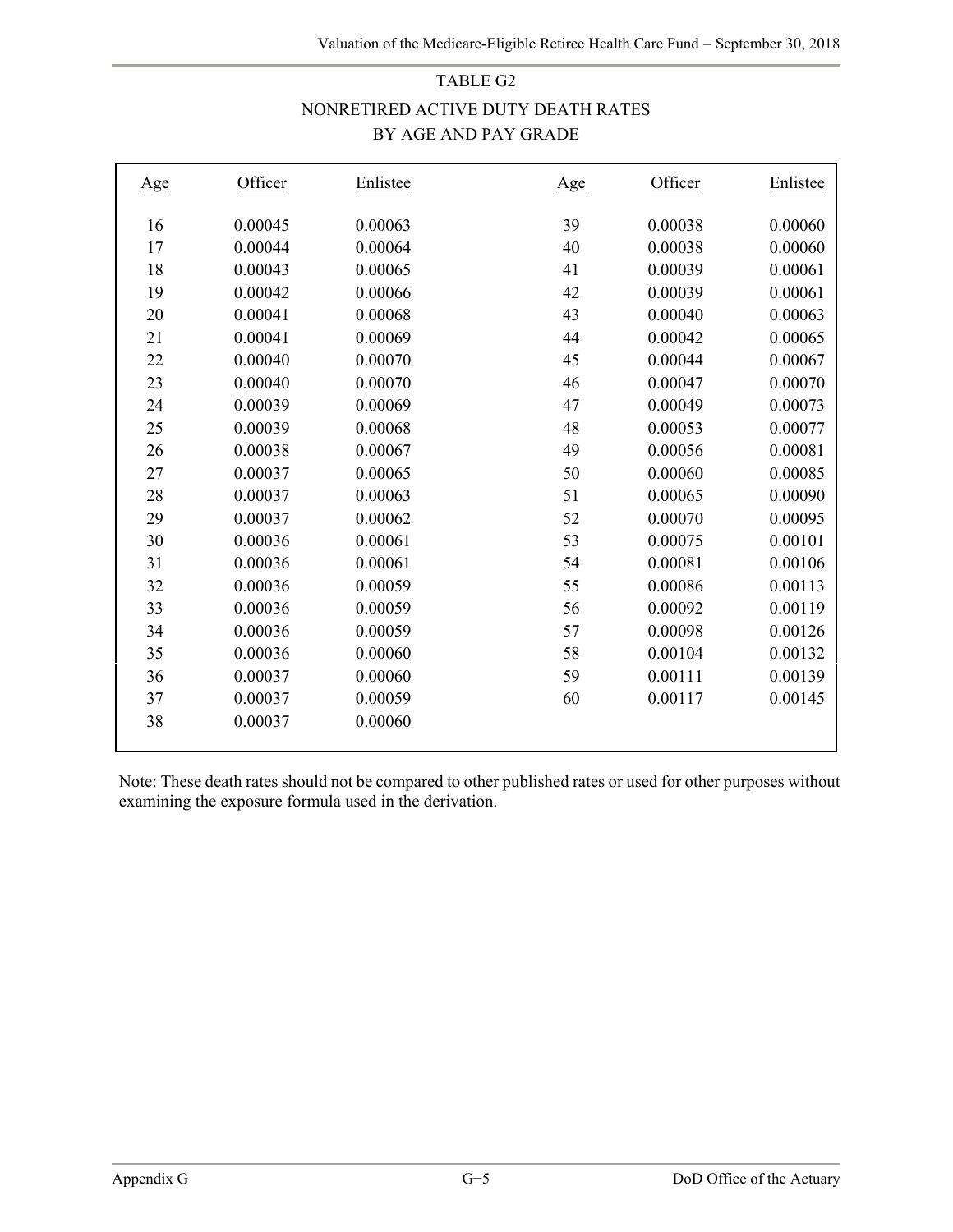#### TABLE G3

## NONDISABILITY, TEMPORARY DISABILITY & PERMANENT DISABILITY RETIREMENT RATES (BY COMPLETED YEARS OF SERVICE) ACTIVE DUTY OFFICER

| Years of         | Non-       | Temporary  | Permanent  |
|------------------|------------|------------|------------|
| Service          | disability | Disability | Disability |
|                  |            |            |            |
| $\boldsymbol{0}$ | 0.00000    | 0.00033    | 0.00037    |
| $\,1$            | 0.00000    | 0.00064    | 0.00038    |
| $\overline{c}$   | 0.00000    | 0.00083    | 0.00074    |
| $\overline{3}$   | 0.00000    | 0.00091    | 0.00096    |
| $\overline{4}$   | 0.00000    | 0.00101    | 0.00087    |
| 5                | 0.00000    | 0.00095    | 0.00093    |
| 6                | 0.00000    | 0.00107    | 0.00154    |
| $\overline{7}$   | 0.00000    | 0.00112    | 0.00103    |
| $\,8\,$          | 0.00000    | 0.00115    | 0.00152    |
| 9                | 0.00000    | 0.00103    | 0.00171    |
| 10               | 0.00000    | 0.00105    | 0.00153    |
| 11               | 0.00000    | 0.00098    | 0.00135    |
| 12               | 0.00000    | 0.00090    | 0.00148    |
| 13               | 0.00000    | 0.00080    | 0.00175    |
| 14               | 0.00000    | 0.00080    | 0.00154    |
| 15               | 0.00000    | 0.00077    | 0.00159    |
| 16               | 0.00000    | 0.00069    | 0.00202    |
| 17               | 0.00000    | 0.00059    | 0.00224    |
| 18               | 0.00000    | 0.00048    | 0.00204    |
| 19               | 0.24556    | 0.00192    | 0.00141    |
| 20               | 0.20352    | 0.00231    | 0.00198    |
| 21               | 0.16113    | 0.00169    | 0.00178    |
| 22               | 0.14428    | 0.00204    | 0.00150    |
| 23               | 0.14541    | 0.00222    | 0.00187    |
| 24               | 0.14305    | 0.00209    | 0.00176    |
| 25               | 0.18396    | 0.00214    | 0.00140    |
| 26               | 0.19135    | 0.00361    | 0.00210    |
| 27               | 0.22470    | 0.00322    | 0.00166    |
| 28               | 0.20692    | 0.00367    | 0.00262    |
| 29               | 0.49853    | 0.00505    | 0.00341    |
| 30               | 0.37879    | 0.00692    | 0.00435    |
| 31               | 0.28016    | 0.00534    | 0.00334    |
| 32               | 0.25438    | 0.00534    | 0.00334    |
| 33               | 0.26999    | 0.00534    | 0.00334    |
| 34               | 1.00000    | 0.00534    | 0.00334    |
|                  |            |            |            |

Note: Nine completed years of service could include anywhere from 9.0 to 9.999 years of service. The associated rate applied to the number of people at the beginning of the year in the category will produce the expected number of occurrences during the following year.

The increase in disability rates shown between 18 and 19 years of service may be due to the removal of the 30% disability rating minimum for members with 20 years of service. Certain tax advantages accorded disability retired pay may result in members choosing disability over nondisability retirements.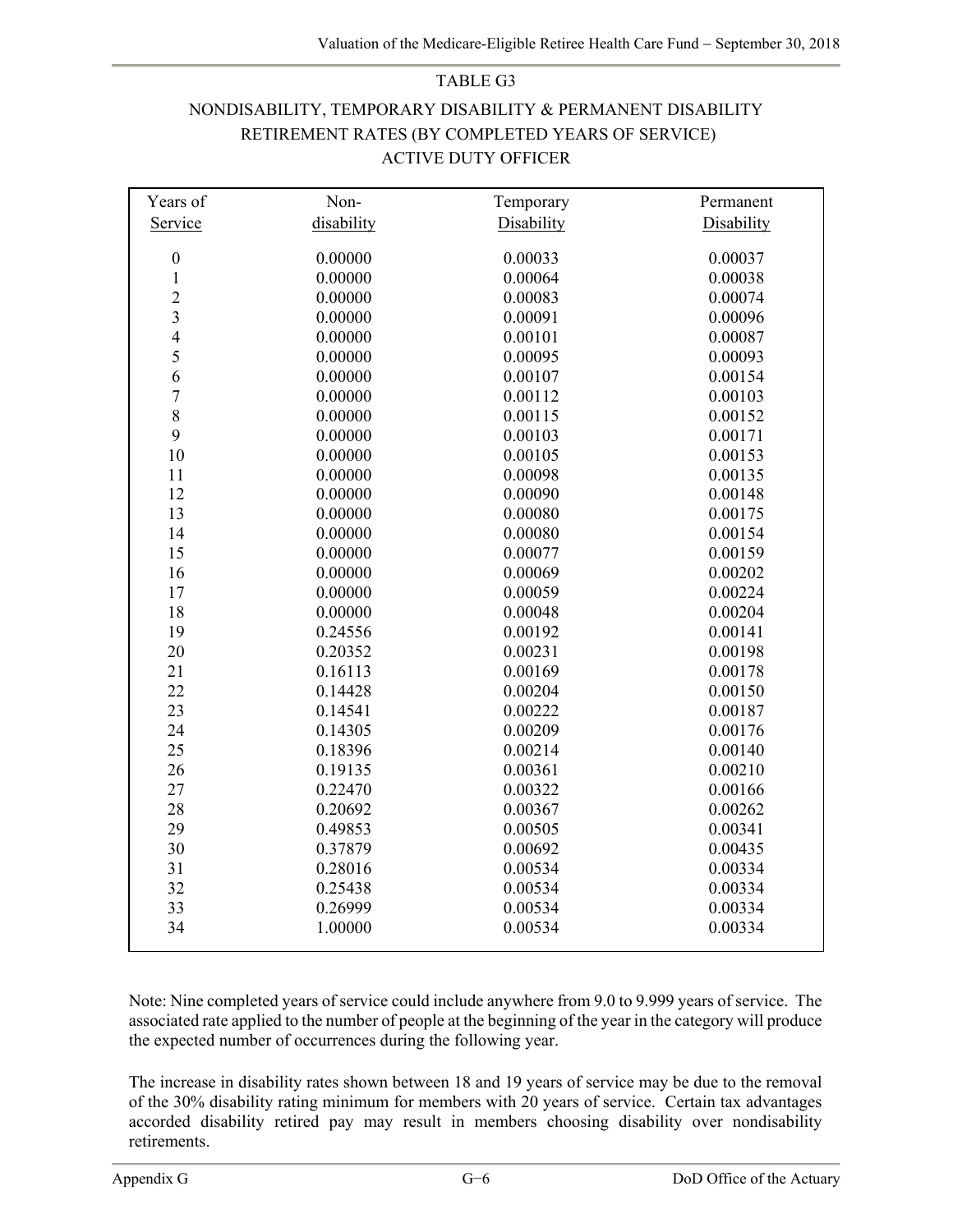#### TABLE G4

# NONDISABILITY, TEMPORARY DISABILITY & PERMANENT DISABILITY RETIREMENT RATES (BY COMPLETED YEARS OF SERVICE) ACTIVE DUTY ENLISTEE

| Years of         | Non-       | Temporary  | Permanent  |
|------------------|------------|------------|------------|
| Service          | disability | Disability | Disability |
|                  |            |            |            |
| $\boldsymbol{0}$ | 0.00000    | 0.00187    | 0.00054    |
| $\mathbf 1$      | 0.00000    | 0.00307    | 0.00179    |
| $\overline{c}$   | 0.00000    | 0.00383    | 0.00291    |
| $\overline{3}$   | 0.00000    | 0.00450    | 0.00382    |
| $\overline{4}$   | 0.00000    | 0.00430    | 0.00396    |
| 5                | 0.00000    | 0.00422    | 0.00425    |
| 6                | 0.00000    | 0.00415    | 0.00497    |
| $\overline{7}$   | 0.00000    | 0.00440    | 0.00521    |
| $\bar{8}$        | 0.00000    | 0.00441    | 0.00614    |
| 9                | 0.00000    | 0.00448    | 0.00645    |
| 10               | 0.00000    | 0.00429    | 0.00688    |
| 11               | 0.00000    | 0.00423    | 0.00776    |
| 12               | 0.00000    | 0.00398    | 0.00757    |
| 13               | 0.00000    | 0.00387    | 0.00785    |
| 14               | 0.00000    | 0.00380    | 0.00737    |
| 15               | 0.00000    | 0.00281    | 0.00749    |
| 16               | 0.00000    | 0.00186    | 0.00601    |
| 17               | 0.00000    | 0.00132    | 0.00492    |
| 18               | 0.00000    | 0.00075    | 0.00352    |
| 19               | 0.42256    | 0.00541    | 0.00551    |
| 20               | 0.30241    | 0.00521    | 0.00634    |
| 21               | 0.26793    | 0.00422    | 0.00482    |
| 22               | 0.23110    | 0.00433    | 0.00508    |
| 23               | 0.29343    | 0.00417    | 0.00419    |
| 24               | 0.18735    | 0.00362    | 0.00359    |
| 25               | 0.33712    | 0.00437    | 0.00322    |
| 26               | 0.24102    | 0.00511    | 0.00333    |
| 27               | 0.24118    | 0.00523    | 0.00343    |
| 28               | 0.19147    | 0.00545    | 0.00466    |
| 29               | 0.77601    | 0.00999    | 0.00586    |
| 30               | 0.64842    | 0.01644    | 0.00795    |
| 31               | 0.42640    | 0.01399    | 0.00340    |
| 32               | 0.50641    | 0.01399    | 0.00340    |
| 33               | 0.40749    | 0.01399    | 0.00340    |
| 34               | 1.00000    | 0.01399    | 0.00340    |
|                  |            |            |            |

Note: Nine completed years of service could include anywhere from 9.0 to 9.999 years of service. The associated rate applied to the number of people at the beginning of the year in the category will produce the expected number of occurrences during the following year.

The increase in disability rates shown between 18 and 19 years of service may be due to the removal of the 30% disability rating minimum for members with 20 years of service. Certain tax advantages accorded disability retired pay may result in members choosing disability over nondisability retirements.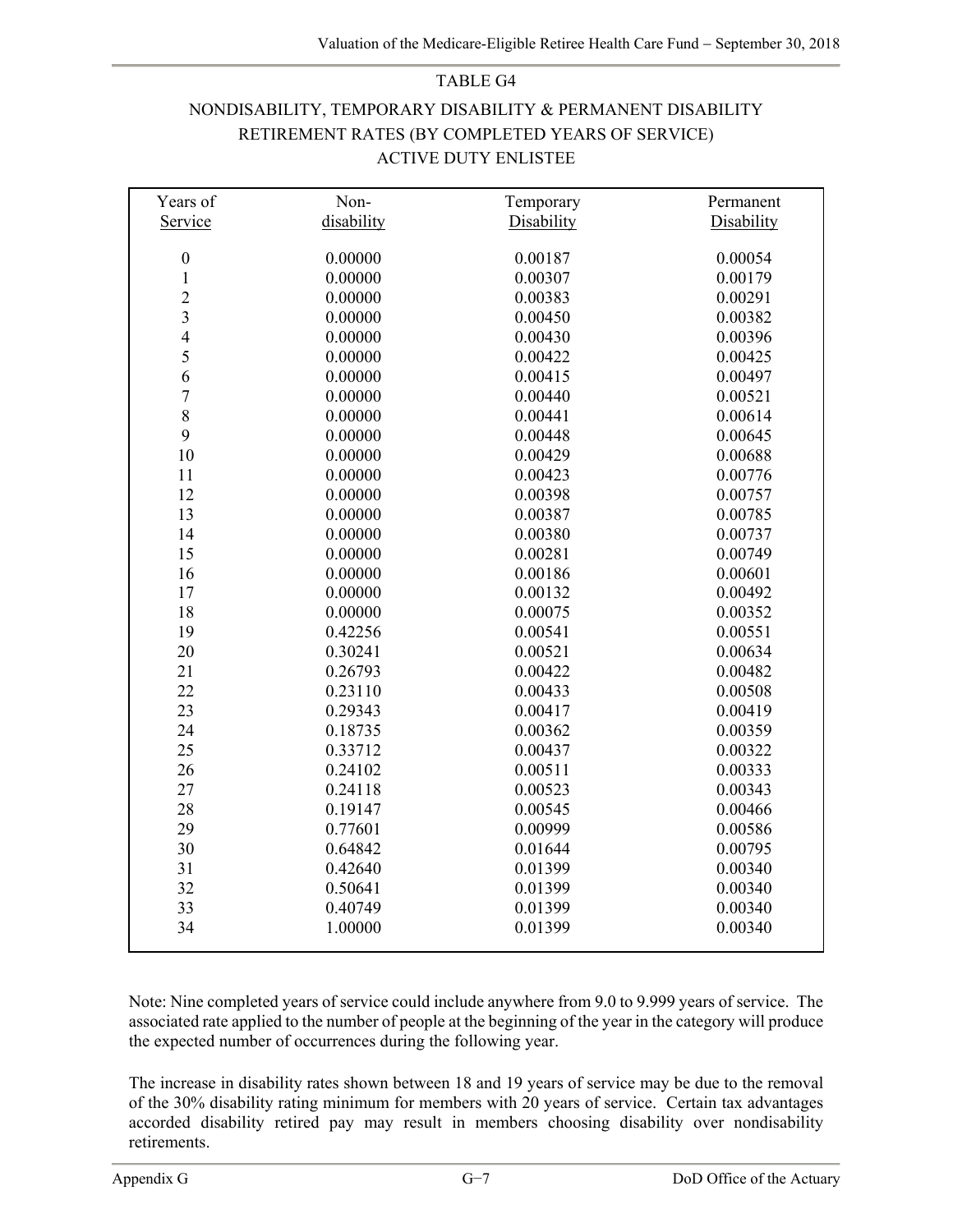# TABLE G5 WITHDRAWAL, REENTRANT, AND NET LOSS RATES BY COMPLETED YEARS OF SERVICE ACTIVE DUTY OFFICER

| Years of         |            |           |                 |
|------------------|------------|-----------|-----------------|
| Service          | Withdrawal | Reentrant | <b>Net Loss</b> |
| $\boldsymbol{0}$ | 0.01797    | 0.11937   | $-0.10140$      |
| $\mathbf{1}$     | 0.02185    | 0.03298   | $-0.01113$      |
| $\overline{2}$   | 0.07016    | 0.02574   | 0.04442         |
| $\overline{3}$   | 0.12152    | 0.02898   | 0.09254         |
| $\overline{4}$   | 0.10811    | 0.01964   | 0.08847         |
| 5                | 0.09269    | 0.01703   | 0.07566         |
| 6                | 0.09609    | 0.01444   | 0.08165         |
| $\overline{7}$   | 0.08410    | 0.01400   | 0.07010         |
| 8                | 0.07614    | 0.01200   | 0.06414         |
| 9                | 0.06734    | 0.01155   | 0.05579         |
| 10               | 0.06538    | 0.00872   | 0.05666         |
| 11               | 0.05271    | 0.00798   | 0.04473         |
| 12               | 0.03476    | 0.00656   | 0.02820         |
| 13               | 0.02376    | 0.00557   | 0.01819         |
| 14               | 0.01562    | 0.00467   | 0.01095         |
| 15               | 0.00947    | 0.00368   | 0.00579         |
| 16               | 0.00629    | 0.00291   | 0.00338         |
| 17               | 0.00326    | 0.00252   | 0.00074         |
| 18               | 0.00122    | 0.00246   | $-0.00124$      |
| 19               | 0.00000    | 0.00223   | $-0.00223$      |
| 20               | 0.00000    | 0.00247   | $-0.00247$      |
| 21               | 0.00000    | 0.00259   | $-0.00259$      |
| 22               | 0.00000    | 0.00230   | $-0.00230$      |
| 23               | 0.00000    | 0.00237   | $-0.00237$      |
| 24               | 0.00000    | 0.00229   | $-0.00229$      |
| 25               | 0.00000    | 0.00268   | $-0.00268$      |
| 26               | 0.00000    | 0.00276   | $-0.00276$      |
| 27               | 0.00000    | 0.00284   | $-0.00284$      |
| 28               | 0.00000    | 0.00329   | $-0.00329$      |
| 29               | 0.00000    | 0.00419   | $-0.00419$      |
| 30               | 0.00000    | 0.00912   | $-0.00912$      |
| 31               | 0.00000    | 0.00803   | $-0.00803$      |
| 32               | 0.00000    | 0.01145   | $-0.01145$      |
| 33               | 0.00000    | 0.01084   | $-0.01084$      |
| 34               | 0.00000    | 0.00000   | 0.00000         |
|                  |            |           |                 |

Note: Nine completed years of service could include anywhere from 9.0 to 9.999 years of service. The associated rate applied to the number of people at the beginning of the year in the category will produce the expected number of occurrences during the following year.

The reentrant (and all other) rates are developed for valuation purposes to be consistent with the data sources used in the valuation. For example, high reentrant rates for members with zero completed years of service at the beginning of the year reflect members showing up on the valuation data files with one completed year of service at year end, who were not on the data files at the beginning of the year, and who were not new entrants. For this reason, the above rates should not be used for other purposes.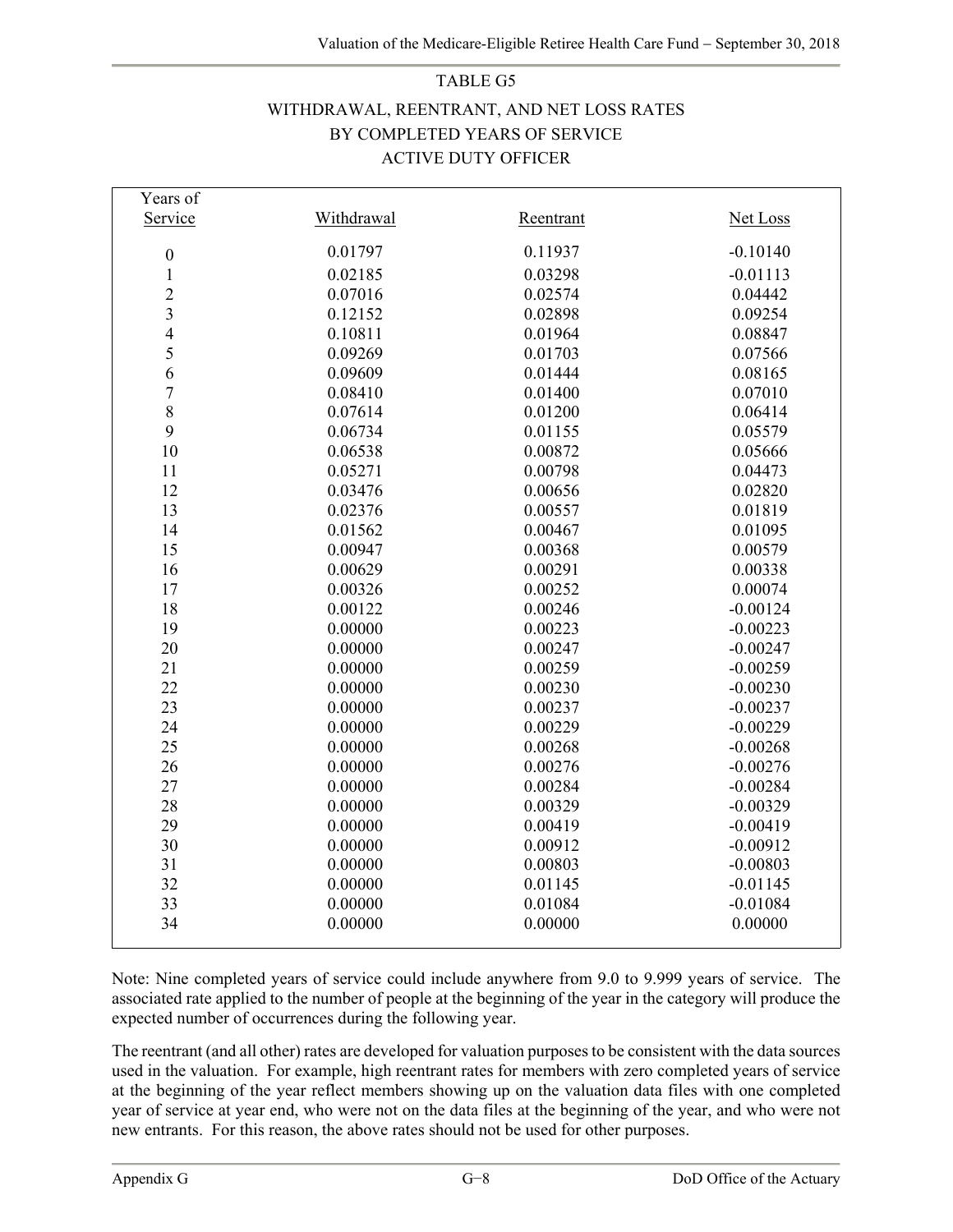# TABLE G6 WITHDRAWAL, REENTRANT, AND NET LOSS RATES BY COMPLETED YEARS OF SERVICE-ACTIVE DUTY ENLISTEE

| Years of                |            |           |            |
|-------------------------|------------|-----------|------------|
| Service                 | Withdrawal | Reentrant | Net Loss   |
| $\boldsymbol{0}$        | 0.10397    | 0.03043   | 0.07354    |
| $\mathbf{1}$            | 0.10110    | 0.00769   | 0.09341    |
| $\overline{2}$          | 0.18122    | 0.01394   | 0.16728    |
| $\overline{\mathbf{3}}$ | 0.35270    | 0.02745   | 0.32525    |
| $\overline{4}$          | 0.15681    | 0.01394   | 0.14287    |
| 5                       | 0.15456    | 0.01128   | 0.14328    |
| 6                       | 0.11141    | 0.00966   | 0.10175    |
| $\overline{7}$          | 0.12239    | 0.00918   | 0.11321    |
| 8                       | 0.09056    | 0.00761   | 0.08295    |
| 9                       | 0.08561    | 0.00682   | 0.07879    |
| 10                      | 0.05092    | 0.00540   | 0.04552    |
| 11                      | 0.04076    | 0.00453   | 0.03623    |
| 12                      | 0.03078    | 0.00347   | 0.02731    |
| 13                      | 0.01845    | 0.00282   | 0.01563    |
| 14                      | 0.01548    | 0.00223   | 0.01325    |
| 15                      | 0.00712    | 0.00188   | 0.00524    |
| 16                      | 0.00476    | 0.00154   | 0.00322    |
| 17                      | 0.00314    | 0.00145   | 0.00169    |
| 18                      | 0.00157    | 0.00139   | 0.00018    |
| 19                      | 0.00000    | 0.00126   | $-0.00126$ |
| 20                      | 0.00000    | 0.00157   | $-0.00157$ |
| 21                      | 0.00000    | 0.00148   | $-0.00148$ |
| 22                      | 0.00000    | 0.00167   | $-0.00167$ |
| 23                      | 0.00000    | 0.00156   | $-0.00156$ |
| 24                      | 0.00000    | 0.00212   | $-0.00212$ |
| 25                      | 0.00000    | 0.00169   | $-0.00169$ |
| 26                      | 0.00000    | 0.00247   | $-0.00247$ |
| 27                      | 0.00000    | 0.00180   | $-0.00180$ |
| 28                      | 0.00000    | 0.00212   | $-0.00212$ |
| 29                      | 0.00000    | 0.00168   | $-0.00168$ |
| 30                      | 0.00000    | 0.01403   | $-0.01403$ |
| 31                      | 0.00000    | 0.03693   | $-0.03693$ |
| 32                      | 0.00000    | 0.04974   | $-0.04974$ |
| 33                      | 0.00000    | 0.09762   | $-0.09762$ |
| 34                      | 0.00000    | 0.00000   | 0.00000    |
|                         |            |           |            |

Note: Nine completed years of service could include anywhere from 9.0 to 9.999 years of service. The associated rate applied to the number of people at the beginning of the year in the category will produce the expected number of occurrences during the following year.

The reentrant (and all other) rates are developed for valuation purposes to be consistent with the data sources used in the valuation. For example, high reentrant rates for members with zero completed years of service at the beginning of the year reflect members showing up on the valuation data files with one completed year of service at year end, who were not on the data files at the beginning of the year, and who were not new entrants. For this reason, the above rates should not be used for other purposes.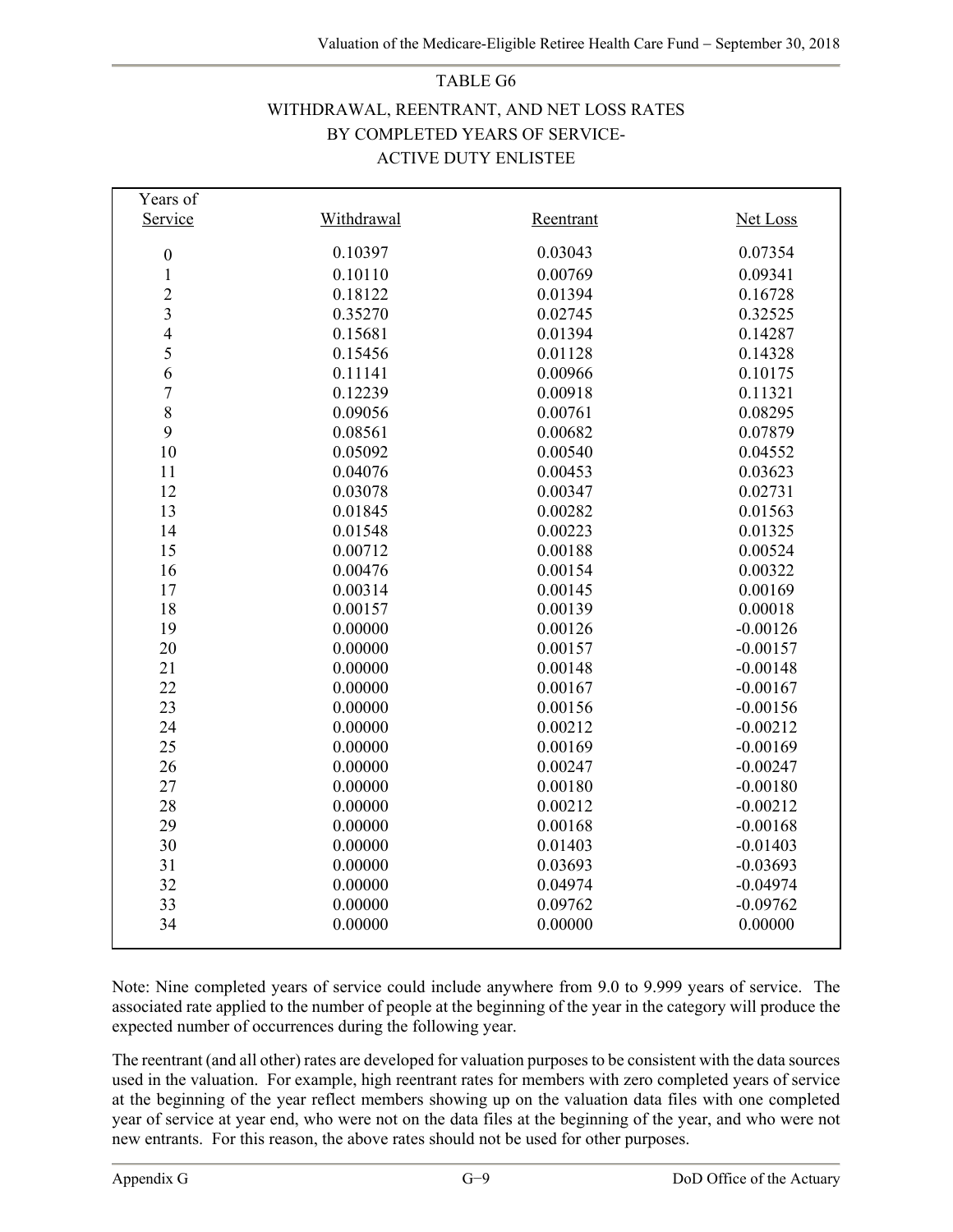### TABLE G7

### DISTRIBUTION OF ACTIVE DUTY NEW ENTRANTS

### BY AGE AND PAYGRADE

| Age | Officer | Enlistee | <b>Total</b> |
|-----|---------|----------|--------------|
| 16  | 0.00000 | 0.00000  | 0.00000      |
| 17  | 0.00000 | 0.00142  | 0.00142      |
| 18  | 0.00000 | 0.12146  | 0.12146      |
| 19  | 0.00001 | 0.25487  | 0.25488      |
| 20  | 0.00008 | 0.19288  | 0.19296      |
| 21  | 0.00045 | 0.11431  | 0.11476      |
| 22  | 0.01188 | 0.07357  | 0.08545      |
| 23  | 0.01920 | 0.05093  | 0.07013      |
| 24  | 0.01025 | 0.03619  | 0.04644      |
| 25  | 0.00470 | 0.02550  | 0.03020      |
| 26  | 0.00386 | 0.01783  | 0.02169      |
| 27  | 0.00327 | 0.01252  | 0.01579      |
| 28  | 0.00216 | 0.00929  | 0.01145      |
| 29  | 0.00163 | 0.00663  | 0.00826      |
| 30  | 0.00127 | 0.00475  | 0.00602      |
| 31  | 0.00097 | 0.00358  | 0.00455      |
| 32  | 0.00075 | 0.00285  | 0.00360      |
| 33  | 0.00058 | 0.00226  | 0.00284      |
| 34  | 0.00046 | 0.00187  | 0.00233      |
| 35  | 0.00038 | 0.00165  | 0.00203      |
| 36  | 0.00028 | 0.00063  | 0.00091      |
| 37  | 0.00020 | 0.00030  | 0.00050      |
| 38  | 0.00017 | 0.00024  | 0.00041      |
| 39  | 0.00015 | 0.00020  | 0.00035      |
| 40  | 0.00013 | 0.00018  | 0.00031      |
| 41  | 0.00010 | 0.00014  | 0.00024      |
| 42  | 0.00008 | 0.00014  | 0.00022      |
| 43  | 0.00007 | 0.00007  | 0.00014      |
| 44  | 0.00006 | 0.00004  | 0.00010      |
| 45  | 0.00005 | 0.00004  | 0.00009      |
| 46  | 0.00005 | 0.00003  | 0.00008      |
| 47  | 0.00004 | 0.00003  | 0.00007      |
| 48  | 0.00004 | 0.00003  | 0.00007      |
| 49  | 0.00003 | 0.00002  | 0.00005      |
| 50  | 0.00003 | 0.00002  | 0.00005      |
| 51  | 0.00002 | 0.00001  | 0.00003      |
| 52  | 0.00002 | 0.00001  | 0.00003      |
| 53  | 0.00002 | 0.00001  | 0.00003      |
| 54  | 0.00002 | 0.00001  | 0.00003      |
| 55  | 0.00002 | 0.00001  | 0.00003      |
|     | 0.06348 | 0.93652  | 1.00000      |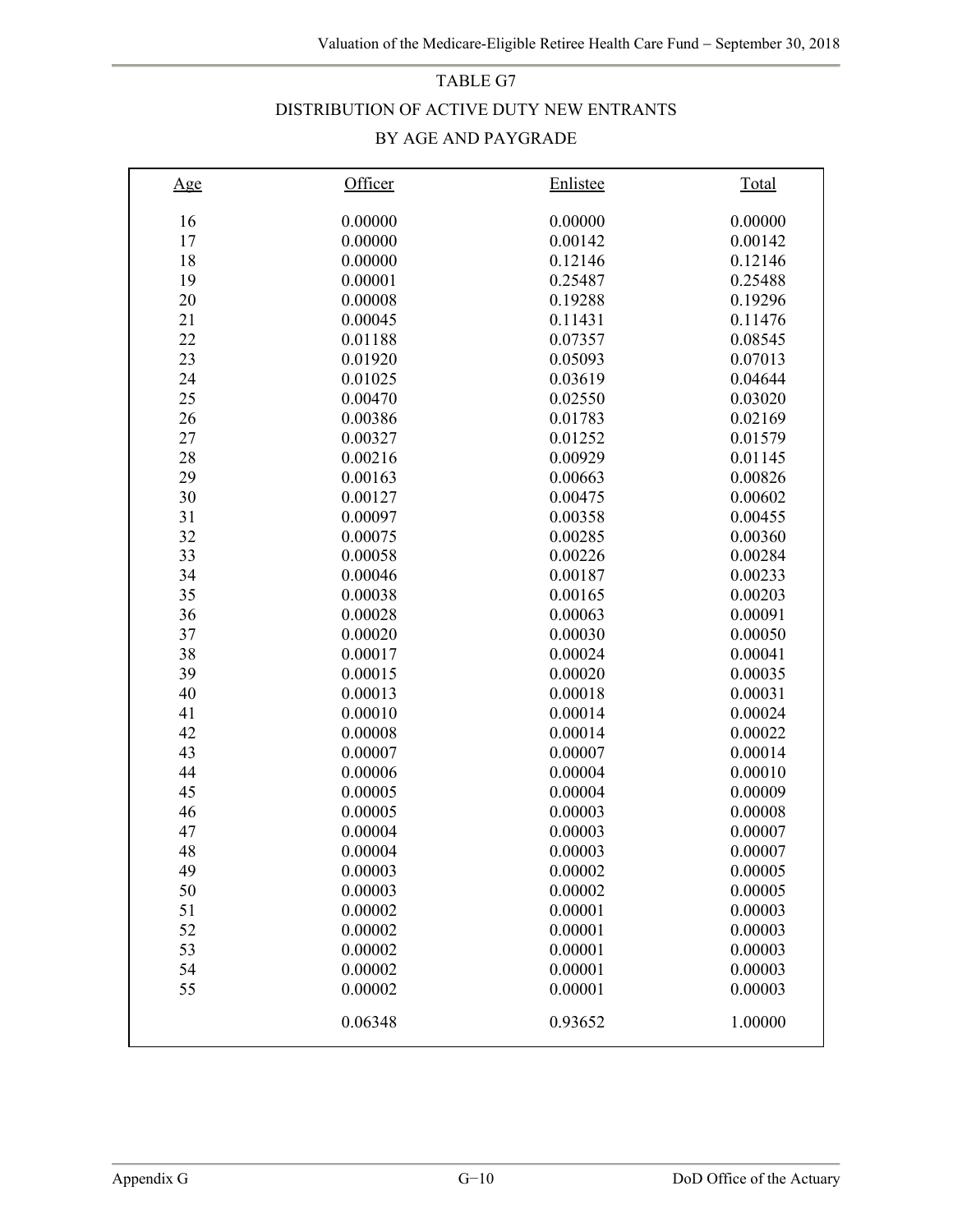#### TABLE G8

#### ACTIVE DUTY TRANSFER RATES

#### BY COMPLETED YEARS OF SERVICE AND PAYGRADE

| Years of         | Officer to | Enlistee to |
|------------------|------------|-------------|
| Service          | Enlistee   | Officer     |
| $\boldsymbol{0}$ | 0.00042    | 0.00304     |
| $\mathbf{1}$     | 0.00010    | 0.00096     |
| $\overline{2}$   | 0.00006    | 0.00112     |
| 3                | 0.00013    | 0.00145     |
| $\overline{4}$   | 0.00013    | 0.00227     |
| 5                | 0.00008    | 0.00282     |
| 6                | 0.00014    | 0.00393     |
| $\boldsymbol{7}$ | 0.00014    | 0.00515     |
| 8                | 0.00013    | 0.00718     |
| 9                | 0.00013    | 0.00874     |
| 10               | 0.00012    | 0.00968     |
| 11               | 0.00039    | 0.00969     |
| 12               | 0.00058    | 0.00907     |
| 13               | 0.00047    | 0.00778     |
| 14               | 0.00077    | 0.00613     |
| 15               | 0.00094    | 0.00472     |
| 16               | 0.00112    | 0.00306     |
| 17               | 0.00055    | 0.00179     |
| 18               | 0.00014    | 0.00137     |
| 19               | 0.00017    | 0.00096     |
| 20               | 0.00010    | 0.00115     |
| 21               | 0.00005    | 0.00105     |
| 22               | 0.00006    | 0.00093     |
| 23               | 0.00002    | 0.00088     |
| 24               | 0.00000    | 0.00044     |
| 25               | 0.00000    | 0.00005     |
| 26               | 0.00000    | 0.00002     |
| 27               | 0.00000    | 0.00007     |
| 28               | 0.00000    | 0.00000     |
| 29               | 0.00000    | 0.00000     |
| 30               | 0.00000    | 0.00000     |
| 31               | 0.00000    | 0.00000     |
| 32               | 0.00000    | 0.00000     |
| 33               | 0.00000    | 0.00000     |
| 34               | 0.00000    | 0.00000     |
|                  |            |             |

Note: Nine completed years of service could include anywhere from 9.0 to 9.999 years of service. The associated rate applied to the number of people at the beginning of the year in the category will produce the expected number of occurrences during the following year.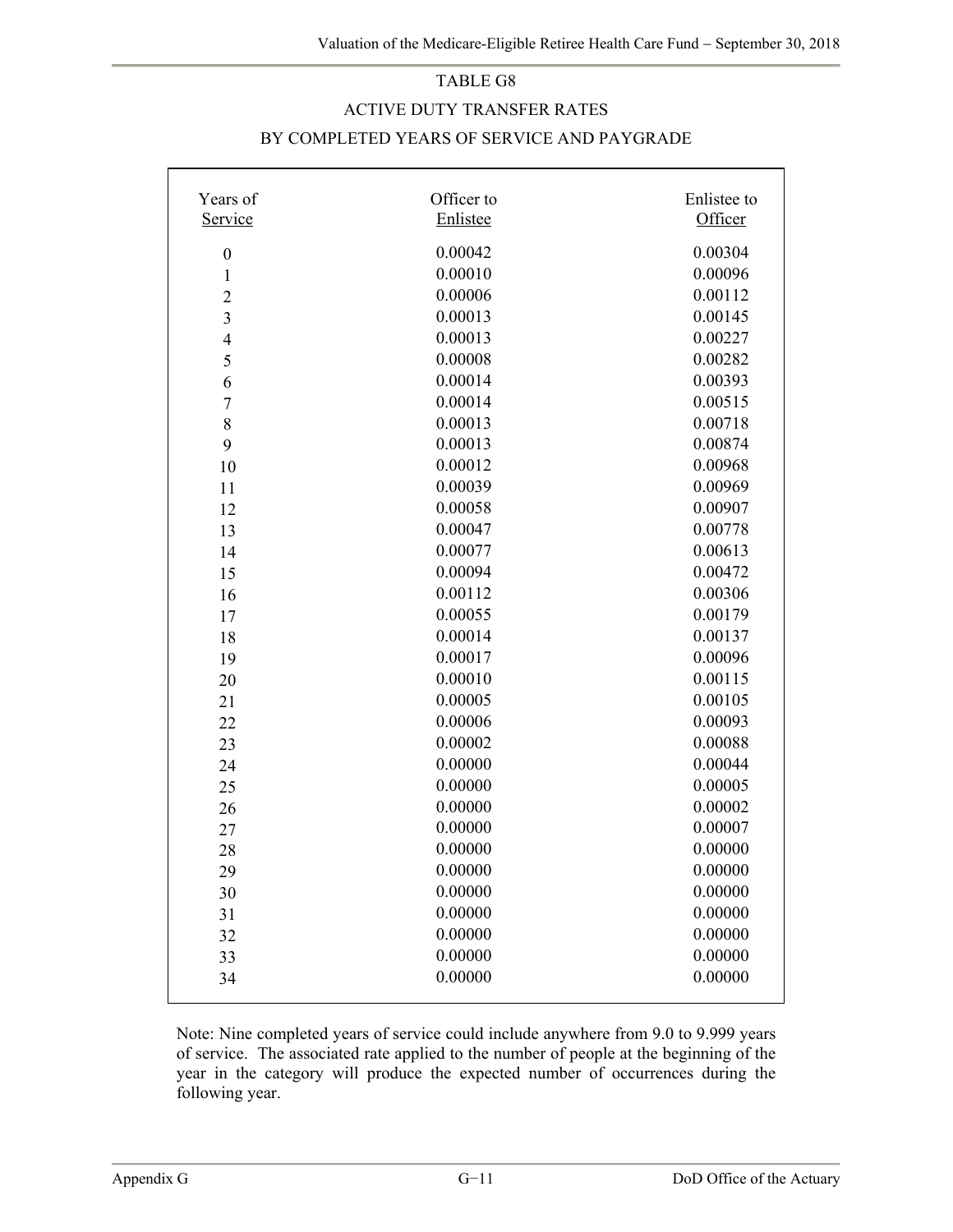# APPENDIX H

### RESERVE RATES

### Page

| Table H4: Selected Reserve Officer Separation Rates (Non-retirement Causes) H-7                     |
|-----------------------------------------------------------------------------------------------------|
| Table H5: Selected Reserve Enlistee Separation Rates (Non-retirement Causes) H-9                    |
| Table H6: Selected Reserve to Non-Selected Reserve with 20 Good Years Officer Transfer Rates  H-11  |
| Table H7: Selected Reserve to Non-Selected Reserve with 20 Good Years Enlistee Transfer Rates  H-13 |
| Table H8: Non-Selected Reserve Officer with 20 Good Years Separation Rates H-15                     |
| Table H9: Non-Selected Reserve Enlistee with 20 Good Years Separation Rates H-17                    |
|                                                                                                     |
|                                                                                                     |
| Table H12: Non-Selected Reserve Officer with 20 Good Years Nondisability Retirement Rates  H-23     |
| Table H13: Non-Selected Reserve Enlistee with 20 Good Years Nondisability Retirement Rates  H-24    |
|                                                                                                     |
|                                                                                                     |
|                                                                                                     |
|                                                                                                     |
|                                                                                                     |
|                                                                                                     |
| Table H20: Non-Selected Reserve with 20 Good Years Nondisability Retirement Ratios  H-35            |
| Table H21: Selected Reserve Officer to Non-Selected Reserve Officer with 20 Good Years              |
| Table H22: Selected Reserve Enlistee to Non-Selected Reserve Enlistee with 20 Good Years            |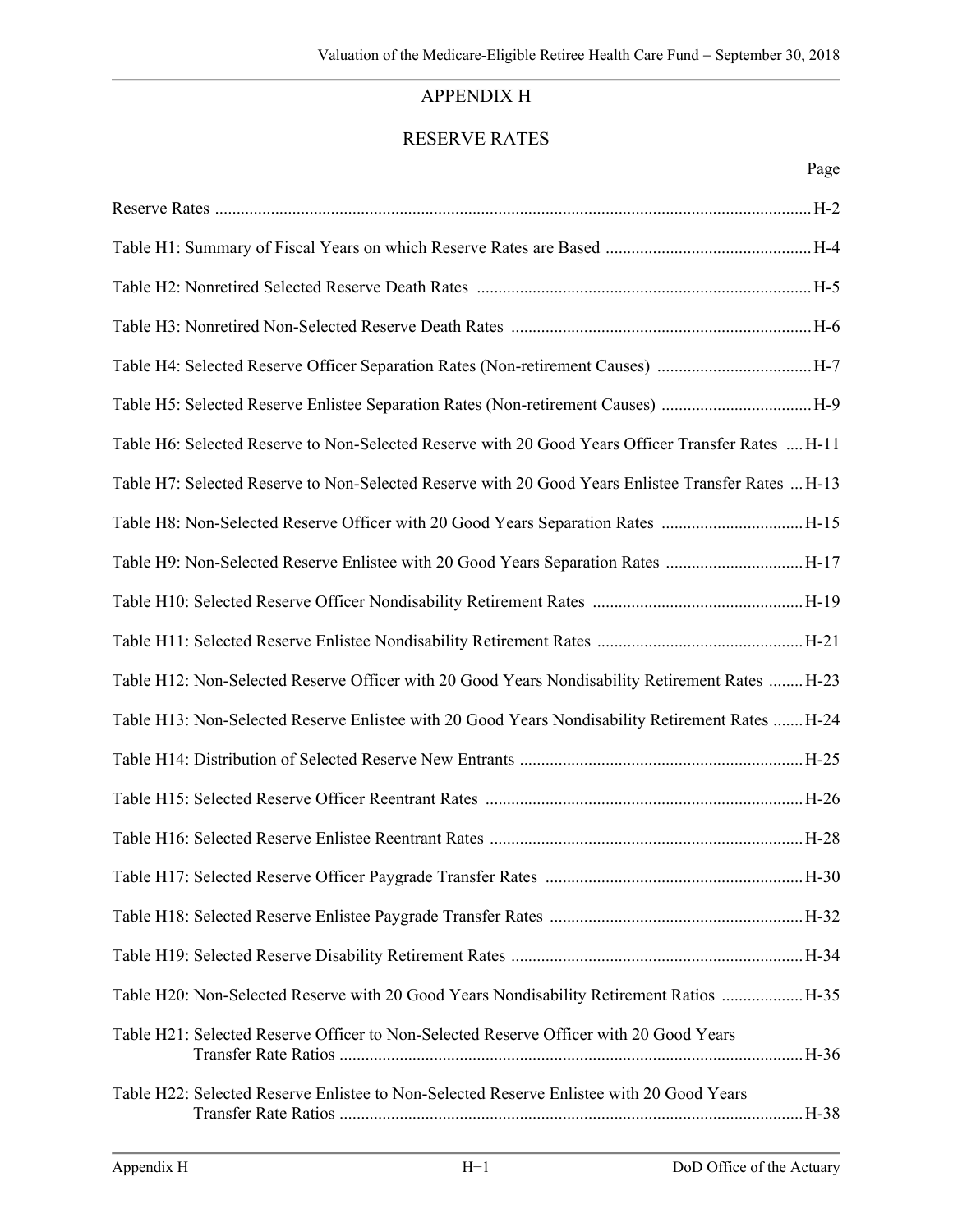### RESERVE RATES

Modeling reserves is similar to modeling active duty. There are, however, additional challenges due to the complexities of the reserve career (multiple breaks in service of varying durations, movement between active and reserve components, etc.); the structure of the reserve force; limitations of the reserve data; and evolving changes in how the reserves are used.

Reserves are modeled in two population categories in the portion of the career prior to receiving retired pay–-Selected Reserves and non-Selected Reserves with 20 good years. The Selected Reserves include only part-time members (full-time reserves are included in the active-duty (fulltime) portion of OACT's valuation) and are the reserves for whom normal costs are paid. The non-Selected Reserves with 20 good years<sup>1</sup> are modeled because they have enough service to qualify for retirement.

The reserve rates consist primarily of decrement rates related to the probabilities of a member leaving a category of military service for a specific reason. The concept of "Entry Age" is constructed based on an assumption of no breaks in service. In addition, the reserve rates include a new entrant distribution; a set of reentrant ratios; rates of transfer to 20-year non-Selected Reserve status; and blow-up<sup>2</sup> factors. The decrement rates are mainly shown by age nearest birthday at entry and completed years of service since Pay Entry Base Date (PEBD), separately for officers and enlistees. The PEBD is a service entry date that is adjusted for each break in service. The valuation results are highly sensitive to the separation rates and reentrant ratios<sup>3</sup>. Below is a description of the rates used in the reserve valuation process.

The data for most of the rates were taken from the Reserve Component Common Personnel Data System files as of September 30 for the years 2005 through 2009 (additional data were used for developing updated disability retirement rates, as explained below). The experience period was selected such that the sum of the part-time Selected Reserve force size changes for the included period was near zero. The fiscal years on which the rates are based is provided in Table H1. A qualitative description of the rates follows. The general formula derivation is similar to those of the Active Duty rates (Appendix G) and Retiree/Survivor rates (Appendix I). The reserve rate formulas are not shown, but may be requested from the Office of the Actuary.

The separation rates represent the probability that a member in a given status at the beginning of the fiscal year leaves that status during the fiscal year. Separation rates from the Selected Reserve include standard losses, transfers to active duty, transfers to the full-time reserves, discharge, and death. They do not include transfers to non-Selected Reserves with 20 good years, or retirement.

 $\overline{\phantom{0}}$ 

<sup>&</sup>lt;sup>1</sup>This includes the category commonly referred to as the "grey area" as well as other non-Selected Reserves with 20 qualifying retirement years.

<sup>2</sup> Ratios are used to adjust for persistent patterns of actual outcomes not conforming to expectations based on known data. For example, each year new reserve retirees appear who were not in the data as eligible-to-retire the year before. The need for such "blow up" factors is one of many challenges in modeling reservists.

<sup>3</sup> Another challenge in modeling reserves relates to the fact that many reserves start their career in the active duty component or have breaks in service throughout their career. Their movements back into the Selected Reserves (from the active duty component, from civilian status, etc.) are modeled as implicit flows via reentrant ratios. In some cases these ratios are unusually high, and population cells with small numbers of members initially are then augmented throughout the actuarial projection by large numbers of reentrants. This creates the potential for volatility of results, to the extent small population cell counts experience variations over time. Additionally, patterns of reserve population flows (between the Selected Reserves and the active duty component and between civilian status and the Selected Reserve) are changing, given external and internal factors such as changes in how reserves are used by the military.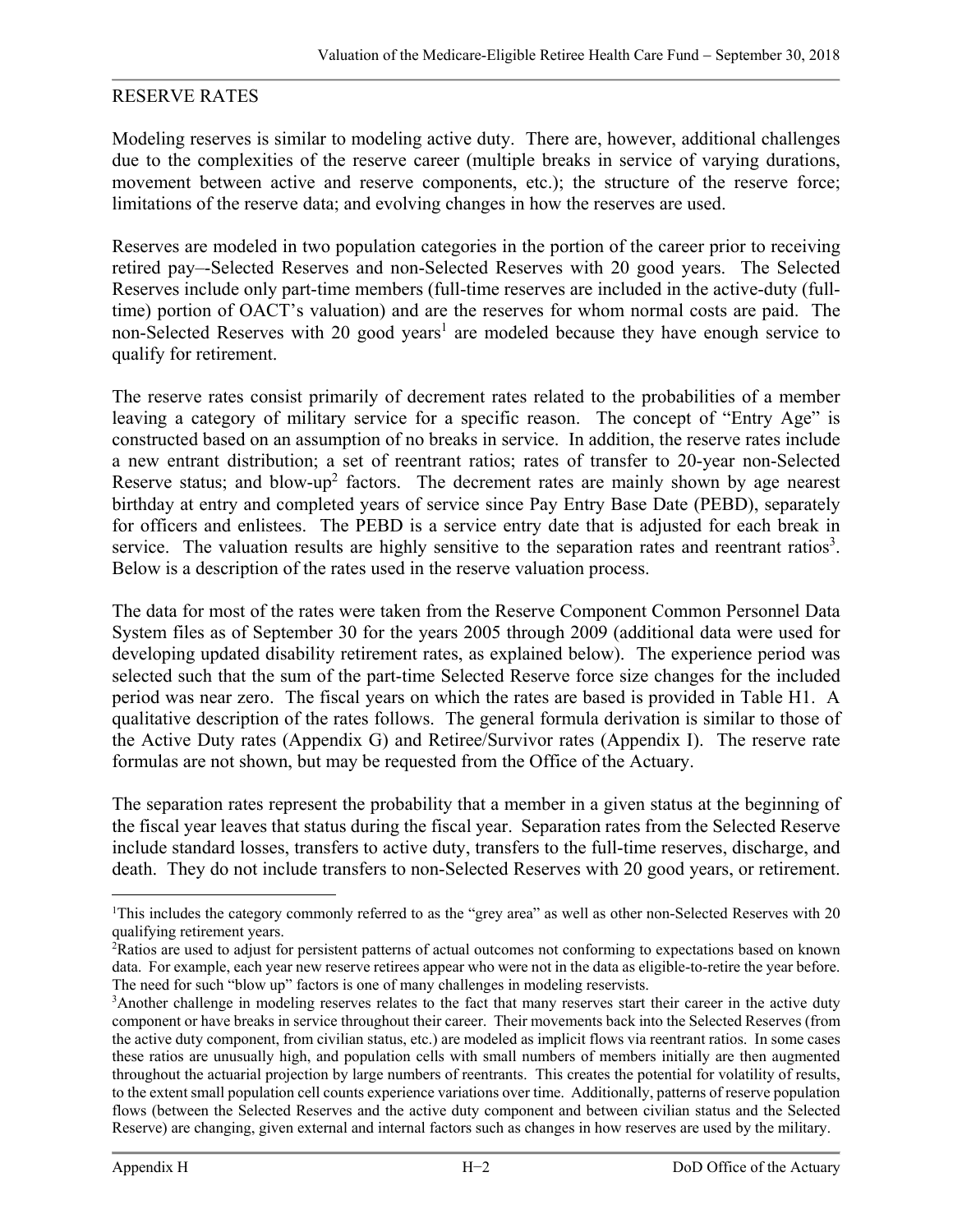Separation rates from the non-Selected Reserve with 20 good years include transfer to Selected Reserve, death, discharge, and file corrections and timing delays. They do not include transfer to retirement status.

A reentrant is defined as someone who is in the Selected Reserves at year end, who was not in the same status a year earlier, and who is not a new entrant (as defined by having greater than zero completed years of PEBD service). It can include transfers from active duty; former Selected Reserve or active duty members returning after breaks in service; reserve members returning after being attached to a non-Selected Reserve component (Individual Ready Reserve or Inactive National Guard); and members transferring to part-time Selected Reserves from full-time reserves.

The new entrant distribution provides the percentages of new entrants to the part-time Selected Reserves (as defined by having zero completed years of PEBD service) by age and by officer/enlistee status. The distribution is used in the normal cost (new entrant) valuation.

In most cases the separation and reentrant rates and ratios are not smoothed (graduated). However, cells with numerators of fewer than 10 cases were combined with other cells.

Death rates for non-retired selected and non-selected reserve members were developed in the September 30, 2015, valuation using an underlying experience period from FY 2010–FY 2015. The death rates are given by age nearest birthday for officers and enlistees separately. In addition, the death rates are updated each year to reflect another year of mortality improvement (MI) (from the midpoint of the experience period used to develop the death rates to the valuation date), using a military MI scale that is based on FY 2000-FY 2016 military data, applying methods and assumptions underlying the Society of Actuaries' recent MI scales.

Reserve disability retirement rates were updated in the September 30, 2014, valuation using an underlying experience period from FY 2010–FY 2014 for years of service (YOS) less than 19. These rates recognize the increase in disability retirements resulting from implementing the Integrated Disability Evaluation System (IDES, operated jointly by DoD and the VA since 2007) as well as a notable increase in combat-related disability retirements. The data available for study could not fully explain the reasons for the increased disability retirement experience (i.e., the inability to separate combat-related injuries by incidence year due to some backlogs created by moving to the IDES). In order to recognize this inherent uncertainty in the data, and also to acknowledge potential future improvements to reduce the severity of combat-related injuries and potential reductions to combat exposure, the Board agreed to remove half of the combat-related disabilities from the FY 2010–FY 2014 experience period. However, the Board also agreed that OACT should add an additional amount of AL to recognize the higher number of disability retirements expected in the near term (originally over the next five years, and now two years) compared to what the new disability rates produce.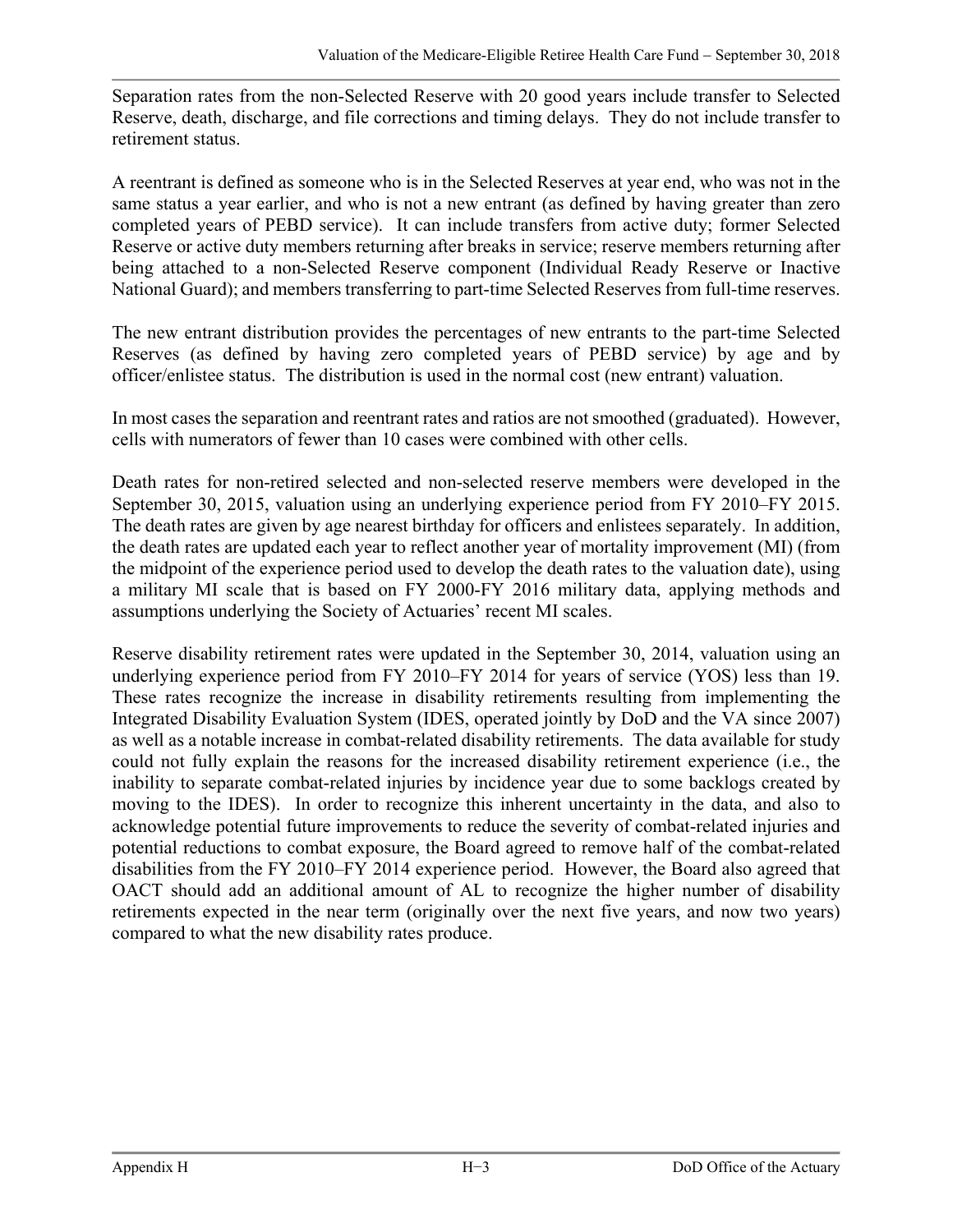#### TABLE H1

#### SUMMARY OF FISCAL YEARS ON WHICH RESERVE RATES ARE BASED

| <b>RATE</b>                                | 2005-2009 | $2010 - 2014$ | 2015 |
|--------------------------------------------|-----------|---------------|------|
| Death (Selected and Non-Selected)          |           | X             | X    |
| Separation (Selected and Non-Selected)     | X         | X             |      |
| Transfer (Selected-to-Non-Selected)        | X         |               |      |
| Retirement (Selected and Non-Selected)     | X         |               |      |
| New Entrant Distribution (Selected)        | X         |               |      |
| Reentrant (Selected)                       | X         |               |      |
| Paygrade Transfer (Selected)               | X         |               |      |
| Disability Retirement (Selected)           | X         | X             |      |
| Retirement Ratios (Non-Selected)           | X         |               |      |
| Transfer Ratios (Selected-to-Non-Selected) | X         |               |      |

Note: For YOS greater than 18, the 2010 - 2014 experience period was not used to develop temporary and permanent disability retirement rates. For YOS less than 19, only the 2010 - 2014 experience period was used to develop temporary and permanent disability retirement rates.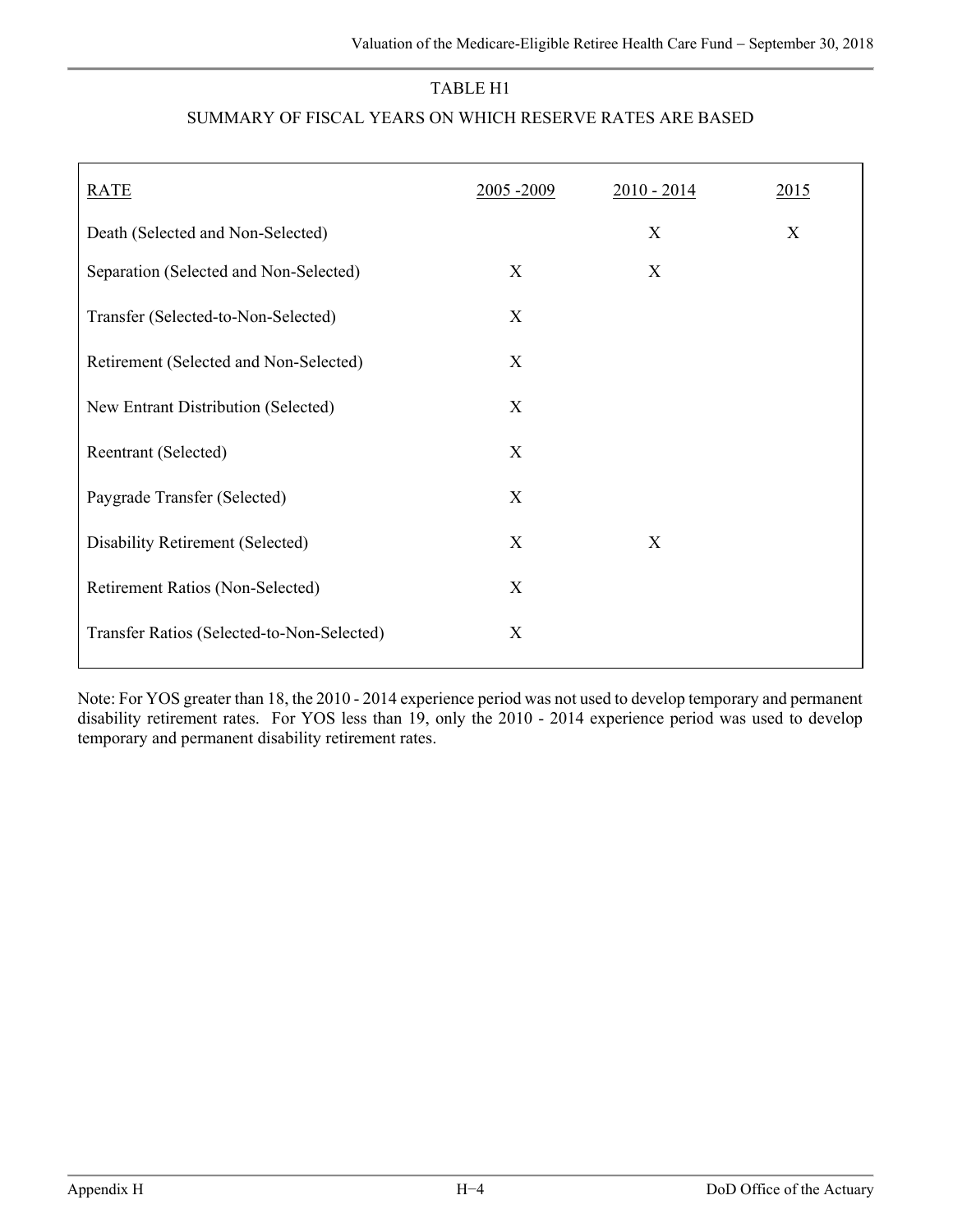# TABLE H2 NONRETIRED SELECTED RESERVE DEATH RATES BY AGE AND PAYGRADE

| <u>Age</u> | Officer | Enlistee | <u>Age</u> | Officer | Enlistee |
|------------|---------|----------|------------|---------|----------|
| 16         | 0.00026 | 0.00043  | 40         | 0.00035 | 0.00062  |
| 17         | 0.00026 | 0.00049  | 41         | 0.00035 | 0.00065  |
| 18         | 0.00026 | 0.00055  | 42         | 0.00036 | 0.00066  |
| 19         | 0.00026 | 0.00063  | 43         | 0.00037 | 0.00069  |
| 20         | 0.00026 | 0.00069  | 44         | 0.00038 | 0.00070  |
| 21         | 0.00027 | 0.00073  | 45         | 0.00039 | 0.00072  |
| 22         | 0.00026 | 0.00075  | 46         | 0.00041 | 0.00072  |
| 23         | 0.00026 | 0.00076  | 47         | 0.00042 | 0.00073  |
| 24         | 0.00027 | 0.00074  | 48         | 0.00045 | 0.00073  |
| 25         | 0.00027 | 0.00071  | 49         | 0.00047 | 0.00075  |
| 26         | 0.00027 | 0.00068  | 50         | 0.00049 | 0.00076  |
| 27         | 0.00027 | 0.00065  | 51         | 0.00052 | 0.00080  |
| 28         | 0.00028 | 0.00063  | 52         | 0.00055 | 0.00084  |
| 29         | 0.00028 | 0.00062  | 53         | 0.00058 | 0.00092  |
| 30         | 0.00029 | 0.00061  | 54         | 0.00061 | 0.00103  |
| 31         | 0.00030 | 0.00061  | 55         | 0.00064 | 0.00115  |
| 32         | 0.00030 | 0.00061  | 56         | 0.00067 | 0.00131  |
| 33         | 0.00031 | 0.00060  | 57         | 0.00070 | 0.00149  |
| 34         | 0.00031 | 0.00059  | 58         | 0.00073 | 0.00168  |
| 35         | 0.00032 | 0.00059  | 59         | 0.00075 | 0.00190  |
| 36         | 0.00033 | 0.00059  | 60         | 0.00078 | 0.00215  |
| 37         | 0.00033 | 0.00058  | 61         | 0.00080 | 0.00241  |
| 38         | 0.00034 | 0.00059  | 62         | 0.00082 | 0.00270  |
| 39         | 0.00034 | 0.00060  | 63         | 0.00084 | 0.00303  |
|            |         |          |            |         |          |

Note: These death rates should not be compared to other published rates or used for other purposes without examining the exposure formula used in the derivation.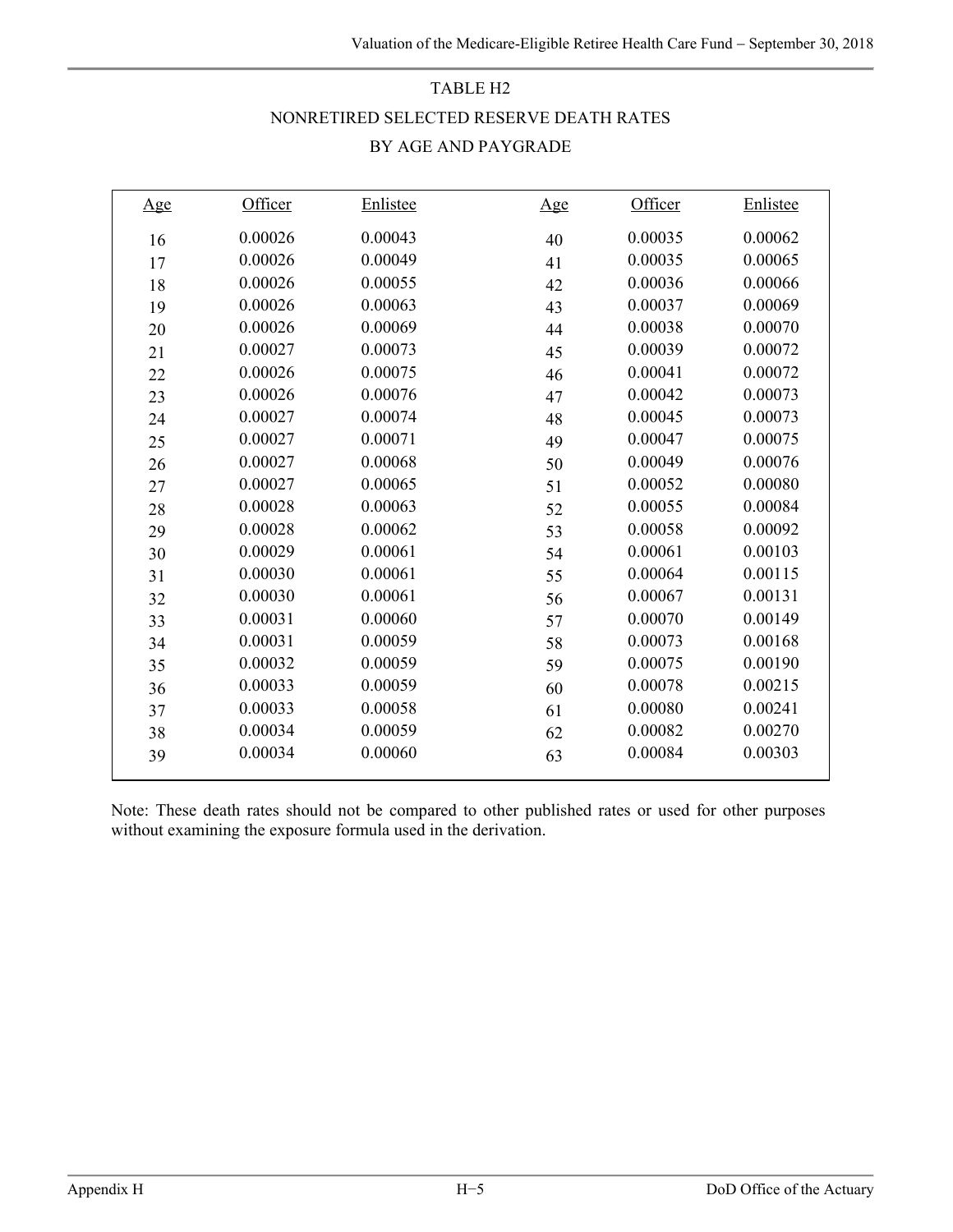### TABLE H3

#### NONRETIRED NON-SELECTED RESERVE DEATH RATES

| <u>Age</u> | Officer | Enlistee |
|------------|---------|----------|
| 37         | 0.00025 | 0.00038  |
| 38         | 0.00026 | 0.00037  |
| 39         | 0.00026 | 0.00038  |
| 40         | 0.00026 | 0.00038  |
| 41         | 0.00027 | 0.00047  |
| 42         | 0.00027 | 0.00057  |
| 43         | 0.00032 | 0.00066  |
| 44         | 0.00036 | 0.00075  |
| 45         | 0.00041 | 0.00084  |
| 46         | 0.00046 | 0.00093  |
| 47         | 0.00052 | 0.00102  |
| 48         | 0.00058 | 0.00114  |
| 49         | 0.00065 | 0.00127  |
| 50         | 0.00074 | 0.00142  |
| 51         | 0.00085 | 0.00160  |
| 52         | 0.00098 | 0.00182  |
| 53         | 0.00116 | 0.00210  |
| 54         | 0.00140 | 0.00243  |
| 55         | 0.00169 | 0.00285  |
| 56         | 0.00205 | 0.00337  |
| 57         | 0.00250 | 0.00404  |
| 58         | 0.00305 | 0.00485  |
| 59         | 0.00367 | 0.00579  |
| 60         | 0.00433 | 0.00676  |
| 61         | 0.00500 | 0.00774  |
| 62         | 0.00567 | 0.00869  |
| 63         | 0.00632 | 0.00961  |
|            |         |          |

### BY AGE AND PAYGRADE

Note: These death rates should not be compared to other published rates or used for other purposes without examining the exposure formula used in the derivation.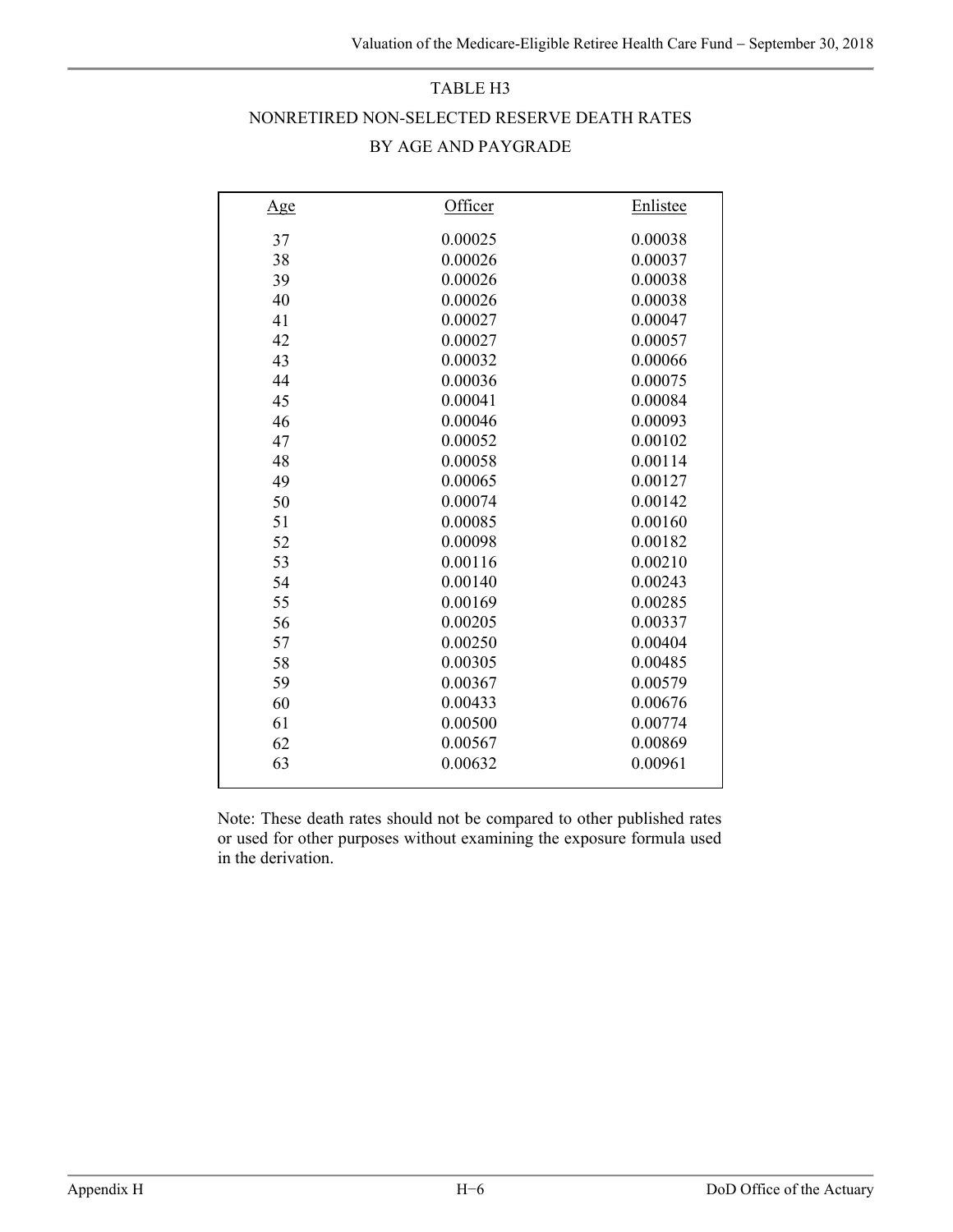# TABLE H4 SELECTED RESERVE OFFICER SEPARATION RATES (NON-RETIREMENT CAUSES) \*

BY ENTRY AGE

| Years of<br>22<br>23<br>24<br>29<br>32<br>33<br>38<br>17<br>18<br>19<br>$\overline{20}$<br>21<br>25<br>$\overline{26}$<br>27<br>28<br>30<br>$\overline{31}$<br>34<br>35<br>$\frac{36}{5}$<br>37<br>Service<br>0.029<br>0.038<br>0.035<br>0.028<br>0.039<br>0.073<br>0.064<br>0.079<br>0.054<br>0.047<br>0.054<br>0.044<br>0.023<br>0.033<br>0.053<br>0.037<br>0.065<br>0.063<br>0.050<br>0.063<br>0.048<br>0.058<br>Under 1<br>0.074<br>0.054<br>0.047<br>0.054<br>0.029<br>0.044<br>0.038<br>0.057<br>0.039<br>0.023<br>0.033<br>0.039<br>0.059<br>0.065<br>0.064<br>0.079<br>0.077<br>0.050<br>0.075<br>0.074<br>0.067<br>0.082<br>-1<br>0.069<br>0.059<br>0.094<br>0.078<br>2<br>0.054<br>0.047<br>0.054<br>0.118<br>0.068<br>0.056<br>0.055<br>0.042<br>0.071<br>0.069<br>0.042<br>0.057<br>0.081<br>0.089<br>0.075<br>0.066<br>0.075<br>0.068<br>0.052<br>0.073<br>0.069<br>0.071<br>0.088<br>0.079<br>0.078<br>0.094<br>3<br>0.054<br>0.047<br>0.051<br>0.076<br>0.060<br>0.070<br>0.051<br>0.052<br>0.079<br>0.084<br>0.086<br>0.065<br>0.065<br>0.070<br>0.054<br>0.085<br>0.065<br>0.056<br>0.085<br>0.092<br>0.078<br>0.084<br>0.073<br>0.065<br>0.100<br>0.073<br>0.053<br>0.102<br>0.088<br>$\overline{4}$<br>0.067<br>0.061<br>0.067<br>0.057<br>0.071<br>0.060<br>0.081<br>0.073<br>0.093<br>0.099<br>0.101<br>0.089<br>5<br>0.054<br>0.063<br>0.069<br>0.057<br>0.115<br>0.127<br>0.083<br>0.118<br>0.074<br>0.119<br>0.082<br>0.065<br>0.048<br>0.090<br>0.086<br>0.095<br>0.130<br>0.123<br>0.079<br>0.093<br>0.076<br>0.058<br>0.054<br>0.044<br>0.061<br>0.055<br>0.074<br>0.146<br>0.168<br>0.100<br>0.086<br>0.099<br>0.095<br>0.101<br>0.074<br>0.064<br>0.057<br>0.090<br>0.053<br>-6<br>0.087<br>0.115<br>0.171<br>0.174<br>0.134<br>0.142<br>0.116<br>0.170<br>0.091<br>0.054<br>0.051<br>0.059<br>0.137<br>0.156<br>0.128<br>0.113<br>0.148<br>0.115<br>0.134<br>0.144<br>0.113<br>0.144<br>0.157<br>-7<br>8<br>0.056<br>0.065<br>0.089<br>0.094<br>0.109<br>0.168<br>0.168<br>0.152<br>0.132<br>0.137<br>0.125<br>0.189<br>0.158<br>0.156<br>0.132<br>0.133<br>0.152<br>0.169<br>0.124<br>0.142<br>0.112<br>0.082<br>$\mathbf{Q}$<br>0.049<br>0.097<br>0.087<br>0.096<br>0.074<br>0.084<br>0.098<br>0.112<br>0.147<br>0.167<br>0.153<br>0.145<br>0.107<br>0.113<br>0.116<br>0.114<br>0.087<br>0.083<br>0.099<br>0.093<br>0.130<br>0.175<br>0.103<br>0.091<br>0.086<br>0.091<br>0.096<br>0.112<br>0.115<br>0.135<br>0.134<br>0.126<br>0.099<br>0.094<br>0.087<br>0.082<br>0.102<br>0.118<br>0.088<br>0.128<br>0.117<br>0.110<br>10<br>0.134<br>0.096<br>0.101<br>0.101<br>0.092<br>0.096<br>0.117<br>0.124<br>0.129<br>0.097<br>0.075<br>0.094<br>0.106<br>0.072<br>0.085<br>0.102<br>0.113<br>0.097<br>0.102<br>0.092<br>0.080<br>0.066<br>0.091<br>0.086<br>0.070<br>0.114<br>0.049<br>11<br>0.106<br>0.111<br>0.099<br>0.097<br>0.108<br>0.090<br>0.076<br>0.123<br>0.078<br>0.042<br>12<br>0.081<br>0.089<br>0.102<br>0.111<br>0.114<br>0.103<br>0.094<br>0.089<br>0.086<br>0.069<br>0.035<br>0.066<br>0.049<br>0.059<br>0.083<br>0.107<br>0.101<br>0.100<br>0.096<br>0.093<br>0.079<br>0.076<br>0.098<br>0.056<br>0.066<br>0.073<br>0.086<br>0.040<br>0.049<br>0.042<br>13<br>0.086<br>0.089<br>0.083<br>0.036<br>0.061<br>0.035<br>0.042<br>0.105<br>0.090<br>0.083<br>0.080<br>0.084<br>0.094<br>0.089<br>0.069<br>0.083<br>0.084<br>0.078<br>0.078<br>0.050<br>0.035<br>0.096<br>0.064<br>0.057<br>0.035<br>0.040<br>0.049<br>14<br>0.086<br>0.063<br>0.042<br>0.084<br>0.082<br>0.086<br>0.079<br>0.075<br>0.082<br>0.078<br>0.084<br>0.076<br>0.072<br>0.059<br>0.061<br>0.085<br>0.060<br>0.083<br>0.057<br>0.065<br>0.040<br>0.052<br>0.035<br>0.040<br>0.049<br>15<br>0.042<br>0.075<br>0.083<br>0.073<br>0.064<br>0.028<br>0.058<br>0.031<br>0.040<br>16<br>0.085<br>0.081<br>0.082<br>0.076<br>0.060<br>0.068<br>0.056<br>0.061<br>0.058<br>0.069<br>0.037<br>0.051<br>0.035<br>0.049<br>0.060<br>0.080<br>0.069<br>0.072<br>0.067<br>0.068<br>0.068<br>0.065<br>0.064<br>0.058<br>0.063<br>0.061<br>0.044<br>0.040<br>0.047<br>0.030<br>0.047<br>0.044<br>0.035<br>0.040<br>0.049<br>0.042<br>17<br>0.063<br>0.042<br>18<br>0.060<br>0.056<br>0.061<br>0.061<br>0.086<br>0.063<br>0.061<br>0.068<br>0.051<br>0.046<br>0.062<br>0.051<br>0.057<br>0.045<br>0.022<br>0.028<br>0.031<br>0.047<br>0.065<br>0.035<br>0.040<br>0.049<br>0.042<br>19<br>0.075<br>0.079<br>0.076<br>0.072<br>0.073<br>0.062<br>0.057<br>0.049<br>0.037<br>0.050<br>0.040<br>0.040<br>0.054<br>0.046<br>0.039<br>0.040<br>0.049<br>0.045<br>0.058<br>0.056<br>0.031<br>0.035<br>0.073<br>0.073<br>0.053<br>0.056<br>0.026<br>0.047<br>0.021<br>0.039<br>0.040<br>0.042<br>20<br>0.110<br>0.099<br>0.089<br>0.045<br>0.047<br>0.049<br>0.041<br>0.056<br>0.061<br>0.024<br>0.020<br>0.035<br>0.049<br>0.024<br>0.042<br>0.062<br>0.076<br>0.081<br>0.063<br>0.067<br>0.044<br>0.043<br>0.038<br>0.026<br>0.029<br>0.037<br>0.020<br>0.020<br>0.037<br>0.020<br>0.040<br>0.049<br>21<br>0.042<br>0.050<br>0.048<br>0.035<br>0.042<br>22<br>0.078<br>0.083<br>0.080<br>0.053<br>0.041<br>0.040<br>0.038<br>0.035<br>0.038<br>0.029<br>0.054<br>0.016<br>0.041<br>0.028<br>0.029<br>0.017<br>0.020<br>0.035<br>0.040<br>0.049<br>0.058<br>0.050<br>23<br>0.051<br>0.054<br>0.039<br>0.038<br>0.028<br>0.029<br>0.017<br>0.042<br>0.081<br>0.081<br>0.048<br>0.035<br>0.040<br>0.038<br>0.020<br>0.041<br>0.052<br>0.059<br>0.025<br>0.020<br>0.035<br>0.040<br>0.049<br>0.023<br>0.025<br>0.028<br>0.029<br>0.042<br>0.073<br>0.058<br>0.060<br>0.046<br>0.036<br>0.030<br>0.030<br>0.039<br>0.022<br>0.028<br>0.035<br>0.042<br>0.031<br>0.017<br>0.020<br>0.035<br>0.040<br>0.049<br>24<br>0.029<br>0.028<br>0.029<br>0.000<br>0.055<br>0.070<br>0.058<br>0.036<br>0.047<br>0.024<br>0.030<br>0.031<br>0.031<br>0.029<br>0.020<br>0.016<br>0.026<br>0.019<br>0.017<br>0.020<br>0.040<br>0.049<br>25<br>0.035<br>0.026<br>0.028<br>0.032<br>0.024<br>0.028<br>0.029<br>0.030<br>0.030<br>0.022<br>0.019<br>0.028<br>0.029<br>0.040<br>0.000<br>26<br>0.051<br>0.051<br>0.024<br>0.036<br>0.041<br>0.017<br>0.020<br>0.035<br>0.000<br>0.000<br>27<br>0.026<br>0.036<br>0.050<br>0.044<br>0.033<br>0.032<br>0.038<br>0.034<br>0.032<br>0.043<br>0.056<br>0.030<br>0.046<br>0.038<br>0.019<br>0.028<br>0.029<br>0.017<br>0.020<br>0.035<br>0.000<br>0.000<br>0.028<br>0.028<br>0.029<br>0.000<br>0.000<br>28<br>0.026<br>0.043<br>0.036<br>0.036<br>0.030<br>0.025<br>0.025<br>0.030<br>0.020<br>0.020<br>0.026<br>0.017<br>0.037<br>0.019<br>0.017<br>0.020<br>0.000<br>0.000<br>29<br>0.026<br>0.032<br>0.027<br>0.032<br>0.029<br>0.020<br>0.047<br>0.042<br>0.024<br>0.019<br>0.028<br>0.029<br>0.000<br>0.000<br>0.045<br>0.028<br>0.023<br>0.025<br>0.017<br>0.017<br>0.000<br>0.000 |       |
|--------------------------------------------------------------------------------------------------------------------------------------------------------------------------------------------------------------------------------------------------------------------------------------------------------------------------------------------------------------------------------------------------------------------------------------------------------------------------------------------------------------------------------------------------------------------------------------------------------------------------------------------------------------------------------------------------------------------------------------------------------------------------------------------------------------------------------------------------------------------------------------------------------------------------------------------------------------------------------------------------------------------------------------------------------------------------------------------------------------------------------------------------------------------------------------------------------------------------------------------------------------------------------------------------------------------------------------------------------------------------------------------------------------------------------------------------------------------------------------------------------------------------------------------------------------------------------------------------------------------------------------------------------------------------------------------------------------------------------------------------------------------------------------------------------------------------------------------------------------------------------------------------------------------------------------------------------------------------------------------------------------------------------------------------------------------------------------------------------------------------------------------------------------------------------------------------------------------------------------------------------------------------------------------------------------------------------------------------------------------------------------------------------------------------------------------------------------------------------------------------------------------------------------------------------------------------------------------------------------------------------------------------------------------------------------------------------------------------------------------------------------------------------------------------------------------------------------------------------------------------------------------------------------------------------------------------------------------------------------------------------------------------------------------------------------------------------------------------------------------------------------------------------------------------------------------------------------------------------------------------------------------------------------------------------------------------------------------------------------------------------------------------------------------------------------------------------------------------------------------------------------------------------------------------------------------------------------------------------------------------------------------------------------------------------------------------------------------------------------------------------------------------------------------------------------------------------------------------------------------------------------------------------------------------------------------------------------------------------------------------------------------------------------------------------------------------------------------------------------------------------------------------------------------------------------------------------------------------------------------------------------------------------------------------------------------------------------------------------------------------------------------------------------------------------------------------------------------------------------------------------------------------------------------------------------------------------------------------------------------------------------------------------------------------------------------------------------------------------------------------------------------------------------------------------------------------------------------------------------------------------------------------------------------------------------------------------------------------------------------------------------------------------------------------------------------------------------------------------------------------------------------------------------------------------------------------------------------------------------------------------------------------------------------------------------------------------------------------------------------------------------------------------------------------------------------------------------------------------------------------------------------------------------------------------------------------------------------------------------------------------------------------------------------------------------------------------------------------------------------------------------------------------------------------------------------------------------------------------------------------------------------------------------------------------------------------------------------------------------------------------------------------------------------------------------------------------------------------------------------------------------------------------------------------------------------------------------------------------------------------------------------------------------------------------------------------------------------------------------------------------------------------------------------------------------------------------------------------------------------------------------------------------------------------------------------------------------------------------------------------------------------------------------------------------------------------------------------------------------------------------------------------------------------------------|-------|
|                                                                                                                                                                                                                                                                                                                                                                                                                                                                                                                                                                                                                                                                                                                                                                                                                                                                                                                                                                                                                                                                                                                                                                                                                                                                                                                                                                                                                                                                                                                                                                                                                                                                                                                                                                                                                                                                                                                                                                                                                                                                                                                                                                                                                                                                                                                                                                                                                                                                                                                                                                                                                                                                                                                                                                                                                                                                                                                                                                                                                                                                                                                                                                                                                                                                                                                                                                                                                                                                                                                                                                                                                                                                                                                                                                                                                                                                                                                                                                                                                                                                                                                                                                                                                                                                                                                                                                                                                                                                                                                                                                                                                                                                                                                                                                                                                                                                                                                                                                                                                                                                                                                                                                                                                                                                                                                                                                                                                                                                                                                                                                                                                                                                                                                                                                                                                                                                                                                                                                                                                                                                                                                                                                                                                                                                                                                                                                                                                                                                                                                                                                                                                                                                                                                                                                                                        | 39    |
|                                                                                                                                                                                                                                                                                                                                                                                                                                                                                                                                                                                                                                                                                                                                                                                                                                                                                                                                                                                                                                                                                                                                                                                                                                                                                                                                                                                                                                                                                                                                                                                                                                                                                                                                                                                                                                                                                                                                                                                                                                                                                                                                                                                                                                                                                                                                                                                                                                                                                                                                                                                                                                                                                                                                                                                                                                                                                                                                                                                                                                                                                                                                                                                                                                                                                                                                                                                                                                                                                                                                                                                                                                                                                                                                                                                                                                                                                                                                                                                                                                                                                                                                                                                                                                                                                                                                                                                                                                                                                                                                                                                                                                                                                                                                                                                                                                                                                                                                                                                                                                                                                                                                                                                                                                                                                                                                                                                                                                                                                                                                                                                                                                                                                                                                                                                                                                                                                                                                                                                                                                                                                                                                                                                                                                                                                                                                                                                                                                                                                                                                                                                                                                                                                                                                                                                                        | 0.039 |
|                                                                                                                                                                                                                                                                                                                                                                                                                                                                                                                                                                                                                                                                                                                                                                                                                                                                                                                                                                                                                                                                                                                                                                                                                                                                                                                                                                                                                                                                                                                                                                                                                                                                                                                                                                                                                                                                                                                                                                                                                                                                                                                                                                                                                                                                                                                                                                                                                                                                                                                                                                                                                                                                                                                                                                                                                                                                                                                                                                                                                                                                                                                                                                                                                                                                                                                                                                                                                                                                                                                                                                                                                                                                                                                                                                                                                                                                                                                                                                                                                                                                                                                                                                                                                                                                                                                                                                                                                                                                                                                                                                                                                                                                                                                                                                                                                                                                                                                                                                                                                                                                                                                                                                                                                                                                                                                                                                                                                                                                                                                                                                                                                                                                                                                                                                                                                                                                                                                                                                                                                                                                                                                                                                                                                                                                                                                                                                                                                                                                                                                                                                                                                                                                                                                                                                                                        | 0.039 |
|                                                                                                                                                                                                                                                                                                                                                                                                                                                                                                                                                                                                                                                                                                                                                                                                                                                                                                                                                                                                                                                                                                                                                                                                                                                                                                                                                                                                                                                                                                                                                                                                                                                                                                                                                                                                                                                                                                                                                                                                                                                                                                                                                                                                                                                                                                                                                                                                                                                                                                                                                                                                                                                                                                                                                                                                                                                                                                                                                                                                                                                                                                                                                                                                                                                                                                                                                                                                                                                                                                                                                                                                                                                                                                                                                                                                                                                                                                                                                                                                                                                                                                                                                                                                                                                                                                                                                                                                                                                                                                                                                                                                                                                                                                                                                                                                                                                                                                                                                                                                                                                                                                                                                                                                                                                                                                                                                                                                                                                                                                                                                                                                                                                                                                                                                                                                                                                                                                                                                                                                                                                                                                                                                                                                                                                                                                                                                                                                                                                                                                                                                                                                                                                                                                                                                                                                        | 0.065 |
|                                                                                                                                                                                                                                                                                                                                                                                                                                                                                                                                                                                                                                                                                                                                                                                                                                                                                                                                                                                                                                                                                                                                                                                                                                                                                                                                                                                                                                                                                                                                                                                                                                                                                                                                                                                                                                                                                                                                                                                                                                                                                                                                                                                                                                                                                                                                                                                                                                                                                                                                                                                                                                                                                                                                                                                                                                                                                                                                                                                                                                                                                                                                                                                                                                                                                                                                                                                                                                                                                                                                                                                                                                                                                                                                                                                                                                                                                                                                                                                                                                                                                                                                                                                                                                                                                                                                                                                                                                                                                                                                                                                                                                                                                                                                                                                                                                                                                                                                                                                                                                                                                                                                                                                                                                                                                                                                                                                                                                                                                                                                                                                                                                                                                                                                                                                                                                                                                                                                                                                                                                                                                                                                                                                                                                                                                                                                                                                                                                                                                                                                                                                                                                                                                                                                                                                                        | 0.113 |
|                                                                                                                                                                                                                                                                                                                                                                                                                                                                                                                                                                                                                                                                                                                                                                                                                                                                                                                                                                                                                                                                                                                                                                                                                                                                                                                                                                                                                                                                                                                                                                                                                                                                                                                                                                                                                                                                                                                                                                                                                                                                                                                                                                                                                                                                                                                                                                                                                                                                                                                                                                                                                                                                                                                                                                                                                                                                                                                                                                                                                                                                                                                                                                                                                                                                                                                                                                                                                                                                                                                                                                                                                                                                                                                                                                                                                                                                                                                                                                                                                                                                                                                                                                                                                                                                                                                                                                                                                                                                                                                                                                                                                                                                                                                                                                                                                                                                                                                                                                                                                                                                                                                                                                                                                                                                                                                                                                                                                                                                                                                                                                                                                                                                                                                                                                                                                                                                                                                                                                                                                                                                                                                                                                                                                                                                                                                                                                                                                                                                                                                                                                                                                                                                                                                                                                                                        | 0.084 |
|                                                                                                                                                                                                                                                                                                                                                                                                                                                                                                                                                                                                                                                                                                                                                                                                                                                                                                                                                                                                                                                                                                                                                                                                                                                                                                                                                                                                                                                                                                                                                                                                                                                                                                                                                                                                                                                                                                                                                                                                                                                                                                                                                                                                                                                                                                                                                                                                                                                                                                                                                                                                                                                                                                                                                                                                                                                                                                                                                                                                                                                                                                                                                                                                                                                                                                                                                                                                                                                                                                                                                                                                                                                                                                                                                                                                                                                                                                                                                                                                                                                                                                                                                                                                                                                                                                                                                                                                                                                                                                                                                                                                                                                                                                                                                                                                                                                                                                                                                                                                                                                                                                                                                                                                                                                                                                                                                                                                                                                                                                                                                                                                                                                                                                                                                                                                                                                                                                                                                                                                                                                                                                                                                                                                                                                                                                                                                                                                                                                                                                                                                                                                                                                                                                                                                                                                        | 0.119 |
|                                                                                                                                                                                                                                                                                                                                                                                                                                                                                                                                                                                                                                                                                                                                                                                                                                                                                                                                                                                                                                                                                                                                                                                                                                                                                                                                                                                                                                                                                                                                                                                                                                                                                                                                                                                                                                                                                                                                                                                                                                                                                                                                                                                                                                                                                                                                                                                                                                                                                                                                                                                                                                                                                                                                                                                                                                                                                                                                                                                                                                                                                                                                                                                                                                                                                                                                                                                                                                                                                                                                                                                                                                                                                                                                                                                                                                                                                                                                                                                                                                                                                                                                                                                                                                                                                                                                                                                                                                                                                                                                                                                                                                                                                                                                                                                                                                                                                                                                                                                                                                                                                                                                                                                                                                                                                                                                                                                                                                                                                                                                                                                                                                                                                                                                                                                                                                                                                                                                                                                                                                                                                                                                                                                                                                                                                                                                                                                                                                                                                                                                                                                                                                                                                                                                                                                                        | 0.089 |
|                                                                                                                                                                                                                                                                                                                                                                                                                                                                                                                                                                                                                                                                                                                                                                                                                                                                                                                                                                                                                                                                                                                                                                                                                                                                                                                                                                                                                                                                                                                                                                                                                                                                                                                                                                                                                                                                                                                                                                                                                                                                                                                                                                                                                                                                                                                                                                                                                                                                                                                                                                                                                                                                                                                                                                                                                                                                                                                                                                                                                                                                                                                                                                                                                                                                                                                                                                                                                                                                                                                                                                                                                                                                                                                                                                                                                                                                                                                                                                                                                                                                                                                                                                                                                                                                                                                                                                                                                                                                                                                                                                                                                                                                                                                                                                                                                                                                                                                                                                                                                                                                                                                                                                                                                                                                                                                                                                                                                                                                                                                                                                                                                                                                                                                                                                                                                                                                                                                                                                                                                                                                                                                                                                                                                                                                                                                                                                                                                                                                                                                                                                                                                                                                                                                                                                                                        |       |
|                                                                                                                                                                                                                                                                                                                                                                                                                                                                                                                                                                                                                                                                                                                                                                                                                                                                                                                                                                                                                                                                                                                                                                                                                                                                                                                                                                                                                                                                                                                                                                                                                                                                                                                                                                                                                                                                                                                                                                                                                                                                                                                                                                                                                                                                                                                                                                                                                                                                                                                                                                                                                                                                                                                                                                                                                                                                                                                                                                                                                                                                                                                                                                                                                                                                                                                                                                                                                                                                                                                                                                                                                                                                                                                                                                                                                                                                                                                                                                                                                                                                                                                                                                                                                                                                                                                                                                                                                                                                                                                                                                                                                                                                                                                                                                                                                                                                                                                                                                                                                                                                                                                                                                                                                                                                                                                                                                                                                                                                                                                                                                                                                                                                                                                                                                                                                                                                                                                                                                                                                                                                                                                                                                                                                                                                                                                                                                                                                                                                                                                                                                                                                                                                                                                                                                                                        | 0.124 |
|                                                                                                                                                                                                                                                                                                                                                                                                                                                                                                                                                                                                                                                                                                                                                                                                                                                                                                                                                                                                                                                                                                                                                                                                                                                                                                                                                                                                                                                                                                                                                                                                                                                                                                                                                                                                                                                                                                                                                                                                                                                                                                                                                                                                                                                                                                                                                                                                                                                                                                                                                                                                                                                                                                                                                                                                                                                                                                                                                                                                                                                                                                                                                                                                                                                                                                                                                                                                                                                                                                                                                                                                                                                                                                                                                                                                                                                                                                                                                                                                                                                                                                                                                                                                                                                                                                                                                                                                                                                                                                                                                                                                                                                                                                                                                                                                                                                                                                                                                                                                                                                                                                                                                                                                                                                                                                                                                                                                                                                                                                                                                                                                                                                                                                                                                                                                                                                                                                                                                                                                                                                                                                                                                                                                                                                                                                                                                                                                                                                                                                                                                                                                                                                                                                                                                                                                        |       |
|                                                                                                                                                                                                                                                                                                                                                                                                                                                                                                                                                                                                                                                                                                                                                                                                                                                                                                                                                                                                                                                                                                                                                                                                                                                                                                                                                                                                                                                                                                                                                                                                                                                                                                                                                                                                                                                                                                                                                                                                                                                                                                                                                                                                                                                                                                                                                                                                                                                                                                                                                                                                                                                                                                                                                                                                                                                                                                                                                                                                                                                                                                                                                                                                                                                                                                                                                                                                                                                                                                                                                                                                                                                                                                                                                                                                                                                                                                                                                                                                                                                                                                                                                                                                                                                                                                                                                                                                                                                                                                                                                                                                                                                                                                                                                                                                                                                                                                                                                                                                                                                                                                                                                                                                                                                                                                                                                                                                                                                                                                                                                                                                                                                                                                                                                                                                                                                                                                                                                                                                                                                                                                                                                                                                                                                                                                                                                                                                                                                                                                                                                                                                                                                                                                                                                                                                        |       |
|                                                                                                                                                                                                                                                                                                                                                                                                                                                                                                                                                                                                                                                                                                                                                                                                                                                                                                                                                                                                                                                                                                                                                                                                                                                                                                                                                                                                                                                                                                                                                                                                                                                                                                                                                                                                                                                                                                                                                                                                                                                                                                                                                                                                                                                                                                                                                                                                                                                                                                                                                                                                                                                                                                                                                                                                                                                                                                                                                                                                                                                                                                                                                                                                                                                                                                                                                                                                                                                                                                                                                                                                                                                                                                                                                                                                                                                                                                                                                                                                                                                                                                                                                                                                                                                                                                                                                                                                                                                                                                                                                                                                                                                                                                                                                                                                                                                                                                                                                                                                                                                                                                                                                                                                                                                                                                                                                                                                                                                                                                                                                                                                                                                                                                                                                                                                                                                                                                                                                                                                                                                                                                                                                                                                                                                                                                                                                                                                                                                                                                                                                                                                                                                                                                                                                                                                        |       |
|                                                                                                                                                                                                                                                                                                                                                                                                                                                                                                                                                                                                                                                                                                                                                                                                                                                                                                                                                                                                                                                                                                                                                                                                                                                                                                                                                                                                                                                                                                                                                                                                                                                                                                                                                                                                                                                                                                                                                                                                                                                                                                                                                                                                                                                                                                                                                                                                                                                                                                                                                                                                                                                                                                                                                                                                                                                                                                                                                                                                                                                                                                                                                                                                                                                                                                                                                                                                                                                                                                                                                                                                                                                                                                                                                                                                                                                                                                                                                                                                                                                                                                                                                                                                                                                                                                                                                                                                                                                                                                                                                                                                                                                                                                                                                                                                                                                                                                                                                                                                                                                                                                                                                                                                                                                                                                                                                                                                                                                                                                                                                                                                                                                                                                                                                                                                                                                                                                                                                                                                                                                                                                                                                                                                                                                                                                                                                                                                                                                                                                                                                                                                                                                                                                                                                                                                        |       |
|                                                                                                                                                                                                                                                                                                                                                                                                                                                                                                                                                                                                                                                                                                                                                                                                                                                                                                                                                                                                                                                                                                                                                                                                                                                                                                                                                                                                                                                                                                                                                                                                                                                                                                                                                                                                                                                                                                                                                                                                                                                                                                                                                                                                                                                                                                                                                                                                                                                                                                                                                                                                                                                                                                                                                                                                                                                                                                                                                                                                                                                                                                                                                                                                                                                                                                                                                                                                                                                                                                                                                                                                                                                                                                                                                                                                                                                                                                                                                                                                                                                                                                                                                                                                                                                                                                                                                                                                                                                                                                                                                                                                                                                                                                                                                                                                                                                                                                                                                                                                                                                                                                                                                                                                                                                                                                                                                                                                                                                                                                                                                                                                                                                                                                                                                                                                                                                                                                                                                                                                                                                                                                                                                                                                                                                                                                                                                                                                                                                                                                                                                                                                                                                                                                                                                                                                        |       |
|                                                                                                                                                                                                                                                                                                                                                                                                                                                                                                                                                                                                                                                                                                                                                                                                                                                                                                                                                                                                                                                                                                                                                                                                                                                                                                                                                                                                                                                                                                                                                                                                                                                                                                                                                                                                                                                                                                                                                                                                                                                                                                                                                                                                                                                                                                                                                                                                                                                                                                                                                                                                                                                                                                                                                                                                                                                                                                                                                                                                                                                                                                                                                                                                                                                                                                                                                                                                                                                                                                                                                                                                                                                                                                                                                                                                                                                                                                                                                                                                                                                                                                                                                                                                                                                                                                                                                                                                                                                                                                                                                                                                                                                                                                                                                                                                                                                                                                                                                                                                                                                                                                                                                                                                                                                                                                                                                                                                                                                                                                                                                                                                                                                                                                                                                                                                                                                                                                                                                                                                                                                                                                                                                                                                                                                                                                                                                                                                                                                                                                                                                                                                                                                                                                                                                                                                        |       |
|                                                                                                                                                                                                                                                                                                                                                                                                                                                                                                                                                                                                                                                                                                                                                                                                                                                                                                                                                                                                                                                                                                                                                                                                                                                                                                                                                                                                                                                                                                                                                                                                                                                                                                                                                                                                                                                                                                                                                                                                                                                                                                                                                                                                                                                                                                                                                                                                                                                                                                                                                                                                                                                                                                                                                                                                                                                                                                                                                                                                                                                                                                                                                                                                                                                                                                                                                                                                                                                                                                                                                                                                                                                                                                                                                                                                                                                                                                                                                                                                                                                                                                                                                                                                                                                                                                                                                                                                                                                                                                                                                                                                                                                                                                                                                                                                                                                                                                                                                                                                                                                                                                                                                                                                                                                                                                                                                                                                                                                                                                                                                                                                                                                                                                                                                                                                                                                                                                                                                                                                                                                                                                                                                                                                                                                                                                                                                                                                                                                                                                                                                                                                                                                                                                                                                                                                        |       |
|                                                                                                                                                                                                                                                                                                                                                                                                                                                                                                                                                                                                                                                                                                                                                                                                                                                                                                                                                                                                                                                                                                                                                                                                                                                                                                                                                                                                                                                                                                                                                                                                                                                                                                                                                                                                                                                                                                                                                                                                                                                                                                                                                                                                                                                                                                                                                                                                                                                                                                                                                                                                                                                                                                                                                                                                                                                                                                                                                                                                                                                                                                                                                                                                                                                                                                                                                                                                                                                                                                                                                                                                                                                                                                                                                                                                                                                                                                                                                                                                                                                                                                                                                                                                                                                                                                                                                                                                                                                                                                                                                                                                                                                                                                                                                                                                                                                                                                                                                                                                                                                                                                                                                                                                                                                                                                                                                                                                                                                                                                                                                                                                                                                                                                                                                                                                                                                                                                                                                                                                                                                                                                                                                                                                                                                                                                                                                                                                                                                                                                                                                                                                                                                                                                                                                                                                        |       |
|                                                                                                                                                                                                                                                                                                                                                                                                                                                                                                                                                                                                                                                                                                                                                                                                                                                                                                                                                                                                                                                                                                                                                                                                                                                                                                                                                                                                                                                                                                                                                                                                                                                                                                                                                                                                                                                                                                                                                                                                                                                                                                                                                                                                                                                                                                                                                                                                                                                                                                                                                                                                                                                                                                                                                                                                                                                                                                                                                                                                                                                                                                                                                                                                                                                                                                                                                                                                                                                                                                                                                                                                                                                                                                                                                                                                                                                                                                                                                                                                                                                                                                                                                                                                                                                                                                                                                                                                                                                                                                                                                                                                                                                                                                                                                                                                                                                                                                                                                                                                                                                                                                                                                                                                                                                                                                                                                                                                                                                                                                                                                                                                                                                                                                                                                                                                                                                                                                                                                                                                                                                                                                                                                                                                                                                                                                                                                                                                                                                                                                                                                                                                                                                                                                                                                                                                        |       |
|                                                                                                                                                                                                                                                                                                                                                                                                                                                                                                                                                                                                                                                                                                                                                                                                                                                                                                                                                                                                                                                                                                                                                                                                                                                                                                                                                                                                                                                                                                                                                                                                                                                                                                                                                                                                                                                                                                                                                                                                                                                                                                                                                                                                                                                                                                                                                                                                                                                                                                                                                                                                                                                                                                                                                                                                                                                                                                                                                                                                                                                                                                                                                                                                                                                                                                                                                                                                                                                                                                                                                                                                                                                                                                                                                                                                                                                                                                                                                                                                                                                                                                                                                                                                                                                                                                                                                                                                                                                                                                                                                                                                                                                                                                                                                                                                                                                                                                                                                                                                                                                                                                                                                                                                                                                                                                                                                                                                                                                                                                                                                                                                                                                                                                                                                                                                                                                                                                                                                                                                                                                                                                                                                                                                                                                                                                                                                                                                                                                                                                                                                                                                                                                                                                                                                                                                        |       |
|                                                                                                                                                                                                                                                                                                                                                                                                                                                                                                                                                                                                                                                                                                                                                                                                                                                                                                                                                                                                                                                                                                                                                                                                                                                                                                                                                                                                                                                                                                                                                                                                                                                                                                                                                                                                                                                                                                                                                                                                                                                                                                                                                                                                                                                                                                                                                                                                                                                                                                                                                                                                                                                                                                                                                                                                                                                                                                                                                                                                                                                                                                                                                                                                                                                                                                                                                                                                                                                                                                                                                                                                                                                                                                                                                                                                                                                                                                                                                                                                                                                                                                                                                                                                                                                                                                                                                                                                                                                                                                                                                                                                                                                                                                                                                                                                                                                                                                                                                                                                                                                                                                                                                                                                                                                                                                                                                                                                                                                                                                                                                                                                                                                                                                                                                                                                                                                                                                                                                                                                                                                                                                                                                                                                                                                                                                                                                                                                                                                                                                                                                                                                                                                                                                                                                                                                        |       |
|                                                                                                                                                                                                                                                                                                                                                                                                                                                                                                                                                                                                                                                                                                                                                                                                                                                                                                                                                                                                                                                                                                                                                                                                                                                                                                                                                                                                                                                                                                                                                                                                                                                                                                                                                                                                                                                                                                                                                                                                                                                                                                                                                                                                                                                                                                                                                                                                                                                                                                                                                                                                                                                                                                                                                                                                                                                                                                                                                                                                                                                                                                                                                                                                                                                                                                                                                                                                                                                                                                                                                                                                                                                                                                                                                                                                                                                                                                                                                                                                                                                                                                                                                                                                                                                                                                                                                                                                                                                                                                                                                                                                                                                                                                                                                                                                                                                                                                                                                                                                                                                                                                                                                                                                                                                                                                                                                                                                                                                                                                                                                                                                                                                                                                                                                                                                                                                                                                                                                                                                                                                                                                                                                                                                                                                                                                                                                                                                                                                                                                                                                                                                                                                                                                                                                                                                        |       |
|                                                                                                                                                                                                                                                                                                                                                                                                                                                                                                                                                                                                                                                                                                                                                                                                                                                                                                                                                                                                                                                                                                                                                                                                                                                                                                                                                                                                                                                                                                                                                                                                                                                                                                                                                                                                                                                                                                                                                                                                                                                                                                                                                                                                                                                                                                                                                                                                                                                                                                                                                                                                                                                                                                                                                                                                                                                                                                                                                                                                                                                                                                                                                                                                                                                                                                                                                                                                                                                                                                                                                                                                                                                                                                                                                                                                                                                                                                                                                                                                                                                                                                                                                                                                                                                                                                                                                                                                                                                                                                                                                                                                                                                                                                                                                                                                                                                                                                                                                                                                                                                                                                                                                                                                                                                                                                                                                                                                                                                                                                                                                                                                                                                                                                                                                                                                                                                                                                                                                                                                                                                                                                                                                                                                                                                                                                                                                                                                                                                                                                                                                                                                                                                                                                                                                                                                        |       |
|                                                                                                                                                                                                                                                                                                                                                                                                                                                                                                                                                                                                                                                                                                                                                                                                                                                                                                                                                                                                                                                                                                                                                                                                                                                                                                                                                                                                                                                                                                                                                                                                                                                                                                                                                                                                                                                                                                                                                                                                                                                                                                                                                                                                                                                                                                                                                                                                                                                                                                                                                                                                                                                                                                                                                                                                                                                                                                                                                                                                                                                                                                                                                                                                                                                                                                                                                                                                                                                                                                                                                                                                                                                                                                                                                                                                                                                                                                                                                                                                                                                                                                                                                                                                                                                                                                                                                                                                                                                                                                                                                                                                                                                                                                                                                                                                                                                                                                                                                                                                                                                                                                                                                                                                                                                                                                                                                                                                                                                                                                                                                                                                                                                                                                                                                                                                                                                                                                                                                                                                                                                                                                                                                                                                                                                                                                                                                                                                                                                                                                                                                                                                                                                                                                                                                                                                        |       |
|                                                                                                                                                                                                                                                                                                                                                                                                                                                                                                                                                                                                                                                                                                                                                                                                                                                                                                                                                                                                                                                                                                                                                                                                                                                                                                                                                                                                                                                                                                                                                                                                                                                                                                                                                                                                                                                                                                                                                                                                                                                                                                                                                                                                                                                                                                                                                                                                                                                                                                                                                                                                                                                                                                                                                                                                                                                                                                                                                                                                                                                                                                                                                                                                                                                                                                                                                                                                                                                                                                                                                                                                                                                                                                                                                                                                                                                                                                                                                                                                                                                                                                                                                                                                                                                                                                                                                                                                                                                                                                                                                                                                                                                                                                                                                                                                                                                                                                                                                                                                                                                                                                                                                                                                                                                                                                                                                                                                                                                                                                                                                                                                                                                                                                                                                                                                                                                                                                                                                                                                                                                                                                                                                                                                                                                                                                                                                                                                                                                                                                                                                                                                                                                                                                                                                                                                        |       |
|                                                                                                                                                                                                                                                                                                                                                                                                                                                                                                                                                                                                                                                                                                                                                                                                                                                                                                                                                                                                                                                                                                                                                                                                                                                                                                                                                                                                                                                                                                                                                                                                                                                                                                                                                                                                                                                                                                                                                                                                                                                                                                                                                                                                                                                                                                                                                                                                                                                                                                                                                                                                                                                                                                                                                                                                                                                                                                                                                                                                                                                                                                                                                                                                                                                                                                                                                                                                                                                                                                                                                                                                                                                                                                                                                                                                                                                                                                                                                                                                                                                                                                                                                                                                                                                                                                                                                                                                                                                                                                                                                                                                                                                                                                                                                                                                                                                                                                                                                                                                                                                                                                                                                                                                                                                                                                                                                                                                                                                                                                                                                                                                                                                                                                                                                                                                                                                                                                                                                                                                                                                                                                                                                                                                                                                                                                                                                                                                                                                                                                                                                                                                                                                                                                                                                                                                        |       |
|                                                                                                                                                                                                                                                                                                                                                                                                                                                                                                                                                                                                                                                                                                                                                                                                                                                                                                                                                                                                                                                                                                                                                                                                                                                                                                                                                                                                                                                                                                                                                                                                                                                                                                                                                                                                                                                                                                                                                                                                                                                                                                                                                                                                                                                                                                                                                                                                                                                                                                                                                                                                                                                                                                                                                                                                                                                                                                                                                                                                                                                                                                                                                                                                                                                                                                                                                                                                                                                                                                                                                                                                                                                                                                                                                                                                                                                                                                                                                                                                                                                                                                                                                                                                                                                                                                                                                                                                                                                                                                                                                                                                                                                                                                                                                                                                                                                                                                                                                                                                                                                                                                                                                                                                                                                                                                                                                                                                                                                                                                                                                                                                                                                                                                                                                                                                                                                                                                                                                                                                                                                                                                                                                                                                                                                                                                                                                                                                                                                                                                                                                                                                                                                                                                                                                                                                        |       |
|                                                                                                                                                                                                                                                                                                                                                                                                                                                                                                                                                                                                                                                                                                                                                                                                                                                                                                                                                                                                                                                                                                                                                                                                                                                                                                                                                                                                                                                                                                                                                                                                                                                                                                                                                                                                                                                                                                                                                                                                                                                                                                                                                                                                                                                                                                                                                                                                                                                                                                                                                                                                                                                                                                                                                                                                                                                                                                                                                                                                                                                                                                                                                                                                                                                                                                                                                                                                                                                                                                                                                                                                                                                                                                                                                                                                                                                                                                                                                                                                                                                                                                                                                                                                                                                                                                                                                                                                                                                                                                                                                                                                                                                                                                                                                                                                                                                                                                                                                                                                                                                                                                                                                                                                                                                                                                                                                                                                                                                                                                                                                                                                                                                                                                                                                                                                                                                                                                                                                                                                                                                                                                                                                                                                                                                                                                                                                                                                                                                                                                                                                                                                                                                                                                                                                                                                        |       |
|                                                                                                                                                                                                                                                                                                                                                                                                                                                                                                                                                                                                                                                                                                                                                                                                                                                                                                                                                                                                                                                                                                                                                                                                                                                                                                                                                                                                                                                                                                                                                                                                                                                                                                                                                                                                                                                                                                                                                                                                                                                                                                                                                                                                                                                                                                                                                                                                                                                                                                                                                                                                                                                                                                                                                                                                                                                                                                                                                                                                                                                                                                                                                                                                                                                                                                                                                                                                                                                                                                                                                                                                                                                                                                                                                                                                                                                                                                                                                                                                                                                                                                                                                                                                                                                                                                                                                                                                                                                                                                                                                                                                                                                                                                                                                                                                                                                                                                                                                                                                                                                                                                                                                                                                                                                                                                                                                                                                                                                                                                                                                                                                                                                                                                                                                                                                                                                                                                                                                                                                                                                                                                                                                                                                                                                                                                                                                                                                                                                                                                                                                                                                                                                                                                                                                                                                        |       |
|                                                                                                                                                                                                                                                                                                                                                                                                                                                                                                                                                                                                                                                                                                                                                                                                                                                                                                                                                                                                                                                                                                                                                                                                                                                                                                                                                                                                                                                                                                                                                                                                                                                                                                                                                                                                                                                                                                                                                                                                                                                                                                                                                                                                                                                                                                                                                                                                                                                                                                                                                                                                                                                                                                                                                                                                                                                                                                                                                                                                                                                                                                                                                                                                                                                                                                                                                                                                                                                                                                                                                                                                                                                                                                                                                                                                                                                                                                                                                                                                                                                                                                                                                                                                                                                                                                                                                                                                                                                                                                                                                                                                                                                                                                                                                                                                                                                                                                                                                                                                                                                                                                                                                                                                                                                                                                                                                                                                                                                                                                                                                                                                                                                                                                                                                                                                                                                                                                                                                                                                                                                                                                                                                                                                                                                                                                                                                                                                                                                                                                                                                                                                                                                                                                                                                                                                        | 0.000 |
| 30<br>0.026<br>0.026<br>0.025<br>0.037<br>0.020<br>0.036<br>0.027<br>0.022<br>0.052<br>0.040<br>0.012<br>0.017<br>0.024<br>0.019<br>0.028<br>0.029<br>0.000<br>0.000<br>0.000<br>0.000<br>0.035<br>0.000                                                                                                                                                                                                                                                                                                                                                                                                                                                                                                                                                                                                                                                                                                                                                                                                                                                                                                                                                                                                                                                                                                                                                                                                                                                                                                                                                                                                                                                                                                                                                                                                                                                                                                                                                                                                                                                                                                                                                                                                                                                                                                                                                                                                                                                                                                                                                                                                                                                                                                                                                                                                                                                                                                                                                                                                                                                                                                                                                                                                                                                                                                                                                                                                                                                                                                                                                                                                                                                                                                                                                                                                                                                                                                                                                                                                                                                                                                                                                                                                                                                                                                                                                                                                                                                                                                                                                                                                                                                                                                                                                                                                                                                                                                                                                                                                                                                                                                                                                                                                                                                                                                                                                                                                                                                                                                                                                                                                                                                                                                                                                                                                                                                                                                                                                                                                                                                                                                                                                                                                                                                                                                                                                                                                                                                                                                                                                                                                                                                                                                                                                                                               | 0.000 |
| 0.028<br>31<br>0.026<br>0.015<br>0.038<br>0.027<br>0.006<br>0.033<br>0.041<br>0.029<br>0.025<br>0.021<br>0.016<br>0.012<br>0.017<br>0.024<br>0.019<br>0.000<br>0.000<br>0.000<br>0.000<br>0.000<br>0.000                                                                                                                                                                                                                                                                                                                                                                                                                                                                                                                                                                                                                                                                                                                                                                                                                                                                                                                                                                                                                                                                                                                                                                                                                                                                                                                                                                                                                                                                                                                                                                                                                                                                                                                                                                                                                                                                                                                                                                                                                                                                                                                                                                                                                                                                                                                                                                                                                                                                                                                                                                                                                                                                                                                                                                                                                                                                                                                                                                                                                                                                                                                                                                                                                                                                                                                                                                                                                                                                                                                                                                                                                                                                                                                                                                                                                                                                                                                                                                                                                                                                                                                                                                                                                                                                                                                                                                                                                                                                                                                                                                                                                                                                                                                                                                                                                                                                                                                                                                                                                                                                                                                                                                                                                                                                                                                                                                                                                                                                                                                                                                                                                                                                                                                                                                                                                                                                                                                                                                                                                                                                                                                                                                                                                                                                                                                                                                                                                                                                                                                                                                                               | 0.000 |
| 0.034<br>0.022<br>32<br>0.026<br>0.040<br>0.029<br>0.026<br>0.031<br>0.043<br>0.047<br>0.029<br>0.016<br>0.012<br>0.017<br>0.024<br>0.019<br>0.000<br>0.000<br>0.000<br>0.000<br>0.000<br>0.000<br>0.000                                                                                                                                                                                                                                                                                                                                                                                                                                                                                                                                                                                                                                                                                                                                                                                                                                                                                                                                                                                                                                                                                                                                                                                                                                                                                                                                                                                                                                                                                                                                                                                                                                                                                                                                                                                                                                                                                                                                                                                                                                                                                                                                                                                                                                                                                                                                                                                                                                                                                                                                                                                                                                                                                                                                                                                                                                                                                                                                                                                                                                                                                                                                                                                                                                                                                                                                                                                                                                                                                                                                                                                                                                                                                                                                                                                                                                                                                                                                                                                                                                                                                                                                                                                                                                                                                                                                                                                                                                                                                                                                                                                                                                                                                                                                                                                                                                                                                                                                                                                                                                                                                                                                                                                                                                                                                                                                                                                                                                                                                                                                                                                                                                                                                                                                                                                                                                                                                                                                                                                                                                                                                                                                                                                                                                                                                                                                                                                                                                                                                                                                                                                               | 0.000 |
| 0.029<br>0.021<br>0.045<br>0.024<br>0.000<br>0.000<br>33<br>0.026<br>0.015<br>0.027<br>0.028<br>0.032<br>0.026<br>0.026<br>0.016<br>0.012<br>0.017<br>0.000<br>0.000<br>0.000<br>0.000<br>0.000<br>0.000                                                                                                                                                                                                                                                                                                                                                                                                                                                                                                                                                                                                                                                                                                                                                                                                                                                                                                                                                                                                                                                                                                                                                                                                                                                                                                                                                                                                                                                                                                                                                                                                                                                                                                                                                                                                                                                                                                                                                                                                                                                                                                                                                                                                                                                                                                                                                                                                                                                                                                                                                                                                                                                                                                                                                                                                                                                                                                                                                                                                                                                                                                                                                                                                                                                                                                                                                                                                                                                                                                                                                                                                                                                                                                                                                                                                                                                                                                                                                                                                                                                                                                                                                                                                                                                                                                                                                                                                                                                                                                                                                                                                                                                                                                                                                                                                                                                                                                                                                                                                                                                                                                                                                                                                                                                                                                                                                                                                                                                                                                                                                                                                                                                                                                                                                                                                                                                                                                                                                                                                                                                                                                                                                                                                                                                                                                                                                                                                                                                                                                                                                                                               | 0.000 |
| 34<br>0.026<br>0.041<br>0.014<br>0.045<br>0.030<br>0.024<br>0.027<br>0.031<br>0.021<br>0.026<br>0.016<br>0.012<br>0.017<br>0.000<br>0.000<br>0.000<br>0.000<br>0.000<br>0.000<br>0.000<br>0.000<br>0.000                                                                                                                                                                                                                                                                                                                                                                                                                                                                                                                                                                                                                                                                                                                                                                                                                                                                                                                                                                                                                                                                                                                                                                                                                                                                                                                                                                                                                                                                                                                                                                                                                                                                                                                                                                                                                                                                                                                                                                                                                                                                                                                                                                                                                                                                                                                                                                                                                                                                                                                                                                                                                                                                                                                                                                                                                                                                                                                                                                                                                                                                                                                                                                                                                                                                                                                                                                                                                                                                                                                                                                                                                                                                                                                                                                                                                                                                                                                                                                                                                                                                                                                                                                                                                                                                                                                                                                                                                                                                                                                                                                                                                                                                                                                                                                                                                                                                                                                                                                                                                                                                                                                                                                                                                                                                                                                                                                                                                                                                                                                                                                                                                                                                                                                                                                                                                                                                                                                                                                                                                                                                                                                                                                                                                                                                                                                                                                                                                                                                                                                                                                                               | 0.000 |
| 0.037<br>0.030<br>0.042<br>0.028<br>0.031<br>0.021<br>0.012<br>0.000<br>0.000<br>0.000<br>0.026<br>0.055<br>0.021<br>0.026<br>0.016<br>0.000<br>0.000<br>0.000<br>0.000<br>0.000<br>0.000<br>0.000<br>35                                                                                                                                                                                                                                                                                                                                                                                                                                                                                                                                                                                                                                                                                                                                                                                                                                                                                                                                                                                                                                                                                                                                                                                                                                                                                                                                                                                                                                                                                                                                                                                                                                                                                                                                                                                                                                                                                                                                                                                                                                                                                                                                                                                                                                                                                                                                                                                                                                                                                                                                                                                                                                                                                                                                                                                                                                                                                                                                                                                                                                                                                                                                                                                                                                                                                                                                                                                                                                                                                                                                                                                                                                                                                                                                                                                                                                                                                                                                                                                                                                                                                                                                                                                                                                                                                                                                                                                                                                                                                                                                                                                                                                                                                                                                                                                                                                                                                                                                                                                                                                                                                                                                                                                                                                                                                                                                                                                                                                                                                                                                                                                                                                                                                                                                                                                                                                                                                                                                                                                                                                                                                                                                                                                                                                                                                                                                                                                                                                                                                                                                                                                               | 0.000 |
| 0.000<br>0.000<br>36<br>0.026<br>0.037<br>0.052<br>0.033<br>0.033<br>0.016<br>0.011<br>0.021<br>0.021<br>0.026<br>0.016<br>0.000<br>0.000<br>0.000<br>0.000<br>0.000<br>0.000<br>0.000<br>0.000<br>0.000                                                                                                                                                                                                                                                                                                                                                                                                                                                                                                                                                                                                                                                                                                                                                                                                                                                                                                                                                                                                                                                                                                                                                                                                                                                                                                                                                                                                                                                                                                                                                                                                                                                                                                                                                                                                                                                                                                                                                                                                                                                                                                                                                                                                                                                                                                                                                                                                                                                                                                                                                                                                                                                                                                                                                                                                                                                                                                                                                                                                                                                                                                                                                                                                                                                                                                                                                                                                                                                                                                                                                                                                                                                                                                                                                                                                                                                                                                                                                                                                                                                                                                                                                                                                                                                                                                                                                                                                                                                                                                                                                                                                                                                                                                                                                                                                                                                                                                                                                                                                                                                                                                                                                                                                                                                                                                                                                                                                                                                                                                                                                                                                                                                                                                                                                                                                                                                                                                                                                                                                                                                                                                                                                                                                                                                                                                                                                                                                                                                                                                                                                                                               | 0.000 |
| 37<br>0.034<br>0.028<br>0.013<br>0.011<br>0.000<br>0.000<br>0.000<br>0.026<br>0.037<br>0.049<br>0.021<br>0.021<br>0.026<br>0.000<br>0.000<br>0.000<br>0.000<br>0.000<br>0.000<br>0.000<br>0.000<br>0.000                                                                                                                                                                                                                                                                                                                                                                                                                                                                                                                                                                                                                                                                                                                                                                                                                                                                                                                                                                                                                                                                                                                                                                                                                                                                                                                                                                                                                                                                                                                                                                                                                                                                                                                                                                                                                                                                                                                                                                                                                                                                                                                                                                                                                                                                                                                                                                                                                                                                                                                                                                                                                                                                                                                                                                                                                                                                                                                                                                                                                                                                                                                                                                                                                                                                                                                                                                                                                                                                                                                                                                                                                                                                                                                                                                                                                                                                                                                                                                                                                                                                                                                                                                                                                                                                                                                                                                                                                                                                                                                                                                                                                                                                                                                                                                                                                                                                                                                                                                                                                                                                                                                                                                                                                                                                                                                                                                                                                                                                                                                                                                                                                                                                                                                                                                                                                                                                                                                                                                                                                                                                                                                                                                                                                                                                                                                                                                                                                                                                                                                                                                                               | 0.000 |
| 0.024<br>0.000<br>0.000<br>38<br>0.026<br>0.037<br>0.066<br>0.045<br>0.014<br>0.011<br>0.021<br>0.021<br>0.000<br>0.000<br>0.000<br>0.000<br>0.000<br>0.000<br>0.000<br>0.000<br>0.000<br>0.000<br>0.000                                                                                                                                                                                                                                                                                                                                                                                                                                                                                                                                                                                                                                                                                                                                                                                                                                                                                                                                                                                                                                                                                                                                                                                                                                                                                                                                                                                                                                                                                                                                                                                                                                                                                                                                                                                                                                                                                                                                                                                                                                                                                                                                                                                                                                                                                                                                                                                                                                                                                                                                                                                                                                                                                                                                                                                                                                                                                                                                                                                                                                                                                                                                                                                                                                                                                                                                                                                                                                                                                                                                                                                                                                                                                                                                                                                                                                                                                                                                                                                                                                                                                                                                                                                                                                                                                                                                                                                                                                                                                                                                                                                                                                                                                                                                                                                                                                                                                                                                                                                                                                                                                                                                                                                                                                                                                                                                                                                                                                                                                                                                                                                                                                                                                                                                                                                                                                                                                                                                                                                                                                                                                                                                                                                                                                                                                                                                                                                                                                                                                                                                                                                               | 0.000 |
| 0.024<br>0.021<br>0.000<br>0.000<br>39<br>0.026<br>0.037<br>0.013<br>0.014<br>0.011<br>0.000<br>0.000<br>0.000<br>0.000<br>0.000<br>0.000<br>0.000<br>0.000<br>0.000<br>0.000<br>0.000<br>0.000<br>0.010                                                                                                                                                                                                                                                                                                                                                                                                                                                                                                                                                                                                                                                                                                                                                                                                                                                                                                                                                                                                                                                                                                                                                                                                                                                                                                                                                                                                                                                                                                                                                                                                                                                                                                                                                                                                                                                                                                                                                                                                                                                                                                                                                                                                                                                                                                                                                                                                                                                                                                                                                                                                                                                                                                                                                                                                                                                                                                                                                                                                                                                                                                                                                                                                                                                                                                                                                                                                                                                                                                                                                                                                                                                                                                                                                                                                                                                                                                                                                                                                                                                                                                                                                                                                                                                                                                                                                                                                                                                                                                                                                                                                                                                                                                                                                                                                                                                                                                                                                                                                                                                                                                                                                                                                                                                                                                                                                                                                                                                                                                                                                                                                                                                                                                                                                                                                                                                                                                                                                                                                                                                                                                                                                                                                                                                                                                                                                                                                                                                                                                                                                                                               | 0.000 |
| 0.026<br>0.037<br>0.013<br>0.010<br>0.014<br>0.024<br>0.011<br>0.000<br>0.000<br>0.000<br>0.000<br>0.000<br>0.000<br>0.000<br>0.000<br>0.000<br>0.000<br>0.000<br>0.000<br>0.000<br>0.000<br>0.000<br>40                                                                                                                                                                                                                                                                                                                                                                                                                                                                                                                                                                                                                                                                                                                                                                                                                                                                                                                                                                                                                                                                                                                                                                                                                                                                                                                                                                                                                                                                                                                                                                                                                                                                                                                                                                                                                                                                                                                                                                                                                                                                                                                                                                                                                                                                                                                                                                                                                                                                                                                                                                                                                                                                                                                                                                                                                                                                                                                                                                                                                                                                                                                                                                                                                                                                                                                                                                                                                                                                                                                                                                                                                                                                                                                                                                                                                                                                                                                                                                                                                                                                                                                                                                                                                                                                                                                                                                                                                                                                                                                                                                                                                                                                                                                                                                                                                                                                                                                                                                                                                                                                                                                                                                                                                                                                                                                                                                                                                                                                                                                                                                                                                                                                                                                                                                                                                                                                                                                                                                                                                                                                                                                                                                                                                                                                                                                                                                                                                                                                                                                                                                                               | 0.000 |
| 0.037<br>0.000<br>0.000<br>0.000<br>41<br>0.026<br>0.013<br>0.010<br>0.014<br>0.024<br>0.000<br>0.000<br>0.000<br>0.000<br>0.000<br>0.000<br>0.000<br>0.000<br>0.000<br>0.000<br>0.000<br>0.000<br>0.000                                                                                                                                                                                                                                                                                                                                                                                                                                                                                                                                                                                                                                                                                                                                                                                                                                                                                                                                                                                                                                                                                                                                                                                                                                                                                                                                                                                                                                                                                                                                                                                                                                                                                                                                                                                                                                                                                                                                                                                                                                                                                                                                                                                                                                                                                                                                                                                                                                                                                                                                                                                                                                                                                                                                                                                                                                                                                                                                                                                                                                                                                                                                                                                                                                                                                                                                                                                                                                                                                                                                                                                                                                                                                                                                                                                                                                                                                                                                                                                                                                                                                                                                                                                                                                                                                                                                                                                                                                                                                                                                                                                                                                                                                                                                                                                                                                                                                                                                                                                                                                                                                                                                                                                                                                                                                                                                                                                                                                                                                                                                                                                                                                                                                                                                                                                                                                                                                                                                                                                                                                                                                                                                                                                                                                                                                                                                                                                                                                                                                                                                                                                               | 0.000 |

\* These rates only include separations due to: ordinary losses, transfers to active duty, discharge and death (not transfers to non-Selected Reserve with 20 good years).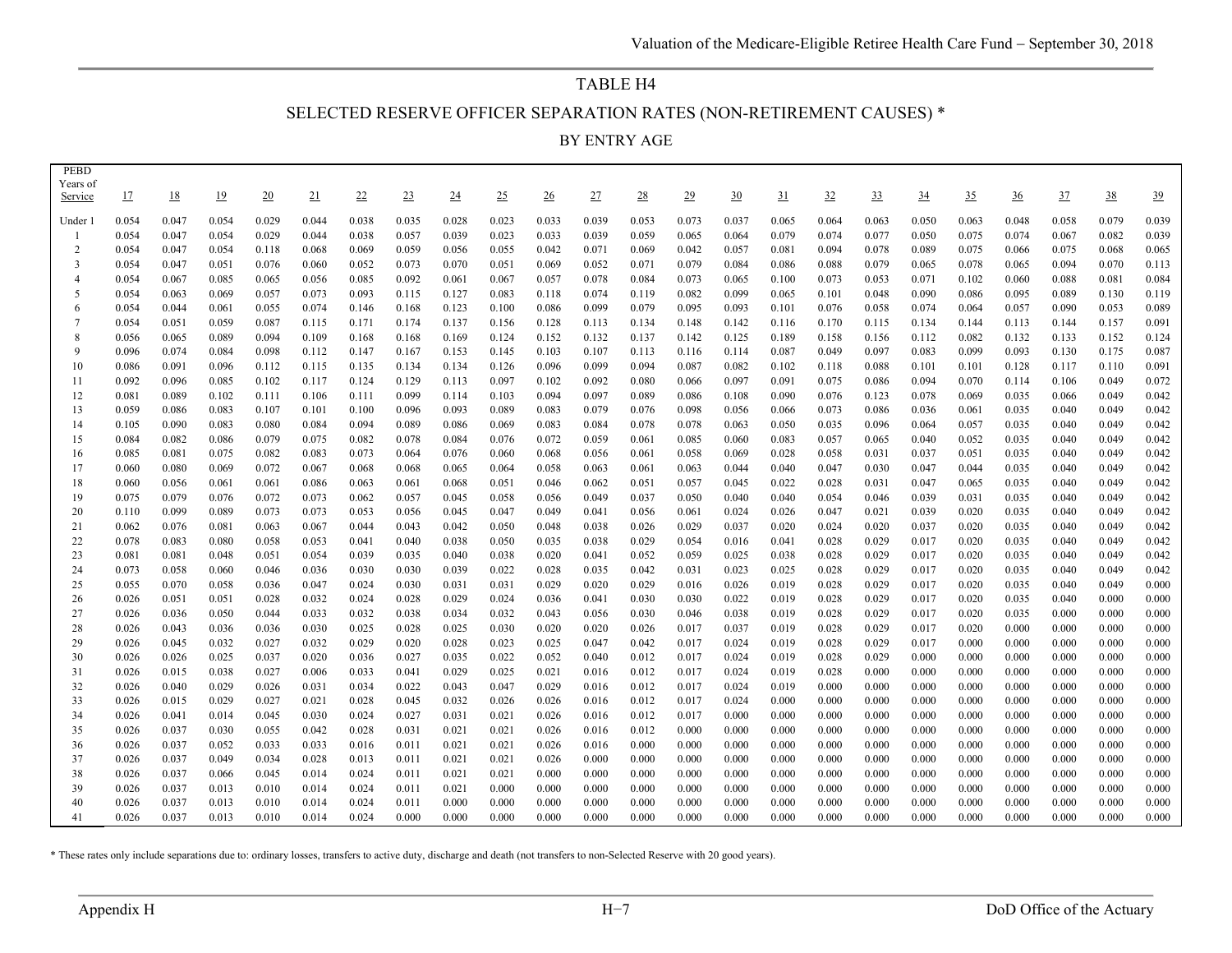#### TABLE H4 (CONT'D)

SELECTED RESERVE OFFICER SEPARATION RATES (NON-RETIREMENT CAUSES) \*

BY ENTRY AGE

| <b>LEBD</b><br>Years of<br>Service | 40             | 41             | 42             | 43             | 44             | 45             | $\frac{46}{5}$ | 47             | 48             | 49             | 50             | 51             | 52             | 53             | 54             | 55             | 56             | 57             | 58             | 59             | 60             | 61             | 62             | >62            |
|------------------------------------|----------------|----------------|----------------|----------------|----------------|----------------|----------------|----------------|----------------|----------------|----------------|----------------|----------------|----------------|----------------|----------------|----------------|----------------|----------------|----------------|----------------|----------------|----------------|----------------|
| Under 1                            | 0.064          | 0.036          | 0.040          | 0.098          | 0.099          | 0.089          | 0.107          | 0.104          | 0.117          | 0.080          | 0.051          | 0.084          | 0.058          | 0.094          | 0.099          | 0.106          | 0.095          | 0.053          | 0.048          | 0.182          | 0.100          | 0.333          | 0.000          | 1.000          |
|                                    | 0.064          | 0.036          | 0.040          | 0.098          | 0.099          | 0.089          | 0.107          | 0.104          | 0.117          | 0.080          | 0.051          | 0.084          | 0.058          | 0.094          | 0.099          | 0.106          | 0.095          | 0.053          | 0.048          | 0.182          | 0.100          | 0.333          | 1.000          | 0.000          |
| 2                                  | 0.065          | 0.069          | 0.060          | 0.098          | 0.099          | 0.089          | 0.107          | 0.104          | 0.117          | 0.080          | 0.051          | 0.084          | 0.058          | 0.094          | 0.099          | 0.106          | 0.095          | 0.053          | 0.048          | 0.182          | 0.100          | 1.000          | 0.000          | 0.000          |
| 3                                  | 0.094          | 0.135          | 0.110          | 0.098          | 0.099          | 0.089          | 0.107          | 0.104          | 0.117          | 0.080          | 0.051          | 0.084          | 0.058          | 0.094          | 0.099          | 0.106          | 0.095          | 0.053          | 0.048          | 0.182          | 1.000          | 0.000          | 0.000          | 0.000          |
| $\overline{4}$                     | 0.060          | 0.083          | 0.143          | 0.098          | 0.099          | 0.089          | 0.107          | 0.104          | 0.117          | 0.080          | 0.051          | 0.084          | 0.058          | 0.094          | 0.099          | 0.106          | 0.095          | 0.053          | 0.048          | 1.000          | 0.000          | 0.000          | 0.000          | 0.000          |
| 5                                  | 0.062          | 0.063          | 0.063          | 0.098          | 0.099          | 0.089          | 0.107          | 0.104          | 0.117          | 0.080          | 0.051          | 0.084          | 0.058          | 0.094          | 0.099          | 0.106          | 0.095          | 0.053          | 1.000          | 0.000          | 0.000          | 0.000          | 0.000          | 0.000          |
| 6                                  | 0.086          | 0.063          | 0.063          | 0.098          | 0.099          | 0.089          | 0.107          | 0.104          | 0.117          | 0.080          | 0.051          | 0.084          | 0.058          | 0.094          | 0.099          | 0.106          | 0.095          | 1.000          | 0.000          | 0.000          | 0.000          | 0.000          | 0.000          | 0.000          |
| 7                                  | 0.081          | 0.063          | 0.063          | 0.098          | 0.099          | 0.089          | 0.107          | 0.104          | 0.117          | 0.080          | 0.051          | 0.084          | 0.058          | 0.094          | 0.099          | 0.106          | 1.000          | 0.000          | 0.000          | 0.000          | 0.000          | 0.000          | 0.000          | 0.000          |
| 8                                  | 0.134          | 0.063          | 0.063          | 0.098          | 0.099          | 0.089          | 0.107          | 0.104          | 0.117          | 0.080          | 0.051          | 0.084          | 0.058          | 0.094          | 0.099          | 1.000          | 0.000          | 0.000          | 0.000          | 0.000          | 0.000          | 0.000          | 0.000          | 0.000          |
| 9                                  | 0.059          | 0.063          | 0.063          | 0.098          | 0.099          | 0.089          | 0.107          | 0.104          | 0.117          | 0.080          | 0.051          | 0.084          | 0.058          | 0.094          | 1.000          | 0.000          | 0.000          | 0.000          | 0.000          | 0.000          | 0.000          | 0.000          | 0.000          | 0.000          |
| 10                                 | 0.060          | 0.063          | 0.063          | 0.098          | 0.099          | 0.089          | 0.107          | 0.104          | 0.117          | 0.080          | 0.051          | 0.084          | 0.058          | 1.000          | 0.000          | 0.000          | 0.000          | 0.000          | 0.000          | 0.000          | 0.000          | 0.000          | 0.000          | 0.000          |
| 11                                 | 0.117          | 0.063          | 0.063          | 0.098          | 0.099          | 0.089          | 0.107          | 0.104          | 0.117          | 0.080          | 0.051          | 0.084          | 1.000          | 0.000          | 0.000          | 0.000          | 0.000          | 0.000          | 0.000          | 0.000          | 0.000          | 0.000          | 0.000          | 0.000          |
| 12                                 | 0.067          | 0.063          | 0.063          | 0.098          | 0.099          | 0.089          | 0.107          | 0.104          | 0.117          | 0.080          | 0.051          | 1.000          | 0.000          | 0.000          | 0.000          | 0.000          | 0.000          | 0.000          | 0.000          | 0.000          | 0.000          | 0.000          | 0.000          | 0.000          |
| 13                                 | 0.040          | 0.063          | 0.063          | 0.098          | 0.099          | 0.089          | 0.107          | 0.104          | 0.117          | 0.080          | 1.000          | 0.000          | 0.000          | 0.000          | 0.000          | 0.000          | 0.000          | 0.000          | 0.000          | 0.000          | 0.000          | 0.000          | 0.000          | 0.000          |
| 14                                 | 0.040          | 0.063          | 0.063          | 0.098          | 0.099          | 0.089          | 0.107          | 0.104          | 0.117          | 1.000          | 0.000          | 0.000          | 0.000          | 0.000          | 0.000          | 0.000          | 0.000          | 0.000          | 0.000          | 0.000          | 0.000          | 0.000          | 0.000          | 0.000          |
| 15                                 | 0.040          | 0.063          | 0.063          | 0.098          | 0.099          | 0.089          | 0.107          | 0.104          | 1.000          | 0.000          | 0.000          | 0.000          | 0.000          | 0.000          | 0.000          | 0.000          | 0.000          | 0.000          | 0.000          | 0.000          | 0.000          | 0.000          | 0.000          | 0.000          |
| 16<br>17                           | 0.040<br>0.040 | 0.063<br>0.063 | 0.063<br>0.063 | 0.098          | 0.099<br>0.099 | 0.089          | 0.107<br>1.000 | 1.000<br>0.000 | 0.000          | 0.000          | 0.000<br>0.000 | 0.000<br>0.000 | 0.000<br>0.000 | 0.000<br>0.000 | 0.000<br>0.000 | 0.000<br>0.000 | 0.000<br>0.000 | 0.000<br>0.000 | 0.000<br>0.000 | 0.000<br>0.000 | 0.000<br>0.000 | 0.000<br>0.000 | 0.000<br>0.000 | 0.000<br>0.000 |
| 18                                 | 0.040          | 0.063          | 0.063          | 0.098<br>0.098 | 0.099          | 0.089<br>1.000 | 0.000          | 0.000          | 0.000<br>0.000 | 0.000<br>0.000 | 0.000          | 0.000          | 0.000          | 0.000          | 0.000          | 0.000          | 0.000          | 0.000          | 0.000          | 0.000          | 0.000          | 0.000          | 0.000          | 0.000          |
| 19                                 | 0.040          | 0.063          | 0.063          | 0.098          | 0.099          | 0.000          | 0.000          | 0.000          | 0.000          | 0.000          | 0.000          | 0.000          | 0.000          | 0.000          | 0.000          | 0.000          | 0.000          | 0.000          | 0.000          | 0.000          | 0.000          | 0.000          | 0.000          | 0.000          |
| 20                                 | 0.040          | 0.063          | 0.063          | 0.098          | 0.000          | 0.000          | 0.000          | 0.000          | 0.000          | 0.000          | 0.000          | 0.000          | 0.000          | 0.000          | 0.000          | 0.000          | 0.000          | 0.000          | 0.000          | 0.000          | 0.000          | 0.000          | 0.000          | 0.000          |
| 21                                 | 0.040          | 0.063          | 0.063          | 0.000          | 0.000          | 0.000          | 0.000          | 0.000          | 0.000          | 0.000          | 0.000          | 0.000          | 0.000          | 0.000          | 0.000          | 0.000          | 0.000          | 0.000          | 0.000          | 0.000          | 0.000          | 0.000          | 0.000          | 0.000          |
| 22                                 | 0.040          | 0.063          | 0.000          | 0.000          | 0.000          | 0.000          | 0.000          | 0.000          | 0.000          | 0.000          | 0.000          | 0.000          | 0.000          | 0.000          | 0.000          | 0.000          | 0.000          | 0.000          | 0.000          | 0.000          | 0.000          | 0.000          | 0.000          | 0.000          |
| 23                                 | 0.040          | 0.000          | 0.000          | 0.000          | 0.000          | 0.000          | 0.000          | 0.000          | 0.000          | 0.000          | 0.000          | 0.000          | 0.000          | 0.000          | 0.000          | 0.000          | 0.000          | 0.000          | 0.000          | 0.000          | 0.000          | 0.000          | 0.000          | 0.000          |
| 24                                 | 0.000          | 0.000          | 0.000          | 0.000          | 0.000          | 0.000          | 0.000          | 0.000          | 0.000          | 0.000          | 0.000          | 0.000          | 0.000          | 0.000          | 0.000          | 0.000          | 0.000          | 0.000          | 0.000          | 0.000          | 0.000          | 0.000          | 0.000          | 0.000          |
| 25                                 | 0.000          | 0.000          | 0.000          | 0.000          | 0.000          | 0.000          | 0.000          | 0.000          | 0.000          | 0.000          | 0.000          | 0.000          | 0.000          | 0.000          | 0.000          | 0.000          | 0.000          | 0.000          | 0.000          | 0.000          | 0.000          | 0.000          | 0.000          | 0.000          |
| 26                                 | 0.000          | 0.000          | 0.000          | 0.000          | 0.000          | 0.000          | 0.000          | 0.000          | 0.000          | 0.000          | 0.000          | 0.000          | 0.000          | 0.000          | 0.000          | 0.000          | 0.000          | 0.000          | 0.000          | 0.000          | 0.000          | 0.000          | 0.000          | 0.000          |
| 27                                 | 0.000          | 0.000          | 0.000          | 0.000          | 0.000          | 0.000          | 0.000          | 0.000          | 0.000          | 0.000          | 0.000          | 0.000          | 0.000          | 0.000          | 0.000          | 0.000          | 0.000          | 0.000          | 0.000          | 0.000          | 0.000          | 0.000          | 0.000          | 0.000          |
| 28                                 | 0.000          | 0.000          | 0.000          | 0.000          | 0.000          | 0.000          | 0.000          | 0.000          | 0.000          | 0.000          | 0.000          | 0.000          | 0.000          | 0.000          | 0.000          | 0.000          | 0.000          | 0.000          | 0.000          | 0.000          | 0.000          | 0.000          | 0.000          | 0.000          |
| 29                                 | 0.000          | 0.000          | 0.000          | 0.000          | 0.000          | 0.000          | 0.000          | 0.000          | 0.000          | 0.000          | 0.000          | 0.000          | 0.000          | 0.000          | 0.000          | 0.000          | 0.000          | 0.000          | 0.000          | 0.000          | 0.000          | 0.000          | 0.000          | 0.000          |
| 30                                 | 0.000          | 0.000          | 0.000          | 0.000          | 0.000          | 0.000          | 0.000          | 0.000          | 0.000          | 0.000          | 0.000          | 0.000          | 0.000          | 0.000          | 0.000          | 0.000          | 0.000          | 0.000          | 0.000          | 0.000          | 0.000          | 0.000          | 0.000          | 0.000          |
| 31                                 | 0.000          | 0.000          | 0.000          | 0.000          | 0.000          | 0.000          | 0.000          | 0.000          | 0.000          | 0.000          | 0.000          | 0.000          | 0.000          | 0.000          | 0.000          | 0.000          | 0.000          | 0.000          | 0.000          | 0.000          | 0.000          | 0.000          | 0.000          | 0.000          |
| 32                                 | 0.000          | 0.000          | 0.000          | 0.000          | 0.000          | 0.000          | 0.000          | 0.000          | 0.000          | 0.000          | 0.000          | 0.000          | 0.000          | 0.000          | 0.000          | 0.000          | 0.000          | 0.000          | 0.000          | 0.000          | 0.000          | 0.000          | 0.000          | 0.000          |
| 33                                 | 0.000          | 0.000          | 0.000          | 0.000          | 0.000          | 0.000          | 0.000          | 0.000          | 0.000          | 0.000          | 0.000          | 0.000          | 0.000          | 0.000          | 0.000          | 0.000          | 0.000          | 0.000          | 0.000          | 0.000          | 0.000          | 0.000          | 0.000          | 0.000          |
| 34                                 | 0.000          | 0.000          | 0.000          | 0.000          | 0.000          | 0.000          | 0.000          | 0.000          | 0.000          | 0.000          | 0.000          | 0.000          | 0.000          | 0.000          | 0.000          | 0.000          | 0.000          | 0.000          | 0.000          | 0.000          | 0.000          | 0.000          | 0.000          | 0.000          |
| 35                                 | 0.000          | 0.000          | 0.000          | 0.000          | 0.000          | 0.000          | 0.000          | 0.000          | 0.000          | 0.000          | 0.000          | 0.000          | 0.000          | 0.000          | 0.000          | 0.000          | 0.000          | 0.000          | 0.000          | 0.000          | 0.000          | 0.000          | 0.000          | 0.000          |
| 36                                 | 0.000          | 0.000          | 0.000          | 0.000          | 0.000          | 0.000          | 0.000          | 0.000          | 0.000          | 0.000          | 0.000          | 0.000          | 0.000          | 0.000          | 0.000          | 0.000          | 0.000          | 0.000          | 0.000          | 0.000          | 0.000          | 0.000          | 0.000          | 0.000          |
| 37                                 | 0.000          | 0.000          | 0.000          | 0.000          | 0.000          | 0.000          | 0.000          | 0.000          | 0.000          | 0.000          | 0.000          | 0.000          | 0.000          | 0.000          | 0.000          | 0.000          | 0.000          | 0.000          | 0.000          | 0.000          | 0.000          | 0.000          | 0.000          | 0.000          |
| 38                                 | 0.000          | 0.000          | 0.000          | 0.000          | 0.000          | 0.000          | 0.000          | 0.000          | 0.000          | 0.000          | 0.000          | 0.000          | 0.000          | 0.000          | 0.000          | 0.000          | 0.000          | 0.000          | 0.000          | 0.000          | 0.000          | 0.000          | 0.000          | 0.000          |
| 39                                 | 0.000          | 0.000          | 0.000<br>0.000 | 0.000          | 0.000          | 0.000          | 0.000          | 0.000          | 0.000          | 0.000          | 0.000          | 0.000<br>0.000 | 0.000          | 0.000<br>0.000 | 0.000<br>0.000 | 0.000<br>0.000 | 0.000          | 0.000          | 0.000          | 0.000          | 0.000          | 0.000<br>0.000 | 0.000          | 0.000          |
| 40<br>41                           | 0.000<br>0.000 | 0.000<br>0.000 | 0.000          | 0.000<br>0.000 | 0.000<br>0.000 | 0.000<br>0.000 | 0.000<br>0.000 | 0.000<br>0.000 | 0.000<br>0.000 | 0.000<br>0.000 | 0.000<br>0.000 | 0.000          | 0.000<br>0.000 | 0.000          | 0.000          | 0.000          | 0.000<br>0.000 | 0.000<br>0.000 | 0.000<br>0.000 | 0.000<br>0.000 | 0.000<br>0.000 | 0.000          | 0.000<br>0.000 | 0.000<br>0.000 |
|                                    |                |                |                |                |                |                |                |                |                |                |                |                |                |                |                |                |                |                |                |                |                |                |                |                |

\* These rates only include separations due to: ordinary losses, transfers to active duty, discharge and death (not transfers to non-Selected Reserve with 20 good years).

PEBD

 $\blacksquare$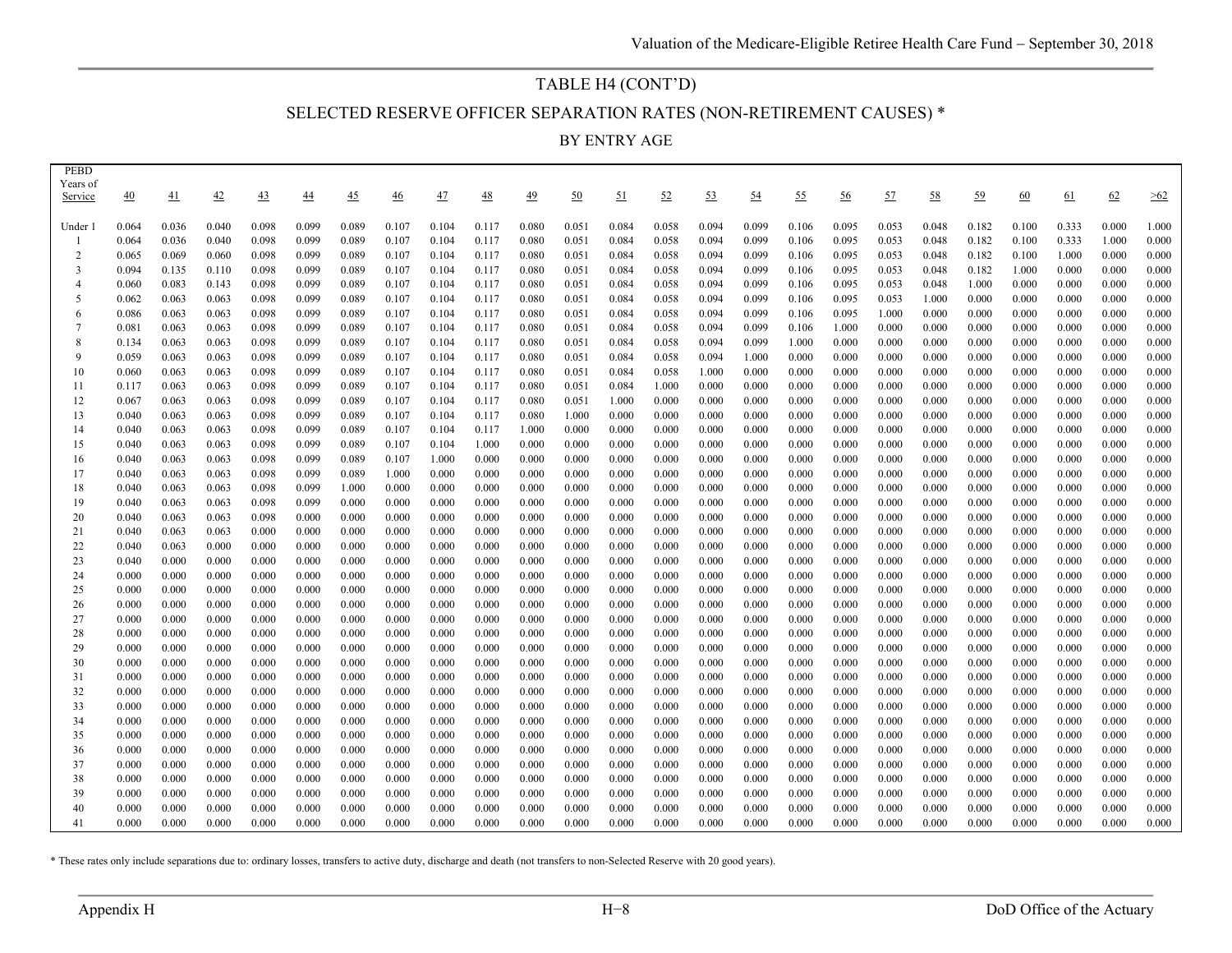# TABLE H5 SELECTED RESERVE ENLISTEE SEPARATION RATES (NON-RETIREMENT CAUSES) \*

BY ENTRY AGE

| PEBD<br>Years of<br>Service | 17             | 18             | <u>19</u>      | 20             | 21             | 22             | 23             | 24             | 25             | $\overline{26}$ | 27             | 28             | 29             | $\frac{30}{2}$ | 31             | 32             | 33             | $\overline{34}$ | 35             | $\frac{36}{5}$ | 37             | 38             | 39             |
|-----------------------------|----------------|----------------|----------------|----------------|----------------|----------------|----------------|----------------|----------------|-----------------|----------------|----------------|----------------|----------------|----------------|----------------|----------------|-----------------|----------------|----------------|----------------|----------------|----------------|
| Under:                      | 0.128          | 0.169          | 0.164          | 0.153          | 0.156          | 0.160          | 0.164          | 0.171          | 0.164          | 0.176           | 0.177          | 0.170          | 0.190          | 0.189          | 0.182          | 0.203          | 0.171          | 0.197           | 0.192          | 0.190          | 0.189          | 0.191          | 0.200          |
|                             | 0.233          | 0.214          | 0.149          | 0.141          | 0.144          | 0.148          | 0.149          | 0.148          | 0.151          | 0.159           | 0.151          | 0.165          | 0.155          | 0.155          | 0.159          | 0.162          | 0.145          | 0.157           | 0.157          | 0.149          | 0.177          | 0.162          | 0.157          |
| $\overline{2}$              | 0.155          | 0.133          | 0.116          | 0.127          | 0.134          | 0.140          | 0.135          | 0.137          | 0.148          | 0.145           | 0.141          | 0.142          | 0.151          | 0.136          | 0.132          | 0.137          | 0.146          | 0.129           | 0.119          | 0.129          | 0.132          | 0.144          | 0.128          |
| 3                           | 0.103          | 0.108          | 0.110          | 0.129          | 0.131          | 0.133          | 0.130          | 0.129          | 0.133          | 0.143           | 0.134          | 0.141          | 0.137          | 0.127          | 0.131          | 0.126          | 0.130          | 0.122           | 0.111          | 0.117          | 0.136          | 0.152          | 0.130          |
| 4                           | 0.093          | 0.106          | 0.118          | 0.135          | 0.137          | 0.143          | 0.142          | 0.138          | 0.142          | 0.133           | 0.136          | 0.138          | 0.137          | 0.140          | 0.124          | 0.121          | 0.128          | 0.120           | 0.113          | 0.117          | 0.109          | 0.117          | 0.141          |
| 5                           | 0.226          | 0.293          | 0.324          | 0.341          | 0.335          | 0.318          | 0.309          | 0.294          | 0.294          | 0.284           | 0.257          | 0.261          | 0.257          | 0.216          | 0.225          | 0.211          | 0.204          | 0.204           | 0.175          | 0.191          | 0.158          | 0.159          | 0.139          |
| 6                           | 0.233          | 0.210          | 0.235          | 0.237          | 0.238          | 0.229          | 0.225          | 0.218          | 0.216          | 0.206           | 0.196          | 0.202          | 0.180          | 0.170          | 0.186          | 0.151          | 0.150          | 0.149           | 0.146          | 0.134          | 0.133          | 0.143          | 0.134          |
|                             | 0.228          | 0.278          | 0.299          | 0.305          | 0.306          | 0.308          | 0.292          | 0.288          | 0.280          | 0.254           | 0.258          | 0.248          | 0.227          | 0.249          | 0.203          | 0.198          | 0.193          | 0.186           | 0.191          | 0.167          | 0.167          | 0.162          | 0.158          |
| 8                           | 0.238          | 0.231          | 0.233          | 0.233          | 0.230          | 0.224          | 0.223          | 0.217          | 0.205          | 0.202           | 0.192          | 0.187          | 0.169          | 0.173          | 0.162          | 0.153          | 0.151          | 0.163           | 0.146          | 0.147          | 0.149          | 0.143          | 0.151          |
| 9                           | 0.178          | 0.173          | 0.178          | 0.183          | 0.186          | 0.179          | 0.179          | 0.176          | 0.173          | 0.169           | 0.161          | 0.167          | 0.148          | 0.157          | 0.138          | 0.160          | 0.128          | 0.132           | 0.131          | 0.118          | 0.141          | 0.136          | 0.148          |
| 10                          | 0.145          | 0.143          | 0.160          | 0.170          | 0.168          | 0.170          | 0.175          | 0.158          | 0.165          | 0.165           | 0.170          | 0.145          | 0.148          | 0.151          | 0.135          | 0.132          | 0.127          | 0.119           | 0.100          | 0.103          | 0.107          | 0.121          | 0.121          |
| 11                          | 0.178          | 0.167          | 0.154          | 0.159          | 0.159          | 0.160          | 0.161          | 0.157          | 0.154          | 0.156           | 0.154          | 0.130          | 0.138          | 0.132          | 0.146          | 0.125          | 0.136          | 0.124           | 0.119          | 0.115          | 0.097          | 0.101          | 0.121          |
| 12                          | 0.161          | 0.132          | 0.127          | 0.134          | 0.134          | 0.139          | 0.147          | 0.132          | 0.138          | 0.127           | 0.131          | 0.121          | 0.121          | 0.113          | 0.105          | 0.125          | 0.110          | 0.094           | 0.093          | 0.109          | 0.113          | 0.085          | 0.080          |
| 13                          | 0.148          | 0.132          | 0.131          | 0.140          | 0.137          | 0.142          | 0.141          | 0.129          | 0.137          | 0.118           | 0.136          | 0.131          | 0.110          | 0.120          | 0.110          | 0.114          | 0.106          | 0.076           | 0.098          | 0.101          | 0.075          | 0.061          | 0.098          |
| 14                          | 0.115          | 0.110          | 0.112          | 0.111          | 0.107          | 0.113          | 0.114          | 0.103          | 0.113          | 0.116           | 0.115          | 0.104          | 0.098          | 0.087          | 0.084          | 0.097          | 0.093          | 0.085           | 0.083          | 0.073          | 0.084          | 0.086          | 0.093          |
| 15<br>16                    | 0.094<br>0.105 | 0.097<br>0.082 | 0.093<br>0.085 | 0.096<br>0.088 | 0.096<br>0.085 | 0.094<br>0.085 | 0.099<br>0.082 | 0.094<br>0.077 | 0.091<br>0.076 | 0.094<br>0.084  | 0.110<br>0.087 | 0.089<br>0.084 | 0.084<br>0.074 | 0.080<br>0.076 | 0.096<br>0.056 | 0.073<br>0.056 | 0.093<br>0.055 | 0.085<br>0.054  | 0.090<br>0.059 | 0.074<br>0.085 | 0.079<br>0.069 | 0.073<br>0.059 | 0.044<br>0.056 |
| 17                          | 0.081          | 0.074          | 0.071          | 0.073          | 0.067          | 0.075          | 0.075          | 0.068          | 0.072          | 0.071           | 0.072          | 0.064          | 0.062          | 0.070          | 0.063          | 0.063          | 0.060          | 0.064           | 0.048          | 0.059          | 0.065          | 0.065          | 0.039          |
| 18                          | 0.063          | 0.062          | 0.060          | 0.058          | 0.067          | 0.062          | 0.060          | 0.071          | 0.053          | 0.055           | 0.065          | 0.052          | 0.065          | 0.067          | 0.061          | 0.064          | 0.052          | 0.037           | 0.056          | 0.044          | 0.040          | 0.047          | 0.048          |
| 19                          | 0.111          | 0.095          | 0.082          | 0.085          | 0.086          | 0.084          | 0.083          | 0.079          | 0.076          | 0.070           | 0.072          | 0.084          | 0.074          | 0.066          | 0.069          | 0.068          | 0.061          | 0.061           | 0.071          | 0.076          | 0.081          | 0.090          | 0.066          |
| 20                          | 0.150          | 0.119          | 0.101          | 0.099          | 0.097          | 0.097          | 0.099          | 0.093          | 0.097          | 0.092           | 0.089          | 0.092          | 0.091          | 0.094          | 0.093          | 0.090          | 0.081          | 0.086           | 0.078          | 0.060          | 0.067          | 0.056          | 0.041          |
| 21                          | 0.137          | 0.109          | 0.093          | 0.092          | 0.086          | 0.096          | 0.084          | 0.083          | 0.100          | 0.098           | 0.107          | 0.084          | 0.106          | 0.091          | 0.085          | 0.101          | 0.087          | 0.097           | 0.057          | 0.065          | 0.048          | 0.021          | 0.069          |
| 22                          | 0.115          | 0.100          | 0.084          | 0.081          | 0.084          | 0.070          | 0.087          | 0.073          | 0.087          | 0.087           | 0.088          | 0.089          | 0.085          | 0.084          | 0.081          | 0.086          | 0.088          | 0.096           | 0.062          | 0.051          | 0.029          | 0.017          | 0.010          |
| 23                          | 0.108          | 0.086          | 0.077          | 0.085          | 0.087          | 0.077          | 0.082          | 0.084          | 0.075          | 0.076           | 0.088          | 0.076          | 0.075          | 0.068          | 0.085          | 0.081          | 0.090          | 0.089           | 0.084          | 0.016          | 0.028          | 0.017          | 0.010          |
| 24                          | 0.113          | 0.076          | 0.074          | 0.071          | 0.071          | 0.067          | 0.074          | 0.059          | 0.057          | 0.073           | 0.073          | 0.082          | 0.087          | 0.079          | 0.087          | 0.106          | 0.096          | 0.047           | 0.019          | 0.041          | 0.075          | 0.017          | 0.010          |
| 25                          | 0.073          | 0.077          | 0.061          | 0.061          | 0.062          | 0.067          | 0.064          | 0.071          | 0.061          | 0.068           | 0.066          | 0.077          | 0.048          | 0.075          | 0.082          | 0.089          | 0.056          | 0.020           | 0.033          | 0.040          | 0.075          | 0.017          | 0.000          |
| 26                          | 0.094          | 0.059          | 0.055          | 0.055          | 0.056          | 0.059          | 0.057          | 0.049          | 0.046          | 0.052           | 0.060          | 0.060          | 0.051          | 0.087          | 0.089          | 0.059          | 0.012          | 0.016           | 0.031          | 0.040          | 0.075          | 0.000          | 0.000          |
| 27                          | 0.095          | 0.054          | 0.045          | 0.047          | 0.049          | 0.050          | 0.038          | 0.049          | 0.051          | 0.059           | 0.066          | 0.057          | 0.062          | 0.079          | 0.050          | 0.021          | 0.008          | 0.016           | 0.031          | 0.040          | 0.000          | 0.000          | 0.000          |
| 28                          | 0.057          | 0.040          | 0.042          | 0.038          | 0.040          | 0.037          | 0.039          | 0.044          | 0.041          | 0.036           | 0.046          | 0.069          | 0.047          | 0.060          | 0.005          | 0.026          | 0.008          | 0.016           | 0.031          | 0.000          | 0.000          | 0.000          | 0.000          |
| 29                          | 0.061          | 0.037          | 0.039          | 0.036          | 0.043          | 0.041          | 0.036          | 0.033          | 0.051          | 0.053           | 0.064          | 0.039          | 0.032          | 0.011          | 0.025          | 0.063          | 0.008          | 0.016           | 0.000          | 0.000          | 0.000          | 0.000          | 0.000          |
| 30                          | 0.047          | 0.036          | 0.030          | 0.032          | 0.037          | 0.042          | 0.024          | 0.040          | 0.049          | 0.047           | 0.037          | 0.010          | 0.009          | 0.006          | 0.025          | 0.063          | 0.008          | 0.000           | 0.000          | 0.000          | 0.000          | 0.000          | 0.000          |
| 31                          | 0.047          | 0.029          | 0.030          | 0.026          | 0.025          | 0.026          | 0.035          | 0.039          | 0.033          | 0.029           | 0.018          | 0.008          | 0.017          | 0.006          | 0.025          | 0.063          | 0.000          | 0.000           | 0.000          | 0.000          | 0.000          | 0.000          | 0.000          |
| 32                          | 0.047          | 0.027          | 0.023          | 0.031          | 0.031          | 0.040          | 0.032          | 0.027          | 0.041          | 0.014           | 0.013          | 0.005          | 0.017          | 0.006          | 0.025          | 0.000          | 0.000          | 0.000           | 0.000          | 0.000          | 0.000          | 0.000          | 0.000          |
| 33                          | 0.047          | 0.022          | 0.016          | 0.032          | 0.028          | 0.036          | 0.029          | 0.028          | 0.019          | 0.020           | 0.021          | 0.005          | 0.017          | 0.006          | 0.000          | 0.000          | 0.000          | 0.000           | 0.000          | 0.000          | 0.000          | 0.000          | 0.000          |
| 34                          | 0.047          | 0.021          | 0.028          | 0.036          | 0.041          | 0.046          | 0.042          | 0.018          | 0.011          | 0.012           | 0.021          | 0.005          | 0.017          | 0.000          | 0.000          | 0.000          | 0.000          | 0.000           | 0.000          | 0.000          | 0.000          | 0.000          | 0.000<br>0.000 |
| 35                          | 0.047<br>0.047 | 0.028<br>0.025 | 0.025<br>0.026 | 0.034<br>0.027 | 0.030<br>0.028 | 0.041<br>0.024 | 0.019          | 0.017<br>0.018 | 0.005<br>0.005 | 0.012<br>0.012  | 0.021<br>0.021 | 0.005<br>0.000 | 0.000<br>0.000 | 0.000<br>0.000 | 0.000<br>0.000 | 0.000<br>0.000 | 0.000<br>0.000 | 0.000<br>0.000  | 0.000<br>0.000 | 0.000<br>0.000 | 0.000<br>0.000 | 0.000<br>0.000 | 0.000          |
| 36<br>37                    | 0.047          | 0.032          | 0.026          | 0.031          | 0.021          | 0.004          | 0.010<br>0.023 | 0.018          | 0.005          | 0.012           | 0.000          | 0.000          | 0.000          | 0.000          | 0.000          | 0.000          | 0.000          | 0.000           | 0.000          | 0.000          | 0.000          | 0.000          | 0.000          |
| 38                          | 0.047          | 0.024          | 0.025          | 0.011          | 0.006          | 0.004          | 0.023          | 0.018          | 0.005          | 0.000           | 0.000          | 0.000          | 0.000          | 0.000          | 0.000          | 0.000          | 0.000          | 0.000           | 0.000          | 0.000          | 0.000          | 0.000          | 0.000          |
| 39                          | 0.047          | 0.024          | 0.025          | 0.011          | 0.006          | 0.004          | 0.023          | 0.018          | 0.000          | 0.000           | 0.000          | 0.000          | 0.000          | 0.000          | 0.000          | 0.000          | 0.000          | 0.000           | 0.000          | 0.000          | 0.000          | 0.000          | 0.000          |
| 40                          | 0.047          | 0.024          | 0.025          | 0.011          | 0.006          | 0.004          | 0.023          | 0.000          | 0.000          | 0.000           | 0.000          | 0.000          | 0.000          | 0.000          | 0.000          | 0.000          | 0.000          | 0.000           | 0.000          | 0.000          | 0.000          | 0.000          | 0.000          |
| 41                          | 0.047          | 0.024          | 0.025          | 0.011          | 0.006          | 0.004          | 0.000          | 0.000          | 0.000          | 0.000           | 0.000          | 0.000          | 0.000          | 0.000          | 0.000          | 0.000          | 0.000          | 0.000           | 0.000          | 0.000          | 0.000          | 0.000          | 0.000          |
|                             |                |                |                |                |                |                |                |                |                |                 |                |                |                |                |                |                |                |                 |                |                |                |                |                |

\* These rates only include separations due to: ordinary losses, transfers to active duty, discharge and death (not transfers to non-Selected Reserve with 20 good years).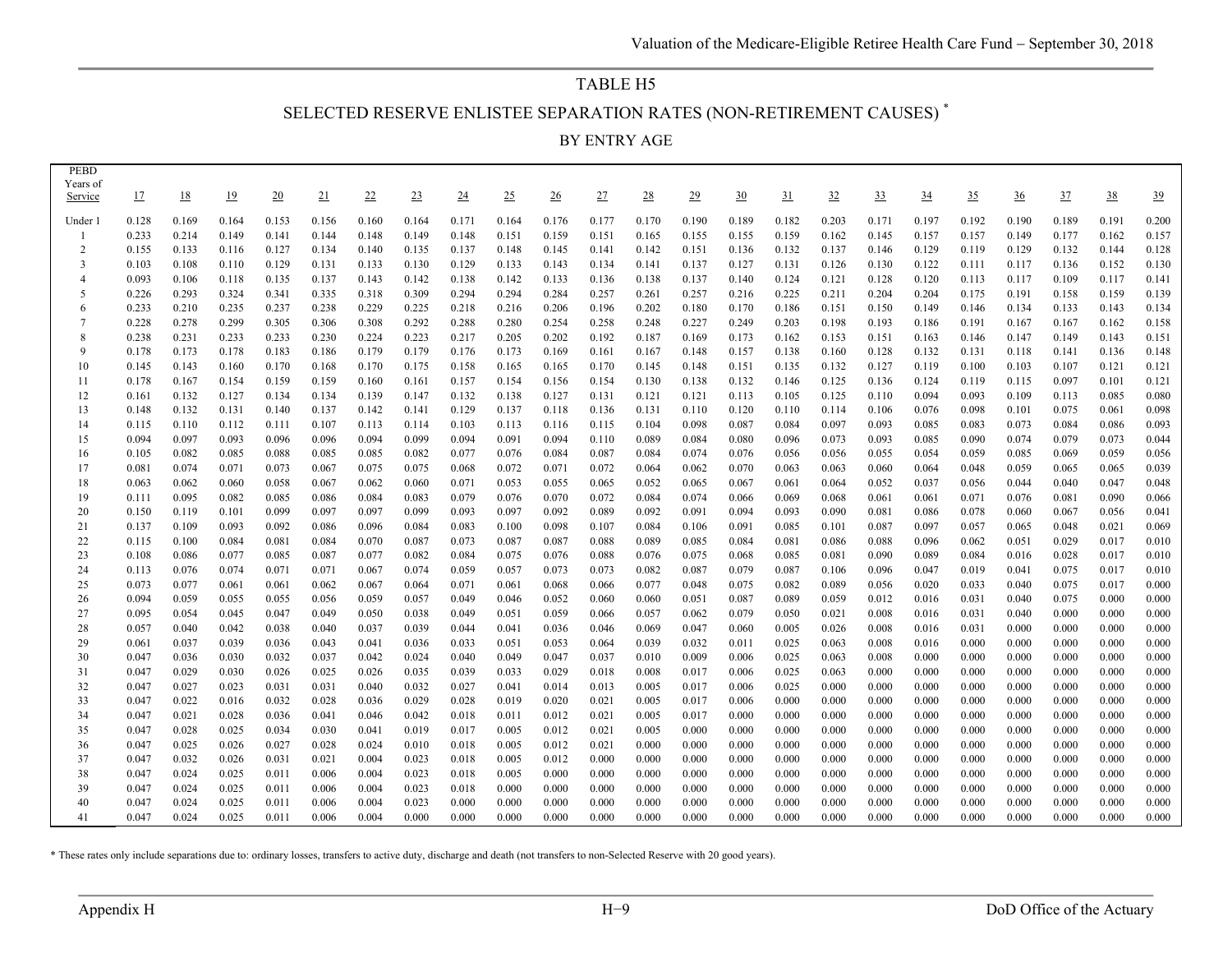### TABLE H5 (CONT'D)

SELECTED RESERVE ENLISTEE SEPARATION RATES (NON-RETIREMENT CAUSES) \*

BY ENTRY AGE

| PEBD<br>Years of<br>Service | 40             | 41             | 42             | 43             | 44             | 45             | $\overline{46}$ | 47             | 48             | 49             | 50             | 51             | 52             | 53             | 54             | 55             | 56             | 57             | 58             | 59             | 60             | 61             | 62             | >62            |
|-----------------------------|----------------|----------------|----------------|----------------|----------------|----------------|-----------------|----------------|----------------|----------------|----------------|----------------|----------------|----------------|----------------|----------------|----------------|----------------|----------------|----------------|----------------|----------------|----------------|----------------|
| Under                       | 0.174          | 0.135          | 0.135          | 0.156          | 0.156          | 0.156          | 0.140           | 0.140          | 0.140          | 0.140          | 0.140          | 0.140          | 0.140          | 0.140          | 0.140          | 0.140          | 0.140          | 0.140          | 0.140          | 0.140          | 0.140          | 0.140          | 0.140          | 1.000          |
|                             | 0.147          | 0.135          | 0.135          | 0.156          | 0.156          | 0.156          | 0.140           | 0.140          | 0.140          | 0.140          | 0.140          | 0.140          | 0.140          | 0.140          | 0.140          | 0.140          | 0.140          | 0.140          | 0.140          | 0.140          | 0.140          | 0.140          | 1.000          | 0.000          |
| $\overline{2}$              | 0.144          | 0.135          | 0.135          | 0.156          | 0.156          | 0.156          | 0.140           | 0.140          | 0.140          | 0.140          | 0.140          | 0.140          | 0.140          | 0.140          | 0.140          | 0.140          | 0.140          | 0.140          | 0.140          | 0.140          | 0.140          | 1.000          | 0.000          | 0.000          |
| 3                           | 0.102          | 0.135          | 0.135          | 0.156          | 0.156          | 0.156          | 0.140           | 0.140          | 0.140          | 0.140          | 0.140          | 0.140          | 0.140          | 0.140          | 0.140          | 0.140          | 0.140          | 0.140          | 0.140          | 0.140          | 1.000          | 0.000          | 0.000          | 0.000          |
| $\overline{4}$              | 0.139          | 0.135          | 0.135          | 0.156          | 0.156          | 0.156          | 0.140           | 0.140          | 0.140          | 0.140          | 0.140          | 0.140          | 0.140          | 0.140          | 0.140          | 0.140          | 0.140          | 0.140          | 0.140          | 1.000          | 0.000          | 0.000          | 0.000          | 0.000          |
| -5                          | 0.148          | 0.135          | 0.135          | 0.156          | 0.156          | 0.156          | 0.140           | 0.140          | 0.140          | 0.140          | 0.140          | 0.140          | 0.140          | 0.140          | 0.140          | 0.140          | 0.140          | 0.140          | 1.000          | 0.000          | 0.000          | 0.000          | 0.000          | 0.000          |
| -6                          | 0.165          | 0.135          | 0.135          | 0.156          | 0.156          | 0.156          | 0.140           | 0.140          | 0.140          | 0.140          | 0.140          | 0.140          | 0.140          | 0.140          | 0.140          | 0.140          | 0.140          | 1.000          | 0.000          | 0.000          | 0.000          | 0.000          | 0.000          | 0.000          |
|                             | 0.153          | 0.135          | 0.135          | 0.156          | 0.156          | 0.156          | 0.140           | 0.140          | 0.140          | 0.140          | 0.140          | 0.140          | 0.140          | 0.140          | 0.140          | 0.140          | 1.000          | 0.000          | 0.000          | 0.000          | 0.000          | 0.000          | 0.000          | 0.000          |
| 8                           | 0.155          | 0.135          | 0.135          | 0.156          | 0.156          | 0.156          | 0.140           | 0.140          | 0.140          | 0.140          | 0.140          | 0.140          | 0.140          | 0.140          | 0.140          | 1.000          | 0.000          | 0.000          | 0.000          | 0.000          | 0.000          | 0.000          | 0.000          | 0.000          |
|                             | 0.151          | 0.135          | 0.135          | 0.156          | 0.156          | 0.156          | 0.140           | 0.140          | 0.140          | 0.140          | 0.140          | 0.140          | 0.140          | 0.140          | 1.000          | 0.000          | 0.000          | 0.000          | 0.000          | 0.000          | 0.000          | 0.000          | 0.000          | 0.000          |
| 10                          | 0.107          | 0.135          | 0.135          | 0.156          | 0.156          | 0.156          | 0.140           | 0.140          | 0.140          | 0.140          | 0.140          | 0.140          | 0.140          | 1.000          | 0.000          | 0.000          | 0.000          | 0.000          | 0.000          | 0.000          | 0.000          | 0.000          | 0.000          | 0.000          |
| 11                          | 0.135          | 0.135          | 0.135          | 0.156          | 0.156          | 0.156          | 0.140           | 0.140          | 0.140          | 0.140<br>0.140 | 0.140<br>0.140 | 0.140<br>1.000 | 1.000          | 0.000          | 0.000          | 0.000          | 0.000          | 0.000          | 0.000          | 0.000          | 0.000          | 0.000<br>0.000 | 0.000          | 0.000          |
| 12<br>13                    | 0.106<br>0.063 | 0.135<br>0.135 | 0.135<br>0.135 | 0.156<br>0.156 | 0.156<br>0.156 | 0.156<br>0.156 | 0.140<br>0.140  | 0.140<br>0.140 | 0.140<br>0.140 | 0.140          | 1.000          | 0.000          | 0.000<br>0.000 | 0.000<br>0.000 | 0.000<br>0.000 | 0.000<br>0.000 | 0.000<br>0.000 | 0.000<br>0.000 | 0.000<br>0.000 | 0.000<br>0.000 | 0.000<br>0.000 | 0.000          | 0.000<br>0.000 | 0.000<br>0.000 |
| 14                          | 0.078          | 0.135          | 0.135          | 0.156          | 0.156          | 0.156          | 0.140           | 0.140          | 0.140          | 1.000          | 0.000          | 0.000          | 0.000          | 0.000          | 0.000          | 0.000          | 0.000          | 0.000          | 0.000          | 0.000          | 0.000          | 0.000          | 0.000          | 0.000          |
| 15                          | 0.075          | 0.135          | 0.135          | 0.156          | 0.156          | 0.156          | 0.140           | 0.140          | 1.000          | 0.000          | 0.000          | 0.000          | 0.000          | 0.000          | 0.000          | 0.000          | 0.000          | 0.000          | 0.000          | 0.000          | 0.000          | 0.000          | 0.000          | 0.000          |
| 16                          | 0.074          | 0.135          | 0.135          | 0.156          | 0.156          | 0.156          | 0.140           | 1.000          | 0.000          | 0.000          | 0.000          | 0.000          | 0.000          | 0.000          | 0.000          | 0.000          | 0.000          | 0.000          | 0.000          | 0.000          | 0.000          | 0.000          | 0.000          | 0.000          |
| 17                          | 0.062          | 0.135          | 0.135          | 0.156          | 0.156          | 0.156          | 1.000           | 0.000          | 0.000          | 0.000          | 0.000          | 0.000          | 0.000          | 0.000          | 0.000          | 0.000          | 0.000          | 0.000          | 0.000          | 0.000          | 0.000          | 0.000          | 0.000          | 0.000          |
| 18                          | 0.043          | 0.135          | 0.135          | 0.156          | 0.156          | 1.000          | 0.000           | 0.000          | 0.000          | 0.000          | 0.000          | 0.000          | 0.000          | 0.000          | 0.000          | 0.000          | 0.000          | 0.000          | 0.000          | 0.000          | 0.000          | 0.000          | 0.000          | 0.000          |
| 19                          | 0.043          | 0.135          | 0.135          | 0.156          | 0.156          | 0.000          | 0.000           | 0.000          | 0.000          | 0.000          | 0.000          | 0.000          | 0.000          | 0.000          | 0.000          | 0.000          | 0.000          | 0.000          | 0.000          | 0.000          | 0.000          | 0.000          | 0.000          | 0.000          |
| 20                          | 0.043          | 0.135          | 0.135          | 0.156          | 0.000          | 0.000          | 0.000           | 0.000          | 0.000          | 0.000          | 0.000          | 0.000          | 0.000          | 0.000          | 0.000          | 0.000          | 0.000          | 0.000          | 0.000          | 0.000          | 0.000          | 0.000          | 0.000          | 0.000          |
| 21                          | 0.043          | 0.135          | 0.135          | 0.000          | 0.000          | 0.000          | 0.000           | 0.000          | 0.000          | 0.000          | 0.000          | 0.000          | 0.000          | 0.000          | 0.000          | 0.000          | 0.000          | 0.000          | 0.000          | 0.000          | 0.000          | 0.000          | 0.000          | 0.000          |
| 22                          | 0.043          | 0.135          | 0.000          | 0.000          | 0.000          | 0.000          | 0.000           | 0.000          | 0.000          | 0.000          | 0.000          | 0.000          | 0.000          | 0.000          | 0.000          | 0.000          | 0.000          | 0.000          | 0.000          | 0.000          | 0.000          | 0.000          | 0.000          | 0.000          |
| 23                          | 0.043          | 0.000          | 0.000          | 0.000          | 0.000          | 0.000          | 0.000           | 0.000          | 0.000          | 0.000          | 0.000          | 0.000          | 0.000          | 0.000          | 0.000          | 0.000          | 0.000          | 0.000          | 0.000          | 0.000          | 0.000          | 0.000          | 0.000          | 0.000          |
| 24                          | 0.000          | 0.000          | 0.000          | 0.000          | 0.000          | 0.000          | 0.000           | 0.000          | 0.000          | 0.000          | 0.000          | 0.000          | 0.000          | 0.000          | 0.000          | 0.000          | 0.000          | 0.000          | 0.000          | 0.000          | 0.000          | 0.000          | 0.000          | 0.000          |
| 25                          | 0.000          | 0.000          | 0.000          | 0.000          | 0.000          | 0.000          | 0.000           | 0.000          | 0.000          | 0.000          | 0.000          | 0.000          | 0.000          | 0.000          | 0.000          | 0.000          | 0.000          | 0.000          | 0.000          | 0.000          | 0.000          | 0.000          | 0.000          | 0.000          |
| 26                          | 0.000          | 0.000          | 0.000          | 0.000          | 0.000          | 0.000          | 0.000           | 0.000          | 0.000          | 0.000          | 0.000          | 0.000          | 0.000          | 0.000          | 0.000          | 0.000          | 0.000          | 0.000          | 0.000          | 0.000          | 0.000          | 0.000          | 0.000          | 0.000          |
| 27                          | 0.000          | 0.000          | 0.000          | 0.000          | 0.000          | 0.000          | 0.000           | 0.000          | 0.000          | 0.000          | 0.000          | 0.000          | 0.000          | 0.000          | 0.000          | 0.000          | 0.000          | 0.000          | 0.000          | 0.000          | 0.000          | 0.000          | 0.000          | 0.000          |
| 28                          | 0.000          | 0.000          | 0.000          | 0.000          | 0.000          | 0.000          | 0.000           | 0.000          | 0.000          | 0.000          | 0.000          | 0.000          | 0.000          | 0.000          | 0.000          | 0.000          | 0.000          | 0.000          | 0.000          | 0.000          | 0.000          | 0.000          | 0.000          | 0.000          |
| 29                          | 0.000          | 0.000          | 0.000          | 0.000          | 0.000          | 0.000          | 0.000           | 0.000          | 0.000          | 0.000          | 0.000          | 0.000          | 0.000          | 0.000          | 0.000          | 0.000          | 0.000          | 0.000          | 0.000          | 0.000          | 0.000          | 0.000          | 0.000          | 0.000          |
| 30                          | 0.000          | 0.000          | 0.000          | 0.000          | 0.000          | 0.000          | 0.000           | 0.000          | 0.000          | 0.000          | 0.000          | 0.000          | 0.000          | 0.000          | 0.000          | 0.000          | 0.000          | 0.000          | 0.000          | 0.000          | 0.000          | 0.000          | 0.000          | 0.000          |
| 31                          | 0.000          | 0.000          | 0.000          | 0.000          | 0.000          | 0.000          | 0.000           | 0.000          | 0.000          | 0.000          | 0.000          | 0.000          | 0.000          | 0.000          | 0.000          | 0.000          | 0.000          | 0.000          | 0.000          | 0.000          | 0.000          | 0.000          | 0.000          | 0.000          |
| 32                          | 0.000          | 0.000          | 0.000          | 0.000          | 0.000          | 0.000          | 0.000           | 0.000          | 0.000          | 0.000          | 0.000          | 0.000          | 0.000          | 0.000          | 0.000          | 0.000          | 0.000          | 0.000          | 0.000          | 0.000          | 0.000          | 0.000          | 0.000          | 0.000          |
| 33<br>34                    | 0.000<br>0.000 | 0.000<br>0.000 | 0.000<br>0.000 | 0.000          | 0.000<br>0.000 | 0.000          | 0.000<br>0.000  | 0.000<br>0.000 | 0.000<br>0.000 | 0.000<br>0.000 | 0.000<br>0.000 | 0.000<br>0.000 | 0.000<br>0.000 | 0.000<br>0.000 | 0.000          | 0.000<br>0.000 | 0.000          | 0.000<br>0.000 | 0.000<br>0.000 | 0.000<br>0.000 | 0.000<br>0.000 | 0.000<br>0.000 | 0.000<br>0.000 | 0.000<br>0.000 |
| 35                          | 0.000          | 0.000          | 0.000          | 0.000<br>0.000 | 0.000          | 0.000<br>0.000 | 0.000           | 0.000          | 0.000          | 0.000          | 0.000          | 0.000          | 0.000          | 0.000          | 0.000<br>0.000 | 0.000          | 0.000<br>0.000 | 0.000          | 0.000          | 0.000          | 0.000          | 0.000          | 0.000          | 0.000          |
| 36                          | 0.000          | 0.000          | 0.000          | 0.000          | 0.000          | 0.000          | 0.000           | 0.000          | 0.000          | 0.000          | 0.000          | 0.000          | 0.000          | 0.000          | 0.000          | 0.000          | 0.000          | 0.000          | 0.000          | 0.000          | 0.000          | 0.000          | 0.000          | 0.000          |
| 37                          | 0.000          | 0.000          | 0.000          | 0.000          | 0.000          | 0.000          | 0.000           | 0.000          | 0.000          | 0.000          | 0.000          | 0.000          | 0.000          | 0.000          | 0.000          | 0.000          | 0.000          | 0.000          | 0.000          | 0.000          | 0.000          | 0.000          | 0.000          | 0.000          |
| 38                          | 0.000          | 0.000          | 0.000          | 0.000          | 0.000          | 0.000          | 0.000           | 0.000          | 0.000          | 0.000          | 0.000          | 0.000          | 0.000          | 0.000          | 0.000          | 0.000          | 0.000          | 0.000          | 0.000          | 0.000          | 0.000          | 0.000          | 0.000          | 0.000          |
| 39                          | 0.000          | 0.000          | 0.000          | 0.000          | 0.000          | 0.000          | 0.000           | 0.000          | 0.000          | 0.000          | 0.000          | 0.000          | 0.000          | 0.000          | 0.000          | 0.000          | 0.000          | 0.000          | 0.000          | 0.000          | 0.000          | 0.000          | 0.000          | 0.000          |
| 40                          | 0.000          | 0.000          | 0.000          | 0.000          | 0.000          | 0.000          | 0.000           | 0.000          | 0.000          | 0.000          | 0.000          | 0.000          | 0.000          | 0.000          | 0.000          | 0.000          | 0.000          | 0.000          | 0.000          | 0.000          | 0.000          | 0.000          | 0.000          | 0.000          |
| 41                          | 0.000          | 0.000          | 0.000          | 0.000          | 0.000          | 0.000          | 0.000           | 0.000          | 0.000          | 0.000          | 0.000          | 0.000          | 0.000          | 0.000          | 0.000          | 0.000          | 0.000          | 0.000          | 0.000          | 0.000          | 0.000          | 0.000          | 0.000          | 0.000          |

\* These rates only include separations due to: ordinary losses, transfers to active duty, discharge and death (not transfers to non-Selected Reserve with 20 good years).

۳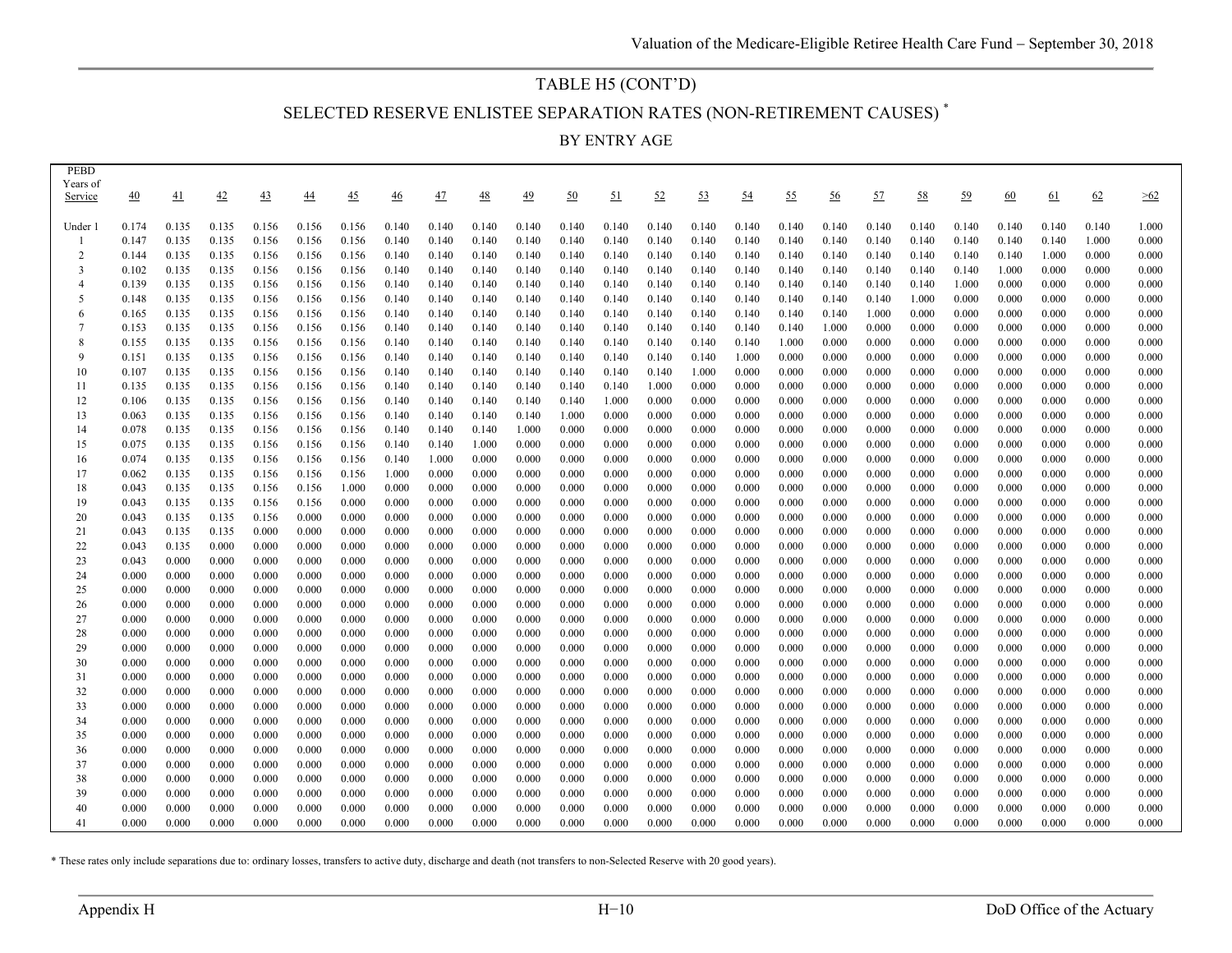# TABLE H6 SELECTED RESERVE TO NON-SELECTED RESERVE WITH 20 GOOD YEARS OFFICER TRANSFER RATES \*

| Years of<br><u>19</u><br>20<br>23<br>27<br>29<br>30<br>Service<br>17<br>18<br>21<br>$\overline{22}$<br>$\overline{24}$<br>25<br>$\overline{26}$<br>$\overline{28}$<br><u>31</u><br>32<br>33<br><u>34</u><br>35<br>$\frac{36}{5}$<br><u>37</u><br>0.000<br>0.000<br>0.000<br>0.000<br>0.000<br>0.000<br>0.000<br>0.000<br>0.000<br>0.000<br>0.000<br>0.000<br>0.000<br>0.000<br>0.000<br>0.000<br>0.000<br>0.000<br>0.000<br>0.000<br>0.000<br>Under 1<br>0.000<br>0.000<br>0.000<br>0.000<br>0.000<br>0.000<br>0.000<br>0.000<br>0.000<br>0.000<br>0.000<br>0.000<br>0.000<br>0.000<br>0.000<br>0.000<br>0.000<br>0.000<br>0.000<br>0.000<br>0.000<br>-1<br>$\overline{2}$<br>0.000<br>0.000<br>0.000<br>0.000<br>0.000<br>0.000<br>0.000<br>0.000<br>0.000<br>0.000<br>0.000<br>0.000<br>0.000<br>0.000<br>0.000<br>0.000<br>0.000<br>0.000<br>0.000<br>0.000<br>0.000<br>3<br>0.000<br>0.000<br>0.000<br>0.000<br>0.000<br>0.000<br>0.000<br>0.000<br>0.000<br>0.000<br>0.000<br>0.000<br>0.000<br>0.000<br>0.000<br>0.000<br>0.000<br>0.000<br>0.000<br>0.000<br>0.000 | $\frac{38}{5}$<br>$\frac{39}{2}$<br>0.000<br>0.000<br>0.000<br>0.000<br>0.000<br>0.000<br>0.000<br>0.000<br>0.000<br>0.000<br>0.000<br>0.000<br>0.000<br>0.000<br>0.000<br>0.000<br>0.000<br>0.000<br>0.000<br>0.000 |
|---------------------------------------------------------------------------------------------------------------------------------------------------------------------------------------------------------------------------------------------------------------------------------------------------------------------------------------------------------------------------------------------------------------------------------------------------------------------------------------------------------------------------------------------------------------------------------------------------------------------------------------------------------------------------------------------------------------------------------------------------------------------------------------------------------------------------------------------------------------------------------------------------------------------------------------------------------------------------------------------------------------------------------------------------------------------------|----------------------------------------------------------------------------------------------------------------------------------------------------------------------------------------------------------------------|
|                                                                                                                                                                                                                                                                                                                                                                                                                                                                                                                                                                                                                                                                                                                                                                                                                                                                                                                                                                                                                                                                           |                                                                                                                                                                                                                      |
|                                                                                                                                                                                                                                                                                                                                                                                                                                                                                                                                                                                                                                                                                                                                                                                                                                                                                                                                                                                                                                                                           |                                                                                                                                                                                                                      |
|                                                                                                                                                                                                                                                                                                                                                                                                                                                                                                                                                                                                                                                                                                                                                                                                                                                                                                                                                                                                                                                                           |                                                                                                                                                                                                                      |
|                                                                                                                                                                                                                                                                                                                                                                                                                                                                                                                                                                                                                                                                                                                                                                                                                                                                                                                                                                                                                                                                           |                                                                                                                                                                                                                      |
|                                                                                                                                                                                                                                                                                                                                                                                                                                                                                                                                                                                                                                                                                                                                                                                                                                                                                                                                                                                                                                                                           |                                                                                                                                                                                                                      |
| 0.000<br>0.000<br>0.000<br>0.000<br>0.000<br>0.000<br>0.000<br>0.000<br>0.000<br>4<br>0.000<br>0.000<br>0.000<br>0.000<br>0.000<br>0.000<br>0.000<br>0.000<br>0.000<br>0.000<br>0.000<br>0.000                                                                                                                                                                                                                                                                                                                                                                                                                                                                                                                                                                                                                                                                                                                                                                                                                                                                            |                                                                                                                                                                                                                      |
| 5<br>0.000<br>0.000<br>0.000<br>0.000<br>0.000<br>0.000<br>0.000<br>0.000<br>0.000<br>0.000<br>0.000<br>0.000<br>0.000<br>0.000<br>0.000<br>0.000<br>0.000<br>0.000<br>0.000<br>0.000<br>0.000                                                                                                                                                                                                                                                                                                                                                                                                                                                                                                                                                                                                                                                                                                                                                                                                                                                                            |                                                                                                                                                                                                                      |
| 0.000<br>0.000<br>0.000<br>0.000<br>0.000<br>0.000<br>0.000<br>0.000<br>0.000<br>0.000<br>0.000<br>0.000<br>0.000<br>0.000<br>0.000<br>0.000<br>0.000<br>0.000<br>0.000<br>0.000<br>0.000<br>6                                                                                                                                                                                                                                                                                                                                                                                                                                                                                                                                                                                                                                                                                                                                                                                                                                                                            |                                                                                                                                                                                                                      |
| 0.000<br>0.000<br>0.000<br>0.000<br>0.000<br>0.000<br>0.000<br>0.000<br>0.000<br>0.000<br>0.000<br>0.000<br>0.000<br>0.000<br>0.000<br>0.000<br>0.000<br>0.000<br>0.000<br>0.000<br>0.000                                                                                                                                                                                                                                                                                                                                                                                                                                                                                                                                                                                                                                                                                                                                                                                                                                                                                 |                                                                                                                                                                                                                      |
| 8<br>0.000<br>0.000<br>0.000<br>0.000<br>0.000<br>0.000<br>0.000<br>0.000<br>0.000<br>0.000<br>0.000<br>0.000<br>0.000<br>0.000<br>0.000<br>0.000<br>0.000<br>0.000<br>0.000<br>0.000<br>0.000                                                                                                                                                                                                                                                                                                                                                                                                                                                                                                                                                                                                                                                                                                                                                                                                                                                                            |                                                                                                                                                                                                                      |
| 9<br>0.000<br>0.000<br>0.000<br>0.000<br>0.000<br>0.000<br>0.000<br>0.000<br>0.000<br>0.000<br>0.000<br>0.000<br>0.000<br>0.000<br>0.000<br>0.000<br>0.000<br>0.000<br>0.000<br>0.000<br>0.000                                                                                                                                                                                                                                                                                                                                                                                                                                                                                                                                                                                                                                                                                                                                                                                                                                                                            |                                                                                                                                                                                                                      |
| 10<br>0.000<br>0.000<br>0.000<br>0.000<br>0.000<br>0.000<br>0.000<br>0.000<br>0.000<br>0.000<br>0.000<br>0.000<br>0.000<br>0.000<br>0.000<br>0.000<br>0.000<br>0.000<br>0.000<br>0.000<br>0.000                                                                                                                                                                                                                                                                                                                                                                                                                                                                                                                                                                                                                                                                                                                                                                                                                                                                           | 0.000<br>0.000                                                                                                                                                                                                       |
| 0.000<br>0.000<br>0.000<br>0.000<br>0.000<br>0.000<br>0.000<br>0.000<br>0.000<br>0.000<br>0.000<br>0.000<br>0.000<br>0.000<br>0.000<br>0.000<br>0.000<br>0.000<br>0.000<br>0.000<br>0.000<br>11<br>12<br>0.000<br>0.000<br>0.000<br>0.000<br>0.000<br>0.000<br>0.000<br>0.000<br>0.000<br>0.000<br>0.000<br>0.000<br>0.000<br>0.000<br>0.000<br>0.000<br>0.000<br>0.000<br>0.000<br>0.000<br>0.000                                                                                                                                                                                                                                                                                                                                                                                                                                                                                                                                                                                                                                                                        | 0.000<br>0.000<br>0.000<br>0.000                                                                                                                                                                                     |
| 13<br>0.000<br>0.000<br>0.000<br>0.000<br>0.000<br>0.000<br>0.000<br>0.000<br>0.000<br>0.000<br>0.000<br>0.000<br>0.000<br>0.000<br>0.000<br>0.000<br>0.000<br>0.000<br>0.000<br>0.000<br>0.000                                                                                                                                                                                                                                                                                                                                                                                                                                                                                                                                                                                                                                                                                                                                                                                                                                                                           | 0.000<br>0.000                                                                                                                                                                                                       |
| 14<br>0.000<br>0.000<br>0.000<br>0.000<br>0.000<br>0.000<br>0.000<br>0.000<br>0.000<br>0.000<br>0.000<br>0.000<br>0.000<br>0.000<br>0.000<br>0.000<br>0.000<br>0.000<br>0.000<br>0.000<br>0.000                                                                                                                                                                                                                                                                                                                                                                                                                                                                                                                                                                                                                                                                                                                                                                                                                                                                           | 0.000<br>0.000                                                                                                                                                                                                       |
| 15<br>0.000<br>0.000<br>0.000<br>0.000<br>0.000<br>0.000<br>0.000<br>0.000<br>0.000<br>0.000<br>0.000<br>0.000<br>0.000<br>0.000<br>0.000<br>0.000<br>0.000<br>0.000<br>0.000<br>0.000<br>0.000                                                                                                                                                                                                                                                                                                                                                                                                                                                                                                                                                                                                                                                                                                                                                                                                                                                                           | 0.000<br>0.000                                                                                                                                                                                                       |
| 0.000<br>0.000<br>0.000<br>0.000<br>0.000<br>0.000<br>16<br>0.000<br>0.000<br>0.000<br>0.000<br>0.000<br>0.000<br>0.000<br>0.000<br>0.000<br>0.000<br>0.000<br>0.000<br>0.000<br>0.000<br>0.000                                                                                                                                                                                                                                                                                                                                                                                                                                                                                                                                                                                                                                                                                                                                                                                                                                                                           | 0.000<br>0.000                                                                                                                                                                                                       |
| 17<br>0.000<br>0.000<br>0.000<br>0.000<br>0.000<br>0.000<br>0.000<br>0.000<br>0.000<br>0.000<br>0.000<br>0.000<br>0.000<br>0.000<br>0.000<br>0.000<br>0.000<br>0.000<br>0.000<br>0.000<br>0.000                                                                                                                                                                                                                                                                                                                                                                                                                                                                                                                                                                                                                                                                                                                                                                                                                                                                           | 0.000<br>0.000                                                                                                                                                                                                       |
| 0.000<br>0.000<br>0.000<br>0.000<br>0.000<br>0.000<br>0.000<br>0.000<br>0.000<br>0.000<br>18<br>0.000<br>0.000<br>0.000<br>0.000<br>0.000<br>0.000<br>0.000<br>0.000<br>0.000<br>0.000<br>0.000                                                                                                                                                                                                                                                                                                                                                                                                                                                                                                                                                                                                                                                                                                                                                                                                                                                                           | 0.000<br>0.000                                                                                                                                                                                                       |
| 19<br>0.022<br>0.025<br>0.029<br>0.028<br>0.038<br>0.047<br>0.048<br>0.054<br>0.044<br>0.055<br>0.047<br>0.037<br>0.074<br>0.072<br>0.074<br>0.087<br>0.076<br>0.068<br>0.054<br>0.060<br>0.071                                                                                                                                                                                                                                                                                                                                                                                                                                                                                                                                                                                                                                                                                                                                                                                                                                                                           | 0.076<br>0.101                                                                                                                                                                                                       |
| 20<br>0.049<br>0.052<br>0.077<br>0.090<br>0.077<br>0.070<br>0.066<br>0.075<br>0.082<br>0.093<br>0.151<br>0.122<br>0.068<br>0.054<br>0.059<br>0.065<br>0.068<br>0.073<br>0.070<br>0.109<br>0.132                                                                                                                                                                                                                                                                                                                                                                                                                                                                                                                                                                                                                                                                                                                                                                                                                                                                           | 0.189<br>0.085                                                                                                                                                                                                       |
| 21<br>0.089<br>0.071<br>0.083<br>0.096<br>0.062<br>0.086<br>0.098<br>0.085<br>0.093<br>0.134<br>0.116<br>0.105<br>0.035<br>0.056<br>0.056<br>0.064<br>0.063<br>0.080<br>0.080<br>0.099<br>0.070                                                                                                                                                                                                                                                                                                                                                                                                                                                                                                                                                                                                                                                                                                                                                                                                                                                                           | 0.036<br>0.009                                                                                                                                                                                                       |
| 22<br>0.098<br>0.024<br>0.037<br>0.053<br>0.047<br>0.057<br>0.085<br>0.090<br>0.075<br>0.086<br>0.085<br>0.095<br>0.083<br>0.099<br>0.088<br>0.083<br>0.095<br>0.051<br>0.074<br>0.066<br>0.111                                                                                                                                                                                                                                                                                                                                                                                                                                                                                                                                                                                                                                                                                                                                                                                                                                                                           | 0.009<br>0.036                                                                                                                                                                                                       |
| 23<br>0.144<br>0.129<br>0.024<br>0.065<br>0.050<br>0.058<br>0.051<br>0.067<br>0.095<br>0.105<br>0.112<br>0.081<br>0.095<br>0.072<br>0.053<br>0.111<br>0.098<br>0.093<br>0.126<br>0.135<br>0.048<br>24<br>0.088<br>0.084<br>0.078<br>0.024                                                                                                                                                                                                                                                                                                                                                                                                                                                                                                                                                                                                                                                                                                                                                                                                                                 | 0.009<br>0.036<br>0.000                                                                                                                                                                                              |
| 0.064<br>0.095<br>0.101<br>0.102<br>0.087<br>0.074<br>0.081<br>0.102<br>0.110<br>0.079<br>0.063<br>0.047<br>0.048<br>0.057<br>0.114<br>0.102<br>0.048<br>25<br>0.049<br>0.077<br>0.088<br>0.094<br>0.116<br>0.106<br>0.097<br>0.127<br>0.110<br>0.070<br>0.007<br>0.024<br>0.045<br>0.053<br>0.062<br>0.106<br>0.105<br>0.110<br>0.104<br>0.037<br>0.048                                                                                                                                                                                                                                                                                                                                                                                                                                                                                                                                                                                                                                                                                                                  | 0.036<br>0.000<br>0.000                                                                                                                                                                                              |
| 0.121<br>26<br>0.057<br>0.093<br>0.110<br>0.098<br>0.116<br>0.110<br>0.102<br>0.116<br>0.105<br>0.112<br>0.029<br>0.037<br>0.007<br>0.000<br>0.045<br>0.056<br>0.061<br>0.101<br>0.144<br>0.048                                                                                                                                                                                                                                                                                                                                                                                                                                                                                                                                                                                                                                                                                                                                                                                                                                                                           | 0.000<br>0.000                                                                                                                                                                                                       |
| 27<br>0.198<br>0.227<br>0.210<br>0.185<br>0.185<br>0.190<br>0.136<br>0.147<br>0.157<br>0.007<br>0.045<br>0.060<br>0.058<br>0.084<br>0.105<br>0.164<br>0.043<br>0.029<br>0.037<br>0.000<br>0.000                                                                                                                                                                                                                                                                                                                                                                                                                                                                                                                                                                                                                                                                                                                                                                                                                                                                           | 0.000<br>0.000                                                                                                                                                                                                       |
| 28<br>0.058<br>0.061<br>0.083<br>0.107<br>0.146<br>0.142<br>0.119<br>0.147<br>0.137<br>0.165<br>0.110<br>0.150<br>0.104<br>0.043<br>0.029<br>0.037<br>0.000<br>0.000<br>0.045<br>0.148<br>0.000                                                                                                                                                                                                                                                                                                                                                                                                                                                                                                                                                                                                                                                                                                                                                                                                                                                                           | 0.000<br>0.000                                                                                                                                                                                                       |
| 29<br>0.072<br>0.122<br>0.271<br>0.267<br>0.252<br>0.219<br>0.236<br>0.193<br>0.127<br>0.008<br>0.045<br>0.076<br>0.097<br>0.367<br>0.380<br>0.043<br>0.029<br>0.000<br>0.000<br>0.000<br>0.000                                                                                                                                                                                                                                                                                                                                                                                                                                                                                                                                                                                                                                                                                                                                                                                                                                                                           | 0.000<br>0.000                                                                                                                                                                                                       |
| 30<br>0.085<br>0.140<br>0.201<br>0.192<br>0.176<br>0.189<br>0.197<br>0.170<br>0.167<br>0.084<br>0.007<br>0.000<br>0.000<br>0.045<br>0.078<br>0.099<br>0.008<br>0.043<br>0.000<br>0.000<br>0.000                                                                                                                                                                                                                                                                                                                                                                                                                                                                                                                                                                                                                                                                                                                                                                                                                                                                           | 0.000<br>0.000                                                                                                                                                                                                       |
| 31<br>0.045<br>0.089<br>0.114<br>0.112<br>0.139<br>0.160<br>0.159<br>0.166<br>0.146<br>0.151<br>0.086<br>0.028<br>0.007<br>0.008<br>0.000<br>0.000<br>0.000<br>0.000<br>0.000<br>0.000<br>0.061                                                                                                                                                                                                                                                                                                                                                                                                                                                                                                                                                                                                                                                                                                                                                                                                                                                                           | 0.000<br>0.000                                                                                                                                                                                                       |
| 32<br>0.042<br>0.009<br>0.028<br>0.045<br>0.092<br>0.087<br>0.120<br>0.126<br>0.170<br>0.196<br>0.157<br>0.136<br>0.163<br>0.007<br>0.000<br>0.000<br>0.000<br>0.000<br>0.000<br>0.000<br>0.000                                                                                                                                                                                                                                                                                                                                                                                                                                                                                                                                                                                                                                                                                                                                                                                                                                                                           | 0.000<br>0.000                                                                                                                                                                                                       |
| 33<br>0.132<br>0.129<br>0.042<br>0.009<br>0.028<br>0.000<br>0.000<br>0.000<br>0.045<br>0.112<br>0.102<br>0.101<br>0.240<br>0.176<br>0.150<br>0.059<br>0.000<br>0.000<br>0.000<br>0.000<br>0.000                                                                                                                                                                                                                                                                                                                                                                                                                                                                                                                                                                                                                                                                                                                                                                                                                                                                           | 0.000<br>0.000                                                                                                                                                                                                       |
| 0.009<br>0.000<br>0.000<br>34<br>0.045<br>0.091<br>0.110<br>0.139<br>0.148<br>0.164<br>0.152<br>0.140<br>0.044<br>0.059<br>0.042<br>0.000<br>0.000<br>0.000<br>0.000<br>0.000<br>0.000<br>0.000                                                                                                                                                                                                                                                                                                                                                                                                                                                                                                                                                                                                                                                                                                                                                                                                                                                                           | 0.000<br>0.000                                                                                                                                                                                                       |
| 35<br>0.133<br>0.044<br>0.059<br>0.000<br>0.000<br>0.000<br>0.045<br>0.085<br>0.137<br>0.144<br>0.180<br>0.193<br>0.051<br>0.042<br>0.000<br>0.000<br>0.000<br>0.000<br>0.000<br>0.000<br>0.000<br>36<br>0.134<br>0.189<br>0.048<br>0.051<br>0.044<br>0.059<br>0.000<br>0.000<br>0.000<br>0.000<br>0.000<br>0.000<br>0.000<br>0.000<br>0.045<br>0.121<br>0.164<br>0.161<br>0.000<br>0.000<br>0.000                                                                                                                                                                                                                                                                                                                                                                                                                                                                                                                                                                                                                                                                        | 0.000<br>0.000<br>0.000<br>0.000                                                                                                                                                                                     |
| 37<br>0.133<br>0.123<br>0.119<br>0.115<br>0.053<br>0.048<br>0.051<br>0.044<br>0.000<br>0.000<br>0.000<br>0.000<br>0.000<br>0.000<br>0.000<br>0.000<br>0.000<br>0.000<br>0.000<br>0.000<br>0.045                                                                                                                                                                                                                                                                                                                                                                                                                                                                                                                                                                                                                                                                                                                                                                                                                                                                           | 0.000<br>0.000                                                                                                                                                                                                       |
| 38<br>0.000<br>0.000<br>0.000<br>0.045<br>0.210<br>0.148<br>0.134<br>0.035<br>0.053<br>0.048<br>0.051<br>0.000<br>0.000<br>0.000<br>0.000<br>0.000<br>0.000<br>0.000<br>0.000<br>0.000<br>0.000                                                                                                                                                                                                                                                                                                                                                                                                                                                                                                                                                                                                                                                                                                                                                                                                                                                                           | 0.000<br>0.000                                                                                                                                                                                                       |
| 39<br>0.035<br>0.035<br>0.000<br>0.000<br>0.000<br>0.000<br>0.000<br>0.000<br>0.000<br>0.000<br>0.000<br>0.045<br>0.130<br>0.147<br>0.053<br>0.048<br>0.000<br>0.000<br>0.000<br>0.000<br>0.000                                                                                                                                                                                                                                                                                                                                                                                                                                                                                                                                                                                                                                                                                                                                                                                                                                                                           | 0.000<br>0.000                                                                                                                                                                                                       |
| 40<br>0.045<br>0.095<br>0.026<br>0.035<br>0.035<br>0.053<br>0.000<br>0.000<br>0.000<br>0.000<br>0.000<br>0.000<br>0.000<br>0.000<br>0.000<br>0.000<br>0.000<br>0.000<br>0.000<br>0.000<br>0.000                                                                                                                                                                                                                                                                                                                                                                                                                                                                                                                                                                                                                                                                                                                                                                                                                                                                           | 0.000<br>0.000                                                                                                                                                                                                       |
| 0.035<br>0.000<br>0.000<br>0.000<br>0.045<br>0.095<br>0.026<br>0.035<br>0.000<br>0.000<br>0.000<br>0.000<br>0.000<br>0.000<br>0.000<br>0.000<br>0.000<br>0.000<br>0.000<br>0.000<br>0.000<br>41                                                                                                                                                                                                                                                                                                                                                                                                                                                                                                                                                                                                                                                                                                                                                                                                                                                                           | 0.000<br>0.000                                                                                                                                                                                                       |

\* These rates only include separations to non-Selected Reserve with 20 or more good years ('grey area').

٠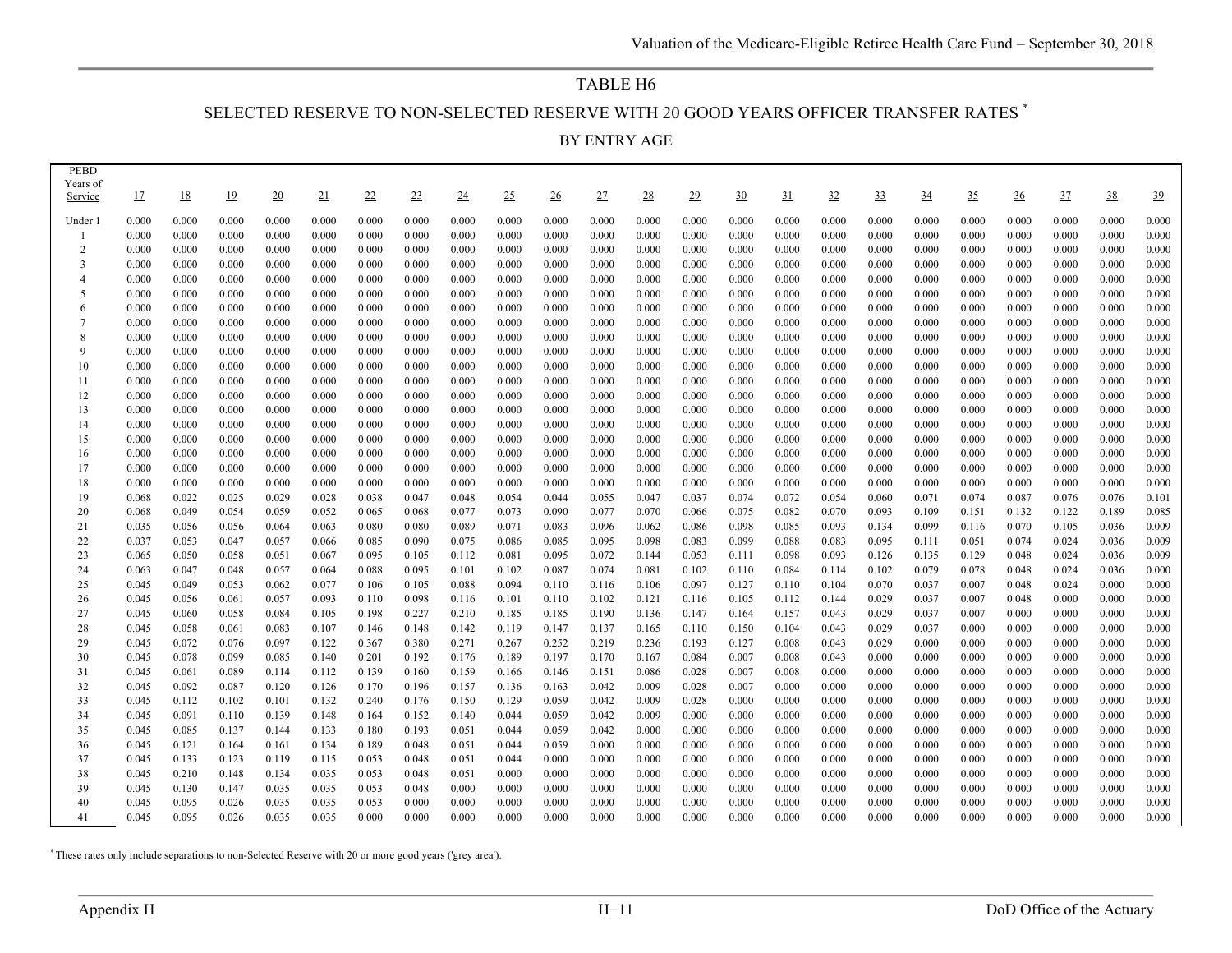#### TABLE H6 (CONT'D)

SELECTED RESERVE TO NON-SELECTED RESERVE WITH 20 GOOD YEARS OFFICER TRANSFER RATES \*

BY ENTRY AGE

| <b>PEBD</b><br>Years of |                 |                |                 |                 |                 |                 |                 |                |                 |                 |                |                |                |                |                |                |                |                |                |                |                |                |                |                |
|-------------------------|-----------------|----------------|-----------------|-----------------|-----------------|-----------------|-----------------|----------------|-----------------|-----------------|----------------|----------------|----------------|----------------|----------------|----------------|----------------|----------------|----------------|----------------|----------------|----------------|----------------|----------------|
| Service                 | $\overline{40}$ | 41             | $\overline{42}$ | $\overline{43}$ | $\overline{44}$ | $\overline{45}$ | $\overline{46}$ | 47             | $\overline{48}$ | $\overline{49}$ | <u>50</u>      | <u>51</u>      | 52             | <u>53</u>      | $\frac{54}{5}$ | <u>55</u>      | $\frac{56}{5}$ | <u>57</u>      | <u>58</u>      | 59             | 60             | <u>61</u>      | 62             | $\geq 62$      |
| Under 1                 | 0.000           | 0.000          | 0.000           | 0.000           | 0.000           | 0.000           | 0.000           | 0.000          | 0.000           | 0.000           | 0.000          | 0.000          | 0.000          | 0.000          | 0.000          | 0.000          | 0.000          | 0.000          | 0.000          | 0.000          | 0.000          | 0.000          | 0.000          | 0.000          |
| -1                      | 0.000           | 0.000          | 0.000           | 0.000           | 0.000           | 0.000           | 0.000           | 0.000          | 0.000           | 0.000           | 0.000          | 0.000          | 0.000          | 0.000          | 0.000          | 0.000          | 0.000          | 0.000          | 0.000          | 0.000          | 0.000          | 0.000          | 0.000          | 0.000          |
| $\overline{c}$          | 0.000           | 0.000          | 0.000           | 0.000           | 0.000           | 0.000           | 0.000           | 0.000          | 0.000           | 0.000           | 0.000          | 0.000          | 0.000          | 0.000          | 0.000          | 0.000          | 0.000          | 0.000          | 0.000          | 0.000          | 0.000          | 0.000          | 0.000          | 0.000          |
| $\overline{3}$          | 0.000           | 0.000          | 0.000           | 0.000           | 0.000           | 0.000           | 0.000           | 0.000          | 0.000           | 0.000           | 0.000          | 0.000          | 0.000          | 0.000          | 0.000          | 0.000          | 0.000          | 0.000          | 0.000          | 0.000          | 0.000          | 0.000          | 0.000          | 0.000          |
| $\overline{4}$          | 0.000           | 0.000          | 0.000           | 0.000           | 0.000           | 0.000           | 0.000           | 0.000          | 0.000           | 0.000           | 0.000          | 0.000          | 0.000          | 0.000          | 0.000          | 0.000          | 0.000          | 0.000          | 0.000          | 0.000          | 0.000          | 0.000          | 0.000          | 0.000          |
| 5                       | 0.000           | 0.000          | 0.000           | 0.000           | 0.000           | 0.000           | 0.000           | 0.000          | 0.000           | 0.000           | 0.000          | 0.000          | 0.000          | 0.000          | 0.000          | 0.000          | 0.000          | 0.000          | 0.000          | 0.000          | 0.000          | 0.000          | 0.000          | 0.000          |
| 6                       | 0.000           | 0.000          | 0.000           | 0.000           | 0.000           | 0.000           | 0.000           | 0.000          | 0.000           | 0.000           | 0.000          | 0.000          | 0.000          | 0.000          | 0.000          | 0.000          | 0.000          | 0.000          | 0.000          | 0.000          | 0.000          | 0.000          | 0.000          | 0.000          |
|                         | 0.000           | 0.000          | 0.000           | 0.000           | 0.000           | 0.000           | 0.000           | 0.000          | 0.000           | 0.000           | 0.000          | 0.000          | 0.000          | 0.000          | 0.000          | 0.000          | 0.000          | 0.000          | 0.000          | 0.000          | 0.000          | 0.000          | 0.000          | 0.000          |
| 8                       | 0.000           | 0.000          | 0.000           | 0.000           | 0.000           | 0.000           | 0.000           | 0.000          | 0.000           | 0.000           | 0.000          | 0.000          | 0.000          | 0.000          | 0.000          | 0.000          | 0.000          | 0.000          | 0.000          | 0.000          | 0.000          | 0.000          | 0.000          | 0.000          |
| $\mathbf{Q}$            | 0.000           | 0.000          | 0.000           | 0.000           | 0.000           | 0.000           | 0.000           | 0.000          | 0.000           | 0.000           | 0.000          | 0.000          | 0.000          | 0.000          | 0.000          | 0.000          | 0.000          | 0.000          | 0.000          | 0.000          | 0.000          | 0.000          | 0.000          | 0.000          |
| 10<br>11                | 0.000<br>0.000  | 0.000<br>0.000 | 0.000<br>0.000  | 0.000<br>0.000  | 0.000<br>0.000  | 0.000<br>0.000  | 0.000<br>0.000  | 0.000<br>0.000 | 0.000<br>0.000  | 0.000<br>0.000  | 0.000<br>0.000 | 0.000<br>0.000 | 0.000<br>0.000 | 0.000<br>0.000 | 0.000<br>0.000 | 0.000<br>0.000 | 0.000<br>0.000 | 0.000<br>0.000 | 0.000<br>0.000 | 0.000<br>0.000 | 0.000<br>0.000 | 0.000<br>0.000 | 0.000<br>0.000 | 0.000<br>0.000 |
| 12                      | 0.000           | 0.000          | 0.000           | 0.000           | 0.000           | 0.000           | 0.000           | 0.000          | 0.000           | 0.000           | 0.000          | 0.000          | 0.000          | 0.000          | 0.000          | 0.000          | 0.000          | 0.000          | 0.000          | 0.000          | 0.000          | 0.000          | 0.000          | 0.000          |
| 13                      | 0.000           | 0.000          | 0.000           | 0.000           | 0.000           | 0.000           | 0.000           | 0.000          | 0.000           | 0.000           | 0.000          | 0.000          | 0.000          | 0.000          | 0.000          | 0.000          | 0.000          | 0.000          | 0.000          | 0.000          | 0.000          | 0.000          | 0.000          | 0.000          |
| 14                      | 0.000           | 0.000          | 0.000           | 0.000           | 0.000           | 0.000           | 0.000           | 0.000          | 0.000           | 0.000           | 0.000          | 0.000          | 0.000          | 0.000          | 0.000          | 0.000          | 0.000          | 0.000          | 0.000          | 0.000          | 0.000          | 0.000          | 0.000          | 0.000          |
| 15                      | 0.000           | 0.000          | 0.000           | 0.000           | 0.000           | 0.000           | 0.000           | 0.000          | 0.000           | 0.000           | 0.000          | 0.000          | 0.000          | 0.000          | 0.000          | 0.000          | 0.000          | 0.000          | 0.000          | 0.000          | 0.000          | 0.000          | 0.000          | 0.000          |
| 16                      | 0.000           | 0.000          | 0.000           | 0.000           | 0.000           | 0.000           | 0.000           | 0.000          | 0.000           | 0.000           | 0.000          | 0.000          | 0.000          | 0.000          | 0.000          | 0.000          | 0.000          | 0.000          | 0.000          | 0.000          | 0.000          | 0.000          | 0.000          | 0.000          |
| 17                      | 0.000           | 0.000          | 0.000           | 0.000           | 0.000           | 0.000           | 0.000           | 0.000          | 0.000           | 0.000           | 0.000          | 0.000          | 0.000          | 0.000          | 0.000          | 0.000          | 0.000          | 0.000          | 0.000          | 0.000          | 0.000          | 0.000          | 0.000          | 0.000          |
| 18                      | 0.000           | 0.000          | 0.000           | 0.000           | 0.000           | 0.000           | 0.000           | 0.000          | 0.000           | 0.000           | 0.000          | 0.000          | 0.000          | 0.000          | 0.000          | 0.000          | 0.000          | 0.000          | 0.000          | 0.000          | 0.000          | 0.000          | 0.000          | 0.000          |
| 19                      | 0.016           | 0.016          | 0.016           | 0.016           | 0.000           | 0.000           | 0.000           | 0.000          | 0.000           | 0.000           | 0.000          | 0.000          | 0.000          | 0.000          | 0.000          | 0.000          | 0.000          | 0.000          | 0.000          | 0.000          | 0.000          | 0.000          | 0.000          | 0.000          |
| 20                      | 0.016           | 0.016          | 0.016           | 0.000           | 0.000           | 0.000           | 0.000           | 0.000          | 0.000           | 0.000           | 0.000          | 0.000          | 0.000          | 0.000          | 0.000          | 0.000          | 0.000          | 0.000          | 0.000          | 0.000          | 0.000          | 0.000          | 0.000          | 0.000          |
| 21                      | 0.016           | 0.016          | 0.000           | 0.000           | 0.000           | 0.000           | 0.000           | 0.000          | 0.000           | 0.000           | 0.000          | 0.000          | 0.000          | 0.000          | 0.000          | 0.000          | 0.000          | 0.000          | 0.000          | 0.000          | 0.000          | 0.000          | 0.000          | 0.000          |
| 22                      | 0.016           | 0.000          | 0.000           | 0.000           | 0.000           | 0.000           | 0.000           | 0.000          | 0.000           | 0.000           | 0.000          | 0.000          | 0.000          | 0.000          | 0.000          | 0.000          | 0.000          | 0.000          | 0.000          | 0.000          | 0.000          | 0.000          | 0.000          | 0.000          |
| 23                      | 0.000           | 0.000          | 0.000           | 0.000           | 0.000           | 0.000           | 0.000           | 0.000          | 0.000           | 0.000           | 0.000          | 0.000          | 0.000          | 0.000          | 0.000          | 0.000          | 0.000          | 0.000          | 0.000          | 0.000          | 0.000          | 0.000          | 0.000          | 0.000          |
| 24                      | 0.000           | 0.000          | 0.000           | 0.000           | 0.000           | 0.000           | 0.000           | 0.000          | 0.000           | 0.000           | 0.000          | 0.000          | 0.000          | 0.000          | 0.000          | 0.000          | 0.000          | 0.000          | 0.000          | 0.000          | 0.000          | 0.000          | 0.000          | 0.000          |
| 25                      | 0.000           | 0.000          | 0.000           | 0.000           | 0.000           | 0.000           | 0.000           | 0.000          | 0.000           | 0.000           | 0.000          | 0.000          | 0.000          | 0.000          | 0.000          | 0.000          | 0.000          | 0.000          | 0.000          | 0.000          | 0.000          | 0.000          | 0.000          | 0.000          |
| 26<br>27                | 0.000<br>0.000  | 0.000<br>0.000 | 0.000<br>0.000  | 0.000<br>0.000  | 0.000<br>0.000  | 0.000<br>0.000  | 0.000<br>0.000  | 0.000<br>0.000 | 0.000<br>0.000  | 0.000<br>0.000  | 0.000<br>0.000 | 0.000<br>0.000 | 0.000<br>0.000 | 0.000<br>0.000 | 0.000<br>0.000 | 0.000<br>0.000 | 0.000          | 0.000<br>0.000 | 0.000<br>0.000 | 0.000<br>0.000 | 0.000<br>0.000 | 0.000<br>0.000 | 0.000<br>0.000 | 0.000<br>0.000 |
| 28                      | 0.000           | 0.000          | 0.000           | 0.000           | 0.000           | 0.000           | 0.000           | 0.000          | 0.000           | 0.000           | 0.000          | 0.000          | 0.000          | 0.000          | 0.000          | 0.000          | 0.000<br>0.000 | 0.000          | 0.000          | 0.000          | 0.000          | 0.000          | 0.000          | 0.000          |
| 29                      | 0.000           | 0.000          | 0.000           | 0.000           | 0.000           | 0.000           | 0.000           | 0.000          | 0.000           | 0.000           | 0.000          | 0.000          | 0.000          | 0.000          | 0.000          | 0.000          | 0.000          | 0.000          | 0.000          | 0.000          | 0.000          | 0.000          | 0.000          | 0.000          |
| 30                      | 0.000           | 0.000          | 0.000           | 0.000           | 0.000           | 0.000           | 0.000           | 0.000          | 0.000           | 0.000           | 0.000          | 0.000          | 0.000          | 0.000          | 0.000          | 0.000          | 0.000          | 0.000          | 0.000          | 0.000          | 0.000          | 0.000          | 0.000          | 0.000          |
| 31                      | 0.000           | 0.000          | 0.000           | 0.000           | 0.000           | 0.000           | 0.000           | 0.000          | 0.000           | 0.000           | 0.000          | 0.000          | 0.000          | 0.000          | 0.000          | 0.000          | 0.000          | 0.000          | 0.000          | 0.000          | 0.000          | 0.000          | 0.000          | 0.000          |
| 32                      | 0.000           | 0.000          | 0.000           | 0.000           | 0.000           | 0.000           | 0.000           | 0.000          | 0.000           | 0.000           | 0.000          | 0.000          | 0.000          | 0.000          | 0.000          | 0.000          | 0.000          | 0.000          | 0.000          | 0.000          | 0.000          | 0.000          | 0.000          | 0.000          |
| 33                      | 0.000           | 0.000          | 0.000           | 0.000           | 0.000           | 0.000           | 0.000           | 0.000          | 0.000           | 0.000           | 0.000          | 0.000          | 0.000          | 0.000          | 0.000          | 0.000          | 0.000          | 0.000          | 0.000          | 0.000          | 0.000          | 0.000          | 0.000          | 0.000          |
| 34                      | 0.000           | 0.000          | 0.000           | 0.000           | 0.000           | 0.000           | 0.000           | 0.000          | 0.000           | 0.000           | 0.000          | 0.000          | 0.000          | 0.000          | 0.000          | 0.000          | 0.000          | 0.000          | 0.000          | 0.000          | 0.000          | 0.000          | 0.000          | 0.000          |
| 35                      | 0.000           | 0.000          | 0.000           | 0.000           | 0.000           | 0.000           | 0.000           | 0.000          | 0.000           | 0.000           | 0.000          | 0.000          | 0.000          | 0.000          | 0.000          | 0.000          | 0.000          | 0.000          | 0.000          | 0.000          | 0.000          | 0.000          | 0.000          | 0.000          |
| 36                      | 0.000           | 0.000          | 0.000           | 0.000           | 0.000           | 0.000           | 0.000           | 0.000          | 0.000           | 0.000           | 0.000          | 0.000          | 0.000          | 0.000          | 0.000          | 0.000          | 0.000          | 0.000          | 0.000          | 0.000          | 0.000          | 0.000          | 0.000          | 0.000          |
| 37                      | 0.000           | 0.000          | 0.000           | 0.000           | 0.000           | 0.000           | 0.000           | 0.000          | 0.000           | 0.000           | 0.000          | 0.000          | 0.000          | 0.000          | 0.000          | 0.000          | 0.000          | 0.000          | 0.000          | 0.000          | 0.000          | 0.000          | 0.000          | 0.000          |
| 38                      | 0.000           | 0.000          | 0.000           | 0.000           | 0.000           | 0.000           | 0.000           | 0.000          | 0.000           | 0.000           | 0.000          | 0.000          | 0.000          | 0.000          | 0.000          | 0.000          | 0.000          | 0.000          | 0.000          | 0.000          | 0.000          | 0.000          | 0.000          | 0.000          |
| 39                      | 0.000           | 0.000          | 0.000           | 0.000           | 0.000           | 0.000           | 0.000           | 0.000          | 0.000           | 0.000           | 0.000          | 0.000          | 0.000          | 0.000          | 0.000          | 0.000          | 0.000          | 0.000          | 0.000          | 0.000          | 0.000          | 0.000          | 0.000          | 0.000          |
| 40                      | 0.000           | 0.000          | 0.000           | 0.000           | 0.000           | 0.000           | 0.000           | 0.000          | 0.000           | 0.000           | 0.000          | 0.000          | 0.000          | 0.000          | 0.000          | 0.000          | 0.000          | 0.000          | 0.000          | 0.000          | 0.000          | 0.000          | 0.000          | 0.000          |
| 41                      | 0.000           | 0.000          | 0.000           | 0.000           | 0.000           | 0.000           | 0.000           | 0.000          | 0.000           | 0.000           | 0.000          | 0.000          | 0.000          | 0.000          | 0.000          | 0.000          | 0.000          | 0.000          | 0.000          | 0.000          | 0.000          | 0.000          | 0.000          | 0.000          |

\* These rates only include separations to non-selected reserve with 20 or more good years ('grey area').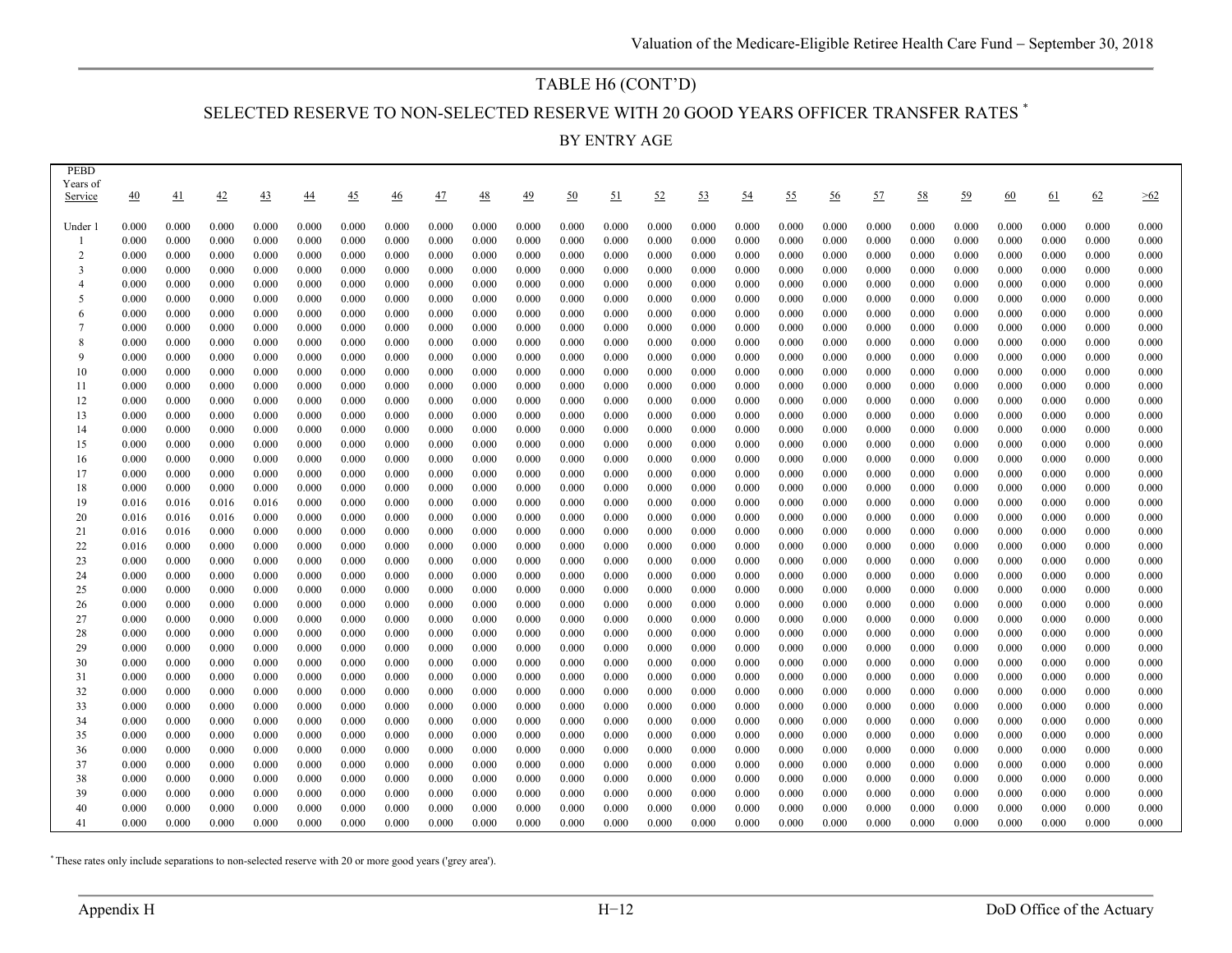# TABLE H7 SELECTED RESERVE TO NON-SELECTED RESERVE WITH 20 GOOD YEARS ENLISTEE TRANSFER RATES \* BY ENTRY AGE

| <b>PEBD</b>         |                |                |                 |                 |                |                |                |                |                |                 |                |                |                |                |                |                |                 |                 |                 |                |                |                |                |
|---------------------|----------------|----------------|-----------------|-----------------|----------------|----------------|----------------|----------------|----------------|-----------------|----------------|----------------|----------------|----------------|----------------|----------------|-----------------|-----------------|-----------------|----------------|----------------|----------------|----------------|
| Years of<br>Service | 17             | 18             | $\overline{19}$ | $\overline{20}$ | 21             | 22             | 23             | $^{24}$        | 25             | $\overline{26}$ | 27             | <u>28</u>      | 29             | 30             | 31             | $\frac{32}{2}$ | $\overline{33}$ | $\overline{34}$ | $\overline{35}$ | $\frac{36}{5}$ | $\frac{37}{2}$ | <u>38</u>      | $\frac{39}{2}$ |
|                     |                |                |                 |                 |                |                |                |                |                |                 |                |                |                |                |                |                |                 |                 |                 |                |                |                |                |
| Under               | 0.000          | 0.000          | 0.000           | 0.000           | 0.000          | 0.000          | 0.000          | 0.000          | 0.000          | 0.000           | 0.000          | 0.000          | 0.000          | 0.000          | 0.000          | 0.000          | 0.000           | 0.000           | 0.000           | 0.000          | 0.000          | 0.000          | 0.000          |
|                     | 0.000          | 0.000          | 0.000           | 0.000           | 0.000          | 0.000          | 0.000          | 0.000          | 0.000          | 0.000           | 0.000          | 0.000          | 0.000          | 0.000          | 0.000          | 0.000          | 0.000           | 0.000           | 0.000           | 0.000          | 0.000          | 0.000          | 0.000          |
| $\overline{2}$      | 0.000          | 0.000          | 0.000           | 0.000           | 0.000          | 0.000          | 0.000          | 0.000          | 0.000          | 0.000           | 0.000          | 0.000          | 0.000          | 0.000          | 0.000          | 0.000          | 0.000           | 0.000           | 0.000           | 0.000          | 0.000          | 0.000          | 0.000          |
| 3                   | 0.000          | 0.000          | 0.000           | 0.000           | 0.000          | 0.000          | 0.000          | 0.000          | 0.000          | 0.000           | 0.000          | 0.000          | 0.000          | 0.000          | 0.000          | 0.000          | 0.000           | 0.000           | 0.000           | 0.000          | 0.000          | 0.000          | 0.000          |
|                     | 0.000          | 0.000          | 0.000           | 0.000           | 0.000          | 0.000          | 0.000          | 0.000          | 0.000          | 0.000           | 0.000          | 0.000          | 0.000          | 0.000          | 0.000          | 0.000          | 0.000           | 0.000           | 0.000           | 0.000          | 0.000          | 0.000          | 0.000          |
| 5                   | 0.000          | 0.000          | 0.000           | 0.000           | 0.000          | 0.000          | 0.000          | 0.000          | 0.000          | 0.000           | 0.000          | 0.000          | 0.000          | 0.000          | 0.000          | 0.000          | 0.000           | 0.000           | 0.000           | 0.000          | 0.000          | 0.000          | 0.000          |
| 6                   | 0.000          | 0.000          | 0.000           | 0.000           | 0.000          | 0.000          | 0.000          | 0.000          | 0.000          | 0.000           | 0.000          | 0.000          | 0.000          | 0.000          | 0.000          | 0.000          | 0.000           | 0.000           | 0.000           | 0.000          | 0.000          | 0.000          | 0.000          |
| 8                   | 0.000<br>0.000 | 0.000<br>0.000 | 0.000<br>0.000  | 0.000<br>0.000  | 0.000<br>0.000 | 0.000<br>0.000 | 0.000<br>0.000 | 0.000<br>0.000 | 0.000<br>0.000 | 0.000<br>0.000  | 0.000<br>0.000 | 0.000<br>0.000 | 0.000<br>0.000 | 0.000<br>0.000 | 0.000<br>0.000 | 0.000<br>0.000 | 0.000<br>0.000  | 0.000<br>0.000  | 0.000<br>0.000  | 0.000<br>0.000 | 0.000<br>0.000 | 0.000<br>0.000 | 0.000<br>0.000 |
| 9                   | 0.000          | 0.000          | 0.000           | 0.000           | 0.000          | 0.000          | 0.000          | 0.000          | 0.000          | 0.000           | 0.000          | 0.000          | 0.000          | 0.000          | 0.000          | 0.000          | 0.000           | 0.000           | 0.000           | 0.000          | 0.000          | 0.000          | 0.000          |
| 10                  | 0.000          | 0.000          | 0.000           | 0.000           | 0.000          | 0.000          | 0.000          | 0.000          | 0.000          | 0.000           | 0.000          | 0.000          | 0.000          | 0.000          | 0.000          | 0.000          | 0.000           | 0.000           | 0.000           | 0.000          | 0.000          | 0.000          | 0.000          |
| 11                  | 0.000          | 0.000          | 0.000           | 0.000           | 0.000          | 0.000          | 0.000          | 0.000          | 0.000          | 0.000           | 0.000          | 0.000          | 0.000          | 0.000          | 0.000          | 0.000          | 0.000           | 0.000           | 0.000           | 0.000          | 0.000          | 0.000          | 0.000          |
| 12                  | 0.000          | 0.000          | 0.000           | 0.000           | 0.000          | 0.000          | 0.000          | 0.000          | 0.000          | 0.000           | 0.000          | 0.000          | 0.000          | 0.000          | 0.000          | 0.000          | 0.000           | 0.000           | 0.000           | 0.000          | 0.000          | 0.000          | 0.000          |
| 13                  | 0.000          | 0.000          | 0.000           | 0.000           | 0.000          | 0.000          | 0.000          | 0.000          | 0.000          | 0.000           | 0.000          | 0.000          | 0.000          | 0.000          | 0.000          | 0.000          | 0.000           | 0.000           | 0.000           | 0.000          | 0.000          | 0.000          | 0.000          |
| 14                  | 0.000          | 0.000          | 0.000           | 0.000           | 0.000          | 0.000          | 0.000          | 0.000          | 0.000          | 0.000           | 0.000          | 0.000          | 0.000          | 0.000          | 0.000          | 0.000          | 0.000           | 0.000           | 0.000           | 0.000          | 0.000          | 0.000          | 0.000          |
| 15                  | 0.000          | 0.000          | 0.000           | 0.000           | 0.000          | 0.000          | 0.000          | 0.000          | 0.000          | 0.000           | 0.000          | 0.000          | 0.000          | 0.000          | 0.000          | 0.000          | 0.000           | 0.000           | 0.000           | 0.000          | 0.000          | 0.000          | 0.000          |
| 16                  | 0.000          | 0.000          | 0.000           | 0.000           | 0.000          | 0.000          | 0.000          | 0.000          | 0.000          | 0.000           | 0.000          | 0.000          | 0.000          | 0.000          | 0.000          | 0.000          | 0.000           | 0.000           | 0.000           | 0.000          | 0.000          | 0.000          | 0.000          |
| 17                  | 0.000          | 0.000          | 0.000           | 0.000           | 0.000          | 0.000          | 0.000          | 0.000          | 0.000          | 0.000           | 0.000          | 0.000          | 0.000          | 0.000          | 0.000          | 0.000          | 0.000           | 0.000           | 0.000           | 0.000          | 0.000          | 0.000          | 0.000          |
| 18                  | 0.000          | 0.000          | 0.000           | 0.000           | 0.000          | 0.000          | 0.000          | 0.000          | 0.000          | 0.000           | 0.000          | 0.000          | 0.000          | 0.000          | 0.000          | 0.000          | 0.000           | 0.000           | 0.000           | 0.000          | 0.000          | 0.000          | 0.000          |
| 19                  | 0.063          | 0.039          | 0.050           | 0.056           | 0.051          | 0.048          | 0.066          | 0.047          | 0.041          | 0.043           | 0.051          | 0.044          | 0.032          | 0.048          | 0.033          | 0.052          | 0.059           | 0.051           | 0.044           | 0.065          | 0.067          | 0.063          | 0.031          |
| 20                  | 0.063          | 0.094          | 0.095           | 0.089           | 0.090          | 0.081          | 0.066          | 0.082          | 0.079          | 0.083           | 0.092          | 0.075          | 0.071          | 0.092          | 0.084          | 0.094          | 0.064           | 0.090           | 0.111           | 0.089          | 0.078          | 0.085          | 0.031          |
| 21                  | 0.070          | 0.091          | 0.101           | 0.101           | 0.090          | 0.091          | 0.093          | 0.086          | 0.095          | 0.085           | 0.098          | 0.085          | 0.096          | 0.082          | 0.097          | 0.094          | 0.102           | 0.110           | 0.109           | 0.077          | 0.084          | 0.075          | 0.031          |
| 22                  | 0.096          | 0.090          | 0.095           | 0.095           | 0.089          | 0.095          | 0.089          | 0.093          | 0.089          | 0.095           | 0.080          | 0.087          | 0.098          | 0.099          | 0.112          | 0.104          | 0.117           | 0.107           | 0.099           | 0.091          | 0.067          | 0.004          | 0.031          |
| 23                  | 0.098          | 0.107          | 0.106           | 0.105           | 0.100          | 0.111          | 0.099          | 0.110          | 0.108          | 0.109           | 0.107          | 0.120          | 0.118          | 0.138          | 0.119          | 0.120          | 0.138           | 0.121           | 0.144           | 0.112          | 0.007          | 0.004          | 0.031          |
| 24                  | 0.081          | 0.085          | 0.085           | 0.091           | 0.094          | 0.090          | 0.097          | 0.106          | 0.093          | 0.093           | 0.119          | 0.111          | 0.106          | 0.097          | 0.113          | 0.115          | 0.123           | 0.130           | 0.087           | 0.010          | 0.007          | 0.004          | 0.000          |
| 25                  | 0.083          | 0.078          | 0.086           | 0.083           | 0.087          | 0.087          | 0.089          | 0.086          | 0.095          | 0.104           | 0.092          | 0.087          | 0.125          | 0.133          | 0.131          | 0.114          | 0.107           | 0.088           | 0.006           | 0.010          | 0.007          | 0.000          | 0.000          |
| 26<br>27            | 0.093<br>0.081 | 0.084<br>0.080 | 0.080           | 0.077<br>0.084  | 0.082          | 0.094<br>0.081 | 0.095<br>0.095 | 0.091<br>0.096 | 0.096          | 0.104<br>0.101  | 0.111<br>0.118 | 0.105<br>0.124 | 0.128<br>0.107 | 0.099<br>0.093 | 0.109          | 0.132<br>0.042 | 0.079<br>0.003  | 0.003           | 0.006<br>0.006  | 0.010          | 0.000<br>0.000 | 0.000<br>0.000 | 0.000<br>0.000 |
| 28                  | 0.096          | 0.073          | 0.077<br>0.080  | 0.084           | 0.098<br>0.088 | 0.084          | 0.089          | 0.085          | 0.105<br>0.083 | 0.082           | 0.108          | 0.108          | 0.107          | 0.122          | 0.143<br>0.072 | 0.042          | 0.003           | 0.003<br>0.003  | 0.000           | 0.000<br>0.000 | 0.000          | 0.000          | 0.000          |
| 29                  | 0.110          | 0.087          | 0.094           | 0.103           | 0.116          | 0.090          | 0.104          | 0.120          | 0.116          | 0.120           | 0.105          | 0.109          | 0.131          | 0.073          | 0.003          | 0.042          | 0.003           | 0.000           | 0.000           | 0.000          | 0.000          | 0.000          | 0.000          |
| 30                  | 0.080          | 0.101          | 0.092           | 0.100           | 0.088          | 0.101          | 0.106          | 0.107          | 0.132          | 0.144           | 0.130          | 0.148          | 0.067          | 0.006          | 0.003          | 0.042          | 0.000           | 0.000           | 0.000           | 0.000          | 0.000          | 0.000          | 0.000          |
| 31                  | 0.074          | 0.088          | 0.083           | 0.086           | 0.097          | 0.095          | 0.104          | 0.136          | 0.138          | 0.129           | 0.138          | 0.078          | 0.006          | 0.006          | 0.003          | 0.000          | 0.000           | 0.000           | 0.000           | 0.000          | 0.000          | 0.000          | 0.000          |
| 32                  | 0.074          | 0.116          | 0.136           | 0.147           | 0.134          | 0.172          | 0.191          | 0.219          | 0.226          | 0.230           | 0.063          | 0.006          | 0.006          | 0.006          | 0.000          | 0.000          | 0.000           | 0.000           | 0.000           | 0.000          | 0.000          | 0.000          | 0.000          |
| 33                  | 0.074          | 0.077          | 0.099           | 0.091           | 0.136          | 0.147          | 0.141          | 0.148          | 0.128          | 0.079           | 0.063          | 0.006          | 0.006          | 0.000          | 0.000          | 0.000          | 0.000           | 0.000           | 0.000           | 0.000          | 0.000          | 0.000          | 0.000          |
| 34                  | 0.074          | 0.080          | 0.081           | 0.126           | 0.168          | 0.150          | 0.126          | 0.148          | 0.096          | 0.011           | 0.063          | 0.006          | 0.000          | 0.000          | 0.000          | 0.000          | 0.000           | 0.000           | 0.000           | 0.000          | 0.000          | 0.000          | 0.000          |
| 35                  | 0.074          | 0.116          | 0.145           | 0.226           | 0.174          | 0.154          | 0.164          | 0.080          | 0.010          | 0.011           | 0.063          | 0.000          | 0.000          | 0.000          | 0.000          | 0.000          | 0.000           | 0.000           | 0.000           | 0.000          | 0.000          | 0.000          | 0.000          |
| 36                  | 0.074          | 0.172          | 0.266           | 0.152           | 0.139          | 0.143          | 0.063          | 0.007          | 0.010          | 0.011           | 0.000          | 0.000          | 0.000          | 0.000          | 0.000          | 0.000          | 0.000           | 0.000           | 0.000           | 0.000          | 0.000          | 0.000          | 0.000          |
| 37                  | 0.074          | 0.220          | 0.191           | 0.193           | 0.140          | 0.050          | 0.003          | 0.007          | 0.010          | 0.000           | 0.000          | 0.000          | 0.000          | 0.000          | 0.000          | 0.000          | 0.000           | 0.000           | 0.000           | 0.000          | 0.000          | 0.000          | 0.000          |
| 38                  | 0.074          | 0.181          | 0.173           | 0.146           | 0.078          | 0.050          | 0.003          | 0.007          | 0.000          | 0.000           | 0.000          | 0.000          | 0.000          | 0.000          | 0.000          | 0.000          | 0.000           | 0.000           | 0.000           | 0.000          | 0.000          | 0.000          | 0.000          |
| 39                  | 0.074          | 0.138          | 0.160           | 0.047           | 0.003          | 0.050          | 0.003          | 0.000          | 0.000          | 0.000           | 0.000          | 0.000          | 0.000          | 0.000          | 0.000          | 0.000          | 0.000           | 0.000           | 0.000           | 0.000          | 0.000          | 0.000          | 0.000          |
| 40                  | 0.074          | 0.077          | 0.038           | 0.047           | 0.003          | 0.050          | 0.000          | 0.000          | 0.000          | 0.000           | 0.000          | 0.000          | 0.000          | 0.000          | 0.000          | 0.000          | 0.000           | 0.000           | 0.000           | 0.000          | 0.000          | 0.000          | 0.000          |
| 41                  | 0.074          | 0.077          | 0.038           | 0.047           | 0.003          | 0.000          | 0.000          | 0.000          | 0.000          | 0.000           | 0.000          | 0.000          | 0.000          | 0.000          | 0.000          | 0.000          | 0.000           | 0.000           | 0.000           | 0.000          | 0.000          | 0.000          | 0.000          |

\* These rates only include separations to non-Selected Reserve with 20 or more good years ('grey area').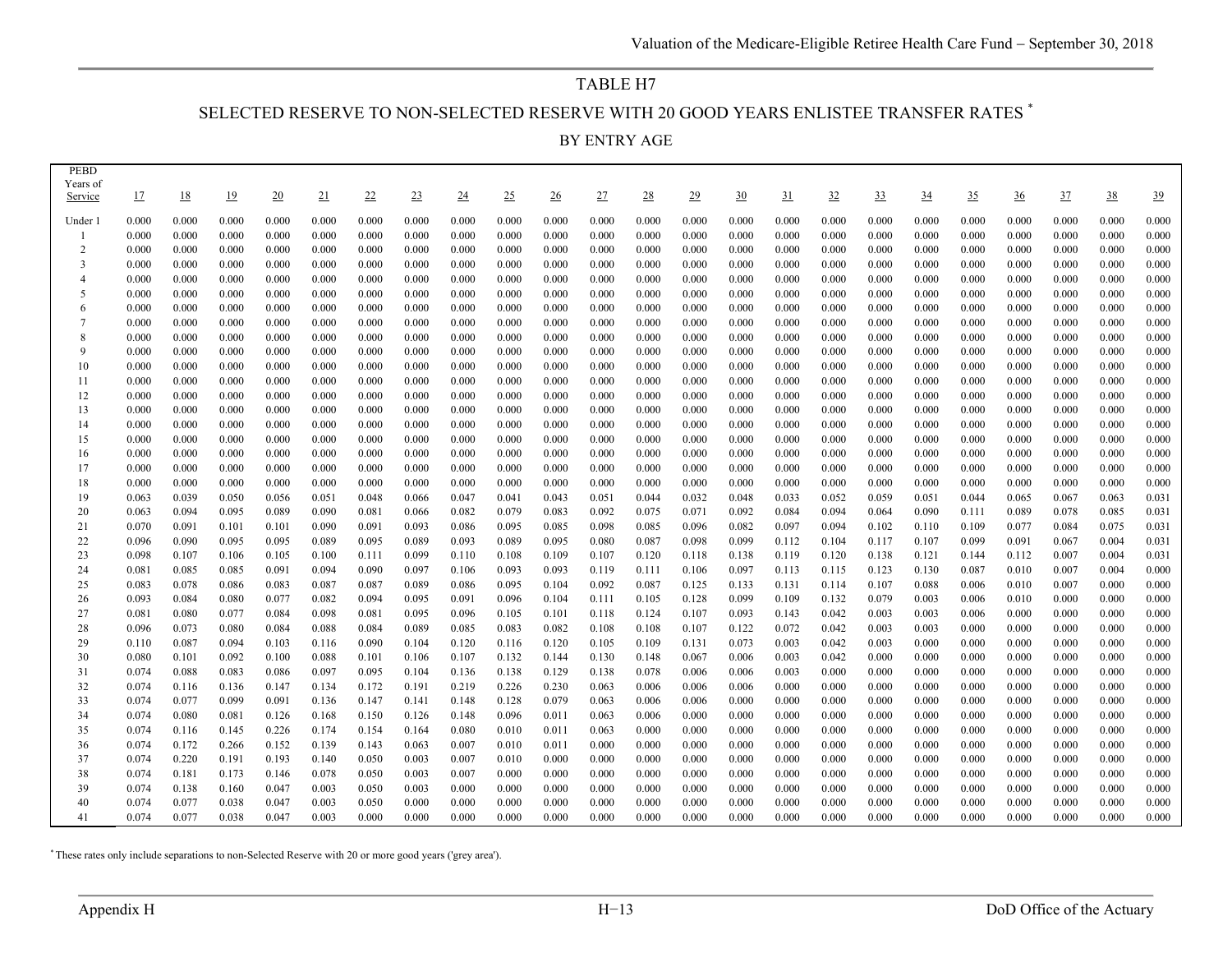#### TABLE H7 (CONT'D)

SELECTED RESERVE TO NON-SELECTED RESERVE WITH 20 GOOD YEARS ENLISTEE TRANSFER RATES \*

BY ENTRY AGE

| <b>PEBD</b><br>Years of |                 |                |                 |                 |                 |                 |                 |                |                 |                 |                |                |                |                |                |                |                |                |                |                |                |                |                |                |
|-------------------------|-----------------|----------------|-----------------|-----------------|-----------------|-----------------|-----------------|----------------|-----------------|-----------------|----------------|----------------|----------------|----------------|----------------|----------------|----------------|----------------|----------------|----------------|----------------|----------------|----------------|----------------|
| Service                 | $\overline{40}$ | 41             | $\overline{42}$ | $\overline{43}$ | $\overline{44}$ | $\overline{45}$ | $\overline{46}$ | 47             | $\overline{48}$ | $\overline{49}$ | <u>50</u>      | <u>51</u>      | 52             | <u>53</u>      | $\frac{54}{5}$ | <u>55</u>      | $\frac{56}{5}$ | <u>57</u>      | <u>58</u>      | 59             | 60             | <u>61</u>      | 62             | $\geq 62$      |
| Under 1                 | 0.000           | 0.000          | 0.000           | 0.000           | 0.000           | 0.000           | 0.000           | 0.000          | 0.000           | 0.000           | 0.000          | 0.000          | 0.000          | 0.000          | 0.000          | 0.000          | 0.000          | 0.000          | 0.000          | 0.000          | 0.000          | 0.000          | 0.000          | 0.000          |
| $\mathbf{1}$            | 0.000           | 0.000          | 0.000           | 0.000           | 0.000           | 0.000           | 0.000           | 0.000          | 0.000           | 0.000           | 0.000          | 0.000          | 0.000          | 0.000          | 0.000          | 0.000          | 0.000          | 0.000          | 0.000          | 0.000          | 0.000          | 0.000          | 0.000          | 0.000          |
| $\mathcal{D}$           | 0.000           | 0.000          | 0.000           | 0.000           | 0.000           | 0.000           | 0.000           | 0.000          | 0.000           | 0.000           | 0.000          | 0.000          | 0.000          | 0.000          | 0.000          | 0.000          | 0.000          | 0.000          | 0.000          | 0.000          | 0.000          | 0.000          | 0.000          | 0.000          |
| 3                       | 0.000           | 0.000          | 0.000           | 0.000           | 0.000           | 0.000           | 0.000           | 0.000          | 0.000           | 0.000           | 0.000          | 0.000          | 0.000          | 0.000          | 0.000          | 0.000          | 0.000          | 0.000          | 0.000          | 0.000          | 0.000          | 0.000          | 0.000          | 0.000          |
| $\overline{4}$          | 0.000           | 0.000          | 0.000           | 0.000           | 0.000           | 0.000           | 0.000           | 0.000          | 0.000           | 0.000           | 0.000          | 0.000          | 0.000          | 0.000          | 0.000          | 0.000          | 0.000          | 0.000          | 0.000          | 0.000          | 0.000          | 0.000          | 0.000          | 0.000          |
| 5                       | 0.000           | 0.000          | 0.000           | 0.000           | 0.000           | 0.000           | 0.000           | 0.000          | 0.000           | 0.000           | 0.000          | 0.000          | 0.000          | 0.000          | 0.000          | 0.000          | 0.000          | 0.000          | 0.000          | 0.000          | 0.000          | 0.000          | 0.000          | 0.000          |
| 6                       | 0.000           | 0.000          | 0.000           | 0.000           | 0.000           | 0.000           | 0.000           | 0.000          | 0.000           | 0.000           | 0.000          | 0.000          | 0.000          | 0.000          | 0.000          | 0.000          | 0.000          | 0.000          | 0.000          | 0.000          | 0.000          | 0.000          | 0.000          | 0.000          |
|                         | 0.000           | 0.000          | 0.000           | 0.000           | 0.000           | 0.000           | 0.000           | 0.000          | 0.000           | 0.000           | 0.000          | 0.000          | 0.000          | 0.000          | 0.000          | 0.000          | 0.000          | 0.000          | 0.000          | 0.000          | 0.000          | 0.000          | 0.000          | 0.000          |
| 8<br>$\mathbf{Q}$       | 0.000<br>0.000  | 0.000<br>0.000 | 0.000<br>0.000  | 0.000<br>0.000  | 0.000<br>0.000  | 0.000<br>0.000  | 0.000<br>0.000  | 0.000<br>0.000 | 0.000<br>0.000  | 0.000<br>0.000  | 0.000<br>0.000 | 0.000<br>0.000 | 0.000<br>0.000 | 0.000<br>0.000 | 0.000<br>0.000 | 0.000<br>0.000 | 0.000<br>0.000 | 0.000<br>0.000 | 0.000<br>0.000 | 0.000<br>0.000 | 0.000<br>0.000 | 0.000<br>0.000 | 0.000<br>0.000 | 0.000<br>0.000 |
| 10                      | 0.000           | 0.000          | 0.000           | 0.000           | 0.000           | 0.000           | 0.000           | 0.000          | 0.000           | 0.000           | 0.000          | 0.000          | 0.000          | 0.000          | 0.000          | 0.000          | 0.000          | 0.000          | 0.000          | 0.000          | 0.000          | 0.000          | 0.000          | 0.000          |
| 11                      | 0.000           | 0.000          | 0.000           | 0.000           | 0.000           | 0.000           | 0.000           | 0.000          | 0.000           | 0.000           | 0.000          | 0.000          | 0.000          | 0.000          | 0.000          | 0.000          | 0.000          | 0.000          | 0.000          | 0.000          | 0.000          | 0.000          | 0.000          | 0.000          |
| 12                      | 0.000           | 0.000          | 0.000           | 0.000           | 0.000           | 0.000           | 0.000           | 0.000          | 0.000           | 0.000           | 0.000          | 0.000          | 0.000          | 0.000          | 0.000          | 0.000          | 0.000          | 0.000          | 0.000          | 0.000          | 0.000          | 0.000          | 0.000          | 0.000          |
| 13                      | 0.000           | 0.000          | 0.000           | 0.000           | 0.000           | 0.000           | 0.000           | 0.000          | 0.000           | 0.000           | 0.000          | 0.000          | 0.000          | 0.000          | 0.000          | 0.000          | 0.000          | 0.000          | 0.000          | 0.000          | 0.000          | 0.000          | 0.000          | 0.000          |
| 14                      | 0.000           | 0.000          | 0.000           | 0.000           | 0.000           | 0.000           | 0.000           | 0.000          | 0.000           | 0.000           | 0.000          | 0.000          | 0.000          | 0.000          | 0.000          | 0.000          | 0.000          | 0.000          | 0.000          | 0.000          | 0.000          | 0.000          | 0.000          | 0.000          |
| 15                      | 0.000           | 0.000          | 0.000           | 0.000           | 0.000           | 0.000           | 0.000           | 0.000          | 0.000           | 0.000           | 0.000          | 0.000          | 0.000          | 0.000          | 0.000          | 0.000          | 0.000          | 0.000          | 0.000          | 0.000          | 0.000          | 0.000          | 0.000          | 0.000          |
| 16                      | 0.000           | 0.000          | 0.000           | 0.000           | 0.000           | 0.000           | 0.000           | 0.000          | 0.000           | 0.000           | 0.000          | 0.000          | 0.000          | 0.000          | 0.000          | 0.000          | 0.000          | 0.000          | 0.000          | 0.000          | 0.000          | 0.000          | 0.000          | 0.000          |
| 17                      | 0.000           | 0.000          | 0.000           | 0.000           | 0.000           | 0.000           | 0.000           | 0.000          | 0.000           | 0.000           | 0.000          | 0.000          | 0.000          | 0.000          | 0.000          | 0.000          | 0.000          | 0.000          | 0.000          | 0.000          | 0.000          | 0.000          | 0.000          | 0.000          |
| 18                      | 0.000           | 0.000          | 0.000           | 0.000           | 0.000           | 0.000           | 0.000           | 0.000          | 0.000           | 0.000           | 0.000          | 0.000          | 0.000          | 0.000          | 0.000          | 0.000          | 0.000          | 0.000          | 0.000          | 0.000          | 0.000          | 0.000          | 0.000          | 0.000          |
| 19                      | 0.031           | 0.031          | 0.031           | 0.031           | 0.000           | 0.000           | 0.000           | 0.000          | 0.000           | 0.000           | 0.000          | 0.000          | 0.000          | 0.000          | 0.000          | 0.000          | 0.000          | 0.000          | 0.000          | 0.000          | 0.000          | 0.000          | 0.000          | 0.000          |
| 20                      | 0.031           | 0.031          | 0.031           | 0.000           | 0.000           | 0.000           | 0.000           | 0.000          | 0.000           | 0.000           | 0.000          | 0.000          | 0.000          | 0.000          | 0.000          | 0.000          | 0.000          | 0.000          | 0.000          | 0.000          | 0.000          | 0.000          | 0.000          | 0.000          |
| 21                      | 0.031           | 0.031          | 0.000           | 0.000           | 0.000           | 0.000           | 0.000           | 0.000          | 0.000           | 0.000           | 0.000          | 0.000          | 0.000          | 0.000          | 0.000          | 0.000          | 0.000          | 0.000          | 0.000          | 0.000          | 0.000          | 0.000          | 0.000          | 0.000          |
| 22                      | 0.031           | 0.000          | 0.000           | 0.000           | 0.000           | 0.000           | 0.000           | 0.000          | 0.000           | 0.000           | 0.000          | 0.000          | 0.000          | 0.000          | 0.000          | 0.000          | 0.000          | 0.000          | 0.000          | 0.000          | 0.000          | 0.000          | 0.000          | 0.000          |
| 23<br>24                | 0.000<br>0.000  | 0.000<br>0.000 | 0.000<br>0.000  | 0.000<br>0.000  | 0.000<br>0.000  | 0.000<br>0.000  | 0.000<br>0.000  | 0.000<br>0.000 | 0.000<br>0.000  | 0.000<br>0.000  | 0.000<br>0.000 | 0.000<br>0.000 | 0.000<br>0.000 | 0.000<br>0.000 | 0.000<br>0.000 | 0.000<br>0.000 | 0.000<br>0.000 | 0.000<br>0.000 | 0.000<br>0.000 | 0.000<br>0.000 | 0.000<br>0.000 | 0.000<br>0.000 | 0.000<br>0.000 | 0.000<br>0.000 |
| 25                      | 0.000           | 0.000          | 0.000           | 0.000           | 0.000           | 0.000           | 0.000           | 0.000          | 0.000           | 0.000           | 0.000          | 0.000          | 0.000          | 0.000          | 0.000          | 0.000          | 0.000          | 0.000          | 0.000          | 0.000          | 0.000          | 0.000          | 0.000          | 0.000          |
| 26                      | 0.000           | 0.000          | 0.000           | 0.000           | 0.000           | 0.000           | 0.000           | 0.000          | 0.000           | 0.000           | 0.000          | 0.000          | 0.000          | 0.000          | 0.000          | 0.000          | 0.000          | 0.000          | 0.000          | 0.000          | 0.000          | 0.000          | 0.000          | 0.000          |
| 27                      | 0.000           | 0.000          | 0.000           | 0.000           | 0.000           | 0.000           | 0.000           | 0.000          | 0.000           | 0.000           | 0.000          | 0.000          | 0.000          | 0.000          | 0.000          | 0.000          | 0.000          | 0.000          | 0.000          | 0.000          | 0.000          | 0.000          | 0.000          | 0.000          |
| 28                      | 0.000           | 0.000          | 0.000           | 0.000           | 0.000           | 0.000           | 0.000           | 0.000          | 0.000           | 0.000           | 0.000          | 0.000          | 0.000          | 0.000          | 0.000          | 0.000          | 0.000          | 0.000          | 0.000          | 0.000          | 0.000          | 0.000          | 0.000          | 0.000          |
| 29                      | 0.000           | 0.000          | 0.000           | 0.000           | 0.000           | 0.000           | 0.000           | 0.000          | 0.000           | 0.000           | 0.000          | 0.000          | 0.000          | 0.000          | 0.000          | 0.000          | 0.000          | 0.000          | 0.000          | 0.000          | 0.000          | 0.000          | 0.000          | 0.000          |
| 30                      | 0.000           | 0.000          | 0.000           | 0.000           | 0.000           | 0.000           | 0.000           | 0.000          | 0.000           | 0.000           | 0.000          | 0.000          | 0.000          | 0.000          | 0.000          | 0.000          | 0.000          | 0.000          | 0.000          | 0.000          | 0.000          | 0.000          | 0.000          | 0.000          |
| 31                      | 0.000           | 0.000          | 0.000           | 0.000           | 0.000           | 0.000           | 0.000           | 0.000          | 0.000           | 0.000           | 0.000          | 0.000          | 0.000          | 0.000          | 0.000          | 0.000          | 0.000          | 0.000          | 0.000          | 0.000          | 0.000          | 0.000          | 0.000          | 0.000          |
| 32                      | 0.000           | 0.000          | 0.000           | 0.000           | 0.000           | 0.000           | 0.000           | 0.000          | 0.000           | 0.000           | 0.000          | 0.000          | 0.000          | 0.000          | 0.000          | 0.000          | 0.000          | 0.000          | 0.000          | 0.000          | 0.000          | 0.000          | 0.000          | 0.000          |
| 33                      | 0.000           | 0.000          | 0.000           | 0.000           | 0.000           | 0.000           | 0.000           | 0.000          | 0.000           | 0.000           | 0.000          | 0.000          | 0.000          | 0.000          | 0.000          | 0.000          | 0.000          | 0.000          | 0.000          | 0.000          | 0.000          | 0.000          | 0.000          | 0.000          |
| 34                      | 0.000           | 0.000          | 0.000           | 0.000           | 0.000           | 0.000           | 0.000           | 0.000          | 0.000           | 0.000           | 0.000          | 0.000          | 0.000          | 0.000          | 0.000          | 0.000          | 0.000          | 0.000          | 0.000          | 0.000          | 0.000          | 0.000          | 0.000          | 0.000          |
| 35                      | 0.000           | 0.000          | 0.000           | 0.000           | 0.000           | 0.000           | 0.000           | 0.000          | 0.000           | 0.000           | 0.000          | 0.000          | 0.000          | 0.000          | 0.000          | 0.000          | 0.000          | 0.000          | 0.000          | 0.000          | 0.000          | 0.000          | 0.000          | 0.000          |
| 36                      | 0.000           | 0.000          | 0.000           | 0.000           | 0.000           | 0.000           | 0.000           | 0.000          | 0.000           | 0.000           | 0.000          | 0.000          | 0.000          | 0.000          | 0.000          | 0.000          | 0.000          | 0.000          | 0.000          | 0.000          | 0.000          | 0.000          | 0.000          | 0.000          |
| 37                      | 0.000           | 0.000          | 0.000           | 0.000           | 0.000           | 0.000           | 0.000           | 0.000          | 0.000           | 0.000           | 0.000          | 0.000          | 0.000          | 0.000          | 0.000          | 0.000          | 0.000          | 0.000          | 0.000          | 0.000          | 0.000          | 0.000          | 0.000          | 0.000          |
| 38                      | 0.000           | 0.000          | 0.000           | 0.000           | 0.000           | 0.000           | 0.000           | 0.000          | 0.000           | 0.000           | 0.000          | 0.000          | 0.000          | 0.000          | 0.000          | 0.000          | 0.000          | 0.000          | 0.000          | 0.000          | 0.000          | 0.000          | 0.000          | 0.000          |
| 39                      | 0.000           | 0.000          | 0.000           | 0.000           | 0.000           | 0.000           | 0.000           | 0.000          | 0.000           | 0.000           | 0.000          | 0.000          | 0.000          | 0.000          | 0.000          | 0.000          | 0.000          | 0.000          | 0.000          | 0.000          | 0.000          | 0.000          | 0.000          | 0.000          |
| 40<br>41                | 0.000<br>0.000  | 0.000<br>0.000 | 0.000<br>0.000  | 0.000<br>0.000  | 0.000<br>0.000  | 0.000<br>0.000  | 0.000<br>0.000  | 0.000<br>0.000 | 0.000<br>0.000  | 0.000<br>0.000  | 0.000<br>0.000 | 0.000<br>0.000 | 0.000<br>0.000 | 0.000<br>0.000 | 0.000<br>0.000 | 0.000<br>0.000 | 0.000<br>0.000 | 0.000<br>0.000 | 0.000<br>0.000 | 0.000<br>0.000 | 0.000<br>0.000 | 0.000<br>0.000 | 0.000<br>0.000 | 0.000<br>0.000 |
|                         |                 |                |                 |                 |                 |                 |                 |                |                 |                 |                |                |                |                |                |                |                |                |                |                |                |                |                |                |

\* These rates only include separations to non-Selected Reserve with 20 or more good years ('grey area').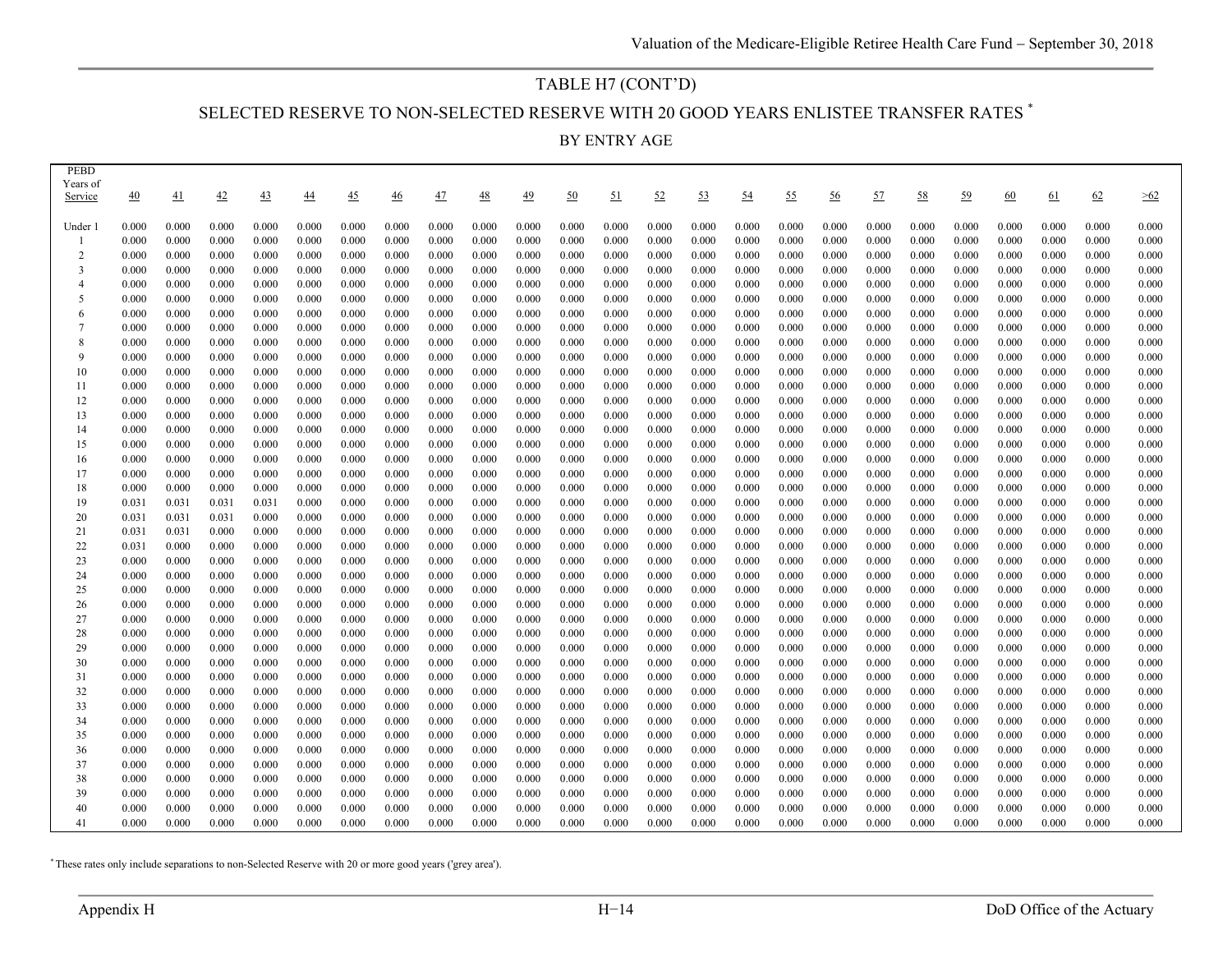# TABLE H8 NON-SELECTED RESERVE OFFICER WITH 20 GOOD YEARS SEPARATION RATES \*

| BY ENTRY AGE |  |
|--------------|--|
|--------------|--|

| 0.000<br>0.000<br>0.000<br>0.000<br>0.000<br>0.000<br>0.000<br>0.000<br>0.000<br>0.000<br>0.000<br>0.000<br>0.000<br>0.000<br>0.000<br>0.000<br>0.000<br>0.000<br>0.000<br>0.000<br>0.000<br>0.000<br>Under 1<br>0.000<br>0.000<br>0.000<br>0.000<br>0.000<br>0.000<br>0.000<br>0.000<br>0.000<br>0.000<br>0.000<br>0.000<br>0.000<br>0.000<br>0.000<br>0.000<br>0.000<br>0.000<br>0.000<br>0.000<br>0.000<br>0.000<br>0.000<br>0.000<br>-1<br>0.000<br>$\overline{2}$<br>0.000<br>0.000<br>0.000<br>0.000<br>0.000<br>0.000<br>0.000<br>0.000<br>0.000<br>0.000<br>0.000<br>0.000<br>0.000<br>0.000<br>0.000<br>0.000<br>0.000<br>0.000<br>0.000<br>0.000<br>0.000<br>0.000<br>0.000<br>0.000<br>3<br>0.000<br>0.000<br>0.000<br>0.000<br>0.000<br>0.000<br>0.000<br>0.000<br>0.000<br>0.000<br>0.000<br>0.000<br>0.000<br>0.000<br>0.000<br>0.000<br>0.000<br>0.000<br>0.000<br>0.000<br>0.000<br>0.000<br>0.000<br>0.000<br>0.000<br>0.000<br>0.000<br>0.000<br>0.000<br>0.000<br>0.000<br>0.000<br>0.000<br>0.000<br>0.000<br>0.000<br>0.000<br>0.000<br>0.000<br>0.000<br>0.000<br>0.000<br>0.000<br>0.000<br>$\overline{4}$<br>0.000<br>5<br>0.000<br>0.000<br>0.000<br>0.000<br>0.000<br>0.000<br>0.000<br>0.000<br>0.000<br>0.000<br>0.000<br>0.000<br>0.000<br>0.000<br>0.000<br>0.000<br>0.000<br>0.000<br>0.000<br>0.000<br>0.000<br>0.000<br>0.000<br>0.000<br>0.000<br>0.000<br>0.000<br>0.000<br>0.000<br>0.000<br>0.000<br>0.000<br>0.000<br>0.000<br>0.000<br>0.000<br>0.000<br>0.000<br>0.000<br>0.000<br>0.000<br>0.000<br>0.000<br>0.000<br>0.000<br>6<br>0.000<br>0.000<br>0.000<br>0.000<br>0.000<br>0.000<br>0.000<br>0.000<br>0.000<br>0.000<br>0.000<br>0.000<br>0.000<br>0.000<br>0.000<br>0.000<br>0.000<br>0.000<br>0.000<br>0.000<br>0.000<br>0.000<br>0.000<br>7<br>8<br>0.000<br>0.000<br>0.000<br>0.000<br>0.000<br>0.000<br>0.000<br>0.000<br>0.000<br>0.000<br>0.000<br>0.000<br>0.000<br>0.000<br>0.000<br>0.000<br>0.000<br>0.000<br>0.000<br>0.000<br>0.000<br>0.000<br>0.000<br>0.000<br>9<br>0.000<br>0.000<br>0.000<br>0.000<br>0.000<br>0.000<br>0.000<br>0.000<br>0.000<br>0.000<br>0.000<br>0.000<br>0.000<br>0.000<br>0.000<br>0.000<br>0.000<br>0.000<br>0.000<br>0.000<br>0.000<br>0.000<br>0.000<br>0.000<br>0.000<br>0.000<br>0.000<br>0.000<br>0.000<br>0.000<br>0.000<br>0.000<br>0.000<br>0.000<br>0.000<br>0.000<br>0.000<br>0.000<br>0.000<br>0.000<br>0.000<br>0.000<br>0.000<br>0.000<br>0.000<br>10<br>0.000<br>0.000<br>0.000<br>0.000<br>0.000<br>0.000<br>0.000<br>0.000<br>0.000<br>0.000<br>0.000<br>0.000<br>0.000<br>0.000<br>0.000<br>0.000<br>0.000<br>11<br>0.000<br>0.000<br>0.000<br>0.000<br>0.000<br>0.000<br>0.000<br>0.000<br>0.000<br>0.000<br>0.000<br>0.000<br>0.000<br>0.000<br>0.000<br>12<br>0.000<br>0.000<br>0.000<br>0.000<br>0.000<br>0.000<br>0.000<br>0.000<br>0.000<br>0.000<br>0.000<br>0.000<br>0.000<br>0.000<br>0.000<br>13<br>0.000<br>0.000<br>0.000<br>0.000<br>0.000<br>0.000<br>0.000<br>0.000<br>0.000<br>0.000<br>0.000<br>0.000<br>0.000<br>0.000<br>0.000<br>0.000<br>0.000<br>0.000<br>0.000<br>0.000<br>0.000<br>0.000<br>0.000<br>0.000<br>0.000<br>0.000<br>0.000<br>0.000<br>0.000<br>0.000<br>0.000<br>0.000<br>0.000<br>0.000<br>0.000<br>0.000<br>0.000<br>0.000<br>0.000<br>0.000<br>14<br>0.000<br>0.000<br>0.000<br>0.000<br>0.000<br>0.000<br>0.000<br>0.000<br>0.000<br>15<br>0.000<br>0.000<br>0.000<br>0.000<br>0.000<br>0.000<br>0.000<br>0.000<br>0.000<br>0.000<br>0.000<br>0.000<br>0.000<br>0.000<br>0.000<br>0.000<br>0.000<br>0.000<br>0.000<br>0.000<br>0.000<br>0.000<br>0.000<br>0.000<br>0.000<br>0.000<br>0.000<br>0.000<br>0.000<br>0.000<br>0.000<br>0.000<br>16<br>0.000<br>0.000<br>0.000<br>0.000<br>0.000<br>0.000<br>0.000<br>0.000<br>0.000<br>0.000<br>0.000<br>0.000<br>0.000<br>0.000<br>0.000<br>0.000<br>0.000<br>0.000<br>0.000<br>0.000<br>0.000<br>0.000<br>0.000<br>0.000<br>0.000<br>0.000<br>0.000<br>0.000<br>0.000<br>17<br>0.000<br>0.000<br>0.000<br>0.000<br>18<br>0.000<br>0.000<br>0.000<br>0.000<br>0.000<br>0.000<br>0.000<br>0.000<br>0.000<br>0.000<br>0.000<br>0.000<br>0.000<br>0.000<br>0.000<br>0.000<br>0.000<br>0.000<br>0.000<br>0.000<br>0.000<br>0.000<br>0.000<br>19<br>0.026<br>0.026<br>0.026<br>0.026<br>0.026<br>0.018<br>0.018<br>0.034<br>0.037<br>0.035<br>0.115<br>0.021<br>0.022<br>0.031<br>0.030<br>0.013<br>0.026<br>0.026<br>0.026<br>0.026<br>0.026<br>0.026<br>0.026<br>0.018<br>0.034<br>0.037<br>0.015<br>0.021<br>0.026<br>0.022<br>0.031<br>0.013<br>0.026<br>0.026<br>0.026<br>0.026<br>0.026<br>0.026<br>0.026<br>0.026<br>0.026<br>0.026<br>0.026<br>20<br>0.018<br>0.035<br>0.030<br>0.018<br>0.028<br>0.027<br>0.020<br>0.033<br>0.045<br>0.034<br>0.013<br>0.026<br>0.026<br>0.026<br>0.026<br>0.026<br>0.026<br>0.026<br>0.026<br>0.026<br>21<br>0.018<br>0.034<br>0.037<br>0.035<br>0.026<br>0.026<br>22<br>0.032<br>0.022<br>0.022<br>0.026<br>0.026<br>0.026<br>0.026<br>0.026<br>0.018<br>0.018<br>0.034<br>0.042<br>0.041<br>0.028<br>0.031<br>0.049<br>0.013<br>0.026<br>0.026<br>0.026<br>0.026<br>0.026<br>0.026<br>23<br>0.022<br>0.025<br>0.030<br>0.047<br>0.026<br>0.026<br>0.026<br>0.026<br>0.026<br>0.026<br>0.026<br>0.018<br>0.018<br>0.037<br>0.029<br>0.026<br>0.031<br>0.031<br>0.028<br>0.026<br>0.026<br>0.026<br>0.026<br>0.025<br>0.019<br>0.018<br>0.026<br>0.026<br>0.026<br>0.026<br>0.026<br>0.026<br>24<br>0.018<br>0.018<br>0.044<br>0.043<br>0.033<br>0.030<br>0.025<br>0.030<br>0.029<br>0.026<br>0.026<br>0.026<br>0.026<br>0.026<br>0.023<br>0.022<br>0.022<br>0.026<br>0.026<br>0.026<br>0.026<br>0.026<br>0.000<br>25<br>0.018<br>0.018<br>0.031<br>0.016<br>0.032<br>0.021<br>0.029<br>0.017<br>0.017<br>0.026<br>0.026<br>0.026<br>0.026<br>0.026<br>26<br>0.018<br>0.024<br>0.037<br>0.021<br>0.022<br>0.021<br>0.023<br>0.015<br>0.028<br>0.020<br>0.016<br>0.026<br>0.026<br>0.026<br>0.026<br>0.026<br>0.026<br>0.026<br>0.000<br>0.000<br>0.018<br>0.026<br>0.026<br>0.000<br>27<br>0.019<br>0.021<br>0.019<br>0.016<br>0.022<br>0.032<br>0.022<br>0.016<br>0.026<br>0.026<br>0.026<br>0.026<br>0.026<br>0.000<br>0.018<br>0.018<br>0.031<br>0.015<br>0.026<br>0.026<br>0.026<br>0.000<br>0.026<br>0.026<br>0.000<br>28<br>0.018<br>0.018<br>0.035<br>0.026<br>0.016<br>0.014<br>0.011<br>0.011<br>0.013<br>0.011<br>0.013<br>0.016<br>0.026<br>0.026<br>0.026<br>0.026<br>0.026<br>0.000<br>0.000<br>0.000<br>29<br>0.018<br>0.018<br>0.022<br>0.008<br>0.007<br>0.014<br>0.009<br>0.010<br>0.013<br>0.016<br>0.026<br>0.026<br>0.026<br>0.026<br>0.026<br>0.026<br>0.000<br>0.000<br>0.000<br>0.000<br>0.000<br>0.018<br>0.016<br>0.007<br>0.026<br>0.026<br>0.026<br>0.000<br>30<br>0.018<br>0.018<br>0.013<br>0.017<br>0.011<br>0.005<br>0.004<br>0.013<br>0.010<br>0.016<br>0.016<br>0.026<br>0.026<br>0.000<br>0.000<br>0.000<br>0.000<br>0.000<br>0.006<br>0.026<br>0.026<br>0.026<br>0.026<br>0.000<br>0.000<br>0.000<br>0.000<br>0.018<br>0.015<br>0.011<br>0.006<br>0.003<br>0.006<br>0.007<br>0.010<br>0.016<br>0.016<br>0.000<br>0.000<br>0.000<br>31<br>0.018<br>32<br>0.008<br>0.009<br>0.004<br>0.004<br>0.004<br>0.005<br>0.016<br>0.016<br>0.026<br>0.026<br>0.026<br>0.000<br>0.000<br>0.000<br>0.000<br>0.000<br>0.018<br>0.018<br>0.015<br>0.010<br>0.000<br>0.000<br>0.000<br>33<br>0.000<br>0.018<br>0.018<br>0.005<br>0.011<br>0.006<br>0.004<br>0.005<br>0.005<br>0.005<br>0.010<br>0.016<br>0.016<br>0.026<br>0.026<br>0.000<br>0.000<br>0.000<br>0.000<br>0.000<br>0.000<br>0.000<br>0.000<br>0.003<br>0.026<br>0.000<br>0.000<br>0.000<br>0.018<br>0.018<br>0.009<br>0.011<br>0.006<br>0.003<br>0.005<br>0.017<br>0.010<br>0.016<br>0.016<br>0.000<br>0.000<br>0.000<br>0.000<br>0.000<br>0.000<br>0.000<br>34<br>35<br>0.003<br>0.012<br>0.020<br>0.016<br>0.000<br>0.000<br>0.000<br>0.000<br>0.000<br>0.000<br>0.018<br>0.018<br>0.009<br>0.011<br>0.012<br>0.004<br>0.010<br>0.016<br>0.000<br>0.000<br>0.000<br>0.000<br>0.000<br>0.000<br>36<br>0.018<br>0.007<br>0.011<br>0.012<br>0.003<br>0.012<br>0.021<br>0.016<br>0.000<br>0.000<br>0.000<br>0.000<br>0.000<br>0.000<br>0.000<br>0.000<br>0.000<br>0.000<br>0.000<br>0.018<br>0.033<br>0.010<br>37<br>0.018<br>0.018<br>0.008<br>0.011<br>0.012<br>0.016<br>0.021<br>0.026<br>0.033<br>0.010<br>0.000<br>0.000<br>0.000<br>0.000<br>0.000<br>0.000<br>0.000<br>0.000<br>0.000<br>0.000<br>0.000<br>0.000<br>0.000<br>0.020<br>0.026<br>0.000<br>0.000<br>0.000<br>0.000<br>0.000<br>0.000<br>38<br>0.018<br>0.018<br>0.008<br>0.011<br>0.012<br>0.013<br>0.033<br>0.000<br>0.000<br>0.000<br>0.000<br>0.000<br>0.000<br>0.000<br>0.000<br>0.000<br>39<br>0.018<br>0.018<br>0.008<br>0.011<br>0.012<br>0.021<br>0.013<br>0.026<br>0.000<br>0.000<br>0.000<br>0.000<br>0.000<br>0.000<br>0.000<br>0.000<br>0.000<br>0.000<br>0.000<br>0.000<br>0.000<br>0.000<br>0.021<br>0.000<br>0.000<br>0.000<br>0.000<br>40<br>0.018<br>0.018<br>0.008<br>0.011<br>0.012<br>0.013<br>0.000<br>0.000<br>0.000<br>0.000<br>0.000<br>0.000<br>0.000<br>0.000<br>0.000<br>0.000<br>0.000<br>0.000<br>0.021<br>0.000<br>0.000<br>0.000<br>0.000<br>0.000<br>0.000<br>0.000<br>0.000<br>0.000<br>0.000<br>0.000<br>0.000<br>0.018<br>0.018<br>0.008<br>0.011<br>0.012<br>0.000<br>0.000<br>0.000<br>0.000<br>0.000<br>41 | PEBD<br>Years of<br>Service | 17 | 18 | 19 | 20 | 21 | 22 | 23 | 24 | 25 | $\frac{26}{5}$ | 27 | 28 | 29 | 30 | 31 | 32 | 33 | $\overline{34}$ | 35 | $\frac{36}{5}$ | 37 | 38 | 39 |
|---------------------------------------------------------------------------------------------------------------------------------------------------------------------------------------------------------------------------------------------------------------------------------------------------------------------------------------------------------------------------------------------------------------------------------------------------------------------------------------------------------------------------------------------------------------------------------------------------------------------------------------------------------------------------------------------------------------------------------------------------------------------------------------------------------------------------------------------------------------------------------------------------------------------------------------------------------------------------------------------------------------------------------------------------------------------------------------------------------------------------------------------------------------------------------------------------------------------------------------------------------------------------------------------------------------------------------------------------------------------------------------------------------------------------------------------------------------------------------------------------------------------------------------------------------------------------------------------------------------------------------------------------------------------------------------------------------------------------------------------------------------------------------------------------------------------------------------------------------------------------------------------------------------------------------------------------------------------------------------------------------------------------------------------------------------------------------------------------------------------------------------------------------------------------------------------------------------------------------------------------------------------------------------------------------------------------------------------------------------------------------------------------------------------------------------------------------------------------------------------------------------------------------------------------------------------------------------------------------------------------------------------------------------------------------------------------------------------------------------------------------------------------------------------------------------------------------------------------------------------------------------------------------------------------------------------------------------------------------------------------------------------------------------------------------------------------------------------------------------------------------------------------------------------------------------------------------------------------------------------------------------------------------------------------------------------------------------------------------------------------------------------------------------------------------------------------------------------------------------------------------------------------------------------------------------------------------------------------------------------------------------------------------------------------------------------------------------------------------------------------------------------------------------------------------------------------------------------------------------------------------------------------------------------------------------------------------------------------------------------------------------------------------------------------------------------------------------------------------------------------------------------------------------------------------------------------------------------------------------------------------------------------------------------------------------------------------------------------------------------------------------------------------------------------------------------------------------------------------------------------------------------------------------------------------------------------------------------------------------------------------------------------------------------------------------------------------------------------------------------------------------------------------------------------------------------------------------------------------------------------------------------------------------------------------------------------------------------------------------------------------------------------------------------------------------------------------------------------------------------------------------------------------------------------------------------------------------------------------------------------------------------------------------------------------------------------------------------------------------------------------------------------------------------------------------------------------------------------------------------------------------------------------------------------------------------------------------------------------------------------------------------------------------------------------------------------------------------------------------------------------------------------------------------------------------------------------------------------------------------------------------------------------------------------------------------------------------------------------------------------------------------------------------------------------------------------------------------------------------------------------------------------------------------------------------------------------------------------------------------------------------------------------------------------------------------------------------------------------------------------------------------------------------------------------------------------------------------------------------------------------------------------------------------------------------------------------------------------------------------------------------------------------------------------------------------------------------------------------------------------------------------------------------------------------------------------------------------------------------------------------------------------------------------------------------------------------------------------------------------------------------------------------------------------------------------------------------------------------------------------------------------------------------------------------------------------------------------------------------------------------------------------------------------------------------------------------------------------------------------------------------------------------------------------------------------------------------------------------------------------------------------------------------------------------------------------------------------------------------------------------------------------------------------------------------------------------------------------------------------------------------------------------------------------------------------------------------------------------------------------------------------------------------------------------------------------------------------------------------------------------------------------------------------------------------------------------------------------------------------------------------------------------------------------------------------------------------------------------------------------------------------------------------------------------------------------------------------------------------------------------------------------------------------------------------------------------------------------------------------------------------------------------------------------------------------------------------------------------------------------------------------------------------------------------------------------------------------------------------------------------------------------------------------------------------------------------------------------------------------------------------------------------------------------------------------------------------------------------------------------------------------------------------------------------------------------------------------------------------------------------------------------------------------------------------------------------------------------------------------------------------------------------------------------------------------------------------|-----------------------------|----|----|----|----|----|----|----|----|----|----------------|----|----|----|----|----|----|----|-----------------|----|----------------|----|----|----|
|                                                                                                                                                                                                                                                                                                                                                                                                                                                                                                                                                                                                                                                                                                                                                                                                                                                                                                                                                                                                                                                                                                                                                                                                                                                                                                                                                                                                                                                                                                                                                                                                                                                                                                                                                                                                                                                                                                                                                                                                                                                                                                                                                                                                                                                                                                                                                                                                                                                                                                                                                                                                                                                                                                                                                                                                                                                                                                                                                                                                                                                                                                                                                                                                                                                                                                                                                                                                                                                                                                                                                                                                                                                                                                                                                                                                                                                                                                                                                                                                                                                                                                                                                                                                                                                                                                                                                                                                                                                                                                                                                                                                                                                                                                                                                                                                                                                                                                                                                                                                                                                                                                                                                                                                                                                                                                                                                                                                                                                                                                                                                                                                                                                                                                                                                                                                                                                                                                                                                                                                                                                                                                                                                                                                                                                                                                                                                                                                                                                                                                                                                                                                                                                                                                                                                                                                                                                                                                                                                                                                                                                                                                                                                                                                                                                                                                                                                                                                                                                                                                                                                                                                                                                                                                                                                                                                                                                                                                                                                                                                                                                                                                                                                                                                                                                                                                                                                                                                                                                                                                                                                                                                                                                                                                                                                                                                                                                                                                                                                                                                                                                                                                                                                                                                                                                                                                                                       |                             |    |    |    |    |    |    |    |    |    |                |    |    |    |    |    |    |    |                 |    |                |    |    |    |
|                                                                                                                                                                                                                                                                                                                                                                                                                                                                                                                                                                                                                                                                                                                                                                                                                                                                                                                                                                                                                                                                                                                                                                                                                                                                                                                                                                                                                                                                                                                                                                                                                                                                                                                                                                                                                                                                                                                                                                                                                                                                                                                                                                                                                                                                                                                                                                                                                                                                                                                                                                                                                                                                                                                                                                                                                                                                                                                                                                                                                                                                                                                                                                                                                                                                                                                                                                                                                                                                                                                                                                                                                                                                                                                                                                                                                                                                                                                                                                                                                                                                                                                                                                                                                                                                                                                                                                                                                                                                                                                                                                                                                                                                                                                                                                                                                                                                                                                                                                                                                                                                                                                                                                                                                                                                                                                                                                                                                                                                                                                                                                                                                                                                                                                                                                                                                                                                                                                                                                                                                                                                                                                                                                                                                                                                                                                                                                                                                                                                                                                                                                                                                                                                                                                                                                                                                                                                                                                                                                                                                                                                                                                                                                                                                                                                                                                                                                                                                                                                                                                                                                                                                                                                                                                                                                                                                                                                                                                                                                                                                                                                                                                                                                                                                                                                                                                                                                                                                                                                                                                                                                                                                                                                                                                                                                                                                                                                                                                                                                                                                                                                                                                                                                                                                                                                                                                                       |                             |    |    |    |    |    |    |    |    |    |                |    |    |    |    |    |    |    |                 |    |                |    |    |    |
|                                                                                                                                                                                                                                                                                                                                                                                                                                                                                                                                                                                                                                                                                                                                                                                                                                                                                                                                                                                                                                                                                                                                                                                                                                                                                                                                                                                                                                                                                                                                                                                                                                                                                                                                                                                                                                                                                                                                                                                                                                                                                                                                                                                                                                                                                                                                                                                                                                                                                                                                                                                                                                                                                                                                                                                                                                                                                                                                                                                                                                                                                                                                                                                                                                                                                                                                                                                                                                                                                                                                                                                                                                                                                                                                                                                                                                                                                                                                                                                                                                                                                                                                                                                                                                                                                                                                                                                                                                                                                                                                                                                                                                                                                                                                                                                                                                                                                                                                                                                                                                                                                                                                                                                                                                                                                                                                                                                                                                                                                                                                                                                                                                                                                                                                                                                                                                                                                                                                                                                                                                                                                                                                                                                                                                                                                                                                                                                                                                                                                                                                                                                                                                                                                                                                                                                                                                                                                                                                                                                                                                                                                                                                                                                                                                                                                                                                                                                                                                                                                                                                                                                                                                                                                                                                                                                                                                                                                                                                                                                                                                                                                                                                                                                                                                                                                                                                                                                                                                                                                                                                                                                                                                                                                                                                                                                                                                                                                                                                                                                                                                                                                                                                                                                                                                                                                                                                       |                             |    |    |    |    |    |    |    |    |    |                |    |    |    |    |    |    |    |                 |    |                |    |    |    |
|                                                                                                                                                                                                                                                                                                                                                                                                                                                                                                                                                                                                                                                                                                                                                                                                                                                                                                                                                                                                                                                                                                                                                                                                                                                                                                                                                                                                                                                                                                                                                                                                                                                                                                                                                                                                                                                                                                                                                                                                                                                                                                                                                                                                                                                                                                                                                                                                                                                                                                                                                                                                                                                                                                                                                                                                                                                                                                                                                                                                                                                                                                                                                                                                                                                                                                                                                                                                                                                                                                                                                                                                                                                                                                                                                                                                                                                                                                                                                                                                                                                                                                                                                                                                                                                                                                                                                                                                                                                                                                                                                                                                                                                                                                                                                                                                                                                                                                                                                                                                                                                                                                                                                                                                                                                                                                                                                                                                                                                                                                                                                                                                                                                                                                                                                                                                                                                                                                                                                                                                                                                                                                                                                                                                                                                                                                                                                                                                                                                                                                                                                                                                                                                                                                                                                                                                                                                                                                                                                                                                                                                                                                                                                                                                                                                                                                                                                                                                                                                                                                                                                                                                                                                                                                                                                                                                                                                                                                                                                                                                                                                                                                                                                                                                                                                                                                                                                                                                                                                                                                                                                                                                                                                                                                                                                                                                                                                                                                                                                                                                                                                                                                                                                                                                                                                                                                                                       |                             |    |    |    |    |    |    |    |    |    |                |    |    |    |    |    |    |    |                 |    |                |    |    |    |
|                                                                                                                                                                                                                                                                                                                                                                                                                                                                                                                                                                                                                                                                                                                                                                                                                                                                                                                                                                                                                                                                                                                                                                                                                                                                                                                                                                                                                                                                                                                                                                                                                                                                                                                                                                                                                                                                                                                                                                                                                                                                                                                                                                                                                                                                                                                                                                                                                                                                                                                                                                                                                                                                                                                                                                                                                                                                                                                                                                                                                                                                                                                                                                                                                                                                                                                                                                                                                                                                                                                                                                                                                                                                                                                                                                                                                                                                                                                                                                                                                                                                                                                                                                                                                                                                                                                                                                                                                                                                                                                                                                                                                                                                                                                                                                                                                                                                                                                                                                                                                                                                                                                                                                                                                                                                                                                                                                                                                                                                                                                                                                                                                                                                                                                                                                                                                                                                                                                                                                                                                                                                                                                                                                                                                                                                                                                                                                                                                                                                                                                                                                                                                                                                                                                                                                                                                                                                                                                                                                                                                                                                                                                                                                                                                                                                                                                                                                                                                                                                                                                                                                                                                                                                                                                                                                                                                                                                                                                                                                                                                                                                                                                                                                                                                                                                                                                                                                                                                                                                                                                                                                                                                                                                                                                                                                                                                                                                                                                                                                                                                                                                                                                                                                                                                                                                                                                                       |                             |    |    |    |    |    |    |    |    |    |                |    |    |    |    |    |    |    |                 |    |                |    |    |    |
|                                                                                                                                                                                                                                                                                                                                                                                                                                                                                                                                                                                                                                                                                                                                                                                                                                                                                                                                                                                                                                                                                                                                                                                                                                                                                                                                                                                                                                                                                                                                                                                                                                                                                                                                                                                                                                                                                                                                                                                                                                                                                                                                                                                                                                                                                                                                                                                                                                                                                                                                                                                                                                                                                                                                                                                                                                                                                                                                                                                                                                                                                                                                                                                                                                                                                                                                                                                                                                                                                                                                                                                                                                                                                                                                                                                                                                                                                                                                                                                                                                                                                                                                                                                                                                                                                                                                                                                                                                                                                                                                                                                                                                                                                                                                                                                                                                                                                                                                                                                                                                                                                                                                                                                                                                                                                                                                                                                                                                                                                                                                                                                                                                                                                                                                                                                                                                                                                                                                                                                                                                                                                                                                                                                                                                                                                                                                                                                                                                                                                                                                                                                                                                                                                                                                                                                                                                                                                                                                                                                                                                                                                                                                                                                                                                                                                                                                                                                                                                                                                                                                                                                                                                                                                                                                                                                                                                                                                                                                                                                                                                                                                                                                                                                                                                                                                                                                                                                                                                                                                                                                                                                                                                                                                                                                                                                                                                                                                                                                                                                                                                                                                                                                                                                                                                                                                                                                       |                             |    |    |    |    |    |    |    |    |    |                |    |    |    |    |    |    |    |                 |    |                |    |    |    |
|                                                                                                                                                                                                                                                                                                                                                                                                                                                                                                                                                                                                                                                                                                                                                                                                                                                                                                                                                                                                                                                                                                                                                                                                                                                                                                                                                                                                                                                                                                                                                                                                                                                                                                                                                                                                                                                                                                                                                                                                                                                                                                                                                                                                                                                                                                                                                                                                                                                                                                                                                                                                                                                                                                                                                                                                                                                                                                                                                                                                                                                                                                                                                                                                                                                                                                                                                                                                                                                                                                                                                                                                                                                                                                                                                                                                                                                                                                                                                                                                                                                                                                                                                                                                                                                                                                                                                                                                                                                                                                                                                                                                                                                                                                                                                                                                                                                                                                                                                                                                                                                                                                                                                                                                                                                                                                                                                                                                                                                                                                                                                                                                                                                                                                                                                                                                                                                                                                                                                                                                                                                                                                                                                                                                                                                                                                                                                                                                                                                                                                                                                                                                                                                                                                                                                                                                                                                                                                                                                                                                                                                                                                                                                                                                                                                                                                                                                                                                                                                                                                                                                                                                                                                                                                                                                                                                                                                                                                                                                                                                                                                                                                                                                                                                                                                                                                                                                                                                                                                                                                                                                                                                                                                                                                                                                                                                                                                                                                                                                                                                                                                                                                                                                                                                                                                                                                                                       |                             |    |    |    |    |    |    |    |    |    |                |    |    |    |    |    |    |    |                 |    |                |    |    |    |
|                                                                                                                                                                                                                                                                                                                                                                                                                                                                                                                                                                                                                                                                                                                                                                                                                                                                                                                                                                                                                                                                                                                                                                                                                                                                                                                                                                                                                                                                                                                                                                                                                                                                                                                                                                                                                                                                                                                                                                                                                                                                                                                                                                                                                                                                                                                                                                                                                                                                                                                                                                                                                                                                                                                                                                                                                                                                                                                                                                                                                                                                                                                                                                                                                                                                                                                                                                                                                                                                                                                                                                                                                                                                                                                                                                                                                                                                                                                                                                                                                                                                                                                                                                                                                                                                                                                                                                                                                                                                                                                                                                                                                                                                                                                                                                                                                                                                                                                                                                                                                                                                                                                                                                                                                                                                                                                                                                                                                                                                                                                                                                                                                                                                                                                                                                                                                                                                                                                                                                                                                                                                                                                                                                                                                                                                                                                                                                                                                                                                                                                                                                                                                                                                                                                                                                                                                                                                                                                                                                                                                                                                                                                                                                                                                                                                                                                                                                                                                                                                                                                                                                                                                                                                                                                                                                                                                                                                                                                                                                                                                                                                                                                                                                                                                                                                                                                                                                                                                                                                                                                                                                                                                                                                                                                                                                                                                                                                                                                                                                                                                                                                                                                                                                                                                                                                                                                                       |                             |    |    |    |    |    |    |    |    |    |                |    |    |    |    |    |    |    |                 |    |                |    |    |    |
|                                                                                                                                                                                                                                                                                                                                                                                                                                                                                                                                                                                                                                                                                                                                                                                                                                                                                                                                                                                                                                                                                                                                                                                                                                                                                                                                                                                                                                                                                                                                                                                                                                                                                                                                                                                                                                                                                                                                                                                                                                                                                                                                                                                                                                                                                                                                                                                                                                                                                                                                                                                                                                                                                                                                                                                                                                                                                                                                                                                                                                                                                                                                                                                                                                                                                                                                                                                                                                                                                                                                                                                                                                                                                                                                                                                                                                                                                                                                                                                                                                                                                                                                                                                                                                                                                                                                                                                                                                                                                                                                                                                                                                                                                                                                                                                                                                                                                                                                                                                                                                                                                                                                                                                                                                                                                                                                                                                                                                                                                                                                                                                                                                                                                                                                                                                                                                                                                                                                                                                                                                                                                                                                                                                                                                                                                                                                                                                                                                                                                                                                                                                                                                                                                                                                                                                                                                                                                                                                                                                                                                                                                                                                                                                                                                                                                                                                                                                                                                                                                                                                                                                                                                                                                                                                                                                                                                                                                                                                                                                                                                                                                                                                                                                                                                                                                                                                                                                                                                                                                                                                                                                                                                                                                                                                                                                                                                                                                                                                                                                                                                                                                                                                                                                                                                                                                                                                       |                             |    |    |    |    |    |    |    |    |    |                |    |    |    |    |    |    |    |                 |    |                |    |    |    |
|                                                                                                                                                                                                                                                                                                                                                                                                                                                                                                                                                                                                                                                                                                                                                                                                                                                                                                                                                                                                                                                                                                                                                                                                                                                                                                                                                                                                                                                                                                                                                                                                                                                                                                                                                                                                                                                                                                                                                                                                                                                                                                                                                                                                                                                                                                                                                                                                                                                                                                                                                                                                                                                                                                                                                                                                                                                                                                                                                                                                                                                                                                                                                                                                                                                                                                                                                                                                                                                                                                                                                                                                                                                                                                                                                                                                                                                                                                                                                                                                                                                                                                                                                                                                                                                                                                                                                                                                                                                                                                                                                                                                                                                                                                                                                                                                                                                                                                                                                                                                                                                                                                                                                                                                                                                                                                                                                                                                                                                                                                                                                                                                                                                                                                                                                                                                                                                                                                                                                                                                                                                                                                                                                                                                                                                                                                                                                                                                                                                                                                                                                                                                                                                                                                                                                                                                                                                                                                                                                                                                                                                                                                                                                                                                                                                                                                                                                                                                                                                                                                                                                                                                                                                                                                                                                                                                                                                                                                                                                                                                                                                                                                                                                                                                                                                                                                                                                                                                                                                                                                                                                                                                                                                                                                                                                                                                                                                                                                                                                                                                                                                                                                                                                                                                                                                                                                                                       |                             |    |    |    |    |    |    |    |    |    |                |    |    |    |    |    |    |    |                 |    |                |    |    |    |
|                                                                                                                                                                                                                                                                                                                                                                                                                                                                                                                                                                                                                                                                                                                                                                                                                                                                                                                                                                                                                                                                                                                                                                                                                                                                                                                                                                                                                                                                                                                                                                                                                                                                                                                                                                                                                                                                                                                                                                                                                                                                                                                                                                                                                                                                                                                                                                                                                                                                                                                                                                                                                                                                                                                                                                                                                                                                                                                                                                                                                                                                                                                                                                                                                                                                                                                                                                                                                                                                                                                                                                                                                                                                                                                                                                                                                                                                                                                                                                                                                                                                                                                                                                                                                                                                                                                                                                                                                                                                                                                                                                                                                                                                                                                                                                                                                                                                                                                                                                                                                                                                                                                                                                                                                                                                                                                                                                                                                                                                                                                                                                                                                                                                                                                                                                                                                                                                                                                                                                                                                                                                                                                                                                                                                                                                                                                                                                                                                                                                                                                                                                                                                                                                                                                                                                                                                                                                                                                                                                                                                                                                                                                                                                                                                                                                                                                                                                                                                                                                                                                                                                                                                                                                                                                                                                                                                                                                                                                                                                                                                                                                                                                                                                                                                                                                                                                                                                                                                                                                                                                                                                                                                                                                                                                                                                                                                                                                                                                                                                                                                                                                                                                                                                                                                                                                                                                                       |                             |    |    |    |    |    |    |    |    |    |                |    |    |    |    |    |    |    |                 |    |                |    |    |    |
|                                                                                                                                                                                                                                                                                                                                                                                                                                                                                                                                                                                                                                                                                                                                                                                                                                                                                                                                                                                                                                                                                                                                                                                                                                                                                                                                                                                                                                                                                                                                                                                                                                                                                                                                                                                                                                                                                                                                                                                                                                                                                                                                                                                                                                                                                                                                                                                                                                                                                                                                                                                                                                                                                                                                                                                                                                                                                                                                                                                                                                                                                                                                                                                                                                                                                                                                                                                                                                                                                                                                                                                                                                                                                                                                                                                                                                                                                                                                                                                                                                                                                                                                                                                                                                                                                                                                                                                                                                                                                                                                                                                                                                                                                                                                                                                                                                                                                                                                                                                                                                                                                                                                                                                                                                                                                                                                                                                                                                                                                                                                                                                                                                                                                                                                                                                                                                                                                                                                                                                                                                                                                                                                                                                                                                                                                                                                                                                                                                                                                                                                                                                                                                                                                                                                                                                                                                                                                                                                                                                                                                                                                                                                                                                                                                                                                                                                                                                                                                                                                                                                                                                                                                                                                                                                                                                                                                                                                                                                                                                                                                                                                                                                                                                                                                                                                                                                                                                                                                                                                                                                                                                                                                                                                                                                                                                                                                                                                                                                                                                                                                                                                                                                                                                                                                                                                                                                       |                             |    |    |    |    |    |    |    |    |    |                |    |    |    |    |    |    |    |                 |    |                |    |    |    |
|                                                                                                                                                                                                                                                                                                                                                                                                                                                                                                                                                                                                                                                                                                                                                                                                                                                                                                                                                                                                                                                                                                                                                                                                                                                                                                                                                                                                                                                                                                                                                                                                                                                                                                                                                                                                                                                                                                                                                                                                                                                                                                                                                                                                                                                                                                                                                                                                                                                                                                                                                                                                                                                                                                                                                                                                                                                                                                                                                                                                                                                                                                                                                                                                                                                                                                                                                                                                                                                                                                                                                                                                                                                                                                                                                                                                                                                                                                                                                                                                                                                                                                                                                                                                                                                                                                                                                                                                                                                                                                                                                                                                                                                                                                                                                                                                                                                                                                                                                                                                                                                                                                                                                                                                                                                                                                                                                                                                                                                                                                                                                                                                                                                                                                                                                                                                                                                                                                                                                                                                                                                                                                                                                                                                                                                                                                                                                                                                                                                                                                                                                                                                                                                                                                                                                                                                                                                                                                                                                                                                                                                                                                                                                                                                                                                                                                                                                                                                                                                                                                                                                                                                                                                                                                                                                                                                                                                                                                                                                                                                                                                                                                                                                                                                                                                                                                                                                                                                                                                                                                                                                                                                                                                                                                                                                                                                                                                                                                                                                                                                                                                                                                                                                                                                                                                                                                                                       |                             |    |    |    |    |    |    |    |    |    |                |    |    |    |    |    |    |    |                 |    |                |    |    |    |
|                                                                                                                                                                                                                                                                                                                                                                                                                                                                                                                                                                                                                                                                                                                                                                                                                                                                                                                                                                                                                                                                                                                                                                                                                                                                                                                                                                                                                                                                                                                                                                                                                                                                                                                                                                                                                                                                                                                                                                                                                                                                                                                                                                                                                                                                                                                                                                                                                                                                                                                                                                                                                                                                                                                                                                                                                                                                                                                                                                                                                                                                                                                                                                                                                                                                                                                                                                                                                                                                                                                                                                                                                                                                                                                                                                                                                                                                                                                                                                                                                                                                                                                                                                                                                                                                                                                                                                                                                                                                                                                                                                                                                                                                                                                                                                                                                                                                                                                                                                                                                                                                                                                                                                                                                                                                                                                                                                                                                                                                                                                                                                                                                                                                                                                                                                                                                                                                                                                                                                                                                                                                                                                                                                                                                                                                                                                                                                                                                                                                                                                                                                                                                                                                                                                                                                                                                                                                                                                                                                                                                                                                                                                                                                                                                                                                                                                                                                                                                                                                                                                                                                                                                                                                                                                                                                                                                                                                                                                                                                                                                                                                                                                                                                                                                                                                                                                                                                                                                                                                                                                                                                                                                                                                                                                                                                                                                                                                                                                                                                                                                                                                                                                                                                                                                                                                                                                                       |                             |    |    |    |    |    |    |    |    |    |                |    |    |    |    |    |    |    |                 |    |                |    |    |    |
|                                                                                                                                                                                                                                                                                                                                                                                                                                                                                                                                                                                                                                                                                                                                                                                                                                                                                                                                                                                                                                                                                                                                                                                                                                                                                                                                                                                                                                                                                                                                                                                                                                                                                                                                                                                                                                                                                                                                                                                                                                                                                                                                                                                                                                                                                                                                                                                                                                                                                                                                                                                                                                                                                                                                                                                                                                                                                                                                                                                                                                                                                                                                                                                                                                                                                                                                                                                                                                                                                                                                                                                                                                                                                                                                                                                                                                                                                                                                                                                                                                                                                                                                                                                                                                                                                                                                                                                                                                                                                                                                                                                                                                                                                                                                                                                                                                                                                                                                                                                                                                                                                                                                                                                                                                                                                                                                                                                                                                                                                                                                                                                                                                                                                                                                                                                                                                                                                                                                                                                                                                                                                                                                                                                                                                                                                                                                                                                                                                                                                                                                                                                                                                                                                                                                                                                                                                                                                                                                                                                                                                                                                                                                                                                                                                                                                                                                                                                                                                                                                                                                                                                                                                                                                                                                                                                                                                                                                                                                                                                                                                                                                                                                                                                                                                                                                                                                                                                                                                                                                                                                                                                                                                                                                                                                                                                                                                                                                                                                                                                                                                                                                                                                                                                                                                                                                                                                       |                             |    |    |    |    |    |    |    |    |    |                |    |    |    |    |    |    |    |                 |    |                |    |    |    |
|                                                                                                                                                                                                                                                                                                                                                                                                                                                                                                                                                                                                                                                                                                                                                                                                                                                                                                                                                                                                                                                                                                                                                                                                                                                                                                                                                                                                                                                                                                                                                                                                                                                                                                                                                                                                                                                                                                                                                                                                                                                                                                                                                                                                                                                                                                                                                                                                                                                                                                                                                                                                                                                                                                                                                                                                                                                                                                                                                                                                                                                                                                                                                                                                                                                                                                                                                                                                                                                                                                                                                                                                                                                                                                                                                                                                                                                                                                                                                                                                                                                                                                                                                                                                                                                                                                                                                                                                                                                                                                                                                                                                                                                                                                                                                                                                                                                                                                                                                                                                                                                                                                                                                                                                                                                                                                                                                                                                                                                                                                                                                                                                                                                                                                                                                                                                                                                                                                                                                                                                                                                                                                                                                                                                                                                                                                                                                                                                                                                                                                                                                                                                                                                                                                                                                                                                                                                                                                                                                                                                                                                                                                                                                                                                                                                                                                                                                                                                                                                                                                                                                                                                                                                                                                                                                                                                                                                                                                                                                                                                                                                                                                                                                                                                                                                                                                                                                                                                                                                                                                                                                                                                                                                                                                                                                                                                                                                                                                                                                                                                                                                                                                                                                                                                                                                                                                                                       |                             |    |    |    |    |    |    |    |    |    |                |    |    |    |    |    |    |    |                 |    |                |    |    |    |
|                                                                                                                                                                                                                                                                                                                                                                                                                                                                                                                                                                                                                                                                                                                                                                                                                                                                                                                                                                                                                                                                                                                                                                                                                                                                                                                                                                                                                                                                                                                                                                                                                                                                                                                                                                                                                                                                                                                                                                                                                                                                                                                                                                                                                                                                                                                                                                                                                                                                                                                                                                                                                                                                                                                                                                                                                                                                                                                                                                                                                                                                                                                                                                                                                                                                                                                                                                                                                                                                                                                                                                                                                                                                                                                                                                                                                                                                                                                                                                                                                                                                                                                                                                                                                                                                                                                                                                                                                                                                                                                                                                                                                                                                                                                                                                                                                                                                                                                                                                                                                                                                                                                                                                                                                                                                                                                                                                                                                                                                                                                                                                                                                                                                                                                                                                                                                                                                                                                                                                                                                                                                                                                                                                                                                                                                                                                                                                                                                                                                                                                                                                                                                                                                                                                                                                                                                                                                                                                                                                                                                                                                                                                                                                                                                                                                                                                                                                                                                                                                                                                                                                                                                                                                                                                                                                                                                                                                                                                                                                                                                                                                                                                                                                                                                                                                                                                                                                                                                                                                                                                                                                                                                                                                                                                                                                                                                                                                                                                                                                                                                                                                                                                                                                                                                                                                                                                                       |                             |    |    |    |    |    |    |    |    |    |                |    |    |    |    |    |    |    |                 |    |                |    |    |    |
|                                                                                                                                                                                                                                                                                                                                                                                                                                                                                                                                                                                                                                                                                                                                                                                                                                                                                                                                                                                                                                                                                                                                                                                                                                                                                                                                                                                                                                                                                                                                                                                                                                                                                                                                                                                                                                                                                                                                                                                                                                                                                                                                                                                                                                                                                                                                                                                                                                                                                                                                                                                                                                                                                                                                                                                                                                                                                                                                                                                                                                                                                                                                                                                                                                                                                                                                                                                                                                                                                                                                                                                                                                                                                                                                                                                                                                                                                                                                                                                                                                                                                                                                                                                                                                                                                                                                                                                                                                                                                                                                                                                                                                                                                                                                                                                                                                                                                                                                                                                                                                                                                                                                                                                                                                                                                                                                                                                                                                                                                                                                                                                                                                                                                                                                                                                                                                                                                                                                                                                                                                                                                                                                                                                                                                                                                                                                                                                                                                                                                                                                                                                                                                                                                                                                                                                                                                                                                                                                                                                                                                                                                                                                                                                                                                                                                                                                                                                                                                                                                                                                                                                                                                                                                                                                                                                                                                                                                                                                                                                                                                                                                                                                                                                                                                                                                                                                                                                                                                                                                                                                                                                                                                                                                                                                                                                                                                                                                                                                                                                                                                                                                                                                                                                                                                                                                                                                       |                             |    |    |    |    |    |    |    |    |    |                |    |    |    |    |    |    |    |                 |    |                |    |    |    |
|                                                                                                                                                                                                                                                                                                                                                                                                                                                                                                                                                                                                                                                                                                                                                                                                                                                                                                                                                                                                                                                                                                                                                                                                                                                                                                                                                                                                                                                                                                                                                                                                                                                                                                                                                                                                                                                                                                                                                                                                                                                                                                                                                                                                                                                                                                                                                                                                                                                                                                                                                                                                                                                                                                                                                                                                                                                                                                                                                                                                                                                                                                                                                                                                                                                                                                                                                                                                                                                                                                                                                                                                                                                                                                                                                                                                                                                                                                                                                                                                                                                                                                                                                                                                                                                                                                                                                                                                                                                                                                                                                                                                                                                                                                                                                                                                                                                                                                                                                                                                                                                                                                                                                                                                                                                                                                                                                                                                                                                                                                                                                                                                                                                                                                                                                                                                                                                                                                                                                                                                                                                                                                                                                                                                                                                                                                                                                                                                                                                                                                                                                                                                                                                                                                                                                                                                                                                                                                                                                                                                                                                                                                                                                                                                                                                                                                                                                                                                                                                                                                                                                                                                                                                                                                                                                                                                                                                                                                                                                                                                                                                                                                                                                                                                                                                                                                                                                                                                                                                                                                                                                                                                                                                                                                                                                                                                                                                                                                                                                                                                                                                                                                                                                                                                                                                                                                                                       |                             |    |    |    |    |    |    |    |    |    |                |    |    |    |    |    |    |    |                 |    |                |    |    |    |
|                                                                                                                                                                                                                                                                                                                                                                                                                                                                                                                                                                                                                                                                                                                                                                                                                                                                                                                                                                                                                                                                                                                                                                                                                                                                                                                                                                                                                                                                                                                                                                                                                                                                                                                                                                                                                                                                                                                                                                                                                                                                                                                                                                                                                                                                                                                                                                                                                                                                                                                                                                                                                                                                                                                                                                                                                                                                                                                                                                                                                                                                                                                                                                                                                                                                                                                                                                                                                                                                                                                                                                                                                                                                                                                                                                                                                                                                                                                                                                                                                                                                                                                                                                                                                                                                                                                                                                                                                                                                                                                                                                                                                                                                                                                                                                                                                                                                                                                                                                                                                                                                                                                                                                                                                                                                                                                                                                                                                                                                                                                                                                                                                                                                                                                                                                                                                                                                                                                                                                                                                                                                                                                                                                                                                                                                                                                                                                                                                                                                                                                                                                                                                                                                                                                                                                                                                                                                                                                                                                                                                                                                                                                                                                                                                                                                                                                                                                                                                                                                                                                                                                                                                                                                                                                                                                                                                                                                                                                                                                                                                                                                                                                                                                                                                                                                                                                                                                                                                                                                                                                                                                                                                                                                                                                                                                                                                                                                                                                                                                                                                                                                                                                                                                                                                                                                                                                                       |                             |    |    |    |    |    |    |    |    |    |                |    |    |    |    |    |    |    |                 |    |                |    |    |    |
|                                                                                                                                                                                                                                                                                                                                                                                                                                                                                                                                                                                                                                                                                                                                                                                                                                                                                                                                                                                                                                                                                                                                                                                                                                                                                                                                                                                                                                                                                                                                                                                                                                                                                                                                                                                                                                                                                                                                                                                                                                                                                                                                                                                                                                                                                                                                                                                                                                                                                                                                                                                                                                                                                                                                                                                                                                                                                                                                                                                                                                                                                                                                                                                                                                                                                                                                                                                                                                                                                                                                                                                                                                                                                                                                                                                                                                                                                                                                                                                                                                                                                                                                                                                                                                                                                                                                                                                                                                                                                                                                                                                                                                                                                                                                                                                                                                                                                                                                                                                                                                                                                                                                                                                                                                                                                                                                                                                                                                                                                                                                                                                                                                                                                                                                                                                                                                                                                                                                                                                                                                                                                                                                                                                                                                                                                                                                                                                                                                                                                                                                                                                                                                                                                                                                                                                                                                                                                                                                                                                                                                                                                                                                                                                                                                                                                                                                                                                                                                                                                                                                                                                                                                                                                                                                                                                                                                                                                                                                                                                                                                                                                                                                                                                                                                                                                                                                                                                                                                                                                                                                                                                                                                                                                                                                                                                                                                                                                                                                                                                                                                                                                                                                                                                                                                                                                                                                       |                             |    |    |    |    |    |    |    |    |    |                |    |    |    |    |    |    |    |                 |    |                |    |    |    |
|                                                                                                                                                                                                                                                                                                                                                                                                                                                                                                                                                                                                                                                                                                                                                                                                                                                                                                                                                                                                                                                                                                                                                                                                                                                                                                                                                                                                                                                                                                                                                                                                                                                                                                                                                                                                                                                                                                                                                                                                                                                                                                                                                                                                                                                                                                                                                                                                                                                                                                                                                                                                                                                                                                                                                                                                                                                                                                                                                                                                                                                                                                                                                                                                                                                                                                                                                                                                                                                                                                                                                                                                                                                                                                                                                                                                                                                                                                                                                                                                                                                                                                                                                                                                                                                                                                                                                                                                                                                                                                                                                                                                                                                                                                                                                                                                                                                                                                                                                                                                                                                                                                                                                                                                                                                                                                                                                                                                                                                                                                                                                                                                                                                                                                                                                                                                                                                                                                                                                                                                                                                                                                                                                                                                                                                                                                                                                                                                                                                                                                                                                                                                                                                                                                                                                                                                                                                                                                                                                                                                                                                                                                                                                                                                                                                                                                                                                                                                                                                                                                                                                                                                                                                                                                                                                                                                                                                                                                                                                                                                                                                                                                                                                                                                                                                                                                                                                                                                                                                                                                                                                                                                                                                                                                                                                                                                                                                                                                                                                                                                                                                                                                                                                                                                                                                                                                                                       |                             |    |    |    |    |    |    |    |    |    |                |    |    |    |    |    |    |    |                 |    |                |    |    |    |
|                                                                                                                                                                                                                                                                                                                                                                                                                                                                                                                                                                                                                                                                                                                                                                                                                                                                                                                                                                                                                                                                                                                                                                                                                                                                                                                                                                                                                                                                                                                                                                                                                                                                                                                                                                                                                                                                                                                                                                                                                                                                                                                                                                                                                                                                                                                                                                                                                                                                                                                                                                                                                                                                                                                                                                                                                                                                                                                                                                                                                                                                                                                                                                                                                                                                                                                                                                                                                                                                                                                                                                                                                                                                                                                                                                                                                                                                                                                                                                                                                                                                                                                                                                                                                                                                                                                                                                                                                                                                                                                                                                                                                                                                                                                                                                                                                                                                                                                                                                                                                                                                                                                                                                                                                                                                                                                                                                                                                                                                                                                                                                                                                                                                                                                                                                                                                                                                                                                                                                                                                                                                                                                                                                                                                                                                                                                                                                                                                                                                                                                                                                                                                                                                                                                                                                                                                                                                                                                                                                                                                                                                                                                                                                                                                                                                                                                                                                                                                                                                                                                                                                                                                                                                                                                                                                                                                                                                                                                                                                                                                                                                                                                                                                                                                                                                                                                                                                                                                                                                                                                                                                                                                                                                                                                                                                                                                                                                                                                                                                                                                                                                                                                                                                                                                                                                                                                                       |                             |    |    |    |    |    |    |    |    |    |                |    |    |    |    |    |    |    |                 |    |                |    |    |    |
|                                                                                                                                                                                                                                                                                                                                                                                                                                                                                                                                                                                                                                                                                                                                                                                                                                                                                                                                                                                                                                                                                                                                                                                                                                                                                                                                                                                                                                                                                                                                                                                                                                                                                                                                                                                                                                                                                                                                                                                                                                                                                                                                                                                                                                                                                                                                                                                                                                                                                                                                                                                                                                                                                                                                                                                                                                                                                                                                                                                                                                                                                                                                                                                                                                                                                                                                                                                                                                                                                                                                                                                                                                                                                                                                                                                                                                                                                                                                                                                                                                                                                                                                                                                                                                                                                                                                                                                                                                                                                                                                                                                                                                                                                                                                                                                                                                                                                                                                                                                                                                                                                                                                                                                                                                                                                                                                                                                                                                                                                                                                                                                                                                                                                                                                                                                                                                                                                                                                                                                                                                                                                                                                                                                                                                                                                                                                                                                                                                                                                                                                                                                                                                                                                                                                                                                                                                                                                                                                                                                                                                                                                                                                                                                                                                                                                                                                                                                                                                                                                                                                                                                                                                                                                                                                                                                                                                                                                                                                                                                                                                                                                                                                                                                                                                                                                                                                                                                                                                                                                                                                                                                                                                                                                                                                                                                                                                                                                                                                                                                                                                                                                                                                                                                                                                                                                                                                       |                             |    |    |    |    |    |    |    |    |    |                |    |    |    |    |    |    |    |                 |    |                |    |    |    |
|                                                                                                                                                                                                                                                                                                                                                                                                                                                                                                                                                                                                                                                                                                                                                                                                                                                                                                                                                                                                                                                                                                                                                                                                                                                                                                                                                                                                                                                                                                                                                                                                                                                                                                                                                                                                                                                                                                                                                                                                                                                                                                                                                                                                                                                                                                                                                                                                                                                                                                                                                                                                                                                                                                                                                                                                                                                                                                                                                                                                                                                                                                                                                                                                                                                                                                                                                                                                                                                                                                                                                                                                                                                                                                                                                                                                                                                                                                                                                                                                                                                                                                                                                                                                                                                                                                                                                                                                                                                                                                                                                                                                                                                                                                                                                                                                                                                                                                                                                                                                                                                                                                                                                                                                                                                                                                                                                                                                                                                                                                                                                                                                                                                                                                                                                                                                                                                                                                                                                                                                                                                                                                                                                                                                                                                                                                                                                                                                                                                                                                                                                                                                                                                                                                                                                                                                                                                                                                                                                                                                                                                                                                                                                                                                                                                                                                                                                                                                                                                                                                                                                                                                                                                                                                                                                                                                                                                                                                                                                                                                                                                                                                                                                                                                                                                                                                                                                                                                                                                                                                                                                                                                                                                                                                                                                                                                                                                                                                                                                                                                                                                                                                                                                                                                                                                                                                                                       |                             |    |    |    |    |    |    |    |    |    |                |    |    |    |    |    |    |    |                 |    |                |    |    |    |
|                                                                                                                                                                                                                                                                                                                                                                                                                                                                                                                                                                                                                                                                                                                                                                                                                                                                                                                                                                                                                                                                                                                                                                                                                                                                                                                                                                                                                                                                                                                                                                                                                                                                                                                                                                                                                                                                                                                                                                                                                                                                                                                                                                                                                                                                                                                                                                                                                                                                                                                                                                                                                                                                                                                                                                                                                                                                                                                                                                                                                                                                                                                                                                                                                                                                                                                                                                                                                                                                                                                                                                                                                                                                                                                                                                                                                                                                                                                                                                                                                                                                                                                                                                                                                                                                                                                                                                                                                                                                                                                                                                                                                                                                                                                                                                                                                                                                                                                                                                                                                                                                                                                                                                                                                                                                                                                                                                                                                                                                                                                                                                                                                                                                                                                                                                                                                                                                                                                                                                                                                                                                                                                                                                                                                                                                                                                                                                                                                                                                                                                                                                                                                                                                                                                                                                                                                                                                                                                                                                                                                                                                                                                                                                                                                                                                                                                                                                                                                                                                                                                                                                                                                                                                                                                                                                                                                                                                                                                                                                                                                                                                                                                                                                                                                                                                                                                                                                                                                                                                                                                                                                                                                                                                                                                                                                                                                                                                                                                                                                                                                                                                                                                                                                                                                                                                                                                                       |                             |    |    |    |    |    |    |    |    |    |                |    |    |    |    |    |    |    |                 |    |                |    |    |    |
|                                                                                                                                                                                                                                                                                                                                                                                                                                                                                                                                                                                                                                                                                                                                                                                                                                                                                                                                                                                                                                                                                                                                                                                                                                                                                                                                                                                                                                                                                                                                                                                                                                                                                                                                                                                                                                                                                                                                                                                                                                                                                                                                                                                                                                                                                                                                                                                                                                                                                                                                                                                                                                                                                                                                                                                                                                                                                                                                                                                                                                                                                                                                                                                                                                                                                                                                                                                                                                                                                                                                                                                                                                                                                                                                                                                                                                                                                                                                                                                                                                                                                                                                                                                                                                                                                                                                                                                                                                                                                                                                                                                                                                                                                                                                                                                                                                                                                                                                                                                                                                                                                                                                                                                                                                                                                                                                                                                                                                                                                                                                                                                                                                                                                                                                                                                                                                                                                                                                                                                                                                                                                                                                                                                                                                                                                                                                                                                                                                                                                                                                                                                                                                                                                                                                                                                                                                                                                                                                                                                                                                                                                                                                                                                                                                                                                                                                                                                                                                                                                                                                                                                                                                                                                                                                                                                                                                                                                                                                                                                                                                                                                                                                                                                                                                                                                                                                                                                                                                                                                                                                                                                                                                                                                                                                                                                                                                                                                                                                                                                                                                                                                                                                                                                                                                                                                                                                       |                             |    |    |    |    |    |    |    |    |    |                |    |    |    |    |    |    |    |                 |    |                |    |    |    |
|                                                                                                                                                                                                                                                                                                                                                                                                                                                                                                                                                                                                                                                                                                                                                                                                                                                                                                                                                                                                                                                                                                                                                                                                                                                                                                                                                                                                                                                                                                                                                                                                                                                                                                                                                                                                                                                                                                                                                                                                                                                                                                                                                                                                                                                                                                                                                                                                                                                                                                                                                                                                                                                                                                                                                                                                                                                                                                                                                                                                                                                                                                                                                                                                                                                                                                                                                                                                                                                                                                                                                                                                                                                                                                                                                                                                                                                                                                                                                                                                                                                                                                                                                                                                                                                                                                                                                                                                                                                                                                                                                                                                                                                                                                                                                                                                                                                                                                                                                                                                                                                                                                                                                                                                                                                                                                                                                                                                                                                                                                                                                                                                                                                                                                                                                                                                                                                                                                                                                                                                                                                                                                                                                                                                                                                                                                                                                                                                                                                                                                                                                                                                                                                                                                                                                                                                                                                                                                                                                                                                                                                                                                                                                                                                                                                                                                                                                                                                                                                                                                                                                                                                                                                                                                                                                                                                                                                                                                                                                                                                                                                                                                                                                                                                                                                                                                                                                                                                                                                                                                                                                                                                                                                                                                                                                                                                                                                                                                                                                                                                                                                                                                                                                                                                                                                                                                                                       |                             |    |    |    |    |    |    |    |    |    |                |    |    |    |    |    |    |    |                 |    |                |    |    |    |
|                                                                                                                                                                                                                                                                                                                                                                                                                                                                                                                                                                                                                                                                                                                                                                                                                                                                                                                                                                                                                                                                                                                                                                                                                                                                                                                                                                                                                                                                                                                                                                                                                                                                                                                                                                                                                                                                                                                                                                                                                                                                                                                                                                                                                                                                                                                                                                                                                                                                                                                                                                                                                                                                                                                                                                                                                                                                                                                                                                                                                                                                                                                                                                                                                                                                                                                                                                                                                                                                                                                                                                                                                                                                                                                                                                                                                                                                                                                                                                                                                                                                                                                                                                                                                                                                                                                                                                                                                                                                                                                                                                                                                                                                                                                                                                                                                                                                                                                                                                                                                                                                                                                                                                                                                                                                                                                                                                                                                                                                                                                                                                                                                                                                                                                                                                                                                                                                                                                                                                                                                                                                                                                                                                                                                                                                                                                                                                                                                                                                                                                                                                                                                                                                                                                                                                                                                                                                                                                                                                                                                                                                                                                                                                                                                                                                                                                                                                                                                                                                                                                                                                                                                                                                                                                                                                                                                                                                                                                                                                                                                                                                                                                                                                                                                                                                                                                                                                                                                                                                                                                                                                                                                                                                                                                                                                                                                                                                                                                                                                                                                                                                                                                                                                                                                                                                                                                                       |                             |    |    |    |    |    |    |    |    |    |                |    |    |    |    |    |    |    |                 |    |                |    |    |    |
|                                                                                                                                                                                                                                                                                                                                                                                                                                                                                                                                                                                                                                                                                                                                                                                                                                                                                                                                                                                                                                                                                                                                                                                                                                                                                                                                                                                                                                                                                                                                                                                                                                                                                                                                                                                                                                                                                                                                                                                                                                                                                                                                                                                                                                                                                                                                                                                                                                                                                                                                                                                                                                                                                                                                                                                                                                                                                                                                                                                                                                                                                                                                                                                                                                                                                                                                                                                                                                                                                                                                                                                                                                                                                                                                                                                                                                                                                                                                                                                                                                                                                                                                                                                                                                                                                                                                                                                                                                                                                                                                                                                                                                                                                                                                                                                                                                                                                                                                                                                                                                                                                                                                                                                                                                                                                                                                                                                                                                                                                                                                                                                                                                                                                                                                                                                                                                                                                                                                                                                                                                                                                                                                                                                                                                                                                                                                                                                                                                                                                                                                                                                                                                                                                                                                                                                                                                                                                                                                                                                                                                                                                                                                                                                                                                                                                                                                                                                                                                                                                                                                                                                                                                                                                                                                                                                                                                                                                                                                                                                                                                                                                                                                                                                                                                                                                                                                                                                                                                                                                                                                                                                                                                                                                                                                                                                                                                                                                                                                                                                                                                                                                                                                                                                                                                                                                                                                       |                             |    |    |    |    |    |    |    |    |    |                |    |    |    |    |    |    |    |                 |    |                |    |    |    |
|                                                                                                                                                                                                                                                                                                                                                                                                                                                                                                                                                                                                                                                                                                                                                                                                                                                                                                                                                                                                                                                                                                                                                                                                                                                                                                                                                                                                                                                                                                                                                                                                                                                                                                                                                                                                                                                                                                                                                                                                                                                                                                                                                                                                                                                                                                                                                                                                                                                                                                                                                                                                                                                                                                                                                                                                                                                                                                                                                                                                                                                                                                                                                                                                                                                                                                                                                                                                                                                                                                                                                                                                                                                                                                                                                                                                                                                                                                                                                                                                                                                                                                                                                                                                                                                                                                                                                                                                                                                                                                                                                                                                                                                                                                                                                                                                                                                                                                                                                                                                                                                                                                                                                                                                                                                                                                                                                                                                                                                                                                                                                                                                                                                                                                                                                                                                                                                                                                                                                                                                                                                                                                                                                                                                                                                                                                                                                                                                                                                                                                                                                                                                                                                                                                                                                                                                                                                                                                                                                                                                                                                                                                                                                                                                                                                                                                                                                                                                                                                                                                                                                                                                                                                                                                                                                                                                                                                                                                                                                                                                                                                                                                                                                                                                                                                                                                                                                                                                                                                                                                                                                                                                                                                                                                                                                                                                                                                                                                                                                                                                                                                                                                                                                                                                                                                                                                                                       |                             |    |    |    |    |    |    |    |    |    |                |    |    |    |    |    |    |    |                 |    |                |    |    |    |
|                                                                                                                                                                                                                                                                                                                                                                                                                                                                                                                                                                                                                                                                                                                                                                                                                                                                                                                                                                                                                                                                                                                                                                                                                                                                                                                                                                                                                                                                                                                                                                                                                                                                                                                                                                                                                                                                                                                                                                                                                                                                                                                                                                                                                                                                                                                                                                                                                                                                                                                                                                                                                                                                                                                                                                                                                                                                                                                                                                                                                                                                                                                                                                                                                                                                                                                                                                                                                                                                                                                                                                                                                                                                                                                                                                                                                                                                                                                                                                                                                                                                                                                                                                                                                                                                                                                                                                                                                                                                                                                                                                                                                                                                                                                                                                                                                                                                                                                                                                                                                                                                                                                                                                                                                                                                                                                                                                                                                                                                                                                                                                                                                                                                                                                                                                                                                                                                                                                                                                                                                                                                                                                                                                                                                                                                                                                                                                                                                                                                                                                                                                                                                                                                                                                                                                                                                                                                                                                                                                                                                                                                                                                                                                                                                                                                                                                                                                                                                                                                                                                                                                                                                                                                                                                                                                                                                                                                                                                                                                                                                                                                                                                                                                                                                                                                                                                                                                                                                                                                                                                                                                                                                                                                                                                                                                                                                                                                                                                                                                                                                                                                                                                                                                                                                                                                                                                                       |                             |    |    |    |    |    |    |    |    |    |                |    |    |    |    |    |    |    |                 |    |                |    |    |    |
|                                                                                                                                                                                                                                                                                                                                                                                                                                                                                                                                                                                                                                                                                                                                                                                                                                                                                                                                                                                                                                                                                                                                                                                                                                                                                                                                                                                                                                                                                                                                                                                                                                                                                                                                                                                                                                                                                                                                                                                                                                                                                                                                                                                                                                                                                                                                                                                                                                                                                                                                                                                                                                                                                                                                                                                                                                                                                                                                                                                                                                                                                                                                                                                                                                                                                                                                                                                                                                                                                                                                                                                                                                                                                                                                                                                                                                                                                                                                                                                                                                                                                                                                                                                                                                                                                                                                                                                                                                                                                                                                                                                                                                                                                                                                                                                                                                                                                                                                                                                                                                                                                                                                                                                                                                                                                                                                                                                                                                                                                                                                                                                                                                                                                                                                                                                                                                                                                                                                                                                                                                                                                                                                                                                                                                                                                                                                                                                                                                                                                                                                                                                                                                                                                                                                                                                                                                                                                                                                                                                                                                                                                                                                                                                                                                                                                                                                                                                                                                                                                                                                                                                                                                                                                                                                                                                                                                                                                                                                                                                                                                                                                                                                                                                                                                                                                                                                                                                                                                                                                                                                                                                                                                                                                                                                                                                                                                                                                                                                                                                                                                                                                                                                                                                                                                                                                                                                       |                             |    |    |    |    |    |    |    |    |    |                |    |    |    |    |    |    |    |                 |    |                |    |    |    |
|                                                                                                                                                                                                                                                                                                                                                                                                                                                                                                                                                                                                                                                                                                                                                                                                                                                                                                                                                                                                                                                                                                                                                                                                                                                                                                                                                                                                                                                                                                                                                                                                                                                                                                                                                                                                                                                                                                                                                                                                                                                                                                                                                                                                                                                                                                                                                                                                                                                                                                                                                                                                                                                                                                                                                                                                                                                                                                                                                                                                                                                                                                                                                                                                                                                                                                                                                                                                                                                                                                                                                                                                                                                                                                                                                                                                                                                                                                                                                                                                                                                                                                                                                                                                                                                                                                                                                                                                                                                                                                                                                                                                                                                                                                                                                                                                                                                                                                                                                                                                                                                                                                                                                                                                                                                                                                                                                                                                                                                                                                                                                                                                                                                                                                                                                                                                                                                                                                                                                                                                                                                                                                                                                                                                                                                                                                                                                                                                                                                                                                                                                                                                                                                                                                                                                                                                                                                                                                                                                                                                                                                                                                                                                                                                                                                                                                                                                                                                                                                                                                                                                                                                                                                                                                                                                                                                                                                                                                                                                                                                                                                                                                                                                                                                                                                                                                                                                                                                                                                                                                                                                                                                                                                                                                                                                                                                                                                                                                                                                                                                                                                                                                                                                                                                                                                                                                                                       |                             |    |    |    |    |    |    |    |    |    |                |    |    |    |    |    |    |    |                 |    |                |    |    |    |
|                                                                                                                                                                                                                                                                                                                                                                                                                                                                                                                                                                                                                                                                                                                                                                                                                                                                                                                                                                                                                                                                                                                                                                                                                                                                                                                                                                                                                                                                                                                                                                                                                                                                                                                                                                                                                                                                                                                                                                                                                                                                                                                                                                                                                                                                                                                                                                                                                                                                                                                                                                                                                                                                                                                                                                                                                                                                                                                                                                                                                                                                                                                                                                                                                                                                                                                                                                                                                                                                                                                                                                                                                                                                                                                                                                                                                                                                                                                                                                                                                                                                                                                                                                                                                                                                                                                                                                                                                                                                                                                                                                                                                                                                                                                                                                                                                                                                                                                                                                                                                                                                                                                                                                                                                                                                                                                                                                                                                                                                                                                                                                                                                                                                                                                                                                                                                                                                                                                                                                                                                                                                                                                                                                                                                                                                                                                                                                                                                                                                                                                                                                                                                                                                                                                                                                                                                                                                                                                                                                                                                                                                                                                                                                                                                                                                                                                                                                                                                                                                                                                                                                                                                                                                                                                                                                                                                                                                                                                                                                                                                                                                                                                                                                                                                                                                                                                                                                                                                                                                                                                                                                                                                                                                                                                                                                                                                                                                                                                                                                                                                                                                                                                                                                                                                                                                                                                                       |                             |    |    |    |    |    |    |    |    |    |                |    |    |    |    |    |    |    |                 |    |                |    |    |    |
|                                                                                                                                                                                                                                                                                                                                                                                                                                                                                                                                                                                                                                                                                                                                                                                                                                                                                                                                                                                                                                                                                                                                                                                                                                                                                                                                                                                                                                                                                                                                                                                                                                                                                                                                                                                                                                                                                                                                                                                                                                                                                                                                                                                                                                                                                                                                                                                                                                                                                                                                                                                                                                                                                                                                                                                                                                                                                                                                                                                                                                                                                                                                                                                                                                                                                                                                                                                                                                                                                                                                                                                                                                                                                                                                                                                                                                                                                                                                                                                                                                                                                                                                                                                                                                                                                                                                                                                                                                                                                                                                                                                                                                                                                                                                                                                                                                                                                                                                                                                                                                                                                                                                                                                                                                                                                                                                                                                                                                                                                                                                                                                                                                                                                                                                                                                                                                                                                                                                                                                                                                                                                                                                                                                                                                                                                                                                                                                                                                                                                                                                                                                                                                                                                                                                                                                                                                                                                                                                                                                                                                                                                                                                                                                                                                                                                                                                                                                                                                                                                                                                                                                                                                                                                                                                                                                                                                                                                                                                                                                                                                                                                                                                                                                                                                                                                                                                                                                                                                                                                                                                                                                                                                                                                                                                                                                                                                                                                                                                                                                                                                                                                                                                                                                                                                                                                                                                       |                             |    |    |    |    |    |    |    |    |    |                |    |    |    |    |    |    |    |                 |    |                |    |    |    |
|                                                                                                                                                                                                                                                                                                                                                                                                                                                                                                                                                                                                                                                                                                                                                                                                                                                                                                                                                                                                                                                                                                                                                                                                                                                                                                                                                                                                                                                                                                                                                                                                                                                                                                                                                                                                                                                                                                                                                                                                                                                                                                                                                                                                                                                                                                                                                                                                                                                                                                                                                                                                                                                                                                                                                                                                                                                                                                                                                                                                                                                                                                                                                                                                                                                                                                                                                                                                                                                                                                                                                                                                                                                                                                                                                                                                                                                                                                                                                                                                                                                                                                                                                                                                                                                                                                                                                                                                                                                                                                                                                                                                                                                                                                                                                                                                                                                                                                                                                                                                                                                                                                                                                                                                                                                                                                                                                                                                                                                                                                                                                                                                                                                                                                                                                                                                                                                                                                                                                                                                                                                                                                                                                                                                                                                                                                                                                                                                                                                                                                                                                                                                                                                                                                                                                                                                                                                                                                                                                                                                                                                                                                                                                                                                                                                                                                                                                                                                                                                                                                                                                                                                                                                                                                                                                                                                                                                                                                                                                                                                                                                                                                                                                                                                                                                                                                                                                                                                                                                                                                                                                                                                                                                                                                                                                                                                                                                                                                                                                                                                                                                                                                                                                                                                                                                                                                                                       |                             |    |    |    |    |    |    |    |    |    |                |    |    |    |    |    |    |    |                 |    |                |    |    |    |
|                                                                                                                                                                                                                                                                                                                                                                                                                                                                                                                                                                                                                                                                                                                                                                                                                                                                                                                                                                                                                                                                                                                                                                                                                                                                                                                                                                                                                                                                                                                                                                                                                                                                                                                                                                                                                                                                                                                                                                                                                                                                                                                                                                                                                                                                                                                                                                                                                                                                                                                                                                                                                                                                                                                                                                                                                                                                                                                                                                                                                                                                                                                                                                                                                                                                                                                                                                                                                                                                                                                                                                                                                                                                                                                                                                                                                                                                                                                                                                                                                                                                                                                                                                                                                                                                                                                                                                                                                                                                                                                                                                                                                                                                                                                                                                                                                                                                                                                                                                                                                                                                                                                                                                                                                                                                                                                                                                                                                                                                                                                                                                                                                                                                                                                                                                                                                                                                                                                                                                                                                                                                                                                                                                                                                                                                                                                                                                                                                                                                                                                                                                                                                                                                                                                                                                                                                                                                                                                                                                                                                                                                                                                                                                                                                                                                                                                                                                                                                                                                                                                                                                                                                                                                                                                                                                                                                                                                                                                                                                                                                                                                                                                                                                                                                                                                                                                                                                                                                                                                                                                                                                                                                                                                                                                                                                                                                                                                                                                                                                                                                                                                                                                                                                                                                                                                                                                                       |                             |    |    |    |    |    |    |    |    |    |                |    |    |    |    |    |    |    |                 |    |                |    |    |    |
|                                                                                                                                                                                                                                                                                                                                                                                                                                                                                                                                                                                                                                                                                                                                                                                                                                                                                                                                                                                                                                                                                                                                                                                                                                                                                                                                                                                                                                                                                                                                                                                                                                                                                                                                                                                                                                                                                                                                                                                                                                                                                                                                                                                                                                                                                                                                                                                                                                                                                                                                                                                                                                                                                                                                                                                                                                                                                                                                                                                                                                                                                                                                                                                                                                                                                                                                                                                                                                                                                                                                                                                                                                                                                                                                                                                                                                                                                                                                                                                                                                                                                                                                                                                                                                                                                                                                                                                                                                                                                                                                                                                                                                                                                                                                                                                                                                                                                                                                                                                                                                                                                                                                                                                                                                                                                                                                                                                                                                                                                                                                                                                                                                                                                                                                                                                                                                                                                                                                                                                                                                                                                                                                                                                                                                                                                                                                                                                                                                                                                                                                                                                                                                                                                                                                                                                                                                                                                                                                                                                                                                                                                                                                                                                                                                                                                                                                                                                                                                                                                                                                                                                                                                                                                                                                                                                                                                                                                                                                                                                                                                                                                                                                                                                                                                                                                                                                                                                                                                                                                                                                                                                                                                                                                                                                                                                                                                                                                                                                                                                                                                                                                                                                                                                                                                                                                                                                       |                             |    |    |    |    |    |    |    |    |    |                |    |    |    |    |    |    |    |                 |    |                |    |    |    |
|                                                                                                                                                                                                                                                                                                                                                                                                                                                                                                                                                                                                                                                                                                                                                                                                                                                                                                                                                                                                                                                                                                                                                                                                                                                                                                                                                                                                                                                                                                                                                                                                                                                                                                                                                                                                                                                                                                                                                                                                                                                                                                                                                                                                                                                                                                                                                                                                                                                                                                                                                                                                                                                                                                                                                                                                                                                                                                                                                                                                                                                                                                                                                                                                                                                                                                                                                                                                                                                                                                                                                                                                                                                                                                                                                                                                                                                                                                                                                                                                                                                                                                                                                                                                                                                                                                                                                                                                                                                                                                                                                                                                                                                                                                                                                                                                                                                                                                                                                                                                                                                                                                                                                                                                                                                                                                                                                                                                                                                                                                                                                                                                                                                                                                                                                                                                                                                                                                                                                                                                                                                                                                                                                                                                                                                                                                                                                                                                                                                                                                                                                                                                                                                                                                                                                                                                                                                                                                                                                                                                                                                                                                                                                                                                                                                                                                                                                                                                                                                                                                                                                                                                                                                                                                                                                                                                                                                                                                                                                                                                                                                                                                                                                                                                                                                                                                                                                                                                                                                                                                                                                                                                                                                                                                                                                                                                                                                                                                                                                                                                                                                                                                                                                                                                                                                                                                                                       |                             |    |    |    |    |    |    |    |    |    |                |    |    |    |    |    |    |    |                 |    |                |    |    |    |

\* These rates include separations from non-Selected Reserve with 20 or more good years ('grey area') except for retirement.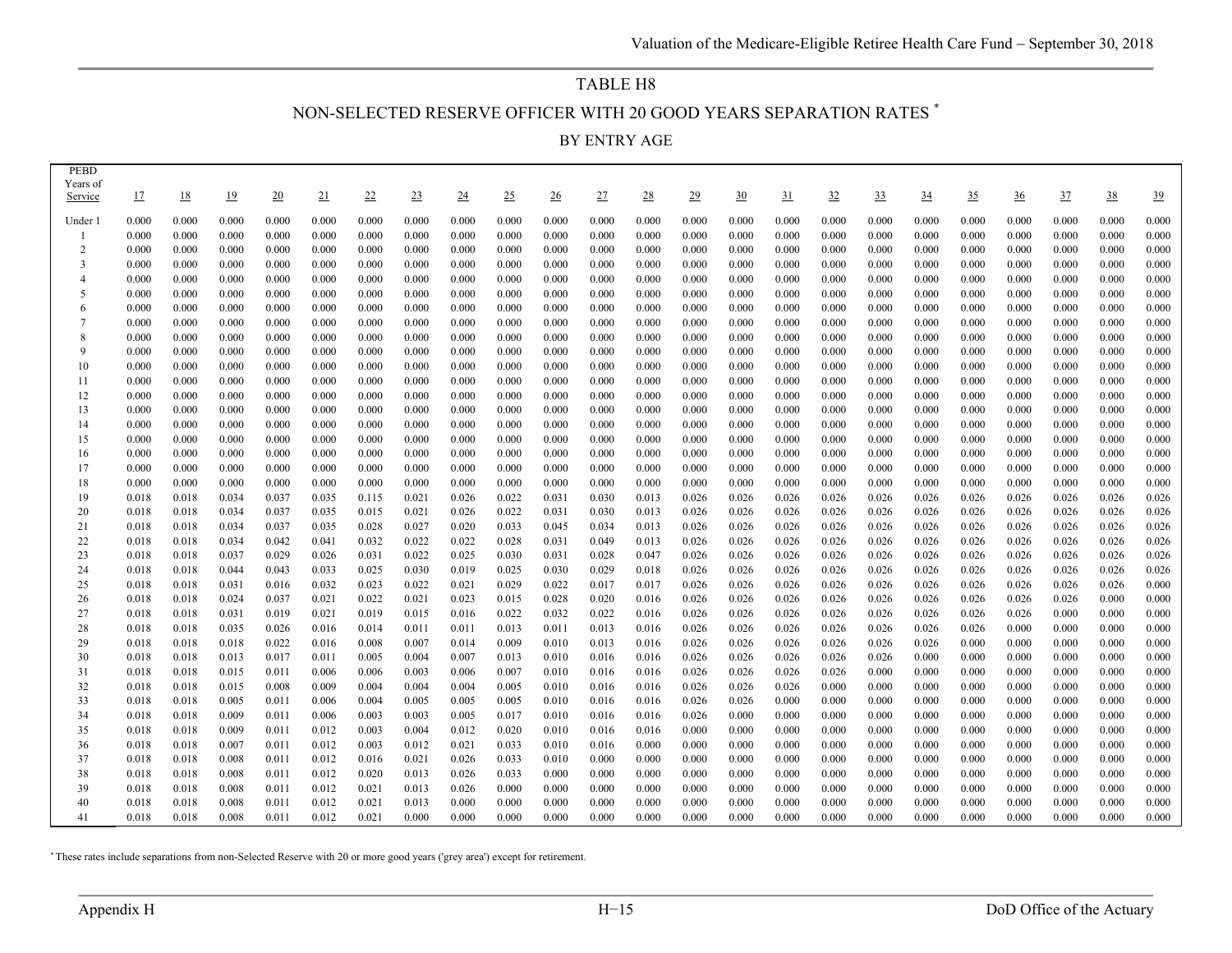#### TABLE H8 (CONT'D)

NON-SELECTED RESERVE OFFICER WITH 20 GOOD YEARS SEPARATION RATES \*

BY ENTRY AGE

| <b>FEBD</b><br>Years of<br>Service | 40             | 41             | 42             | 43             | 44             | 45             | 46             | 47             | 48             | 49             | 50             | 51             | 52             | 53             | 54             | 55             | 56             | 57             | 58             | 59             | 60             | 61             | 62             | $\geq 62$      |
|------------------------------------|----------------|----------------|----------------|----------------|----------------|----------------|----------------|----------------|----------------|----------------|----------------|----------------|----------------|----------------|----------------|----------------|----------------|----------------|----------------|----------------|----------------|----------------|----------------|----------------|
| Under                              | 0.000          | 0.000          | 0.000          | 0.000          | 0.000          | 0.000          | 0.000          | 0.000          | 0.000          | 0.000          | 0.000          | 0.000          | 0.000          | 0.000          | 0.000          | 0.000          | 0.000          | 0.000          | 0.000          | 0.000          | 0.000          | 0.000          | 0.000          | 0.000          |
| -1                                 | 0.000          | 0.000          | 0.000          | 0.000          | 0.000          | 0.000          | 0.000          | 0.000          | 0.000          | 0.000          | 0.000          | 0.000          | 0.000          | 0.000          | 0.000          | 0.000          | 0.000          | 0.000          | 0.000          | 0.000          | 0.000          | 0.000          | 0.000          | 0.000          |
| 2                                  | 0.000          | 0.000          | 0.000          | 0.000          | 0.000          | 0.000          | 0.000          | 0.000          | 0.000          | 0.000          | 0.000          | 0.000          | 0.000          | 0.000          | 0.000          | 0.000          | 0.000          | 0.000          | 0.000          | 0.000          | 0.000          | 0.000          | 0.000          | 0.000          |
| 3                                  | 0.000          | 0.000          | 0.000          | 0.000          | 0.000          | 0.000          | 0.000          | 0.000          | 0.000          | 0.000          | 0.000          | 0.000          | 0.000          | 0.000          | 0.000          | 0.000          | 0.000          | 0.000          | 0.000          | 0.000          | 0.000          | 0.000          | 0.000          | 0.000          |
| 4                                  | 0.000          | 0.000          | 0.000          | 0.000          | 0.000          | 0.000          | 0.000          | 0.000          | 0.000          | 0.000          | 0.000          | 0.000          | 0.000          | 0.000          | 0.000          | 0.000          | 0.000          | 0.000          | 0.000          | 0.000          | 0.000          | 0.000          | 0.000          | 0.000          |
| 5                                  | 0.000          | 0.000          | 0.000          | 0.000          | 0.000          | 0.000          | 0.000          | 0.000          | 0.000          | 0.000          | 0.000          | 0.000          | 0.000          | 0.000          | 0.000          | 0.000          | 0.000          | 0.000          | 0.000          | 0.000          | 0.000          | 0.000          | 0.000          | 0.000          |
| 6                                  | 0.000          | 0.000          | 0.000          | 0.000          | 0.000          | 0.000          | 0.000          | 0.000          | 0.000          | 0.000          | 0.000          | 0.000          | 0.000          | 0.000          | 0.000          | 0.000          | 0.000          | 0.000          | 0.000          | 0.000          | 0.000          | 0.000          | 0.000          | 0.000          |
| $\overline{7}$                     | 0.000          | 0.000          | 0.000          | 0.000          | 0.000          | 0.000          | 0.000          | 0.000          | 0.000          | 0.000          | 0.000          | 0.000          | 0.000          | 0.000          | 0.000          | 0.000          | 0.000          | 0.000          | 0.000          | 0.000          | 0.000          | 0.000          | 0.000          | 0.000          |
| 8                                  | 0.000          | 0.000          | 0.000          | 0.000          | 0.000          | 0.000          | 0.000          | 0.000          | 0.000          | 0.000          | 0.000          | 0.000          | 0.000          | 0.000          | 0.000          | 0.000          | 0.000          | 0.000          | 0.000          | 0.000          | 0.000          | 0.000          | 0.000          | 0.000          |
| $\mathbf Q$                        | 0.000          | 0.000          | 0.000          | 0.000          | 0.000          | 0.000          | 0.000          | 0.000          | 0.000          | 0.000          | 0.000          | 0.000          | 0.000          | 0.000          | 0.000          | 0.000          | 0.000          | 0.000          | 0.000          | 0.000          | 0.000          | 0.000          | 0.000          | 0.000          |
| 10                                 | 0.000          | 0.000          | 0.000          | 0.000          | 0.000          | 0.000          | 0.000          | 0.000          | 0.000          | 0.000          | 0.000          | 0.000          | 0.000          | 0.000          | 0.000          | 0.000          | 0.000          | 0.000          | 0.000          | 0.000          | 0.000          | 0.000          | 0.000          | 0.000          |
| 11                                 | 0.000          | 0.000          | 0.000          | 0.000          | 0.000          | 0.000          | 0.000          | 0.000          | 0.000          | 0.000          | 0.000          | 0.000          | 0.000          | 0.000          | 0.000          | 0.000          | 0.000          | 0.000          | 0.000          | 0.000          | 0.000          | 0.000          | 0.000          | 0.000          |
| 12                                 | 0.000          | 0.000          | 0.000          | 0.000          | 0.000          | 0.000          | 0.000          | 0.000          | 0.000          | 0.000          | 0.000          | 0.000          | 0.000          | 0.000          | 0.000          | 0.000          | 0.000          | 0.000          | 0.000          | 0.000          | 0.000          | 0.000          | 0.000          | 0.000          |
| 13                                 | 0.000          | 0.000          | 0.000          | 0.000          | 0.000          | 0.000          | 0.000          | 0.000          | 0.000          | 0.000          | 0.000          | 0.000          | 0.000          | 0.000          | 0.000          | 0.000          | 0.000          | 0.000          | 0.000          | 0.000          | 0.000          | 0.000          | 0.000          | 0.000          |
| 14                                 | 0.000          | 0.000          | 0.000          | 0.000          | 0.000          | 0.000          | 0.000          | 0.000          | 0.000          | 0.000          | 0.000          | 0.000          | 0.000          | 0.000          | 0.000          | 0.000          | 0.000          | 0.000          | 0.000          | 0.000          | 0.000          | 0.000          | 0.000          | 0.000          |
| 15                                 | 0.000          | 0.000          | 0.000          | 0.000          | 0.000          | 0.000          | 0.000          | 0.000          | 0.000          | 0.000          | 0.000          | 0.000          | 0.000          | 0.000          | 0.000          | 0.000          | 0.000          | 0.000          | 0.000          | 0.000          | 0.000          | 0.000          | 0.000          | 0.000          |
| 16                                 | 0.000          | 0.000          | 0.000          | 0.000          | 0.000          | 0.000          | 0.000          | 0.000          | 0.000          | 0.000          | 0.000          | 0.000          | 0.000          | 0.000          | 0.000          | 0.000          | 0.000          | 0.000          | 0.000          | 0.000          | 0.000          | 0.000          | 0.000          | 0.000          |
| 17                                 | 0.000          | 0.000          | 0.000          | 0.000          | 0.000          | 0.000          | 0.000          | 0.000          | 0.000          | 0.000          | 0.000          | 0.000          | 0.000          | 0.000          | 0.000          | 0.000          | 0.000          | 0.000          | 0.000          | 0.000          | 0.000          | 0.000          | 0.000          | 0.000          |
| 18                                 | 0.000          | 0.000          | 0.000          | 0.000          | 0.000          | 0.000          | 0.000          | 0.000          | 0.000          | 0.000          | 0.000          | 0.000          | 0.000          | 0.000          | 0.000          | 0.000          | 0.000          | 0.000          | 0.000          | 0.000          | 0.000          | 0.000          | 0.000          | 0.000          |
| 19                                 | 0.026          | 0.026          | 0.026          | 0.026          | 0.026          | 0.000          | 0.000          | 0.000          | 0.000          | 0.000          | 0.000          | 0.000          | 0.000          | 0.000          | 0.000          | 0.000          | 0.000          | 0.000          | 0.000          | 0.000          | 0.000          | 0.000          | 0.000          | 0.000          |
| 20                                 | 0.026          | 0.026          | 0.026          | 0.026          | 0.000          | 0.000          | 0.000          | 0.000          | 0.000          | 0.000          | 0.000          | 0.000          | 0.000          | 0.000          | 0.000          | 0.000          | 0.000          | 0.000          | 0.000          | 0.000          | 0.000          | 0.000          | 0.000          | 0.000          |
| 21                                 | 0.026          | 0.026          | 0.026          | 0.000          | 0.000          | 0.000          | 0.000          | 0.000          | 0.000          | 0.000          | 0.000          | 0.000          | 0.000          | 0.000          | 0.000          | 0.000          | 0.000          | 0.000          | 0.000          | 0.000          | 0.000          | 0.000          | 0.000          | 0.000          |
| 22                                 | 0.026          | 0.026          | 0.000          | 0.000          | 0.000          | 0.000          | 0.000          | 0.000          | 0.000          | 0.000          | 0.000          | 0.000          | 0.000          | 0.000          | 0.000          | 0.000          | 0.000          | 0.000          | 0.000          | 0.000          | 0.000          | 0.000          | 0.000          | 0.000          |
| 23<br>24                           | 0.026<br>0.000 | 0.000<br>0.000 | 0.000<br>0.000 | 0.000<br>0.000 | 0.000<br>0.000 | 0.000<br>0.000 | 0.000<br>0.000 | 0.000<br>0.000 | 0.000<br>0.000 | 0.000<br>0.000 | 0.000<br>0.000 | 0.000<br>0.000 | 0.000<br>0.000 | 0.000<br>0.000 | 0.000<br>0.000 | 0.000<br>0.000 | 0.000          | 0.000<br>0.000 | 0.000<br>0.000 | 0.000<br>0.000 | 0.000<br>0.000 | 0.000<br>0.000 | 0.000<br>0.000 | 0.000<br>0.000 |
| 25                                 | 0.000          | 0.000          | 0.000          | 0.000          | 0.000          | 0.000          | 0.000          | 0.000          | 0.000          | 0.000          | 0.000          | 0.000          | 0.000          | 0.000          | 0.000          | 0.000          | 0.000<br>0.000 | 0.000          | 0.000          | 0.000          | 0.000          | 0.000          | 0.000          | 0.000          |
| 26                                 | 0.000          | 0.000          | 0.000          | 0.000          | 0.000          | 0.000          | 0.000          | 0.000          | 0.000          | 0.000          | 0.000          | 0.000          | 0.000          | 0.000          | 0.000          | 0.000          | 0.000          | 0.000          | 0.000          | 0.000          | 0.000          | 0.000          | 0.000          | 0.000          |
| 27                                 | 0.000          | 0.000          | 0.000          | 0.000          | 0.000          | 0.000          | 0.000          | 0.000          | 0.000          | 0.000          | 0.000          | 0.000          | 0.000          | 0.000          | 0.000          | 0.000          | 0.000          | 0.000          | 0.000          | 0.000          | 0.000          | 0.000          | 0.000          | 0.000          |
| 28                                 | 0.000          | 0.000          | 0.000          | 0.000          | 0.000          | 0.000          | 0.000          | 0.000          | 0.000          | 0.000          | 0.000          | 0.000          | 0.000          | 0.000          | 0.000          | 0.000          | 0.000          | 0.000          | 0.000          | 0.000          | 0.000          | 0.000          | 0.000          | 0.000          |
| 29                                 | 0.000          | 0.000          | 0.000          | 0.000          | 0.000          | 0.000          | 0.000          | 0.000          | 0.000          | 0.000          | 0.000          | 0.000          | 0.000          | 0.000          | 0.000          | 0.000          | 0.000          | 0.000          | 0.000          | 0.000          | 0.000          | 0.000          | 0.000          | 0.000          |
| 30                                 | 0.000          | 0.000          | 0.000          | 0.000          | 0.000          | 0.000          | 0.000          | 0.000          | 0.000          | 0.000          | 0.000          | 0.000          | 0.000          | 0.000          | 0.000          | 0.000          | 0.000          | 0.000          | 0.000          | 0.000          | 0.000          | 0.000          | 0.000          | 0.000          |
| 31                                 | 0.000          | 0.000          | 0.000          | 0.000          | 0.000          | 0.000          | 0.000          | 0.000          | 0.000          | 0.000          | 0.000          | 0.000          | 0.000          | 0.000          | 0.000          | 0.000          | 0.000          | 0.000          | 0.000          | 0.000          | 0.000          | 0.000          | 0.000          | 0.000          |
| 32                                 | 0.000          | 0.000          | 0.000          | 0.000          | 0.000          | 0.000          | 0.000          | 0.000          | 0.000          | 0.000          | 0.000          | 0.000          | 0.000          | 0.000          | 0.000          | 0.000          | 0.000          | 0.000          | 0.000          | 0.000          | 0.000          | 0.000          | 0.000          | 0.000          |
| 33                                 | 0.000          | 0.000          | 0.000          | 0.000          | 0.000          | 0.000          | 0.000          | 0.000          | 0.000          | 0.000          | 0.000          | 0.000          | 0.000          | 0.000          | 0.000          | 0.000          | 0.000          | 0.000          | 0.000          | 0.000          | 0.000          | 0.000          | 0.000          | 0.000          |
| 34                                 | 0.000          | 0.000          | 0.000          | 0.000          | 0.000          | 0.000          | 0.000          | 0.000          | 0.000          | 0.000          | 0.000          | 0.000          | 0.000          | 0.000          | 0.000          | 0.000          | 0.000          | 0.000          | 0.000          | 0.000          | 0.000          | 0.000          | 0.000          | 0.000          |
| 35                                 | 0.000          | 0.000          | 0.000          | 0.000          | 0.000          | 0.000          | 0.000          | 0.000          | 0.000          | 0.000          | 0.000          | 0.000          | 0.000          | 0.000          | 0.000          | 0.000          | 0.000          | 0.000          | 0.000          | 0.000          | 0.000          | 0.000          | 0.000          | 0.000          |
| 36                                 | 0.000          | 0.000          | 0.000          | 0.000          | 0.000          | 0.000          | 0.000          | 0.000          | 0.000          | 0.000          | 0.000          | 0.000          | 0.000          | 0.000          | 0.000          | 0.000          | 0.000          | 0.000          | 0.000          | 0.000          | 0.000          | 0.000          | 0.000          | 0.000          |
| 37                                 | 0.000          | 0.000          | 0.000          | 0.000          | 0.000          | 0.000          | 0.000          | 0.000          | 0.000          | 0.000          | 0.000          | 0.000          | 0.000          | 0.000          | 0.000          | 0.000          | 0.000          | 0.000          | 0.000          | 0.000          | 0.000          | 0.000          | 0.000          | 0.000          |
| 38                                 | 0.000          | 0.000          | 0.000          | 0.000          | 0.000          | 0.000          | 0.000          | 0.000          | 0.000          | 0.000          | 0.000          | 0.000          | 0.000          | 0.000          | 0.000          | 0.000          | 0.000          | 0.000          | 0.000          | 0.000          | 0.000          | 0.000          | 0.000          | 0.000          |
| 39                                 | 0.000          | 0.000          | 0.000          | 0.000          | 0.000          | 0.000          | 0.000          | 0.000          | 0.000          | 0.000          | 0.000          | 0.000          | 0.000          | 0.000          | 0.000          | 0.000          | 0.000          | 0.000          | 0.000          | 0.000          | 0.000          | 0.000          | 0.000          | 0.000          |
| 40                                 | 0.000          | 0.000          | 0.000          | 0.000          | 0.000          | 0.000          | 0.000          | 0.000          | 0.000          | 0.000          | 0.000          | 0.000          | 0.000          | 0.000          | 0.000          | 0.000          | 0.000          | 0.000          | 0.000          | 0.000          | 0.000          | 0.000          | 0.000          | 0.000          |
| 41                                 | 0.000          | 0.000          | 0.000          | 0.000          | 0.000          | 0.000          | 0.000          | 0.000          | 0.000          | 0.000          | 0.000          | 0.000          | 0.000          | 0.000          | 0.000          | 0.000          | 0.000          | 0.000          | 0.000          | 0.000          | 0.000          | 0.000          | 0.000          | 0.000          |

\* These rates include separations from non-Selected Reserve with 20 or more good years ('grey area') except for retirement.

PEBD

۳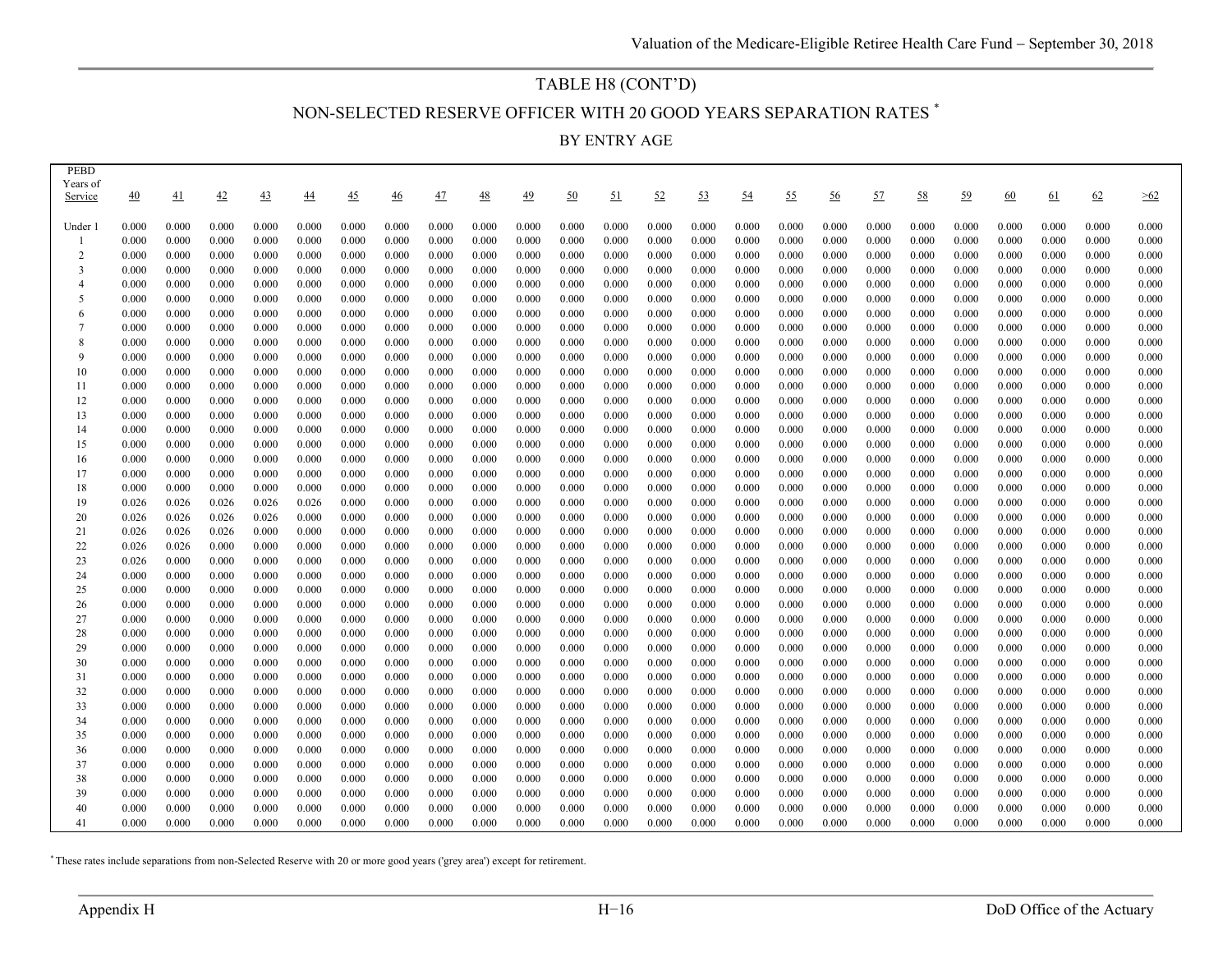# TABLE H9 NON-SELECTED RESERVE ENLISTEE WITH 20 GOOD YEARS SEPARATION RATES \*

BY ENTRY AGE

| Service              | 17             | 18             | 19             | 20             | 21             | 22             | 23             | 24             | 25             | $\overline{26}$ | 27             | 28             | 29             | 30             | 31             | 32             | 33             | 34             | 35             | $\frac{36}{5}$ | 37             | 38             | 39             |
|----------------------|----------------|----------------|----------------|----------------|----------------|----------------|----------------|----------------|----------------|-----------------|----------------|----------------|----------------|----------------|----------------|----------------|----------------|----------------|----------------|----------------|----------------|----------------|----------------|
|                      |                |                |                |                |                |                |                |                |                |                 |                |                |                |                |                |                |                |                |                |                |                |                |                |
| Under 1              | 0.000          | 0.000          | 0.000          | 0.000          | 0.000          | 0.000          | 0.000          | 0.000          | 0.000          | 0.000           | 0.000          | 0.000          | 0.000          | 0.000          | 0.000          | 0.000          | 0.000          | 0.000          | 0.000          | 0.000          | 0.000          | 0.000          | 0.000          |
| -1<br>$\overline{2}$ | 0.000          | 0.000          | 0.000          | 0.000          | 0.000          | 0.000          | 0.000          | 0.000          | 0.000          | 0.000           | 0.000          | 0.000          | 0.000          | 0.000          | 0.000          | 0.000          | 0.000          | 0.000          | 0.000          | 0.000          | 0.000          | 0.000          | 0.000<br>0.000 |
| 3                    | 0.000<br>0.000 | 0.000<br>0.000 | 0.000<br>0.000 | 0.000<br>0.000 | 0.000<br>0.000 | 0.000<br>0.000 | 0.000<br>0.000 | 0.000<br>0.000 | 0.000<br>0.000 | 0.000<br>0.000  | 0.000<br>0.000 | 0.000<br>0.000 | 0.000<br>0.000 | 0.000<br>0.000 | 0.000<br>0.000 | 0.000<br>0.000 | 0.000<br>0.000 | 0.000<br>0.000 | 0.000<br>0.000 | 0.000<br>0.000 | 0.000<br>0.000 | 0.000<br>0.000 | 0.000          |
| $\overline{4}$       | 0.000          | 0.000          | 0.000          | 0.000          | 0.000          | 0.000          | 0.000          | 0.000          | 0.000          | 0.000           | 0.000          | 0.000          | 0.000          | 0.000          | 0.000          | 0.000          | 0.000          | 0.000          | 0.000          | 0.000          | 0.000          | 0.000          | 0.000          |
| 5                    | 0.000          | 0.000          | 0.000          | 0.000          | 0.000          | 0.000          | 0.000          | 0.000          | 0.000          | 0.000           | 0.000          | 0.000          | 0.000          | 0.000          | 0.000          | 0.000          | 0.000          | 0.000          | 0.000          | 0.000          | 0.000          | 0.000          | 0.000          |
| 6                    | 0.000          | 0.000          | 0.000          | 0.000          | 0.000          | 0.000          | 0.000          | 0.000          | 0.000          | 0.000           | 0.000          | 0.000          | 0.000          | 0.000          | 0.000          | 0.000          | 0.000          | 0.000          | 0.000          | 0.000          | 0.000          | 0.000          | 0.000          |
| 7                    | 0.000          | 0.000          | 0.000          | 0.000          | 0.000          | 0.000          | 0.000          | 0.000          | 0.000          | 0.000           | 0.000          | 0.000          | 0.000          | 0.000          | 0.000          | 0.000          | 0.000          | 0.000          | 0.000          | 0.000          | 0.000          | 0.000          | 0.000          |
| 8                    | 0.000          | 0.000          | 0.000          | 0.000          | 0.000          | 0.000          | 0.000          | 0.000          | 0.000          | 0.000           | 0.000          | 0.000          | 0.000          | 0.000          | 0.000          | 0.000          | 0.000          | 0.000          | 0.000          | 0.000          | 0.000          | 0.000          | 0.000          |
| 9                    | 0.000          | 0.000          | 0.000          | 0.000          | 0.000          | 0.000          | 0.000          | 0.000          | 0.000          | 0.000           | 0.000          | 0.000          | 0.000          | 0.000          | 0.000          | 0.000          | 0.000          | 0.000          | 0.000          | 0.000          | 0.000          | 0.000          | 0.000          |
| 10                   | 0.000          | 0.000          | 0.000          | 0.000          | 0.000          | 0.000          | 0.000          | 0.000          | 0.000          | 0.000           | 0.000          | 0.000          | 0.000          | 0.000          | 0.000          | 0.000          | 0.000          | 0.000          | 0.000          | 0.000          | 0.000          | 0.000          | 0.000          |
| 11                   | 0.000          | 0.000          | 0.000          | 0.000          | 0.000          | 0.000          | 0.000          | 0.000          | 0.000          | 0.000           | 0.000          | 0.000          | 0.000          | 0.000          | 0.000          | 0.000          | 0.000          | 0.000          | 0.000          | 0.000          | 0.000          | 0.000          | 0.000          |
| 12                   | 0.000          | 0.000          | 0.000          | 0.000          | 0.000          | 0.000          | 0.000          | 0.000          | 0.000          | 0.000           | 0.000          | 0.000          | 0.000          | 0.000          | 0.000          | 0.000          | 0.000          | 0.000          | 0.000          | 0.000          | 0.000          | 0.000          | 0.000          |
| 13                   | 0.000          | 0.000          | 0.000          | 0.000          | 0.000          | 0.000          | 0.000          | 0.000          | 0.000          | 0.000           | 0.000          | 0.000          | 0.000          | 0.000          | 0.000          | 0.000          | 0.000          | 0.000          | 0.000          | 0.000          | 0.000          | 0.000          | 0.000          |
| 14                   | 0.000          | 0.000          | 0.000          | 0.000          | 0.000          | 0.000          | 0.000          | 0.000          | 0.000          | 0.000           | 0.000          | 0.000          | 0.000          | 0.000          | 0.000          | 0.000          | 0.000          | 0.000          | 0.000          | 0.000          | 0.000          | 0.000          | 0.000          |
| 15                   | 0.000          | 0.000          | 0.000          | 0.000          | 0.000          | 0.000          | 0.000          | 0.000          | 0.000          | 0.000           | 0.000          | 0.000          | 0.000          | 0.000          | 0.000          | 0.000          | 0.000          | 0.000          | 0.000          | 0.000          | 0.000          | 0.000          | 0.000          |
| 16                   | 0.000          | 0.000          | 0.000          | 0.000          | 0.000          | 0.000          | 0.000          | 0.000          | 0.000          | 0.000           | 0.000          | 0.000          | 0.000          | 0.000          | 0.000          | 0.000          | 0.000          | 0.000          | 0.000          | 0.000          | 0.000          | 0.000          | 0.000          |
| 17                   | 0.000          | 0.000          | 0.000          | 0.000          | 0.000          | 0.000          | 0.000          | 0.000          | 0.000          | 0.000           | 0.000          | 0.000          | 0.000          | 0.000          | 0.000          | 0.000          | 0.000          | 0.000          | 0.000          | 0.000          | 0.000          | 0.000          | 0.000          |
| 18                   | 0.000          | 0.000          | 0.000          | 0.000          | 0.000          | 0.000          | 0.000          | 0.000          | 0.000          | 0.000           | 0.000          | 0.000          | 0.000          | 0.000          | 0.000          | 0.000          | 0.000          | 0.000          | 0.000          | 0.000          | 0.000          | 0.000          | 0.000          |
| 19                   | 0.008          | 0.008          | 0.013          | 0.009          | 0.008          | 0.015          | 0.016          | 0.009          | 0.016          | 0.008           | 0.008          | 0.007          | 0.007          | 0.009          | 0.006          | 0.012          | 0.011          | 0.014          | 0.017          | 0.026          | 0.018          | 0.018          | 0.018          |
| 20                   | 0.008          | 0.008          | 0.013          | 0.009          | 0.008          | 0.015          | 0.016          | 0.009          | 0.016          | 0.008           | 0.008          | 0.007          | 0.007          | 0.009          | 0.006          | 0.012          | 0.011          | 0.014          | 0.017          | 0.026          | 0.018          | 0.018          | 0.018          |
| 21                   | 0.008          | 0.008          | 0.011          | 0.009          | 0.008          | 0.011          | 0.016          | 0.009          | 0.016          | 0.008           | 0.008          | 0.007          | 0.007          | 0.009          | 0.006          | 0.012          | 0.011          | 0.014          | 0.017          | 0.026          | 0.018          | 0.018          | 0.018          |
| 22                   | 0.008          | 0.009          | 0.009          | 0.008          | 0.007          | 0.008          | 0.009          | 0.009          | 0.013          | 0.008           | 0.008          | 0.007          | 0.007          | 0.009          | 0.006          | 0.012          | 0.011          | 0.014          | 0.017          | 0.026          | 0.018          | 0.018          | 0.018          |
| 23                   | 0.008          | 0.009          | 0.008          | 0.007          | 0.006          | 0.012          | 0.008          | 0.009          | 0.010          | 0.008           | 0.008          | 0.007          | 0.007          | 0.009          | 0.006          | 0.012          | 0.011          | 0.014          | 0.017          | 0.026          | 0.018          | 0.018          | 0.018          |
| 24<br>25             | 0.008<br>0.008 | 0.009<br>0.007 | 0.007<br>0.005 | 0.007<br>0.006 | 0.008<br>0.009 | 0.010<br>0.011 | 0.009<br>0.006 | 0.009<br>0.006 | 0.009<br>0.009 | 0.008<br>0.008  | 0.008<br>0.008 | 0.007<br>0.007 | 0.007<br>0.007 | 0.009<br>0.009 | 0.006<br>0.006 | 0.012<br>0.012 | 0.011<br>0.011 | 0.014<br>0.014 | 0.017<br>0.017 | 0.026<br>0.026 | 0.018<br>0.018 | 0.018<br>0.018 | 0.018<br>0.000 |
| 26                   | 0.008          | 0.006          | 0.006          | 0.005          | 0.006          | 0.006          | 0.007          | 0.006          | 0.006          | 0.008           | 0.008          | 0.007          | 0.007          | 0.009          | 0.009          | 0.012          | 0.014          | 0.024          | 0.063          | 0.026          | 0.018          | 0.000          | 0.000          |
| 27                   | 0.008          | 0.004          | 0.005          | 0.004          | 0.005          | 0.007          | 0.003          | 0.006          | 0.006          | 0.008           | 0.006          | 0.007          | 0.005          | 0.009          | 0.008          | 0.011          | 0.031          | 0.024          | 0.063          | 0.026          | 0.000          | 0.000          | 0.000          |
| 28                   | 0.008          | 0.006          | 0.005          | 0.004          | 0.004          | 0.005          | 0.004          | 0.006          | 0.005          | 0.008           | 0.005          | 0.007          | 0.005          | 0.004          | 0.020          | 0.027          | 0.036          | 0.024          | 0.063          | 0.000          | 0.000          | 0.000          | 0.000          |
| 29                   | 0.008          | 0.004          | 0.004          | 0.003          | 0.004          | 0.005          | 0.006          | 0.008          | 0.005          | 0.005           | 0.004          | 0.007          | 0.007          | 0.018          | 0.018          | 0.027          | 0.036          | 0.024          | 0.000          | 0.000          | 0.000          | 0.000          | 0.000          |
| 30                   | 0.008          | 0.005          | 0.004          | 0.003          | 0.004          | 0.003          | 0.002          | 0.005          | 0.005          | 0.004           | 0.003          | 0.004          | 0.024          | 0.036          | 0.024          | 0.027          | 0.036          | 0.000          | 0.000          | 0.000          | 0.000          | 0.000          | 0.000          |
| 31                   | 0.008          | 0.004          | 0.004          | 0.003          | 0.004          | 0.004          | 0.004          | 0.003          | 0.004          | 0.004           | 0.007          | 0.021          | 0.034          | 0.014          | 0.024          | 0.027          | 0.000          | 0.000          | 0.000          | 0.000          | 0.000          | 0.000          | 0.000          |
| 32                   | 0.008          | 0.003          | 0.003          | 0.004          | 0.004          | 0.004          | 0.004          | 0.006          | 0.005          | 0.004           | 0.023          | 0.031          | 0.048          | 0.014          | 0.024          | 0.000          | 0.000          | 0.000          | 0.000          | 0.000          | 0.000          | 0.000          | 0.000          |
| 33                   | 0.008          | 0.005          | 0.003          | 0.003          | 0.004          | 0.005          | 0.003          | 0.003          | 0.004          | 0.025           | 0.029          | 0.049          | 0.048          | 0.014          | 0.000          | 0.000          | 0.000          | 0.000          | 0.000          | 0.000          | 0.000          | 0.000          | 0.000          |
| 34                   | 0.008          | 0.003          | 0.004          | 0.003          | 0.004          | 0.004          | 0.004          | 0.006          | 0.027          | 0.035           | 0.027          | 0.049          | 0.048          | 0.000          | 0.000          | 0.000          | 0.000          | 0.000          | 0.000          | 0.000          | 0.000          | 0.000          | 0.000          |
| 35                   | 0.008          | 0.005          | 0.003          | 0.003          | 0.003          | 0.005          | 0.006          | 0.027          | 0.045          | 0.036           | 0.027          | 0.049          | 0.000          | 0.000          | 0.000          | 0.000          | 0.000          | 0.000          | 0.000          | 0.000          | 0.000          | 0.000          | 0.000          |
| 36                   | 0.008          | 0.005          | 0.002          | 0.004          | 0.005          | 0.005          | 0.024          | 0.041          | 0.038          | 0.036           | 0.027          | 0.000          | 0.000          | 0.000          | 0.000          | 0.000          | 0.000          | 0.000          | 0.000          | 0.000          | 0.000          | 0.000          | 0.000          |
| 37                   | 0.008          | 0.003          | 0.005          | 0.004          | 0.004          | 0.028          | 0.040          | 0.041          | 0.038          | 0.036           | 0.000          | 0.000          | 0.000          | 0.000          | 0.000          | 0.000          | 0.000          | 0.000          | 0.000          | 0.000          | 0.000          | 0.000          | 0.000          |
| 38                   | 0.008          | 0.003          | 0.005          | 0.004          | 0.025          | 0.035          | 0.014          | 0.041          | 0.038          | 0.000           | 0.000          | 0.000          | 0.000          | 0.000          | 0.000          | 0.000          | 0.000          | 0.000          | 0.000          | 0.000          | 0.000          | 0.000          | 0.000          |
| 39                   | 0.008          | 0.003          | 0.006          | 0.023          | 0.040          | 0.007          | 0.014          | 0.041          | 0.000          | 0.000           | 0.000          | 0.000          | 0.000          | 0.000          | 0.000          | 0.000          | 0.000          | 0.000          | 0.000          | 0.000          | 0.000          | 0.000          | 0.000          |
| 40                   | 0.008          | 0.003          | 0.013          | 0.023          | 0.007          | 0.007          | 0.014          | 0.000          | 0.000          | 0.000           | 0.000          | 0.000          | 0.000          | 0.000          | 0.000          | 0.000          | 0.000          | 0.000          | 0.000          | 0.000          | 0.000          | 0.000          | 0.000          |
| 41                   | 0.008          | 0.003          | 0.013          | 0.023          | 0.007          | 0.007          | 0.000          | 0.000          | 0.000          | 0.000           | 0.000          | 0.000          | 0.000          | 0.000          | 0.000          | 0.000          | 0.000          | 0.000          | 0.000          | 0.000          | 0.000          | 0.000          | 0.000          |

\* These rates include separations from non-Selected Reserve with 20 or more good years ('grey area') except for retirement.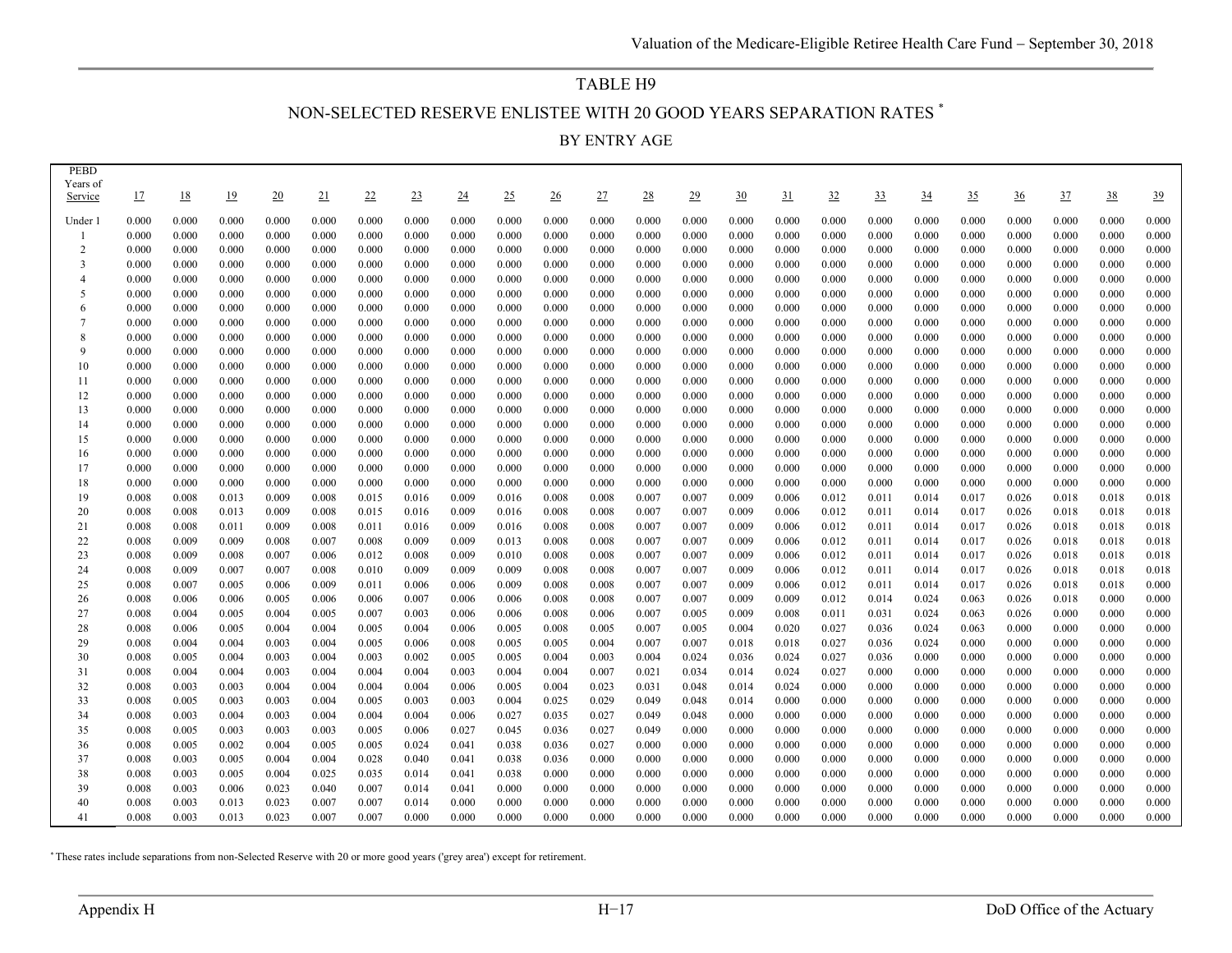#### TABLE H9 (CONT'D)

NON-SELECTED RESERVE ENLISTEE WITH 20 GOOD YEARS SEPARATION RATES \*

BY ENTRY AGE

| <b>LERD</b><br>Years of<br>Service | 40             | 41             | 42             | 43             | 44             | 45             | $\overline{46}$ | 47             | 48             | 49             | 50             | 51             | 52             | 53             | 54             | 55             | 56             | 57             | 58             | 59             | 60             | 61             | 62             | >62            |
|------------------------------------|----------------|----------------|----------------|----------------|----------------|----------------|-----------------|----------------|----------------|----------------|----------------|----------------|----------------|----------------|----------------|----------------|----------------|----------------|----------------|----------------|----------------|----------------|----------------|----------------|
| Under 1                            | 0.000          | 0.000          | 0.000          | 0.000          | 0.000          | 0.000          | 0.000           | 0.000          | 0.000          | 0.000          | 0.000          | 0.000          | 0.000          | 0.000          | 0.000          | 0.000          | 0.000          | 0.000          | 0.000          | 0.000          | 0.000          | 0.000          | 0.000          | 0.000          |
|                                    | 0.000          | 0.000          | 0.000          | 0.000          | 0.000          | 0.000          | 0.000           | 0.000          | 0.000          | 0.000          | 0.000          | 0.000          | 0.000          | 0.000          | 0.000          | 0.000          | 0.000          | 0.000          | 0.000          | 0.000          | 0.000          | 0.000          | 0.000          | 0.000          |
| 2                                  | 0.000          | 0.000          | 0.000          | 0.000          | 0.000          | 0.000          | 0.000           | 0.000          | 0.000          | 0.000          | 0.000          | 0.000          | 0.000          | 0.000          | 0.000          | 0.000          | 0.000          | 0.000          | 0.000          | 0.000          | 0.000          | 0.000          | 0.000          | 0.000          |
| 3                                  | 0.000          | 0.000          | 0.000          | 0.000          | 0.000          | 0.000          | 0.000           | 0.000          | 0.000          | 0.000          | 0.000          | 0.000          | 0.000          | 0.000          | 0.000          | 0.000          | 0.000          | 0.000          | 0.000          | 0.000          | 0.000          | 0.000          | 0.000          | 0.000          |
| 4                                  | 0.000          | 0.000          | 0.000          | 0.000          | 0.000          | 0.000          | 0.000           | 0.000          | 0.000          | 0.000          | 0.000          | 0.000          | 0.000          | 0.000          | 0.000          | 0.000          | 0.000          | 0.000          | 0.000          | 0.000          | 0.000          | 0.000          | 0.000          | 0.000          |
| .5                                 | 0.000          | 0.000          | 0.000          | 0.000          | 0.000          | 0.000          | 0.000           | 0.000          | 0.000          | 0.000          | 0.000          | 0.000          | 0.000          | 0.000          | 0.000          | 0.000          | 0.000          | 0.000          | 0.000          | 0.000          | 0.000          | 0.000          | 0.000          | 0.000          |
| 6                                  | 0.000          | 0.000          | 0.000          | 0.000          | 0.000          | 0.000          | 0.000           | 0.000          | 0.000          | 0.000          | 0.000          | 0.000          | 0.000          | 0.000          | 0.000          | 0.000          | 0.000          | 0.000          | 0.000          | 0.000          | 0.000          | 0.000          | 0.000          | 0.000          |
|                                    | 0.000          | 0.000          | 0.000          | 0.000          | 0.000          | 0.000          | 0.000           | 0.000          | 0.000          | 0.000          | 0.000          | 0.000          | 0.000          | 0.000          | 0.000          | 0.000          | 0.000          | 0.000          | 0.000          | 0.000          | 0.000          | 0.000          | 0.000          | 0.000          |
| 8                                  | 0.000          | 0.000          | 0.000          | 0.000          | 0.000          | 0.000          | 0.000           | 0.000          | 0.000          | 0.000          | 0.000          | 0.000          | 0.000          | 0.000          | 0.000          | 0.000          | 0.000          | 0.000          | 0.000          | 0.000          | 0.000          | 0.000          | 0.000          | 0.000          |
| $\mathbf Q$                        | 0.000          | 0.000          | 0.000          | 0.000          | 0.000          | 0.000          | 0.000           | 0.000          | 0.000          | 0.000          | 0.000          | 0.000          | 0.000          | 0.000          | 0.000          | 0.000          | 0.000          | 0.000          | 0.000          | 0.000          | 0.000          | 0.000          | 0.000          | 0.000          |
| 10                                 | 0.000          | 0.000          | 0.000          | 0.000          | 0.000          | 0.000          | 0.000           | 0.000          | 0.000          | 0.000<br>0.000 | 0.000          | 0.000          | 0.000          | 0.000<br>0.000 | 0.000          | 0.000          | 0.000          | 0.000          | 0.000          | 0.000          | 0.000<br>0.000 | 0.000          | 0.000          | 0.000<br>0.000 |
| 11<br>12                           | 0.000<br>0.000 | 0.000<br>0.000 | 0.000<br>0.000 | 0.000<br>0.000 | 0.000<br>0.000 | 0.000<br>0.000 | 0.000<br>0.000  | 0.000<br>0.000 | 0.000<br>0.000 | 0.000          | 0.000<br>0.000 | 0.000<br>0.000 | 0.000<br>0.000 | 0.000          | 0.000<br>0.000 | 0.000<br>0.000 | 0.000<br>0.000 | 0.000<br>0.000 | 0.000<br>0.000 | 0.000<br>0.000 | 0.000          | 0.000<br>0.000 | 0.000<br>0.000 | 0.000          |
| 13                                 | 0.000          | 0.000          | 0.000          | 0.000          | 0.000          | 0.000          | 0.000           | 0.000          | 0.000          | 0.000          | 0.000          | 0.000          | 0.000          | 0.000          | 0.000          | 0.000          | 0.000          | 0.000          | 0.000          | 0.000          | 0.000          | 0.000          | 0.000          | 0.000          |
| 14                                 | 0.000          | 0.000          | 0.000          | 0.000          | 0.000          | 0.000          | 0.000           | 0.000          | 0.000          | 0.000          | 0.000          | 0.000          | 0.000          | 0.000          | 0.000          | 0.000          | 0.000          | 0.000          | 0.000          | 0.000          | 0.000          | 0.000          | 0.000          | 0.000          |
| 15                                 | 0.000          | 0.000          | 0.000          | 0.000          | 0.000          | 0.000          | 0.000           | 0.000          | 0.000          | 0.000          | 0.000          | 0.000          | 0.000          | 0.000          | 0.000          | 0.000          | 0.000          | 0.000          | 0.000          | 0.000          | 0.000          | 0.000          | 0.000          | 0.000          |
| 16                                 | 0.000          | 0.000          | 0.000          | 0.000          | 0.000          | 0.000          | 0.000           | 0.000          | 0.000          | 0.000          | 0.000          | 0.000          | 0.000          | 0.000          | 0.000          | 0.000          | 0.000          | 0.000          | 0.000          | 0.000          | 0.000          | 0.000          | 0.000          | 0.000          |
| 17                                 | 0.000          | 0.000          | 0.000          | 0.000          | 0.000          | 0.000          | 0.000           | 0.000          | 0.000          | 0.000          | 0.000          | 0.000          | 0.000          | 0.000          | 0.000          | 0.000          | 0.000          | 0.000          | 0.000          | 0.000          | 0.000          | 0.000          | 0.000          | 0.000          |
| 18                                 | 0.000          | 0.000          | 0.000          | 0.000          | 0.000          | 0.000          | 0.000           | 0.000          | 0.000          | 0.000          | 0.000          | 0.000          | 0.000          | 0.000          | 0.000          | 0.000          | 0.000          | 0.000          | 0.000          | 0.000          | 0.000          | 0.000          | 0.000          | 0.000          |
| 19                                 | 0.018          | 0.018          | 0.018          | 0.018          | 0.018          | 0.000          | 0.000           | 0.000          | 0.000          | 0.000          | 0.000          | 0.000          | 0.000          | 0.000          | 0.000          | 0.000          | 0.000          | 0.000          | 0.000          | 0.000          | 0.000          | 0.000          | 0.000          | 0.000          |
| 20                                 | 0.018          | 0.018          | 0.018          | 0.018          | 0.000          | 0.000          | 0.000           | 0.000          | 0.000          | 0.000          | 0.000          | 0.000          | 0.000          | 0.000          | 0.000          | 0.000          | 0.000          | 0.000          | 0.000          | 0.000          | 0.000          | 0.000          | 0.000          | 0.000          |
| 21                                 | 0.018          | 0.018          | 0.018          | 0.000          | 0.000          | 0.000          | 0.000           | 0.000          | 0.000          | 0.000          | 0.000          | 0.000          | 0.000          | 0.000          | 0.000          | 0.000          | 0.000          | 0.000          | 0.000          | 0.000          | 0.000          | 0.000          | 0.000          | 0.000          |
| 22                                 | 0.018          | 0.018          | 0.000          | 0.000          | 0.000          | 0.000          | 0.000           | 0.000          | 0.000          | 0.000          | 0.000          | 0.000          | 0.000          | 0.000          | 0.000          | 0.000          | 0.000          | 0.000          | 0.000          | 0.000          | 0.000          | 0.000          | 0.000          | 0.000          |
| 23                                 | 0.018          | 0.000          | 0.000          | 0.000          | 0.000          | 0.000          | 0.000           | 0.000          | 0.000          | 0.000          | 0.000          | 0.000          | 0.000          | 0.000          | 0.000          | 0.000          | 0.000          | 0.000          | 0.000          | 0.000          | 0.000          | 0.000          | 0.000          | 0.000          |
| 24                                 | 0.000          | 0.000          | 0.000          | 0.000          | 0.000          | 0.000          | 0.000           | 0.000          | 0.000          | 0.000          | 0.000          | 0.000          | 0.000          | 0.000          | 0.000          | 0.000          | 0.000          | 0.000          | 0.000          | 0.000          | 0.000          | 0.000          | 0.000          | 0.000          |
| 25                                 | 0.000          | 0.000          | 0.000          | 0.000          | 0.000          | 0.000          | 0.000           | 0.000          | 0.000          | 0.000          | 0.000          | 0.000          | 0.000          | 0.000          | 0.000          | 0.000          | 0.000          | 0.000          | 0.000          | 0.000          | 0.000          | 0.000          | 0.000          | 0.000          |
| 26                                 | 0.000          | 0.000          | 0.000          | 0.000          | 0.000          | 0.000          | 0.000           | 0.000          | 0.000          | 0.000          | 0.000          | 0.000          | 0.000          | 0.000          | 0.000          | 0.000          | 0.000          | 0.000          | 0.000          | 0.000          | 0.000          | 0.000          | 0.000          | 0.000          |
| 27                                 | 0.000          | 0.000          | 0.000          | 0.000          | 0.000          | 0.000          | 0.000           | 0.000          | 0.000          | 0.000          | 0.000          | 0.000          | 0.000          | 0.000          | 0.000          | 0.000          | 0.000          | 0.000          | 0.000          | 0.000          | 0.000          | 0.000          | 0.000          | 0.000          |
| 28<br>29                           | 0.000<br>0.000 | 0.000<br>0.000 | 0.000<br>0.000 | 0.000<br>0.000 | 0.000<br>0.000 | 0.000<br>0.000 | 0.000<br>0.000  | 0.000<br>0.000 | 0.000<br>0.000 | 0.000<br>0.000 | 0.000<br>0.000 | 0.000<br>0.000 | 0.000<br>0.000 | 0.000<br>0.000 | 0.000<br>0.000 | 0.000<br>0.000 | 0.000<br>0.000 | 0.000<br>0.000 | 0.000<br>0.000 | 0.000<br>0.000 | 0.000<br>0.000 | 0.000<br>0.000 | 0.000<br>0.000 | 0.000<br>0.000 |
| 30                                 | 0.000          | 0.000          | 0.000          | 0.000          | 0.000          | 0.000          | 0.000           | 0.000          | 0.000          | 0.000          | 0.000          | 0.000          | 0.000          | 0.000          | 0.000          | 0.000          | 0.000          | 0.000          | 0.000          | 0.000          | 0.000          | 0.000          | 0.000          | 0.000          |
| 31                                 | 0.000          | 0.000          | 0.000          | 0.000          | 0.000          | 0.000          | 0.000           | 0.000          | 0.000          | 0.000          | 0.000          | 0.000          | 0.000          | 0.000          | 0.000          | 0.000          | 0.000          | 0.000          | 0.000          | 0.000          | 0.000          | 0.000          | 0.000          | 0.000          |
| 32                                 | 0.000          | 0.000          | 0.000          | 0.000          | 0.000          | 0.000          | 0.000           | 0.000          | 0.000          | 0.000          | 0.000          | 0.000          | 0.000          | 0.000          | 0.000          | 0.000          | 0.000          | 0.000          | 0.000          | 0.000          | 0.000          | 0.000          | 0.000          | 0.000          |
| 33                                 | 0.000          | 0.000          | 0.000          | 0.000          | 0.000          | 0.000          | 0.000           | 0.000          | 0.000          | 0.000          | 0.000          | 0.000          | 0.000          | 0.000          | 0.000          | 0.000          | 0.000          | 0.000          | 0.000          | 0.000          | 0.000          | 0.000          | 0.000          | 0.000          |
| 34                                 | 0.000          | 0.000          | 0.000          | 0.000          | 0.000          | 0.000          | 0.000           | 0.000          | 0.000          | 0.000          | 0.000          | 0.000          | 0.000          | 0.000          | 0.000          | 0.000          | 0.000          | 0.000          | 0.000          | 0.000          | 0.000          | 0.000          | 0.000          | 0.000          |
| 35                                 | 0.000          | 0.000          | 0.000          | 0.000          | 0.000          | 0.000          | 0.000           | 0.000          | 0.000          | 0.000          | 0.000          | 0.000          | 0.000          | 0.000          | 0.000          | 0.000          | 0.000          | 0.000          | 0.000          | 0.000          | 0.000          | 0.000          | 0.000          | 0.000          |
| 36                                 | 0.000          | 0.000          | 0.000          | 0.000          | 0.000          | 0.000          | 0.000           | 0.000          | 0.000          | 0.000          | 0.000          | 0.000          | 0.000          | 0.000          | 0.000          | 0.000          | 0.000          | 0.000          | 0.000          | 0.000          | 0.000          | 0.000          | 0.000          | 0.000          |
| 37                                 | 0.000          | 0.000          | 0.000          | 0.000          | 0.000          | 0.000          | 0.000           | 0.000          | 0.000          | 0.000          | 0.000          | 0.000          | 0.000          | 0.000          | 0.000          | 0.000          | 0.000          | 0.000          | 0.000          | 0.000          | 0.000          | 0.000          | 0.000          | 0.000          |
| 38                                 | 0.000          | 0.000          | 0.000          | 0.000          | 0.000          | 0.000          | 0.000           | 0.000          | 0.000          | 0.000          | 0.000          | 0.000          | 0.000          | 0.000          | 0.000          | 0.000          | 0.000          | 0.000          | 0.000          | 0.000          | 0.000          | 0.000          | 0.000          | 0.000          |
| 39                                 | 0.000          | 0.000          | 0.000          | 0.000          | 0.000          | 0.000          | 0.000           | 0.000          | 0.000          | 0.000          | 0.000          | 0.000          | 0.000          | 0.000          | 0.000          | 0.000          | 0.000          | 0.000          | 0.000          | 0.000          | 0.000          | 0.000          | 0.000          | 0.000          |
| 40                                 | 0.000          | 0.000          | 0.000          | 0.000          | 0.000          | 0.000          | 0.000           | 0.000          | 0.000          | 0.000          | 0.000          | 0.000          | 0.000          | 0.000          | 0.000          | 0.000          | 0.000          | 0.000          | 0.000          | 0.000          | 0.000          | 0.000          | 0.000          | 0.000          |
| 41                                 | 0.000          | 0.000          | 0.000          | 0.000          | 0.000          | 0.000          | 0.000           | 0.000          | 0.000          | 0.000          | 0.000          | 0.000          | 0.000          | 0.000          | 0.000          | 0.000          | 0.000          | 0.000          | 0.000          | 0.000          | 0.000          | 0.000          | 0.000          | 0.000          |

\* These rates include separations from non-Selected Reserve with 20 or more good years ('grey area') except for retirement.

PEBD

۳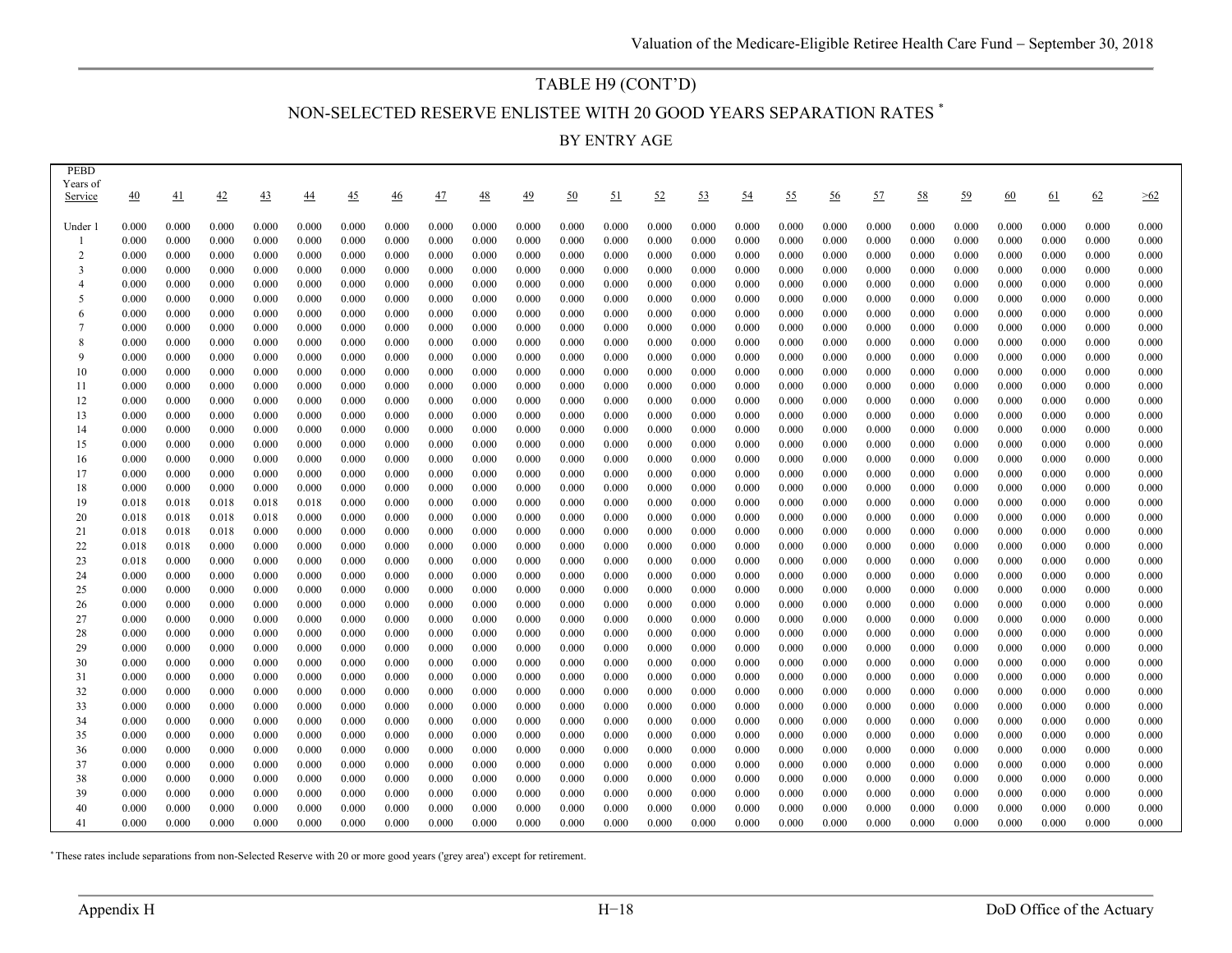# TABLE H10 SELECTED RESERVE OFFICER NONDISABILITY RETIREMENT RATES BY ENTRY AGE

| <b>PEBD</b>         |                |                |                |                 |                |                |                |                 |                |                 |                |                 |                |                |                 |                |                 |                |                |                |                |                |                |
|---------------------|----------------|----------------|----------------|-----------------|----------------|----------------|----------------|-----------------|----------------|-----------------|----------------|-----------------|----------------|----------------|-----------------|----------------|-----------------|----------------|----------------|----------------|----------------|----------------|----------------|
| Years of<br>Service | 17             | 18             | 19             | $\overline{20}$ | 21             | 22             | <u>23</u>      | $\overline{24}$ | 25             | $\overline{26}$ | 27             | $\overline{28}$ | 29             | 30             | $\overline{31}$ | 32             | $\overline{33}$ | $\frac{34}{5}$ | 35             | $\frac{36}{5}$ | $\frac{37}{2}$ | $\frac{38}{5}$ | $\frac{39}{2}$ |
|                     |                |                |                |                 |                |                |                |                 |                |                 |                |                 |                |                |                 |                |                 |                |                |                |                |                |                |
| Under 1             | 0.000          | 0.000          | 0.000          | 0.000           | 0.000          | 0.000          | 0.000          | 0.000           | 0.000          | 0.000           | 0.000          | 0.000           | 0.000          | 0.000          | 0.000           | 0.000          | 0.000           | 0.000          | 0.000          | 0.000          | 0.000          | 0.000          | 0.000          |
| -1                  | 0.000          | 0.000          | 0.000          | 0.000           | 0.000          | 0.000          | 0.000          | 0.000           | 0.000          | 0.000           | 0.000          | 0.000           | 0.000          | 0.000          | 0.000           | 0.000          | 0.000           | 0.000          | 0.000          | 0.000          | 0.000          | 0.000          | 0.000          |
| $\overline{2}$      | 0.000          | 0.000          | 0.000          | 0.000           | 0.000          | 0.000          | 0.000          | 0.000           | 0.000          | 0.000           | 0.000          | 0.000           | 0.000          | 0.000          | 0.000           | 0.000          | 0.000           | 0.000          | 0.000          | 0.000          | 0.000          | 0.000          | 0.000          |
| 3                   | 0.000          | 0.000          | 0.000          | 0.000           | 0.000          | 0.000          | 0.000          | 0.000           | 0.000          | 0.000           | 0.000          | 0.000           | 0.000          | 0.000          | 0.000           | 0.000          | 0.000           | 0.000          | 0.000          | 0.000          | 0.000          | 0.000          | 0.000          |
| 4                   | 0.000          | 0.000          | 0.000          | 0.000           | 0.000          | 0.000          | 0.000          | 0.000           | 0.000          | 0.000           | 0.000          | 0.000           | 0.000          | 0.000          | 0.000           | 0.000          | 0.000           | 0.000          | 0.000          | 0.000          | 0.000          | 0.000          | 0.000          |
| 5                   | 0.000          | 0.000          | 0.000          | 0.000           | 0.000          | 0.000          | 0.000          | 0.000           | 0.000          | 0.000           | 0.000          | 0.000           | 0.000          | 0.000          | 0.000           | 0.000          | 0.000           | 0.000          | 0.000          | 0.000          | 0.000          | 0.000          | 0.000          |
| 6                   | 0.000          | 0.000          | 0.000          | 0.000           | 0.000          | 0.000          | 0.000          | 0.000           | 0.000          | 0.000           | 0.000          | 0.000           | 0.000          | 0.000          | 0.000           | 0.000          | 0.000           | 0.000          | 0.000          | 0.000          | 0.000          | 0.000          | 0.000          |
| 7<br>8              | 0.000          | 0.000          | 0.000          | 0.000           | 0.000          | 0.000<br>0.000 | 0.000          | 0.000<br>0.000  | 0.000          | 0.000<br>0.000  | 0.000          | 0.000           | 0.000<br>0.000 | 0.000          | 0.000           | 0.000          | 0.000           | 0.000          | 0.000<br>0.000 | 0.000          | 0.000<br>0.000 | 0.000<br>0.000 | 0.000<br>0.000 |
| 9                   | 0.000<br>0.000 | 0.000<br>0.000 | 0.000<br>0.000 | 0.000<br>0.000  | 0.000<br>0.000 | 0.000          | 0.000<br>0.000 | 0.000           | 0.000<br>0.000 | 0.000           | 0.000<br>0.000 | 0.000<br>0.000  | 0.000          | 0.000<br>0.000 | 0.000<br>0.000  | 0.000<br>0.000 | 0.000<br>0.000  | 0.000<br>0.000 | 0.000          | 0.000<br>0.000 | 0.000          | 0.000          | 0.000          |
| 10                  | 0.000          | 0.000          | 0.000          | 0.000           | 0.000          | 0.000          | 0.000          | 0.000           | 0.000          | 0.000           | 0.000          | 0.000           | 0.000          | 0.000          | 0.000           | 0.000          | 0.000           | 0.000          | 0.000          | 0.000          | 0.000          | 0.000          | 0.000          |
| 11                  | 0.000          | 0.000          | 0.000          | 0.000           | 0.000          | 0.000          | 0.000          | 0.000           | 0.000          | 0.000           | 0.000          | 0.000           | 0.000          | 0.000          | 0.000           | 0.000          | 0.000           | 0.000          | 0.000          | 0.000          | 0.000          | 0.000          | 0.000          |
| 12                  | 0.000          | 0.000          | 0.000          | 0.000           | 0.000          | 0.000          | 0.000          | 0.000           | 0.000          | 0.000           | 0.000          | 0.000           | 0.000          | 0.000          | 0.000           | 0.000          | 0.000           | 0.000          | 0.000          | 0.000          | 0.000          | 0.000          | 0.000          |
| 13                  | 0.000          | 0.000          | 0.000          | 0.000           | 0.000          | 0.000          | 0.000          | 0.000           | 0.000          | 0.000           | 0.000          | 0.000           | 0.000          | 0.000          | 0.000           | 0.000          | 0.000           | 0.000          | 0.000          | 0.000          | 0.000          | 0.000          | 0.000          |
| 14                  | 0.000          | 0.000          | 0.000          | 0.000           | 0.000          | 0.000          | 0.000          | 0.000           | 0.000          | 0.000           | 0.000          | 0.000           | 0.000          | 0.000          | 0.000           | 0.000          | 0.000           | 0.000          | 0.000          | 0.000          | 0.000          | 0.000          | 0.000          |
| 15                  | 0.000          | 0.000          | 0.000          | 0.000           | 0.000          | 0.000          | 0.000          | 0.000           | 0.000          | 0.000           | 0.000          | 0.000           | 0.000          | 0.000          | 0.000           | 0.000          | 0.000           | 0.000          | 0.000          | 0.000          | 0.000          | 0.000          | 0.000          |
| 16                  | 0.000          | 0.000          | 0.000          | 0.000           | 0.000          | 0.000          | 0.000          | 0.000           | 0.000          | 0.000           | 0.000          | 0.000           | 0.000          | 0.000          | 0.000           | 0.000          | 0.000           | 0.000          | 0.000          | 0.000          | 0.000          | 0.000          | 0.000          |
| 17                  | 0.000          | 0.000          | 0.000          | 0.000           | 0.000          | 0.000          | 0.000          | 0.000           | 0.000          | 0.000           | 0.000          | 0.000           | 0.000          | 0.000          | 0.000           | 0.000          | 0.000           | 0.000          | 0.000          | 0.000          | 0.000          | 0.000          | 0.000          |
| 18                  | 0.000          | 0.000          | 0.000          | 0.000           | 0.000          | 0.000          | 0.000          | 0.000           | 0.000          | 0.000           | 0.000          | 0.000           | 0.000          | 0.000          | 0.000           | 0.000          | 0.000           | 0.000          | 0.000          | 0.000          | 0.000          | 0.000          | 0.000          |
| 19                  | 0.001          | 0.001          | 0.001          | 0.001           | 0.001          | 0.001          | 0.001          | 0.002           | 0.002          | 0.002           | 0.002          | 0.003           | 0.004          | 0.004          | 0.004           | 0.004          | 0.004           | 0.004          | 0.004          | 0.004          | 0.003          | 0.003          | 0.012          |
| 20                  | 0.001          | 0.001          | 0.001          | 0.001           | 0.001          | 0.001          | 0.002          | 0.002           | 0.002          | 0.002           | 0.003          | 0.004           | 0.004          | 0.004          | 0.004           | 0.004          | 0.004           | 0.004          | 0.004          | 0.003          | 0.003          | 0.012          | 0.170          |
| 21                  | 0.001          | 0.001          | 0.001          | 0.001           | 0.001          | 0.002          | 0.002          | 0.002           | 0.002          | 0.003           | 0.004          | 0.004           | 0.004          | 0.004          | 0.004           | 0.004          | 0.004           | 0.004          | 0.003          | 0.003          | 0.012          | 0.171          | 0.504          |
| 22                  | 0.001          | 0.001          | 0.001          | 0.001           | 0.002          | 0.002          | 0.002          | 0.002           | 0.003          | 0.004           | 0.004          | 0.004           | 0.004          | 0.004          | 0.004           | 0.004          | 0.004           | 0.003          | 0.003          | 0.012          | 0.175          | 0.525          | 0.400          |
| 23                  | 0.001          | 0.001          | 0.001          | 0.002           | 0.002          | 0.002          | 0.002          | 0.003           | 0.004          | 0.004           | 0.004          | 0.004           | 0.004          | 0.004          | 0.004           | 0.004          | 0.003           | 0.003          | 0.012          | 0.195          | 0.554          | 0.400          | 0.533          |
| 24                  | 0.001          | 0.001          | 0.002          | 0.002           | 0.002          | 0.002          | 0.003          | 0.004           | 0.004          | 0.004           | 0.004          | 0.004           | 0.004          | 0.004          | 0.004           | 0.003          | 0.003           | 0.012          | 0.228          | 0.591          | 0.400          | 0.533          | 1.000          |
| 25                  | 0.001          | 0.002          | 0.002          | 0.002           | 0.002          | 0.003          | 0.004          | 0.004           | 0.004          | 0.004           | 0.004          | 0.004           | 0.004          | 0.004          | 0.003           | 0.003          | 0.012           | 0.267          | 0.625          | 0.400          | 0.533          | 1.000          | 0.000          |
| 26                  | 0.002          | 0.002          | 0.002          | 0.002           | 0.003          | 0.004          | 0.004          | 0.004           | 0.004          | 0.004           | 0.004          | 0.004           | 0.004          | 0.003          | 0.003           | 0.012          | 0.295           | 0.652          | 0.400          | 0.533          | 1.000          | 0.000          | 0.000          |
| 27                  | 0.002          | 0.002          | 0.002          | 0.003           | 0.004          | 0.004          | 0.004          | 0.004           | 0.004          | 0.004           | 0.004          | 0.004           | 0.003          | 0.003          | 0.012           | 0.305          | 0.666           | 0.400          | 0.533          | 1.000          | 0.000          | 0.000          | 0.000          |
| 28                  | 0.002          | 0.002          | 0.003          | 0.004           | 0.004          | 0.004          | 0.004          | 0.004           | 0.004          | 0.004           | 0.004          | 0.003           | 0.003          | 0.012          | 0.307           | 0.670          | 0.400           | 0.533          | 1.000          | 0.000          | 0.000          | 0.000          | 0.000          |
| 29                  | 0.002          | 0.003          | 0.004          | 0.004           | 0.004          | 0.004          | 0.004          | 0.004           | 0.004          | 0.004           | 0.003          | 0.003           | 0.012          | 0.311          | 0.675           | 0.400          | 0.533           | 1.000          | 0.000          | 0.000          | 0.000          | 0.000          | 0.000          |
| 30                  | 0.003          | 0.004          | 0.004          | 0.004           | 0.004          | 0.004          | 0.004          | 0.004           | 0.004          | 0.003           | 0.003          | 0.012           | 0.316          | 0.687          | 0.400           | 0.533          | 1.000           | 0.000          | 0.000          | 0.000          | 0.000          | 0.000          | 0.000          |
| 31<br>32            | 0.004<br>0.004 | 0.004<br>0.004 | 0.004          | 0.004           | 0.004          | 0.004<br>0.004 | 0.004          | 0.004<br>0.003  | 0.003<br>0.003 | 0.003<br>0.012  | 0.012<br>0.317 | 0.317<br>0.734  | 0.708          | 0.400<br>0.533 | 0.533           | 1.000          | 0.000<br>0.000  | 0.000          | 0.000<br>0.000 | 0.000          | 0.000<br>0.000 | 0.000<br>0.000 | 0.000<br>0.000 |
| 33                  | 0.004          | 0.004          | 0.004<br>0.004 | 0.004<br>0.004  | 0.004<br>0.004 | 0.004          | 0.004<br>0.003 | 0.003           | 0.012          | 0.318           | 0.746          | 0.400           | 0.400<br>0.533 | 1.000          | 1.000<br>0.000  | 0.000<br>0.000 | 0.000           | 0.000<br>0.000 | 0.000          | 0.000<br>0.000 | 0.000          | 0.000          | 0.000          |
| 34                  | 0.004          | 0.004          | 0.004          | 0.004           | 0.004          | 0.003          | 0.003          | 0.012           | 0.325          | 0.740           | 0.400          | 0.533           | 1.000          | 0.000          | 0.000           | 0.000          | 0.000           | 0.000          | 0.000          | 0.000          | 0.000          | 0.000          | 0.000          |
| 35                  | 0.004          | 0.004          | 0.004          | 0.004           | 0.003          | 0.003          | 0.012          | 0.335           | 0.725          | 0.400           | 0.533          | 1.000           | 0.000          | 0.000          | 0.000           | 0.000          | 0.000           | 0.000          | 0.000          | 0.000          | 0.000          | 0.000          | 0.000          |
| 36                  | 0.004          | 0.004          | 0.004          | 0.003           | 0.003          | 0.012          | 0.348          | 0.713           | 0.400          | 0.533           | 1.000          | 0.000           | 0.000          | 0.000          | 0.000           | 0.000          | 0.000           | 0.000          | 0.000          | 0.000          | 0.000          | 0.000          | 0.000          |
| 37                  | 0.004          | 0.004          | 0.003          | 0.003           | 0.012          | 0.361          | 0.711          | 0.400           | 0.533          | 1.000           | 0.000          | 0.000           | 0.000          | 0.000          | 0.000           | 0.000          | 0.000           | 0.000          | 0.000          | 0.000          | 0.000          | 0.000          | 0.000          |
| 38                  | 0.004          | 0.003          | 0.003          | 0.012           | 0.362          | 0.716          | 0.400          | 0.533           | 1.000          | 0.000           | 0.000          | 0.000           | 0.000          | 0.000          | 0.000           | 0.000          | 0.000           | 0.000          | 0.000          | 0.000          | 0.000          | 0.000          | 0.000          |
| 39                  | 0.003          | 0.003          | 0.012          | 0.368           | 0.721          | 0.400          | 0.533          | 1.000           | 0.000          | 0.000           | 0.000          | 0.000           | 0.000          | 0.000          | 0.000           | 0.000          | 0.000           | 0.000          | 0.000          | 0.000          | 0.000          | 0.000          | 0.000          |
| 40                  | 0.003          | 0.012          | 0.388          | 0.723           | 0.400          | 0.533          | 1.000          | 0.000           | 0.000          | 0.000           | 0.000          | 0.000           | 0.000          | 0.000          | 0.000           | 0.000          | 0.000           | 0.000          | 0.000          | 0.000          | 0.000          | 0.000          | 0.000          |
| 41                  | 1.000          | 1.000          | 1.000          | 1.000           | 1.000          | 1.000          | 0.000          | 0.000           | 0.000          | 0.000           | 0.000          | 0.000           | 0.000          | 0.000          | 0.000           | 0.000          | 0.000           | 0.000          | 0.000          | 0.000          | 0.000          | 0.000          | 0.000          |
|                     |                |                |                |                 |                |                |                |                 |                |                 |                |                 |                |                |                 |                |                 |                |                |                |                |                |                |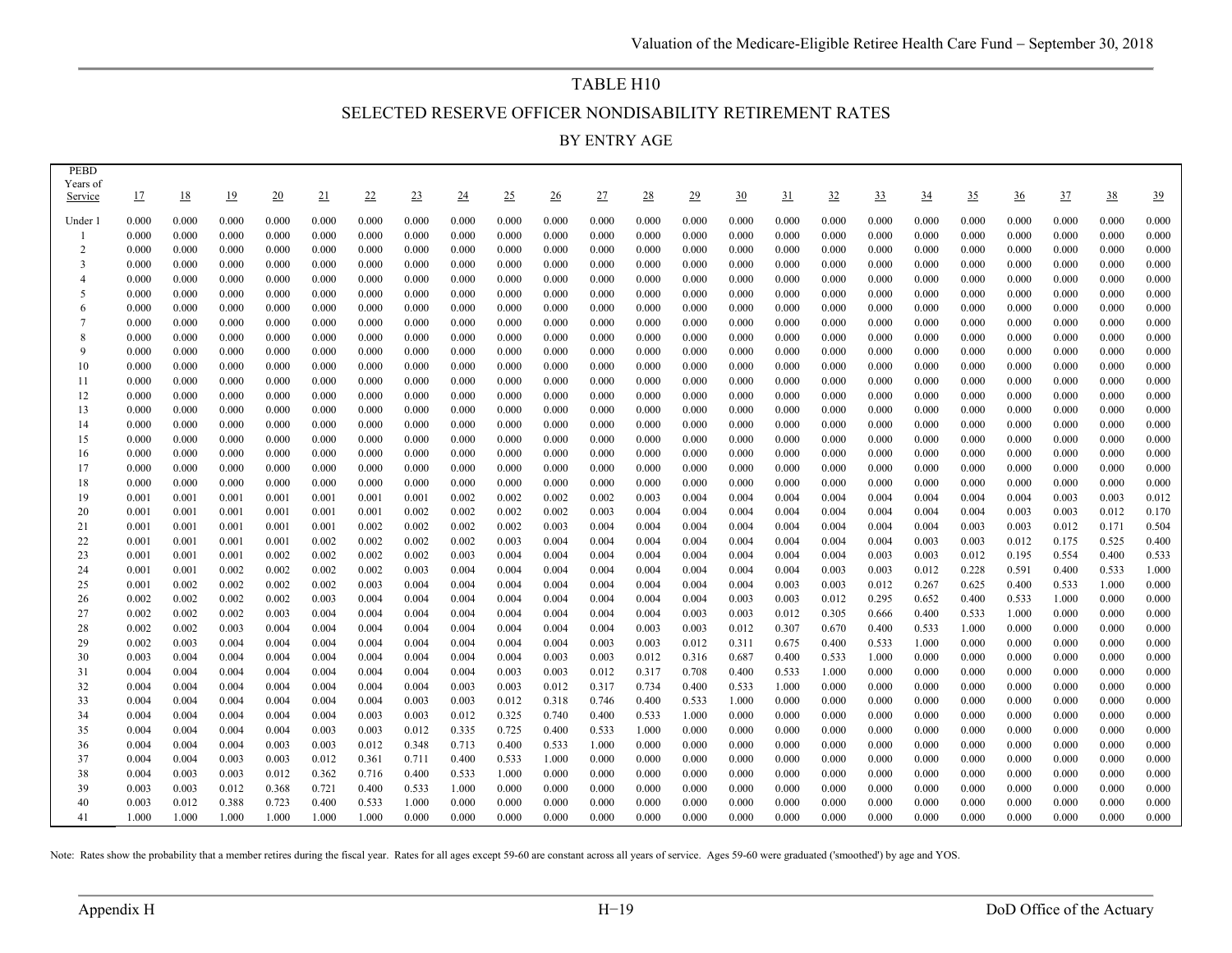# TABLE H10 (CONT'D) SELECTED RESERVE OFFICER NONDISABILITY RETIREMENT RATES

BY ENTRY AGE

| <b>PEBD</b><br>Years of |                  |                |                |                 |                |                 |                 |                |                |                |                |                |                |                |                |                |                |                |                |                |                |                |                |                |
|-------------------------|------------------|----------------|----------------|-----------------|----------------|-----------------|-----------------|----------------|----------------|----------------|----------------|----------------|----------------|----------------|----------------|----------------|----------------|----------------|----------------|----------------|----------------|----------------|----------------|----------------|
| Service                 | $\underline{40}$ | 41             | 42             | $\overline{43}$ | 44             | $\overline{45}$ | $\overline{46}$ | 47             | $\frac{48}{1}$ | 49             | 50             | <u>51</u>      | 52             | 53             | 54             | <u>55</u>      | <u>56</u>      | 57             | 58             | 59             | <u>60</u>      | 61             | 62             | $\geq 62$      |
|                         |                  |                |                |                 |                |                 |                 |                |                |                |                |                |                |                |                |                |                |                |                |                |                |                |                |                |
| Under 1                 | 0.000            | 0.000          | 0.000          | 0.000           | 0.000          | 0.000           | 0.000           | 0.000          | 0.000          | 0.000          | 0.000          | 0.000          | 0.000          | 0.000          | 0.000          | 0.000          | 0.000          | 0.000          | 0.000          | 0.000          | 0.000          | 0.000          | 0.000          | 0.000          |
| -1                      | 0.000            | 0.000          | 0.000          | 0.000           | 0.000          | 0.000           | 0.000           | 0.000          | 0.000          | 0.000          | 0.000          | 0.000          | 0.000          | 0.000          | 0.000          | 0.000          | 0.000          | 0.000          | 0.000          | 0.000          | 0.000          | 0.000          | 0.000          | 0.000          |
| 2<br>3                  | 0.000            | 0.000          | 0.000          | 0.000           | 0.000          | 0.000           | 0.000           | 0.000          | 0.000          | 0.000          | 0.000          | 0.000          | 0.000          | 0.000          | 0.000          | 0.000          | 0.000          | 0.000          | 0.000          | 0.000          | 0.000          | 0.000          | 0.000          | 0.000          |
| $\overline{4}$          | 0.000<br>0.000   | 0.000<br>0.000 | 0.000<br>0.000 | 0.000<br>0.000  | 0.000<br>0.000 | 0.000<br>0.000  | 0.000<br>0.000  | 0.000<br>0.000 | 0.000<br>0.000 | 0.000<br>0.000 | 0.000<br>0.000 | 0.000<br>0.000 | 0.000<br>0.000 | 0.000<br>0.000 | 0.000<br>0.000 | 0.000<br>0.000 | 0.000<br>0.000 | 0.000<br>0.000 | 0.000<br>0.000 | 0.000<br>0.000 | 0.000<br>0.000 | 0.000<br>0.000 | 0.000<br>0.000 | 0.000<br>0.000 |
| 5                       | 0.000            | 0.000          | 0.000          | 0.000           | 0.000          | 0.000           | 0.000           | 0.000          | 0.000          | 0.000          | 0.000          | 0.000          | 0.000          | 0.000          | 0.000          | 0.000          | 0.000          | 0.000          | 0.000          | 0.000          | 0.000          | 0.000          | 0.000          | 0.000          |
| 6                       | 0.000            | 0.000          | 0.000          | 0.000           | 0.000          | 0.000           | 0.000           | 0.000          | 0.000          | 0.000          | 0.000          | 0.000          | 0.000          | 0.000          | 0.000          | 0.000          | 0.000          | 0.000          | 0.000          | 0.000          | 0.000          | 0.000          | 0.000          | 0.000          |
| 7                       | 0.000            | 0.000          | 0.000          | 0.000           | 0.000          | 0.000           | 0.000           | 0.000          | 0.000          | 0.000          | 0.000          | 0.000          | 0.000          | 0.000          | 0.000          | 0.000          | 0.000          | 0.000          | 0.000          | 0.000          | 0.000          | 0.000          | 0.000          | 0.000          |
| 8                       | 0.000            | 0.000          | 0.000          | 0.000           | 0.000          | 0.000           | 0.000           | 0.000          | 0.000          | 0.000          | 0.000          | 0.000          | 0.000          | 0.000          | 0.000          | 0.000          | 0.000          | 0.000          | 0.000          | 0.000          | 0.000          | 0.000          | 0.000          | 0.000          |
| 9                       | 0.000            | 0.000          | 0.000          | 0.000           | 0.000          | 0.000           | 0.000           | 0.000          | 0.000          | 0.000          | 0.000          | 0.000          | 0.000          | 0.000          | 0.000          | 0.000          | 0.000          | 0.000          | 0.000          | 0.000          | 0.000          | 0.000          | 0.000          | 0.000          |
| 10                      | 0.000            | 0.000          | 0.000          | 0.000           | 0.000          | 0.000           | 0.000           | 0.000          | 0.000          | 0.000          | 0.000          | 0.000          | 0.000          | 0.000          | 0.000          | 0.000          | 0.000          | 0.000          | 0.000          | 0.000          | 0.000          | 0.000          | 0.000          | 0.000          |
| 11                      | 0.000            | 0.000          | 0.000          | 0.000           | 0.000          | 0.000           | 0.000           | 0.000          | 0.000          | 0.000          | 0.000          | 0.000          | 0.000          | 0.000          | 0.000          | 0.000          | 0.000          | 0.000          | 0.000          | 0.000          | 0.000          | 0.000          | 0.000          | 0.000          |
| 12                      | 0.000            | 0.000          | 0.000          | 0.000           | 0.000          | 0.000           | 0.000           | 0.000          | 0.000          | 0.000          | 0.000          | 0.000          | 0.000          | 0.000          | 0.000          | 0.000          | 0.000          | 0.000          | 0.000          | 0.000          | 0.000          | 0.000          | 0.000          | 0.000          |
| 13                      | 0.000            | 0.000          | 0.000          | 0.000           | 0.000          | 0.000           | 0.000           | 0.000          | 0.000          | 0.000          | 0.000          | 0.000          | 0.000          | 0.000          | 0.000          | 0.000          | 0.000          | 0.000          | 0.000          | 0.000          | 0.000          | 0.000          | 0.000          | 0.000          |
| 14<br>15                | 0.000            | 0.000          | 0.000          | 0.000           | 0.000          | 0.000           | 0.000           | 0.000          | 0.000          | 0.000          | 0.000          | 0.000          | 0.000          | 0.000          | 0.000          | 0.000          | 0.000          | 0.000          | 0.000          | 0.000          | 0.000          | 0.000          | 0.000          | 0.000<br>0.000 |
| 16                      | 0.000<br>0.000   | 0.000<br>0.000 | 0.000<br>0.000 | 0.000<br>0.000  | 0.000<br>0.000 | 0.000<br>0.000  | 0.000<br>0.000  | 0.000<br>0.000 | 0.000<br>0.000 | 0.000<br>0.000 | 0.000<br>0.000 | 0.000<br>0.000 | 0.000<br>0.000 | 0.000<br>0.000 | 0.000<br>0.000 | 0.000<br>0.000 | 0.000<br>0.000 | 0.000<br>0.000 | 0.000<br>0.000 | 0.000<br>0.000 | 0.000<br>0.000 | 0.000<br>0.000 | 0.000<br>0.000 | 0.000          |
| 17                      | 0.000            | 0.000          | 0.000          | 0.000           | 0.000          | 0.000           | 0.000           | 0.000          | 0.000          | 0.000          | 0.000          | 0.000          | 0.000          | 0.000          | 0.000          | 0.000          | 0.000          | 0.000          | 0.000          | 0.000          | 0.000          | 0.000          | 0.000          | 0.000          |
| 18                      | 0.000            | 0.000          | 0.000          | 0.000           | 0.000          | 0.000           | 0.000           | 0.000          | 0.000          | 0.000          | 0.000          | 0.000          | 0.000          | 0.000          | 0.000          | 0.000          | 0.000          | 0.000          | 0.000          | 0.000          | 0.000          | 0.000          | 0.000          | 0.000          |
| 19                      | 0.168            | 0.445          | 0.400          | 0.533           | 1.000          | 0.000           | 0.000           | 0.000          | 0.000          | 0.000          | 0.000          | 0.000          | 0.000          | 0.000          | 0.000          | 0.000          | 0.000          | 0.000          | 0.000          | 0.000          | 0.000          | 0.000          | 0.000          | 0.000          |
| 20                      | 0.482            | 0.400          | 0.533          | 1.000           | 0.000          | 0.000           | 0.000           | 0.000          | 0.000          | 0.000          | 0.000          | 0.000          | 0.000          | 0.000          | 0.000          | 0.000          | 0.000          | 0.000          | 0.000          | 0.000          | 0.000          | 0.000          | 0.000          | 0.000          |
| 21                      | 0.400            | 0.533          | 1.000          | 0.000           | 0.000          | 0.000           | 0.000           | 0.000          | 0.000          | 0.000          | 0.000          | 0.000          | 0.000          | 0.000          | 0.000          | 0.000          | 0.000          | 0.000          | 0.000          | 0.000          | 0.000          | 0.000          | 0.000          | 0.000          |
| 22                      | 0.533            | 1.000          | 0.000          | 0.000           | 0.000          | 0.000           | 0.000           | 0.000          | 0.000          | 0.000          | 0.000          | 0.000          | 0.000          | 0.000          | 0.000          | 0.000          | 0.000          | 0.000          | 0.000          | 0.000          | 0.000          | 0.000          | 0.000          | 0.000          |
| 23                      | 1.000            | 0.000          | 0.000          | 0.000           | 0.000          | 0.000           | 0.000           | 0.000          | 0.000          | 0.000          | 0.000          | 0.000          | 0.000          | 0.000          | 0.000          | 0.000          | 0.000          | 0.000          | 0.000          | 0.000          | 0.000          | 0.000          | 0.000          | 0.000          |
| 24                      | 0.000            | 0.000          | 0.000          | 0.000           | 0.000          | 0.000           | 0.000           | 0.000          | 0.000          | 0.000          | 0.000          | 0.000          | 0.000          | 0.000          | 0.000          | 0.000          | 0.000          | 0.000          | 0.000          | 0.000          | 0.000          | 0.000          | 0.000          | 0.000          |
| 25                      | 0.000            | 0.000          | 0.000          | 0.000           | 0.000          | 0.000           | 0.000           | 0.000          | 0.000          | 0.000          | 0.000          | 0.000          | 0.000          | 0.000          | 0.000          | 0.000          | 0.000          | 0.000          | 0.000          | 0.000          | 0.000          | 0.000          | 0.000          | 0.000          |
| 26                      | 0.000            | 0.000          | 0.000          | 0.000           | 0.000          | 0.000           | 0.000           | 0.000          | 0.000          | 0.000          | 0.000          | 0.000          | 0.000          | 0.000          | 0.000          | 0.000          | 0.000          | 0.000          | 0.000          | 0.000          | 0.000          | 0.000          | 0.000          | 0.000          |
| 27<br>28                | 0.000<br>0.000   | 0.000<br>0.000 | 0.000<br>0.000 | 0.000<br>0.000  | 0.000<br>0.000 | 0.000<br>0.000  | 0.000<br>0.000  | 0.000<br>0.000 | 0.000<br>0.000 | 0.000<br>0.000 | 0.000<br>0.000 | 0.000<br>0.000 | 0.000<br>0.000 | 0.000<br>0.000 | 0.000<br>0.000 | 0.000<br>0.000 | 0.000<br>0.000 | 0.000<br>0.000 | 0.000<br>0.000 | 0.000<br>0.000 | 0.000<br>0.000 | 0.000<br>0.000 | 0.000<br>0.000 | 0.000<br>0.000 |
| 29                      | 0.000            | 0.000          | 0.000          | 0.000           | 0.000          | 0.000           | 0.000           | 0.000          | 0.000          | 0.000          | 0.000          | 0.000          | 0.000          | 0.000          | 0.000          | 0.000          | 0.000          | 0.000          | 0.000          | 0.000          | 0.000          | 0.000          | 0.000          | 0.000          |
| 30                      | 0.000            | 0.000          | 0.000          | 0.000           | 0.000          | 0.000           | 0.000           | 0.000          | 0.000          | 0.000          | 0.000          | 0.000          | 0.000          | 0.000          | 0.000          | 0.000          | 0.000          | 0.000          | 0.000          | 0.000          | 0.000          | 0.000          | 0.000          | 0.000          |
| 31                      | 0.000            | 0.000          | 0.000          | 0.000           | 0.000          | 0.000           | 0.000           | 0.000          | 0.000          | 0.000          | 0.000          | 0.000          | 0.000          | 0.000          | 0.000          | 0.000          | 0.000          | 0.000          | 0.000          | 0.000          | 0.000          | 0.000          | 0.000          | 0.000          |
| 32                      | 0.000            | 0.000          | 0.000          | 0.000           | 0.000          | 0.000           | 0.000           | 0.000          | 0.000          | 0.000          | 0.000          | 0.000          | 0.000          | 0.000          | 0.000          | 0.000          | 0.000          | 0.000          | 0.000          | 0.000          | 0.000          | 0.000          | 0.000          | 0.000          |
| 33                      | 0.000            | 0.000          | 0.000          | 0.000           | 0.000          | 0.000           | 0.000           | 0.000          | 0.000          | 0.000          | 0.000          | 0.000          | 0.000          | 0.000          | 0.000          | 0.000          | 0.000          | 0.000          | 0.000          | 0.000          | 0.000          | 0.000          | 0.000          | 0.000          |
| 34                      | 0.000            | 0.000          | 0.000          | 0.000           | 0.000          | 0.000           | 0.000           | 0.000          | 0.000          | 0.000          | 0.000          | 0.000          | 0.000          | 0.000          | 0.000          | 0.000          | 0.000          | 0.000          | 0.000          | 0.000          | 0.000          | 0.000          | 0.000          | 0.000          |
| 35                      | 0.000            | 0.000          | 0.000          | 0.000           | 0.000          | 0.000           | 0.000           | 0.000          | 0.000          | 0.000          | 0.000          | 0.000          | 0.000          | 0.000          | 0.000          | 0.000          | 0.000          | 0.000          | 0.000          | 0.000          | 0.000          | 0.000          | 0.000          | 0.000          |
| 36                      | 0.000            | 0.000          | 0.000          | 0.000           | 0.000          | 0.000           | 0.000           | 0.000          | 0.000          | 0.000          | 0.000          | 0.000          | 0.000          | 0.000          | 0.000          | 0.000          | 0.000          | 0.000          | 0.000          | 0.000          | 0.000          | 0.000          | 0.000          | 0.000          |
| 37                      | 0.000            | 0.000          | 0.000          | 0.000           | 0.000          | 0.000           | 0.000           | 0.000          | 0.000          | 0.000          | 0.000          | 0.000          | 0.000          | 0.000          | 0.000          | 0.000          | 0.000          | 0.000          | 0.000          | 0.000          | 0.000          | 0.000          | 0.000          | 0.000          |
| 38                      | 0.000            | 0.000          | 0.000          | 0.000           | 0.000          | 0.000           | 0.000           | 0.000          | 0.000          | 0.000          | 0.000          | 0.000          | 0.000          | 0.000          | 0.000          | 0.000          | 0.000          | 0.000          | 0.000          | 0.000          | 0.000          | 0.000          | 0.000          | 0.000          |
| 39<br>40                | 0.000<br>0.000   | 0.000<br>0.000 | 0.000<br>0.000 | 0.000<br>0.000  | 0.000          | 0.000<br>0.000  | 0.000<br>0.000  | 0.000<br>0.000 | 0.000<br>0.000 | 0.000<br>0.000 | 0.000<br>0.000 | 0.000<br>0.000 | 0.000<br>0.000 | 0.000<br>0.000 | 0.000<br>0.000 | 0.000<br>0.000 | 0.000<br>0.000 | 0.000<br>0.000 | 0.000          | 0.000<br>0.000 | 0.000<br>0.000 | 0.000<br>0.000 | 0.000<br>0.000 | 0.000<br>0.000 |
| 41                      | 0.000            | 0.000          | 0.000          | 0.000           | 0.000<br>0.000 | 0.000           | 0.000           | 0.000          | 0.000          | 0.000          | 0.000          | 0.000          | 0.000          | 0.000          | 0.000          | 0.000          | 0.000          | 0.000          | 0.000<br>0.000 | 0.000          | 0.000          | 0.000          | 0.000          | 0.000          |
|                         |                  |                |                |                 |                |                 |                 |                |                |                |                |                |                |                |                |                |                |                |                |                |                |                |                |                |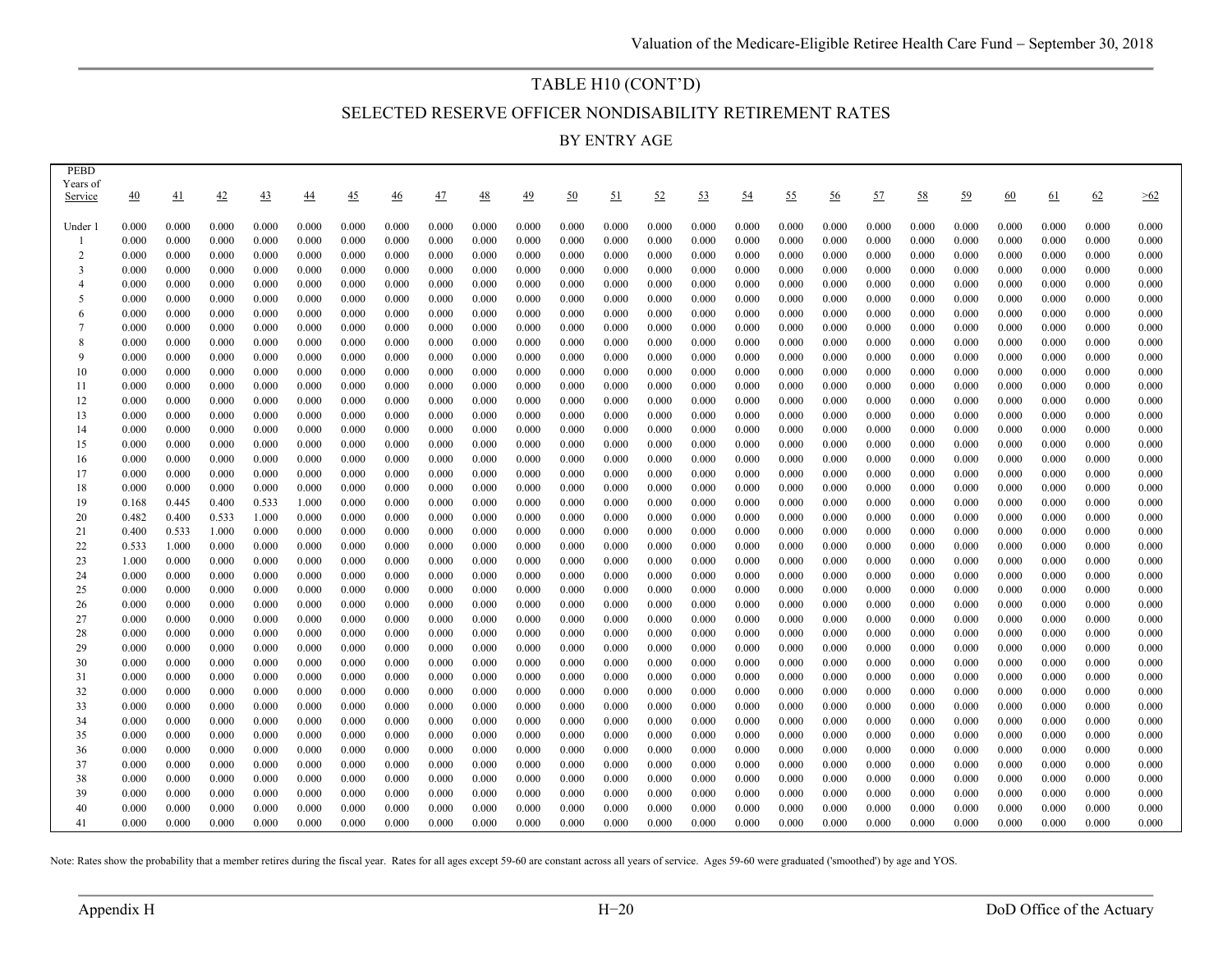# TABLE H11 SELECTED RESERVE ENLISTEE NONDISABILITY RETIREMENT RATES BY ENTRY AGE

| <b>PEBD</b>         |                |                |                |                 |                |                |                |                 |                |                 |                |                |                |                |                |                |                 |                 |                |                |                |                |                |
|---------------------|----------------|----------------|----------------|-----------------|----------------|----------------|----------------|-----------------|----------------|-----------------|----------------|----------------|----------------|----------------|----------------|----------------|-----------------|-----------------|----------------|----------------|----------------|----------------|----------------|
| Years of<br>Service | 17             | 18             | 19             | $\overline{20}$ | 21             | 22             | <u>23</u>      | $\overline{24}$ | 25             | $\overline{26}$ | 27             | <u>28</u>      | 29             | 30             | 31             | 32             | $\overline{33}$ | $\overline{34}$ | <u>35</u>      | $\frac{36}{5}$ | 37             | <u>38</u>      | 39             |
|                     |                |                |                |                 |                |                |                |                 |                |                 |                |                |                |                |                |                |                 |                 |                |                |                |                |                |
| Under 1             | 0.000          | 0.000          | 0.000          | 0.000           | 0.000          | 0.000          | 0.000          | 0.000           | 0.000          | 0.000           | 0.000          | 0.000          | 0.000          | 0.000          | 0.000          | 0.000          | 0.000           | 0.000           | 0.000          | 0.000          | 0.000          | 0.000          | 0.000          |
| -1                  | 0.000          | 0.000          | 0.000          | 0.000           | 0.000          | 0.000          | 0.000          | 0.000           | 0.000          | 0.000           | 0.000          | 0.000          | 0.000          | 0.000          | 0.000          | 0.000          | 0.000           | 0.000           | 0.000          | 0.000          | 0.000          | 0.000          | 0.000          |
| $\overline{2}$      | 0.000          | 0.000          | 0.000          | 0.000           | 0.000          | 0.000          | 0.000          | 0.000           | 0.000          | 0.000           | 0.000          | 0.000          | 0.000          | 0.000          | 0.000          | 0.000          | 0.000           | 0.000           | 0.000          | 0.000          | 0.000          | 0.000          | 0.000          |
| 3                   | 0.000          | 0.000          | 0.000          | 0.000           | 0.000          | 0.000          | 0.000          | 0.000           | 0.000          | 0.000           | 0.000          | 0.000          | 0.000          | 0.000          | 0.000          | 0.000          | 0.000           | 0.000           | 0.000          | 0.000          | 0.000          | 0.000          | 0.000          |
| 4<br>5              | 0.000<br>0.000 | 0.000          | 0.000<br>0.000 | 0.000<br>0.000  | 0.000<br>0.000 | 0.000<br>0.000 | 0.000          | 0.000<br>0.000  | 0.000<br>0.000 | 0.000<br>0.000  | 0.000<br>0.000 | 0.000<br>0.000 | 0.000<br>0.000 | 0.000<br>0.000 | 0.000<br>0.000 | 0.000<br>0.000 | 0.000           | 0.000           | 0.000<br>0.000 | 0.000          | 0.000<br>0.000 | 0.000<br>0.000 | 0.000<br>0.000 |
| 6                   | 0.000          | 0.000<br>0.000 | 0.000          | 0.000           | 0.000          | 0.000          | 0.000<br>0.000 | 0.000           | 0.000          | 0.000           | 0.000          | 0.000          | 0.000          | 0.000          | 0.000          | 0.000          | 0.000<br>0.000  | 0.000<br>0.000  | 0.000          | 0.000<br>0.000 | 0.000          | 0.000          | 0.000          |
| $\overline{7}$      | 0.000          | 0.000          | 0.000          | 0.000           | 0.000          | 0.000          | 0.000          | 0.000           | 0.000          | 0.000           | 0.000          | 0.000          | 0.000          | 0.000          | 0.000          | 0.000          | 0.000           | 0.000           | 0.000          | 0.000          | 0.000          | 0.000          | 0.000          |
| 8                   | 0.000          | 0.000          | 0.000          | 0.000           | 0.000          | 0.000          | 0.000          | 0.000           | 0.000          | 0.000           | 0.000          | 0.000          | 0.000          | 0.000          | 0.000          | 0.000          | 0.000           | 0.000           | 0.000          | 0.000          | 0.000          | 0.000          | 0.000          |
| 9                   | 0.000          | 0.000          | 0.000          | 0.000           | 0.000          | 0.000          | 0.000          | 0.000           | 0.000          | 0.000           | 0.000          | 0.000          | 0.000          | 0.000          | 0.000          | 0.000          | 0.000           | 0.000           | 0.000          | 0.000          | 0.000          | 0.000          | 0.000          |
| 10                  | 0.000          | 0.000          | 0.000          | 0.000           | 0.000          | 0.000          | 0.000          | 0.000           | 0.000          | 0.000           | 0.000          | 0.000          | 0.000          | 0.000          | 0.000          | 0.000          | 0.000           | 0.000           | 0.000          | 0.000          | 0.000          | 0.000          | 0.000          |
| 11                  | 0.000          | 0.000          | 0.000          | 0.000           | 0.000          | 0.000          | 0.000          | 0.000           | 0.000          | 0.000           | 0.000          | 0.000          | 0.000          | 0.000          | 0.000          | 0.000          | 0.000           | 0.000           | 0.000          | 0.000          | 0.000          | 0.000          | 0.000          |
| 12                  | 0.000          | 0.000          | 0.000          | 0.000           | 0.000          | 0.000          | 0.000          | 0.000           | 0.000          | 0.000           | 0.000          | 0.000          | 0.000          | 0.000          | 0.000          | 0.000          | 0.000           | 0.000           | 0.000          | 0.000          | 0.000          | 0.000          | 0.000          |
| 13                  | 0.000          | 0.000          | 0.000          | 0.000           | 0.000          | 0.000          | 0.000          | 0.000           | 0.000          | 0.000           | 0.000          | 0.000          | 0.000          | 0.000          | 0.000          | 0.000          | 0.000           | 0.000           | 0.000          | 0.000          | 0.000          | 0.000          | 0.000          |
| 14                  | 0.000          | 0.000          | 0.000          | 0.000           | 0.000          | 0.000          | 0.000          | 0.000           | 0.000          | 0.000           | 0.000          | 0.000          | 0.000          | 0.000          | 0.000          | 0.000          | 0.000           | 0.000           | 0.000          | 0.000          | 0.000          | 0.000          | 0.000          |
| 15                  | 0.000          | 0.000          | 0.000          | 0.000           | 0.000          | 0.000          | 0.000          | 0.000           | 0.000          | 0.000           | 0.000          | 0.000          | 0.000          | 0.000          | 0.000          | 0.000          | 0.000           | 0.000           | 0.000          | 0.000          | 0.000          | 0.000          | 0.000          |
| 16                  | 0.000          | 0.000          | 0.000          | 0.000           | 0.000          | 0.000          | 0.000          | 0.000           | 0.000          | 0.000           | 0.000          | 0.000          | 0.000          | 0.000          | 0.000          | 0.000          | 0.000           | 0.000           | 0.000          | 0.000          | 0.000          | 0.000          | 0.000          |
| 17                  | 0.000          | 0.000          | 0.000          | 0.000           | 0.000          | 0.000          | 0.000          | 0.000           | 0.000          | 0.000           | 0.000          | 0.000          | 0.000          | 0.000          | 0.000          | 0.000          | 0.000           | 0.000           | 0.000          | 0.000          | 0.000          | 0.000          | 0.000          |
| 18                  | 0.000          | 0.000          | 0.000          | 0.000           | 0.000          | 0.000          | 0.000          | 0.000           | 0.000          | 0.000           | 0.000          | 0.000          | 0.000          | 0.000          | 0.000          | 0.000          | 0.000           | 0.000           | 0.000          | 0.000          | 0.000          | 0.000          | 0.000          |
| 19                  | 0.001          | 0.001          | 0.001          | 0.001           | 0.002          | 0.001          | 0.002          | 0.002           | 0.003          | 0.003           | 0.003          | 0.003          | 0.004          | 0.004          | 0.004          | 0.004          | 0.003           | 0.003           | 0.003          | 0.002          | 0.002          | 0.002          | 0.018          |
| 20                  | 0.001          | 0.001          | 0.001          | 0.002           | 0.001          | 0.002          | 0.002          | 0.003           | 0.003          | 0.003           | 0.003          | 0.004          | 0.004          | 0.004          | 0.004          | 0.003          | 0.003           | 0.003           | 0.002          | 0.002          | 0.002          | 0.018          | 0.284          |
| 21                  | 0.001          | 0.001          | 0.002          | 0.001           | 0.002          | 0.002          | 0.003          | 0.003           | 0.003          | 0.003           | 0.004          | 0.004          | 0.004          | 0.004          | 0.003          | 0.003          | 0.003           | 0.002           | 0.002          | 0.002          | 0.018          | 0.310          | 0.671          |
| 22                  | 0.001          | 0.002          | 0.001          | 0.002           | 0.002          | 0.003          | 0.003          | 0.003           | 0.003          | 0.004           | 0.004          | 0.004          | 0.004          | 0.003          | 0.003          | 0.003          | 0.002           | 0.002           | 0.002          | 0.018          | 0.336          | 0.735          | 0.586          |
| 23<br>24            | 0.002<br>0.001 | 0.001<br>0.002 | 0.002          | 0.002<br>0.003  | 0.003          | 0.003<br>0.003 | 0.003<br>0.003 | 0.003<br>0.004  | 0.004<br>0.004 | 0.004<br>0.004  | 0.004<br>0.004 | 0.004<br>0.003 | 0.003<br>0.003 | 0.003<br>0.003 | 0.003<br>0.002 | 0.002          | 0.002<br>0.002  | 0.002           | 0.018<br>0.402 | 0.372          | 0.796<br>0.586 | 0.586          | 0.764<br>1.000 |
| 25                  | 0.002          | 0.002          | 0.002<br>0.003 | 0.003           | 0.003<br>0.003 | 0.003          | 0.004          | 0.004           | 0.004          | 0.004           | 0.003          | 0.003          | 0.003          | 0.002          | 0.002          | 0.002<br>0.002 | 0.018           | 0.018<br>0.423  | 0.887          | 0.848<br>0.586 | 0.764          | 0.764<br>1.000 | 0.000          |
| 26                  | 0.002          | 0.003          | 0.003          | 0.003           | 0.003          | 0.004          | 0.004          | 0.004           | 0.004          | 0.003           | 0.003          | 0.003          | 0.002          | 0.002          | 0.002          | 0.018          | 0.422           | 0.913           | 0.586          | 0.764          | 1.000          | 0.000          | 0.000          |
| 27                  | 0.003          | 0.003          | 0.003          | 0.003           | 0.004          | 0.004          | 0.004          | 0.004           | 0.003          | 0.003           | 0.003          | 0.002          | 0.002          | 0.002          | 0.018          | 0.413          | 0.926           | 0.586           | 0.764          | 1.000          | 0.000          | 0.000          | 0.000          |
| 28                  | 0.003          | 0.003          | 0.003          | 0.004           | 0.004          | 0.004          | 0.004          | 0.003           | 0.003          | 0.003           | 0.002          | 0.002          | 0.002          | 0.018          | 0.412          | 0.932          | 0.586           | 0.764           | 1.000          | 0.000          | 0.000          | 0.000          | 0.000          |
| 29                  | 0.003          | 0.003          | 0.004          | 0.004           | 0.004          | 0.004          | 0.003          | 0.003           | 0.003          | 0.002           | 0.002          | 0.002          | 0.018          | 0.407          | 0.933          | 0.586          | 0.764           | 1.000           | 0.000          | 0.000          | 0.000          | 0.000          | 0.000          |
| 30                  | 0.003          | 0.004          | 0.004          | 0.004           | 0.004          | 0.003          | 0.003          | 0.003           | 0.002          | 0.002           | 0.002          | 0.018          | 0.415          | 0.933          | 0.586          | 0.764          | 1.000           | 0.000           | 0.000          | 0.000          | 0.000          | 0.000          | 0.000          |
| 31                  | 0.004          | 0.004          | 0.004          | 0.004           | 0.003          | 0.003          | 0.003          | 0.002           | 0.002          | 0.002           | 0.018          | 0.425          | 0.933          | 0.586          | 0.764          | 1.000          | 0.000           | 0.000           | 0.000          | 0.000          | 0.000          | 0.000          | 0.000          |
| 32                  | 0.004          | 0.004          | 0.004          | 0.003           | 0.003          | 0.003          | 0.002          | 0.002           | 0.002          | 0.018           | 0.412          | 0.933          | 0.586          | 0.764          | 1.000          | 0.000          | 0.000           | 0.000           | 0.000          | 0.000          | 0.000          | 0.000          | 0.000          |
| 33                  | 0.004          | 0.004          | 0.003          | 0.003           | 0.003          | 0.002          | 0.002          | 0.002           | 0.018          | 0.382           | 0.932          | 0.586          | 0.764          | 1.000          | 0.000          | 0.000          | 0.000           | 0.000           | 0.000          | 0.000          | 0.000          | 0.000          | 0.000          |
| 34                  | 0.004          | 0.003          | 0.003          | 0.003           | 0.002          | 0.002          | 0.002          | 0.018           | 0.378          | 0.931           | 0.586          | 0.764          | 1.000          | 0.000          | 0.000          | 0.000          | 0.000           | 0.000           | 0.000          | 0.000          | 0.000          | 0.000          | 0.000          |
| 35                  | 0.003          | 0.003          | 0.003          | 0.002           | 0.002          | 0.002          | 0.018          | 0.405           | 0.928          | 0.586           | 0.764          | 1.000          | 0.000          | 0.000          | 0.000          | 0.000          | 0.000           | 0.000           | 0.000          | 0.000          | 0.000          | 0.000          | 0.000          |
| 36                  | 0.003          | 0.003          | 0.002          | 0.002           | 0.002          | 0.018          | 0.426          | 0.926           | 0.586          | 0.764           | 1.000          | 0.000          | 0.000          | 0.000          | 0.000          | 0.000          | 0.000           | 0.000           | 0.000          | 0.000          | 0.000          | 0.000          | 0.000          |
| 37                  | 0.003          | 0.002          | 0.002          | 0.002           | 0.018          | 0.410          | 0.925          | 0.586           | 0.764          | 1.000           | 0.000          | 0.000          | 0.000          | 0.000          | 0.000          | 0.000          | 0.000           | 0.000           | 0.000          | 0.000          | 0.000          | 0.000          | 0.000          |
| 38                  | 0.002          | 0.002          | 0.002          | 0.018           | 0.377          | 0.925          | 0.586          | 0.764           | 1.000          | 0.000           | 0.000          | 0.000          | 0.000          | 0.000          | 0.000          | 0.000          | 0.000           | 0.000           | 0.000          | 0.000          | 0.000          | 0.000          | 0.000          |
| 39                  | 0.002          | 0.002          | 0.018          | 0.424           | 0.928          | 0.586          | 0.764          | 1.000           | 0.000          | 0.000           | 0.000          | 0.000          | 0.000          | 0.000          | 0.000          | 0.000          | 0.000           | 0.000           | 0.000          | 0.000          | 0.000          | 0.000          | 0.000          |
| 40                  | 0.002          | 0.018          | 0.515          | 0.932           | 0.586          | 0.764          | 1.000          | 0.000           | 0.000          | 0.000           | 0.000          | 0.000          | 0.000          | 0.000          | 0.000          | 0.000          | 0.000           | 0.000           | 0.000          | 0.000          | 0.000          | 0.000          | 0.000          |
| 41                  | 1.000          | 1.000          | 1.000          | 1.000           | 1.000          | 1.000          | 0.000          | 0.000           | 0.000          | 0.000           | 0.000          | 0.000          | 0.000          | 0.000          | 0.000          | 0.000          | 0.000           | 0.000           | 0.000          | 0.000          | 0.000          | 0.000          | 0.000          |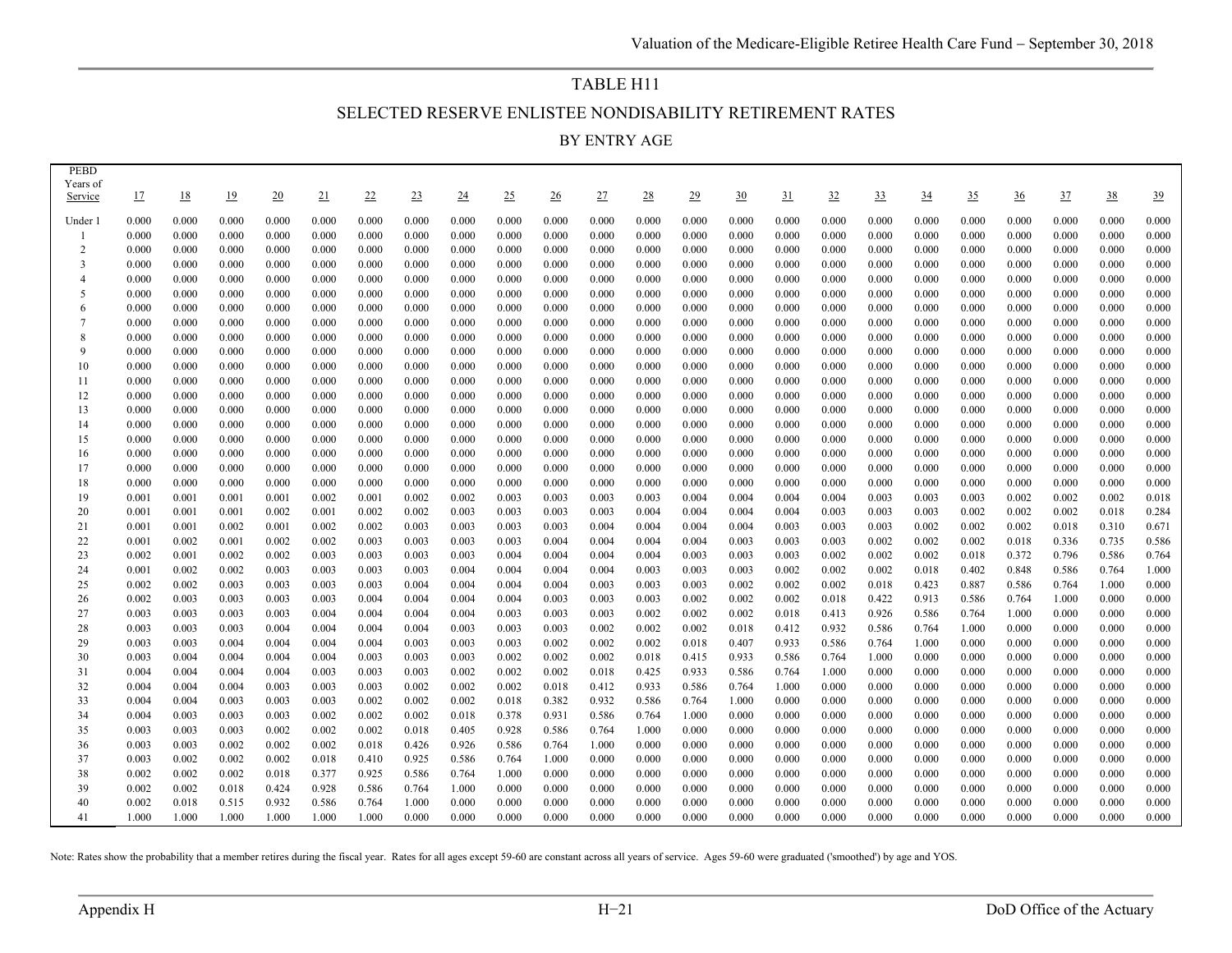## TABLE H11 (CONT'D)

SELECTED RESERVE ENLISTEE NONDISABILITY RETIREMENT RATES

BY ENTRY AGE

| <b>PEBD</b><br>Years of |                 |                |                |                |                 |                 |                 |                 |                 |                 |                |                |                |                |                |                |                |                |                |                |                |                |                |                |
|-------------------------|-----------------|----------------|----------------|----------------|-----------------|-----------------|-----------------|-----------------|-----------------|-----------------|----------------|----------------|----------------|----------------|----------------|----------------|----------------|----------------|----------------|----------------|----------------|----------------|----------------|----------------|
| Service                 | $\overline{40}$ | 41             | 42             | 43             | $\overline{44}$ | $\overline{45}$ | $\overline{46}$ | $\overline{47}$ | $\overline{48}$ | $\overline{49}$ | 50             | <u>51</u>      | 52             | 53             | 54             | <u>55</u>      | $\frac{56}{5}$ | 57             | <u>58</u>      | 59             | 60             | <u>61</u>      | 62             | $\geq 62$      |
| Under 1                 | 0.000           | 0.000          | 0.000          | 0.000          | 0.000           | 0.000           | 0.000           | 0.000           | 0.000           | 0.000           | 0.000          | 0.000          | 0.000          | 0.000          | 0.000          | 0.000          | 0.000          | 0.000          | 0.000          | 0.000          | 0.000          | 0.000          | 0.000          | 0.000          |
|                         | 0.000           | 0.000          | 0.000          | 0.000          | 0.000           | 0.000           | 0.000           | 0.000           | 0.000           | 0.000           | 0.000          | 0.000          | 0.000          | 0.000          | 0.000          | 0.000          | 0.000          | 0.000          | 0.000          | 0.000          | 0.000          | 0.000          | 0.000          | 0.000          |
| $\overline{c}$          | 0.000           | 0.000          | 0.000          | 0.000          | 0.000           | 0.000           | 0.000           | 0.000           | 0.000           | 0.000           | 0.000          | 0.000          | 0.000          | 0.000          | 0.000          | 0.000          | 0.000          | 0.000          | 0.000          | 0.000          | 0.000          | 0.000          | 0.000          | 0.000          |
| 3                       | 0.000           | 0.000          | 0.000          | 0.000          | 0.000           | 0.000           | 0.000           | 0.000           | 0.000           | 0.000           | 0.000          | 0.000          | 0.000          | 0.000          | 0.000          | 0.000          | 0.000          | 0.000          | 0.000          | 0.000          | 0.000          | 0.000          | 0.000          | 0.000          |
| $\overline{4}$          | 0.000           | 0.000          | 0.000          | 0.000          | 0.000           | 0.000           | 0.000           | 0.000           | 0.000           | 0.000           | 0.000          | 0.000          | 0.000          | 0.000          | 0.000          | 0.000          | 0.000          | 0.000          | 0.000          | 0.000          | 0.000          | 0.000          | 0.000          | 0.000          |
| 5                       | 0.000           | 0.000          | 0.000          | 0.000          | 0.000           | 0.000           | 0.000           | 0.000           | 0.000           | 0.000           | 0.000          | 0.000          | 0.000          | 0.000          | 0.000          | 0.000          | 0.000          | 0.000          | 0.000          | 0.000          | 0.000          | 0.000          | 0.000          | 0.000          |
| 6                       | 0.000           | 0.000          | 0.000          | 0.000          | 0.000           | 0.000           | 0.000           | 0.000           | 0.000           | 0.000           | 0.000          | 0.000          | 0.000          | 0.000          | 0.000          | 0.000          | 0.000          | 0.000          | 0.000          | 0.000          | 0.000          | 0.000          | 0.000          | 0.000          |
| $\overline{7}$          | 0.000           | 0.000          | 0.000          | 0.000          | 0.000           | 0.000           | 0.000           | 0.000           | 0.000           | 0.000           | 0.000          | 0.000          | 0.000          | 0.000          | 0.000          | 0.000          | 0.000          | 0.000          | 0.000          | 0.000          | 0.000          | 0.000          | 0.000          | 0.000          |
| 8                       | 0.000           | 0.000          | 0.000          | 0.000          | 0.000           | 0.000           | 0.000           | 0.000           | 0.000           | 0.000           | 0.000          | 0.000          | 0.000          | 0.000          | 0.000          | 0.000          | 0.000          | 0.000          | 0.000          | 0.000          | 0.000          | 0.000          | 0.000          | 0.000          |
| 9                       | 0.000           | 0.000          | 0.000          | 0.000          | 0.000           | 0.000           | 0.000           | 0.000           | 0.000           | 0.000           | 0.000          | 0.000          | 0.000          | 0.000          | 0.000          | 0.000          | 0.000          | 0.000          | 0.000          | 0.000          | 0.000          | 0.000          | 0.000          | 0.000          |
| 10<br>11                | 0.000           | 0.000          | 0.000          | 0.000          | 0.000<br>0.000  | 0.000           | 0.000           | 0.000           | 0.000           | 0.000<br>0.000  | 0.000          | 0.000<br>0.000 | 0.000          | 0.000          | 0.000          | 0.000          | 0.000          | 0.000          | 0.000          | 0.000          | 0.000<br>0.000 | 0.000          | 0.000<br>0.000 | 0.000<br>0.000 |
| 12                      | 0.000<br>0.000  | 0.000<br>0.000 | 0.000<br>0.000 | 0.000<br>0.000 | 0.000           | 0.000<br>0.000  | 0.000<br>0.000  | 0.000<br>0.000  | 0.000<br>0.000  | 0.000           | 0.000<br>0.000 | 0.000          | 0.000<br>0.000 | 0.000<br>0.000 | 0.000<br>0.000 | 0.000<br>0.000 | 0.000<br>0.000 | 0.000<br>0.000 | 0.000<br>0.000 | 0.000<br>0.000 | 0.000          | 0.000<br>0.000 | 0.000          | 0.000          |
| 13                      | 0.000           | 0.000          | 0.000          | 0.000          | 0.000           | 0.000           | 0.000           | 0.000           | 0.000           | 0.000           | 0.000          | 0.000          | 0.000          | 0.000          | 0.000          | 0.000          | 0.000          | 0.000          | 0.000          | 0.000          | 0.000          | 0.000          | 0.000          | 0.000          |
| 14                      | 0.000           | 0.000          | 0.000          | 0.000          | 0.000           | 0.000           | 0.000           | 0.000           | 0.000           | 0.000           | 0.000          | 0.000          | 0.000          | 0.000          | 0.000          | 0.000          | 0.000          | 0.000          | 0.000          | 0.000          | 0.000          | 0.000          | 0.000          | 0.000          |
| 15                      | 0.000           | 0.000          | 0.000          | 0.000          | 0.000           | 0.000           | 0.000           | 0.000           | 0.000           | 0.000           | 0.000          | 0.000          | 0.000          | 0.000          | 0.000          | 0.000          | 0.000          | 0.000          | 0.000          | 0.000          | 0.000          | 0.000          | 0.000          | 0.000          |
| 16                      | 0.000           | 0.000          | 0.000          | 0.000          | 0.000           | 0.000           | 0.000           | 0.000           | 0.000           | 0.000           | 0.000          | 0.000          | 0.000          | 0.000          | 0.000          | 0.000          | 0.000          | 0.000          | 0.000          | 0.000          | 0.000          | 0.000          | 0.000          | 0.000          |
| 17                      | 0.000           | 0.000          | 0.000          | 0.000          | 0.000           | 0.000           | 0.000           | 0.000           | 0.000           | 0.000           | 0.000          | 0.000          | 0.000          | 0.000          | 0.000          | 0.000          | 0.000          | 0.000          | 0.000          | 0.000          | 0.000          | 0.000          | 0.000          | 0.000          |
| 18                      | 0.000           | 0.000          | 0.000          | 0.000          | 0.000           | 0.000           | 0.000           | 0.000           | 0.000           | 0.000           | 0.000          | 0.000          | 0.000          | 0.000          | 0.000          | 0.000          | 0.000          | 0.000          | 0.000          | 0.000          | 0.000          | 0.000          | 0.000          | 0.000          |
| 19                      | 0.246           | 0.548          | 0.586          | 0.764          | 1.000           | 0.000           | 0.000           | 0.000           | 0.000           | 0.000           | 0.000          | 0.000          | 0.000          | 0.000          | 0.000          | 0.000          | 0.000          | 0.000          | 0.000          | 0.000          | 0.000          | 0.000          | 0.000          | 0.000          |
| 20                      | 0.608           | 0.586          | 0.764          | 1.000          | 0.000           | 0.000           | 0.000           | 0.000           | 0.000           | 0.000           | 0.000          | 0.000          | 0.000          | 0.000          | 0.000          | 0.000          | 0.000          | 0.000          | 0.000          | 0.000          | 0.000          | 0.000          | 0.000          | 0.000          |
| 21                      | 0.586           | 0.764          | 1.000          | 0.000          | 0.000           | 0.000           | 0.000           | 0.000           | 0.000           | 0.000           | 0.000          | 0.000          | 0.000          | 0.000          | 0.000          | 0.000          | 0.000          | 0.000          | 0.000          | 0.000          | 0.000          | 0.000          | 0.000          | 0.000          |
| 22                      | 0.764           | 1.000          | 0.000          | 0.000          | 0.000           | 0.000           | 0.000           | 0.000           | 0.000           | 0.000           | 0.000          | 0.000          | 0.000          | 0.000          | 0.000          | 0.000          | 0.000          | 0.000          | 0.000          | 0.000          | 0.000          | 0.000          | 0.000          | 0.000          |
| 23                      | 1.000           | 0.000          | 0.000          | 0.000          | 0.000           | 0.000           | 0.000           | 0.000           | 0.000           | 0.000           | 0.000          | 0.000          | 0.000          | 0.000          | 0.000          | 0.000          | 0.000          | 0.000          | 0.000          | 0.000          | 0.000          | 0.000          | 0.000          | 0.000          |
| 24                      | 0.000           | 0.000          | 0.000          | 0.000          | 0.000           | 0.000           | 0.000           | 0.000           | 0.000           | 0.000           | 0.000          | 0.000          | 0.000          | 0.000          | 0.000          | 0.000          | 0.000          | 0.000          | 0.000          | 0.000          | 0.000          | 0.000          | 0.000          | 0.000          |
| 25                      | 0.000           | 0.000          | 0.000          | 0.000          | 0.000           | 0.000           | 0.000           | 0.000           | 0.000           | 0.000           | 0.000          | 0.000          | 0.000          | 0.000          | 0.000          | 0.000          | 0.000          | 0.000          | 0.000          | 0.000          | 0.000          | 0.000          | 0.000          | 0.000          |
| 26                      | 0.000           | 0.000          | 0.000          | 0.000          | 0.000           | 0.000           | 0.000           | 0.000           | 0.000           | 0.000           | 0.000          | 0.000          | 0.000          | 0.000          | 0.000          | 0.000          | 0.000          | 0.000          | 0.000          | 0.000          | 0.000          | 0.000          | 0.000          | 0.000          |
| 27                      | 0.000           | 0.000          | 0.000          | 0.000          | 0.000           | 0.000           | 0.000           | 0.000           | 0.000           | 0.000           | 0.000          | 0.000          | 0.000          | 0.000          | 0.000          | 0.000          | 0.000          | 0.000          | 0.000          | 0.000          | 0.000          | 0.000          | 0.000          | 0.000          |
| 28                      | 0.000           | 0.000          | 0.000          | 0.000          | 0.000           | 0.000           | 0.000           | 0.000           | 0.000           | 0.000           | 0.000          | 0.000          | 0.000          | 0.000          | 0.000          | 0.000          | 0.000          | 0.000          | 0.000          | 0.000          | 0.000          | 0.000          | 0.000          | 0.000          |
| 29<br>30                | 0.000           | 0.000<br>0.000 | 0.000<br>0.000 | 0.000<br>0.000 | 0.000<br>0.000  | 0.000           | 0.000           | 0.000           | 0.000<br>0.000  | 0.000           | 0.000<br>0.000 | 0.000<br>0.000 | 0.000<br>0.000 | 0.000<br>0.000 | 0.000<br>0.000 | 0.000<br>0.000 | 0.000          | 0.000          | 0.000          | 0.000<br>0.000 | 0.000<br>0.000 | 0.000<br>0.000 | 0.000<br>0.000 | 0.000<br>0.000 |
| 31                      | 0.000<br>0.000  | 0.000          | 0.000          | 0.000          | 0.000           | 0.000<br>0.000  | 0.000<br>0.000  | 0.000<br>0.000  | 0.000           | 0.000<br>0.000  | 0.000          | 0.000          | 0.000          | 0.000          | 0.000          | 0.000          | 0.000<br>0.000 | 0.000<br>0.000 | 0.000<br>0.000 | 0.000          | 0.000          | 0.000          | 0.000          | 0.000          |
| 32                      | 0.000           | 0.000          | 0.000          | 0.000          | 0.000           | 0.000           | 0.000           | 0.000           | 0.000           | 0.000           | 0.000          | 0.000          | 0.000          | 0.000          | 0.000          | 0.000          | 0.000          | 0.000          | 0.000          | 0.000          | 0.000          | 0.000          | 0.000          | 0.000          |
| 33                      | 0.000           | 0.000          | 0.000          | 0.000          | 0.000           | 0.000           | 0.000           | 0.000           | 0.000           | 0.000           | 0.000          | 0.000          | 0.000          | 0.000          | 0.000          | 0.000          | 0.000          | 0.000          | 0.000          | 0.000          | 0.000          | 0.000          | 0.000          | 0.000          |
| 34                      | 0.000           | 0.000          | 0.000          | 0.000          | 0.000           | 0.000           | 0.000           | 0.000           | 0.000           | 0.000           | 0.000          | 0.000          | 0.000          | 0.000          | 0.000          | 0.000          | 0.000          | 0.000          | 0.000          | 0.000          | 0.000          | 0.000          | 0.000          | 0.000          |
| 35                      | 0.000           | 0.000          | 0.000          | 0.000          | 0.000           | 0.000           | 0.000           | 0.000           | 0.000           | 0.000           | 0.000          | 0.000          | 0.000          | 0.000          | 0.000          | 0.000          | 0.000          | 0.000          | 0.000          | 0.000          | 0.000          | 0.000          | 0.000          | 0.000          |
| 36                      | 0.000           | 0.000          | 0.000          | 0.000          | 0.000           | 0.000           | 0.000           | 0.000           | 0.000           | 0.000           | 0.000          | 0.000          | 0.000          | 0.000          | 0.000          | 0.000          | 0.000          | 0.000          | 0.000          | 0.000          | 0.000          | 0.000          | 0.000          | 0.000          |
| 37                      | 0.000           | 0.000          | 0.000          | 0.000          | 0.000           | 0.000           | 0.000           | 0.000           | 0.000           | 0.000           | 0.000          | 0.000          | 0.000          | 0.000          | 0.000          | 0.000          | 0.000          | 0.000          | 0.000          | 0.000          | 0.000          | 0.000          | 0.000          | 0.000          |
| 38                      | 0.000           | 0.000          | 0.000          | 0.000          | 0.000           | 0.000           | 0.000           | 0.000           | 0.000           | 0.000           | 0.000          | 0.000          | 0.000          | 0.000          | 0.000          | 0.000          | 0.000          | 0.000          | 0.000          | 0.000          | 0.000          | 0.000          | 0.000          | 0.000          |
| 39                      | 0.000           | 0.000          | 0.000          | 0.000          | 0.000           | 0.000           | 0.000           | 0.000           | 0.000           | 0.000           | 0.000          | 0.000          | 0.000          | 0.000          | 0.000          | 0.000          | 0.000          | 0.000          | 0.000          | 0.000          | 0.000          | 0.000          | 0.000          | 0.000          |
| 40                      | 0.000           | 0.000          | 0.000          | 0.000          | 0.000           | 0.000           | 0.000           | 0.000           | 0.000           | 0.000           | 0.000          | 0.000          | 0.000          | 0.000          | 0.000          | 0.000          | 0.000          | 0.000          | 0.000          | 0.000          | 0.000          | 0.000          | 0.000          | 0.000          |
| 41                      | 0.000           | 0.000          | 0.000          | 0.000          | 0.000           | 0.000           | 0.000           | 0.000           | 0.000           | 0.000           | 0.000          | 0.000          | 0.000          | 0.000          | 0.000          | 0.000          | 0.000          | 0.000          | 0.000          | 0.000          | 0.000          | 0.000          | 0.000          | 0.000          |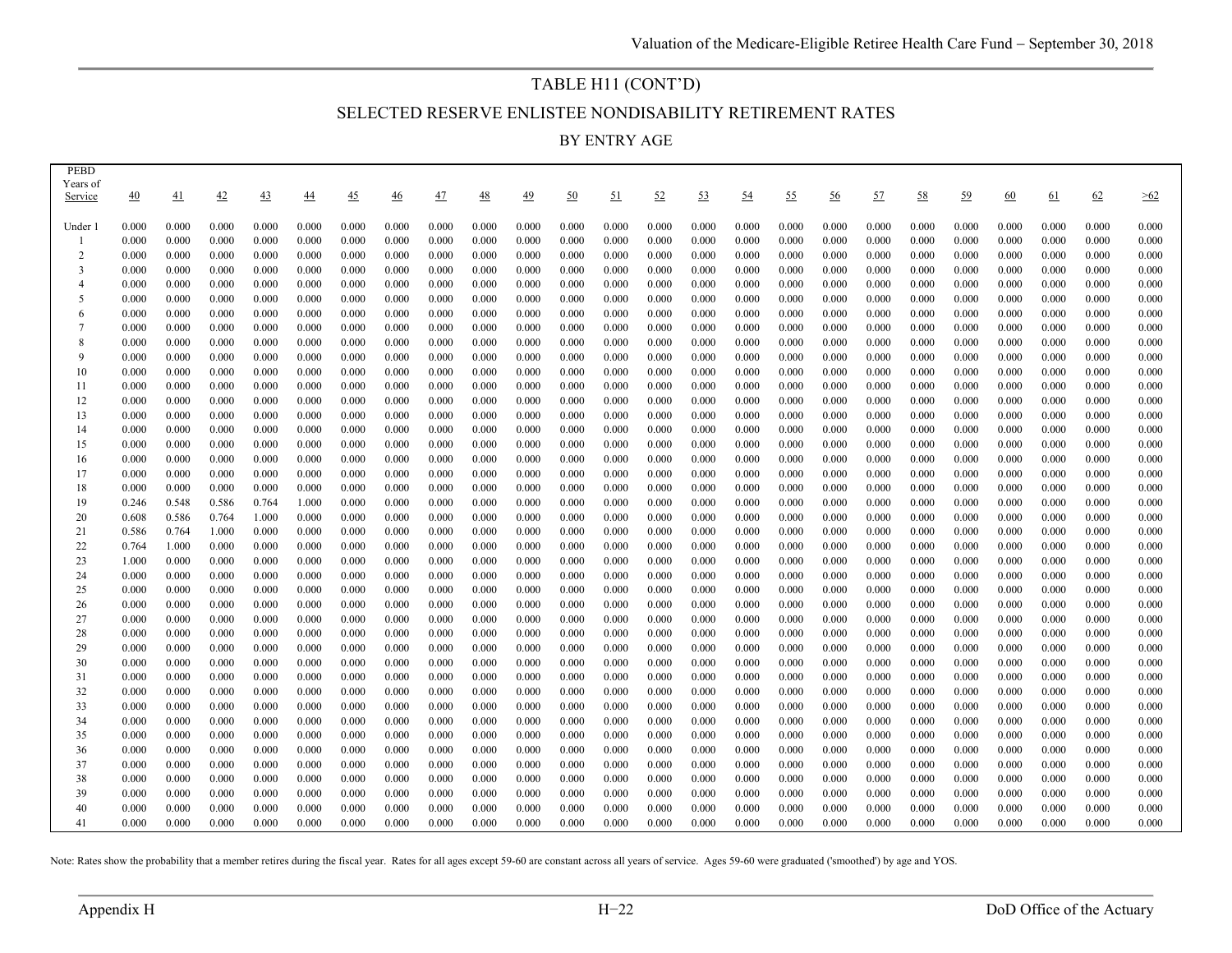# TABLE H12 NON-SELECTED RESERVE OFFICER WITH 20 GOOD YEARS NONDISABILITY RETIREMENT RATES

| Entry |         |
|-------|---------|
| Age   | Officer |
| 40    | 0.000   |
| 41    | 0.001   |
| 42    | 0.000   |
| 43    | 0.002   |
| 44    | 0.002   |
| 45    | 0.001   |
| 46    | 0.001   |
| 47    | 0.001   |
| 48    | 0.001   |
| 49    | 0.001   |
| 50    | 0.002   |
| 51    | 0.001   |
| 52    | 0.002   |
| 53    | 0.001   |
| 54    | 0.001   |
| 55    | 0.001   |
| 56    | 0.000   |
| 57    | 0.000   |
| 58    | 0.001   |
| 59    | 0.470   |
| 60    | 0.950   |
| 61    | 0.289   |
| 62    | 0.199   |
| >62   | 0.177   |

Note: Rates show the probability that a member retires during the fiscal year, and were developed solely by age and paygrade.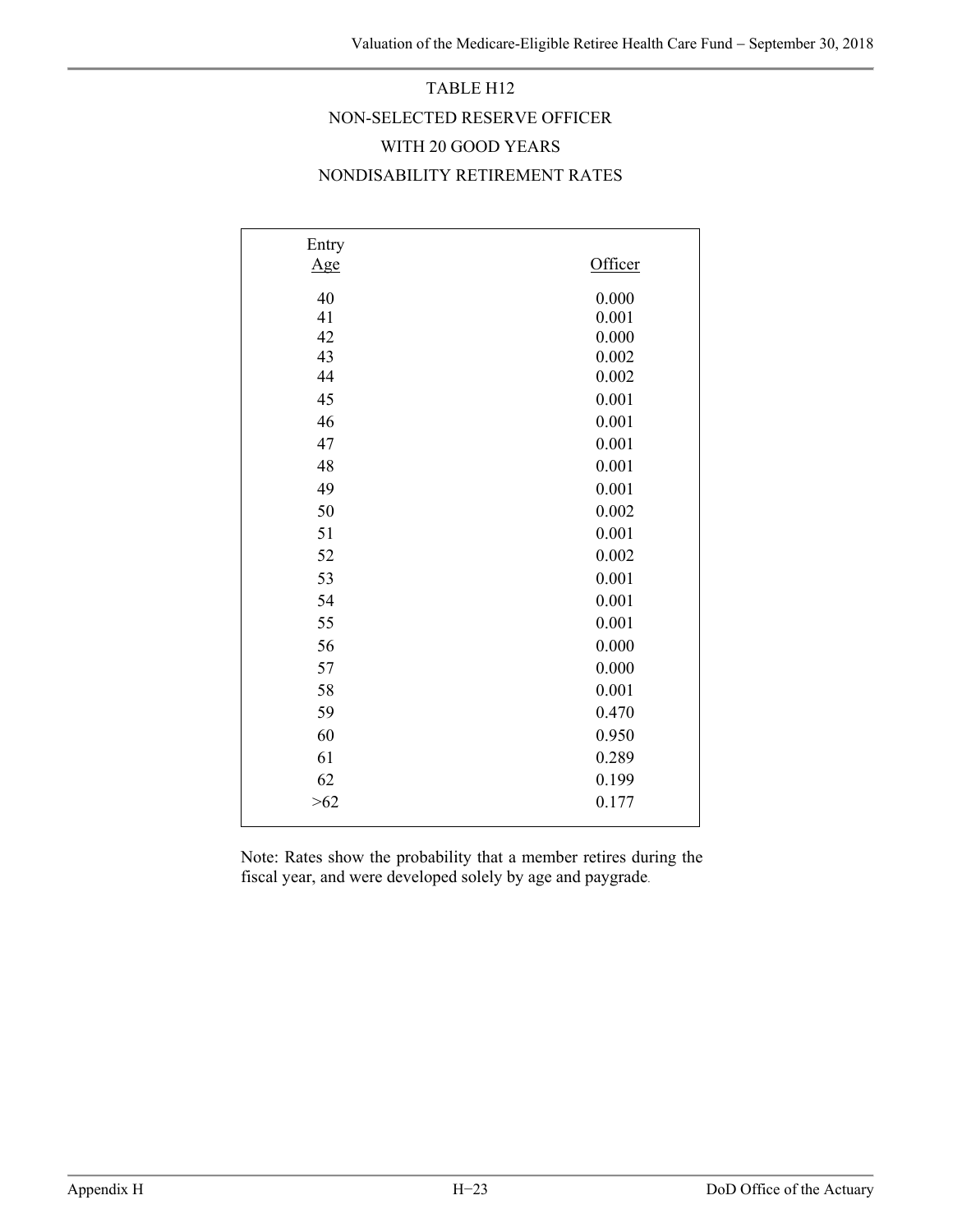# TABLE H13 NON-SELECTED RESERVE ENLISTEE WITH 20 GOOD YEARS NONDISABILITY RETIREMENT RATES

| Entry |          |
|-------|----------|
| Age   | Enlistee |
| 40    | 0.000    |
| 41    | 0.000    |
| 42    | 0.000    |
| 43    | 0.000    |
| 44    | 0.000    |
| 45    | 0.000    |
| 46    | 0.000    |
| 47    | 0.000    |
| 48    | 0.000    |
| 49    | 0.000    |
| 50    | 0.000    |
| 51    | 0.000    |
| 52    | 0.000    |
| 53    | 0.000    |
| 54    | 0.000    |
| 55    | 0.000    |
| 56    | 0.000    |
| 57    | 0.000    |
| 58    | 0.001    |
| 59    | 0.450    |
| 60    | 0.930    |
| 61    | 0.303    |
| 62    | 0.186    |
| >62   | 0.133    |
|       |          |

Note: Rates show the probability that a member retires during the fiscal year, and were developed solely by age and paygrade.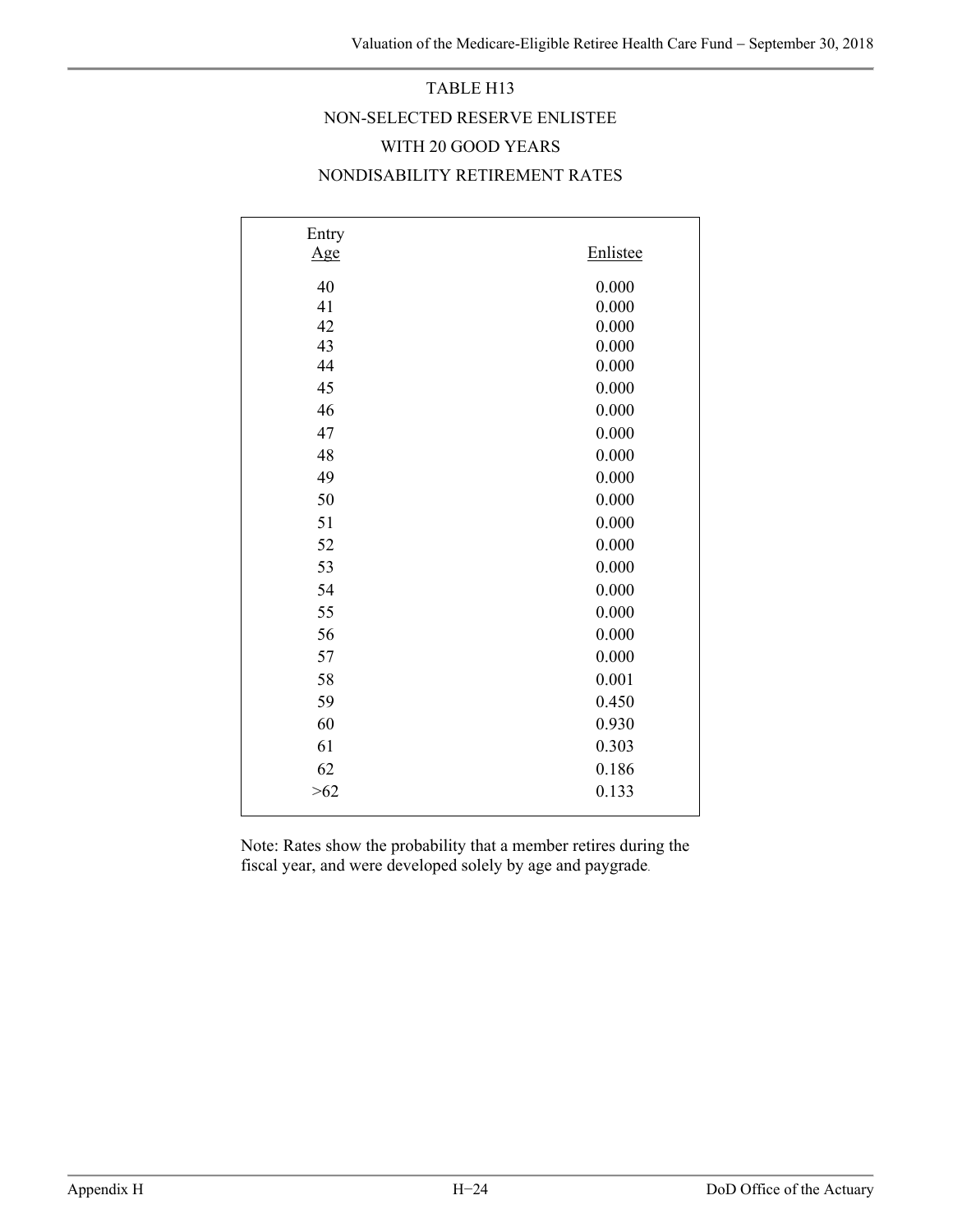#### TABLE H14

#### DISTRIBUTION OF SELECTED RESERVE NEW ENTRANTS

#### BY AGE AND PAYGRADE

| <b>Entry Age</b> | Officer | Enlistee | Total   |
|------------------|---------|----------|---------|
| 17               | 0.00000 | 0.02350  | 0.02350 |
| 18               | 0.00000 | 0.19427  | 0.19427 |
| 19               | 0.00001 | 0.20176  | 0.20177 |
| 20               | 0.00018 | 0.14591  | 0.14609 |
| 21               | 0.00028 | 0.10208  | 0.10236 |
| 22               | 0.00072 | 0.07088  | 0.07160 |
| 23               | 0.00149 | 0.05248  | 0.05397 |
| 24               | 0.00107 | 0.03949  | 0.04056 |
| 25               | 0.00074 | 0.03018  | 0.03092 |
| 26               | 0.00069 | 0.02308  | 0.02377 |
| 27               | 0.00071 | 0.01890  | 0.01961 |
| 28               | 0.00063 | 0.01535  | 0.01598 |
| 29               | 0.00061 | 0.01341  | 0.01402 |
| 30               | 0.00070 | 0.01077  | 0.01147 |
| 31               | 0.00064 | 0.00925  | 0.00989 |
| 32               | 0.00052 | 0.00773  | 0.00825 |
| 33               | 0.00055 | 0.00687  | 0.00742 |
| 34               | 0.00054 | 0.00607  | 0.00661 |
| 35               | 0.00067 | 0.00633  | 0.00700 |
| 36               | 0.00048 | 0.00518  | 0.00566 |
| 37               | 0.00054 | 0.00474  | 0.00528 |
| 38               | 0.00000 | 0.00000  | 0.00000 |
| 39               | 0.00000 | 0.00000  | 0.00000 |
| 40               | 0.00000 | 0.00000  | 0.00000 |
| Total            | 0.01177 | 0.98823  | 1.00000 |

Note: New Entrant distribution (for a normal cost valuation), where a new entrant is defined as: a part-time Selected Reserve on the file as of year-end, who was not in that status in the prior year, and who has zero completed PEBD years of service. Rates create an age scatter of the new entrant cohort.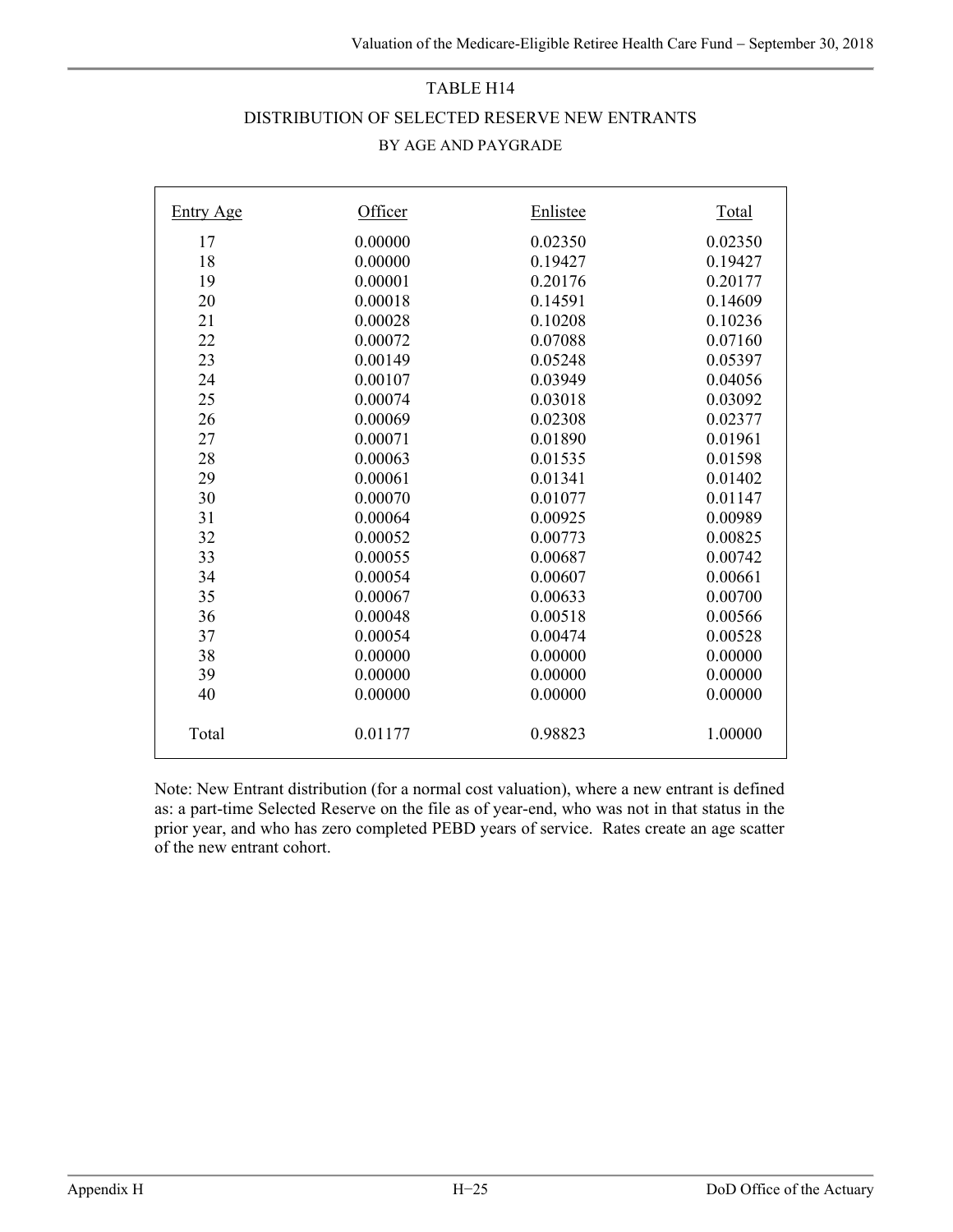# TABLE H15 SELECTED RESERVE OFFICER REENTRANT RATES BY ENTRY AGE

| <b>PEBD</b>         |                |                |                |                |                |                |                |                 |                |                |                |                |                |                |                |                |                 |                 |                |                |                |                |                |
|---------------------|----------------|----------------|----------------|----------------|----------------|----------------|----------------|-----------------|----------------|----------------|----------------|----------------|----------------|----------------|----------------|----------------|-----------------|-----------------|----------------|----------------|----------------|----------------|----------------|
| Years of<br>Service | 17             | <u>18</u>      | <u>19</u>      | 20             | 21             | 22             | 23             | $\overline{24}$ | 25             | $\frac{26}{5}$ | 27             | <u>28</u>      | 29             | 30             | 31             | 32             | $\overline{33}$ | $\overline{34}$ | <u>35</u>      | $\frac{36}{5}$ | 37             | 38             | $\frac{39}{2}$ |
|                     |                |                |                |                |                |                |                |                 |                |                |                |                |                |                |                |                |                 |                 |                |                |                |                |                |
| Under               | 0.042          | 0.353          | 0.659          | 0.157          | 0.313          | 0.580          | 0.329          | 0.351           | 0.346          | 0.368          | 0.265          | 0.275          | 0.227          | 0.264          | 0.283          | 0.192          | 0.222           | 0.150           | 0.259          | 0.339          | 0.174          | 0.214          | 0.234          |
|                     | 0.042          | 0.353          | 0.659          | 0.336          | 0.294          | 0.278          | 0.183          | 0.123           | 0.087          | 0.055          | 0.057          | 0.105          | 0.032          | 0.066          | 0.069          | 0.046          | 0.052           | 0.059           | 0.027          | 0.027          | 0.040          | 0.038          | 0.032          |
| 2<br>3              | 0.042<br>0.042 | 0.353<br>0.281 | 0.561<br>0.231 | 0.300<br>0.126 | 0.119<br>0.063 | 0.146<br>0.330 | 0.220<br>0.569 | 0.190<br>0.391  | 0.128<br>0.256 | 0.105<br>0.126 | 0.096<br>0.178 | 0.098<br>0.135 | 0.057<br>0.089 | 0.066<br>0.066 | 0.051<br>0.089 | 0.049<br>0.069 | 0.033<br>0.035  | 0.048           | 0.027<br>0.027 | 0.027<br>0.027 | 0.040<br>0.040 | 0.038<br>0.038 | 0.032<br>0.032 |
| $\overline{4}$      | 0.042          | 0.128          | 0.105          | 0.050          | 0.048          | 0.422          | 0.605          | 0.394           | 0.202          | 0.202          | 0.184          | 0.128          | 0.126          | 0.058          | 0.088          | 0.092          | 0.036           | 0.054<br>0.051  | 0.056          | 0.036          | 0.040          | 0.038          | 0.032          |
| 5                   | 0.042          | 0.050          | 0.041          | 0.044          | 0.069          | 0.269          | 0.342          | 0.216           | 0.148          | 0.137          | 0.133          | 0.091          | 0.090          | 0.063          | 0.059          | 0.053          | 0.061           | 0.067           | 0.040          | 0.042          | 0.040          | 0.038          | 0.032          |
| 6                   | 0.042          | 0.038          | 0.049          | 0.071          | 0.089          | 0.270          | 0.288          | 0.223           | 0.194          | 0.197          | 0.139          | 0.150          | 0.101          | 0.078          | 0.083          | 0.070          | 0.049           | 0.074           | 0.044          | 0.042          | 0.040          | 0.038          | 0.032          |
|                     | 0.042          | 0.043          | 0.063          | 0.076          | 0.130          | 0.219          | 0.222          | 0.215           | 0.202          | 0.178          | 0.154          | 0.134          | 0.121          | 0.110          | 0.151          | 0.127          | 0.111           | 0.130           | 0.093          | 0.042          | 0.040          | 0.038          | 0.032          |
| 8                   | 0.042          | 0.041          | 0.059          | 0.065          | 0.103          | 0.205          | 0.189          | 0.187           | 0.176          | 0.161          | 0.126          | 0.097          | 0.106          | 0.106          | 0.065          | 0.064          | 0.082           | 0.072           | 0.082          | 0.042          | 0.040          | 0.038          | 0.032          |
| 9                   | 0.042          | 0.055          | 0.064          | 0.075          | 0.086          | 0.171          | 0.224          | 0.173           | 0.135          | 0.148          | 0.148          | 0.091          | 0.087          | 0.089          | 0.108          | 0.058          | 0.055           | 0.054           | 0.099          | 0.042          | 0.040          | 0.038          | 0.032          |
| 10                  | 0.042          | 0.059          | 0.066          | 0.066          | 0.075          | 0.151          | 0.162          | 0.147           | 0.115          | 0.097          | 0.085          | 0.096          | 0.074          | 0.090          | 0.047          | 0.042          | 0.074           | 0.039           | 0.070          | 0.042          | 0.040          | 0.038          | 0.032          |
| 11                  | 0.042          | 0.054          | 0.072          | 0.085          | 0.097          | 0.119          | 0.113          | 0.099           | 0.112          | 0.093          | 0.095          | 0.072          | 0.079          | 0.062          | 0.063          | 0.080          | 0.046           | 0.078           | 0.070          | 0.042          | 0.040          | 0.038          | 0.032          |
| 12                  | 0.042          | 0.050          | 0.069          | 0.078          | 0.097          | 0.103          | 0.084          | 0.079           | 0.085          | 0.065          | 0.058          | 0.059          | 0.058          | 0.052          | 0.090          | 0.065          | 0.078           | 0.067           | 0.063          | 0.042          | 0.040          | 0.038          | 0.032          |
| 13                  | 0.042          | 0.052          | 0.059          | 0.065          | 0.074          | 0.069          | 0.068          | 0.073           | 0.067          | 0.060          | 0.082          | 0.043          | 0.051          | 0.056          | 0.037          | 0.045          | 0.038           | 0.071           | 0.042          | 0.042          | 0.040          | 0.038          | 0.032          |
| 14                  | 0.042          | 0.046          | 0.056          | 0.066          | 0.063          | 0.051          | 0.052          | 0.058           | 0.045          | 0.071          | 0.050          | 0.037          | 0.047          | 0.074          | 0.023          | 0.035          | 0.040           | 0.024           | 0.031          | 0.042          | 0.040          | 0.038          | 0.032          |
| 15                  | 0.042          | 0.042          | 0.047          | 0.070          | 0.049          | 0.041          | 0.037          | 0.051           | 0.036          | 0.039          | 0.043          | 0.046          | 0.039          | 0.057          | 0.038          | 0.028          | 0.032           | 0.024           | 0.043          | 0.035          | 0.040          | 0.038          | 0.032          |
| 16<br>17            | 0.042<br>0.042 | 0.045<br>0.033 | 0.046<br>0.040 | 0.051<br>0.043 | 0.054<br>0.049 | 0.040<br>0.033 | 0.033<br>0.034 | 0.035<br>0.035  | 0.047<br>0.029 | 0.040<br>0.034 | 0.029<br>0.037 | 0.028<br>0.026 | 0.033<br>0.035 | 0.030<br>0.039 | 0.028<br>0.035 | 0.020<br>0.020 | 0.027<br>0.023  | 0.024<br>0.024  | 0.026<br>0.028 | 0.035<br>0.035 | 0.040<br>0.040 | 0.038<br>0.038 | 0.032<br>0.032 |
| 18                  | 0.042          | 0.036          | 0.038          | 0.038          | 0.048          | 0.038          | 0.035          | 0.040           | 0.029          | 0.037          | 0.022          | 0.021          | 0.034          | 0.031          | 0.022          | 0.020          | 0.031           | 0.024           | 0.025          | 0.035          | 0.040          | 0.038          | 0.032          |
| 19                  | 0.042          | 0.034          | 0.037          | 0.032          | 0.040          | 0.031          | 0.036          | 0.032           | 0.030          | 0.031          | 0.036          | 0.022          | 0.030          | 0.028          | 0.017          | 0.020          | 0.020           | 0.024           | 0.021          | 0.035          | 0.040          | 0.038          | 0.032          |
| 20                  | 0.042          | 0.035          | 0.032          | 0.038          | 0.045          | 0.033          | 0.032          | 0.036           | 0.037          | 0.039          | 0.031          | 0.026          | 0.035          | 0.024          | 0.026          | 0.020          | 0.016           | 0.024           | 0.020          | 0.035          | 0.040          | 0.038          | 0.032          |
| 21                  | 0.042          | 0.035          | 0.039          | 0.040          | 0.035          | 0.036          | 0.033          | 0.024           | 0.032          | 0.030          | 0.024          | 0.016          | 0.025          | 0.016          | 0.020          | 0.020          | 0.016           | 0.024           | 0.020          | 0.035          | 0.040          | 0.038          | 0.032          |
| 22                  | 0.042          | 0.039          | 0.036          | 0.034          | 0.035          | 0.032          | 0.026          | 0.028           | 0.032          | 0.035          | 0.029          | 0.029          | 0.031          | 0.016          | 0.022          | 0.020          | 0.016           | 0.017           | 0.020          | 0.035          | 0.040          | 0.038          | 0.032          |
| 23                  | 0.042          | 0.030          | 0.039          | 0.045          | 0.029          | 0.037          | 0.033          | 0.026           | 0.031          | 0.020          | 0.030          | 0.030          | 0.033          | 0.025          | 0.022          | 0.020          | 0.016           | 0.017           | 0.020          | 0.035          | 0.040          | 0.038          | 0.032          |
| 24                  | 0.042          | 0.049          | 0.038          | 0.029          | 0.036          | 0.030          | 0.030          | 0.037           | 0.022          | 0.028          | 0.028          | 0.037          | 0.031          | 0.023          | 0.022          | 0.020          | 0.016           | 0.017           | 0.020          | 0.035          | 0.040          | 0.038          | 0.032          |
| 25                  | 0.042          | 0.048          | 0.039          | 0.036          | 0.027          | 0.024          | 0.030          | 0.031           | 0.029          | 0.029          | 0.020          | 0.029          | 0.016          | 0.025          | 0.019          | 0.020          | 0.016           | 0.017           | 0.020          | 0.035          | 0.040          | 0.038          | 0.000          |
| 26                  | 0.026          | 0.039          | 0.035          | 0.028          | 0.032          | 0.024          | 0.028          | 0.029           | 0.024          | 0.036          | 0.034          | 0.021          | 0.022          | 0.022          | 0.019          | 0.020          | 0.016           | 0.017           | 0.020          | 0.035          | 0.040          | 0.000          | 0.000          |
| 27                  | 0.026          | 0.033          | 0.043          | 0.040          | 0.033          | 0.032          | 0.026          | 0.024           | 0.032          | 0.026          | 0.029          | 0.021          | 0.034          | 0.025          | 0.019          | 0.020          | 0.016           | 0.017           | 0.020          | 0.035          | 0.000          | 0.000          | 0.000          |
| 28                  | 0.026          | 0.043          | 0.035          | 0.035          | 0.030          | 0.020          | 0.021          | 0.025           | 0.030          | 0.020          | 0.020          | 0.021          | 0.017          | 0.025          | 0.019          | 0.020          | 0.016           | 0.017           | 0.020          | 0.000          | 0.000          | 0.000          | 0.000          |
| 29<br>30            | 0.026<br>0.026 | 0.043<br>0.026 | 0.032<br>0.025 | 0.027<br>0.033 | 0.029<br>0.018 | 0.023<br>0.030 | 0.019<br>0.024 | 0.028<br>0.023  | 0.023<br>0.022 | 0.025<br>0.031 | 0.024<br>0.024 | 0.021<br>0.012 | 0.002<br>0.002 | 0.024<br>0.024 | 0.019<br>0.019 | 0.020<br>0.020 | 0.016<br>0.016  | 0.017<br>0.000  | 0.000<br>0.000 | 0.000<br>0.000 | 0.000<br>0.000 | 0.000<br>0.000 | 0.000<br>0.000 |
| 31                  | 0.026          | 0.015          | 0.037          | 0.027          | 0.006          | 0.027          | 0.021          | 0.027           | 0.022          | 0.015          | 0.016          | 0.012          | 0.002          | 0.024          | 0.019          | 0.020          | 0.000           | 0.000           | 0.000          | 0.000          | 0.000          | 0.000          | 0.000          |
| 32                  | 0.026          | 0.032          | 0.025          | 0.026          | 0.022          | 0.026          | 0.022          | 0.017           | 0.014          | 0.015          | 0.016          | 0.012          | 0.002          | 0.024          | 0.019          | 0.000          | 0.000           | 0.000           | 0.000          | 0.000          | 0.000          | 0.000          | 0.000          |
| 33                  | 0.026          | 0.015          | 0.027          | 0.027          | 0.021          | 0.015          | 0.014          | 0.017           | 0.014          | 0.015          | 0.016          | 0.012          | 0.002          | 0.024          | 0.000          | 0.000          | 0.000           | 0.000           | 0.000          | 0.000          | 0.000          | 0.000          | 0.000          |
| 34                  | 0.026          | 0.033          | 0.014          | 0.031          | 0.023          | 0.017          | 0.021          | 0.017           | 0.014          | 0.015          | 0.016          | 0.012          | 0.002          | 0.000          | 0.000          | 0.000          | 0.000           | 0.000           | 0.000          | 0.000          | 0.000          | 0.000          | 0.000          |
| 35                  | 0.026          | 0.013          | 0.030          | 0.020          | 0.028          | 0.018          | 0.021          | 0.017           | 0.014          | 0.015          | 0.016          | 0.012          | 0.000          | 0.000          | 0.000          | 0.000          | 0.000           | 0.000           | 0.000          | 0.000          | 0.000          | 0.000          | 0.000          |
| 36                  | 0.026          | 0.013          | 0.021          | 0.025          | 0.008          | 0.013          | 0.011          | 0.017           | 0.014          | 0.015          | 0.016          | 0.000          | 0.000          | 0.000          | 0.000          | 0.000          | 0.000           | 0.000           | 0.000          | 0.000          | 0.000          | 0.000          | 0.000          |
| 37                  | 0.026          | 0.013          | 0.029          | 0.031          | 0.008          | 0.009          | 0.008          | 0.017           | 0.014          | 0.015          | 0.000          | 0.000          | 0.000          | 0.000          | 0.000          | 0.000          | 0.000           | 0.000           | 0.000          | 0.000          | 0.000          | 0.000          | 0.000          |
| 38                  | 0.026          | 0.013          | 0.033          | 0.013          | 0.008          | 0.009          | 0.008          | 0.017           | 0.014          | 0.000          | 0.000          | 0.000          | 0.000          | 0.000          | 0.000          | 0.000          | 0.000           | 0.000           | 0.000          | 0.000          | 0.000          | 0.000          | 0.000          |
| 39                  | 0.026          | 0.013          | 0.013          | 0.008          | 0.008          | 0.009          | 0.008          | 0.017           | 0.000          | 0.000          | 0.000          | 0.000          | 0.000          | 0.000          | 0.000          | 0.000          | 0.000           | 0.000           | 0.000          | 0.000          | 0.000          | 0.000          | 0.000          |
| 40                  | 0.026          | 0.013          | 0.013          | 0.008          | 0.008          | 0.009          | 0.008          | 0.000           | 0.000          | 0.000          | 0.000          | 0.000          | 0.000          | 0.000          | 0.000          | 0.000          | 0.000           | 0.000           | 0.000          | 0.000          | 0.000          | 0.000          | 0.000          |
| 41                  | 0.026          | 0.013          | 0.013          | 0.008          | 0.008          | 0.009          | 0.000          | 0.000           | 0.000          | 0.000          | 0.000          | 0.000          | 0.000          | 0.000          | 0.000          | 0.000          | 0.000           | 0.000           | 0.000          | 0.000          | 0.000          | 0.000          | 0.000          |

Note: Rates represent the probability a member reenters reserve status during the fiscal year (i.e., the opposite of a decrement rate). For PEBD YOS > 15, the reentrant rate is set to the lessor of the reentrant rate and t overstatement of those population cells. Values for certain cells in this table may represent little to no exposure in the population (and would have immaterial impact on results).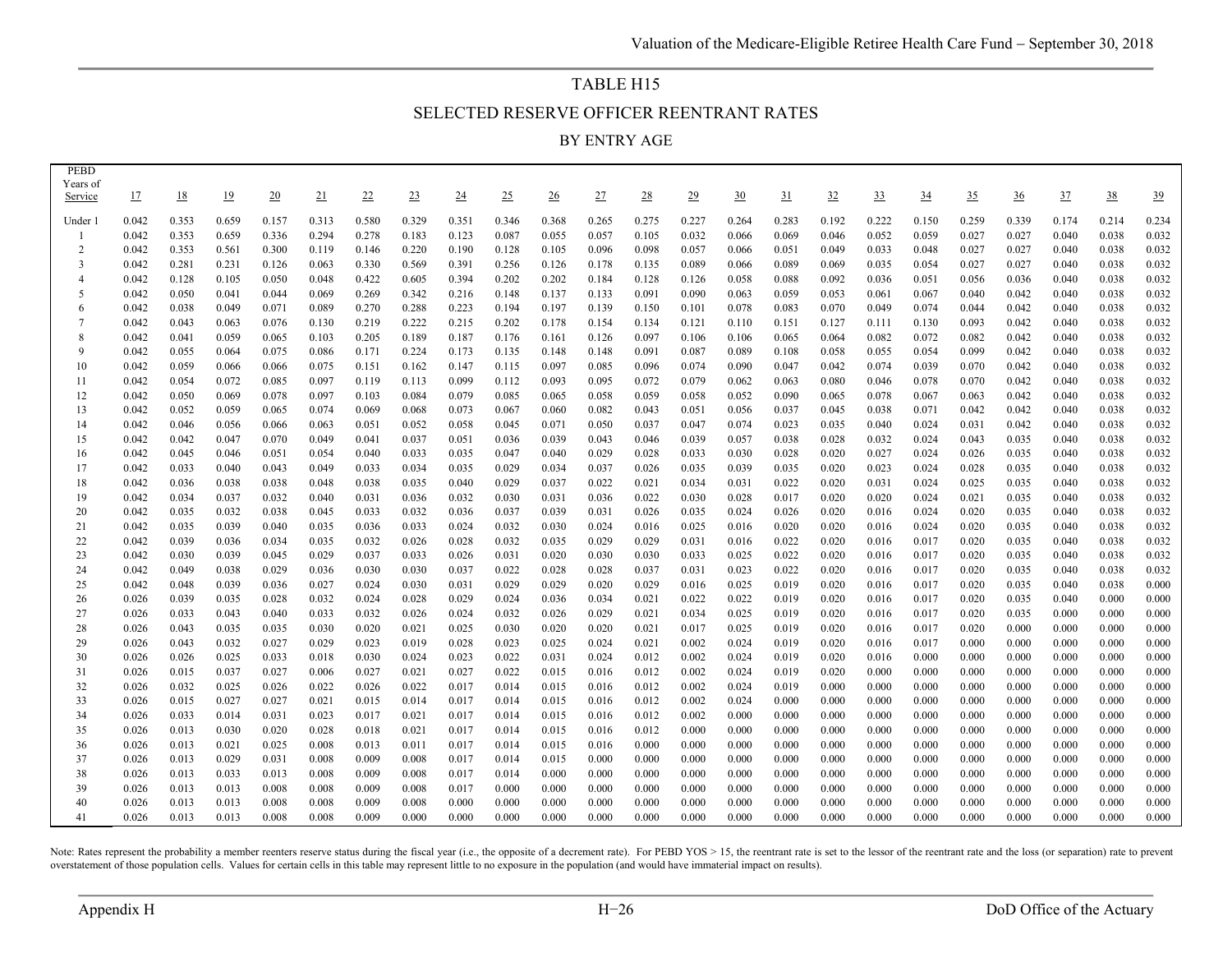# TABLE H15 (CONT'D) SELECTED RESERVE OFFICER REENTRANT RATES

BY ENTRY AGE

| <b>PEBD</b><br>Years of |                 |                 |                |                |                |                 |                 |                |                |                 |                |                |                |                |                |                |                |                |                |                |                |                |                |                |
|-------------------------|-----------------|-----------------|----------------|----------------|----------------|-----------------|-----------------|----------------|----------------|-----------------|----------------|----------------|----------------|----------------|----------------|----------------|----------------|----------------|----------------|----------------|----------------|----------------|----------------|----------------|
| Service                 | $\overline{40}$ | $\overline{41}$ | 42             | 43             | <u>44</u>      | $\overline{45}$ | $\overline{46}$ | 47             | $rac{48}{1}$   | $\overline{49}$ | <u>50</u>      | <u>51</u>      | 52             | 53             | 54             | <u>55</u>      | <u>56</u>      | 57             | 58             | 59             | <u>60</u>      | 61             | 62             | $\geq 62$      |
| Under 1                 | 0.239           | 0.298           | 0.239          | 0.259          | 0.211          | 0.243           | 0.297           | 0.355          | 0.211          | 0.213           | 0.238          | 0.267          | 0.267          | 0.267          | 0.267          | 0.267          | 0.267          | 0.267          | 0.267          | 0.267          | 0.267          | 0.267          | 0.267          | 0.267          |
| -1                      | 0.029           | 0.028           | 0.028          | 0.028          | 0.028          | 0.028           | 0.028           | 0.028          | 0.028          | 0.028           | 0.028          | 0.028          | 0.028          | 0.028          | 0.028          | 0.028          | 0.028          | 0.028          | 0.028          | 0.028          | 0.028          | 0.028          | 0.028          | 0.000          |
| $\overline{2}$          | 0.029           | 0.028           | 0.028          | 0.028          | 0.028          | 0.028           | 0.028           | 0.028          | 0.028          | 0.028           | 0.028          | 0.028          | 0.028          | 0.028          | 0.028          | 0.028          | 0.028          | 0.028          | 0.028          | 0.028          | 0.028          | 0.028          | 0.000          | 0.000          |
| 3                       | 0.029           | 0.028           | 0.028          | 0.028          | 0.028          | 0.028           | 0.028           | 0.028          | 0.028          | 0.028           | 0.028          | 0.028          | 0.028          | 0.028          | 0.028          | 0.028          | 0.028          | 0.028          | 0.028          | 0.028          | 0.028          | 0.000          | 0.000          | 0.000          |
| $\overline{4}$          | 0.029           | 0.028           | 0.028          | 0.028          | 0.028          | 0.028           | 0.028           | 0.028          | 0.028          | 0.028           | 0.028          | 0.028          | 0.028          | 0.028          | 0.028          | 0.028          | 0.028          | 0.028          | 0.028          | 0.028          | 0.000          | 0.000          | 0.000          | 0.000          |
| 5<br>6                  | 0.029<br>0.029  | 0.028<br>0.028  | 0.028<br>0.028 | 0.028<br>0.028 | 0.028<br>0.028 | 0.028<br>0.028  | 0.028<br>0.028  | 0.028<br>0.028 | 0.028<br>0.028 | 0.028<br>0.028  | 0.028<br>0.028 | 0.028<br>0.028 | 0.028<br>0.028 | 0.028<br>0.028 | 0.028<br>0.028 | 0.028<br>0.028 | 0.028<br>0.028 | 0.028<br>0.028 | 0.028<br>0.000 | 0.000<br>0.000 | 0.000<br>0.000 | 0.000<br>0.000 | 0.000<br>0.000 | 0.000<br>0.000 |
| $\overline{7}$          | 0.029           | 0.028           | 0.028          | 0.028          | 0.028          | 0.028           | 0.028           | 0.028          | 0.028          | 0.028           | 0.028          | 0.028          | 0.028          | 0.028          | 0.028          | 0.028          | 0.028          | 0.000          | 0.000          | 0.000          | 0.000          | 0.000          | 0.000          | 0.000          |
| 8                       | 0.029           | 0.028           | 0.028          | 0.028          | 0.028          | 0.028           | 0.028           | 0.028          | 0.028          | 0.028           | 0.028          | 0.028          | 0.028          | 0.028          | 0.028          | 0.028          | 0.000          | 0.000          | 0.000          | 0.000          | 0.000          | 0.000          | 0.000          | 0.000          |
| 9                       | 0.029           | 0.028           | 0.028          | 0.028          | 0.028          | 0.028           | 0.028           | 0.028          | 0.028          | 0.028           | 0.028          | 0.028          | 0.028          | 0.028          | 0.028          | 0.000          | 0.000          | 0.000          | 0.000          | 0.000          | 0.000          | 0.000          | 0.000          | 0.000          |
| 10                      | 0.029           | 0.028           | 0.028          | 0.028          | 0.028          | 0.028           | 0.028           | 0.028          | 0.028          | 0.028           | 0.028          | 0.028          | 0.028          | 0.028          | 0.000          | 0.000          | 0.000          | 0.000          | 0.000          | 0.000          | 0.000          | 0.000          | 0.000          | 0.000          |
| 11                      | 0.029           | 0.028           | 0.028          | 0.028          | 0.028          | 0.028           | 0.028           | 0.028          | 0.028          | 0.028           | 0.028          | 0.028          | 0.028          | 0.000          | 0.000          | 0.000          | 0.000          | 0.000          | 0.000          | 0.000          | 0.000          | 0.000          | 0.000          | 0.000          |
| 12                      | 0.029           | 0.028           | 0.028          | 0.028          | 0.028          | 0.028           | 0.028           | 0.028          | 0.028          | 0.028           | 0.028          | 0.028          | 0.000          | 0.000          | 0.000          | 0.000          | 0.000          | 0.000          | 0.000          | 0.000          | 0.000          | 0.000          | 0.000          | 0.000          |
| 13                      | 0.029<br>0.029  | 0.028<br>0.028  | 0.028<br>0.028 | 0.028<br>0.028 | 0.028<br>0.028 | 0.028<br>0.028  | 0.028<br>0.028  | 0.028<br>0.028 | 0.028<br>0.028 | 0.028<br>0.028  | 0.028<br>0.000 | 0.000<br>0.000 | 0.000<br>0.000 | 0.000<br>0.000 | 0.000<br>0.000 | 0.000<br>0.000 | 0.000<br>0.000 | 0.000<br>0.000 | 0.000<br>0.000 | 0.000<br>0.000 | 0.000<br>0.000 | 0.000<br>0.000 | 0.000<br>0.000 | 0.000<br>0.000 |
| 14<br>15                | 0.029           | 0.028           | 0.028          | 0.028          | 0.028          | 0.028           | 0.028           | 0.028          | 0.028          | 0.000           | 0.000          | 0.000          | 0.000          | 0.000          | 0.000          | 0.000          | 0.000          | 0.000          | 0.000          | 0.000          | 0.000          | 0.000          | 0.000          | 0.000          |
| 16                      | 0.029           | 0.028           | 0.028          | 0.028          | 0.028          | 0.028           | 0.028           | 0.028          | 0.000          | 0.000           | 0.000          | 0.000          | 0.000          | 0.000          | 0.000          | 0.000          | 0.000          | 0.000          | 0.000          | 0.000          | 0.000          | 0.000          | 0.000          | 0.000          |
| 17                      | 0.029           | 0.028           | 0.028          | 0.028          | 0.028          | 0.028           | 0.028           | 0.000          | 0.000          | 0.000           | 0.000          | 0.000          | 0.000          | 0.000          | 0.000          | 0.000          | 0.000          | 0.000          | 0.000          | 0.000          | 0.000          | 0.000          | 0.000          | 0.000          |
| 18                      | 0.029           | 0.028           | 0.028          | 0.028          | 0.028          | 0.028           | 0.000           | 0.000          | 0.000          | 0.000           | 0.000          | 0.000          | 0.000          | 0.000          | 0.000          | 0.000          | 0.000          | 0.000          | 0.000          | 0.000          | 0.000          | 0.000          | 0.000          | 0.000          |
| 19                      | 0.029           | 0.028           | 0.028          | 0.028          | 0.028          | 0.000           | 0.000           | 0.000          | 0.000          | 0.000           | 0.000          | 0.000          | 0.000          | 0.000          | 0.000          | 0.000          | 0.000          | 0.000          | 0.000          | 0.000          | 0.000          | 0.000          | 0.000          | 0.000          |
| 20                      | 0.029           | 0.028           | 0.028          | 0.028          | 0.000          | 0.000           | 0.000           | 0.000          | 0.000          | 0.000           | 0.000          | 0.000          | 0.000          | 0.000          | 0.000          | 0.000          | 0.000          | 0.000          | 0.000          | 0.000          | 0.000          | 0.000          | 0.000          | 0.000          |
| 21                      | 0.029           | 0.028           | 0.028          | 0.000          | 0.000          | 0.000           | 0.000           | 0.000          | 0.000          | 0.000           | 0.000          | 0.000          | 0.000          | 0.000          | 0.000          | 0.000          | 0.000          | 0.000          | 0.000          | 0.000          | 0.000          | 0.000          | 0.000          | 0.000          |
| 22<br>23                | 0.029<br>0.029  | 0.028<br>0.000  | 0.000<br>0.000 | 0.000<br>0.000 | 0.000<br>0.000 | 0.000<br>0.000  | 0.000<br>0.000  | 0.000<br>0.000 | 0.000<br>0.000 | 0.000<br>0.000  | 0.000<br>0.000 | 0.000<br>0.000 | 0.000<br>0.000 | 0.000<br>0.000 | 0.000<br>0.000 | 0.000<br>0.000 | 0.000<br>0.000 | 0.000<br>0.000 | 0.000<br>0.000 | 0.000<br>0.000 | 0.000<br>0.000 | 0.000<br>0.000 | 0.000<br>0.000 | 0.000<br>0.000 |
| 24                      | 0.000           | 0.000           | 0.000          | 0.000          | 0.000          | 0.000           | 0.000           | 0.000          | 0.000          | 0.000           | 0.000          | 0.000          | 0.000          | 0.000          | 0.000          | 0.000          | 0.000          | 0.000          | 0.000          | 0.000          | 0.000          | 0.000          | 0.000          | 0.000          |
| 25                      | 0.000           | 0.000           | 0.000          | 0.000          | 0.000          | 0.000           | 0.000           | 0.000          | 0.000          | 0.000           | 0.000          | 0.000          | 0.000          | 0.000          | 0.000          | 0.000          | 0.000          | 0.000          | 0.000          | 0.000          | 0.000          | 0.000          | 0.000          | 0.000          |
| 26                      | 0.000           | 0.000           | 0.000          | 0.000          | 0.000          | 0.000           | 0.000           | 0.000          | 0.000          | 0.000           | 0.000          | 0.000          | 0.000          | 0.000          | 0.000          | 0.000          | 0.000          | 0.000          | 0.000          | 0.000          | 0.000          | 0.000          | 0.000          | 0.000          |
| 27                      | 0.000           | 0.000           | 0.000          | 0.000          | 0.000          | 0.000           | 0.000           | 0.000          | 0.000          | 0.000           | 0.000          | 0.000          | 0.000          | 0.000          | 0.000          | 0.000          | 0.000          | 0.000          | 0.000          | 0.000          | 0.000          | 0.000          | 0.000          | 0.000          |
| 28                      | 0.000           | 0.000           | 0.000          | 0.000          | 0.000          | 0.000           | 0.000           | 0.000          | 0.000          | 0.000           | 0.000          | 0.000          | 0.000          | 0.000          | 0.000          | 0.000          | 0.000          | 0.000          | 0.000          | 0.000          | 0.000          | 0.000          | 0.000          | 0.000          |
| 29                      | 0.000           | 0.000           | 0.000          | 0.000          | 0.000          | 0.000           | 0.000           | 0.000          | 0.000          | 0.000           | 0.000          | 0.000          | 0.000          | 0.000          | 0.000          | 0.000          | 0.000          | 0.000          | 0.000          | 0.000          | 0.000          | 0.000          | 0.000          | 0.000          |
| 30                      | 0.000           | 0.000           | 0.000          | 0.000          | 0.000          | 0.000           | 0.000           | 0.000          | 0.000          | 0.000           | 0.000          | 0.000          | 0.000          | 0.000          | 0.000          | 0.000          | 0.000          | 0.000          | 0.000          | 0.000          | 0.000          | 0.000          | 0.000          | 0.000          |
| 31<br>32                | 0.000<br>0.000  | 0.000<br>0.000  | 0.000<br>0.000 | 0.000<br>0.000 | 0.000<br>0.000 | 0.000<br>0.000  | 0.000<br>0.000  | 0.000<br>0.000 | 0.000<br>0.000 | 0.000<br>0.000  | 0.000<br>0.000 | 0.000<br>0.000 | 0.000<br>0.000 | 0.000<br>0.000 | 0.000<br>0.000 | 0.000<br>0.000 | 0.000<br>0.000 | 0.000<br>0.000 | 0.000<br>0.000 | 0.000<br>0.000 | 0.000<br>0.000 | 0.000<br>0.000 | 0.000<br>0.000 | 0.000<br>0.000 |
| 33                      | 0.000           | 0.000           | 0.000          | 0.000          | 0.000          | 0.000           | 0.000           | 0.000          | 0.000          | 0.000           | 0.000          | 0.000          | 0.000          | 0.000          | 0.000          | 0.000          | 0.000          | 0.000          | 0.000          | 0.000          | 0.000          | 0.000          | 0.000          | 0.000          |
| 34                      | 0.000           | 0.000           | 0.000          | 0.000          | 0.000          | 0.000           | 0.000           | 0.000          | 0.000          | 0.000           | 0.000          | 0.000          | 0.000          | 0.000          | 0.000          | 0.000          | 0.000          | 0.000          | 0.000          | 0.000          | 0.000          | 0.000          | 0.000          | 0.000          |
| 35                      | 0.000           | 0.000           | 0.000          | 0.000          | 0.000          | 0.000           | 0.000           | 0.000          | 0.000          | 0.000           | 0.000          | 0.000          | 0.000          | 0.000          | 0.000          | 0.000          | 0.000          | 0.000          | 0.000          | 0.000          | 0.000          | 0.000          | 0.000          | 0.000          |
| 36                      | 0.000           | 0.000           | 0.000          | 0.000          | 0.000          | 0.000           | 0.000           | 0.000          | 0.000          | 0.000           | 0.000          | 0.000          | 0.000          | 0.000          | 0.000          | 0.000          | 0.000          | 0.000          | 0.000          | 0.000          | 0.000          | 0.000          | 0.000          | 0.000          |
| 37                      | 0.000           | 0.000           | 0.000          | 0.000          | 0.000          | 0.000           | 0.000           | 0.000          | 0.000          | 0.000           | 0.000          | 0.000          | 0.000          | 0.000          | 0.000          | 0.000          | 0.000          | 0.000          | 0.000          | 0.000          | 0.000          | 0.000          | 0.000          | 0.000          |
| 38                      | 0.000           | 0.000           | 0.000          | 0.000          | 0.000          | 0.000           | 0.000           | 0.000          | 0.000          | 0.000           | 0.000          | 0.000          | 0.000          | 0.000          | 0.000          | 0.000          | 0.000          | 0.000          | 0.000          | 0.000          | 0.000          | 0.000          | 0.000          | 0.000          |
| 39<br>40                | 0.000           | 0.000           | 0.000          | 0.000          | 0.000<br>0.000 | 0.000           | 0.000           | 0.000          | 0.000<br>0.000 | 0.000           | 0.000          | 0.000          | 0.000          | 0.000          | 0.000          | 0.000<br>0.000 | 0.000          | 0.000<br>0.000 | 0.000          | 0.000<br>0.000 | 0.000          | 0.000<br>0.000 | 0.000          | 0.000<br>0.000 |
| 41                      | 0.000<br>0.000  | 0.000<br>0.000  | 0.000<br>0.000 | 0.000<br>0.000 | 0.000          | 0.000<br>0.000  | 0.000<br>0.000  | 0.000<br>0.000 | 0.000          | 0.000<br>0.000  | 0.000<br>0.000 | 0.000<br>0.000 | 0.000<br>0.000 | 0.000<br>0.000 | 0.000<br>0.000 | 0.000          | 0.000<br>0.000 | 0.000          | 0.000<br>0.000 | 0.000          | 0.000<br>0.000 | 0.000          | 0.000<br>0.000 | 0.000          |
|                         |                 |                 |                |                |                |                 |                 |                |                |                 |                |                |                |                |                |                |                |                |                |                |                |                |                |                |

Note: Rates represent the probability a member reenters reserve status during the fiscal year (i.e., the opposite of a decrement rate). For PEBD YOS > 15, the reentrant rate is set to the lessor of the reentrant rate and t overstatement of those population cells. Values for certain cells in this table may represent little to no exposure in the population (and would have immaterial impact on results).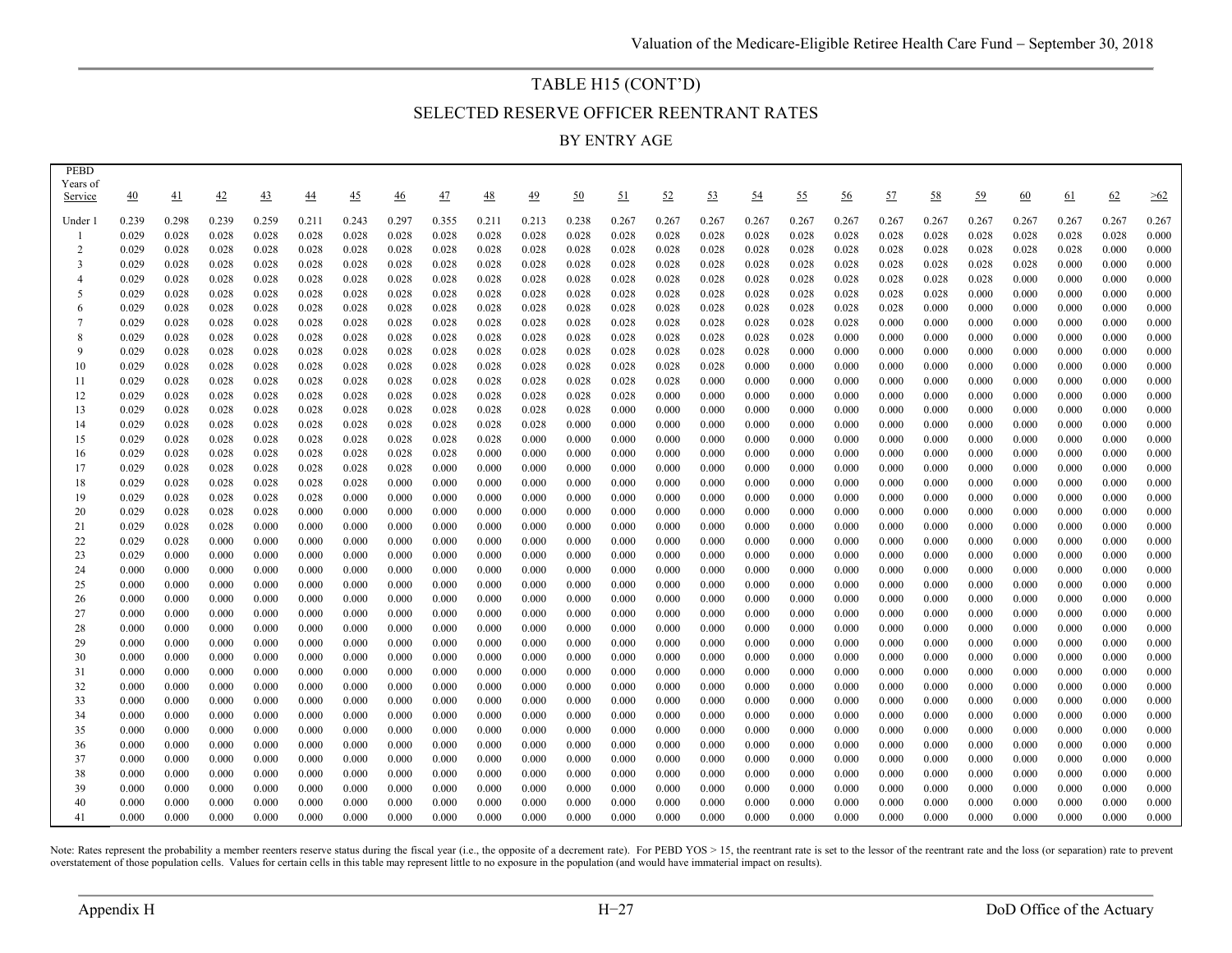# TABLE H16 SELECTED RESERVE ENLISTEE REENTRANT RATES

BY ENTRY AGE

| <b>PEBD</b>         |                |                |                |                 |                |                |                |                |                |                 |                |                |                |                |                 |                |                 |                |                |                |                |                |                |
|---------------------|----------------|----------------|----------------|-----------------|----------------|----------------|----------------|----------------|----------------|-----------------|----------------|----------------|----------------|----------------|-----------------|----------------|-----------------|----------------|----------------|----------------|----------------|----------------|----------------|
| Years of<br>Service | 17             | 18             | <u>19</u>      | $\overline{20}$ | 21             | $^{22}$        | 23             | 24             | 25             | $\overline{26}$ | 27             | <u>28</u>      | 29             | 30             | $\overline{31}$ | 32             | $\overline{33}$ | <u>34</u>      | 35             | $\frac{36}{5}$ | $\frac{37}{2}$ | <u>38</u>      | $\frac{39}{2}$ |
|                     |                |                |                |                 |                |                |                |                |                |                 |                |                |                |                |                 |                |                 |                |                |                |                |                |                |
| Under 1             | 0.121<br>0.006 | 0.030<br>0.012 | 0.029<br>0.030 | 0.038<br>0.041  | 0.043<br>0.046 | 0.048<br>0.051 | 0.050          | 0.053<br>0.052 | 0.060<br>0.054 | 0.059<br>0.052  | 0.067<br>0.052 | 0.065<br>0.058 | 0.060<br>0.046 | 0.070<br>0.048 | 0.064<br>0.057  | 0.073<br>0.063 | 0.073<br>0.057  | 0.085<br>0.058 | 0.081<br>0.051 | 0.083<br>0.060 | 0.101<br>0.047 | 0.082<br>0.059 | 0.086<br>0.051 |
| -1<br>2             | 0.004          | 0.021          | 0.048          | 0.070           | 0.080          | 0.083          | 0.051<br>0.087 | 0.083          | 0.086          | 0.080           | 0.073          | 0.070          | 0.077          | 0.066          | 0.078           | 0.074          | 0.060           | 0.082          | 0.066          | 0.068          | 0.101          | 0.081          | 0.099          |
| 3                   | 0.012          | 0.066          | 0.139          | 0.176           | 0.187          | 0.190          | 0.194          | 0.186          | 0.195          | 0.163           | 0.151          | 0.153          | 0.128          | 0.121          | 0.138           | 0.137          | 0.142           | 0.128          | 0.110          | 0.102          | 0.102          | 0.127          | 0.133          |
| $\overline{4}$      | 0.022          | 0.077          | 0.134          | 0.144           | 0.139          | 0.142          | 0.141          | 0.145          | 0.151          | 0.138           | 0.098          | 0.120          | 0.105          | 0.097          | 0.083           | 0.093          | 0.088           | 0.091          | 0.081          | 0.073          | 0.079          | 0.104          | 0.125          |
| 5                   | 0.026          | 0.074          | 0.124          | 0.133           | 0.135          | 0.137          | 0.134          | 0.131          | 0.133          | 0.129           | 0.112          | 0.108          | 0.097          | 0.097          | 0.089           | 0.093          | 0.109           | 0.154          | 0.155          | 0.216          | 0.336          | 0.544          | 0.657          |
| 6                   | 0.050          | 0.099          | 0.144          | 0.166           | 0.173          | 0.187          | 0.181          | 0.185          | 0.185          | 0.198           | 0.220          | 0.234          | 0.230          | 0.189          | 0.205           | 0.206          | 0.208           | 0.178          | 0.161          | 0.146          | 0.165          | 0.181          | 0.188          |
| $\overline{7}$      | 0.052          | 0.074          | 0.117          | 0.167           | 0.217          | 0.257          | 0.290          | 0.318          | 0.368          | 0.435           | 0.433          | 0.492          | 0.536          | 0.593          | 0.605           | 0.566          | 0.430           | 0.347          | 0.284          | 0.229          | 0.237          | 0.220          | 0.233          |
| 8                   | 0.027          | 0.041          | 0.069          | 0.088           | 0.098          | 0.100          | 0.103          | 0.115          | 0.108          | 0.118           | 0.107          | 0.114          | 0.114          | 0.128          | 0.119           | 0.116          | 0.108           | 0.106          | 0.090          | 0.086          | 0.084          | 0.140          | 0.131          |
| 9                   | 0.028          | 0.051          | 0.070          | 0.082           | 0.090          | 0.091          | 0.085          | 0.089          | 0.094          | 0.087           | 0.091          | 0.083          | 0.098          | 0.099          | 0.084           | 0.097          | 0.092           | 0.093          | 0.073          | 0.092          | 0.078          | 0.096          | 0.117          |
| 10                  | 0.032          | 0.046          | 0.060          | 0.071           | 0.064          | 0.075          | 0.078          | 0.087          | 0.086          | 0.079           | 0.083          | 0.090          | 0.086          | 0.068          | 0.074           | 0.073          | 0.074           | 0.067          | 0.063          | 0.061          | 0.079          | 0.090          | 0.076          |
| 11                  | 0.027          | 0.040          | 0.053          | 0.065           | 0.066          | 0.075          | 0.070          | 0.077          | 0.079          | 0.073           | 0.084          | 0.072          | 0.070          | 0.092          | 0.095           | 0.085          | 0.091           | 0.080          | 0.069          | 0.079          | 0.087          | 0.054          | 0.072          |
| 12<br>13            | 0.032<br>0.030 | 0.037<br>0.038 | 0.051<br>0.042 | 0.053<br>0.049  | 0.059<br>0.051 | 0.061<br>0.049 | 0.063<br>0.060 | 0.062<br>0.056 | 0.067<br>0.063 | 0.070<br>0.057  | 0.073<br>0.061 | 0.078<br>0.067 | 0.069<br>0.060 | 0.078<br>0.064 | 0.080<br>0.060  | 0.081<br>0.066 | 0.076<br>0.065  | 0.071<br>0.044 | 0.066<br>0.059 | 0.058<br>0.044 | 0.062<br>0.035 | 0.074<br>0.060 | 0.053<br>0.061 |
| 14                  | 0.046          | 0.038          | 0.041          | 0.047           | 0.050          | 0.053          | 0.053          | 0.052          | 0.046          | 0.048           | 0.056          | 0.055          | 0.057          | 0.063          | 0.073           | 0.054          | 0.064           | 0.040          | 0.053          | 0.045          | 0.042          | 0.052          | 0.048          |
| 15                  | 0.035          | 0.027          | 0.036          | 0.035           | 0.037          | 0.042          | 0.039          | 0.035          | 0.039          | 0.045           | 0.046          | 0.045          | 0.047          | 0.036          | 0.037           | 0.038          | 0.031           | 0.030          | 0.038          | 0.037          | 0.038          | 0.023          | 0.044          |
| 16                  | 0.034          | 0.030          | 0.030          | 0.033           | 0.033          | 0.032          | 0.037          | 0.034          | 0.038          | 0.039           | 0.044          | 0.034          | 0.038          | 0.029          | 0.035           | 0.027          | 0.033           | 0.025          | 0.025          | 0.021          | 0.032          | 0.021          | 0.011          |
| 17                  | 0.029          | 0.027          | 0.026          | 0.028           | 0.029          | 0.028          | 0.027          | 0.030          | 0.026          | 0.033           | 0.034          | 0.036          | 0.026          | 0.039          | 0.032           | 0.020          | 0.033           | 0.026          | 0.024          | 0.037          | 0.032          | 0.020          | 0.011          |
| 18                  | 0.046          | 0.024          | 0.025          | 0.024           | 0.022          | 0.026          | 0.027          | 0.025          | 0.027          | 0.023           | 0.025          | 0.032          | 0.025          | 0.031          | 0.028           | 0.015          | 0.028           | 0.018          | 0.010          | 0.020          | 0.017          | 0.009          | 0.011          |
| 19                  | 0.034          | 0.021          | 0.022          | 0.021           | 0.022          | 0.026          | 0.028          | 0.025          | 0.022          | 0.025           | 0.025          | 0.026          | 0.023          | 0.016          | 0.021           | 0.014          | 0.018           | 0.022          | 0.016          | 0.013          | 0.021          | 0.009          | 0.011          |
| 20                  | 0.021          | 0.022          | 0.021          | 0.019           | 0.018          | 0.019          | 0.015          | 0.021          | 0.020          | 0.025           | 0.016          | 0.021          | 0.013          | 0.023          | 0.014           | 0.017          | 0.017           | 0.011          | 0.012          | 0.012          | 0.006          | 0.009          | 0.011          |
| 21                  | 0.025          | 0.022          | 0.021          | 0.019           | 0.019          | 0.017          | 0.020          | 0.017          | 0.023          | 0.016           | 0.019          | 0.018          | 0.019          | 0.018          | 0.015           | 0.010          | 0.020           | 0.012          | 0.011          | 0.015          | 0.006          | 0.009          | 0.011          |
| 22                  | 0.020          | 0.024          | 0.020          | 0.022           | 0.016          | 0.022          | 0.018          | 0.023          | 0.020          | 0.019           | 0.015          | 0.020          | 0.018          | 0.018          | 0.010           | 0.015          | 0.009           | 0.005          | 0.016          | 0.004          | 0.006          | 0.009          | 0.010          |
| 23<br>24            | 0.030<br>0.025 | 0.022<br>0.023 | 0.021<br>0.019 | 0.018<br>0.015  | 0.022<br>0.021 | 0.017<br>0.016 | 0.020<br>0.021 | 0.020<br>0.018 | 0.020<br>0.015 | 0.017<br>0.016  | 0.013<br>0.012 | 0.014<br>0.014 | 0.013<br>0.012 | 0.019<br>0.019 | 0.010<br>0.009  | 0.011<br>0.011 | 0.010<br>0.012  | 0.005<br>0.005 | 0.006<br>0.006 | 0.004<br>0.004 | 0.006<br>0.006 | 0.009<br>0.009 | 0.010<br>0.010 |
| 25                  | 0.020          | 0.023          | 0.018          | 0.025           | 0.015          | 0.017          | 0.019          | 0.017          | 0.013          | 0.013           | 0.010          | 0.011          | 0.009          | 0.005          | 0.007           | 0.005          | 0.003           | 0.005          | 0.006          | 0.004          | 0.006          | 0.009          | 0.000          |
| 26                  | 0.024          | 0.023          | 0.018          | 0.018           | 0.014          | 0.016          | 0.015          | 0.019          | 0.014          | 0.013           | 0.015          | 0.014          | 0.008          | 0.005          | 0.007           | 0.005          | 0.003           | 0.005          | 0.006          | 0.004          | 0.006          | 0.000          | 0.000          |
| 27                  | 0.030          | 0.019          | 0.021          | 0.014           | 0.013          | 0.020          | 0.018          | 0.015          | 0.017          | 0.008           | 0.018          | 0.008          | 0.009          | 0.005          | 0.007           | 0.005          | 0.003           | 0.005          | 0.006          | 0.004          | 0.000          | 0.000          | 0.000          |
| 28                  | 0.022          | 0.023          | 0.017          | 0.012           | 0.017          | 0.015          | 0.013          | 0.012          | 0.015          | 0.019           | 0.009          | 0.005          | 0.010          | 0.005          | 0.005           | 0.005          | 0.003           | 0.005          | 0.006          | 0.000          | 0.000          | 0.000          | 0.000          |
| 29                  | 0.026          | 0.017          | 0.015          | 0.016           | 0.016          | 0.016          | 0.009          | 0.012          | 0.015          | 0.011           | 0.011          | 0.005          | 0.004          | 0.005          | 0.007           | 0.005          | 0.003           | 0.005          | 0.000          | 0.000          | 0.000          | 0.000          | 0.000          |
| 30                  | 0.026          | 0.016          | 0.013          | 0.011           | 0.018          | 0.009          | 0.011          | 0.008          | 0.007          | 0.010           | 0.013          | 0.003          | 0.004          | 0.005          | 0.007           | 0.005          | 0.003           | 0.000          | 0.000          | 0.000          | 0.000          | 0.000          | 0.000          |
| 31                  | 0.026          | 0.012          | 0.014          | 0.017           | 0.011          | 0.015          | 0.016          | 0.013          | 0.012          | 0.008           | 0.004          | 0.003          | 0.004          | 0.005          | 0.007           | 0.005          | 0.000           | 0.000          | 0.000          | 0.000          | 0.000          | 0.000          | 0.000          |
| 32                  | 0.026          | 0.017          | 0.014          | 0.014           | 0.008          | 0.021          | 0.007          | 0.011          | 0.010          | 0.007           | 0.004          | 0.003          | 0.004          | 0.005          | 0.007           | 0.000          | 0.000           | 0.000          | 0.000          | 0.000          | 0.000          | 0.000          | 0.000          |
| 33                  | 0.026          | 0.010          | 0.016          | 0.010           | 0.009          | 0.016          | 0.009          | 0.011          | 0.010          | 0.007           | 0.004          | 0.003          | 0.004          | 0.005          | 0.000           | 0.000          | 0.000           | 0.000          | 0.000          | 0.000          | 0.000          | 0.000          | 0.000          |
| 34<br>35            | 0.026<br>0.026 | 0.011<br>0.011 | 0.009<br>0.005 | 0.010<br>0.011  | 0.008<br>0.008 | 0.013<br>0.013 | 0.012<br>0.013 | 0.004<br>0.004 | 0.010<br>0.005 | 0.007<br>0.007  | 0.004<br>0.004 | 0.003<br>0.003 | 0.004<br>0.000 | 0.000<br>0.000 | 0.000<br>0.000  | 0.000<br>0.000 | 0.000<br>0.000  | 0.000<br>0.000 | 0.000<br>0.000 | 0.000<br>0.000 | 0.000<br>0.000 | 0.000<br>0.000 | 0.000<br>0.000 |
| 36                  | 0.026          | 0.011          | 0.008          | 0.011           | 0.008          | 0.009          | 0.002          | 0.004          | 0.005          | 0.007           | 0.004          | 0.000          | 0.000          | 0.000          | 0.000           | 0.000          | 0.000           | 0.000          | 0.000          | 0.000          | 0.000          | 0.000          | 0.000          |
| 37                  | 0.026          | 0.011          | 0.010          | 0.008           | 0.008          | 0.004          | 0.002          | 0.004          | 0.005          | 0.007           | 0.000          | 0.000          | 0.000          | 0.000          | 0.000           | 0.000          | 0.000           | 0.000          | 0.000          | 0.000          | 0.000          | 0.000          | 0.000          |
| 38                  | 0.026          | 0.011          | 0.010          | 0.011           | 0.006          | 0.004          | 0.002          | 0.004          | 0.005          | 0.000           | 0.000          | 0.000          | 0.000          | 0.000          | 0.000           | 0.000          | 0.000           | 0.000          | 0.000          | 0.000          | 0.000          | 0.000          | 0.000          |
| 39                  | 0.026          | 0.011          | 0.010          | 0.003           | 0.006          | 0.004          | 0.002          | 0.004          | 0.000          | 0.000           | 0.000          | 0.000          | 0.000          | 0.000          | 0.000           | 0.000          | 0.000           | 0.000          | 0.000          | 0.000          | 0.000          | 0.000          | 0.000          |
| 40                  | 0.026          | 0.011          | 0.010          | 0.003           | 0.006          | 0.004          | 0.002          | 0.000          | 0.000          | 0.000           | 0.000          | 0.000          | 0.000          | 0.000          | 0.000           | 0.000          | 0.000           | 0.000          | 0.000          | 0.000          | 0.000          | 0.000          | 0.000          |
| 41                  | 0.026          | 0.011          | 0.010          | 0.003           | 0.006          | 0.004          | 0.000          | 0.000          | 0.000          | 0.000           | 0.000          | 0.000          | 0.000          | 0.000          | 0.000           | 0.000          | 0.000           | 0.000          | 0.000          | 0.000          | 0.000          | 0.000          | 0.000          |

Note: Rates represent the probability a member reenters reserve status during the fiscal year (i.e., the opposite of a decrement rate). For PEBD YOS > 15, the reentrant rate is set to the lessor of the reentrant rate and t overstatement of those population cells. Values for certain cells in this table may represent little to no exposure in the population (and would have immaterial impact on results.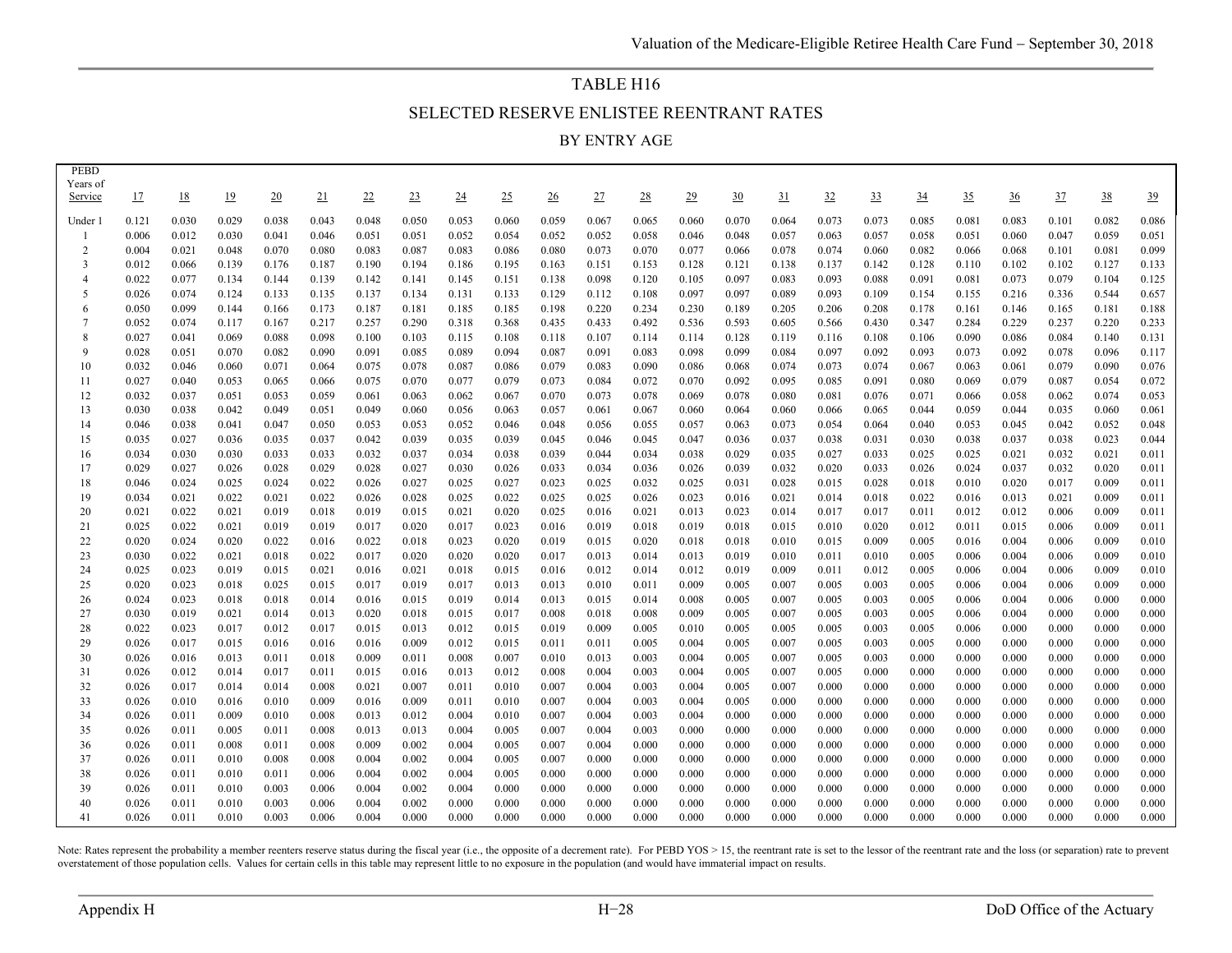## TABLE H16 (CONT'D) SELECTED RESERVE ENLISTEE REENTRANT RATES BY ENTRY AGE

| <b>PEBD</b><br>Years of |                |                |                |                 |                 |                 |                |                |                 |                |                |                 |                |                |                |                |                |                |                |                |                |                |                |                |
|-------------------------|----------------|----------------|----------------|-----------------|-----------------|-----------------|----------------|----------------|-----------------|----------------|----------------|-----------------|----------------|----------------|----------------|----------------|----------------|----------------|----------------|----------------|----------------|----------------|----------------|----------------|
| Service                 | 40             | 41             | 42             | $\overline{43}$ | $\overline{44}$ | $\overline{45}$ | $\frac{46}{5}$ | $\frac{47}{1}$ | $\overline{48}$ | 49             | 50             | $\overline{21}$ | 52             | 53             | 54             | 55             | 56             | 57             | 58             | 59             | 60             | <u>61</u>      | 62             | $\geq 62$      |
|                         | 0.081          | 0.092          | 0.084          |                 |                 |                 |                |                |                 |                |                |                 |                |                |                |                |                |                |                |                | 0.168          |                |                |                |
| Under 1                 | 0.057          | 0.105          | 0.075          | 0.088<br>0.136  | 0.169<br>0.143  | 0.168<br>0.168  | 0.168<br>0.168 | 0.168<br>0.168 | 0.168<br>0.168  | 0.168<br>0.168 | 0.168<br>0.168 | 0.168<br>0.168  | 0.168<br>0.168 | 0.168<br>0.168 | 0.168<br>0.168 | 0.168<br>0.168 | 0.168<br>0.168 | 0.168<br>0.168 | 0.168<br>0.168 | 0.168<br>0.168 | 0.168          | 0.168<br>0.168 | 0.168<br>0.168 | 0.168<br>0.000 |
| 2                       | 0.117          | 0.236          | 0.397          | 0.344           | 0.364           | 0.168           | 0.168          | 0.168          | 0.168           | 0.168          | 0.168          | 0.168           | 0.168          | 0.168          | 0.168          | 0.168          | 0.168          | 0.168          | 0.168          | 0.168          | 0.168          | 0.168          | 0.000          | 0.000          |
| 3                       | 0.207          | 0.452          | 0.603          | 0.563           | 0.267           | 0.168           | 0.168          | 0.168          | 0.168           | 0.168          | 0.168          | 0.168           | 0.168          | 0.168          | 0.168          | 0.168          | 0.168          | 0.168          | 0.168          | 0.168          | 0.168          | 0.000          | 0.000          | 0.000          |
|                         | 0.124          | 0.231          | 0.317          | 0.240           | 0.286           | 0.168           | 0.168          | 0.168          | 0.168           | 0.168          | 0.168          | 0.168           | 0.168          | 0.168          | 0.168          | 0.168          | 0.168          | 0.168          | 0.168          | 0.168          | 0.000          | 0.000          | 0.000          | 0.000          |
| .5                      | 0.880          | 1.140          | 1.155          | 0.896           | 0.960           | 0.168           | 0.168          | 0.168          | 0.168           | 0.168          | 0.168          | 0.168           | 0.168          | 0.168          | 0.168          | 0.168          | 0.168          | 0.168          | 0.168          | 0.000          | 0.000          | 0.000          | 0.000          | 0.000          |
| 6                       | 0.219          | 0.238          | 0.175          | 0.171           | 0.412           | 0.168           | 0.168          | 0.168          | 0.168           | 0.168          | 0.168          | 0.168           | 0.168          | 0.168          | 0.168          | 0.168          | 0.168          | 0.168          | 0.000          | 0.000          | 0.000          | 0.000          | 0.000          | 0.000          |
|                         | 0.194          | 0.251          | 0.258          | 0.234           | 0.171           | 0.168           | 0.168          | 0.168          | 0.168           | 0.168          | 0.168          | 0.168           | 0.168          | 0.168          | 0.168          | 0.168          | 0.168          | 0.000          | 0.000          | 0.000          | 0.000          | 0.000          | 0.000          | 0.000          |
| 8                       | 0.153          | 0.105          | 0.153          | 0.234           | 0.240           | 0.168           | 0.168          | 0.168          | 0.168           | 0.168          | 0.168          | 0.168           | 0.168          | 0.168          | 0.168          | 0.168          | 0.000          | 0.000          | 0.000          | 0.000          | 0.000          | 0.000          | 0.000          | 0.000          |
| 9                       | 0.166          | 0.110          | 0.203          | 0.073           | 0.107           | 0.168           | 0.168          | 0.168          | 0.168           | 0.168          | 0.168          | 0.168           | 0.168          | 0.168          | 0.168          | 0.000          | 0.000          | 0.000          | 0.000          | 0.000          | 0.000          | 0.000          | 0.000          | 0.000          |
| 10                      | 0.141          | 0.165          | 0.075          | 0.073           | 0.107           | 0.168           | 0.168          | 0.168          | 0.168           | 0.168          | 0.168          | 0.168           | 0.168          | 0.168          | 0.000          | 0.000          | 0.000          | 0.000          | 0.000          | 0.000          | 0.000          | 0.000          | 0.000          | 0.000          |
| 11<br>12                | 0.082<br>0.099 | 0.096<br>0.138 | 0.075<br>0.075 | 0.073<br>0.073  | 0.107<br>0.107  | 0.168<br>0.168  | 0.168<br>0.168 | 0.168<br>0.168 | 0.168<br>0.168  | 0.168<br>0.168 | 0.168<br>0.168 | 0.168<br>0.168  | 0.168<br>0.000 | 0.000<br>0.000 | 0.000<br>0.000 | 0.000<br>0.000 | 0.000<br>0.000 | 0.000<br>0.000 | 0.000<br>0.000 | 0.000<br>0.000 | 0.000<br>0.000 | 0.000<br>0.000 | 0.000<br>0.000 | 0.000<br>0.000 |
| 13                      | 0.046          | 0.099          | 0.075          | 0.073           | 0.107           | 0.168           | 0.168          | 0.168          | 0.168           | 0.168          | 0.168          | 0.000           | 0.000          | 0.000          | 0.000          | 0.000          | 0.000          | 0.000          | 0.000          | 0.000          | 0.000          | 0.000          | 0.000          | 0.000          |
| 14                      | 0.043          | 0.028          | 0.075          | 0.073           | 0.107           | 0.168           | 0.168          | 0.168          | 0.168           | 0.168          | 0.000          | 0.000           | 0.000          | 0.000          | 0.000          | 0.000          | 0.000          | 0.000          | 0.000          | 0.000          | 0.000          | 0.000          | 0.000          | 0.000          |
| 15                      | 0.015          | 0.028          | 0.075          | 0.073           | 0.107           | 0.156           | 0.140          | 0.140          | 0.140           | 0.000          | 0.000          | 0.000           | 0.000          | 0.000          | 0.000          | 0.000          | 0.000          | 0.000          | 0.000          | 0.000          | 0.000          | 0.000          | 0.000          | 0.000          |
| 16                      | 0.015          | 0.028          | 0.075          | 0.073           | 0.107           | 0.156           | 0.140          | 0.140          | 0.000           | 0.000          | 0.000          | 0.000           | 0.000          | 0.000          | 0.000          | 0.000          | 0.000          | 0.000          | 0.000          | 0.000          | 0.000          | 0.000          | 0.000          | 0.000          |
| 17                      | 0.015          | 0.028          | 0.075          | 0.073           | 0.107           | 0.156           | 0.140          | 0.000          | 0.000           | 0.000          | 0.000          | 0.000           | 0.000          | 0.000          | 0.000          | 0.000          | 0.000          | 0.000          | 0.000          | 0.000          | 0.000          | 0.000          | 0.000          | 0.000          |
| 18                      | 0.015          | 0.028          | 0.075          | 0.073           | 0.107           | 0.156           | 0.000          | 0.000          | 0.000           | 0.000          | 0.000          | 0.000           | 0.000          | 0.000          | 0.000          | 0.000          | 0.000          | 0.000          | 0.000          | 0.000          | 0.000          | 0.000          | 0.000          | 0.000          |
| 19                      | 0.015          | 0.028          | 0.075          | 0.073           | 0.107           | 0.000           | 0.000          | 0.000          | 0.000           | 0.000          | 0.000          | 0.000           | 0.000          | 0.000          | 0.000          | 0.000          | 0.000          | 0.000          | 0.000          | 0.000          | 0.000          | 0.000          | 0.000          | 0.000          |
| 20                      | 0.015          | 0.028          | 0.075          | 0.073           | 0.000           | 0.000           | 0.000          | 0.000          | 0.000           | 0.000          | 0.000          | 0.000           | 0.000          | 0.000          | 0.000          | 0.000          | 0.000          | 0.000          | 0.000          | 0.000          | 0.000          | 0.000          | 0.000          | 0.000          |
| 21                      | 0.015          | 0.028          | 0.075          | 0.000           | 0.000           | 0.000           | 0.000          | 0.000          | 0.000           | 0.000          | 0.000          | 0.000           | 0.000          | 0.000          | 0.000          | 0.000          | 0.000          | 0.000          | 0.000          | 0.000          | 0.000          | 0.000          | 0.000          | 0.000          |
| 22                      | 0.015          | 0.028          | 0.000          | 0.000           | 0.000           | 0.000           | 0.000          | 0.000          | 0.000           | 0.000          | 0.000          | 0.000           | 0.000          | 0.000          | 0.000          | 0.000          | 0.000          | 0.000          | 0.000          | 0.000          | 0.000          | 0.000          | 0.000          | 0.000          |
| 23                      | 0.015          | 0.000          | 0.000          | 0.000           | 0.000           | 0.000           | 0.000          | 0.000          | 0.000           | 0.000          | 0.000          | 0.000           | 0.000          | 0.000          | 0.000<br>0.000 | 0.000<br>0.000 | 0.000<br>0.000 | 0.000<br>0.000 | 0.000<br>0.000 | 0.000<br>0.000 | 0.000<br>0.000 | 0.000<br>0.000 | 0.000<br>0.000 | 0.000<br>0.000 |
| 24<br>25                | 0.000<br>0.000 | 0.000<br>0.000 | 0.000<br>0.000 | 0.000<br>0.000  | 0.000<br>0.000  | 0.000<br>0.000  | 0.000<br>0.000 | 0.000<br>0.000 | 0.000<br>0.000  | 0.000<br>0.000 | 0.000<br>0.000 | 0.000<br>0.000  | 0.000<br>0.000 | 0.000<br>0.000 | 0.000          | 0.000          | 0.000          | 0.000          | 0.000          | 0.000          | 0.000          | 0.000          | 0.000          | 0.000          |
| 26                      | 0.000          | 0.000          | 0.000          | 0.000           | 0.000           | 0.000           | 0.000          | 0.000          | 0.000           | 0.000          | 0.000          | 0.000           | 0.000          | 0.000          | 0.000          | 0.000          | 0.000          | 0.000          | 0.000          | 0.000          | 0.000          | 0.000          | 0.000          | 0.000          |
| 27                      | 0.000          | 0.000          | 0.000          | 0.000           | 0.000           | 0.000           | 0.000          | 0.000          | 0.000           | 0.000          | 0.000          | 0.000           | 0.000          | 0.000          | 0.000          | 0.000          | 0.000          | 0.000          | 0.000          | 0.000          | 0.000          | 0.000          | 0.000          | 0.000          |
| 28                      | 0.000          | 0.000          | 0.000          | 0.000           | 0.000           | 0.000           | 0.000          | 0.000          | 0.000           | 0.000          | 0.000          | 0.000           | 0.000          | 0.000          | 0.000          | 0.000          | 0.000          | 0.000          | 0.000          | 0.000          | 0.000          | 0.000          | 0.000          | 0.000          |
| 29                      | 0.000          | 0.000          | 0.000          | 0.000           | 0.000           | 0.000           | 0.000          | 0.000          | 0.000           | 0.000          | 0.000          | 0.000           | 0.000          | 0.000          | 0.000          | 0.000          | 0.000          | 0.000          | 0.000          | 0.000          | 0.000          | 0.000          | 0.000          | 0.000          |
| 30                      | 0.000          | 0.000          | 0.000          | 0.000           | 0.000           | 0.000           | 0.000          | 0.000          | 0.000           | 0.000          | 0.000          | 0.000           | 0.000          | 0.000          | 0.000          | 0.000          | 0.000          | 0.000          | 0.000          | 0.000          | 0.000          | 0.000          | 0.000          | 0.000          |
| 31                      | 0.000          | 0.000          | 0.000          | 0.000           | 0.000           | 0.000           | 0.000          | 0.000          | 0.000           | 0.000          | 0.000          | 0.000           | 0.000          | 0.000          | 0.000          | 0.000          | 0.000          | 0.000          | 0.000          | 0.000          | 0.000          | 0.000          | 0.000          | 0.000          |
| 32                      | 0.000          | 0.000          | 0.000          | 0.000           | 0.000           | 0.000           | 0.000          | 0.000          | 0.000           | 0.000          | 0.000          | 0.000           | 0.000          | 0.000          | 0.000          | 0.000          | 0.000          | 0.000          | 0.000          | 0.000          | 0.000          | 0.000          | 0.000          | 0.000          |
| 33                      | 0.000          | 0.000          | 0.000          | 0.000           | 0.000           | 0.000           | 0.000          | 0.000          | 0.000           | 0.000          | 0.000          | 0.000           | 0.000          | 0.000          | 0.000          | 0.000          | 0.000          | 0.000          | 0.000          | 0.000          | 0.000          | 0.000          | 0.000          | 0.000          |
| 34                      | 0.000          | 0.000          | 0.000          | 0.000           | 0.000           | 0.000           | 0.000          | 0.000          | 0.000           | 0.000          | 0.000          | 0.000           | 0.000          | 0.000          | 0.000          | 0.000          | 0.000          | 0.000          | 0.000          | 0.000          | 0.000          | 0.000          | 0.000          | 0.000          |
| 35                      | 0.000          | 0.000          | 0.000          | 0.000           | 0.000           | 0.000           | 0.000          | 0.000          | 0.000           | 0.000          | 0.000          | 0.000           | 0.000          | 0.000          | 0.000          | 0.000          | 0.000          | 0.000          | 0.000          | 0.000          | 0.000          | 0.000          | 0.000          | 0.000          |
| 36                      | 0.000          | 0.000          | 0.000          | 0.000           | 0.000           | 0.000           | 0.000          | 0.000          | 0.000           | 0.000          | 0.000          | 0.000           | 0.000          | 0.000          | 0.000          | 0.000          | 0.000<br>0.000 | 0.000          | 0.000          | 0.000<br>0.000 | 0.000          | 0.000          | 0.000          | 0.000          |
| 37<br>38                | 0.000<br>0.000 | 0.000<br>0.000 | 0.000<br>0.000 | 0.000<br>0.000  | 0.000<br>0.000  | 0.000<br>0.000  | 0.000<br>0.000 | 0.000<br>0.000 | 0.000<br>0.000  | 0.000<br>0.000 | 0.000<br>0.000 | 0.000<br>0.000  | 0.000<br>0.000 | 0.000<br>0.000 | 0.000<br>0.000 | 0.000<br>0.000 | 0.000          | 0.000<br>0.000 | 0.000<br>0.000 | 0.000          | 0.000<br>0.000 | 0.000<br>0.000 | 0.000<br>0.000 | 0.000<br>0.000 |
| 39                      | 0.000          | 0.000          | 0.000          | 0.000           | 0.000           | 0.000           | 0.000          | 0.000          | 0.000           | 0.000          | 0.000          | 0.000           | 0.000          | 0.000          | 0.000          | 0.000          | 0.000          | 0.000          | 0.000          | 0.000          | 0.000          | 0.000          | 0.000          | 0.000          |
| 40                      | 0.000          | 0.000          | 0.000          | 0.000           | 0.000           | 0.000           | 0.000          | 0.000          | 0.000           | 0.000          | 0.000          | 0.000           | 0.000          | 0.000          | 0.000          | 0.000          | 0.000          | 0.000          | 0.000          | 0.000          | 0.000          | 0.000          | 0.000          | 0.000          |
| 41                      | 0.000          | 0.000          | 0.000          | 0.000           | 0.000           | 0.000           | 0.000          | 0.000          | 0.000           | 0.000          | 0.000          | 0.000           | 0.000          | 0.000          | 0.000          | 0.000          | 0.000          | 0.000          | 0.000          | 0.000          | 0.000          | 0.000          | 0.000          | 0.000          |

Note: Rates represent the probability a member reenters reserve status during the fiscal year (i.e., the opposite of a decrement rate). For PEBD YOS > 15, the reentrant rate is set to the lessor of the reentrant rate and t (or separation) rate to prevent overstatement of those population cells. Values for certain cells in this table may represent little to no exposure in the population (and would have immaterial impact on results).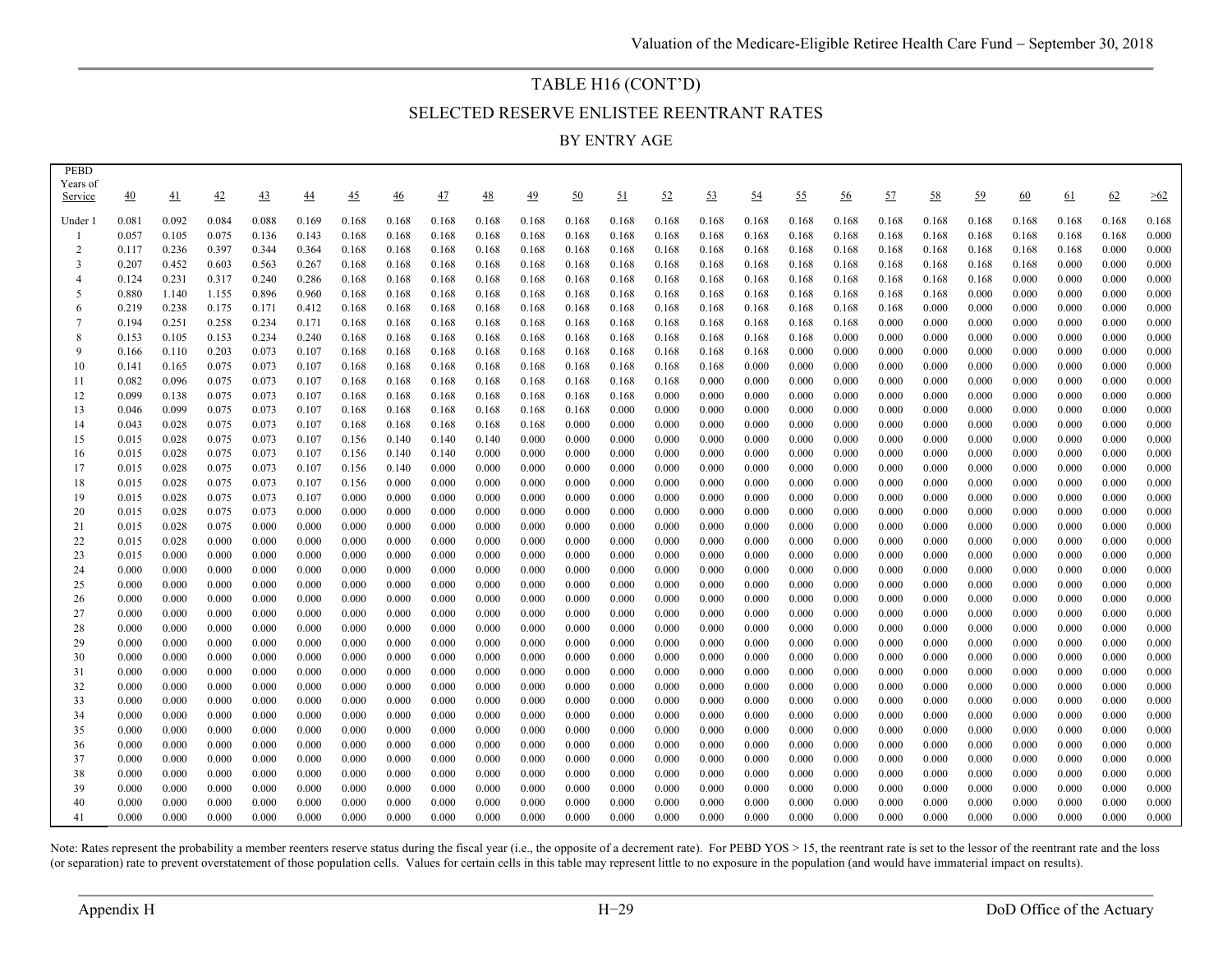# TABLE H17 SELECTED RESERVE OFFICER PAYGRADE TRANSFER RATES BY ENTRY AGE

| <b>PEBD</b>         |                |                |                |                 |                |                |                |                 |                |                 |                |                |                |                 |                 |                |                 |                 |                |                |                |                |                |
|---------------------|----------------|----------------|----------------|-----------------|----------------|----------------|----------------|-----------------|----------------|-----------------|----------------|----------------|----------------|-----------------|-----------------|----------------|-----------------|-----------------|----------------|----------------|----------------|----------------|----------------|
| Years of<br>Service | 17             | 18             | 19             | $\overline{20}$ | 21             | 22             | 23             | $\overline{24}$ | 25             | $\overline{26}$ | 27             | <u>28</u>      | 29             | $\overline{30}$ | $\overline{31}$ | 32             | $\overline{33}$ | $\overline{34}$ | 35             | $\frac{36}{5}$ | $\frac{37}{2}$ | $rac{38}{2}$   | $\frac{39}{2}$ |
|                     |                |                |                |                 |                |                |                |                 |                |                 |                |                |                |                 |                 |                |                 |                 |                |                |                |                |                |
| Under:              | 0.001          | 0.001          | 0.001          | 0.001           | 0.001          | 0.000          | 0.000          | 0.000           | 0.000          | 0.000           | 0.000          | 0.001          | 0.000          | 0.000           | 0.000           | 0.000          | 0.000           | 0.000           | 0.000          | 0.000          | 0.000          | 0.000          | 0.001          |
| -1                  | 0.001          | 0.001          | 0.001          | 0.001           | 0.001          | 0.000          | 0.000          | 0.000           | 0.000          | 0.000           | 0.000          | 0.001          | 0.000          | 0.000           | 0.000           | 0.000          | 0.000           | 0.000           | 0.000          | 0.000          | 0.000          | 0.000          | 0.001          |
| $\overline{c}$<br>3 | 0.001          | 0.001<br>0.001 | 0.001          | 0.001           | 0.001          | 0.000<br>0.000 | 0.000          | 0.000           | 0.000          | 0.000           | 0.000          | 0.001          | 0.000<br>0.000 | 0.000           | 0.000           | 0.000          | 0.000           | 0.000           | 0.000<br>0.000 | 0.000          | 0.000          | 0.000          | 0.001<br>0.001 |
| $\overline{4}$      | 0.001<br>0.001 | 0.001          | 0.001<br>0.001 | 0.001<br>0.001  | 0.001<br>0.001 | 0.000          | 0.000<br>0.000 | 0.000<br>0.000  | 0.000<br>0.000 | 0.000<br>0.000  | 0.000<br>0.000 | 0.001<br>0.001 | 0.000          | 0.000<br>0.000  | 0.000<br>0.000  | 0.000<br>0.000 | 0.000<br>0.000  | 0.000<br>0.000  | 0.000          | 0.000<br>0.000 | 0.000<br>0.000 | 0.000<br>0.000 | 0.001          |
| 5                   | 0.001          | 0.001          | 0.001          | 0.001           | 0.001          | 0.000          | 0.000          | 0.000           | 0.000          | 0.000           | 0.000          | 0.001          | 0.000          | 0.000           | 0.000           | 0.000          | 0.000           | 0.000           | 0.000          | 0.000          | 0.000          | 0.000          | 0.001          |
| 6                   | 0.001          | 0.001          | 0.001          | 0.001           | 0.001          | 0.000          | 0.000          | 0.000           | 0.000          | 0.000           | 0.000          | 0.001          | 0.000          | 0.000           | 0.000           | 0.000          | 0.000           | 0.000           | 0.000          | 0.000          | 0.000          | 0.000          | 0.001          |
| $\overline{7}$      | 0.001          | 0.001          | 0.001          | 0.001           | 0.001          | 0.000          | 0.000          | 0.000           | 0.000          | 0.000           | 0.000          | 0.001          | 0.000          | 0.000           | 0.000           | 0.000          | 0.000           | 0.000           | 0.000          | 0.000          | 0.000          | 0.000          | 0.001          |
| 8                   | 0.001          | 0.001          | 0.001          | 0.001           | 0.001          | 0.000          | 0.000          | 0.000           | 0.000          | 0.000           | 0.000          | 0.001          | 0.000          | 0.000           | 0.000           | 0.000          | 0.000           | 0.000           | 0.000          | 0.000          | 0.000          | 0.000          | 0.001          |
| 9                   | 0.001          | 0.001          | 0.001          | 0.001           | 0.001          | 0.000          | 0.000          | 0.000           | 0.000          | 0.000           | 0.000          | 0.001          | 0.000          | 0.000           | 0.000           | 0.000          | 0.000           | 0.000           | 0.000          | 0.000          | 0.000          | 0.000          | 0.001          |
| 10                  | 0.001          | 0.001          | 0.001          | 0.001           | 0.001          | 0.000          | 0.000          | 0.000           | 0.000          | 0.000           | 0.000          | 0.001          | 0.000          | 0.000           | 0.000           | 0.000          | 0.000           | 0.000           | 0.000          | 0.000          | 0.000          | 0.000          | 0.001          |
| 11                  | 0.001          | 0.001          | 0.001          | 0.001           | 0.001          | 0.000          | 0.000          | 0.000           | 0.000          | 0.000           | 0.000          | 0.001          | 0.000          | 0.000           | 0.000           | 0.000          | 0.000           | 0.000           | 0.000          | 0.000          | 0.000          | 0.000          | 0.001          |
| 12                  | 0.001          | 0.001          | 0.001          | 0.001           | 0.001          | 0.000          | 0.000          | 0.000           | 0.000          | 0.000           | 0.000          | 0.001          | 0.000          | 0.000           | 0.000           | 0.000          | 0.000           | 0.000           | 0.000          | 0.000          | 0.000          | 0.000          | 0.001          |
| 13                  | 0.001          | 0.001          | 0.001          | 0.001           | 0.001          | 0.000          | 0.000          | 0.000           | 0.000          | 0.000           | 0.000          | 0.001          | 0.000          | 0.000           | 0.000           | 0.000          | 0.000           | 0.000           | 0.000          | 0.000          | 0.000          | 0.000          | 0.001          |
| 14                  | 0.001          | 0.001          | 0.001          | 0.001           | 0.001          | 0.000          | 0.000          | 0.000           | 0.000          | 0.000           | 0.000          | 0.001          | 0.000          | 0.000           | 0.000           | 0.000          | 0.000           | 0.000           | 0.000          | 0.000          | 0.000          | 0.000          | 0.001          |
| 15                  | 0.001          | 0.001          | 0.001          | 0.001           | 0.001          | 0.000          | 0.000          | 0.000           | 0.000          | 0.000           | 0.000          | 0.001          | 0.000          | 0.000           | 0.000           | 0.000          | 0.000           | 0.000           | 0.000          | 0.000          | 0.000          | 0.000          | 0.001          |
| 16<br>17            | 0.001<br>0.001 | 0.001<br>0.001 | 0.001<br>0.001 | 0.001           | 0.001          | 0.000<br>0.000 | 0.000<br>0.000 | 0.000<br>0.000  | 0.000<br>0.000 | 0.000<br>0.000  | 0.000<br>0.000 | 0.001<br>0.001 | 0.000<br>0.000 | 0.000<br>0.000  | 0.000<br>0.000  | 0.000          | 0.000<br>0.000  | 0.000           | 0.000<br>0.000 | 0.000          | 0.000<br>0.000 | 0.000<br>0.000 | 0.001<br>0.001 |
| 18                  | 0.001          | 0.001          | 0.001          | 0.001<br>0.001  | 0.001<br>0.001 | 0.000          | 0.000          | 0.000           | 0.000          | 0.000           | 0.000          | 0.001          | 0.000          | 0.000           | 0.000           | 0.000<br>0.000 | 0.000           | 0.000<br>0.000  | 0.000          | 0.000<br>0.000 | 0.000          | 0.000          | 0.001          |
| 19                  | 0.001          | 0.001          | 0.001          | 0.001           | 0.001          | 0.000          | 0.000          | 0.000           | 0.000          | 0.000           | 0.000          | 0.001          | 0.000          | 0.000           | 0.000           | 0.000          | 0.000           | 0.000           | 0.000          | 0.000          | 0.000          | 0.000          | 0.001          |
| 20                  | 0.001          | 0.001          | 0.001          | 0.001           | 0.001          | 0.000          | 0.000          | 0.000           | 0.000          | 0.000           | 0.000          | 0.001          | 0.000          | 0.000           | 0.000           | 0.000          | 0.000           | 0.000           | 0.000          | 0.000          | 0.000          | 0.000          | 0.001          |
| 21                  | 0.001          | 0.001          | 0.001          | 0.001           | 0.001          | 0.000          | 0.000          | 0.000           | 0.000          | 0.000           | 0.000          | 0.001          | 0.000          | 0.000           | 0.000           | 0.000          | 0.000           | 0.000           | 0.000          | 0.000          | 0.000          | 0.000          | 0.001          |
| 22                  | 0.001          | 0.001          | 0.001          | 0.001           | 0.001          | 0.000          | 0.000          | 0.000           | 0.000          | 0.000           | 0.000          | 0.001          | 0.000          | 0.000           | 0.000           | 0.000          | 0.000           | 0.000           | 0.000          | 0.000          | 0.000          | 0.000          | 0.001          |
| 23                  | 0.001          | 0.001          | 0.001          | 0.001           | 0.001          | 0.000          | 0.000          | 0.000           | 0.000          | 0.000           | 0.000          | 0.001          | 0.000          | 0.000           | 0.000           | 0.000          | 0.000           | 0.000           | 0.000          | 0.000          | 0.000          | 0.000          | 0.001          |
| 24                  | 0.001          | 0.001          | 0.001          | 0.001           | 0.001          | 0.000          | 0.000          | 0.000           | 0.000          | 0.000           | 0.000          | 0.001          | 0.000          | 0.000           | 0.000           | 0.000          | 0.000           | 0.000           | 0.000          | 0.000          | 0.000          | 0.000          | 0.001          |
| 25                  | 0.001          | 0.001          | 0.001          | 0.001           | 0.001          | 0.000          | 0.000          | 0.000           | 0.000          | 0.000           | 0.000          | 0.001          | 0.000          | 0.000           | 0.000           | 0.000          | 0.000           | 0.000           | 0.000          | 0.000          | 0.000          | 0.000          | 0.000          |
| 26                  | 0.001          | 0.001          | 0.001          | 0.001           | 0.001          | 0.000          | 0.000          | 0.000           | 0.000          | 0.000           | 0.000          | 0.001          | 0.000          | 0.000           | 0.000           | 0.000          | 0.000           | 0.000           | 0.000          | 0.000          | 0.000          | 0.000          | 0.000          |
| 27                  | 0.001          | 0.001          | 0.001          | 0.001           | 0.001          | 0.000          | 0.000          | 0.000           | 0.000          | 0.000           | 0.000          | 0.001          | 0.000          | 0.000           | 0.000           | 0.000          | 0.000           | 0.000           | 0.000          | 0.000          | 0.000          | 0.000          | 0.000          |
| 28                  | 0.001          | 0.001          | 0.001          | 0.001           | 0.001          | 0.000          | 0.000          | 0.000           | 0.000          | 0.000           | 0.000          | 0.001          | 0.000          | 0.000           | 0.000           | 0.000          | 0.000           | 0.000           | 0.000          | 0.000          | 0.000          | 0.000          | 0.000          |
| 29                  | 0.001          | 0.001<br>0.001 | 0.001          | 0.001           | 0.001          | 0.000<br>0.000 | 0.000<br>0.000 | 0.000           | 0.000          | 0.000<br>0.000  | 0.000          | 0.001<br>0.001 | 0.000<br>0.000 | 0.000<br>0.000  | 0.000<br>0.000  | 0.000          | 0.000           | 0.000           | 0.000<br>0.000 | 0.000          | 0.000<br>0.000 | 0.000<br>0.000 | 0.000<br>0.000 |
| 30<br>31            | 0.001<br>0.001 | 0.001          | 0.001<br>0.001 | 0.001<br>0.001  | 0.001<br>0.001 | 0.000          | 0.000          | 0.000<br>0.000  | 0.000<br>0.000 | 0.000           | 0.000<br>0.000 | 0.001          | 0.000          | 0.000           | 0.000           | 0.000<br>0.000 | 0.000<br>0.000  | 0.000<br>0.000  | 0.000          | 0.000<br>0.000 | 0.000          | 0.000          | 0.000          |
| 32                  | 0.001          | 0.001          | 0.001          | 0.001           | 0.001          | 0.000          | 0.000          | 0.000           | 0.000          | 0.000           | 0.000          | 0.001          | 0.000          | 0.000           | 0.000           | 0.000          | 0.000           | 0.000           | 0.000          | 0.000          | 0.000          | 0.000          | 0.000          |
| 33                  | 0.001          | 0.001          | 0.001          | 0.001           | 0.001          | 0.000          | 0.000          | 0.000           | 0.000          | 0.000           | 0.000          | 0.001          | 0.000          | 0.000           | 0.000           | 0.000          | 0.000           | 0.000           | 0.000          | 0.000          | 0.000          | 0.000          | 0.000          |
| 34                  | 0.001          | 0.001          | 0.001          | 0.001           | 0.001          | 0.000          | 0.000          | 0.000           | 0.000          | 0.000           | 0.000          | 0.001          | 0.000          | 0.000           | 0.000           | 0.000          | 0.000           | 0.000           | 0.000          | 0.000          | 0.000          | 0.000          | 0.000          |
| 35                  | 0.001          | 0.001          | 0.001          | 0.001           | 0.001          | 0.000          | 0.000          | 0.000           | 0.000          | 0.000           | 0.000          | 0.001          | 0.000          | 0.000           | 0.000           | 0.000          | 0.000           | 0.000           | 0.000          | 0.000          | 0.000          | 0.000          | 0.000          |
| 36                  | 0.001          | 0.001          | 0.001          | 0.001           | 0.001          | 0.000          | 0.000          | 0.000           | 0.000          | 0.000           | 0.000          | 0.000          | 0.000          | 0.000           | 0.000           | 0.000          | 0.000           | 0.000           | 0.000          | 0.000          | 0.000          | 0.000          | 0.000          |
| 37                  | 0.001          | 0.001          | 0.001          | 0.001           | 0.001          | 0.000          | 0.000          | 0.000           | 0.000          | 0.000           | 0.000          | 0.000          | 0.000          | 0.000           | 0.000           | 0.000          | 0.000           | 0.000           | 0.000          | 0.000          | 0.000          | 0.000          | 0.000          |
| 38                  | 0.001          | 0.001          | 0.001          | 0.001           | 0.001          | 0.000          | 0.000          | 0.000           | 0.000          | 0.000           | 0.000          | 0.000          | 0.000          | 0.000           | 0.000           | 0.000          | 0.000           | 0.000           | 0.000          | 0.000          | 0.000          | 0.000          | 0.000          |
| 39                  | 0.001          | 0.001          | 0.001          | 0.001           | 0.001          | 0.000          | 0.000          | 0.000           | 0.000          | 0.000           | 0.000          | 0.000          | 0.000          | 0.000           | 0.000           | 0.000          | 0.000           | 0.000           | 0.000          | 0.000          | 0.000          | 0.000          | 0.000          |
| 40                  | 0.001          | 0.001          | 0.001          | 0.001           | 0.001          | 0.000          | 0.000          | 0.000           | 0.000          | 0.000           | 0.000          | 0.000          | 0.000          | 0.000           | 0.000           | 0.000          | 0.000           | 0.000           | 0.000          | 0.000          | 0.000          | 0.000          | 0.000          |
| 41                  | 0.001          | 0.001          | 0.001          | 0.001           | 0.001          | 0.000          | 0.000          | 0.000           | 0.000          | 0.000           | 0.000          | 0.000          | 0.000          | 0.000           | 0.000           | 0.000          | 0.000           | 0.000           | 0.000          | 0.000          | 0.000          | 0.000          | 0.000          |

Note: Rates represent the probability a member transfers from officer to enlistee paygrade status during the fiscal year.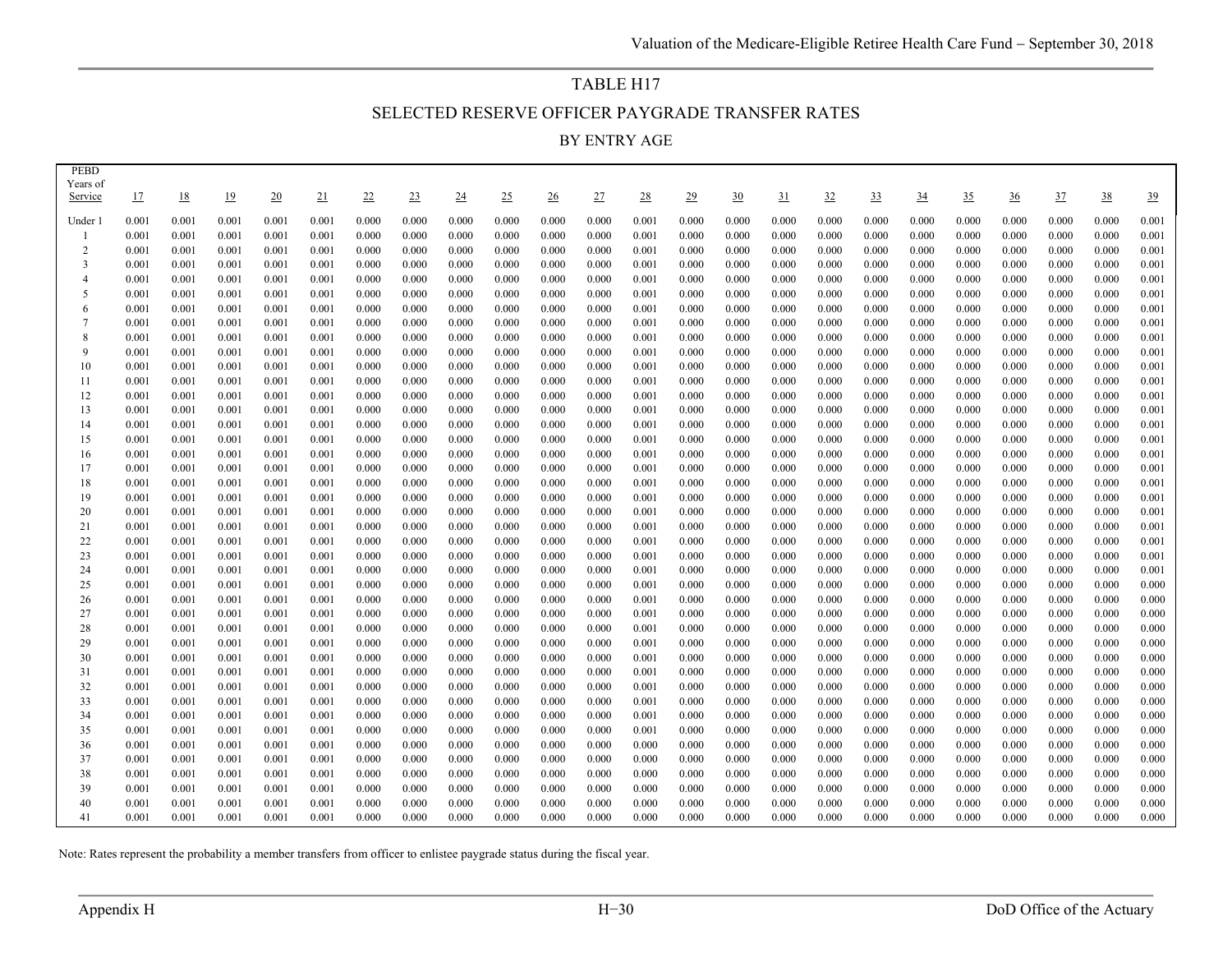# TABLE H17 (CONT'D) SELECTED RESERVE OFFICER PAYGRADE TRANSFER RATES BY ENTRY AGE

| <b>PEBD</b>         |                |                |                |                |                 |                 |                 |                |                 |                |                |                |                |                |                |                |                |                |                |                |                |                |                |                |
|---------------------|----------------|----------------|----------------|----------------|-----------------|-----------------|-----------------|----------------|-----------------|----------------|----------------|----------------|----------------|----------------|----------------|----------------|----------------|----------------|----------------|----------------|----------------|----------------|----------------|----------------|
| Years of<br>Service | 40             | 41             | 42             | 43             | $\overline{44}$ | $\overline{45}$ | $\overline{46}$ | 47             | $\overline{48}$ | 49             | 50             | <u>51</u>      | 52             | 53             | 54             | 55             | <u>56</u>      | 57             | 58             | 59             | 60             | 61             | 62             | $\geq 62$      |
|                     |                |                |                |                |                 |                 |                 |                |                 |                |                |                |                |                |                |                |                |                |                |                |                |                |                |                |
| Under 1             | 0.000          | 0.001          | 0.000          | 0.000          | 0.000           | 0.000           | 0.000           | 0.000          | 0.000           | 0.000          | 0.000          | 0.000          | 0.000          | 0.000          | 0.000          | 0.000          | 0.000          | 0.000          | 0.000          | 0.000          | 0.000          | 0.000          | 0.000          | 0.000          |
| 2                   | 0.000<br>0.000 | 0.001<br>0.001 | 0.000<br>0.000 | 0.000<br>0.000 | 0.000<br>0.000  | 0.000<br>0.000  | 0.000<br>0.000  | 0.000<br>0.000 | 0.000<br>0.000  | 0.000<br>0.000 | 0.000<br>0.000 | 0.000<br>0.000 | 0.000<br>0.000 | 0.000<br>0.000 | 0.000<br>0.000 | 0.000<br>0.000 | 0.000<br>0.000 | 0.000<br>0.000 | 0.000<br>0.000 | 0.000<br>0.000 | 0.000<br>0.000 | 0.000<br>0.000 | 0.000<br>0.000 | 0.000<br>0.000 |
| 3                   | 0.000          | 0.001          | 0.000          | 0.000          | 0.000           | 0.000           | 0.000           | 0.000          | 0.000           | 0.000          | 0.000          | 0.000          | 0.000          | 0.000          | 0.000          | 0.000          | 0.000          | 0.000          | 0.000          | 0.000          | 0.000          | 0.000          | 0.000          | 0.000          |
|                     | 0.000          | 0.001          | 0.000          | 0.000          | 0.000           | 0.000           | 0.000           | 0.000          | 0.000           | 0.000          | 0.000          | 0.000          | 0.000          | 0.000          | 0.000          | 0.000          | 0.000          | 0.000          | 0.000          | 0.000          | 0.000          | 0.000          | 0.000          | 0.000          |
| .5                  | 0.000          | 0.001          | 0.000          | 0.000          | 0.000           | 0.000           | 0.000           | 0.000          | 0.000           | 0.000          | 0.000          | 0.000          | 0.000          | 0.000          | 0.000          | 0.000          | 0.000          | 0.000          | 0.000          | 0.000          | 0.000          | 0.000          | 0.000          | 0.000          |
| 6                   | 0.000          | 0.001          | 0.000          | 0.000          | 0.000           | 0.000           | 0.000           | 0.000          | 0.000           | 0.000          | 0.000          | 0.000          | 0.000          | 0.000          | 0.000          | 0.000          | 0.000          | 0.000          | 0.000          | 0.000          | 0.000          | 0.000          | 0.000          | 0.000          |
|                     | 0.000          | 0.001          | 0.000          | 0.000          | 0.000           | 0.000           | 0.000           | 0.000          | 0.000           | 0.000          | 0.000          | 0.000          | 0.000          | 0.000          | 0.000          | 0.000          | 0.000          | 0.000          | 0.000          | 0.000          | 0.000          | 0.000          | 0.000          | 0.000          |
| 8                   | 0.000          | 0.001          | 0.000          | 0.000          | 0.000           | 0.000           | 0.000           | 0.000          | 0.000           | 0.000          | 0.000          | 0.000          | 0.000          | 0.000          | 0.000          | 0.000          | 0.000          | 0.000          | 0.000          | 0.000          | 0.000          | 0.000          | 0.000          | 0.000          |
| 9                   | 0.000          | 0.001          | 0.000          | 0.000          | 0.000           | 0.000           | 0.000           | 0.000          | 0.000           | 0.000          | 0.000          | 0.000          | 0.000          | 0.000          | 0.000          | 0.000          | 0.000          | 0.000          | 0.000          | 0.000          | 0.000          | 0.000          | 0.000          | 0.000          |
| 10                  | 0.000          | 0.001          | 0.000          | 0.000          | 0.000           | 0.000           | 0.000           | 0.000          | 0.000           | 0.000          | 0.000          | 0.000          | 0.000          | 0.000          | 0.000          | 0.000          | 0.000          | 0.000          | 0.000          | 0.000          | 0.000          | 0.000          | 0.000          | 0.000          |
| 11                  | 0.000          | 0.001          | 0.000          | 0.000          | 0.000           | 0.000           | 0.000           | 0.000          | 0.000           | 0.000          | 0.000          | 0.000          | 0.000          | 0.000          | 0.000          | 0.000          | 0.000          | 0.000          | 0.000          | 0.000          | 0.000          | 0.000          | 0.000          | 0.000          |
| 12                  | 0.000          | 0.001          | 0.000          | 0.000          | 0.000           | 0.000           | 0.000           | 0.000          | 0.000           | 0.000          | 0.000          | 0.000          | 0.000          | 0.000          | 0.000          | 0.000          | 0.000          | 0.000          | 0.000          | 0.000          | 0.000          | 0.000          | 0.000          | 0.000          |
| 13                  | 0.000          | 0.001          | 0.000          | 0.000          | 0.000           | 0.000           | 0.000           | 0.000          | 0.000           | 0.000          | 0.000          | 0.000          | 0.000          | 0.000          | 0.000          | 0.000          | 0.000          | 0.000          | 0.000          | 0.000          | 0.000          | 0.000          | 0.000          | 0.000          |
| 14                  | 0.000          | 0.001          | 0.000          | 0.000          | 0.000           | 0.000           | 0.000<br>0.000  | 0.000          | 0.000           | 0.000          | 0.000          | 0.000          | 0.000          | 0.000          | 0.000          | 0.000<br>0.000 | 0.000<br>0.000 | 0.000<br>0.000 | 0.000<br>0.000 | 0.000<br>0.000 | 0.000          | 0.000<br>0.000 | 0.000          | 0.000<br>0.000 |
| 15<br>16            | 0.000<br>0.000 | 0.001<br>0.001 | 0.000<br>0.000 | 0.000<br>0.000 | 0.000<br>0.000  | 0.000<br>0.000  | 0.000           | 0.000<br>0.000 | 0.000<br>0.000  | 0.000<br>0.000 | 0.000<br>0.000 | 0.000<br>0.000 | 0.000<br>0.000 | 0.000<br>0.000 | 0.000<br>0.000 | 0.000          | 0.000          | 0.000          | 0.000          | 0.000          | 0.000<br>0.000 | 0.000          | 0.000<br>0.000 | 0.000          |
| 17                  | 0.000          | 0.001          | 0.000          | 0.000          | 0.000           | 0.000           | 0.000           | 0.000          | 0.000           | 0.000          | 0.000          | 0.000          | 0.000          | 0.000          | 0.000          | 0.000          | 0.000          | 0.000          | 0.000          | 0.000          | 0.000          | 0.000          | 0.000          | 0.000          |
| 18                  | 0.000          | 0.001          | 0.000          | 0.000          | 0.000           | 0.000           | 0.000           | 0.000          | 0.000           | 0.000          | 0.000          | 0.000          | 0.000          | 0.000          | 0.000          | 0.000          | 0.000          | 0.000          | 0.000          | 0.000          | 0.000          | 0.000          | 0.000          | 0.000          |
| 19                  | 0.000          | 0.001          | 0.000          | 0.000          | 0.000           | 0.000           | 0.000           | 0.000          | 0.000           | 0.000          | 0.000          | 0.000          | 0.000          | 0.000          | 0.000          | 0.000          | 0.000          | 0.000          | 0.000          | 0.000          | 0.000          | 0.000          | 0.000          | 0.000          |
| 20                  | 0.000          | 0.001          | 0.000          | 0.000          | 0.000           | 0.000           | 0.000           | 0.000          | 0.000           | 0.000          | 0.000          | 0.000          | 0.000          | 0.000          | 0.000          | 0.000          | 0.000          | 0.000          | 0.000          | 0.000          | 0.000          | 0.000          | 0.000          | 0.000          |
| 21                  | 0.000          | 0.001          | 0.000          | 0.000          | 0.000           | 0.000           | 0.000           | 0.000          | 0.000           | 0.000          | 0.000          | 0.000          | 0.000          | 0.000          | 0.000          | 0.000          | 0.000          | 0.000          | 0.000          | 0.000          | 0.000          | 0.000          | 0.000          | 0.000          |
| 22                  | 0.000          | 0.001          | 0.000          | 0.000          | 0.000           | 0.000           | 0.000           | 0.000          | 0.000           | 0.000          | 0.000          | 0.000          | 0.000          | 0.000          | 0.000          | 0.000          | 0.000          | 0.000          | 0.000          | 0.000          | 0.000          | 0.000          | 0.000          | 0.000          |
| 23                  | 0.000          | 0.000          | 0.000          | 0.000          | 0.000           | 0.000           | 0.000           | 0.000          | 0.000           | 0.000          | 0.000          | 0.000          | 0.000          | 0.000          | 0.000          | 0.000          | 0.000          | 0.000          | 0.000          | 0.000          | 0.000          | 0.000          | 0.000          | 0.000          |
| 24                  | 0.000          | 0.000          | 0.000          | 0.000          | 0.000           | 0.000           | 0.000           | 0.000          | 0.000           | 0.000          | 0.000          | 0.000          | 0.000          | 0.000          | 0.000          | 0.000          | 0.000          | 0.000          | 0.000          | 0.000          | 0.000          | 0.000          | 0.000          | 0.000          |
| 25                  | 0.000          | 0.000          | 0.000          | 0.000          | 0.000           | 0.000           | 0.000           | 0.000          | 0.000           | 0.000          | 0.000          | 0.000          | 0.000          | 0.000          | 0.000          | 0.000          | 0.000          | 0.000          | 0.000          | 0.000          | 0.000          | 0.000          | 0.000          | 0.000          |
| 26                  | 0.000          | 0.000          | 0.000          | 0.000          | 0.000           | 0.000           | 0.000           | 0.000          | 0.000           | 0.000          | 0.000          | 0.000          | 0.000          | 0.000          | 0.000          | 0.000          | 0.000          | 0.000          | 0.000          | 0.000          | 0.000          | 0.000          | 0.000          | 0.000          |
| 27                  | 0.000          | 0.000          | 0.000          | 0.000          | 0.000           | 0.000           | 0.000           | 0.000          | 0.000           | 0.000          | 0.000          | 0.000          | 0.000          | 0.000          | 0.000          | 0.000          | 0.000          | 0.000          | 0.000          | 0.000          | 0.000          | 0.000          | 0.000          | 0.000          |
| 28<br>29            | 0.000<br>0.000 | 0.000<br>0.000 | 0.000<br>0.000 | 0.000<br>0.000 | 0.000<br>0.000  | 0.000<br>0.000  | 0.000<br>0.000  | 0.000<br>0.000 | 0.000<br>0.000  | 0.000<br>0.000 | 0.000<br>0.000 | 0.000<br>0.000 | 0.000<br>0.000 | 0.000<br>0.000 | 0.000<br>0.000 | 0.000<br>0.000 | 0.000<br>0.000 | 0.000<br>0.000 | 0.000<br>0.000 | 0.000<br>0.000 | 0.000<br>0.000 | 0.000<br>0.000 | 0.000<br>0.000 | 0.000<br>0.000 |
| 30                  | 0.000          | 0.000          | 0.000          | 0.000          | 0.000           | 0.000           | 0.000           | 0.000          | 0.000           | 0.000          | 0.000          | 0.000          | 0.000          | 0.000          | 0.000          | 0.000          | 0.000          | 0.000          | 0.000          | 0.000          | 0.000          | 0.000          | 0.000          | 0.000          |
| 31                  | 0.000          | 0.000          | 0.000          | 0.000          | 0.000           | 0.000           | 0.000           | 0.000          | 0.000           | 0.000          | 0.000          | 0.000          | 0.000          | 0.000          | 0.000          | 0.000          | 0.000          | 0.000          | 0.000          | 0.000          | 0.000          | 0.000          | 0.000          | 0.000          |
| 32                  | 0.000          | 0.000          | 0.000          | 0.000          | 0.000           | 0.000           | 0.000           | 0.000          | 0.000           | 0.000          | 0.000          | 0.000          | 0.000          | 0.000          | 0.000          | 0.000          | 0.000          | 0.000          | 0.000          | 0.000          | 0.000          | 0.000          | 0.000          | 0.000          |
| 33                  | 0.000          | 0.000          | 0.000          | 0.000          | 0.000           | 0.000           | 0.000           | 0.000          | 0.000           | 0.000          | 0.000          | 0.000          | 0.000          | 0.000          | 0.000          | 0.000          | 0.000          | 0.000          | 0.000          | 0.000          | 0.000          | 0.000          | 0.000          | 0.000          |
| 34                  | 0.000          | 0.000          | 0.000          | 0.000          | 0.000           | 0.000           | 0.000           | 0.000          | 0.000           | 0.000          | 0.000          | 0.000          | 0.000          | 0.000          | 0.000          | 0.000          | 0.000          | 0.000          | 0.000          | 0.000          | 0.000          | 0.000          | 0.000          | 0.000          |
| 35                  | 0.000          | 0.000          | 0.000          | 0.000          | 0.000           | 0.000           | 0.000           | 0.000          | 0.000           | 0.000          | 0.000          | 0.000          | 0.000          | 0.000          | 0.000          | 0.000          | 0.000          | 0.000          | 0.000          | 0.000          | 0.000          | 0.000          | 0.000          | 0.000          |
| 36                  | 0.000          | 0.000          | 0.000          | 0.000          | 0.000           | 0.000           | 0.000           | 0.000          | 0.000           | 0.000          | 0.000          | 0.000          | 0.000          | 0.000          | 0.000          | 0.000          | 0.000          | 0.000          | 0.000          | 0.000          | 0.000          | 0.000          | 0.000          | 0.000          |
| 37                  | 0.000          | 0.000          | 0.000          | 0.000          | 0.000           | 0.000           | 0.000           | 0.000          | 0.000           | 0.000          | 0.000          | 0.000          | 0.000          | 0.000          | 0.000          | 0.000          | 0.000          | 0.000          | 0.000          | 0.000          | 0.000          | 0.000          | 0.000          | 0.000          |
| 38                  | 0.000          | 0.000          | 0.000          | 0.000          | 0.000           | 0.000           | 0.000           | 0.000          | 0.000           | 0.000          | 0.000          | 0.000          | 0.000          | 0.000          | 0.000          | 0.000          | 0.000          | 0.000          | 0.000          | 0.000          | 0.000          | 0.000          | 0.000          | 0.000          |
| 39                  | 0.000          | 0.000          | 0.000          | 0.000          | 0.000           | 0.000           | 0.000           | 0.000          | 0.000           | 0.000          | 0.000          | 0.000          | 0.000          | 0.000          | 0.000          | 0.000          | 0.000          | 0.000          | 0.000          | 0.000          | 0.000          | 0.000          | 0.000          | 0.000          |
| 40                  | 0.000          | 0.000          | 0.000          | 0.000          | 0.000           | 0.000           | 0.000           | 0.000          | 0.000           | 0.000          | 0.000          | 0.000          | 0.000          | 0.000          | 0.000          | 0.000          | 0.000          | 0.000          | 0.000          | 0.000          | 0.000          | 0.000          | 0.000          | 0.000          |
| 41                  | 0.000          | 0.000          | 0.000          | 0.000          | 0.000           | 0.000           | 0.000           | 0.000          | 0.000           | 0.000          | 0.000          | 0.000          | 0.000          | 0.000          | 0.000          | 0.000          | 0.000          | 0.000          | 0.000          | 0.000          | 0.000          | 0.000          | 0.000          | 0.000          |

Note: Rates represent the probability a member transfers from officer to enlistee paygrade status during the fiscal year.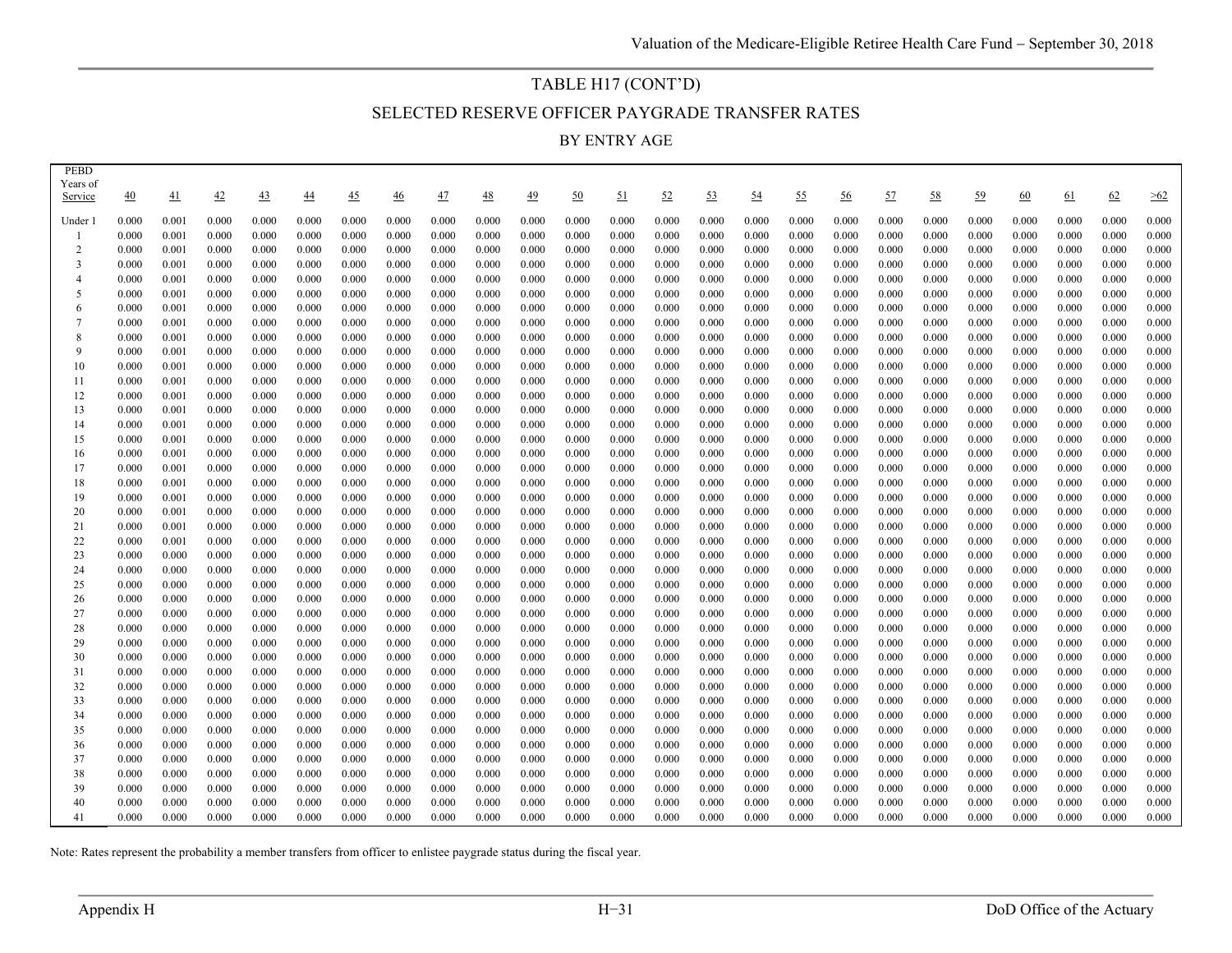## TABLE H18 SELECTED RESERVE ENLISTEE PAYGRADE TRANSFER RATES BY ENTRY AGE

| Years of<br><u>18</u><br><u>19</u><br>22<br>27<br>28<br>29<br>30<br>31<br>32<br>$\frac{36}{5}$<br>Service<br>17<br>$\overline{20}$<br>21<br>23<br>$\overline{24}$<br>25<br>33<br><u>34</u><br>35<br>$\frac{37}{2}$<br>$\overline{26}$<br>0.000<br>0.000<br>0.001<br>0.002<br>0.004<br>0.009<br>0.010<br>0.010<br>0.012<br>0.015<br>0.017<br>0.012<br>0.013<br>0.010<br>0.012<br>0.009<br>0.011<br>0.012<br>0.012<br>0.011<br>0.009<br>0.009<br>Under 1<br>0.019<br>0.000<br>0.001<br>0.001<br>0.005<br>0.013<br>0.015<br>0.012<br>0.010<br>0.011<br>0.014<br>0.014<br>0.012<br>0.018<br>0.017<br>0.018<br>0.011<br>0.018<br>0.016<br>0.016<br>0.018<br>0.014<br>2<br>0.001<br>0.002<br>0.004<br>0.015<br>0.011<br>0.013<br>0.013<br>0.009<br>0.009<br>0.013<br>0.016<br>0.006<br>0.000<br>0.010<br>0.016<br>0.014<br>0.012<br>0.013<br>0.013<br>0.015<br>0.007<br>0.014<br>0.012<br>3<br>0.002<br>0.004<br>0.005<br>0.009<br>0.008<br>0.010<br>0.009<br>0.007<br>0.013<br>0.009<br>0.013<br>0.006<br>0.008<br>0.008<br>0.006<br>0.006<br>0.006<br>0.016<br>0.013<br>0.000 | 38<br>$\overline{39}$<br>0.013<br>0.008<br>0.011<br>0.000<br>0.000<br>0.000<br>0.000<br>0.000<br>0.000<br>0.000<br>0.000 |
|---------------------------------------------------------------------------------------------------------------------------------------------------------------------------------------------------------------------------------------------------------------------------------------------------------------------------------------------------------------------------------------------------------------------------------------------------------------------------------------------------------------------------------------------------------------------------------------------------------------------------------------------------------------------------------------------------------------------------------------------------------------------------------------------------------------------------------------------------------------------------------------------------------------------------------------------------------------------------------------------------------------------------------------------------------------------------|--------------------------------------------------------------------------------------------------------------------------|
|                                                                                                                                                                                                                                                                                                                                                                                                                                                                                                                                                                                                                                                                                                                                                                                                                                                                                                                                                                                                                                                                           |                                                                                                                          |
|                                                                                                                                                                                                                                                                                                                                                                                                                                                                                                                                                                                                                                                                                                                                                                                                                                                                                                                                                                                                                                                                           |                                                                                                                          |
|                                                                                                                                                                                                                                                                                                                                                                                                                                                                                                                                                                                                                                                                                                                                                                                                                                                                                                                                                                                                                                                                           |                                                                                                                          |
|                                                                                                                                                                                                                                                                                                                                                                                                                                                                                                                                                                                                                                                                                                                                                                                                                                                                                                                                                                                                                                                                           |                                                                                                                          |
|                                                                                                                                                                                                                                                                                                                                                                                                                                                                                                                                                                                                                                                                                                                                                                                                                                                                                                                                                                                                                                                                           |                                                                                                                          |
|                                                                                                                                                                                                                                                                                                                                                                                                                                                                                                                                                                                                                                                                                                                                                                                                                                                                                                                                                                                                                                                                           |                                                                                                                          |
| 0.004<br>0.006<br>0.008<br>0.009<br>0.009<br>0.006<br>0.005<br>0.007<br>0.006<br>0.006<br>0.007<br>0.007<br>0.008<br>0.010<br>0.006<br>0.008<br>0.008<br>0.008<br>0.005<br>0.005<br>0.000<br>$\overline{4}$                                                                                                                                                                                                                                                                                                                                                                                                                                                                                                                                                                                                                                                                                                                                                                                                                                                               |                                                                                                                          |
| 0.007<br>0.006<br>0.006<br>0.008<br>0.009<br>0.009<br>0.010<br>0.000<br>5<br>0.005<br>0.006<br>0.006<br>0.006<br>0.010<br>0.007<br>0.010<br>0.010<br>0.010<br>0.006<br>0.008<br>0.008<br>0.008<br>0.008<br>0.007<br>0.008<br>0.008<br>0.011<br>0.007<br>0.007<br>0.009<br>0.008<br>0.006<br>0.008<br>0.010<br>0.010<br>0.010<br>0.005<br>0.006<br>0.010<br>0.006<br>0.006<br>0.004<br>0.000<br>6                                                                                                                                                                                                                                                                                                                                                                                                                                                                                                                                                                                                                                                                          |                                                                                                                          |
| 0.009<br>$\overline{7}$<br>0.013<br>0.009<br>0.008<br>0.008<br>0.011<br>0.007<br>0.009<br>0.012<br>0.011<br>0.007<br>0.008<br>0.008<br>0.010<br>0.010<br>0.008<br>0.007<br>0.005<br>0.006<br>0.004<br>0.000<br>0.000                                                                                                                                                                                                                                                                                                                                                                                                                                                                                                                                                                                                                                                                                                                                                                                                                                                      | 0.000                                                                                                                    |
| 0.014<br>0.008<br>0.010<br>0.010<br>0.006<br>0.006<br>0.000<br>0.000<br>8<br>0.010<br>0.011<br>0.009<br>0.010<br>0.010<br>0.012<br>0.012<br>0.011<br>0.011<br>0.014<br>0.006<br>0.007<br>0.000<br>0.004                                                                                                                                                                                                                                                                                                                                                                                                                                                                                                                                                                                                                                                                                                                                                                                                                                                                   | 0.000                                                                                                                    |
| 0.019<br>0.012<br>0.011<br>0.009<br>0.012<br>0.012<br>0.010<br>0.010<br>0.006<br>0.004<br>0.004<br>0.007<br>0.006<br>0.000<br>0.000<br>9<br>0.011<br>0.010<br>0.010<br>0.011<br>0.013<br>0.000<br>0.004                                                                                                                                                                                                                                                                                                                                                                                                                                                                                                                                                                                                                                                                                                                                                                                                                                                                   | 0.000                                                                                                                    |
| 10<br>0.016<br>0.013<br>0.011<br>0.009<br>0.012<br>0.010<br>0.011<br>0.011<br>0.008<br>0.010<br>0.010<br>0.010<br>0.011<br>0.006<br>0.006<br>0.005<br>0.004<br>0.000<br>0.006<br>0.004<br>0.000<br>0.000                                                                                                                                                                                                                                                                                                                                                                                                                                                                                                                                                                                                                                                                                                                                                                                                                                                                  | 0.000                                                                                                                    |
| 0.015<br>0.012<br>0.011<br>0.009<br>0.012<br>0.007<br>0.009<br>0.005<br>0.010<br>0.007<br>0.008<br>0.006<br>0.005<br>0.006<br>0.005<br>0.004<br>0.000<br>0.006<br>0.000<br>0.000<br>11<br>0.006<br>0.004                                                                                                                                                                                                                                                                                                                                                                                                                                                                                                                                                                                                                                                                                                                                                                                                                                                                  | 0.000                                                                                                                    |
| 12<br>0.017<br>0.016<br>0.012<br>0.010<br>0.009<br>0.009<br>0.010<br>0.009<br>0.009<br>0.007<br>0.007<br>0.004<br>0.006<br>0.006<br>0.005<br>0.004<br>0.000<br>0.000<br>0.000<br>0.013<br>0.000<br>0.000                                                                                                                                                                                                                                                                                                                                                                                                                                                                                                                                                                                                                                                                                                                                                                                                                                                                  | 0.000                                                                                                                    |
| 13<br>0.012<br>0.013<br>0.013<br>0.008<br>0.006<br>0.007<br>0.005<br>0.007<br>0.000<br>0.000<br>0.000<br>0.000<br>0.000<br>0.011<br>0.011<br>0.013<br>0.010<br>0.005<br>0.000<br>0.000<br>0.000<br>0.000                                                                                                                                                                                                                                                                                                                                                                                                                                                                                                                                                                                                                                                                                                                                                                                                                                                                  | 0.000                                                                                                                    |
| 14<br>0.017<br>0.014<br>0.010<br>0.011<br>0.009<br>0.010<br>0.006<br>0.009<br>0.007<br>0.007<br>0.007<br>0.005<br>0.004<br>0.000<br>0.000<br>0.000<br>0.000<br>0.000<br>0.000<br>0.000<br>0.000<br>0.000                                                                                                                                                                                                                                                                                                                                                                                                                                                                                                                                                                                                                                                                                                                                                                                                                                                                  | 0.000                                                                                                                    |
| 0.009<br>0.008<br>0.000<br>0.000<br>0.012<br>0.010<br>0.008<br>0.008<br>0.006<br>0.007<br>0.007<br>0.004<br>0.004<br>0.005<br>0.004<br>0.000<br>0.000<br>0.000<br>0.000<br>0.000<br>0.000<br>0.000<br>15                                                                                                                                                                                                                                                                                                                                                                                                                                                                                                                                                                                                                                                                                                                                                                                                                                                                  | 0.000                                                                                                                    |
| 0.011<br>0.012<br>0.009<br>0.005<br>0.004<br>0.007<br>0.000<br>0.000<br>16<br>0.008<br>0.008<br>0.009<br>0.007<br>0.006<br>0.005<br>0.006<br>0.006<br>0.000<br>0.000<br>0.000<br>0.000<br>0.000<br>0.000                                                                                                                                                                                                                                                                                                                                                                                                                                                                                                                                                                                                                                                                                                                                                                                                                                                                  | 0.000                                                                                                                    |
| 0.004<br>0.005<br>0.000<br>0.000<br>17<br>0.000<br>0.010<br>0.008<br>0.005<br>0.005<br>0.005<br>0.005<br>0.003<br>0.003<br>0.000<br>0.000<br>0.000<br>0.000<br>0.000<br>0.000<br>0.000<br>0.000<br>0.000                                                                                                                                                                                                                                                                                                                                                                                                                                                                                                                                                                                                                                                                                                                                                                                                                                                                  | 0.000                                                                                                                    |
| 0.006<br>0.004<br>0.000<br>0.000<br>18<br>0.000<br>0.008<br>0.005<br>0.005<br>0.006<br>0.004<br>0.004<br>0.003<br>0.000<br>0.000<br>0.000<br>0.000<br>0.000<br>0.000<br>0.000<br>0.000<br>0.000<br>0.000                                                                                                                                                                                                                                                                                                                                                                                                                                                                                                                                                                                                                                                                                                                                                                                                                                                                  | 0.000                                                                                                                    |
| 19<br>0.000<br>0.008<br>0.006<br>0.003<br>0.003<br>0.004<br>0.000<br>0.000<br>0.000<br>0.000<br>0.000<br>0.000<br>0.000<br>0.000<br>0.005<br>0.002<br>0.002<br>0.003<br>0.000<br>0.000<br>0.000<br>0.000                                                                                                                                                                                                                                                                                                                                                                                                                                                                                                                                                                                                                                                                                                                                                                                                                                                                  | 0.000                                                                                                                    |
| 0.000<br>0.005<br>0.004<br>0.003<br>0.003<br>0.003<br>0.000<br>0.000<br>0.000<br>0.000<br>0.000<br>0.000<br>0.000<br>0.000<br>0.000<br>0.000<br>0.000<br>0.000<br>0.000<br>20<br>0.000<br>0.000<br>0.000                                                                                                                                                                                                                                                                                                                                                                                                                                                                                                                                                                                                                                                                                                                                                                                                                                                                  | 0.000                                                                                                                    |
| 0.000<br>21<br>0.000<br>0.006<br>0.003<br>0.003<br>0.004<br>0.000<br>0.000<br>0.000<br>0.000<br>0.000<br>0.000<br>0.000<br>0.000<br>0.000<br>0.000<br>0.000<br>0.000<br>0.000<br>0.000<br>0.000<br>0.000                                                                                                                                                                                                                                                                                                                                                                                                                                                                                                                                                                                                                                                                                                                                                                                                                                                                  | 0.000                                                                                                                    |
| 22<br>0.000<br>0.004<br>0.003<br>0.002<br>0.003<br>0.000<br>0.004<br>0.000<br>0.000<br>0.000<br>0.000<br>0.000<br>0.000<br>0.000<br>0.000<br>0.000<br>0.000<br>0.000<br>0.000<br>0.000<br>0.000<br>0.000                                                                                                                                                                                                                                                                                                                                                                                                                                                                                                                                                                                                                                                                                                                                                                                                                                                                  | 0.000                                                                                                                    |
| 23<br>0.000<br>0.004<br>0.003<br>0.000<br>0.000<br>0.000<br>0.000<br>0.000<br>0.000<br>0.000<br>0.000<br>0.000<br>0.000<br>0.000<br>0.000<br>0.000<br>0.000<br>0.000<br>0.000<br>0.000<br>0.000<br>0.000                                                                                                                                                                                                                                                                                                                                                                                                                                                                                                                                                                                                                                                                                                                                                                                                                                                                  | 0.000                                                                                                                    |
| 24<br>0.000<br>0.005<br>0.003<br>0.003<br>0.000<br>0.000<br>0.000<br>0.000<br>0.000<br>0.000<br>0.000<br>0.000<br>0.000<br>0.000<br>0.000<br>0.000<br>0.000<br>0.005<br>0.000<br>0.000<br>0.000<br>0.000                                                                                                                                                                                                                                                                                                                                                                                                                                                                                                                                                                                                                                                                                                                                                                                                                                                                  | 0.000                                                                                                                    |
| 0.000<br>25<br>0.000<br>0.003<br>0.002<br>0.000<br>0.003<br>0.000<br>0.000<br>0.000<br>0.000<br>0.000<br>0.000<br>0.000<br>0.000<br>0.000<br>0.000<br>0.000<br>0.000<br>0.000<br>0.000<br>0.000<br>0.000                                                                                                                                                                                                                                                                                                                                                                                                                                                                                                                                                                                                                                                                                                                                                                                                                                                                  | 0.000                                                                                                                    |
| 0.000<br>0.000<br>0.000<br>0.000<br>0.000<br>0.000<br>0.000<br>0.000<br>0.000<br>0.000<br>0.000<br>0.000<br>0.000<br>0.000<br>0.000<br>0.000<br>0.000<br>0.000<br>0.000<br>0.000<br>0.000<br>0.000<br>26                                                                                                                                                                                                                                                                                                                                                                                                                                                                                                                                                                                                                                                                                                                                                                                                                                                                  | 0.000                                                                                                                    |
| 27<br>0.000<br>0.000<br>0.000<br>0.000<br>0.000<br>0.000<br>0.000<br>0.000<br>0.000<br>0.000<br>0.000<br>0.000<br>0.000<br>0.000<br>0.000<br>0.000<br>0.000<br>0.000<br>0.000<br>0.000<br>0.000<br>0.000                                                                                                                                                                                                                                                                                                                                                                                                                                                                                                                                                                                                                                                                                                                                                                                                                                                                  | 0.000                                                                                                                    |
| 0.000<br>0.000<br>28<br>0.000<br>0.000<br>0.000<br>0.000<br>0.000<br>0.000<br>0.000<br>0.000<br>0.000<br>0.000<br>0.000<br>0.000<br>0.000<br>0.000<br>0.000<br>0.000<br>0.000<br>0.000<br>0.000<br>0.000<br>0.000<br>0.000<br>0.000<br>0.000<br>0.000<br>0.000<br>0.000<br>0.000<br>29<br>0.000<br>0.000<br>0.000<br>0.000<br>0.000<br>0.000<br>0.000<br>0.000<br>0.000<br>0.000<br>0.000<br>0.000<br>0.000                                                                                                                                                                                                                                                                                                                                                                                                                                                                                                                                                                                                                                                               | 0.000<br>0.000                                                                                                           |
| 0.000<br>0.000<br>0.000<br>0.000<br>0.000<br>0.000<br>0.000<br>0.000<br>0.000<br>0.000<br>0.000<br>0.000<br>0.000<br>0.000<br>0.000<br>30<br>0.000<br>0.000<br>0.000<br>0.000<br>0.000<br>0.000<br>0.000<br>0.000                                                                                                                                                                                                                                                                                                                                                                                                                                                                                                                                                                                                                                                                                                                                                                                                                                                         | 0.000                                                                                                                    |
| 0.000<br>0.000<br>0.000<br>0.000<br>0.000<br>0.000<br>0.000<br>0.000<br>0.000<br>0.000<br>0.000<br>0.000<br>0.000<br>0.000<br>0.000<br>0.000<br>0.000<br>0.000<br>0.000<br>0.000<br>0.000<br>31<br>0.000                                                                                                                                                                                                                                                                                                                                                                                                                                                                                                                                                                                                                                                                                                                                                                                                                                                                  | 0.000                                                                                                                    |
| 32<br>0.000<br>0.000<br>0.000<br>0.000<br>0.000<br>0.000<br>0.000<br>0.000<br>0.000<br>0.000<br>0.000<br>0.000<br>0.000<br>0.000<br>0.000<br>0.000<br>0.000<br>0.000<br>0.000<br>0.000<br>0.000<br>0.000                                                                                                                                                                                                                                                                                                                                                                                                                                                                                                                                                                                                                                                                                                                                                                                                                                                                  | 0.000                                                                                                                    |
| 0.000<br>33<br>0.000<br>0.000<br>0.000<br>0.000<br>0.000<br>0.000<br>0.000<br>0.000<br>0.000<br>0.000<br>0.000<br>0.000<br>0.000<br>0.000<br>0.000<br>0.000<br>0.000<br>0.000<br>0.000<br>0.000<br>0.000                                                                                                                                                                                                                                                                                                                                                                                                                                                                                                                                                                                                                                                                                                                                                                                                                                                                  | 0.000                                                                                                                    |
| 34<br>0.000<br>0.000<br>0.000<br>0.000<br>0.000<br>0.000<br>0.000<br>0.000<br>0.000<br>0.000<br>0.000<br>0.000<br>0.000<br>0.000<br>0.000<br>0.000<br>0.000<br>0.000<br>0.000<br>0.000<br>0.000<br>0.000                                                                                                                                                                                                                                                                                                                                                                                                                                                                                                                                                                                                                                                                                                                                                                                                                                                                  | 0.000                                                                                                                    |
| 35<br>0.000<br>0.000<br>0.000<br>0.000<br>0.000<br>0.000<br>0.000<br>0.000<br>0.000<br>0.000<br>0.000<br>0.000<br>0.000<br>0.000<br>0.000<br>0.000<br>0.000<br>0.000<br>0.000<br>0.000<br>0.000<br>0.000                                                                                                                                                                                                                                                                                                                                                                                                                                                                                                                                                                                                                                                                                                                                                                                                                                                                  | 0.000                                                                                                                    |
| 0.000<br>0.000<br>0.000<br>0.000<br>0.000<br>0.000<br>36<br>0.000<br>0.000<br>0.000<br>0.000<br>0.000<br>0.000<br>0.000<br>0.000<br>0.000<br>0.000<br>0.000<br>0.000<br>0.000<br>0.000<br>0.000<br>0.000                                                                                                                                                                                                                                                                                                                                                                                                                                                                                                                                                                                                                                                                                                                                                                                                                                                                  | 0.000                                                                                                                    |
| 0.000<br>0.000<br>0.000<br>0.000<br>0.000<br>37<br>0.000<br>0.000<br>0.000<br>0.000<br>0.000<br>0.000<br>0.000<br>0.000<br>0.000<br>0.000<br>0.000<br>0.000<br>0.000<br>0.000<br>0.000<br>0.000<br>0.000                                                                                                                                                                                                                                                                                                                                                                                                                                                                                                                                                                                                                                                                                                                                                                                                                                                                  | 0.000                                                                                                                    |
| 38<br>0.000<br>0.000<br>0.000<br>0.000<br>0.000<br>0.000<br>0.000<br>0.000<br>0.000<br>0.000<br>0.000<br>0.000<br>0.000<br>0.000<br>0.000<br>0.000<br>0.000<br>0.000<br>0.000<br>0.000<br>0.000<br>0.000                                                                                                                                                                                                                                                                                                                                                                                                                                                                                                                                                                                                                                                                                                                                                                                                                                                                  | 0.000                                                                                                                    |
| 0.000<br>0.000<br>0.000<br>39<br>0.000<br>0.000<br>0.000<br>0.000<br>0.000<br>0.000<br>0.000<br>0.000<br>0.000<br>0.000<br>0.000<br>0.000<br>0.000<br>0.000<br>0.000<br>0.000<br>0.000<br>0.000<br>0.000                                                                                                                                                                                                                                                                                                                                                                                                                                                                                                                                                                                                                                                                                                                                                                                                                                                                  | 0.000                                                                                                                    |
| 0.000<br>0.000<br>0.000<br>0.000<br>0.000<br>0.000<br>0.000<br>0.000<br>0.000<br>0.000<br>0.000<br>0.000<br>0.000<br>0.000<br>0.000<br>0.000<br>0.000<br>40<br>0.000<br>0.000<br>0.000<br>0.000<br>0.000                                                                                                                                                                                                                                                                                                                                                                                                                                                                                                                                                                                                                                                                                                                                                                                                                                                                  | 0.000                                                                                                                    |
| 0.000<br>0.000<br>0.000<br>0.000<br>0.000<br>0.000<br>0.000<br>0.000<br>0.000<br>0.000<br>0.000<br>0.000<br>0.000<br>0.000<br>0.000<br>0.000<br>0.000<br>0.000<br>0.000<br>0.000<br>0.000<br>0.000<br>41                                                                                                                                                                                                                                                                                                                                                                                                                                                                                                                                                                                                                                                                                                                                                                                                                                                                  | 0.000                                                                                                                    |

Note: Rates represent the probability a member transfers from enlistee to officer paygrade status during the fiscal year.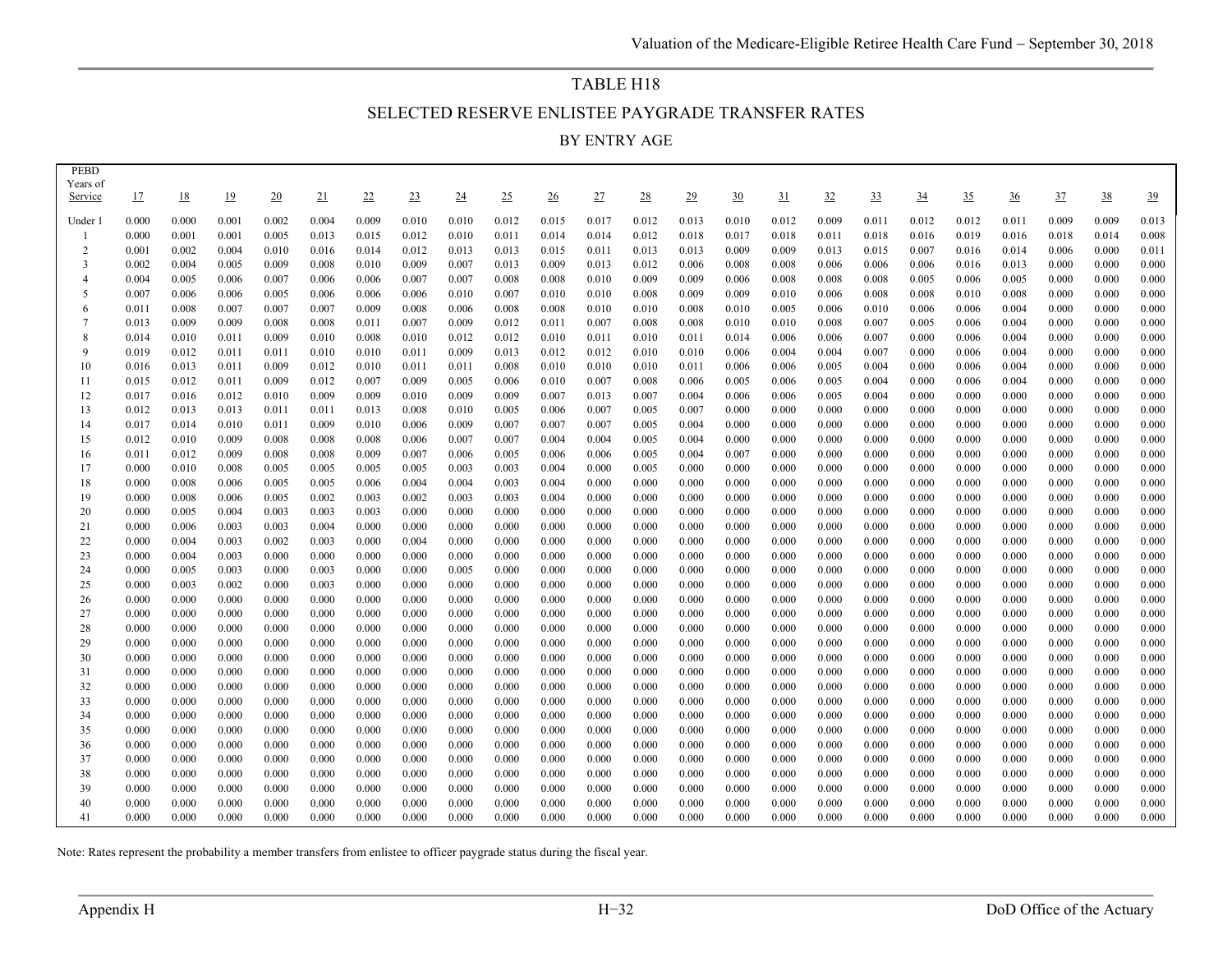# TABLE H18 (CONT'D) SELECTED RESERVE ENLISTEE PAYGRADE TRANSFER RATES BY ENTRY AGE

| PEBD                |                 |                 |                |                |                 |                 |                |                |                |                |                |                |                |                |                |                |                |                |                |                |                |                |                |                |
|---------------------|-----------------|-----------------|----------------|----------------|-----------------|-----------------|----------------|----------------|----------------|----------------|----------------|----------------|----------------|----------------|----------------|----------------|----------------|----------------|----------------|----------------|----------------|----------------|----------------|----------------|
| Years of<br>Service | $\overline{40}$ | $\overline{41}$ | 42             | <u>43</u>      | $\overline{44}$ | $\overline{45}$ | $\frac{46}{5}$ | $\frac{47}{1}$ | $\frac{48}{1}$ | 49             | 50             | <u>51</u>      | 52             | 53             | <u>54</u>      | <u>55</u>      | 56             | 57             | 58             | 59             | 60             | <u>61</u>      | 62             | $\geq 62$      |
|                     |                 |                 |                |                |                 |                 |                |                |                |                |                |                |                |                |                |                |                |                |                |                |                |                |                |                |
| Under 1             | 0.011           | 0.015           | 0.000          | 0.000          | 0.000           | 0.000           | 0.000          | 0.000          | 0.000          | 0.000          | 0.000          | 0.000          | 0.000          | 0.000          | 0.000          | 0.000          | 0.000          | 0.000          | 0.000          | 0.000          | 0.000          | 0.000          | 0.000          | 0.000          |
|                     | 0.014           | 0.020           | 0.000          | 0.000          | 0.000           | 0.000           | 0.000          | 0.000          | 0.000          | 0.000          | 0.000          | 0.000          | 0.000          | 0.000          | 0.000          | 0.000          | 0.000          | 0.000          | 0.000          | 0.000          | 0.000          | 0.000          | 0.000          | 0.000          |
| 2                   | 0.000           | 0.000           | 0.000          | 0.000          | 0.000           | 0.000           | 0.000          | 0.000          | 0.000          | 0.000          | 0.000          | 0.000          | 0.000          | 0.000          | 0.000          | 0.000          | 0.000          | 0.000          | 0.000          | 0.000          | 0.000          | 0.000          | 0.000          | 0.000          |
| 3                   | 0.000           | 0.000           | 0.000          | 0.000          | 0.000           | 0.000           | 0.000          | 0.000          | 0.000          | 0.000          | 0.000          | 0.000          | 0.000          | 0.000          | 0.000          | 0.000          | 0.000          | 0.000          | 0.000          | 0.000          | 0.000          | 0.000          | 0.000          | 0.000          |
| $\overline{4}$      | 0.000           | 0.000           | 0.000          | 0.000          | 0.000           | 0.000           | 0.000          | 0.000          | 0.000          | 0.000          | 0.000          | 0.000          | 0.000          | 0.000          | 0.000          | 0.000          | 0.000          | 0.000          | 0.000          | 0.000          | 0.000          | 0.000          | 0.000          | 0.000          |
| -5                  | 0.000           | 0.000           | 0.000          | 0.000          | 0.000           | 0.000           | 0.000          | 0.000          | 0.000          | 0.000          | 0.000          | 0.000          | 0.000          | 0.000          | 0.000          | 0.000          | 0.000          | 0.000          | 0.000          | 0.000          | 0.000          | 0.000          | 0.000          | 0.000          |
| 6                   | 0.000           | 0.000           | 0.000          | 0.000          | 0.000           | 0.000           | 0.000          | 0.000          | 0.000          | 0.000          | 0.000          | 0.000          | 0.000          | 0.000          | 0.000          | 0.000          | 0.000          | 0.000          | 0.000          | 0.000          | 0.000          | 0.000          | 0.000          | 0.000          |
|                     | 0.000           | 0.000           | 0.000          | 0.000          | 0.000           | 0.000           | 0.000          | 0.000          | 0.000          | 0.000          | 0.000          | 0.000          | 0.000          | 0.000          | 0.000          | 0.000          | 0.000          | 0.000          | 0.000          | 0.000          | 0.000          | 0.000          | 0.000          | 0.000          |
|                     | 0.000           | 0.000           | 0.000          | 0.000          | 0.000           | 0.000           | 0.000          | 0.000          | 0.000          | 0.000          | 0.000          | 0.000          | 0.000          | 0.000          | 0.000          | 0.000          | 0.000          | 0.000          | 0.000          | 0.000          | 0.000          | 0.000          | 0.000          | 0.000          |
| 9                   | 0.000           | 0.000           | 0.000          | 0.000          | 0.000           | 0.000           | 0.000          | 0.000          | 0.000          | 0.000          | 0.000          | 0.000          | 0.000          | 0.000          | 0.000          | 0.000          | 0.000          | 0.000          | 0.000          | 0.000          | 0.000          | 0.000          | 0.000          | 0.000          |
| 10                  | 0.000           | 0.000           | 0.000          | 0.000          | 0.000           | 0.000           | 0.000          | 0.000          | 0.000          | 0.000          | 0.000          | 0.000          | 0.000          | 0.000          | 0.000          | 0.000          | 0.000          | 0.000          | 0.000          | 0.000          | 0.000          | 0.000          | 0.000          | 0.000          |
| 11                  | 0.000           | 0.000           | 0.000          | 0.000          | 0.000           | 0.000           | 0.000<br>0.000 | 0.000          | 0.000          | 0.000          | 0.000          | 0.000          | 0.000          | 0.000          | 0.000          | 0.000          | 0.000          | 0.000          | 0.000          | 0.000          | 0.000          | 0.000          | 0.000          | 0.000          |
| 12<br>13            | 0.000<br>0.000  | 0.000<br>0.000  | 0.000<br>0.000 | 0.000<br>0.000 | 0.000<br>0.000  | 0.000<br>0.000  | 0.000          | 0.000<br>0.000 | 0.000<br>0.000 | 0.000<br>0.000 | 0.000<br>0.000 | 0.000<br>0.000 | 0.000<br>0.000 | 0.000<br>0.000 | 0.000<br>0.000 | 0.000<br>0.000 | 0.000<br>0.000 | 0.000<br>0.000 | 0.000<br>0.000 | 0.000<br>0.000 | 0.000<br>0.000 | 0.000<br>0.000 | 0.000<br>0.000 | 0.000<br>0.000 |
| 14                  | 0.000           | 0.000           | 0.000          | 0.000          | 0.000           | 0.000           | 0.000          | 0.000          | 0.000          | 0.000          | 0.000          | 0.000          | 0.000          | 0.000          | 0.000          | 0.000          | 0.000          | 0.000          | 0.000          | 0.000          | 0.000          | 0.000          | 0.000          | 0.000          |
| 15                  | 0.000           | 0.000           | 0.000          | 0.000          | 0.000           | 0.000           | 0.000          | 0.000          | 0.000          | 0.000          | 0.000          | 0.000          | 0.000          | 0.000          | 0.000          | 0.000          | 0.000          | 0.000          | 0.000          | 0.000          | 0.000          | 0.000          | 0.000          | 0.000          |
| 16                  | 0.000           | 0.000           | 0.000          | 0.000          | 0.000           | 0.000           | 0.000          | 0.000          | 0.000          | 0.000          | 0.000          | 0.000          | 0.000          | 0.000          | 0.000          | 0.000          | 0.000          | 0.000          | 0.000          | 0.000          | 0.000          | 0.000          | 0.000          | 0.000          |
| 17                  | 0.000           | 0.000           | 0.000          | 0.000          | 0.000           | 0.000           | 0.000          | 0.000          | 0.000          | 0.000          | 0.000          | 0.000          | 0.000          | 0.000          | 0.000          | 0.000          | 0.000          | 0.000          | 0.000          | 0.000          | 0.000          | 0.000          | 0.000          | 0.000          |
| 18                  | 0.000           | 0.000           | 0.000          | 0.000          | 0.000           | 0.000           | 0.000          | 0.000          | 0.000          | 0.000          | 0.000          | 0.000          | 0.000          | 0.000          | 0.000          | 0.000          | 0.000          | 0.000          | 0.000          | 0.000          | 0.000          | 0.000          | 0.000          | 0.000          |
| 19                  | 0.000           | 0.000           | 0.000          | 0.000          | 0.000           | 0.000           | 0.000          | 0.000          | 0.000          | 0.000          | 0.000          | 0.000          | 0.000          | 0.000          | 0.000          | 0.000          | 0.000          | 0.000          | 0.000          | 0.000          | 0.000          | 0.000          | 0.000          | 0.000          |
| 20                  | 0.000           | 0.000           | 0.000          | 0.000          | 0.000           | 0.000           | 0.000          | 0.000          | 0.000          | 0.000          | 0.000          | 0.000          | 0.000          | 0.000          | 0.000          | 0.000          | 0.000          | 0.000          | 0.000          | 0.000          | 0.000          | 0.000          | 0.000          | 0.000          |
| 21                  | 0.000           | 0.000           | 0.000          | 0.000          | 0.000           | 0.000           | 0.000          | 0.000          | 0.000          | 0.000          | 0.000          | 0.000          | 0.000          | 0.000          | 0.000          | 0.000          | 0.000          | 0.000          | 0.000          | 0.000          | 0.000          | 0.000          | 0.000          | 0.000          |
| 22                  | 0.000           | 0.000           | 0.000          | 0.000          | 0.000           | 0.000           | 0.000          | 0.000          | 0.000          | 0.000          | 0.000          | 0.000          | 0.000          | 0.000          | 0.000          | 0.000          | 0.000          | 0.000          | 0.000          | 0.000          | 0.000          | 0.000          | 0.000          | 0.000          |
| 23                  | 0.000           | 0.000           | 0.000          | 0.000          | 0.000           | 0.000           | 0.000          | 0.000          | 0.000          | 0.000          | 0.000          | 0.000          | 0.000          | 0.000          | 0.000          | 0.000          | 0.000          | 0.000          | 0.000          | 0.000          | 0.000          | 0.000          | 0.000          | 0.000          |
| 24                  | 0.000           | 0.000           | 0.000          | 0.000          | 0.000           | 0.000           | 0.000          | 0.000          | 0.000          | 0.000          | 0.000          | 0.000          | 0.000          | 0.000          | 0.000          | 0.000          | 0.000          | 0.000          | 0.000          | 0.000          | 0.000          | 0.000          | 0.000          | 0.000          |
| 25                  | 0.000           | 0.000           | 0.000          | 0.000          | 0.000           | 0.000           | 0.000          | 0.000          | 0.000          | 0.000          | 0.000          | 0.000          | 0.000          | 0.000          | 0.000          | 0.000          | 0.000          | 0.000          | 0.000          | 0.000          | 0.000          | 0.000          | 0.000          | 0.000          |
| 26                  | 0.000           | 0.000           | 0.000          | 0.000          | 0.000           | 0.000           | 0.000          | 0.000          | 0.000          | 0.000          | 0.000          | 0.000          | 0.000          | 0.000          | 0.000          | 0.000          | 0.000          | 0.000          | 0.000          | 0.000          | 0.000          | 0.000          | 0.000          | 0.000          |
| 27                  | 0.000           | 0.000           | 0.000          | 0.000          | 0.000           | 0.000           | 0.000          | 0.000          | 0.000          | 0.000          | 0.000          | 0.000          | 0.000          | 0.000          | 0.000          | 0.000          | 0.000          | 0.000          | 0.000          | 0.000          | 0.000          | 0.000          | 0.000          | 0.000          |
| 28                  | 0.000           | 0.000           | 0.000          | 0.000          | 0.000           | 0.000           | 0.000          | 0.000          | 0.000          | 0.000          | 0.000          | 0.000          | 0.000          | 0.000          | 0.000          | 0.000          | 0.000          | 0.000          | 0.000          | 0.000          | 0.000          | 0.000          | 0.000          | 0.000          |
| 29                  | 0.000           | 0.000           | 0.000          | 0.000          | 0.000           | 0.000           | 0.000          | 0.000          | 0.000          | 0.000          | 0.000          | 0.000          | 0.000          | 0.000          | 0.000          | 0.000          | 0.000          | 0.000          | 0.000          | 0.000          | 0.000          | 0.000          | 0.000          | 0.000          |
| 30                  | 0.000           | 0.000           | 0.000          | 0.000          | 0.000           | 0.000           | 0.000          | 0.000          | 0.000          | 0.000          | 0.000          | 0.000          | 0.000          | 0.000          | 0.000          | 0.000          | 0.000          | 0.000          | 0.000          | 0.000          | 0.000          | 0.000          | 0.000          | 0.000          |
| 31                  | 0.000           | 0.000           | 0.000          | 0.000          | 0.000           | 0.000           | 0.000          | 0.000          | 0.000          | 0.000          | 0.000          | 0.000          | 0.000          | 0.000          | 0.000          | 0.000          | 0.000          | 0.000          | 0.000          | 0.000          | 0.000          | 0.000          | 0.000          | 0.000          |
| 32                  | 0.000           | 0.000           | 0.000          | 0.000          | 0.000           | 0.000           | 0.000          | 0.000          | 0.000          | 0.000          | 0.000          | 0.000          | 0.000          | 0.000          | 0.000          | 0.000          | 0.000          | 0.000          | 0.000          | 0.000          | 0.000          | 0.000          | 0.000          | 0.000          |
| 33                  | 0.000           | 0.000           | 0.000          | 0.000          | 0.000           | 0.000           | 0.000          | 0.000          | 0.000          | 0.000          | 0.000          | 0.000          | 0.000          | 0.000          | 0.000          | 0.000          | 0.000          | 0.000          | 0.000          | 0.000          | 0.000          | 0.000          | 0.000          | 0.000          |
| 34                  | 0.000           | 0.000           | 0.000          | 0.000          | 0.000           | 0.000           | 0.000          | 0.000          | 0.000          | 0.000          | 0.000          | 0.000          | 0.000          | 0.000          | 0.000          | 0.000          | 0.000          | 0.000          | 0.000          | 0.000          | 0.000          | 0.000          | 0.000          | 0.000          |
| 35                  | 0.000           | 0.000           | 0.000          | 0.000          | 0.000           | 0.000           | 0.000          | 0.000          | 0.000          | 0.000          | 0.000          | 0.000          | 0.000          | 0.000          | 0.000          | 0.000          | 0.000          | 0.000          | 0.000          | 0.000          | 0.000          | 0.000          | 0.000          | 0.000          |
| 36                  | 0.000           | 0.000           | 0.000          | 0.000          | 0.000           | 0.000           | 0.000          | 0.000          | 0.000          | 0.000          | 0.000          | 0.000          | 0.000          | 0.000          | 0.000          | 0.000          | 0.000          | 0.000          | 0.000          | 0.000          | 0.000          | 0.000          | 0.000          | 0.000          |
| 37                  | 0.000           | 0.000           | 0.000          | 0.000          | 0.000           | 0.000           | 0.000          | 0.000          | 0.000          | 0.000          | 0.000          | 0.000          | 0.000          | 0.000          | 0.000          | 0.000          | 0.000          | 0.000          | 0.000          | 0.000          | 0.000          | 0.000          | 0.000          | 0.000          |
| 38                  | 0.000           | 0.000           | 0.000          | 0.000          | 0.000           | 0.000           | 0.000          | 0.000          | 0.000          | 0.000          | 0.000          | 0.000          | 0.000          | 0.000          | 0.000          | 0.000          | 0.000          | 0.000          | 0.000          | 0.000          | 0.000          | 0.000          | 0.000          | 0.000          |
| 39                  | 0.000           | 0.000           | 0.000          | 0.000          | 0.000           | 0.000           | 0.000          | 0.000          | 0.000          | 0.000          | 0.000          | 0.000          | 0.000          | 0.000          | 0.000          | 0.000          | 0.000          | 0.000          | 0.000          | 0.000          | 0.000          | 0.000          | 0.000          | 0.000          |
| 40                  | 0.000           | 0.000           | 0.000          | 0.000          | 0.000           | 0.000           | 0.000          | 0.000          | 0.000          | 0.000          | 0.000          | 0.000          | 0.000          | 0.000          | 0.000          | 0.000          | 0.000          | 0.000          | 0.000          | 0.000          | 0.000          | 0.000          | 0.000          | 0.000          |
| 41                  | 0.000           | 0.000           | 0.000          | 0.000          | 0.000           | 0.000           | 0.000          | 0.000          | 0.000          | 0.000          | 0.000          | 0.000          | 0.000          | 0.000          | 0.000          | 0.000          | 0.000          | 0.000          | 0.000          | 0.000          | 0.000          | 0.000          | 0.000          | 0.000          |

Note: Rates represent the probability a member transfers from enlistee to officer paygrade status during the fiscal year.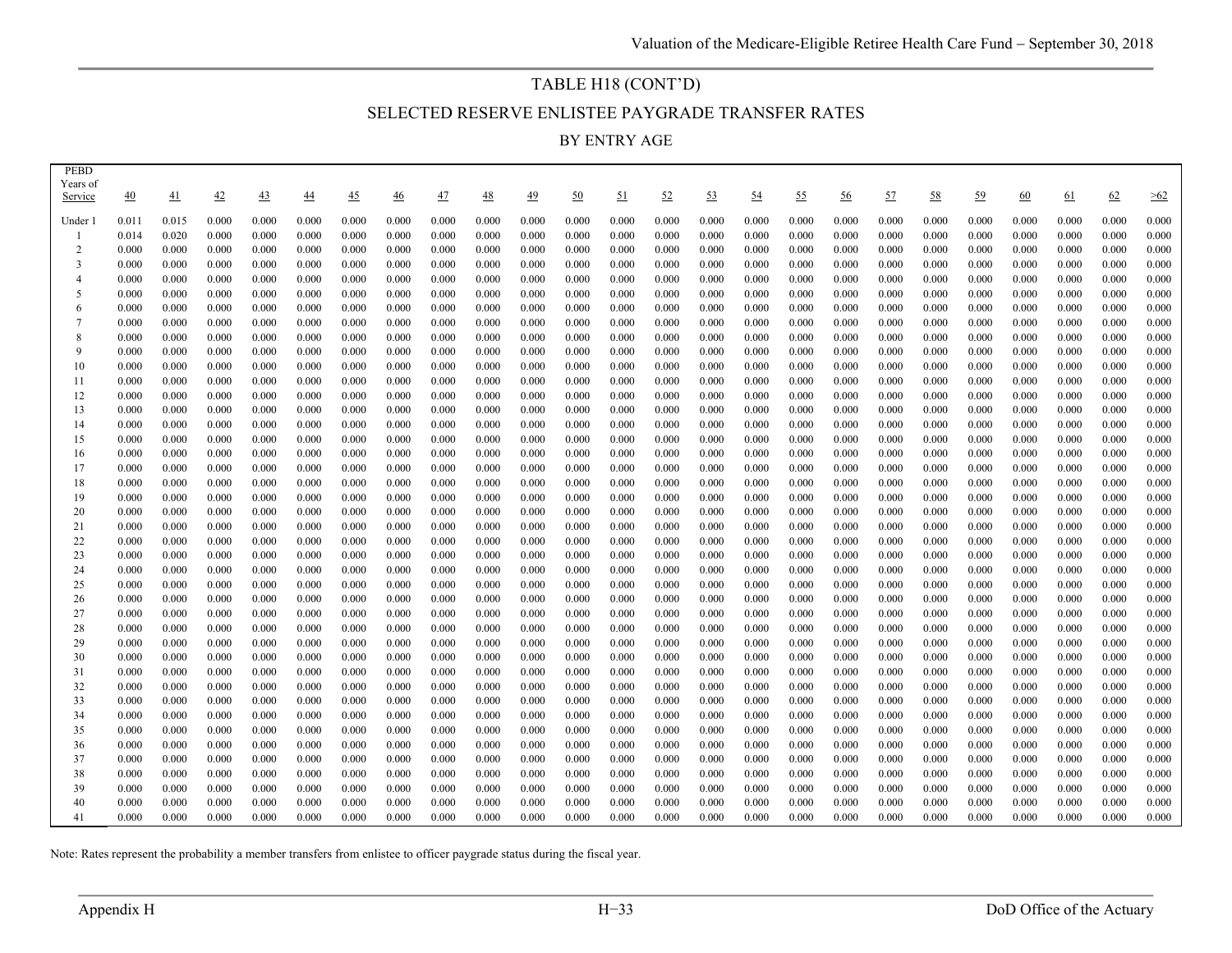#### TABLE H19

#### SELECTED RESERVE DISABILITY RETIREMENT RATES

#### BY DISABILITY TYPE AND PAYGRADE

|                |         | Permanent | Temporary |          |
|----------------|---------|-----------|-----------|----------|
| <b>PEBD</b>    |         |           |           |          |
| Years of       |         |           |           |          |
| Service        | Officer | Enlistee  | Officer   | Enlistee |
| Under 1        | 0.00000 | 0.00008   | 0.00000   | 0.00028  |
| $\mathbf{1}$   | 0.00000 | 0.00017   | 0.00000   | 0.00021  |
|                | 0.00000 | 0.00058   | 0.00000   | 0.00038  |
| $\frac{2}{3}$  | 0.00000 | 0.00074   | 0.00000   | 0.00050  |
| $\overline{4}$ | 0.00065 | 0.00079   | 0.00014   | 0.00055  |
| 5              | 0.00065 | 0.00110   | 0.00026   | 0.00065  |
| 6              | 0.00063 | 0.00129   | 0.00039   | 0.00070  |
| $\overline{7}$ | 0.00070 | 0.00111   | 0.00051   | 0.00073  |
| $\,8$          | 0.00069 | 0.00122   | 0.00058   | 0.00071  |
| 9              | 0.00074 | 0.00165   | 0.00057   | 0.00078  |
| 10             | 0.00096 | 0.00201   | 0.00055   | 0.00093  |
| 11             | 0.00098 | 0.00227   | 0.00047   | 0.00115  |
| 12             | 0.00076 | 0.00242   | 0.00042   | 0.00124  |
| 13             | 0.00075 | 0.00253   | 0.00039   | 0.00115  |
| 14             | 0.00092 | 0.00247   | 0.00037   | 0.00106  |
| 15             | 0.00099 | 0.00224   | 0.00035   | 0.00109  |
| 16             | 0.00087 | 0.00210   | 0.00039   | 0.00102  |
| 17             | 0.00077 | 0.00210   | 0.00049   | 0.00101  |
| 18             | 0.00089 | 0.00220   | 0.00048   | 0.00100  |
| 19             | 0.00126 | 0.00292   | 0.00046   | 0.00107  |
| 20             | 0.00177 | 0.00384   | 0.00052   | 0.00109  |
| 21             | 0.00215 | 0.00403   | 0.00043   | 0.00118  |
| 22             | 0.00228 | 0.00486   | 0.00043   | 0.00140  |
| 23             | 0.00188 | 0.00582   | 0.00060   | 0.00149  |
| 24             | 0.00175 | 0.00628   | 0.00090   | 0.00153  |
| 25             | 0.00237 | 0.00669   | 0.00101   | 0.00156  |
| 26             | 0.00302 | 0.00706   | 0.00096   | 0.00172  |
| 27             | 0.00342 | 0.00745   | 0.00086   | 0.00185  |
| 28             | 0.00333 | 0.00810   | 0.00088   | 0.00178  |
| 29             | 0.00317 | 0.00831   | 0.00090   | 0.00164  |
| 30             | 0.00331 | 0.00874   | 0.00091   | 0.00156  |
| 31             | 0.00327 | 0.00907   | 0.00090   | 0.00151  |
| 32             | 0.00321 | 0.00869   | 0.00094   | 0.00142  |
| 33             | 0.00311 | 0.00786   | 0.00096   | 0.00132  |
| 34             | 0.00259 | 0.00744   | 0.00091   | 0.00127  |
| 35             | 0.00157 | 0.00785   | 0.00087   | 0.00132  |
| 36             | 0.00000 | 0.00807   | 0.00093   | 0.00144  |
| 37             | 0.00000 | 0.00753   | 0.00108   | 0.00155  |
| 38             | 0.00000 | 0.00643   | 0.00120   | 0.00158  |
| 39             | 0.00000 | 0.00504   | 0.00127   | 0.00152  |
| 40             | 0.00000 | 0.00000   | 0.00000   | 0.00000  |

Note: Rates represent the probability that a member receives a disability retirement during the fiscal year.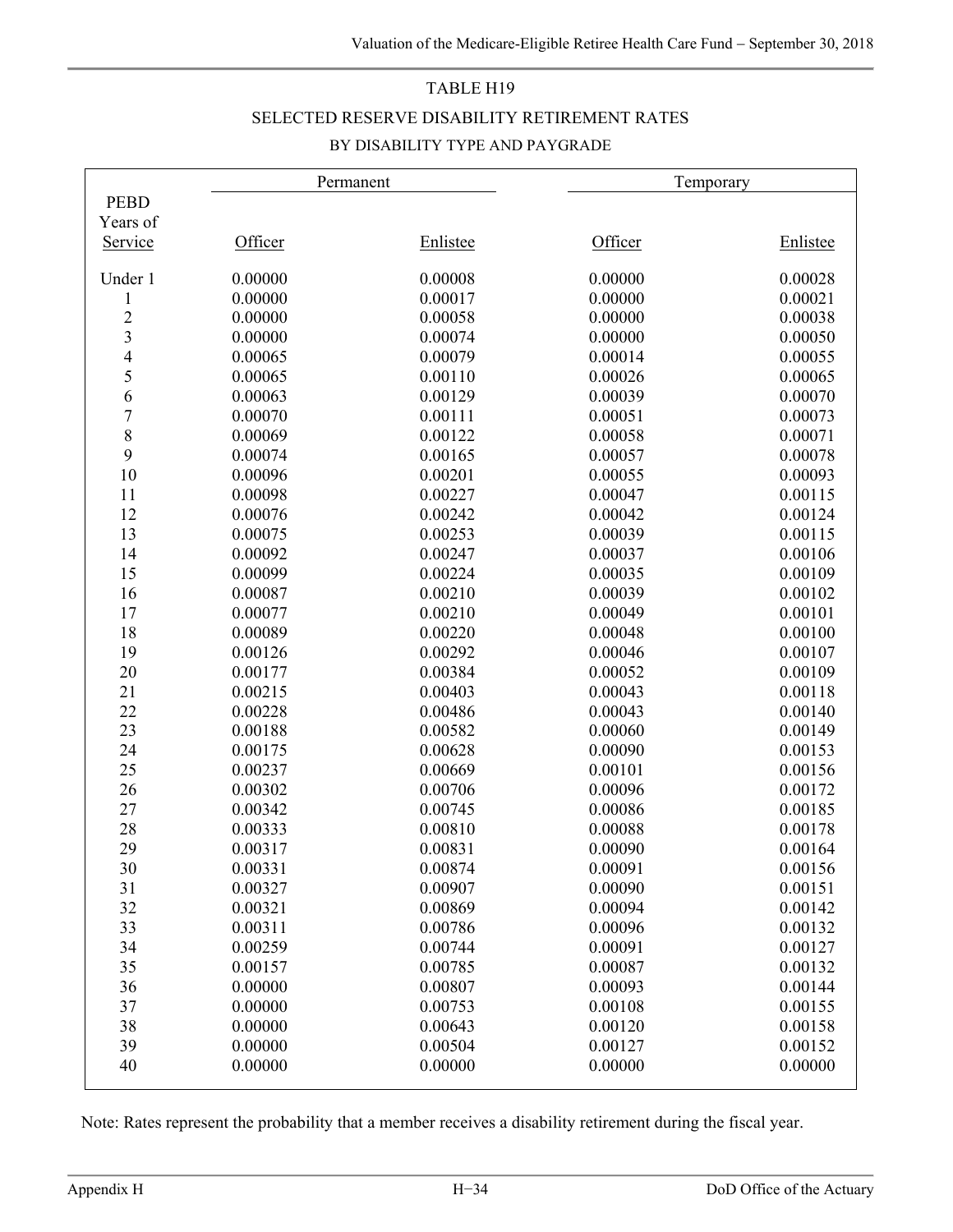# TABLE H20 NON-SELECTED RESERVE WITH 20 GOOD YEARS NONDISABILITY RETIREMENT RATIOS BY AGE AND PAYGRADE

| Age   | Officer | Enlistee |
|-------|---------|----------|
| 55    | 0.000   | 0.000    |
| 56    | 0.000   | 0.000    |
| 57    | 0.000   | 0.000    |
| 58    | 0.000   | 0.000    |
| 59    | 1.083   | 1.154    |
| 60    | 1.105   | 1.190    |
| 61    | 2.331   | 2.589    |
| 62    | 4.536   | 4.919    |
| $>62$ | 4.026   | 4.888    |

Note: These "blow-up" factors or "loads" are applied to the nondisabled retirement rates for non-Selected Reserves to account for each year's new grey area retirees that were not present in the prior year's grey area reserve data file.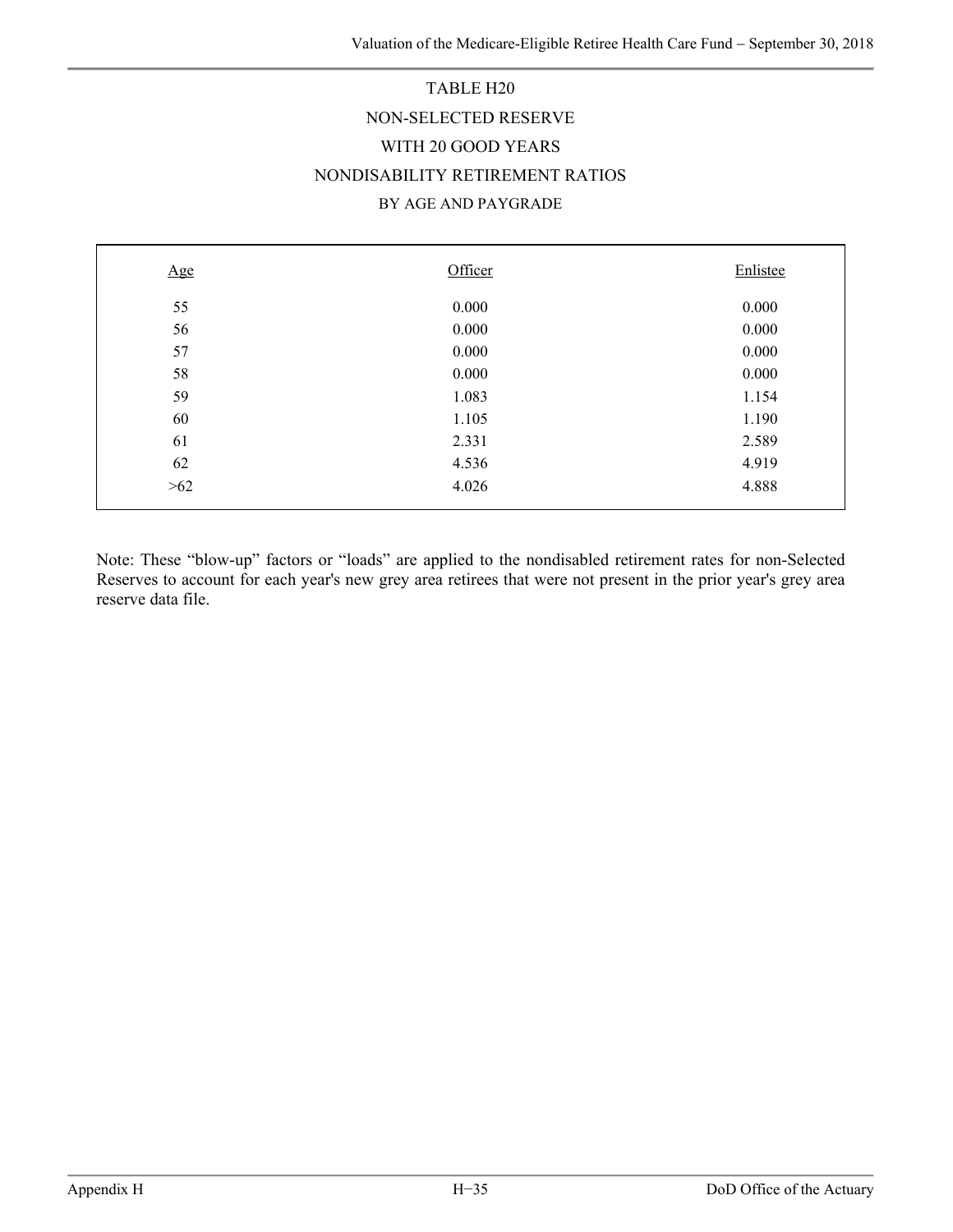## TABLE H21 SELECTED RESERVE OFFICER TO NON-SELECTED RESERVE OFFICER WITH 20 GOOD YEARS TRANSFER RATE RATIOS BY ENTRY AGE

| <b>PEBD</b><br>Years of |                |                |                |                  |                |                |                |                |                |                 |                |                |                 |                |                |                |                |                |                |                |                |                |                |
|-------------------------|----------------|----------------|----------------|------------------|----------------|----------------|----------------|----------------|----------------|-----------------|----------------|----------------|-----------------|----------------|----------------|----------------|----------------|----------------|----------------|----------------|----------------|----------------|----------------|
| Service                 | 17             | <u>18</u>      | 19             | $\underline{20}$ | 21             | 22             | 23             | $\frac{24}{5}$ | $\frac{25}{2}$ | $\overline{26}$ | 27             | 28             | $\overline{29}$ | 30             | $\frac{31}{2}$ | 32             | 33             | $\frac{34}{5}$ | $\frac{35}{2}$ | $\frac{36}{5}$ | 37             | $\frac{38}{5}$ | 39             |
| Under:                  | 0.000          | 0.000          | 0.000          | 0.000            | 0.000          | 0.000          | 0.000          | 0.000          | 0.000          | 0.000           | 0.000          | 0.000          | 0.000           | 0.000          | 0.000          | 0.000          | 0.000          | 0.000          | 0.000          | 0.000          | 0.000          | 0.000          | 0.000          |
|                         | 0.000          | 0.000          | 0.000          | 0.000            | 0.000          | 0.000          | 0.000          | 0.000          | 0.000          | 0.000           | 0.000          | 0.000          | 0.000           | 0.000          | 0.000          | 0.000          | 0.000          | 0.000          | 0.000          | 0.000          | 0.000          | 0.000          | 0.000          |
| 2                       | 0.000          | 0.000          | 0.000          | 0.000            | 0.000          | 0.000          | 0.000          | 0.000          | 0.000          | 0.000           | 0.000          | 0.000          | 0.000           | 0.000          | 0.000          | 0.000          | 0.000          | 0.000          | 0.000          | 0.000          | 0.000          | 0.000          | 0.000          |
| 3                       | 0.000          | 0.000          | 0.000          | 0.000            | 0.000          | 0.000          | 0.000          | 0.000          | 0.000          | 0.000           | 0.000          | 0.000          | 0.000           | 0.000          | 0.000          | 0.000          | 0.000          | 0.000          | 0.000          | 0.000          | 0.000          | 0.000          | 0.000          |
| $\overline{4}$          | 0.000          | 0.000          | 0.000          | 0.000            | 0.000          | 0.000          | 0.000          | 0.000          | 0.000          | 0.000           | 0.000          | 0.000          | 0.000           | 0.000          | 0.000          | 0.000          | 0.000          | 0.000          | 0.000          | 0.000          | 0.000          | 0.000          | 0.000          |
| -5                      | 0.000          | 0.000          | 0.000          | 0.000            | 0.000          | 0.000          | 0.000          | 0.000          | 0.000          | 0.000           | 0.000          | 0.000          | 0.000           | 0.000          | 0.000          | 0.000          | 0.000          | 0.000          | 0.000          | 0.000          | 0.000          | 0.000          | 0.000          |
| 6                       | 0.000          | 0.000          | 0.000          | 0.000            | 0.000          | 0.000          | 0.000          | 0.000          | 0.000          | 0.000           | 0.000          | 0.000          | 0.000           | 0.000          | 0.000          | 0.000          | 0.000          | 0.000          | 0.000          | 0.000          | 0.000          | 0.000          | 0.000          |
| $\overline{7}$          | 0.000          | 0.000          | 0.000          | 0.000            | 0.000          | 0.000          | 0.000          | 0.000          | 0.000          | 0.000           | 0.000          | 0.000          | 0.000           | 0.000          | 0.000          | 0.000          | 0.000          | 0.000          | 0.000          | 0.000          | 0.000          | 0.000          | 0.000          |
|                         | 0.000          | 0.000          | 0.000          | 0.000            | 0.000          | 0.000          | 0.000          | 0.000          | 0.000          | 0.000           | 0.000          | 0.000          | 0.000           | 0.000          | 0.000          | 0.000          | 0.000          | 0.000          | 0.000          | 0.000          | 0.000          | 0.000          | 0.000          |
| $\mathbf{Q}$            | 0.000          | 0.000          | 0.000<br>0.000 | 0.000            | 0.000          | 0.000<br>0.000 | 0.000          | 0.000          | 0.000          | 0.000<br>0.000  | 0.000          | 0.000          | 0.000           | 0.000          | 0.000          | 0.000          | 0.000<br>0.000 | 0.000          | 0.000          | 0.000          | 0.000<br>0.000 | 0.000          | 0.000          |
| 10<br>11                | 0.000<br>0.000 | 0.000<br>0.000 | 0.000          | 0.000<br>0.000   | 0.000<br>0.000 | 0.000          | 0.000<br>0.000 | 0.000<br>0.000 | 0.000<br>0.000 | 0.000           | 0.000<br>0.000 | 0.000<br>0.000 | 0.000<br>0.000  | 0.000<br>0.000 | 0.000<br>0.000 | 0.000<br>0.000 | 0.000          | 0.000<br>0.000 | 0.000<br>0.000 | 0.000<br>0.000 | 0.000          | 0.000<br>0.000 | 0.000<br>0.000 |
| 12                      | 0.000          | 0.000          | 0.000          | 0.000            | 0.000          | 0.000          | 0.000          | 0.000          | 0.000          | 0.000           | 0.000          | 0.000          | 0.000           | 0.000          | 0.000          | 0.000          | 0.000          | 0.000          | 0.000          | 0.000          | 0.000          | 0.000          | 0.000          |
| 13                      | 0.000          | 0.000          | 0.000          | 0.000            | 0.000          | 0.000          | 0.000          | 0.000          | 0.000          | 0.000           | 0.000          | 0.000          | 0.000           | 0.000          | 0.000          | 0.000          | 0.000          | 0.000          | 0.000          | 0.000          | 0.000          | 0.000          | 0.000          |
| 14                      | 0.000          | 0.000          | 0.000          | 0.000            | 0.000          | 0.000          | 0.000          | 0.000          | 0.000          | 0.000           | 0.000          | 0.000          | 0.000           | 0.000          | 0.000          | 0.000          | 0.000          | 0.000          | 0.000          | 0.000          | 0.000          | 0.000          | 0.000          |
| 15                      | 0.000          | 0.000          | 0.000          | 0.000            | 0.000          | 0.000          | 0.000          | 0.000          | 0.000          | 0.000           | 0.000          | 0.000          | 0.000           | 0.000          | 0.000          | 0.000          | 0.000          | 0.000          | 0.000          | 0.000          | 0.000          | 0.000          | 0.000          |
| 16                      | 0.000          | 0.000          | 0.000          | 0.000            | 0.000          | 0.000          | 0.000          | 0.000          | 0.000          | 0.000           | 0.000          | 0.000          | 0.000           | 0.000          | 0.000          | 0.000          | 0.000          | 0.000          | 0.000          | 0.000          | 0.000          | 0.000          | 0.000          |
| 17                      | 0.000          | 0.000          | 0.000          | 0.000            | 0.000          | 0.000          | 0.000          | 0.000          | 0.000          | 0.000           | 0.000          | 0.000          | 0.000           | 0.000          | 0.000          | 0.000          | 0.000          | 0.000          | 0.000          | 0.000          | 0.000          | 0.000          | 0.000          |
| 18                      | 0.000          | 0.000          | 0.000          | 0.000            | 0.000          | 0.000          | 0.000          | 0.000          | 0.000          | 0.000           | 0.000          | 0.000          | 0.000           | 0.000          | 0.000          | 0.000          | 0.000          | 0.000          | 0.000          | 0.000          | 0.000          | 0.000          | 0.000          |
| 19                      | 0.247          | 0.390          | 0.411          | 0.298            | 0.367          | 0.925          | 0.928          | 0.830          | 0.700          | 0.667           | 0.700          | 0.857          | 0.917           | 0.141          | 0.127          | 0.158          | 0.183          | 0.173          | 0.173          | 0.173          | 0.173          | 0.173          | 0.173          |
| 20                      | 0.247          | 0.126          | 0.148          | 0.135            | 0.325          | 0.620          | 0.597          | 0.411          | 0.513          | 0.309           | 0.245          | 0.278          | 0.400           | 0.141          | 0.127          | 0.158          | 0.183          | 0.173          | 0.173          | 0.173          | 0.173          | 0.173          | 0.173          |
| 21                      | 0.247          | 0.129          | 0.112          | 0.155            | 0.226          | 0.348          | 0.392          | 0.310          | 0.342          | 0.303           | 0.241          | 0.333          | 0.308           | 0.141          | 0.127          | 0.158          | 0.183          | 0.173          | 0.173          | 0.173          | 0.173          | 0.173          | 0.173          |
| 22                      | 0.247          | 0.143          | 0.217          | 0.153            | 0.108          | 0.211          | 0.202          | 0.248          | 0.136          | 0.177           | 0.298          | 0.092          | 0.107           | 0.141          | 0.127          | 0.158          | 0.183          | 0.173          | 0.173          | 0.173          | 0.173          | 0.173          | 0.173          |
| 23                      | 0.247          | 0.179          | 0.189          | 0.174            | 0.212          | 0.218          | 0.197          | 0.132          | 0.258          | 0.141           | 0.333          | 0.092          | 0.107           | 0.141          | 0.127          | 0.158          | 0.183          | 0.173          | 0.173          | 0.173          | 0.173          | 0.173          | 0.173          |
| 24                      | 0.247          | 0.127          | 0.153          | 0.132            | 0.104          | 0.200          | 0.172          | 0.115          | 0.182          | 0.224           | 0.188          | 0.092          | 0.107           | 0.141          | 0.127          | 0.158          | 0.183          | 0.173          | 0.173          | 0.173          | 0.173          | 0.173          | 0.173          |
| 25                      | 0.247          | 0.217          | 0.159          | 0.252            | 0.192          | 0.114          | 0.112          | 0.212          | 0.127          | 0.136           | 0.115          | 0.092          | 0.107           | 0.141          | 0.127          | 0.158          | 0.183          | 0.173          | 0.173          | 0.173          | 0.173          | 0.173          | 0.000          |
| 26<br>27                | 0.247          | 0.217          | 0.125          | 0.252            | 0.209          | 0.149          | 0.138          | 0.100          | 0.127          | 0.136           | 0.115          | 0.092          | 0.107           | 0.141          | 0.127          | 0.158          | 0.183          | 0.173          | 0.173          | 0.173          | 0.173<br>0.000 | 0.000<br>0.000 | 0.000          |
| 28                      | 0.247<br>0.247 | 0.217<br>0.217 | 0.161<br>0.360 | 0.252<br>0.252   | 0.143<br>0.204 | 0.049<br>0.175 | 0.071<br>0.114 | 0.096<br>0.122 | 0.127<br>0.127 | 0.136<br>0.136  | 0.115<br>0.115 | 0.092<br>0.092 | 0.107<br>0.107  | 0.141<br>0.141 | 0.127<br>0.127 | 0.158<br>0.158 | 0.183<br>0.183 | 0.173<br>0.173 | 0.173<br>0.173 | 0.173<br>0.000 | 0.000          | 0.000          | 0.000<br>0.000 |
| 29                      | 0.247          | 0.217          | 0.207          | 0.252            | 0.204          | 0.046          | 0.059          | 0.049          | 0.127          | 0.136           | 0.115          | 0.092          | 0.107           | 0.141          | 0.127          | 0.158          | 0.183          | 0.173          | 0.000          | 0.000          | 0.000          | 0.000          | 0.000          |
| 30                      | 0.247          | 0.217          | 0.108          | 0.252            | 0.204          | 0.161          | 0.152          | 0.234          | 0.127          | 0.136           | 0.115          | 0.092          | 0.107           | 0.141          | 0.127          | 0.158          | 0.183          | 0.000          | 0.000          | 0.000          | 0.000          | 0.000          | 0.000          |
| 31                      | 0.247          | 0.217          | 0.157          | 0.252            | 0.204          | 0.135          | 0.181          | 0.234          | 0.127          | 0.136           | 0.115          | 0.092          | 0.107           | 0.141          | 0.127          | 0.158          | 0.000          | 0.000          | 0.000          | 0.000          | 0.000          | 0.000          | 0.000          |
| 32                      | 0.247          | 0.217          | 0.200          | 0.252            | 0.204          | 0.221          | 0.146          | 0.234          | 0.127          | 0.136           | 0.115          | 0.092          | 0.107           | 0.141          | 0.127          | 0.000          | 0.000          | 0.000          | 0.000          | 0.000          | 0.000          | 0.000          | 0.000          |
| 33                      | 0.247          | 0.217          | 0.368          | 0.252            | 0.204          | 0.210          | 0.275          | 0.234          | 0.127          | 0.136           | 0.115          | 0.092          | 0.107           | 0.141          | 0.000          | 0.000          | 0.000          | 0.000          | 0.000          | 0.000          | 0.000          | 0.000          | 0.000          |
| 34                      | 0.247          | 0.217          | 0.278          | 0.252            | 0.204          | 0.186          | 0.409          | 0.234          | 0.127          | 0.136           | 0.115          | 0.092          | 0.107           | 0.000          | 0.000          | 0.000          | 0.000          | 0.000          | 0.000          | 0.000          | 0.000          | 0.000          | 0.000          |
| 35                      | 0.247          | 0.217          | 0.340          | 0.252            | 0.204          | 0.258          | 0.133          | 0.234          | 0.127          | 0.136           | 0.115          | 0.092          | 0.000           | 0.000          | 0.000          | 0.000          | 0.000          | 0.000          | 0.000          | 0.000          | 0.000          | 0.000          | 0.000          |
| 36                      | 0.247          | 0.217          | 0.340          | 0.252            | 0.204          | 0.329          | 0.788          | 0.234          | 0.127          | 0.136           | 0.115          | 0.000          | 0.000           | 0.000          | 0.000          | 0.000          | 0.000          | 0.000          | 0.000          | 0.000          | 0.000          | 0.000          | 0.000          |
| 37                      | 0.247          | 0.217          | 0.340          | 0.252            | 0.204          | 0.364          | 0.788          | 0.234          | 0.127          | 0.136           | 0.000          | 0.000          | 0.000           | 0.000          | 0.000          | 0.000          | 0.000          | 0.000          | 0.000          | 0.000          | 0.000          | 0.000          | 0.000          |
| 38                      | 0.247          | 0.217          | 0.340          | 0.252            | 0.204          | 0.364          | 0.788          | 0.234          | 0.127          | 0.000           | 0.000          | 0.000          | 0.000           | 0.000          | 0.000          | 0.000          | 0.000          | 0.000          | 0.000          | 0.000          | 0.000          | 0.000          | 0.000          |
| 39                      | 0.247          | 0.217          | 0.340          | 0.252            | 0.204          | 0.364          | 0.788          | 0.234          | 0.000          | 0.000           | 0.000          | 0.000          | 0.000           | 0.000          | 0.000          | 0.000          | 0.000          | 0.000          | 0.000          | 0.000          | 0.000          | 0.000          | 0.000          |
| 40                      | 0.247          | 0.217          | 0.340          | 0.252            | 0.204          | 0.364          | 0.788          | 0.000          | 0.000          | 0.000           | 0.000          | 0.000          | 0.000           | 0.000          | 0.000          | 0.000          | 0.000          | 0.000          | 0.000          | 0.000          | 0.000          | 0.000          | 0.000          |
| 41                      | 0.247          | 0.217          | 0.340          | 0.252            | 0.204          | 0.364          | 0.000          | 0.000          | 0.000          | 0.000           | 0.000          | 0.000          | 0.000           | 0.000          | 0.000          | 0.000          | 0.000          | 0.000          | 0.000          | 0.000          | 0.000          | 0.000          | 0.000          |

Note: These adjustment factors ("blowup" factors or "loads") account for unexpected (i.e., not drilling the prior year) transfers to grey area status.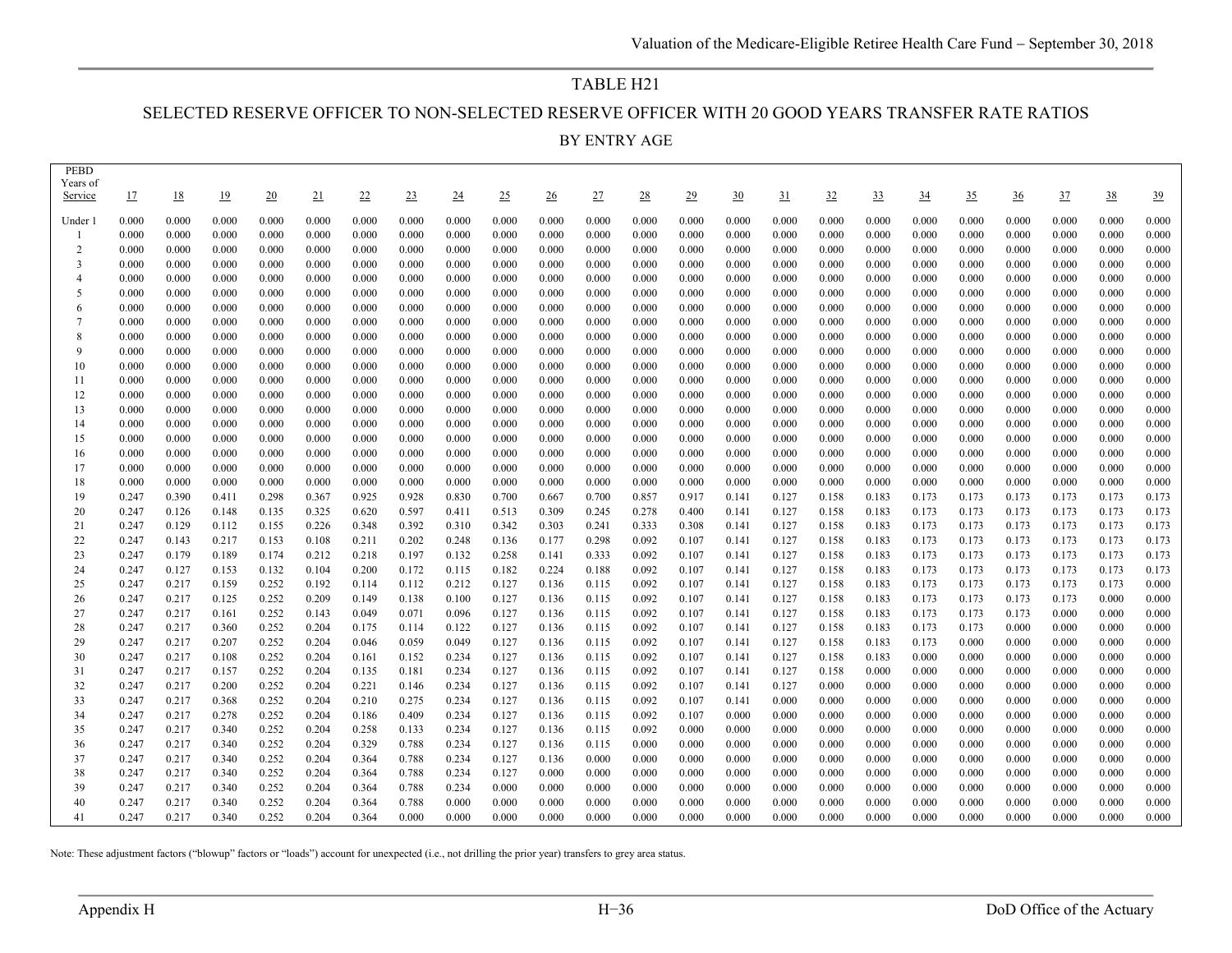#### TABLE H21 (CONT'D)

#### SELECTED RESERVE OFFICER TO NON-SELECTED RESERVE OFFICER WITH 20 GOOD YEARS TRANSFER RATE RATIOS

BY ENTRY AGE

| LERD<br>Years of |                |                |                |                |                |                |                |                |                 |                |                |                |                |                |                |                |                |                |                |                |                |                |                |                |
|------------------|----------------|----------------|----------------|----------------|----------------|----------------|----------------|----------------|-----------------|----------------|----------------|----------------|----------------|----------------|----------------|----------------|----------------|----------------|----------------|----------------|----------------|----------------|----------------|----------------|
| Service          | 40             | 41             | 42             | 43             | 44             | 45             | $\frac{46}{5}$ | 47             | $\overline{48}$ | 49             | 50             | <u>51</u>      | 52             | 53             | 54             | 55             | 56             | 57             | <u>58</u>      | 59             | 60             | 61             | 62             | >62            |
| Under 1          | 0.000          | 0.000          | 0.000          | 0.000          | 0.000          | 0.000          | 0.000          | 0.000          | 0.000           | 0.000          | 0.000          | 0.000          | 0.000          | 0.000          | 0.000          | 0.000          | 0.000          | 0.000          | 0.000          | 0.000          | 0.000          | 0.000          | 0.000          | 0.000          |
| -1               | 0.000          | 0.000          | 0.000          | 0.000          | 0.000          | 0.000          | 0.000          | 0.000          | 0.000           | 0.000          | 0.000          | 0.000          | 0.000          | 0.000          | 0.000          | 0.000          | 0.000          | 0.000          | 0.000          | 0.000          | 0.000          | 0.000          | 0.000          | 0.000          |
| 2                | 0.000          | 0.000          | 0.000          | 0.000          | 0.000          | 0.000          | 0.000          | 0.000          | 0.000           | 0.000          | 0.000          | 0.000          | 0.000          | 0.000          | 0.000          | 0.000          | 0.000          | 0.000          | 0.000          | 0.000          | 0.000          | 0.000          | 0.000          | 0.000          |
| 3                | 0.000          | 0.000          | 0.000          | 0.000          | 0.000          | 0.000          | 0.000          | 0.000          | 0.000           | 0.000          | 0.000          | 0.000          | 0.000          | 0.000          | 0.000          | 0.000          | 0.000          | 0.000          | 0.000          | 0.000          | 0.000          | 0.000          | 0.000          | 0.000          |
| $\overline{4}$   | 0.000          | 0.000          | 0.000          | 0.000          | 0.000          | 0.000          | 0.000          | 0.000          | 0.000           | 0.000          | 0.000          | 0.000          | 0.000          | 0.000          | 0.000          | 0.000          | 0.000          | 0.000          | 0.000          | 0.000          | 0.000          | 0.000          | 0.000          | 0.000          |
| 5                | 0.000          | 0.000          | 0.000          | 0.000          | 0.000          | 0.000          | 0.000          | 0.000          | 0.000           | 0.000          | 0.000          | 0.000          | 0.000          | 0.000          | 0.000          | 0.000          | 0.000          | 0.000          | 0.000          | 0.000          | 0.000          | 0.000          | 0.000          | 0.000          |
| 6                | 0.000          | 0.000          | 0.000          | 0.000          | 0.000          | 0.000          | 0.000          | 0.000          | 0.000           | 0.000          | 0.000          | 0.000          | 0.000          | 0.000          | 0.000          | 0.000          | 0.000          | 0.000          | 0.000          | 0.000          | 0.000          | 0.000          | 0.000          | 0.000          |
| 7                | 0.000          | 0.000          | 0.000          | 0.000          | 0.000          | 0.000          | 0.000          | 0.000          | 0.000           | 0.000          | 0.000          | 0.000          | 0.000          | 0.000          | 0.000          | 0.000          | 0.000          | 0.000          | 0.000          | 0.000          | 0.000          | 0.000          | 0.000          | 0.000          |
| 8                | 0.000          | 0.000          | 0.000          | 0.000          | 0.000          | 0.000          | 0.000          | 0.000          | 0.000           | 0.000          | 0.000          | 0.000          | 0.000          | 0.000          | 0.000          | 0.000          | 0.000          | 0.000          | 0.000          | 0.000          | 0.000          | 0.000          | 0.000          | 0.000          |
| 9                | 0.000          | 0.000          | 0.000          | 0.000          | 0.000          | 0.000          | 0.000          | 0.000          | 0.000           | 0.000          | 0.000          | 0.000          | 0.000          | 0.000          | 0.000          | 0.000          | 0.000          | 0.000          | 0.000          | 0.000          | 0.000          | 0.000          | 0.000          | 0.000          |
| 10               | 0.000          | 0.000          | 0.000          | 0.000          | 0.000          | 0.000          | 0.000          | 0.000          | 0.000           | 0.000          | 0.000          | 0.000          | 0.000          | 0.000          | 0.000          | 0.000          | 0.000          | 0.000          | 0.000          | 0.000          | 0.000          | 0.000          | 0.000          | 0.000          |
| 11               | 0.000          | 0.000          | 0.000          | 0.000          | 0.000          | 0.000          | 0.000          | 0.000          | 0.000           | 0.000          | 0.000          | 0.000          | 0.000          | 0.000          | 0.000          | 0.000          | 0.000          | 0.000          | 0.000          | 0.000          | 0.000          | 0.000          | 0.000          | 0.000          |
| 12               | 0.000          | 0.000          | 0.000          | 0.000          | 0.000          | 0.000          | 0.000          | 0.000          | 0.000           | 0.000          | 0.000          | 0.000          | 0.000          | 0.000          | 0.000          | 0.000          | 0.000          | 0.000          | 0.000          | 0.000          | 0.000          | 0.000          | 0.000          | 0.000          |
| 13               | 0.000          | 0.000          | 0.000          | 0.000          | 0.000          | 0.000          | 0.000          | 0.000          | 0.000           | 0.000          | 0.000          | 0.000          | 0.000          | 0.000          | 0.000          | 0.000          | 0.000          | 0.000          | 0.000          | 0.000          | 0.000          | 0.000          | 0.000          | 0.000          |
| 14               | 0.000          | 0.000          | 0.000          | 0.000          | 0.000          | 0.000          | 0.000          | 0.000          | 0.000           | 0.000          | 0.000          | 0.000          | 0.000          | 0.000          | 0.000          | 0.000          | 0.000          | 0.000          | 0.000          | 0.000          | 0.000          | 0.000          | 0.000          | 0.000          |
| 15               | 0.000          | 0.000          | 0.000          | 0.000          | 0.000          | 0.000          | 0.000          | 0.000          | 0.000           | 0.000          | 0.000          | 0.000          | 0.000          | 0.000          | 0.000          | 0.000          | 0.000          | 0.000          | 0.000          | 0.000          | 0.000          | 0.000          | 0.000          | 0.000          |
| 16               | 0.000          | 0.000          | 0.000          | 0.000          | 0.000          | 0.000          | 0.000          | 0.000          | 0.000           | 0.000          | 0.000          | 0.000          | 0.000          | 0.000          | 0.000          | 0.000          | 0.000          | 0.000          | 0.000          | 0.000          | 0.000          | 0.000          | 0.000          | 0.000          |
| 17               | 0.000          | 0.000          | 0.000          | 0.000          | 0.000          | 0.000          | 0.000          | 0.000          | 0.000           | 0.000          | 0.000          | 0.000          | 0.000          | 0.000          | 0.000          | 0.000          | 0.000          | 0.000          | 0.000          | 0.000          | 0.000          | 0.000          | 0.000          | 0.000          |
| 18               | 0.000          | 0.000          | 0.000          | 0.000          | 0.000          | 0.000          | 0.000          | 0.000          | 0.000           | 0.000          | 0.000          | 0.000<br>0.000 | 0.000          | 0.000          | 0.000          | 0.000<br>0.000 | 0.000          | 0.000<br>0.000 | 0.000          | 0.000          | 0.000          | 0.000<br>0.000 | 0.000          | 0.000<br>0.000 |
| 19               | 0.173<br>0.173 | 0.173          | 0.173          | 0.173          | 0.173          | 0.000          | 0.000          | 0.000          | 0.000           | 0.000          | 0.000          |                | 0.000<br>0.000 | 0.000          | 0.000          | 0.000          | 0.000          |                | 0.000          | 0.000          | 0.000          |                | 0.000          |                |
| 20               |                | 0.173          | 0.173<br>0.173 | 0.173          | 0.000          | 0.000          | 0.000          | 0.000          | 0.000           | 0.000          | 0.000          | 0.000          |                | 0.000<br>0.000 | 0.000<br>0.000 | 0.000          | 0.000<br>0.000 | 0.000<br>0.000 | 0.000          | 0.000<br>0.000 | 0.000          | 0.000<br>0.000 | 0.000          | 0.000<br>0.000 |
| 21<br>22         | 0.173<br>0.173 | 0.173<br>0.173 | 0.000          | 0.000<br>0.000 | 0.000<br>0.000 | 0.000<br>0.000 | 0.000<br>0.000 | 0.000<br>0.000 | 0.000<br>0.000  | 0.000<br>0.000 | 0.000<br>0.000 | 0.000<br>0.000 | 0.000<br>0.000 | 0.000          | 0.000          | 0.000          | 0.000          | 0.000          | 0.000<br>0.000 | 0.000          | 0.000<br>0.000 | 0.000          | 0.000<br>0.000 | 0.000          |
| 23               | 0.173          | 0.000          | 0.000          | 0.000          | 0.000          | 0.000          | 0.000          | 0.000          | 0.000           | 0.000          | 0.000          | 0.000          | 0.000          | 0.000          | 0.000          | 0.000          | 0.000          | 0.000          | 0.000          | 0.000          | 0.000          | 0.000          | 0.000          | 0.000          |
| 24               | 0.000          | 0.000          | 0.000          | 0.000          | 0.000          | 0.000          | 0.000          | 0.000          | 0.000           | 0.000          | 0.000          | 0.000          | 0.000          | 0.000          | 0.000          | 0.000          | 0.000          | 0.000          | 0.000          | 0.000          | 0.000          | 0.000          | 0.000          | 0.000          |
| 25               | 0.000          | 0.000          | 0.000          | 0.000          | 0.000          | 0.000          | 0.000          | 0.000          | 0.000           | 0.000          | 0.000          | 0.000          | 0.000          | 0.000          | 0.000          | 0.000          | 0.000          | 0.000          | 0.000          | 0.000          | 0.000          | 0.000          | 0.000          | 0.000          |
| 26               | 0.000          | 0.000          | 0.000          | 0.000          | 0.000          | 0.000          | 0.000          | 0.000          | 0.000           | 0.000          | 0.000          | 0.000          | 0.000          | 0.000          | 0.000          | 0.000          | 0.000          | 0.000          | 0.000          | 0.000          | 0.000          | 0.000          | 0.000          | 0.000          |
| 27               | 0.000          | 0.000          | 0.000          | 0.000          | 0.000          | 0.000          | 0.000          | 0.000          | 0.000           | 0.000          | 0.000          | 0.000          | 0.000          | 0.000          | 0.000          | 0.000          | 0.000          | 0.000          | 0.000          | 0.000          | 0.000          | 0.000          | 0.000          | 0.000          |
| 28               | 0.000          | 0.000          | 0.000          | 0.000          | 0.000          | 0.000          | 0.000          | 0.000          | 0.000           | 0.000          | 0.000          | 0.000          | 0.000          | 0.000          | 0.000          | 0.000          | 0.000          | 0.000          | 0.000          | 0.000          | 0.000          | 0.000          | 0.000          | 0.000          |
| 29               | 0.000          | 0.000          | 0.000          | 0.000          | 0.000          | 0.000          | 0.000          | 0.000          | 0.000           | 0.000          | 0.000          | 0.000          | 0.000          | 0.000          | 0.000          | 0.000          | 0.000          | 0.000          | 0.000          | 0.000          | 0.000          | 0.000          | 0.000          | 0.000          |
| 30               | 0.000          | 0.000          | 0.000          | 0.000          | 0.000          | 0.000          | 0.000          | 0.000          | 0.000           | 0.000          | 0.000          | 0.000          | 0.000          | 0.000          | 0.000          | 0.000          | 0.000          | 0.000          | 0.000          | 0.000          | 0.000          | 0.000          | 0.000          | 0.000          |
| 31               | 0.000          | 0.000          | 0.000          | 0.000          | 0.000          | 0.000          | 0.000          | 0.000          | 0.000           | 0.000          | 0.000          | 0.000          | 0.000          | 0.000          | 0.000          | 0.000          | 0.000          | 0.000          | 0.000          | 0.000          | 0.000          | 0.000          | 0.000          | 0.000          |
| 32               | 0.000          | 0.000          | 0.000          | 0.000          | 0.000          | 0.000          | 0.000          | 0.000          | 0.000           | 0.000          | 0.000          | 0.000          | 0.000          | 0.000          | 0.000          | 0.000          | 0.000          | 0.000          | 0.000          | 0.000          | 0.000          | 0.000          | 0.000          | 0.000          |
| 33               | 0.000          | 0.000          | 0.000          | 0.000          | 0.000          | 0.000          | 0.000          | 0.000          | 0.000           | 0.000          | 0.000          | 0.000          | 0.000          | 0.000          | 0.000          | 0.000          | 0.000          | 0.000          | 0.000          | 0.000          | 0.000          | 0.000          | 0.000          | 0.000          |
| 34               | 0.000          | 0.000          | 0.000          | 0.000          | 0.000          | 0.000          | 0.000          | 0.000          | 0.000           | 0.000          | 0.000          | 0.000          | 0.000          | 0.000          | 0.000          | 0.000          | 0.000          | 0.000          | 0.000          | 0.000          | 0.000          | 0.000          | 0.000          | 0.000          |
| 35               | 0.000          | 0.000          | 0.000          | 0.000          | 0.000          | 0.000          | 0.000          | 0.000          | 0.000           | 0.000          | 0.000          | 0.000          | 0.000          | 0.000          | 0.000          | 0.000          | 0.000          | 0.000          | 0.000          | 0.000          | 0.000          | 0.000          | 0.000          | 0.000          |
| 36               | 0.000          | 0.000          | 0.000          | 0.000          | 0.000          | 0.000          | 0.000          | 0.000          | 0.000           | 0.000          | 0.000          | 0.000          | 0.000          | 0.000          | 0.000          | 0.000          | 0.000          | 0.000          | 0.000          | 0.000          | 0.000          | 0.000          | 0.000          | 0.000          |
| 37               | 0.000          | 0.000          | 0.000          | 0.000          | 0.000          | 0.000          | 0.000          | 0.000          | 0.000           | 0.000          | 0.000          | 0.000          | 0.000          | 0.000          | 0.000          | 0.000          | 0.000          | 0.000          | 0.000          | 0.000          | 0.000          | 0.000          | 0.000          | 0.000          |
| 38               | 0.000          | 0.000          | 0.000          | 0.000          | 0.000          | 0.000          | 0.000          | 0.000          | 0.000           | 0.000          | 0.000          | 0.000          | 0.000          | 0.000          | 0.000          | 0.000          | 0.000          | 0.000          | 0.000          | 0.000          | 0.000          | 0.000          | 0.000          | 0.000          |
| 39               | 0.000          | 0.000          | 0.000          | 0.000          | 0.000          | 0.000          | 0.000          | 0.000          | 0.000           | 0.000          | 0.000          | 0.000          | 0.000          | 0.000          | 0.000          | 0.000          | 0.000          | 0.000          | 0.000          | 0.000          | 0.000          | 0.000          | 0.000          | 0.000          |
| 40               | 0.000          | 0.000          | 0.000          | 0.000          | 0.000          | 0.000          | 0.000          | 0.000          | 0.000           | 0.000          | 0.000          | 0.000          | 0.000          | 0.000          | 0.000          | 0.000          | 0.000          | 0.000          | 0.000          | 0.000          | 0.000          | 0.000          | 0.000          | 0.000          |
| 41               | 0.000          | 0.000          | 0.000          | 0.000          | 0.000          | 0.000          | 0.000          | 0.000          | 0.000           | 0.000          | 0.000          | 0.000          | 0.000          | 0.000          | 0.000          | 0.000          | 0.000          | 0.000          | 0.000          | 0.000          | 0.000          | 0.000          | 0.000          | 0.000          |
|                  |                |                |                |                |                |                |                |                |                 |                |                |                |                |                |                |                |                |                |                |                |                |                |                |                |

Note: These adjustment factors ("blowup" factors or "loads") account for unexpected (i.e., not drilling the prior year) transfers to grey area status.

PEBD

۳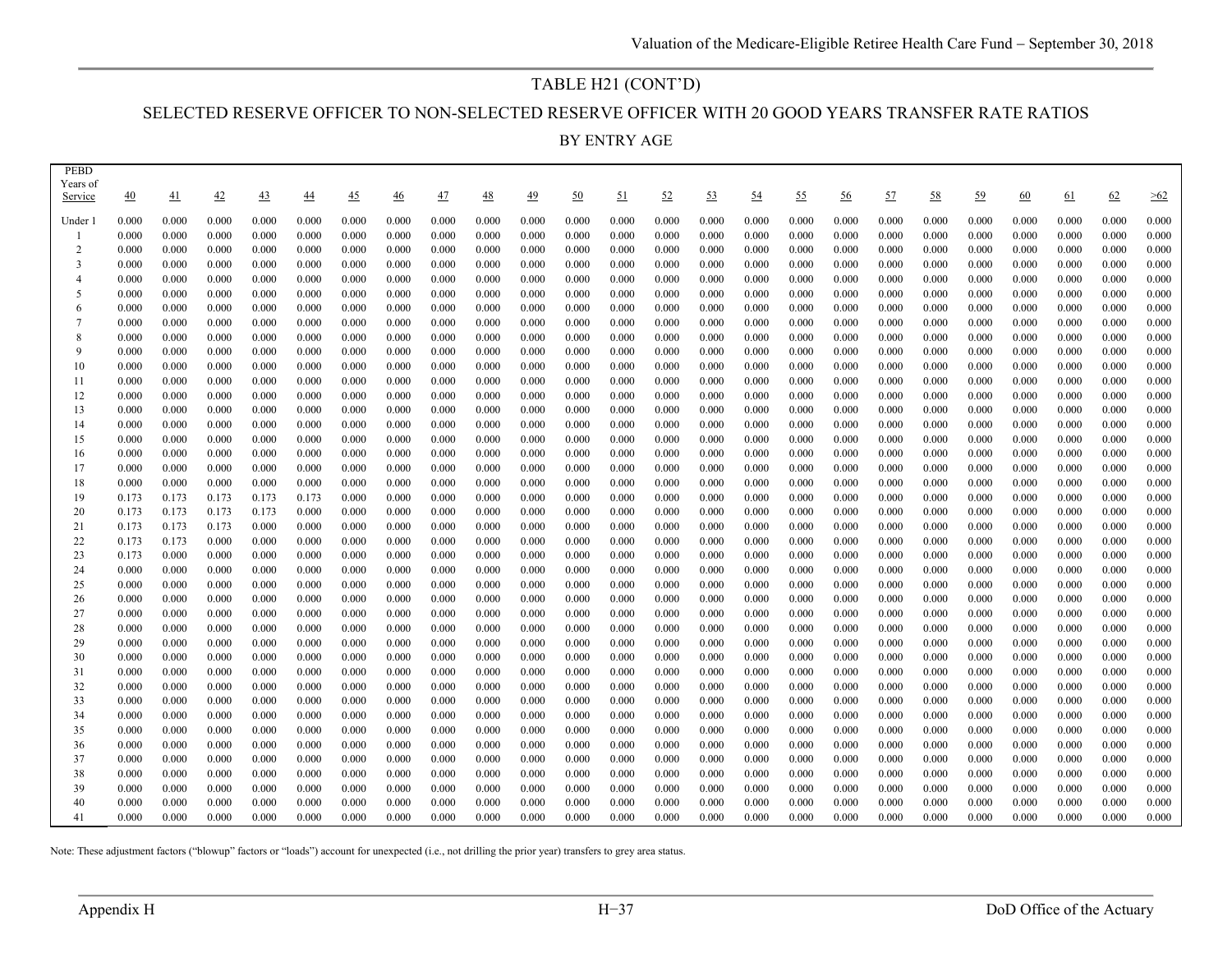## TABLE H22 SELECTED RESERVE ENLISTEE TO NON-SELECTED RESERVE ENLISTEE WITH 20 GOOD YEARS TRANSFER RATE RATIOS BY ENTRY AGE

| PEBD<br>Years of |                |                |                |                  |                |                 |                |                |                |                 |                |                 |                 |                |                |                |                |                |                |                |                |                |                |
|------------------|----------------|----------------|----------------|------------------|----------------|-----------------|----------------|----------------|----------------|-----------------|----------------|-----------------|-----------------|----------------|----------------|----------------|----------------|----------------|----------------|----------------|----------------|----------------|----------------|
| Service          | 17             | <u>18</u>      | 19             | $\underline{20}$ | 21             | $\overline{22}$ | 23             | $\frac{24}{5}$ | $\frac{25}{2}$ | $\overline{26}$ | 27             | $\overline{28}$ | $\overline{29}$ | 30             | $\frac{31}{2}$ | 32             | $\frac{33}{2}$ | $\frac{34}{5}$ | $\frac{35}{2}$ | $\frac{36}{5}$ | 37             | $\frac{38}{5}$ | 39             |
| Under :          | 0.000          | 0.000          | 0.000          | 0.000            | 0.000          | 0.000           | 0.000          | 0.000          | 0.000          | 0.000           | 0.000          | 0.000           | 0.000           | 0.000          | 0.000          | 0.000          | 0.000          | 0.000          | 0.000          | 0.000          | 0.000          | 0.000          | 0.000          |
|                  | 0.000          | 0.000          | 0.000          | 0.000            | 0.000          | 0.000           | 0.000          | 0.000          | 0.000          | 0.000           | 0.000          | 0.000           | 0.000           | 0.000          | 0.000          | 0.000          | 0.000          | 0.000          | 0.000          | 0.000          | 0.000          | 0.000          | 0.000          |
| 2                | 0.000          | 0.000          | 0.000          | 0.000            | 0.000          | 0.000           | 0.000          | 0.000          | 0.000          | 0.000           | 0.000          | 0.000           | 0.000           | 0.000          | 0.000          | 0.000          | 0.000          | 0.000          | 0.000          | 0.000          | 0.000          | 0.000          | 0.000          |
| 3                | 0.000          | 0.000          | 0.000          | 0.000            | 0.000          | 0.000           | 0.000          | 0.000          | 0.000          | 0.000           | 0.000          | 0.000           | 0.000           | 0.000          | 0.000          | 0.000          | 0.000          | 0.000          | 0.000          | 0.000          | 0.000          | 0.000          | 0.000          |
| $\overline{4}$   | 0.000          | 0.000          | 0.000          | 0.000            | 0.000          | 0.000           | 0.000          | 0.000          | 0.000          | 0.000           | 0.000          | 0.000           | 0.000           | 0.000          | 0.000          | 0.000          | 0.000          | 0.000          | 0.000          | 0.000          | 0.000          | 0.000          | 0.000          |
| .5               | 0.000          | 0.000          | 0.000          | 0.000            | 0.000          | 0.000           | 0.000          | 0.000          | 0.000          | 0.000           | 0.000          | 0.000           | 0.000           | 0.000          | 0.000          | 0.000          | 0.000          | 0.000          | 0.000          | 0.000          | 0.000          | 0.000          | 0.000          |
| 6                | 0.000          | 0.000          | 0.000          | 0.000            | 0.000          | 0.000           | 0.000          | 0.000          | 0.000          | 0.000           | 0.000          | 0.000           | 0.000           | 0.000          | 0.000          | 0.000          | 0.000          | 0.000          | 0.000          | 0.000          | 0.000          | 0.000          | 0.000          |
| $\overline{7}$   | 0.000          | 0.000          | 0.000          | 0.000            | 0.000          | 0.000           | 0.000          | 0.000          | 0.000          | 0.000           | 0.000          | 0.000           | 0.000           | 0.000          | 0.000          | 0.000          | 0.000          | 0.000          | 0.000          | 0.000          | 0.000          | 0.000          | 0.000          |
|                  | 0.000          | 0.000          | 0.000          | 0.000            | 0.000          | 0.000           | 0.000          | 0.000          | 0.000          | 0.000           | 0.000          | 0.000           | 0.000           | 0.000          | 0.000          | 0.000          | 0.000          | 0.000          | 0.000          | 0.000          | 0.000          | 0.000          | 0.000          |
| $\mathbf{Q}$     | 0.000          | 0.000          | 0.000          | 0.000            | 0.000          | 0.000           | 0.000          | 0.000          | 0.000          | 0.000           | 0.000          | 0.000           | 0.000           | 0.000          | 0.000          | 0.000          | 0.000          | 0.000          | 0.000          | 0.000          | 0.000          | 0.000          | 0.000          |
| 10               | 0.000          | 0.000          | 0.000          | 0.000            | 0.000          | 0.000           | 0.000          | 0.000          | 0.000          | 0.000           | 0.000          | 0.000           | 0.000           | 0.000          | 0.000          | 0.000          | 0.000          | 0.000          | 0.000          | 0.000          | 0.000          | 0.000          | 0.000          |
| 11               | 0.000          | 0.000          | 0.000          | 0.000            | 0.000          | 0.000           | 0.000          | 0.000          | 0.000          | 0.000           | 0.000          | 0.000           | 0.000           | 0.000          | 0.000          | 0.000          | 0.000          | 0.000          | 0.000          | 0.000          | 0.000          | 0.000          | 0.000          |
| 12               | 0.000          | 0.000          | 0.000          | 0.000            | 0.000          | 0.000           | 0.000          | 0.000          | 0.000          | 0.000           | 0.000          | 0.000           | 0.000           | 0.000          | 0.000          | 0.000          | 0.000          | 0.000          | 0.000          | 0.000          | 0.000          | 0.000          | 0.000          |
| 13               | 0.000          | 0.000          | 0.000          | 0.000            | 0.000          | 0.000           | 0.000          | 0.000          | 0.000          | 0.000           | 0.000          | 0.000           | 0.000           | 0.000          | 0.000          | 0.000          | 0.000          | 0.000          | 0.000          | 0.000          | 0.000          | 0.000          | 0.000          |
| 14               | 0.000          | 0.000          | 0.000          | 0.000            | 0.000          | 0.000           | 0.000          | 0.000          | 0.000          | 0.000           | 0.000          | 0.000           | 0.000           | 0.000          | 0.000          | 0.000          | 0.000          | 0.000          | 0.000          | 0.000          | 0.000          | 0.000          | 0.000          |
| 15               | 0.000          | 0.000          | 0.000<br>0.000 | 0.000            | 0.000          | 0.000           | 0.000          | 0.000          | 0.000          | 0.000           | 0.000          | 0.000           | 0.000           | 0.000<br>0.000 | 0.000          | 0.000          | 0.000          | 0.000          | 0.000          | 0.000          | 0.000          | 0.000          | 0.000<br>0.000 |
| 16<br>17         | 0.000<br>0.000 | 0.000<br>0.000 | 0.000          | 0.000<br>0.000   | 0.000<br>0.000 | 0.000<br>0.000  | 0.000<br>0.000 | 0.000<br>0.000 | 0.000<br>0.000 | 0.000<br>0.000  | 0.000<br>0.000 | 0.000<br>0.000  | 0.000<br>0.000  | 0.000          | 0.000<br>0.000 | 0.000<br>0.000 | 0.000<br>0.000 | 0.000<br>0.000 | 0.000<br>0.000 | 0.000<br>0.000 | 0.000<br>0.000 | 0.000<br>0.000 | 0.000          |
| 18               | 0.000          | 0.000          | 0.000          | 0.000            | 0.000          | 0.000           | 0.000          | 0.000          | 0.000          | 0.000           | 0.000          | 0.000           | 0.000           | 0.000          | 0.000          | 0.000          | 0.000          | 0.000          | 0.000          | 0.000          | 0.000          | 0.000          | 0.000          |
| 19               | 0.105          | 0.088          | 0.066          | 0.048            | 0.042          | 0.070           | 0.066          | 0.095          | 0.092          | 0.100           | 0.090          | 0.084           | 0.075           | 0.096          | 0.094          | 0.102          | 0.083          | 0.067          | 0.081          | 0.083          | 0.182          | 0.133          | 0.104          |
| 20               | 0.105          | 0.029          | 0.053          | 0.069            | 0.023          | 0.043           | 0.039          | 0.052          | 0.092          | 0.100           | 0.090          | 0.084           | 0.075           | 0.096          | 0.094          | 0.102          | 0.083          | 0.067          | 0.081          | 0.083          | 0.182          | 0.133          | 0.104          |
| 21               | 0.105          | 0.059          | 0.046          | 0.033            | 0.040          | 0.051           | 0.058          | 0.049          | 0.092          | 0.100           | 0.090          | 0.084           | 0.075           | 0.096          | 0.094          | 0.102          | 0.083          | 0.067          | 0.081          | 0.083          | 0.182          | 0.100          | 0.104          |
| 22               | 0.105          | 0.077          | 0.060          | 0.048            | 0.052          | 0.099           | 0.075          | 0.038          | 0.092          | 0.100           | 0.090          | 0.084           | 0.075           | 0.096          | 0.094          | 0.102          | 0.083          | 0.067          | 0.081          | 0.083          | 0.182          | 0.100          | 0.104          |
| 23               | 0.105          | 0.062          | 0.035          | 0.052            | 0.044          | 0.059           | 0.075          | 0.034          | 0.092          | 0.100           | 0.090          | 0.084           | 0.075           | 0.096          | 0.094          | 0.102          | 0.083          | 0.067          | 0.081          | 0.083          | 0.182          | 0.100          | 0.104          |
| 24               | 0.105          | 0.070          | 0.069          | 0.081            | 0.065          | 0.092           | 0.079          | 0.059          | 0.092          | 0.100           | 0.090          | 0.084           | 0.075           | 0.096          | 0.094          | 0.102          | 0.083          | 0.067          | 0.081          | 0.083          | 0.182          | 0.100          | 0.104          |
| 25               | 0.105          | 0.075          | 0.060          | 0.072            | 0.083          | 0.072           | 0.085          | 0.047          | 0.092          | 0.100           | 0.090          | 0.084           | 0.075           | 0.096          | 0.094          | 0.102          | 0.083          | 0.067          | 0.081          | 0.083          | 0.182          | 0.100          | 0.000          |
| 26               | 0.105          | 0.092          | 0.128          | 0.101            | 0.070          | 0.103           | 0.106          | 0.088          | 0.092          | 0.100           | 0.090          | 0.084           | 0.075           | 0.096          | 0.094          | 0.102          | 0.083          | 0.067          | 0.081          | 0.083          | 0.182          | 0.000          | 0.000          |
| 27               | 0.105          | 0.163          | 0.144          | 0.134            | 0.065          | 0.104           | 0.148          | 0.093          | 0.092          | 0.100           | 0.090          | 0.084           | 0.075           | 0.096          | 0.094          | 0.102          | 0.083          | 0.067          | 0.081          | 0.083          | 0.000          | 0.000          | 0.000          |
| 28               | 0.105          | 0.141          | 0.193          | 0.153            | 0.203          | 0.180           | 0.125          | 0.151          | 0.092          | 0.100           | 0.090          | 0.084           | 0.075           | 0.096          | 0.094          | 0.102          | 0.083          | 0.067          | 0.081          | 0.000          | 0.000          | 0.000          | 0.000          |
| 29               | 0.105          | 0.192          | 0.168          | 0.109            | 0.092          | 0.160           | 0.130          | 0.126          | 0.092          | 0.100           | 0.090          | 0.084           | 0.075           | 0.096          | 0.094          | 0.102          | 0.083          | 0.067          | 0.000          | 0.000          | 0.000          | 0.000          | 0.000          |
| 30               | 0.105          | 0.158          | 0.140          | 0.187            | 0.295          | 0.173           | 0.121          | 0.098          | 0.092          | 0.100           | 0.090          | 0.084           | 0.075           | 0.096          | 0.094          | 0.102          | 0.083          | 0.000          | 0.000          | 0.000          | 0.000          | 0.000          | 0.000          |
| 31               | 0.105          | 0.211          | 0.303          | 0.200            | 0.212          | 0.160           | 0.134          | 0.239          | 0.092          | 0.100           | 0.090          | 0.084           | 0.075           | 0.096          | 0.094          | 0.102          | 0.000          | 0.000          | 0.000          | 0.000          | 0.000          | 0.000          | 0.000          |
| 32               | 0.105          | 0.211          | 0.123          | 0.140            | 0.157          | 0.088           | 0.089          | 0.059          | 0.092          | 0.100           | 0.090          | 0.084           | 0.075           | 0.096          | 0.094          | 0.000          | 0.000          | 0.000          | 0.000          | 0.000          | 0.000          | 0.000          | 0.000          |
| 33               | 0.105          | 0.130          | 0.156          | 0.225            | 0.156          | 0.206           | 0.195          | 0.181          | 0.092          | 0.100           | 0.090          | 0.084           | 0.075           | 0.096          | 0.000          | 0.000          | 0.000          | 0.000          | 0.000          | 0.000          | 0.000          | 0.000          | 0.000          |
| 34               | 0.105          | 0.194          | 0.253          | 0.119            | 0.124          | 0.149           | 0.253          | 0.284          | 0.128          | 0.100           | 0.090          | 0.084           | 0.075           | 0.000          | 0.000          | 0.000          | 0.000          | 0.000          | 0.000          | 0.000          | 0.000          | 0.000          | 0.000          |
| 35               | 0.105          | 0.122          | 0.115          | 0.085            | 0.137          | 0.218           | 0.138          | 0.256          | 0.128          | 0.100           | 0.090          | 0.084           | 0.000           | 0.000          | 0.000          | 0.000          | 0.000          | 0.000          | 0.000          | 0.000          | 0.000          | 0.000          | 0.000          |
| 36               | 0.105          | 0.118          | 0.113          | 0.223            | 0.255          | 0.161           | 0.270          | 0.256          | 0.128          | 0.100           | 0.090          | 0.000           | 0.000           | 0.000          | 0.000          | 0.000          | 0.000          | 0.000          | 0.000          | 0.000          | 0.000          | 0.000          | 0.000          |
| 37               | 0.105          | 0.233<br>0.182 | 0.113<br>0.113 | 0.149<br>0.315   | 0.258          | 0.310           | 0.270<br>0.270 | 0.256          | 0.128          | 0.100<br>0.000  | 0.000          | 0.000<br>0.000  | 0.000           | 0.000<br>0.000 | 0.000          | 0.000          | 0.000<br>0.000 | 0.000          | 0.000<br>0.000 | 0.000          | 0.000<br>0.000 | 0.000<br>0.000 | 0.000<br>0.000 |
| 38<br>39         | 0.105<br>0.105 | 0.182          | 0.113          | 0.315            | 0.258<br>0.258 | 0.310<br>0.310  | 0.270          | 0.256<br>0.256 | 0.128<br>0.000 | 0.000           | 0.000<br>0.000 | 0.000           | 0.000<br>0.000  | 0.000          | 0.000<br>0.000 | 0.000<br>0.000 | 0.000          | 0.000          | 0.000          | 0.000          | 0.000          | 0.000          | 0.000          |
| 40               | 0.105          | 0.182          | 0.113          | 0.315            | 0.258          | 0.310           | 0.270          | 0.000          | 0.000          | 0.000           | 0.000          | 0.000           | 0.000           | 0.000          | 0.000          | 0.000          | 0.000          | 0.000<br>0.000 | 0.000          | 0.000<br>0.000 | 0.000          | 0.000          | 0.000          |
| 41               | 0.105          | 0.182          | 0.113          | 0.315            | 0.258          | 0.310           | 0.000          | 0.000          | 0.000          | 0.000           | 0.000          | 0.000           | 0.000           | 0.000          | 0.000          | 0.000          | 0.000          | 0.000          | 0.000          | 0.000          | 0.000          | 0.000          | 0.000          |
|                  |                |                |                |                  |                |                 |                |                |                |                 |                |                 |                 |                |                |                |                |                |                |                |                |                |                |

Note: These adjustment factors ("blowup" factors or "loads") account for unexpected (i.e., not drilling the prior year) transfers to grey area status.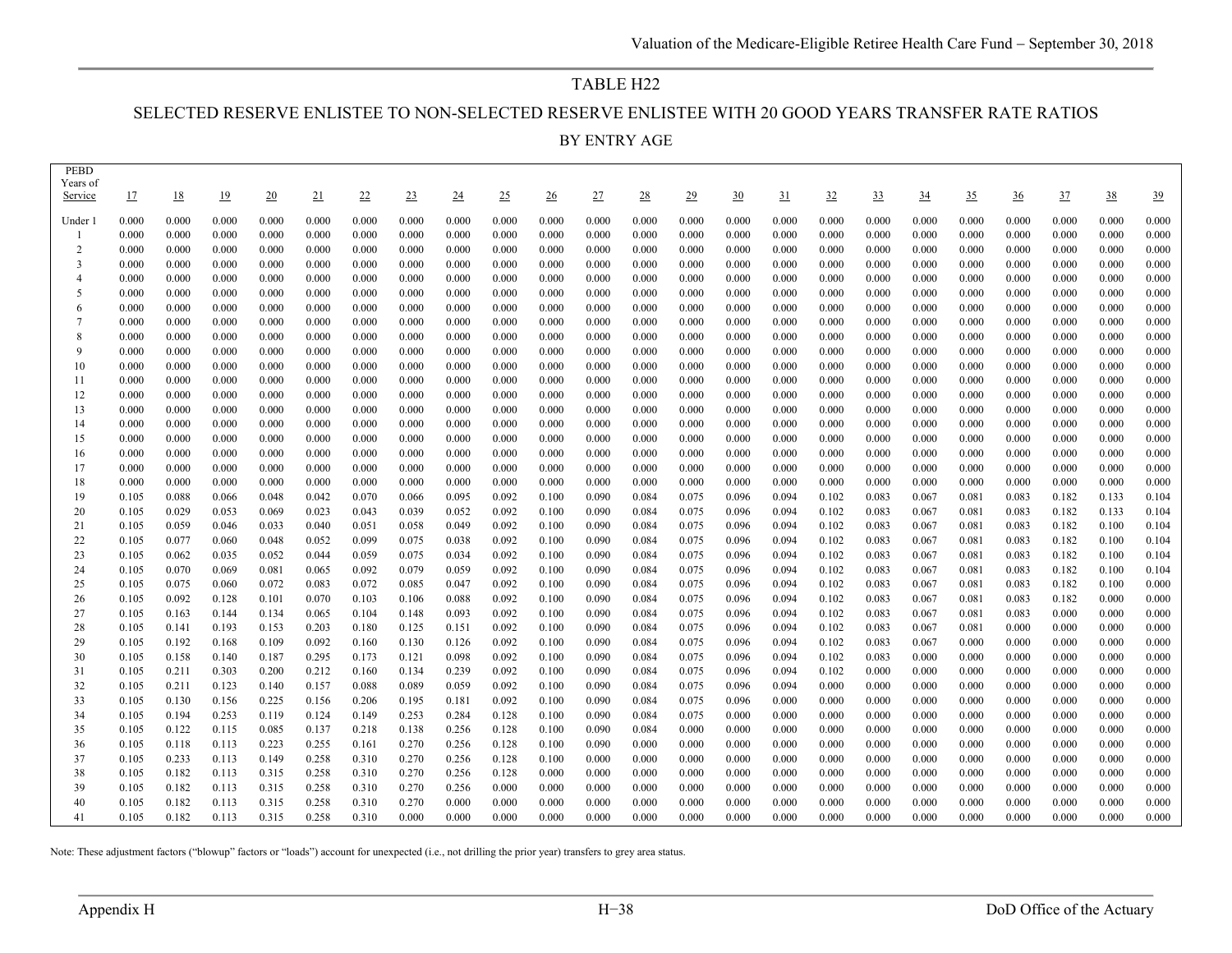#### TABLE H22 (CONT'D)

#### SELECTED RESERVE ENLISTEE TO NON-SELECTED RESERVE ENLISTEE WITH 20 GOOD YEARS TRANSFER RATE RATIOS

BY ENTRY AGE

| <b>PEBD</b><br>Years of |                 |                |                |                 |                |                |                |                |                 |                |                  |                 |                |                |                |                |                |                |                |                |                |                |                |                |
|-------------------------|-----------------|----------------|----------------|-----------------|----------------|----------------|----------------|----------------|-----------------|----------------|------------------|-----------------|----------------|----------------|----------------|----------------|----------------|----------------|----------------|----------------|----------------|----------------|----------------|----------------|
| Service                 | $\overline{40}$ | 41             | 42             | $\overline{43}$ | <u>44</u>      | 45             | $\frac{46}{5}$ | 47             | $\overline{48}$ | 49             | $\underline{50}$ | $\overline{21}$ | 52             | 53             | 54             | <u>55</u>      | 56             | 57             | 58             | 59             | 60             | 61             | 62             | >62            |
| Under                   | 0.000           | 0.000          | 0.000          | 0.000           | 0.000          | 0.000          | 0.000          | 0.000          | 0.000           | 0.000          | 0.000            | 0.000           | 0.000          | 0.000          | 0.000          | 0.000          | 0.000          | 0.000          | 0.000          | 0.000          | 0.000          | 0.000          | 0.000          | 0.000          |
| -1                      | 0.000           | 0.000          | 0.000          | 0.000           | 0.000          | 0.000          | 0.000          | 0.000          | 0.000           | 0.000          | 0.000            | 0.000           | 0.000          | 0.000          | 0.000          | 0.000          | 0.000          | 0.000          | 0.000          | 0.000          | 0.000          | 0.000          | 0.000          | 0.000          |
| $\overline{2}$          | 0.000           | 0.000          | 0.000          | 0.000           | 0.000          | 0.000          | 0.000          | 0.000          | 0.000           | 0.000          | 0.000            | 0.000           | 0.000          | 0.000          | 0.000          | 0.000          | 0.000          | 0.000          | 0.000          | 0.000          | 0.000          | 0.000          | 0.000          | 0.000          |
| 3                       | 0.000           | 0.000          | 0.000          | 0.000           | 0.000          | 0.000          | 0.000          | 0.000          | 0.000           | 0.000          | 0.000            | 0.000           | 0.000          | 0.000          | 0.000          | 0.000          | 0.000          | 0.000          | 0.000          | 0.000          | 0.000          | 0.000          | 0.000          | 0.000          |
| $\overline{4}$          | 0.000           | 0.000          | 0.000          | 0.000           | 0.000          | 0.000          | 0.000          | 0.000          | 0.000           | 0.000          | 0.000            | 0.000           | 0.000          | 0.000          | 0.000          | 0.000          | 0.000          | 0.000          | 0.000          | 0.000          | 0.000          | 0.000          | 0.000          | 0.000          |
| 5                       | 0.000           | 0.000          | 0.000          | 0.000           | 0.000          | 0.000          | 0.000          | 0.000          | 0.000           | 0.000          | 0.000            | 0.000           | 0.000          | 0.000          | 0.000          | 0.000          | 0.000          | 0.000          | 0.000          | 0.000          | 0.000          | 0.000          | 0.000          | 0.000          |
| 6                       | 0.000           | 0.000          | 0.000          | 0.000           | 0.000          | 0.000          | 0.000          | 0.000          | 0.000           | 0.000          | 0.000            | 0.000           | 0.000          | 0.000          | 0.000          | 0.000          | 0.000          | 0.000          | 0.000          | 0.000          | 0.000          | 0.000          | 0.000          | 0.000          |
| 8                       | 0.000<br>0.000  | 0.000<br>0.000 | 0.000<br>0.000 | 0.000<br>0.000  | 0.000<br>0.000 | 0.000<br>0.000 | 0.000<br>0.000 | 0.000<br>0.000 | 0.000<br>0.000  | 0.000<br>0.000 | 0.000<br>0.000   | 0.000<br>0.000  | 0.000<br>0.000 | 0.000<br>0.000 | 0.000<br>0.000 | 0.000<br>0.000 | 0.000<br>0.000 | 0.000<br>0.000 | 0.000<br>0.000 | 0.000<br>0.000 | 0.000<br>0.000 | 0.000<br>0.000 | 0.000<br>0.000 | 0.000<br>0.000 |
| 9                       | 0.000           | 0.000          | 0.000          | 0.000           | 0.000          | 0.000          | 0.000          | 0.000          | 0.000           | 0.000          | 0.000            | 0.000           | 0.000          | 0.000          | 0.000          | 0.000          | 0.000          | 0.000          | 0.000          | 0.000          | 0.000          | 0.000          | 0.000          | 0.000          |
| 10                      | 0.000           | 0.000          | 0.000          | 0.000           | 0.000          | 0.000          | 0.000          | 0.000          | 0.000           | 0.000          | 0.000            | 0.000           | 0.000          | 0.000          | 0.000          | 0.000          | 0.000          | 0.000          | 0.000          | 0.000          | 0.000          | 0.000          | 0.000          | 0.000          |
| 11                      | 0.000           | 0.000          | 0.000          | 0.000           | 0.000          | 0.000          | 0.000          | 0.000          | 0.000           | 0.000          | 0.000            | 0.000           | 0.000          | 0.000          | 0.000          | 0.000          | 0.000          | 0.000          | 0.000          | 0.000          | 0.000          | 0.000          | 0.000          | 0.000          |
| 12                      | 0.000           | 0.000          | 0.000          | 0.000           | 0.000          | 0.000          | 0.000          | 0.000          | 0.000           | 0.000          | 0.000            | 0.000           | 0.000          | 0.000          | 0.000          | 0.000          | 0.000          | 0.000          | 0.000          | 0.000          | 0.000          | 0.000          | 0.000          | 0.000          |
| 13                      | 0.000           | 0.000          | 0.000          | 0.000           | 0.000          | 0.000          | 0.000          | 0.000          | 0.000           | 0.000          | 0.000            | 0.000           | 0.000          | 0.000          | 0.000          | 0.000          | 0.000          | 0.000          | 0.000          | 0.000          | 0.000          | 0.000          | 0.000          | 0.000          |
| 14                      | 0.000           | 0.000          | 0.000          | 0.000           | 0.000          | 0.000          | 0.000          | 0.000          | 0.000           | 0.000          | 0.000            | 0.000           | 0.000          | 0.000          | 0.000          | 0.000          | 0.000          | 0.000          | 0.000          | 0.000          | 0.000          | 0.000          | 0.000          | 0.000          |
| 15                      | 0.000           | 0.000          | 0.000          | 0.000           | 0.000          | 0.000          | 0.000          | 0.000          | 0.000           | 0.000          | 0.000            | 0.000           | 0.000          | 0.000          | 0.000          | 0.000          | 0.000          | 0.000          | 0.000          | 0.000          | 0.000          | 0.000          | 0.000          | 0.000          |
| 16                      | 0.000           | 0.000          | 0.000          | 0.000           | 0.000          | 0.000          | 0.000          | 0.000          | 0.000           | 0.000          | 0.000            | 0.000           | 0.000          | 0.000          | 0.000          | 0.000          | 0.000          | 0.000          | 0.000          | 0.000          | 0.000          | 0.000          | 0.000          | 0.000          |
| 17                      | 0.000           | 0.000          | 0.000          | 0.000           | 0.000          | 0.000          | 0.000          | 0.000          | 0.000           | 0.000          | 0.000            | 0.000           | 0.000          | 0.000          | 0.000          | 0.000          | 0.000          | 0.000          | 0.000          | 0.000          | 0.000          | 0.000          | 0.000          | 0.000          |
| 18<br>19                | 0.000           | 0.000          | 0.000          | 0.000           | 0.000          | 0.000          | 0.000<br>0.000 | 0.000          | 0.000           | 0.000          | 0.000            | 0.000           | 0.000          | 0.000<br>0.000 | 0.000          | 0.000<br>0.000 | 0.000          | 0.000<br>0.000 | 0.000          | 0.000<br>0.000 | 0.000          | 0.000<br>0.000 | 0.000          | 0.000<br>0.000 |
| 20                      | 0.104<br>0.104  | 0.104<br>0.104 | 0.104<br>0.104 | 0.104<br>0.104  | 0.104<br>0.000 | 0.000<br>0.000 | 0.000          | 0.000<br>0.000 | 0.000<br>0.000  | 0.000<br>0.000 | 0.000<br>0.000   | 0.000<br>0.000  | 0.000<br>0.000 | 0.000          | 0.000<br>0.000 | 0.000          | 0.000<br>0.000 | 0.000          | 0.000<br>0.000 | 0.000          | 0.000<br>0.000 | 0.000          | 0.000<br>0.000 | 0.000          |
| 21                      | 0.104           | 0.104          | 0.104          | 0.000           | 0.000          | 0.000          | 0.000          | 0.000          | 0.000           | 0.000          | 0.000            | 0.000           | 0.000          | 0.000          | 0.000          | 0.000          | 0.000          | 0.000          | 0.000          | 0.000          | 0.000          | 0.000          | 0.000          | 0.000          |
| 22                      | 0.104           | 0.104          | 0.000          | 0.000           | 0.000          | 0.000          | 0.000          | 0.000          | 0.000           | 0.000          | 0.000            | 0.000           | 0.000          | 0.000          | 0.000          | 0.000          | 0.000          | 0.000          | 0.000          | 0.000          | 0.000          | 0.000          | 0.000          | 0.000          |
| 23                      | 0.104           | 0.000          | 0.000          | 0.000           | 0.000          | 0.000          | 0.000          | 0.000          | 0.000           | 0.000          | 0.000            | 0.000           | 0.000          | 0.000          | 0.000          | 0.000          | 0.000          | 0.000          | 0.000          | 0.000          | 0.000          | 0.000          | 0.000          | 0.000          |
| 24                      | 0.000           | 0.000          | 0.000          | 0.000           | 0.000          | 0.000          | 0.000          | 0.000          | 0.000           | 0.000          | 0.000            | 0.000           | 0.000          | 0.000          | 0.000          | 0.000          | 0.000          | 0.000          | 0.000          | 0.000          | 0.000          | 0.000          | 0.000          | 0.000          |
| 25                      | 0.000           | 0.000          | 0.000          | 0.000           | 0.000          | 0.000          | 0.000          | 0.000          | 0.000           | 0.000          | 0.000            | 0.000           | 0.000          | 0.000          | 0.000          | 0.000          | 0.000          | 0.000          | 0.000          | 0.000          | 0.000          | 0.000          | 0.000          | 0.000          |
| 26                      | 0.000           | 0.000          | 0.000          | 0.000           | 0.000          | 0.000          | 0.000          | 0.000          | 0.000           | 0.000          | 0.000            | 0.000           | 0.000          | 0.000          | 0.000          | 0.000          | 0.000          | 0.000          | 0.000          | 0.000          | 0.000          | 0.000          | 0.000          | 0.000          |
| 27                      | 0.000           | 0.000          | 0.000          | 0.000           | 0.000          | 0.000          | 0.000          | 0.000          | 0.000           | 0.000          | 0.000            | 0.000           | 0.000          | 0.000          | 0.000          | 0.000          | 0.000          | 0.000          | 0.000          | 0.000          | 0.000          | 0.000          | 0.000          | 0.000          |
| 28                      | 0.000           | 0.000          | 0.000          | 0.000           | 0.000          | 0.000          | 0.000          | 0.000          | 0.000           | 0.000          | 0.000            | 0.000           | 0.000          | 0.000          | 0.000          | 0.000          | 0.000          | 0.000          | 0.000          | 0.000          | 0.000          | 0.000          | 0.000          | 0.000          |
| 29<br>30                | 0.000<br>0.000  | 0.000<br>0.000 | 0.000<br>0.000 | 0.000<br>0.000  | 0.000<br>0.000 | 0.000<br>0.000 | 0.000<br>0.000 | 0.000<br>0.000 | 0.000<br>0.000  | 0.000<br>0.000 | 0.000<br>0.000   | 0.000<br>0.000  | 0.000<br>0.000 | 0.000<br>0.000 | 0.000<br>0.000 | 0.000<br>0.000 | 0.000<br>0.000 | 0.000<br>0.000 | 0.000<br>0.000 | 0.000<br>0.000 | 0.000<br>0.000 | 0.000<br>0.000 | 0.000<br>0.000 | 0.000<br>0.000 |
| 31                      | 0.000           | 0.000          | 0.000          | 0.000           | 0.000          | 0.000          | 0.000          | 0.000          | 0.000           | 0.000          | 0.000            | 0.000           | 0.000          | 0.000          | 0.000          | 0.000          | 0.000          | 0.000          | 0.000          | 0.000          | 0.000          | 0.000          | 0.000          | 0.000          |
| 32                      | 0.000           | 0.000          | 0.000          | 0.000           | 0.000          | 0.000          | 0.000          | 0.000          | 0.000           | 0.000          | 0.000            | 0.000           | 0.000          | 0.000          | 0.000          | 0.000          | 0.000          | 0.000          | 0.000          | 0.000          | 0.000          | 0.000          | 0.000          | 0.000          |
| 33                      | 0.000           | 0.000          | 0.000          | 0.000           | 0.000          | 0.000          | 0.000          | 0.000          | 0.000           | 0.000          | 0.000            | 0.000           | 0.000          | 0.000          | 0.000          | 0.000          | 0.000          | 0.000          | 0.000          | 0.000          | 0.000          | 0.000          | 0.000          | 0.000          |
| 34                      | 0.000           | 0.000          | 0.000          | 0.000           | 0.000          | 0.000          | 0.000          | 0.000          | 0.000           | 0.000          | 0.000            | 0.000           | 0.000          | 0.000          | 0.000          | 0.000          | 0.000          | 0.000          | 0.000          | 0.000          | 0.000          | 0.000          | 0.000          | 0.000          |
| 35                      | 0.000           | 0.000          | 0.000          | 0.000           | 0.000          | 0.000          | 0.000          | 0.000          | 0.000           | 0.000          | 0.000            | 0.000           | 0.000          | 0.000          | 0.000          | 0.000          | 0.000          | 0.000          | 0.000          | 0.000          | 0.000          | 0.000          | 0.000          | 0.000          |
| 36                      | 0.000           | 0.000          | 0.000          | 0.000           | 0.000          | 0.000          | 0.000          | 0.000          | 0.000           | 0.000          | 0.000            | 0.000           | 0.000          | 0.000          | 0.000          | 0.000          | 0.000          | 0.000          | 0.000          | 0.000          | 0.000          | 0.000          | 0.000          | 0.000          |
| 37                      | 0.000           | 0.000          | 0.000          | 0.000           | 0.000          | 0.000          | 0.000          | 0.000          | 0.000           | 0.000          | 0.000            | 0.000           | 0.000          | 0.000          | 0.000          | 0.000          | 0.000          | 0.000          | 0.000          | 0.000          | 0.000          | 0.000          | 0.000          | 0.000          |
| 38                      | 0.000           | 0.000          | 0.000          | 0.000           | 0.000          | 0.000          | 0.000          | 0.000          | 0.000           | 0.000          | 0.000            | 0.000           | 0.000          | 0.000          | 0.000          | 0.000          | 0.000          | 0.000          | 0.000          | 0.000          | 0.000          | 0.000          | 0.000          | 0.000          |
| 39                      | 0.000           | 0.000          | 0.000          | 0.000           | 0.000          | 0.000          | 0.000          | 0.000          | 0.000           | 0.000          | 0.000            | 0.000           | 0.000          | 0.000          | 0.000          | 0.000          | 0.000          | 0.000          | 0.000          | 0.000          | 0.000          | 0.000          | 0.000          | 0.000          |
| 40                      | 0.000           | 0.000          | 0.000          | 0.000           | 0.000          | 0.000          | 0.000          | 0.000          | 0.000           | 0.000          | 0.000            | 0.000           | 0.000          | 0.000          | 0.000          | 0.000          | 0.000          | 0.000          | 0.000          | 0.000          | 0.000          | 0.000          | 0.000          | 0.000          |
| 41                      | 0.000           | 0.000          | 0.000          | 0.000           | 0.000          | 0.000          | 0.000          | 0.000          | 0.000           | 0.000          | 0.000            | 0.000           | 0.000          | 0.000          | 0.000          | 0.000          | 0.000          | 0.000          | 0.000          | 0.000          | 0.000          | 0.000          | 0.000          | 0.000          |

Note: These adjustment factors ("blowup" factors or "loads") account for unexpected (i.e., not drilling the prior year) transfers to grey area status.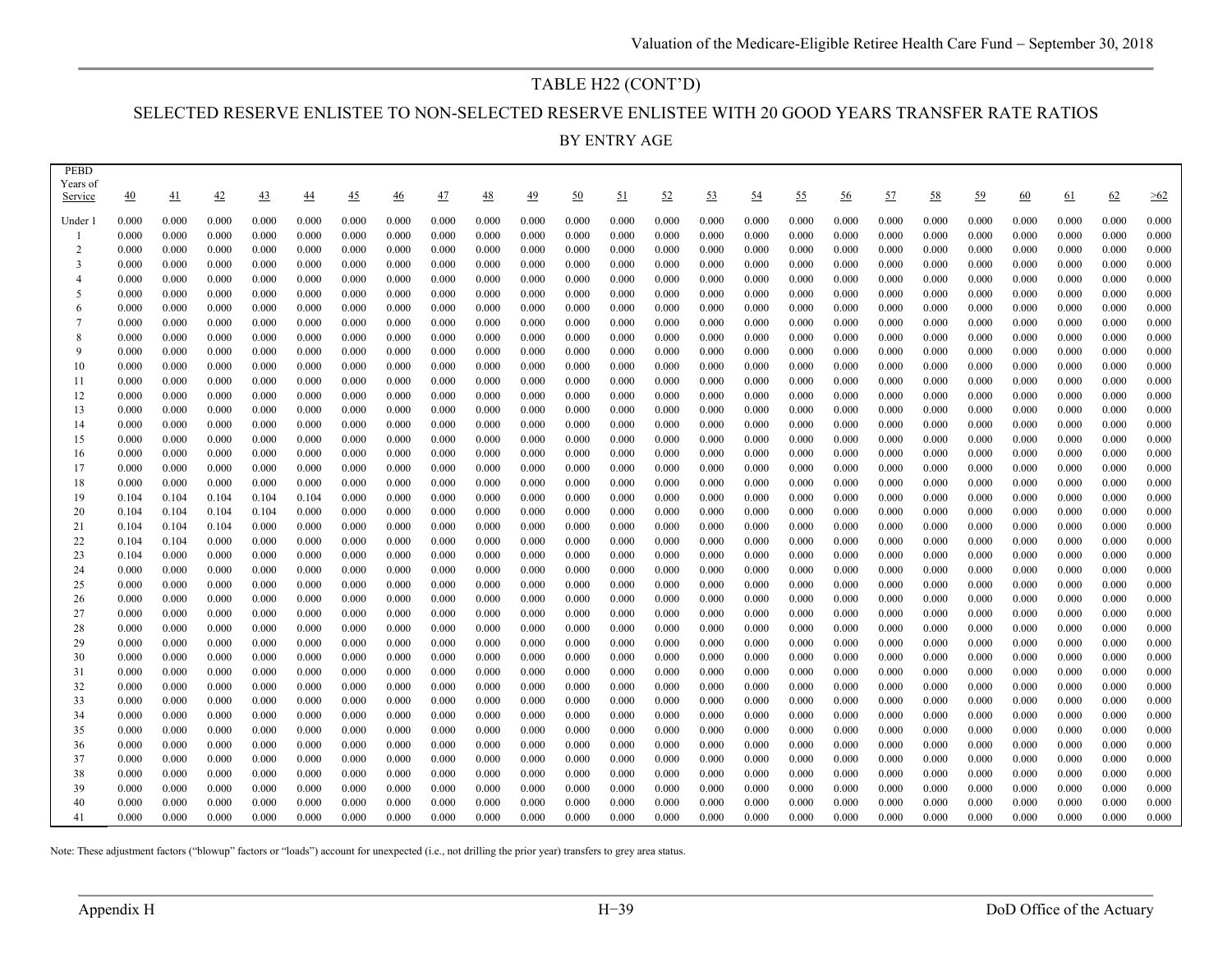## APPENDIX I

## RETIREE AND SURVIVOR DECREMENT RATES

#### Page

| Table I1: Summary of Fiscal Years on which Retiree and Survivor Rates are Based  |
|----------------------------------------------------------------------------------|
|                                                                                  |
|                                                                                  |
|                                                                                  |
| Table I5: Transfer Rates from Temporary Disability to Permanent Disability  I-11 |
|                                                                                  |
|                                                                                  |
|                                                                                  |
|                                                                                  |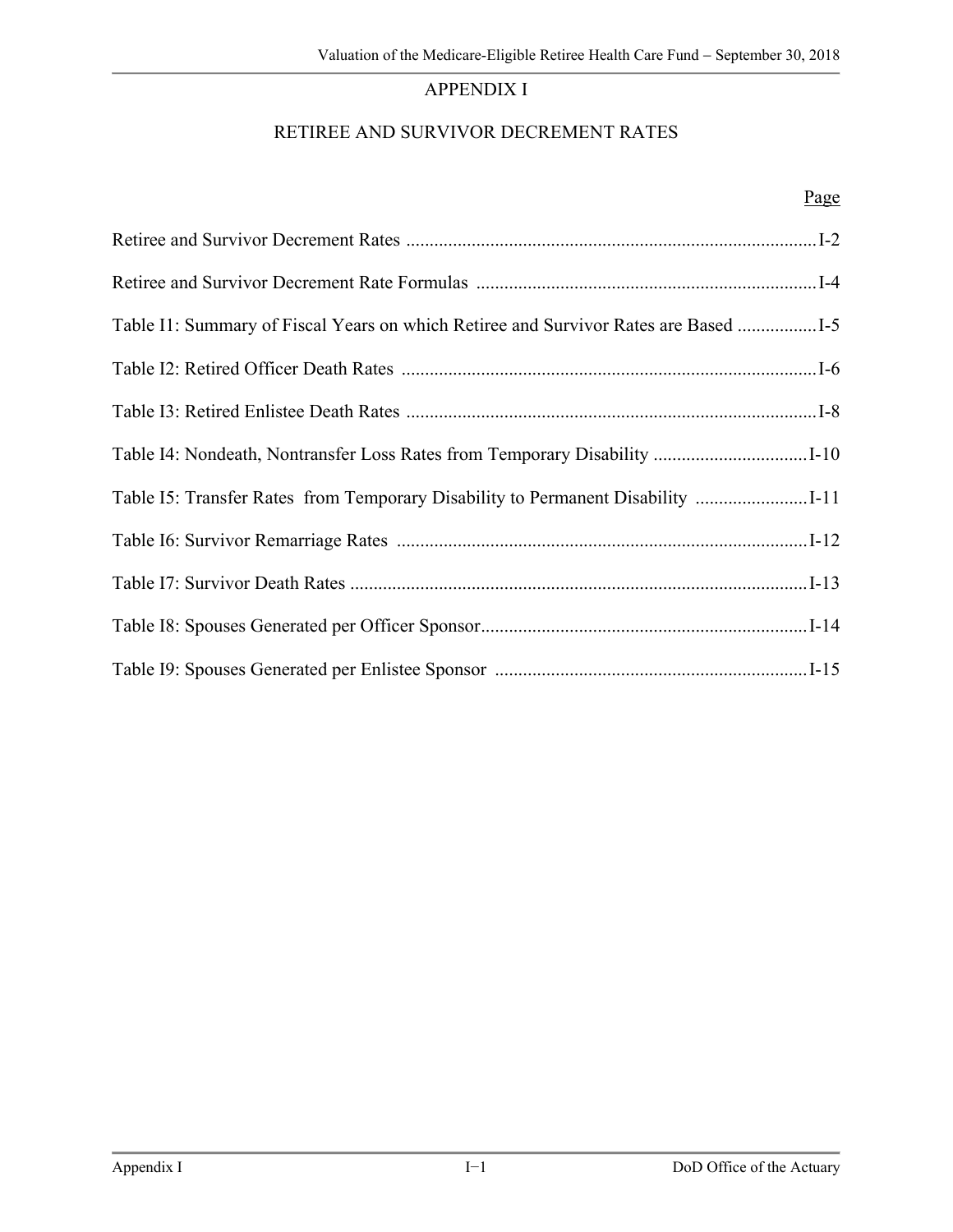#### RETIREE AND SURVIVOR DECREMENT RATES

Military retiree decrement rates are used to predict death, "other" losses from retiree status, and rates of transfer from temporary disability to permanent disability. With respect to the MERHCF valuation, the "other" losses consist of returns to active duty or civilian life from temporary disability (additional "other loss" categories used in the military retirement valuation are not relevant to retiree medical benefit eligibility). These rates were developed by age nearest birthday for officers and enlistees separately, and were further subdivided by three types of retirement: nondisability, temporary disability, and permanent disability. For temporary disability retirees, select rates were created for each of the first three years of retirement. After three years, those who are still in the temporary disability status are transferred to a permanent disability status<sup>1</sup>.

The data for the rates were taken from the Defense Manpower Data Center Retiree and Survivor Files as of September 30 for the years 2007 through 2018. These files were created by the Finance Centers of the military services (consolidated under the Defense Finance and Accounting Service), which have responsibility for sending monthly retired pay checks to military retirees. A military retiree can be in "paid status" or "nonpaid status." Nonpaid status indicates that a retiree has an entitlement to an annuity, but the annuity is fully offset. Retirees who terminate from paid status during a fiscal year are on the retiree file at the end of that fiscal year with a termination code indicating the type of termination. For purposes of the MERHCF valuation, paid status is not relevant. The retiree need only be eligible for Medicare Part A and retiree pay (even if fully offset) in order to have medical benefits paid from the MERHCF.

The rate development process began by matching two consecutive fiscal year-end files by Social Security number. Cases no longer in paid status were categorized by type of loss. In a few cases, there was no follow-up record. Some of the cases represent changed or corrected Social Security numbers. Where there was a previously retired person with a new Social Security number, it was subtracted from the cases with no follow-up record. The remaining unknowns were prorated. In addition, persons who discontinued a previous waiver of DoD retired pay were subtracted from other losses. After following the above procedures, crude rates were created using the formulas given on page I-4. These were smoothed using a Whittaker-Henderson type B graduation, or by fitting a polynomial to the crude rates. Where there was reason to suspect valid discontinuities in the underlying rates, those segments were not smoothed. A summary of the years on which various rates are based is provided in Table I1.

Retiree and survivor rates are shown in Tables I2 through I7. In Tables I2 and I3, the nondisability death rates (updated in the September 30, 2014, valuation) include death rates greater than 1.0 at the oldest ages. The central death rate formula is the same, but the rates are no longer capped at 0.66667. Currently, there is no limit to the nondisability retiree death rates at the oldest ages, and the central rates can be as high as 2. In the future, as the death rates for other DoD retired populations are updated, the death rate caps will also be removed.

Death rates for permanent disability retirees, shown in Tables I2 and I3, were updated in this valuation using an experience period from FY 2014–FY 2016. In addition, the updated death rates

 $\overline{\phantom{0}}$ 1 The 2017 NDAA (P.L. 114-328, Sec 525) reduced the maximum duration on the Temporary Disability Retired List (TDRL) from five years to three years, effective January 1, 2017. Anyone placed on TDRL before January 1, 2017 is grandfathered under the five year maximum duration plan.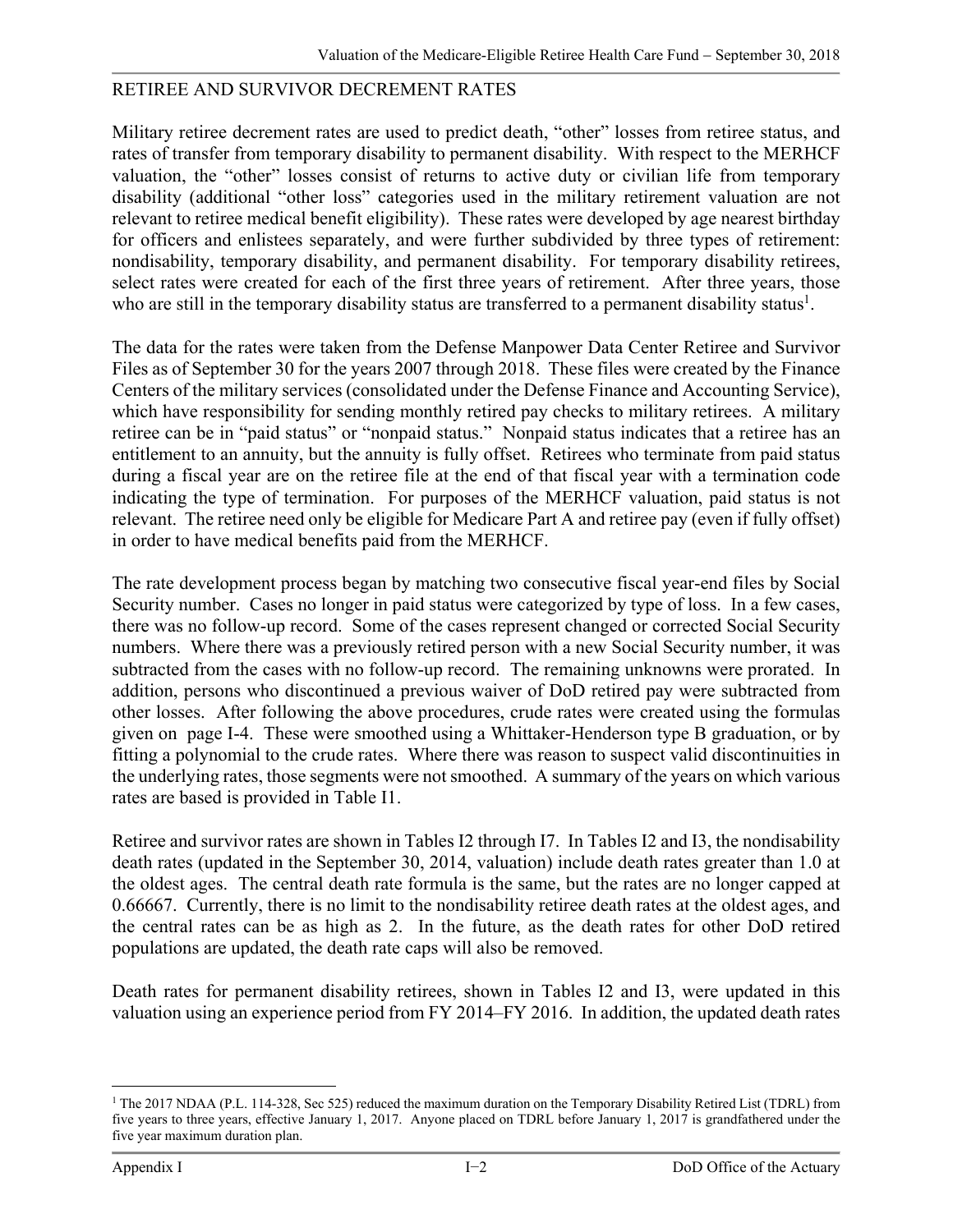are now based on all disability retiree data, including retirees in a nonpaid status<sup>2</sup>. In general, the disability retirees with a nonpaid status (ie, with a full VA offset) tend to have a higher disability rating.

For Table I6, it's important to note that the MERHCF valuation doesn't apply divorce rates but does apply remarriage rates. Since former spouses can continue their medical benefit eligibility even if the retiree remarries, divorce doesn't change the benefit promise to an eligible former spouse. Remarriage rates for survivors are relevant because a survivor loses benefit eligibility upon remarriage (excluded in this experience is remarriage to another military spouse). Survivor remarriage and death rates were updated in the September 30, 2016, valuation (and re-smoothed in this valuation), using an experience period from FY 2014–FY 2015. A detailed description of the benefit eligibility requirements for survivors and former spouses is contained in Appendix A.

Tables I8 and I9 contain the expected "spouse per sponsor" ratios at each sponsor age in order to properly generate a projection of surviving spouses. Spouse per sponsor ratios are determined by comparing the sum of spouses and eligible former spouses to the number of sponsors at each sponsor age. The spouse per sponsor ratios are based on FY 2018 data.

 $\overline{\phantom{0}}$ <sup>2</sup> Development of death rates for disability retiree death rates for the Military Retirement Fund (MRF) excludes disability retirees in a nonpaid status.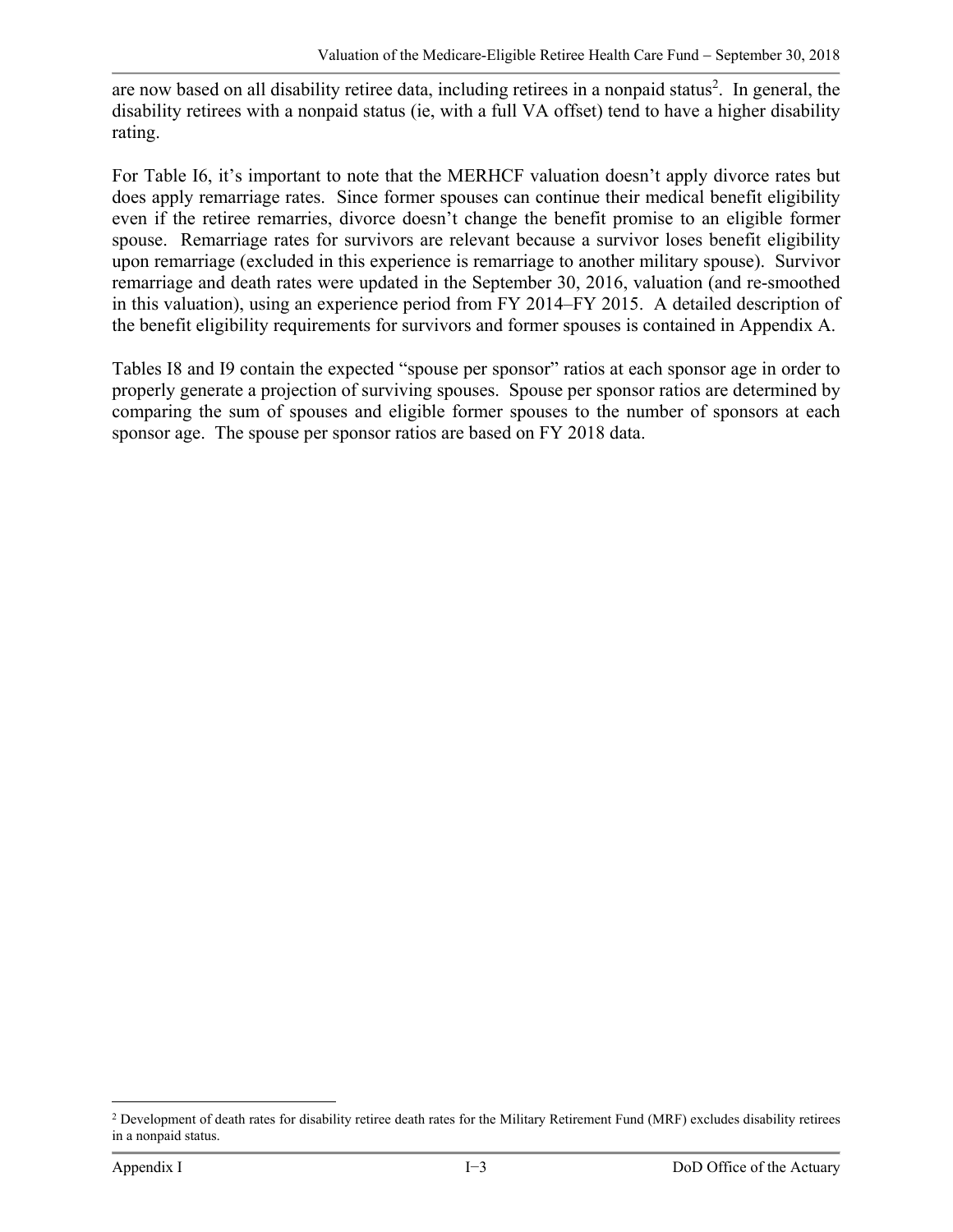## RETIREE AND SURVIVOR DECREMENT RATE FORMULAS

#### DEATH OF NONDISABILITY RETIREES (by age nearest birthday)

Nondisability deaths during the year

[Number at beginning of year  $-\frac{1}{2} \times$  (Nondisability deaths + Other losses)]

DEATH OF PERMANENT DISABILITY RETIREES (by age nearest birthday)

Permanent disability deaths during the year<sup>3</sup> [Number at beginning of year  $-\frac{1}{2} \times$  (Permanent disability deaths + Other losses)]

DEATH OF TEMPORARY DISABILITY RETIREES (by age nearest birthday and years retired)

Temporary disability deaths during the year<sup>4</sup> [Number at beginning of year  $-\frac{1}{2} \times (Deaths + Transfers + Other losses)$ ]

OTHER LOSSES FROM TEMPORARY DISABILITY (by age nearest birthday and years retired)

Losses other than death or transfers to permanent disability during the year Number at beginning of year

TRANSFER FROM TEMPORARY TO PERMANENT DISABILITY (by age nearest birthday and years retired)

> Transfers to permanent disability during the year Number at beginning of year

REMARRIAGE OF SURVIVING SPOUSE (by age nearest birthday)

Surviving spouse remarriages during the year Number at beginning of year

DEATH OF SURVIVING SPOUSE (by age nearest birthday)

Surviving spouse deaths during the year Number at beginning of year

i<br>Li

<sup>&</sup>lt;sup>3</sup> Includes only the deaths of members who had permanent disability status at the beginning of the year.<br><sup>4</sup> Includes deaths of members who had temporary disability status at the beginning of the year, then transferred to disability, and later died before the end of the year. Determined for each year of temporary disability retirement.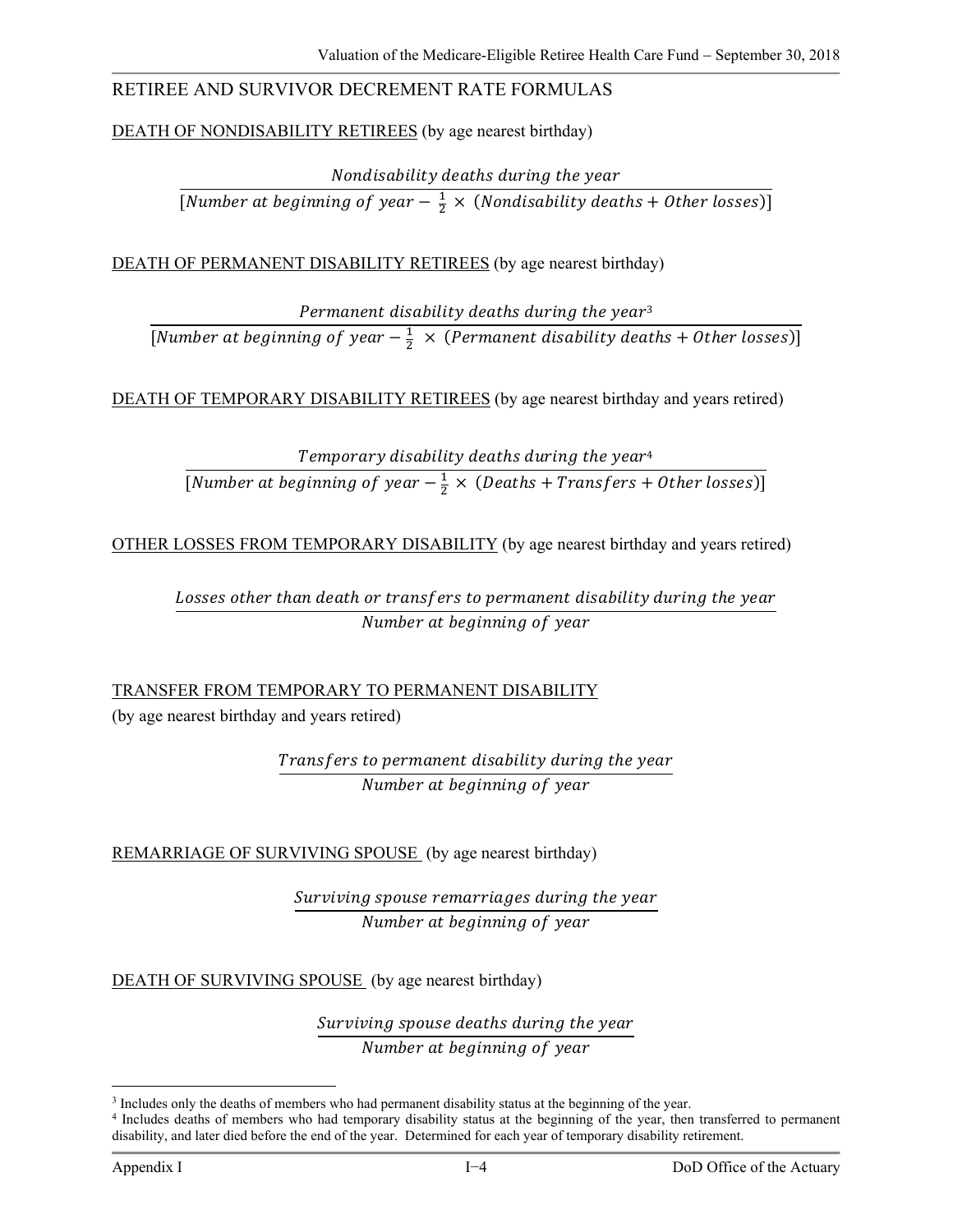## SUMMARY OF FISCAL YEARS ON WHICH RETIREE AND SURVIVOR RATES ARE BASED

|                                                                                          | 2007 - 2009 | 2010        | 2011 | 2012 | 2014        | 2015        | 2016        | 2018        |
|------------------------------------------------------------------------------------------|-------------|-------------|------|------|-------------|-------------|-------------|-------------|
| <b>DEATH RATES</b>                                                                       |             |             |      |      |             |             |             |             |
| ND Officer                                                                               |             | X           | X    | X    |             |             |             |             |
| ND Enlistee                                                                              |             | $\mathbf X$ | X    | X    |             |             |             |             |
| PD Officer                                                                               |             |             |      |      | X           | X           | X           |             |
| PD Enlistee                                                                              |             |             |      |      | $\mathbf X$ | $\mathbf X$ | $\mathbf X$ |             |
| TD Officer                                                                               | X           | X           |      |      |             |             |             |             |
| TD Enlistee                                                                              | $\mathbf X$ | $\mathbf X$ |      |      |             |             |             |             |
|                                                                                          |             |             |      |      |             |             |             |             |
| <b>OTHER LOSS RATES</b>                                                                  |             |             |      |      |             |             |             |             |
| TD Officer                                                                               | X           | $\mathbf X$ |      |      |             |             |             |             |
| TD Enlistee                                                                              | $\mathbf X$ | $\mathbf X$ |      |      |             |             |             |             |
| <b>TRANSFER RATES</b><br>FROM TD TO PD<br>Officer                                        | X           | X           |      |      |             |             |             |             |
| Enlistee                                                                                 | $\mathbf X$ | $\mathbf X$ |      |      |             |             |             |             |
| <b>SURVIVOR RATES</b><br>Remarriage<br><b>Survivor Death</b><br><b>SPOUSES GENERATED</b> |             |             |      |      | X<br>X      | X<br>X      |             |             |
| PER SPONSOR                                                                              |             |             |      |      |             |             |             |             |
| Officer                                                                                  |             |             |      |      |             |             |             | $\mathbf X$ |
| Enlistee                                                                                 |             |             |      |      |             |             |             | $\mathbf X$ |
|                                                                                          |             |             |      |      |             |             |             |             |

ND = Nondisabled

PD = Permanently Disabled

TD = Temporarily Disabled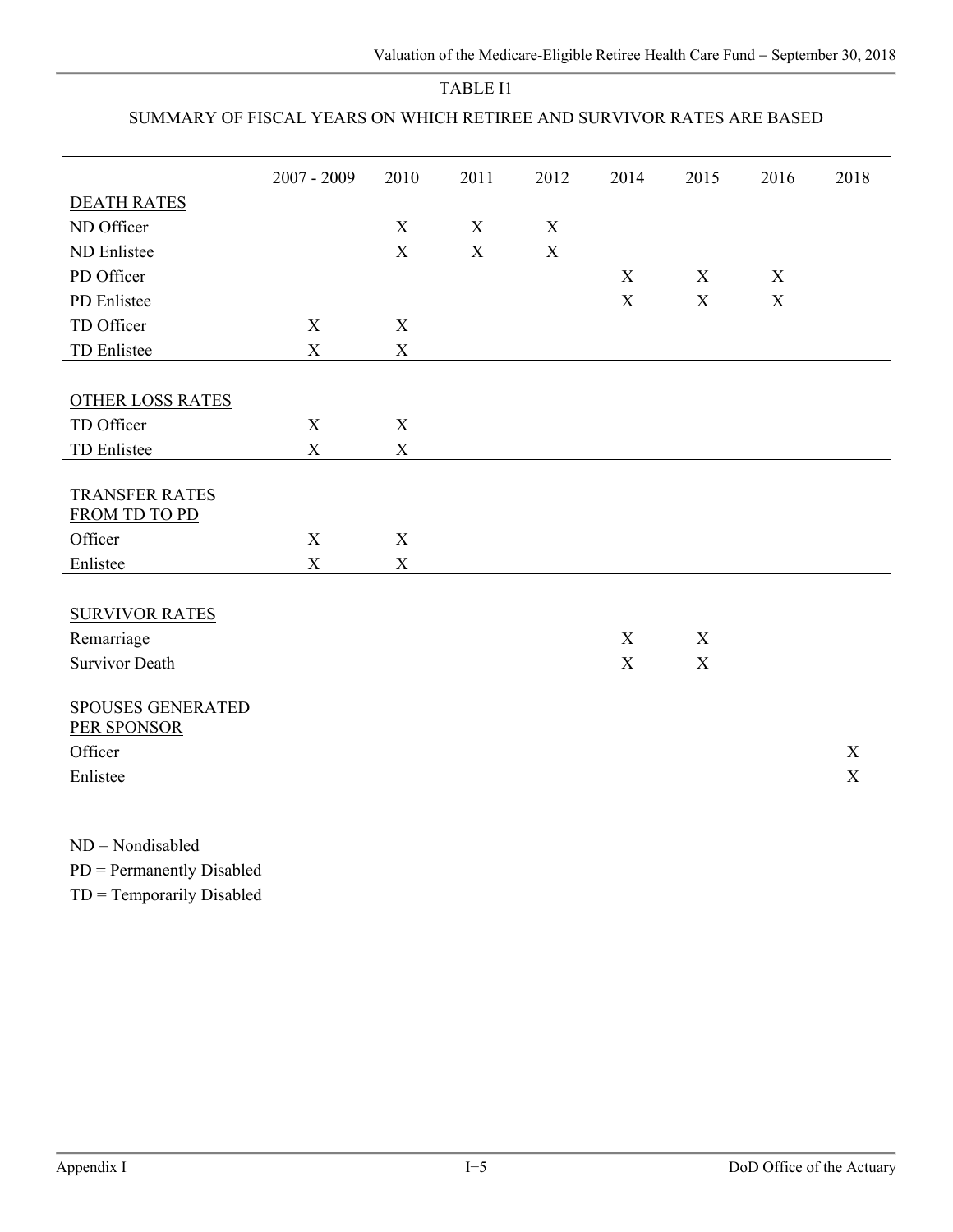#### RETIRED OFFICER DEATH RATES

|        |         |                |            |         | Temporary Disability |         |
|--------|---------|----------------|------------|---------|----------------------|---------|
|        |         | Non-Disability | Permanent  |         | Year of Retirement   |         |
| Age    | Active  | Reserve        | Disability | One     | <b>Two</b>           | Three   |
| 16     | 0.00037 | 0.00038        | 0.00317    | 0.00939 | 0.00890              | 0.00841 |
| 17     | 0.00037 | 0.00038        | 0.00317    | 0.00939 | 0.00890              | 0.00841 |
| 18     | 0.00037 | 0.00038        | 0.00317    | 0.00939 | 0.00890              | 0.00841 |
| 19     | 0.00037 | 0.00038        | 0.00317    | 0.00939 | 0.00890              | 0.00841 |
| 20     | 0.00037 | 0.00038        | 0.00317    | 0.00939 | 0.00890              | 0.00841 |
| 21     | 0.00037 | 0.00038        | 0.00317    | 0.00939 | 0.00890              | 0.00841 |
| $22\,$ | 0.00037 | 0.00038        | 0.00317    | 0.00939 | 0.00890              | 0.00841 |
| 23     | 0.00037 | 0.00038        | 0.00321    | 0.00939 | 0.00890              | 0.00841 |
| 24     | 0.00037 | 0.00038        | 0.00326    | 0.00939 | 0.00890              | 0.00841 |
| $25\,$ | 0.00037 | 0.00038        | 0.00332    | 0.00939 | 0.00890              | 0.00841 |
| 26     | 0.00037 | 0.00038        | 0.00339    | 0.00939 | 0.00890              | 0.00841 |
| 27     | 0.00037 | 0.00038        | 0.00348    | 0.00939 | 0.00890              | 0.00841 |
| 28     | 0.00037 | 0.00038        | 0.00355    | 0.00939 | 0.00890              | 0.00841 |
| 29     | 0.00037 | 0.00038        | 0.00362    | 0.00939 | 0.00890              | 0.00841 |
| 30     | 0.00037 | 0.00038        | 0.00368    | 0.00939 | 0.00890              | 0.00841 |
| 31     | 0.00039 | 0.00041        | 0.00373    | 0.00939 | 0.00890              | 0.00841 |
| 32     | 0.00040 | 0.00044        | 0.00376    | 0.00939 | 0.00890              | 0.00841 |
| 33     | 0.00042 | 0.00048        | 0.00379    | 0.00939 | 0.00890              | 0.00841 |
| 34     | 0.00044 | 0.00051        | 0.00380    | 0.00939 | 0.00890              | 0.00841 |
| 35     | 0.00046 | 0.00055        | 0.00328    | 0.00939 | 0.00890              | 0.00841 |
| 36     | 0.00048 | 0.00059        | 0.00328    | 0.00939 | 0.00890              | 0.00841 |
| 37     | 0.00050 | 0.00064        | 0.00328    | 0.00939 | 0.00890              | 0.00841 |
| 38     | 0.00052 | 0.00068        | 0.00326    | 0.00939 | 0.00890              | 0.00841 |
| 39     | 0.00054 | 0.00073        | 0.00324    | 0.00939 | 0.00890              | 0.00841 |
| $40\,$ | 0.00056 | 0.00079        | 0.00312    | 0.00939 | 0.00890              | 0.00841 |
| 41     | 0.00059 | 0.00085        | 0.00309    | 0.00939 | 0.00890              | 0.00841 |
| 42     | 0.00062 | 0.00091        | 0.00305    | 0.00939 | 0.00890              | 0.00841 |
| 43     | 0.00065 | 0.00098        | 0.00302    | 0.00939 | 0.00890              | 0.00841 |
| 44     | 0.00068 | 0.00104        | 0.00298    | 0.00939 | 0.00890              | 0.00841 |
| 45     | 0.00070 | 0.00112        | 0.00358    | 0.00939 | 0.00890              | 0.00841 |
| 46     | 0.00073 | 0.00121        | 0.00345    | 0.00939 | 0.00890              | 0.00841 |
| 47     | 0.00077 | 0.00130        | 0.00338    | 0.00939 | 0.00890              | 0.00841 |
| 48     | 0.00086 | 0.00139        | 0.00337    | 0.00939 | 0.00890              | 0.00841 |
| 49     | 0.00096 | 0.00150        | 0.00342    | 0.00939 | 0.00890              | 0.00841 |
| 50     | 0.00108 | 0.00161        | 0.00353    | 0.00939 | 0.00890              | 0.00841 |
| 51     | 0.00118 | 0.00172        | 0.00371    | 0.00939 | 0.00890              | 0.00841 |
| 52     | 0.00131 | 0.00185        | 0.00395    | 0.00939 | 0.00890              | 0.00841 |
| 53     | 0.00144 | 0.00199        | 0.00427    | 0.00939 | 0.00890              | 0.00841 |
| 54     | 0.00157 | 0.00214        | 0.00465    | 0.00939 | 0.00890              | 0.00841 |
| 55     | 0.00172 | 0.00230        | 0.00511    | 0.00939 | 0.00890              | 0.00841 |
| 56     | 0.00187 | 0.00246        | 0.00566    | 0.00939 | 0.00890              | 0.00841 |
| 57     | 0.00205 | 0.00265        | 0.00629    | 0.00939 | 0.00890              | 0.00841 |
| 58     | 0.00226 | 0.00285        | 0.00702    | 0.00939 | 0.00890              | 0.00841 |
| 59     | 0.00250 | 0.00305        | 0.00785    | 0.00939 | 0.00890              | 0.00841 |
| 60     | 0.00277 | 0.00328        | 0.00877    | 0.00939 | 0.00890              | 0.00841 |
| 61     | 0.00310 | 0.00359        | 0.00978    | 0.00939 | 0.00890              | 0.00841 |
|        |         |                |            |         |                      |         |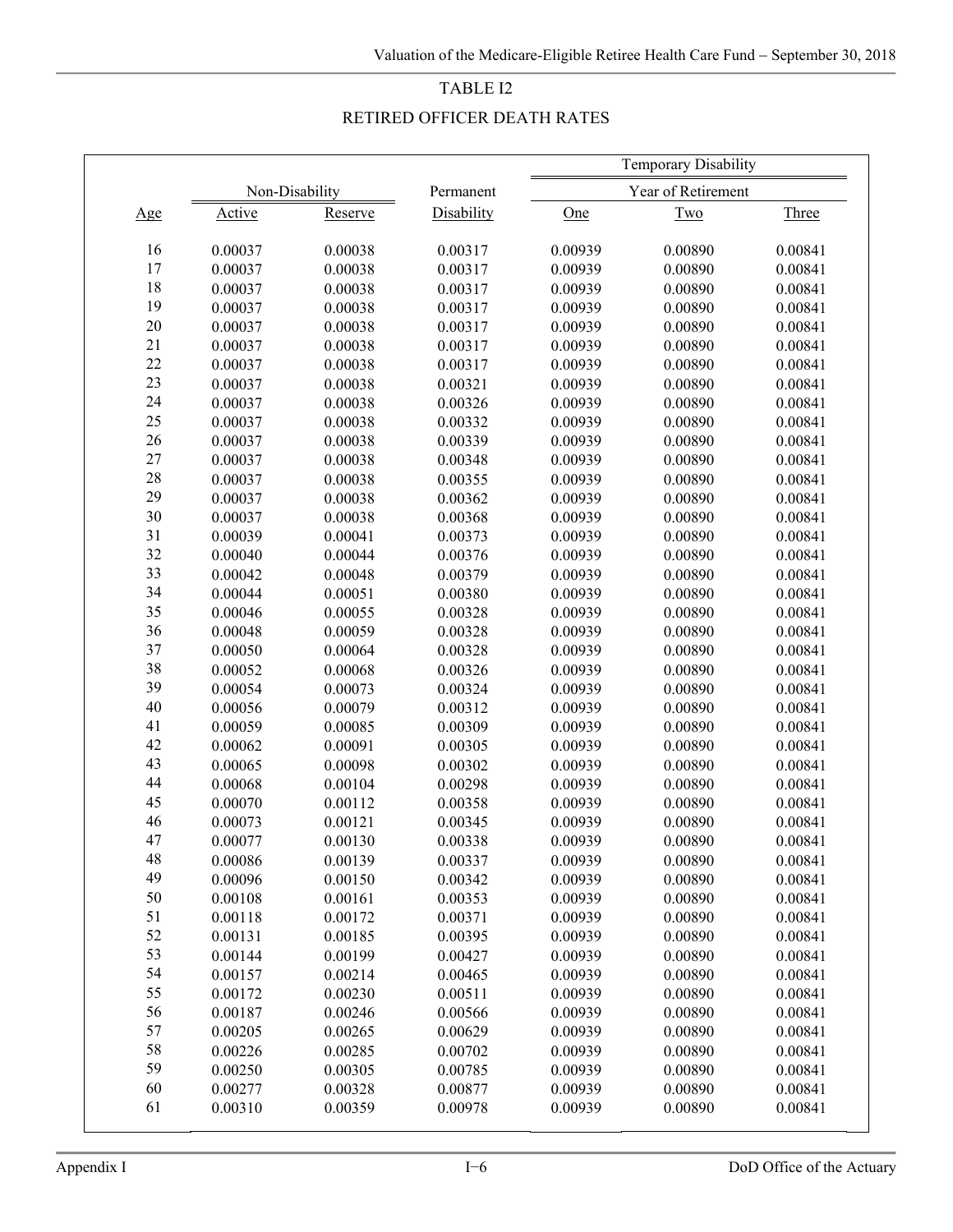## TABLE I2 (CONT'D)

## RETIRED OFFICER DEATH RATES

|        |         |                |            |         | <b>Temporary Disability</b> |         |
|--------|---------|----------------|------------|---------|-----------------------------|---------|
|        |         | Non-Disability | Permanent  |         | Year of Retirement          |         |
| Age    | Active  | Reserve        | Disability | One     | Two                         | Three   |
|        |         |                |            |         |                             |         |
| 62     | 0.00349 | 0.00399        | 0.01088    | 0.00939 | 0.00890                     | 0.00841 |
| 63     | 0.00395 | 0.00445        | 0.01206    | 0.00939 | 0.00890                     | 0.00841 |
| 64     | 0.00449 | 0.00500        | 0.01330    | 0.00939 | 0.00890                     | 0.00841 |
| 65     | 0.00512 | 0.00561        | 0.01461    | 0.00939 | 0.00890                     | 0.00841 |
| 66     | 0.00584 | 0.00627        | 0.01596    |         |                             |         |
| 67     | 0.00668 | 0.00703        | 0.01737    |         |                             |         |
| 68     | 0.00766 | 0.00784        | 0.01887    |         |                             |         |
| 69     | 0.00880 | 0.00875        | 0.02051    |         |                             |         |
| 70     | 0.01013 | 0.00978        | 0.02233    |         |                             |         |
| 71     | 0.01168 | 0.01095        | 0.02440    |         |                             |         |
| 72     | 0.01348 | 0.01233        | 0.02679    |         |                             |         |
| 73     | 0.01556 | 0.01393        | 0.02955    |         |                             |         |
| 74     | 0.01795 | 0.01580        | 0.03273    |         |                             |         |
| 75     | 0.02071 | 0.01802        | 0.03640    |         |                             |         |
| 76     | 0.02389 | 0.02063        | 0.04062    |         |                             |         |
| 77     | 0.02753 | 0.02372        | 0.04546    |         |                             |         |
| 78     | 0.03172 | 0.02736        | 0.05098    |         |                             |         |
| 79     | 0.03652 | 0.03166        | 0.05726    |         |                             |         |
| $80\,$ | 0.04200 | 0.03672        | 0.06435    |         |                             |         |
| 81     | 0.04827 | 0.04265        | 0.07231    |         |                             |         |
| 82     | 0.05542 | 0.04960        | 0.08122    |         |                             |         |
| 83     | 0.06357 | 0.05768        | 0.09113    |         |                             |         |
| 84     | 0.07281 | 0.06705        | 0.10213    |         |                             |         |
| 85     | 0.08323 | 0.07777        | 0.11430    |         |                             |         |
| 86     | 0.09499 | 0.08995        | 0.12775    |         |                             |         |
| 87     | 0.10816 | 0.10361        | 0.14257    |         |                             |         |
| 88     | 0.12283 | 0.11873        | 0.15882    |         |                             |         |
| 89     | 0.13906 | 0.13527        | 0.17659    |         |                             |         |
| 90     | 0.15689 | 0.15317        | 0.19592    |         |                             |         |
| 91     | 0.17637 | 0.17235        | 0.21685    |         |                             |         |
| 92     | 0.19751 | 0.19275        | 0.23941    |         |                             |         |
| 93     | 0.22030 | 0.21428        | 0.26365    |         |                             |         |
| 94     | 0.24476 | 0.23689        | 0.28959    |         |                             |         |
| 95     | 0.27089 | 0.26054        | 0.31727    |         |                             |         |
| 96     | 0.29877 | 0.28525        | 0.34677    |         |                             |         |
| 97     | 0.33149 | 0.31476        | 0.37807    |         |                             |         |
| 98     | 0.37103 | 0.35142        | 0.41119    |         |                             |         |
| 99     | 0.41842 | 0.39631        | 0.44614    |         |                             |         |
| 100    | 0.47390 | 0.44957        | 0.48119    |         |                             |         |
| 101    | 0.53589 | 0.51070        | 0.51720    |         |                             |         |
| 102    | 0.60459 | 0.57879        | 0.55605    |         |                             |         |
| 103    | 0.67914 | 0.65276        | 0.59713    |         |                             |         |
| 104    | 0.75877 | 0.73171        | 0.64054    |         |                             |         |
| 105    | 0.84301 | 0.81517        | 0.68710    |         |                             |         |
| 106    | 0.93202 | 0.90338        | 0.73704    |         |                             |         |
| 107    | 1.02665 | 0.99758        | 0.79060    |         |                             |         |
| 108    | 1.12594 | 1.09690        | 0.84806    |         |                             |         |
| 109    | 1.22851 | 1.20005        | 0.90969    |         |                             |         |
| 110    | 1.33252 | 1.30526        | 0.97578    |         |                             |         |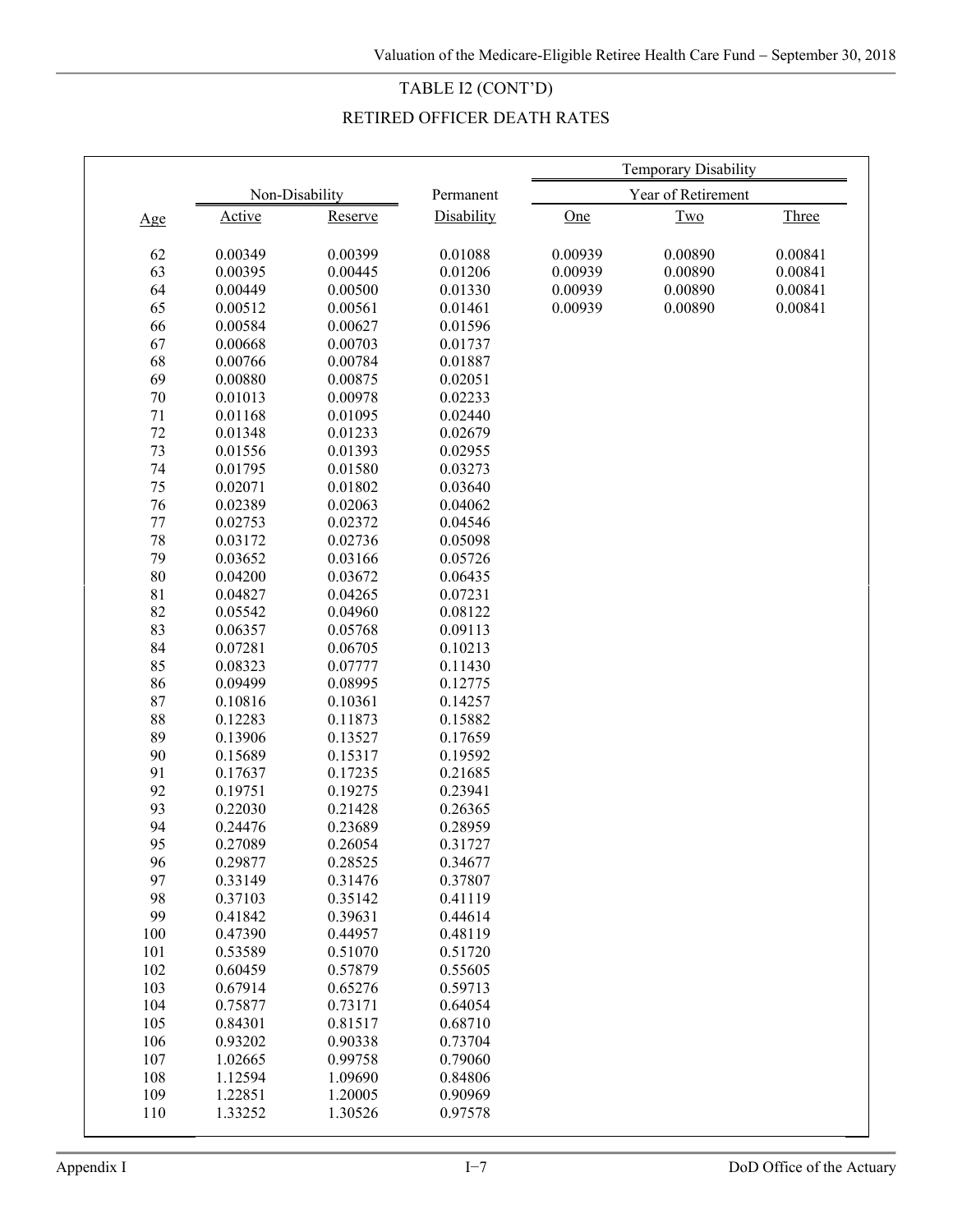#### RETIRED ENLISTEE DEATH RATES

|            |         |                |            |         | Temporary Disability |         |
|------------|---------|----------------|------------|---------|----------------------|---------|
|            |         | Non-Disability | Permanent  |         | Year of Retirement   |         |
| <u>Age</u> | Active  | Reserve        | Disability | One     | Two                  | Three   |
|            |         |                |            |         |                      |         |
| 16         | 0.00033 | 0.00041        | 0.00109    | 0.00616 | 0.00565              | 0.00514 |
| 17         | 0.00033 | 0.00041        | 0.00109    | 0.00616 | 0.00565              | 0.00514 |
| 18         | 0.00033 | 0.00041        | 0.00109    | 0.00616 | 0.00565              | 0.00514 |
| 19         | 0.00033 | 0.00041        | 0.00109    | 0.00616 | 0.00565              | 0.00514 |
| 20         | 0.00033 | 0.00041        | 0.00109    | 0.00616 | 0.00565              | 0.00514 |
| 21         | 0.00033 | 0.00041        | 0.00109    | 0.00616 | 0.00565              | 0.00514 |
| 22         | 0.00033 | 0.00041        | 0.00109    | 0.00616 | 0.00565              | 0.00514 |
| 23         | 0.00033 | 0.00041        | 0.00219    | 0.00616 | 0.00565              | 0.00514 |
| 24         | 0.00033 | 0.00041        | 0.00226    | 0.00616 | 0.00565              | 0.00514 |
| 25         | 0.00033 | 0.00041        | 0.00234    | 0.00616 | 0.00565              | 0.00514 |
| 26         | 0.00033 | 0.00041        | 0.00242    | 0.00616 | 0.00565              | 0.00514 |
| $27\,$     | 0.00033 | 0.00041        | 0.00251    | 0.00616 | 0.00565              | 0.00514 |
| 28         | 0.00033 | 0.00041        | 0.00260    | 0.00616 | 0.00565              | 0.00514 |
| 29         | 0.00033 | 0.00041        | 0.00269    | 0.00616 | 0.00565              | 0.00514 |
| $30\,$     | 0.00033 | 0.00041        | 0.00277    | 0.00616 | 0.00565              | 0.00514 |
| 31         | 0.00035 | 0.00045        | 0.00284    | 0.00616 | 0.00565              | 0.00514 |
| 32         | 0.00038 | 0.00049        | 0.00292    | 0.00616 | 0.00565              | 0.00514 |
| 33         | 0.00041 | 0.00053        | 0.00299    | 0.00616 | 0.00565              | 0.00514 |
| 34         | 0.00044 | 0.00058        | 0.00307    | 0.00616 | 0.00565              | 0.00514 |
| 35         | 0.00047 | 0.00063        | 0.00315    | 0.00616 | 0.00565              | 0.00514 |
| 36         | 0.00051 | 0.00069        | 0.00324    | 0.00616 | 0.00565              | 0.00514 |
| 37         | 0.00055 | 0.00075        | 0.00333    | 0.00616 | 0.00565              | 0.00514 |
| 38         | 0.00059 | 0.00082        | 0.00343    | 0.00616 | 0.00565              | 0.00514 |
| 39         | 0.00063 | 0.00089        | 0.00352    | 0.00616 | 0.00565              | 0.00514 |
| 40         | 0.00068 | 0.00097        | 0.00362    | 0.00616 | 0.00565              | 0.00514 |
| 41         | 0.00073 | 0.00105        | 0.00373    | 0.00616 | 0.00565              | 0.00514 |
| 42         | 0.00078 | 0.00115        | 0.00385    | 0.00616 | 0.00565              | 0.00514 |
| 43         | 0.00083 | 0.00126        | 0.00400    | 0.00616 | 0.00565              | 0.00514 |
| 44         | 0.00090 | 0.00137        | 0.00417    | 0.00616 | 0.00565              | 0.00514 |
| 45         | 0.00096 | 0.00149        | 0.00438    | 0.00616 | 0.00565              | 0.00514 |
| 46         | 0.00103 | 0.00163        | 0.00465    | 0.00616 | 0.00565              | 0.00514 |
| 47         | 0.00113 | 0.00177        | 0.00498    | 0.00616 | 0.00565              | 0.00514 |
| 48         | 0.00124 | 0.00193        | 0.00539    | 0.00616 | 0.00565              | 0.00514 |
| 49         | 0.00138 | 0.00210        | 0.00589    | 0.00616 | 0.00565              | 0.00514 |
| 50         | 0.00157 | 0.00228        | 0.00648    | 0.00616 | 0.00565              | 0.00514 |
| 51         | 0.00180 | 0.00249        | 0.00717    | 0.00616 | 0.00565              | 0.00514 |
| 52         | 0.00209 | 0.00271        | 0.00798    | 0.00616 | 0.00565              | 0.00514 |
| 53         | 0.00241 | 0.00296        | 0.00890    | 0.00616 | 0.00565              | 0.00514 |
| 54         | 0.00279 | 0.00323        | 0.00992    | 0.00616 | 0.00565              | 0.00514 |
| 55         | 0.00322 | 0.00351        | 0.01105    | 0.00616 | 0.00565              | 0.00514 |
| 56         | 0.00372 | 0.00383        | 0.01226    | 0.00616 | 0.00565              | 0.00514 |
| 57         | 0.00429 | 0.00417        | 0.01354    | 0.00616 | 0.00565              | 0.00514 |
| 58         | 0.00495 | 0.00454        | 0.01488    | 0.00616 | 0.00565              | 0.00514 |
| 59         | 0.00570 | 0.00495        | 0.01625    | 0.00616 | 0.00565              | 0.00514 |
| 60         | 0.00657 | 0.00539        | 0.01764    | 0.00616 | 0.00565              | 0.00514 |
| 61         | 0.00755 | 0.00594        | 0.01902    | 0.00616 | 0.00565              | 0.00514 |
|            |         |                |            |         |                      |         |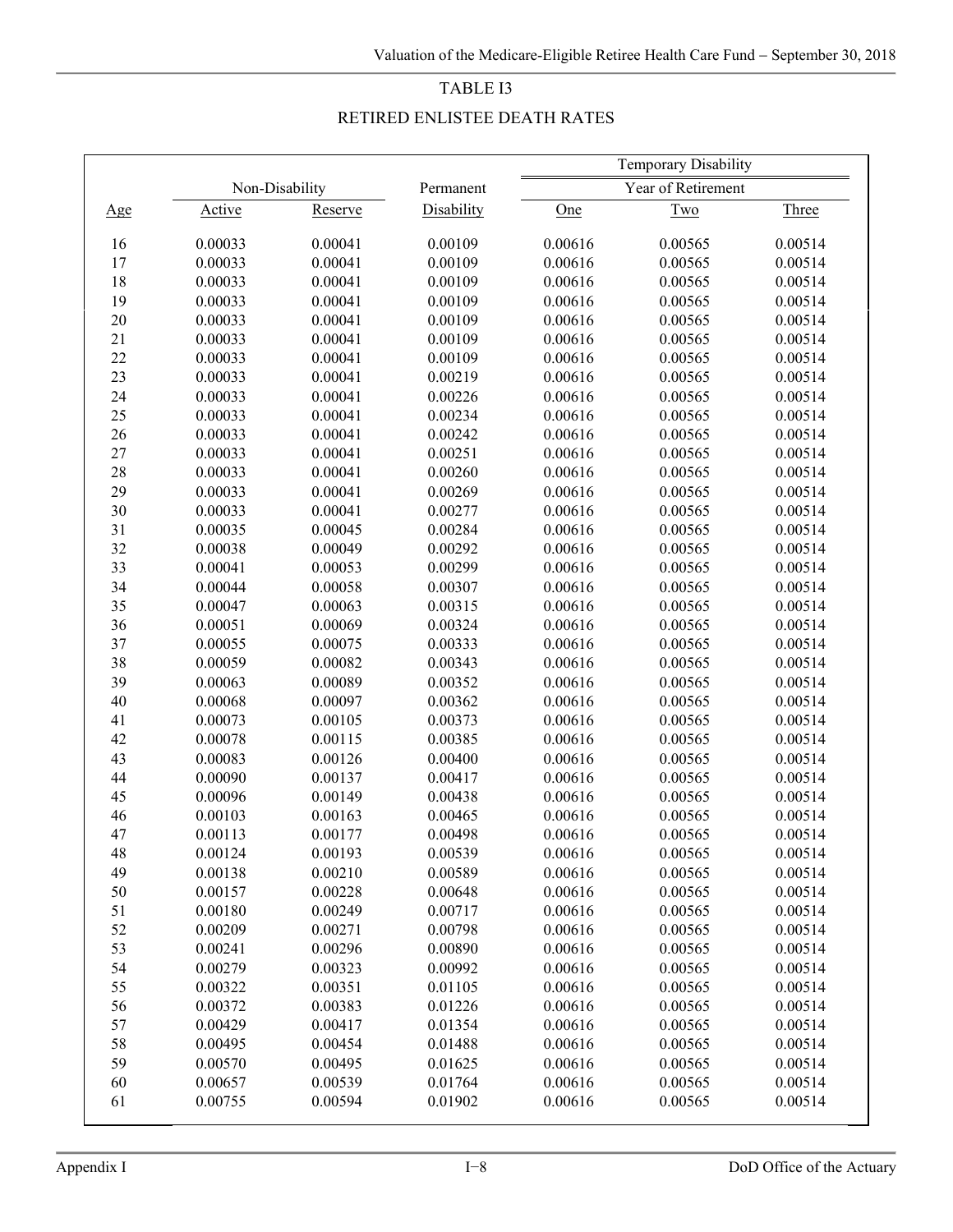## TABLE I3 (CONT'D)

## RETIRED ENLISTEE DEATH RATES

|     |         |                |            |         | Temporary Disability |         |
|-----|---------|----------------|------------|---------|----------------------|---------|
|     |         | Non-Disability | Permanent  |         | Year of Retirement   |         |
| Age | Active  | Reserve        | Disability | One     | Two                  | Three   |
|     |         |                |            |         |                      |         |
| 62  | 0.00865 | 0.00662        | 0.02040    | 0.00616 | 0.00565              | 0.00514 |
| 63  | 0.00988 | 0.00741        | 0.02177    | 0.00616 | 0.00565              | 0.00514 |
| 64  | 0.01125 | 0.00834        | 0.02315    | 0.00616 | 0.00565              | 0.00514 |
| 65  | 0.01277 | 0.00937        | 0.02456    | 0.00616 | 0.00565              | 0.00514 |
| 66  | 0.01443 | 0.01054        | 0.02607    |         |                      |         |
| 67  | 0.01626 | 0.01183        | 0.02775    |         |                      |         |
| 68  | 0.01825 | 0.01326        | 0.02968    |         |                      |         |
| 69  | 0.02044 | 0.01486        | 0.03195    |         |                      |         |
| 70  | 0.02285 | 0.01663        | 0.03464    |         |                      |         |
| 71  | 0.02548 | 0.01859        | 0.03779    |         |                      |         |
| 72  | 0.02837 | 0.02080        | 0.04143    |         |                      |         |
| 73  | 0.03155 | 0.02328        | 0.04555    |         |                      |         |
| 74  | 0.03508 | 0.02610        | 0.05014    |         |                      |         |
| 75  | 0.03899 | 0.02930        | 0.05521    |         |                      |         |
| 76  | 0.04333 | 0.03297        | 0.06075    |         |                      |         |
| 77  | 0.04815 | 0.03716        | 0.06677    |         |                      |         |
| 78  | 0.05351 | 0.04198        | 0.07329    |         |                      |         |
| 79  | 0.05944 | 0.04749        | 0.08035    |         |                      |         |
| 80  | 0.06598 | 0.05378        | 0.08797    |         |                      |         |
| 81  | 0.07323 | 0.06092        | 0.09619    |         |                      |         |
| 82  | 0.08122 | 0.06900        | 0.10506    |         |                      |         |
| 83  | 0.09003 | 0.07806        | 0.11464    |         |                      |         |
| 84  | 0.09975 | 0.08817        | 0.12500    |         |                      |         |
| 85  | 0.11045 | 0.09936        | 0.13619    |         |                      |         |
| 86  | 0.12223 | 0.11170        | 0.14831    |         |                      |         |
| 87  | 0.13516 | 0.12522        | 0.16140    |         |                      |         |
| 88  | 0.14930 | 0.13993        | 0.17548    |         |                      |         |
| 89  | 0.16470 | 0.15587        | 0.19054    |         |                      |         |
| 90  | 0.18141 | 0.17305        | 0.20659    |         |                      |         |
| 91  | 0.19949 | 0.19144        | 0.22359    |         |                      |         |
| 92  | 0.21896 | 0.21105        | 0.24153    |         |                      |         |
| 93  | 0.23985 | 0.23187        | 0.26043    |         |                      |         |
| 94  | 0.26220 | 0.25389        | 0.28027    |         |                      |         |
| 95  | 0.28603 | 0.27715        | 0.30109    |         |                      |         |
| 96  | 0.31144 | 0.30199        | 0.32295    |         |                      |         |
| 97  | 0.34093 | 0.33197        | 0.34582    |         |                      |         |
| 98  | 0.37610 | 0.36933        | 0.36971    |         |                      |         |
| 99  | 0.41763 | 0.41503        | 0.39462    |         |                      |         |
| 100 | 0.46556 | 0.46899        | 0.41904    |         |                      |         |
| 101 | 0.51558 | 0.53045        | 0.45416    |         |                      |         |
| 102 | 0.56982 | 0.59822        | 0.49162    |         |                      |         |
| 103 | 0.62736 | 0.67106        | 0.53156    |         |                      |         |
| 104 | 0.68750 | 0.74788        | 0.57412    |         |                      |         |
| 105 | 0.74993 | 0.82818        | 0.62008    |         |                      |         |
| 106 | 0.81524 | 0.91226        | 0.66972    |         |                      |         |
| 107 | 0.88460 | 1.00162        | 0.72332    |         |                      |         |
| 108 | 0.95779 | 1.09552        | 0.78122    |         |                      |         |
| 109 | 1.03443 | 1.19287        | 0.84374    |         |                      |         |
| 110 | 1.11397 | 1.29222        | 0.91126    |         |                      |         |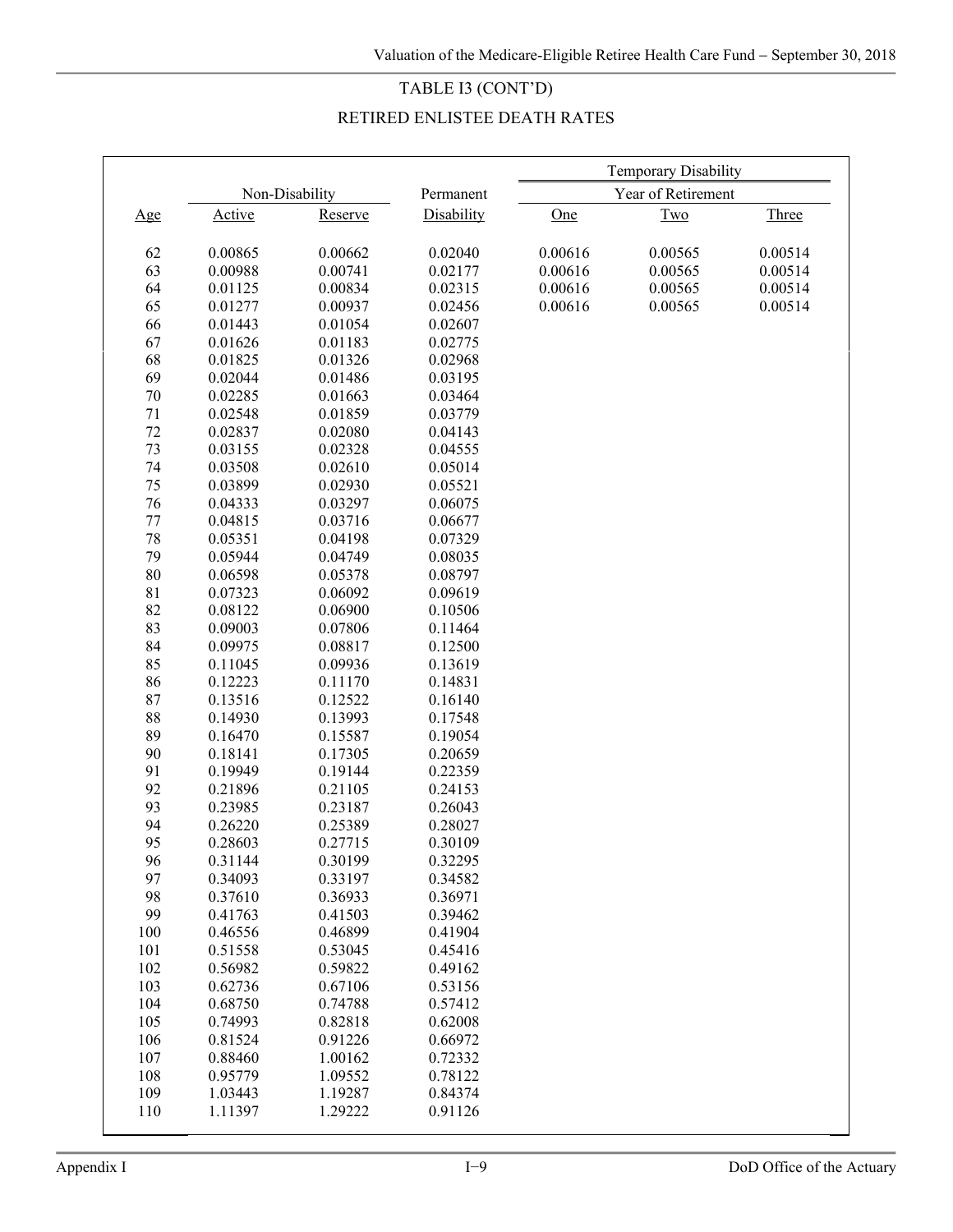## NONDEATH, NONTRANSFER LOSS RATES FROM TEMPORARY DISABILITY

|             |         | <b>OFFICER</b>     |              |         | <b>ENLISTEE</b>    |              |
|-------------|---------|--------------------|--------------|---------|--------------------|--------------|
|             |         | Year of Retirement |              |         | Year of Retirement |              |
| Age         | One     | Two                | <b>Three</b> | One     | Two                | <b>Three</b> |
| 16          | 0.02640 | 0.08809            | 0.48679      | 0.17395 | 0.24334            | 0.82248      |
| 17          | 0.02640 | 0.08809            | 0.48679      | 0.17395 | 0.24334            | 0.82248      |
| 18          | 0.02640 | 0.08809            | 0.48679      | 0.17395 | 0.24334            | 0.82248      |
| 19          | 0.02640 | 0.08809            | 0.48679      | 0.17395 | 0.24334            | 0.82248      |
| $20\,$      | 0.02640 | 0.08809            | 0.48679      | 0.17395 | 0.24334            | 0.82248      |
| 21          | 0.02640 | 0.08809            | 0.48679      | 0.17395 | 0.24334            | 0.82248      |
| $22\,$      | 0.02640 | 0.08809            | 0.48679      | 0.17395 | 0.24334            | 0.82248      |
| 23          | 0.02640 | 0.08809            | 0.48679      | 0.17395 | 0.24334            | 0.82248      |
| 24          | 0.02640 | 0.08809            | 0.48679      | 0.17395 | 0.24334            | 0.82248      |
| $25\,$      | 0.02640 | 0.08809            | 0.48679      | 0.17395 | 0.24334            | 0.82248      |
| $26\,$      | 0.02640 | 0.08809            | 0.48679      | 0.17395 | 0.24334            | 0.82248      |
| $27\,$      | 0.02640 | 0.08809            | 0.48679      | 0.17395 | 0.24334            | 0.82248      |
| $28\,$      | 0.02640 | 0.08809            | 0.48679      | 0.17395 | 0.24334            | 0.82248      |
| 29          | 0.02640 | 0.08809            | 0.48679      | 0.17395 | 0.24334            | 0.82248      |
| 30          | 0.02640 | 0.08809            | 0.48679      | 0.17395 | 0.24334            | 0.82248      |
| 31          | 0.02640 | 0.08809            | 0.48679      | 0.17395 | 0.24334            | 0.82248      |
| 32          | 0.02640 | 0.08809            | 0.48679      | 0.17395 | 0.24334            | 0.82248      |
| 33          | 0.02640 | 0.08809            | 0.48679      | 0.17395 | 0.24334            | 0.82248      |
| 34          | 0.02640 | 0.08809            | 0.48679      | 0.17395 | 0.24334            | 0.82248      |
| 35          | 0.02640 | 0.08809            | 0.48679      | 0.17395 | 0.24334            | 0.82248      |
| 36          | 0.02640 | 0.08809            | 0.48679      | 0.17395 | 0.24334            | 0.82248      |
| 37          | 0.02640 | 0.08809            | 0.48679      | 0.17395 | 0.24334            | 0.82248      |
| $38\,$      | 0.02640 | 0.08809            | 0.48679      | 0.17395 | 0.24334            | 0.82248      |
| 39          | 0.02640 | 0.08809            | 0.48679      | 0.17395 | 0.24334            | 0.82248      |
| $40\,$      | 0.02640 | 0.08809            | 0.48679      | 0.17395 | 0.24334            | 0.82248      |
| 41          | 0.02640 | 0.08809            | 0.48679      | 0.17395 | 0.24334            | 0.82248      |
| 42          | 0.02640 | 0.08809            | 0.48679      | 0.17395 | 0.24334            | 0.82248      |
| 43          | 0.02640 | 0.08809            | 0.48679      | 0.17395 | 0.24334            | 0.82248      |
| 44          | 0.02640 | 0.08809            | 0.48679      | 0.17395 | 0.24334            | 0.82248      |
| 45          | 0.02640 | 0.08809            | 0.48679      | 0.17395 | 0.24334            | 0.82248      |
| 46          | 0.02640 | 0.08809            | 0.48679      | 0.17395 | 0.24334            | 0.82248      |
| 47          | 0.02640 | 0.08809            | 0.48679      | 0.17395 | 0.24334            | 0.82248      |
| $\sqrt{48}$ | 0.02640 | 0.08809            | 0.48679      | 0.17395 | 0.24334            | 0.82248      |
| 49          | 0.02640 | 0.08809            | 0.48679      | 0.17395 | 0.24334            | 0.82248      |
| 50          | 0.02640 | 0.08809            | 0.48679      | 0.17395 | 0.24334            | 0.82248      |
| 51          | 0.02640 | 0.08809            | 0.48679      | 0.17395 | 0.24334            | 0.82248      |
| 52          | 0.02640 | 0.08809            | 0.48679      | 0.17395 | 0.24334            | 0.82248      |
| 53          | 0.02640 | 0.08809            | 0.48679      | 0.17395 | 0.24334            | 0.82248      |
| 54          | 0.02640 | 0.08809            | 0.48679      | 0.17395 | 0.24334            | 0.82248      |
| 55          | 0.02640 | 0.08809            | 0.48679      | 0.17395 | 0.24334            | 0.82248      |
| 56          | 0.02640 | 0.08809            | 0.48679      | 0.17395 | 0.24334            | 0.82248      |
| 57          | 0.02640 | 0.08809            | 0.48679      | 0.17395 | 0.24334            | 0.82248      |
| 58          | 0.02640 | 0.08809            | 0.48679      | 0.17395 | 0.24334            | 0.82248      |
| 59          | 0.02640 | 0.08809            | 0.48679      | 0.17395 | 0.24334            | 0.82248      |
| 60          | 0.02640 | 0.08809            | 0.48679      | 0.17395 | 0.24334            | 0.82248      |
| 61          | 0.02640 | 0.08809            | 0.48679      | 0.17395 | 0.24334            | 0.82248      |
| 62          | 0.02640 | 0.08809            | 0.48679      | 0.17395 | 0.24334            | 0.82248      |
| 63          | 0.02640 | 0.08809            | 0.48679      | 0.17395 | 0.24334            | 0.82248      |
| 64          | 0.02640 | 0.08809            | 0.48679      | 0.17395 | 0.24334            | 0.82248      |
| 65          | 0.02640 | 0.08809            | 0.48679      | 0.17395 | 0.24334            | 0.82248      |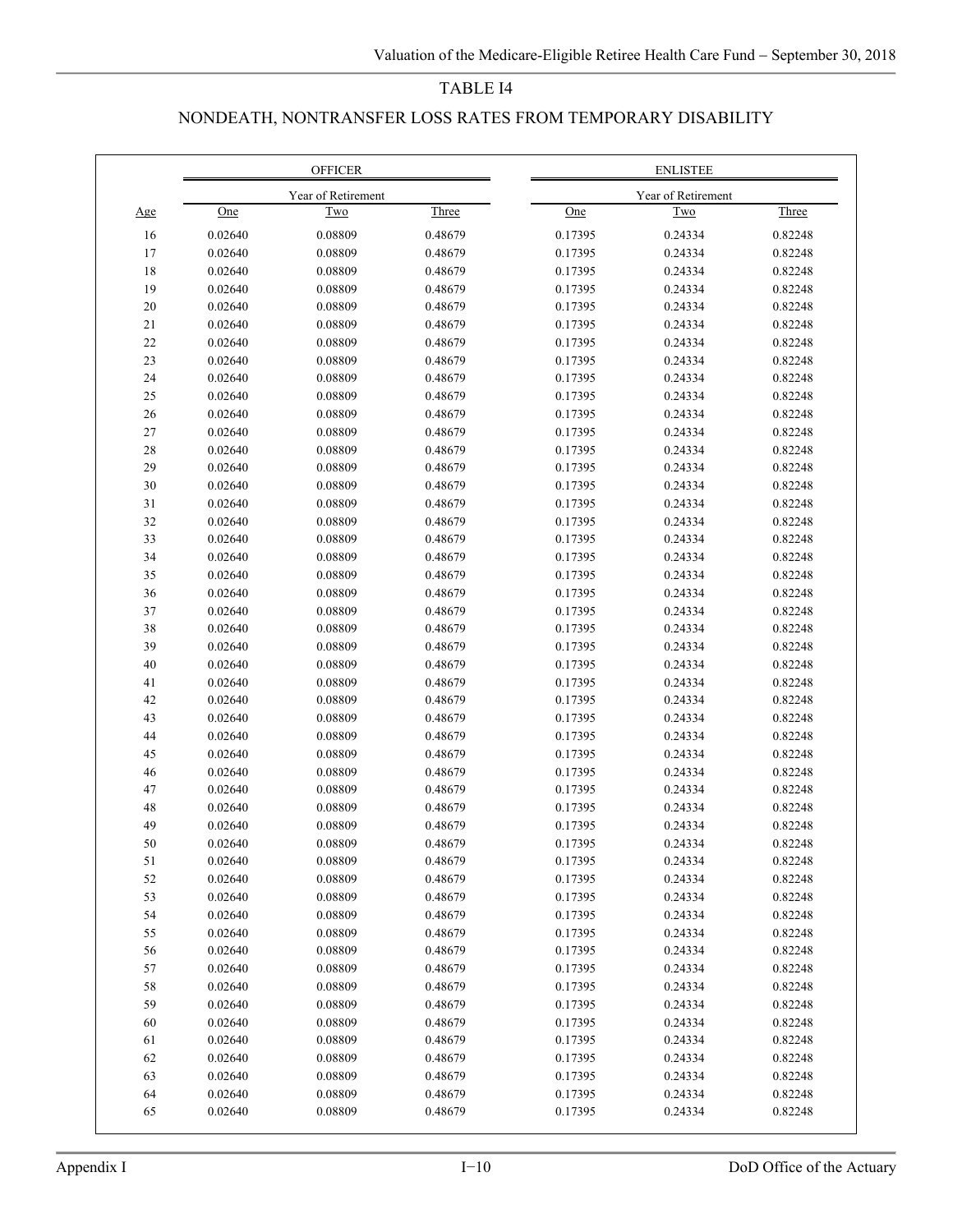#### TRANSFER RATES FROM TEMPORARY DISABILITY TO PERMANENT DISABILITY

|            | <b>OFFICER</b>     |                    | <b>ENLISTEE</b>    |                    |  |
|------------|--------------------|--------------------|--------------------|--------------------|--|
|            | Year of Retirement |                    | Year of Retirement |                    |  |
| <u>Age</u> | One                | <b>Two</b>         | One                | Two                |  |
|            |                    |                    |                    |                    |  |
| 16<br>17   | 0.12808<br>0.12808 | 0.17399            | 0.06262            | 0.09470<br>0.09470 |  |
| 18         | 0.12808            | 0.17399<br>0.17399 | 0.06262<br>0.06262 |                    |  |
|            |                    |                    |                    | 0.09470            |  |
| 19         | 0.12808            | 0.17399            | 0.06262            | 0.09470            |  |
| 20         | 0.12808            | 0.17399            | 0.06262            | 0.09470            |  |
| 21<br>22   | 0.12808            | 0.17399            | 0.06262            | 0.09470            |  |
|            | 0.12808            | 0.17399            | 0.06262            | 0.09470            |  |
| 23         | 0.12808            | 0.17399            | 0.06262            | 0.09470            |  |
| 24         | 0.12808            | 0.17399            | 0.06262            | 0.09470            |  |
| 25         | 0.12808            | 0.17399            | 0.06262            | 0.09470            |  |
| 26         | 0.12808            | 0.17399            | 0.06262            | 0.09470            |  |
| 27         | 0.12808            | 0.17399            | 0.06262            | 0.09470            |  |
| 28         | 0.12808            | 0.17399            | 0.06262            | 0.09470            |  |
| 29         | 0.12808            | 0.17399            | 0.06262            | 0.09470            |  |
| 30         | 0.12808            | 0.17399            | 0.06262            | 0.09470            |  |
| 31         | 0.12808            | 0.17399            | 0.06262            | 0.09470            |  |
| 32         | 0.12808            | 0.17399            | 0.06262            | 0.09470            |  |
| 33         | 0.12808            | 0.17399            | 0.06262            | 0.09470            |  |
| 34         | 0.12808            | 0.17399            | 0.06262            | 0.09470            |  |
| 35         | 0.12808            | 0.17399            | 0.06262            | 0.09470            |  |
| 36         | 0.12808            | 0.17399            | 0.06262            | 0.09470            |  |
| 37         | 0.12808            | 0.17399            | 0.06262            | 0.09470            |  |
| 38         | 0.12808            | 0.17399            | 0.06262            | 0.09470            |  |
| 39         | 0.12808            | 0.17399            | 0.06262            | 0.09470            |  |
| 40         | 0.12808            | 0.17399            | 0.06262            | 0.09470            |  |
| 41         | 0.12808            | 0.17399            | 0.06262            | 0.09470            |  |
| 42         | 0.12808            | 0.17399            | 0.06262            | 0.09470            |  |
| 43         | 0.12808            | 0.17399            | 0.06262            | 0.09470            |  |
| 44         | 0.12808            | 0.17399            | 0.06262            | 0.09470            |  |
| 45         | 0.12808            | 0.17399            | 0.06262            | 0.09470            |  |
| 46         | 0.12808            | 0.17399            | 0.06262            | 0.09470            |  |
| 47         | 0.12808            | 0.17399            | 0.06262            | 0.09470            |  |
| 48         | 0.12808            | 0.17399            | 0.06262            | 0.09470            |  |
| 49         | 0.12808            | 0.17399            | 0.06262            | 0.09470            |  |
| 50         | 0.12808            | 0.17399            | 0.06262            | 0.09470            |  |
| 51         | 0.12808            | 0.17399            | 0.06262            | 0.09470            |  |
| 52         | 0.12808            | 0.17399            | 0.06262            | 0.09470            |  |
| 53         | 0.12808            | 0.17399            | 0.06262            | 0.09470            |  |
| 54         | 0.12808            | 0.17399            | 0.06262            | 0.09470            |  |
| 55         | 0.12808            | 0.17399            | 0.06262            | 0.09470            |  |
| 56         | 0.12808            | 0.17399            | 0.06262            | 0.09470            |  |
| 57         | 0.12808            | 0.17399            | 0.06262            | 0.09470            |  |
| 58         | 0.12808            | 0.17399            | 0.06262            | 0.09470            |  |
| 59         | 0.12808            | 0.17399            | 0.06262            | 0.09470            |  |
| 60         | 0.12808            | 0.17399            | 0.06262            | 0.09470            |  |
| 61         | 0.12808            | 0.17399            | 0.06262            | 0.09470            |  |
| 62         | 0.12808            | 0.17399            | 0.06262            | 0.09470            |  |
| 63         | 0.12808            | 0.17399            | 0.06262            | 0.09470            |  |
| 64         | 0.12808            | 0.17399            | 0.06262            | 0.09470            |  |
| 65         | 0.12808            | 0.17399            | 0.06262            | 0.09470            |  |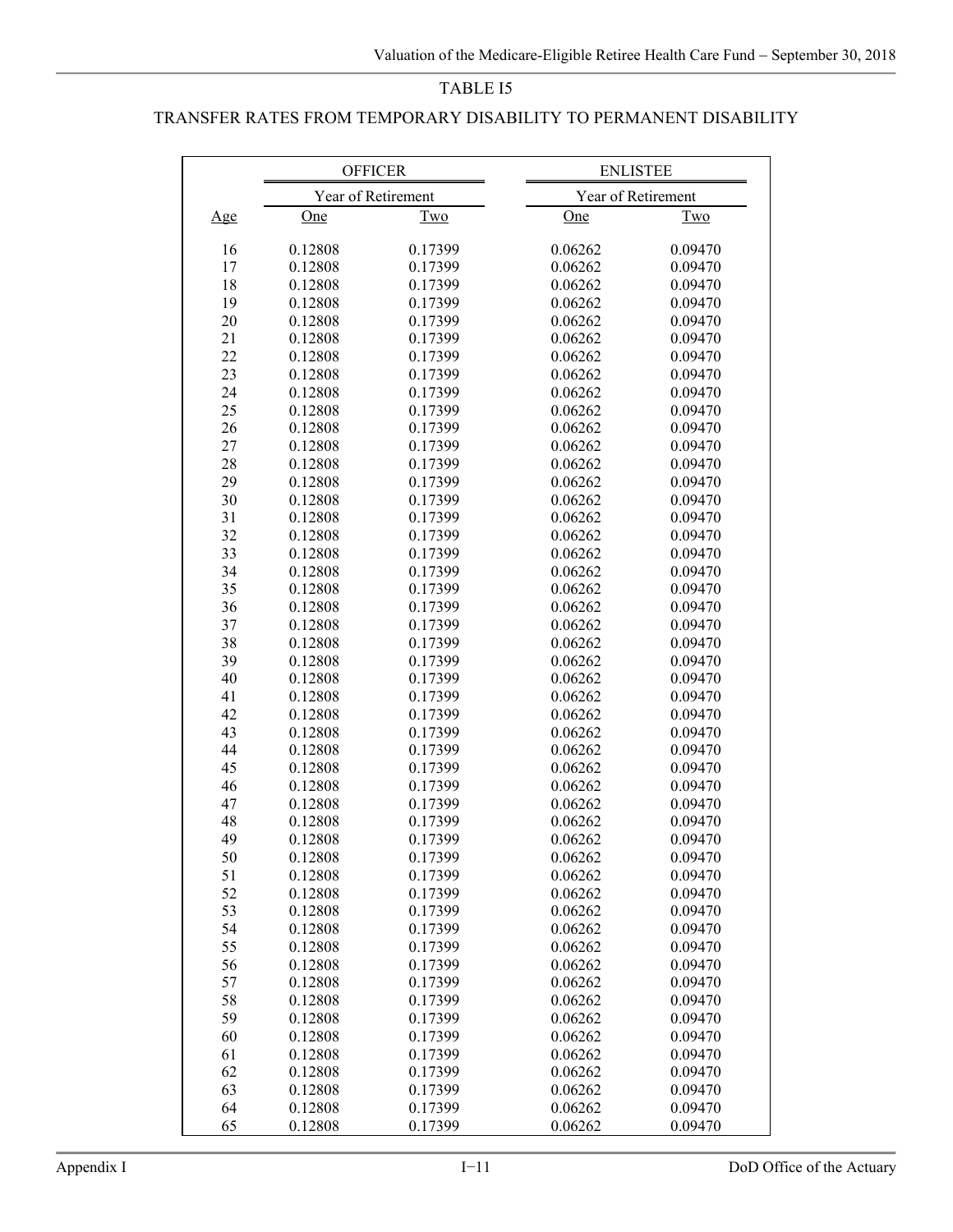|  |  |  |  | SURVIVOR REMARRIAGE RATES- |
|--|--|--|--|----------------------------|
|--|--|--|--|----------------------------|

| <u>Age</u> | <u>Rate</u> | <u>Age</u> | Rate   |
|------------|-------------|------------|--------|
| 16         | 0.0100      | 41         | 0.0160 |
| 17         | 0.0100      | 42         | 0.0160 |
| 18         | 0.0100      | 43         | 0.0160 |
| 19         | 0.0100      | 44         | 0.0160 |
| 20         | 0.0100      | 45         | 0.0125 |
| 21         | 0.0100      | 46         | 0.0125 |
| 22         | 0.0100      | 47         | 0.0125 |
| 23         | 0.0100      | 48         | 0.0125 |
| 24         | 0.0100      | 49         | 0.0125 |
| 25         | 0.0100      | 50         | 0.0088 |
| 26         | 0.0100      | 51         | 0.0088 |
| 27         | 0.0100      | 52         | 0.0088 |
| 28         | 0.0100      | 53         | 0.0088 |
| 29         | 0.0100      | 54         | 0.0075 |
| 30         | 0.0260      | 55         | 0.0064 |
| 31         | 0.0260      | 56         | 0.0054 |
| 32         | 0.0260      | 57         | 0.0046 |
| 33         | 0.0260      | 58         | 0.0039 |
| 34         | 0.0260      | 59         | 0.0033 |
| 35         | 0.0135      | 60         | 0.0028 |
| 36         | 0.0135      | 61         | 0.0024 |
| 37         | 0.0135      | 62         | 0.0020 |
| 38         | 0.0135      | 63         | 0.0017 |
| 39         | 0.0135      | 64         | 0.0015 |
| 40         | 0.0160      | 65         | 0.0013 |
|            |             |            |        |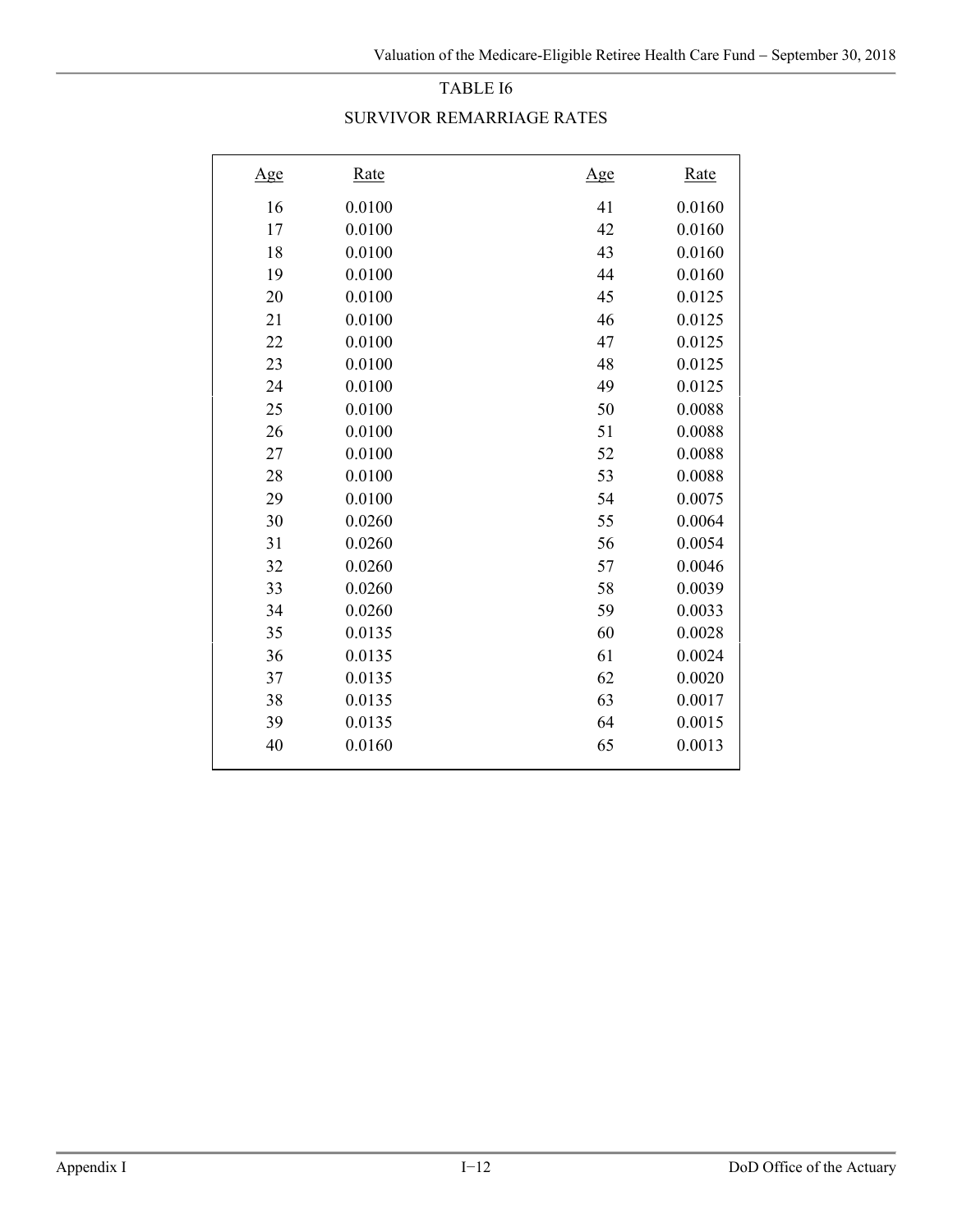## TABLE I7 SURVIVOR DEATH RATES

| <u>Age</u>              | <b>Rate</b> | Age | <u>Rate</u> | Age | <u>Rate</u> |
|-------------------------|-------------|-----|-------------|-----|-------------|
| $\boldsymbol{0}$        | 0.00587     | 40  | 0.00169     | 80  | 0.04317     |
| 1                       | 0.00035     | 41  | 0.00183     | 81  | 0.04806     |
| $\overline{c}$          | 0.00023     | 42  | 0.00199     | 82  | 0.05367     |
| $\overline{\mathbf{3}}$ | 0.00018     | 43  | 0.00218     | 83  | 0.06006     |
| $\overline{4}$          | 0.00014     | 44  | 0.00240     | 84  | 0.06732     |
| 5                       | 0.00013     | 45  | 0.00263     | 85  | 0.07548     |
| 6                       | 0.00011     | 46  | 0.00289     | 86  | 0.08462     |
| 7                       | 0.00010     | 47  | 0.00317     | 87  | 0.09476     |
| 8                       | 0.00009     | 48  | 0.00348     | 88  | 0.10593     |
| 9                       | 0.00008     | 49  | 0.00381     | 89  | 0.11815     |
| 10                      | 0.00007     | 50  | 0.00418     | 90  | 0.13148     |
| 11                      | 0.00007     | 51  | 0.00456     | 91  | 0.14592     |
| 12                      | 0.00010     | 52  | 0.00494     | 92  | 0.16152     |
| 13                      | 0.00013     | 53  | 0.00533     | 93  | 0.17830     |
| 14                      | 0.00016     | 54  | 0.00571     | 94  | 0.19627     |
| 15                      | 0.00020     | 55  | 0.00614     | 95  | 0.21546     |
| 16                      | 0.00023     | 56  | 0.00662     | 96  | 0.23591     |
| 17                      | 0.00026     | 57  | 0.00709     | 97  | 0.25760     |
| 18                      | 0.00039     | 58  | 0.00753     | 98  | 0.28051     |
| 19                      | 0.00044     | 59  | 0.00765     | 99  | 0.30461     |
| 20                      | 0.00049     | 60  | 0.00790     | 100 | 0.32988     |
| 21                      | 0.00054     | 61  | 0.00830     | 101 | 0.35701     |
| 22                      | 0.00059     | 62  | 0.00883     | 102 | 0.38558     |
| 23                      | 0.00062     | 63  | 0.00950     | 103 | 0.41563     |
| 24                      | 0.00065     | 64  | 0.01031     | 104 | 0.44719     |
| 25                      | 0.00067     | 65  | 0.01124     | 105 | 0.48030     |
| 26                      | 0.00070     | 66  | 0.01230     | 106 | 0.50460     |
| 27                      | 0.00074     | 67  | 0.01349     | 107 | 0.53013     |
| 28                      | 0.00078     | 68  | 0.01478     | 108 | 0.55695     |
| 29                      | 0.00082     | 69  | 0.01618     | 109 | 0.58513     |
| 30                      | 0.00087     | 70  | 0.01768     |     |             |
| 31                      | 0.00093     | 71  | 0.01928     |     |             |
| 32                      | 0.00098     | 72  | 0.02098     |     |             |
| 33                      | 0.00104     | 73  | 0.02279     |     |             |
| 34                      | 0.00111     | 74  | 0.02476     |     |             |
| 35                      | 0.00119     | 75  | 0.02692     |     |             |
| 36                      | 0.00127     | 76  | 0.02934     |     |             |
| 37                      | 0.00136     | 77  | 0.03210     |     |             |
| 38                      | 0.00146     | 78  | 0.03526     |     |             |
| 39                      | 0.00157     | 79  | 0.03893     |     |             |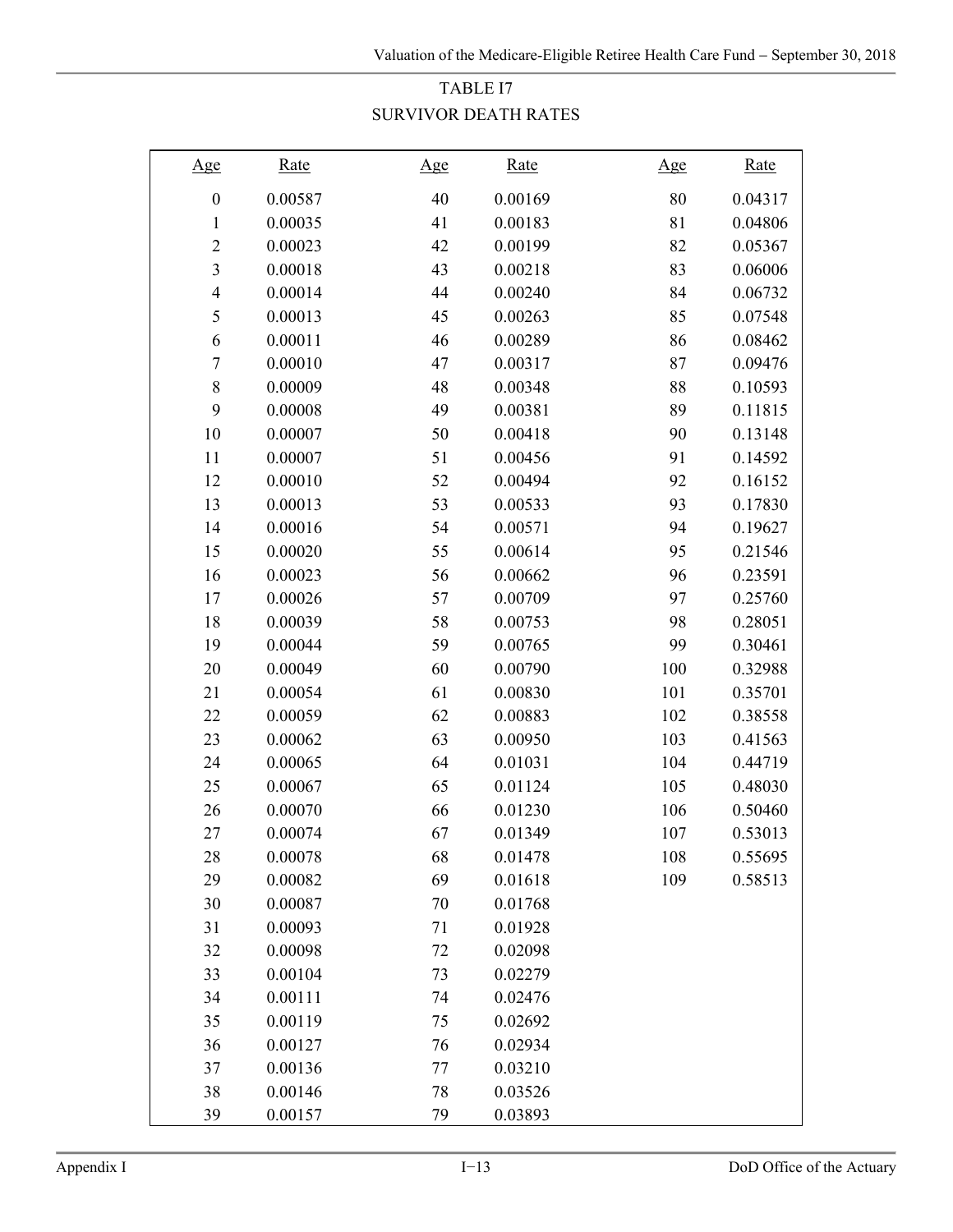### TABLE I8

### SPOUSES GENERATED PER OFFICER SPONSOR

|     |             |             | Active & |            |             |             | Active & |
|-----|-------------|-------------|----------|------------|-------------|-------------|----------|
|     | Active      | Reserve     | Reserve  |            | Active      | Reserve     | Reserve  |
| Age | Nondisabled | Nondisabled | Disabled | <u>Age</u> | Nondisabled | Nondisabled | Disabled |
| 16  | N/A         | N/A         | 0.00032  | 64         | 0.85571     | 0.73530     | 0.65932  |
| 17  | $\rm N/A$   | $\rm N/A$   | 0.00076  | 65         | 0.85807     | 0.74854     | 0.66613  |
| 18  | N/A         | $\rm N/A$   | 0.00178  | 66         | 0.86022     | 0.75991     | 0.67446  |
| 19  | $\rm N/A$   | N/A         | 0.00418  | 67         | 0.86211     | 0.76966     | 0.68407  |
| 20  | N/A         | N/A         | 0.00982  | 68         | 0.86366     | 0.77795     | 0.69462  |
| 21  | N/A         | N/A         | 0.02308  | 69         | 0.86480     | 0.78490     | 0.70568  |
| 22  | N/A         | N/A         | 0.05428  | $70\,$     | 0.86545     | 0.79059     | 0.71677  |
| 23  | N/A         | N/A         | 0.12761  | 71         | 0.86553     | 0.79507     | 0.72741  |
| 24  | N/A         | N/A         | 0.19566  | $72\,$     | 0.86493     | 0.79836     | 0.73716  |
| 25  | N/A         | N/A         | 0.25842  | 73         | 0.86359     | 0.80051     | 0.74561  |
| 26  | N/A         | N/A         | 0.31588  | 74         | 0.86139     | 0.80154     | 0.75246  |
| 27  | N/A         | N/A         | 0.36803  | $75\,$     | 0.85827     | 0.80149     | 0.75748  |
| 28  | $\rm N/A$   | N/A         | 0.41487  | 76         | 0.85413     | 0.80035     | 0.76056  |
| 29  | $\rm N/A$   | N/A         | 0.45645  | 77         | 0.84889     | 0.79810     | 0.76163  |
| 30  | 0.61708     | $\rm N/A$   | 0.49416  | $78\,$     | 0.84249     | 0.79466     | 0.76065  |
| 31  | 0.65613     | $\rm N/A$   | 0.52800  | 79         | 0.83486     | 0.78993     | 0.75760  |
| 32  | 0.68906     | N/A         | 0.55800  | 80         | 0.82592     | 0.78374     | 0.75243  |
| 33  | 0.71627     | N/A         | 0.58420  | 81         | 0.81564     | 0.77594     | 0.74508  |
| 34  | 0.73823     | N/A         | 0.60671  | 82         | 0.80395     | 0.76636     | 0.73548  |
| 35  | 0.75552     | N/A         | 0.62572  | 83         | 0.79083     | 0.75484     | 0.72352  |
| 36  | 0.76874     | N/A         | 0.64149  | 84         | 0.77622     | 0.74122     | 0.70907  |
| 37  | 0.77849     | N/A         | 0.65438  | 85         | 0.76011     | 0.72536     | 0.69203  |
| 38  | 0.78535     | N/A         | 0.66477  | 86         | 0.74248     | 0.70716     | 0.67232  |
| 39  | 0.78811     | N/A         | 0.67307  | 87         | 0.72329     | 0.68651     | 0.64990  |
| 40  | 0.79087     | $\rm N/A$   | 0.67965  | 88         | 0.70254     | 0.66335     | 0.62477  |
| 41  | 0.79361     | N/A         | 0.68485  | 89         | 0.68022     | 0.63759     | 0.59700  |
| 42  | 0.79634     | $\rm N/A$   | 0.68891  | 90         | 0.65633     | 0.60921     | 0.56666  |
| 43  | 0.79907     | N/A         | 0.69202  | 91         | 0.63084     | 0.57817     | 0.53383  |
| 44  | 0.80179     | N/A         | 0.69430  | 92         | 0.60377     | 0.54446     | 0.49858  |
| 45  | 0.80449     | N/A         | 0.69579  | 93         | 0.57511     | 0.50806     | 0.46095  |
| 46  | 0.80720     | N/A         | 0.69649  | 94         | 0.54486     | 0.46899     | 0.42098  |
| 47  | 0.80989     | N/A         | 0.69634  | 95         | 0.51302     | 0.42723     | 0.37867  |
| 48  | 0.81258     | N/A         | 0.69528  | 96         | 0.47958     | 0.38280     | 0.34549  |
| 49  | 0.81527     | N/A         | 0.69327  | 97         | 0.44456     | 0.34833     | 0.31383  |
| 50  | 0.81795     | N/A         | 0.69031  | 98         | 0.41541     | 0.31545     | 0.28455  |
| 51  | 0.82063     | $\rm N/A$   | 0.68649  | 99         | 0.38718     | 0.28512     | 0.25870  |
| 52  | 0.82332     | N/A         | 0.68198  | 100        | 0.36053     | 0.25845     | 0.23492  |
| 53  | 0.82602     | $\rm N/A$   | 0.67697  | 101        | 0.33621     | 0.23397     | 0.21331  |
| 54  | 0.82872     | $\rm N/A$   | 0.67170  | 102        | 0.31332     | 0.21179     | 0.19377  |
| 55  | 0.83144     | N/A         | 0.66639  | 103        | 0.29197     | 0.19181     | 0.17597  |
| 56  | 0.83417     | N/A         | 0.66133  | 104        | 0.27215     | 0.17366     | 0.15981  |
| 57  | 0.83691     | N/A         | 0.65681  | 105        | 0.25364     | 0.15724     | 0.14515  |
| 58  | 0.83966     | N/A         | 0.65308  | 106        | 0.23638     | 0.14237     | 0.13183  |
| 59  | 0.84241     | 0.63352     | 0.65041  | 107        | 0.22031     | 0.12891     | 0.11972  |
| 60  | 0.84517     | 0.65911     | 0.64902  | 108        | 0.20533     | 0.11672     | 0.10874  |
| 61  | 0.84790     | 0.68201     | 0.64909  | 109        | 0.19137     | 0.10568     | 0.09875  |
| 62  | 0.85058     | 0.70225     | 0.65078  | 110        | 0.17836     | 0.09569     | 0.08969  |
| 63  | 0.85320     | 0.71995     | 0.65419  |            |             |             |          |

Note: "N/A," or "not applicable," appears at ages for which retiree medical coverage eligibility is not available.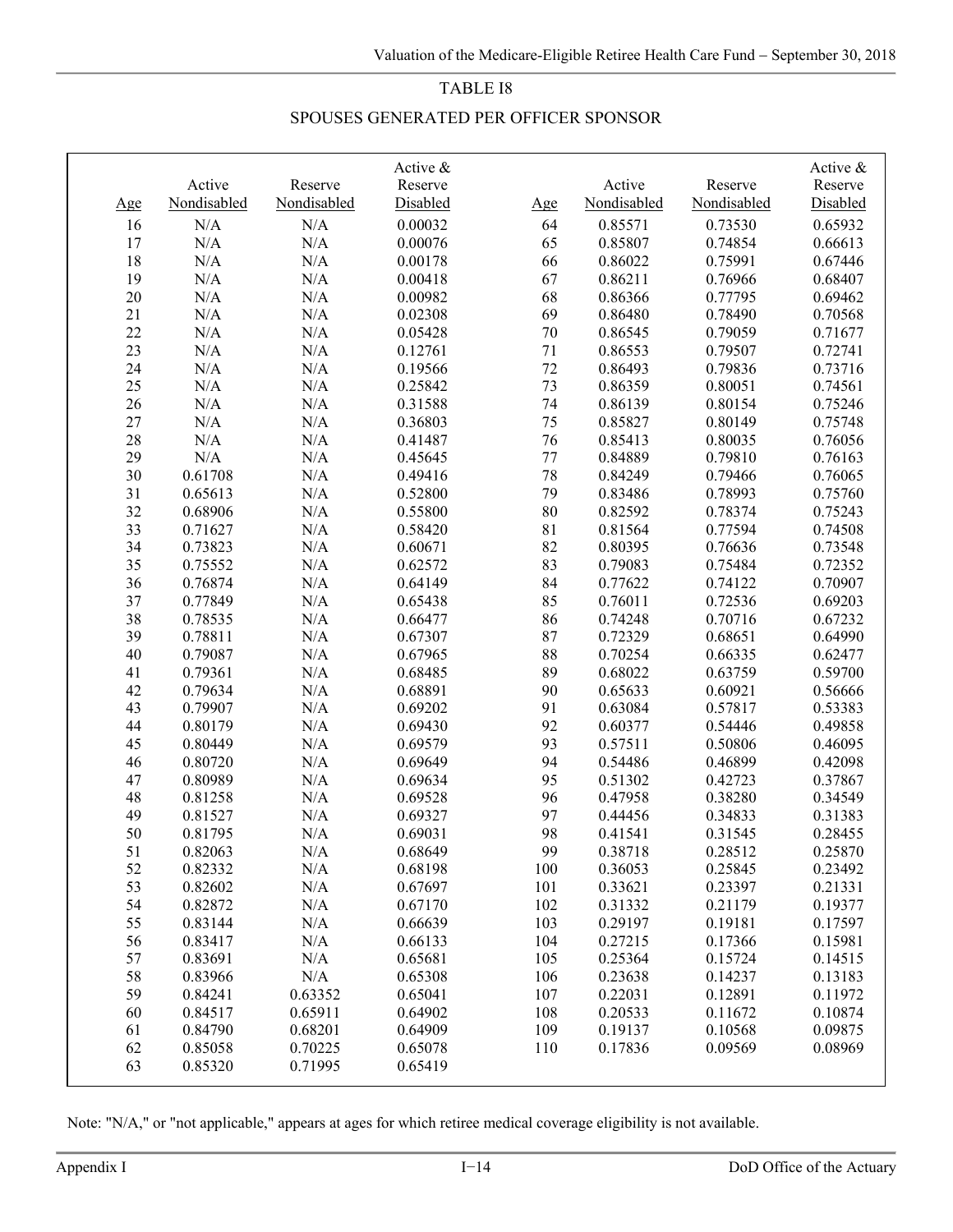### TABLE I9

### SPOUSES GENERATED PER ENLISTEE SPONSOR

|        | Active      | Reserve     | Active &<br>Reserve |             | Active      | Reserve     | Active &<br>Reserve |
|--------|-------------|-------------|---------------------|-------------|-------------|-------------|---------------------|
| Age    | Nondisabled | Nondisabled | Disabled            | <u>Age</u>  | Nondisabled | Nondisabled | Disabled            |
| 16     | $\rm N/A$   | $\rm N/A$   | 0.00043             | 64          | 0.77625     | 0.72181     | 0.59945             |
| 17     | $\rm N/A$   | $\rm N/A$   | 0.00229             | 65          | 0.77922     | 0.73163     | 0.60353             |
| 18     | $\rm N/A$   | $\rm N/A$   | 0.01216             | 66          | 0.78261     | 0.74006     | 0.60898             |
| 19     | $\rm N/A$   | $\rm N/A$   | 0.06456             | 67          | 0.78629     | 0.74715     | 0.61550             |
| 20     | $\rm N/A$   | $\rm N/A$   | 0.12950             | 68          | 0.79009     | 0.75290     | 0.62275             |
| 21     | $\rm N/A$   | $\rm N/A$   | 0.19227             | 69          | 0.79377     | 0.75727     | 0.63033             |
| 22     | $\rm N/A$   | $\rm N/A$   | 0.25122             | 70          | 0.79707     | 0.76023     | 0.63788             |
| 23     | $\rm N/A$   | $\rm N/A$   | 0.30637             | 71          | 0.79969     | 0.76178     | 0.64503             |
| 24     | $\rm N/A$   | $\rm N/A$   | 0.35770             | 72          | 0.80138     | 0.76192     | 0.65144             |
| 25     | N/A         | $\rm N/A$   | 0.40522             | 73          | 0.80190     | 0.76074     | 0.65683             |
| 26     | N/A         | N/A         | 0.44893             | 74          | 0.80108     | 0.75833     | 0.66100             |
| $27\,$ | $\rm N/A$   | $\rm N/A$   | 0.48883             | 75          | 0.79878     | 0.75478     | 0.66374             |
| 28     | $\rm N/A$   | $\rm N/A$   | 0.52495             | $76\,$      | 0.79491     | 0.75015     | 0.66492             |
| 29     | $\rm N/A$   | $\rm N/A$   | 0.55731             | 77          | 0.78940     | 0.74448     | 0.66443             |
| $30\,$ | 0.63229     | $\rm N/A$   | 0.58599             | 78          | 0.78217     | 0.73773     | 0.66217             |
| $31\,$ | 0.65046     | $\rm N/A$   | 0.61109             | 79          | 0.77320     | 0.72981     | 0.65808             |
| 32     | 0.66612     | $\rm N/A$   | 0.63275             | $80\,$      | 0.76242     | 0.72061     | 0.65212             |
| 33     | 0.67854     | $\rm N/A$   | 0.65116             | $8\sqrt{1}$ | 0.74981     | 0.70995     | 0.64425             |
| 34     | 0.68856     | $\rm N/A$   | 0.66651             | 82          | 0.73532     | 0.69767     | 0.63444             |
| 35     | 0.69696     | N/A         | 0.67905             | 83          | 0.71893     | 0.68360     | 0.62269             |
| 36     | 0.70475     | $\rm N/A$   | 0.68904             | 84          | 0.70064     | 0.66758     | 0.60900             |
| 37     | 0.71086     | $\rm N/A$   | 0.69677             | 85          | 0.68050     | 0.64947     | 0.59338             |
| 38     | 0.71256     | N/A         | 0.70251             | 86          | 0.65857     | 0.62916     | 0.57584             |
| 39     | 0.71464     | $\rm N/A$   | 0.70652             | 87          | 0.63492     | 0.60658     | 0.55638             |
| 40     | 0.71711     | $\rm N/A$   | 0.70904             | $88\,$      | 0.60965     | 0.58164     | 0.53501             |
| 41     | 0.71996     | $\rm N/A$   | 0.71026             | 89          | 0.58287     | 0.55432     | 0.51172             |
| 42     | 0.72318     | $\rm N/A$   | 0.71033             | 90          | 0.55465     | 0.52460     | 0.48653             |
| 43     | 0.72673     | $\rm N/A$   | 0.70935             | 91          | 0.52510     | 0.49247     | 0.45942             |
| 44     | 0.73056     | $\rm N/A$   | 0.70739             | 92          | 0.49426     | 0.45793     | 0.43041             |
| 45     | 0.73459     | $\rm N/A$   | 0.70448             | 93          | 0.46218     | 0.42097     | 0.39948             |
| 46     | 0.73875     | $\rm N/A$   | 0.70064             | 94          | 0.42888     | 0.38159     | 0.37408             |
| 47     | 0.74293     | $\rm N/A$   | 0.69589             | 95          | 0.39438     | 0.33978     | 0.34931             |
| 48     | 0.74704     | $\rm N/A$   | 0.69026             | 96          | 0.35867     | 0.29556     | 0.32583             |
| 49     | 0.75096     | N/A         | 0.68378             | 97          | 0.32176     | 0.26269     | 0.30443             |
| 50     | 0.75458     | N/A         | 0.67654             | 98          | 0.29236     | 0.23195     | 0.28422             |
| 51     | 0.75781     | N/A         | 0.66862             | 99          | 0.26460     | 0.20423     | 0.26534             |
| 52     | 0.76056     | N/A         | 0.66016             | 100         | 0.23909     | 0.18055     | 0.24779             |
| 53     | 0.76278     | $\rm N/A$   | 0.65134             | 101         | 0.21656     | 0.15934     | 0.23136             |
| 54     | 0.76446     | $\rm N/A$   | 0.64235             | 102         | 0.19594     | 0.14060     | 0.21602             |
| 55     | 0.76565     | N/A         | 0.63344             | 103         | 0.17727     | 0.12414     | 0.20170             |
| 56     | 0.76646     | $\rm N/A$   | 0.62489             | 104         | 0.16044     | 0.10957     | 0.18833             |
| 57     | 0.76703     | $\rm N/A$   | 0.61697             | 105         | 0.14518     | 0.09671     | 0.17585             |
| 58     | 0.76755     | $\rm N/A$   | 0.60999             | 106         | 0.13137     | 0.08538     | 0.16419             |
| 59     | 0.76816     | 0.64724     | 0.60421             | 107         | 0.11888     | 0.07536     | 0.15331             |
| 60     | 0.76900     | 0.66595     | 0.59987             | 108         | 0.10758     | 0.06652     | 0.14315             |
| 61     | 0.77016     | 0.68269     | 0.59715             | 109         | 0.09735     | 0.05872     | 0.13366             |
| 62     | 0.77173     | 0.69750     | 0.59616             | 110         | 0.08809     | 0.05183     | 0.12480             |
| 63     | 0.77375     | 0.71049     | 0.59694             |             |             |             |                     |

Note: "N/A," or "not applicable," appears at ages for which retiree medical coverage eligibility is not available.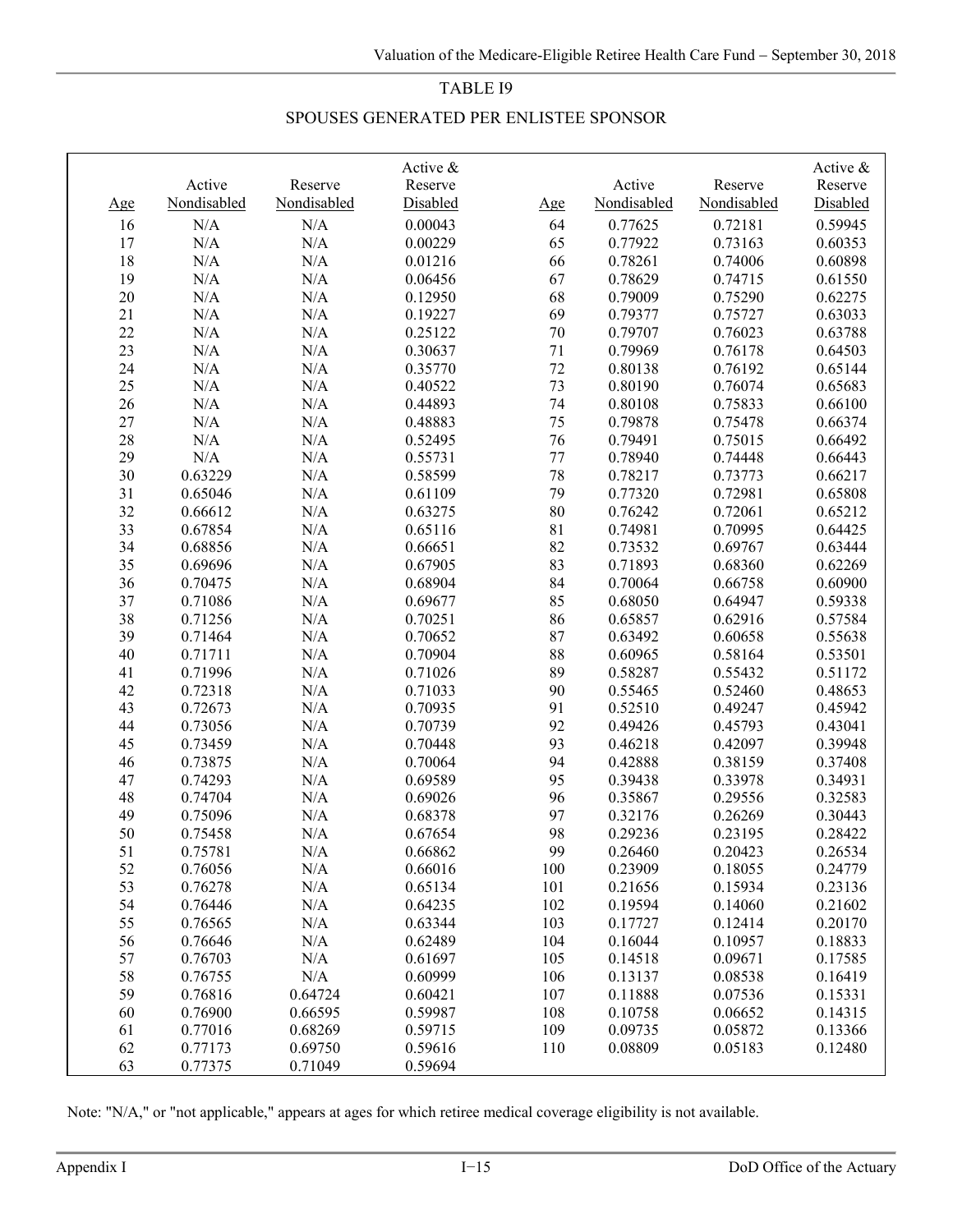# APPENDIX J

# MISCELLANEOUS VALUATION PARAMETERS

### Page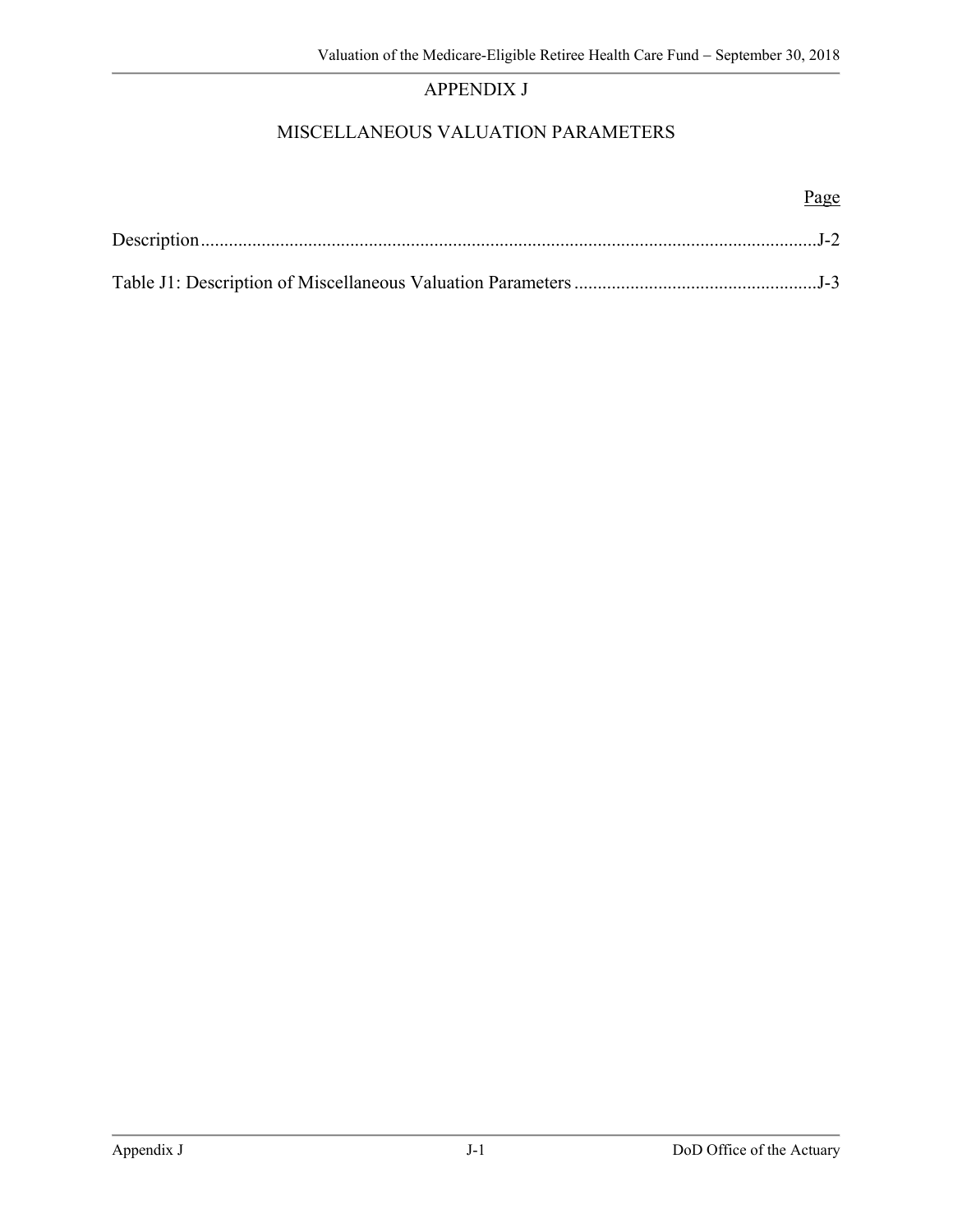HORGO is the computer program used to produce the population projections underlying the computation of the aggregate entry-age-normal costs and the unfunded liability. In addition to being affected by the external rates, HORGO has a number of internal parameters which affect its results. These parameters are assumptions or methodologies and approaches used to develop actuarial results. Examples include sponsor and survivor age differences.

A description of the various valuation parameters by population is given in Table J1. Numerical values are also shown for selected items.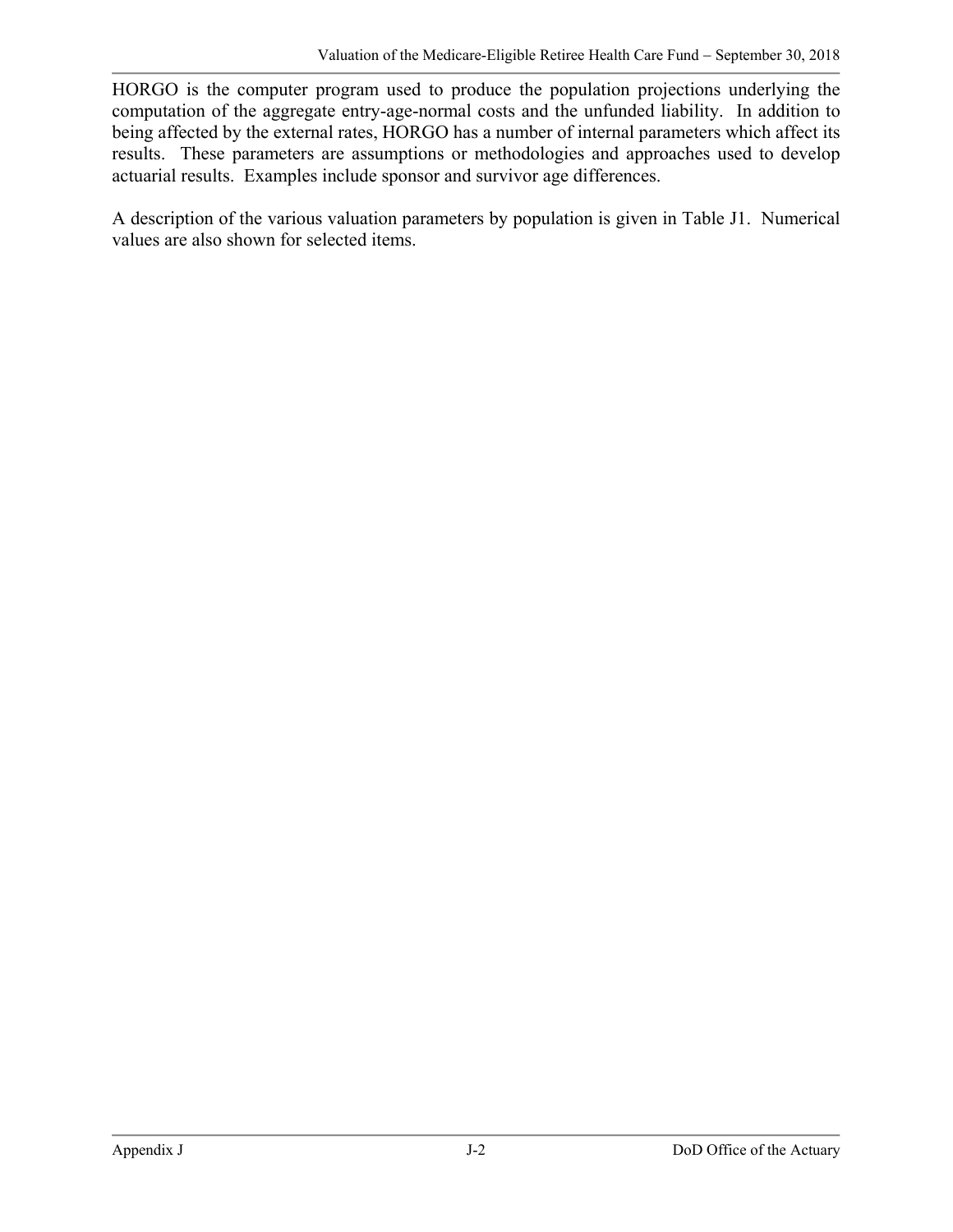| TABLE J1                                          |
|---------------------------------------------------|
| DESCRIPTION OF MISCELLANEOUS VALUATION PARAMETERS |

| Item                                                                          | Description/Value                                                                                                                                                                                                                                                                                                                                                                                                                                                                                                                                                                                                                                                    |
|-------------------------------------------------------------------------------|----------------------------------------------------------------------------------------------------------------------------------------------------------------------------------------------------------------------------------------------------------------------------------------------------------------------------------------------------------------------------------------------------------------------------------------------------------------------------------------------------------------------------------------------------------------------------------------------------------------------------------------------------------------------|
| Non-Selected Reserve with 20 Good Years<br>deferral coverage rates            | The purpose of these rates is to account for<br>survivor deaths and remarriages prior to when<br>the deceased member would have attained age<br>60.                                                                                                                                                                                                                                                                                                                                                                                                                                                                                                                  |
| Proportion of Selected Reserve 'Line of<br>Duty' deaths                       | The purpose of these factors is to account for<br>immediate coverage granted to survivors of<br>members who die while in the 'line of duty.'<br>The factor is the ratio of 'line of duty' deaths<br>to all deaths of Selected Reserve members.<br>Factors are developed by paygrade – officer<br>$(33%)$ and enlistee $(15%)$ .                                                                                                                                                                                                                                                                                                                                      |
| Proportion of reserve benefit earned through<br>active duty component service | In determining the normal cost using a new<br>entrant group, this factor is used to allocate a<br>portion of the value of the reserve benefit in<br>the part-time normal cost to the active duty<br>(full-time) normal cost. The amount allocated<br>accounts for the portion of the benefit for<br>reserve retirees earned through active duty<br>component service. In the current valuation,<br>23.9% of the benefit in the part-time normal<br>cost is allocated to the full-time normal cost.<br>The full- and part-time normal cost<br>calculations are adjusted so that the allocation<br>doesn't significantly impact the total normal<br>cost contribution. |
| Assumed age difference between military<br>sponsor and survivor               | In the current valuation, when sponsors die,<br>surviving spouses are assumed three years<br>younger than their sponsors (for active duty)<br>and four years younger than their sponsors<br>(for reserves). This assumption is used when<br>projecting future survivors. The valuation<br>projects current survivors based on the<br>survivors' ages.                                                                                                                                                                                                                                                                                                                |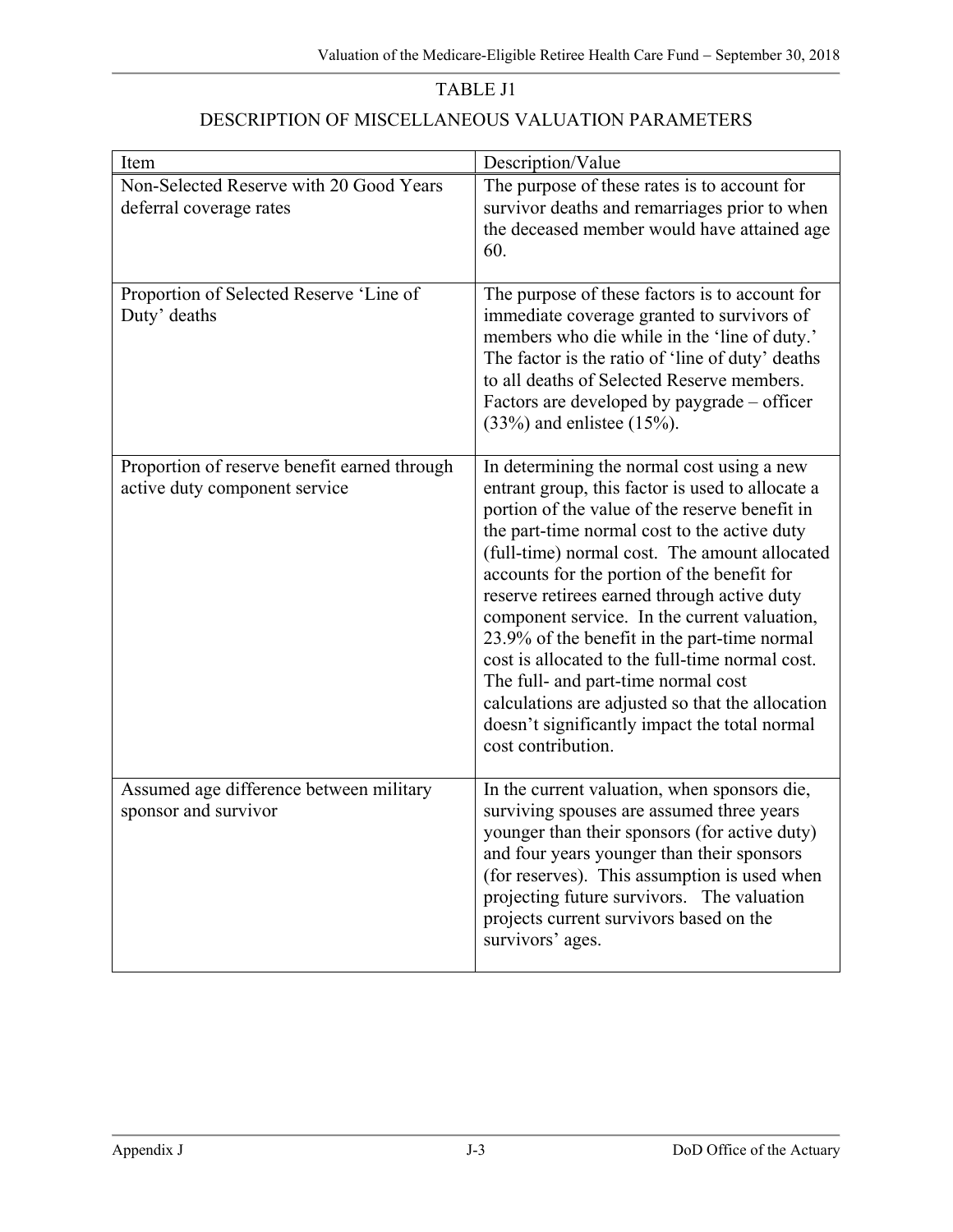### TABLE J1 (CONT'D) DESCRIPTION OF MISCELLANEOUS VALUATION PARAMETERS

| Item                                                                       | Description/Value                                                                                                                                                                                                                                                                                                                                                                                                                                                         |
|----------------------------------------------------------------------------|---------------------------------------------------------------------------------------------------------------------------------------------------------------------------------------------------------------------------------------------------------------------------------------------------------------------------------------------------------------------------------------------------------------------------------------------------------------------------|
| First partial year adjustment to the per capita<br>normal cost calculation | An additional adjustment is made to the<br>denominator in the per capita NC calculation<br>to account for the first partial year of service<br>of the new entrants during the valuation year<br>(so that as of the September 30 valuation date,<br>they have on average $\frac{1}{2}$ year of service). This<br>adjustment aligns the new entrant NC<br>calculation with the valuation decrement<br>rates, which are developed on a completed-<br>years-of-service basis. |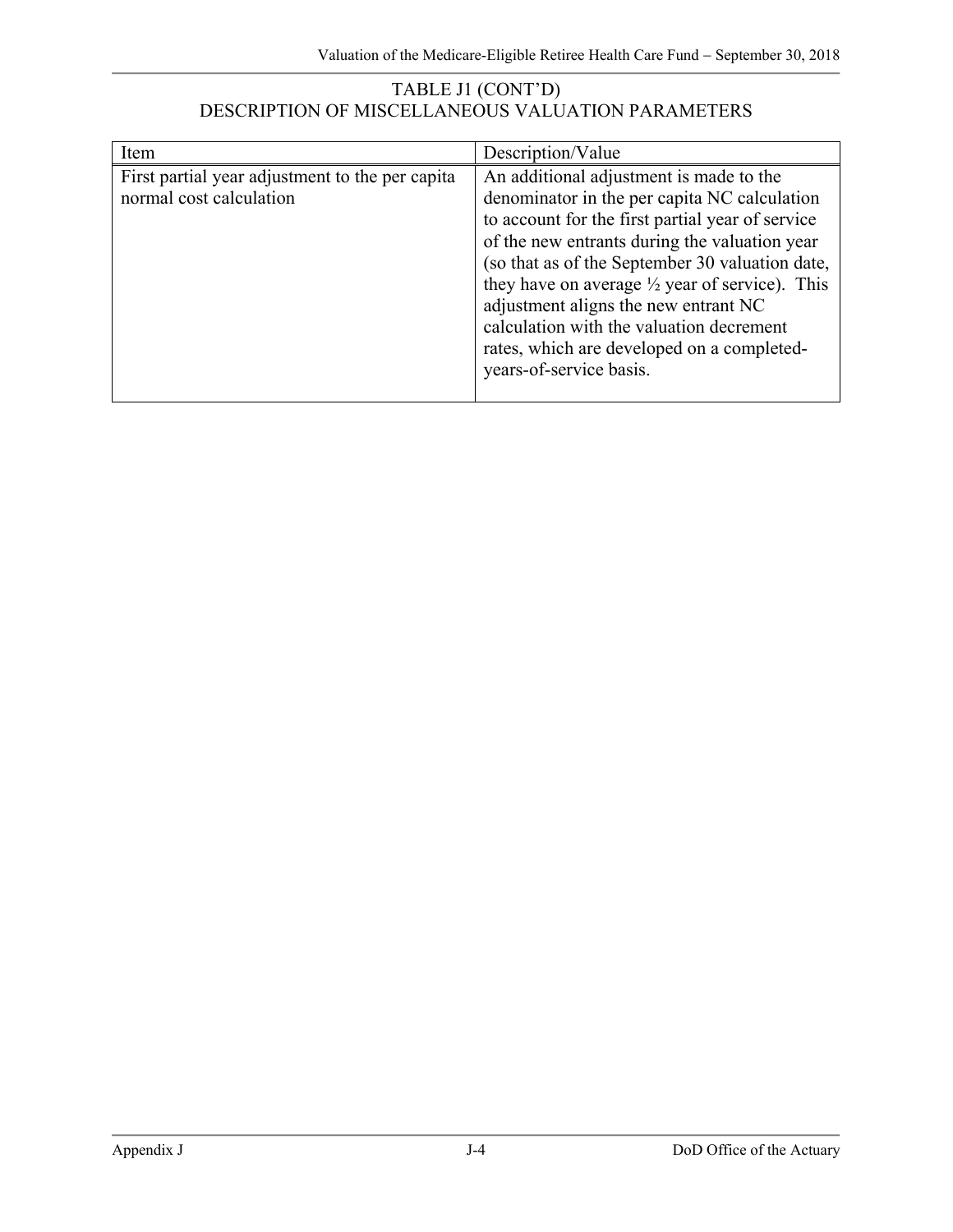## APPENDIX K

## GLOSSARY

| $\sim$ |
|--------|
|--------|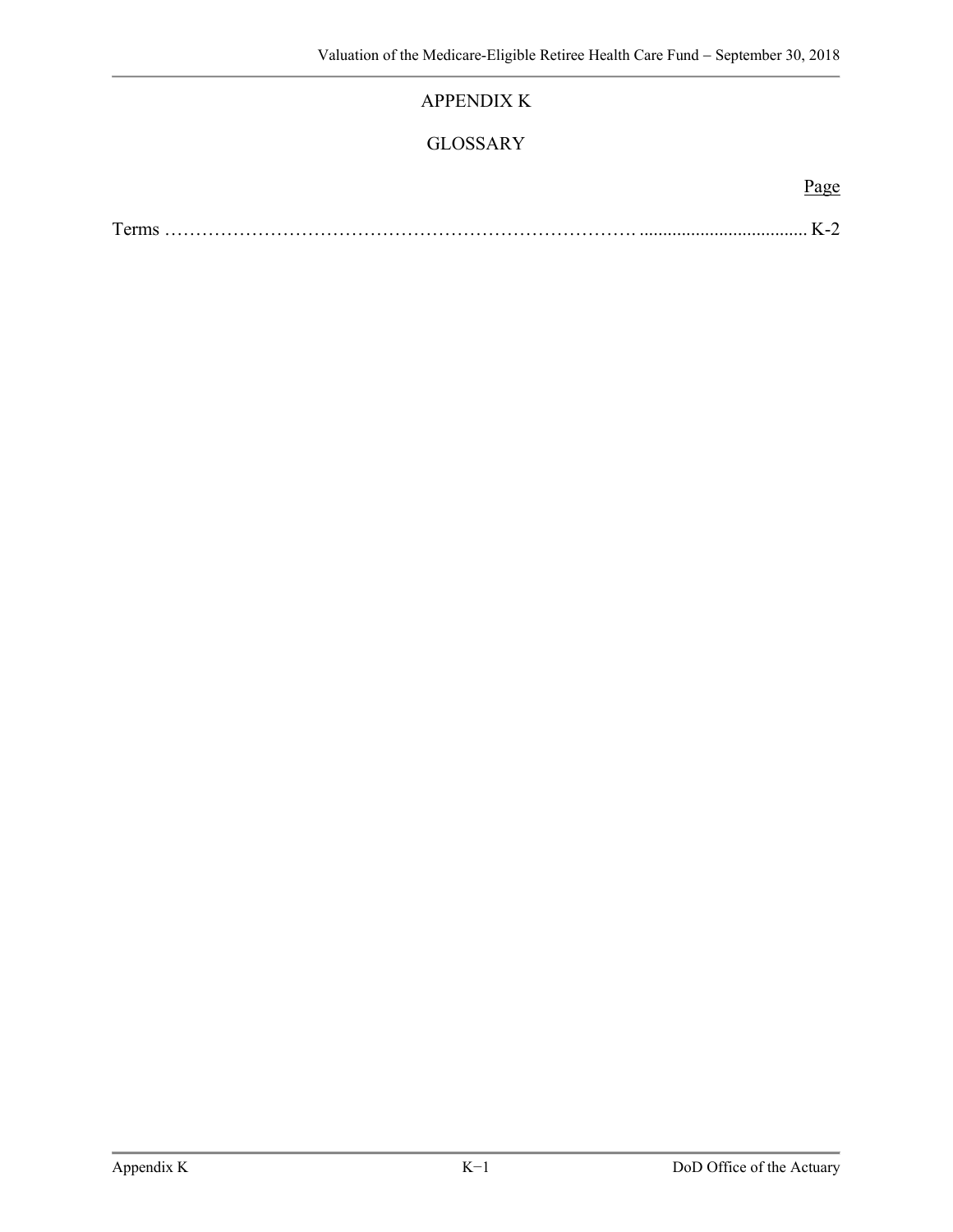| <b>TERM / ACRONYM</b> | <b>DEFINITION</b>                                                                                                                                                                                                                                                                                                                                                  |
|-----------------------|--------------------------------------------------------------------------------------------------------------------------------------------------------------------------------------------------------------------------------------------------------------------------------------------------------------------------------------------------------------------|
| AL                    | Actuarial Accrued Liability or Actuarial liability; present value<br>of future retirement benefits attributed to past service.                                                                                                                                                                                                                                     |
| All Uniformed         | Refers to the population containing DoD, Coast Guard (CG),<br>Public Health Service (PHS), and National Oceanic and<br>Atmospheric Administration (NOAA).                                                                                                                                                                                                          |
| <b>CAPER</b>          | Comprehensive Ambulatory Provider Encounter Record;<br>workload measure for Direct Care Outpatient services.                                                                                                                                                                                                                                                       |
| <b>CMS</b>            | Center for Medicare and Medicaid Services                                                                                                                                                                                                                                                                                                                          |
| <b>CPI</b>            | Consumer Price Index, or a scale that shows the annual change<br>(trend) in prices for a market basket of goods and services. For<br>the MERHCF valuation, CPI-U (CPI for all urban consumers)<br>is used.                                                                                                                                                         |
| <b>CV</b>             | Claim Vector; an array of average costs by age. CVs for<br>USFHP contain average capitation rates or global rates costs by<br>age.                                                                                                                                                                                                                                 |
| DC                    | Direct Care; care received at a military treatment facility<br>$(MTF)$ .                                                                                                                                                                                                                                                                                           |
| <b>DEERS</b>          | Defense Enrollment Eligibility Reporting System; system that<br>stores demographic and benefit information on military<br>members, their dependents and survivors.                                                                                                                                                                                                 |
| <b>DHA</b>            | Defense Health Agency; a component of the Military Health<br>System, and responsible for shared services, functions, and<br>activities of the MHS and other common clinical and business<br>processes. Prior to October 1, 2013, these activities were<br>managed by TRICARE Management Activity (TMA).                                                            |
| <b>DIEUS</b>          | Date of Initial Entry to Uniformed Services.                                                                                                                                                                                                                                                                                                                       |
| Direct Care           | Medical care received at an MTF.                                                                                                                                                                                                                                                                                                                                   |
| Discount Rate         | The single interest rate that is used to discount all projected<br>benefit payments back to the actuarial valuation date; the rate<br>used to compute the present value of future benefit plan<br>payments. For the MERHCF valuation, set equal to the<br>assumed long term rate of return on Fund investments, which<br>are restricted to US Treasury securities. |
| DoD                   | U.S. Department of Defense                                                                                                                                                                                                                                                                                                                                         |
| Endstrength           | Count of military sponsors, usually as of the end of the month<br>or year, unless an average endstrength is defined over a<br>specified period.                                                                                                                                                                                                                    |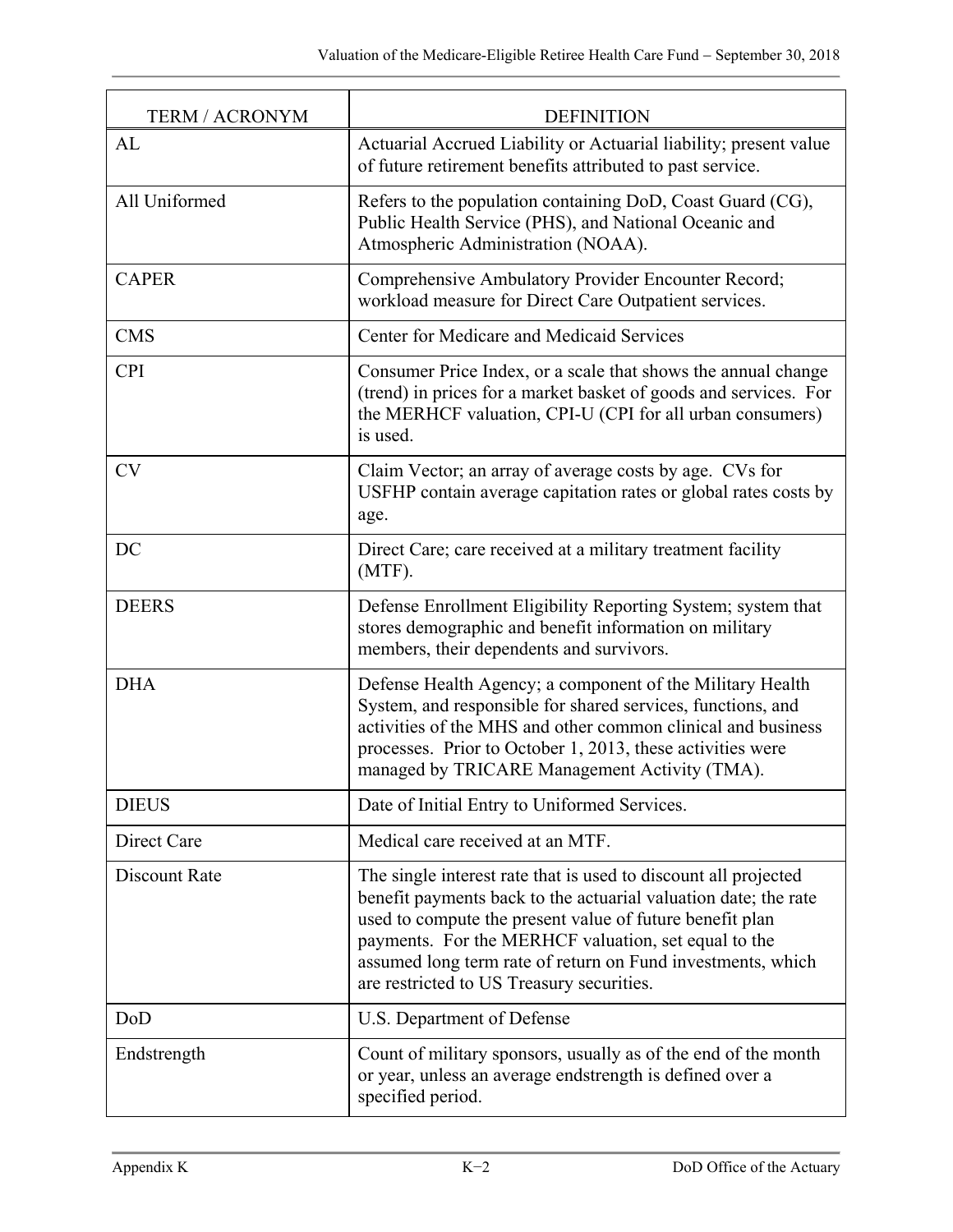| <b>TERM / ACRONYM</b>                       | <b>DEFINITION</b>                                                                                                                                                                   |
|---------------------------------------------|-------------------------------------------------------------------------------------------------------------------------------------------------------------------------------------|
| <b>FY</b>                                   | Fiscal Year; October 1-September 30.                                                                                                                                                |
| <b>FYE</b>                                  | <b>Fiscal Year End</b>                                                                                                                                                              |
| Global Rate                                 | A capitated rate, paid monthly, for each covered plan member;<br>one rate (varies by gender and age group) that covers the full<br>cost of providing care provided under USFHP.     |
| <b>HA</b>                                   | Health Affairs; component of Military Health System; partner<br>with Defense Health Agency (DHA).                                                                                   |
| <b>HORGO</b>                                | Name of population projection model for the health valuation;<br>health version of GORGO, OACT's population projection<br>program for the Military Retirement Fund.                 |
| ID                                          | Identification                                                                                                                                                                      |
| <b>IDES</b>                                 | Integrated Disability Evaluation System; method of evaluating<br>disabilities; used by both DoD and the VA, employing the same<br>rating criteria.                                  |
| <b>ING</b>                                  | <b>Inactive National Guard</b>                                                                                                                                                      |
| <b>IRR</b>                                  | <b>Individual Ready Reserve</b>                                                                                                                                                     |
| <b>MERHCF</b>                               | Medicare-Eligible Retiree Health Care Fund, or Fund                                                                                                                                 |
| <b>MRF</b>                                  | Military Retirement Fund (holds assets and disburses funds for<br>military retiree pay)                                                                                             |
| <b>MTF</b>                                  | Military Treatment Facility; located on or near a military base.<br>Direct care services are provided at MTFs.                                                                      |
| NC                                          | Normal Cost; determined on a per capita basis, and multiplied<br>by expected average annual strength to determine annual<br>contribution to the MERHCF for the annual accrual cost. |
| <b>NDAA</b>                                 | National Defense Authorization Act                                                                                                                                                  |
| Nominal interest rate                       | Real interest rate adjusted for inflation                                                                                                                                           |
| Non-Selected Reserves with<br>20 good years | Reservists who are not in the Selected Reserve and who have<br>completed 20 "good" (or creditable) years toward retirement,<br>but who have not yet reached retirement age.         |
| Non-USFHP                                   | All TRICARE programs or members other than USFHP or<br>other than members enrolled in USFHP.                                                                                        |
| <b>OACT</b>                                 | DoD Office of the Actuary (unless stated otherwise)                                                                                                                                 |
| PC                                          | Purchased Care; care received in civilian settings.                                                                                                                                 |
| <b>PCM</b>                                  | Primary Care Manager (plan feature of TRICARE Prime)                                                                                                                                |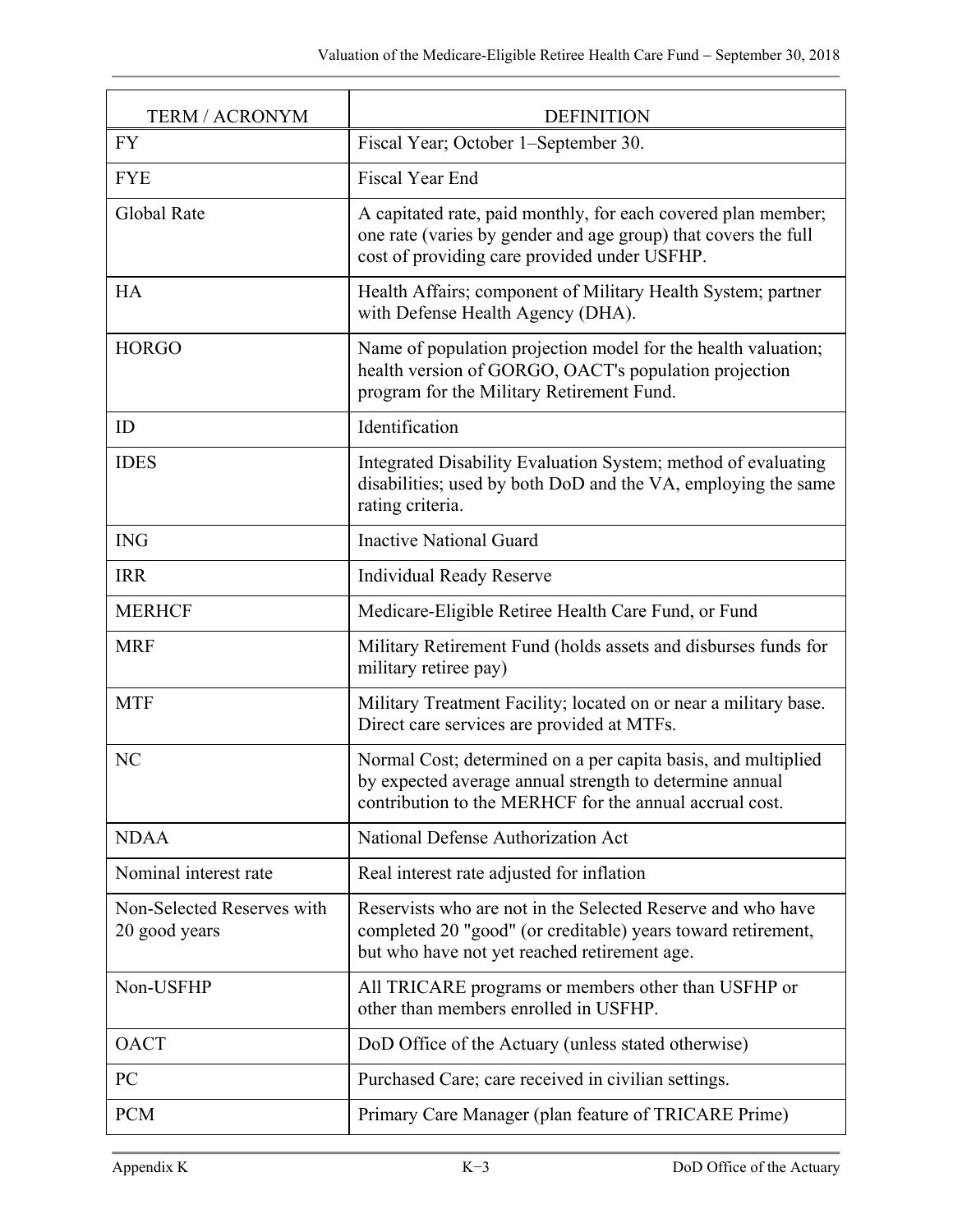| <b>TERM / ACRONYM</b>    | <b>DEFINITION</b>                                                                                                                                                                                                                                                             |
|--------------------------|-------------------------------------------------------------------------------------------------------------------------------------------------------------------------------------------------------------------------------------------------------------------------------|
| PCP                      | Primary Care Provider (plan feature of USFHP)                                                                                                                                                                                                                                 |
| <b>PEBD</b>              | Pay Entry Base Date; set as the initial service or hire date, and<br>adjusted for each break in service. The PEBD is used to<br>determine position on the pay table.                                                                                                          |
| <b>Purchased Care</b>    | Medical care received in a commercial setting (not in an MTF).                                                                                                                                                                                                                |
| <b>PVB</b>               | Present Value of Future Benefits; also called PVFB.                                                                                                                                                                                                                           |
| <b>PVFB</b>              | Present Value of Future Benefits; also called PVB.                                                                                                                                                                                                                            |
| <b>PVFNC</b>             | Present Value of Future Normal Costs                                                                                                                                                                                                                                          |
| Real interest rate       | The difference between the nominal interest rate and CPI; real<br>rate of growth.                                                                                                                                                                                             |
| <b>RWP</b>               | Relative Weighted Product; workload measure for Direct Care<br>Inpatient services.                                                                                                                                                                                            |
| <b>Selected Reserves</b> | Reserve units and individuals actively participating in training<br>and/or drilling activities who typically must complete 48 drills<br>plus two weeks of annual training each year. Selected<br>Reservists are the first to be activated.                                    |
| Strength                 | Military head counts (or count of sponsors)                                                                                                                                                                                                                                   |
| <b>TFL</b>               | TRICARE For Life, the medical plan offered to retired<br>members and their eligible spouses, dependents and survivors<br>who are eligible for Medicare.                                                                                                                       |
| <b>TRR</b>               | TRICARE Retired Reserve, the medical program offered on a<br>nonsubsidized basis to members of the retired Reserve who are<br>under age 60 (i.e., qualified for non-regular retirement) and not<br>eligible for the Federal Employees Health benefits (FEHB)<br>program.      |
| <b>TYA</b>               | TRICARE Young Adult, the medical program offered on a<br>nonsubsidized basis to unmarried children under age 26 who do<br>not satisfy the eligibility conditions for subsidized TRICARE<br>coverage and who do not have access to employer sponsored<br>health care coverage. |
| U.S.C.                   | United States Code; the general and permanent laws of the<br>United States. Published by the Office of the Law Revision<br>Counsel of the U.S. House of Representatives.                                                                                                      |
| <b>UFL</b>               | Unfunded Liability; AL minus Assets.                                                                                                                                                                                                                                          |
| <b>USFHP</b>             | US Family Health Plan; a TRICARE medical plan with a<br>managed care design (like TRICARE Prime). USFHP serves<br>Uniformed Services families. Enrollment is required for                                                                                                     |